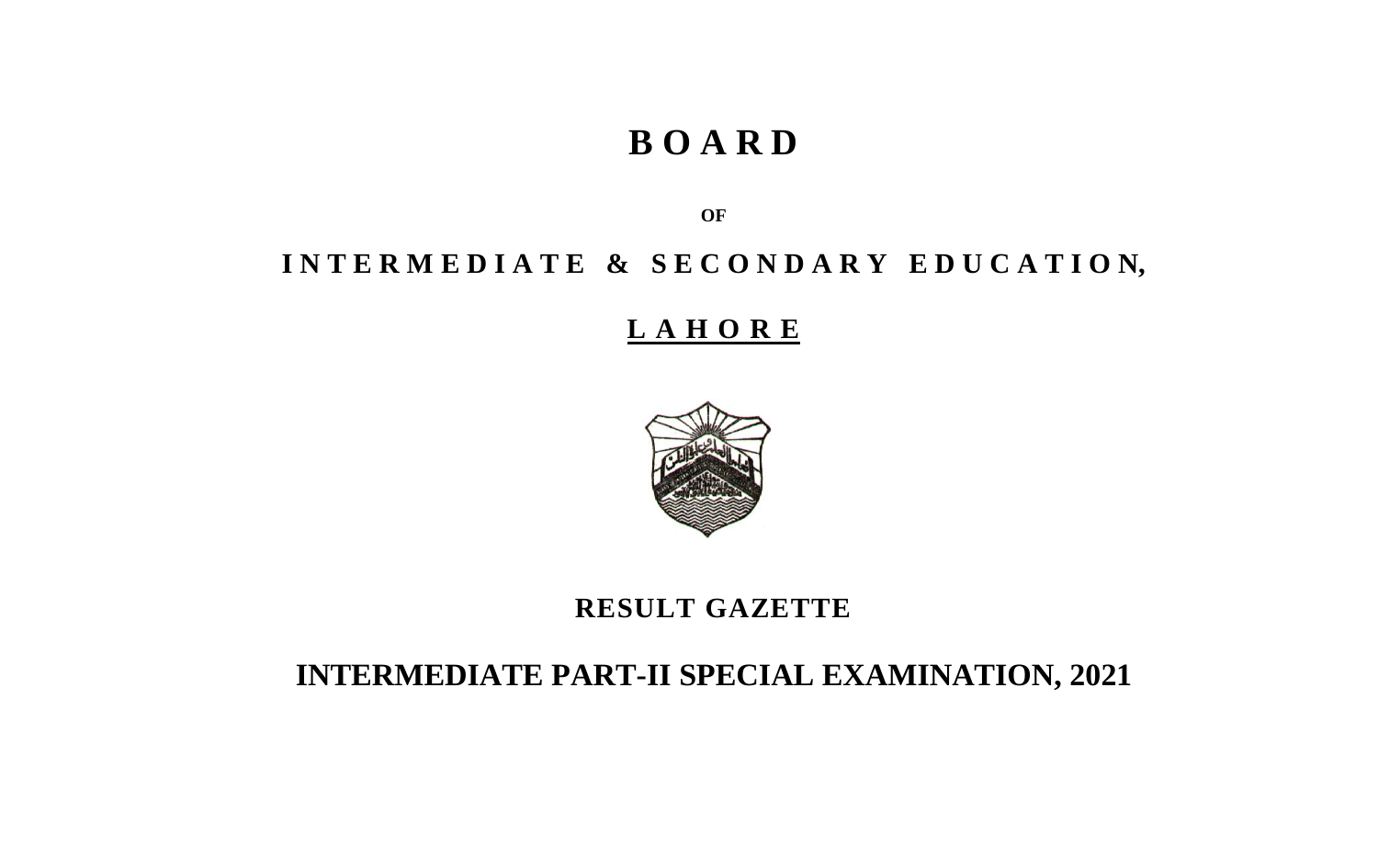# **BOARD OF INTERMEDIATE & SECONDARY EDUCATION, LAHORE**

## **RESULT GAZETTE**

## **INTERMEDIATE PART-II SPECIAL EXAMINATION, 2021**

- 1. The Intermediate Part-II Special Examination, 2021 commenced on 27<sup>th</sup> November, 2021. The examination in theory papers culminated on 6<sup>th</sup> December, 2021.
- **2.** The result is being announced on  $22<sup>nd</sup>$  January, 2022.
- **3.** The result Gazette is issued as a notice only, errors and omissions excepted. Any entry appearing in this notification does not in itself confer any right or privilege to a candidate for the grant of certificate, which will be issued under the rules/regulations on the basis of the original record in the Board's office.
- **4.** The candidates, who have passed the examination, have been shown by mentioning the total number of marks obtained by them against their roll numbers/names in the result gazette.
- **5.** The candidates against whose Roll Numbers and Names, abbreviations of certain subject/s have been mentioned, have failed in the said subject/s and are eligible to reappear in the failing subject/s till such period as detailed below:
	- i) The candidates who appeared in full subjects in the Intermediate Part II Special examination 2021 and failed in any subject/s have been allowed to re-appear in the failing subject/s, as the case may be, till Intermediate Part I & II (Annual) Examination, 2023.
	- ii) The candidates who have failed/absent in any subject/s will have to re-appear in the absent subjects along with their compulsory subjects in Intermediate Part I & II annual examination 2022.
- **6.** With the declaration of the result, the Result Cards bearing paper-wise marks and other essential information have been issued to the private candidates on the addresses given by them in their admission forms whereas the regular candidates will get their Result Cards from their respective institutions.
- **7.** All enquiries regarding the result of the candidates may be addressed to Assistant Controller Examinations (Inter) Phone No. 99200192-97 Ext. 205,206.)
- 8. The candidates who have either been placed under compartment or have failed in the Intermediate Part -II Special Examination, 2021 have been allowed to deposit the admission form and fee for the Intermediate Part I & II (Annual) Examination, 2022, according to the schedule prescribed by the Board.

### **IMPORTANT NOTE**

- **(1)** The candidates intending to apply for re-checking of their papers may apply online through BISE website (www.biselahore.com) within 15 days of the declaration of result.
- **(2)** The candidates intending to improve their grade or marks are allowed to appear in Part-I or Part-II or both or subject/s with one examination opportunity within two years of passing relevant examination in the same group / subjects in current/prevalent syllabus.

### **IMPORTANT INFORMATION** G E N E R A L P A S S P E R C E N T A G E

| <b>Total Applied</b> | <b>Total Appeared</b> | <b>Total Passed</b> | <b>Pass Percentage</b> |
|----------------------|-----------------------|---------------------|------------------------|
| 18014                | 16851                 | 14013               | 83.16%                 |

 **TAHIR HUSSAIN JAFRI** *Controller of Examinations*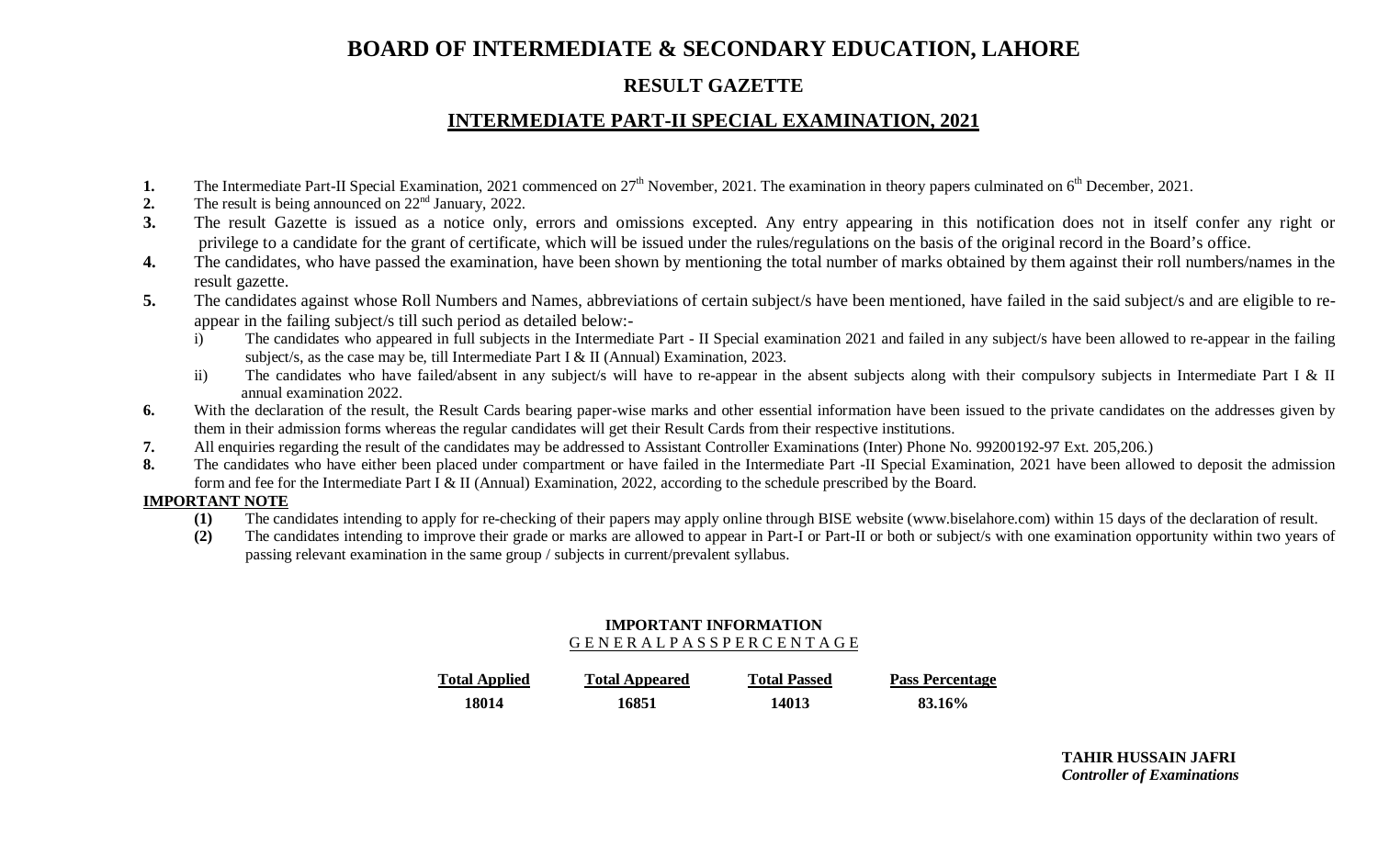|                              | <b>Board of Intermediate and Secondary Education, Lahore</b>                                              |                |                |                 |                |                |                |                |                  |                |                |                   |               |
|------------------------------|-----------------------------------------------------------------------------------------------------------|----------------|----------------|-----------------|----------------|----------------|----------------|----------------|------------------|----------------|----------------|-------------------|---------------|
|                              | <b>Statistical Data regarding Intermediate Part-II Special Examination, 2021</b>                          |                |                |                 |                |                |                |                |                  |                |                |                   |               |
|                              |                                                                                                           | Regular/       |                |                 |                |                |                | <b>GRADES</b>  |                  |                |                | <b>ADDITIONAL</b> |               |
| <b>Name of Group</b>         | <b>Gender</b>                                                                                             | <b>Private</b> | <b>Applied</b> | <b>Appeared</b> | <b>Passed</b>  | $A+$           | A              | $\overline{B}$ | $\mathbf C$      | D              | E              | <b>Appeared</b>   | <b>Passed</b> |
|                              |                                                                                                           | Regular        | 11             | 11              | 10             | $\Omega$       | $\mathbf{0}$   |                |                  | 5              | $\overline{3}$ |                   |               |
| <b>Pre-Medical</b>           | <b>Boys</b>                                                                                               | Private        | 3176           | 2948            | 2467           | 751            | 277            | 403            | 437              | 461            | 138            |                   |               |
|                              | <b>Girls</b>                                                                                              | Regular        | 57             | 57              | 57             | $\overline{3}$ |                | 3              | 9                | 20             | 21             |                   |               |
|                              |                                                                                                           | Private        | 4435           | 4206            | 3798           | 1195           | 539            | 614            | 676              | 642            | 132            |                   |               |
|                              |                                                                                                           | <b>Total</b>   | 7679           | 7222            | 6332           | 1949           | 817            | 1021           | 1123             | 1128           | 294            |                   |               |
|                              | <b>Boys</b>                                                                                               | Regular        | 14             | 13              | 10             |                |                | $\mathbf{0}$   | $\overline{0}$   | 5              | $\overline{4}$ |                   |               |
| <b>Pre-Engineering</b>       |                                                                                                           | Private        | 3566           | 3347            | 2814           | 152            | 269            | 524            | 827              | 831            | 211            | 24                | 24            |
|                              | <b>Girls</b>                                                                                              | Regular        | $\overline{4}$ | $\overline{4}$  | 3              | $\mathbf{1}$   | $\overline{0}$ | $\mathbf{0}$   | $\overline{0}$   | $\mathbf{1}$   | -1             |                   |               |
|                              |                                                                                                           | Private        | 864            | 821             | 697            | 48             | 104            | 128            | 183              | 183            | 51             | $\overline{7}$    | $\tau$        |
|                              | <b>Total</b>                                                                                              |                | 4448           | 4185            | 3524           | 201            | 374            | 652            | 1010             | 1020           | 267            |                   |               |
|                              | <b>Boys</b>                                                                                               | Regular        | 31             | 31              | 28             | $\overline{0}$ | $\overline{0}$ | $\mathbf{0}$   | $\mathbf{1}$     | 10             | 17             |                   |               |
| <b>General Science</b>       |                                                                                                           | Private        | 2609           | 2429            | 1629           | 24             | 54             | 146            | 407              | 744            | 254            |                   |               |
|                              | <b>Girls</b>                                                                                              | Regular        | 18             | 18              | 18             | $\overline{0}$ | $\overline{0}$ |                |                  | 9              | $\overline{7}$ |                   |               |
|                              |                                                                                                           | Private        | 674            | 634             | 501            | 6              | 29             | 63             | 131              | 236            | 36             |                   |               |
|                              |                                                                                                           | <b>Total</b>   | 3332           | 3112            | 2176           | 30             | 83             | 210            | 540              | 999            | 314            |                   |               |
|                              | <b>Boys</b>                                                                                               | Regular        | 12             | 12              | 12             | $\overline{0}$ | $\mathbf{0}$   |                | 3                | $\overline{2}$ | 6              |                   |               |
| <b>Commerce</b>              |                                                                                                           | Private        | 314            | 283             | 262            | $\overline{3}$ | 9              | 28             | 57               | 109            | 56             |                   |               |
|                              | <b>Girls</b>                                                                                              | Regular        |                | $\Omega$        | $\overline{0}$ | $\Omega$       | $\overline{0}$ | $\overline{0}$ | $\boldsymbol{0}$ | $\overline{0}$ | $\overline{0}$ |                   |               |
|                              |                                                                                                           | Private        | 93             | 86              | 82             | $\overline{2}$ | $\overline{5}$ | 17             | 17               | 28             | 13             |                   |               |
|                              |                                                                                                           | <b>Total</b>   | 420            | 381             | 356            | 5              | 14             | 46             | 77               | 139            | 75             |                   |               |
|                              | <b>Boys</b>                                                                                               | Regular        | 26             | 25              | 23             | $\Omega$       | $\overline{0}$ | $\overline{2}$ | $\overline{1}$   | 5              | 15             |                   |               |
| <b>Humanities and others</b> |                                                                                                           | Private        | 1594           | 1444            | 1162           | 28             | 37             | 89             | 282              | 472            | 254            | 29                | 26            |
|                              | <b>Girls</b>                                                                                              | Regular        | 29             | 29              | 27             |                | $\overline{3}$ | $\overline{3}$ | $\overline{7}$   | $\overline{7}$ | 6              |                   |               |
|                              |                                                                                                           | Private        | 486            | 453             | 413            | 11             | 18             | 56             | 117              | 143            | 68             | 9                 | 8             |
|                              |                                                                                                           | <b>Total</b>   | 2135           | 1951            | 1625           | 40             | 58             | 150            | 407              | 627            | 343            |                   |               |
|                              | 1346<br>2079<br><b>Grand Total</b><br>18014<br>16851<br>14013<br>2225<br>3157<br>3913<br>1293<br>69<br>65 |                |                |                 |                |                |                |                |                  |                |                |                   |               |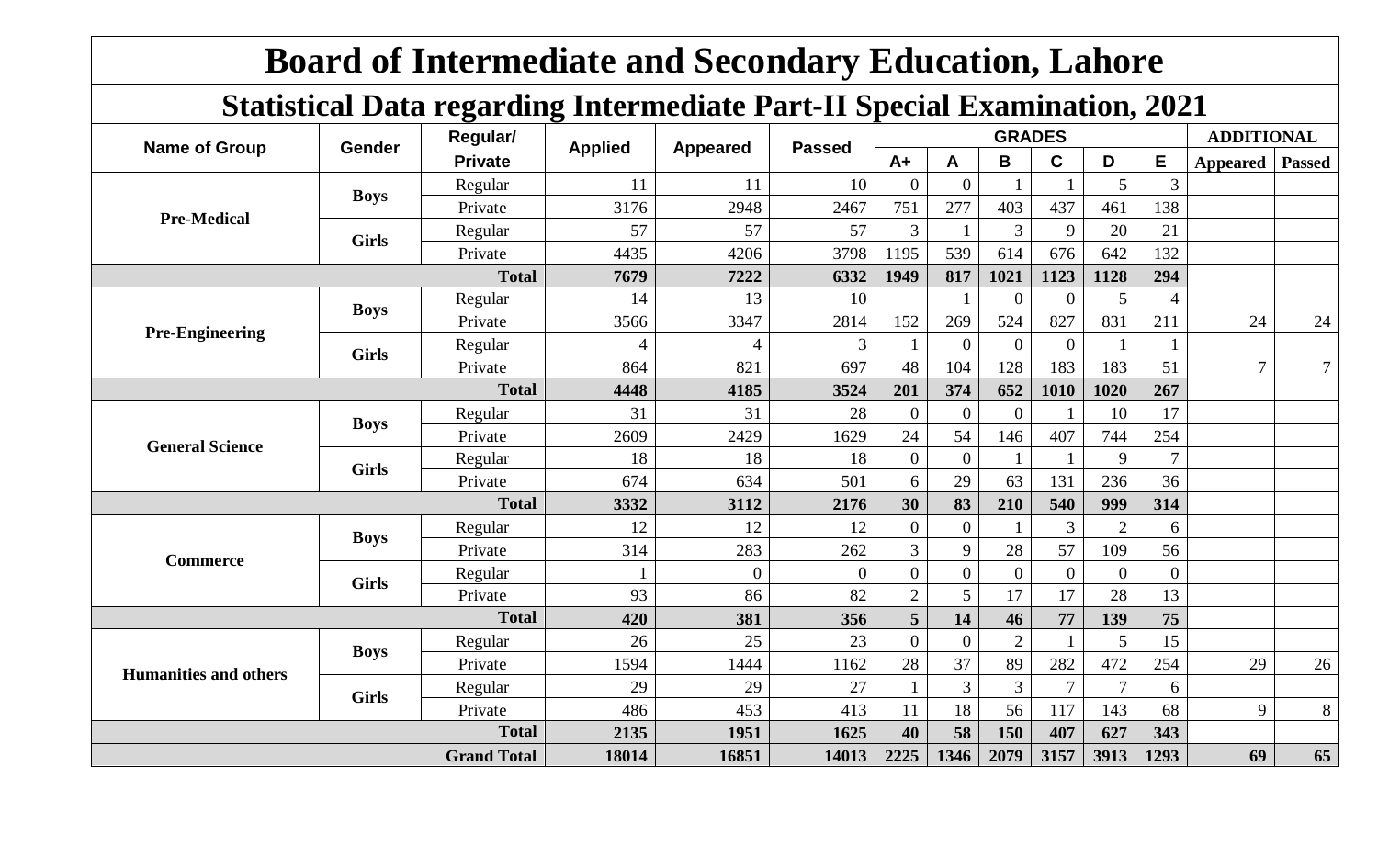# **ABBREVIATIONS**

| (i). Result Later due to the unfair-means case registeredR.L.,U.M.C |  |
|---------------------------------------------------------------------|--|
|                                                                     |  |
|                                                                     |  |
|                                                                     |  |
| (v) Marks Not Improved……………………………………………………………………………M/N IMP.         |  |

| <b>SUBJECT</b>                           | <b>ABBREVIATION</b> | <b>SUBJECT</b>                                       | <b>ABBREVIATION</b> |
|------------------------------------------|---------------------|------------------------------------------------------|---------------------|
| Urdu                                     | U                   | Persian                                              | Р.                  |
| English                                  | Ε.                  | Pakistani Culture                                    | P/Cul.              |
| <b>Islamic Education</b>                 | Isl.Edu.            | Punjabi                                              | Pun.                |
| <b>Ethics</b>                            | ETH.                | French                                               | Fr.                 |
| <b>Pakistan Studies</b>                  | PS.                 | Civics                                               | Civ.                |
| English (Elect.)                         | E/EI                | Physics                                              | Phy.                |
| History of Islam                         | H/Isl               | <b>Outlines of Home Economics</b>                    | HECO.               |
| History of Pakistan                      | H/Pak.              | Chemistry                                            | Ch.                 |
| Geography                                | Geo.                | Biology                                              | Bio.                |
| German                                   | Ger.                | Nursing                                              | Nur.                |
| <b>Islamic Studies</b>                   | Isl.St.             | <b>Islamic History &amp; Culture</b>                 | Isl/Cul.            |
| Health & Physical Education              | H& Ped.             | <b>Civics for Non-Muslims</b>                        | C/FNM               |
| Economics                                | Eco.                | Sociology                                            | Soci.               |
| <b>Military Science</b>                  | M. Sc.              | Agriculture                                          | Agr.                |
| Philosophy                               | Phil.               | Banking                                              | Bank.               |
| Psychology                               | Psy.                | <b>Computer Science</b>                              | CSc.                |
| <b>Statistics</b>                        | St.                 | <b>Principles of Accounting</b>                      | P/Ac.               |
| <b>Mathematics</b>                       | M.                  | <b>Principles of Economics</b>                       | P/Eco.              |
| Music                                    | Mus.                | <b>Principles of Commerce</b>                        | P/Com.              |
| Urdu Advanced                            | U/Adv.              | <b>Business Mathematics</b>                          | B/M.                |
| Education                                | Edu.                | <b>Commercial Geography</b>                          | CG.                 |
| <b>Library Science</b>                   | Lib. Sc. $ $        | <b>Typing</b>                                        | Typ.                |
| <b>Commercial Practice</b>               | CP.                 | <b>Computer Studies</b>                              | C/St.               |
| Fine Arts                                | FA.                 | <b>Applied Art</b>                                   | Ap/Art              |
| Arabic                                   | Α.                  | <b>Statistics (Commerce Group)</b>                   | St./Com.            |
| Micro Biology                            | M/Bio               | <b>Elementary Chemistry &amp; Chemical Pathology</b> | EC/CP.              |
| Elementary Anatomy & Micro Techniques    | EA/MT               | Hematology & Blood Banking                           | H/BB.               |
| <b>Basic Medical Sciences</b>            | BM/Sc.              | <b>Applied Sciences</b>                              | AP/Sc.              |
| <b>Clinical Pathology &amp; Serology</b> | CPS.                | Dental Hygiene                                       | D/HYG.              |
| Child Development & Family Life          | CD/FL               | <b>Food and Nutrition</b>                            | F&N                 |
| Radiographic Techniques                  | R/Tech.             | <b>Clothing &amp; Textile</b>                        | CI.Tex.             |
| Home Management                          | H/M                 |                                                      |                     |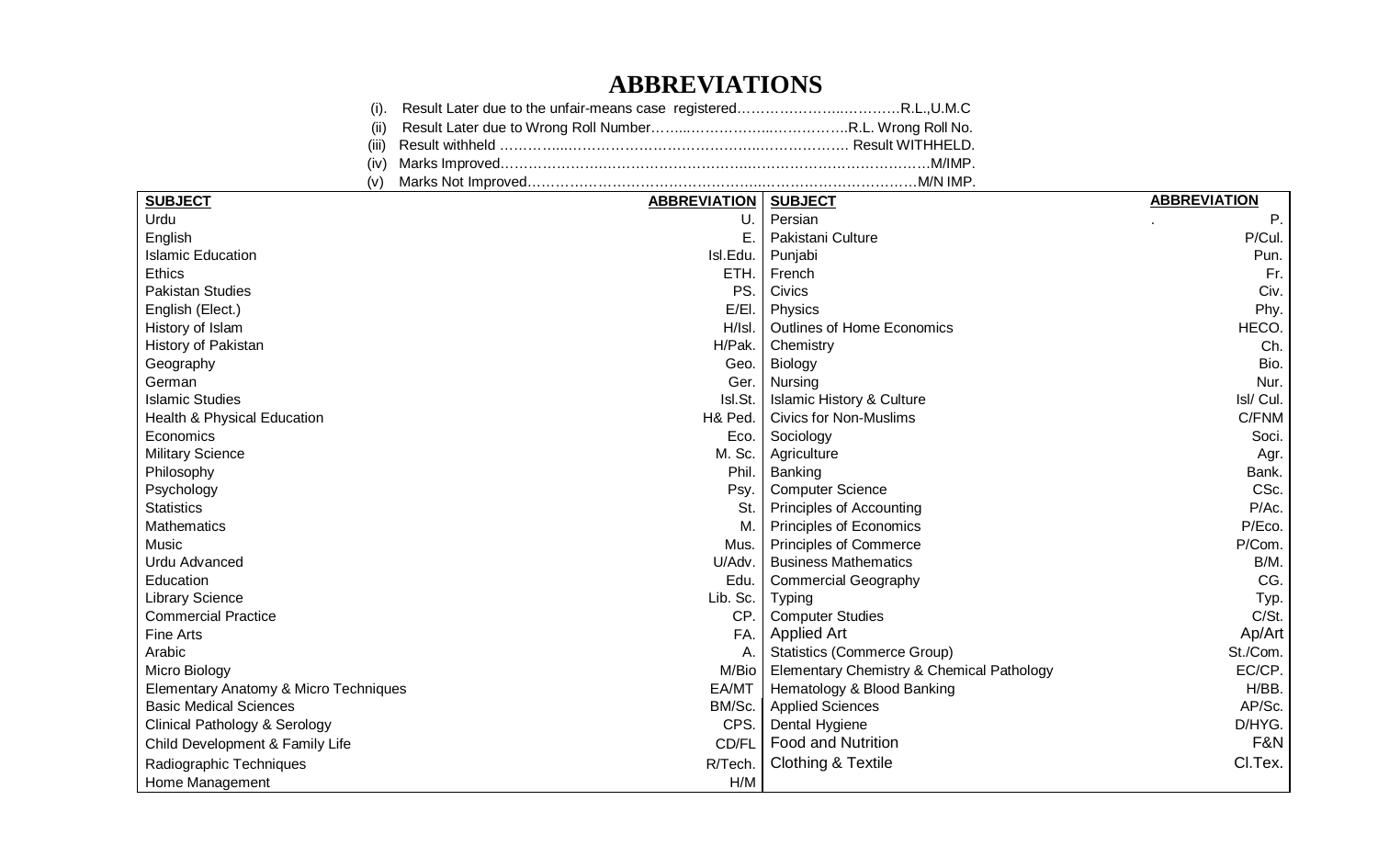# **BOARD** OF INTERMEDIATE & SECONDARY EDUCATION, LAHORE



# **INTERMEDIATE PART-II SPECIAL EXAMINATION, 2021**

## **RESULT NOTIFICATION**

 **THE RESULT OF THE CANDIDATES WHO APPEARED IN THE INTERMEDIATE PART-II SPECIAL EXAMINATION, 2021 IS NOTIFIED, ERRORS AND OMISSIONS EXCEPTED.**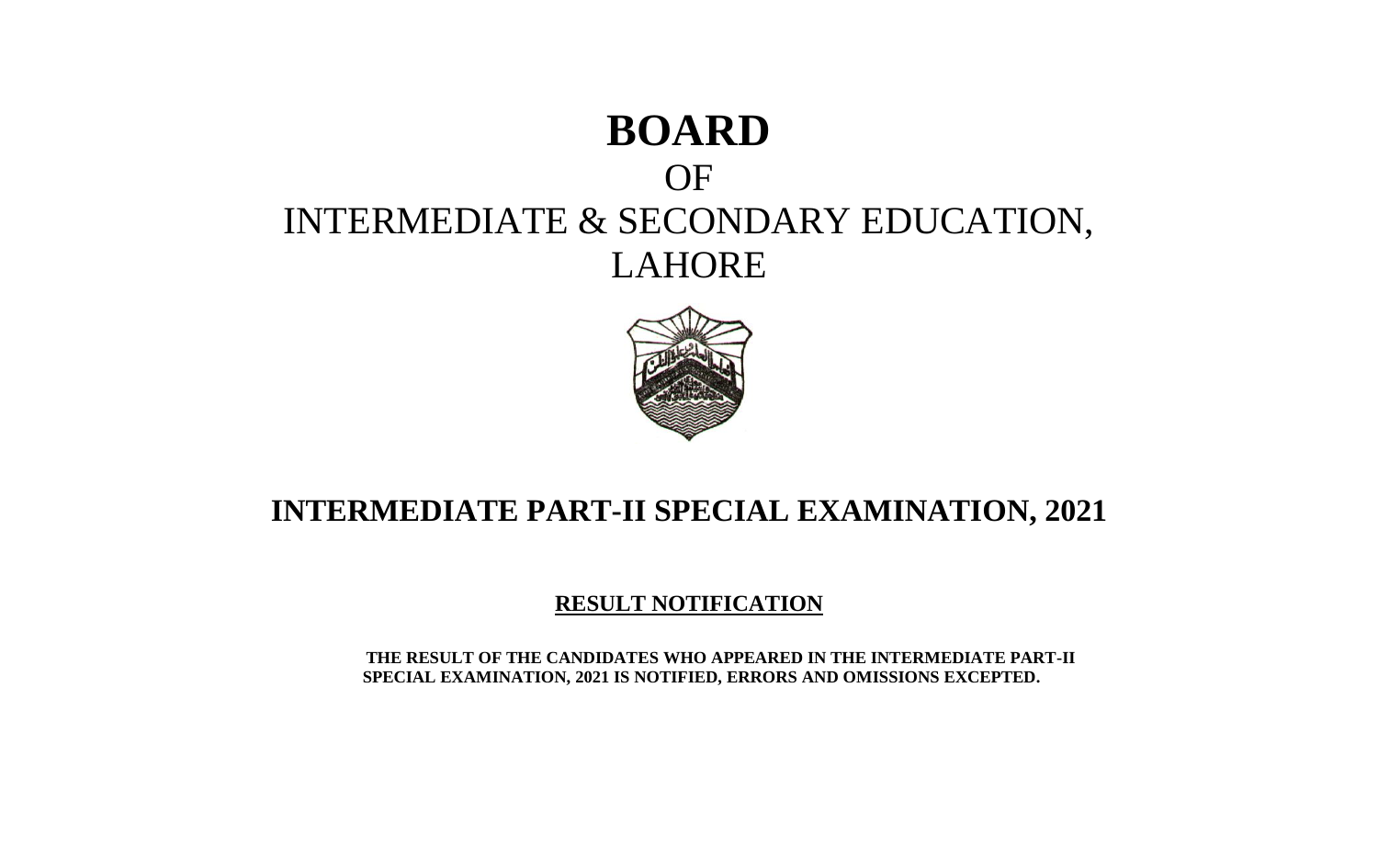| <b>PAGE:</b> |  |  |
|--------------|--|--|
|--------------|--|--|

| <b>ROLL NO NAME</b>                         | <b>RESULT</b><br><b>STATUS</b>                                                                                                                                                                                                       | <b>ROLL NO NAME</b>        | <b>RESULT</b><br><b>STATUS</b>               | <b>ROLL NO NAME</b>                     | <b>RESULT</b><br><b>STATUS</b>   |
|---------------------------------------------|--------------------------------------------------------------------------------------------------------------------------------------------------------------------------------------------------------------------------------------|----------------------------|----------------------------------------------|-----------------------------------------|----------------------------------|
| 200001 IQRA IBRAHIM                         | 580 C MARKS IMPROVED                                                                                                                                                                                                                 | 200063 YASMIN FARID        | 531 D MARKS IMPROVED                         | 200124 SUMRA MUSHTAQ                    | <b>MARKS NOT IMPROVED</b>        |
| 200002 ZUHA MUBEEN HASHMI                   | 1074 A+ MARKS                                                                                                                                                                                                                        | 200064 UROOJ FATIMA        | 588 C MARKS IMPROVED                         | 200125 NIMRA YOUNAS                     | 465 D MARKS IMPROVED             |
|                                             | <b>IMPROVED</b>                                                                                                                                                                                                                      | 200065 RIMSHA              | 438 E MARKS IMPROVED                         | 200126 MEHVISH NASEEM                   | 429 E MARKS IMPROVED             |
| 200003 AFIFA RUMAN                          | 1082 A+ MARKS                                                                                                                                                                                                                        | 200066 HUMA ANWAR          | 480 D MARKS IMPROVED                         | 200127 AZWA JAFFAR                      | 537 D MARKS IMPROVED             |
|                                             | <b>IMPROVED</b>                                                                                                                                                                                                                      | 200067 MUZAMMAL BIBI       | 785 A MARKS IMPROVED                         | 200128 IQRA SAEED                       | 650 C MARKS IMPROVED             |
| 200004 SANIA                                | 624 C MARKS IMPROVED<br>573 C MARKS IMPROVED                                                                                                                                                                                         | 200068 TAYBA MUNIR         | 1081 A+ MARKS                                | 200129 IQRA SHAUKAT                     | MARKS NOT IMPROVED               |
| 200005 SANIA FAROOQ                         | PASS 634 C                                                                                                                                                                                                                           |                            | <b>IMPROVED</b>                              | 200130 MUQADDAS ASGHAR                  | 507 D MARKS IMPROVED             |
| 200006 FATIMA ZAHRA<br>200007 BISMA NASEEM  |                                                                                                                                                                                                                                      | 200069 FARIHA ZULFIQAR     | 990 A+ MARKS IMPROVED                        | 200131 AMMARA FARMAN                    | 408 E MARKS IMPROVED             |
|                                             | 553 C MARKS IMPROVED                                                                                                                                                                                                                 | 200070 ANILA MUMTAZ        | 573 C MARKS IMPROVED                         | 200132 RIFAT SAJJAD                     | 690 B MARKS IMPROVED             |
| 200008 GUL SHEHNAZ                          | 696 B MARKS IMPROVED                                                                                                                                                                                                                 | 200071 MAHNOOR             | 858 A MARKS IMPROVED                         | 200133 QURAT-UL-AIN                     | MARKS NOT IMPROVED               |
| 200009 SABA ASHRAF<br>200010 MUBEEN FATIMA  | 423 E MARKS IMPROVED                                                                                                                                                                                                                 | 200072 ALISHBA BUKHARI     | 1032 A+ MARKS                                | 200134 ASIFA DAWOOD                     | <b>MARKS NOT IMPROVED</b>        |
|                                             | 670 B MARKS IMPROVED                                                                                                                                                                                                                 |                            | <b>IMPROVED</b>                              | 200135 OMAIMAH MUKHTAR                  | 598 C MARKS IMPROVED             |
| 200011 FATIMA                               | 485 D MARKS IMPROVED                                                                                                                                                                                                                 | 200073 FARZANA NOOR        | 485 D MARKS IMPROVED                         | 200136 SALMA REHMAT                     | 984 A+ MARKS IMPROVED            |
| 200012 KAINAT KARAMAT                       | 623 C MARKS IMPROVED                                                                                                                                                                                                                 | 200074 TUBA SARWAR         | 437 E MARKS IMPROVED                         | 200137 ANIQA TAYYABA                    | 1077 A+ MARKS                    |
| 200013 UROOJ HANIF                          | 1034 A+ MARKS<br><b>IMPROVED</b>                                                                                                                                                                                                     | 200075 SANA SHARIF         | 490 D MARKS IMPROVED                         |                                         | <b>IMPROVED</b>                  |
| 200014 DURR-E-NAJAF                         | 909 A+ MARKS IMPROVED                                                                                                                                                                                                                | 200076 MALAIKA             | 444 D MARKS IMPROVED                         | 200138 NOOR UL AIN                      | 826 A MARKS IMPROVED             |
| 200015 TEHREEM ASIF                         | 598 C MARKS IMPROVED                                                                                                                                                                                                                 | 200077 SUMAIRA ANWAR       | 662 B MARKS IMPROVED                         | 200139 FARWA HUSSAIN PARI               | 897 A+ MARKS IMPROVED            |
| 200016 FARWA AMEER                          |                                                                                                                                                                                                                                      | 200078 MISBAH ASHRAF       | 835 A MARKS IMPROVED                         | 200140 TANZEELA BIBI                    | 819 A MARKS IMPROVED             |
| 200017 ZUNAIRA AREEB                        | 753 B MARKS IMPROVED<br>479 D MARKS IMPROVED                                                                                                                                                                                         | 200079 AREEBA SHAN         | 725 B MARKS IMPROVED                         | 200141 RIDA AKHTAR                      | 560 C MARKS IMPROVED             |
|                                             | 655 C MARKS IMPROVED                                                                                                                                                                                                                 | 200080 AANSA ALTAF         | 548 D MARKS IMPROVED                         | 200142 ASMA ARIF                        | 859 A MARKS IMPROVED             |
| 200018 SADIA HASSAN                         |                                                                                                                                                                                                                                      | 200081 AQSA                | 498 D MARKS IMPROVED                         | 200143 UZMA BIBI                        | 498 D MARKS IMPROVED             |
| 200019 FATIMA                               | 828 A MARKS IMPROVED                                                                                                                                                                                                                 | 200082 AQSA ZAHOOR         | <b>MARKS NOT IMPROVED</b>                    | 200144 TAYABA AMJAD                     | 479 D MARKS IMPROVED             |
| 200020 GHULAM RABIA                         | 477 D MARKS IMPROVED                                                                                                                                                                                                                 | 200083 MISBAH AKHTAR       | 645 C MARKS IMPROVED                         | 200145 MUQADDAS SHAHEEN                 | 525 D MARKS IMPROVED             |
| 200021 AMINA BIBI                           | 804 A MARKS IMPROVED                                                                                                                                                                                                                 | 200084 MISBAH RASHID       | 702 B MARKS IMPROVED                         | 200146 FARAH HUMA                       | <b>PASS 435 E</b>                |
| 200022 RIMSHA HUSSAIN                       | 828 A MARKS IMPROVED                                                                                                                                                                                                                 | 200085 NAZIA BIBI          | 408 E MARKS IMPROVED                         | 200147 MALAIKA FATIMA                   | 932 A+ MARKS IMPROVED            |
| 200023 AYESHA SHAIR MUHAMMAD                | 840 A MARKS IMPROVED                                                                                                                                                                                                                 | 200086 ANAM SAEED          | 907 A+ MARKS IMPROVED                        | 200148 SUMAIRA AZHAR                    | 458 D MARKS IMPROVED             |
| 200024 EIZA ABU BAKAR                       | <b>ABSENT</b>                                                                                                                                                                                                                        | 200087 AYESHA ISHTIAQ      | 621 C MARKS IMPROVED                         | 200149 MAFIA RAMZAN                     | 671 B MARKS IMPROVED             |
| 200025 AREEBA YOUSAF                        | 669 B MARKS IMPROVED                                                                                                                                                                                                                 | 200088 AYESHA KANWAL       | 496 D MARKS IMPROVED                         | 200150 AMINA                            | 546 D MARKS IMPROVED             |
| 200026 FAREEHA GHAFOOR                      | 1054 A+ MARKS                                                                                                                                                                                                                        | 200089 AMNA AKBAR          | 444 D MARKS IMPROVED                         | 200151 ATIQA SIDDIQUE                   | 690 B MARKS IMPROVED             |
| 200027 JAVERIA AKRAM                        | <b>IMPROVED</b><br>600 C MARKS IMPROVED                                                                                                                                                                                              | 200090 TANIA ILTAF         | 669 B MARKS IMPROVED                         | 200152 ZAHRA BIBI                       | 957 A+ MARKS IMPROVED            |
| 200028 AYEHSA MUSTAFA                       | 671 B MARKS IMPROVED                                                                                                                                                                                                                 | 200091 MARIA KRAMAT        | 523 D MARKS IMPROVED                         | 200153 SEERAT FATIMA                    | 762 B MARKS IMPROVED             |
| 200029 SADIA                                | 736 B MARKS IMPROVED                                                                                                                                                                                                                 | 200092 FADIA SABIR         | 527 D MARKS IMPROVED                         | 200154 AYESHA LIAQAT                    | 930 A+ MARKS IMPROVED            |
|                                             | 939 A+ MARKS IMPROVED                                                                                                                                                                                                                | 200093 WAJIHA BIBI         | 900 A+ MARKS IMPROVED                        | 200155 ULFAT NAZ                        | PASS 538 D                       |
| 200030 FATIMA SEHAR                         |                                                                                                                                                                                                                                      | 200094 TAHIRA BIBI         | 598 C MARKS IMPROVED                         | 200156 MARIYAM BATOOL                   | 1004 A+ MARKS                    |
| 200031 AMINA BIBI                           | 880 A+ MARKS IMPROVED                                                                                                                                                                                                                | 200095 TASNEEM ASHIQ       | <b>MARKS NOT IMPROVED</b>                    |                                         | <b>IMPROVED</b>                  |
| 200032 KAINAT ZAFAR                         | 545 D MARKS IMPROVED                                                                                                                                                                                                                 | 200096 FAIQA               | 1096 A+ MARKS                                | 200157 MUQADAS BIBI                     | 741 B MARKS IMPROVED             |
| 200033 TEHREEM SAYYAM 718 B MARKS IMPROVED  |                                                                                                                                                                                                                                      |                            | <b>IMPROVED</b>                              | 200158 MISBAH JAVED                     | 573 C MARKS IMPROVED             |
| 200034 AYESHA KAINAT                        | 465 D MARKS IMPROVED                                                                                                                                                                                                                 | 200097 GULSHAN TAHREEM     | 1056 A+ MARKS                                | 200159 MUZAMMAL BIBI                    | 490 D MARKS IMPROVED             |
| 200035 MAH RUKH                             | 650 C MARKS IMPROVED                                                                                                                                                                                                                 |                            | <b>IMPROVED</b>                              | 200160 NOREEN FATIMA                    | 448 D MARKS IMPROVED             |
| 200036 EMAN FATIMA                          | 598 C MARKS IMPROVED                                                                                                                                                                                                                 | 200098 MARYAM BIBI         | 762 B MARKS IMPROVED                         | 200161 HINA NAYAAB                      | 539 D MARKS IMPROVED             |
| 200037 AYESHA BALQEES                       | 799 A MARKS IMPROVED                                                                                                                                                                                                                 | 200099 AIMA AZAM           | 696 B MARKS IMPROVED                         | 200162 JAVERIA RASHEED                  | ABSENT                           |
| 200038 AYESHA SIDDIQA                       | 696 B MARKS IMPROVED                                                                                                                                                                                                                 | 200100 SARA SADAF          | 633 C MARKS IMPROVED                         | 200163 SHAZIA HAIDER                    | 644 C MARKS IMPROVED             |
| 200039 MARYAM JAVEED                        | 785 A MARKS IMPROVED                                                                                                                                                                                                                 | 200101 SARA WASEEM         | MARKS NOT IMPROVED                           | 200164 AQSA HASSAN AND THE RESERVE THE  | 876 A MARKS IMPROVED             |
| 200040 SARA                                 | 507 D MARKS IMPROVED                                                                                                                                                                                                                 | 200102 JAWARIYA SATTAR     | 847 A MARKS IMPROVED                         | 200165 MAIMOONA MUKHTAR                 | 963 A+ MARKS IMPROVED            |
| 200041 SABA IQBAL                           | 744 B MARKS IMPROVED                                                                                                                                                                                                                 | 200103 KHADIJA AKRAM       | 642 C MARKS IMPROVED                         | 200166 SANA BILAL AND AND ANN AN INCHEN | 485 D MARKS IMPROVED             |
| 200042 HUMAIRA KHADIM                       | 456 D MARKS IMPROVED                                                                                                                                                                                                                 | 200104 ANEEZA MUNIR        | 627 C MARKS IMPROVED                         | 200167 KHADIJA BIBI                     | 540 D MARKS IMPROVED             |
| 200043 YASHFEEN AHMAD                       | 854 A MARKS IMPROVED                                                                                                                                                                                                                 | 200105 ZOOHA RASHEED       | 630 C MARKS IMPROVED                         | 200168 ESHMAL FATIMA                    | 977 A+ MARKS IMPROVED            |
| 200044 SAMIA ADREES                         | 917 A+ MARKS IMPROVED 200106 RABIYA AMIN                                                                                                                                                                                             |                            | 1040 A+ MARKS                                | 200169 GULNAZ ASHRAF                    | 662 B MARKS IMPROVED             |
| 200045 RAFIA NAEEM                          | 783 A MARKS IMPROVED                                                                                                                                                                                                                 | 200107 ESHA                | <b>IMPROVED</b><br>798 A MARKS IMPROVED      | 200170 AQSA JAMIL                       | 602 C MARKS IMPROVED             |
| 200046 AMINA QADRI                          | <b>1999 - State State State State State State State State State State State State State State State State State State State State State State State State State State State State State State State State State State State Stat</b> | 200108 MISBHA BIBI         | 537 D MARKS IMPROVED                         | 200171 ZUMAR ZAHID                      | 664 B MARKS IMPROVED             |
| 200047 NIMRA ARIF                           | 408 E MARKS IMPROVED                                                                                                                                                                                                                 | 200109 HUDDA SHARIF        | 813 A MARKS IMPROVED                         | 200172 RAHAT SHOUKAT                    | 654 C MARKS IMPROVED             |
| 200048 AYESHA FARMAN                        | 1080 A+ MARKS                                                                                                                                                                                                                        | 200110 SAYEDA IMAMA MOHSIN | 910 A+ MARKS IMPROVED                        | 200173 ROLL NO CANCELLED                | ROLL NO CANCELLED                |
| 200049 RIMZA FATIMA MAHMOOD                 | <b>IMPROVED</b><br>906 A+ MARKS IMPROVED 200111 SANEHA NAZ                                                                                                                                                                           |                            | 436 E MARKS IMPROVED                         | 200174 ANAYA                            | 812 A MARKS IMPROVED             |
|                                             | 624 C MARKS IMPROVED   200112 SANIA ISHFAQ                                                                                                                                                                                           |                            | 456 D MARKS IMPROVED                         | 200175 UME MARIA                        | <b>ABSENT</b>                    |
| 200050 ZARA ISHAQ                           | <b>MARKS NOT IMPROVED</b>                                                                                                                                                                                                            |                            |                                              | 200176 HADIA SHAFAQ                     | 1089 A+ MARKS                    |
| 200051 ALEENA BATOOL BUKHARI                |                                                                                                                                                                                                                                      | 200113 KAINAT FATIMA       | 525 D MARKS IMPROVED                         |                                         | <b>IMPROVED</b>                  |
| 200052 SAWERA SAEED                         | 723 B MARKS IMPROVED                                                                                                                                                                                                                 | 200114 NIMRA TAHIR         | <b>PASS 426 E</b>                            | 200177 IRAM SHEHZADI                    | 785 A MARKS IMPROVED             |
| 200053 SADIA MANZOOR                        | PASS 414 E                                                                                                                                                                                                                           | 200115 TEHREEM JAVED       | 500 D MARKS IMPROVED                         | 200178 TAYYABA TAYYAB                   | 861 A MARKS IMPROVED             |
| 200054 TABINDA TARIQ                        | MARKS NOT IMPROVED                                                                                                                                                                                                                   | 200116 ALISHA ARIF         | 867 A MARKS IMPROVED                         | 200179 SIDRA MEHMOOD                    | 717 B MARKS IMPROVED             |
| 200055 AMINA BIBI                           | 661 B MARKS IMPROVED                                                                                                                                                                                                                 | 200117 MEHVISH ABDUL GHANI | 417 E MARKS IMPROVED                         | 200180 ARBAB RAMZAN                     | 949 A+ MARKS IMPROVED            |
| 200056 SHANZA RIAZ                          | <b>PASS 588 C</b>                                                                                                                                                                                                                    | 200118 FIZZA RIAZ          | 1091 A+ MARKS                                | 200181 SARRA                            | 1011 A+ MARKS                    |
| 200057 RIMSHA ISHTIAQ                       | 799 A MARKS IMPROVED                                                                                                                                                                                                                 | 200119 GUL NAZ             | <b>IMPROVED</b><br>816 A MARKS IMPROVED      |                                         | <b>IMPROVED</b>                  |
| 200058 MARVA ARSHAD                         | 573 C MARKS IMPROVED                                                                                                                                                                                                                 |                            | 711 B MARKS IMPROVED                         | 200182 NIMRA KIRAN                      | PASS 649 C                       |
| 200059 MAHWISH MUSTAFA                      | 703 B MARKS IMPROVED                                                                                                                                                                                                                 | 200120 ZOYA ZAFAR          | 506 D MARKS IMPROVED                         | 200183 IQRA DIN                         | 579 C MARKS IMPROVED             |
|                                             |                                                                                                                                                                                                                                      |                            |                                              |                                         |                                  |
| 200060 UMM-E-HABIBA                         | 886 A+ MARKS IMPROVED 200121 FARAH RAUF                                                                                                                                                                                              |                            |                                              | 200184 UNZA MALIK                       | 799 A MARKS IMPROVED             |
| 200061 HIRA SHAMSHAD<br>200062 ZARISH NAYAB | <b>B</b> MARKS IMPROVED<br>669<br>942 A+ MARKS IMPROVED 200123 ZAHIRA JAVED                                                                                                                                                          | 200122 SONIA               | 848 A MARKS IMPROVED<br>600 C MARKS IMPROVED | 200185 BAHEEJ MUSTAFA                   | 1084 A+ MARKS<br><b>IMPROVED</b> |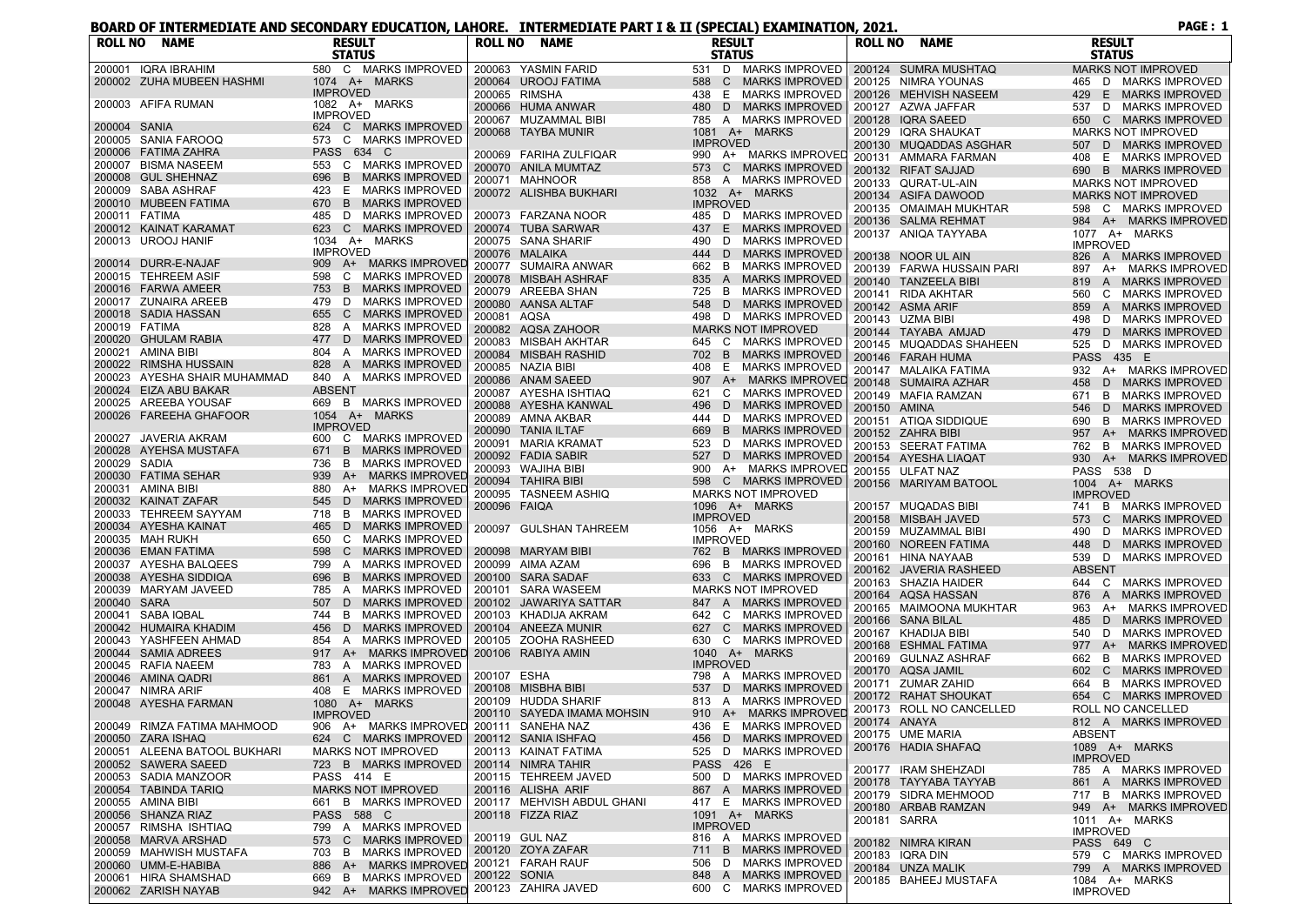| <b>PAGE:</b> |  |  |
|--------------|--|--|
|              |  |  |

| 200186 IQRA<br>506 D MARKS IMPROVED<br>200249 KASHAF ARSHAD<br>949 A+ MARKS IMPROVED 200313 MALAIKA<br>486 D MARKS IMPROVED<br>462 D MARKS IMPROVED<br>200314 ADEEBA ASHIQ<br>200187 ANZA MUNEER<br>200250 SADIA BIBI<br>200251 TAYYABA HUSSAIN<br>448 D MARKS IMPROVED<br>200188 MUBEEN SAFDAR<br><b>MARKS NOT IMPROVED</b><br>200315 NOREEN SARWAR<br>200189 FREEZA<br>527 D MARKS IMPROVED<br>200252 MARYAM<br><b>MARKS NOT IMPROVED</b><br>200316 AREEJ<br>200190 SHUKRIA BIBI<br>600 C MARKS IMPROVED<br>200253 ROLL NO CANCELLED<br>ROLL NO CANCELLED<br>200317 FATIMA<br>200191 ANAM FATIMA<br>794 A MARKS IMPROVED<br>200254 SONIA BIBI<br>715 B MARKS IMPROVED<br>200318 FATIMA AMIR<br>200319 MOMINA FARYAD<br>200192 EMAN TAHIR<br>1066 A+ MARKS<br>200255 HADIA RAMZAN<br><b>PASS 516 D</b><br><b>IMPROVED</b><br>200320 TASKEEN BIBI<br>522 D MARKS IMPROVED<br>200256 RABIA YASEEN<br>200193 AMINA BATOOL<br>517 D MARKS IMPROVED<br>528 D MARKS IMPROVED<br>200257 FATIMA AMIN<br>200321 AMINA MUSHTAQ<br>200194 ZAINAB IRFAN<br><b>MARKS NOT IMPROVED</b><br>943 A+ MARKS IMPROVED 200322 ZIKRIA MEHRAB<br>200258 HUMNA<br>200195 MARYAM YASEEN<br>663 B MARKS IMPROVED<br>200259 ZAINEB TARIQ<br>900 A+ MARKS IMPROVED 200323 HINA<br><b>NOT ELIGIBLE</b><br>200196 FAIZA HAIDER<br><b>MARKS NOT IMPROVED</b><br>200260 AMARA RAFIQUE<br><b>ABSENT</b><br>200324 HINA SHAHBAZ<br>200197 MISBAH NOREEN<br>ABSENT<br>200261 AYESHA SABEEN<br>929 A+ MARKS IMPROVED 200325 SABA SHAHZADI<br>1081 A+ MARKS<br>200198 NIMRA SARWAR<br>200262 GHAZALA BIBI<br>746 B MARKS IMPROVED<br>200326 FARAH<br><b>IMPROVED</b><br>200263 RABAIL<br>464 D MARKS IMPROVED<br>200327 JAVARIA<br>1014 A+ MARKS<br>200199 AYESHA HANEEF<br>540 D MARKS IMPROVED<br><b>IMPROVED</b><br>200264 SYEDA TAUREED ZEHRA KAZMI 942 A+ MARKS IMPROVED<br>200200 MEHWISH SALEEM<br>517 D MARKS IMPROVED<br>200328 KHADEEJA TUL KUBRA<br>495 D MARKS IMPROVED<br>200265 KARISHMA TAHIR<br>539 D MARKS IMPROVED<br>200201 MARYAM<br>ABSENT<br>1083 A+ MARKS<br>200329 AIMEN KARIM<br>200266 SAMMAN RAMZAN<br>764 B MARKS IMPROVED<br>200202 SABA<br>498 D MARKS IMPROVED<br><b>IMPROVED</b><br>200267 HAMNA ASLAM<br>653 C MARKS IMPROVED<br>479 D MARKS IMPROVED<br>200203 IQRA KAUSAR<br>200330 ANEESA FATIMA<br>1053 A+ MARKS<br>200268 KAYNAT<br>891 A+ MARKS IMPROVED<br><b>IMPROVED</b><br>943 A+ MARKS IMPROVED<br>200204 AZKA NAEEM ZIA<br>200269 MUNTAHA BASIT<br>501 D MARKS IMPROVED<br>200331 SANIA BEGUM<br>ABSENT<br>200205 AREEBA ASIF<br>598 C MARKS IMPROVED<br>200270 TAYYBA AMEEN<br>200332 NAJMA ILYAS<br>200206 WAJEEHA TARIQ<br>789 A MARKS IMPROVED<br>200271 MAH NOOR<br>942 A+ MARKS IMPROVED<br>200333 KAINAT BIBI<br>592 C MARKS IMPROVED<br>200207 ZOBIA BIBI<br>580 C MARKS IMPROVED<br>200272 SHEEZA ASLAM<br>200334 TAYYABA<br>200208 AMINA SHAHZADI<br>454 D MARKS IMPROVED<br>630 C MARKS IMPROVED<br>200273 AISHA<br>200335 SEHAR FATIMA<br>200209 KHUNSA IQBAL<br>1079 A+ MARKS<br>516 D MARKS IMPROVED<br>200274 FATIMA MUNIR<br>200336 SHABNAM AMANAT<br><b>IMPROVED</b><br>200275 MUSKAN<br>971 A+ MARKS IMPROVED<br>200210 ALISHA BASHIR<br>539 D MARKS IMPROVED<br>200337 SANIA ABID<br>1034 A+ MARKS<br>435 E MARKS IMPROVED<br>200276 KAINAT NAWAZ<br><b>IMPROVED</b><br>661 B MARKS IMPROVED<br>200211 IQRA<br>200277 IQRA BANO<br>783 A MARKS IMPROVED<br>200338 FATIMA BALOCH<br>778 A MARKS IMPROVED<br>200212 RAQIA BIBI<br>429 E MARKS IMPROVED<br>200278 ZUNAIRA<br>200339 AMINA BIBI<br>200213 AMINA<br><b>MARKS NOT IMPROVED</b><br>200279 SEHAR RAMZAN<br>546 D MARKS IMPROVED<br>200340 MAHNOOR<br>200214 HAFSA<br>454 D MARKS IMPROVED<br>200280 SADIA HABIB KHAN MEO<br>427 E MARKS IMPROVED<br>200341 SIDRA SADIQ<br><b>ABSENT</b><br>200215 TAYYABA MEHAR<br>200281 SWAIBA<br>663 B MARKS IMPROVED<br>200342 AMBREEN NASIR<br>200216 UME FARWA ZAHRA<br>506 D MARKS IMPROVED<br>200282 NIMRA ASRHAF<br>682 B MARKS IMPROVED<br>200343 RIMSHA ARSHAD<br>200217 IQRA<br>437 E MARKS IMPROVED<br>1045 A+ MARKS<br>200283 ALISHBA SAJID<br>200344 ALISHBA MAJEED<br>498 D MARKS IMPROVED<br>200218 AINA NOOR<br><b>IMPROVED</b><br>200345 FAIZAAN BIBI<br>200219 ARBAB MANZOOR<br>423 E MARKS IMPROVED<br>200284 MARYAM<br>560 C MARKS IMPROVED<br>200346 SABA<br>200220 MEHAK<br>477 D MARKS IMPROVED<br>978 A+ MARKS IMPROVED<br>200285 ARWA REHAB<br>200347 RUBAB<br><b>MARKS NOT IMPROVED</b><br>200221 SYEEDA AROOJ FATIMA<br>453 D MARKS IMPROVED<br>200286 WAFA ZAINAB<br>448 D MARKS IMPROVED<br>200348 ARIBA ARSHAD<br>200222 SANIA<br>447 D MARKS IMPROVED<br>200287 MALAIKA NADEEM<br>591 C MARKS IMPROVED<br>200349 ALEENA JAVID<br>837 A MARKS IMPROVED<br>200223 RABIA SIDDIQUE<br><b>MARKS NOT IMPROVED</b><br>200288 ALMAS<br>537 D MARKS IMPROVED<br>200350 RABIA<br>200224 FATIMA MEHREEN<br>846 A MARKS IMPROVED<br>200289 ANEESA JAMIL<br>561 C MARKS IMPROVED<br>200351 ATTIA NAZ<br>819 A MARKS IMPROVED<br>200225 SHAMAILA BIBI<br><b>MARKS NOT IMPROVED</b><br>1078 A+ MARKS<br>200290 EYSHA FIDA<br>200352 TAYYABA AFZAL<br>888 A+ MARKS IMPROVED<br>200226 BISMILLAH<br>448 D MARKS IMPROVED<br><b>IMPROVED</b><br>200353 IQRA RAZZAQ<br>558 C MARKS IMPROVED<br>200227 AMINA RIAZ<br>591 C MARKS IMPROVED<br>200291 MUZMMAL ARSHAD<br>478 D MARKS IMPROVED<br>200354 SAMRA<br>527 D MARKS IMPROVED<br>200228 TAYYABA BEGUM<br>634 C MARKS IMPROVED<br>200292 SEERAT<br><b>MARKS NOT IMPROVED</b><br>200355 AMARA KAMAL<br>525 D MARKS IMPROVED<br>200229 KIRAN NIAMAT<br>908 A+ MARKS IMPROVED<br>200293 MEHWISH<br>414 E MARKS IMPROVED<br><b>ABSENT</b><br>200356 AYESHA MUQADAS<br>200230 ATTARAH AFTAB<br>477 D MARKS IMPROVED<br>200294 ZIL-E-HUMA<br><b>PASS 717 B</b><br>200357 MARYAM YAHYA<br>991 A+ MARKS IMPROVED<br>650 C MARKS IMPROVED<br>200231 FAREEHA JABEEN<br>200295 ASMA<br>417 E MARKS IMPROVED<br>506 D MARKS IMPROVED<br>200358 ZAMZAM<br><b>UMC CASE</b><br>200232 NAZIA JAMEEL<br>907 A+ MARKS IMPROVED<br>200296 ARFA ARSHAD<br>200359 DUA SALEEM<br>717 B MARKS IMPROVED<br>200233 SADIA MUNIR<br>1061 A+ MARKS<br>200297 SOHA FRANK<br>MARKS NOT IMPROVED<br>1056 A+ MARKS<br>200360 ZUHA<br><b>IMPROVED</b><br>200298 ZUNAIRA NAZAR<br>506 D MARKS IMPROVED<br><b>IMPROVED</b><br>200234 HAFIZA NIMRA<br>ABSENT<br>200299 SHAHREEN FATIMA<br>ABSENT<br>200361 HINA<br>465 D MARKS IMPROVED<br>200235 AYESHA NASEEM<br>200300 KEHKSHAN TABASUM<br>500 D MARKS IMPROVED<br>200362 ARFA MAQSOOD<br>200236 FAIZA NADEEM<br><b>MARKS NOT IMPROVED</b><br>200301 MAHNOOR<br>619 C MARKS IMPROVED<br>200363 ESHA MUSHTAQ<br>1081 A+ MARKS<br>602 C MARKS IMPROVED<br>200237 IQRA MUBEEN<br><b>ABSENT</b><br>200302 NOOR-UL-SABA<br><b>IMPROVED</b><br>200238 ANEELA WARIS<br>876 A MARKS IMPROVED<br>200303 HAFSA RASHEED<br>681 B MARKS IMPROVED<br>200364 MINAHIL TARIQ<br>ABSENT<br>200239 MUSFIRA<br>414 E MARKS IMPROVED<br>200304 AYESHA ISHAQ<br>496 D MARKS IMPROVED<br>200365 AMBAR FATIMA<br>200240 FAHMEDA RASHEED<br><b>MARKS NOT IMPROVED</b><br>200305 AYESHA TASEER<br>PASS 650 C<br>200366 UMME RUBAB<br>567 C MARKS IMPROVED<br>200241 AMAN FATIMA<br>200306 ALISHBA ANWAR<br>559 C MARKS IMPROVED<br>200367 SALEHA SALEEM<br>200242 ALINA ASIF<br><b>MARKS NOT IMPROVED</b><br>200307 ZUBAIDA BIBI<br>751 B MARKS IMPROVED<br>200368 RASHIDA KHAN<br>200243 NOOR FATIMA<br>553 C MARKS IMPROVED<br>200308 SEHAR ASLAM<br><b>MARKS NOT IMPROVED</b><br>200369 SANIA NADEEM<br>200244 TEHREEM NAZEER<br>479 D MARKS IMPROVED<br>200309 SALIHA RIZWANA<br>570 C MARKS IMPROVED<br>200370 SHUMAILA BIBI<br>588 C MARKS IMPROVED<br>200245 RIMSHA YASEEN<br>200310 AYESHA ABID<br>788 A MARKS IMPROVED<br>200371 SAMRA SHEHZADI<br>200246 NAUSHA YASIN<br><b>ABSENT</b><br>200311 AYESHA SABIR<br><b>MARKS NOT IMPROVED</b><br>200372 MEERAL<br>PASS 402 E<br>200247 ALIA ZAFAR | ROLL NO NAME | <b>RESULT</b><br><b>STATUS</b> | <b>ROLL NO NAME</b> | <b>RESULT</b><br><b>STATUS</b> | ROLL NO | <b>NAME</b> | <b>RESULT</b><br><b>STATUS</b> |
|-------------------------------------------------------------------------------------------------------------------------------------------------------------------------------------------------------------------------------------------------------------------------------------------------------------------------------------------------------------------------------------------------------------------------------------------------------------------------------------------------------------------------------------------------------------------------------------------------------------------------------------------------------------------------------------------------------------------------------------------------------------------------------------------------------------------------------------------------------------------------------------------------------------------------------------------------------------------------------------------------------------------------------------------------------------------------------------------------------------------------------------------------------------------------------------------------------------------------------------------------------------------------------------------------------------------------------------------------------------------------------------------------------------------------------------------------------------------------------------------------------------------------------------------------------------------------------------------------------------------------------------------------------------------------------------------------------------------------------------------------------------------------------------------------------------------------------------------------------------------------------------------------------------------------------------------------------------------------------------------------------------------------------------------------------------------------------------------------------------------------------------------------------------------------------------------------------------------------------------------------------------------------------------------------------------------------------------------------------------------------------------------------------------------------------------------------------------------------------------------------------------------------------------------------------------------------------------------------------------------------------------------------------------------------------------------------------------------------------------------------------------------------------------------------------------------------------------------------------------------------------------------------------------------------------------------------------------------------------------------------------------------------------------------------------------------------------------------------------------------------------------------------------------------------------------------------------------------------------------------------------------------------------------------------------------------------------------------------------------------------------------------------------------------------------------------------------------------------------------------------------------------------------------------------------------------------------------------------------------------------------------------------------------------------------------------------------------------------------------------------------------------------------------------------------------------------------------------------------------------------------------------------------------------------------------------------------------------------------------------------------------------------------------------------------------------------------------------------------------------------------------------------------------------------------------------------------------------------------------------------------------------------------------------------------------------------------------------------------------------------------------------------------------------------------------------------------------------------------------------------------------------------------------------------------------------------------------------------------------------------------------------------------------------------------------------------------------------------------------------------------------------------------------------------------------------------------------------------------------------------------------------------------------------------------------------------------------------------------------------------------------------------------------------------------------------------------------------------------------------------------------------------------------------------------------------------------------------------------------------------------------------------------------------------------------------------------------------------------------------------------------------------------------------------------------------------------------------------------------------------------------------------------------------------------------------------------------------------------------------------------------------------------------------------------------------------------------------------------------------------------------------------------------------------------------------------------------------------------------------------------------------------------------------------------------------------------------------------------------------------------------------------------------------------------------------------------------------------------------------------------------------------------------------------------------------------------------------------------------------------------------------------------------------------------------------------------------------------------------------------------------------------------------------------------------------------------------------------------------------------------------------------------------------------------------------------------------------------------------------------------------------------------------------------------------------------------------------------------------------------------------------------------------------------------------------------------------------------------------------------------------------------------------------------------------------------------------------------------------------------------------------------------------------------------------------------------------------------------------------------------------------------------------------------------------------------------------------------------------------------------------------------------------------------------------------------------------------------------------------------------------------------------------------------------------------------------------------------------------------------------------------------------------------------------------------------------------------------------------------------------------------------------------------------------------------------------------------------------------------------------------------------------------------------------------------------------------------------------------------------------------|--------------|--------------------------------|---------------------|--------------------------------|---------|-------------|--------------------------------|
|                                                                                                                                                                                                                                                                                                                                                                                                                                                                                                                                                                                                                                                                                                                                                                                                                                                                                                                                                                                                                                                                                                                                                                                                                                                                                                                                                                                                                                                                                                                                                                                                                                                                                                                                                                                                                                                                                                                                                                                                                                                                                                                                                                                                                                                                                                                                                                                                                                                                                                                                                                                                                                                                                                                                                                                                                                                                                                                                                                                                                                                                                                                                                                                                                                                                                                                                                                                                                                                                                                                                                                                                                                                                                                                                                                                                                                                                                                                                                                                                                                                                                                                                                                                                                                                                                                                                                                                                                                                                                                                                                                                                                                                                                                                                                                                                                                                                                                                                                                                                                                                                                                                                                                                                                                                                                                                                                                                                                                                                                                                                                                                                                                                                                                                                                                                                                                                                                                                                                                                                                                                                                                                                                                                                                                                                                                                                                                                                                                                                                                                                                                                                                                                                                                                                                                                                                                                                                                                                                                                                                                                                                                                                                                                                                                                                                                                                                                                                                                                                                                                                                                                                                                                                                                                                                                                                                                                                                     |              |                                |                     |                                |         |             | 726 B MARKS IMPROVED           |
|                                                                                                                                                                                                                                                                                                                                                                                                                                                                                                                                                                                                                                                                                                                                                                                                                                                                                                                                                                                                                                                                                                                                                                                                                                                                                                                                                                                                                                                                                                                                                                                                                                                                                                                                                                                                                                                                                                                                                                                                                                                                                                                                                                                                                                                                                                                                                                                                                                                                                                                                                                                                                                                                                                                                                                                                                                                                                                                                                                                                                                                                                                                                                                                                                                                                                                                                                                                                                                                                                                                                                                                                                                                                                                                                                                                                                                                                                                                                                                                                                                                                                                                                                                                                                                                                                                                                                                                                                                                                                                                                                                                                                                                                                                                                                                                                                                                                                                                                                                                                                                                                                                                                                                                                                                                                                                                                                                                                                                                                                                                                                                                                                                                                                                                                                                                                                                                                                                                                                                                                                                                                                                                                                                                                                                                                                                                                                                                                                                                                                                                                                                                                                                                                                                                                                                                                                                                                                                                                                                                                                                                                                                                                                                                                                                                                                                                                                                                                                                                                                                                                                                                                                                                                                                                                                                                                                                                                                     |              |                                |                     |                                |         |             | <b>MARKS NOT IMPROVED</b>      |
|                                                                                                                                                                                                                                                                                                                                                                                                                                                                                                                                                                                                                                                                                                                                                                                                                                                                                                                                                                                                                                                                                                                                                                                                                                                                                                                                                                                                                                                                                                                                                                                                                                                                                                                                                                                                                                                                                                                                                                                                                                                                                                                                                                                                                                                                                                                                                                                                                                                                                                                                                                                                                                                                                                                                                                                                                                                                                                                                                                                                                                                                                                                                                                                                                                                                                                                                                                                                                                                                                                                                                                                                                                                                                                                                                                                                                                                                                                                                                                                                                                                                                                                                                                                                                                                                                                                                                                                                                                                                                                                                                                                                                                                                                                                                                                                                                                                                                                                                                                                                                                                                                                                                                                                                                                                                                                                                                                                                                                                                                                                                                                                                                                                                                                                                                                                                                                                                                                                                                                                                                                                                                                                                                                                                                                                                                                                                                                                                                                                                                                                                                                                                                                                                                                                                                                                                                                                                                                                                                                                                                                                                                                                                                                                                                                                                                                                                                                                                                                                                                                                                                                                                                                                                                                                                                                                                                                                                                     |              |                                |                     |                                |         |             | 537 D MARKS IMPROVED           |
|                                                                                                                                                                                                                                                                                                                                                                                                                                                                                                                                                                                                                                                                                                                                                                                                                                                                                                                                                                                                                                                                                                                                                                                                                                                                                                                                                                                                                                                                                                                                                                                                                                                                                                                                                                                                                                                                                                                                                                                                                                                                                                                                                                                                                                                                                                                                                                                                                                                                                                                                                                                                                                                                                                                                                                                                                                                                                                                                                                                                                                                                                                                                                                                                                                                                                                                                                                                                                                                                                                                                                                                                                                                                                                                                                                                                                                                                                                                                                                                                                                                                                                                                                                                                                                                                                                                                                                                                                                                                                                                                                                                                                                                                                                                                                                                                                                                                                                                                                                                                                                                                                                                                                                                                                                                                                                                                                                                                                                                                                                                                                                                                                                                                                                                                                                                                                                                                                                                                                                                                                                                                                                                                                                                                                                                                                                                                                                                                                                                                                                                                                                                                                                                                                                                                                                                                                                                                                                                                                                                                                                                                                                                                                                                                                                                                                                                                                                                                                                                                                                                                                                                                                                                                                                                                                                                                                                                                                     |              |                                |                     |                                |         |             | 539 D MARKS IMPROVED           |
|                                                                                                                                                                                                                                                                                                                                                                                                                                                                                                                                                                                                                                                                                                                                                                                                                                                                                                                                                                                                                                                                                                                                                                                                                                                                                                                                                                                                                                                                                                                                                                                                                                                                                                                                                                                                                                                                                                                                                                                                                                                                                                                                                                                                                                                                                                                                                                                                                                                                                                                                                                                                                                                                                                                                                                                                                                                                                                                                                                                                                                                                                                                                                                                                                                                                                                                                                                                                                                                                                                                                                                                                                                                                                                                                                                                                                                                                                                                                                                                                                                                                                                                                                                                                                                                                                                                                                                                                                                                                                                                                                                                                                                                                                                                                                                                                                                                                                                                                                                                                                                                                                                                                                                                                                                                                                                                                                                                                                                                                                                                                                                                                                                                                                                                                                                                                                                                                                                                                                                                                                                                                                                                                                                                                                                                                                                                                                                                                                                                                                                                                                                                                                                                                                                                                                                                                                                                                                                                                                                                                                                                                                                                                                                                                                                                                                                                                                                                                                                                                                                                                                                                                                                                                                                                                                                                                                                                                                     |              |                                |                     |                                |         |             | <b>MARKS NOT IMPROVED</b>      |
|                                                                                                                                                                                                                                                                                                                                                                                                                                                                                                                                                                                                                                                                                                                                                                                                                                                                                                                                                                                                                                                                                                                                                                                                                                                                                                                                                                                                                                                                                                                                                                                                                                                                                                                                                                                                                                                                                                                                                                                                                                                                                                                                                                                                                                                                                                                                                                                                                                                                                                                                                                                                                                                                                                                                                                                                                                                                                                                                                                                                                                                                                                                                                                                                                                                                                                                                                                                                                                                                                                                                                                                                                                                                                                                                                                                                                                                                                                                                                                                                                                                                                                                                                                                                                                                                                                                                                                                                                                                                                                                                                                                                                                                                                                                                                                                                                                                                                                                                                                                                                                                                                                                                                                                                                                                                                                                                                                                                                                                                                                                                                                                                                                                                                                                                                                                                                                                                                                                                                                                                                                                                                                                                                                                                                                                                                                                                                                                                                                                                                                                                                                                                                                                                                                                                                                                                                                                                                                                                                                                                                                                                                                                                                                                                                                                                                                                                                                                                                                                                                                                                                                                                                                                                                                                                                                                                                                                                                     |              |                                |                     |                                |         |             | 990 A+ MARKS IMPROVED          |
|                                                                                                                                                                                                                                                                                                                                                                                                                                                                                                                                                                                                                                                                                                                                                                                                                                                                                                                                                                                                                                                                                                                                                                                                                                                                                                                                                                                                                                                                                                                                                                                                                                                                                                                                                                                                                                                                                                                                                                                                                                                                                                                                                                                                                                                                                                                                                                                                                                                                                                                                                                                                                                                                                                                                                                                                                                                                                                                                                                                                                                                                                                                                                                                                                                                                                                                                                                                                                                                                                                                                                                                                                                                                                                                                                                                                                                                                                                                                                                                                                                                                                                                                                                                                                                                                                                                                                                                                                                                                                                                                                                                                                                                                                                                                                                                                                                                                                                                                                                                                                                                                                                                                                                                                                                                                                                                                                                                                                                                                                                                                                                                                                                                                                                                                                                                                                                                                                                                                                                                                                                                                                                                                                                                                                                                                                                                                                                                                                                                                                                                                                                                                                                                                                                                                                                                                                                                                                                                                                                                                                                                                                                                                                                                                                                                                                                                                                                                                                                                                                                                                                                                                                                                                                                                                                                                                                                                                                     |              |                                |                     |                                |         |             | 861 A MARKS IMPROVED           |
|                                                                                                                                                                                                                                                                                                                                                                                                                                                                                                                                                                                                                                                                                                                                                                                                                                                                                                                                                                                                                                                                                                                                                                                                                                                                                                                                                                                                                                                                                                                                                                                                                                                                                                                                                                                                                                                                                                                                                                                                                                                                                                                                                                                                                                                                                                                                                                                                                                                                                                                                                                                                                                                                                                                                                                                                                                                                                                                                                                                                                                                                                                                                                                                                                                                                                                                                                                                                                                                                                                                                                                                                                                                                                                                                                                                                                                                                                                                                                                                                                                                                                                                                                                                                                                                                                                                                                                                                                                                                                                                                                                                                                                                                                                                                                                                                                                                                                                                                                                                                                                                                                                                                                                                                                                                                                                                                                                                                                                                                                                                                                                                                                                                                                                                                                                                                                                                                                                                                                                                                                                                                                                                                                                                                                                                                                                                                                                                                                                                                                                                                                                                                                                                                                                                                                                                                                                                                                                                                                                                                                                                                                                                                                                                                                                                                                                                                                                                                                                                                                                                                                                                                                                                                                                                                                                                                                                                                                     |              |                                |                     |                                |         |             | 943 A+ MARKS IMPROVED          |
|                                                                                                                                                                                                                                                                                                                                                                                                                                                                                                                                                                                                                                                                                                                                                                                                                                                                                                                                                                                                                                                                                                                                                                                                                                                                                                                                                                                                                                                                                                                                                                                                                                                                                                                                                                                                                                                                                                                                                                                                                                                                                                                                                                                                                                                                                                                                                                                                                                                                                                                                                                                                                                                                                                                                                                                                                                                                                                                                                                                                                                                                                                                                                                                                                                                                                                                                                                                                                                                                                                                                                                                                                                                                                                                                                                                                                                                                                                                                                                                                                                                                                                                                                                                                                                                                                                                                                                                                                                                                                                                                                                                                                                                                                                                                                                                                                                                                                                                                                                                                                                                                                                                                                                                                                                                                                                                                                                                                                                                                                                                                                                                                                                                                                                                                                                                                                                                                                                                                                                                                                                                                                                                                                                                                                                                                                                                                                                                                                                                                                                                                                                                                                                                                                                                                                                                                                                                                                                                                                                                                                                                                                                                                                                                                                                                                                                                                                                                                                                                                                                                                                                                                                                                                                                                                                                                                                                                                                     |              |                                |                     |                                |         |             | 507 D MARKS IMPROVED           |
|                                                                                                                                                                                                                                                                                                                                                                                                                                                                                                                                                                                                                                                                                                                                                                                                                                                                                                                                                                                                                                                                                                                                                                                                                                                                                                                                                                                                                                                                                                                                                                                                                                                                                                                                                                                                                                                                                                                                                                                                                                                                                                                                                                                                                                                                                                                                                                                                                                                                                                                                                                                                                                                                                                                                                                                                                                                                                                                                                                                                                                                                                                                                                                                                                                                                                                                                                                                                                                                                                                                                                                                                                                                                                                                                                                                                                                                                                                                                                                                                                                                                                                                                                                                                                                                                                                                                                                                                                                                                                                                                                                                                                                                                                                                                                                                                                                                                                                                                                                                                                                                                                                                                                                                                                                                                                                                                                                                                                                                                                                                                                                                                                                                                                                                                                                                                                                                                                                                                                                                                                                                                                                                                                                                                                                                                                                                                                                                                                                                                                                                                                                                                                                                                                                                                                                                                                                                                                                                                                                                                                                                                                                                                                                                                                                                                                                                                                                                                                                                                                                                                                                                                                                                                                                                                                                                                                                                                                     |              |                                |                     |                                |         |             | 485 D MARKS IMPROVED           |
|                                                                                                                                                                                                                                                                                                                                                                                                                                                                                                                                                                                                                                                                                                                                                                                                                                                                                                                                                                                                                                                                                                                                                                                                                                                                                                                                                                                                                                                                                                                                                                                                                                                                                                                                                                                                                                                                                                                                                                                                                                                                                                                                                                                                                                                                                                                                                                                                                                                                                                                                                                                                                                                                                                                                                                                                                                                                                                                                                                                                                                                                                                                                                                                                                                                                                                                                                                                                                                                                                                                                                                                                                                                                                                                                                                                                                                                                                                                                                                                                                                                                                                                                                                                                                                                                                                                                                                                                                                                                                                                                                                                                                                                                                                                                                                                                                                                                                                                                                                                                                                                                                                                                                                                                                                                                                                                                                                                                                                                                                                                                                                                                                                                                                                                                                                                                                                                                                                                                                                                                                                                                                                                                                                                                                                                                                                                                                                                                                                                                                                                                                                                                                                                                                                                                                                                                                                                                                                                                                                                                                                                                                                                                                                                                                                                                                                                                                                                                                                                                                                                                                                                                                                                                                                                                                                                                                                                                                     |              |                                |                     |                                |         |             |                                |
|                                                                                                                                                                                                                                                                                                                                                                                                                                                                                                                                                                                                                                                                                                                                                                                                                                                                                                                                                                                                                                                                                                                                                                                                                                                                                                                                                                                                                                                                                                                                                                                                                                                                                                                                                                                                                                                                                                                                                                                                                                                                                                                                                                                                                                                                                                                                                                                                                                                                                                                                                                                                                                                                                                                                                                                                                                                                                                                                                                                                                                                                                                                                                                                                                                                                                                                                                                                                                                                                                                                                                                                                                                                                                                                                                                                                                                                                                                                                                                                                                                                                                                                                                                                                                                                                                                                                                                                                                                                                                                                                                                                                                                                                                                                                                                                                                                                                                                                                                                                                                                                                                                                                                                                                                                                                                                                                                                                                                                                                                                                                                                                                                                                                                                                                                                                                                                                                                                                                                                                                                                                                                                                                                                                                                                                                                                                                                                                                                                                                                                                                                                                                                                                                                                                                                                                                                                                                                                                                                                                                                                                                                                                                                                                                                                                                                                                                                                                                                                                                                                                                                                                                                                                                                                                                                                                                                                                                                     |              |                                |                     |                                |         |             | 552 C MARKS IMPROVED           |
|                                                                                                                                                                                                                                                                                                                                                                                                                                                                                                                                                                                                                                                                                                                                                                                                                                                                                                                                                                                                                                                                                                                                                                                                                                                                                                                                                                                                                                                                                                                                                                                                                                                                                                                                                                                                                                                                                                                                                                                                                                                                                                                                                                                                                                                                                                                                                                                                                                                                                                                                                                                                                                                                                                                                                                                                                                                                                                                                                                                                                                                                                                                                                                                                                                                                                                                                                                                                                                                                                                                                                                                                                                                                                                                                                                                                                                                                                                                                                                                                                                                                                                                                                                                                                                                                                                                                                                                                                                                                                                                                                                                                                                                                                                                                                                                                                                                                                                                                                                                                                                                                                                                                                                                                                                                                                                                                                                                                                                                                                                                                                                                                                                                                                                                                                                                                                                                                                                                                                                                                                                                                                                                                                                                                                                                                                                                                                                                                                                                                                                                                                                                                                                                                                                                                                                                                                                                                                                                                                                                                                                                                                                                                                                                                                                                                                                                                                                                                                                                                                                                                                                                                                                                                                                                                                                                                                                                                                     |              |                                |                     |                                |         |             | 660 B MARKS IMPROVED           |
|                                                                                                                                                                                                                                                                                                                                                                                                                                                                                                                                                                                                                                                                                                                                                                                                                                                                                                                                                                                                                                                                                                                                                                                                                                                                                                                                                                                                                                                                                                                                                                                                                                                                                                                                                                                                                                                                                                                                                                                                                                                                                                                                                                                                                                                                                                                                                                                                                                                                                                                                                                                                                                                                                                                                                                                                                                                                                                                                                                                                                                                                                                                                                                                                                                                                                                                                                                                                                                                                                                                                                                                                                                                                                                                                                                                                                                                                                                                                                                                                                                                                                                                                                                                                                                                                                                                                                                                                                                                                                                                                                                                                                                                                                                                                                                                                                                                                                                                                                                                                                                                                                                                                                                                                                                                                                                                                                                                                                                                                                                                                                                                                                                                                                                                                                                                                                                                                                                                                                                                                                                                                                                                                                                                                                                                                                                                                                                                                                                                                                                                                                                                                                                                                                                                                                                                                                                                                                                                                                                                                                                                                                                                                                                                                                                                                                                                                                                                                                                                                                                                                                                                                                                                                                                                                                                                                                                                                                     |              |                                |                     |                                |         |             | 444 D MARKS IMPROVED           |
|                                                                                                                                                                                                                                                                                                                                                                                                                                                                                                                                                                                                                                                                                                                                                                                                                                                                                                                                                                                                                                                                                                                                                                                                                                                                                                                                                                                                                                                                                                                                                                                                                                                                                                                                                                                                                                                                                                                                                                                                                                                                                                                                                                                                                                                                                                                                                                                                                                                                                                                                                                                                                                                                                                                                                                                                                                                                                                                                                                                                                                                                                                                                                                                                                                                                                                                                                                                                                                                                                                                                                                                                                                                                                                                                                                                                                                                                                                                                                                                                                                                                                                                                                                                                                                                                                                                                                                                                                                                                                                                                                                                                                                                                                                                                                                                                                                                                                                                                                                                                                                                                                                                                                                                                                                                                                                                                                                                                                                                                                                                                                                                                                                                                                                                                                                                                                                                                                                                                                                                                                                                                                                                                                                                                                                                                                                                                                                                                                                                                                                                                                                                                                                                                                                                                                                                                                                                                                                                                                                                                                                                                                                                                                                                                                                                                                                                                                                                                                                                                                                                                                                                                                                                                                                                                                                                                                                                                                     |              |                                |                     |                                |         |             |                                |
|                                                                                                                                                                                                                                                                                                                                                                                                                                                                                                                                                                                                                                                                                                                                                                                                                                                                                                                                                                                                                                                                                                                                                                                                                                                                                                                                                                                                                                                                                                                                                                                                                                                                                                                                                                                                                                                                                                                                                                                                                                                                                                                                                                                                                                                                                                                                                                                                                                                                                                                                                                                                                                                                                                                                                                                                                                                                                                                                                                                                                                                                                                                                                                                                                                                                                                                                                                                                                                                                                                                                                                                                                                                                                                                                                                                                                                                                                                                                                                                                                                                                                                                                                                                                                                                                                                                                                                                                                                                                                                                                                                                                                                                                                                                                                                                                                                                                                                                                                                                                                                                                                                                                                                                                                                                                                                                                                                                                                                                                                                                                                                                                                                                                                                                                                                                                                                                                                                                                                                                                                                                                                                                                                                                                                                                                                                                                                                                                                                                                                                                                                                                                                                                                                                                                                                                                                                                                                                                                                                                                                                                                                                                                                                                                                                                                                                                                                                                                                                                                                                                                                                                                                                                                                                                                                                                                                                                                                     |              |                                |                     |                                |         |             |                                |
|                                                                                                                                                                                                                                                                                                                                                                                                                                                                                                                                                                                                                                                                                                                                                                                                                                                                                                                                                                                                                                                                                                                                                                                                                                                                                                                                                                                                                                                                                                                                                                                                                                                                                                                                                                                                                                                                                                                                                                                                                                                                                                                                                                                                                                                                                                                                                                                                                                                                                                                                                                                                                                                                                                                                                                                                                                                                                                                                                                                                                                                                                                                                                                                                                                                                                                                                                                                                                                                                                                                                                                                                                                                                                                                                                                                                                                                                                                                                                                                                                                                                                                                                                                                                                                                                                                                                                                                                                                                                                                                                                                                                                                                                                                                                                                                                                                                                                                                                                                                                                                                                                                                                                                                                                                                                                                                                                                                                                                                                                                                                                                                                                                                                                                                                                                                                                                                                                                                                                                                                                                                                                                                                                                                                                                                                                                                                                                                                                                                                                                                                                                                                                                                                                                                                                                                                                                                                                                                                                                                                                                                                                                                                                                                                                                                                                                                                                                                                                                                                                                                                                                                                                                                                                                                                                                                                                                                                                     |              |                                |                     |                                |         |             |                                |
|                                                                                                                                                                                                                                                                                                                                                                                                                                                                                                                                                                                                                                                                                                                                                                                                                                                                                                                                                                                                                                                                                                                                                                                                                                                                                                                                                                                                                                                                                                                                                                                                                                                                                                                                                                                                                                                                                                                                                                                                                                                                                                                                                                                                                                                                                                                                                                                                                                                                                                                                                                                                                                                                                                                                                                                                                                                                                                                                                                                                                                                                                                                                                                                                                                                                                                                                                                                                                                                                                                                                                                                                                                                                                                                                                                                                                                                                                                                                                                                                                                                                                                                                                                                                                                                                                                                                                                                                                                                                                                                                                                                                                                                                                                                                                                                                                                                                                                                                                                                                                                                                                                                                                                                                                                                                                                                                                                                                                                                                                                                                                                                                                                                                                                                                                                                                                                                                                                                                                                                                                                                                                                                                                                                                                                                                                                                                                                                                                                                                                                                                                                                                                                                                                                                                                                                                                                                                                                                                                                                                                                                                                                                                                                                                                                                                                                                                                                                                                                                                                                                                                                                                                                                                                                                                                                                                                                                                                     |              |                                |                     |                                |         |             |                                |
|                                                                                                                                                                                                                                                                                                                                                                                                                                                                                                                                                                                                                                                                                                                                                                                                                                                                                                                                                                                                                                                                                                                                                                                                                                                                                                                                                                                                                                                                                                                                                                                                                                                                                                                                                                                                                                                                                                                                                                                                                                                                                                                                                                                                                                                                                                                                                                                                                                                                                                                                                                                                                                                                                                                                                                                                                                                                                                                                                                                                                                                                                                                                                                                                                                                                                                                                                                                                                                                                                                                                                                                                                                                                                                                                                                                                                                                                                                                                                                                                                                                                                                                                                                                                                                                                                                                                                                                                                                                                                                                                                                                                                                                                                                                                                                                                                                                                                                                                                                                                                                                                                                                                                                                                                                                                                                                                                                                                                                                                                                                                                                                                                                                                                                                                                                                                                                                                                                                                                                                                                                                                                                                                                                                                                                                                                                                                                                                                                                                                                                                                                                                                                                                                                                                                                                                                                                                                                                                                                                                                                                                                                                                                                                                                                                                                                                                                                                                                                                                                                                                                                                                                                                                                                                                                                                                                                                                                                     |              |                                |                     |                                |         |             |                                |
|                                                                                                                                                                                                                                                                                                                                                                                                                                                                                                                                                                                                                                                                                                                                                                                                                                                                                                                                                                                                                                                                                                                                                                                                                                                                                                                                                                                                                                                                                                                                                                                                                                                                                                                                                                                                                                                                                                                                                                                                                                                                                                                                                                                                                                                                                                                                                                                                                                                                                                                                                                                                                                                                                                                                                                                                                                                                                                                                                                                                                                                                                                                                                                                                                                                                                                                                                                                                                                                                                                                                                                                                                                                                                                                                                                                                                                                                                                                                                                                                                                                                                                                                                                                                                                                                                                                                                                                                                                                                                                                                                                                                                                                                                                                                                                                                                                                                                                                                                                                                                                                                                                                                                                                                                                                                                                                                                                                                                                                                                                                                                                                                                                                                                                                                                                                                                                                                                                                                                                                                                                                                                                                                                                                                                                                                                                                                                                                                                                                                                                                                                                                                                                                                                                                                                                                                                                                                                                                                                                                                                                                                                                                                                                                                                                                                                                                                                                                                                                                                                                                                                                                                                                                                                                                                                                                                                                                                                     |              |                                |                     |                                |         |             |                                |
|                                                                                                                                                                                                                                                                                                                                                                                                                                                                                                                                                                                                                                                                                                                                                                                                                                                                                                                                                                                                                                                                                                                                                                                                                                                                                                                                                                                                                                                                                                                                                                                                                                                                                                                                                                                                                                                                                                                                                                                                                                                                                                                                                                                                                                                                                                                                                                                                                                                                                                                                                                                                                                                                                                                                                                                                                                                                                                                                                                                                                                                                                                                                                                                                                                                                                                                                                                                                                                                                                                                                                                                                                                                                                                                                                                                                                                                                                                                                                                                                                                                                                                                                                                                                                                                                                                                                                                                                                                                                                                                                                                                                                                                                                                                                                                                                                                                                                                                                                                                                                                                                                                                                                                                                                                                                                                                                                                                                                                                                                                                                                                                                                                                                                                                                                                                                                                                                                                                                                                                                                                                                                                                                                                                                                                                                                                                                                                                                                                                                                                                                                                                                                                                                                                                                                                                                                                                                                                                                                                                                                                                                                                                                                                                                                                                                                                                                                                                                                                                                                                                                                                                                                                                                                                                                                                                                                                                                                     |              |                                |                     |                                |         |             | 443 D MARKS IMPROVED           |
|                                                                                                                                                                                                                                                                                                                                                                                                                                                                                                                                                                                                                                                                                                                                                                                                                                                                                                                                                                                                                                                                                                                                                                                                                                                                                                                                                                                                                                                                                                                                                                                                                                                                                                                                                                                                                                                                                                                                                                                                                                                                                                                                                                                                                                                                                                                                                                                                                                                                                                                                                                                                                                                                                                                                                                                                                                                                                                                                                                                                                                                                                                                                                                                                                                                                                                                                                                                                                                                                                                                                                                                                                                                                                                                                                                                                                                                                                                                                                                                                                                                                                                                                                                                                                                                                                                                                                                                                                                                                                                                                                                                                                                                                                                                                                                                                                                                                                                                                                                                                                                                                                                                                                                                                                                                                                                                                                                                                                                                                                                                                                                                                                                                                                                                                                                                                                                                                                                                                                                                                                                                                                                                                                                                                                                                                                                                                                                                                                                                                                                                                                                                                                                                                                                                                                                                                                                                                                                                                                                                                                                                                                                                                                                                                                                                                                                                                                                                                                                                                                                                                                                                                                                                                                                                                                                                                                                                                                     |              |                                |                     |                                |         |             | 511 D MARKS IMPROVED           |
|                                                                                                                                                                                                                                                                                                                                                                                                                                                                                                                                                                                                                                                                                                                                                                                                                                                                                                                                                                                                                                                                                                                                                                                                                                                                                                                                                                                                                                                                                                                                                                                                                                                                                                                                                                                                                                                                                                                                                                                                                                                                                                                                                                                                                                                                                                                                                                                                                                                                                                                                                                                                                                                                                                                                                                                                                                                                                                                                                                                                                                                                                                                                                                                                                                                                                                                                                                                                                                                                                                                                                                                                                                                                                                                                                                                                                                                                                                                                                                                                                                                                                                                                                                                                                                                                                                                                                                                                                                                                                                                                                                                                                                                                                                                                                                                                                                                                                                                                                                                                                                                                                                                                                                                                                                                                                                                                                                                                                                                                                                                                                                                                                                                                                                                                                                                                                                                                                                                                                                                                                                                                                                                                                                                                                                                                                                                                                                                                                                                                                                                                                                                                                                                                                                                                                                                                                                                                                                                                                                                                                                                                                                                                                                                                                                                                                                                                                                                                                                                                                                                                                                                                                                                                                                                                                                                                                                                                                     |              |                                |                     |                                |         |             | 552 C MARKS IMPROVED           |
|                                                                                                                                                                                                                                                                                                                                                                                                                                                                                                                                                                                                                                                                                                                                                                                                                                                                                                                                                                                                                                                                                                                                                                                                                                                                                                                                                                                                                                                                                                                                                                                                                                                                                                                                                                                                                                                                                                                                                                                                                                                                                                                                                                                                                                                                                                                                                                                                                                                                                                                                                                                                                                                                                                                                                                                                                                                                                                                                                                                                                                                                                                                                                                                                                                                                                                                                                                                                                                                                                                                                                                                                                                                                                                                                                                                                                                                                                                                                                                                                                                                                                                                                                                                                                                                                                                                                                                                                                                                                                                                                                                                                                                                                                                                                                                                                                                                                                                                                                                                                                                                                                                                                                                                                                                                                                                                                                                                                                                                                                                                                                                                                                                                                                                                                                                                                                                                                                                                                                                                                                                                                                                                                                                                                                                                                                                                                                                                                                                                                                                                                                                                                                                                                                                                                                                                                                                                                                                                                                                                                                                                                                                                                                                                                                                                                                                                                                                                                                                                                                                                                                                                                                                                                                                                                                                                                                                                                                     |              |                                |                     |                                |         |             | 602 C MARKS IMPROVED           |
|                                                                                                                                                                                                                                                                                                                                                                                                                                                                                                                                                                                                                                                                                                                                                                                                                                                                                                                                                                                                                                                                                                                                                                                                                                                                                                                                                                                                                                                                                                                                                                                                                                                                                                                                                                                                                                                                                                                                                                                                                                                                                                                                                                                                                                                                                                                                                                                                                                                                                                                                                                                                                                                                                                                                                                                                                                                                                                                                                                                                                                                                                                                                                                                                                                                                                                                                                                                                                                                                                                                                                                                                                                                                                                                                                                                                                                                                                                                                                                                                                                                                                                                                                                                                                                                                                                                                                                                                                                                                                                                                                                                                                                                                                                                                                                                                                                                                                                                                                                                                                                                                                                                                                                                                                                                                                                                                                                                                                                                                                                                                                                                                                                                                                                                                                                                                                                                                                                                                                                                                                                                                                                                                                                                                                                                                                                                                                                                                                                                                                                                                                                                                                                                                                                                                                                                                                                                                                                                                                                                                                                                                                                                                                                                                                                                                                                                                                                                                                                                                                                                                                                                                                                                                                                                                                                                                                                                                                     |              |                                |                     |                                |         |             | 438 E MARKS IMPROVED           |
|                                                                                                                                                                                                                                                                                                                                                                                                                                                                                                                                                                                                                                                                                                                                                                                                                                                                                                                                                                                                                                                                                                                                                                                                                                                                                                                                                                                                                                                                                                                                                                                                                                                                                                                                                                                                                                                                                                                                                                                                                                                                                                                                                                                                                                                                                                                                                                                                                                                                                                                                                                                                                                                                                                                                                                                                                                                                                                                                                                                                                                                                                                                                                                                                                                                                                                                                                                                                                                                                                                                                                                                                                                                                                                                                                                                                                                                                                                                                                                                                                                                                                                                                                                                                                                                                                                                                                                                                                                                                                                                                                                                                                                                                                                                                                                                                                                                                                                                                                                                                                                                                                                                                                                                                                                                                                                                                                                                                                                                                                                                                                                                                                                                                                                                                                                                                                                                                                                                                                                                                                                                                                                                                                                                                                                                                                                                                                                                                                                                                                                                                                                                                                                                                                                                                                                                                                                                                                                                                                                                                                                                                                                                                                                                                                                                                                                                                                                                                                                                                                                                                                                                                                                                                                                                                                                                                                                                                                     |              |                                |                     |                                |         |             | 498 D MARKS IMPROVED           |
|                                                                                                                                                                                                                                                                                                                                                                                                                                                                                                                                                                                                                                                                                                                                                                                                                                                                                                                                                                                                                                                                                                                                                                                                                                                                                                                                                                                                                                                                                                                                                                                                                                                                                                                                                                                                                                                                                                                                                                                                                                                                                                                                                                                                                                                                                                                                                                                                                                                                                                                                                                                                                                                                                                                                                                                                                                                                                                                                                                                                                                                                                                                                                                                                                                                                                                                                                                                                                                                                                                                                                                                                                                                                                                                                                                                                                                                                                                                                                                                                                                                                                                                                                                                                                                                                                                                                                                                                                                                                                                                                                                                                                                                                                                                                                                                                                                                                                                                                                                                                                                                                                                                                                                                                                                                                                                                                                                                                                                                                                                                                                                                                                                                                                                                                                                                                                                                                                                                                                                                                                                                                                                                                                                                                                                                                                                                                                                                                                                                                                                                                                                                                                                                                                                                                                                                                                                                                                                                                                                                                                                                                                                                                                                                                                                                                                                                                                                                                                                                                                                                                                                                                                                                                                                                                                                                                                                                                                     |              |                                |                     |                                |         |             |                                |
|                                                                                                                                                                                                                                                                                                                                                                                                                                                                                                                                                                                                                                                                                                                                                                                                                                                                                                                                                                                                                                                                                                                                                                                                                                                                                                                                                                                                                                                                                                                                                                                                                                                                                                                                                                                                                                                                                                                                                                                                                                                                                                                                                                                                                                                                                                                                                                                                                                                                                                                                                                                                                                                                                                                                                                                                                                                                                                                                                                                                                                                                                                                                                                                                                                                                                                                                                                                                                                                                                                                                                                                                                                                                                                                                                                                                                                                                                                                                                                                                                                                                                                                                                                                                                                                                                                                                                                                                                                                                                                                                                                                                                                                                                                                                                                                                                                                                                                                                                                                                                                                                                                                                                                                                                                                                                                                                                                                                                                                                                                                                                                                                                                                                                                                                                                                                                                                                                                                                                                                                                                                                                                                                                                                                                                                                                                                                                                                                                                                                                                                                                                                                                                                                                                                                                                                                                                                                                                                                                                                                                                                                                                                                                                                                                                                                                                                                                                                                                                                                                                                                                                                                                                                                                                                                                                                                                                                                                     |              |                                |                     |                                |         |             |                                |
|                                                                                                                                                                                                                                                                                                                                                                                                                                                                                                                                                                                                                                                                                                                                                                                                                                                                                                                                                                                                                                                                                                                                                                                                                                                                                                                                                                                                                                                                                                                                                                                                                                                                                                                                                                                                                                                                                                                                                                                                                                                                                                                                                                                                                                                                                                                                                                                                                                                                                                                                                                                                                                                                                                                                                                                                                                                                                                                                                                                                                                                                                                                                                                                                                                                                                                                                                                                                                                                                                                                                                                                                                                                                                                                                                                                                                                                                                                                                                                                                                                                                                                                                                                                                                                                                                                                                                                                                                                                                                                                                                                                                                                                                                                                                                                                                                                                                                                                                                                                                                                                                                                                                                                                                                                                                                                                                                                                                                                                                                                                                                                                                                                                                                                                                                                                                                                                                                                                                                                                                                                                                                                                                                                                                                                                                                                                                                                                                                                                                                                                                                                                                                                                                                                                                                                                                                                                                                                                                                                                                                                                                                                                                                                                                                                                                                                                                                                                                                                                                                                                                                                                                                                                                                                                                                                                                                                                                                     |              |                                |                     |                                |         |             | 571 C MARKS IMPROVED           |
|                                                                                                                                                                                                                                                                                                                                                                                                                                                                                                                                                                                                                                                                                                                                                                                                                                                                                                                                                                                                                                                                                                                                                                                                                                                                                                                                                                                                                                                                                                                                                                                                                                                                                                                                                                                                                                                                                                                                                                                                                                                                                                                                                                                                                                                                                                                                                                                                                                                                                                                                                                                                                                                                                                                                                                                                                                                                                                                                                                                                                                                                                                                                                                                                                                                                                                                                                                                                                                                                                                                                                                                                                                                                                                                                                                                                                                                                                                                                                                                                                                                                                                                                                                                                                                                                                                                                                                                                                                                                                                                                                                                                                                                                                                                                                                                                                                                                                                                                                                                                                                                                                                                                                                                                                                                                                                                                                                                                                                                                                                                                                                                                                                                                                                                                                                                                                                                                                                                                                                                                                                                                                                                                                                                                                                                                                                                                                                                                                                                                                                                                                                                                                                                                                                                                                                                                                                                                                                                                                                                                                                                                                                                                                                                                                                                                                                                                                                                                                                                                                                                                                                                                                                                                                                                                                                                                                                                                                     |              |                                |                     |                                |         |             | 485 D MARKS IMPROVED           |
|                                                                                                                                                                                                                                                                                                                                                                                                                                                                                                                                                                                                                                                                                                                                                                                                                                                                                                                                                                                                                                                                                                                                                                                                                                                                                                                                                                                                                                                                                                                                                                                                                                                                                                                                                                                                                                                                                                                                                                                                                                                                                                                                                                                                                                                                                                                                                                                                                                                                                                                                                                                                                                                                                                                                                                                                                                                                                                                                                                                                                                                                                                                                                                                                                                                                                                                                                                                                                                                                                                                                                                                                                                                                                                                                                                                                                                                                                                                                                                                                                                                                                                                                                                                                                                                                                                                                                                                                                                                                                                                                                                                                                                                                                                                                                                                                                                                                                                                                                                                                                                                                                                                                                                                                                                                                                                                                                                                                                                                                                                                                                                                                                                                                                                                                                                                                                                                                                                                                                                                                                                                                                                                                                                                                                                                                                                                                                                                                                                                                                                                                                                                                                                                                                                                                                                                                                                                                                                                                                                                                                                                                                                                                                                                                                                                                                                                                                                                                                                                                                                                                                                                                                                                                                                                                                                                                                                                                                     |              |                                |                     |                                |         |             | 964 A+ MARKS IMPROVED          |
|                                                                                                                                                                                                                                                                                                                                                                                                                                                                                                                                                                                                                                                                                                                                                                                                                                                                                                                                                                                                                                                                                                                                                                                                                                                                                                                                                                                                                                                                                                                                                                                                                                                                                                                                                                                                                                                                                                                                                                                                                                                                                                                                                                                                                                                                                                                                                                                                                                                                                                                                                                                                                                                                                                                                                                                                                                                                                                                                                                                                                                                                                                                                                                                                                                                                                                                                                                                                                                                                                                                                                                                                                                                                                                                                                                                                                                                                                                                                                                                                                                                                                                                                                                                                                                                                                                                                                                                                                                                                                                                                                                                                                                                                                                                                                                                                                                                                                                                                                                                                                                                                                                                                                                                                                                                                                                                                                                                                                                                                                                                                                                                                                                                                                                                                                                                                                                                                                                                                                                                                                                                                                                                                                                                                                                                                                                                                                                                                                                                                                                                                                                                                                                                                                                                                                                                                                                                                                                                                                                                                                                                                                                                                                                                                                                                                                                                                                                                                                                                                                                                                                                                                                                                                                                                                                                                                                                                                                     |              |                                |                     |                                |         |             | 517 D MARKS IMPROVED           |
|                                                                                                                                                                                                                                                                                                                                                                                                                                                                                                                                                                                                                                                                                                                                                                                                                                                                                                                                                                                                                                                                                                                                                                                                                                                                                                                                                                                                                                                                                                                                                                                                                                                                                                                                                                                                                                                                                                                                                                                                                                                                                                                                                                                                                                                                                                                                                                                                                                                                                                                                                                                                                                                                                                                                                                                                                                                                                                                                                                                                                                                                                                                                                                                                                                                                                                                                                                                                                                                                                                                                                                                                                                                                                                                                                                                                                                                                                                                                                                                                                                                                                                                                                                                                                                                                                                                                                                                                                                                                                                                                                                                                                                                                                                                                                                                                                                                                                                                                                                                                                                                                                                                                                                                                                                                                                                                                                                                                                                                                                                                                                                                                                                                                                                                                                                                                                                                                                                                                                                                                                                                                                                                                                                                                                                                                                                                                                                                                                                                                                                                                                                                                                                                                                                                                                                                                                                                                                                                                                                                                                                                                                                                                                                                                                                                                                                                                                                                                                                                                                                                                                                                                                                                                                                                                                                                                                                                                                     |              |                                |                     |                                |         |             | 537 D MARKS IMPROVED           |
|                                                                                                                                                                                                                                                                                                                                                                                                                                                                                                                                                                                                                                                                                                                                                                                                                                                                                                                                                                                                                                                                                                                                                                                                                                                                                                                                                                                                                                                                                                                                                                                                                                                                                                                                                                                                                                                                                                                                                                                                                                                                                                                                                                                                                                                                                                                                                                                                                                                                                                                                                                                                                                                                                                                                                                                                                                                                                                                                                                                                                                                                                                                                                                                                                                                                                                                                                                                                                                                                                                                                                                                                                                                                                                                                                                                                                                                                                                                                                                                                                                                                                                                                                                                                                                                                                                                                                                                                                                                                                                                                                                                                                                                                                                                                                                                                                                                                                                                                                                                                                                                                                                                                                                                                                                                                                                                                                                                                                                                                                                                                                                                                                                                                                                                                                                                                                                                                                                                                                                                                                                                                                                                                                                                                                                                                                                                                                                                                                                                                                                                                                                                                                                                                                                                                                                                                                                                                                                                                                                                                                                                                                                                                                                                                                                                                                                                                                                                                                                                                                                                                                                                                                                                                                                                                                                                                                                                                                     |              |                                |                     |                                |         |             | 938 A+ MARKS IMPROVED          |
|                                                                                                                                                                                                                                                                                                                                                                                                                                                                                                                                                                                                                                                                                                                                                                                                                                                                                                                                                                                                                                                                                                                                                                                                                                                                                                                                                                                                                                                                                                                                                                                                                                                                                                                                                                                                                                                                                                                                                                                                                                                                                                                                                                                                                                                                                                                                                                                                                                                                                                                                                                                                                                                                                                                                                                                                                                                                                                                                                                                                                                                                                                                                                                                                                                                                                                                                                                                                                                                                                                                                                                                                                                                                                                                                                                                                                                                                                                                                                                                                                                                                                                                                                                                                                                                                                                                                                                                                                                                                                                                                                                                                                                                                                                                                                                                                                                                                                                                                                                                                                                                                                                                                                                                                                                                                                                                                                                                                                                                                                                                                                                                                                                                                                                                                                                                                                                                                                                                                                                                                                                                                                                                                                                                                                                                                                                                                                                                                                                                                                                                                                                                                                                                                                                                                                                                                                                                                                                                                                                                                                                                                                                                                                                                                                                                                                                                                                                                                                                                                                                                                                                                                                                                                                                                                                                                                                                                                                     |              |                                |                     |                                |         |             | 559 C MARKS IMPROVED           |
|                                                                                                                                                                                                                                                                                                                                                                                                                                                                                                                                                                                                                                                                                                                                                                                                                                                                                                                                                                                                                                                                                                                                                                                                                                                                                                                                                                                                                                                                                                                                                                                                                                                                                                                                                                                                                                                                                                                                                                                                                                                                                                                                                                                                                                                                                                                                                                                                                                                                                                                                                                                                                                                                                                                                                                                                                                                                                                                                                                                                                                                                                                                                                                                                                                                                                                                                                                                                                                                                                                                                                                                                                                                                                                                                                                                                                                                                                                                                                                                                                                                                                                                                                                                                                                                                                                                                                                                                                                                                                                                                                                                                                                                                                                                                                                                                                                                                                                                                                                                                                                                                                                                                                                                                                                                                                                                                                                                                                                                                                                                                                                                                                                                                                                                                                                                                                                                                                                                                                                                                                                                                                                                                                                                                                                                                                                                                                                                                                                                                                                                                                                                                                                                                                                                                                                                                                                                                                                                                                                                                                                                                                                                                                                                                                                                                                                                                                                                                                                                                                                                                                                                                                                                                                                                                                                                                                                                                                     |              |                                |                     |                                |         |             | 570 C MARKS IMPROVED           |
|                                                                                                                                                                                                                                                                                                                                                                                                                                                                                                                                                                                                                                                                                                                                                                                                                                                                                                                                                                                                                                                                                                                                                                                                                                                                                                                                                                                                                                                                                                                                                                                                                                                                                                                                                                                                                                                                                                                                                                                                                                                                                                                                                                                                                                                                                                                                                                                                                                                                                                                                                                                                                                                                                                                                                                                                                                                                                                                                                                                                                                                                                                                                                                                                                                                                                                                                                                                                                                                                                                                                                                                                                                                                                                                                                                                                                                                                                                                                                                                                                                                                                                                                                                                                                                                                                                                                                                                                                                                                                                                                                                                                                                                                                                                                                                                                                                                                                                                                                                                                                                                                                                                                                                                                                                                                                                                                                                                                                                                                                                                                                                                                                                                                                                                                                                                                                                                                                                                                                                                                                                                                                                                                                                                                                                                                                                                                                                                                                                                                                                                                                                                                                                                                                                                                                                                                                                                                                                                                                                                                                                                                                                                                                                                                                                                                                                                                                                                                                                                                                                                                                                                                                                                                                                                                                                                                                                                                                     |              |                                |                     |                                |         |             | 475 D MARKS IMPROVED           |
|                                                                                                                                                                                                                                                                                                                                                                                                                                                                                                                                                                                                                                                                                                                                                                                                                                                                                                                                                                                                                                                                                                                                                                                                                                                                                                                                                                                                                                                                                                                                                                                                                                                                                                                                                                                                                                                                                                                                                                                                                                                                                                                                                                                                                                                                                                                                                                                                                                                                                                                                                                                                                                                                                                                                                                                                                                                                                                                                                                                                                                                                                                                                                                                                                                                                                                                                                                                                                                                                                                                                                                                                                                                                                                                                                                                                                                                                                                                                                                                                                                                                                                                                                                                                                                                                                                                                                                                                                                                                                                                                                                                                                                                                                                                                                                                                                                                                                                                                                                                                                                                                                                                                                                                                                                                                                                                                                                                                                                                                                                                                                                                                                                                                                                                                                                                                                                                                                                                                                                                                                                                                                                                                                                                                                                                                                                                                                                                                                                                                                                                                                                                                                                                                                                                                                                                                                                                                                                                                                                                                                                                                                                                                                                                                                                                                                                                                                                                                                                                                                                                                                                                                                                                                                                                                                                                                                                                                                     |              |                                |                     |                                |         |             |                                |
|                                                                                                                                                                                                                                                                                                                                                                                                                                                                                                                                                                                                                                                                                                                                                                                                                                                                                                                                                                                                                                                                                                                                                                                                                                                                                                                                                                                                                                                                                                                                                                                                                                                                                                                                                                                                                                                                                                                                                                                                                                                                                                                                                                                                                                                                                                                                                                                                                                                                                                                                                                                                                                                                                                                                                                                                                                                                                                                                                                                                                                                                                                                                                                                                                                                                                                                                                                                                                                                                                                                                                                                                                                                                                                                                                                                                                                                                                                                                                                                                                                                                                                                                                                                                                                                                                                                                                                                                                                                                                                                                                                                                                                                                                                                                                                                                                                                                                                                                                                                                                                                                                                                                                                                                                                                                                                                                                                                                                                                                                                                                                                                                                                                                                                                                                                                                                                                                                                                                                                                                                                                                                                                                                                                                                                                                                                                                                                                                                                                                                                                                                                                                                                                                                                                                                                                                                                                                                                                                                                                                                                                                                                                                                                                                                                                                                                                                                                                                                                                                                                                                                                                                                                                                                                                                                                                                                                                                                     |              |                                |                     |                                |         |             | 972 A+ MARKS IMPROVED          |
|                                                                                                                                                                                                                                                                                                                                                                                                                                                                                                                                                                                                                                                                                                                                                                                                                                                                                                                                                                                                                                                                                                                                                                                                                                                                                                                                                                                                                                                                                                                                                                                                                                                                                                                                                                                                                                                                                                                                                                                                                                                                                                                                                                                                                                                                                                                                                                                                                                                                                                                                                                                                                                                                                                                                                                                                                                                                                                                                                                                                                                                                                                                                                                                                                                                                                                                                                                                                                                                                                                                                                                                                                                                                                                                                                                                                                                                                                                                                                                                                                                                                                                                                                                                                                                                                                                                                                                                                                                                                                                                                                                                                                                                                                                                                                                                                                                                                                                                                                                                                                                                                                                                                                                                                                                                                                                                                                                                                                                                                                                                                                                                                                                                                                                                                                                                                                                                                                                                                                                                                                                                                                                                                                                                                                                                                                                                                                                                                                                                                                                                                                                                                                                                                                                                                                                                                                                                                                                                                                                                                                                                                                                                                                                                                                                                                                                                                                                                                                                                                                                                                                                                                                                                                                                                                                                                                                                                                                     |              |                                |                     |                                |         |             |                                |
|                                                                                                                                                                                                                                                                                                                                                                                                                                                                                                                                                                                                                                                                                                                                                                                                                                                                                                                                                                                                                                                                                                                                                                                                                                                                                                                                                                                                                                                                                                                                                                                                                                                                                                                                                                                                                                                                                                                                                                                                                                                                                                                                                                                                                                                                                                                                                                                                                                                                                                                                                                                                                                                                                                                                                                                                                                                                                                                                                                                                                                                                                                                                                                                                                                                                                                                                                                                                                                                                                                                                                                                                                                                                                                                                                                                                                                                                                                                                                                                                                                                                                                                                                                                                                                                                                                                                                                                                                                                                                                                                                                                                                                                                                                                                                                                                                                                                                                                                                                                                                                                                                                                                                                                                                                                                                                                                                                                                                                                                                                                                                                                                                                                                                                                                                                                                                                                                                                                                                                                                                                                                                                                                                                                                                                                                                                                                                                                                                                                                                                                                                                                                                                                                                                                                                                                                                                                                                                                                                                                                                                                                                                                                                                                                                                                                                                                                                                                                                                                                                                                                                                                                                                                                                                                                                                                                                                                                                     |              |                                |                     |                                |         |             | 642 C MARKS IMPROVED           |
|                                                                                                                                                                                                                                                                                                                                                                                                                                                                                                                                                                                                                                                                                                                                                                                                                                                                                                                                                                                                                                                                                                                                                                                                                                                                                                                                                                                                                                                                                                                                                                                                                                                                                                                                                                                                                                                                                                                                                                                                                                                                                                                                                                                                                                                                                                                                                                                                                                                                                                                                                                                                                                                                                                                                                                                                                                                                                                                                                                                                                                                                                                                                                                                                                                                                                                                                                                                                                                                                                                                                                                                                                                                                                                                                                                                                                                                                                                                                                                                                                                                                                                                                                                                                                                                                                                                                                                                                                                                                                                                                                                                                                                                                                                                                                                                                                                                                                                                                                                                                                                                                                                                                                                                                                                                                                                                                                                                                                                                                                                                                                                                                                                                                                                                                                                                                                                                                                                                                                                                                                                                                                                                                                                                                                                                                                                                                                                                                                                                                                                                                                                                                                                                                                                                                                                                                                                                                                                                                                                                                                                                                                                                                                                                                                                                                                                                                                                                                                                                                                                                                                                                                                                                                                                                                                                                                                                                                                     |              |                                |                     |                                |         |             |                                |
|                                                                                                                                                                                                                                                                                                                                                                                                                                                                                                                                                                                                                                                                                                                                                                                                                                                                                                                                                                                                                                                                                                                                                                                                                                                                                                                                                                                                                                                                                                                                                                                                                                                                                                                                                                                                                                                                                                                                                                                                                                                                                                                                                                                                                                                                                                                                                                                                                                                                                                                                                                                                                                                                                                                                                                                                                                                                                                                                                                                                                                                                                                                                                                                                                                                                                                                                                                                                                                                                                                                                                                                                                                                                                                                                                                                                                                                                                                                                                                                                                                                                                                                                                                                                                                                                                                                                                                                                                                                                                                                                                                                                                                                                                                                                                                                                                                                                                                                                                                                                                                                                                                                                                                                                                                                                                                                                                                                                                                                                                                                                                                                                                                                                                                                                                                                                                                                                                                                                                                                                                                                                                                                                                                                                                                                                                                                                                                                                                                                                                                                                                                                                                                                                                                                                                                                                                                                                                                                                                                                                                                                                                                                                                                                                                                                                                                                                                                                                                                                                                                                                                                                                                                                                                                                                                                                                                                                                                     |              |                                |                     |                                |         |             |                                |
|                                                                                                                                                                                                                                                                                                                                                                                                                                                                                                                                                                                                                                                                                                                                                                                                                                                                                                                                                                                                                                                                                                                                                                                                                                                                                                                                                                                                                                                                                                                                                                                                                                                                                                                                                                                                                                                                                                                                                                                                                                                                                                                                                                                                                                                                                                                                                                                                                                                                                                                                                                                                                                                                                                                                                                                                                                                                                                                                                                                                                                                                                                                                                                                                                                                                                                                                                                                                                                                                                                                                                                                                                                                                                                                                                                                                                                                                                                                                                                                                                                                                                                                                                                                                                                                                                                                                                                                                                                                                                                                                                                                                                                                                                                                                                                                                                                                                                                                                                                                                                                                                                                                                                                                                                                                                                                                                                                                                                                                                                                                                                                                                                                                                                                                                                                                                                                                                                                                                                                                                                                                                                                                                                                                                                                                                                                                                                                                                                                                                                                                                                                                                                                                                                                                                                                                                                                                                                                                                                                                                                                                                                                                                                                                                                                                                                                                                                                                                                                                                                                                                                                                                                                                                                                                                                                                                                                                                                     |              |                                |                     |                                |         |             |                                |
|                                                                                                                                                                                                                                                                                                                                                                                                                                                                                                                                                                                                                                                                                                                                                                                                                                                                                                                                                                                                                                                                                                                                                                                                                                                                                                                                                                                                                                                                                                                                                                                                                                                                                                                                                                                                                                                                                                                                                                                                                                                                                                                                                                                                                                                                                                                                                                                                                                                                                                                                                                                                                                                                                                                                                                                                                                                                                                                                                                                                                                                                                                                                                                                                                                                                                                                                                                                                                                                                                                                                                                                                                                                                                                                                                                                                                                                                                                                                                                                                                                                                                                                                                                                                                                                                                                                                                                                                                                                                                                                                                                                                                                                                                                                                                                                                                                                                                                                                                                                                                                                                                                                                                                                                                                                                                                                                                                                                                                                                                                                                                                                                                                                                                                                                                                                                                                                                                                                                                                                                                                                                                                                                                                                                                                                                                                                                                                                                                                                                                                                                                                                                                                                                                                                                                                                                                                                                                                                                                                                                                                                                                                                                                                                                                                                                                                                                                                                                                                                                                                                                                                                                                                                                                                                                                                                                                                                                                     |              |                                |                     |                                |         |             |                                |
|                                                                                                                                                                                                                                                                                                                                                                                                                                                                                                                                                                                                                                                                                                                                                                                                                                                                                                                                                                                                                                                                                                                                                                                                                                                                                                                                                                                                                                                                                                                                                                                                                                                                                                                                                                                                                                                                                                                                                                                                                                                                                                                                                                                                                                                                                                                                                                                                                                                                                                                                                                                                                                                                                                                                                                                                                                                                                                                                                                                                                                                                                                                                                                                                                                                                                                                                                                                                                                                                                                                                                                                                                                                                                                                                                                                                                                                                                                                                                                                                                                                                                                                                                                                                                                                                                                                                                                                                                                                                                                                                                                                                                                                                                                                                                                                                                                                                                                                                                                                                                                                                                                                                                                                                                                                                                                                                                                                                                                                                                                                                                                                                                                                                                                                                                                                                                                                                                                                                                                                                                                                                                                                                                                                                                                                                                                                                                                                                                                                                                                                                                                                                                                                                                                                                                                                                                                                                                                                                                                                                                                                                                                                                                                                                                                                                                                                                                                                                                                                                                                                                                                                                                                                                                                                                                                                                                                                                                     |              |                                |                     |                                |         |             |                                |
|                                                                                                                                                                                                                                                                                                                                                                                                                                                                                                                                                                                                                                                                                                                                                                                                                                                                                                                                                                                                                                                                                                                                                                                                                                                                                                                                                                                                                                                                                                                                                                                                                                                                                                                                                                                                                                                                                                                                                                                                                                                                                                                                                                                                                                                                                                                                                                                                                                                                                                                                                                                                                                                                                                                                                                                                                                                                                                                                                                                                                                                                                                                                                                                                                                                                                                                                                                                                                                                                                                                                                                                                                                                                                                                                                                                                                                                                                                                                                                                                                                                                                                                                                                                                                                                                                                                                                                                                                                                                                                                                                                                                                                                                                                                                                                                                                                                                                                                                                                                                                                                                                                                                                                                                                                                                                                                                                                                                                                                                                                                                                                                                                                                                                                                                                                                                                                                                                                                                                                                                                                                                                                                                                                                                                                                                                                                                                                                                                                                                                                                                                                                                                                                                                                                                                                                                                                                                                                                                                                                                                                                                                                                                                                                                                                                                                                                                                                                                                                                                                                                                                                                                                                                                                                                                                                                                                                                                                     |              |                                |                     |                                |         |             |                                |
|                                                                                                                                                                                                                                                                                                                                                                                                                                                                                                                                                                                                                                                                                                                                                                                                                                                                                                                                                                                                                                                                                                                                                                                                                                                                                                                                                                                                                                                                                                                                                                                                                                                                                                                                                                                                                                                                                                                                                                                                                                                                                                                                                                                                                                                                                                                                                                                                                                                                                                                                                                                                                                                                                                                                                                                                                                                                                                                                                                                                                                                                                                                                                                                                                                                                                                                                                                                                                                                                                                                                                                                                                                                                                                                                                                                                                                                                                                                                                                                                                                                                                                                                                                                                                                                                                                                                                                                                                                                                                                                                                                                                                                                                                                                                                                                                                                                                                                                                                                                                                                                                                                                                                                                                                                                                                                                                                                                                                                                                                                                                                                                                                                                                                                                                                                                                                                                                                                                                                                                                                                                                                                                                                                                                                                                                                                                                                                                                                                                                                                                                                                                                                                                                                                                                                                                                                                                                                                                                                                                                                                                                                                                                                                                                                                                                                                                                                                                                                                                                                                                                                                                                                                                                                                                                                                                                                                                                                     |              |                                |                     |                                |         |             |                                |
|                                                                                                                                                                                                                                                                                                                                                                                                                                                                                                                                                                                                                                                                                                                                                                                                                                                                                                                                                                                                                                                                                                                                                                                                                                                                                                                                                                                                                                                                                                                                                                                                                                                                                                                                                                                                                                                                                                                                                                                                                                                                                                                                                                                                                                                                                                                                                                                                                                                                                                                                                                                                                                                                                                                                                                                                                                                                                                                                                                                                                                                                                                                                                                                                                                                                                                                                                                                                                                                                                                                                                                                                                                                                                                                                                                                                                                                                                                                                                                                                                                                                                                                                                                                                                                                                                                                                                                                                                                                                                                                                                                                                                                                                                                                                                                                                                                                                                                                                                                                                                                                                                                                                                                                                                                                                                                                                                                                                                                                                                                                                                                                                                                                                                                                                                                                                                                                                                                                                                                                                                                                                                                                                                                                                                                                                                                                                                                                                                                                                                                                                                                                                                                                                                                                                                                                                                                                                                                                                                                                                                                                                                                                                                                                                                                                                                                                                                                                                                                                                                                                                                                                                                                                                                                                                                                                                                                                                                     |              |                                |                     |                                |         |             |                                |
|                                                                                                                                                                                                                                                                                                                                                                                                                                                                                                                                                                                                                                                                                                                                                                                                                                                                                                                                                                                                                                                                                                                                                                                                                                                                                                                                                                                                                                                                                                                                                                                                                                                                                                                                                                                                                                                                                                                                                                                                                                                                                                                                                                                                                                                                                                                                                                                                                                                                                                                                                                                                                                                                                                                                                                                                                                                                                                                                                                                                                                                                                                                                                                                                                                                                                                                                                                                                                                                                                                                                                                                                                                                                                                                                                                                                                                                                                                                                                                                                                                                                                                                                                                                                                                                                                                                                                                                                                                                                                                                                                                                                                                                                                                                                                                                                                                                                                                                                                                                                                                                                                                                                                                                                                                                                                                                                                                                                                                                                                                                                                                                                                                                                                                                                                                                                                                                                                                                                                                                                                                                                                                                                                                                                                                                                                                                                                                                                                                                                                                                                                                                                                                                                                                                                                                                                                                                                                                                                                                                                                                                                                                                                                                                                                                                                                                                                                                                                                                                                                                                                                                                                                                                                                                                                                                                                                                                                                     |              |                                |                     |                                |         |             |                                |
|                                                                                                                                                                                                                                                                                                                                                                                                                                                                                                                                                                                                                                                                                                                                                                                                                                                                                                                                                                                                                                                                                                                                                                                                                                                                                                                                                                                                                                                                                                                                                                                                                                                                                                                                                                                                                                                                                                                                                                                                                                                                                                                                                                                                                                                                                                                                                                                                                                                                                                                                                                                                                                                                                                                                                                                                                                                                                                                                                                                                                                                                                                                                                                                                                                                                                                                                                                                                                                                                                                                                                                                                                                                                                                                                                                                                                                                                                                                                                                                                                                                                                                                                                                                                                                                                                                                                                                                                                                                                                                                                                                                                                                                                                                                                                                                                                                                                                                                                                                                                                                                                                                                                                                                                                                                                                                                                                                                                                                                                                                                                                                                                                                                                                                                                                                                                                                                                                                                                                                                                                                                                                                                                                                                                                                                                                                                                                                                                                                                                                                                                                                                                                                                                                                                                                                                                                                                                                                                                                                                                                                                                                                                                                                                                                                                                                                                                                                                                                                                                                                                                                                                                                                                                                                                                                                                                                                                                                     |              |                                |                     |                                |         |             |                                |
|                                                                                                                                                                                                                                                                                                                                                                                                                                                                                                                                                                                                                                                                                                                                                                                                                                                                                                                                                                                                                                                                                                                                                                                                                                                                                                                                                                                                                                                                                                                                                                                                                                                                                                                                                                                                                                                                                                                                                                                                                                                                                                                                                                                                                                                                                                                                                                                                                                                                                                                                                                                                                                                                                                                                                                                                                                                                                                                                                                                                                                                                                                                                                                                                                                                                                                                                                                                                                                                                                                                                                                                                                                                                                                                                                                                                                                                                                                                                                                                                                                                                                                                                                                                                                                                                                                                                                                                                                                                                                                                                                                                                                                                                                                                                                                                                                                                                                                                                                                                                                                                                                                                                                                                                                                                                                                                                                                                                                                                                                                                                                                                                                                                                                                                                                                                                                                                                                                                                                                                                                                                                                                                                                                                                                                                                                                                                                                                                                                                                                                                                                                                                                                                                                                                                                                                                                                                                                                                                                                                                                                                                                                                                                                                                                                                                                                                                                                                                                                                                                                                                                                                                                                                                                                                                                                                                                                                                                     |              |                                |                     |                                |         |             | 928 A+ MARKS IMPROVED          |
|                                                                                                                                                                                                                                                                                                                                                                                                                                                                                                                                                                                                                                                                                                                                                                                                                                                                                                                                                                                                                                                                                                                                                                                                                                                                                                                                                                                                                                                                                                                                                                                                                                                                                                                                                                                                                                                                                                                                                                                                                                                                                                                                                                                                                                                                                                                                                                                                                                                                                                                                                                                                                                                                                                                                                                                                                                                                                                                                                                                                                                                                                                                                                                                                                                                                                                                                                                                                                                                                                                                                                                                                                                                                                                                                                                                                                                                                                                                                                                                                                                                                                                                                                                                                                                                                                                                                                                                                                                                                                                                                                                                                                                                                                                                                                                                                                                                                                                                                                                                                                                                                                                                                                                                                                                                                                                                                                                                                                                                                                                                                                                                                                                                                                                                                                                                                                                                                                                                                                                                                                                                                                                                                                                                                                                                                                                                                                                                                                                                                                                                                                                                                                                                                                                                                                                                                                                                                                                                                                                                                                                                                                                                                                                                                                                                                                                                                                                                                                                                                                                                                                                                                                                                                                                                                                                                                                                                                                     |              |                                |                     |                                |         |             | 489 D MARKS IMPROVED           |
|                                                                                                                                                                                                                                                                                                                                                                                                                                                                                                                                                                                                                                                                                                                                                                                                                                                                                                                                                                                                                                                                                                                                                                                                                                                                                                                                                                                                                                                                                                                                                                                                                                                                                                                                                                                                                                                                                                                                                                                                                                                                                                                                                                                                                                                                                                                                                                                                                                                                                                                                                                                                                                                                                                                                                                                                                                                                                                                                                                                                                                                                                                                                                                                                                                                                                                                                                                                                                                                                                                                                                                                                                                                                                                                                                                                                                                                                                                                                                                                                                                                                                                                                                                                                                                                                                                                                                                                                                                                                                                                                                                                                                                                                                                                                                                                                                                                                                                                                                                                                                                                                                                                                                                                                                                                                                                                                                                                                                                                                                                                                                                                                                                                                                                                                                                                                                                                                                                                                                                                                                                                                                                                                                                                                                                                                                                                                                                                                                                                                                                                                                                                                                                                                                                                                                                                                                                                                                                                                                                                                                                                                                                                                                                                                                                                                                                                                                                                                                                                                                                                                                                                                                                                                                                                                                                                                                                                                                     |              |                                |                     |                                |         |             |                                |
|                                                                                                                                                                                                                                                                                                                                                                                                                                                                                                                                                                                                                                                                                                                                                                                                                                                                                                                                                                                                                                                                                                                                                                                                                                                                                                                                                                                                                                                                                                                                                                                                                                                                                                                                                                                                                                                                                                                                                                                                                                                                                                                                                                                                                                                                                                                                                                                                                                                                                                                                                                                                                                                                                                                                                                                                                                                                                                                                                                                                                                                                                                                                                                                                                                                                                                                                                                                                                                                                                                                                                                                                                                                                                                                                                                                                                                                                                                                                                                                                                                                                                                                                                                                                                                                                                                                                                                                                                                                                                                                                                                                                                                                                                                                                                                                                                                                                                                                                                                                                                                                                                                                                                                                                                                                                                                                                                                                                                                                                                                                                                                                                                                                                                                                                                                                                                                                                                                                                                                                                                                                                                                                                                                                                                                                                                                                                                                                                                                                                                                                                                                                                                                                                                                                                                                                                                                                                                                                                                                                                                                                                                                                                                                                                                                                                                                                                                                                                                                                                                                                                                                                                                                                                                                                                                                                                                                                                                     |              |                                |                     |                                |         |             |                                |
|                                                                                                                                                                                                                                                                                                                                                                                                                                                                                                                                                                                                                                                                                                                                                                                                                                                                                                                                                                                                                                                                                                                                                                                                                                                                                                                                                                                                                                                                                                                                                                                                                                                                                                                                                                                                                                                                                                                                                                                                                                                                                                                                                                                                                                                                                                                                                                                                                                                                                                                                                                                                                                                                                                                                                                                                                                                                                                                                                                                                                                                                                                                                                                                                                                                                                                                                                                                                                                                                                                                                                                                                                                                                                                                                                                                                                                                                                                                                                                                                                                                                                                                                                                                                                                                                                                                                                                                                                                                                                                                                                                                                                                                                                                                                                                                                                                                                                                                                                                                                                                                                                                                                                                                                                                                                                                                                                                                                                                                                                                                                                                                                                                                                                                                                                                                                                                                                                                                                                                                                                                                                                                                                                                                                                                                                                                                                                                                                                                                                                                                                                                                                                                                                                                                                                                                                                                                                                                                                                                                                                                                                                                                                                                                                                                                                                                                                                                                                                                                                                                                                                                                                                                                                                                                                                                                                                                                                                     |              |                                |                     |                                |         |             |                                |
|                                                                                                                                                                                                                                                                                                                                                                                                                                                                                                                                                                                                                                                                                                                                                                                                                                                                                                                                                                                                                                                                                                                                                                                                                                                                                                                                                                                                                                                                                                                                                                                                                                                                                                                                                                                                                                                                                                                                                                                                                                                                                                                                                                                                                                                                                                                                                                                                                                                                                                                                                                                                                                                                                                                                                                                                                                                                                                                                                                                                                                                                                                                                                                                                                                                                                                                                                                                                                                                                                                                                                                                                                                                                                                                                                                                                                                                                                                                                                                                                                                                                                                                                                                                                                                                                                                                                                                                                                                                                                                                                                                                                                                                                                                                                                                                                                                                                                                                                                                                                                                                                                                                                                                                                                                                                                                                                                                                                                                                                                                                                                                                                                                                                                                                                                                                                                                                                                                                                                                                                                                                                                                                                                                                                                                                                                                                                                                                                                                                                                                                                                                                                                                                                                                                                                                                                                                                                                                                                                                                                                                                                                                                                                                                                                                                                                                                                                                                                                                                                                                                                                                                                                                                                                                                                                                                                                                                                                     |              |                                |                     |                                |         |             | 417 E MARKS IMPROVED           |
|                                                                                                                                                                                                                                                                                                                                                                                                                                                                                                                                                                                                                                                                                                                                                                                                                                                                                                                                                                                                                                                                                                                                                                                                                                                                                                                                                                                                                                                                                                                                                                                                                                                                                                                                                                                                                                                                                                                                                                                                                                                                                                                                                                                                                                                                                                                                                                                                                                                                                                                                                                                                                                                                                                                                                                                                                                                                                                                                                                                                                                                                                                                                                                                                                                                                                                                                                                                                                                                                                                                                                                                                                                                                                                                                                                                                                                                                                                                                                                                                                                                                                                                                                                                                                                                                                                                                                                                                                                                                                                                                                                                                                                                                                                                                                                                                                                                                                                                                                                                                                                                                                                                                                                                                                                                                                                                                                                                                                                                                                                                                                                                                                                                                                                                                                                                                                                                                                                                                                                                                                                                                                                                                                                                                                                                                                                                                                                                                                                                                                                                                                                                                                                                                                                                                                                                                                                                                                                                                                                                                                                                                                                                                                                                                                                                                                                                                                                                                                                                                                                                                                                                                                                                                                                                                                                                                                                                                                     |              |                                |                     |                                |         |             | 477 D MARKS IMPROVED           |
|                                                                                                                                                                                                                                                                                                                                                                                                                                                                                                                                                                                                                                                                                                                                                                                                                                                                                                                                                                                                                                                                                                                                                                                                                                                                                                                                                                                                                                                                                                                                                                                                                                                                                                                                                                                                                                                                                                                                                                                                                                                                                                                                                                                                                                                                                                                                                                                                                                                                                                                                                                                                                                                                                                                                                                                                                                                                                                                                                                                                                                                                                                                                                                                                                                                                                                                                                                                                                                                                                                                                                                                                                                                                                                                                                                                                                                                                                                                                                                                                                                                                                                                                                                                                                                                                                                                                                                                                                                                                                                                                                                                                                                                                                                                                                                                                                                                                                                                                                                                                                                                                                                                                                                                                                                                                                                                                                                                                                                                                                                                                                                                                                                                                                                                                                                                                                                                                                                                                                                                                                                                                                                                                                                                                                                                                                                                                                                                                                                                                                                                                                                                                                                                                                                                                                                                                                                                                                                                                                                                                                                                                                                                                                                                                                                                                                                                                                                                                                                                                                                                                                                                                                                                                                                                                                                                                                                                                                     |              |                                |                     |                                |         |             | <b>MARKS NOT IMPROVED</b>      |
|                                                                                                                                                                                                                                                                                                                                                                                                                                                                                                                                                                                                                                                                                                                                                                                                                                                                                                                                                                                                                                                                                                                                                                                                                                                                                                                                                                                                                                                                                                                                                                                                                                                                                                                                                                                                                                                                                                                                                                                                                                                                                                                                                                                                                                                                                                                                                                                                                                                                                                                                                                                                                                                                                                                                                                                                                                                                                                                                                                                                                                                                                                                                                                                                                                                                                                                                                                                                                                                                                                                                                                                                                                                                                                                                                                                                                                                                                                                                                                                                                                                                                                                                                                                                                                                                                                                                                                                                                                                                                                                                                                                                                                                                                                                                                                                                                                                                                                                                                                                                                                                                                                                                                                                                                                                                                                                                                                                                                                                                                                                                                                                                                                                                                                                                                                                                                                                                                                                                                                                                                                                                                                                                                                                                                                                                                                                                                                                                                                                                                                                                                                                                                                                                                                                                                                                                                                                                                                                                                                                                                                                                                                                                                                                                                                                                                                                                                                                                                                                                                                                                                                                                                                                                                                                                                                                                                                                                                     |              |                                |                     |                                |         |             | 456 D MARKS IMPROVED           |
|                                                                                                                                                                                                                                                                                                                                                                                                                                                                                                                                                                                                                                                                                                                                                                                                                                                                                                                                                                                                                                                                                                                                                                                                                                                                                                                                                                                                                                                                                                                                                                                                                                                                                                                                                                                                                                                                                                                                                                                                                                                                                                                                                                                                                                                                                                                                                                                                                                                                                                                                                                                                                                                                                                                                                                                                                                                                                                                                                                                                                                                                                                                                                                                                                                                                                                                                                                                                                                                                                                                                                                                                                                                                                                                                                                                                                                                                                                                                                                                                                                                                                                                                                                                                                                                                                                                                                                                                                                                                                                                                                                                                                                                                                                                                                                                                                                                                                                                                                                                                                                                                                                                                                                                                                                                                                                                                                                                                                                                                                                                                                                                                                                                                                                                                                                                                                                                                                                                                                                                                                                                                                                                                                                                                                                                                                                                                                                                                                                                                                                                                                                                                                                                                                                                                                                                                                                                                                                                                                                                                                                                                                                                                                                                                                                                                                                                                                                                                                                                                                                                                                                                                                                                                                                                                                                                                                                                                                     |              |                                |                     |                                |         |             | 490 D MARKS IMPROVED           |
|                                                                                                                                                                                                                                                                                                                                                                                                                                                                                                                                                                                                                                                                                                                                                                                                                                                                                                                                                                                                                                                                                                                                                                                                                                                                                                                                                                                                                                                                                                                                                                                                                                                                                                                                                                                                                                                                                                                                                                                                                                                                                                                                                                                                                                                                                                                                                                                                                                                                                                                                                                                                                                                                                                                                                                                                                                                                                                                                                                                                                                                                                                                                                                                                                                                                                                                                                                                                                                                                                                                                                                                                                                                                                                                                                                                                                                                                                                                                                                                                                                                                                                                                                                                                                                                                                                                                                                                                                                                                                                                                                                                                                                                                                                                                                                                                                                                                                                                                                                                                                                                                                                                                                                                                                                                                                                                                                                                                                                                                                                                                                                                                                                                                                                                                                                                                                                                                                                                                                                                                                                                                                                                                                                                                                                                                                                                                                                                                                                                                                                                                                                                                                                                                                                                                                                                                                                                                                                                                                                                                                                                                                                                                                                                                                                                                                                                                                                                                                                                                                                                                                                                                                                                                                                                                                                                                                                                                                     |              |                                |                     |                                |         |             | 468 D MARKS IMPROVED           |
|                                                                                                                                                                                                                                                                                                                                                                                                                                                                                                                                                                                                                                                                                                                                                                                                                                                                                                                                                                                                                                                                                                                                                                                                                                                                                                                                                                                                                                                                                                                                                                                                                                                                                                                                                                                                                                                                                                                                                                                                                                                                                                                                                                                                                                                                                                                                                                                                                                                                                                                                                                                                                                                                                                                                                                                                                                                                                                                                                                                                                                                                                                                                                                                                                                                                                                                                                                                                                                                                                                                                                                                                                                                                                                                                                                                                                                                                                                                                                                                                                                                                                                                                                                                                                                                                                                                                                                                                                                                                                                                                                                                                                                                                                                                                                                                                                                                                                                                                                                                                                                                                                                                                                                                                                                                                                                                                                                                                                                                                                                                                                                                                                                                                                                                                                                                                                                                                                                                                                                                                                                                                                                                                                                                                                                                                                                                                                                                                                                                                                                                                                                                                                                                                                                                                                                                                                                                                                                                                                                                                                                                                                                                                                                                                                                                                                                                                                                                                                                                                                                                                                                                                                                                                                                                                                                                                                                                                                     |              |                                |                     |                                |         |             | 896 A+ MARKS IMPROVED          |
|                                                                                                                                                                                                                                                                                                                                                                                                                                                                                                                                                                                                                                                                                                                                                                                                                                                                                                                                                                                                                                                                                                                                                                                                                                                                                                                                                                                                                                                                                                                                                                                                                                                                                                                                                                                                                                                                                                                                                                                                                                                                                                                                                                                                                                                                                                                                                                                                                                                                                                                                                                                                                                                                                                                                                                                                                                                                                                                                                                                                                                                                                                                                                                                                                                                                                                                                                                                                                                                                                                                                                                                                                                                                                                                                                                                                                                                                                                                                                                                                                                                                                                                                                                                                                                                                                                                                                                                                                                                                                                                                                                                                                                                                                                                                                                                                                                                                                                                                                                                                                                                                                                                                                                                                                                                                                                                                                                                                                                                                                                                                                                                                                                                                                                                                                                                                                                                                                                                                                                                                                                                                                                                                                                                                                                                                                                                                                                                                                                                                                                                                                                                                                                                                                                                                                                                                                                                                                                                                                                                                                                                                                                                                                                                                                                                                                                                                                                                                                                                                                                                                                                                                                                                                                                                                                                                                                                                                                     |              |                                |                     |                                |         |             | 650 C MARKS IMPROVED           |
| 200312 ASMA HAMEED<br>732 B MARKS IMPROVED<br>429 E MARKS IMPROVED<br>200248 ADIBA ROBAB                                                                                                                                                                                                                                                                                                                                                                                                                                                                                                                                                                                                                                                                                                                                                                                                                                                                                                                                                                                                                                                                                                                                                                                                                                                                                                                                                                                                                                                                                                                                                                                                                                                                                                                                                                                                                                                                                                                                                                                                                                                                                                                                                                                                                                                                                                                                                                                                                                                                                                                                                                                                                                                                                                                                                                                                                                                                                                                                                                                                                                                                                                                                                                                                                                                                                                                                                                                                                                                                                                                                                                                                                                                                                                                                                                                                                                                                                                                                                                                                                                                                                                                                                                                                                                                                                                                                                                                                                                                                                                                                                                                                                                                                                                                                                                                                                                                                                                                                                                                                                                                                                                                                                                                                                                                                                                                                                                                                                                                                                                                                                                                                                                                                                                                                                                                                                                                                                                                                                                                                                                                                                                                                                                                                                                                                                                                                                                                                                                                                                                                                                                                                                                                                                                                                                                                                                                                                                                                                                                                                                                                                                                                                                                                                                                                                                                                                                                                                                                                                                                                                                                                                                                                                                                                                                                                            |              |                                |                     |                                |         |             |                                |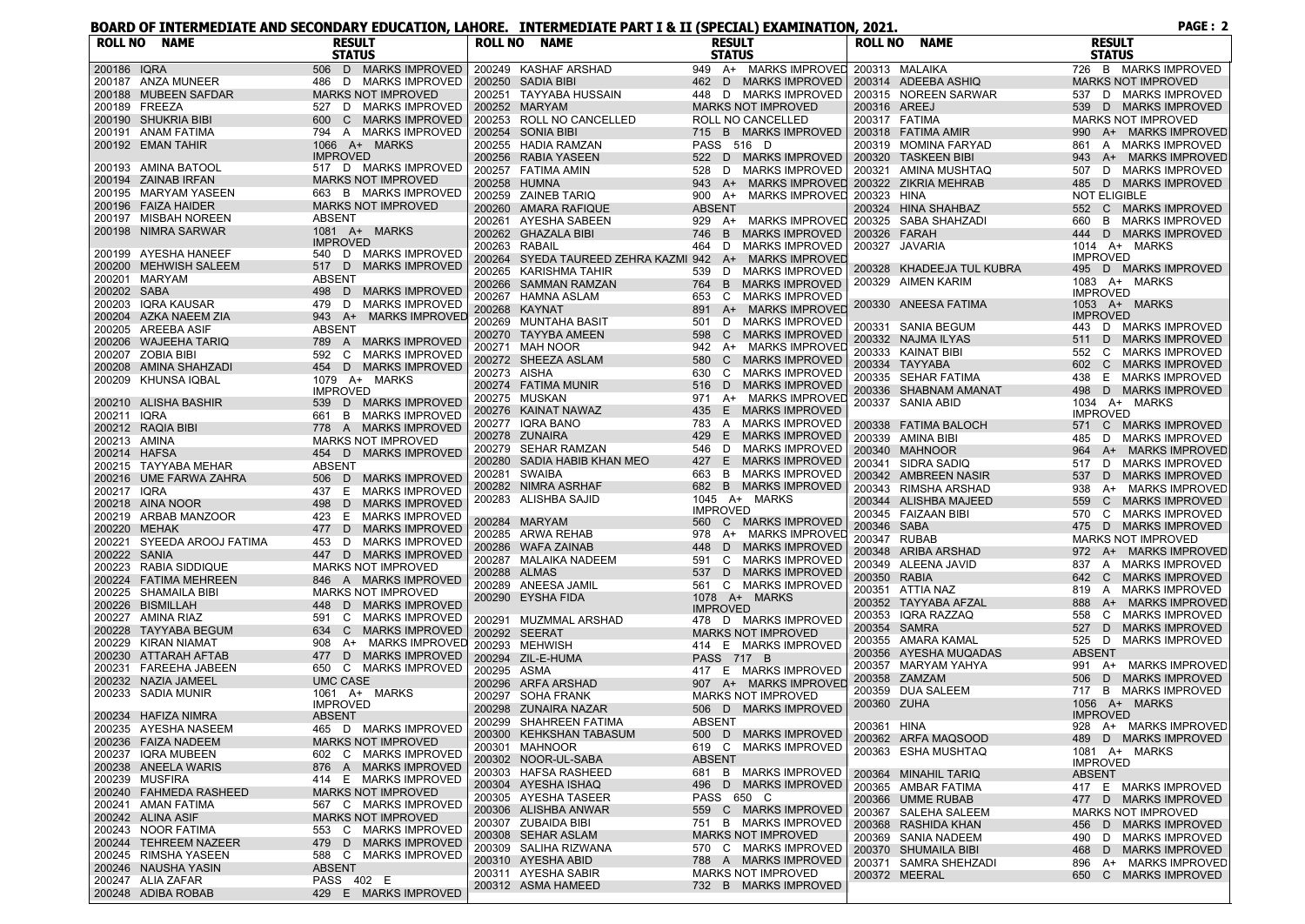| п | ΆG | i E |   |   |
|---|----|-----|---|---|
|   |    |     | × | ٠ |

| <b>ROLL NO NAME</b>                                 | <b>RESULT</b><br><b>STATUS</b>                    | <b>ROLL NO NAME</b>                          | <b>RESULT</b><br><b>STATUS</b>                    | <b>ROLL NO NAME</b>                               | <b>RESULT</b><br><b>STATUS</b>   |
|-----------------------------------------------------|---------------------------------------------------|----------------------------------------------|---------------------------------------------------|---------------------------------------------------|----------------------------------|
| 200373 MARWA NADEEM                                 | 1094 A+ MARKS                                     | 200437 RIFAT JAMEEL                          | PASS 468 D                                        | 200502 SANA KHALID                                | 1076 A+ MARKS                    |
|                                                     | <b>IMPROVED</b>                                   | 200438 AREEBA AMJAD                          | 506 D MARKS IMPROVED                              |                                                   | <b>IMPROVED</b>                  |
| 200374 FAIZA PARVEEN                                | <b>MARKS NOT IMPROVED</b>                         | 200439 HUMERA MUSTAFA                        | 972 A+ MARKS IMPROVED                             | 200503 SAMAHER MUSHTAQ                            | 571 C MARKS IMPROVED             |
| 200375 AQSA                                         | <b>MARKS NOT IMPROVED</b><br>634 C MARKS IMPROVED | 200440 RIFFAT TAHIRA                         | <b>MARKS NOT IMPROVED</b>                         | 200504 EMMAN BAKHTAWAR                            | 1083 A+ MARKS<br><b>IMPROVED</b> |
| 200376 IQRA SHAHZADI<br>200377 SYEDA AYESHA MAHMOOD | 458 D MARKS IMPROVED                              | 200441 NIMRA KHUSHI                          | 642 C MARKS IMPROVED                              | 200505 AREEBA IDREES                              | ABSENT                           |
| 200378 AREEBA KOMAL                                 | 675 B MARKS IMPROVED                              | 200442 MEERAB FATIMA                         | 423 E MARKS IMPROVED                              | 200506 ALEENA HABIB                               | 552 C MARKS IMPROVED             |
| 200379 SADIA                                        | <b>MARKS NOT IMPROVED</b>                         | 200443 RIMSHA                                | PASS 402 E                                        | 200507 SUMIYA ISLAM                               | 773 A MARKS IMPROVED             |
| 200380 MADIHA RAZA                                  | 559 C MARKS IMPROVED                              | 200444 AAESHA LIAQAT                         | PASS 475 D                                        | 200508 ALISHBA KHALID                             | 1055 A+ MARKS                    |
| 200381 SWERA BIBI                                   | 732 B MARKS IMPROVED                              | 200445 SANA BIBI                             | 836 A MARKS IMPROVED                              |                                                   | <b>IMPROVED</b>                  |
| 200382 MAHAM ABID                                   | <b>MARKS NOT IMPROVED</b>                         | 200446 RUTABA SALEEM<br>200447 GULBEEN       | <b>ABSENT</b><br>598 C MARKS IMPROVED             | 200509 TANZEELA                                   | 671 B MARKS IMPROVED             |
| 200383 SADIA                                        | 634 C MARKS IMPROVED                              |                                              |                                                   | 200510 IQRA HASSAN                                | 833 A MARKS IMPROVED             |
| 200384 MOMINA                                       | <b>ELIGIBILITY</b>                                | 200448 AREEBA                                | 526 D MARKS IMPROVED                              | 200511 NIDA MUHAMMAD ALI                          | 408 E MARKS IMPROVED             |
| 200385 HIRA SHAHZAD                                 | 597 C MARKS IMPROVED                              | 200449 JAWERIA SHAN<br>200450 RASHIDA YOUSAF | 879 A MARKS IMPROVED<br><b>MARKS NOT IMPROVED</b> | 200512 SABA NOOR                                  | <b>ABSENT</b>                    |
| 200386 AQDASS BIBI                                  | 784 A MARKS IMPROVED                              | 200451 AYEHSA                                | 588 C MARKS IMPROVED                              | 200513 HIRA SHAFIQUE                              | 848 A MARKS IMPROVED             |
| 200387 ZAIBA                                        | 516 D MARKS IMPROVED                              | 200452 SHAMSA BIBI                           | 427 E MARKS IMPROVED                              | 200514 NOREEN                                     | 725 B MARKS IMPROVED             |
| 200388 RAMEEN                                       | 663 B MARKS IMPROVED                              | 200453 KHANSA JAMEEL                         | 469 D MARKS IMPROVED                              | 200515 NAEEMA ASHFAQ                              | 784 A MARKS IMPROVED             |
| 200389 SADIA HANIF                                  | 438 E MARKS IMPROVED                              | 200454 SEERAT FATIMA                         | 969 A+ MARKS IMPROVED                             | 200516 ALEEZA ANWAR                               | 599 C MARKS IMPROVED             |
| 200390 ROBINA KAUSER                                | 475 D MARKS IMPROVED                              | 200455 FARZEEN                               | 736 B MARKS IMPROVED                              | 200517 SAFHA MARWA                                | 527 D MARKS IMPROVED             |
| 200391 HAFIZA AMMARA                                | PASS 429 E                                        | 200456 AZHA AKRAM                            | 675 B MARKS IMPROVED                              | 200518 INSHA NASIR                                | 798 A MARKS IMPROVED             |
| 200392 RIMSHA                                       | 537 D MARKS IMPROVED                              | 200457 ZEBA QAZI                             | <b>MARKS NOT IMPROVED</b>                         | 200519 RUKHSANA SALEEM                            | 1085 A+ MARKS                    |
| 200393 SABA BIBI                                    | 671 B MARKS IMPROVED                              | 200458 LAIBA BIBI                            | 506 D MARKS IMPROVED                              |                                                   | <b>IMPROVED</b>                  |
| 200394 AQSA RAFI                                    | 477 D MARKS IMPROVED                              | 200459 NAVEEDA BIBI                          | 417 E MARKS IMPROVED                              | 200520 SOBIA AKRAM                                | 887 A+ MARKS IMPROVED            |
| 200395 ULFAT                                        | 519 D MARKS IMPROVED                              | 200460 BUSHRA FATIMA                         | <b>MARKS NOT IMPROVED</b>                         | 200521 SIDRA                                      | 654 C MARKS IMPROVED             |
| 200396 KHADIJA AKRAM                                | 506 D MARKS IMPROVED                              | 200461 SONIA BASHIR                          | 661 B MARKS IMPROVED                              | 200522 NIMRA                                      | 444 D MARKS IMPROVED             |
| 200397 RAHEELA BIBI                                 | 448 D MARKS IMPROVED                              | 200462 AMINA ARSHAD                          | 454 D MARKS IMPROVED                              | 200523 RIMSHA RIAZ                                | 527 D MARKS IMPROVED             |
| 200398 JAVERIA                                      | 437 E MARKS IMPROVED                              | 200463 AYESHA YASIN                          | 506 D MARKS IMPROVED                              | 200524 MEESHAL BATOOL                             | 634 C MARKS IMPROVED             |
| 200399 HAMIDA                                       | 703 B MARKS IMPROVED                              | 200464 FAIZA ANWAR                           | 438 E MARKS IMPROVED                              | 200525 FARAH KHALID                               | 573 C MARKS IMPROVED             |
| 200400 HAFIZA ANIKA                                 | 477 D MARKS IMPROVED                              | 200465 MANAHIL YOUNAS                        | 558 C MARKS IMPROVED                              | 200526 BALEEGA ASHRAF                             | 505 D MARKS IMPROVED             |
| 200401 SABA                                         | 490 D MARKS IMPROVED                              | 200466 ZUNAIRA                               | 654 C MARKS IMPROVED                              | 200527 AMBER YASEEN                               | <b>MARKS NOT IMPROVED</b>        |
| 200402 AQSA NASAR                                   | 538 D MARKS IMPROVED                              | 200467 KHADEEJA RASHEED                      | 984 A+ MARKS IMPROVED                             | 200528 MARIA ISMAIL                               | 742 B MARKS IMPROVED             |
| 200403 KHADIJA BIBI                                 | 504 D MARKS IMPROVED                              | 200468 RABIA MOBEEN                          | 624 C MARKS IMPROVED                              | 200529 AROMA JAMIL                                | 1051 A+ MARKS<br><b>IMPROVED</b> |
| 200404 JAVERIA                                      | 571 C MARKS IMPROVED                              | 200469 GULL ZARIEN                           | 438 E MARKS IMPROVED                              | 200530 MARYAM JABEEN                              | 963 A+ MARKS IMPROVED            |
| 200405 JAWERIA RASHID                               | 1065 A+ MARKS                                     | 200470 NAJMA RAFIQ                           | <b>MARKS NOT IMPROVED</b>                         | 200531 AREEBA SAEED                               | 475 D MARKS IMPROVED             |
|                                                     | <b>IMPROVED</b>                                   | 200471 AMANA TARIQ                           | <b>MARKS NOT IMPROVED</b>                         | 200532 HANIA AHMAD                                | <b>MARKS NOT IMPROVED</b>        |
| 200406 SIBGHA MURTZA                                | 600 C MARKS IMPROVED                              | 200472 NIMRA ASHIQ                           | 743 B MARKS IMPROVED                              | 200533 ATTIQA ASLAM                               | <b>MARKS NOT IMPROVED</b>        |
| 200407 FATIMA AKRAM                                 | 980 A+ MARKS IMPROVED                             | 200473 RIMSHA SHEHZADI                       | 671 B MARKS IMPROVED                              | 200534 NIMRA RUBAB                                | 690 B MARKS IMPROVED             |
| 200408 KAINAT SHAFIQUE                              | 690 B MARKS IMPROVED                              | 200474 ANEESA                                | PASS 454 D                                        | 200535 NIMRA SATTAR                               | 960 A+ MARKS IMPROVED            |
| 200409 MAMOONA                                      | <b>MARKS NOT IMPROVED</b>                         | 200475 ALEESHA KHALID                        | 639 C MARKS IMPROVED                              | 200536 UMM-E-ANEESA                               | 558 C MARKS IMPROVED             |
| 200410 NOOR UL AIN                                  | <b>MARKS NOT IMPROVED</b>                         | 200476 SONIA                                 | <b>MARKS NOT IMPROVED</b>                         | 200537 IQRA                                       | 917 A+ MARKS IMPROVED            |
| 200411 FAIZA                                        | FAIL                                              | 200477 ZOBIA MAHMOOD                         | <b>MARKS NOT IMPROVED</b>                         | 200538 SABAHAT                                    | 519 D MARKS IMPROVED             |
| 200412 MUQADAS                                      | <b>MARKS NOT IMPROVED</b>                         | 200478 LAYIBA RUKHSAR                        | 886 A+ MARKS IMPROVED                             | 200539 HUZAIMA SABIR                              | 598 C MARKS IMPROVED             |
| 200413 FARAH                                        | 527 D MARKS IMPROVED                              | 200479 WASIFA NAZ                            | <b>ABSENT</b>                                     | 200540 KIRAN NAHEED                               | 705 B MARKS IMPROVED             |
| 200414 ZOHAIBA                                      | PASS 886 A+                                       | 200480 NAFISA GHULAM HAIDER                  |                                                   | 457 D MARKS IMPROVED   200541 SAYEDA FAIZA KHALID | 581 C MARKS IMPROVED             |
| 200415 KHADIJA LIAQAT                               | 602 C MARKS IMPROVED                              | 200481 NIMRA MAJEED                          | 579 C MARKS IMPROVED                              | 200542 NAFEESA                                    | 532 D MARKS IMPROVED             |
| 200416 PAKEEZA SHAFIQ                               | 669 B MARKS IMPROVED                              | 200482 AYESHA MANSHA                         | 807 A MARKS IMPROVED                              | 200543 ZUMMER TARIQ                               | 1040 A+ MARKS                    |
| 200417 NADIA SHAFIQUE AKRAM                         | 683 B MARKS IMPROVED                              | 200483 HINA FATIMA                           | 1030 A+ MARKS                                     |                                                   | <b>IMPROVED</b>                  |
| 200418 HADIA ZAMEER                                 | 938 A+ MARKS IMPROVED                             |                                              | <b>IMPROVED</b>                                   | 200544 JAISHA ALI MALIK                           | 909 A+ MARKS IMPROVED            |
| 200419 BISMAA SHOUQAT                               | 736 B MARKS IMPROVED                              | 200484 LAIBAH IRSHAD                         | MARKS NOT IMPROVED                                | 200545 MEHWISH                                    | 639 C MARKS IMPROVED             |
| 200420 SHAMAILA                                     | 861 A MARKS IMPROVED                              | 200485 ADEEBA KASHF                          | 579 C MARKS IMPROVED                              | 200546 FAIZA ASHRAF                               | 886 A+ MARKS IMPROVED            |
| 200421 ANMOL AMJAD                                  | ABSENT                                            | 200486 MARIA BATOOL                          | 598 C MARKS IMPROVED                              | 200547 MAHA HAMID                                 | 1085 A+ MARKS                    |
| 200422 SIDRA AMIN                                   | 840 A MARKS IMPROVED                              | 200487 MASKAN SAGHEER                        | <b>MARKS NOT IMPROVED</b>                         |                                                   | <b>IMPROVED</b>                  |
| 200423 SIDRA BIBI                                   | 888 A+ MARKS IMPROVED 200488 ASILA FATIMA         |                                              | <b>ABSENT</b>                                     | 200548 BUSHRA IQBAL                               | <b>PASS 458 D</b>                |
| 200424 KALSOOM FATIMA                               | PASS 417 E                                        | 200489 SHUMAILA IBRAHIM                      | 752 B MARKS IMPROVED                              | 200549 FATIMA ZAFAR                               | 458 D MARKS IMPROVED             |
| 200425 DUA ASHRAF                                   | 928 A+ MARKS IMPROVED 200490 AMINA LIAQAT         |                                              | <b>ABSENT</b>                                     | 200550 ANAM ABBAS                                 | 560 C MARKS IMPROVED             |
| 200426 RAHEELA ABDUL GHAFFOR                        | 718 B MARKS IMPROVED                              | 200491 SIDRA ADREES                          | 825 A MARKS IMPROVED                              | 200551 ZAINAB FATIMA                              | 836 A MARKS IMPROVED             |
| 200427 SAWERA                                       | 468 D MARKS IMPROVED                              | 200492 AYESHA RAMZAN                         | 969 A+ MARKS IMPROVED                             | 200552 SAMRA JAVED                                | 848 A MARKS IMPROVED             |
| 200428 SHEHNAZ                                      | <b>MARKS NOT IMPROVED</b>                         | 200493 ASMA BIBI                             | 559 C MARKS IMPROVED                              | 200553 MEHVISH HANIF                              | 507 D MARKS IMPROVED             |
| 200429 ANISA BIBI                                   | 642 C MARKS IMPROVED                              | 200494 SADAF AMANAT                          | 886 A+ MARKS IMPROVED 200554 SANA BIBI            |                                                   | 661 B MARKS IMPROVED             |
| 200430 AYESHA                                       | <b>ABSENT</b>                                     | 200495 NISHA KALSOOM                         | 574 C MARKS IMPROVED                              | 200555 SANA JABIN                                 | 744 B MARKS IMPROVED             |
| 200431 MEHWISH                                      | 598 C MARKS IMPROVED                              | 200496 UMAMA NAEEM                           | <b>MARKS NOT IMPROVED</b>                         | 200556 MEHAK                                      | 408 E MARKS IMPROVED             |
| 200432 MARYAM ASGHAR                                | 621 C MARKS IMPROVED                              | 200497 BRINA ASHRAF                          | 566 C MARKS IMPROVED                              | 200557 KASHAF RASHID                              | ABSENT                           |
| 200433 FIZZA                                        | 573 C MARKS IMPROVED                              | 200498 AROOJ AFZAL                           | 546 D MARKS IMPROVED                              | 200558 SADIA SADIQ                                | PASS 527 D                       |
| 200434 KINZA BANO                                   | 531 D MARKS IMPROVED                              | 200499 AYESHA SIDDIQA                        | 672 B MARKS IMPROVED                              | 200559 AMINA ASHRAF                               | 456 D MARKS IMPROVED             |
| 200435 FIZA MANSHA                                  | <b>PASS 402 E</b>                                 | 200500 YOUSRA YOUSAF                         | 510 D MARKS IMPROVED                              | 200560 RIMSHA BABAR                               | 438 E MARKS IMPROVED             |
| 200436 SAMAN SAFDAR                                 | 612 C MARKS IMPROVED                              | 200501 SAMYA YOUSAF                          | PASS 840 A                                        | 200561 TAYYABA KHALID                             | 591 C MARKS IMPROVED             |
|                                                     |                                                   |                                              |                                                   |                                                   |                                  |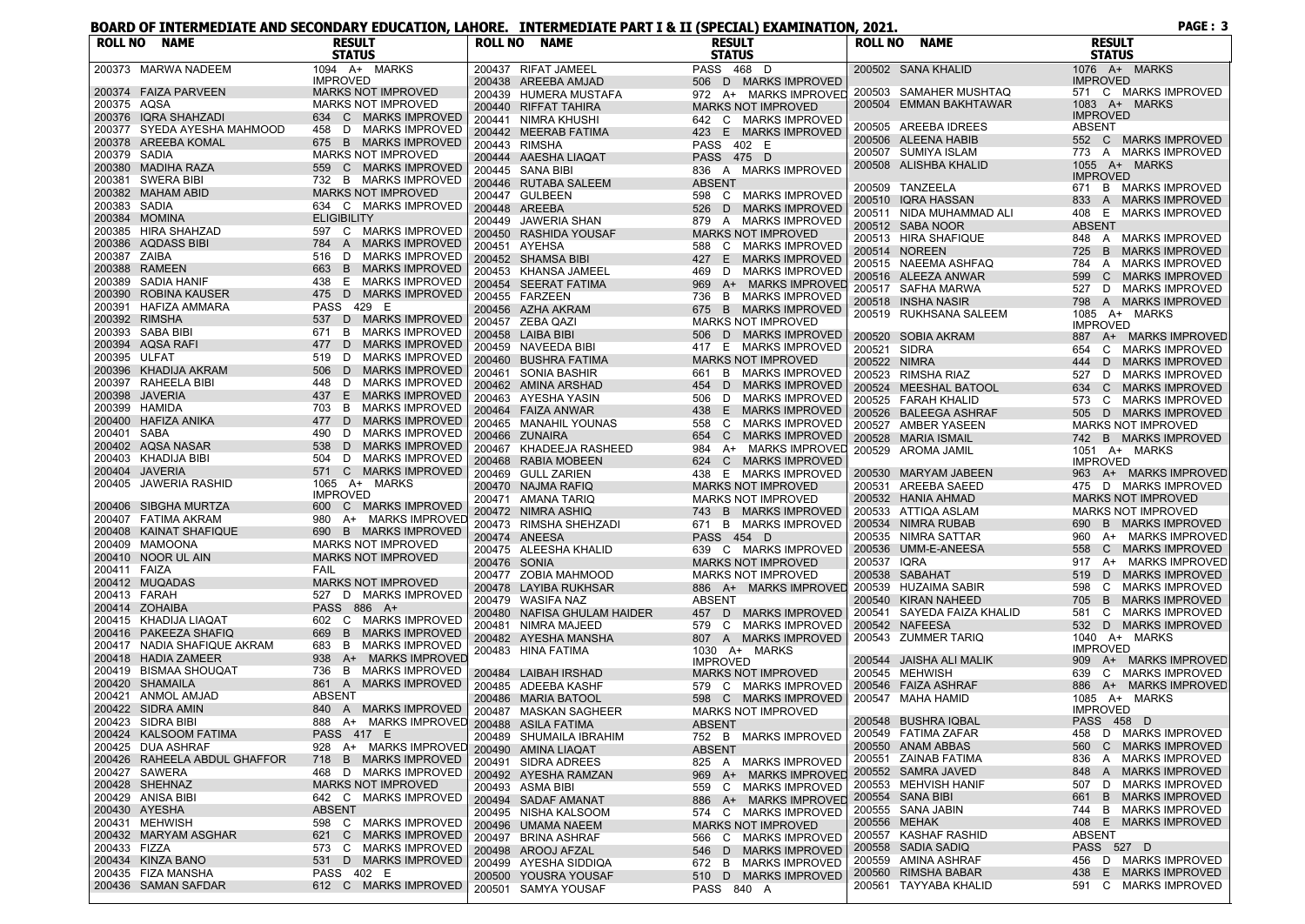| BOARD OF INTERMEDIATE AND SECONDARY EDUCATION, LAHORE.<br>INTERMEDIATE PART I & II (SPECIAL) EXAMINATION, 2021. |
|-----------------------------------------------------------------------------------------------------------------|
|-----------------------------------------------------------------------------------------------------------------|

|  | PAGE |  |  |
|--|------|--|--|
|--|------|--|--|

| ROLL NO<br><b>NAME</b>        | <b>RESULT</b><br><b>STATUS</b>              | ROLL NO<br><b>NAME</b>                   | <b>RESULT</b><br><b>STATUS</b>                                                          | ROLL NO<br><b>NAME</b>     | <b>RESULT</b><br><b>STATUS</b>   |
|-------------------------------|---------------------------------------------|------------------------------------------|-----------------------------------------------------------------------------------------|----------------------------|----------------------------------|
| 200562 UZMA JABEEN            | 478 D MARKS IMPROVED                        | 200626 ROOP ZAFAR                        | 998 A+ MARKS IMPROVED 200690 LAIBA ARSHAD                                               |                            | 684 B MARKS IMPROVED             |
| 200563 SANA YASIN             | 629 C MARKS IMPROVED                        | 200627 RIMSHA AISH                       | 876 A MARKS IMPROVED                                                                    | 200691 EISHAH JAFAR        | 696 B MARKS IMPROVED             |
| 200564 MUQADDAS RANI          | 715 B MARKS IMPROVED                        | 200628 RIMSHA JAVAID                     | 613 C MARKS IMPROVED                                                                    | 200692 SAMIA BIBI          | 571 C MARKS IMPROVED             |
| 200565 BUSHRA SARDAR          | 694 B MARKS IMPROVED                        | 200629 MARYAM AAS                        | 580 C MARKS IMPROVED                                                                    | 200693 SADIA HAMEED        | 519 D MARKS IMPROVED             |
| 200566 WAJIHA                 | 454 D MARKS IMPROVED                        | 200630 TANZILA SHARIF                    | 579 C MARKS IMPROVED                                                                    | 200694 SADIA SEHAR         | 600 C MARKS IMPROVED             |
| 200567 HAFIZA HUMA FAROOQ     | 741 B MARKS IMPROVED                        | 200631 AQSA ASLAM                        | 511 D MARKS IMPROVED                                                                    | 200695 ANAM SHAHZADI       | 630 C MARKS IMPROVED             |
| 200568 TAHMINA BIBI           | 592 C MARKS IMPROVED                        | 200632 ESHAL ARSHAD KHAN                 | 567 C MARKS IMPROVED                                                                    | 200696 MEHREEN KHALID      | 697 B MARKS IMPROVED             |
| 200569 LUBNA AAS              | 573 C MARKS IMPROVED                        | 200633 RAZIA AKHTAR                      | 458 D MARKS IMPROVED                                                                    | 200697 KINZA RASHEED       | 1081 A+ MARKS                    |
| 200570 SEERAT FATIMA          | ABSENT                                      | 200634 NADIA ILYAS                       | 490 D MARKS IMPROVED                                                                    |                            | <b>IMPROVED</b>                  |
| 200571 AYESHA BASHIR          | 756 B MARKS IMPROVED                        | 200635 SADIA YOUNUS                      | 741 B MARKS IMPROVED                                                                    | 200698 KINZA SAFDAR        | 661 B MARKS IMPROVED             |
| 200572 ATIA PARVEEN           | <b>MARKS NOT IMPROVED</b>                   | 200636 FATIMA                            | 694 B MARKS IMPROVED                                                                    | 200699 ZONAIN ASAD         | 1096 A+ MARKS                    |
| 200573 HUMAIRA                | 519 D MARKS IMPROVED                        | 200637 HAFSA SHAHEEN                     | 623 C MARKS IMPROVED                                                                    |                            | <b>IMPROVED</b>                  |
| 200574 ZUNASH MUQADDAS        | 552 C MARKS IMPROVED                        | 200638 DIL FAROZ                         |                                                                                         | 200700 MUNAZA MUSHTAQ      | 683 B MARKS IMPROVED             |
| 200575 UMME HANI              |                                             |                                          | 960 A+ MARKS IMPROVED                                                                   | 200701 LAIBA SHAHZADI      | 875 A MARKS IMPROVED             |
|                               | 875 A MARKS IMPROVED                        | 200639 LARAIB ASLAM                      | 561 C MARKS IMPROVED                                                                    | 200702 MARYAM IQBAL        | 553 C MARKS IMPROVED             |
| 200576 MARIA BIBI             | 888 A+ MARKS IMPROVED 200640 MALAIKA YOUSAF |                                          | 655 C MARKS IMPROVED                                                                    | 200703 HIFZA JAMEEL        | 983 A+ MARKS IMPROVED            |
| 200577 SAMIA BIBI             | 697 B MARKS IMPROVED                        | 200641 FARAH AMJAD                       | 888 A+ MARKS IMPROVED                                                                   | 200704 GHAZAL              | 642 C MARKS IMPROVED             |
| 200578 MARIAM AZMAT           | 641 C MARKS IMPROVED                        | 200642 HAFIZA HIRA NOOR                  | 963 A+ MARKS IMPROVED                                                                   | 200705 AMNA NADEEM         | 888 A+ MARKS IMPROVED            |
| 200579 UMAMA MUSFIRAH         | 931 A+ MARKS IMPROVED 200643 USHBA NOREEN   |                                          | 642 C MARKS IMPROVED                                                                    | 200706 JAWARIA ROMAN ZAFAR | 753 B MARKS IMPROVED             |
| 200580 NOOR FATIMA            | 861 A MARKS IMPROVED                        | 200644 UM-E-AROOBA                       | 858 A MARKS IMPROVED                                                                    | 200707 KASHAF MERAJ        | 815 A MARKS IMPROVED             |
| 200581 SEHRISH ARSHAD         | 516 D MARKS IMPROVED                        | 200645 ZAIMA KANWAL                      | 490 D MARKS IMPROVED                                                                    |                            |                                  |
| 200582 AMNA MUZAFFAR AWAN     | 885 A+ MARKS IMPROVED 200646 FATIMA NADEEM  |                                          | 702 B MARKS IMPROVED                                                                    | 200708 TAHIRA SAMAN        | 663 B MARKS IMPROVED             |
| 200583 NIDA SHAHZADI          | 552 C MARKS IMPROVED                        | 200647 AYESHA BAQER                      | 475 D MARKS IMPROVED                                                                    | 200709 AMINA SARFRAZ       | 500 D MARKS IMPROVED             |
| 200584 LIZA SHOUKAT           | 519 D MARKS IMPROVED                        | 200648 TAYYEBA JHANGIR                   | 901 A+ MARKS IMPROVED                                                                   | 200710 ALIA NISAR          | <b>ABSENT</b>                    |
| 200585 ZEMAL AMJAD            | 744 B MARKS IMPROVED                        | 200649 JAVERIA ABDUL REHMAN              | 1074 A+ MARKS                                                                           | 200711 ANILA ASLAM         | PASS 869 A                       |
| 200586 AFNAN FATIMA           | 880 A+ MARKS IMPROVED                       |                                          | <b>IMPROVED</b>                                                                         | 200712 LUBNA KALSOOM       | 507 D MARKS IMPROVED             |
| 200587 AREEBA ABID            | 757 B MARKS IMPROVED                        | 200650 SHEEZA NADEEM                     | 490 D MARKS IMPROVED                                                                    | 200713 ZAHRA AMIN          | 767 B MARKS IMPROVED             |
| 200588 NAZEEHA NASIR          | 559 C MARKS IMPROVED                        | 200651 GULNAZ                            | 836 A MARKS IMPROVED                                                                    | 200714 HAFSA RUBANI        | 1035 A+ MARKS                    |
| 200589 NABEELA ASGHAR         | 662 B MARKS IMPROVED                        | 200652 WARDA QUDRAT                      | 868 A MARKS IMPROVED                                                                    |                            | <b>IMPROVED</b>                  |
| 200590 SAKEENA BIBI           | <b>MARKS NOT IMPROVED</b>                   | 200653 ZAREEN ZAIB                       | 531 D MARKS IMPROVED                                                                    | 200715 SAMAN SHAHZADI      | 1100 A+ MARKS                    |
| 200591 SAJIDA MEHAK           | <b>PASS 506 D</b>                           | 200654 NADIA BIBI                        | <b>ABSENT</b>                                                                           |                            | <b>IMPROVED</b>                  |
| 200592 KHANSA IKRAM           |                                             | 200655 RIMSHA ZULFIQAR                   | 621 C MARKS IMPROVED                                                                    | 200716 ZANIB ADIL          | 785 A MARKS IMPROVED             |
|                               | 668 B MARKS IMPROVED                        | 200656 AYESHA LIAQAT                     | 528 D MARKS IMPROVED                                                                    | 200717 UM-UL-SABEEN        | 598 C MARKS IMPROVED             |
| 200593 RIMSHA SHER MASIH      | 464 D MARKS IMPROVED                        | 200657 MINAHIL ARSHAD KHAN               | 959 A+ MARKS IMPROVED                                                                   | 200718 AIMAN LARAIB        | 618 C MARKS IMPROVED             |
| 200594 MEHWISH ARSHAD         | PASS 681 B                                  | 200658 AWEEZA ALI                        | 697 B MARKS IMPROVED                                                                    | 200719 MALEEHA ARSHAD      | 942 A+ MARKS IMPROVED            |
| 200595 SABA ZULFIQAR          | 496 D MARKS IMPROVED                        |                                          |                                                                                         | 200720 MARIA MUMTAZ        | 479 D MARKS IMPROVED             |
| 200596 LAIBA BUKHARI          | 1045 A+ MARKS                               | 200659 RABIA TALIB                       | 540 D MARKS IMPROVED                                                                    | 200721 MUNIBHA NAVEED      | ABSENT                           |
|                               | <b>IMPROVED</b>                             | 200660 ALINA SIRAJ                       | 724 B MARKS IMPROVED                                                                    | 200722 WAJIHA MUSHTAQ      | 1092 A+ MARKS                    |
| 200597 LAIBA KHALID           | 642 C MARKS IMPROVED                        | 200661 FAIZA                             | 633 C MARKS IMPROVED                                                                    |                            | <b>IMPROVED</b>                  |
| 200598 SYEDA ATIQA ZAINAB     | 841 A MARKS IMPROVED                        | 200662 LAIBA TARIQ                       | 736 B MARKS IMPROVED                                                                    | 200723 ARINDER KOUR        | 567 C MARKS IMPROVED             |
| 200599 AREEBA                 | 510 D MARKS IMPROVED                        | 200663 FAREEHA ZULIFQAR                  | 718 B MARKS IMPROVED                                                                    | 200724 TEHNIAT             | <b>ABSENT</b>                    |
| 200600 ANEELA ISLAM           | 526 D MARKS IMPROVED                        | 200664 AQEELA ASGHAR                     | <b>ABSENT</b>                                                                           | 200725 HAJRA ALVI          | 1005 A+ MARKS                    |
| 200601 ANSHA RAFAQAT          | 423 E MARKS IMPROVED                        | 200665 MOEEZA ALI                        | 753 B MARKS IMPROVED                                                                    |                            | <b>IMPROVED</b>                  |
| 200602 ZAINAB MUSTAFA         | 435 E MARKS IMPROVED                        | 200666 SHAHIDA PRVEEN                    | 465 D MARKS IMPROVED                                                                    | 200726 MUQADDAS            | 633 C MARKS IMPROVED             |
| 200603 SAMRA                  | 1040 A+ MARKS                               | 200667 SAMIA                             | 621<br>C MARKS IMPROVED                                                                 | 200727 LARAIB YASEEN       | 484 D MARKS IMPROVED             |
|                               | <b>IMPROVED</b>                             | 200668 HAFIZA RUQAYYA ZAKRIA QAZI ABSENT |                                                                                         | 200728 NADIA HUSSAIN       | <b>MARKS NOT IMPROVED</b>        |
| 200604 NIBRAS-UL-ISLAM BHATTI | <b>MARKS NOT IMPROVED</b>                   | 200669 AQSA MAJEED                       | 500 D MARKS IMPROVED                                                                    | 200729 FATIMA AROOJ        | 813 A MARKS IMPROVED             |
| 200605 SAWERA LIAQAT          | 634 C MARKS IMPROVED                        | 200670 SIBGHA MUNIR                      | 548 D MARKS IMPROVED                                                                    | 200730 AYESHA MAQBOOL      | 804 A MARKS IMPROVED             |
| 200606 AFIFA SALMAN           | 704 B MARKS IMPROVED                        | 200671 MEHWISH PHOOL                     | 580 C MARKS IMPROVED                                                                    | 200731 SANA FATIMA         | ABSENT                           |
| 200607 KASHAF KHALIL          | 532 D MARKS IMPROVED                        | 200672 MARYAM BASHIR                     | 579 C MARKS IMPROVED                                                                    | 200732 EMAAN FATIMA        | <b>MARKS NOT IMPROVED</b>        |
| 200608 AFSHAN ZAFAR           | 819 A MARKS IMPROVED                        | 200673 ASIA BANO                         | ABSENT                                                                                  | 200733 RUDAS RANA          | <b>MARKS NOT IMPROVED</b>        |
| 200609 FOZIA RAMZAN           | 743 B MARKS IMPROVED                        | 200674 MUQADDAS MAQSOOD                  | 859 A MARKS IMPROVED                                                                    | 200734 NATASHA BIBI        | <b>ABSENT</b>                    |
| 200610 AMAL                   | <b>MARKS NOT IMPROVED</b>                   |                                          | 498 D MARKS IMPROVED                                                                    | 200735 SANIA AFZAL         | 600 C MARKS IMPROVED             |
| 200611 AYESHA ABBAS           | 558 C MARKS IMPROVED                        | 200675 ABIDA YAQOOB                      |                                                                                         |                            | <b>MARKS NOT IMPROVED</b>        |
| 200612 AYESHA GHAFOOR         | 707 B MARKS IMPROVED                        | 200676 TAYYABA KHALID                    | 633 C MARKS IMPROVED   200736 MARIA AMIR<br>592 C MARKS IMPROVED   200737 AMINA RAFIQUE |                            |                                  |
| 200613 TAYYABA NOREEN         | 654 C MARKS IMPROVED                        | 200677 GUL BASHRA                        |                                                                                         |                            | 624 C MARKS IMPROVED             |
|                               | 662 B MARKS IMPROVED                        | 200678 AYMAN SHAHID                      | 552 C MARKS IMPROVED                                                                    | 200738 ALISHA              | 612 C MARKS IMPROVED             |
| 200614 AMNA KHALID            |                                             | 200679 QANDEEL YOUNUS                    | 580 C MARKS IMPROVED                                                                    | 200739 RIMSHA ASHRAF       | 580 C MARKS IMPROVED             |
| 200615 MUQADDAS FARAH         | 548 D MARKS IMPROVED                        | 200680 SAIMA ASHRAF                      | 971 A+ MARKS IMPROVED                                                                   | 200740 AYESHA HABIB ULLAH  | 1083 A+ MARKS                    |
| 200616 SANIA MUZAFFAR         | 592 C MARKS IMPROVED                        | 200681 IRFA TEHSEEN                      | <b>B MARKS IMPROVED</b><br>731                                                          |                            | <b>IMPROVED</b>                  |
| 200617 SADIA ZAHEER           | 907                                         | A+ MARKS IMPROVED 200682 AIMAN FATIMA    | 662 B MARKS IMPROVED                                                                    | 200741 AYESHA MAJEED       | 669 B MARKS IMPROVED             |
| 200618 HADIQA LIAQAT          | 454 D MARKS IMPROVED                        | 200683 MAHEEN MAZHAR                     | 815 A MARKS IMPROVED                                                                    | 200742 AYESHA SADIQA       | 896 A+ MARKS IMPROVED            |
| 200619 HANIYA YOUSAF          | 553 C MARKS IMPROVED                        | 200684 MARIA                             | 539 D MARKS IMPROVED                                                                    | 200743 ZARA ALALH DITTA    | 560 C MARKS IMPROVED             |
| 200620 SAMMRA SAEED           | E MARKS IMPROVED<br>427                     | 200685 SARA JAVED                        | 752 B MARKS IMPROVED                                                                    | 200744 LARAIB IFTIKHAR     | <b>B</b> MARKS IMPROVED<br>683   |
| 200621 SAMRA HANIF            | 682 B MARKS IMPROVED                        | 200686 RUBAB KHALID                      | 804 A MARKS IMPROVED                                                                    | 200745 RABIA IQBAL         | 861 A MARKS IMPROVED             |
| 200622 AYESHA SIDDIQA         | <b>MARKS NOT IMPROVED</b>                   | 200687 MANAHIL SHAFIQUE                  | 1044 A+ MARKS                                                                           | 200746 RABIA YASEEN        | 538 D MARKS IMPROVED             |
| 200623 USWA KHALID            | 619 C MARKS IMPROVED                        |                                          | <b>IMPROVED</b>                                                                         | 200747 AYESHA SADDIQA      | <b>B</b> MARKS IMPROVED<br>668   |
| 200624 SADIA MAQBOOL          | 950 A+ MARKS IMPROVED 200688 HUZAIFA ZAHOOR |                                          | <b>MARKS NOT IMPROVED</b>                                                               | 200748 AQSA BIBI           | 525 D MARKS IMPROVED             |
| 200625 SAFOORA GHAFOOR        | 475 D MARKS IMPROVED                        | 200689 KOMAL NAYAZ                       | 621 C MARKS IMPROVED                                                                    | 200749 ARIBA BIBI          | 1013 A+ MARKS<br><b>IMPROVED</b> |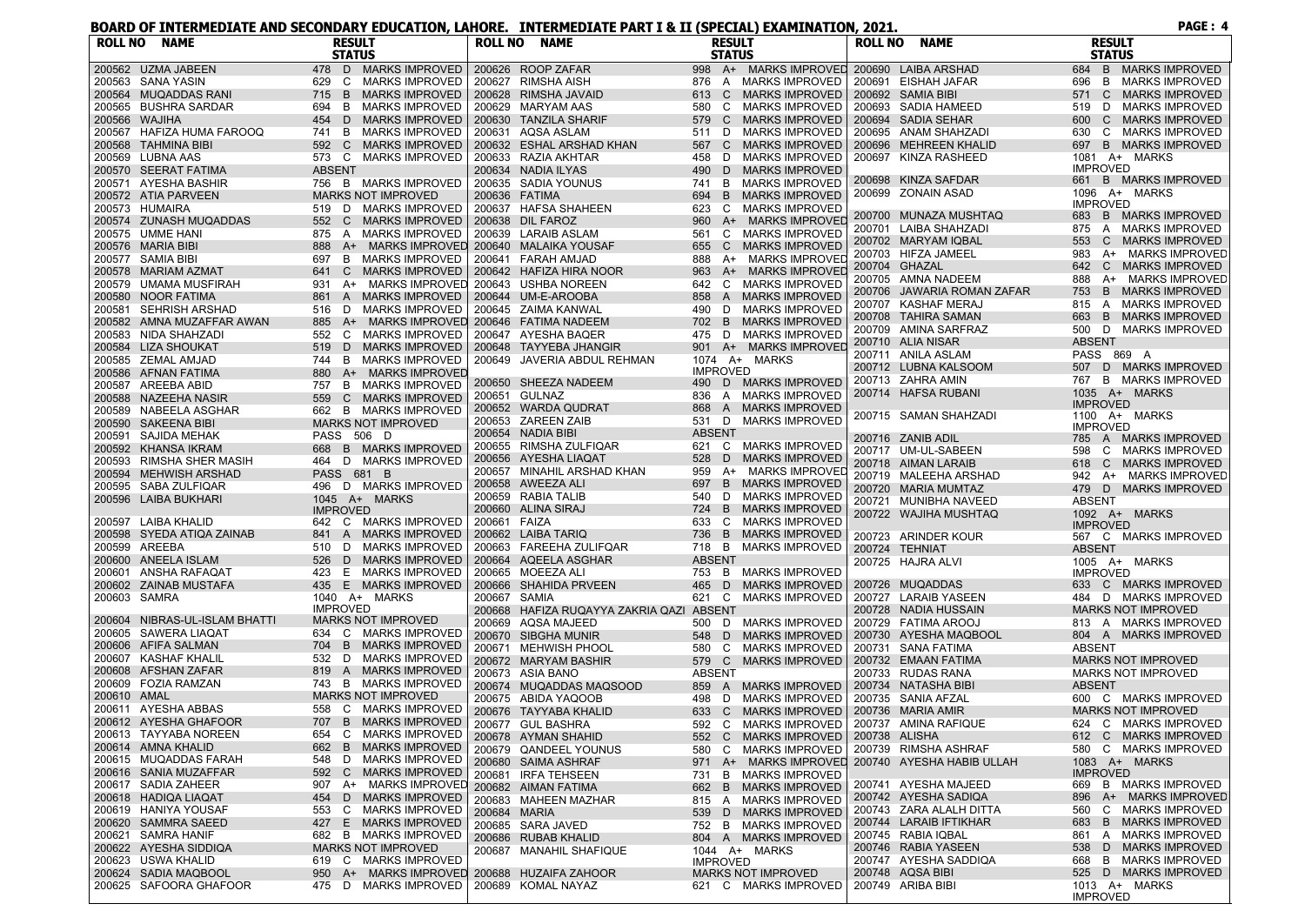|  |  |  | ٠ | -- |  |
|--|--|--|---|----|--|
|  |  |  |   |    |  |

| ROLL NO NAME                | <b>RESULT</b><br><b>STATUS</b>          | ROLL NO NAME                                 | <b>RESULT</b><br><b>STATUS</b>               | ROLL NO NAME               | <b>RESULT</b><br><b>STATUS</b> |
|-----------------------------|-----------------------------------------|----------------------------------------------|----------------------------------------------|----------------------------|--------------------------------|
| 200750 BARIRA ABID HUSSAIN  | 645 C MARKS IMPROVED                    | 200808 JAVERIA ALI BAIG                      | 1055 A+ MARKS                                | 200868 AYESHA ASIF         | <b>ABSENT</b>                  |
| 200751 BISMA INAYAT NIAZI   | 548 D MARKS IMPROVED                    |                                              | <b>IMPROVED</b>                              | 200869 ALISHA FATIMA       | 963 A+ MARKS IMPROVED          |
| 200752 AYESHA NOOR          | 726 B MARKS IMPROVED                    | 200809 AISHA AFZAL                           | PASS 527 D                                   | 200870 MARYAM ASHRAF       | 404 E MARKS IMPROVED           |
| 200753 RIMSHA SAEED         | 621 C MARKS IMPROVED                    | 200810 NIMRA NAWAZ KANWAL                    | 634 C MARKS IMPROVED                         | 200871 MARYAM MUNAWAR      | PASS 506 D                     |
| 200754 MEHVISH SHOUKAT      | 717 B MARKS IMPROVED                    | 200811 TAMSEELA MUSTAFA                      | <b>MARKS NOT IMPROVED</b>                    | 200872 HIFZA AKRAM         | 408 E MARKS IMPROVED           |
| 200755 ALIYA MANZOOR        | 1081 A+ MARKS                           | 200812 AYESHA KHALID                         | 640 C MARKS IMPROVED                         | 200873 NAVAIRA AZAM        | <b>MARKS NOT IMPROVED</b>      |
|                             | <b>IMPROVED</b>                         | 200813 MEHAK KHAN                            | 849 A MARKS IMPROVED                         | 200874 KIRAN SHAHZADI      | 601 C MARKS IMPROVED           |
| 200756 SAMIA LIAQAT         | 435 E MARKS IMPROVED                    | 200814 FAZEENA                               | 464 D MARKS IMPROVED                         | 200875 ZONIA               | 1072 A+ MARKS                  |
| 200757 NOOR UL AIN          | 717 B MARKS IMPROVED                    | 200815 AMINA ISHAQ                           | 475 D MARKS IMPROVED                         |                            | <b>IMPROVED</b>                |
| 200758 SARA ZAFAR           |                                         | 943 A+ MARKS IMPROVED 200816 LAIQA SOHAIL    | 736 B MARKS IMPROVED                         | 200876 MARIA NAEEM         | PASS 423 E                     |
| 200759 AIRAAF BIBI          | 454 D MARKS IMPROVED                    | 200817 TAYYABA BIBI                          | <b>MARKS NOT IMPROVED</b>                    | 200877 RAMIN EISHA         | 496 D MARKS IMPROVED           |
| 200760 SWAIRA NIAMAT        | 644 C MARKS IMPROVED                    | 200818 AQSA NOREEN                           | 1072 A+ MARKS                                | 200878 SHIZA FAQIR HUSSAIN | 548 D MARKS IMPROVED           |
| 200761 FAIQA ALTAF          | 645 C MARKS IMPROVED                    | 200819 SANAM SARFARAZ                        | <b>IMPROVED</b><br>650 C MARKS IMPROVED      | 200879 ZOHA ARFAN          | 429 E MARKS IMPROVED           |
| 200762 NATSHA BIBI          | 1091 A+ MARKS                           | 200820 ANAM SHAHZADI                         | 694 B MARKS IMPROVED                         | 200880 SITARA NOOR         | 498 D MARKS IMPROVED           |
| 200763 AYESHA BIBI          | <b>IMPROVED</b><br>725 B MARKS IMPROVED | 200821 ZUMMAR NAWAZ                          | 612 C MARKS IMPROVED                         | 200881 ARSHAD AFZAL        | 532 D MARKS IMPROVED           |
|                             |                                         |                                              |                                              | 200882 ALISHA              | 640 C MARKS IMPROVED           |
| 200764 IQRA BIBI            | 496 D MARKS IMPROVED                    | 200822 URWA ANWAR                            | 573 C MARKS IMPROVED                         | 200883 FAIZA ANWAR         | 640 C MARKS IMPROVED           |
| 200765 SAWAB ZULFIQAR       | 959 A+ MARKS IMPROVED                   | 200823 ALIA GHAFOOR                          | ABSENT                                       | 200884 USWA FATIMA         | 942 A+ MARKS IMPROVED          |
| 200766 SUMAIRA JAHANGIR ALI | 660 B MARKS IMPROVED                    | 200824 SIDRA BILAL                           | 1014 A+ MARKS                                | 200885 MISBAH ARIF         | <b>MARKS NOT IMPROVED</b>      |
| 200767 LAIBA KHURRAM        | 579 C MARKS IMPROVED                    | 200825 AYESHA AYUB                           | <b>IMPROVED</b><br>972 A+ MARKS IMPROVED     | 200886 HAREEM FATIMA       | 644 C MARKS IMPROVED           |
| 200768 ALEENA SHAKEEL       | 540 D MARKS IMPROVED                    | 200826 IQRA YASMEEN                          | 742 B MARKS IMPROVED                         | 200887 JAVERIA             | 691 B MARKS IMPROVED           |
| 200769 SONIA                | 786 A MARKS IMPROVED                    |                                              |                                              | 200888 ANEESHA AROOJ       | <b>PASS 402 E</b>              |
| 200770 FARIA SARWAR         | 746 B MARKS IMPROVED                    | 200827 BISHA                                 | 486 D MARKS IMPROVED                         | 200889 RUSHNA IJAZ         | 622 C MARKS IMPROVED           |
| 200771 MEMOONA KARAMAT      | 807 A MARKS IMPROVED                    | 200828 AYESHA ARSHAD                         | 753 B MARKS IMPROVED<br>660 B MARKS IMPROVED | 200890 FATIMA ISHFAQ       | 587 C MARKS IMPROVED           |
| 200772 AYESHA               | 600 C MARKS IMPROVED                    | 200829 AYESHA IMTIAZ                         |                                              | 200891 BISMA SHAHZADI      | 971 A+ MARKS IMPROVED          |
| 200773 ROOBA ARIF           | 1094 A+ MARKS                           | 200830 ESHA BASHARAT                         | <b>ABSENT</b>                                | 200892 ZAINAB ASLAM        | 634 C MARKS IMPROVED           |
|                             | <b>IMPROVED</b>                         | 200831 ESHA MUBEEN                           | 495 D MARKS IMPROVED                         | 200893 SHIZZA              | 608 C MARKS IMPROVED           |
| 200774 IMAN ASHRAF          | 807 A MARKS IMPROVED                    | 200832 LAIBA KHALID                          | 579 C MARKS IMPROVED                         | 200894 HUMAIRA AMEEN       | 786 A MARKS IMPROVED           |
| 200775 AMINA                | 1004 A+ MARKS                           | 200833 ARIBA TAHIR                           | 1041 A+ MARKS                                | 200895 RAMAL ASHFAQ        | 464 D MARKS IMPROVED           |
| 200776 ZAINAB FAISAL        | <b>IMPROVED</b><br>704 B MARKS IMPROVED |                                              | <b>IMPROVED</b><br>456 D MARKS IMPROVED      | 200896 QURAT UL AIN        | 538 D MARKS IMPROVED           |
|                             |                                         | 200834 KHADIJA NIAZ<br>200835 MUNEEBA RASHID |                                              | 200897 SUMAYYA BATOOL      | <b>MARKS NOT IMPROVED</b>      |
| 200777 MAHNOOR              | 1096 A+ MARKS<br><b>IMPROVED</b>        | 200836 RUKHSANA PARVEEN                      | 767 B MARKS IMPROVED                         | 200898 WARDA SHAFIQ        | 499 D MARKS IMPROVED           |
| 200778 NIMRA LIQUAT         | 868 A MARKS IMPROVED                    |                                              | PASS 566 C                                   | 200899 ALEENA              | 548 D MARKS IMPROVED           |
| 200779 MAIRA ZULFIQAR       | 820 A MARKS IMPROVED                    | 200837 SOFIA MASOOQ                          | 794 A MARKS IMPROVED                         | 200900 TAHIRA PARVEEN      | 633 C MARKS IMPROVED           |
| 200780 MARYAM ADNAN         | 767 B MARKS IMPROVED                    | 200838 SHAMAIL YASIN                         | PASS 427 E                                   | 200901 AANSA               | 669 B MARKS IMPROVED           |
| 200781 KIRN SHAHZADI        | 506 D MARKS IMPROVED                    | 200839 AYESHA ASGHAR                         | 518 D MARKS IMPROVED                         | 200902 HAFSA RASHEED       | 1076 A+ MARKS                  |
| 200782 NOOR FATIMA          | 573 C MARKS IMPROVED                    | 200840 MEERAB TARIQ                          | 633 C MARKS IMPROVED                         |                            | <b>IMPROVED</b>                |
| 200783 AYESHA SARWAR        | 561 C MARKS IMPROVED                    | 200841 LIZA                                  | 848 A MARKS IMPROVED                         | 200903 UQBA SHAMSHAD       | 448 D MARKS IMPROVED           |
| 200784 GULSHAN INAYAT NIAZI | 644 C MARKS IMPROVED                    | 200842 AQSA ABDUL SATTAR                     | 1078 A+ MARKS<br><b>IMPROVED</b>             | 200904 MINAHIL ZEESHAN     | 875 A MARKS IMPROVED           |
| 200785 TAYYABA NAZIR        | 1089 A+ MARKS                           | 200843 QALAB NAWAZ                           | 602 C MARKS IMPROVED                         | 200905 MALAIKA IFTIKHAR    | 927 A+ MARKS IMPROVED          |
|                             | <b>IMPROVED</b>                         | 200844 MALAIKA NOOR                          | 711 B MARKS IMPROVED                         | 200906 MANAIL IMTIAZ       | 1032 A+ MARKS                  |
| 200786 FARZEEN ASHRAF       | PASS 497 D                              | 200845 LAIBA TARIQ                           |                                              |                            | <b>IMPROVED</b>                |
| 200787 SABA WALAYAT         | 777 A MARKS IMPROVED                    |                                              | 676 B MARKS IMPROVED                         | 200907 MUSFIRA AMIN        | 1092 A+ MARKS                  |
| 200788 SYEDA FIZA RASHID    | ABSENT                                  | 200846 WAJEEHA MEHMOOD                       | 815 A MARKS IMPROVED                         |                            | <b>IMPROVED</b>                |
| 200789 AREEBA NAWAZ         | 571 C MARKS IMPROVED                    | 200847 KANEEZ UMME RUBAB                     | 496 D MARKS IMPROVED                         | 200908 BISMA MAZHAR        | 479 D MARKS IMPROVED           |
| 200790 SHANZA SARFRAZ       | <b>ABSENT</b>                           | 200848 RABIA NAEEB                           | 714 B MARKS IMPROVED                         | 200909 NIMRA ARIF          | 477 D MARKS IMPROVED           |
| 200791 AYESHA NAWAZ         | 527 D MARKS IMPROVED                    | 200849 ZAINAB MUSHTAQ                        | 630 C MARKS IMPROVED                         | 200910 AYESHA FATIMA       | 1055 A+ MARKS                  |
| 200792 ANAYA ASIF           | 1032 A+ MARKS                           | 200850 RIMSHA SADIQ                          | 1100 A+ MARKS                                |                            | <b>IMPROVED</b>                |
|                             | <b>IMPROVED</b>                         | 200851 ANSA GHAZANFAR                        | <b>IMPROVED</b><br><b>PASS 402 E</b>         | 200911 QURA TUL AIN        | PASS 516 D                     |
| 200793 FAIZA ASLAM          | 1040 A+ MARKS                           | 200852 URFA ISHTIAQ                          | 608 C MARKS IMPROVED                         | 200912 FARAH IRSHAD        | MARKS NOT IMPROVED             |
|                             | <b>IMPROVED</b>                         | 200853 EASHAL SHAFIQ                         | <b>MARKS NOT IMPROVED</b>                    | 200913 SYEDA EZZA HAIDER   | 619 C MARKS IMPROVED           |
| 200794 ZUHA NAWAZ           | <b>MARKS NOT IMPROVED</b>               | 200854 SABIHA KHALID                         | 834 A MARKS IMPROVED                         | 200914 JAVERIA IMRAN       | 560 C MARKS IMPROVED           |
| 200795 FIZA TABASSUM        | 650 C MARKS IMPROVED                    |                                              |                                              | 200915 SHEEZA FATIMA       | 896 A+ MARKS IMPROVED          |
| 200796 NISHA ABDUL MAJEED   | <b>MARKS NOT IMPROVED</b>               | 200855 SIBQA LIAQAT                          | 602 C MARKS IMPROVED                         | 200916 FATIMA ABAD         | 819 A MARKS IMPROVED           |
| 200797 ATTIKA SHEHZADI      | 1045 A+ MARKS                           | 200856 ALISHBA ASLAM                         | MARKS NOT IMPROVED                           | 200917 AKASHA AMER         | 978 A+ MARKS IMPROVED          |
|                             | <b>IMPROVED</b>                         | 200857 FARWA ISHAQ                           | 571 C MARKS IMPROVED                         | 200918 ALISHBA KARAMAT     | 783 A MARKS IMPROVED           |
| 200798 NIMRA NAZEER         | ABSENT                                  | 200858 HIFZA ASIF                            | 1005 A+ MARKS                                | 200919 MAHUM TARIQ         | 977 A+ MARKS IMPROVED          |
| 200799 AMNA SHAHNAWAZ       | 507 D MARKS IMPROVED                    |                                              | <b>IMPROVED</b>                              | 200920 RAMEEZA             | 743 B MARKS IMPROVED           |
| 200800 MUQADDAS             | 444 D MARKS IMPROVED                    | 200859 HIRA MEHMOOD                          | 408 E MARKS IMPROVED                         | 200921 SIDRA TUL MUNTAHA   | 1091 A+ MARKS                  |
| 200801 MUBEEN MUJTABA       | 602 C MARKS IMPROVED                    | 200860 AMNA SEHAR                            | <b>MARKS NOT IMPROVED</b>                    |                            | <b>IMPROVED</b>                |
| 200802 AYSHA                | 1061 A+ MARKS                           | 200861 ALEENA ABDUL REHMAN                   | 490 D MARKS IMPROVED                         | 200922 AYUSHA ELAHI        | 895 A+ MARKS IMPROVED          |
|                             | <b>IMPROVED</b>                         | 200862 SADIA ASLAM                           | 486 D MARKS IMPROVED                         | 200923 MARYAM SHOUKAT      | PASS 458 D                     |
| 200803 SAMIA ZULFIQAR       | MARKS NOT IMPROVED                      | 200863 NIMRA AMIN                            | 588 C MARKS IMPROVED                         | 200924 NIDA                | 725 B MARKS IMPROVED           |
| 200804 ATTIQUA KHALID       | <b>MARKS NOT IMPROVED</b>               | 200864 SEHRISH SAJID                         | 454 D MARKS IMPROVED                         | 200925 ROHA ABID           | 876 A MARKS IMPROVED           |
| 200805 SHANZAY RAMZAN       | 957 A+ MARKS IMPROVED                   | 200865 MALAIKA IMAN                          | 963 A+ MARKS IMPROVED                        | 200926 ALIBA TANVEER       | 682 B MARKS IMPROVED           |
| 200806 ZAHRA YAQOOB         | 510 D MARKS IMPROVED                    | 200866 KOMAL SHAHZADI                        | D MARKS IMPROVED<br>500                      | 200927 SAMEEN AROOJ        | 1020 A+ MARKS                  |
| 200807 FARAH UMAR DRAZ KHAN | PASS 458 D                              | 200867 ROBILA ANAYAT                         | 519 D MARKS IMPROVED                         |                            | <b>IMPROVED</b>                |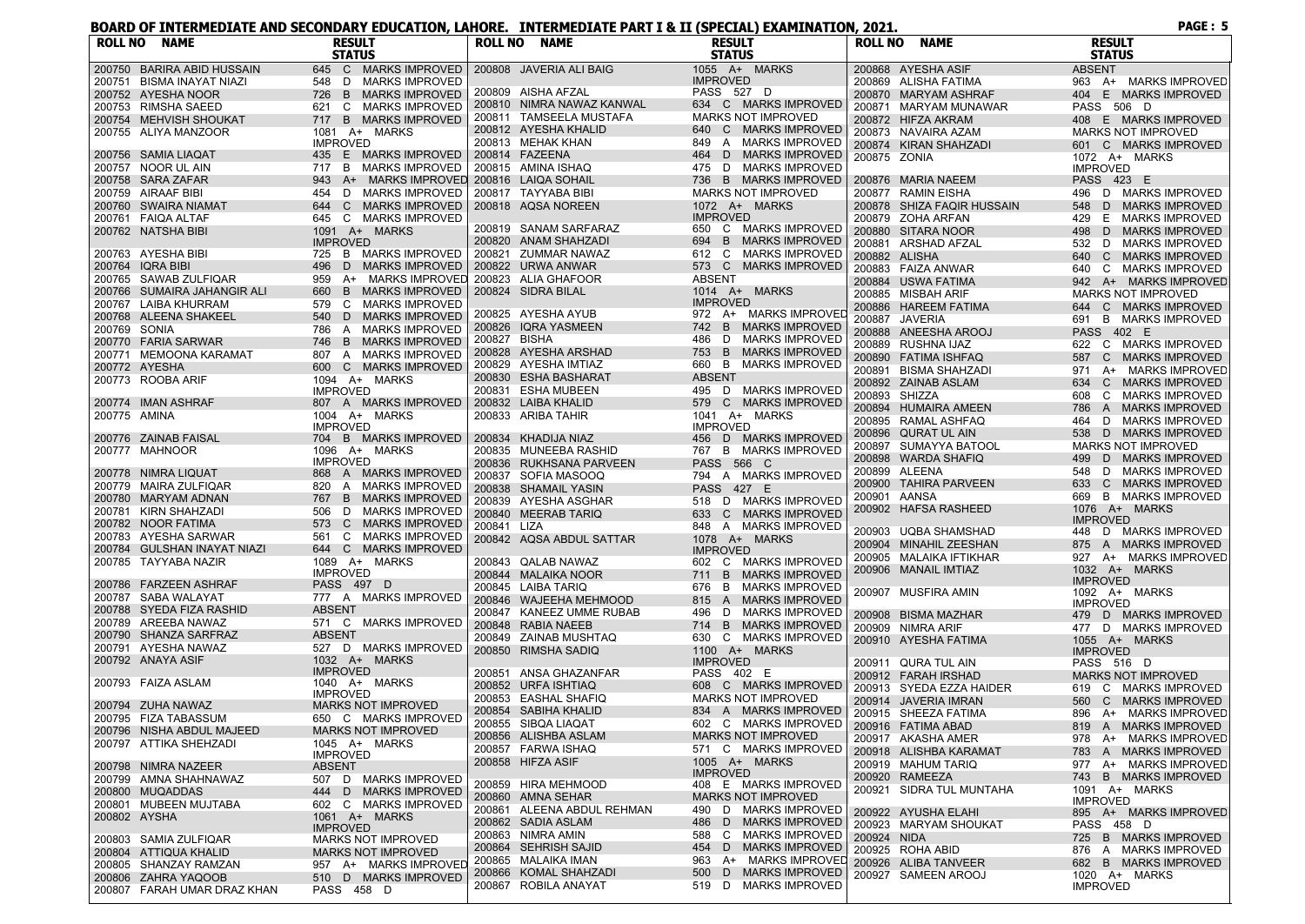| <sup>o</sup> AGL |  | ū |
|------------------|--|---|
|                  |  |   |

| <b>ROLL NO NAME</b>                          | RESULT<br><b>STATUS</b>                       | <u>vind vi sitten issemisting vevvilsinti ssveitisti, sittvier sitten issemistinti vals (vi sesis) sin ishtisv</u> i<br><b>ROLL NO NAME</b> | <b>RESULT</b><br><b>STATUS</b>   | .,<br><b>ROLL NO NAME</b>                   | <b>RESULT</b><br><b>STATUS</b>                 |
|----------------------------------------------|-----------------------------------------------|---------------------------------------------------------------------------------------------------------------------------------------------|----------------------------------|---------------------------------------------|------------------------------------------------|
| 200928 RAMIZA AKHTAR                         |                                               | 496 D MARKS IMPROVED 200984 RUMA SHAHZADI                                                                                                   | <b>MARKS NOT IMPROVED</b>        | 201046 SYEDA FAZILA BATOOL                  | 660 B MARKS IMPROVED                           |
| 200929 SAIRA KIRAN                           | 815 A MARKS IMPROVED                          | 200985 ZUBARIA SHAHID                                                                                                                       | ABSENT                           | 201047 SYEDA MISSAL FATIMA                  | 676 B MARKS IMPROVED                           |
| 200930 TAMSEELA AKRAM                        | 485 D MARKS IMPROVED   200986 MINHA ASGHAR    |                                                                                                                                             | ABSENT                           | 201048 SADIA                                | 696 B MARKS IMPROVED                           |
| 200931 NIDA MALAIKA                          | <b>MARKS NOT IMPROVED</b>                     | 200987 AYESHA AMJAD                                                                                                                         | 1034 A+ MARKS                    | 201049 MARIA HAROON                         | ABSENT                                         |
| 200932 MYRA NAZ                              | 1053 A+ MARKS                                 |                                                                                                                                             | <b>IMPROVED</b>                  | 201050 TANIA SAIF                           | 603 C MARKS IMPROVED                           |
|                                              | <b>IMPROVED</b>                               | 200988 MISBAH AZAM                                                                                                                          | 1024 A+ MARKS<br><b>IMPROVED</b> | 201051 MARIA UROOJ                          | 836 A MARKS IMPROVED                           |
| 200933 SUMAIRA                               | <b>MARKS NOT IMPROVED</b>                     | 200989 SHEEZA MUSHTAQ                                                                                                                       | 980 A+ MARKS IMPROVED            | 201052 AMAL IMAN                            | <b>MARKS NOT IMPROVED</b>                      |
| 200934 AYESHA QAISAR<br>200935 IQRA AMJAD    | <b>PASS 402 E</b><br>PASS 456 D               | 200990 MASOOMA MANZOOR                                                                                                                      | 511 D MARKS IMPROVED             | 201053 ZILL-E-RASOOL                        | 518 D MARKS IMPROVED                           |
| 200936 MARIA AMEEN                           | 559 C MARKS IMPROVED                          | 200991 AYESHA ASGHAR                                                                                                                        | 959 A+ MARKS IMPROVEI            | 201054 HARMAIN ZAHEER                       | 663 B MARKS IMPROVED                           |
| 200937 HUMNA JAVED                           | 630 C MARKS IMPROVED                          | 200992 AQSA                                                                                                                                 | <b>MARKS NOT IMPROVED</b>        | 201055 AMINA IMTIAZ                         | 416 E MARKS IMPROVED                           |
| 200938 ZAINAB ALI                            | 815 A MARKS IMPROVED                          | 200993 NIDA PARVEEN                                                                                                                         | 435 E MARKS IMPROVED             | 201056 TEHREEM FATIMA                       | 836 A MARKS IMPROVED                           |
| 200939 FIZZA IJAZ                            | 1032 A+ MARKS                                 | 200994 LAIBA VIRK                                                                                                                           | 891 A+ MARKS IMPROVED            | 201057 IQRA IMAN                            | 794 A MARKS IMPROVED                           |
|                                              | <b>IMPROVED</b>                               | 200995 SADIQA                                                                                                                               | 813 A MARKS IMPROVED             | 201058 ESHA TU RAZIA                        | 980 A+ MARKS IMPROVED                          |
| 200940 SANA BIBI                             | <b>MARKS NOT IMPROVED</b>                     | 200996 SAMRA PARVEEN                                                                                                                        | 525 D MARKS IMPROVED             | 201059 SEHAR IFTIKHAR                       | 957 A+ MARKS IMPROVED                          |
| 200941 AMMARA IMTIAZ                         |                                               | 881 A+ MARKS IMPROVED 200997 JANAT ASMAT                                                                                                    | 630 C MARKS IMPROVED             | 201060 AMMARA HASSAN                        | 475 D MARKS IMPROVED                           |
| 200942 KHADIJAH QAISER                       | 613 C MARKS IMPROVED                          | 200998 SWEEBA ZAMIN                                                                                                                         | 642 C MARKS IMPROVED             | 201061 ALEESHBA ANSIR                       | 642 C MARKS IMPROVED                           |
| 200943 UMBER SARFRAZ                         | 1061 A+ MARKS                                 | 200999 FATIMA ASIF                                                                                                                          | 789 A MARKS IMPROVED             | 201062 MINHA MUGHFOOR                       | PASS 569 C                                     |
|                                              | <b>IMPROVED</b>                               | 201000 FAIQA MUZAFFAR                                                                                                                       | 723 B MARKS IMPROVED             | 201063 MALIAQA NAVEED                       | 1074 A+ MARKS<br><b>IMPROVED</b>               |
| 200944 JAVERIA AFZAL                         | 1080 A+ MARKS                                 | 201001 RIDA ISHAQ                                                                                                                           | 682 B MARKS IMPROVED             | 201064 HOOR UL AIN                          | 506 D MARKS IMPROVED                           |
|                                              | <b>IMPROVED</b>                               | 201002 ASMA SHAHZADI                                                                                                                        | 581 C MARKS IMPROVED             | 201065 NIMRA QADEER                         | 826 A MARKS IMPROVED                           |
| 200945 SADIA AMEEN                           | 500 D MARKS IMPROVED                          | 201003 ADEEBA NAWAZ                                                                                                                         | 971 A+ MARKS IMPROVED            | 201066 SAMRA UPPAL                          | PASS 1053 A+                                   |
| 200946 AMINA JAVEED                          | 601 C MARKS IMPROVED                          | 201004 ALEENA MUKHTAR                                                                                                                       | 840 A MARKS IMPROVED             | 201067 AYESHA WAHEED                        | 855 A MARKS IMPROVED                           |
| 200947 SAIRA                                 | 787 A MARKS IMPROVED                          | 201005 AMINA BIBI                                                                                                                           | 717 B MARKS IMPROVED             | 201068 ALISHBA                              | 799 A MARKS IMPROVED                           |
| 200948 MEHRAB AZMAT                          | 1055 A+ MARKS                                 | 201006 ZAINAB                                                                                                                               | 778 A MARKS IMPROVED             | 201069 MINAHIL ASGHAR                       | 696 B MARKS IMPROVED                           |
| 200949 HIFSA ABID                            | <b>IMPROVED</b><br>ABSENT                     | 201007 SAIRA FATIMA                                                                                                                         | 938 A+ MARKS IMPROVED            | 201070 MINAHIL REHMAN                       | <b>MARKS NOT IMPROVED</b>                      |
| 200950 MOATTAR MOBASHER                      | 1087 A+ MARKS                                 | 201008 SIDRA SARWAR                                                                                                                         | 826 A MARKS IMPROVED             | 201071 FARAHZEEN FATIMA                     | 799 A MARKS IMPROVED                           |
|                                              | <b>IMPROVED</b>                               | 201009 AYESHA BIBI                                                                                                                          | 774 A MARKS IMPROVED             | 201072 SHABANA                              | <b>MARKS NOT IMPROVED</b>                      |
| 200951 ANIZA ASIF                            | 519 D MARKS IMPROVED                          | 201010 AYEZA SHAHBAZ                                                                                                                        | 1080 A+ MARKS                    | 201073 UM-E-RUMAN SHAFFIQUE                 | 794 A MARKS IMPROVED                           |
| 200952 AREESHA SHOAIB                        | 819 A MARKS IMPROVED                          |                                                                                                                                             | <b>IMPROVED</b>                  | 201074 BUSHRA                               | <b>MARKS NOT IMPROVED</b>                      |
| 200953 RAIHA BILAL UMER                      | 890 A+ MARKS IMPROVED                         | 201011 AQSA AMANAT                                                                                                                          | 815 A MARKS IMPROVED             | 201075 RAHIMA NADEEM                        | 912 A+ MARKS IMPROVED                          |
| 200954 NABIHA SHAHEEN                        | 1076 A+ MARKS                                 | 201012 MAZEENA ELAHI                                                                                                                        | 932 A+ MARKS IMPROVED            | 201076 YUMNA NOOR                           | 715 B MARKS IMPROVED                           |
|                                              | <b>IMPROVED</b>                               | 201013 SABAHAT                                                                                                                              | PASS 690 B                       | 201077 AMINA SHAHID                         | ABSENT                                         |
| 200955 UMAIMA                                | 794 A MARKS IMPROVED                          | 201014 MINAHIL FATIMA                                                                                                                       | 783 A MARKS IMPROVED             | 201078 KAINAT ZAHRA                         | 662 B MARKS IMPROVED                           |
| 200956 RIMSHA AFZAL                          | 867 A MARKS IMPROVED                          | 201015 MISBAH MUNAWAR 703 B MARKS IMPROVED                                                                                                  |                                  | 201079 MARRIAM BIBI                         | 435 E MARKS IMPROVED                           |
| 200957 AYESHA AZHAR                          | 1053 A+ MARKS                                 | 201016 NADIA AFZAL                                                                                                                          | 732 B MARKS IMPROVED             | 201080 AYESHA NAEEM                         | <b>MARKS NOT IMPROVED</b>                      |
|                                              | <b>IMPROVED</b>                               | 201017 IRAM BATOOL                                                                                                                          | 813 A MARKS IMPROVED             | 201081 FIZZA FATIMA                         | 1065 A+ MARKS                                  |
| 200958 MARYAM IFTIKHAR                       | PASS 561 C                                    | 201018 AMINA KHALID                                                                                                                         | 408 E MARKS IMPROVED             |                                             | <b>IMPROVED</b>                                |
| 200959 MAHAM SHABIR                          | 1075 A+ MARKS<br><b>IMPROVED</b>              | 201019 AYESHA SHAHBAZ                                                                                                                       | 634 C MARKS IMPROVED             | 201082 FAJAR AWAISI                         | 993 A+ MARKS IMPROVED                          |
| 200960 SAFEENA YOUSAF                        | <b>MARKS NOT IMPROVED</b>                     | 201020 KHADIJA WAHEED                                                                                                                       | 691 B MARKS IMPROVED             | 201083 SADIA BIBI                           | 807 A MARKS IMPROVED                           |
| 200961 ROLL NO CANCELLED                     | ROLL NO CANCELLED                             | 201021 YASHFA NASEER                                                                                                                        | PASS 563 C                       | 201084 ROOMAN FATIMA                        | 1044 A+ MARKS                                  |
| 200962 JAVERIA IMTIAZ                        | 427 E MARKS IMPROVED                          | 201022 SADIA ALYAS                                                                                                                          | 752 B MARKS IMPROVED             |                                             | <b>IMPROVED</b>                                |
| 200963 SONIA                                 | 661 B MARKS IMPROVED                          | 201023 HAFIZA RABIA NAWAZ                                                                                                                   | 684 B MARKS IMPROVED             | 201085 BEENASH FATIMA                       | ABSENT                                         |
| 200964 FATIMA SALEEM                         | 464 D MARKS IMPROVED                          | 201024 IMAN JAVED                                                                                                                           | 820 A MARKS IMPROVED             | 201086 FIZZA SANA                           | 909 A+ MARKS IMPROVED                          |
| 200965 MAHNOOR KHURRAM                       | 654 C MARKS IMPROVED                          | 201025 SAIRA ABBAS                                                                                                                          | 804 A MARKS IMPROVED             | 201087 ASIA ASIF                            | 970 A+ MARKS IMPROVED                          |
| 200966 AROOBA WAJID                          | 1053 A+ MARKS                                 | 201026 AMBREEN FATIMA                                                                                                                       | PASS 633 C                       | 201088 SANA MUSHTAQ<br>201089 AMNA NAWAZISH | 741 B MARKS IMPROVED                           |
|                                              | <b>IMPROVED</b>                               | 201027 ALISHA                                                                                                                               | 495 D MARKS IMPROVED             |                                             | 757 B MARKS IMPROVED                           |
| 200967 MARYAM                                | 612 C MARKS IMPROVED                          | 201028 AYESHA ARSHAD                                                                                                                        | 1087 A+ MARKS<br><b>IMPROVED</b> | 201090 AQSA SALAMAT                         | 911 A+ MARKS IMPROVED                          |
| 200968 KHADIJA RIAZ                          | 956 A+ MARKS IMPROVED 201029 AYESHA KHALID    |                                                                                                                                             | 732 B MARKS IMPROVED             | 201091 SOMIA<br>201092 MALIHA CHOHDRI       | 928 A+ MARKS IMPROVED<br>964 A+ MARKS IMPROVED |
| 200969 FARHEEN RIZWAN                        | 916 A+ MARKS IMPROVED                         | 201030 AYESHA NAVEED                                                                                                                        | 1041 A+ MARKS                    | 201093 MOMIN SHAHZADI                       | 671 B MARKS IMPROVED                           |
| 200970 GHULAM FATIMA                         | 622 C MARKS IMPROVED                          |                                                                                                                                             | <b>IMPROVED</b>                  | 201094 GULL FATIMA                          | 660 B MARKS IMPROVED                           |
| 200971 MAHNOOR                               | MARKS NOT IMPROVED                            | 201031 WARA FATIMA                                                                                                                          | ABSENT                           | 201095 BISMA SLAEEM                         | 841 A MARKS IMPROVED                           |
| 200972 NOOR IMAN                             | 867 A MARKS IMPROVED   201032 AMNA SHAUKAT    |                                                                                                                                             | PASS 654 C                       | 201096 HAMNA MUMTAZ                         |                                                |
| 200973 AYESHA RAFAQAT                        | ABSENT                                        | 201033 MINAHIL NOOR MUHAMMAD                                                                                                                | 757 B MARKS IMPROVED             | 201097 NOOR FATIMA                          | 848 A MARKS IMPROVED<br>980 A+ MARKS IMPROVED  |
| 200974 AMNA KHALEEL                          | 612 C MARKS IMPROVED                          | 201034 TOOBA SHAFIQUE                                                                                                                       | <b>ABSENT</b>                    | 201098 NIMRA JABBAR                         | 773 A MARKS IMPROVED                           |
| 200975 AQSA MOAZZAM                          | 1092 A+ MARKS                                 | 201035 AREEBA ALI GILL                                                                                                                      | 663 B MARKS IMPROVED             | 201099 MEERAB SHAHBAZ                       | 435 E MARKS IMPROVED                           |
|                                              | <b>IMPROVED</b>                               | 201036 MASHAL FATIMA                                                                                                                        | 993 A+ MARKS IMPROVED            | 201100 MISBAH FALAK SHER                    | <b>NOT ELIGIBLE</b>                            |
| 200976 ESHA SHAHZADI                         | PASS 621 C                                    | 201037 EMAMA                                                                                                                                | <b>PASS 710 B</b>                | 201101 UMME SAMEEN                          | 981 A+ MARKS IMPROVED                          |
| 200977 NEHAL NASIR                           | 757 B MARKS IMPROVED                          | 201038 TEHREEM JAVED                                                                                                                        | <b>MARKS NOT IMPROVED</b>        | 201102 ADEEBA RIAZ                          | 456 D MARKS IMPROVED                           |
| 200978 AREEBA IDREES                         | 1072 A+ MARKS                                 | 201039 MUBRRA MAJEED                                                                                                                        | 548 D MARKS IMPROVED             | 201103 JAVERIA ISLAM                        | <b>NOT ELIGIBLE</b>                            |
|                                              | <b>IMPROVED</b>                               | 201040 FARWA SAJJAD                                                                                                                         | 723 B MARKS IMPROVED             | 201104 AREEZ FATIMA                         | 1030 A+ MARKS                                  |
| 200979 SALIHA NAWAZ<br>200980 IMAN           | 786 A MARKS IMPROVED<br><b>ELIGIBILITY</b>    | 201041 AFZA HASSAN KHAN                                                                                                                     | 897 A+ MARKS IMPROVED            |                                             | <b>IMPROVED</b>                                |
|                                              |                                               | 201042 IFRA NOOR                                                                                                                            | 854 A MARKS IMPROVED             | 201105 MARIA                                | 959 A+ MARKS IMPROVED                          |
| 200981 ISHRAT FATIMA<br>200982 AYESHA KHALID | 633 C MARKS IMPROVED<br>963 A+ MARKS IMPROVED | 201043 ZIMAL                                                                                                                                | 669 B MARKS IMPROVED             | 201106 FABIA YASEEN                         | 661 B MARKS IMPROVED                           |
| 200983 FIZA SHAHBAZ                          | 1032 A+ MARKS                                 | 201044 MUZAMAL SHAHZADI                                                                                                                     | 682 B MARKS IMPROVED             | 201107 SHAISTA KHALID                       | PASS 479 D                                     |
|                                              | <b>IMPROVED</b>                               | 201045 TOOBA ARSHAD                                                                                                                         | 498 D MARKS IMPROVED             | 201108 ALISHA MANZOOR                       | 836 A MARKS IMPROVED                           |
|                                              |                                               |                                                                                                                                             |                                  |                                             |                                                |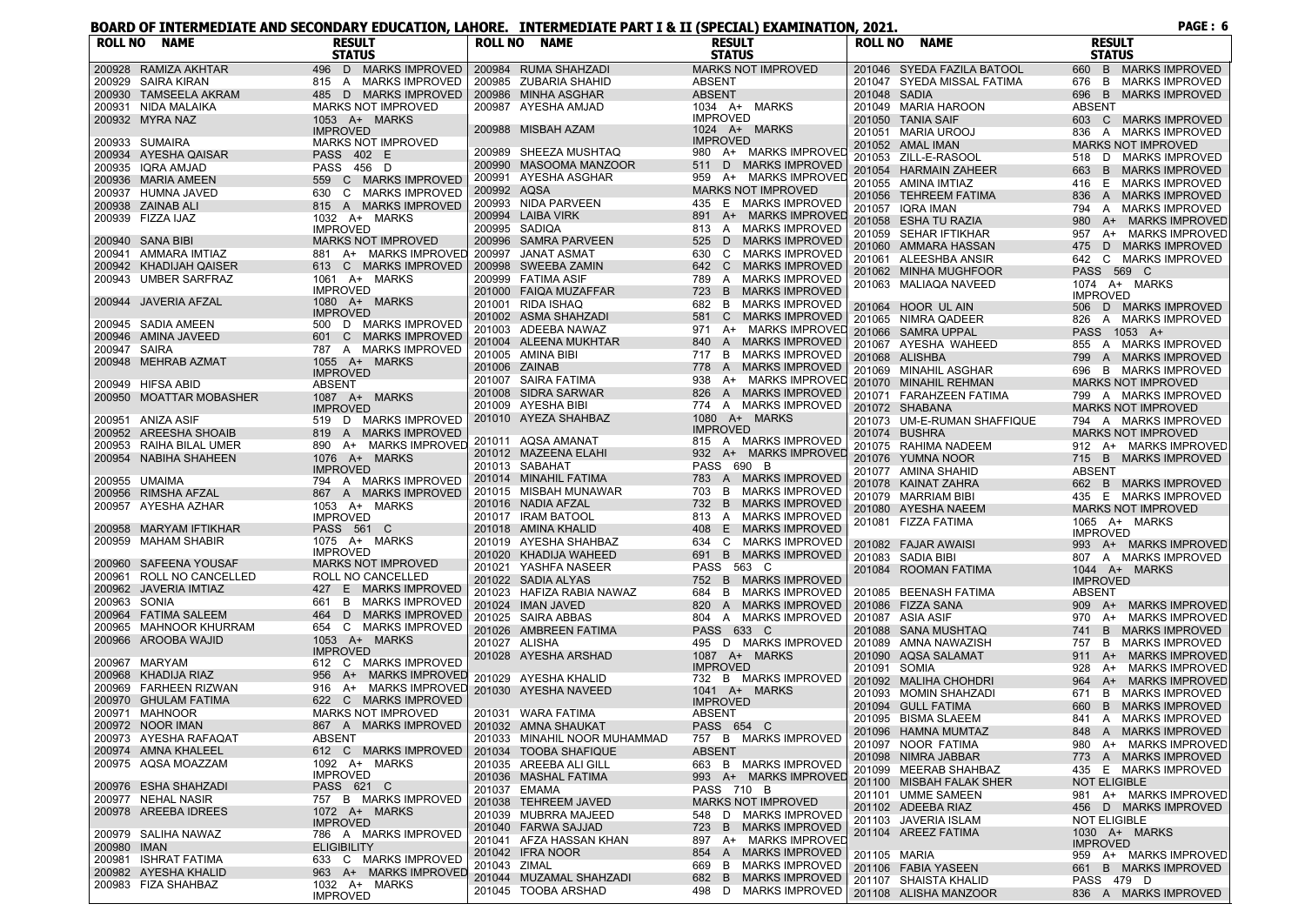|               | <b>ROLL NO NAME</b>                            | <b>RESULT</b>                                                                    | DUMND UI INTENFIEDIATE MND JEUUNDANT EDUUMIIUN, EMIUNE. -INTENFIEDIATE FANT I WIII (JFEUIAE) EAAFIINATIUN, ZUZI<br><b>ROLL NO NAME</b> | RESULT                                       | <b>ROLL NO NAME</b>                                                                                     | <b>RESULT</b>                                |
|---------------|------------------------------------------------|----------------------------------------------------------------------------------|----------------------------------------------------------------------------------------------------------------------------------------|----------------------------------------------|---------------------------------------------------------------------------------------------------------|----------------------------------------------|
|               |                                                | <b>STATUS</b>                                                                    |                                                                                                                                        | <b>STATUS</b>                                |                                                                                                         | <b>STATUS</b>                                |
|               | 201109 FARWA ZUBAIR                            | ABSENT                                                                           | 201169 JAVERIA IQBAL                                                                                                                   | PASS 1011 A+                                 | 201229 AYESHA REHMAN                                                                                    | <b>MARKS NOT IMPROVED</b>                    |
|               | 201110 ZUHA IKRAM                              | <b>ABSENT</b>                                                                    |                                                                                                                                        |                                              | 201170 MADIHA NISAR 717 B MARKS IMPROVED 201230 ALISHA SHABBIR                                          | 583 C MARKS IMPROVED                         |
|               | 201111 HINA IZHAR                              |                                                                                  | 684 B MARKS IMPROVED   201171 FATIMA IFTIKHAR                       815 A MARKS IMPROVED                                               |                                              | 201231 NAQYIA BATOOL NAQVI                                                                              | 774 A MARKS IMPROVED                         |
|               | 201112 IFFAT FATIMA                            | 741 B MARKS IMPROVED   201172 ZAINAB                                             |                                                                                                                                        | <b>Example 245 B MARKS IMPROVED</b>          | 201232 MALAIKA IZHAR                                                                                    | 788 A MARKS IMPROVED                         |
|               | 201113 ALEEBA ABBAS                            |                                                                                  | 867 A MARKS IMPROVED 201173 UME ROMAN 489 D MARKS IMPROVED                                                                             |                                              | 201233 LAIBA YASEEN 477 D MARKS IMPROVED                                                                |                                              |
|               | 201114 WANEEZA AHMAD                           |                                                                                  |                                                                                                                                        |                                              | 532 D MARKS IMPROVED 201174 AMNA QAMAR 990 A+ MARKS IMPROVED 201234 ALEESHA FATIMA 784 A MARKS IMPROVED |                                              |
|               | 201115 ANEESA AZAM                             | 600 C MARKS IMPROVED                                                             | 201175 AQSA SAJJAD 612 C MARKS IMPROVED                                                                                                |                                              | 201235 FATIMA ABID 552 C MARKS IMPROVED                                                                 |                                              |
|               | 201116 KASHUF KHALID<br>201117 SADIRAH MUBARAK | ABSENT                                                                           | 201176 SALEH AMIR                                                                                                                      | 799 A MARKS IMPROVED<br>1023 A+ MARKS        | 201236 HALIMA SADIA<br>201237 AROOJ KHALID                                                              | 847 A MARKS IMPROVED<br>669 B MARKS IMPROVED |
|               | 201118 ORMISH ARSHAD                           | 654 C MARKS IMPROVED                                                             | 609 C MARKS IMPROVED 201177 AMAN FAREED                                                                                                | IMPROVED                                     | 201238 SAMRA BIBI                                                                                       | 692 B MARKS IMPROVED                         |
|               | 201119 MUSKAN WAHEED                           | 592 C MARKS IMPROVED                                                             | 201178 MAHNOOR                                                                                                                         | PASS 573 C                                   | 201239 SIDRA TALIB                                                                                      | 1011 A+ MARKS                                |
|               | 201120 WEASAMA WAQAR                           | 560 C MARKS IMPROVED                                                             | 201179 MARWA ZIA                                                                                                                       | PASS 583 C                                   |                                                                                                         | <b>IMPROVED</b>                              |
|               | 201121 RIMSHA MUSDDIQ                          | 949 A+ MARKS IMPROVED                                                            | 201180 NEHA 2011 12:00 12:00 12:00 12:00 12:00 12:00 12:00 12:00 12:00 12:00 12:00 12:00 12:00 12:00 12:00 12:                         | 718 B MARKS IMPROVED                         | 201240 MARYAM ARSHAD                                                                                    | 623 C MARKS IMPROVED                         |
|               | 201122 AYESHA YAQOOB                           | PASS 559 C                                                                       | 201181 HINA AWAN                                                                                                                       | 485 D MARKS IMPROVED                         | 201241 AMNA RASOOL                                                                                      | 930 A+ MARKS IMPROVED                        |
|               | 201123 MAHA ASHFAQ                             | 746 B MARKS IMPROVED                                                             | 201182 ARHA FATIMA                                                                                                                     | 1096 A+ MARKS                                | 201242 MINAHAL ZAFAR                                                                                    | 704 B MARKS IMPROVED                         |
|               | 201124 SEHAR MEHBOOB                           | 1051 A+ MARKS                                                                    |                                                                                                                                        | <b>IMPROVED</b>                              | 201243 MANAHIL ASGHAR                                                                                   | ABSENT                                       |
|               |                                                | <b>IMPROVED</b>                                                                  | 201183 HAMAIDA KHAN                                                                                                                    | 870 A MARKS IMPROVED                         | 201244 LARAIB MAJID                                                                                     | 732 B MARKS IMPROVED                         |
|               | 201125 LAIBA ASIF                              | 724 B MARKS IMPROVED                                                             | 201184 AMMARA ABID                                                                                                                     | PASS 639 C                                   | 201245 MEHAK FATIMA                                                                                     | 777 A MARKS IMPROVED                         |
|               | 201126 WARDA HAQ                               | 1076 A+ MARKS                                                                    | 201185 JAWERIA NAJEEB                                                                                                                  |                                              | 908 A+ MARKS IMPROVED 201246 TABEERA YAQOOB                                                             | 592 C MARKS IMPROVED                         |
|               |                                                | <b>IMPROVED</b>                                                                  | 201186 BAKHTAWAR NAZIR                                                                                                                 | ABSENT                                       | 201247 BENISH                                                                                           | 794 A MARKS IMPROVED                         |
|               | 201127 AREEBA MUBARAK                          | 645 C MARKS IMPROVED   201187 EMAN SOHAIL                                        | 201188 HAMNA FATIMA                                                                                                                    | 890 A+ MARKS IMPROVED 201248 SAIMA BIBI      |                                                                                                         | ABSENT                                       |
|               | 201128 ZANEESHA ZAFAR<br>201129 GHULAM FATIMA  | 798 A MARKS IMPROVED<br>689 B MARKS IMPROVED                                     | 201189 AMINA KAINAT                                                                                                                    | 1071 A+ MARKS                                | 951 A+ MARKS IMPROVED 201249 ROLL NO CANCELLED                                                          | ROLL NO CANCELLED                            |
|               | 201130 IRAM MUBARIK                            | 669 B MARKS IMPROVED                                                             |                                                                                                                                        | <b>IMPROVED</b>                              | 201250 MUZNA AKBAR                                                                                      | 1019 A+ MARKS<br><b>IMPROVED</b>             |
|               | 201131 SAIRA KOUSAR                            | 756 B MARKS IMPROVED                                                             | 201190 FAIQ MUKHTAR                                                                                                                    | 888 A+ MARKS IMPROVED 201251 RIMSHA          |                                                                                                         | 1080 A+ MARKS                                |
|               | 201132 MAH NOOR AKBAR                          | <b>MARKS NOT IMPROVED</b>                                                        | 201191 AKASHA MARYAM                                                                                                                   | 1030 A+ MARKS                                |                                                                                                         | <b>IMPROVED</b>                              |
|               | 201133 MISBAH MUDASSAR                         | 702 B MARKS IMPROVED                                                             |                                                                                                                                        | <b>IMPROVED</b>                              | 201252 AYESHA ASHRAF                                                                                    | 475 D MARKS IMPROVED                         |
|               | 201134 SYEDA FIZA NAQVI                        | 681 B MARKS IMPROVED                                                             | 201192 AYESHA ABID                                                                                                                     | 599 C MARKS IMPROVED                         | 201253 AYESHA HABIB                                                                                     | 456 D MARKS IMPROVED                         |
|               | 201135 KHADIJA                                 | 736 B MARKS IMPROVED                                                             | 201193 AYESHA HARRAM                                                                                                                   | ABSENT                                       | 201254 HIRA NASIR ABSENT                                                                                |                                              |
|               | 201136 NASEEBA AMIN                            | 815 A MARKS IMPROVED                                                             | 201194 AYESHA KANWAL                                                                                                                   | <b>MARKS NOT IMPROVED</b>                    | 201255 TUBA SHOUKAT                                                                                     | 815 A MARKS IMPROVED                         |
| 201137 FATIMA |                                                | 927 A+ MARKS IMPROVED                                                            | 201195 FERWA GULL                                                                                                                      | 985 A+ MARKS IMPROVED                        | 201256 HISAL EMAN 558 C MARKS IMPROVED                                                                  |                                              |
|               | 201138 UMAMA HARRAM                            | 828 A MARKS IMPROVED                                                             | 201196 MINAHIL MARYAM<br>201197 SYEDA DUAA BATOOL ZAIDI                                                                                | 735 B MARKS IMPROVED<br>ABSENT               | 201257 SAMAN                                                                                            | 495 D MARKS IMPROVED                         |
|               | 201139 NIMRA QAMAR                             | 726 B MARKS IMPROVED                                                             | 201198 BUSHRA YAQOOB                                                                                                                   | 1089 A+ MARKS                                | 201258 AMMARA KHAN                                                                                      | 783 A MARKS IMPROVED                         |
| 201140 USWA   |                                                | 623 C MARKS IMPROVED                                                             |                                                                                                                                        | <b>IMPROVED</b>                              | 201259 RAIBA FAZEELAT                                                                                   | 746 B MARKS IMPROVED                         |
|               | 201141 AZQA AZAM                               | 1013 A+ MARKS                                                                    | 201199 AYESHA AYUB                                                                                                                     | PASS 538 D                                   | 201260 SYEDA AFIFA ZAINAB BUKHARI 507 D MARKS IMPROVED                                                  |                                              |
|               | 201142 QANDEEL CHOUDHARY                       | <b>IMPROVED</b><br>849 A MARKS IMPROVED                                          | 201200 TAYYABA BATOOL                                                                                                                  | 548 D MARKS IMPROVED                         | 201261 AREEBA SAQIB<br>201262 HASEEBA HUSSAIN                                                           | 849 A MARKS IMPROVED<br>580 C MARKS IMPROVED |
|               | 201143 SANIA JAVAID                            | 1088 A+ MARKS                                                                    | 201201 TAYYABA KHALID                                                                                                                  | 909 A+ MARKS IMPROVED                        | 201263 ALEESHA ASAD 813 A MARKS IMPROVED                                                                |                                              |
|               |                                                | <b>IMPROVED</b>                                                                  | 201202 ARFA ZAREEF                                                                                                                     | PASS 454 D                                   | 201264 AFSHA                                                                                            | 957 A+ MARKS IMPROVED                        |
|               | 201144 SADIA MEHFOOZ                           | 723 B MARKS IMPROVED                                                             | 201203 MUBASHRA ARSHAD                                                                                                                 | ABSENT                                       | 201265 AMINA AMIN                                                                                       | 695 B MARKS IMPROVED                         |
|               | 201145 HAFIZA REHA MUZAFFAR                    | <b>MARKS NOT IMPROVED</b>                                                        | 201204 SAHER SHAHID                                                                                                                    | 675 B MARKS IMPROVED                         | 201266 SEERAT SARWAR                                                                                    | 888 A+ MARKS IMPROVED                        |
|               | 201146 SHANZAY                                 | 621 C MARKS IMPROVED                                                             | 201205 MINHA JAVAID                                                                                                                    | 634 C MARKS IMPROVED                         | 201267 AYESHA BATOOL                                                                                    | 846 A MARKS IMPROVED                         |
|               | 201147 TAHREEM FATIMA                          | 548 D MARKS IMPROVED                                                             | 201206 MISHAL ASLAM                                                                                                                    | 869 A MARKS IMPROVED                         | 201268 MINAHIL PERVEZ RANDHAWA MARKS NOT IMPROVED                                                       |                                              |
| 201148 RIMSHA |                                                | 1051 A+ MARKS                                                                    | 201207 MARIA ASGHAR 746 B MARKS IMPROVED                                                                                               |                                              | 201269 ABEER RIAZ                                                                                       | 518 D MARKS IMPROVED                         |
|               |                                                | <b>IMPROVED</b>                                                                  | 201208 AMINA TARIQ                                                                                                                     | 887 A+ MARKS IMPROVED                        | 201270 ALIHA SHABBIR                                                                                    | 1080 A+ MARKS                                |
|               | 201149 TAYYBA YOUSAF<br>201150 MAH NOOR        | 518 D MARKS IMPROVED   201209 ZAINAB AKRAM<br>980 A+ MARKS IMPROVED 201210 SAMRA |                                                                                                                                        | MARKS NOT IMPROVED<br>1005 A+ MARKS          |                                                                                                         | <b>IMPROVED</b>                              |
|               | 201151 ATTIA AMIN                              | 511 D MARKS IMPROVED                                                             |                                                                                                                                        | <b>IMPROVED</b>                              | 201271 MARIA KHALAQ                                                                                     | <b>PASS 402 E</b>                            |
|               | 201152 ZILL E HUMA                             | 836 A MARKS IMPROVED                                                             | 201211 NIMRA ANWAR                                                                                                                     | 1071 A+ MARKS                                | 201272 FATIMA FAKHAR-E-MARYAM                                                                           | 1034 A+ MARKS<br><b>IMPROVED</b>             |
|               | 201153 IMAN RIASAT                             | 1024 A+ MARKS                                                                    |                                                                                                                                        | IMPROVED                                     | 201273 EMAN FATIMA                                                                                      | 1072 A+ MARKS                                |
|               |                                                | <b>IMPROVED</b>                                                                  | 201212 AYESHA NAEEM                                                                                                                    | MARKS NOT IMPROVED                           |                                                                                                         | <b>IMPROVED</b>                              |
|               | 201154 AAMNA RAZZAQ                            | 1055 A+ MARKS                                                                    | 201213 ALISHBA RAZZAQ                                                                                                                  | 711 B MARKS IMPROVED                         | 201274 AMINA SHEHZADI                                                                                   | 746 B MARKS IMPROVED                         |
|               |                                                | <b>IMPROVED</b>                                                                  | 201214 KINZA SHAHZADI                                                                                                                  | 539 D MARKS IMPROVED                         | 201275 SIDRA ILYAS                                                                                      | 682 B MARKS IMPROVED                         |
|               | 201155 UROOJ JAVED                             | MARKS NOT IMPROVED                                                               | 201215 IQRA AFFREEN                                                                                                                    | <b>MARKS NOT IMPROVED</b>                    | 201276 ZUHA HAFEEZ                                                                                      | MARKS NOT IMPROVED                           |
|               | 201156 NOOR UL AIN AFZAL                       | 1091 A+ MARKS<br><b>IMPROVED</b>                                                 | 201216 NEHA AMJAD                                                                                                                      | 840 A MARKS IMPROVED                         | 201277 AMNA KOUSAR                                                                                      | 498 D MARKS IMPROVED                         |
|               | 201157 AMARA AZAM                              | 587 C MARKS IMPROVED                                                             | 201217 AREEBA SHABBIR                                                                                                                  | 840 A MARKS IMPROVED                         | 201278 MAHAM MIRAJ                                                                                      | 1076 A+ MARKS                                |
|               | 201158 RIMSHA YOUSAF                           | 859 A MARKS IMPROVED                                                             | 201218 ALEESHA JAVEED<br>201219 IYSHA MUQADAS                                                                                          | 867 A MARKS IMPROVED<br>879 A MARKS IMPROVED | 201279 SUMMAN FATIMA                                                                                    | <b>IMPROVED</b><br>ABSENT                    |
|               | 201159 FARZEEN SHAHBAZ                         | C MARKS IMPROVED<br>637                                                          | 201220 SHAMIZA                                                                                                                         | <b>MARKS NOT IMPROVED</b>                    | 201280 MEERAB IMRAN                                                                                     | 917 A+ MARKS IMPROVED                        |
|               | 201160 LAIBA SAHAR                             | 909 A+ MARKS IMPROVED 201221 ADAN FATIMA                                         |                                                                                                                                        | 773 A MARKS IMPROVED                         | 201281 AYESHA NOOR                                                                                      | 714 B MARKS IMPROVED                         |
|               | 201161 ANEEBA BIBI                             | 930 A+ MARKS IMPROVED                                                            | 201222 BATOOL ABBAS                                                                                                                    | 519 D MARKS IMPROVED                         | 201282 AZKA JAVEED                                                                                      | ABSENT                                       |
| 201162 SADIA  |                                                | 624 C MARKS IMPROVED                                                             | 201223 FAIZA YASEEN                                                                                                                    | E MARKS IMPROVED<br>423                      | 201283 HINA SIDDIQUE                                                                                    | 991 A+ MARKS IMPROVED                        |
|               | 201163 TAIMIA YASEEN                           | <b>MARKS NOT IMPROVED</b>                                                        | 201224 IQRA BIBI                                                                                                                       | 694 B MARKS IMPROVED                         | 201284 ZUBARIA ARSHAD                                                                                   | 414 E MARKS IMPROVED                         |
|               | 201164 EMAN JAVED SHAKIR                       | 777 A MARKS IMPROVED                                                             | 201225 SABAHAT SOHAIL                                                                                                                  | 738 B MARKS IMPROVED                         | 201285 EISHA ZULQARNAIN                                                                                 | 642 C MARKS IMPROVED                         |
|               | 201165 FIZZA JASIM                             | 603 C MARKS IMPROVED                                                             | 201226 INSHA KHURSHEED                                                                                                                 | 767 B MARKS IMPROVED                         | 201286 DANIA SEHRISH                                                                                    | <b>MARKS NOT IMPROVED</b>                    |
|               | 201166 HIRA ASLAM                              | A MARKS IMPROVED<br>859                                                          | 201227 BUSHRA JAVAID                                                                                                                   | <b>MARKS NOT IMPROVED</b>                    | 201287 ANDLIB ZAHRA                                                                                     | 1030 A+ MARKS                                |
|               | 201167 HIRA JAMIL                              | D MARKS IMPROVED<br>469                                                          | 201228 FATIMA NOOR                                                                                                                     | 1005 A+ MARKS                                |                                                                                                         | <b>IMPROVED</b>                              |
|               | 201168 MINAHIL JAVED                           | 909 A+ MARKS IMPROVED                                                            |                                                                                                                                        | <b>IMPROVED</b>                              | 201288 SWERA GILL                                                                                       | 510 D MARKS IMPROVED                         |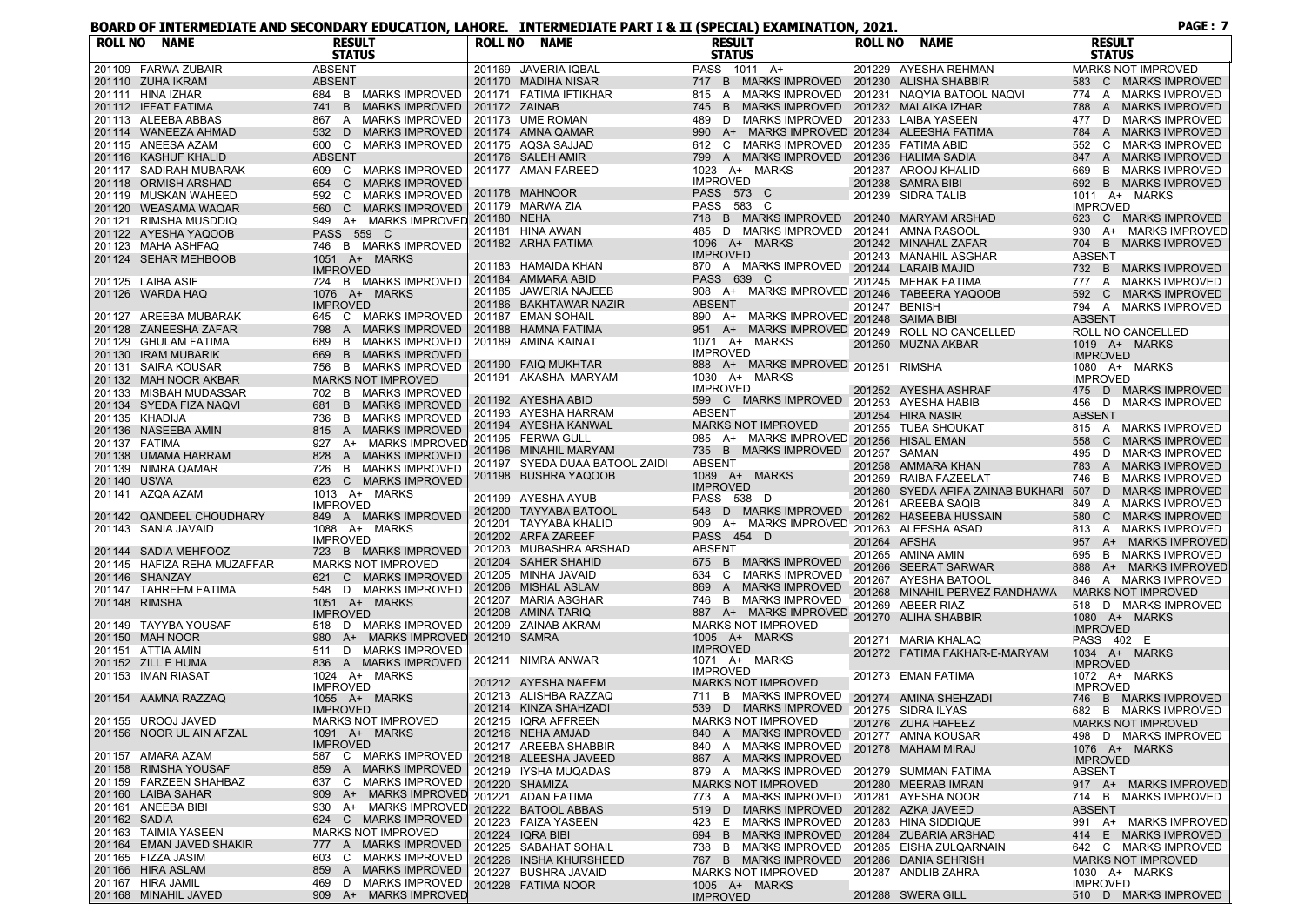#### **BOARD OF INTERMEDIATE AND SECONDARY EDUCATION, LAHORE. INTERMEDIATE PART I & II (SPECIAL)**<br>| ROLL NO NAME : RESULT | ROLL NO NAME : RESULT **ROLL NO NAME ROLL NO NAME**

| \L) EXAMINATION, 2021.<br>LT.             | <b>ROLL NO</b> | <b>NAME</b>               | <b>PAGE: 8</b><br><b>RESULT</b>  |
|-------------------------------------------|----------------|---------------------------|----------------------------------|
| IS                                        |                |                           | <b>STATUS</b>                    |
| <b>MARKS</b>                              |                | 201407 KAMISHKAT LATIF    | 767 B MARKS IMPROVED             |
| D                                         |                | 201408 AMINA REHMAT       | 573 C MARKS IMPROVED             |
| MARKS IMPROVED 201409 NIMRA ASGHAR        |                |                           | 948 A+ MARKS IMPROVED            |
| MARKS IMPROVED 201410 ALIYA SHAHZADI      |                |                           | 949 A+ MARKS IMPROVED            |
| MARKS IMPROVED 201411 TANZILA             |                |                           | ABSENT                           |
| MARKS IMPROVED                            | 201412 NIDA    |                           | 715 B MARKS IMPROVED             |
| <b>MARKS</b><br>D.                        |                | 201413 AMNA SAEED         | 1013 A+ MARKS<br><b>IMPROVED</b> |
| MARKS IMPROVED İ                          |                | 201414 ESHAM ZEESHAN      | 840 A MARKS IMPROVED             |
| MARKS IMPROVED<br>MARKS IMPROVED          |                | 201415 RAHAT EMAN         | 1012 A+ MARKS<br><b>IMPROVED</b> |
|                                           |                |                           | 855 A MARKS IMPROVED             |
| MARKS IMPROVED 201417 SHANZA RIAZ         |                |                           | PASS 660 B                       |
|                                           |                | 201418 TAYYABA            | 549 D MARKS IMPROVED             |
| MARKS IMPROVED                            |                | 201419 IQRA BATOOL        | 768 B MARKS IMPROVED             |
|                                           |                |                           | 475 D MARKS IMPROVED             |
| MARKS IMPROVED  <br><b>MARKS</b>          |                | 201421 FIZA WASIM         | 1077 A+ MARKS<br><b>IMPROVED</b> |
| D.                                        |                | 201422 NAYAB FATIMA       | 890 A+ MARKS IMPROVED            |
| MARKS IMPROVED                            |                | 201423 WAJEEHA SHAHID     | 805 A MARKS IMPROVED             |
| 6 D<br>MARKS IMPROVED                     |                | 201424 MUBEEN NAWAZ       | 1044 A+ MARKS<br><b>IMPROVED</b> |
| <b>MARKS IMPROVED</b>                     |                | 201425 ZOUHA KUNWAL       | 1061 A+ MARKS<br><b>IMPROVED</b> |
| <b>MARKS IMPROVED</b>                     |                | 201426 KASHAF NOOR        | 485 D MARKS IMPROVED             |
| <b>MARKS IMPROVED</b>                     |                | 201427 FATIMA TARIQ       | 930 A+ MARKS IMPROVED            |
| 29 C                                      |                | 201428 TASKEEN FATIMA     | 875 A MARKS IMPROVED             |
| OT IMPROVED                               |                | 201429 BISMA KHALID       | 711 B MARKS IMPROVED             |
| <b>MARKS</b><br>D.                        |                | 201430 EMAN ASHRAF        | 1024 A+ MARKS<br><b>IMPROVED</b> |
| MARKS IMPROVED                            |                | 201431 SANA NAZIR         | 608 C MARKS IMPROVED             |
| <b>MARKS</b>                              |                | 201432 WARDA              | <b>ABSENT</b>                    |
| D.                                        |                | 201433 HAIDA MUHAMMAD YAR | 813 A MARKS IMPROVED             |
| MARKS IMPROVED I<br><b>MARKS IMPROVED</b> |                | 201434 AREEJ DAR          | 1093 A+ MARKS<br><b>IMPROVED</b> |
|                                           |                | $201125$ MIICHAIIA IOMAII | 700 A MADIZCHMDDOVED             |

|                          | <b>STATUS</b>                  |                            | <b>STATUS</b>                           |                                | <b>STATUS</b>                    |
|--------------------------|--------------------------------|----------------------------|-----------------------------------------|--------------------------------|----------------------------------|
| 201289 AYESHA LAL        | <b>ABSENT</b>                  | 201347 MISBAH UL NISA      | 1024 A+ MARKS                           | 201407 KAMISHKAT LATIF         | 767 B MARKS IMPROVED             |
| 201290 FARWA YAQOOB      | 527 D MARKS IMPROVED           |                            | <b>IMPROVED</b>                         | 201408 AMINA REHMAT            | 573 C MARKS IMPROVED             |
| 201291 TUBA ARIF         | C MARKS IMPROVED<br>629        | 201348 AROOJ UMER          | 486 D MARKS IMPROVED                    | 201409 NIMRA ASGHAR            | 948 A+ MARKS IMPROVED            |
| 201292 RIDA FATIMA       | 684 B MARKS IMPROVED           | 201349 DUA SHAH            | 949 A+ MARKS IMPROVED                   | 201410 ALIYA SHAHZADI          | 949 A+ MARKS IMPROVED            |
| 201293 AIZA JAVED        | 841 A MARKS IMPROVED           | 201350 AREESHA             | 959 A+ MARKS IMPROVED                   | 201411 TANZILA                 | <b>ABSENT</b>                    |
| 201294 LAIBA KHAN        | 927 A+ MARKS IMPROVED          | 201351 FATIMA RAFIQUE      | 726 B MARKS IMPROVED                    | 201412 NIDA                    | 715 B MARKS IMPROVED             |
| 201295 SHAMSA KANWAL     | 647 C MARKS IMPROVED           | 201352 MOMINA NADEEM       | 1093 A+ MARKS                           | 201413 AMNA SAEED              | 1013 A+ MARKS                    |
| 201296 ZEENAT            | 612 C MARKS IMPROVED           |                            | <b>IMPROVED</b>                         |                                | <b>IMPROVED</b>                  |
| 201297 NIMRA MUNIR       | 423 E MARKS IMPROVED           | 201353 MAH E AMN RAI       | 475 D MARKS IMPROVED                    | 201414 ESHAM ZEESHAN           | 840 A MARKS IMPROVED             |
| 201298 RIMSHA            | 867 A MARKS IMPROVED           | 201354 KHADIJA BIBI        | 736 B MARKS IMPROVED                    | 201415 RAHAT EMAN              | 1012 A+ MARKS                    |
| 201299 SANA IKRAM        | 1093 A+ MARKS                  | 201355 FAIZA AZAM          | 545 D MARKS IMPROVED                    |                                | <b>IMPROVED</b>                  |
|                          | <b>IMPROVED</b>                | 201356 ROMAISA             | 669 B MARKS IMPROVED                    | 201416 SANIA SHAUKAT           | 855 A MARKS IMPROVED             |
| 201300 IQRA NAZIR        | 788 A MARKS IMPROVED           | 201357 AMRAT SAEED         | 949 A+ MARKS IMPROVED                   | 201417 SHANZA RIAZ             | <b>PASS 660 B</b>                |
| 201301 SAFA TAHIR        | <b>MARKS NOT IMPROVED</b>      | 201358 SAWERA NAZ          | 588 C MARKS IMPROVED                    | 201418 TAYYABA                 | 549 D MARKS IMPROVED             |
|                          |                                | 201359 SADIA MURTAZA       | 495 D MARKS IMPROVED                    | 201419 IQRA BATOOL             | 768 B MARKS IMPROVED             |
| 201302 ARHAMNA SAIF      | 587 C MARKS IMPROVED           | 201360 GULL TAYYABA        | 736 B MARKS IMPROVED                    | 201420 SANA SARWAR             | 475 D MARKS IMPROVED             |
| 201303 AMMARA NASIR      | 458 D MARKS IMPROVED           | 201361 IQRA YOUNAS         | 669 B MARKS IMPROVED                    | 201421 FIZA WASIM              | 1077 A+ MARKS                    |
| 201304 LAIBA KHALID      | 741 B MARKS IMPROVED           |                            | 1005 A+ MARKS                           |                                | <b>IMPROVED</b>                  |
| 201305 KHADIJA TUL KUBRA | 909 A+ MARKS IMPROVED          | 201362 AREEBA SHAHID       | <b>IMPROVED</b>                         | 201422 NAYAB FATIMA            | 890 A+ MARKS IMPROVED            |
| 201306 AREEB JAVED       | 778 A MARKS IMPROVED           |                            |                                         |                                |                                  |
| 201307 AREEBA TANVEER    | ABSENT                         | 201363 FATIMA              | 879 A MARKS IMPROVED                    | 201423 WAJEEHA SHAHID          | 805 A MARKS IMPROVED             |
| 201308 MARIA MUNAWAR     | 531 D MARKS IMPROVED           | 201364 ZAYNAB QASIM        | <b>PASS 496 D</b>                       | 201424 MUBEEN NAWAZ            | 1044 A+ MARKS                    |
| 201309 RABIYA            | 930 A+ MARKS IMPROVED          | 201365 AYESHA SABEEN       | 807 A MARKS IMPROVED                    |                                | <b>IMPROVED</b>                  |
| 201310 MUSKAN SHAHADAT   | 644 C MARKS IMPROVED           | 201366 ZARTASHIA           | 862 A MARKS IMPROVED                    | 201425 ZOUHA KUNWAL            | 1061 A+ MARKS<br><b>IMPROVED</b> |
| 201311 MAHRUKH KHAN      | 763 B MARKS IMPROVED           | 201367 AMNA SAEED          | ABSENT                                  | 201426 KASHAF NOOR             | 485 D MARKS IMPROVED             |
| 201312 KISSA ZAINAB      | 710 B MARKS IMPROVED           | 201368 ANFAL BUKHARI       | 978 A+ MARKS IMPROVED                   |                                |                                  |
| 201313 HINA ASLAM        | 507 D MARKS IMPROVED           | 201369 JAVERIA JALIL       | 696 B MARKS IMPROVED                    | 201427 FATIMA TARIQ            | 930 A+ MARKS IMPROVED            |
| 201314 SADAF PARVEEN     | 546 D MARKS IMPROVED           | 201370 NISHA SHAFIQUE      | PASS 629 C                              | 201428 TASKEEN FATIMA          | 875 A MARKS IMPROVED             |
|                          |                                | 201371 SADIA NOREEN        | <b>MARKS NOT IMPROVED</b>               | 201429 BISMA KHALID            | 711 B MARKS IMPROVED             |
| 201315 ALEESHA IDREES    | <b>MARKS NOT IMPROVED</b>      | 201372 AMINA BIBI          | 1023 A+ MARKS                           | 201430 EMAN ASHRAF             | 1024 A+ MARKS                    |
| 201316 ALEESHA NAZAM     | <b>MARKS NOT IMPROVED</b>      |                            | <b>IMPROVED</b>                         |                                | <b>IMPROVED</b>                  |
| 201317 AREESHA SARWAR    | 448 D MARKS IMPROVED           | 201373 MEERAB              | 517 D MARKS IMPROVED                    | 201431 SANA NAZIR              | 608 C MARKS IMPROVED             |
| 201318 AALIA BATOOL      | <b>ABSENT</b>                  | 201374 AYESHA BINTE ARIF   | 1040 A+ MARKS                           | 201432 WARDA                   | <b>ABSENT</b>                    |
| 201319 SADIA HANIF       | 765 B MARKS IMPROVED           |                            | <b>IMPROVED</b>                         | 201433 HAIDA MUHAMMAD YAR      | 813 A MARKS IMPROVED             |
| 201320 HADIA KHAN        | 1013 A+ MARKS                  | 201375 NIDA FATIMA         | 752 B MARKS IMPROVED                    | 201434 AREEJ DAR               | 1093 A+ MARKS                    |
|                          | <b>IMPROVED</b>                | 201376 IQRA JAVED          | 546 D MARKS IMPROVED                    |                                | <b>IMPROVED</b>                  |
| 201321 SAMIN FATIMA      | 1051 A+ MARKS                  | 201377 IFZA SAJID          | 717 B MARKS IMPROVED                    | 201435 MUGHNIA ISMAIL          | 788 A MARKS IMPROVED             |
|                          | <b>IMPROVED</b>                | 201378 MARIA               | 525 D MARKS IMPROVED                    | 201436 KHAIRUNNESA             | 859 A MARKS IMPROVED             |
| 201322 SAMRA RIASAT      | 978 A+ MARKS IMPROVED          | 201379 SANIA AHMAD         | 468 D MARKS IMPROVED                    | 201437 HAMNA AMIR              | 1011 A+ MARKS                    |
| 201323 ZAHRA SHAHID      | 855 A MARKS IMPROVED           | 201380 MUHINZILLA IFTIKHAR | 992 A+ MARKS IMPROVED                   |                                | <b>IMPROVED</b>                  |
| 201324 RANA FARWA ABBAS  | 518 D MARKS IMPROVED           |                            | 715 B MARKS IMPROVED                    | 201438 ZAINAB ZARGHAM          | 1005 A+ MARKS                    |
| 201325 USWA IZHAR        | 669<br><b>B</b> MARKS IMPROVED | 201381 LUBNA IQBAL         |                                         |                                | <b>IMPROVED</b>                  |
| 201326 MAHEEN            | 959 A+ MARKS IMPROVED          | 201382 SALIHA              | 1006 A+ MARKS                           | 201439 MAHNOOR AMJAD           | 984 A+ MARKS IMPROVED            |
| 201327 RABIA BATOOL      | 1076 A+ MARKS                  | 201383 HAFSA TUFAIL        | <b>IMPROVED</b>                         | 201440 TEHREEM ALTAF           | 846 A MARKS IMPROVED             |
|                          | <b>IMPROVED</b>                |                            | 841 A MARKS IMPROVED                    | 201441 TAHREEM FATIMA          | 496 D MARKS IMPROVED             |
| 201328 ALISHBA           | 1035 A+ MARKS                  | 201384 HAMAIRA AKHTAR      | 498 D MARKS IMPROVED                    | 201442 AYESHA TAYYAB           | 978 A+ MARKS IMPROVED            |
|                          | <b>IMPROVED</b>                | 201385 KAYANAT HABIB       | 718 B MARKS IMPROVED                    | 201443 MARYAM SAID             | 825 A MARKS IMPROVED             |
| 201329 TAYYABA AFZAL     | 1055 A+ MARKS                  | 201386 TAYYABA AKBAR       | 540 D MARKS IMPROVED                    | 201444 SANA                    | 828 A MARKS IMPROVED             |
|                          | <b>IMPROVED</b>                | 201387 IQRA                | 1030 A+ MARKS                           | 201445 NABA AZEEM              | 889 A+ MARKS IMPROVED            |
| 201330 KHUZAIMA UBAN     | 880 A+ MARKS IMPROVED          |                            | <b>IMPROVED</b>                         | 201446 MALAIKA SHEIKH          | 546 D MARKS IMPROVED             |
| 201331 ZOYA              | 681 B MARKS IMPROVED           | 201388 SARA SABIR          | 711 B MARKS IMPROVED                    | 201447 SAMAN ALI               | 735 B MARKS IMPROVED             |
| 201332 MANAZZA MAQSOOD   | <b>PASS 788 A</b>              | 201389 NIDA SAIF           | ABSENT                                  | 201448 HIBBA QUMMAR            | 579 C MARKS IMPROVED             |
| 201333 UMME HABIBA       | 1011 A+ MARKS                  | 201390 RABIA SHABEER       | 948 A+ MARKS IMPROVED                   |                                | 498 D MARKS IMPROVED             |
|                          | <b>IMPROVED</b>                | 201391 MAHRUKH ARIF        | 619 C MARKS IMPROVED                    | 201449 UM E HIFZA              |                                  |
| 201334 KASHAF FATIMA     | 1034 A+ MARKS                  | 201392 MARYAM ISMAIL       | 825 A MARKS IMPROVED                    | 201450 AREEBA IQBAL            | 684 B MARKS IMPROVED             |
|                          | <b>IMPROVED</b>                | 201393 RIZA                | 1024 A+ MARKS                           | 201451 BAKHTAWAR HUSSAIN TARAR | 1073 A+ MARKS                    |
| 201335 SOBIA HASSSAN     | 675 B MARKS IMPROVED           |                            | <b>IMPROVED</b>                         |                                | <b>IMPROVED</b>                  |
| 201336 UJALA SHABBIR     | 1013 A+ MARKS                  | 201394 FIZA DAWOOD         | 613 C MARKS IMPROVED 201452 MARIA IQBAL |                                | <b>ABSENT</b>                    |
|                          | <b>IMPROVED</b>                | 201395 NIDA GHULAM RASOOL  | 747 B MARKS IMPROVED                    | 201453 BISMA FAROOQ            | PASS 517 D                       |
| 201337 EMAN ABID         | 669 B MARKS IMPROVED           | 201396 IQRA IHSAN          | 732 B MARKS IMPROVED                    | 201454 MAHNOOR FATIMA          | ABSENT                           |
| 201338 MASOOMA BATOOL    | PASS 672 B                     | 201397 HINA SADIQUE        | 918 A+ MARKS IMPROVED                   | 201455 AYESHA ASIM             | 837 A MARKS IMPROVED             |
| 201339 TAHREEM FATIMA    | 1011 A+ MARKS                  | 201398 MARIA BIBI          | 613 C MARKS IMPROVED                    | 201456 MARYAM SHOAIB SIDDIQUI  | 654 C MARKS IMPROVED             |
|                          | <b>IMPROVED</b>                | 201399 SAIRA KHAN          |                                         | 201457 SANA                    | 1005 A+ MARKS                    |
| 201340 AYESHA BIBI       | 837 A MARKS IMPROVED           |                            | 538 D MARKS IMPROVED                    |                                | <b>IMPROVED</b>                  |
| 201341   AQSA WAQAR      | 736 B MARKS IMPROVED           | 201400 AYESHA SAEED        | 815 A MARKS IMPROVED                    | 201458 SARA KHAN               | 644 C MARKS IMPROVED             |
| 201342 JAWAIRIA          | 539 D MARKS IMPROVED           | 201401 UME AMARA           | 690 B MARKS IMPROVED                    | 201459 ABEERA FATIMA           | PASS 807 A                       |
| 201343 ATEEQA MEHBOOB    | 859 A MARKS IMPROVED           | 201402 SAYEQA              | 702 B MARKS IMPROVED                    | 201460 HAFIZA BUHEESA SHAHEEN  | 993 A+ MARKS IMPROVED            |
| 201344 SANIA             | 546 D MARKS IMPROVED           | 201403 RABIA BIBI          | 786 A MARKS IMPROVED                    | 201461 ZAINAB QAISER           | <b>MARKS NOT IMPROVED</b>        |
|                          |                                | 201404 SANIA RAUF          | 655 C MARKS IMPROVED                    | 201462 MEERAB PHILLIPS         | <b>ABSENT</b>                    |
| 201345 MARIAM            | 510 D MARKS IMPROVED           | 201405 MANAL MAZHAR        | 475 D MARKS IMPROVED                    | 201463 AYESHA ASIF             | 880 A+ MARKS IMPROVED            |
| 201346 AYESHA JAMIL      | 867 A MARKS IMPROVED           | 201406 FREEHA              | 454 D MARKS IMPROVED                    |                                |                                  |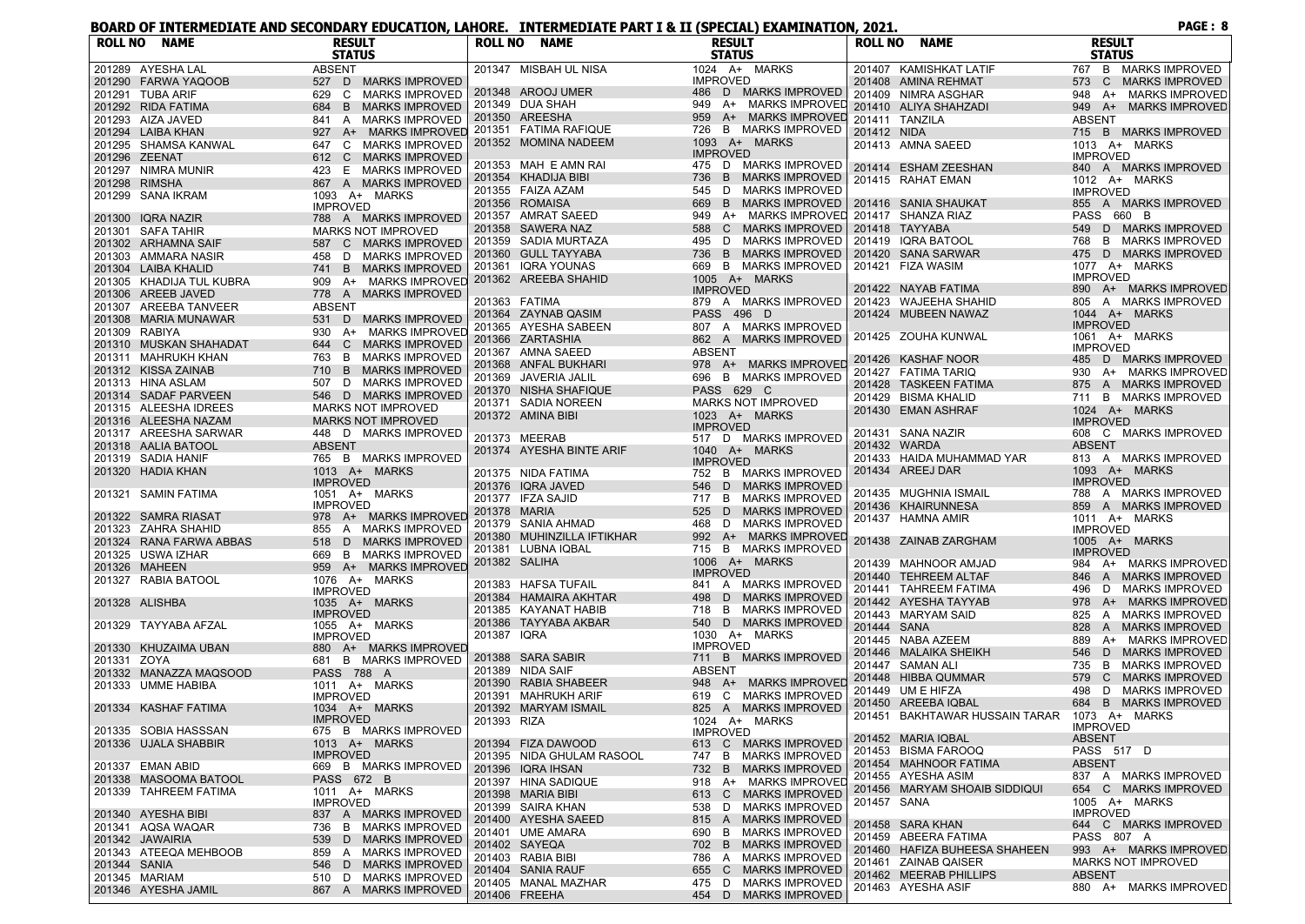| <b>ROLL NO NAME</b>        | <b>RESULT</b><br><b>STATUS</b>            | <b>ROLL NO NAME</b>                             | <b>RESULT</b><br><b>STATUS</b>              | <b>ROLL NO</b><br><b>NAME</b>                         | <b>RESULT</b><br><b>STATUS</b>                    |
|----------------------------|-------------------------------------------|-------------------------------------------------|---------------------------------------------|-------------------------------------------------------|---------------------------------------------------|
| 201464 KIRAN BABAR BUTT    | 869 A MARKS IMPROVED                      | 201523 MALAIKA AMANAT                           | 891 A+ MARKS IMPROVED 201579 SAMAVIA ASHRAF |                                                       | 1098 A+ MARKS                                     |
| 201465 H MARILYN LIAQAT    | 1045 A+ MARKS<br><b>IMPROVED</b>          | 201524 ZUNAIRA                                  | 1072 A+ MARKS<br><b>IMPROVED</b>            | 201580 SAMEEN ABDULLAH                                | <b>IMPROVED</b><br>1020 A+ MARKS                  |
| 201466 ZOWATA-AF-NAN       | 571 C MARKS IMPROVED                      | 201525 JAWAIRIA ANWAAR                          | 820 A MARKS IMPROVED                        |                                                       | <b>IMPROVED</b>                                   |
| 201467 TOOBA SALEEM        | 705 B MARKS IMPROVED                      | 201526 AIMAN NASEER                             | 650 C MARKS IMPROVED                        | 201581 SALEHA MUHAMMAD BASHIR                         | 768 B MARKS IMPROVED                              |
| 201468 RAFIA AYOUB         | 560 C MARKS IMPROVED                      | 201527 SYEDA NIDA MAQSOOD                       | 621 C MARKS IMPROVED                        | 201582 MALYKA                                         | 454 D MARKS IMPROVED                              |
| 201469 SADIA SALEEM        |                                           | 785 A MARKS IMPROVED   201528 KHADIJA TUL KUBRA | 485 D MARKS IMPROVED                        | 201583 DUR-E-SHAHWAR AHMAD                            | <b>ABSENT</b>                                     |
| 201470 BARIRA              | 922 A+ MARKS IMPROVED 201529 MISHAL NAWAZ |                                                 | 847 A MARKS IMPROVED                        | 201584 RIDA ZAHRA                                     | 579 C MARKS IMPROVED                              |
| 201471 IRTIZA KHALID       | 546 D MARKS IMPROVED                      | 201530 FATIMA IQBAL                             | 608 C MARKS IMPROVED                        | 201585 RUBAB QASIM                                    | 538 D MARKS IMPROVED                              |
| 201472 KAINAT VIRK         | 1072 A+ MARKS                             | 201531 HAFIZA MAHNOOR KHALID                    | 669 B MARKS IMPROVED                        | 201586 SADAF HANIF                                    | <b>PASS 736 B</b>                                 |
|                            | <b>IMPROVED</b>                           | 201532 UMAMA SAJJAD                             | 1024 A+ MARKS                               | 201587 AMNAH BINT-E-JABRAN                            | <b>MARKS NOT IMPROVED</b>                         |
| 201473 MAHNOOR             | 981 A+ MARKS IMPROVED                     |                                                 | <b>IMPROVED</b>                             | 201588 LAIBA                                          | 876 A MARKS IMPROVED                              |
| 201474 TAYYABA AMANAT      |                                           | 710 B MARKS IMPROVED   201533 AMBREEN GULZAR    | <b>MARKS NOT IMPROVED</b>                   | 201589 HAREEM NAZ                                     | 773 A MARKS IMPROVED                              |
| 201475 MARYAM MAHMOOD      | 846 A MARKS IMPROVED                      | 201534 NEHA                                     | 479 D MARKS IMPROVED                        | 201590 MAHNOOR                                        | 1030 A+ MARKS                                     |
| 201476 MARYAM RIZWAN       | 921 A+ MARKS IMPROVED 201535 AMNA ASGHAR  |                                                 | 511 D MARKS IMPROVED                        |                                                       | <b>IMPROVED</b>                                   |
| 201477 SAHAR MUSTAFA       | 744 B MARKS IMPROVED                      | 201536 TUBA TAYYAB                              | 695 B MARKS IMPROVED                        | 201591 FAIZA MALIK<br>201592 EMAAN KHAN               | 999 A+ MARKS IMPROVED<br><b>PASS 558 C</b>        |
| 201478 SABEELA CHAHAT      | 752 B MARKS IMPROVED                      | 201537 SANA YOUSAF                              | 1024 A+ MARKS                               | 201593 SYEDA SAMAR ZAHRA NAQVI                        | 784 A MARKS IMPROVED                              |
| 201479 ALEENA SADIQ        | 1023 A+ MARKS                             |                                                 | <b>IMPROVED</b>                             |                                                       |                                                   |
| 201480 AREEQA LIAQAT       | <b>IMPROVED</b><br>1020 A+ MARKS          | 201538 ASRA ZAMAN<br>201539 MANAL FATIMA        | 985 A+ MARKS IMPROVED<br>1052 A+ MARKS      | 201594 MAWRA QANDEEL<br>201595 AYESHA AMIR            | 537 D MARKS IMPROVED<br><b>MARKS NOT IMPROVED</b> |
|                            | <b>IMPROVED</b>                           |                                                 | <b>IMPROVED</b>                             | 201596 ZARSHA SONIA                                   | 552 C MARKS IMPROVED                              |
| 201481 UZBIA FARHAN        | 519 D MARKS IMPROVED                      | 201540 LAIBA                                    | 1032 A+ MARKS                               | 201597 TAYYBA SAEED                                   | 896 A+ MARKS IMPROVED                             |
| 201482 FATIMA BILAL NIAZI  | PASS 1024 A+                              |                                                 | <b>IMPROVED</b>                             |                                                       | 675 B MARKS IMPROVED                              |
| 201483 SIDRA ISHAQ         | 547 D MARKS IMPROVED                      | 201541 LAIBA MUKHTAR                            | 613 C MARKS IMPROVED                        | 201598 KINZA LIAQAT<br>201599 SEHAR NIMRA             | 422 E MARKS IMPROVED                              |
| 201484 MAHRUKH             | 985 A+ MARKS IMPROVED 201542 WAJEEHA      |                                                 | 880 A+ MARKS IMPROVED                       | 201600 MUBASHRA MANSHA                                | 663 B MARKS IMPROVED                              |
| 201485 MAHAM AREEJ         | 849 A MARKS IMPROVED                      | 201543 ZOKHRUF SADIQ                            | 640 C MARKS IMPROVED                        | 201601 SHEEZA FATIMA                                  | <b>MARKS NOT IMPROVED</b>                         |
| 201486 ARIBA               | 588 C MARKS IMPROVED                      | 201544 HABIBA BIBI                              | 985 A+ MARKS IMPROVED                       | 201602 EISHA ASIF                                     | 916 A+ MARKS IMPROVED                             |
| 201487 AINE AKHTAR         | 573 C MARKS IMPROVED                      | 201545 HAFSA NASIR                              | 589 C MARKS IMPROVED                        | 201603 ANILA ABBAS                                    | 778 A MARKS IMPROVED                              |
| 201488 RAMEESHA HAMID      | 1014 A+ MARKS                             | 201546 TAYYABA ARIF                             | 928 A+ MARKS IMPROVED                       | 201604 MAHNOOR NASEER                                 | <b>MARKS NOT IMPROVED</b>                         |
|                            | <b>IMPROVED</b>                           | 201547 USWA NISAR                               | <b>MARKS NOT IMPROVED</b>                   | 201605 ZIRWA LATIF                                    | 880 A+ MARKS IMPROVED                             |
| 201489 MISHAL              | 862 A MARKS IMPROVED                      | 201548 MUQADAS NAWAB                            | <b>ABSENT</b>                               | 201606 MEHWISH                                        | ABSENT                                            |
| 201490 RUKHSANA IBRAHIM    | 456 D MARKS IMPROVED                      | 201549 ZUNAIRA AFZAL                            | 1074 A+ MARKS                               | 201607 HUDABIA NADEEM                                 | <b>PASS 538 D</b>                                 |
| 201491 FATIMA SHERAZ       | 807 A MARKS IMPROVED                      |                                                 | <b>IMPROVED</b>                             | 201608 MUQADDAS                                       | 876 A MARKS IMPROVED                              |
| 201492 BEENISH KHAN        | 938 A+ MARKS IMPROVED 201550 NOOR FATIMA  |                                                 | 891 A+ MARKS IMPROVED                       | 201609 SADIA AYUB                                     | 427 E MARKS IMPROVED                              |
| 201493 AROOJ               | <b>MARKS NOT IMPROVED</b>                 | 201551 NIMRA ALAM                               | 900 A+ MARKS IMPROVED                       | 201610 JANNAT QAMAR ALI                               | 777 A MARKS IMPROVED                              |
| 201494 SAMRA LIAQAT        | 1065 A+ MARKS                             | 201552 TAYYABA                                  | 600 C MARKS IMPROVED                        | 201611 MEMOONA KHALID                                 | 863 A MARKS IMPROVED                              |
|                            | <b>IMPROVED</b>                           | 201553 UME-LUBABA                               | ABSENT                                      | 201612 AMNA BIBI                                      | 710 B MARKS IMPROVED                              |
| 201495 ESHA                | 619 C MARKS IMPROVED                      | 201554 IQRA NOOR                                | 681 B MARKS IMPROVED                        | 201613 IQRA EHSAN                                     | 725 B MARKS IMPROVED                              |
| 201496 ISHA AMANAT         | 531 D MARKS IMPROVED                      | 201555 LAIBA SOHAIL                             | 560 C MARKS IMPROVED                        | 201614 SYEDA LARAIB FATIMA NAQVI 438 E MARKS IMPROVED |                                                   |
| 201497 NAYAB YASIN         | 573 C MARKS IMPROVED                      | 201556 KHADIJA                                  | 1024 A+ MARKS                               | 201615 ZAHRA BATOOL                                   | 580 C MARKS IMPROVED                              |
| 201498 SAHAR FATIMA        | 546 D MARKS IMPROVED                      | 201557 JAWEERYA ALYAS                           | <b>IMPROVED</b><br>1080 A+ MARKS            | 201616 SAMREEN FATIMA                                 | 1032 A+ MARKS                                     |
| 201499 LAIBA ANIS          | <b>ABSENT</b>                             |                                                 | <b>IMPROVED</b>                             |                                                       | <b>IMPROVED</b>                                   |
| 201500 ANAM ALAM           | 588 C MARKS IMPROVED                      | 201558 UNZELA FAREED                            | 1062 A+ MARKS                               | 201617 KANWAL NAZ                                     | 743 B MARKS IMPROVED                              |
| 201501 SHUMAILA            | 579 C MARKS IMPROVED                      |                                                 | <b>IMPROVED</b>                             | 201618 SUMAIYA KHALID                                 | 496 D MARKS IMPROVED                              |
| 201502 SHUMAILA ASHFAQ     | <b>PASS 506 D</b>                         | 201559 ANEESA IQBAL                             | 950 A+ MARKS IMPROVED                       | 201619 SYEDA ABIHA FATIMA KAZMI                       | 907 A+ MARKS IMPROVED                             |
| 201503 NIMRAH KHALID       | <b>ABSENT</b>                             | 201560 ZAINAB AZHAR                             | 745 B MARKS IMPROVED                        | 201620 KHADIJA JAVAID                                 | 690 B MARKS IMPROVED                              |
| 201504 TEHREEM FATIMA      | 1005 A+ MARKS<br><b>IMPROVED</b>          | 201561 MEERAB JOHNSON                           | 506 D MARKS IMPROVED                        | 201621 MOMINA INTIKHAB                                | 911 A+ MARKS IMPROVED                             |
| 201505 ALISHBA NAEEM       | 684 B MARKS IMPROVED                      | 201562 AYESHA AMJAD                             | <b>ABSENT</b>                               | 201622 PRASTISH AKHIZ                                 | 1072 A+ MARKS                                     |
| 201506 ZARTASHY GULL       | 752 B MARKS IMPROVED                      | 201563 TAYYABA AHMED                            | 1031 A+ MARKS                               |                                                       | <b>IMPROVED</b>                                   |
| 201507 FARWA BAHEEN        | 511 D MARKS IMPROVED                      |                                                 | <b>IMPROVED</b>                             | 201623 FARWA                                          | 762 B MARKS IMPROVED                              |
| 201508 AARZOO              | <b>ABSENT</b>                             | 201564 MARYAM SAJID                             | 1074 A+ MARKS                               | 201624 MARYAM BARRY                                   | 448 D MARKS IMPROVED                              |
| 201509 AMY VICTOR          | 753 B MARKS IMPROVED                      | 201565 AZBA ANUM                                | <b>IMPROVED</b><br>630 C MARKS IMPROVED     | 201625 EZMA ABBAS                                     | 469 D MARKS IMPROVED                              |
| 201510 RIDA FATIMA         | 664 B MARKS IMPROVED                      | 201566 FIZA BATOOL                              | PASS 583 C                                  | 201626 ESHA ANWAR                                     | 423 E MARKS IMPROVED                              |
| 201511 HINA MEHAR          | <b>PASS 554 C</b>                         | 201567 RIDA FAIZI                               | 479 D MARKS IMPROVED                        | 201627 AIZA BABAR                                     | MARKS NOT IMPROVED                                |
| 201512 SABEEKA ZEHRA KAZMI | 732 B MARKS IMPROVED                      | 201568 MAHAM ASHRAF                             | 1081 A+ MARKS                               | 201628 MINAHIL AZIZ                                   | 1011 A+ MARKS                                     |
| 201513 SHEEZA MUSHTAQ      | 1041 A+ MARKS                             |                                                 | <b>IMPROVED</b>                             | 201629 LAIBA NAWAZ                                    | <b>IMPROVED</b>                                   |
|                            | <b>IMPROVED</b>                           | 201569 KASHAF MURAD                             | ABSENT                                      |                                                       | 582 C MARKS IMPROVED                              |
| 201514 AFIFA SHAHBAZ       | 552 C MARKS IMPROVED                      | 201570 SANIA JAVED                              | 723 B MARKS IMPROVED                        | 201630 HOOR-E-AIN AMJID                               | 1073 A+ MARKS<br><b>IMPROVED</b>                  |
| 201515 AAFIA BATOOL        | 1087 A+ MARKS                             | 201571 ZAKIA ZULIFQAR                           | 1032 A+ MARKS                               | 201631 MEHWISH MUBARIK                                | 497 D MARKS IMPROVED                              |
|                            | <b>IMPROVED</b>                           |                                                 | <b>IMPROVED</b>                             | 201632 FIZA                                           | 773 A MARKS IMPROVED                              |
| 201516 FATIMA RIZWAN       | 813 A MARKS IMPROVED                      | 201572 ANAM SAJID                               | ABSENT                                      | 201633 NIDA FATIMA                                    | 805 A MARKS IMPROVED                              |
| 201517 NOOR FATIMA         | 597 C MARKS IMPROVED                      | 201573 HAIQA MAQSOOD                            | 731 B MARKS IMPROVED                        | 201634 SABA ZAHID                                     | 711 B MARKS IMPROVED                              |
| 201518 SAMRA               | 498 D MARKS IMPROVED                      | 201574 MAHRUKH                                  | <b>ABSENT</b>                               | 201635 ZUNAIRA                                        | 592 C MARKS IMPROVED                              |
| 201519 MAIRA KOSAR         | <b>MARKS NOT IMPROVED</b>                 | 201575 AYESHA AAMIR                             | 438 E MARKS IMPROVED                        | 201636 SAMIA ABDUL KHALIQ                             | 840 A MARKS IMPROVED                              |
| 201520 MARYAM ANEES        | 859 A MARKS IMPROVED                      | 201576 ZAHA                                     | 711 B MARKS IMPROVED                        | 201637 AROOMA BASHIR                                  | 970 A+ MARKS IMPROVED                             |
| 201521 GHAZALA UMER        | 630 C MARKS IMPROVED                      | 201577 MUTAHIRA                                 | 539 D MARKS IMPROVED                        | 201638 ZAHRA                                          | 696 B MARKS IMPROVED                              |
| 201522 FARAH AKRAM         | 633 C MARKS IMPROVED                      | 201578 ALMAS SHOUKAT                            | PASS 787 A                                  |                                                       |                                                   |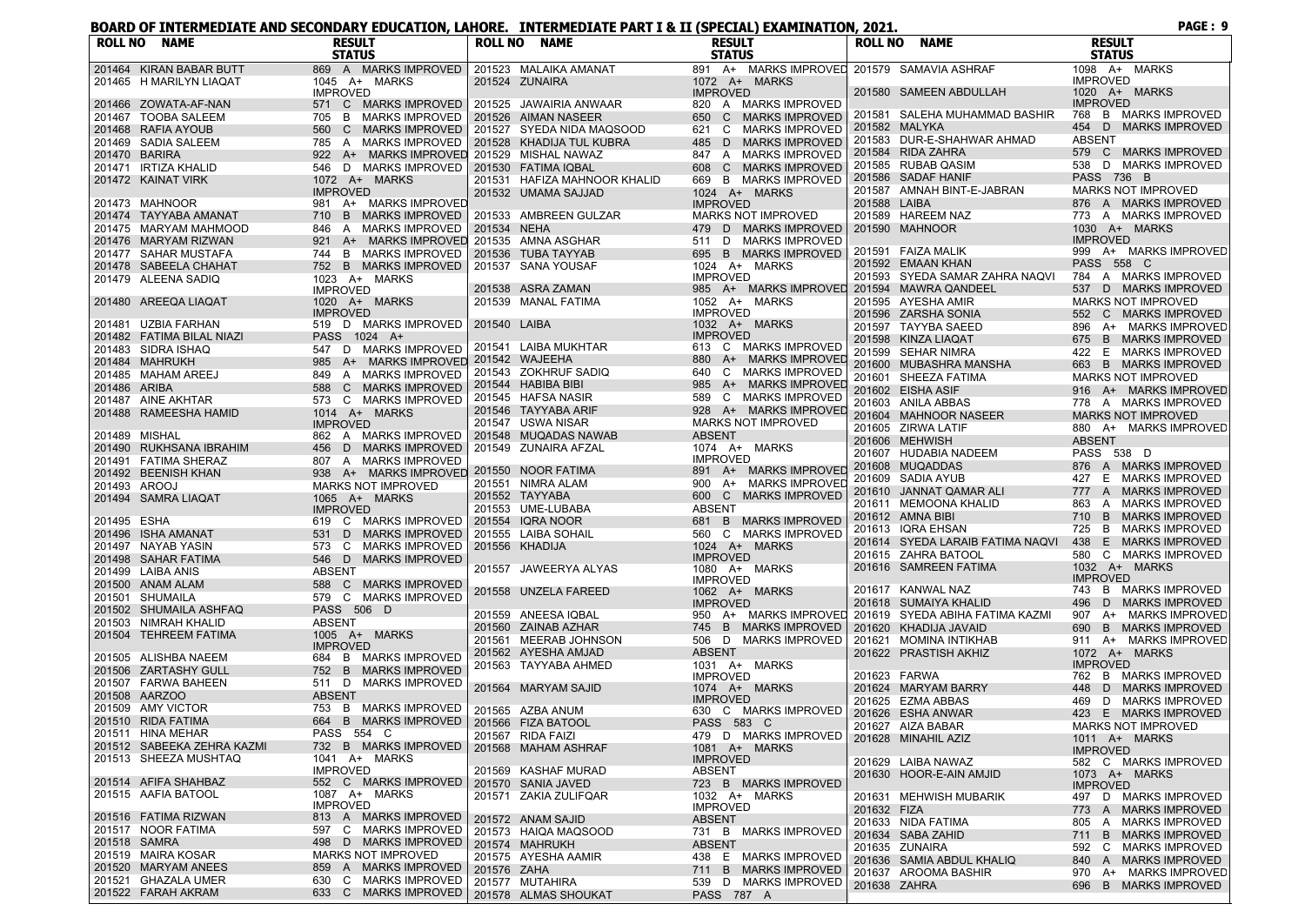| <b>PAGE : 10</b> |  |  |
|------------------|--|--|
|------------------|--|--|

| <b>STATUS</b><br><b>STATUS</b><br><b>STATUS</b><br><b>MARKS NOT IMPROVED</b><br>201639 NIMRA IQBAL<br>435 E MARKS IMPROVED<br>201696 EZA IRFAN<br>201754 MEERAB PERVAIZ<br>594 C MARKS IMPROVED<br>861 A MARKS IMPROVED<br>963 A+ MARKS IMPROVED<br>201640 NUMRAH UMER<br>201697 USWA MUBARAK<br>815 A MARKS IMPROVED<br>201755 AYESHA MASOOD<br><b>PASS 402 E</b><br>201698 URWAH TANSEER<br>804 A MARKS IMPROVED<br>642 C MARKS IMPROVED<br>201641 TANZEELA AKBAR<br>201756 ALISHA SHAHZAD<br>489 D MARKS IMPROVED<br><b>ABSENT</b><br>201642 IQRA FATIMA<br>201699 KIRAN SHEHZADI<br>1076 A+ MARKS<br>201757 ALIZA MUNIR<br><b>IMPROVED</b><br>201643 SUNAINA ZUFIQAR<br>566 C MARKS IMPROVED<br>201758 UZIA JAMIL<br>642 C MARKS IMPROVED<br>201700 FAJAR KASHIF<br>891 A+ MARKS IMPROVED<br>767 B MARKS IMPROVED<br>201759 ASIA MEHBOOB<br>201644 SAMAWIA MAJEED<br>612 C MARKS IMPROVED<br>1044 A+ MARKS<br>201701 TOOBA SHAHZAD<br>846 A MARKS IMPROVED<br>1089 A+ MARKS<br>201645 MISBAH SIDDIQUE<br>201760 MAHAM SAQUIB ZAHUR<br><b>IMPROVED</b><br><b>IMPROVED</b><br>971 A+ MARKS IMPROVED<br>201646 FATIMA MUZAMMIL<br>201702 JAWERIA AMEER<br>867 A MARKS IMPROVED<br>201761 ZUBARIA<br>834 A MARKS IMPROVED<br>539 D MARKS IMPROVED<br>201647 DUA SHAHBAZ<br>201703 MOMINA SHAFI<br><b>MARKS NOT IMPROVED</b><br>201762 MUBEEN ARSHAD<br>833 A MARKS IMPROVED<br>201648 HARAM ALIHA NAZ<br>641 C MARKS IMPROVED<br>201704 MAHNOOR ZAFAR<br>1023 A+ MARKS<br>201763 AREESHA IMRAN<br>918 A+ MARKS IMPROVED<br>1083 A+ MARKS<br>201649 SALEHA NOREEN<br><b>IMPROVED</b><br>201764 ALEEZA ZAINEB<br>980 A+ MARKS IMPROVED<br><b>IMPROVED</b><br>201705 KOMAL ARIF<br><b>MARKS NOT IMPROVED</b><br>201650 JAVERIA IJAZ<br>840 A MARKS IMPROVED<br>201765 MISHELL AKRAM<br>623 C MARKS IMPROVED<br>201706 NOSHEEN ASGHAR ALI<br>622 C MARKS IMPROVED<br>201766 HANIA ISMAIL<br>1030 A+ MARKS<br>201651 NAZIA IQBAL<br>1066 A+ MARKS<br>1080 A+ MARKS<br>201707 AMAN TANVEER<br><b>IMPROVED</b><br><b>IMPROVED</b><br><b>IMPROVED</b><br>201652 IRAM ZULFIQAR<br><b>ABSENT</b><br>201767 AQSA<br>623 C MARKS IMPROVED<br>201708 IQRA YAQOOB<br>979 A+ MARKS IMPROVEI<br>1034 A+ MARKS<br>201768 AMNA ADNAN<br>1034 A+ MARKS<br>201653 ZAINAB AKHTAR<br>681 B MARKS IMPROVED<br>201709 HUMAIRA ZUBAIR WATTO<br><b>IMPROVED</b><br><b>IMPROVED</b><br>201710 SYEDA ATIQA ZAHRA<br>592 C MARKS IMPROVED<br>653 C MARKS IMPROVED<br>201769 NIDA ZAINAB RABBANI<br>201654 MAHNOOR SALEEM<br><b>MARKS NOT IMPROVED</b><br>201711 MAHEEN SAJID<br>815 A MARKS IMPROVED<br>999 A+ MARKS IMPROVED<br>201770 FATIMA AZFAR<br>201655 NIMRA FAROOQ<br><b>MARKS NOT IMPROVED</b><br>201712 EISHA GHULAM RASOOL<br>438 E MARKS IMPROVED<br><b>ABSENT</b><br>201656 MARYAM<br>201771 MARIYA KHALID<br>684 B MARKS IMPROVED<br>839 A MARKS IMPROVED<br>201713 SADIA MUKHTAR<br>571 C MARKS IMPROVED<br>201772 HAFIZA AMNA SAFDAR<br>201657 ELYZA TAHIR<br>855 A MARKS IMPROVED<br>201714 SADIA MUNIR<br>978 A+ MARKS IMPROVED<br>840 A MARKS IMPROVED<br>201658 DUR-E-ZAHRA<br>201773 NOOR-FATIMA-TAYYAB<br>864 A MARKS IMPROVED<br>201715 FATIMA BIBI<br><b>MARKS NOT IMPROVED</b><br>970 A+ MARKS IMPROVED<br>201774 FARYAL ZAFAR<br>623 C MARKS IMPROVED<br>201659 RIDA FATIMA<br>742 B MARKS IMPROVED<br>201716 AAMINA AZHAR<br>1065 A+ MARKS<br>201660 SAJAL JAVED<br>201775 AIMAN IDREES<br>723 B MARKS IMPROVED |  |
|----------------------------------------------------------------------------------------------------------------------------------------------------------------------------------------------------------------------------------------------------------------------------------------------------------------------------------------------------------------------------------------------------------------------------------------------------------------------------------------------------------------------------------------------------------------------------------------------------------------------------------------------------------------------------------------------------------------------------------------------------------------------------------------------------------------------------------------------------------------------------------------------------------------------------------------------------------------------------------------------------------------------------------------------------------------------------------------------------------------------------------------------------------------------------------------------------------------------------------------------------------------------------------------------------------------------------------------------------------------------------------------------------------------------------------------------------------------------------------------------------------------------------------------------------------------------------------------------------------------------------------------------------------------------------------------------------------------------------------------------------------------------------------------------------------------------------------------------------------------------------------------------------------------------------------------------------------------------------------------------------------------------------------------------------------------------------------------------------------------------------------------------------------------------------------------------------------------------------------------------------------------------------------------------------------------------------------------------------------------------------------------------------------------------------------------------------------------------------------------------------------------------------------------------------------------------------------------------------------------------------------------------------------------------------------------------------------------------------------------------------------------------------------------------------------------------------------------------------------------------------------------------------------------------------------------------------------------------------------------------------------------------------------------------------------------------------------------------------------------------------------------------------------------------------------------------------------------------------------------------------------------------------------------------------------------------------------------------------------------------------------------------------------------|--|
|                                                                                                                                                                                                                                                                                                                                                                                                                                                                                                                                                                                                                                                                                                                                                                                                                                                                                                                                                                                                                                                                                                                                                                                                                                                                                                                                                                                                                                                                                                                                                                                                                                                                                                                                                                                                                                                                                                                                                                                                                                                                                                                                                                                                                                                                                                                                                                                                                                                                                                                                                                                                                                                                                                                                                                                                                                                                                                                                                                                                                                                                                                                                                                                                                                                                                                                                                                                                                |  |
|                                                                                                                                                                                                                                                                                                                                                                                                                                                                                                                                                                                                                                                                                                                                                                                                                                                                                                                                                                                                                                                                                                                                                                                                                                                                                                                                                                                                                                                                                                                                                                                                                                                                                                                                                                                                                                                                                                                                                                                                                                                                                                                                                                                                                                                                                                                                                                                                                                                                                                                                                                                                                                                                                                                                                                                                                                                                                                                                                                                                                                                                                                                                                                                                                                                                                                                                                                                                                |  |
|                                                                                                                                                                                                                                                                                                                                                                                                                                                                                                                                                                                                                                                                                                                                                                                                                                                                                                                                                                                                                                                                                                                                                                                                                                                                                                                                                                                                                                                                                                                                                                                                                                                                                                                                                                                                                                                                                                                                                                                                                                                                                                                                                                                                                                                                                                                                                                                                                                                                                                                                                                                                                                                                                                                                                                                                                                                                                                                                                                                                                                                                                                                                                                                                                                                                                                                                                                                                                |  |
|                                                                                                                                                                                                                                                                                                                                                                                                                                                                                                                                                                                                                                                                                                                                                                                                                                                                                                                                                                                                                                                                                                                                                                                                                                                                                                                                                                                                                                                                                                                                                                                                                                                                                                                                                                                                                                                                                                                                                                                                                                                                                                                                                                                                                                                                                                                                                                                                                                                                                                                                                                                                                                                                                                                                                                                                                                                                                                                                                                                                                                                                                                                                                                                                                                                                                                                                                                                                                |  |
|                                                                                                                                                                                                                                                                                                                                                                                                                                                                                                                                                                                                                                                                                                                                                                                                                                                                                                                                                                                                                                                                                                                                                                                                                                                                                                                                                                                                                                                                                                                                                                                                                                                                                                                                                                                                                                                                                                                                                                                                                                                                                                                                                                                                                                                                                                                                                                                                                                                                                                                                                                                                                                                                                                                                                                                                                                                                                                                                                                                                                                                                                                                                                                                                                                                                                                                                                                                                                |  |
|                                                                                                                                                                                                                                                                                                                                                                                                                                                                                                                                                                                                                                                                                                                                                                                                                                                                                                                                                                                                                                                                                                                                                                                                                                                                                                                                                                                                                                                                                                                                                                                                                                                                                                                                                                                                                                                                                                                                                                                                                                                                                                                                                                                                                                                                                                                                                                                                                                                                                                                                                                                                                                                                                                                                                                                                                                                                                                                                                                                                                                                                                                                                                                                                                                                                                                                                                                                                                |  |
|                                                                                                                                                                                                                                                                                                                                                                                                                                                                                                                                                                                                                                                                                                                                                                                                                                                                                                                                                                                                                                                                                                                                                                                                                                                                                                                                                                                                                                                                                                                                                                                                                                                                                                                                                                                                                                                                                                                                                                                                                                                                                                                                                                                                                                                                                                                                                                                                                                                                                                                                                                                                                                                                                                                                                                                                                                                                                                                                                                                                                                                                                                                                                                                                                                                                                                                                                                                                                |  |
|                                                                                                                                                                                                                                                                                                                                                                                                                                                                                                                                                                                                                                                                                                                                                                                                                                                                                                                                                                                                                                                                                                                                                                                                                                                                                                                                                                                                                                                                                                                                                                                                                                                                                                                                                                                                                                                                                                                                                                                                                                                                                                                                                                                                                                                                                                                                                                                                                                                                                                                                                                                                                                                                                                                                                                                                                                                                                                                                                                                                                                                                                                                                                                                                                                                                                                                                                                                                                |  |
|                                                                                                                                                                                                                                                                                                                                                                                                                                                                                                                                                                                                                                                                                                                                                                                                                                                                                                                                                                                                                                                                                                                                                                                                                                                                                                                                                                                                                                                                                                                                                                                                                                                                                                                                                                                                                                                                                                                                                                                                                                                                                                                                                                                                                                                                                                                                                                                                                                                                                                                                                                                                                                                                                                                                                                                                                                                                                                                                                                                                                                                                                                                                                                                                                                                                                                                                                                                                                |  |
|                                                                                                                                                                                                                                                                                                                                                                                                                                                                                                                                                                                                                                                                                                                                                                                                                                                                                                                                                                                                                                                                                                                                                                                                                                                                                                                                                                                                                                                                                                                                                                                                                                                                                                                                                                                                                                                                                                                                                                                                                                                                                                                                                                                                                                                                                                                                                                                                                                                                                                                                                                                                                                                                                                                                                                                                                                                                                                                                                                                                                                                                                                                                                                                                                                                                                                                                                                                                                |  |
|                                                                                                                                                                                                                                                                                                                                                                                                                                                                                                                                                                                                                                                                                                                                                                                                                                                                                                                                                                                                                                                                                                                                                                                                                                                                                                                                                                                                                                                                                                                                                                                                                                                                                                                                                                                                                                                                                                                                                                                                                                                                                                                                                                                                                                                                                                                                                                                                                                                                                                                                                                                                                                                                                                                                                                                                                                                                                                                                                                                                                                                                                                                                                                                                                                                                                                                                                                                                                |  |
|                                                                                                                                                                                                                                                                                                                                                                                                                                                                                                                                                                                                                                                                                                                                                                                                                                                                                                                                                                                                                                                                                                                                                                                                                                                                                                                                                                                                                                                                                                                                                                                                                                                                                                                                                                                                                                                                                                                                                                                                                                                                                                                                                                                                                                                                                                                                                                                                                                                                                                                                                                                                                                                                                                                                                                                                                                                                                                                                                                                                                                                                                                                                                                                                                                                                                                                                                                                                                |  |
|                                                                                                                                                                                                                                                                                                                                                                                                                                                                                                                                                                                                                                                                                                                                                                                                                                                                                                                                                                                                                                                                                                                                                                                                                                                                                                                                                                                                                                                                                                                                                                                                                                                                                                                                                                                                                                                                                                                                                                                                                                                                                                                                                                                                                                                                                                                                                                                                                                                                                                                                                                                                                                                                                                                                                                                                                                                                                                                                                                                                                                                                                                                                                                                                                                                                                                                                                                                                                |  |
|                                                                                                                                                                                                                                                                                                                                                                                                                                                                                                                                                                                                                                                                                                                                                                                                                                                                                                                                                                                                                                                                                                                                                                                                                                                                                                                                                                                                                                                                                                                                                                                                                                                                                                                                                                                                                                                                                                                                                                                                                                                                                                                                                                                                                                                                                                                                                                                                                                                                                                                                                                                                                                                                                                                                                                                                                                                                                                                                                                                                                                                                                                                                                                                                                                                                                                                                                                                                                |  |
|                                                                                                                                                                                                                                                                                                                                                                                                                                                                                                                                                                                                                                                                                                                                                                                                                                                                                                                                                                                                                                                                                                                                                                                                                                                                                                                                                                                                                                                                                                                                                                                                                                                                                                                                                                                                                                                                                                                                                                                                                                                                                                                                                                                                                                                                                                                                                                                                                                                                                                                                                                                                                                                                                                                                                                                                                                                                                                                                                                                                                                                                                                                                                                                                                                                                                                                                                                                                                |  |
|                                                                                                                                                                                                                                                                                                                                                                                                                                                                                                                                                                                                                                                                                                                                                                                                                                                                                                                                                                                                                                                                                                                                                                                                                                                                                                                                                                                                                                                                                                                                                                                                                                                                                                                                                                                                                                                                                                                                                                                                                                                                                                                                                                                                                                                                                                                                                                                                                                                                                                                                                                                                                                                                                                                                                                                                                                                                                                                                                                                                                                                                                                                                                                                                                                                                                                                                                                                                                |  |
|                                                                                                                                                                                                                                                                                                                                                                                                                                                                                                                                                                                                                                                                                                                                                                                                                                                                                                                                                                                                                                                                                                                                                                                                                                                                                                                                                                                                                                                                                                                                                                                                                                                                                                                                                                                                                                                                                                                                                                                                                                                                                                                                                                                                                                                                                                                                                                                                                                                                                                                                                                                                                                                                                                                                                                                                                                                                                                                                                                                                                                                                                                                                                                                                                                                                                                                                                                                                                |  |
|                                                                                                                                                                                                                                                                                                                                                                                                                                                                                                                                                                                                                                                                                                                                                                                                                                                                                                                                                                                                                                                                                                                                                                                                                                                                                                                                                                                                                                                                                                                                                                                                                                                                                                                                                                                                                                                                                                                                                                                                                                                                                                                                                                                                                                                                                                                                                                                                                                                                                                                                                                                                                                                                                                                                                                                                                                                                                                                                                                                                                                                                                                                                                                                                                                                                                                                                                                                                                |  |
|                                                                                                                                                                                                                                                                                                                                                                                                                                                                                                                                                                                                                                                                                                                                                                                                                                                                                                                                                                                                                                                                                                                                                                                                                                                                                                                                                                                                                                                                                                                                                                                                                                                                                                                                                                                                                                                                                                                                                                                                                                                                                                                                                                                                                                                                                                                                                                                                                                                                                                                                                                                                                                                                                                                                                                                                                                                                                                                                                                                                                                                                                                                                                                                                                                                                                                                                                                                                                |  |
|                                                                                                                                                                                                                                                                                                                                                                                                                                                                                                                                                                                                                                                                                                                                                                                                                                                                                                                                                                                                                                                                                                                                                                                                                                                                                                                                                                                                                                                                                                                                                                                                                                                                                                                                                                                                                                                                                                                                                                                                                                                                                                                                                                                                                                                                                                                                                                                                                                                                                                                                                                                                                                                                                                                                                                                                                                                                                                                                                                                                                                                                                                                                                                                                                                                                                                                                                                                                                |  |
|                                                                                                                                                                                                                                                                                                                                                                                                                                                                                                                                                                                                                                                                                                                                                                                                                                                                                                                                                                                                                                                                                                                                                                                                                                                                                                                                                                                                                                                                                                                                                                                                                                                                                                                                                                                                                                                                                                                                                                                                                                                                                                                                                                                                                                                                                                                                                                                                                                                                                                                                                                                                                                                                                                                                                                                                                                                                                                                                                                                                                                                                                                                                                                                                                                                                                                                                                                                                                |  |
|                                                                                                                                                                                                                                                                                                                                                                                                                                                                                                                                                                                                                                                                                                                                                                                                                                                                                                                                                                                                                                                                                                                                                                                                                                                                                                                                                                                                                                                                                                                                                                                                                                                                                                                                                                                                                                                                                                                                                                                                                                                                                                                                                                                                                                                                                                                                                                                                                                                                                                                                                                                                                                                                                                                                                                                                                                                                                                                                                                                                                                                                                                                                                                                                                                                                                                                                                                                                                |  |
|                                                                                                                                                                                                                                                                                                                                                                                                                                                                                                                                                                                                                                                                                                                                                                                                                                                                                                                                                                                                                                                                                                                                                                                                                                                                                                                                                                                                                                                                                                                                                                                                                                                                                                                                                                                                                                                                                                                                                                                                                                                                                                                                                                                                                                                                                                                                                                                                                                                                                                                                                                                                                                                                                                                                                                                                                                                                                                                                                                                                                                                                                                                                                                                                                                                                                                                                                                                                                |  |
|                                                                                                                                                                                                                                                                                                                                                                                                                                                                                                                                                                                                                                                                                                                                                                                                                                                                                                                                                                                                                                                                                                                                                                                                                                                                                                                                                                                                                                                                                                                                                                                                                                                                                                                                                                                                                                                                                                                                                                                                                                                                                                                                                                                                                                                                                                                                                                                                                                                                                                                                                                                                                                                                                                                                                                                                                                                                                                                                                                                                                                                                                                                                                                                                                                                                                                                                                                                                                |  |
| 201717 IFRAH REHMAN RAO<br><b>MARKS NOT IMPROVED</b><br><b>IMPROVED</b>                                                                                                                                                                                                                                                                                                                                                                                                                                                                                                                                                                                                                                                                                                                                                                                                                                                                                                                                                                                                                                                                                                                                                                                                                                                                                                                                                                                                                                                                                                                                                                                                                                                                                                                                                                                                                                                                                                                                                                                                                                                                                                                                                                                                                                                                                                                                                                                                                                                                                                                                                                                                                                                                                                                                                                                                                                                                                                                                                                                                                                                                                                                                                                                                                                                                                                                                        |  |
| 1072 A+ MARKS<br>201776 QARIA MAIMOONA BATOOL<br>201661 MESHAL AKRAM<br>PASS 486 D<br>201718 LAIBA SHAFIQUE<br><b>MARKS NOT IMPROVED</b><br><b>IMPROVED</b>                                                                                                                                                                                                                                                                                                                                                                                                                                                                                                                                                                                                                                                                                                                                                                                                                                                                                                                                                                                                                                                                                                                                                                                                                                                                                                                                                                                                                                                                                                                                                                                                                                                                                                                                                                                                                                                                                                                                                                                                                                                                                                                                                                                                                                                                                                                                                                                                                                                                                                                                                                                                                                                                                                                                                                                                                                                                                                                                                                                                                                                                                                                                                                                                                                                    |  |
| 702 B MARKS IMPROVED<br>201662 HAFSA RASHID<br>1002 A+ MARKS<br>201719 KHADIJA RAZA<br>201777 AYESHA AMIR<br>757 B MARKS IMPROVED                                                                                                                                                                                                                                                                                                                                                                                                                                                                                                                                                                                                                                                                                                                                                                                                                                                                                                                                                                                                                                                                                                                                                                                                                                                                                                                                                                                                                                                                                                                                                                                                                                                                                                                                                                                                                                                                                                                                                                                                                                                                                                                                                                                                                                                                                                                                                                                                                                                                                                                                                                                                                                                                                                                                                                                                                                                                                                                                                                                                                                                                                                                                                                                                                                                                              |  |
| <b>IMPROVED</b><br><b>ABSENT</b><br>201720 AYESHA AKBAR<br>201778 ESHA ASHRAF<br>558 C MARKS IMPROVED                                                                                                                                                                                                                                                                                                                                                                                                                                                                                                                                                                                                                                                                                                                                                                                                                                                                                                                                                                                                                                                                                                                                                                                                                                                                                                                                                                                                                                                                                                                                                                                                                                                                                                                                                                                                                                                                                                                                                                                                                                                                                                                                                                                                                                                                                                                                                                                                                                                                                                                                                                                                                                                                                                                                                                                                                                                                                                                                                                                                                                                                                                                                                                                                                                                                                                          |  |
| 201663 AREEBA KHURRAM<br>650 C MARKS IMPROVED<br>201721 RAMZHA GHUFRAN<br>1044 A+ MARKS<br>201779 IQRA SADDIQUE<br>794 A MARKS IMPROVED                                                                                                                                                                                                                                                                                                                                                                                                                                                                                                                                                                                                                                                                                                                                                                                                                                                                                                                                                                                                                                                                                                                                                                                                                                                                                                                                                                                                                                                                                                                                                                                                                                                                                                                                                                                                                                                                                                                                                                                                                                                                                                                                                                                                                                                                                                                                                                                                                                                                                                                                                                                                                                                                                                                                                                                                                                                                                                                                                                                                                                                                                                                                                                                                                                                                        |  |
| 640 C MARKS IMPROVED<br>201664 MALEEHA AJAZ<br><b>IMPROVED</b><br>201780 MUQADDAS MUNIR<br>938 A+ MARKS IMPROVED                                                                                                                                                                                                                                                                                                                                                                                                                                                                                                                                                                                                                                                                                                                                                                                                                                                                                                                                                                                                                                                                                                                                                                                                                                                                                                                                                                                                                                                                                                                                                                                                                                                                                                                                                                                                                                                                                                                                                                                                                                                                                                                                                                                                                                                                                                                                                                                                                                                                                                                                                                                                                                                                                                                                                                                                                                                                                                                                                                                                                                                                                                                                                                                                                                                                                               |  |
| 201665 VANEEZA FATIMA<br>566 C MARKS IMPROVED<br>201722 KAZIHA<br>PASS 475 D<br>201781 NISHA<br>650 C MARKS IMPROVED                                                                                                                                                                                                                                                                                                                                                                                                                                                                                                                                                                                                                                                                                                                                                                                                                                                                                                                                                                                                                                                                                                                                                                                                                                                                                                                                                                                                                                                                                                                                                                                                                                                                                                                                                                                                                                                                                                                                                                                                                                                                                                                                                                                                                                                                                                                                                                                                                                                                                                                                                                                                                                                                                                                                                                                                                                                                                                                                                                                                                                                                                                                                                                                                                                                                                           |  |
| 201723 AYESHA ANWAR-UL-HAQ<br>201666 SAWERA SAJJAD<br>804 A MARKS IMPROVED<br>959 A+ MARKS IMPROVED<br><b>ABSENT</b><br>201782 ALISHA ASLAM                                                                                                                                                                                                                                                                                                                                                                                                                                                                                                                                                                                                                                                                                                                                                                                                                                                                                                                                                                                                                                                                                                                                                                                                                                                                                                                                                                                                                                                                                                                                                                                                                                                                                                                                                                                                                                                                                                                                                                                                                                                                                                                                                                                                                                                                                                                                                                                                                                                                                                                                                                                                                                                                                                                                                                                                                                                                                                                                                                                                                                                                                                                                                                                                                                                                    |  |
| 201667 ALEESHA EJAZ<br>623 C MARKS IMPROVED<br>1061 A+ MARKS<br>201724 AYEZA KHALID<br>201783 AYESHA SARWAR<br>1086 A+ MARKS                                                                                                                                                                                                                                                                                                                                                                                                                                                                                                                                                                                                                                                                                                                                                                                                                                                                                                                                                                                                                                                                                                                                                                                                                                                                                                                                                                                                                                                                                                                                                                                                                                                                                                                                                                                                                                                                                                                                                                                                                                                                                                                                                                                                                                                                                                                                                                                                                                                                                                                                                                                                                                                                                                                                                                                                                                                                                                                                                                                                                                                                                                                                                                                                                                                                                   |  |
| <b>IMPROVED</b><br>201725 KHIZRA BATOOL<br>548 D MARKS IMPROVED<br><b>IMPROVED</b>                                                                                                                                                                                                                                                                                                                                                                                                                                                                                                                                                                                                                                                                                                                                                                                                                                                                                                                                                                                                                                                                                                                                                                                                                                                                                                                                                                                                                                                                                                                                                                                                                                                                                                                                                                                                                                                                                                                                                                                                                                                                                                                                                                                                                                                                                                                                                                                                                                                                                                                                                                                                                                                                                                                                                                                                                                                                                                                                                                                                                                                                                                                                                                                                                                                                                                                             |  |
| 201668 BUSHRA RAFIQUE<br>747 B MARKS IMPROVED<br>201726 MALAIKA IRSHAD<br>869 A MARKS IMPROVED<br>201784 MEHWISH JAMIL<br>477 D MARKS IMPROVED                                                                                                                                                                                                                                                                                                                                                                                                                                                                                                                                                                                                                                                                                                                                                                                                                                                                                                                                                                                                                                                                                                                                                                                                                                                                                                                                                                                                                                                                                                                                                                                                                                                                                                                                                                                                                                                                                                                                                                                                                                                                                                                                                                                                                                                                                                                                                                                                                                                                                                                                                                                                                                                                                                                                                                                                                                                                                                                                                                                                                                                                                                                                                                                                                                                                 |  |
| 201669 FATIMA ARSHAD<br>932 A+ MARKS IMPROVED<br>201727 SYEDA TABASSUM ZAINAB<br>813 A MARKS IMPROVED<br>201785 UME-LABIBA<br>ABSENT                                                                                                                                                                                                                                                                                                                                                                                                                                                                                                                                                                                                                                                                                                                                                                                                                                                                                                                                                                                                                                                                                                                                                                                                                                                                                                                                                                                                                                                                                                                                                                                                                                                                                                                                                                                                                                                                                                                                                                                                                                                                                                                                                                                                                                                                                                                                                                                                                                                                                                                                                                                                                                                                                                                                                                                                                                                                                                                                                                                                                                                                                                                                                                                                                                                                           |  |
| 1053 A+ MARKS<br>201670 GHANIA BAIG<br><b>MASOOMA</b><br>201786 ZARA ALI<br><b>MARKS NOT IMPROVED</b>                                                                                                                                                                                                                                                                                                                                                                                                                                                                                                                                                                                                                                                                                                                                                                                                                                                                                                                                                                                                                                                                                                                                                                                                                                                                                                                                                                                                                                                                                                                                                                                                                                                                                                                                                                                                                                                                                                                                                                                                                                                                                                                                                                                                                                                                                                                                                                                                                                                                                                                                                                                                                                                                                                                                                                                                                                                                                                                                                                                                                                                                                                                                                                                                                                                                                                          |  |
| <b>IMPROVED</b><br>201728 ROSHNI SALEEM<br>717 B MARKS IMPROVED<br>201787 ESHA CHAUDHRY<br>980 A+ MARKS IMPROVED                                                                                                                                                                                                                                                                                                                                                                                                                                                                                                                                                                                                                                                                                                                                                                                                                                                                                                                                                                                                                                                                                                                                                                                                                                                                                                                                                                                                                                                                                                                                                                                                                                                                                                                                                                                                                                                                                                                                                                                                                                                                                                                                                                                                                                                                                                                                                                                                                                                                                                                                                                                                                                                                                                                                                                                                                                                                                                                                                                                                                                                                                                                                                                                                                                                                                               |  |
| 957 A+ MARKS IMPROVED<br>201671 SAMRANA RIAZ<br>201729 FATIMA HABIB<br><b>PASS 402 E</b><br>201788 IMAAN MARYAM<br>599 C MARKS IMPROVED                                                                                                                                                                                                                                                                                                                                                                                                                                                                                                                                                                                                                                                                                                                                                                                                                                                                                                                                                                                                                                                                                                                                                                                                                                                                                                                                                                                                                                                                                                                                                                                                                                                                                                                                                                                                                                                                                                                                                                                                                                                                                                                                                                                                                                                                                                                                                                                                                                                                                                                                                                                                                                                                                                                                                                                                                                                                                                                                                                                                                                                                                                                                                                                                                                                                        |  |
| 201672 HAFSA IMRAN<br>704 B MARKS IMPROVED<br>201730 SAIRA BANO<br><b>MARKS NOT IMPROVED</b><br>201789 LAIBA ASLAM<br><b>MARKS NOT IMPROVED</b>                                                                                                                                                                                                                                                                                                                                                                                                                                                                                                                                                                                                                                                                                                                                                                                                                                                                                                                                                                                                                                                                                                                                                                                                                                                                                                                                                                                                                                                                                                                                                                                                                                                                                                                                                                                                                                                                                                                                                                                                                                                                                                                                                                                                                                                                                                                                                                                                                                                                                                                                                                                                                                                                                                                                                                                                                                                                                                                                                                                                                                                                                                                                                                                                                                                                |  |
| 696 B MARKS IMPROVED<br>201673 RIMSHA SAJJAD<br>201731 MARY PAULUS<br><b>PASS 406 E</b><br>201790 LAIBA DAR<br>675 B MARKS IMPROVED                                                                                                                                                                                                                                                                                                                                                                                                                                                                                                                                                                                                                                                                                                                                                                                                                                                                                                                                                                                                                                                                                                                                                                                                                                                                                                                                                                                                                                                                                                                                                                                                                                                                                                                                                                                                                                                                                                                                                                                                                                                                                                                                                                                                                                                                                                                                                                                                                                                                                                                                                                                                                                                                                                                                                                                                                                                                                                                                                                                                                                                                                                                                                                                                                                                                            |  |
| 999 A+ MARKS IMPROVED<br>201674 AYESHA TAHIR<br>PASS 528 D<br>201732 TAYYABA SHABIR<br>201791 SADIA ZAFAR<br>960 A+ MARKS IMPROVED                                                                                                                                                                                                                                                                                                                                                                                                                                                                                                                                                                                                                                                                                                                                                                                                                                                                                                                                                                                                                                                                                                                                                                                                                                                                                                                                                                                                                                                                                                                                                                                                                                                                                                                                                                                                                                                                                                                                                                                                                                                                                                                                                                                                                                                                                                                                                                                                                                                                                                                                                                                                                                                                                                                                                                                                                                                                                                                                                                                                                                                                                                                                                                                                                                                                             |  |
| 201675 AQSA ZAHID<br>PASS 447 D<br>201733 MARYAM ARFA KHAN<br>1092 A+ MARKS<br>201792 FATIMA IRFAN<br>1023 A+ MARKS                                                                                                                                                                                                                                                                                                                                                                                                                                                                                                                                                                                                                                                                                                                                                                                                                                                                                                                                                                                                                                                                                                                                                                                                                                                                                                                                                                                                                                                                                                                                                                                                                                                                                                                                                                                                                                                                                                                                                                                                                                                                                                                                                                                                                                                                                                                                                                                                                                                                                                                                                                                                                                                                                                                                                                                                                                                                                                                                                                                                                                                                                                                                                                                                                                                                                            |  |
| 201676 SADAF ASHFAQ<br>613 C MARKS IMPROVED<br><b>IMPROVED</b><br><b>IMPROVED</b>                                                                                                                                                                                                                                                                                                                                                                                                                                                                                                                                                                                                                                                                                                                                                                                                                                                                                                                                                                                                                                                                                                                                                                                                                                                                                                                                                                                                                                                                                                                                                                                                                                                                                                                                                                                                                                                                                                                                                                                                                                                                                                                                                                                                                                                                                                                                                                                                                                                                                                                                                                                                                                                                                                                                                                                                                                                                                                                                                                                                                                                                                                                                                                                                                                                                                                                              |  |
| 201677 KOMAL MAQSOOD<br>998 A+ MARKS IMPROVED<br>201734 KINZA ZAFAR<br>201793 HAFSA JAFAR<br>745 B MARKS IMPROVED<br>PASS 671 B                                                                                                                                                                                                                                                                                                                                                                                                                                                                                                                                                                                                                                                                                                                                                                                                                                                                                                                                                                                                                                                                                                                                                                                                                                                                                                                                                                                                                                                                                                                                                                                                                                                                                                                                                                                                                                                                                                                                                                                                                                                                                                                                                                                                                                                                                                                                                                                                                                                                                                                                                                                                                                                                                                                                                                                                                                                                                                                                                                                                                                                                                                                                                                                                                                                                                |  |
| 201678 NATASHA ZAFARULLAH KHAN 1087 A+ MARKS<br>201735 HIRA TARIQ BUTT<br><b>PASS 548 D</b><br>201794 MARYAM AHMED<br><b>ABSENT</b>                                                                                                                                                                                                                                                                                                                                                                                                                                                                                                                                                                                                                                                                                                                                                                                                                                                                                                                                                                                                                                                                                                                                                                                                                                                                                                                                                                                                                                                                                                                                                                                                                                                                                                                                                                                                                                                                                                                                                                                                                                                                                                                                                                                                                                                                                                                                                                                                                                                                                                                                                                                                                                                                                                                                                                                                                                                                                                                                                                                                                                                                                                                                                                                                                                                                            |  |
| <b>IMPROVED</b><br><b>MARKS NOT IMPROVED</b><br>985 A+ MARKS IMPROVED 201795 AQSA<br>201736 EMAAN BAJWA                                                                                                                                                                                                                                                                                                                                                                                                                                                                                                                                                                                                                                                                                                                                                                                                                                                                                                                                                                                                                                                                                                                                                                                                                                                                                                                                                                                                                                                                                                                                                                                                                                                                                                                                                                                                                                                                                                                                                                                                                                                                                                                                                                                                                                                                                                                                                                                                                                                                                                                                                                                                                                                                                                                                                                                                                                                                                                                                                                                                                                                                                                                                                                                                                                                                                                        |  |
| 703 B MARKS IMPROVED<br>201679 MUNAZA GHAFOOR<br>201737 FAZEELA ARSHAD<br>717 B MARKS IMPROVED<br>201796 SANA BATOOL<br>847 A MARKS IMPROVED                                                                                                                                                                                                                                                                                                                                                                                                                                                                                                                                                                                                                                                                                                                                                                                                                                                                                                                                                                                                                                                                                                                                                                                                                                                                                                                                                                                                                                                                                                                                                                                                                                                                                                                                                                                                                                                                                                                                                                                                                                                                                                                                                                                                                                                                                                                                                                                                                                                                                                                                                                                                                                                                                                                                                                                                                                                                                                                                                                                                                                                                                                                                                                                                                                                                   |  |
| 201680 LAIBA PERVEZ<br>613 C MARKS IMPROVED<br>201738 SHIFA SHAHID<br>1012 A+ MARKS<br>201797 HUMAIRA ABRAR<br>1035 A+ MARKS                                                                                                                                                                                                                                                                                                                                                                                                                                                                                                                                                                                                                                                                                                                                                                                                                                                                                                                                                                                                                                                                                                                                                                                                                                                                                                                                                                                                                                                                                                                                                                                                                                                                                                                                                                                                                                                                                                                                                                                                                                                                                                                                                                                                                                                                                                                                                                                                                                                                                                                                                                                                                                                                                                                                                                                                                                                                                                                                                                                                                                                                                                                                                                                                                                                                                   |  |
| 201681 ALEENA SAJJAD<br><b>PASS 519 D</b><br><b>IMPROVED</b><br><b>IMPROVED</b>                                                                                                                                                                                                                                                                                                                                                                                                                                                                                                                                                                                                                                                                                                                                                                                                                                                                                                                                                                                                                                                                                                                                                                                                                                                                                                                                                                                                                                                                                                                                                                                                                                                                                                                                                                                                                                                                                                                                                                                                                                                                                                                                                                                                                                                                                                                                                                                                                                                                                                                                                                                                                                                                                                                                                                                                                                                                                                                                                                                                                                                                                                                                                                                                                                                                                                                                |  |
| 201682 HADIA REHMAN<br>1066 A+ MARKS<br>201739 UDAISA KAMRAN<br><b>MARKS NOT IMPROVED</b><br>201798 RIFAT ANWAR<br>U. I, II - E. I, II - ISL/EDU, PS.,                                                                                                                                                                                                                                                                                                                                                                                                                                                                                                                                                                                                                                                                                                                                                                                                                                                                                                                                                                                                                                                                                                                                                                                                                                                                                                                                                                                                                                                                                                                                                                                                                                                                                                                                                                                                                                                                                                                                                                                                                                                                                                                                                                                                                                                                                                                                                                                                                                                                                                                                                                                                                                                                                                                                                                                                                                                                                                                                                                                                                                                                                                                                                                                                                                                         |  |
| <b>IMPROVED</b><br>BIO. I, II - SUP.2022<br>201740 HAMNA SHABBIR<br>772 A MARKS IMPROVED                                                                                                                                                                                                                                                                                                                                                                                                                                                                                                                                                                                                                                                                                                                                                                                                                                                                                                                                                                                                                                                                                                                                                                                                                                                                                                                                                                                                                                                                                                                                                                                                                                                                                                                                                                                                                                                                                                                                                                                                                                                                                                                                                                                                                                                                                                                                                                                                                                                                                                                                                                                                                                                                                                                                                                                                                                                                                                                                                                                                                                                                                                                                                                                                                                                                                                                       |  |
| 486 D MARKS IMPROVED<br>201683 IRAM MAQSOOD<br>969 A+ MARKS IMPROVED 201799 TAZEEN NAZ<br>654 C MARKS IMPROVED<br>201741 UROOJ FATIMA                                                                                                                                                                                                                                                                                                                                                                                                                                                                                                                                                                                                                                                                                                                                                                                                                                                                                                                                                                                                                                                                                                                                                                                                                                                                                                                                                                                                                                                                                                                                                                                                                                                                                                                                                                                                                                                                                                                                                                                                                                                                                                                                                                                                                                                                                                                                                                                                                                                                                                                                                                                                                                                                                                                                                                                                                                                                                                                                                                                                                                                                                                                                                                                                                                                                          |  |
| 480 D MARKS IMPROVED<br>201684 CHANADA PHOOL<br>201800 ALEENA KASHIF<br>1076 A+ MARKS<br>201742 ALISHBA BHATTI<br>774 A MARKS IMPROVED                                                                                                                                                                                                                                                                                                                                                                                                                                                                                                                                                                                                                                                                                                                                                                                                                                                                                                                                                                                                                                                                                                                                                                                                                                                                                                                                                                                                                                                                                                                                                                                                                                                                                                                                                                                                                                                                                                                                                                                                                                                                                                                                                                                                                                                                                                                                                                                                                                                                                                                                                                                                                                                                                                                                                                                                                                                                                                                                                                                                                                                                                                                                                                                                                                                                         |  |
| 828 A MARKS IMPROVED<br>201685 AROOJ FATIMA<br><b>IMPROVED</b><br>201743 MAHA KHURRAM<br>921 A+ MARKS IMPROVED                                                                                                                                                                                                                                                                                                                                                                                                                                                                                                                                                                                                                                                                                                                                                                                                                                                                                                                                                                                                                                                                                                                                                                                                                                                                                                                                                                                                                                                                                                                                                                                                                                                                                                                                                                                                                                                                                                                                                                                                                                                                                                                                                                                                                                                                                                                                                                                                                                                                                                                                                                                                                                                                                                                                                                                                                                                                                                                                                                                                                                                                                                                                                                                                                                                                                                 |  |
| 201686 HIRA ASLAM<br>910 A+ MARKS IMPROVED<br>201801 SHEEZA IRSHAD<br>ABSENT<br>855 A MARKS IMPROVED<br>201744 HIJAB FATIMA                                                                                                                                                                                                                                                                                                                                                                                                                                                                                                                                                                                                                                                                                                                                                                                                                                                                                                                                                                                                                                                                                                                                                                                                                                                                                                                                                                                                                                                                                                                                                                                                                                                                                                                                                                                                                                                                                                                                                                                                                                                                                                                                                                                                                                                                                                                                                                                                                                                                                                                                                                                                                                                                                                                                                                                                                                                                                                                                                                                                                                                                                                                                                                                                                                                                                    |  |
| 201687 LARAIB ARIF<br><b>MARKS NOT IMPROVED</b><br>201802 RABIA NASIR<br>527 D MARKS IMPROVED<br>201745 MALAIKA IDREES<br>582 C MARKS IMPROVED                                                                                                                                                                                                                                                                                                                                                                                                                                                                                                                                                                                                                                                                                                                                                                                                                                                                                                                                                                                                                                                                                                                                                                                                                                                                                                                                                                                                                                                                                                                                                                                                                                                                                                                                                                                                                                                                                                                                                                                                                                                                                                                                                                                                                                                                                                                                                                                                                                                                                                                                                                                                                                                                                                                                                                                                                                                                                                                                                                                                                                                                                                                                                                                                                                                                 |  |
| 201688 WARDA NAWAZ<br>1029 A+ MARKS<br>201803 FATIMA SAIF<br>695 B MARKS IMPROVED<br>201746 SABAINA<br>807 A MARKS IMPROVED                                                                                                                                                                                                                                                                                                                                                                                                                                                                                                                                                                                                                                                                                                                                                                                                                                                                                                                                                                                                                                                                                                                                                                                                                                                                                                                                                                                                                                                                                                                                                                                                                                                                                                                                                                                                                                                                                                                                                                                                                                                                                                                                                                                                                                                                                                                                                                                                                                                                                                                                                                                                                                                                                                                                                                                                                                                                                                                                                                                                                                                                                                                                                                                                                                                                                    |  |
| <b>IMPROVED</b><br>201804 MOMINA KHAN<br><b>PASS 572 C</b><br>1054 A+ MARKS<br>201747 REHAM KAUSAR                                                                                                                                                                                                                                                                                                                                                                                                                                                                                                                                                                                                                                                                                                                                                                                                                                                                                                                                                                                                                                                                                                                                                                                                                                                                                                                                                                                                                                                                                                                                                                                                                                                                                                                                                                                                                                                                                                                                                                                                                                                                                                                                                                                                                                                                                                                                                                                                                                                                                                                                                                                                                                                                                                                                                                                                                                                                                                                                                                                                                                                                                                                                                                                                                                                                                                             |  |
| 725 B MARKS IMPROVED<br>201689 MOMEEZA JAVED<br>201805 EMAN ALI<br>1013 A+ MARKS<br><b>IMPROVED</b>                                                                                                                                                                                                                                                                                                                                                                                                                                                                                                                                                                                                                                                                                                                                                                                                                                                                                                                                                                                                                                                                                                                                                                                                                                                                                                                                                                                                                                                                                                                                                                                                                                                                                                                                                                                                                                                                                                                                                                                                                                                                                                                                                                                                                                                                                                                                                                                                                                                                                                                                                                                                                                                                                                                                                                                                                                                                                                                                                                                                                                                                                                                                                                                                                                                                                                            |  |
| 201690 FATIMA<br><b>PASS 640 C</b><br>IMPROVED<br>201748 NABEEHA SHAHID<br>970 A+ MARKS IMPROVED                                                                                                                                                                                                                                                                                                                                                                                                                                                                                                                                                                                                                                                                                                                                                                                                                                                                                                                                                                                                                                                                                                                                                                                                                                                                                                                                                                                                                                                                                                                                                                                                                                                                                                                                                                                                                                                                                                                                                                                                                                                                                                                                                                                                                                                                                                                                                                                                                                                                                                                                                                                                                                                                                                                                                                                                                                                                                                                                                                                                                                                                                                                                                                                                                                                                                                               |  |
| 201691 BISMA<br>671 B MARKS IMPROVED<br>201806 ZAINAB JAVED<br>1050 A+ MARKS<br>201749 MUNEEZA WASIM<br>1078 A+ MARKS                                                                                                                                                                                                                                                                                                                                                                                                                                                                                                                                                                                                                                                                                                                                                                                                                                                                                                                                                                                                                                                                                                                                                                                                                                                                                                                                                                                                                                                                                                                                                                                                                                                                                                                                                                                                                                                                                                                                                                                                                                                                                                                                                                                                                                                                                                                                                                                                                                                                                                                                                                                                                                                                                                                                                                                                                                                                                                                                                                                                                                                                                                                                                                                                                                                                                          |  |
| <b>IMPROVED</b><br>201692 ALINA RASHEED<br>744 B MARKS IMPROVED<br><b>IMPROVED</b>                                                                                                                                                                                                                                                                                                                                                                                                                                                                                                                                                                                                                                                                                                                                                                                                                                                                                                                                                                                                                                                                                                                                                                                                                                                                                                                                                                                                                                                                                                                                                                                                                                                                                                                                                                                                                                                                                                                                                                                                                                                                                                                                                                                                                                                                                                                                                                                                                                                                                                                                                                                                                                                                                                                                                                                                                                                                                                                                                                                                                                                                                                                                                                                                                                                                                                                             |  |
| 880 A+ MARKS IMPROVED<br>201807 NOOR FATIMA<br>201693 TAYRAM ALTAF<br>1052 A+ MARKS<br>525 D MARKS IMPROVED<br>201750 SANIA LAZER                                                                                                                                                                                                                                                                                                                                                                                                                                                                                                                                                                                                                                                                                                                                                                                                                                                                                                                                                                                                                                                                                                                                                                                                                                                                                                                                                                                                                                                                                                                                                                                                                                                                                                                                                                                                                                                                                                                                                                                                                                                                                                                                                                                                                                                                                                                                                                                                                                                                                                                                                                                                                                                                                                                                                                                                                                                                                                                                                                                                                                                                                                                                                                                                                                                                              |  |
| 201808 UMM-E-RUBAB<br>PASS 477 D<br><b>IMPROVED</b><br>PASS 441 D<br>201751 MARIA MANZOOR                                                                                                                                                                                                                                                                                                                                                                                                                                                                                                                                                                                                                                                                                                                                                                                                                                                                                                                                                                                                                                                                                                                                                                                                                                                                                                                                                                                                                                                                                                                                                                                                                                                                                                                                                                                                                                                                                                                                                                                                                                                                                                                                                                                                                                                                                                                                                                                                                                                                                                                                                                                                                                                                                                                                                                                                                                                                                                                                                                                                                                                                                                                                                                                                                                                                                                                      |  |
| 990 A+ MARKS IMPROVED<br>201809 AMNA IMRAN<br>840 A MARKS IMPROVED<br>201694 ALISHBA AROOJ<br>201752 FATIMA JAMIL<br>696 B MARKS IMPROVED<br>499 D MARKS IMPROVED<br>201695 AOJ FATIMA                                                                                                                                                                                                                                                                                                                                                                                                                                                                                                                                                                                                                                                                                                                                                                                                                                                                                                                                                                                                                                                                                                                                                                                                                                                                                                                                                                                                                                                                                                                                                                                                                                                                                                                                                                                                                                                                                                                                                                                                                                                                                                                                                                                                                                                                                                                                                                                                                                                                                                                                                                                                                                                                                                                                                                                                                                                                                                                                                                                                                                                                                                                                                                                                                         |  |
| 201810 AMNA JABEEN KHAN<br>683 B MARKS IMPROVED<br>201753 HAFIZA FATIMA MUSHTAQ<br><b>MARKS NOT IMPROVED</b>                                                                                                                                                                                                                                                                                                                                                                                                                                                                                                                                                                                                                                                                                                                                                                                                                                                                                                                                                                                                                                                                                                                                                                                                                                                                                                                                                                                                                                                                                                                                                                                                                                                                                                                                                                                                                                                                                                                                                                                                                                                                                                                                                                                                                                                                                                                                                                                                                                                                                                                                                                                                                                                                                                                                                                                                                                                                                                                                                                                                                                                                                                                                                                                                                                                                                                   |  |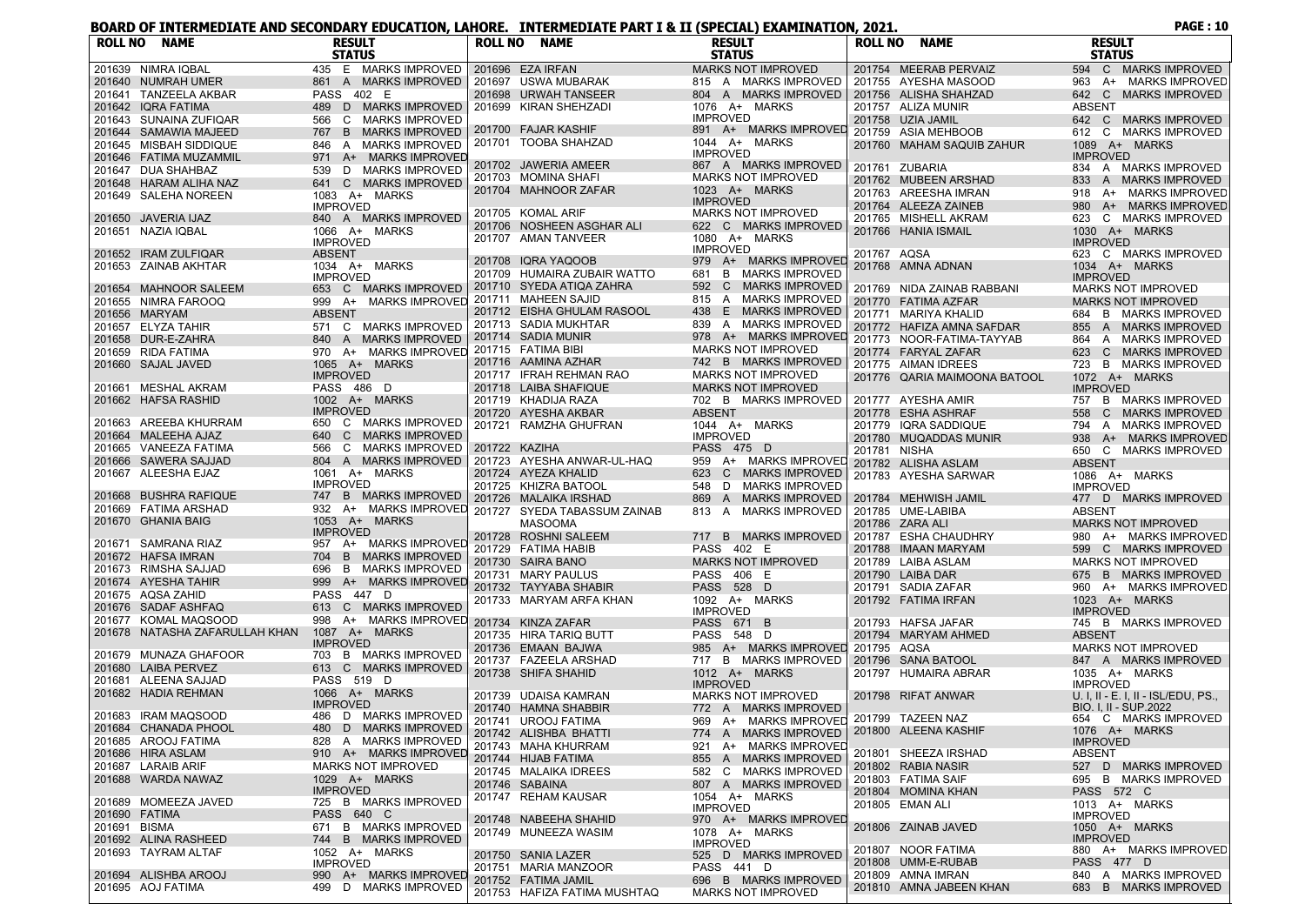| ō      | N |        |  |
|--------|---|--------|--|
| ï<br>۰ | 1 | ï<br>ī |  |

| <b>ROLL NO NAME</b>                            | <b>RESULT</b><br><b>STATUS</b>               | <b>ROLL NO NAME</b>                            | <b>RESULT</b><br><b>STATUS</b>               | <b>ROLL NO NAME</b>                           | <b>RESULT</b><br><b>STATUS</b>                     |
|------------------------------------------------|----------------------------------------------|------------------------------------------------|----------------------------------------------|-----------------------------------------------|----------------------------------------------------|
| 201811 MAFAZA SHAFI                            | 870 A MARKS IMPROVED                         | 201871 ARSHIYA ABID                            | 711 B MARKS IMPROVED                         | 201928 WASFA YAHYA                            | 651 C MARKS IMPROVED                               |
| 201812 EMAN SHAKEEL                            |                                              | 633 C MARKS IMPROVED   201872 FATIMAH ZULFIQAR | 1080 A+ MARKS                                | 201929 KASHAF NOOR                            | 532 D MARKS IMPROVED                               |
| 201813 ZEENAT SARFRAZ                          | 1034 A+ MARKS                                |                                                | <b>IMPROVED</b>                              | 201930 MASHAL TABASSUM                        | 621 C MARKS IMPROVED                               |
| 201814 SIDRA                                   | <b>IMPROVED</b><br><b>ABSENT</b>             | 201873 BISMA FAZAL<br>201874 ZAINAB            | 787 A MARKS IMPROVED<br>559 C MARKS IMPROVED | 201931 NOOR FATIMA                            | 1061 A+ MARKS                                      |
| 201815 MEHROSHIA JAVED                         | 560 C MARKS IMPROVED                         | 201875 RIMSHA JAHANGIR                         | 559 C MARKS IMPROVED                         | 201932 SIDRA                                  | <b>IMPROVED</b><br>762 B MARKS IMPROVED            |
| 201816 AYESHA YAQOOB                           | 1074 A+ MARKS                                | 201876 ROMA JAVAID                             | 629 C MARKS IMPROVED                         | 201933 AMNA BATOOL                            | <b>MARKS NOT IMPROVED</b>                          |
|                                                | <b>IMPROVED</b>                              | 201877 MINAHIL MANSHA                          | 661 B MARKS IMPROVED                         | 201934 ABEERA SHAHZAD                         | 1032 A+ MARKS                                      |
| 201817 MARYAM AZMAT                            | 1051 A+ MARKS                                | 201878 SHAHNOOR NAZIR                          | 783 A MARKS IMPROVED                         |                                               | <b>IMPROVED</b>                                    |
|                                                | <b>IMPROVED</b>                              | 201879 SADIA SALEEM                            | 1050 A+ MARKS                                | 201935 ARIFA                                  | 612 C MARKS IMPROVED                               |
| 201818 USWAH YOUSAF                            | 993 A+ MARKS IMPROVED                        |                                                | <b>IMPROVED</b>                              | 201936 HABIBA NOOR                            | <b>MARKS NOT IMPROVED</b>                          |
| 201819 EEMAN HUSSAIN                           | 670 B MARKS IMPROVED                         | 201880 MOMINA KHALID                           | 855 A MARKS IMPROVED                         | 201937 FATIMA ASGHAR                          | 427 E MARKS IMPROVED                               |
| 201820 AMEENA FATIMA                           | 711 B MARKS IMPROVED                         | 201881 HUMNA                                   | 448 D MARKS IMPROVED                         | 201938 OMAMA ABDUL RAHEEM                     | 794 A MARKS IMPROVED                               |
| 201821 FARYAL NAZAR                            | 1047 A+ MARKS                                | 201882 ZAINAB SARWAR                           | 600 C MARKS IMPROVED                         | 201939 AROOFA ARSHAD                          | 764 B MARKS IMPROVED                               |
| 201822 FARZEEN FATIMA MUNIR                    | <b>IMPROVED</b><br><b>MARKS NOT IMPROVED</b> | 201883 NIMRA RIAZ                              | 715 B MARKS IMPROVED                         | 201940 HOOR SHUMAIL                           | <b>MARKS NOT IMPROVED</b>                          |
| 201823 IQRA FATIMA                             | 799 A MARKS IMPROVED                         | 201884 ANISA MUHAMMAD YOUSAF                   | <b>ABSENT</b>                                | 201941 MARY ASHER                             | 552 C MARKS IMPROVED                               |
| 201824 RABAB ALLAH DITTA                       | 459 D MARKS IMPROVED                         | 201885 AQSA SHABBIR                            | 608 C MARKS IMPROVED                         | 201942 MARYAM KHAN                            | 621 C MARKS IMPROVED                               |
| 201825 MEHAK ASAD                              | PASS 806 A                                   | 201886 NATASHA YOUSAF                          | 517 D MARKS IMPROVED                         | 201943 MAHAM SALEEM                           | PASS 573 C                                         |
| 201826 TISHA                                   | 980 A+ MARKS IMPROVED                        | 201887 ADEENA FATIMA                           | ABSENT                                       | 201944 SYEDA AYESHA RIAZ                      | 897 A+ MARKS IMPROVED                              |
| 201827 MARIAM SHAUKAT                          | 747 B MARKS IMPROVED                         | 201888 ELAF AHMED                              | 854 A MARKS IMPROVED                         | 201945 ABIDA NAWAB                            | 1054 A+ MARKS<br><b>IMPROVED</b>                   |
| 201828 KHANSA HABIB                            | 836 A MARKS IMPROVED                         | 201889 KASHAF NAEEM                            | 742 B MARKS IMPROVED                         | 201946 FAHEELA AYUB                           | 540 D MARKS IMPROVED                               |
| 201829 HAFSA ISMAIL                            | 1055 A+ MARKS                                | 201890 SADIA ASHRAF                            | 918 A+ MARKS IMPROVED<br>1071 A+ MARKS       | 201947 SHEHAR BANO BUKHARI                    | 799 A MARKS IMPROVED                               |
|                                                | <b>IMPROVED</b>                              | 201891 FATIMA ANJUM                            | <b>IMPROVED</b>                              | 201948 MUNIFA FAISAL                          | 633 C MARKS IMPROVED                               |
| 201830 ISMA NASRULLAH                          | 539 D MARKS IMPROVED                         | 201892 SHAIZA CHAUDHRY                         | 999 A+ MARKS IMPROVED                        | 201949 MOMINA ARIF                            | <b>MARKS NOT IMPROVED</b>                          |
| 201831 ZAIB-UL-NISA                            | PASS 972 A+                                  | 201893 NOORISH ARIF                            | ABSENT                                       | 201950 HARMAIN KHADIM                         | PASS 669 B                                         |
| 201832 LAIBA SHEIKH                            | 711 B MARKS IMPROVED                         | 201894 MARYAM AFZAL                            | <b>ABSENT</b>                                | 201951 EMAN AZAM                              | 570 C MARKS IMPROVED                               |
| 201833 MAIDAH ADNAN                            | 702 B MARKS IMPROVED                         | 201895 NISA MUKHTAR                            | 676 B MARKS IMPROVED                         | 201952 FAIQA ZULFIQAR                         | 545 D MARKS IMPROVED                               |
| 201834 KHADIJA IRAM                            | 813 A MARKS IMPROVED                         | 201896 MAHEEN                                  | 1085 A+ MARKS                                | 201953 ESHA CHAUDHRY                          | 1011 A+ MARKS                                      |
| 201835 ARSHA FATIMA                            | <b>MARKS NOT IMPROVED</b>                    |                                                | <b>IMPROVED</b>                              |                                               | <b>IMPROVED</b>                                    |
| 201836 MUNIBA RAFIQ                            | 964 A+ MARKS IMPROVED 201897 HADIA IBRAHIM   |                                                | 1065 A+ MARKS                                | 201954 HUMA NAEEM                             | <b>PASS 766 B</b>                                  |
| 201837 AMINA KHADIM                            | 681 B MARKS IMPROVED                         |                                                | <b>IMPROVED</b>                              | 201955 HIRA RIAZ                              | 948 A+ MARKS IMPROVED                              |
| 201838 AMNA KHAN                               | <b>PASS 598 C</b>                            | 201898 ANISA BIBI                              | 938 A+ MARKS IMPROVED                        | 201956 MUQDAS                                 | 510 D MARKS IMPROVED                               |
| 201839 ZOYA SHAHAB                             | 990 A+ MARKS IMPROVED 201899 WAJEEHA AFSAR   |                                                | 681 B MARKS IMPROVED                         | 201957 NOREEN FATIMA                          | 1053 A+ MARKS                                      |
| 201840 EBBIA                                   | PASS 513 D                                   | 201900 FAREEHA NIAZ                            | 990 A+ MARKS IMPROVED                        |                                               | <b>IMPROVED</b>                                    |
| 201841 AMINA IFTIKHAR                          | 849 A MARKS IMPROVED                         | 201901 RIMSHA TARIQ                            | 553 C MARKS IMPROVED                         | 201958 EMAN FATIMA                            | 458 D MARKS IMPROVED                               |
| 201842 ALISHBA                                 | 582 C MARKS IMPROVED<br>567 C MARKS IMPROVED | 201902 DUR-E-ISHA RAZI                         | 1071 A+ MARKS<br><b>IMPROVED</b>             | 201959 AYESHA AMEEN                           | 443 D MARKS IMPROVED                               |
| 201843 KINZA BABAR<br>201844 SAMAWIYAH SHAHZAD | 518 D MARKS IMPROVED                         | 201903 MANAHIL SHAHID                          | 1071 A+ MARKS                                | 201960 FAIZA<br>201961 FIZZA SAJJAD           | 971 A+ MARKS IMPROVED<br><b>MARKS NOT IMPROVED</b> |
| 201845 MADIHA KHALIL                           | 901 A+ MARKS IMPROVED                        |                                                | <b>IMPROVED</b>                              | 201962 MANAHIL RANA                           | 1096 A+ MARKS                                      |
| 201846 NIMRA SHAHID                            | 672 B MARKS IMPROVED                         | 201904 RABIA MUMTAZ                            | 788 A MARKS IMPROVED                         |                                               | <b>IMPROVED</b>                                    |
| 201847 NIMRA SHAHID                            | PASS 477 D                                   | 201905 FATIMA                                  | 814 A MARKS IMPROVED                         | 201963 SAVERA ANWAR                           | 525 D MARKS IMPROVED                               |
| 201848 SHARIA FAROOQ AZAM                      | <b>MARKS NOT IMPROVED</b>                    | 201906 TIMMER                                  | 651 C MARKS IMPROVED                         | 201964 FATIMA KHAN                            | 1087 A+ MARKS                                      |
| 201849 LAIBA CHAUDHRY                          | <b>MARKS NOT IMPROVED</b>                    | 201907 KAINAT RAZZAQ                           | 1035 A+ MARKS                                |                                               | <b>IMPROVED</b>                                    |
| 201850 KHADIJA FATIMA ALVI                     | 854 A MARKS IMPROVED                         |                                                | <b>IMPROVED</b>                              | 201965 GHULAM RABIA                           | 580 C MARKS IMPROVED                               |
| 201851 ABNEER IRFAN                            | PASS 498 D                                   | 201908 AYESHA FATIMA                           | <b>ABSENT</b>                                | 201966 AROOB SHAHID                           | 580 C MARKS IMPROVED                               |
| 201852 RAMISHA IMRAN                           | <b>ABSENT</b>                                | 201909 HIFZA MASOOD                            | 813 A MARKS IMPROVED<br>603 C MARKS IMPROVED | 201967 AYESHA ABBAS                           | 980 A+ MARKS IMPROVED                              |
| 201853 LUBNA SHOUKAT                           | 580 C MARKS IMPROVED                         | 201910 IQRA KHALID<br>201911 KHADIJA NOOR      | 1078 A+ MARKS                                | 201968 ALISHA AFZAL                           | 531 D MARKS IMPROVED                               |
| 201854 ZAINAB                                  | <b>ABSENT</b>                                |                                                | <b>IMPROVED</b>                              | 201969 SUMAIA AYUB                            | 456 D MARKS IMPROVED                               |
| 201855 ZAHRA SHERAZ                            |                                              | 929 A+ MARKS IMPROVED 201912 KHADIJA SHEHZAD   | <b>MARKS NOT IMPROVED</b>                    | 201970 SHIBBAL FATIMA                         | 676 B MARKS IMPROVED                               |
| 201856 AYESHA RASHEED                          | 694 B MARKS IMPROVED                         | 201913 RAMEEN NASEER                           | 573 C MARKS IMPROVED                         | 201971 AREEBA                                 | 833 A MARKS IMPROVED                               |
| 201857 MEHAK ASLAM                             | 977 A+ MARKS IMPROVED 201914 RAMEEN SHAHID   |                                                | <b>MARKS NOT IMPROVED</b>                    | 201972 ZONISH MAHNOOR<br>201973 SANIYA FAYYAZ | <b>ABSENT</b><br>500 D MARKS IMPROVED              |
| 201858 EESHA TARIQ                             | 1085 A+ MARKS                                | 201915 SHAHIDA BIBI                            | 404 E MARKS IMPROVED                         | 201974 MAHNOOR                                | 448 D MARKS IMPROVED                               |
|                                                | <b>IMPROVED</b>                              | 201916 UMAIMA KHALID                           | 862 A MARKS IMPROVED                         | 201975 DUA AHMED                              | 742 B MARKS IMPROVED                               |
| 201859 RUKHSAR BIBI                            | 861 A MARKS IMPROVED                         | 201917 AMAL ZARYAB                             | 670 B MARKS IMPROVED                         | 201976 MOMINA BATOOL                          | 767 B MARKS IMPROVED                               |
| 201860 WASIA LATIF KHAN                        | <b>MARKS NOT IMPROVED</b>                    | 201918 BISMA ALYAS                             | 662 B MARKS IMPROVED                         | 201977 AYESHA ALI                             | <b>ABSENT</b>                                      |
| 201861 FATIMA NAEEM                            | 788 A MARKS IMPROVED                         | 201919 FAIQA MUSTAFA                           | 1053 A+ MARKS                                | 201978 KINZA USMAN                            | <b>ABSENT</b>                                      |
| 201862 FATIMA SIDDIQUE                         | 641 C MARKS IMPROVED<br>1051 A+ MARKS        |                                                | <b>IMPROVED</b>                              | 201979 SARA AKBAR                             | 863 A MARKS IMPROVED                               |
| 201863 SEEMA HAIDER                            | <b>IMPROVED</b>                              | 201920 SIMRAN SOHAIL                           | 517 D MARKS IMPROVED                         | 201980 AMNA ARSHAD GONDAL                     | 999 A+ MARKS IMPROVED                              |
| 201864 AMINA ZULQARNAIN                        | 591 C MARKS IMPROVED                         | 201921 RIMSA AMJAD                             | 587 C MARKS IMPROVED                         | 201981 ASIA BIBI                              | 629 C MARKS IMPROVED                               |
| 201865 AYESHA KHALID                           | 932 A+ MARKS IMPROVED                        | 201922 AQSA IFTIKHAR                           | 580 C MARKS IMPROVED                         | 201982 SABA SAJJAD                            | 951 A+ MARKS IMPROVED                              |
| 201866 MARYAM TAHIRA                           | 456 D MARKS IMPROVED                         | 201923 DOHA RUBAB                              | <b>MARKS NOT IMPROVED</b>                    | 201983 MINAHIL SAJJAD                         | 874 A MARKS IMPROVED                               |
| 201867 MANAHIL IMRAN                           | 825 A MARKS IMPROVED                         | 201924 USWA YOUNAS                             | 1089 A+ MARKS<br><b>IMPROVED</b>             | 201984 SAHER FATIMA                           | 893 A+ MARKS IMPROVED                              |
| 201868 RAHAL                                   | 581 C MARKS IMPROVED                         | 201925 USWAH BIBI                              | 511 D MARKS IMPROVED                         | 201985 MINHA WAJID                            | ABSENT                                             |
| 201869 EEMAN                                   | 1085 A+ MARKS                                | 201926 ZUNAIRA SHAHBAZ                         | 747 B MARKS IMPROVED                         | 201986 FATIMA JALAL                           | <b>MARKS NOT IMPROVED</b>                          |
|                                                | <b>IMPROVED</b>                              | 201927 MAHEEN GULZAR                           | 971 A+ MARKS IMPROVED 201987 WALLIJA         |                                               | 660 B MARKS IMPROVED                               |
| 201870 AIMEN MUNIR                             | 812 A MARKS IMPROVED                         |                                                |                                              |                                               |                                                    |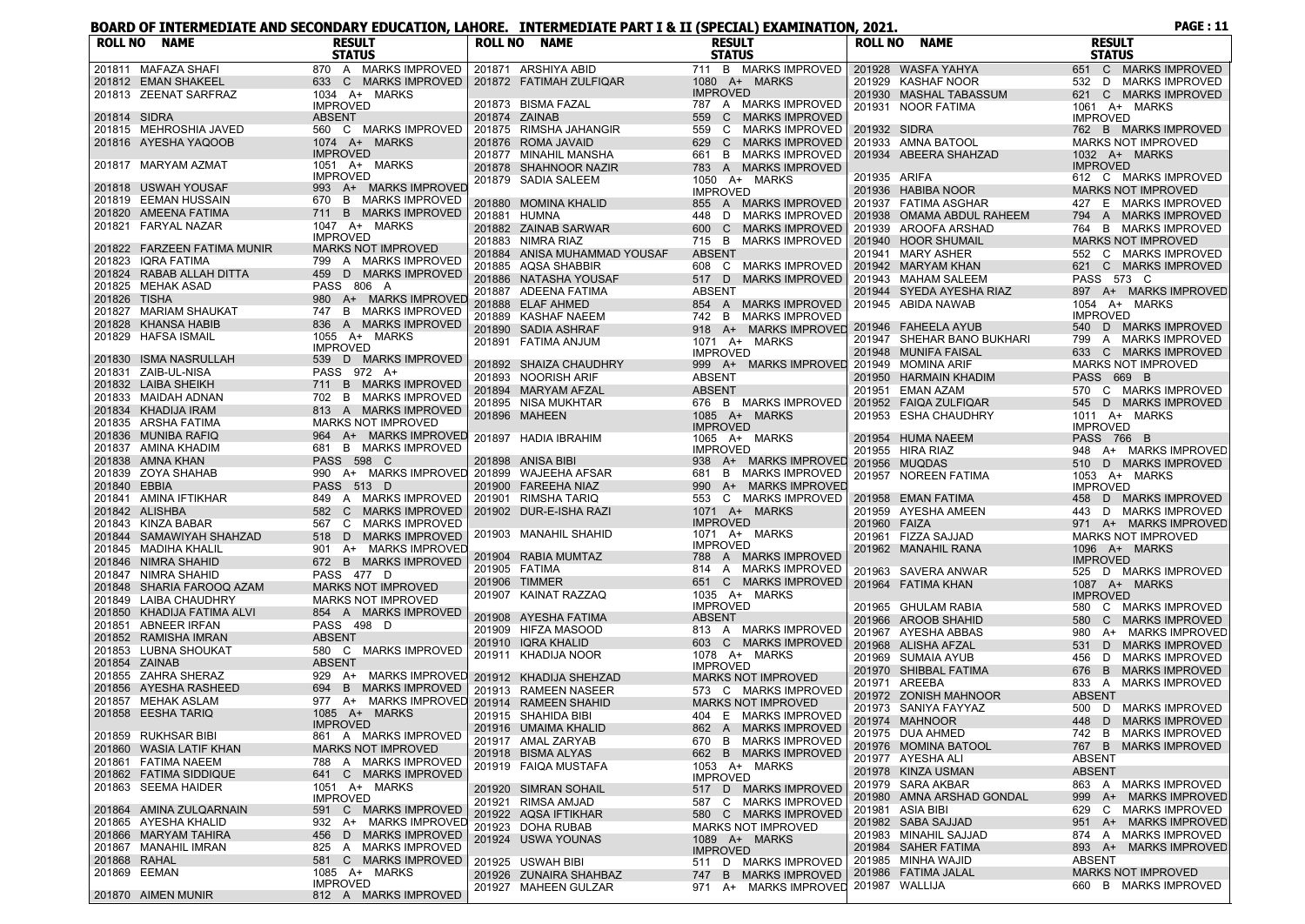|  |  | <b>PAGE: 12</b> |
|--|--|-----------------|
|  |  |                 |

|                             |                                            | DUAKU UF INTEKMEDIATE AND SECUNDAKT EDUCATION, LANUKE.   INTEKMEDIATE PAKT I & II (SPECIAL) EAAMINATION, ZUZI. |                                            |                                                   | <b>FAUL 14</b>                 |
|-----------------------------|--------------------------------------------|----------------------------------------------------------------------------------------------------------------|--------------------------------------------|---------------------------------------------------|--------------------------------|
| <b>ROLL NO NAME</b>         | <b>RESULT</b><br><b>STATUS</b>             | <b>ROLL NO NAME</b>                                                                                            | <b>RESULT</b><br><b>STATUS</b>             | <b>ROLL NO NAME</b>                               | <b>RESULT</b><br><b>STATUS</b> |
| 201988 NIMRA MUNSIF         |                                            | 949 A+ MARKS IMPROVED 202048 IMAN SALEEM                                                                       | 951 A+ MARKS IMPROVED 202111 ALIZA HASSAN  |                                                   | 1011 A+ MARKS                  |
| 201989 SCARAL JAVED         | 642 C MARKS IMPROVED                       | 202049 AROOJ FATIMA                                                                                            | 633 C MARKS IMPROVED                       |                                                   | <b>IMPROVED</b>                |
| 201990 FATIMA MASOOD HASHMI | 815 A MARKS IMPROVED   202050 NIMRA MAZHAR |                                                                                                                | <b>ABSENT</b>                              | 202112 WAFA ABBAS                                 | <b>MARKS NOT IMPROVED</b>      |
| 201991 ASIMA ZAFAR          | 427 E MARKS IMPROVED                       | 202051 RIMSHA ASLAM                                                                                            | 732 B MARKS IMPROVED                       | 202113 TUBA MAQBOOL                               | 978 A+ MARKS IMPROVED          |
| 201992 ESHMAL FATIMA        | 1072 A+ MARKS                              | 202052 FAIZA TAYYAB                                                                                            | 806 A MARKS IMPROVED                       | 202114 AMNA WAQAR                                 | 999 A+ MARKS IMPROVED          |
|                             | <b>IMPROVED</b>                            | 202053 UMM-E-ROMAN                                                                                             | 778 A MARKS IMPROVED                       | 202115 AIMEN IMRAN                                | 592 C MARKS IMPROVED           |
| 201993 SAIRA ABDUL RAHEEM   | 675 B MARKS IMPROVED                       | 202054 AZRA                                                                                                    | THE B MARKS IMPROVED                       | 202116 SAHER                                      | <b>ABSENT</b>                  |
| 201994 SAHRISH RASHID       | 669 B MARKS IMPROVED                       | 202055 USWA ASIF                                                                                               | 949 A+ MARKS IMPROVED 202117 SHAFAQ KHALIQ |                                                   | 501 D MARKS IMPROVED           |
| 201995 ZUNAIRA RASHEED      | 858 A MARKS IMPROVED                       | 202056 SUMAIYYA KOUSAR                                                                                         | 930 A+ MARKS IMPROVED                      | 202118 FATIMA BATOOL                              | 1061 A+ MARKS                  |
| 201996 NOSHEEN AKRAM        | 888 A+ MARKS IMPROVED                      | 202057 FATIMA                                                                                                  | ABSENT                                     |                                                   | <b>IMPROVED</b>                |
| 201997 SANIA YOUNAS         | 609 C MARKS IMPROVED                       | 202058 EMAN HASEEB                                                                                             |                                            | 202119 HAFIZA NIMRA WAQAS                         | 789 A MARKS IMPROVED           |
| 201998 FARIHA ISHAQ         | 558 C MARKS IMPROVED                       |                                                                                                                | 890 A+ MARKS IMPROVED                      | 202120 SHAMIN WASEEM                              | 723 B MARKS IMPROVED           |
| 201999 AMAN FATIMA          | <b>MARKS NOT IMPROVED</b>                  | 202059 ZEENAT                                                                                                  | 537 D MARKS IMPROVED                       | 202121 AMAN SHAHZAD                               | 879 A MARKS IMPROVED           |
| 202000 SIDRA                | 1034 A+ MARKS                              | 202060 MAHNOOR HAMID                                                                                           | 582 C MARKS IMPROVED                       | 202122 YAMNA YOUSAF                               | <b>MARKS NOT IMPROVED</b>      |
|                             | <b>IMPROVED</b>                            | 202061 ALISHBA                                                                                                 | 870 A MARKS IMPROVED                       | 202123 ZARA NIAZI                                 | 942 A+ MARKS IMPROVED          |
| 202001 MARIA RASHID         | 1010 A+ MARKS                              | 202062 SAFA                                                                                                    | 841 A MARKS IMPROVED                       | 202124 RIDA ZAFAR                                 | 991 A+ MARKS IMPROVED          |
|                             | <b>IMPROVED</b>                            | 202063 AQSA MUNAWER                                                                                            | 525 D MARKS IMPROVED                       |                                                   | 859 A MARKS IMPROVED           |
| 202002 SAMINA KHALID        | 500 D MARKS IMPROVED                       | 202064 BARIRAH BASIT                                                                                           | 608 C MARKS IMPROVED                       | 202125 MEHAK                                      |                                |
| 202003 ANAM NAWAB           | 546 D MARKS IMPROVED                       | 202065 BISMA MUSHTAQ                                                                                           | MARKS NOT IMPROVED                         | 202126 EIMAN HASSAN                               | 675 B MARKS IMPROVED           |
|                             | 705 B MARKS IMPROVED                       | 202066 HIJAB FATIMA                                                                                            | 726 B MARKS IMPROVED                       | 202127 LAIBA                                      | 525 D MARKS IMPROVED           |
| 202004 NIMRA SHAZADI        |                                            | 202067 UMME KALSOOM                                                                                            | 663 B MARKS IMPROVED                       | 202128 LAIBA ILYAS                                | <b>MARKS NOT IMPROVED</b>      |
| 202005 AYESHA KHADIM        | 671 B MARKS IMPROVED                       | 202068 JOSEPHINE SALEEM                                                                                        | <b>PASS 448 D</b>                          | 202129 AREEJ JAVED                                | PASS 444 D                     |
| 202006 SADIA                | PASS 773 A                                 | 202069 AMISHAL SAJEEL                                                                                          | 650 C MARKS IMPROVED                       | 202130 ALEEZA TARIQ                               | 819 A MARKS IMPROVED           |
| 202007 ROLL NO CANCELLED    | ROLL NO CANCELLED                          | 202070 SHIZA ATIF                                                                                              | 654 C MARKS IMPROVED                       | 202131 KASHAF ARSHAD                              | 695 B MARKS IMPROVED           |
| 202008 MOMINA KHALID        | MARKS NOT IMPROVED                         |                                                                                                                |                                            | 202132 SHAHEENA BIBI                              | 560 C MARKS IMPROVED           |
| 202009 ATIKAH MARYYAM       | 820 A MARKS IMPROVED                       | 202071 ALIZA NISAR                                                                                             | 839 A MARKS IMPROVED                       | 202133 SAIRA REHMAT                               | 592 C MARKS IMPROVED           |
| 202010 ALISHA HABIB         | 1065 A+ MARKS                              | 202072 DABEEBA KHAN                                                                                            | PASS 520 D                                 | 202134 AYESHA JAVED                               | <b>MARKS NOT IMPROVED</b>      |
|                             | <b>IMPROVED</b>                            | 202073 MOMINA ARIF                                                                                             | 867 A MARKS IMPROVED                       | 202135 SANA AROOJ ASLAM                           | 558 C MARKS IMPROVED           |
| 202011 MINAHIL FATIMA       | 661 B MARKS IMPROVED                       | 202074 IRAM SHEHZADI                                                                                           | 527 D MARKS IMPROVED                       | 202136 FALAK JAVED                                | <b>PASS 411 E</b>              |
| 202012 ITROOBA ADAN         | 896 A+ MARKS IMPROVED                      | 202075 AMANA SHABEER                                                                                           | 773 A MARKS IMPROVED                       | 202137 KOMAL                                      | 531 D MARKS IMPROVED           |
| 202013 AQSA BIBI            | 645 C MARKS IMPROVED                       | 202076 NOOR FATIMA ZULFIQAR                                                                                    | 1003 A+ MARKS                              |                                                   |                                |
| 202014 RIDA FATIMA          | 736 B MARKS IMPROVED                       |                                                                                                                | <b>IMPROVED</b>                            | 202138 SONAM SHOUKAT                              | <b>MARKS NOT IMPROVED</b>      |
| 202015 SITAISH MUSHTAQ      | PASS 496 D                                 | 202077 EFA-E-NOOR                                                                                              | 789 A MARKS IMPROVED                       | 202139 SHIFA NOOR                                 | MARKS NOT IMPROVED             |
| 202016 EISHA FATIMA         | 826 A MARKS IMPROVED                       | 202078 SABA MASIH                                                                                              | 469 D MARKS IMPROVED                       | 202140 ABIHA MOGHEES                              | 458 D MARKS IMPROVED           |
| 202017 AFSHAN               | 475 D MARKS IMPROVED                       | 202079 ALEEZA TUL ZAHRA                                                                                        | 500 D MARKS IMPROVED                       | 202141 RABIA MUJAHID                              | 1053 A+ MARKS                  |
|                             | <b>Example 2018 498 D MARKS IMPROVED</b>   | 202080 MUSFIRA FATIMA                                                                                          | 875 A MARKS IMPROVED                       |                                                   | <b>IMPROVED</b>                |
| 202018 NOOR FAISAL          |                                            | 202081 AMAN RAO                                                                                                | 724 B MARKS IMPROVED                       | 202142 RAAMA YOUSAF                               | 671 B MARKS IMPROVED           |
| 202019 HAFSA AFZAL          | 756 B MARKS IMPROVED                       | 202082 MAHNOOR ALVI                                                                                            | <b>MARKS NOT IMPROVED</b>                  | 202143 RIMSHA ISHAQ                               | 767 B MARKS IMPROVED           |
| 202020 FIZA AFTAB AHMAD     | 724 B MARKS IMPROVED                       | 202083 FAIQA AHMAD                                                                                             | 787 A MARKS IMPROVED                       | 202144 AYESHA ZAHID                               | 1065 A+ MARKS                  |
| 202021 ISHBA MAHBOOB KHAN   | <b>MARKS NOT IMPROVED</b>                  | 202084 HAFSA RAHMAN                                                                                            | 506 D MARKS IMPROVED                       |                                                   | <b>IMPROVED</b>                |
| 202022 ADEEBA MAQBOOL       | MARKS NOT IMPROVED                         | 202085 RIMSHA FAZAL                                                                                            | 612 C MARKS IMPROVED                       | 202145 MEHWISH PERVAIZ                            | 642 C MARKS IMPROVED           |
| 202023 RUQIA RAMZAN         | 525 D MARKS IMPROVED                       | 202086 URWA CHAUDARY                                                                                           | 540 D MARKS IMPROVED                       | 202146 TAYYABA                                    | 477 D MARKS IMPROVED           |
| 202024 HABIBA               | 479 D MARKS IMPROVED                       |                                                                                                                |                                            | 202147 ESHA AFREEN                                | 846 A MARKS IMPROVED           |
| 202025 FATIMA TANVEER       | 640 C MARKS IMPROVED                       | 202087 ASMA NOOR                                                                                               | 897 A+ MARKS IMPROVED                      | 202148 MUQADAS RASHEED                            | 978 A+ MARKS IMPROVED          |
| 202026 SHANZA PERVAIZ       | 917 A+ MARKS IMPROVED                      | 202088 MAVA REHMAN                                                                                             | 765 B MARKS IMPROVED                       | 202149 MINAHIL KHALID                             | 992 A+ MARKS IMPROVED          |
| 202027 NIMRA ISHTIAQ        | 582 C MARKS IMPROVED                       | 202089 KAYNAT SALEEM BAIG                                                                                      | 641 C MARKS IMPROVED                       | 202150 NUZARIA                                    | 538 D MARKS IMPROVED           |
| 202028 ALIZA HARIS          | 753 B MARKS IMPROVED                       | 202090 RIMSHA                                                                                                  | 839 A MARKS IMPROVED                       | 202151 WARDA LIAQUAT                              | 517 D MARKS IMPROVED           |
| 202029 HARAMAIN SALEEM      | 612 C MARKS IMPROVED                       | 202091 SHEZA IJAZ                                                                                              | 834 A MARKS IMPROVED                       | 202152 ANIE PERVAIZ                               | PASS 397 E                     |
| 202030 AFSANA BIBI          | 630 C MARKS IMPROVED                       | 202092 NIDA SHARIF                                                                                             | 540 D MARKS IMPROVED                       | 202153 MALEEKA FATIMA                             | 1013 A+ MARKS                  |
| 202031 QATEEN ZAHRA         | 1053 A+ MARKS                              | 202093 MINAHIL ZAHID                                                                                           | 527 D MARKS IMPROVED                       |                                                   | <b>IMPROVED</b>                |
|                             | <b>IMPROVED</b>                            | 202094 LAIBA BATOOL                                                                                            | 669 B MARKS IMPROVED                       | 202154 RAMEEN NADEEM                              | 907 A+ MARKS IMPROVED          |
| 202032 NAJMA                | 765 B MARKS IMPROVED                       | 202095 SYEDA NABAHAT ZEHRA                                                                                     | MARKS NOT IMPROVED                         | 202155 BUSHRA NAQVI                               | 1055 A+ MARKS                  |
| 202033 BISMA SHAMSHAD       | PASS 506 D                                 | 202096 SOFIA SALEEM                                                                                            | 778 A MARKS IMPROVED                       |                                                   | <b>IMPROVED</b>                |
| 202034 ALIZA AKRAM          | 1065 A+ MARKS                              | 202097 FATIMA NAZIR                                                                                            | 852 A MARKS IMPROVED                       | 202156 NAZIA KANWAL                               | 581 C MARKS IMPROVED           |
|                             | <b>IMPROVED</b>                            | 202098 FATIMA SHAHID NAZIR                                                                                     |                                            | 910 A+ MARKS IMPROVED 202157 HAFIZA ANEEQA YASEEN | 1013 A+ MARKS                  |
| 202035 MAHA BATOOL          | ABSENT                                     | 202099 RAMLA BASHIR                                                                                            | <b>ABSENT</b>                              |                                                   | IMPROVED                       |
| 202036 USWA REHMAN          | <b>MARKS NOT IMPROVED</b>                  | 202100 ANAM RIAZ                                                                                               | 1011 A+ MARKS                              | 202158 HAFIZA ASMAA NIZAMI                        | 668 B MARKS IMPROVED           |
| 202037 MINAHIL CECIL        |                                            |                                                                                                                | <b>IMPROVED</b>                            | 202159 ANAMTA                                     | 788 A MARKS IMPROVED           |
|                             | 642 C MARKS IMPROVED                       | 202101 MOOMNA ARIF                                                                                             | 778 A MARKS IMPROVED                       | 202160 IMAN NOOR                                  | 423 E MARKS IMPROVED           |
| 202038 NISHA JAMEEL         | 742 B MARKS IMPROVED                       | 202102 ESHA AMIR                                                                                               | 993 A+ MARKS IMPROVED                      | 202161 SEERAT-UL-NISA RIAZ                        | 985 A+ MARKS IMPROVED          |
| 202039 AMINA ASIF           | 548 D MARKS IMPROVED                       |                                                                                                                |                                            |                                                   |                                |
| 202040 AMINA MALIK          | 840 A MARKS IMPROVED                       | 202103 ZOYA IFTIKHAR                                                                                           | 534 D MARKS IMPROVED                       | 202162 MEHWISH                                    | <b>ABSENT</b>                  |
| 202041 SUMRA TARIQ          | <b>MARKS NOT IMPROVED</b>                  | 202104 ISHA NOOR                                                                                               | <b>MARKS NOT IMPROVED</b>                  | 202163 ASIYA AKRAM                                | <b>MARKS NOT IMPROVED</b>      |
| 202042 RIMSHA ALI           | 581 C MARKS IMPROVED                       | 202105 SANA TAHIR                                                                                              | 1011 A+ MARKS                              | 202164 MARYAM ZAHID                               | 1024 A+ MARKS                  |
| 202043 MUQADAS BIBI         | 548 D MARKS IMPROVED                       |                                                                                                                | <b>IMPROVED</b>                            |                                                   | <b>IMPROVED</b>                |
| 202044 ABEER ZAFAR          | 959 A+ MARKS IMPROVED                      | 202106 MIRAL SAJID                                                                                             | 1034 A+ MARKS                              | 202165 AIZAH NOOR                                 | 1003 A+ MARKS                  |
| 202045 SANIA OBAID          | 640 C MARKS IMPROVED                       |                                                                                                                | <b>IMPROVED</b>                            |                                                   | <b>IMPROVED</b>                |
| 202046 RABIYA RASHID        | PASS 826 A                                 | 202107 MARIAM SHEHZADI                                                                                         | 602 C MARKS IMPROVED                       | 202166 LAIBA AFZAL                                | <b>MARKS NOT IMPROVED</b>      |
| 202047 EMAN ALI             | 1034 A+ MARKS                              | 202108 KAINAT FATIMA                                                                                           | <b>ABSENT</b>                              | 202167 FARIA RIAZ                                 | <b>MARKS NOT IMPROVED</b>      |
|                             | <b>IMPROVED</b>                            | 202109 NOOR-UL-AIN FATIMA                                                                                      | <b>MARKS NOT IMPROVED</b>                  | 202168 FATIMA RIAZ                                | 623 C MARKS IMPROVED           |
|                             |                                            | 202110 TEHREEM SOHAIL                                                                                          | 623 C MARKS IMPROVED                       | 202169 NAZISH                                     | <b>ABSENT</b>                  |
|                             |                                            |                                                                                                                |                                            |                                                   |                                |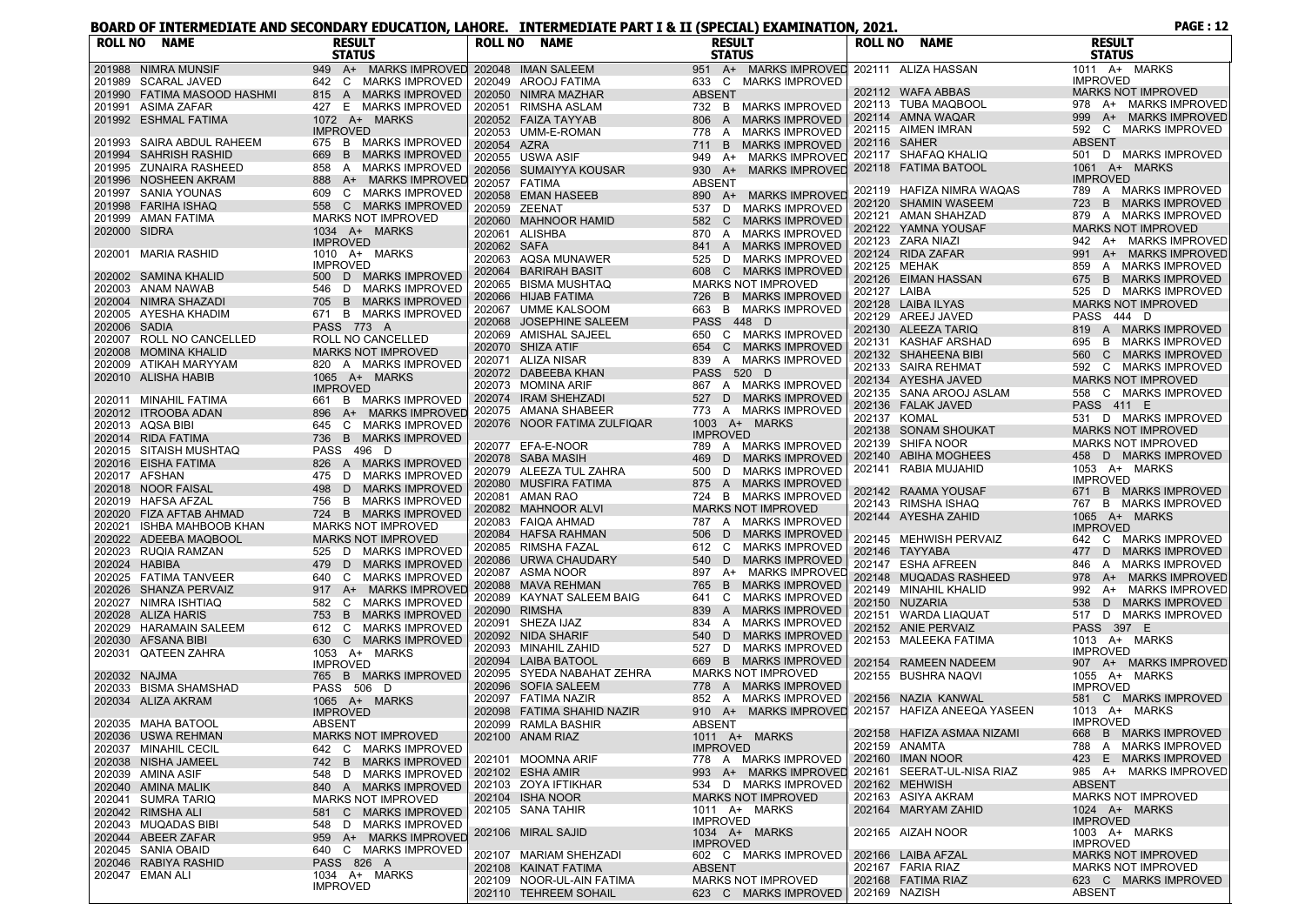|  |  | <b>PAGE : 13</b> |  |
|--|--|------------------|--|
|  |  |                  |  |

| <b>ROLL NO NAME</b>                                                                                                                                                                            | RESULT<br><b>STATUS</b>          | <b>ROLL NO NAME</b>                                                                                                                                                                                                              | Result<br><b>STATUS</b>                 | <b>ROLL NO NAME</b>                                                            | <b>RESULT</b><br><b>STATUS</b>          |
|------------------------------------------------------------------------------------------------------------------------------------------------------------------------------------------------|----------------------------------|----------------------------------------------------------------------------------------------------------------------------------------------------------------------------------------------------------------------------------|-----------------------------------------|--------------------------------------------------------------------------------|-----------------------------------------|
| 202170 ZAINAB AKRAM                                                                                                                                                                            | 1024 A+ MARKS<br><b>IMPROVED</b> | 202230 ALINA MUMTAZ<br>202231 SHANZA RAHMAN                                                                                                                                                                                      | 959 A+ MARKS IMPROVED                   | 612 C MARKS IMPROVED 202289 AYESHA ARSHAD                                      | 1076 A+ MARKS<br><b>IMPROVED</b>        |
| 202171 ZAINAB RIAZ                                                                                                                                                                             | 663 B MARKS IMPROVED             | 1078 A+<br>1078 A+<br>IMPROVED<br>202232 MAHRUKH                                                                                                                                                                                 | 1078 A+ MARKS                           | 202290 HIRA RAMZAN AREA DELIVERADA DE LA CA                                    | 651 C MARKS IMPROVED                    |
| 202172 SABRINA HABIB                                                                                                                                                                           | 496 D MARKS IMPROVED             |                                                                                                                                                                                                                                  |                                         | 202291 AIMEN                                                                   | 1077 A+ MARKS                           |
| 202173 AEYSHA RIAZ 416 E MARKS IMPROVED                                                                                                                                                        |                                  | 202233 AYESHA                                                                                                                                                                                                                    | <b>MARKS NOT IMPROVED</b>               |                                                                                | <b>IMPROVED</b>                         |
| 202174 ARWA PERVAIZ 599 C MARKS IMPROVED                                                                                                                                                       |                                  | 202234 KANTA ARSHAD<br>200005 - 11171                                                                                                                                                                                            | 1072 A+ MARKS                           | 202292 ANHA KHALID                                                             | 1003 A+ MARKS<br><b>IMPROVED</b>        |
| 202175 AQSA PERVEEN MARKS NOT IMPROVED                                                                                                                                                         |                                  | 202235 ALIZA                                                                                                                                                                                                                     | <b>IMPROVED</b><br>669 B MARKS IMPROVED | 202293 MAHAM MARYAM                                                            | 609 C MARKS IMPROVED                    |
| 202176 ARIBA AMIN                                                                                                                                                                              | MARKS NOT IMPROVED               | 202236 AMNA RIAZ 592 C MARKS IMPROVED                                                                                                                                                                                            |                                         | 202294 ALIZEY ALI                                                              | 826 A MARKS IMPROVED                    |
| 202177 AREEJ AYOUB<br>202177 AREEJ AYOUB<br>202178 JAWERIA ANJUM<br>202179 ROSHNI 582 C MARKS IMPROVED<br>202180 ZARISH KHAN 546 D MARKS IMPROVED<br>202181 KAINAT RASOOL 594 C MARKS IMPROVED |                                  | 202237 AMNA NAVEED 704 B MARKS IMPROVED                                                                                                                                                                                          |                                         | 202295 URBA ZAHID                                                              | 1045 A+ MARKS                           |
|                                                                                                                                                                                                |                                  | 202238 AMMARA ARSHAD GONDAL 910 A+ MARKS IMPROVED                                                                                                                                                                                |                                         |                                                                                | <b>IMPROVED</b>                         |
|                                                                                                                                                                                                |                                  | 202239 TOOBA FATIMA                                                                                                                                                                                                              | 1073 A+ MARKS                           | 202296 RABIA AMAN                                                              | <b>MARKS NOT IMPROVED</b>               |
|                                                                                                                                                                                                |                                  |                                                                                                                                                                                                                                  | <b>IMPROVED</b>                         | 202297 MAHAM IMRAN                                                             | PASS 448 D                              |
| 202182 KAINAT SAJID                                                                                                                                                                            | 1055 A+ MARKS                    | 202240 RUBINA TAHIR                                                                                                                                                                                                              | ABSENT                                  | 202298 ESHA SHOAIB                                                             | 773 A MARKS IMPROVED                    |
|                                                                                                                                                                                                | <b>IMPROVED</b>                  |                                                                                                                                                                                                                                  |                                         | 202299 MINA ZAHID                                                              | 911 A+ MARKS IMPROVED                   |
| 202183 FAIZA SAIF                                                                                                                                                                              | 1074 A+ MARKS                    |                                                                                                                                                                                                                                  |                                         | 202300 HAREEM FATIMA                                                           | 1090 A+ MARKS                           |
|                                                                                                                                                                                                | IMPROVED                         | 202243 FAIZA RANA                                                                                                                                                                                                                | ABSENT                                  |                                                                                | <b>IMPROVED</b>                         |
| 202184 TANZEEL ZAHRA                                                                                                                                                                           | 723 B MARKS IMPROVED             | 202244 MEHAK NIAMAT                                                                                                                                                                                                              | PASS 443 D                              | 202301 ZOONA FATIMA                                                            | PASS 456 D                              |
| 202185 RIDA FATIMA                                                                                                                                                                             | ABSENT                           | 202245 MUBARRA HAROON                                                                                                                                                                                                            | 999 A+ MARKS IMPROVED                   | 202302 ALIZA KHALID 715 B MARKS IMPROVED<br>202303 SHEEZA 731 B MARKS IMPROVED |                                         |
| 202186 ASMA IDREES 767 B MARKS IMPROVED<br>202187 HIRA RAFIQ 633 C MARKS IMPROVED                                                                                                              |                                  | 202246 ABEER FATIMA                                                                                                                                                                                                              | 951 A+ MARKS IMPROVED                   | 202304 HADIA MARYAM                                                            |                                         |
|                                                                                                                                                                                                |                                  | 202247 MASHAL BILAL                                                                                                                                                                                                              | 867 A MARKS IMPROVED                    |                                                                                | 644 C MARKS IMPROVED                    |
| 202167 FILM INTERNATION<br>202188 NITASHA ARIF 457 D MARKS IMPROVED<br>202189 MISBAH 495 D MARKS IMPROVED                                                                                      |                                  | 202248 TAMKEEN FIAZ                                                                                                                                                                                                              | ABSENT                                  | 202305 LAIBA KARAMAT                                                           | 1031 A+ MARKS<br><b>IMPROVED</b>        |
|                                                                                                                                                                                                |                                  | 202249 SAHRESH SAJJAD                                                                                                                                                                                                            | 1030 A+ MARKS                           | 202306 TUBA RAFIQUE                                                            | 768 B MARKS IMPROVED                    |
| <u> Maria Alemania (</u><br>202190 SHABANA                                                                                                                                                     | 984 A+ MARKS IMPROVED            |                                                                                                                                                                                                                                  | <b>IMPROVED</b>                         | 202307 SAMAN HASEEB MIR                                                        | 1013 A+ MARKS                           |
| 202191 UM-E-AIMAN AKHTAR                                                                                                                                                                       | 1053 A+ MARKS                    | 202250 FIZZA SHAHZAD                                                                                                                                                                                                             | ABSENT                                  |                                                                                | <b>IMPROVED</b>                         |
|                                                                                                                                                                                                | <b>IMPROVED</b>                  | 202251 ZEB UN NISA                                                                                                                                                                                                               | 469 D MARKS IMPROVED                    | 202308 AMMARA FAROOQ                                                           | 978 A+ MARKS IMPROVED                   |
| 202192 EISHA ZAFAR                                                                                                                                                                             | 579 C MARKS IMPROVED             | 202252 IQRA ASGHAR                                                                                                                                                                                                               | <b>MARKS NOT IMPROVED</b>               | 202309 MISHAL TRYFIENA                                                         | 444 D MARKS IMPROVED                    |
| 202193 MISHAAL RASHID                                                                                                                                                                          | ABSENT                           | 202253 AQSA QASIM                                                                                                                                                                                                                | 675 B MARKS IMPROVED                    | 202310 GHANIA AKHTAR                                                           | PASS 1013 A+                            |
| 202193<br>202195 SAMRA KHADIJA<br>202195 SAMRA KHAN 202195 SAMRA KHAN<br>202196 ALIZA 202196 ALIZA 202197 DUA 202197 DUA 202197 BOLA                                                           |                                  | 889 A+ MARKS IMPROVED 202254 ASIFA KANWAL 600 C MARKS<br>475 D MARKS IMPROVED 202255 SANIA FARYAD PASS 449 D                                                                                                                     | 600 C MARKS IMPROVED                    | 202311 AROOBA NOOR                                                             | 600 C MARKS IMPROVED                    |
|                                                                                                                                                                                                |                                  |                                                                                                                                                                                                                                  | 438 E MARKS IMPROVED                    | 202312 ATIQA SAHER                                                             | 598 C MARKS IMPROVED                    |
|                                                                                                                                                                                                |                                  | 202256 AMINA SALEEM                                                                                                                                                                                                              |                                         | 202313 NIMRA BIBI                                                              | 427 E MARKS IMPROVED                    |
| 202198 ESHA KAMRAN 746 B MARKS IMPROVED                                                                                                                                                        |                                  | 202257 MAHNOOR SHAKEEL<br>202258 MEHAK ALLAH WASAYA                                                                                                                                                                              | 663 B MARKS IMPROVED<br><b>ABSENT</b>   | 202314 MARYAM JAMSHAID                                                         | 875 A MARKS IMPROVED                    |
| 202199 HIRA NOOR                                                                                                                                                                               | 654 C MARKS IMPROVED             | 202259 JAWARIA AHMAD                                                                                                                                                                                                             | 1012 A+ MARKS                           | 202315 FAIZA AMIN                                                              | MARKS NOT IMPROVED                      |
|                                                                                                                                                                                                |                                  |                                                                                                                                                                                                                                  | <b>IMPROVED</b>                         | 202316 HUDA IMTIAZ                                                             | 702 B MARKS IMPROVED                    |
| 202200 UZMA RASHEED<br>202200 UZMA RASHEED<br>202201 AQSA SALEEM MARKS NOT IMPROVED                                                                                                            |                                  | 202260 LAIBA MUSHTAQ                                                                                                                                                                                                             | 971 A+ MARKS IMPROVED                   | 202317 IQRA MULAZIM HUSSAIN                                                    | 599 C MARKS IMPROVED                    |
| 202202 RUBAISHA QAISAR                                                                                                                                                                         | 805 A MARKS IMPROVED             | 202261 QANDEEL                                                                                                                                                                                                                   | 675 B MARKS IMPROVED                    | 202318 NIDA NIAZ                                                               | 485 D MARKS IMPROVED                    |
| 202203 NAWAL TARIQ MARKS NOT IMPROVED                                                                                                                                                          |                                  | 202262 UM-E-RUBAB 644 C MARKS IMPROVED<br>202263 SHAMMAN ANJUM 591 C MARKS IMPROVED<br>202264 ANISA ISHAQ 774 A MARKS IMPROVED                                                                                                   |                                         | 202319 SAWAIRA SHEHZADI                                                        | <b>MARKS NOT IMPROVED</b>               |
| 202204 AREEBA AHMAD 957 A+ MARKS IMPROVED                                                                                                                                                      |                                  |                                                                                                                                                                                                                                  |                                         | 202320 SAMIA KANWAL                                                            | 992 A+ MARKS IMPROVED                   |
| 202205 MUNEEBA                                                                                                                                                                                 | 447 D MARKS IMPROVED             |                                                                                                                                                                                                                                  |                                         | 202321 SANIA TABASSUM                                                          | 598 C MARKS IMPROVED                    |
| 202206 AREEJ FATIMA RANA 799 A MARKS IMPROVED                                                                                                                                                  |                                  | 202265 ALISHBA IRFAN                                                                                                                                                                                                             | 697 B MARKS IMPROVED                    | 202322 FATIMA FAISAL                                                           | <b>MARKS NOT IMPROVED</b>               |
| 202207 FATIMA RAUF                                                                                                                                                                             | 581 C MARKS IMPROVED             | 202266 HODAIBIA KHAN                                                                                                                                                                                                             | 1045 A+ MARKS                           | 202323 SWAIRA SAEED                                                            | 923 A+ MARKS IMPROVED                   |
| 202208 ZAINUB NAVEED                                                                                                                                                                           | 1080 A+ MARKS                    |                                                                                                                                                                                                                                  | <b>IMPROVED</b>                         | 202324 NAMRA KHALIL                                                            | 600 C MARKS IMPROVED                    |
|                                                                                                                                                                                                | <b>IMPROVED</b>                  | 202267 MIRAL FATIMA                                                                                                                                                                                                              | 964 A+ MARKS IMPROVED                   | 202325 TAYYABA USMAN                                                           | 684 B MARKS IMPROVED                    |
|                                                                                                                                                                                                |                                  |                                                                                                                                                                                                                                  |                                         | 202326 SEHAR MUNIR                                                             | 1051 A+ MARKS<br><b>IMPROVED</b>        |
|                                                                                                                                                                                                |                                  | 202209 HAFSA 1071 A+ MARKS 202268 MAHAM TAHIR 2022 A+ MARKS<br>202210 HAFSA MUSTAFA 890 A+ MARKS IMPROVED 202269 NAILA MALIK IMPROVED<br>202211 ZARTASI LINDRID 890 A+ MARKS IMPROVED 202269 NAILA MALIK 519 D MARKS IMPROVED    |                                         | 202327 MAIDAH MUSHTAQ                                                          | 773 A MARKS IMPROVED                    |
|                                                                                                                                                                                                |                                  |                                                                                                                                                                                                                                  |                                         | 202328 AREEBA SHOAIB                                                           | 964 A+ MARKS IMPROVED                   |
|                                                                                                                                                                                                |                                  | 202210 HARSA MUSTARA MUSTAR MORELLA SULTAIN AND A MARKS IMPROVED AND A MARKS IMPROVED AND A MARKS IN A MARKS IN<br>202212 TARTASH SHABBIR STORE 1990 A HARKS IMPROVED 202270 ATAM SHAHZAD 20212 TANZEL 202212 TANZELA SULTAN 723 |                                         | 202329 HASEENA PARVEEN                                                         | MARKS NOT IMPROVED                      |
|                                                                                                                                                                                                |                                  |                                                                                                                                                                                                                                  |                                         | 202330 ATTIA SALEEM                                                            | 675 B MARKS IMPROVED                    |
|                                                                                                                                                                                                |                                  | 202273 AYESHA ZAHID 875 A MARKS IMPROVED                                                                                                                                                                                         |                                         | 202331 MALIKA SHAHID                                                           | <b>PASS 507 D</b>                       |
| 202214 MAHAM JAVED 619 C MARKS IMPROVED                                                                                                                                                        |                                  | 202274 IQRA                                                                                                                                                                                                                      | <b>216 B MARKS IMPROVED</b>             | 202332 FATIMA SHAHZADI                                                         | 1020 A+ MARKS                           |
| 202215 LAIBA AFTAB                                                                                                                                                                             | <b>Example 18 PASS 540 D</b>     | 202275 FIZA FATIMA                                                                                                                                                                                                               | 623 C MARKS IMPROVED                    |                                                                                | <b>IMPROVED</b>                         |
| 202216 RAJEEBA SANIA                                                                                                                                                                           | PASS 478 D                       | 202276 ESHA WALI                                                                                                                                                                                                                 | 1093 A+ MARKS                           | 202333 ASHMAL ALI BALUCH                                                       | 859 A MARKS IMPROVED                    |
| 202217 AYEZA FATIMA                                                                                                                                                                            | ABSENT                           |                                                                                                                                                                                                                                  | <b>IMPROVED</b>                         | 202334 AMINA CHAUDHRY                                                          | 1033 A+ MARKS                           |
| 202218 NEHA KHALIL                                                                                                                                                                             | 799 A MARKS IMPROVED             | 202277 MINAHIL KHAN                                                                                                                                                                                                              | 489 D MARKS IMPROVED                    |                                                                                | <b>IMPROVED</b>                         |
| 202219 AMMAN RAZZAQ                                                                                                                                                                            | 969 A+ MARKS IMPROVED            | 202278 MINAHIL NASEER                                                                                                                                                                                                            | 833 A MARKS IMPROVED                    | 202335 HAIQAH HAMID                                                            | 572 C MARKS IMPROVED                    |
| 202220 ROLL NO CANCELLED                                                                                                                                                                       | ROLL NO CANCELLED                | 202279 MALAIKA KHAN                                                                                                                                                                                                              | 969 A+ MARKS IMPROVED                   | 202336 NIMRA UMER DRAZ                                                         | 922 A+ MARKS IMPROVED                   |
| 202221 KHADIJA FATIMA                                                                                                                                                                          | 909 A+ MARKS IMPROVED            | 202280 TAHEERA BIBI                                                                                                                                                                                                              | 506 D MARKS IMPROVED                    | 202337 TAYYABA ALTAF                                                           | <b>MARKS NOT IMPROVED</b>               |
| 202222 MAHEEN                                                                                                                                                                                  | 746 B MARKS IMPROVED             | 202281 SONEHA MANZOOR                                                                                                                                                                                                            | <b>ABSENT</b>                           | 202338 KANZA LIAQAT                                                            | <b>PASS 507 D</b>                       |
| 202223 FARHAT                                                                                                                                                                                  | 623 C MARKS IMPROVED             | 202282 FIZZA IRFAN                                                                                                                                                                                                               | <b>ABSENT</b>                           | 202339 AQSA IFTIKHAR                                                           | 612 C MARKS IMPROVED                    |
| 202224 JASICA                                                                                                                                                                                  | PASS 449 D                       | 202283 ZUNAIRA MASUD                                                                                                                                                                                                             | 1075 A+ MARKS                           | 202340 NAYAB FAZAL                                                             | 496 D MARKS IMPROVED                    |
| 202225 NIMRA AKBAR                                                                                                                                                                             | 540 D MARKS IMPROVED             |                                                                                                                                                                                                                                  | <b>IMPROVED</b>                         | 202341 UMRAH SHAHBAZ                                                           | 703 B MARKS IMPROVED                    |
| 202226 IQRA ISHAQ                                                                                                                                                                              | 1076 A+ MARKS<br><b>IMPROVED</b> | 202284 WARDA SALEEM                                                                                                                                                                                                              | <b>MARKS NOT IMPROVED</b>               | 202342 SAMIA JAVAID                                                            | 634 C MARKS IMPROVED                    |
| 202227 SARAH INAYAT                                                                                                                                                                            | 429 E MARKS IMPROVED             | 202285 SADIA PARVEEN                                                                                                                                                                                                             | 571 C MARKS IMPROVED                    | 202343 FATIMA SHAHID                                                           | 1041 A+ MARKS                           |
| 202228 JAWERIA JAVED                                                                                                                                                                           | 972 A+ MARKS IMPROVED            | 202286 ATROOBA RAFI                                                                                                                                                                                                              | 690 B MARKS IMPROVED                    | 202344 SHEJEEN                                                                 | <b>IMPROVED</b><br>794 A MARKS IMPROVED |
| 202229 HAFIZA FIZA AMJAD                                                                                                                                                                       | 909 A+ MARKS IMPROVED            | 202287 TAYYABA GULNAZ                                                                                                                                                                                                            | 663 B MARKS IMPROVED                    | 202345 AROOJ                                                                   | 602 C MARKS IMPROVED                    |
|                                                                                                                                                                                                |                                  | 202288 IQRA HABIB                                                                                                                                                                                                                | 675 B MARKS IMPROVED                    |                                                                                |                                         |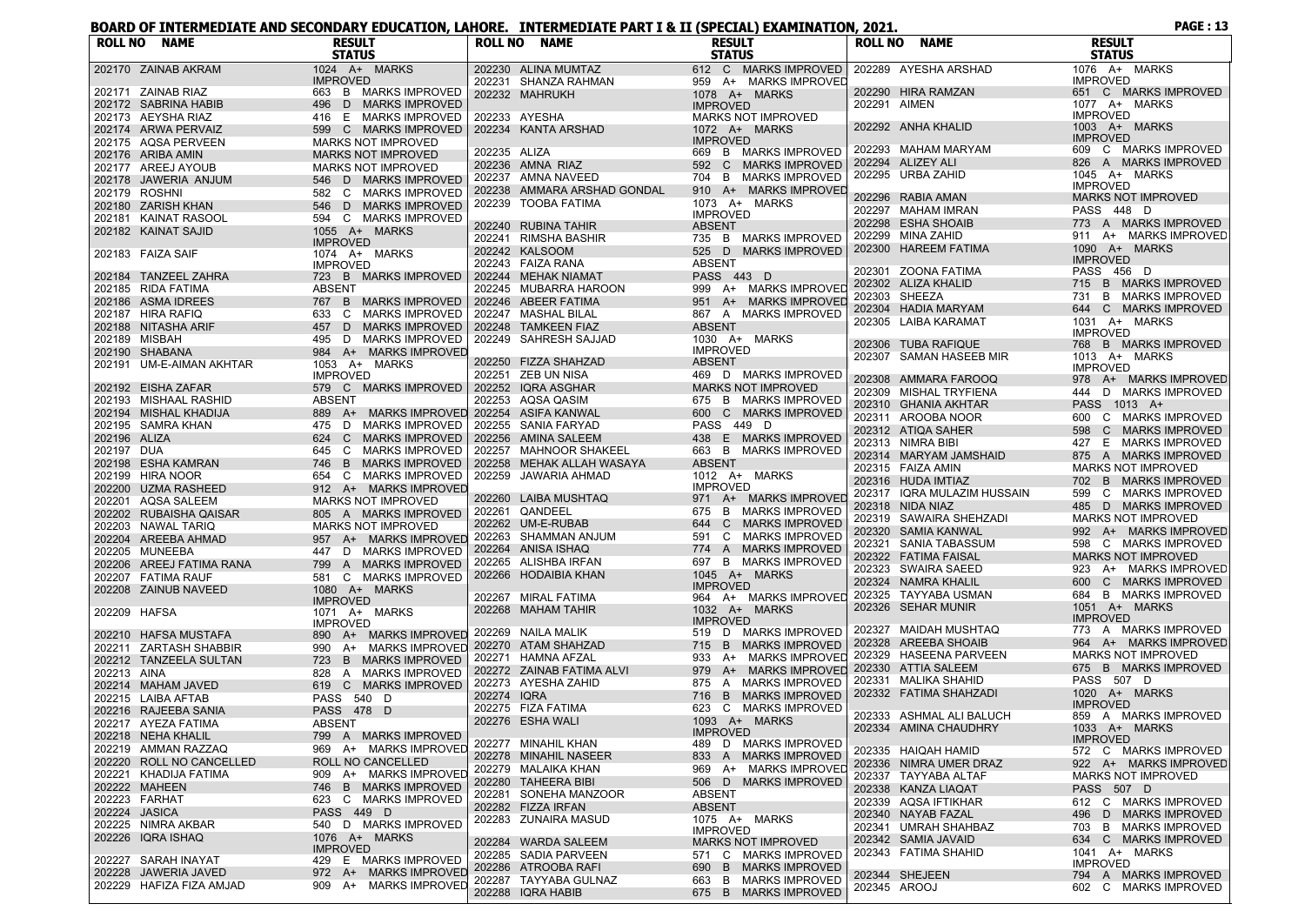| <b>ROLL NO NAME</b>                                   | <b>RESULT</b><br><b>STATUS</b>             | <b>ROLL NO NAME</b>       | <b>RESULT</b><br><b>STATUS</b>             | <b>ROLL NO NAME</b>         | <b>RESULT</b><br><b>STATUS</b> |
|-------------------------------------------------------|--------------------------------------------|---------------------------|--------------------------------------------|-----------------------------|--------------------------------|
| 202346 ASMA RASHID                                    | 859 A MARKS IMPROVED                       | 202403 MAHNOOR ARSHAD     | PASS 744 B                                 | 202461 SABIRA PARVEEN       | 1003 A+ MARKS                  |
| 202347 NOREEN INAYAT                                  | 500 D MARKS IMPROVED                       | 202404 SHANZA KHAN        | 897 A+ MARKS IMPROVED                      |                             | <b>IMPROVED</b>                |
| 202348 SAFEERA BIBI                                   | 717 B MARKS IMPROVED                       | 202405 DABOOR TABRAIZ GUL | 930 A+ MARKS IMPROVED                      | 202462 MAIRA KANWAL         | 507 D MARKS IMPROVED           |
| 202349 ADEN REHMAN                                    | 723 B MARKS IMPROVED   202406 MEHROZ ISHAQ |                           | 429 E MARKS IMPROVED                       | 202463 SEHRISH              | 815 A MARKS IMPROVED           |
| 202350 KAINAT JAFFAR                                  | 639 C MARKS IMPROVED                       | 202407 ARISHA SAEED       | 906 A+ MARKS IMPROVED                      | 202464 ALISHA AKRAM         | <b>ABSENT</b>                  |
| 202351 MAHNOOR WAHEED                                 | 881 A+ MARKS IMPROVED 202408 KALSOOM BIBI  |                           | 546 D MARKS IMPROVED                       | 202465 KHAULA ASHFAQ        | 1055 A+ MARKS                  |
| 202352 SIDRA IJAZ                                     | 489 D MARKS IMPROVED                       | 202409 FAIZA TAHIR        | 629 C MARKS IMPROVED                       |                             | <b>IMPROVED</b>                |
| 202353 NIMRA SHAMS                                    | 762 B MARKS IMPROVED                       | 202410 MISBAH BIBI        | 716 B MARKS IMPROVED                       | 202466 ALIA TABASSUM        | 689 B MARKS IMPROVED           |
|                                                       | 833 A MARKS IMPROVED                       |                           | 621 C MARKS IMPROVED                       | 202467 QURAT-UL-AIN         | 580 C MARKS IMPROVED           |
| 202354 ALISHBA                                        |                                            | 202411 BUSHRA MUSHTAQ     |                                            | 202468 LAIBA AYOOB          | 950 A+ MARKS IMPROVED          |
| 202355 ZIRWA ZAHRA                                    | 500 D MARKS IMPROVED                       | 202412 SANIA              | 827 A MARKS IMPROVED                       | 202469 KUSHIF MUSHTAQ KHAN  | 715 B MARKS IMPROVED           |
| 202356 HUMA WAQAR                                     | 598 C MARKS IMPROVED                       | 202413 SADIA AKRAM        | 498 D MARKS IMPROVED                       | 202470 SHEHZIL ZUBAIR       | 1066 A+ MARKS                  |
| 202357 REHANA KAUSAR                                  | 475 D MARKS IMPROVED                       | 202414 RAFIYA NAWAZ       | 696 B MARKS IMPROVED                       |                             | <b>IMPROVED</b>                |
| 202358 SEHAR LIAQUAT                                  | 490 D MARKS IMPROVED                       | 202415 SHANZA TAHIR       | <b>MARKS NOT IMPROVED</b>                  | 202471 ZAKIA SAJID          | 683 B MARKS IMPROVED           |
| 202359 TOOBA KHALIQ                                   | 644 C MARKS IMPROVED                       | 202416 SIDRA KANWAL       | <b>MARKS NOT IMPROVED</b>                  | 202472 EMAN AKRAM           | 764 B MARKS IMPROVED           |
| 202360 RABIA RAFAQAT                                  | 560 C MARKS IMPROVED                       | 202417 YUSRA SAEED        | 663 B MARKS IMPROVED                       | 202473 GHANA FATIMA         | 581 C MARKS IMPROVED           |
| 202361 ALINA MUSTAFA                                  | <b>ABSENT</b>                              | 202418 TEHREEM NAVEED     | 1005 A+ MARKS                              | 202474 MAIRA ZULFIQAR       | 950 A+ MARKS IMPROVED          |
| 202362 AMINA USMAN                                    | 1023 A+ MARKS                              |                           | <b>IMPROVED</b>                            | 202475 TEHREEM FATIMA       | 1014 A+ MARKS                  |
|                                                       | <b>IMPROVED</b>                            | 202419 ALISHBA ASIF       | 429 E MARKS IMPROVED                       |                             | <b>IMPROVED</b>                |
| 202363 NOOR FATIMA IMTIAZ KHARAL 597 C MARKS IMPROVED |                                            | 202420 FIZA MALIK         | 469 D MARKS IMPROVED                       | 202476 UMME AMEN RASHEED    | <b>ABSENT</b>                  |
| 202364 AYESHA ZAHEER                                  | PASS 598 C                                 | 202421 IQRA SIDDIQUE      | 856 A MARKS IMPROVED                       | 202477 JAVERIA SAMAD        | 826 A MARKS IMPROVED           |
| 202365 MARYAM FATIMA                                  | 1034 A+ MARKS                              | 202422 MINAHIL TANVEER    | 951 A+ MARKS IMPROVED                      | 202478 SHAFIA MUNAWAR       | 978 A+ MARKS IMPROVED          |
|                                                       | <b>IMPROVED</b>                            | 202423 EMAAN HAMEED       | ABSENT                                     |                             | 1010 A+ MARKS                  |
| 202366 RIDA FATIMA                                    | 1055 A+ MARKS                              | 202424 AMMARA ANWAR       | 538 D MARKS IMPROVED                       | 202479 SADIA RIASAT         | <b>IMPROVED</b>                |
|                                                       | <b>IMPROVED</b>                            | 202425 HAMDA SAJID        | 500 D MARKS IMPROVED                       | 202480 ROLL NO CANCELLED    | ROLL NO CANCELLED              |
| 202367 ESHA INAM                                      | 1078 A+ MARKS                              | 202426 AFIFA KAINAT       | 1055 A+ MARKS                              | 202481 MOMINA TEHREEM       | 799 A MARKS IMPROVED           |
|                                                       | <b>IMPROVED</b>                            |                           | <b>IMPROVED</b>                            |                             |                                |
| 202368 NAYAB TUFAIL                                   | 464 D MARKS IMPROVED                       | 202427 SHAGUFTA NAZ       | 886 A+ MARKS IMPROVED                      | 202482 MUSKAN RAFIQUE       | 765 B MARKS IMPROVED           |
| 202369 SYEDA IBTISAM BATOOL                           | 660 B MARKS IMPROVED                       | 202428 YASHA AMIR         | 1055 A+ MARKS                              | 202483 YASMEEN BI BI        | 732 B MARKS IMPROVED           |
| 202370 UM-E-ROMAAN                                    | 1053 A+ MARKS                              |                           | <b>IMPROVED</b>                            | 202484 ANIQA                | 592 C MARKS IMPROVED           |
|                                                       | <b>IMPROVED</b>                            | 202429 RABIA FATIMA       | 1079 A+ MARKS                              | 202485 AYESHA SHOUKAT       | 498 D MARKS IMPROVED           |
| 202371 AREESHA ABID                                   | <b>MARKS NOT IMPROVED</b>                  |                           | <b>IMPROVED</b>                            | 202486 RUBAB ALTAF          | 462 D MARKS IMPROVED           |
| 202372 FATIMA ASIF                                    | 1089 A+ MARKS                              | 202430 FATIMA HASSAN      | 859 A MARKS IMPROVED                       | 202487 LAIBA                | ABSENT                         |
|                                                       | <b>IMPROVED</b>                            | 202431 AIMN JABEEN        | 1005 A+ MARKS                              | 202488 AREEBA RAZA          | 531 D MARKS IMPROVED           |
| 202373 TAHIRA FATIMA                                  | 832 A MARKS IMPROVED                       |                           | <b>IMPROVED</b>                            | 202489 ANEELA QAYYUM        | 1006 A+ MARKS                  |
| 202374 HAFIZA ABEEHA REHMAN                           | 757 B MARKS IMPROVED                       | 202432 IMAN SULTAN        | 985 A+ MARKS IMPROVED                      |                             | <b>IMPROVED</b>                |
| 202375 NOOR-UL-HUDA                                   | 853 A MARKS IMPROVED                       | 202433 ALINA SALAH-UD-DIN | 964 A+ MARKS IMPROVED                      | 202490 NISHA MUNAWAR        | 971 A+ MARKS IMPROVED          |
| 202376 AYESHA AMJAD                                   | 1020 A+ MARKS                              | 202434 YUSRA ROSHAN       | 619 C MARKS IMPROVED                       | 202491 ALVINA ASIM          | ABSENT                         |
|                                                       | <b>IMPROVED</b>                            | 202435 MEERAB ZAHID       | 622 C MARKS IMPROVED                       | 202492 ALINA JAMIL          | 573 C MARKS IMPROVED           |
| 202377 RIMSHA ZULFIQAR                                | 959 A+ MARKS IMPROVED                      | 202436 MARYAM KASHIF      | 703 B MARKS IMPROVED                       | 202493 KANZ UL IMAAN KHALID | <b>ABSENT</b>                  |
| 202378 ZOHA INAM                                      | 1034 A+ MARKS                              | 202437 IQRA BIBI          | 908 A+ MARKS IMPROVED                      | 202494 DUA IMRAN            | <b>MARKS NOT IMPROVED</b>      |
|                                                       | <b>IMPROVED</b>                            | 202438 ROLL NO CANCELLED  | ROLL NO CANCELLED                          | 202495 AMNA ALI             | 704 B MARKS IMPROVED           |
| 202379 KHADIJA NAEEM                                  | <b>MARKS NOT IMPROVED</b>                  | 202439 ZUJAJAH KHAN       |                                            | 202496 NIBAHA NAVEED        | 582 C MARKS IMPROVED           |
| 202380 MISHAAL FATIMA                                 | <b>ABSENT</b>                              |                           | PASS 1032 A+                               | 202497 ZOBIA ASGHAR         | 558 C MARKS IMPROVED           |
| 202381 HADIA SAJID                                    | 629 C MARKS IMPROVED                       | 202440 RIDAY FATIMA       | 500 D MARKS IMPROVED                       | 202498 FATIMA ARSHAD        | 901 A+ MARKS IMPROVED          |
| 202382 BISMA FATIMA                                   | 621 C MARKS IMPROVED                       | 202441 ROLL NO CANCELLED  | ROLL NO CANCELLED                          |                             |                                |
| 202383 EMAN FATIMA                                    | 888 A+ MARKS IMPROVED                      | 202442 RAFIA              | PASS 951 A+                                | 202499 HAFSA FARID          | PASS 573 C                     |
| 202384 AYESHA KHAN                                    | 1013 A+ MARKS                              | 202443 ZOBIA KHAN         | 1013 A+ MARKS                              | 202500 AYESHA FAYYAZ        | <b>MARKS NOT IMPROVED</b>      |
|                                                       | <b>IMPROVED</b>                            |                           | <b>IMPROVED</b>                            | 202501 BONITA GILL          | 717 B MARKS IMPROVED           |
| 202385 RIMSHA MUKHTAR                                 | 794 A MARKS IMPROVED                       | 202444 FATIMA BIBI        | 909 A+ MARKS IMPROVED 202502 SIDRAH TAYYAB |                             | 846 A MARKS IMPROVED           |
| 202386 AQSA                                           | 705 B MARKS IMPROVED                       | 202445 ZAINAB KASHEF      | 742 B MARKS IMPROVED                       | 202503 ILSA IMRAN           | 879 A MARKS IMPROVED           |
| 202387 MAVA MARYAM                                    | 717 B MARKS IMPROVED                       | 202446 ZAINAB SAEED       | 825 A MARKS IMPROVED                       | 202504 AMNA JAMIL           | 970 A+ MARKS IMPROVED          |
| 202388 AQSA NAZEER                                    | 417 E MARKS IMPROVED                       | 202447 MUNTAHA SADAQAT    | 773 A MARKS IMPROVED                       | 202505 RIDA USMAN KHAN      | 746 B MARKS IMPROVED           |
| 202389 UM-E-KALSOOM                                   | 629 C MARKS IMPROVED                       | 202448 SUMAIRA NAWAZ      | 506 D MARKS IMPROVED                       | 202506 RETAJ NAZEER CH      | 519 D MARKS IMPROVED           |
| 202390 KASHAF ASIF                                    |                                            | 202449 SAJAL FATIMA       | 985 A+ MARKS IMPROVED 202507 QANITA AMER   |                             | 1078 A+ MARKS                  |
|                                                       | <b>PASS 558 C</b>                          | 202450 MALEEHA SHOAIB     | 978 A+ MARKS IMPROVED                      |                             | <b>IMPROVED</b>                |
| 202391 ANAM QURESHI                                   | 1081 A+ MARKS                              | 202451 AYMEN RIASAT       | 1032 A+ MARKS                              | 202508 ZARNAB               | 880 A+ MARKS IMPROVED          |
|                                                       | <b>IMPROVED</b>                            |                           | <b>IMPROVED</b>                            | 202509 AROOJ FATIMA         | 929 A+ MARKS IMPROVED          |
| 202392 ZAINAB NOOR                                    | 932 A+ MARKS IMPROVED                      | 202452 ALISHBA ATIQUE     | 1056 A+ MARKS                              | 202510 AQSA RONAQ RAO       | 609 C MARKS IMPROVED           |
| 202393 ZAINAB QADRI                                   | <b>ABSENT</b>                              |                           | <b>IMPROVED</b>                            | 202511 MUQADAS KHAN         | 861 A MARKS IMPROVED           |
| 202394 MAHNOOR QADIR                                  | <b>ABSENT</b>                              | 202453 HUDA IMRAN         | 943 A+ MARKS IMPROVED                      | 202512 MAHNOOR QAMAR        | 1023 A+ MARKS                  |
| 202395 AMARA YOUSAF                                   | 548 D MARKS IMPROVED                       | 202454 SANA MUGHAL        | 948 A+ MARKS IMPROVED                      |                             | <b>IMPROVED</b>                |
| 202396 MUBAH ALAM                                     | 1061 A+ MARKS                              | 202455 AQSA SHAKIL        | 1035 A+ MARKS                              | 202513 AYESHA BATOOL        | 949 A+ MARKS IMPROVED          |
|                                                       | <b>IMPROVED</b>                            |                           | <b>IMPROVED</b>                            | 202514 HIRA ARSHAD          | 859 A MARKS IMPROVED           |
| 202397 RUMANA MURTAZA                                 | 681 B MARKS IMPROVED                       | 202456 MUQADDAS ZIA       | 907 A+ MARKS IMPROVED                      | 202515 MISBAH ALI           | <b>ABSENT</b>                  |
| 202398 AMMARA AKHTAR                                  | 788 A MARKS IMPROVED                       | 202457 LAIBA ALAM         | 1062 A+ MARKS                              | 202516 MISBAH HAYAT         | 1003 A+ MARKS                  |
| 202399 MAHEEN FATIMA                                  | 496 D MARKS IMPROVED                       |                           | <b>IMPROVED</b>                            |                             | <b>IMPROVED</b>                |
| 202400 MOMENA LIAQAT                                  | 825 A MARKS IMPROVED                       | 202458 LAIBA BIBI         | 422 E MARKS IMPROVED                       | 202517 ALEEHA FATIMA        | 918 A+ MARKS IMPROVED          |
| 202401 AMAL NAUMAN KHAN                               | 957 A+ MARKS IMPROVED                      | 202459 NISHA TABASSUM     | 581 C MARKS IMPROVED                       | 202518 SUBHANA CHAUDHARY    | 1045 A+ MARKS                  |
| 202402 GHULAM FATIMA                                  | <b>MARKS NOT IMPROVED</b>                  | 202460 SADIA              | PASS 900 A+                                |                             | <b>IMPROVED</b>                |
|                                                       |                                            |                           |                                            |                             |                                |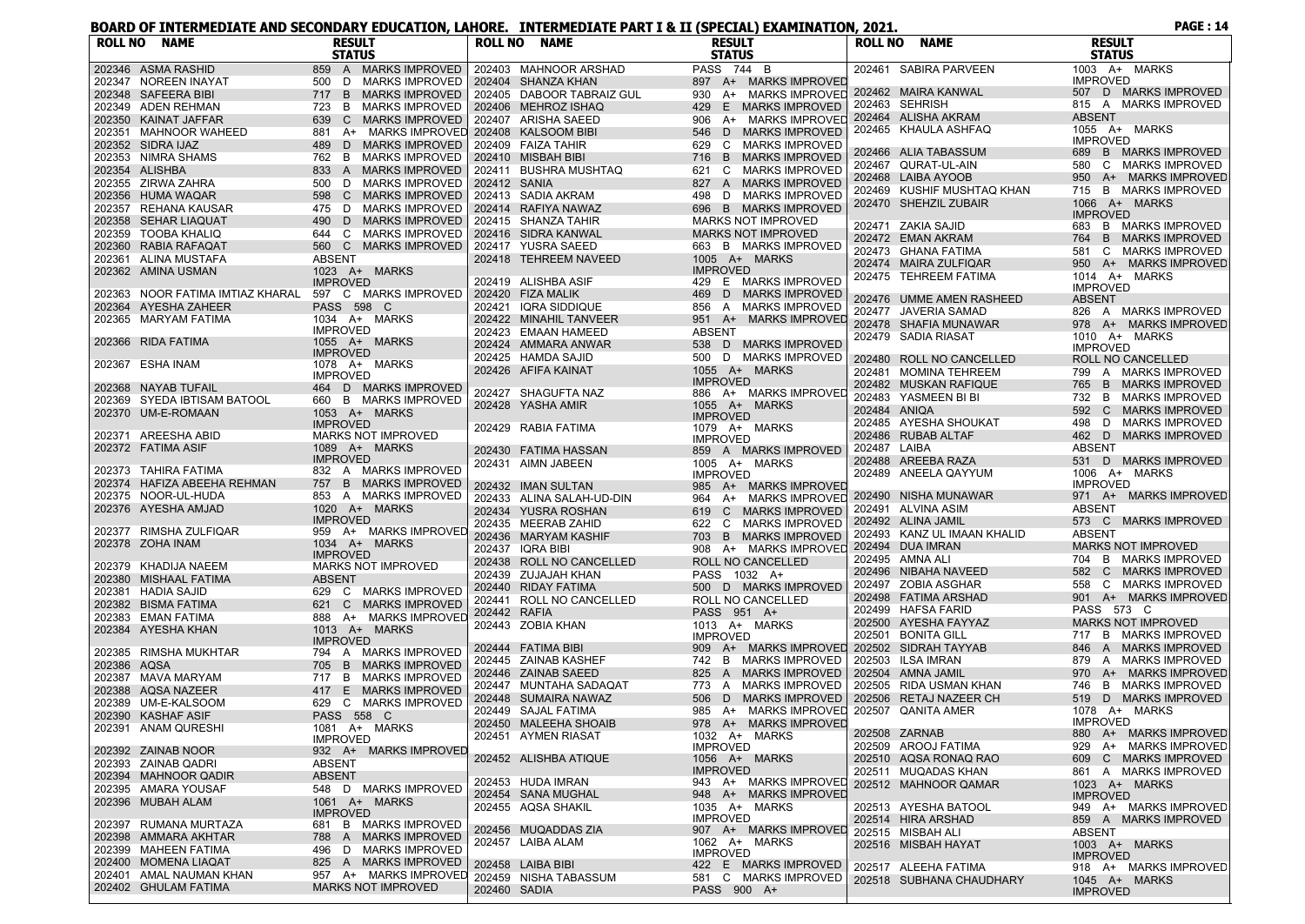|              | <b>ROLL NO NAME</b>                                  | <b>RESULT</b><br><b>STATUS</b>                | <b>ROLL NO NAME</b>                                                | <b>RESULT</b><br><b>STATUS</b>               | <b>ROLL NO</b>    | <b>NAME</b>                                   | <b>RESULT</b><br><b>STATUS</b>               |
|--------------|------------------------------------------------------|-----------------------------------------------|--------------------------------------------------------------------|----------------------------------------------|-------------------|-----------------------------------------------|----------------------------------------------|
|              | 202519 FARIDA BATOOL                                 | 880 A+ MARKS IMPROVED 202577 RITMA            |                                                                    | 592 C MARKS IMPROVED                         |                   | 202629 SARA FATIMA KHAN                       | 1074 A+ MARKS                                |
|              | 202520 FATIMA JABBAR                                 | 999 A+ MARKS IMPROVED 202578 EMAN ANWAR       |                                                                    | 869 A MARKS IMPROVED                         |                   |                                               | <b>IMPROVED</b>                              |
|              | 202521 EEMAN FATIMA MALIK                            | 1053 A+ MARKS<br><b>IMPROVED</b>              | 202579 MAHNOOR FATIMA<br>202580 AROOB FATIMA                       | 528 D MARKS IMPROVED<br>798 A MARKS IMPROVED |                   | 202630 AMNA SHAKIL                            | 1072 A+ MARKS<br><b>IMPROVED</b>             |
|              | 202522 FATIMA-TUL-ZAHRA                              | 581 C MARKS IMPROVED                          | 202581 NIMRA TARIQ                                                 | 804 A MARKS IMPROVED                         |                   | 202631 SUMAIKA SAJJAD                         | 1040 A+ MARKS                                |
|              | 202523 AYESHA BINT ILYAS                             | 990 A+ MARKS IMPROVED                         | 202582 GHAZAL SHAHZAD                                              | <b>MARKS NOT IMPROVED</b>                    |                   |                                               | <b>IMPROVED</b>                              |
|              | 202524 ASMA ASIF                                     | 827 A MARKS IMPROVED                          | 202583 OME SARA                                                    | 1011 A+ MARKS                                |                   | 202632 MUNAZA IQBAL                           | 429 E MARKS IMPROVED                         |
|              | 202525 HIRA FAISAL                                   | 911 A+ MARKS IMPROVED                         |                                                                    | <b>IMPROVED</b>                              |                   | 202633 LAIBA IFTIKHAR<br>202634 SHAFIA ILYAS  | 490 D MARKS IMPROVED<br><b>ABSENT</b>        |
|              | 202526 REHAB ARSHAD                                  | 876 A MARKS IMPROVED                          | 202584 IQRA SARWAR                                                 | 1088 A+ MARKS                                |                   | 202635 YASHFA NAZIR                           | 570 C MARKS IMPROVED                         |
|              | 202527 AREEBA                                        | 629 C MARKS IMPROVED                          |                                                                    | <b>IMPROVED</b>                              |                   | 202636 RABIA BASRI                            | 911 A+ MARKS IMPROVED                        |
|              | 202528 HADIA ISMAIL                                  | 786 A MARKS IMPROVED                          | 202585 SEKHAF NASEER                                               | 789 A MARKS IMPROVED                         |                   | 202637 LAVIZA NAEEM                           | 813 A MARKS IMPROVED                         |
|              | 202529 MANISHA JORGE                                 | 551 C MARKS IMPROVED                          | 202586 ZUKHRUF                                                     | 870 A MARKS IMPROVED                         | 202638 TEHMINA    |                                               | 619 C MARKS IMPROVED                         |
|              | 202530 ZARWA ZAHOOR                                  | 777 A MARKS IMPROVED                          | 202587 WANIA AAMIR<br>202588 FATIMA RAFIQ                          | PASS 854 A<br>1076 A+ MARKS                  | 202639 EMAN EJAZ  |                                               | <b>MARKS NOT IMPROVED</b>                    |
| 202531 MAHA  |                                                      | 990 A+ MARKS IMPROVED                         |                                                                    | <b>IMPROVED</b>                              |                   | 202640 EMAN SHAHBAZ                           | 1050 A+ MARKS                                |
|              | 202532 SANIA ZAHID                                   | 927 A+ MARKS IMPROVED                         | 202589 IRAM SHAHZADI                                               | 984 A+ MARKS IMPROVED                        |                   |                                               | <b>IMPROVED</b>                              |
|              | 202533 SEHRISH NAZ                                   | 991 A+ MARKS IMPROVED                         | 202590 MAIRA IRSHAD                                                | 1019 A+ MARKS                                |                   | 202641 ANMOL SHAHBAZ                          | 485 D MARKS IMPROVED                         |
|              | 202534 MEHWISH                                       | 861 A MARKS IMPROVED                          |                                                                    | <b>IMPROVED</b>                              |                   | 202642 PALWASHAY KHAN                         | <b>PASS 582 C</b>                            |
|              | 202535 ALEEHA ASIM                                   | <b>ABSENT</b>                                 | 202591 TAYYABA GULZAR                                              | 757 B MARKS IMPROVED                         |                   | 202643 AMNA ASHRAF                            | 1032 A+ MARKS                                |
|              | 202536 ALEENA BATOOL<br>202537 AROOJ ZAKA            | 900 A+ MARKS IMPROVED<br>805 A MARKS IMPROVED | 202592 MARYAM IMTIAZ                                               | 1033 A+ MARKS                                |                   |                                               | <b>IMPROVED</b>                              |
|              | 202538 MUBARRA AZIZ                                  | <b>ABSENT</b>                                 |                                                                    | <b>IMPROVED</b>                              |                   | 202644 NIDA KASHIF                            | 1003 A+ MARKS<br><b>IMPROVED</b>             |
|              | 202539 FATIMA NADEEM                                 |                                               | 202593 IQRA<br>992 A+ MARKS IMPROVED 202594 MUQADAS ZULFIQAR       | 629 C MARKS IMPROVED                         |                   | 202645 IFRAH RIZWAN                           | <b>MARKS NOT IMPROVED</b>                    |
|              | 202540 SARAH EJAZ                                    |                                               | 957 A+ MARKS IMPROVED 202595 KHADIJA TANVEER                       | <b>ABSENT</b>                                |                   | 202646 HAZILA SHAKEEL                         | 1075 A+ MARKS                                |
|              | 202541 MAHEEN FATIMA                                 | 1029 A+ MARKS                                 |                                                                    | 1053 A+ MARKS<br><b>IMPROVED</b>             |                   |                                               | <b>IMPROVED</b>                              |
|              |                                                      | <b>IMPROVED</b>                               | 202596 SALIHA ANSAR                                                | 609 C MARKS IMPROVED                         |                   | 202647 RUQIYA EJAZ                            | 629 C MARKS IMPROVED                         |
|              | 202542 SAWERA RAFIQ                                  | 1030 A+ MARKS                                 | 202597 NABIHA FATIMA                                               | 1032 A+ MARKS                                |                   | 202648 NIMRA ASLAM                            | PASS 906 A+                                  |
|              |                                                      | <b>IMPROVED</b>                               |                                                                    | <b>IMPROVED</b>                              |                   | 202649 ISHA SHAHID                            | 553 C MARKS IMPROVED                         |
|              | 202543 MEERAJ TARIQ                                  | 485 D MARKS IMPROVED                          | 202598 ZAINAB REHMAN                                               | 485 D MARKS IMPROVED                         |                   | 202650 MINAHIL DOST M                         | 752 B MARKS IMPROVED                         |
|              | 202544 SANA ARIF                                     | 640 C MARKS IMPROVED                          | 202599 HAIQA EMAN FATIMA                                           | 816 A MARKS IMPROVED                         |                   | 202651 MINAHIL JAHANGIR                       | 887 A+ MARKS IMPROVED                        |
|              | 202545 ADEELA SAFDAR                                 | 763 B MARKS IMPROVED                          | 202600 MEHREEN SADIQ                                               | <b>PASS 402 E</b>                            |                   | 202652 QURAT LARAIB                           | 794 A MARKS IMPROVED                         |
| 202546 REBQA |                                                      | 711 B MARKS IMPROVED                          | 202601 AYESHA IFTIKHAR                                             | <b>MARKS NOT IMPROVED</b>                    |                   | 202653 TOOBA MASOOD                           | 970 A+ MARKS IMPROVED                        |
|              | 202547 NIMRA SABIR                                   | 827 A MARKS IMPROVED                          | 202602 AYESHA ZEB                                                  | 886 A+ MARKS IMPROVED                        |                   | 202654 SYEDA MEHAK ZAHRA KAZMI                | 785 A MARKS IMPROVED                         |
|              | 202548 ARISHA IMTIAZ                                 | <b>MARKS NOT IMPROVED</b>                     | 202603 MEHWISH IQBAL                                               | 930 A+ MARKS IMPROVED                        |                   | 202655 SAFEERA KHALID                         | 477 D MARKS IMPROVED                         |
|              | 202549 RIDA FATIMA                                   | 1052 A+ MARKS<br><b>IMPROVED</b>              | 202604 DUR E SAMAN                                                 | <b>ABSENT</b>                                |                   | 202656 KASHAF ZAFAR                           | 702 B MARKS IMPROVED                         |
|              | 202550 MINAHAL FAISAL                                | 1003 A+ MARKS                                 | 202605 AIZA FAISAL KHAN                                            | 1076 A+ MARKS<br><b>IMPROVED</b>             |                   | 202657 TEHMINA JAVEED                         | 552 C MARKS IMPROVED                         |
|              |                                                      | <b>IMPROVED</b>                               | 202606 RIDA FATIMA                                                 | 1041 A+ MARKS                                | 202658 SHANZY     |                                               | 745 B MARKS IMPROVED<br>567 C MARKS IMPROVED |
|              | 202551 MALAIKA YASEEN                                | 766 B MARKS IMPROVED                          |                                                                    | <b>IMPROVED</b>                              |                   | 202659 RIMSHA ZULFIQAR<br>202660 KALSOOM BIBI | 581 C MARKS IMPROVED                         |
|              | 202552 MALAIKA RIAZ                                  |                                               | 951 A+ MARKS IMPROVED 202607 MALAIKA FAROOQ KHAN                   | <b>MARKS NOT IMPROVED</b>                    |                   | 202661 RABYA SHEHZAD                          | 408 E MARKS IMPROVED                         |
|              | 202553 INSBAAT                                       | 798 A MARKS IMPROVED                          | 202608 ZANEEY                                                      | <b>MARKS NOT IMPROVED</b>                    | 202662 ESHA ASIF  |                                               | 978 A+ MARKS IMPROVED                        |
|              | 202554 BUSHRA NAZIR                                  | 479 D MARKS IMPROVED                          | 202609 PAKEEZA                                                     | 928 A+ MARKS IMPROVED                        |                   | 202663 IQRA KALSOOM                           | 579 C MARKS IMPROVED                         |
|              | 202555 JENNIFER SANDHU                               | 501 D MARKS IMPROVED                          | 202610 NABGHA FAIZ                                                 | 1045 A+ MARKS                                |                   | 202664 MINAHIL SADAQAT                        | 736 B MARKS IMPROVED                         |
|              | 202556 FIZZA HUSSAIN                                 | 972 A+ MARKS IMPROVED                         |                                                                    | <b>IMPROVED</b>                              |                   | 202665 LARAIB ELAHI                           | 1055 A+ MARKS                                |
|              | 202557 AYNA FATIMA ALVI                              | <b>ABSENT</b>                                 | 202611 FATIMA SYEDA                                                | 901 A+ MARKS IMPROVED                        |                   |                                               | <b>IMPROVED</b>                              |
|              | 202558 AMNA MUKHTAR                                  |                                               | 901 A+ MARKS IMPROVED 202612 HAFIZA AQSA RIAZ<br>202613 RAMLA EJAZ | 546 D MARKS IMPROVED<br>1094 A+ MARKS        |                   | 202666 ANEESA HAMMAD RANA                     | <b>ABSENT</b>                                |
|              | 202559 AEZAH AHMED                                   | 1074 A+ MARKS<br><b>IMPROVED</b>              |                                                                    | <b>IMPROVED</b>                              | 202667 ABIHA ABID |                                               | 603 C MARKS IMPROVED                         |
|              | 202560 KHADIJA                                       |                                               | 573 C MARKS IMPROVED   202614 SAMMIA EMMANUEL                      | 454 D MARKS IMPROVED                         |                   | 202668 ROSHEEN ALI                            | 641 C MARKS IMPROVED                         |
|              | 202561 NIMRAH SHAHID                                 | 963 A+ MARKS IMPROVED 202615 AYESHA TARIQ     |                                                                    | 579 C MARKS IMPROVED                         |                   | 202669 AATIQA FARAZ                           | 602 C MARKS IMPROVED                         |
|              | 202562 AYESHA IMDAD                                  | 633 C MARKS IMPROVED                          | 202616 ALISHBA QURAISH                                             | 972 A+ MARKS IMPROVED                        | 202670 IRAM       |                                               | 744 B MARKS IMPROVED                         |
|              | 202563 JAVERIA ABDUL REHMAN                          | <b>ABSENT</b>                                 | 202617 KINZA AROOJ                                                 | 801 A MARKS IMPROVED                         |                   | 202671 ROLL NO CANCELLED                      | ROLL NO CANCELLED                            |
|              | 202564 SHEHRISH ILYAS                                | <b>PASS 570 C</b>                             | 202618 IFRA ARMAN                                                  | 694 B MARKS IMPROVED                         |                   | 202672 HAIQA MARRIYAM                         | ABSENT                                       |
|              | 202565 MARIA ZULFIQAR                                | 804 A MARKS IMPROVED   202619 MUBAH SHAFQAT   |                                                                    | <b>MARKS NOT IMPROVED</b>                    |                   | 202673 IQRA SHAMS<br>202674 SABAH ASIF        | <b>PASS 526 D</b><br>479 D MARKS IMPROVED    |
|              | 202566 HABIBA                                        | 985 A+ MARKS IMPROVED 202620 ZUNAIRA WAQAR    |                                                                    | 1012 A+ MARKS                                | 202675 LAIBA      |                                               | MARKS NOT IMPROVED                           |
|              | 202567 IFRAH KALEEM                                  | 815 A MARKS IMPROVED                          |                                                                    | <b>IMPROVED</b>                              | 202676 AANCHAL    |                                               | 562 C MARKS IMPROVED                         |
|              | 202568 LAIBA HAYAT                                   | 1035 A+ MARKS                                 | 202621 MAHAM WAHEED                                                | 1034 A+ MARKS<br><b>IMPROVED</b>             |                   | 202677 KHADIJAH RIAZ                          | 527 D MARKS IMPROVED                         |
|              | 202569 AFSHAN QADIR                                  | <b>IMPROVED</b>                               | 202622 NATASHA JAWAID                                              | <b>MARKS NOT IMPROVED</b>                    |                   | 202678 AMBER FATIMA                           | 582 C MARKS IMPROVED                         |
|              |                                                      | 836 A MARKS IMPROVED                          | 202623 ARIBA SUMRIN                                                | 1089 A+ MARKS                                |                   | 202679 BARKHA RASOOL                          | 1076 A+ MARKS                                |
|              | 202570 FATIMA TALAT                                  | 1045 A+ MARKS<br><b>IMPROVED</b>              |                                                                    | <b>IMPROVED</b>                              |                   |                                               | <b>IMPROVED</b>                              |
|              | 202571 MOMINA SHAHZAD                                | <b>MARKS NOT IMPROVED</b>                     | 202624 FAREEHA                                                     | 1023 A+ MARKS                                |                   | 202680 EMAN RASHEED                           | 532 D MARKS IMPROVED                         |
|              | 202572 AYESHA TARIQ                                  | PASS 479 D                                    |                                                                    | <b>IMPROVED</b>                              |                   | 202681 EMAN SARWAR                            | 1074 A+ MARKS                                |
|              | 202573 SYEDA SAKINA HUSSAIN BAQRI MARKS NOT IMPROVED |                                               | 202625 SAMEEN SHAHBAZ                                              | PASS 861 A                                   |                   |                                               | <b>IMPROVED</b>                              |
|              | 202574 KHADIJA KHANUM                                | 1078 A+ MARKS                                 | 202626 AFIFA MAHMOOD                                               | 917 A+ MARKS IMPROVED                        |                   | 202682 NOOR FATIMA                            | 1066 A+ MARKS                                |
|              |                                                      | <b>IMPROVED</b>                               | 202627 MUSKAN WADOOD                                               | 1053 A+ MARKS                                |                   |                                               | <b>IMPROVED</b>                              |
|              | 202575 HAFIZA HALEEMA RIAZ                           | 1051 A+ MARKS                                 | 202628 SHALIN                                                      | <b>IMPROVED</b><br><b>MARKS NOT IMPROVED</b> |                   | 202683 MARYAM FATIMA                          | 1089 A+ MARKS<br><b>IMPROVED</b>             |
|              |                                                      | <b>IMPROVED</b>                               |                                                                    |                                              |                   | 202684 MARYAM SARWAR                          | 984 A+ MARKS IMPROVED                        |
|              | 202576 HAFIZA MUBARRA NAEEM                          | 896 A+ MARKS IMPROVED                         |                                                                    |                                              |                   |                                               |                                              |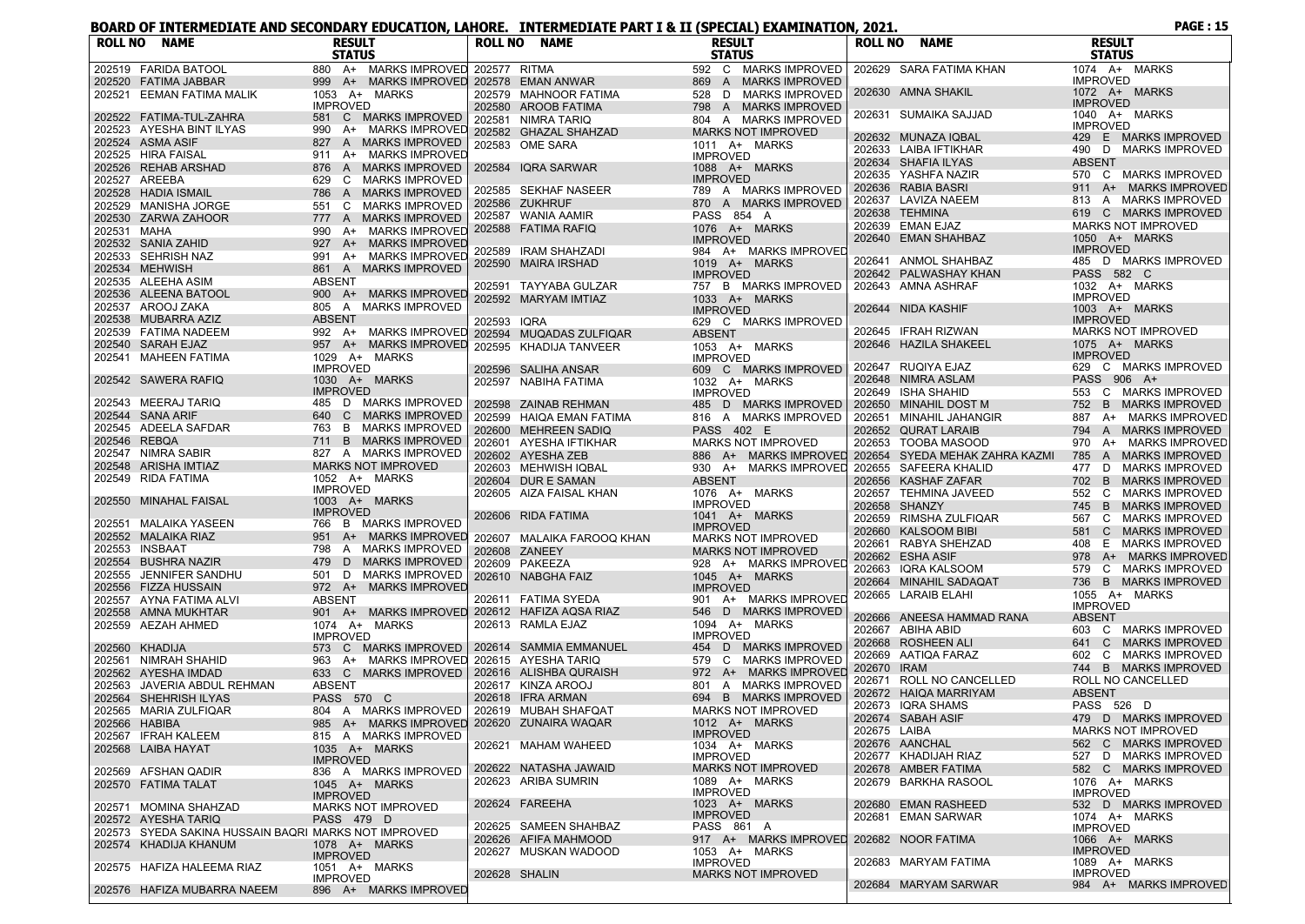|             | <b>ROLL NO NAME</b>                               | <b>RESULT</b>                                | BUAKU UF INTEKMEDIATE AND SECUNDAKT EDUCATION, LANUKE.   INTEKMEDIATE PAKT I & II (SPECIAL) EXAMINATION, ZUZI.<br><b>ROLL NO NAME</b> | Result                                            | <b>ROLL NO NAME</b>                              | <b>PAGE: TO</b><br><b>RESULT</b>        |
|-------------|---------------------------------------------------|----------------------------------------------|---------------------------------------------------------------------------------------------------------------------------------------|---------------------------------------------------|--------------------------------------------------|-----------------------------------------|
|             |                                                   | <b>STATUS</b>                                |                                                                                                                                       | <b>STATUS</b>                                     |                                                  | <b>STATUS</b>                           |
|             | 202685 MOAZMA NAEEM                               | 785 A MARKS IMPROVED                         | 202744 FATIMA NAWAZ                                                                                                                   | 1073 A+ MARKS                                     | 202799 MANAHIL FATIMA                            | 454 D MARKS IMPROVED                    |
|             | 202686 HUDA AJMAL                                 | 600 C MARKS IMPROVED                         | 202745 JAWERIA JAMSHAID                                                                                                               | <b>IMPROVED</b><br><b>MARKS NOT IMPROVED</b>      | 202800 SEHAR SARWAR                              | 531 D MARKS IMPROVED                    |
|             | 202687 BAHISHT-E-ARFA ZAHID                       | 992 A+ MARKS IMPROVED                        | 202746 MAHNOOR SAFDAR                                                                                                                 | 888 A+ MARKS IMPROVED                             | 202801 UMME-HAFSA ALTAF                          | 848 A MARKS IMPROVED                    |
|             | 202688 MARIYA ILYAS                               | PASS 1078 A+                                 | 202747 FARYAL ZAINAB                                                                                                                  | <b>MARKS NOT IMPROVED</b>                         | 202802 ANEESA ABDUL REHMAN                       | <b>MARKS NOT IMPROVED</b>               |
|             | 202689 ALINA KHAWAR<br>202690 MARWA HAIDER        | <b>ABSENT</b><br>763 B MARKS IMPROVED        | 202748 ZUNAIRA                                                                                                                        | <b>ABSENT</b>                                     | 202803 SHAHEEN SHAHBAZ                           | 1024 A+ MARKS<br><b>IMPROVED</b>        |
| 202691 AQSA |                                                   | 744 B MARKS IMPROVED                         | 202749 LAIBA ASIF                                                                                                                     | 951 A+ MARKS IMPROVED 202804 MARIAM GILANI        |                                                  | <b>ABSENT</b>                           |
|             | 202692 MANAHIL                                    | 1013 A+ MARKS                                | 202750 AREEBA RAHEEL                                                                                                                  | 757 B MARKS IMPROVED                              | 202805 MARIAM IMRAN                              | 580 C MARKS IMPROVED                    |
|             |                                                   | <b>IMPROVED</b>                              | 202751 FAQIHA GUL                                                                                                                     |                                                   | 970 A+ MARKS IMPROVED 202806 FATIMA IMTIAZ AHMAD | 676 B MARKS IMPROVED                    |
|             | 202693 MALAIKA SHAFEEQ                            | 478 D MARKS IMPROVED                         | 202752 ALIYA BATOOL                                                                                                                   | 608 C MARKS IMPROVED                              | 202807 ZAINAB JUNAID                             | 1072 A+ MARKS                           |
|             | 202694 MAHAM NADEEM                               | 827 A MARKS IMPROVED                         | 202753 IQRA AZHAR                                                                                                                     | <b>MARKS NOT IMPROVED</b>                         |                                                  | <b>IMPROVED</b>                         |
|             | 202695 WAJEEHA SHAHZAD                            | 438 E MARKS IMPROVED                         | 202754 AMBIA ARSHAD                                                                                                                   | 592 C MARKS IMPROVED                              | 202808 ANMOL ASHRAF                              | PASS 909 A+                             |
|             | 202696 ARIKA ASHRAF                               | 788 A MARKS IMPROVED                         | 202755 SALIHA RASHID                                                                                                                  | 992 A+ MARKS IMPROVED                             | 202809 NUBRAS AKHLAQ                             | 587 C MARKS IMPROVED                    |
|             | 202697 UMAMA TANVEER                              | 736 B MARKS IMPROVED                         | 202756 FATIMA ZAKIR                                                                                                                   | 702 B MARKS IMPROVED                              | 202810 LINTA JAVAID                              | 1078 A+ MARKS<br><b>IMPROVED</b>        |
|             | 202698 MAHNOOR FATIMA                             | <b>MARKS NOT IMPROVED</b>                    | 202757 SIMRAN YOUSAF                                                                                                                  | <b>PASS 429 E</b>                                 | 202811 KOMAL IFTIKHAR                            | 608 C MARKS IMPROVED                    |
|             | 202699 HOORAM FATIMA BUKHARI                      | 644 C MARKS IMPROVED                         | 202758 EESHA KHAN                                                                                                                     | <b>NOT ELIGIBLE</b>                               | 202812 IEMAN FAIZAN MALIK                        | 943 A+ MARKS IMPROVED                   |
|             | 202700 RUBAB KHIZAR                               | 1030 A+ MARKS                                | 202759 FATIMA BATOOL                                                                                                                  | 475 D MARKS IMPROVED                              | 202813 SYEDA ZAINAB BATOOL                       | 900 A+ MARKS IMPROVED                   |
|             |                                                   | <b>IMPROVED</b>                              | 202760 UMM-E-RUBAB                                                                                                                    | 1051 A+ MARKS                                     | 202814 AREEBA ARSHAD                             | <b>MARKS NOT IMPROVED</b>               |
|             | 202701 SEHAR SHAFAQAT ALI<br>202702 MAIDA MUSTAFA | MARKS NOT IMPROVED<br>540 D MARKS IMPROVED   | 202761 ESHA SHEHZAD                                                                                                                   | <b>IMPROVED</b><br>876 A MARKS IMPROVED           | 202815 FATIMA NOOR                               | 1096 A+ MARKS                           |
|             | 202703 MAIEDA NASIR                               | <b>MARKS NOT IMPROVED</b>                    |                                                                                                                                       | 1014 A+ MARKS                                     |                                                  | <b>IMPROVED</b>                         |
|             | 202704 UMBER JUNAID                               | 1044 A+ MARKS                                | 202762 ZUHA TARIQ                                                                                                                     | <b>IMPROVED</b>                                   | 202816 FATIMA SHAHID KHAN                        | 908 A+ MARKS IMPROVED                   |
|             |                                                   | <b>IMPROVED</b>                              | 202763 SARAH SHAHID                                                                                                                   | 1032 A+ MARKS                                     | 202817 MUZNA ABID                                | ABSENT                                  |
|             | 202705 ALEEZAH HASSAN                             | 736 B MARKS IMPROVED                         |                                                                                                                                       | <b>IMPROVED</b>                                   | 202818 TEHREEM IFTIKHAR                          | 1072 A+ MARKS                           |
|             | 202706 RUKHSAR RIAZ                               | 427 E MARKS IMPROVED                         | 202764 HUNAINA ABID                                                                                                                   | 1076 A+ MARKS                                     |                                                  | <b>IMPROVED</b>                         |
|             | 202707 MARIA AFZAL                                | 1061 A+ MARKS                                |                                                                                                                                       | <b>IMPROVED</b>                                   | 202819 AYESHA SADIQA                             | 943 A+ MARKS IMPROVED                   |
|             |                                                   | <b>IMPROVED</b>                              | 202765 MAIDA FATIMA                                                                                                                   | 763 B MARKS IMPROVED                              | 202820 ALISHBAH KASHIF                           | 546 D MARKS IMPROVED                    |
|             | 202708 HUNIYA ASIF                                | <b>ABSENT</b>                                | 202766 SHAHEEN AKHTER                                                                                                                 | <b>ABSENT</b>                                     | 202821 FIZZA ASHRAF                              | 1084 A+ MARKS<br><b>IMPROVED</b>        |
|             | 202709 HAFIZA AIZA BATOOL                         | <b>PASS 427 E</b>                            | 202767 SADIA AZAM                                                                                                                     | 517 D MARKS IMPROVED<br>932 A+ MARKS IMPROVED     | 202822 ALIZA MARIYAM                             | 561 C MARKS IMPROVED                    |
|             | 202710 TASMIA ALI AHMAD                           | 681 B MARKS IMPROVED                         | 202768 RAFIA NOOR<br>202769 ZAINAB MUNIR                                                                                              | 1080 A+ MARKS                                     | 202823 AIN-UL-FAJAR                              | 959 A+ MARKS IMPROVED                   |
|             | 202711 NOOR UL AIN AHMED                          | 991 A+ MARKS IMPROVED                        |                                                                                                                                       | <b>IMPROVED</b>                                   | 202824 ARMA KHALID                               | <b>ABSENT</b>                           |
|             | 202712 AKS-E-FATIMA TIRMAZI                       | 1087 A+ MARKS<br><b>IMPROVED</b>             | 202770 NIMRA SHAHID                                                                                                                   | 804 A MARKS IMPROVED                              | 202825 NEHA NADEEM                               | 1098 A+ MARKS                           |
|             | 202713 IQRA EHSAN                                 | 799 A MARKS IMPROVED                         | 202771 YUSRA ULFAT                                                                                                                    | 763 B MARKS IMPROVED                              |                                                  | <b>IMPROVED</b>                         |
|             | 202714 HIRA NADEEM                                | 519 D MARKS IMPROVED                         | 202772 MAHRUKH RAZA                                                                                                                   | 958 A+ MARKS IMPROVED                             | 202826 AFIFA MUKHTAR                             | 454 D MARKS IMPROVED                    |
|             | 202715 IQRA NAVEED                                | <b>MARKS NOT IMPROVED</b>                    | 202773 SANA ASIF                                                                                                                      | 897 A+ MARKS IMPROVED                             | 202827 FATIMA BAIG                               | 1071 A+ MARKS                           |
|             | 202716 NATALIA AMJAD                              | 963 A+ MARKS IMPROVED                        | 202774 SANA KARAMAT                                                                                                                   | <b>MARKS NOT IMPROVED</b>                         |                                                  | <b>IMPROVED</b>                         |
|             | 202717 HAMNA KHURRAM                              | 613 C MARKS IMPROVED                         | 202775 HIRA NISAR                                                                                                                     | 633 C MARKS IMPROVED                              | 202828 MOMINA FATIMA                             | 957 A+ MARKS IMPROVED                   |
|             | 202718 HEERA DILALAT                              | 676 B MARKS IMPROVED                         | 202776 LARAIB KHAN                                                                                                                    | PASS 828 A                                        | 202829 HAAIQAH NASIM                             | 1081 A+ MARKS<br><b>IMPROVED</b>        |
|             | 202719 TAHREEM FATIMA                             | 990 A+ MARKS IMPROVED 202777 KASHIFA SHAHZAD |                                                                                                                                       | 694 B MARKS IMPROVED                              | 202830 SHAJZAY ALI                               | 1050 A+ MARKS                           |
|             | 202720 MARYAM BIBI                                | 629 C MARKS IMPROVED                         | 202778 NOOR-UL-MUNTAHA                                                                                                                | 427 E MARKS IMPROVED                              |                                                  | <b>IMPROVED</b>                         |
|             | 202721 MARYAM RAUF                                | 704<br><b>B</b> MARKS IMPROVED               | 202779 MEHWISH PARVEEN                                                                                                                | <b>MARKS NOT IMPROVED</b>                         | 202831 SHANZA MASUD GHUMMAN                      | 957 A+ MARKS IMPROVED                   |
| 202722 AQSA |                                                   | 454 D MARKS IMPROVED                         | 202780 ALIZA IDREES                                                                                                                   | PASS 517 D                                        | 202832 MEERUB AMJAD                              | 618 C MARKS IMPROVED                    |
|             | 202723 FIZA AHMED SHAH                            | 525 D MARKS IMPROVED                         | 202781 AMNA CHAUDHARY                                                                                                                 | <b>MARKS NOT IMPROVED</b>                         | 202833 ZAMURD FEROZE BREET                       | 663 B MARKS IMPROVED                    |
|             | 202724 TOOBA GHAZAL                               | 746 B MARKS IMPROVED                         | 202782 AZKA REHMAN                                                                                                                    | 1029 A+ MARKS                                     | 202834 FARZANA KOUSAR                            | <b>ABSENT</b>                           |
|             | 202725 LAIBA SHAHZADI                             | <b>MARKS NOT IMPROVED</b>                    | 202783 ZARA ZAINAB                                                                                                                    | <b>IMPROVED</b><br>1055 A+ MARKS                  | 202835 MAHAM KHALID                              | 1052 A+ MARKS                           |
|             | 202726 NOOR KHAN                                  | 735 B MARKS IMPROVED                         |                                                                                                                                       | <b>IMPROVED</b>                                   | 202836 SYEDA MINAHIL BUKHARI                     | <b>IMPROVED</b><br>1055 A+ MARKS        |
|             | 202727 SAMREEN QUDDOOS                            | <b>MARKS NOT IMPROVED</b>                    | 202784 ASHBA ASHRAF                                                                                                                   | 869 A MARKS IMPROVED                              |                                                  | <b>IMPROVED</b>                         |
|             | 202728 WAIZA AKBAR                                | 909 A+ MARKS IMPROVED                        | 202785 SYEDA RIMSHA BATOOL                                                                                                            | 429 E MARKS IMPROVED                              | 202837 HABEEBA SIDDIQUE                          | 999 A+ MARKS IMPROVED                   |
|             | 202729 NEHA AURANGZAIB                            | 525 D MARKS IMPROVED                         | <b>SUBTAIN</b>                                                                                                                        |                                                   | 202838 PAKEEZAH                                  | 1071 A+ MARKS                           |
|             | 202730 RIYA FATIMA                                | 938 A+ MARKS IMPROVED                        | 202786 EESHA AHSEN                                                                                                                    | 943 A+ MARKS IMPROVED                             |                                                  | <b>IMPROVED</b>                         |
|             | 202731 ASRA IQBAL                                 | 1083 A+ MARKS<br><b>IMPROVED</b>             | 202787 KASHAF TABAZZAM                                                                                                                | 1053 A+ MARKS                                     | 202839 FATIMA TAHIR                              | <b>MARKS NOT IMPROVED</b>               |
|             | 202732 RUTBA MUNAWAR                              | 985 A+ MARKS IMPROVED                        |                                                                                                                                       | <b>IMPROVED</b>                                   | 202840 ZAINAB MASROOR                            | 600 C MARKS IMPROVED                    |
|             | 202733 MISBAH IQBAL                               | 538 D MARKS IMPROVED                         | 202788 BUSHRA SARDAR                                                                                                                  | 525 D MARKS IMPROVED 202841 NOOR FATIMA           |                                                  | 1087 A+ MARKS                           |
|             | 202734 KHADIJA AHMED                              | 1044 A+ MARKS                                | 202789 YUNIKA                                                                                                                         | 527 D MARKS IMPROVED                              | 202842 SAIRA BIBI                                | <b>IMPROVED</b><br>799 A MARKS IMPROVED |
|             |                                                   | <b>IMPROVED</b>                              | 202790 HADIYA KHALID                                                                                                                  | 1078 A+ MARKS<br><b>IMPROVED</b>                  | 202843 AMNA BIBI                                 | 1055 A+ MARKS                           |
|             | 202735 BAKHTAWAR REHMAN                           | <b>MARKS NOT IMPROVED</b>                    | 202791 MUSKAN FATIMA                                                                                                                  | 890 A+ MARKS IMPROVED                             |                                                  | <b>IMPROVED</b>                         |
|             | 202736 BISMA KIRAN                                | 820 A MARKS IMPROVED                         | 202792 IRAM SHAHZADI                                                                                                                  | 1075 A+ MARKS                                     | 202844 SYEDA TAZMEEN BATOOL                      | 942 A+ MARKS IMPROVED                   |
|             | 202737 HAMNA TARIQ                                | 907 A+ MARKS IMPROVED                        |                                                                                                                                       | <b>IMPROVED</b>                                   | 202845 SHIFA SHAFEEQ                             | PASS 590 C                              |
|             | 202738 RIMSHA CHAUDHARY                           | 951 A+ MARKS IMPROVED 202793 ARAMISH GULZAR  |                                                                                                                                       | 1094 A+ MARKS                                     | 202846 SHAFAQ MOAZZAM                            | 1081 A+ MARKS                           |
|             | 202739 LAIBA SOHAIL                               | 938 A+ MARKS IMPROVED                        |                                                                                                                                       | <b>IMPROVED</b>                                   |                                                  | <b>IMPROVED</b>                         |
|             | 202740 FATIMA NADEEM                              | 1076 A+ MARKS                                | 202794 ZAINAB EHSAN                                                                                                                   | ABSENT                                            | 202847 MUSFIRA                                   | 859 A MARKS IMPROVED                    |
|             | 202741 SHAMAIEM                                   | <b>IMPROVED</b><br>ABSENT                    | 202795 SIMRA EJAZ                                                                                                                     | MARKS NOT IMPROVED                                | 202848 SHAMAMA RAUF                              | 465 D MARKS IMPROVED                    |
|             | 202742 SHANZA AFZAL                               | 928 A+ MARKS IMPROVED                        | 202796 MARYAM RIAZ                                                                                                                    | 959 A+ MARKS IMPROVED                             | 202849 MEMOONA FATIMA                            | 723 B MARKS IMPROVED                    |
|             | 202743 NABTAHIL FATIMA                            | 1094 A+ MARKS                                | 202797 AMNA NADEEM<br>202798 HIRA RASHEED                                                                                             | 696 B MARKS IMPROVED<br><b>MARKS NOT IMPROVED</b> | 202850 HAFSA NAEEM                               | 546 D MARKS IMPROVED                    |
|             |                                                   | <b>IMPROVED</b>                              |                                                                                                                                       |                                                   | 202851 AYESHA LATIF                              | 742 B MARKS IMPROVED                    |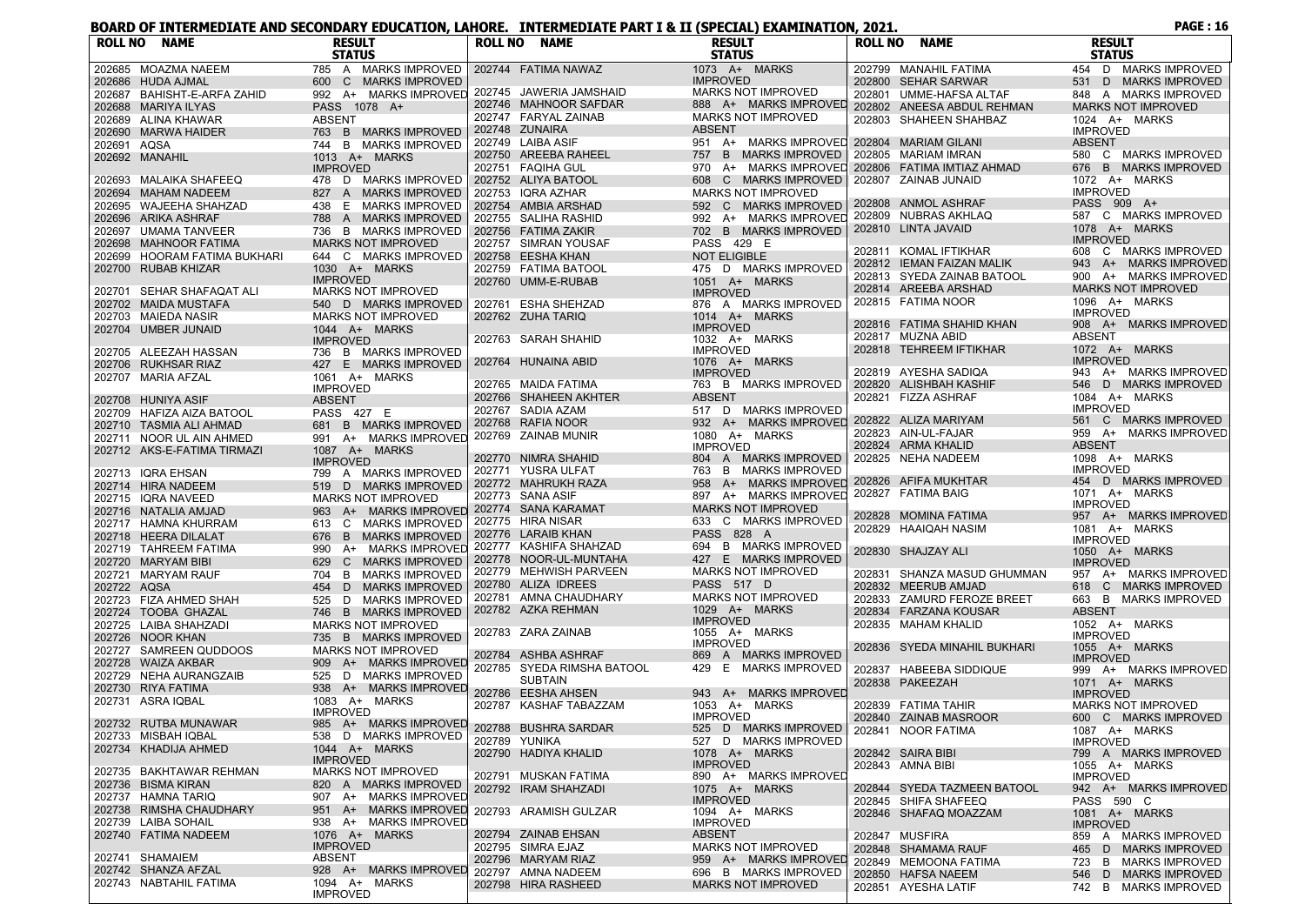|--|

| <b>ROLL NO NAME</b>                                | <b>RESULT</b><br><b>STATUS</b>                       | ROLL NO NAME                           | <b>RESULT</b><br><b>STATUS</b>                     | .,<br><b>ROLL NO NAME</b>                 | <b>RESULT</b><br><b>STATUS</b>   |
|----------------------------------------------------|------------------------------------------------------|----------------------------------------|----------------------------------------------------|-------------------------------------------|----------------------------------|
| 202852 ZAUARIZ KALEEM                              | 1019 A+ MARKS                                        | 202908 AREEBA AFZAL                    |                                                    | 496 D MARKS IMPROVED   202968 SABA TAHIR  | PASS 510 D                       |
|                                                    | <b>IMPROVED</b>                                      | 202909 NAFEESA GHAFOOR                 | 561 C MARKS IMPROVED                               | 202969 AFFAF TARIQ                        | 964 A+ MARKS IMPROVED            |
| 202853 ALEESHA NADEEM                              | ABSENT                                               | 202910 HAFSA IMTIAZ                    | 886 A+ MARKS IMPROVED 202970 MINAL SHEIKH          |                                           | 1007 A+ MARKS                    |
| 202854 MANIHA YUSRAT                               | 516 D MARKS IMPROVED                                 | 202911 EMMY                            | <b>PASS 549 D</b>                                  |                                           | <b>IMPROVED</b>                  |
| 202855 MAHNOOR IQBAL                               | 911 A+ MARKS IMPROVED                                | 202912 KANZ-UL-IMAN                    | 675 B MARKS IMPROVED                               | 202971 AREEJ                              | 753 B MARKS IMPROVED             |
| 202856 LUBABA AHMAD                                | 1074 A+ MARKS                                        | 202913 MAH-E-KAMIL                     | 1010 A+ MARKS                                      | 202972 SREENA JAVED                       | <b>PASS 539 D</b>                |
| 202857 LARAIB SHAFIQUE                             | <b>IMPROVED</b><br>930 A+ MARKS IMPROVED 202914 NEHA |                                        | <b>IMPROVED</b>                                    | 202973 SHEHER BANO                        | 622 C MARKS IMPROVED             |
| 202858 RATEEBA CHAUDHRY                            | 1051 A+ MARKS                                        |                                        | 546 D MARKS IMPROVED                               | 202974 MADIHA ATIQ                        | 888 A+ MARKS IMPROVED            |
|                                                    | <b>IMPROVED</b>                                      | 202915 HIRA MANZOOR                    | 728 B MARKS IMPROVED                               | 202975 HAJIRAH SHEIKH                     | 1089 A+ MARKS<br><b>IMPROVED</b> |
| 202859 WALEEJA REHMAN                              | 886 A+ MARKS IMPROVED                                | 202916 ASWAH AKHTAR                    | <b>MARKS NOT IMPROVED</b>                          | 202976 HAFIZA TAHREEM ZAHRA               | 710 B MARKS IMPROVED             |
| 202860 ALEENA IJAZ                                 | 951 A+ MARKS IMPROVED                                | 202917 QIRAT KAMRAN KHAN               | 773 A MARKS IMPROVED                               | 202977 MAHNOOR                            | 949 A+ MARKS IMPROVED            |
| 202861 SHANGOOL JAMIL                              | 1098 A+ MARKS                                        | 202918 LAIBA ANWAR                     | 788 A MARKS IMPROVED                               | 202978 SHANZA MOAZZAM                     | 813 A MARKS IMPROVED             |
|                                                    | <b>IMPROVED</b>                                      | 202919 AREEBA MAHBOOB                  | 1045 A+ MARKS<br><b>IMPROVED</b>                   | 202979 NOOR-UL-HUDA                       | 540 D MARKS IMPROVED             |
| 202862 MAMOONA MAQSOOD                             | 1076 A+ MARKS                                        | 202920 AREEBA MAQBOOL                  | 1005 A+ MARKS                                      | 202980 RUTH ZAFAR                         | <b>PASS 788 A</b>                |
|                                                    | <b>IMPROVED</b>                                      |                                        | <b>IMPROVED</b>                                    | 202981 TALIA JAVED                        | 862 A MARKS IMPROVED             |
| 202863 HURRAIN ARIF                                | 1045 A+ MARKS                                        | 202921 EISHA TARIQ                     | 602 C MARKS IMPROVED                               | 202982 FATIMA NAWAZ                       | 789 A MARKS IMPROVED             |
| 202864 BERYL TAHIR                                 | <b>IMPROVED</b><br><b>MARKS NOT IMPROVED</b>         | 202922 FARINA HAIDER KHAN              | <b>MARKS NOT IMPROVED</b>                          | 202983 ZAINAB SALEEM                      | 1081 A+ MARKS                    |
| 202865 SEHAR FATIMA                                | <b>ABSENT</b>                                        | 202923 ROLL NO CANCELLED               | ROLL NO CANCELLED                                  |                                           | <b>IMPROVED</b>                  |
| 202866 KHADIJA PERVEEN                             | 507 D MARKS IMPROVED                                 | 202924 SIDRA-TIL-MUNTAHA ZAHID         | 901 A+ MARKS IMPROVED 202984 MEMONA                |                                           | 885 A+ MARKS IMPROVED            |
| 202867 AYESHA GHAFOOR                              | 640 C MARKS IMPROVED                                 | 202925 PALWASHA ZAFAR                  |                                                    | 889 A+ MARKS IMPROVED 202985 NOOR UL HUDA | <b>MARKS NOT IMPROVED</b>        |
| 202868 MARYAM ASHRAF                               | 939 A+ MARKS IMPROVED                                | 202926 RIDA FATIMA RIZWAN              | 631 C MARKS IMPROVED                               | 202986 HOORIA MURTAZA                     | <b>MARKS NOT IMPROVED</b>        |
| 202869 HIRA AKRAM                                  | <b>ABSENT</b>                                        | 202927 LAIBA ZAHOOR                    | 819 A MARKS IMPROVED                               | 202987 SARAH AZHAR                        | 984 A+ MARKS IMPROVED            |
| 202870 SARA MUBASHAR                               | 621 C MARKS IMPROVED                                 | 202928 ZUNERA SHAHZADI                 | <b>MARKS NOT IMPROVED</b>                          | 202988 MINAHIL                            | 970 A+ MARKS IMPROVED            |
| 202871 SANA RAFI                                   | <b>ABSENT</b>                                        | 202929 MARIYAM TARIQ                   | 644 C MARKS IMPROVED                               | 202989 LAIBA                              | 469 D MARKS IMPROVED             |
| 202872 AJWA SAJID                                  | 1076 A+ MARKS                                        | 202930 ZAINAB ANWAAR                   | <b>MARKS NOT IMPROVED</b>                          | 202990 KHADIJA NAEEM                      | PASS 813 A                       |
|                                                    | <b>IMPROVED</b>                                      | 202931 NIMRA ZAKRIA                    | <b>MARKS NOT IMPROVED</b>                          | 202991 JAVERIA SHEIKH                     | <b>MARKS NOT IMPROVED</b>        |
| 202873 JAVARIA                                     | 723 B MARKS IMPROVED                                 | 202932 TAYYABAH TARIQ                  | 510 D MARKS IMPROVED                               | 202992 RAFIA JAVED                        | 902 A+ MARKS IMPROVED            |
| 202874 MAHEER BATOOL                               | 722 B MARKS IMPROVED                                 | 202933 FAIZA MEHMOOD BUTTAR            | 1072 A+ MARKS                                      | 202993 WASIFA HASSAN                      | 764 B MARKS IMPROVED             |
| 202875 AFEEFA                                      | 724 B MARKS IMPROVED                                 |                                        | <b>IMPROVED</b>                                    | 202994 NOOR E SEHAR                       | 540 D MARKS IMPROVED             |
| 202876 MISHAL FATIMA                               | 516 D MARKS IMPROVED                                 | 202934 AAIZA ZULQURNAIN                | 1087 A+ MARKS                                      | 202995 FAIZA REHAN                        | 650 C MARKS IMPROVED             |
| 202877 FATIMA IMTIAZ                               | 675 B MARKS IMPROVED                                 | 202935 IQRA                            | <b>IMPROVED</b><br><b>PASS 402 E</b>               | 202996 ESHA                               | 495 D MARKS IMPROVED             |
| 202878 MAHNOOR KAMRAN                              | 681 B MARKS IMPROVED                                 | 202936 USWA RAEES                      |                                                    | 202997 UZMA                               | <b>MARKS NOT IMPROVED</b>        |
| 202879 SHANZA NAZ                                  | 942 A+ MARKS IMPROVED                                | 202937 MUQADAS TAHIR                   | 684 B MARKS IMPROVED<br>703 B MARKS IMPROVED       | 202998 SAWERA GULBAZ                      | 1092 A+ MARKS                    |
| 202880 MAIRA SALAHUDDIN                            | 1087 A+ MARKS                                        | 202938 MALAIKA ISHFAQ                  | 587 C MARKS IMPROVED                               |                                           | <b>IMPROVED</b>                  |
|                                                    | <b>IMPROVED</b>                                      | 202939 LAIBA ARSHAD                    | 763 B MARKS IMPROVED                               | 202999 TALIA HARRAM                       | 1080 A+ MARKS                    |
| 202881 RIMSHA                                      | 1032 A+ MARKS                                        | 202940 SYEDA AIZAH SHAHID              | <b>PASS 458 D</b>                                  | 203000 SAFIA KAUSER                       | <b>IMPROVED</b><br>ABSENT        |
|                                                    | <b>IMPROVED</b>                                      | 202941 KHADIJA NASEEM                  | 807 A MARKS IMPROVED                               | 203001 MAHNOOR NASIR                      | 896 A+ MARKS IMPROVED            |
| 202882 IQRA AFZAL                                  | 669 B MARKS IMPROVED                                 | 202942 FATIMA IBRAHIM                  | 806 A MARKS IMPROVED                               | 203002 ATIQA AAMIR                        | 773 A MARKS IMPROVED             |
| 202883 SARA AZAM                                   | 479 D MARKS IMPROVED                                 | 202943 NOOR FATIMA                     | 862 A MARKS IMPROVED                               | 203003 AYIZA FAISAL                       | <b>MARKS NOT IMPROVED</b>        |
| 202884 IQRA JAMIL                                  | 861 A MARKS IMPROVED                                 | 202944 KINZA NOOR                      | 885 A+ MARKS IMPROVED                              | 203004 ASKA BEGUM                         | 602 C MARKS IMPROVED             |
| 202885 SANA KHAN                                   | 1034 A+ MARKS<br><b>IMPROVED</b>                     | 202945 ROMA ROSHAN                     | <b>MARKS NOT IMPROVED</b>                          | 203005 ANEEQA LATEEF                      | 929 A+ MARKS IMPROVED            |
| 202886 NEHA SIDDIQUE                               | 633 C MARKS IMPROVED                                 | 202946 ASRA TARIQ                      | ABSENT                                             | 203006 ALEEZA QASIM                       | 1010 A+ MARKS                    |
| 202887 MALAIKA AYOUB                               | 675 B MARKS IMPROVED                                 | 202947 EEMA ZAHID                      | 840 A MARKS IMPROVED                               |                                           | <b>IMPROVED</b>                  |
| 202888 WARDA AKHTAR                                | 603 C MARKS IMPROVED                                 | 202948 SAMAN SHAHZADI                  | 834 A MARKS IMPROVED                               | 203007 UJALA SAJID                        | <b>MARKS NOT IMPROVED</b>        |
| 202889 WARDA ZAHID                                 | 684 B MARKS IMPROVED                                 | 202949 ABEEHA SARWAR                   | 1080 A+ MARKS                                      | 203008 FAIQA HAQ                          | 1030 A+ MARKS                    |
| 202890 FIRDOUS NOUSHEEN                            | 888 A+ MARKS IMPROVED                                |                                        | <b>IMPROVED</b>                                    |                                           | <b>IMPROVED</b>                  |
| 202891 HUMNA RAZA                                  | 1041 A+ MARKS                                        | 202950 KASHAF ZAHRA                    | 429 E MARKS IMPROVED                               | 203009 ZARSHA YOUSAF                      | <b>MARKS NOT IMPROVED</b>        |
|                                                    | <b>IMPROVED</b>                                      | 202951 FATIMA KAMRAN                   | <b>MARKS NOT IMPROVED</b>                          | 203010 MARYAM SHAHZADI                    | 546 D MARKS IMPROVED             |
| 202892 AROOJ FATIMA                                | 938 A+ MARKS IMPROVED 202952 MOMINA NAEEM            |                                        | PASS 906 A+                                        | 203011 AMNA ZARA                          | <b>MARKS NOT IMPROVED</b>        |
| 202893 NOOR UL AIN                                 | 496 D MARKS IMPROVED                                 | 202953 AROOSA NADEEM                   | 977 A+ MARKS IMPROVED                              | 203012 MINAHIL MUBARIK                    | <b>MARKS NOT IMPROVED</b>        |
| 202894 AYESHA HAROON                               | ABSENT                                               | 202954 ATIQA ARSHAD                    | 717 B MARKS IMPROVED                               | 203013 NATASHA                            | 581 C MARKS IMPROVED             |
| 202895 RIMSHA PARVEEN                              | 848 A MARKS IMPROVED   202955 NOOR FATIMA            |                                        | 1032 A+ MARKS                                      | 203014 TATHEER FATIMA                     | 794 A MARKS IMPROVED             |
| 202896 KANWAL IFTIKHAR                             | 622 C MARKS IMPROVED                                 |                                        | <b>IMPROVED</b>                                    | 203015 AMANI BABAR                        | <b>MARKS NOT IMPROVED</b>        |
| 202897 MAHAM WAHID                                 | 1031 A+ MARKS                                        | 202956 HIFZA                           | 510 D MARKS IMPROVED                               | 203016 NIMRA BATOOL                       | <b>ABSENT</b>                    |
|                                                    | <b>IMPROVED</b>                                      | 202957 LARAIB                          | 826 A MARKS IMPROVED                               | 203017 AYESHA ISHTIAQ                     | 1065 A+ MARKS                    |
| 202898 SYEDA MALAIKA ZAHID                         | 798 A MARKS IMPROVED                                 | 202958 HAFIZA MUQADDAS AWAN            | 972 A+ MARKS IMPROVED                              |                                           | <b>IMPROVED</b>                  |
| 202899 AREEBA IQBAL                                | <b>ABSENT</b>                                        | 202959 BISMA REHMAN                    | PASS 402 E                                         | 203018 RIMSHA SHAHZADI                    | 519 D MARKS IMPROVED             |
| 202900 ANEESA-TUR-REHMAN                           | 548 D MARKS IMPROVED                                 | 202960 KAINAT TARIQ                    | <b>ABSENT</b>                                      | 203019 KALSOOM ZAMAN                      | 710 B MARKS IMPROVED             |
| 202901 NAIMAN NISA                                 | 495 D MARKS IMPROVED                                 | 202961 YUSRA AMJAD                     | 1032 A+ MARKS                                      | 203020 MAH NOOR                           | 815 A MARKS IMPROVED             |
| 202902 HOORIA MALIK                                | 588 C MARKS IMPROVED                                 |                                        | <b>IMPROVED</b>                                    | 203021 SUMAYYA MUNEER                     | 671 B MARKS IMPROVED             |
| 202903 MARYAM ZAHRA                                | <b>ABSENT</b>                                        | 202962 SIDRA WAHEED                    | ABSENT                                             | 203022 JAZBA ATHAR                        | 1055 A+ MARKS<br><b>IMPROVED</b> |
| 202904 HIRA BATOOL                                 | <b>MARKS NOT IMPROVED</b>                            | 202963 SHARQA NISAR                    | 429 E MARKS IMPROVED                               | 203023 SYEDA UME FARWA                    | 500 D MARKS IMPROVED             |
| 202905 MUQADDAS JABIN                              | 749 B MARKS IMPROVED                                 | 202964 MEHWISH                         | <b>ABSENT</b>                                      | 203024 MAHEEN HASHMI                      | 676 B MARKS IMPROVED             |
| 202906 ARIBA SHAKIL                                | 1024 A+ MARKS                                        | 202965 FIZZA ANSAR<br>202966 HIRA ASIF | 957 A+ MARKS IMPROVED<br><b>MARKS NOT IMPROVED</b> | 203025 SHEEZA HUSSAIN                     | 588 C MARKS IMPROVED             |
| 202907 SYEDA SAMANA ZAHRA KAZMI MARKS NOT IMPROVED | <b>IMPROVED</b>                                      |                                        | 861 A MARKS IMPROVED                               | 203026 AISHA AAMIR                        | 978 A+ MARKS IMPROVED            |
|                                                    |                                                      | 202967 ESHA SHEERAZ                    |                                                    |                                           |                                  |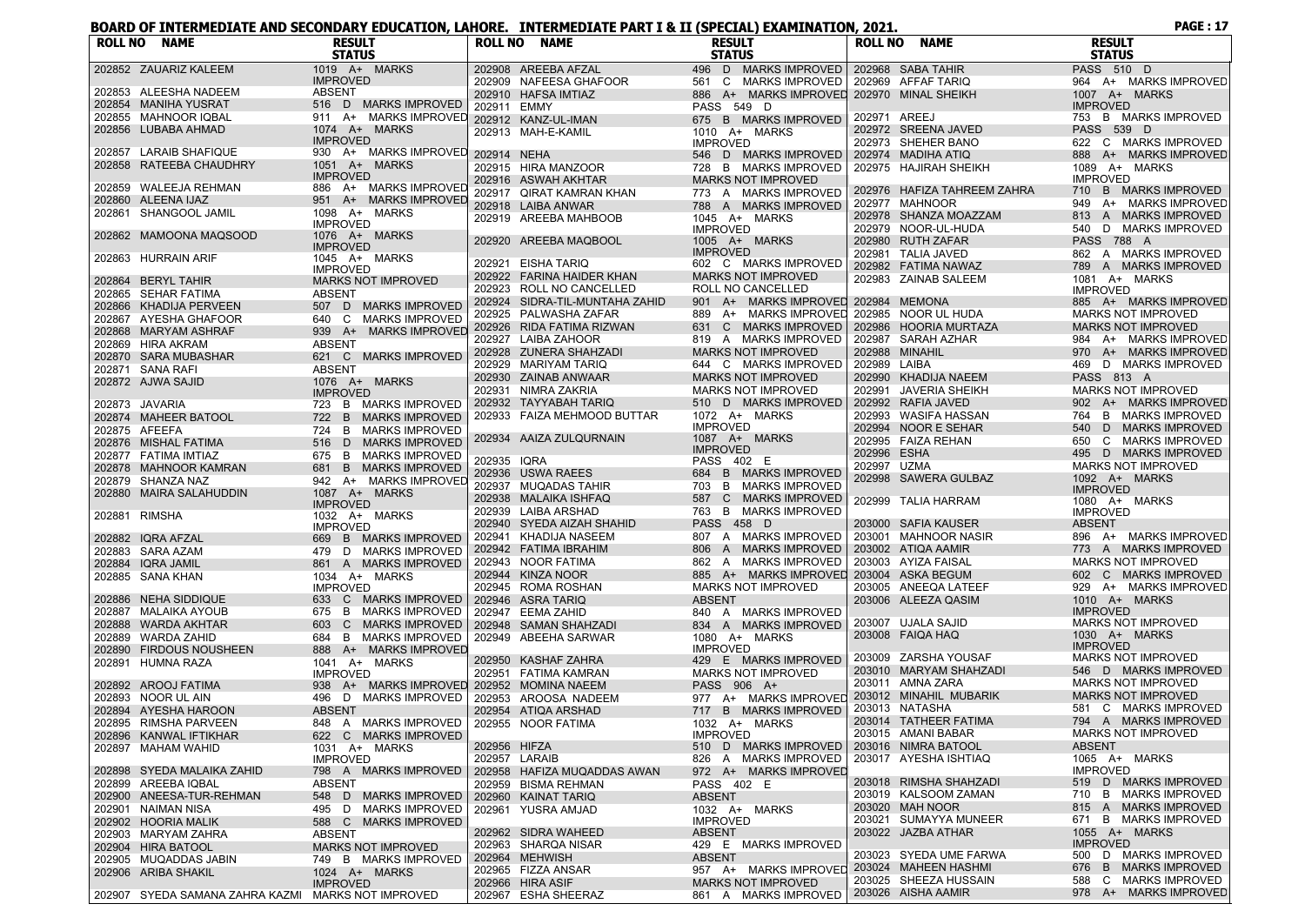| ΆG<br>ıΕ<br>н | ы |
|---------------|---|
|---------------|---|

|             | <b>ROLL NO NAME</b>         | <b>RESULT</b><br><b>STATUS</b>            | ROLL NO<br><b>NAME</b>    | <b>RESULT</b><br><b>STATUS</b>             | ROLL NO<br><b>NAME</b>          | <b>RESULT</b><br><b>STATUS</b>   |
|-------------|-----------------------------|-------------------------------------------|---------------------------|--------------------------------------------|---------------------------------|----------------------------------|
|             | 203027 MAHNOOR              | 714 B MARKS IMPROVED                      | 203084 MUBEEN ARSHAD      | 423 E MARKS IMPROVED                       | 203142 ASMA NAEEM               | 949 A+ MARKS IMPROVED            |
|             | 203028 NAMRA WAHID          | 838 A MARKS IMPROVED                      | 203085 RUQIA ISHAQ        | <b>PASS 402 E</b>                          | 203143 AQSA RAFIQ               | 757 B MARKS IMPROVED             |
|             | 203029 SUBTI E BATOOL       | PASS 454 D                                | 203086 MUSKAN AFZAAL      | <b>MARKS NOT IMPROVED</b>                  | 203144 LAIBA KHALID             | 1013 A+ MARKS                    |
|             | 203030 MARYAM SHARAFAT      | 970 A+ MARKS IMPROVED 203087 USHNA KHAWER |                           | 1045 A+ MARKS                              |                                 | <b>IMPROVED</b>                  |
|             | 203031 ANSA NOOR            | 1032 A+ MARKS                             |                           | <b>IMPROVED</b>                            | 203145 ZARGONA NASIR            | 849 A MARKS IMPROVED             |
|             |                             | <b>IMPROVED</b>                           | 203088 AROOJ ZULFIQAR     | <b>ABSENT</b>                              | 203146 MADIHA ZAFAR             | 794 A MARKS IMPROVED             |
|             | 203032 LAIBA AKRAM          | 1080 A+ MARKS                             | 203089 TAHREEM ASHFAQ     | <b>MARKS NOT IMPROVED</b>                  | 203147 AMAIMA NAVEED            | 878 A MARKS IMPROVED             |
|             |                             | <b>IMPROVED</b>                           | 203090 FIZZA YOUNAS       | 732 B MARKS IMPROVED                       | 203148 MAIMOONA KAUSAR          | <b>MARKS NOT IMPROVED</b>        |
|             | 203033 ALEEZA               | 993 A+ MARKS IMPROVED 203091 HAFSA KHALID |                           | 620 C MARKS IMPROVED                       | 203149 AMNA GHULAM RASOOL       | 497 D MARKS IMPROVED             |
|             | 203034 KASHAF UD DUJA       | 519 D MARKS IMPROVED                      | 203092 ATTUFA WASEEM      | 447 D MARKS IMPROVED                       | 203150 HIRA IRFAN               | 475 D MARKS IMPROVED             |
|             | 203035 UMAIRA NAZ           | 684 B MARKS IMPROVED                      |                           |                                            |                                 |                                  |
|             | 203036 HAFIZA DUA MUNIR     | 623 C MARKS IMPROVED                      | 203093 MAHA NOOR SHOAIB   | 671 B MARKS IMPROVED                       | 203151 KIRAN HANIF              | 1011 A+ MARKS<br><b>IMPROVED</b> |
|             | 203037 MEMOONA MUJTABA      | 1065 A+ MARKS                             | 203094 MANAHIL ASIF       | 650 C MARKS IMPROVED                       | 203152 LAIBA                    | 655 C MARKS IMPROVED             |
|             |                             | <b>IMPROVED</b>                           | 203095 SYEDA ZAHRA QAISER | <b>ABSENT</b>                              |                                 | 573 C MARKS IMPROVED             |
|             | 203038 SHIZA MUNIR          | 624 C MARKS IMPROVED                      | 203096 EMAN GULZAR        | 642 C MARKS IMPROVED                       | 203153 AREEBA                   |                                  |
|             | 203039 DUA SHARIF           | 588 C MARKS IMPROVED                      | 203097 MEMOONA ASGHAR     | 786 A MARKS IMPROVED                       | 203154 WAJEEHA SARFRAZ          | 559 C MARKS IMPROVED             |
|             |                             |                                           | 203098 MEERAB MALIK       | 696 B MARKS IMPROVED                       | 203155 EISHA IBRAHIM            | 711 B MARKS IMPROVED             |
|             | 203040 MEHAK                | 788 A MARKS IMPROVED                      | 203099 KINZA AKRAM        | 1035 A+ MARKS                              | 203156 RAZIA                    | <b>MARKS NOT IMPROVED</b>        |
|             | 203041 MAHAM SHAHAB AHMED   | 836 A MARKS IMPROVED                      |                           | <b>IMPROVED</b>                            | 203157 FATIMA FARZEEN           | 690 B MARKS IMPROVED             |
|             | HASHMI                      |                                           | 203100 MARIA RIAZ         | 1030 A+ MARKS                              | 203158 MAHNOOR MALIK            | 630 C MARKS IMPROVED             |
|             | 203042 NAIHA                | 623 C MARKS IMPROVED                      |                           | <b>IMPROVED</b>                            | 203159 SEHRISH IMRAN            | 464 D MARKS IMPROVED             |
|             | 203043 SAMINA               | 458 D MARKS IMPROVED                      | 203101 REEMAL NAYAB       | 532 D MARKS IMPROVED                       | 203160 JESSICA RAHAT            | 629 C MARKS IMPROVED             |
|             | 203044 GHANIA               | 771 A MARKS IMPROVED                      | 203102 MINAHIL NAEEM      | 932 A+ MARKS IMPROVED                      | 203161 MEHWISH HAMEED           | 506 D MARKS IMPROVED             |
|             | 203045 HAFSA SHAHZADI       | <b>ABSENT</b>                             | 203103 SAIRA MUBASHIR     | 1003 A+ MARKS                              | 203162 ISHA MUSHTAQ             | <b>MARKS NOT IMPROVED</b>        |
|             | 203046 MARYUM IMRAN         | 1051 A+ MARKS                             |                           | <b>IMPROVED</b>                            | 203163 ARFA NOOR                | 972 A+ MARKS IMPROVED            |
|             |                             | <b>IMPROVED</b>                           | 203104 MINAHIL KHAN       | 660 B MARKS IMPROVED                       |                                 |                                  |
|             | 203047 ZARA                 | MARKS NOT IMPROVED                        | 203105 ZUNAIRA IQBAL      | 537 D MARKS IMPROVED                       | 203164 SANA WARIS               | 603 C MARKS IMPROVED             |
|             | 203048 ALIA ISHAQ           | 602 C MARKS IMPROVED                      | 203106 FATIMA             | <b>PASS 435 E</b>                          | 203165 ZUNAIRA ILYAS            | 930 A+ MARKS IMPROVED            |
|             | 203049 MALAIKA              | 1003 A+ MARKS                             | 203107 MAHWISH GUL BAHAR  | 1044 A+ MARKS                              | 203166 KIRAN SHAHZADI\          | 506 D MARKS IMPROVED             |
|             |                             | <b>IMPROVED</b>                           |                           | <b>IMPROVED</b>                            | 203167 LAIBA SAJJAD             | 1085 A+ MARKS                    |
|             | 203050 ANJAM NADEEM         | <b>ABSENT</b>                             | 203108 AIZA NASIR         | 630 C MARKS IMPROVED                       |                                 | <b>IMPROVED</b>                  |
|             | 203051 LAIBA AMIR           | 592 C MARKS IMPROVED                      | 203109 ALIHA RAHEEM       | 731 B MARKS IMPROVED                       | 203168 AREEBA RAFIQUE           | 702 B MARKS IMPROVED             |
|             | 203052 ADEENA NAEEM         | 847 A MARKS IMPROVED                      | 203110 RIJA KHAN          | 457 D MARKS IMPROVED                       | 203169 SUNEELA SANAM            | <b>PASS 512 D</b>                |
|             | 203053 HADIA ABID           | 1051 A+ MARKS                             | 203111 MARIA TARIQ        | 1041 A+ MARKS                              | 203170 JAVERIA NAZ              | 859 A MARKS IMPROVED             |
|             |                             | <b>IMPROVED</b>                           |                           | <b>IMPROVED</b>                            | 203171 AFSHEEN MAZHER           | 567 C MARKS IMPROVED             |
|             | 203054 ZOBIA NADEEM         | <b>PASS 566 C</b>                         | 203112 ZAINAB JAMAL       | 726 B MARKS IMPROVED                       | 203172 ANUM IDREES              | <b>MARKS NOT IMPROVED</b>        |
|             | 203055 RABIYA ARSHAD        | ABSENT                                    | 203113 NIDA               | <b>MARKS NOT IMPROVED</b>                  | 203173 BISMA JAVED              | 567 C MARKS IMPROVED             |
|             | 203056 NOOR FATIMA          | 756 B MARKS IMPROVED                      | 203114 FIZA JAVAID        | 507 D MARKS IMPROVED                       | 203174 SAMRA RIAZ               | <b>MARKS NOT IMPROVED</b>        |
|             |                             |                                           |                           |                                            | 203175 ALISHBA JAMEEL           | 671 B MARKS IMPROVED             |
|             | 203057 MEERAB-E-HARAM       | 546 D MARKS IMPROVED                      | 203115 MINAHIL IFTIKHAR   | 788 A MARKS IMPROVED                       | 203176 NISHA MANSHA             | 567 C MARKS IMPROVED             |
|             | 203058 AZKA ABBAS           | 805 A MARKS IMPROVED                      | 203116 SADIA SHAUKAT      | <b>ABSENT</b>                              | 203177 FATIMA                   | 702 B MARKS IMPROVED             |
|             | 203059 MAHAM TARIQ          | 786 A MARKS IMPROVED                      | 203117 ROOP NAWAZ         | 408 E MARKS IMPROVED                       | 203178 MAHIRA                   | <b>MARKS NOT IMPROVED</b>        |
|             | 203060 LAIBA ISHFAQ         | PASS 1062 A+                              | 203118 NOOR UL SOHAIL     | 917 A+ MARKS IMPROVED                      | 203179 TAHIRA MUNAWAR           | 485 D MARKS IMPROVED             |
|             | 203061 SUMBAL SAJJAD        | 834 A MARKS IMPROVED                      | 203119 AFRASHAM KHAN      | PASS 619 C                                 | 203180 SHAISTA JABEEN RAUF      | PASS 600 C                       |
|             | 203062 HAFIZA EMAN AKHTAR   | 1041 A+ MARKS                             | 203120 FATIMA SALEEM      | 1001 A+ MARKS                              |                                 |                                  |
|             |                             | <b>IMPROVED</b>                           |                           | <b>IMPROVED</b>                            | 203181 KHUNSHA                  | 705 B MARKS IMPROVED             |
|             | 203063 BISMA AFZAL          | 444 D MARKS IMPROVED                      | 203121 ESHA JABBAR        | 735 B MARKS IMPROVED                       | 203182 IRSA                     | <b>MARKS NOT IMPROVED</b>        |
|             | 203064 ROHMA RANA           | 768 B MARKS IMPROVED                      | 203122 JAVARIA SABIR      | 886 A+ MARKS IMPROVED 203183 ASRA FATIMA   |                                 | <b>MARKS NOT IMPROVED</b>        |
|             | 203065 AMINA AMIR           | 602 C MARKS IMPROVED                      | 203123 ZARISH MURTAZA     | <b>MARKS NOT IMPROVED</b>                  | 203184 MAHA KHALID              | 1076 A+ MARKS                    |
|             | 203066 MASOOMA FATIMA       | <b>MARKS NOT IMPROVED</b>                 | 203124 ZAHRA TANVEER      | <b>MARKS NOT IMPROVED</b>                  |                                 | <b>IMPROVED</b>                  |
|             | 203067 AYESHA FAZAL         | <b>PASS 788 A</b>                         | 203125 SIBGHA SALEEM      | 681 B MARKS IMPROVED                       | 203185 RAJAA AZIZ               | 736 B MARKS IMPROVED             |
|             | 203068 AYESHA YOUSAF        | 763 B MARKS IMPROVED                      | 203126 HABIBA             | 816 A MARKS IMPROVED                       | 203186 LARAIB                   | 417 E MARKS IMPROVED             |
|             | 203069 IFRA TEHREEM         | 573 C MARKS IMPROVED                      | 203127 TAYYABA MUNIR      | 1074 A+ MARKS                              | 203187 SYEDA KANWAL ZAHRA RIZVI | 855 A MARKS IMPROVED             |
|             | 203070 HUMAIRA MUNAWAR      | PASS 423 E                                |                           | <b>IMPROVED</b>                            | 203188 AREEJ LATIF              | 602 C MARKS IMPROVED             |
|             | 203071 UM-E-HABIBA          | 592 C MARKS IMPROVED                      | 203128 AFSHAN NADEEM      | <b>PASS 516 D</b>                          | 203189 BISMA                    | <b>MARKS NOT IMPROVED</b>        |
|             | 203072 RAHEEN RASHID        | <b>MARKS NOT IMPROVED</b>                 | 203129 RANIA AZHAR        | 1087 A+ MARKS                              | 203190 YASMIN                   | 661 B MARKS IMPROVED             |
|             | 203073 FATIMA SHAHZAD       | 660 B MARKS IMPROVED                      |                           | <b>IMPROVED</b>                            | 203191 EMAN SHAFQAT             | 726 B MARKS IMPROVED             |
|             |                             |                                           | 203130 YASAL ARSHAD       | 1092 A+ MARKS                              | 203192 NIMRA RIZWAN             | 756 B MARKS IMPROVED             |
|             | 203074 MAHNOOR ALI          | 958 A+ MARKS IMPROVED                     |                           | <b>IMPROVED</b>                            | 203193 AYESHA WASIM             | 689 B MARKS IMPROVED             |
|             | 203075 AROOJ NAZAMI         | 1081 A+ MARKS                             | 203131 HIFZA KHAN         | 805 A MARKS IMPROVED                       | 203194 ESHA DUA IQBAL           | 1035 A+ MARKS                    |
|             |                             | <b>IMPROVED</b>                           | 203132 USWA FATIMA        | 746 B MARKS IMPROVED                       |                                 | <b>IMPROVED</b>                  |
|             | 203076 AMARA SAEED          | 969 A+ MARKS IMPROVED                     | 203133 PARAS SHABBIR      | <b>MARKS NOT IMPROVED</b>                  | 203195 IQRA TANVEER             | 591 C MARKS IMPROVED             |
|             | 203077 MAHROO HUSSAIN       | 682 B MARKS IMPROVED                      | 203134 SHEEZA TARIQ       | <b>MARKS NOT IMPROVED</b>                  | 203196 MALAIKA                  | 805 A MARKS IMPROVED             |
| 203078 AIZA |                             | 702 B MARKS IMPROVED                      | 203135 AMINA ARIF         | 651 C MARKS IMPROVED                       | 203197 EMAAN RIAZ               |                                  |
|             | 203079 KHADIJA NASEER       | 538 D MARKS IMPROVED                      |                           |                                            |                                 | <b>MARKS NOT IMPROVED</b>        |
|             | 203080 MINAHIL REHMAN       | <b>MARKS NOT IMPROVED</b>                 | 203136 LAIBA AFZAL        | 980 A+ MARKS IMPROVED 203198 FAJAR ISHTIAQ |                                 | PASS 402 E                       |
|             | 203081 LAIBA MAZHAR         | 1055 A+ MARKS                             | 203137 LAIBA QAISER       | 603 C MARKS IMPROVED                       | 203199 SYEDA QANDEEL FATMI      | 548 D MARKS IMPROVED             |
|             |                             | <b>IMPROVED</b>                           | 203138 LAIBA TANSEER      | 992 A+ MARKS IMPROVED 203200 MAHEERA TARIQ |                                 | 696 B MARKS IMPROVED             |
|             | 203082 SYEDA MINAHIL FATIMA | 1073 A+ MARKS                             | 203139 SYEDA MAHNOOR      | <b>MARKS NOT IMPROVED</b>                  | 203201 EISHA SHAHID             | 1023 A+ MARKS                    |
|             |                             | <b>IMPROVED</b>                           | 203140 ESHA               | PASS 587 C                                 |                                 | <b>IMPROVED</b>                  |
|             | 203083 AREEBA HAFEEZ        | 723 B MARKS IMPROVED                      | 203141 AIMA HANEEN IRFAN  | <b>ABSENT</b>                              | 203202 RAFIA IJAZ ILAHI         | 880 A+ MARKS IMPROVED            |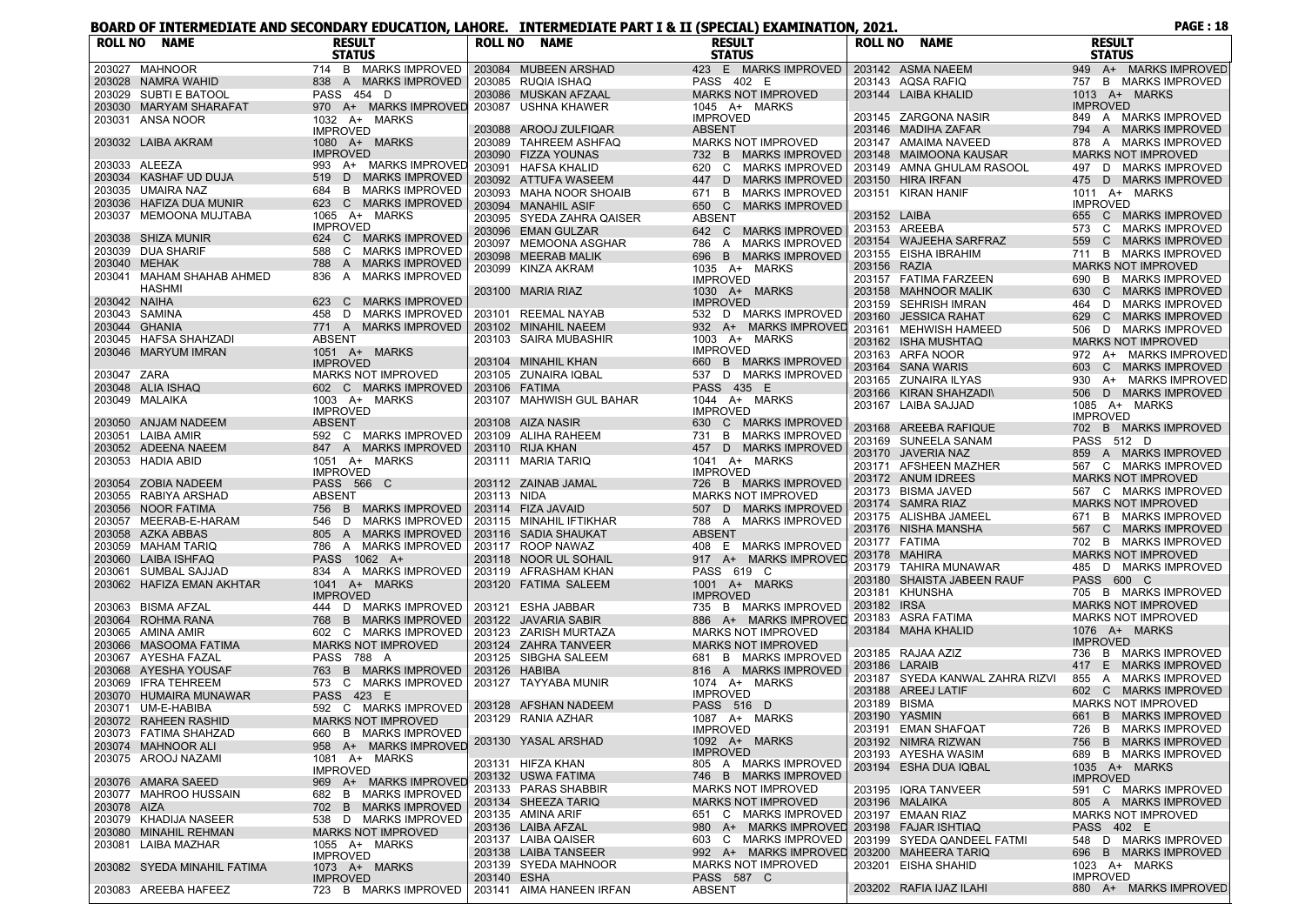| ROLL NO NAME                               | <b>RESULT</b><br><b>STATUS</b>                    | ROLL NO NAME                 | <b>RESULT</b><br><b>STATUS</b>            | ROLL NO NAME                                     | <b>RESULT</b><br><b>STATUS</b>                    |
|--------------------------------------------|---------------------------------------------------|------------------------------|-------------------------------------------|--------------------------------------------------|---------------------------------------------------|
| 203203 FASIHA JABEEN                       | 917 A+ MARKS IMPROVED 203264 AYESHA KALEEM        |                              | 1040 A+ MARKS                             | 203322 SYEDA MAHNOOR KHALID                      | 1085 A+ MARKS                                     |
| 203204 NOOR FATIMA BOKHARI                 | 693 B MARKS IMPROVED                              | 203265 AMNA FAROOQ           | <b>IMPROVED</b><br>567 C MARKS IMPROVED   | 203323 SALEHA RAUF                               | <b>IMPROVED</b><br>795 A MARKS IMPROVED           |
| 203205 NUSRAT                              | 715 B MARKS IMPROVED                              | 203266 AQSA ZAHID            | <b>MARKS NOT IMPROVED</b>                 | 203324 SADIA                                     | 736 B MARKS IMPROVED                              |
| 203206 AYESHA LATIF<br>203207 TAYYABA AYUB | 531 D MARKS IMPROVED                              | 203267 MINAHIL DAWOOD        | 744 B MARKS IMPROVED                      | 203325 ATTIQA QAYYUM                             | 716 B MARKS IMPROVED                              |
| 203208 KINZA SHAHZADI                      | <b>MARKS NOT IMPROVED</b><br>836 A MARKS IMPROVED | 203268 ZUJAJA ABBAS          | 644 C MARKS IMPROVED                      | 203326 NATASHA                                   | 909 A+ MARKS IMPROVED                             |
| 203209 HIRA                                | 573 C MARKS IMPROVED                              | 203269 AREEBA FAISAL         | 640 C MARKS IMPROVED                      | 203327 ZUHRA NIAZ                                | 642 C MARKS IMPROVED                              |
| 203210 SYEDA MATRFA SAJID                  | 561 C MARKS IMPROVED                              | 203270 GHINA FATIMA          | 664 B MARKS IMPROVED                      | 203328 SIDRA SHAKEEL BUTT                        | 984 A+ MARKS IMPROVED                             |
| 203211 ALINA                               | 1065 A+ MARKS                                     | 203271 HAMNA YOUSAF          | 435 E MARKS IMPROVED                      | 203329 AREEBA WASEEM                             | 909 A+ MARKS IMPROVED                             |
|                                            | <b>IMPROVED</b>                                   | 203272 KAINAT KASHIF         | <b>MARKS NOT IMPROVED</b>                 | 203330 MUBEEN SHAHBAZ                            | 454 D MARKS IMPROVED                              |
| 203212 SABA SHARIF                         | 650 C MARKS IMPROVED                              | 203273 AROOJ FATIMA          | 1032 A+ MARKS                             | 203331 ZAINAB SARFRAZ                            | 977 A+ MARKS IMPROVED                             |
| 203213 TOOBA SHIFA                         | 1072 A+ MARKS                                     |                              | <b>IMPROVED</b>                           | 203332 LAIBA MAZHAR                              | 1032 A+ MARKS                                     |
|                                            | <b>IMPROVED</b>                                   | 203274 MAHA BHATTI           | 887 A+ MARKS IMPROVED                     |                                                  | <b>IMPROVED</b>                                   |
| 203214 WAJIHA                              | PASS 558 C                                        | 203275 NIDA FATIMA           | 724 B MARKS IMPROVED                      | 203333 RATEEBA IRFAN                             | <b>MARKS NOT IMPROVED</b>                         |
| 203215 MALIHA AHMED                        | 601 C MARKS IMPROVED                              | 203276 IZZAH SHAHID          | 1013 A+ MARKS                             | 203334 AYESHA NASEER                             | 1004 A+ MARKS                                     |
| 203216 SUMRAN QASIR                        | 777 A MARKS IMPROVED                              |                              | <b>IMPROVED</b>                           |                                                  | <b>IMPROVED</b>                                   |
| 203217 AYESHA HAMEED                       | 640 C MARKS IMPROVED                              | 203277 RUMAISA RIAZ          | 1051 A+ MARKS<br><b>IMPROVED</b>          | 203335 SAHAR ASLAM                               | 928 A+ MARKS IMPROVED                             |
| 203218 FARWA TABASSUM                      | 888 A+ MARKS IMPROVED                             | 203278 GULAM KHADIJA         | 644 C MARKS IMPROVED                      | 203336 AMARA ABBAS                               | PASS 992 A+                                       |
| 203219 ESHA NAEEM                          | 957 A+ MARKS IMPROVED                             | 203279 SHAHEEN BIBI          | 642 C MARKS IMPROVED                      | 203337 AYESHA SHABBIR<br>203338 AYESHA SIKANDER  | 854 A MARKS IMPROVED<br>548 D MARKS IMPROVED      |
| 203220 HINA SHEHZADI                       | 774 A MARKS IMPROVED                              | 203280 FATIMA ZULFIQAR       | 1050 A+ MARKS                             |                                                  | 1030 A+ MARKS                                     |
| 203221 AFFA WAQAR                          | 746 B MARKS IMPROVED                              |                              | <b>IMPROVED</b>                           | 203339 KHIZRA                                    | <b>IMPROVED</b>                                   |
| 203222 SAWAIRA RUFQAN                      | 690 B MARKS IMPROVED                              | 203281 MARIUM ASIF           | ABSENT                                    | 203340 NABIHA NAWAZ                              | 1077 A+ MARKS                                     |
| 203223 MEHAK FAROOQ                        | 870 A MARKS IMPROVED                              | 203282 MARIYAM SHAKEEL       | 930 A+ MARKS IMPROVED                     |                                                  | <b>IMPROVED</b>                                   |
| 203224 FAREEHA GHULAM NABI                 | 875 A MARKS IMPROVED                              | 203283 AMBREEN RIAZ          | 642 C MARKS IMPROVED                      | 203341 IQRA                                      | 819 A MARKS IMPROVED                              |
| 203225 SADIA FIAZ                          | 760 B MARKS IMPROVED                              | 203284 MARYAM RABBANI        | <b>PASS 696 B</b>                         | 203342 AMNA SHAFIQUE                             | <b>MARKS NOT IMPROVED</b>                         |
| 203226 RIQZA JAMIL                         | 732 B MARKS IMPROVED                              | 203285 ESHA QAMAR            | 1005 A+ MARKS                             | 203343 NEHA YOUSAF                               | ABSENT                                            |
| 203227 ANSA RAMZAN                         | 1074 A+ MARKS                                     |                              | <b>IMPROVED</b>                           | 203344 QURA-TUL-AIN                              | 773 A MARKS IMPROVED                              |
| 203228 AMNA SALEEM                         | <b>IMPROVED</b><br>1078 A+ MARKS                  | 203286 RUBAB                 | 613 C MARKS IMPROVED                      | 203345 MAHAM KANWAL                              | 643 C MARKS IMPROVED                              |
|                                            | <b>IMPROVED</b>                                   | 203287 QURAT-UL-AIN          | <b>MARKS NOT IMPROVED</b>                 | 203346 LAIBA                                     | <b>ABSENT</b>                                     |
| 203229 MALAIKA ASHFAQ                      | 717 B MARKS IMPROVED                              | 203288 KANEAZ RUBAB SHAFIQUE | 1040 A+ MARKS                             | 203347 KANEEZ FATIMA                             | 746 B MARKS IMPROVED                              |
| 203230 SUNAINA JAMSHED                     | <b>MARKS NOT IMPROVED</b>                         |                              | <b>IMPROVED</b>                           | 203348 AREEJ KHALID                              | 1071 A+ MARKS                                     |
| 203231 NAFAR FATIMA                        | <b>ABSENT</b>                                     | 203289 FATIMA SHAHID         | 531 D MARKS IMPROVED                      |                                                  | <b>IMPROVED</b>                                   |
| 203232 RAMEEN RASHID                       | 1082 A+ MARKS                                     | 203290 MOMINA YAQOOB         | 1020 A+ MARKS<br><b>IMPROVED</b>          | 203349 FATIMA                                    | 959 A+ MARKS IMPROVED                             |
|                                            | <b>IMPROVED</b>                                   | 203291 EMAN FATIMA           | 805 A MARKS IMPROVED                      | 203350 ALISHBA JAVED                             | 619 C MARKS IMPROVED                              |
| 203233 AMBER SAEED                         | 815 A MARKS IMPROVED                              | 203292 HAMNA ASIF            | 932 A+ MARKS IMPROVED                     | 203351 SAMAWYA NAVEED                            | 757 B MARKS IMPROVED                              |
| 203234 JAWERIA-TUL-AISHA                   | 500 D MARKS IMPROVED                              | 203293 TAYYABA WAHID         | 587 C MARKS IMPROVED                      | 203352 MANEEHA LATIF                             | 1005 A+ MARKS                                     |
| 203235 SAWIRA                              | 525 D MARKS IMPROVED                              | 203294 MUQADDAS BANO         | 855 A MARKS IMPROVED                      | 203353 ABEER AJAZ                                | <b>IMPROVED</b><br>1078 A+ MARKS                  |
| 203236 NOOR FATIMA                         | 598 C MARKS IMPROVED                              | 203295 MEHAK ISLAM           | 630 C MARKS IMPROVED                      |                                                  | <b>IMPROVED</b>                                   |
| 203237 MEERAB EMMANUEL                     | 540 D MARKS IMPROVED                              | 203296 AIMAN                 | <b>ABSENT</b>                             | 203354 MOMINAH HAFEEZ                            | 859 A MARKS IMPROVED                              |
| 203238 TAHREEM ZAMEER                      | <b>MARKS NOT IMPROVED</b>                         | 203297 SHEEZA MANZOOR        | 619 C MARKS IMPROVED                      | 203355 HAFIZA MARYAM SHAFQAT                     | 1051 A+ MARKS                                     |
| 203239 AYESHA ASIF                         | 886 A+ MARKS IMPROVED                             | 203298 NOOR                  | 715 B MARKS IMPROVED                      |                                                  | <b>IMPROVED</b>                                   |
| 203240 KINZA SAJJAD                        | 909 A+ MARKS IMPROVED                             | 203299 KISSA FATIMA          | 715 B MARKS IMPROVED                      | 203356 ELMAS GULZAR                              | 972 A+ MARKS IMPROVED                             |
| 203241 ALIZAH NASIR                        | 594 C MARKS IMPROVED                              | 203300 HAFSA WAHEED          | <b>MARKS NOT IMPROVED</b>                 | 203357 FAREEBA MUJAHID                           | 1092 A+ MARKS                                     |
| 203242 AMNA NOOR                           | 479 D MARKS IMPROVED                              | 203301 RIDA SHAHBAZ          | 736 B MARKS IMPROVED                      |                                                  | <b>IMPROVED</b>                                   |
| 203243 MALAIKA                             | 663 B MARKS IMPROVED                              | 203302 TABASSUM KANWAL       | PASS 613 C                                | 203358 MEHRAB                                    | 1003 A+ MARKS                                     |
| 203244 SAHAR SAKINA                        | 608 C MARKS IMPROVED                              | 203303 AREEBA BATOOL         | 757 B MARKS IMPROVED                      | 203359 RIMSHA ASIF                               | <b>IMPROVED</b>                                   |
| 203245 NISHA IRFAN                         | 600 C MARKS IMPROVED                              | 203304 RABIA KALSOM          | 681 B MARKS IMPROVED                      | 203360 KALSOOM ASIF KHAN                         | 848 A MARKS IMPROVED<br>786 A MARKS IMPROVED      |
| 203246 MUSKAN                              | 650 C MARKS IMPROVED                              | 203305 FATIMA SHAHID         | 840 A MARKS IMPROVED                      |                                                  |                                                   |
| 203247 SAHRISH                             | 654 C MARKS IMPROVED                              | 203306 MUBSHARA              | 840 A MARKS IMPROVED                      | 203361 AYET UL HAYA GORI<br>203362 ZUNAIRA NAZIR | 841 A MARKS IMPROVED<br><b>MARKS NOT IMPROVED</b> |
| 203248 ALISHA NOOR                         | 538 D MARKS IMPROVED                              | 203307 LARAIB GULL           | <b>MARKS NOT IMPROVED</b>                 | 203363 KHADIJA KAMRAN                            | 1032 A+ MARKS                                     |
| 203249 MARYAM SHAHBAZ                      | <b>MARKS NOT IMPROVED</b>                         | 203308 JAVERIA IDREES        | <b>MARKS NOT IMPROVED</b>                 |                                                  | <b>IMPROVED</b>                                   |
| 203250 ISHA                                | 479 D MARKS IMPROVED                              | 203309 MIRHA ASIF            | 890 A+ MARKS IMPROVED 203364 ALEENA NASIR |                                                  | 840 A MARKS IMPROVED                              |
| 203251 SABA YOUSAF                         | 694 B MARKS IMPROVED                              | 203310 NIMRA SHAHZAD         | 716 B MARKS IMPROVED 203365 EMAN          |                                                  | 980 A+ MARKS IMPROVED                             |
| 203252 SHIBRA FATIMA                       | <b>MARKS NOT IMPROVED</b>                         | 203311 MARYAM SHAHID         | 448 D MARKS IMPROVED                      | 203366 ZAINAB                                    | 1035 A+ MARKS                                     |
| 203253 AREESHA BABAR                       | 799 A MARKS IMPROVED                              | 203312 FOUZIA                | 1011 A+ MARKS                             |                                                  | <b>IMPROVED</b>                                   |
| 203254 ROLL NO CANCELLED                   | <b>ROLL NO CANCELLED</b>                          |                              | <b>IMPROVED</b>                           | 203367 NIMRA ASLAM                               | 909 A+ MARKS IMPROVED                             |
| 203255 FATIMA BIBI                         | 621 C MARKS IMPROVED                              | 203313 AYESHA NAEEM          | ABSENT                                    | 203368 ISMA                                      | 825 A MARKS IMPROVED                              |
| 203256 MAHNOOR KHALID                      | 560 C MARKS IMPROVED                              | 203314 ANEEQA WASEEM         | 458 D MARKS IMPROVED                      | 203369 ANSAB MANAHAL BUTT                        | <b>MARKS NOT IMPROVED</b>                         |
| 203257 NIDA IQBAL                          | 896 A+ MARKS IMPROVED 203315 AROOJ                |                              | 497 D MARKS IMPROVED                      | 203370 MAIDA SAEED                               | <b>MARKS NOT IMPROVED</b>                         |
| 203258 AMNA MUBASHER                       | 815 A MARKS IMPROVED                              | 203316 RIFFAT NIAZ           | 787 A MARKS IMPROVED                      | 203371 FATIMA TU ZAHRA                           | 875 A MARKS IMPROVED                              |
| 203259 ROHAMMA WAFA AMJAD                  | 548 D MARKS IMPROVED                              | 203317 ZAINAB ASIF           | 598 C MARKS IMPROVED                      | 203372 AAIMAN MUSKAN ARIF                        | 928 A+ MARKS IMPROVED                             |
| 203260 RAMAYA ABID                         | 690 B MARKS IMPROVED                              | 203318 AYRA AHMAD            | 693 B MARKS IMPROVED                      | 203373 ZAINAB ADIL                               | 786 A MARKS IMPROVED                              |
| 203261 SADIA BATOOL                        | 414 E MARKS IMPROVED                              | 203319 RIZWANA ABID          | 887 A+ MARKS IMPROVED                     | 203374 ZAINAB BASHIR                             | 1098 A+ MARKS                                     |
| 203262 TASKEEN FATIMA                      | 773 A MARKS IMPROVED                              | 203320 FIZZA SHOUKAT         | <b>MARKS NOT IMPROVED</b>                 |                                                  | <b>IMPROVED</b>                                   |
| 203263 HIFSA AFZAL                         | 519 D MARKS IMPROVED                              | 203321 GHAZALA NADEEM        | 695 B MARKS IMPROVED                      | 203375 NOOR UL AIN KHALID                        | 486 D MARKS IMPROVED                              |
|                                            |                                                   |                              |                                           | 203376 ALISHBA                                   | 480 D MARKS IMPROVED                              |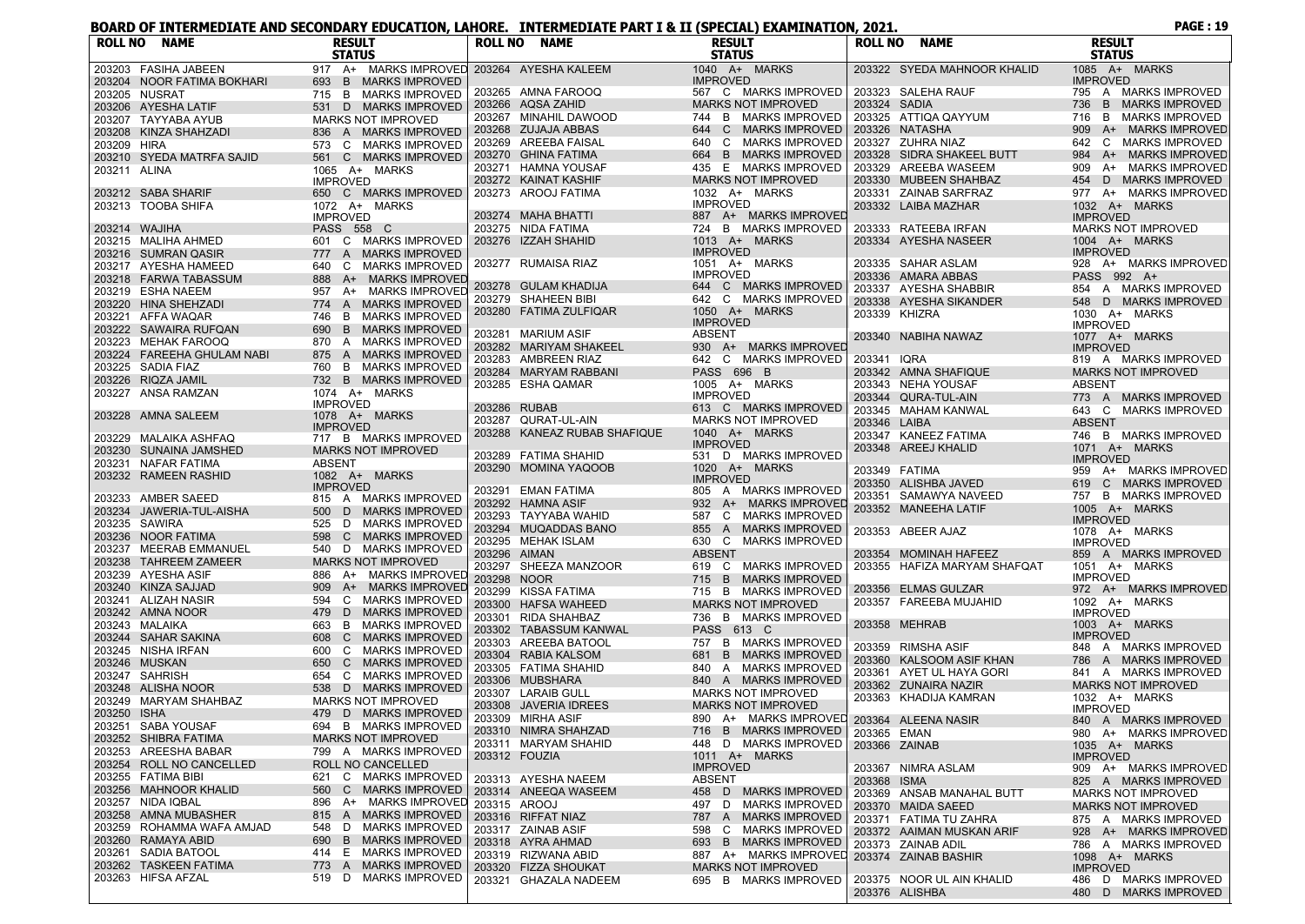KHAIR-UL-NISA 702 B MARKS IMPROVED

|                             |                                             | DUAKU UF INTEKMEDIATE AND SECUNDAKT EDUCATIUN, LANUKE.   INTEKMEDIATE PAKT I & II (SPECIAL) EAAMINATIUN, ZUZI. |                                            |                                              | FAUL ZU                        |
|-----------------------------|---------------------------------------------|----------------------------------------------------------------------------------------------------------------|--------------------------------------------|----------------------------------------------|--------------------------------|
| <b>ROLL NO NAME</b>         | <b>RESULT</b><br><b>STATUS</b>              | <b>ROLL NO NAME</b>                                                                                            | <b>RESULT</b><br><b>STATUS</b>             | <b>ROLL NO NAME</b>                          | <b>RESULT</b><br><b>STATUS</b> |
| 203377 HIRA                 | 813 A MARKS IMPROVED                        | 203437 IRAM                                                                                                    | 447 D MARKS IMPROVED                       | 203500 NIMRA HAMEED                          | 942 A+ MARKS IMPROVED          |
| 203378 MISAL FATIMA         | 612 C MARKS IMPROVED                        | 203438 MAHNOOR                                                                                                 | 745 B MARKS IMPROVED                       | 203501 AYESHA TAHIR                          | 859 A MARKS IMPROVED           |
| 203379 MAHAM NAWAZ          | <b>MARKS NOT IMPROVED</b>                   | 203439 SANA IKRAM                                                                                              | 835 A MARKS IMPROVED                       | 203502 AMNA BATOOL                           | 506 D MARKS IMPROVED           |
| 203380 ABBAQ AMIR           | 911 A+ MARKS IMPROVED 203440 MEHAK          |                                                                                                                | 567 C MARKS IMPROVED   203503 SANA SARWAR  |                                              | 546 D MARKS IMPROVED           |
| 203381 UOMESA FATIMA        | PASS 639 C                                  | 203441 MENAL AYESHA                                                                                            | 932 A+ MARKS IMPROVED 203504 HINA ZULFIQAR |                                              | <b>MARKS NOT IMPROVED</b>      |
| 203382 MADIHA KHALID        | 490 D MARKS IMPROVED                        | 203442 MUNEEZA ALI                                                                                             | 938 A+ MARKS IMPROVED                      | 203505 MINAHIL RIAZ                          | 531 D MARKS IMPROVED           |
| 203383 HUSNA KABIR          | 634 C MARKS IMPROVED                        | 203443 ANOSHA SIDDIQUE                                                                                         | 469 D MARKS IMPROVED                       | 203506 LAIBA                                 | 971 A+ MARKS IMPROVED          |
| 203384 AROOJ                | 876 A MARKS IMPROVED                        | 203444 ALSA SHAHID                                                                                             | 860 A MARKS IMPROVED                       | 203507 MISBHA IQBAL                          | 660 B MARKS IMPROVED           |
| 203385 GHAZAM KHALID        | 726 B MARKS IMPROVED                        | 203445 ANZAL SHAHZADI                                                                                          | 531 D MARKS IMPROVED                       | 203508 AREEBA FATIMA                         | 458 D MARKS IMPROVED           |
| 203386 IQRA AHMAD           | 1020 A+ MARKS                               | 203446 WAJEEHA IKRAM                                                                                           | 980 A+ MARKS IMPROVED                      | 203509 HAFIZA AYESHA                         | 592 C MARKS IMPROVED           |
|                             | <b>IMPROVED</b>                             | 203447 SAHER                                                                                                   | 498 D MARKS IMPROVED                       | 203510 MALKA SHEHZAD                         | 910 A+ MARKS IMPROVED          |
| 203387 AREEBA               | 416 E MARKS IMPROVED                        | 203448 UMAIMA SHAFIQ                                                                                           | 485 D MARKS IMPROVED                       |                                              | 1034 A+ MARKS                  |
| 203388 ZAINAB AMIN          | 992 A+ MARKS IMPROVED 203449 SEEMAB         |                                                                                                                |                                            | 203511 ZAINAB YASEEN                         | <b>IMPROVED</b>                |
| 203389 IQRA                 |                                             | 969 A+ MARKS IMPROVED 203450 ATROOBA TUFAZZAL                                                                  | 847 A MARKS IMPROVED                       | 203512 AROOJ ZAHRA                           | 469 D MARKS IMPROVED           |
| 203390 ERZA EJAZ            | PASS 959 A+                                 |                                                                                                                | 642 C MARKS IMPROVED                       | 203513 TAYYABA SHAHZADI                      | 608 C MARKS IMPROVED           |
| 203391 IQRA ISHTIAQ         | 927 A+ MARKS IMPROVED 203452 RIMSHA PHILIPS | 203451 NIMRA SHAHID                                                                                            | 868 A MARKS IMPROVED                       | 203514 MENAHIL SALEEM                        | 416 E MARKS IMPROVED           |
| 203392 MINAHIL ZULFIQAR ALI |                                             |                                                                                                                | <b>MARKS NOT IMPROVED</b>                  | 203515 BILASAM PARVEEN                       | <b>MARKS NOT IMPROVED</b>      |
|                             | 922 A+ MARKS IMPROVED 203453 ALISHBA        |                                                                                                                | 799 A MARKS IMPROVED                       |                                              |                                |
| 203393 MALAIKA ILYAS        | 546 D MARKS IMPROVED                        | 203454 MAHA ASIF                                                                                               | 498 D MARKS IMPROVED                       | 203516 LAIBA NAWAZ                           | <b>MARKS NOT IMPROVED</b>      |
| 203394 LAIBA MASOOD         | 1087 A+ MARKS<br><b>IMPROVED</b>            | 203455 ALEENA SHABBIR                                                                                          | 458 D MARKS IMPROVED                       | 203517 MAHEEN NAEEM                          | 732 B MARKS IMPROVED           |
| 203395 MUBEEN               | 806 A MARKS IMPROVED                        | 203456 YUSRA FAROOQ KHAN                                                                                       | 836 A MARKS IMPROVED                       | 203518 SADIA                                 | 778 A MARKS IMPROVED           |
| 203396 ALEESHA              | 571 C MARKS IMPROVED                        | 203457 AYESHA                                                                                                  | 703 B MARKS IMPROVED                       | 203519 SONIA MANZOOR                         | <b>MARKS NOT IMPROVED</b>      |
|                             |                                             | 203458 HERA ABBAS                                                                                              | 650 C MARKS IMPROVED                       | 203520 HADIQA ASIF                           | <b>PASS 427 E</b>              |
| 203397 NAJIA                | 918 A+ MARKS IMPROVED                       | 203459 URWA AKBAR                                                                                              | <b>PASS 408 E</b>                          | 203521 MUSKAN SHAHZAD                        | 525 D MARKS IMPROVED           |
| 203398 RABIA                | 608 C MARKS IMPROVED                        | 203460 TOOBA RAHMAN                                                                                            | 645 C MARKS IMPROVED                       | 203522 IRAM SHAHZADI                         | 768 B MARKS IMPROVED           |
| 203399 RIDA NADEEM          | <b>ABSENT</b>                               | 203461 RABBIA                                                                                                  | 475 D MARKS IMPROVED                       | 203523 AROOBA                                | 573 C MARKS IMPROVED           |
| 203400 MUQADAS FAISAL       | 723 B MARKS IMPROVED                        | 203462 KEHKSHAN                                                                                                | 465 D MARKS IMPROVED                       | 203524 ZAHRA YASMEEN                         | <b>ABSENT</b>                  |
| 203401 MUBARRA NOOR         | 630 C MARKS IMPROVED                        | 203463 IMAN ASIF                                                                                               | ABSENT                                     | 203525 FAIZA WARIS                           | 1034 A+ MARKS                  |
| 203402 LAIBA SHAHBAZ        | 630 C MARKS IMPROVED                        | 203464 ANMOL FATIMA                                                                                            | 433 E MARKS IMPROVED                       |                                              | <b>IMPROVED</b>                |
| 203403 RANIA HAIDER         | 547 D MARKS IMPROVED                        | 203465 DUA NADEEM                                                                                              | 599 C MARKS IMPROVED                       | 203526 ASMA                                  | 498 D MARKS IMPROVED           |
| 203404 SAHIRA ASHRAF        | 1019 A+ MARKS                               | 203466 IQRA AKRAM                                                                                              | <b>ABSENT</b>                              | 203527 SAMAN FATIMA                          | ABSENT                         |
|                             | <b>IMPROVED</b>                             | 203467 ISHA IQBAL                                                                                              | 1041 A+ MARKS                              | 203528 SUNDAS SITARA                         | 1014 A+ MARKS                  |
| 203405 SIDRA SHEHZADI       | 404 E MARKS IMPROVED                        |                                                                                                                | <b>IMPROVED</b>                            |                                              | <b>IMPROVED</b>                |
| 203406 ALIZAH ZAHEER        | <b>MARKS NOT IMPROVED</b>                   | 203468 SEHAR WALTER                                                                                            | 1003 A+ MARKS                              | 203529 HAFIZA ARFA SIMAB FATIMA              | 841 A MARKS IMPROVED           |
| 203407 MEHAK                | <b>MARKS NOT IMPROVED</b>                   |                                                                                                                | <b>IMPROVED</b>                            | 203530 HAFSA                                 | 867 A MARKS IMPROVED           |
| 203408 MAHAM SHAHID         | 525 D MARKS IMPROVED                        | 203469 RABIA AZIZ                                                                                              | 1078 A+ MARKS                              | 203531 SALSABEEL MUJAHID                     | ABSENT                         |
| 203409 AMMARA IRSHAD        | 978 A+ MARKS IMPROVED                       |                                                                                                                | <b>IMPROVED</b>                            | 203532 SANA                                  | 456 D MARKS IMPROVED           |
| 203410 MAHEEN               | 909 A+ MARKS IMPROVED 203470 WAJIHA FATIMA  |                                                                                                                | <b>MARKS NOT IMPROVED</b>                  | 203533 LAIBA ASHRAF                          | 685 B MARKS IMPROVED           |
| 203411 SAIQA                | 835 A MARKS IMPROVED                        | 203471 IMAN SHEHZAD                                                                                            | 933 A+ MARKS IMPROVED                      | 203534 MUNEEBA KIRAN                         | 675 B MARKS IMPROVED           |
| 203412 FAJAR KHALID         | 1023 A+ MARKS                               | 203472 EMAN ZAHID                                                                                              | 744 B MARKS IMPROVED                       | 203535 ABEER VIRK                            | <b>PASS 519 D</b>              |
|                             | <b>IMPROVED</b>                             | 203473 HAMNA KHAN TAREEN                                                                                       | 1089 A+ MARKS                              | 203536 MARIYAM NADEEM                        | 561 C MARKS IMPROVED           |
| 203413 LAIBA HAFEEZ         | 634 C MARKS IMPROVED                        |                                                                                                                | <b>IMPROVED</b>                            | 203537 ASHNA SADIQ                           | 1071 A+ MARKS                  |
| 203414 MIDHAT NADEEM        | 1072 A+ MARKS                               | 203474 RIDA                                                                                                    | 644 C MARKS IMPROVED                       |                                              | <b>IMPROVED</b>                |
|                             | <b>IMPROVED</b>                             | 203475 SANA BIBI                                                                                               | <b>MARKS NOT IMPROVED</b>                  | 203538 NIMRAH TALIB                          | <b>MARKS NOT IMPROVED</b>      |
| 203415 HAFIZA HIRA ASLAM    | 744 B MARKS IMPROVED                        | 203476 SUBAH NASEEM                                                                                            | 907 A+ MARKS IMPROVED                      | 203539 AYESHA RAI                            | <b>MARKS NOT IMPROVED</b>      |
| 203416 ADAN ALI MIR         | 849 A MARKS IMPROVED                        | 203477 MANAHIL FATIMA                                                                                          | 702 B MARKS IMPROVED                       | 203540 ALISHA SHAKEEL                        | PASS 1024 A+                   |
| 203417 UMEE-HABIBA          | ABSENT                                      | 203478 MAHAM AFZAL                                                                                             |                                            | 891 A+ MARKS IMPROVED 203541 ROMAISA SHAHBAZ | 1081 A+ MARKS                  |
| 203418 AREEBA RAZZAQ        | 531 D MARKS IMPROVED                        | 203479 MUBEEN FATIMA                                                                                           | <b>PASS 404 E</b>                          |                                              | <b>IMPROVED</b>                |
| 203419 AAIMA AFTAB          | 922 A+ MARKS IMPROVED 203480 RUKHSAR SARWAR |                                                                                                                | 600 C MARKS IMPROVED                       | 203542 NAFEESA ASHFAQ                        | <b>MARKS NOT IMPROVED</b>      |
| 203420 IMAN                 | 993 A+ MARKS IMPROVED 203481 NARJIS FATIMA  |                                                                                                                | 621 C MARKS IMPROVED                       | 203543 ALEENA AROOJ                          | 799 A MARKS IMPROVED           |
| 203421 NIBRAS MUNIB         | <b>MARKS NOT IMPROVED</b>                   | 203482 FARRIDA BILAL                                                                                           | 477 D MARKS IMPROVED                       | 203544 ANEEQA DILDAR                         | 788 A MARKS IMPROVED           |
| 203422 AYESHA KHURRAM       | 531 D MARKS IMPROVED                        | 203483 AYESHA AMJAD                                                                                            | 765 B MARKS IMPROVED                       | 203545 ANIQA LIAQAT                          | 1065 A+ MARKS                  |
| 203423 AZKA                 | 429 E MARKS IMPROVED                        | 203484 UME HABIBA                                                                                              | 661 B MARKS IMPROVED                       |                                              | <b>IMPROVED</b>                |
| 203424 AMNA                 | 1030 A+ MARKS                               | 203485 EMAAN EJAZ                                                                                              | 635 C MARKS IMPROVED                       | 203546 NIMRA KANWAL                          | 703 B MARKS IMPROVED           |
|                             | <b>IMPROVED</b>                             | 203486 SEHAR                                                                                                   | 890 A+ MARKS IMPROVED                      | 203547 ARESHA NAYAB                          | 655 C MARKS IMPROVED           |
| 203425 AMNA JAVAID          | 773 A MARKS IMPROVED                        | 203487 TABASSUM AZAM                                                                                           | 498 D MARKS IMPROVED                       | 203548 FIZA IMRAN                            | 998 A+ MARKS IMPROVED          |
| 203426 AIZA SAJID           | 1011 A+ MARKS                               | 203488 SYEDA SAHAR FATIMA NAQVI                                                                                | 519 D MARKS IMPROVED                       | 203549 KHADIJA ASLAM                         | 477 D MARKS IMPROVED           |
|                             | <b>IMPROVED</b>                             | 203489 KHADIJA MAQSOOD                                                                                         | 744 B MARKS IMPROVED                       | 203550 SAMEERA IFTIKHAR                      | 922 A+ MARKS IMPROVED          |
| 203427 MANAHIL SHAHID       | PASS 567 C                                  | 203490 RAIHA BATOOL                                                                                            | 827 A MARKS IMPROVED                       | 203551 MARIA AMJAD                           | 582 C MARKS IMPROVED           |
| 203428 SAHAR TARIQ          | <b>ABSENT</b>                               |                                                                                                                |                                            | 203552 BISMA RIAZ                            | 458 D MARKS IMPROVED           |
| 203429 LAIBA AKBAR          | 560 C MARKS IMPROVED                        | 203491 MALIKA JAVAID                                                                                           | 540 D MARKS IMPROVED                       | 203553 AMINA SADAF                           | 875 A MARKS IMPROVED           |
| 203430 EISHA FAYYAZ         | 1011 A+ MARKS                               | 203492 FATIMA FAYYAZ                                                                                           | 516 D MARKS IMPROVED                       | 203554 TAYYABA JAVAID                        | 598 C MARKS IMPROVED           |
|                             | <b>IMPROVED</b>                             | 203493 BISMA AMJAD                                                                                             | 886 A+ MARKS IMPROVED                      | 203555 SANA                                  | PASS 444 D                     |
| 203431 SHAISTA              | <b>MARKS NOT IMPROVED</b>                   | 203494 ROLL NO CANCELLED                                                                                       | ROLL NO CANCELLED                          | 203556 MAHA NADEEM                           | <b>MARKS NOT IMPROVED</b>      |
| 203432 ALINA BAIG           | 756 B MARKS IMPROVED                        | 203495 WAJEEHA TARIQ                                                                                           | 848 A MARKS IMPROVED                       | 203557 IQRA NOOR                             | 732 B MARKS IMPROVED           |
| 203433 NIMRA                | <b>MARKS NOT IMPROVED</b>                   | 203496 HAREEM ARIF                                                                                             | 629 C MARKS IMPROVED                       | 203558 LAIBA ZUBAIR BAJWA                    | 1005 A+ MARKS                  |
| 203434 SYEDA FIZZA BUKHARI  | 689 B MARKS IMPROVED                        | 203497 ANAM ALI                                                                                                | PASS 490 D                                 |                                              | <b>IMPROVED</b>                |
| 203435 ALEENA TAHIR         | 718 B MARKS IMPROVED                        | 203498 SEEMAL HAIDER                                                                                           | 579 C MARKS IMPROVED                       | 203559 ALEENA RAFAQAT                        | 980 A+ MARKS IMPROVED          |
| 203436 KHAIR-UL-NISA        | 702 B MARKS IMPROVED                        | 203499 IMAN FATIMA                                                                                             | 959 A+ MARKS IMPROVED                      |                                              |                                |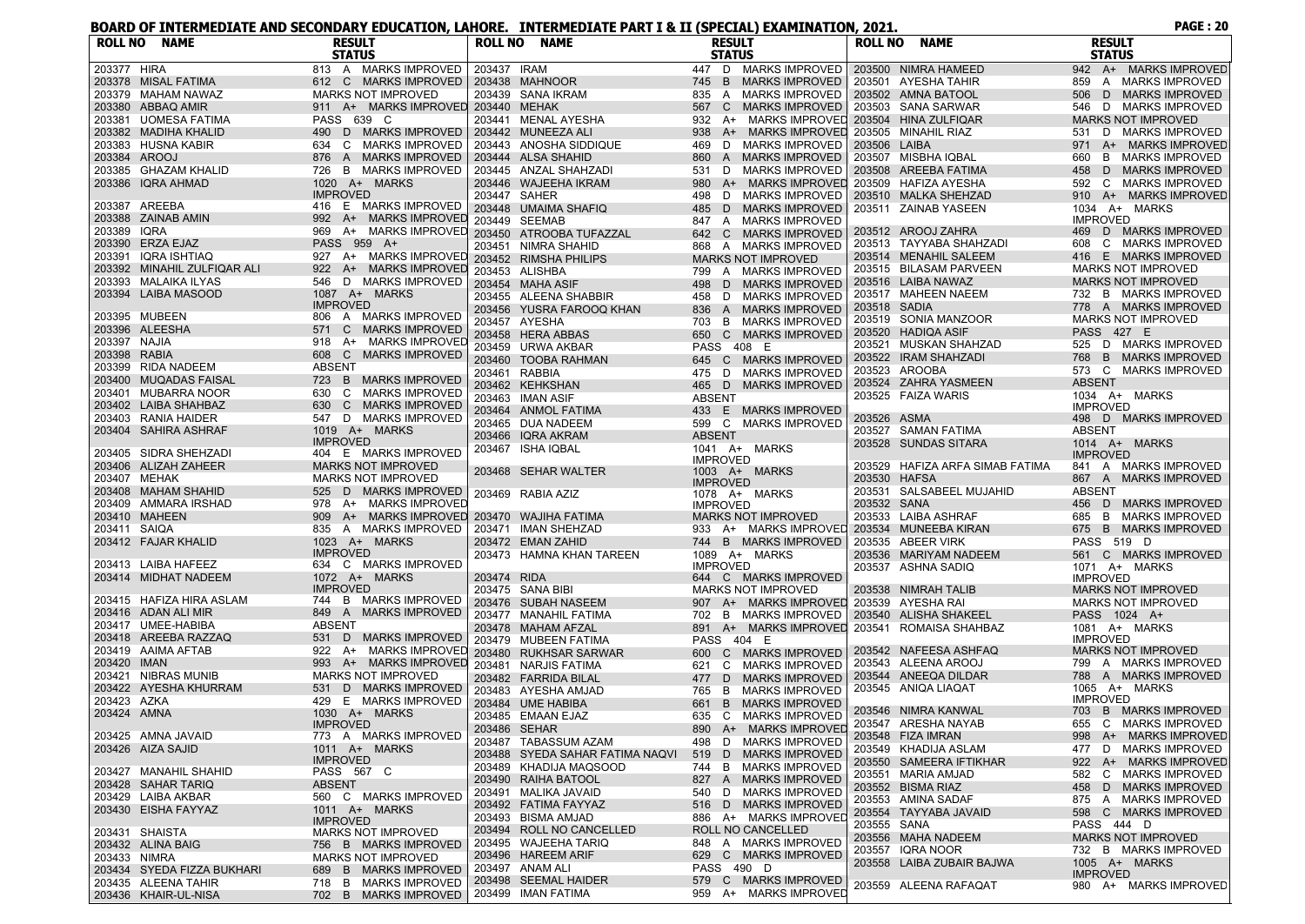| <b>ROLL NO NAME</b>         | <b>RESULT</b>                        | <b>ROLL NO NAME</b>                         | <b>RESULT</b>                           | <b>ROLL NO</b><br><b>NAME</b>                   | <b>RESULT</b>                           |
|-----------------------------|--------------------------------------|---------------------------------------------|-----------------------------------------|-------------------------------------------------|-----------------------------------------|
|                             | <b>STATUS</b>                        |                                             | <b>STATUS</b>                           |                                                 | <b>STATUS</b>                           |
| 203560 AREESHA ZULFIQAR     | <b>ABSENT</b>                        | 203619 MADIHA ASGHAR                        | 786 A MARKS IMPROVED                    | 203678 BUSHRA IQBAL                             | <b>MARKS NOT IMPROVED</b>               |
| 203561 MARIA                | 763 B MARKS IMPROVED                 | 203620 HAFIZA NIMRA                         | 938 A+ MARKS IMPROVED 203679 RAFIA      |                                                 | 490 D MARKS IMPROVED                    |
| 203562 HAMNA                | 650 C MARKS IMPROVED                 | 203621 EMAN ALI                             | <b>MARKS NOT IMPROVED</b>               | 203680 AYILA FAHEEM                             | <b>MARKS NOT IMPROVED</b>               |
| 203563 UME-MALIHA           | 620 C MARKS IMPROVED                 | 203622 ADAN HAFEEZ                          | 485 D MARKS IMPROVED                    | 203681 AMINA CHAMAN                             | 1055 A+ MARKS                           |
| 203564 ISMA                 | 959 A+ MARKS IMPROVED 203623 MAHNOOR |                                             | 1003 A+ MARKS                           |                                                 | <b>IMPROVED</b>                         |
| 203565 MINAHIL SHABBIR      | 531 D MARKS IMPROVED                 |                                             | <b>IMPROVED</b>                         | 203682 JANNAT FATIMA                            | 1011 A+ MARKS                           |
| 203566 MAHAM RIAZ           | <b>PASS 690 B</b>                    | 203624 NOOR FATIMA GILLANI                  | 1073 A+ MARKS                           |                                                 | <b>IMPROVED</b>                         |
| 203567 LAIBA                | 1024 A+ MARKS                        |                                             | <b>IMPROVED</b>                         | 203683 NOOR UL HUDA                             | 978 A+ MARKS IMPROVED                   |
|                             | <b>IMPROVED</b>                      | 203625 AMARA NAZ                            | 414 E MARKS IMPROVED                    | 203684 ALISHBAH ASLAM                           | 908 A+ MARKS IMPROVED                   |
| 203568 LAIBA SIDDIQ         | 815 A MARKS IMPROVED                 | 203626 HAFSA IQBAL                          | 896 A+ MARKS IMPROVED                   | 203685 MARYAM                                   | 478 D MARKS IMPROVED                    |
| 203569 KHADIJA              | 820 A MARKS IMPROVED                 | 203627 AZFAREEN                             | 1094 A+ MARKS                           | 203686 IQRA AYUB                                | 600 C MARKS IMPROVED                    |
| 203570 UM-E-HABIBA          | 1034 A+ MARKS                        |                                             | <b>IMPROVED</b>                         | 203687 MEHAK                                    | 525 D MARKS IMPROVED                    |
|                             | <b>IMPROVED</b>                      | 203628 MISBAH SALEEM                        | 900 A+ MARKS IMPROVED                   | 203688 JAWARIA AZAM                             | <b>MARKS NOT IMPROVED</b>               |
| 203571 ALEENA NAVEED        | 1023 A+ MARKS                        | 203629 SYEDA MUQADAS TASAWAR                | 520 D MARKS IMPROVED                    | 203689 SYEDA IMAN JAVED                         | 715 B MARKS IMPROVED                    |
|                             | <b>IMPROVED</b>                      | 203630 SYEDA SABA BUKHARI                   | 510 D MARKS IMPROVED                    | 203690 BUSHRA JAMIL                             | 957 A+ MARKS IMPROVED                   |
| 203572 KARISHMA ALI NUGHMAN | 527 D MARKS IMPROVED                 | 203631 KHADIJA                              | PASS 444 D                              | 203691 MONIBA SAEED                             | 684 B MARKS IMPROVED                    |
| 203573 FAIQA ALI            | 526 D MARKS IMPROVED                 | 203632 MARIA NAJAM                          | <b>PASS 402 E</b>                       | 203692 FARIHA MANSAB                            | <b>MARKS NOT IMPROVED</b>               |
| 203574 HAFSA ZULFIQAR       | <b>ABSENT</b>                        | 203633 SHAMRAIZA IQBAL                      | 677 B MARKS IMPROVED                    | 203693 SHAZIA BUKHARI                           | 506 D MARKS IMPROVED                    |
| 203575 MAHAM MALIK          | 1032 A+ MARKS                        | 203634 SAIRA SOHAIL                         | <b>PASS 748 B</b>                       | 203694 IQRA YAQOOB                              | 684 B MARKS IMPROVED                    |
|                             | <b>IMPROVED</b>                      | 203635 MERAB BABU                           | 711 B MARKS IMPROVED                    | 203695 LAIBA AIMEN                              | 762 B MARKS IMPROVED                    |
| 203576 LAIBA AKRAM          | 1074 A+ MARKS                        | 203636 MALAIKA KASHIF                       | 1084 A+ MARKS                           | 203696 KHADIJA                                  | 663 B MARKS IMPROVED                    |
|                             | <b>IMPROVED</b>                      |                                             | <b>IMPROVED</b>                         | 203697 KASHAF IQBAL                             | 931 A+ MARKS IMPROVED                   |
| 203577 ULAIHA MALIK         | 993 A+ MARKS IMPROVED                | 203637 MAHAM WAHEED                         | 876 A MARKS IMPROVED                    | 203698 SAMIA SHAHID                             | 498 D MARKS IMPROVED                    |
| 203578 WASIQA SHAHID        | 456 D MARKS IMPROVED                 | 203638 ALMAS                                | 527 D MARKS IMPROVED                    | 203699 IRAM SHAHZAD                             | 438 E MARKS IMPROVED                    |
| 203579 ANAM GHAFOOR         | 496 D MARKS IMPROVED                 | 203639 AREEBA SHAHZAD                       | <b>MARKS NOT IMPROVED</b>               | 203700 IMAN ASIF                                | <b>ABSENT</b>                           |
| 203580 ANAM MANSHA          | 626 C MARKS IMPROVED                 | 203640 HAREEM FATIMA                        | 886 A+ MARKS IMPROVED                   | 203701 MAHNOOR                                  | 1085 A+ MARKS                           |
| 203581 HAMNA                | 799 A MARKS IMPROVED                 | 203641 EESHA ABID                           | 984 A+ MARKS IMPROVED                   |                                                 | <b>IMPROVED</b>                         |
| 203582 MARYAM SAFDAR        | 921 A+ MARKS IMPROVED                | 203642 KASHISH FATIMA                       | 788 A MARKS IMPROVED                    | 203702 RIMSHA                                   | 938 A+ MARKS IMPROVED                   |
| 203583 MAIZA                | 819 A MARKS IMPROVED                 | 203643 AMINA ADNAN                          | 682 B MARKS IMPROVED                    | 203703 AYESHA BIBI                              | <b>MARKS NOT IMPROVED</b>               |
| 203584 KINZA                | 669 B MARKS IMPROVED                 | 203644 AMINA GHOUS                          | <b>MARKS NOT IMPROVED</b>               | 203704 MARWA IJAZ                               | 585 C MARKS IMPROVED                    |
| 203585 RIDA                 | <b>PASS 402 E</b>                    | 203645 UME KALSOOM                          | ABSENT                                  | 203705 SAEEDA ANWAR                             | <b>MARKS NOT IMPROVED</b>               |
| 203586 IQRA ALAMGIR VINACE  | 1052 A+ MARKS                        | 203646 HINA BADAR                           | 640 C MARKS IMPROVED                    | 203706 FARZEEN FATIMA                           | 928 A+ MARKS IMPROVED                   |
|                             | <b>IMPROVED</b>                      | 203647 HIRA NAWAZ                           | 1066 A+ MARKS                           |                                                 |                                         |
| 203587 AQSA RAHIM           | 786 A MARKS IMPROVED                 |                                             | <b>IMPROVED</b>                         | 203707 SHAZIA                                   | <b>MARKS NOT IMPROVED</b>               |
| 203588 SEHAR AMJAD          | 539 D MARKS IMPROVED                 | 203648 LAIBA MUSHTAQ                        | <b>MARKS NOT IMPROVED</b>               | 203708 IQRA AZIZ                                | <b>MARKS NOT IMPROVED</b>               |
| 203589 LAIBA IDREES         | 1001 A+ MARKS                        | 203649 ATIKA NAEEM                          | 1044 A+ MARKS                           | 203709 AREEBA RASHID                            | 1023 A+ MARKS                           |
|                             | <b>IMPROVED</b>                      |                                             | <b>IMPROVED</b>                         | 203710 FREEHA NAFEES                            | <b>IMPROVED</b><br>820 A MARKS IMPROVED |
| 203590 AREEBA               | 621 C MARKS IMPROVED                 | 203650 MAHNOOR                              | 696 B MARKS IMPROVED                    | 203711 FATIMA-TUL-ZOHRA                         | 587 C MARKS IMPROVED                    |
| 203591 AFREEN SHAHBAZ       | <b>MARKS NOT IMPROVED</b>            | 203651 HAFSA YOUNAS                         | 815 A MARKS IMPROVED                    |                                                 |                                         |
| 203592 NARGIS BANO          | 530 D MARKS IMPROVED                 | 203652 AYESHA                               | <b>PASS 417 E</b>                       | 203712 ASIMA BUKHARI                            | 500 D MARKS IMPROVED                    |
| 203593 KASHMALA             | 717 B MARKS IMPROVED                 | 203653 ROMA AMJAD                           | 404 E MARKS IMPROVED                    | 203713 HIRA ASLAM                               | 1065 A+ MARKS<br><b>IMPROVED</b>        |
| 203594 KARINA SHARAL        | 888 A+ MARKS IMPROVED                | 203654 SEHAR ASLAM                          | 763 B MARKS IMPROVED                    | 203714 SAWAIRA                                  | 1089 A+ MARKS                           |
| 203595 ANAM SALEEM          | 613 C MARKS IMPROVED                 | 203655 TOOBA SAJID                          | <b>PASS 429 E</b>                       |                                                 | <b>IMPROVED</b>                         |
| 203596 NOOR FATIMA          | <b>MARKS NOT IMPROVED</b>            | 203656 KHADIJA IFTIKHAR                     | 928 A+ MARKS IMPROVED                   | 203715 SITARA SALEEM                            | 978 A+ MARKS IMPROVED                   |
| 203597 FALAK ASGHER         | 496 D MARKS IMPROVED                 | 203657 AREEB NASEER                         | 715 B MARKS IMPROVED                    | 203716 SAYEDA ANMOL ZAHRA                       | <b>ABSENT</b>                           |
| 203598 ATRAT SHAHZADI       | 552 C MARKS IMPROVED                 | 203658 HAFIZA IRHAM SHAHZADI                | 660 B MARKS IMPROVED                    | 203717 MARIA MUSTAFA                            | <b>MARKS NOT IMPROVED</b>               |
| 203599 MISBAH SHEHZADI      | 670 B MARKS IMPROVED                 | 203659 HARMAIN FATIMA                       | 886 A+ MARKS IMPROVED 203718 AMAIM ASIF |                                                 | 1091 A+ MARKS                           |
| 203600 ASIFA AKHTAR         | <b>ABSENT</b>                        | 203660 KAINAT                               | 643 C MARKS IMPROVED                    |                                                 | <b>IMPROVED</b>                         |
| 203601 MARIA FALAK SHAIR    | 1020 A+ MARKS                        |                                             |                                         | 203719 WAQA KHALID                              | <b>PASS 469 D</b>                       |
|                             | <b>IMPROVED</b>                      | 203661 KAINAT                               | 623 C MARKS IMPROVED                    | 203720 IRZAM HASSAN                             | PASS 423 E                              |
| 203602 TANIA SADDIQE        | PASS 402 E                           | 203662 MAHRISH NASEER                       | 458 D MARKS IMPROVED                    | 203721 ARIBA                                    | 498 D MARKS IMPROVED                    |
| 203603 FATIMA               | 633 C MARKS IMPROVED                 | 203663 AMNA                                 | 682 B MARKS IMPROVED                    | 203722 KHADIJA AMDAD                            | 742 B MARKS IMPROVED                    |
| 203604 FATIMA UMAR          | 951 A+ MARKS IMPROVED                | 203664 MAHA FAREED                          | 682 B MARKS IMPROVED                    |                                                 | PASS 840 A                              |
| 203605 REMSHA SAIF          | <b>MARKS NOT IMPROVED</b>            | 203665 NABA MUBASHAR                        |                                         | 938 A+ MARKS IMPROVED 203723 MAHEEN KHALID BUTT | 826 A MARKS IMPROVED                    |
| 203606 AMNA IJAZ            | ABSENT                               | 203666 RUQAYA AHMAD                         | 552 C MARKS IMPROVED 203724 SADIA JAVED |                                                 |                                         |
| 203607 SABA JAMIL           | 546 D MARKS IMPROVED                 | 203667 LAIBA NAVEED                         | 579 C MARKS IMPROVED                    | 203725 SHANZA ANWER                             | 531 D MARKS IMPROVED                    |
|                             |                                      | 203668 FAKIHA KHAN                          | 1096 A+ MARKS                           | 203726 LYEQA ARSHAD                             | 629 C MARKS IMPROVED                    |
| 203608 UMMAY HABEBA         | 519 D MARKS IMPROVED                 |                                             | <b>IMPROVED</b>                         | 203727 SAIRA                                    | 846 A MARKS IMPROVED                    |
| 203609 SYEDA AYESHA BUKHARI | <b>ABSENT</b>                        | 203669 EMAN                                 | 475 D MARKS IMPROVED                    | 203728 AYESHA AFZAL AFFI                        | 661 B MARKS IMPROVED                    |
| 203610 KASHAF RAMZAN        | <b>MARKS NOT IMPROVED</b>            | 203670 NOOR AZEEM                           | 525 D MARKS IMPROVED                    | 203729 AYESHA TARIQ                             | 670 B MARKS IMPROVED                    |
| 203611 MUNIMA               | <b>MARKS NOT IMPROVED</b>            | 203671 MAIRA FATIMA                         | 1087 A+ MARKS                           | 203730 MARYAM SHAHZADI                          | 1051 A+ MARKS                           |
| 203612 SHUMAIM NAEEM        | <b>MARKS NOT IMPROVED</b>            |                                             | <b>IMPROVED</b>                         |                                                 | <b>IMPROVED</b>                         |
| 203613 TIMMER DILSHAD       | 746 B MARKS IMPROVED                 | 203672 MEERAB AFZAL                         | 1082 A+ MARKS                           | 203731 KANZULEMAN                               | 1032 A+ MARKS                           |
| 203614 SHAMSA NOOR          | 634 C MARKS IMPROVED                 |                                             | <b>IMPROVED</b>                         |                                                 | <b>IMPROVED</b>                         |
| 203615 MARYAM FAROOQ        |                                      | 964 A+ MARKS IMPROVED 203673 AMBREEN ASGHAR | 469 D MARKS IMPROVED                    | 203732 MUZAMMIL FATIMA                          | 640 C MARKS IMPROVED                    |
| 203616 NEHA ANWAR           | <b>MARKS NOT IMPROVED</b>            | 203674 MARYAM MAQSOOD BHATTI                | <b>MARKS NOT IMPROVED</b>               | 203733 SEHAR FATIMA                             | 540 D MARKS IMPROVED                    |
| 203617 MAHAM PERVEZ         | 458 D MARKS IMPROVED                 | 203675 MAHAM ZAFAR                          | 788 A MARKS IMPROVED                    | 203734 LAIBA AKRAM                              | 981 A+ MARKS IMPROVED                   |
| 203618 NISHA MALIK          | 1011 A+ MARKS                        | 203676 AIMAN HAQ NAWAZ                      | 634 C MARKS IMPROVED                    | 203735 LAIBA SHAHZAD                            | 744 B MARKS IMPROVED                    |
|                             | <b>IMPROVED</b>                      | 203677 UMME RUMAN YOUNAS                    | <b>MARKS NOT IMPROVED</b>               | 203736 AISHA ARSHAD                             | 510 D MARKS IMPROVED                    |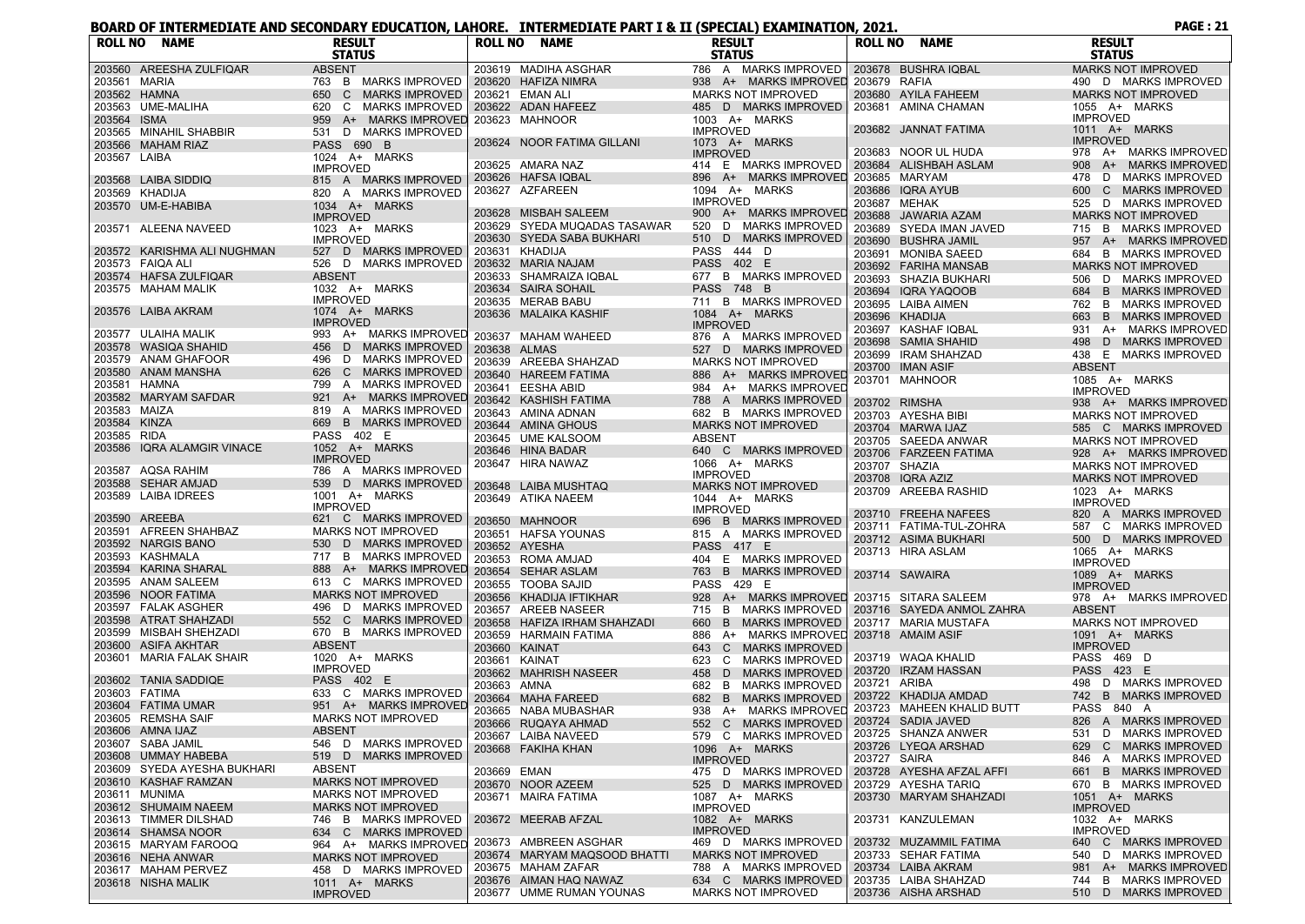| <b>ROLL NO NAME</b>                      | <b>RESULT</b><br><b>STATUS</b>                                         | <b>ROLL NO NAME</b>                              | <b>RESULT</b><br><b>STATUS</b>                    | <b>ROLL NO NAME</b>                                                | <b>RESULT</b><br><b>STATUS</b>          |
|------------------------------------------|------------------------------------------------------------------------|--------------------------------------------------|---------------------------------------------------|--------------------------------------------------------------------|-----------------------------------------|
| 203737 TASMIA RIAZ                       | 537 D MARKS IMPROVED                                                   | 203800 BARIHA TUSEEF                             | 1094 A+ MARKS                                     | 203860 FATIMA                                                      | 1034 A+ MARKS                           |
| 203738 ZAHRA ZULFIQAR                    | <b>MARKS NOT IMPROVED</b>                                              |                                                  | <b>IMPROVED</b>                                   |                                                                    | <b>IMPROVED</b>                         |
| 203739 AQSA MUKHDOOM                     | 633 C MARKS IMPROVED                                                   | 203801 SEEMAB TAHIR                              | 813 A MARKS IMPROVED                              | 203861 HAFIZA SAMMAR MIN ALLAH                                     | 427 E MARKS IMPROVED                    |
| 203740 KIRAN AYAZ                        |                                                                        | 911 A+ MARKS IMPROVED 203802 MOMNA MUSHTAQ MALIK | 977 A+ MARKS IMPROVED 203862 MAHNOOR ALI          |                                                                    | 581 C MARKS IMPROVED                    |
| 203741 KIRAN SHAHZADI                    | 711 B MARKS IMPROVED                                                   | 203803 RAIQA QURESHI                             | <b>PASS 404 E</b>                                 | 203863 KABSHA                                                      | <b>MARKS NOT IMPROVED</b>               |
| 203742 SYEDA LAIBA                       | 834 A MARKS IMPROVED                                                   | 203804 NOOR-UL-AIN<br>203805 AQSA ZAFAR          |                                                   | 930 A+ MARKS IMPROVED 203864 HUMAIRA ARSHAD<br>203865 AREEBA ZAFAR | <b>ABSENT</b>                           |
| 203743 SAKEENA TEHREEM                   | 867 A MARKS IMPROVED                                                   |                                                  | 458 D MARKS IMPROVED                              |                                                                    | 972 A+ MARKS IMPROVED                   |
| 203744 SADIA SAEED                       | 1065 A+ MARKS                                                          | 203806 MINAHIL FATIMA<br>203807 WAJEEHA SAEED    | <b>MARKS NOT IMPROVED</b><br>784 A MARKS IMPROVED | 203866 KASHMALA                                                    | 1074 A+ MARKS<br><b>IMPROVED</b>        |
|                                          | <b>IMPROVED</b>                                                        |                                                  |                                                   | 203867 SAMIA SATTAR                                                | PASS 402 E                              |
| 203745 AMINA JAVED<br>203746 MARYAM FAIZ | 669 B MARKS IMPROVED                                                   | 203808 RABEEL NAGRA                              | PASS 640 C                                        | 203868 ALAIBA TANVEER                                              | 742 B MARKS IMPROVED                    |
|                                          | 435 E MARKS IMPROVED                                                   | 203809 FATIMA                                    | 588 C MARKS IMPROVED<br>1072 A+ MARKS             | 203869 SHAMSA TARIQ                                                | <b>MARKS NOT IMPROVED</b>               |
| 203747 SABA SHAFIQ<br>203748 ZOHA WAHEED | 990 A+ MARKS IMPROVED 203810 SUMMAN MALIK<br><b>MARKS NOT IMPROVED</b> |                                                  | <b>IMPROVED</b>                                   | 203870 ZAINAB IJAZ                                                 | <b>ABSENT</b>                           |
| 203749 MINAHIL MUSTAFA                   | 1032 A+ MARKS                                                          | 203811 NOOR UL AIN                               | 807 A MARKS IMPROVED                              | 203871 ZAINAB NIAMAT                                               | 417 E MARKS IMPROVED                    |
|                                          | <b>IMPROVED</b>                                                        | 203812 NIMRA SAGHIR                              | 642 C MARKS IMPROVED                              | 203872 MEMOONA ASLAM BUTT                                          | 1096 A+ MARKS                           |
| 203750 MALAIKA SARDAR                    | <b>ABSENT</b>                                                          | 203813 HIFZA BUTT                                | 888 A+ MARKS IMPROVED                             |                                                                    | <b>IMPROVED</b>                         |
| 203751 KHADIJA AFZAL CHEEMA              | 1073 A+ MARKS                                                          | 203814 ANAM SHAHZADI                             | 592 C MARKS IMPROVED                              | 203873 RIDA ZAINAB                                                 | 566 C MARKS IMPROVED                    |
|                                          | <b>IMPROVED</b>                                                        | 203815 EMAN SAJID                                | 1029 A+ MARKS                                     | 203874 AIMAN ASHRAF                                                | <b>MARKS NOT IMPROVED</b>               |
| 203752 DANISHA AZEEM                     | <b>MARKS NOT IMPROVED</b>                                              |                                                  | <b>IMPROVED</b>                                   | 203875 HANIA HAFEEZ                                                | 930 A+ MARKS IMPROVED                   |
| 203753 MUSKAN MARYAM                     | 985 A+ MARKS IMPROVED 203816 NOOR FATIMA                               |                                                  | 524 D MARKS IMPROVED                              | 203876 MARIA MUNIR                                                 | 969 A+ MARKS IMPROVED                   |
| 203754 MUSKAN NAEEM                      | <b>MARKS NOT IMPROVED</b>                                              | 203817 SAMRA ALI                                 | PASS 657 C                                        | 203877 SEEMAN SHAFQAT                                              | 587 C MARKS IMPROVED                    |
| 203755 MAIRA FAREED                      | <b>PASS 408 E</b>                                                      | 203818 SANA FATIMA                               | 511 D MARKS IMPROVED                              | 203878 NIMRAH                                                      | 587 C MARKS IMPROVED                    |
| 203756 AYESHA SADDIQA                    | 548 D MARKS IMPROVED                                                   | 203819 IRSA MUSTAFA                              | 620 C MARKS IMPROVED                              | 203879 AYESHA IQBAL                                                | 662 B MARKS IMPROVED                    |
| 203757 UMM-E-AIMEN                       | 990 A+ MARKS IMPROVED 203820 MINAHIL MUNIR                             |                                                  | 1014 A+ MARKS                                     | 203880 AYESHA NAZ                                                  | 890 A+ MARKS IMPROVED                   |
| 203758 FIZA SAJJAD                       | 979 A+ MARKS IMPROVED                                                  |                                                  | <b>IMPROVED</b>                                   | 203881 RAMSHA SAFDAR ALI                                           | 875 A MARKS IMPROVED                    |
| 203759 WARDA AMJAD                       | 506 D MARKS IMPROVED                                                   | 203821 MALAIKA MALIK                             | <b>MARKS NOT IMPROVED</b>                         | 203882 KINZ-UL-EMAN                                                | 1062 A+ MARKS                           |
| 203760 SHEEZA BIBI                       | 777 A MARKS IMPROVED                                                   | 203822 HUMAIRA MUMTAZ                            | 716 B MARKS IMPROVED                              |                                                                    | <b>IMPROVED</b>                         |
| 203761 SANIA DILDAR                      | 868 A MARKS IMPROVED                                                   | 203823 SEHAR MOBEEN                              | 655 C MARKS IMPROVED                              | 203883 HIFZA NAVEED                                                | 581 C MARKS IMPROVED                    |
| 203762 MAHNOOR AKHLAQ                    | <b>MARKS NOT IMPROVED</b>                                              | 203824 FAREEHA MURTAZA                           | 630 C MARKS IMPROVED                              | 203884 SANA BIBI                                                   | 834 A MARKS IMPROVED                    |
| 203763 NOOR FATIMA                       | 804 A MARKS IMPROVED                                                   | 203825 HAREEM FATIMA                             | 456 D MARKS IMPROVED                              | 203885 ESHA JAMIL                                                  | 630 C MARKS IMPROVED                    |
| 203764 AYESHA BATOOL TALIB               | 581 C MARKS IMPROVED                                                   | 203826 WASIFA                                    | 813 A MARKS IMPROVED                              | 203886 MUQADAS ZAHRA                                               | 417 E MARKS IMPROVED                    |
| 203765 AMNA                              | 500 D MARKS IMPROVED                                                   | 203827 HAMNA                                     | 784 A MARKS IMPROVED                              | 203887 MINAHIL ASHRAF                                              | 644 C MARKS IMPROVED                    |
| 203766 ROLL NO CANCELLED                 | ROLL NO CANCELLED                                                      | 203828 NIMRA ASHRAF                              | 911 A+ MARKS IMPROVED 203888 KOMAL SAFDAR         |                                                                    | 639 C MARKS IMPROVED                    |
| 203767 SHEEZA                            | 847 A MARKS IMPROVED                                                   | 203829 SIDRA HASHMI                              | 574 C MARKS IMPROVED                              | 203889 MAHAM SHAHID                                                | <b>MARKS NOT IMPROVED</b>               |
| 203768 NISHA                             | 613 C MARKS IMPROVED                                                   | 203830 AYESHA AROOJ                              | PASS 475 D                                        | 203890 FATEHA ZEESHAN                                              | 600 C MARKS IMPROVED                    |
| 203769 BUSHRA BIBI                       | 633 C MARKS IMPROVED                                                   | 203831 MAHVISH JAMIL                             | <b>MARKS NOT IMPROVED</b>                         | 203891 NABIHA NADEEM                                               | 742 B MARKS IMPROVED                    |
| 203770 FATIMA MUNEER                     | 746 B MARKS IMPROVED                                                   | 203832 NEIHA IFTIKHAR ALI                        | 683 B MARKS IMPROVED                              | 203892 PAKIZA                                                      | <b>MARKS NOT IMPROVED</b>               |
| 203771 BISMA                             | 612 C MARKS IMPROVED                                                   | 203833 SADIA AKBAR                               | <b>PASS 525 D</b>                                 | 203893 AMINA KHIZAR                                                | 520 D MARKS IMPROVED                    |
| 203772 KAINAT MEHBOOB                    | <b>NOT ELIGIBLE</b>                                                    | 203834 ALINA SHAMOUN                             | 477 D MARKS IMPROVED                              | 203894 ESHA KHAN                                                   | 1005 A+ MARKS                           |
| 203773 AYESHA AFZAL                      | 742 B MARKS IMPROVED                                                   | 203835 MUAZMA TARIQ                              | 464 D MARKS IMPROVED                              |                                                                    | <b>IMPROVED</b>                         |
| 203774 MARYAM                            | 587 C MARKS IMPROVED                                                   | 203836 SANA MUSHTAQ                              | 465 D MARKS IMPROVED                              | 203895 AMNA TARIQ                                                  | 711 B MARKS IMPROVED                    |
| 203775 TAYYIBA TALIB                     | PASS 500 D                                                             | 203837 AIZA SEEMAB                               | 498 D MARKS IMPROVED                              | 203896 MANAIAL BIBI                                                | 827 A MARKS IMPROVED                    |
| 203776 AMMARA SHABBIR                    | 561 C MARKS IMPROVED                                                   | 203838 URWAH JAHANGIR                            | 1034 A+ MARKS                                     | 203897 AREEJ FATIMA                                                | 1076 A+ MARKS                           |
| 203777 JAVARIA AMIR                      | 548 D MARKS IMPROVED                                                   |                                                  | <b>IMPROVED</b>                                   | 203898 NADIA AKBAR                                                 | <b>IMPROVED</b><br>498 D MARKS IMPROVED |
| 203778 LAIBA HABIB                       | <b>MARKS NOT IMPROVED</b>                                              | 203839 SHEHAR BANO                               | <b>PASS 416 E</b>                                 | 203899 RAZIA AYOOB                                                 | 732 B MARKS IMPROVED                    |
| 203779 NOREEN                            | 950 A+ MARKS IMPROVED                                                  | 203840 AFZINA TUL ZAHRA                          | 890 A+ MARKS IMPROVED                             | 203900 IRAM SHEHZADI                                               | 888 A+ MARKS IMPROVED                   |
| 203780 SAWERA                            | 949 A+ MARKS IMPROVED                                                  | 203841 RAMISA FATIMA                             | 662 B MARKS IMPROVED                              | 203901 SAIRA BIBI                                                  | 702 B MARKS IMPROVED                    |
| 203781 MARIA RASHID                      | 969 A+ MARKS IMPROVED                                                  | 203842 HAFIZA MAMONA                             | 963 A+ MARKS IMPROVED                             | 203902 SAMREEN                                                     | 621 C MARKS IMPROVED                    |
| 203782 EMAN ASIF                         | 630 C MARKS IMPROVED                                                   | 203843 MAHNOOR                                   | 930 A+ MARKS IMPROVED                             | 203903 AYESHA NOOR                                                 | 763 B MARKS IMPROVED                    |
| 203783 AMINA RAZZAQ                      | 763 B MARKS IMPROVED                                                   | 203844 NOOR SEHAR MALIK                          | 567 C MARKS IMPROVED                              | 203904 ERFA ARSHAD ALI                                             | 886 A+ MARKS IMPROVED                   |
| 203784 ZAINAB TUFAIL                     | 668 B MARKS IMPROVED                                                   | 203845 MARYEM                                    | <b>MARKS NOT IMPROVED</b>                         | 203905 RIDA FATIMA                                                 | 684 B MARKS IMPROVED                    |
| 203785 RIMSHA                            | 579 C MARKS IMPROVED                                                   | 203846 AIZA                                      | 1034 A+ MARKS<br><b>IMPROVED</b>                  | 203906 UNSA KAIANI                                                 | 475 D MARKS IMPROVED                    |
| 203786 HINA IQBAL                        | 836 A MARKS IMPROVED                                                   | 203847 AMNA SAJJAD                               | <b>PASS 645 C</b>                                 | 203907 ATKA SHAHID                                                 | 1082 A+ MARKS                           |
| 203787 SITARA SHAHID                     | 525 D MARKS IMPROVED                                                   | 203848 FAREEHA IRFAN                             | 496 D MARKS IMPROVED                              |                                                                    | IMPROVED                                |
| 203788 MAIRA MANZOOR                     | 897 A+ MARKS IMPROVED                                                  | 203849 EMAN BABAR                                | 573 C MARKS IMPROVED                              | 203908 QAMAR UN NISA                                               | 598 C MARKS IMPROVED                    |
| 203789 NIMRA SARWAR                      | 600 C MARKS IMPROVED                                                   | 203850 HAFSA SHARAFAT                            | 703 B MARKS IMPROVED                              | 203909 RAHEELA                                                     | 978 A+ MARKS IMPROVED                   |
| 203790 AYESHA MAZHAR                     | 670 B MARKS IMPROVED                                                   |                                                  | 1074 A+ MARKS                                     | 203910 SAHER SULTAN                                                | <b>ABSENT</b>                           |
| 203791 UME-ZAINAB                        | 868 A MARKS IMPROVED                                                   | 203851 TAYYBA SHAKEEL                            | <b>IMPROVED</b>                                   | 203911 ROOH UL AIN                                                 | 702 B MARKS IMPROVED                    |
| 203792 HIRA IQBAL                        | 890 A+ MARKS IMPROVED                                                  | 203852 ZUHA ASLAM                                | 600 C MARKS IMPROVED                              | 203912 ZARIYAB SHAHZADI                                            | 958 A+ MARKS IMPROVED                   |
| 203793 SANA RUKHSAR                      | 489 D MARKS IMPROVED                                                   | 203853 URBAH FATIMA                              | 963 A+ MARKS IMPROVED                             | 203913 MARIYAM SHAHID                                              | 1003 A+ MARKS                           |
| 203794 HIRA SALEEM                       | <b>MARKS NOT IMPROVED</b>                                              | 203854 HAMAIL KHADEEJA                           | 1005 A+ MARKS                                     |                                                                    | <b>IMPROVED</b>                         |
| 203795 TUBA TAHIR                        | <b>ABSENT</b>                                                          |                                                  | <b>IMPROVED</b>                                   | 203914 EMAN ABID                                                   | 1044 A+ MARKS                           |
| 203796 SAMAN ASHRAF                      | 608 C MARKS IMPROVED   203855 SITARA MAQBOOL                           |                                                  | ABSENT                                            |                                                                    | <b>IMPROVED</b>                         |
| 203797 AREEJ ZUBAIR                      | 693 B MARKS IMPROVED                                                   | 203856 QURAT- UL- AINE JAMEEL                    | 991 A+ MARKS IMPROVED                             | 203915 AMINA RANI                                                  | <b>MARKS NOT IMPROVED</b>               |
| 203798 MUNIBA SULAIMAN                   | 640 C MARKS IMPROVED                                                   | 203857 ANIBA GUL                                 | 819 A MARKS IMPROVED                              | 203916 ALIZA ABID                                                  | <b>MARKS NOT IMPROVED</b>               |
| 203799 MALIHA AKMAL                      | 1091 A+ MARKS                                                          | 203858 JAVERIA                                   | 669 B MARKS IMPROVED                              | 203917 ASMA                                                        | 633 C MARKS IMPROVED                    |
|                                          | <b>IMPROVED</b>                                                        | 203859 BUSHRA NAZ                                | 645 C MARKS IMPROVED                              | 203918 ESHA NASIR                                                  | 465 D MARKS IMPROVED                    |
|                                          |                                                                        |                                                  |                                                   |                                                                    |                                         |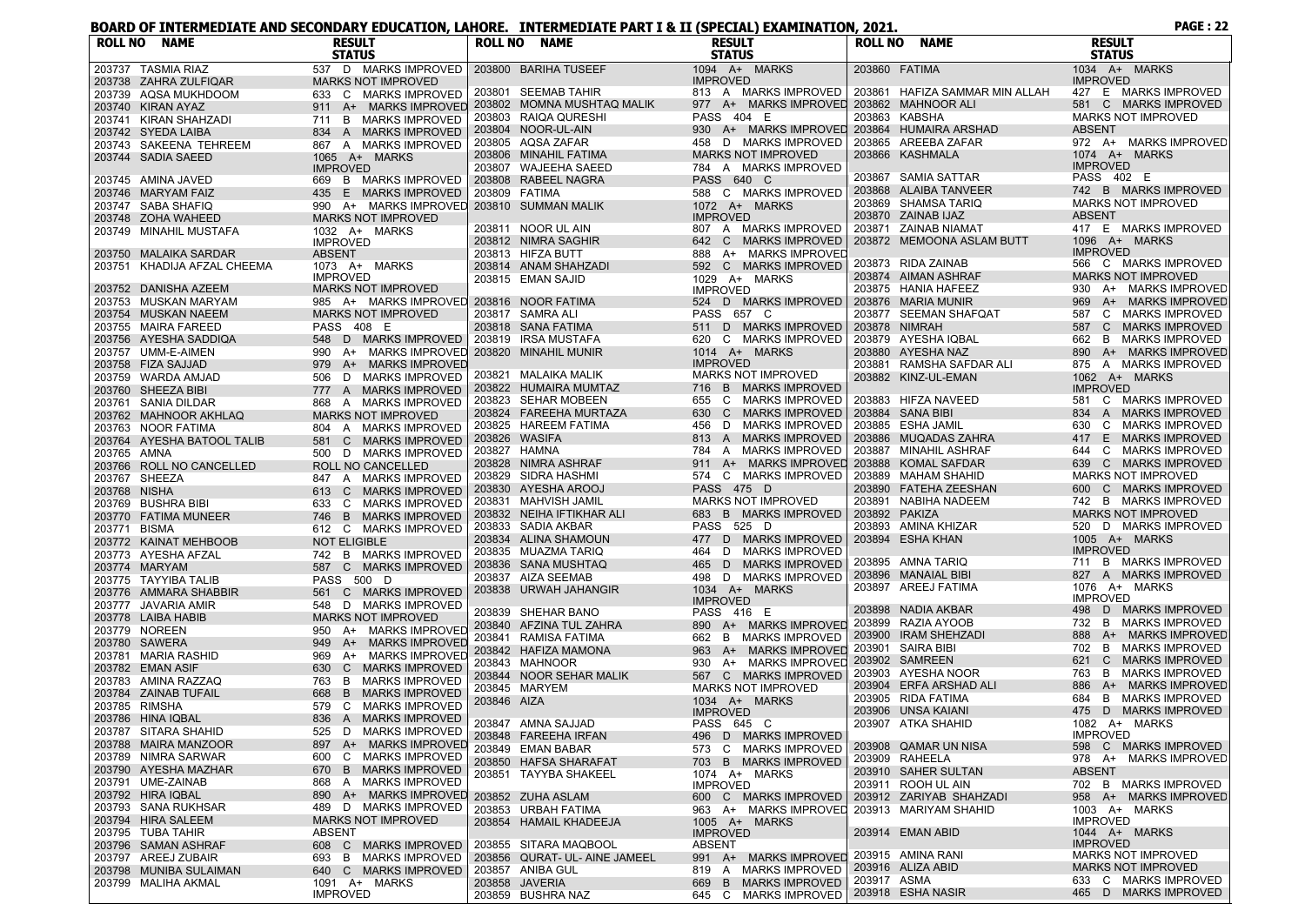| <b>ROLL NO NAME</b>                         | <b>RESULT</b><br><b>STATUS</b>                    | ROLL NO NAME                 | <b>RESULT</b><br><b>STATUS</b>            | <b>ROLL NO NAME</b>                                | <b>RESULT</b><br><b>STATUS</b>     |
|---------------------------------------------|---------------------------------------------------|------------------------------|-------------------------------------------|----------------------------------------------------|------------------------------------|
| 203919 AQSA NISAR                           | 603 C MARKS IMPROVED                              | 203980 KOMAL SADIA           | 890 A+ MARKS IMPROVED 204039 SYEDA HAJRA  |                                                    | 1035 A+ MARKS                      |
| 203920 MUQADAS                              | PASS 587 C                                        | 203981 MUNEERAH              | 1013 A+ MARKS                             |                                                    | <b>IMPROVED</b>                    |
| 203921 WAJEEHA AMEEN                        | 979 A+ MARKS IMPROVED                             |                              | <b>IMPROVED</b>                           | 204040 UMME RABAB                                  | <b>MARKS NOT IMPROVED</b>          |
| 203922 RAMEEN UMAR DRAZ                     | 917 A+ MARKS IMPROVED 203982 FAKEHA RASOOL        |                              | 798 A MARKS IMPROVED                      | 204041 SALEEHA SHAHID                              | 990 A+ MARKS IMPROVED              |
| 203923 MARIA SAIF                           | 886 A+ MARKS IMPROVED                             | 203983 SADIA FAREED          | 858 A MARKS IMPROVED                      | 204042 HALEEMA EJAZ                                | <b>MARKS NOT IMPROVED</b>          |
| 203924 MAHNOOR ARIF                         | 602 C MARKS IMPROVED                              | 203984 SABIHA                | 977 A+ MARKS IMPROVED                     | 204043 SAMEEN AHMED                                | 723 B MARKS IMPROVED               |
| 203925 MARYAM NAWAZ KHAN                    | 1020 A+ MARKS                                     | 203985 MADIHA SARWAR         | PASS 723 B                                | 204044 BUSHRA                                      | 435 E MARKS IMPROVED               |
|                                             | <b>IMPROVED</b>                                   | 203986 FATIMA ZAHEER         | 552 C MARKS IMPROVED                      | 204045 BUKHTAWAR NADEEM                            | 1066 A+ MARKS<br><b>IMPROVED</b>   |
| 203926 ESHA AFZAL                           | 836 A MARKS IMPROVED                              | 203987 BISMA USMAN           | 506 D MARKS IMPROVED                      | 204046 FATIMA IRFAN                                | 888 A+ MARKS IMPROVED              |
| 203927 FAJAL TANVEER                        | 928 A+ MARKS IMPROVED 203988 AMAN AKHLAQ          |                              | <b>MARKS NOT IMPROVED</b>                 | 204047 HAFIZA MARIYAM MASOOD                       | 828 A MARKS IMPROVED               |
| 203928 FATIMA IKRAM                         | 1005 A+ MARKS<br><b>IMPROVED</b>                  | 203989 RIMSHA IRFAN          | 773 A MARKS IMPROVED                      | 204048 KHANSA TASAWER                              | 650 C MARKS IMPROVED               |
| 203929 FATIMA KHALID                        | 1030 A+ MARKS                                     | 203990 AYESHA SALEEM MALIK   | 798 A MARKS IMPROVED                      | 204049 SHANZA RIAZ                                 | 805 A MARKS IMPROVED               |
|                                             | <b>IMPROVED</b>                                   | 203991 RIDA FATIMA           | 887 A+ MARKS IMPROVED                     | 204050 SIDRA MALIK                                 | 525 D MARKS IMPROVED               |
| 203930 MALKA RANIA                          | 723 B MARKS IMPROVED                              | 203992 MEHAK NASIR           | 1065 A+ MARKS<br><b>IMPROVED</b>          | 204051 ARFA                                        | 840 A MARKS IMPROVED               |
| 203931 NEELAM                               | 938 A+ MARKS IMPROVED 203993 LAIBA ZULFIQAR       |                              | 655 C MARKS IMPROVED                      | 204052 AZRA KHAN                                   | <b>ABSENT</b>                      |
| 203932 NEELAM IBRAHIM                       | 661 B MARKS IMPROVED                              | 203994 KHADIJA BANO ABBASI   | 1002 A+ MARKS                             | 204053 MAHAM WAQAS                                 | 1079 A+ MARKS                      |
| 203933 SHAMIYA BATOOL                       | <b>PASS 438 E</b>                                 |                              | <b>IMPROVED</b>                           |                                                    | <b>IMPROVED</b>                    |
| 203934 AMINA BIBI                           | PASS 538 D                                        | 203995 AREEBA RASHEED        | 787 A MARKS IMPROVED                      | 204054 LAIBA ASHIQ                                 | <b>ABSENT</b>                      |
| 203935 FAIQA SHAHID                         | <b>MARKS NOT IMPROVED</b>                         | 203996 MANEEHA KHAN          | ABSENT                                    | 204055 MISBAH NAZIR                                | 794 A MARKS IMPROVED               |
| 203936 NIMRA TARIQ                          | 794 A MARKS IMPROVED                              | 203997 RAHEEMA RASHEED       | 537 D MARKS IMPROVED                      | 204056 AREEBA FAZAL                                | 1087 A+ MARKS                      |
| 203937 AYESHA AZIZ                          | 918 A+ MARKS IMPROVED 203998 ALEEZA               |                              | 1005 A+ MARKS                             |                                                    | <b>IMPROVED</b>                    |
| 203938 ESHA IQBAL                           | 566 C MARKS IMPROVED                              |                              | <b>IMPROVED</b>                           | 204057 FATIMA KAMRAN                               | 621 C MARKS IMPROVED               |
| 203939 SAFA WARIS                           | 732 B MARKS IMPROVED                              | 203999 WASHAM                | 671 B MARKS IMPROVED                      | 204058 NOOR ELAHI                                  | 1013 A+ MARKS                      |
| 203940 UNSA YOUSAF                          | 909 A+ MARKS IMPROVED                             | 204000 AROOJ SHAHID          | 836 A MARKS IMPROVED                      |                                                    | <b>IMPROVED</b>                    |
| 203941 MALAIKA AZAM                         | 1040 A+ MARKS                                     | 204001 HARRAM JAVAID         | 1072 A+ MARKS                             | 204059 AMNA KAUSAR                                 | <b>MARKS NOT IMPROVED</b>          |
|                                             | <b>IMPROVED</b>                                   |                              | <b>IMPROVED</b>                           | 204060 MINAHIL AZEEM                               | <b>MARKS NOT IMPROVED</b>          |
| 203942 IRDAM AMIR                           | 1051 A+ MARKS                                     | 204002 HIRA BABER            | <b>PASS 408 E</b>                         | 204061 LAIBA IFTIKHAR                              | 456 D MARKS IMPROVED               |
|                                             | <b>IMPROVED</b>                                   | 204003 ARHAM AMIR            | 1071 A+ MARKS<br><b>IMPROVED</b>          | 204062 AREEBA BATOOL                               | 531 D MARKS IMPROVED               |
| 203943 AIMAN ARIF                           | 820 A MARKS IMPROVED                              | 204004 TALAYA NASIR          | 969 A+ MARKS IMPROVED                     | 204063 YAMEENA ASHFAQ                              | 777 A MARKS IMPROVED               |
| 203944 LAIBA SHUJA                          | 813 A MARKS IMPROVED                              | 204005 RAMEEN SHAHBAZ        | 1011 A+ MARKS                             | 204064 MASEERA IJAZ                                | 890 A+ MARKS IMPROVED              |
| 203945 SYEDA ZAINAB HASHMI                  | ABSENT                                            |                              | <b>IMPROVED</b>                           | 204065 AIMEN NOSHER                                | <b>MARKS NOT IMPROVED</b>          |
| 203946 KHADIJA                              | PASS 675 B                                        | 204006 RUKHSANA SULEMAN      | PASS 402 E                                | 204066 ALEENA FAISAL                               | 682 B MARKS IMPROVED               |
| 203947 RAEES FATIMA                         | 715 B MARKS IMPROVED                              | 204007 DANIA                 | <b>MARKS NOT IMPROVED</b>                 | 204067 AREESHA HASEEB                              | <b>MARKS NOT IMPROVED</b>          |
| 203948 MARIA HAMEED                         | 644 C MARKS IMPROVED                              | 204008 WILLA-E-ALI           | 619 C MARKS IMPROVED                      | 204068 EISHA SHAHID                                | 437 E MARKS IMPROVED               |
| 203949 HUBIA YOUNAS                         | 726 B MARKS IMPROVED                              | 204009 MAIMA SAEED           | 676 B MARKS IMPROVED                      | 204069 RAAHMIIN                                    | 723 B MARKS IMPROVED               |
| 203950 FATIMA KHALID                        | PASS 416 E                                        | 204010 SHAZIA PARVEEN        | <b>MARKS NOT IMPROVED</b>                 | 204070 YASMEEN SHAHZADI                            | 580 C MARKS IMPROVED               |
| 203951 YOSMA SABIR                          | 784 A MARKS IMPROVED                              | 204011 SABA IQBAL            | <b>PASS 675 B</b>                         | 204071 TAHMINA MUBARIK                             | 786 A MARKS IMPROVED               |
| 203952 HAMNA FAROOQ                         | 694 B MARKS IMPROVED                              | 204012 JAVAIRIA QAZI         | 972 A+ MARKS IMPROVED                     | 204072 HAFSA KHALID                                | 950 A+ MARKS IMPROVED              |
| 203953 ZAINAB                               | 942 A+ MARKS IMPROVED                             | 204013 SEHAR NADEEM          | 592 C MARKS IMPROVED                      | 204073 RIMSHA                                      | <b>MARKS NOT IMPROVED</b>          |
| 203954 ZAINAB FAKHAR<br>203955 AROOJ CH     | <b>MARKS NOT IMPROVED</b>                         | 204014 VANEEZA SAEED         | 654 C MARKS IMPROVED                      | 204074 YOUSRA SALAH-UD-DIN<br>204075 FIZZA MARIYAM | 696 B MARKS IMPROVED               |
|                                             | 799 A MARKS IMPROVED                              | 204015 INSHA IJAZ            | 942 A+ MARKS IMPROVED                     | 204076 ALIZEY ZAHID                                | 861 A MARKS IMPROVED<br>PASS 457 D |
| 203956 PHOOL JAVED                          | PASS 473 D                                        | 204016 HADIA FATIMA          | 804 A MARKS IMPROVED                      |                                                    |                                    |
| 203957 AYESHA                               | <b>MARKS NOT IMPROVED</b>                         | 204017 FATIMA AMNA SAJID     | 612 C MARKS IMPROVED                      | 204077 SABA                                        | 538 D MARKS IMPROVED               |
| 203958 AYESHA NOUREEN                       | <b>MARKS NOT IMPROVED</b>                         | 204018 EMAN                  | <b>MARKS NOT IMPROVED</b>                 | 204078 ZARA AFZAL                                  | 1020 A+ MARKS<br><b>IMPROVED</b>   |
| 203959 AYESHA ZAFAR<br>203960 AMNA SABIR    | 650 C MARKS IMPROVED<br>703 B MARKS IMPROVED      | 204019 KAINAT KIRAN          | 1082 A+ MARKS                             | 204079 ASMA YOUSAF                                 | 574 C MARKS IMPROVED               |
| 203961 RUBAB ZAHRA                          |                                                   |                              | <b>IMPROVED</b>                           | 204080 MINAHIL IMRAN                               | 1040 A+ MARKS                      |
|                                             | 981 A+ MARKS IMPROVED                             | 204020 ZAHRA BATOOL ISFAHANI | <b>PASS 402 E</b>                         |                                                    | <b>IMPROVED</b>                    |
| 203962 MINAHIL ZAMEER<br>203963 IRAAS ZAFAR | 608 C MARKS IMPROVED<br>ABSENT                    | 204021 NIMRA FAYYAZ          | <b>MARKS NOT IMPROVED</b>                 | 204081 SYEDA HOOR ZAHARA                           | 744 B MARKS IMPROVED               |
| 203964 SAFIA                                |                                                   | 204022 ALISHBA ISHAQ         | 813 A MARKS IMPROVED                      | 204082 AREEBA WASEEM                               | 566 C MARKS IMPROVED               |
| 203965 HAFIZA WAJIHA SHAHZAD                | 757 B MARKS IMPROVED<br><b>MARKS NOT IMPROVED</b> | 204023 RUTTABA HAMMAD        | <b>MARKS NOT IMPROVED</b>                 | 204083 SYYEDA MALAIKA SHAH                         | <b>MARKS NOT IMPROVED</b>          |
| 203966 RIMSHA MAZHAR                        | <b>MARKS NOT IMPROVED</b>                         | 204024 ISHA KHALID           | 834 A MARKS IMPROVED                      | 204084 WALIA KHAN                                  | <b>MARKS NOT IMPROVED</b>          |
| 203967 MUAZZAMA                             |                                                   | 204025 MALAIKAH NOOR         | 582 C MARKS IMPROVED                      | 204085 BISMA RIAZ                                  | 717 B MARKS IMPROVED               |
| 203968 FIDA                                 | 777 A MARKS IMPROVED<br>ABSENT                    | 204026 LAIBA NAYAB           |                                           | 579 C MARKS IMPROVED 204086 ZAINAB AHAD SHAFIQ     | 454 D MARKS IMPROVED               |
| 203969 HIJAB FATIMA                         | <b>MARKS NOT IMPROVED</b>                         | 204027 EASHA KHAN            | 890 A+ MARKS IMPROVED 204087 NIMRA JABBAR |                                                    | 697 B MARKS IMPROVED               |
|                                             |                                                   | 204028 NAFIA IQBAL           | 600 C MARKS IMPROVED                      | 204088 KALSOOM ASGHAR                              | 540 D MARKS IMPROVED               |
| 203970 MANAHIL AJAZ<br>203971 LAIBA ALI     | <b>ABSENT</b><br>644 C MARKS IMPROVED             | 204029 SADIA RAOUF           | 414 E MARKS IMPROVED                      | 204089 HUDA BATOOL                                 | 910 A+ MARKS IMPROVED              |
| 203972 SYEDA SALEHA GHAZNAVI                | 959 A+ MARKS IMPROVED                             | 204030 MADIHA RAZZAQ         | 747 B MARKS IMPROVED                      | 204090 RIDA NOOR                                   | 876 A MARKS IMPROVED               |
|                                             |                                                   | 204031 MARIYAM IKRAM         | C MARKS IMPROVED<br>623                   | 204091 ZOHA UMAR FAROOQ                            | 767 B MARKS IMPROVED               |
| 203973 FATIMA HAFEEZ<br>203974 SHAMSA ABBAS | 886 A+ MARKS IMPROVED<br>711 B MARKS IMPROVED     | 204032 HAMNA ASIF            | 517 D MARKS IMPROVED                      | 204092 SABAHAT                                     | <b>MARKS NOT IMPROVED</b>          |
| 203975 MAHNOOR AYUB                         | PASS 427 E                                        | 204033 SIDRA GHULAM HUSSAIN  | 867 A MARKS IMPROVED                      | 204093 MARIA ZAHID                                 | <b>PASS 417 E</b>                  |
| 203976 SHANZA KAUSAR                        | 1094 A+ MARKS                                     | 204034 USHWAH                | 571 C MARKS IMPROVED                      | 204094 QANITA LIAQUAT ALI                          | 840 A MARKS IMPROVED               |
|                                             | <b>IMPROVED</b>                                   | 204035 MARYAM SHAHID         | <b>MARKS NOT IMPROVED</b>                 | 204095 AAIMA NADEEM                                | <b>MARKS NOT IMPROVED</b>          |
| 203977 DURRAB KHAWAR TARAR                  | 999 A+ MARKS IMPROVED                             | 204036 ESHA ASLAM            | 682 B MARKS IMPROVED                      | 204096 IMAN FATIMA                                 | 715 B MARKS IMPROVED               |
| 203978 NIMRAH JAMSHAID                      | 517 D MARKS IMPROVED                              | 204037 ALMAS ZAHID           | 1012 A+ MARKS                             | 204097 ZAINAB ASHIQ                                | 958 A+ MARKS IMPROVED              |
| 203979 DUA ASAD                             | ABSENT                                            |                              | <b>IMPROVED</b>                           | 204098 MAHNOOR AZAM                                | <b>PASS 408 E</b>                  |
|                                             |                                                   | 204038 LAIBA IMRAN           | 490 D MARKS IMPROVED                      |                                                    |                                    |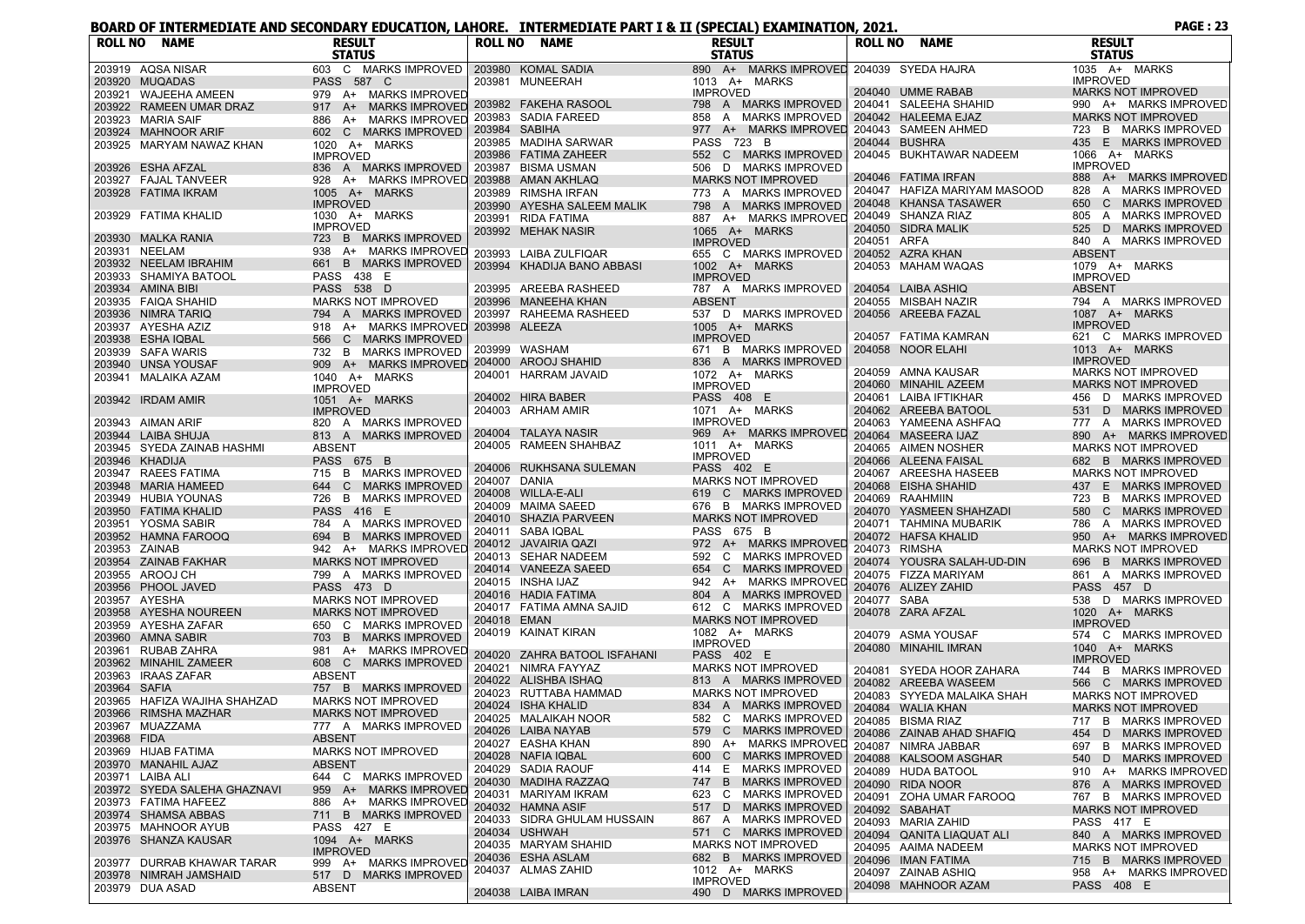|              | <b>ROLL NO NAME</b>         | <b>RESULT</b>                               | DVAKV VE INTEKMEVIATE ANV SECUNVAKT EVUCATIVN, LANUKE. -INTEKMEVIATE PAKT I & II (SPECIAL) EAAMINATIVN, ZVZI.<br><b>ROLL NO NAME</b> | <b>RESULT</b>                                                       | <b>ROLL NO NAME</b>                              | FAUL 24<br><b>RESULT</b>                               |
|--------------|-----------------------------|---------------------------------------------|--------------------------------------------------------------------------------------------------------------------------------------|---------------------------------------------------------------------|--------------------------------------------------|--------------------------------------------------------|
|              |                             | <b>STATUS</b>                               |                                                                                                                                      | <b>STATUS</b>                                                       |                                                  | <b>STATUS</b>                                          |
|              | 204099 NOOR UL HUDA         | 798 A MARKS IMPROVED   204159 SIFFAT MOMIN  |                                                                                                                                      | PASS 402 E                                                          | 204217 ALISHBA                                   | 702 B MARKS IMPROVED                                   |
|              | 204100 AYESHA AWAN          | 479 D MARKS IMPROVED   204160 SANA IMRAN    |                                                                                                                                      | 573 C MARKS IMPROVED                                                | 204218 LINTA FAROOQ                              | 991 A+ MARKS IMPROVED                                  |
|              | 204101 ASMA KHAN            | 732 B MARKS IMPROVED                        | 204161 LAIBA AMER                                                                                                                    | ABSENT                                                              | 204219 AIMA FATIMA JAFFARY                       | 469 D MARKS IMPROVED                                   |
|              | 204102 MUQADAS MANZOOR      | 640 C MARKS IMPROVED                        | 204162 SYEDA ADEELA BUKHARI                                                                                                          | 629 C MARKS IMPROVED   204220 RIDA NAAZ                             |                                                  | 767 B MARKS IMPROVED                                   |
|              | 204103 EMAAN FARID          | MARKS NOT IMPROVED                          | 204163 MEHMOONA NASIR                                                                                                                | 496 D MARKS IMPROVED                                                | 204221 AQSA RIAZ                                 | 724 B MARKS IMPROVED                                   |
|              | 204104 RUMEEN AMJAD         |                                             | 890 A+ MARKS IMPROVED 204164 ROLL NO CANCELLED                                                                                       | ROLL NO CANCELLED                                                   | 204222 MANAHAL NAEEM                             | 973 A+ MARKS IMPROVED                                  |
|              | 204105 KASHAF               | 784 A MARKS IMPROVED                        | 204165 ISHA HUSSAIN                                                                                                                  | 985 A+ MARKS IMPROVED                                               | 204223 JAWARIA                                   | 928 A+ MARKS IMPROVED                                  |
|              | 204106 KASHAF-UL-EMAN       | 600 C MARKS IMPROVED   204166 NOOR-UL-HUDA  |                                                                                                                                      | 1041 A+ MARKS                                                       | 204224 AREEJ KHAN                                | 984 A+ MARKS IMPROVED                                  |
|              | 204107 AIMA BATOOL          | 1055 A+ MARKS<br><b>IMPROVED</b>            | 204167 AYESHA RAHAT                                                                                                                  | <b>IMPROVED</b><br>686 B MARKS IMPROVED                             | 204225 SHEHR BANO                                | 1080 A+ MARKS<br><b>IMPROVED</b>                       |
|              | 204108 ERHAM NADEEM         | 531 D MARKS IMPROVED                        | 204168 AMNA SAFDAR                                                                                                                   | PASS 469 D                                                          | 204226 NABIHA MAHMOOD                            | <b>MARKS NOT IMPROVED</b>                              |
|              | 204109 EEMAN ARSHAD         | 539 D MARKS IMPROVED                        | 204169 MISBAH                                                                                                                        | 963 A+ MARKS IMPROVED                                               | 204227 WARISHA JAMIL                             | <b>PASS 660 B</b>                                      |
|              | 204110 AIMAN JAMIL          | <b>MARKS NOT IMPROVED</b>                   | 204170 SAHER ARSHAD                                                                                                                  | 788 A MARKS IMPROVED                                                | 204228 HAFIZA IMAN SHAKEEL                       | 788 A MARKS IMPROVED                                   |
|              | 204111 HAIDA RAUF           | 909 A+ MARKS IMPROVED 204171 JAVERIA        |                                                                                                                                      | 1061 A+ MARKS                                                       | 204229 MAROOSHA RAINA                            | 670 B MARKS IMPROVED                                   |
| 204112 SONIA |                             | 571 C MARKS IMPROVED                        |                                                                                                                                      | <b>IMPROVED</b>                                                     | 204230 AYESHA DAAD BHATTI                        | 465 D MARKS IMPROVED                                   |
|              | 204113 HAFIZA AMNA KALEEM   | <b>MARKS NOT IMPROVED</b>                   | 204172 MAHNOOR FATIMA                                                                                                                | 486 D MARKS IMPROVED                                                | 204231 MARYAM ABBAS                              | 1045 A+ MARKS                                          |
|              | 204114 AMINA KANWAL         | 855 A MARKS IMPROVED                        | 204173 DURR-E-SHAHWAR ALI                                                                                                            | 723 B MARKS IMPROVED                                                |                                                  | <b>IMPROVED</b>                                        |
|              | 204115 MAHNOOR              | <b>MARKS NOT IMPROVED</b>                   | 204174 HAFSA                                                                                                                         | 1087 A+ MARKS                                                       | 204232 FAIZA MUKHTAR                             | 546 D MARKS IMPROVED                                   |
|              | 204116 HAIQA BHATTI         | 681 B MARKS IMPROVED                        |                                                                                                                                      | <b>IMPROVED</b>                                                     | 204233 EIMAAN ASIF                               | 799 A MARKS IMPROVED                                   |
|              | 204117 RIMSHA TAHIR         | 954 A+ MARKS IMPROVED                       | 204175 MAHAM SAEED                                                                                                                   | PASS 402 E                                                          | 204234 AMMARA YAQOOB                             | 1052 A+ MARKS                                          |
|              | 204118 ALISHBA NAVEED       | 1034 A+ MARKS                               | 204176 NOOR FATIMA                                                                                                                   | <b>MARKS NOT IMPROVED</b>                                           |                                                  | <b>IMPROVED</b>                                        |
|              |                             | <b>IMPROVED</b>                             | 204177 NOOR FATIMA                                                                                                                   | 742 B MARKS IMPROVED                                                | 204235 AREEBA RASHID                             | MARKS NOT IMPROVED                                     |
|              | 204119 HUDA MOHAMMAD NADIM  | <b>MARKS NOT IMPROVED</b>                   | 204178 RIDA ASHRAF                                                                                                                   | 711 B MARKS IMPROVED                                                | 204236 BUSHRA IFTIKHAR                           | 1087 A+ MARKS                                          |
|              | 204120 RIDA RAFIQ           | <b>MARKS NOT IMPROVED</b>                   | 204179 SAJJAL BUKHARI                                                                                                                | 880 A+ MARKS IMPROVED                                               | 204237 SADIA SAEED                               | <b>IMPROVED</b>                                        |
|              | 204121 TAZEEM HAMEED        | 629 C MARKS IMPROVED                        | 204180 AMNA ANEES                                                                                                                    | 753 B MARKS IMPROVED                                                | 204238 TASLEEM BIBI                              | 571 C MARKS IMPROVED<br>479 D MARKS IMPROVED           |
|              | 204122 MOMINA YASIN         | 998 A+ MARKS IMPROVED 204181 AYESHA JAFAR   |                                                                                                                                      | <b>PASS 417 E</b>                                                   | 204239 SHAMEEN FATIMA                            | 990 A+ MARKS IMPROVED                                  |
|              | 204123 LAIQA RIAZ BUKHARI   | <b>MARKS NOT IMPROVED</b>                   | 204182 AYESHA RAFIQUE                                                                                                                | 669 B MARKS IMPROVED                                                | 204240 MAHNOOR FATIMA                            | 815 A MARKS IMPROVED                                   |
|              | 204124 DURDANA KHIZAR       | 1081 A+ MARKS                               | 204183 RIMSHA SAGHEER                                                                                                                | 681 B MARKS IMPROVED                                                | 204241 MAIRA FAIZ                                | 784 A MARKS IMPROVED                                   |
|              |                             | <b>IMPROVED</b>                             | 204184 LAIBA NOORI                                                                                                                   | 475 D MARKS IMPROVED                                                | 204242 ALISHBA AZIZ AHMAD MIRZA                  | 1023 A+ MARKS                                          |
|              | 204125 RUBAB AHMAD          | 1032 A+ MARKS<br><b>IMPROVED</b>            | 204185 AMEENA SHAHID                                                                                                                 | 711 B MARKS IMPROVED                                                |                                                  | <b>IMPROVED</b>                                        |
|              | 204126 EEMAN RASHID         | 825 A MARKS IMPROVED                        | 204186 SANIYA NADEEM                                                                                                                 | 548 D MARKS IMPROVED                                                | 204243 MALEEHA QADEER                            | 618 C MARKS IMPROVED                                   |
|              | 204127 EILAF ARSLAN         | 846 A MARKS IMPROVED                        | 204187 UMNAH YAMEEN                                                                                                                  | 1003 A+ MARKS<br><b>IMPROVED</b>                                    | 204244 MAHEEN ISHTIAQ                            | 1051 A+ MARKS                                          |
|              | 204128 FATIMA MALIK         | 784 A MARKS IMPROVED                        | 204188 AREEBA PARVEEN                                                                                                                | 474 D MARKS IMPROVED                                                |                                                  | <b>IMPROVED</b>                                        |
|              | 204129 ABRISH AYESHA        | 705 B MARKS IMPROVED                        | 204189 SANIA IFTIKHAR                                                                                                                | 1074 A+ MARKS                                                       | 204245 MARIA AMEEN                               | 745 B MARKS IMPROVED                                   |
|              | 204130 LARAIB FARASAT       | 1030 A+ MARKS                               |                                                                                                                                      | <b>IMPROVED</b>                                                     | 204246 NABIHA BATOOL                             | 602 C MARKS IMPROVED                                   |
|              |                             | <b>IMPROVED</b>                             | 204190 SAHILA GULL                                                                                                                   | 693 B MARKS IMPROVED                                                | 204247 EMAN RANA                                 | 474 D MARKS IMPROVED                                   |
|              | 204131 SANA SALEEM          | 766 B MARKS IMPROVED                        | 204191 MARIYAM SAFDAR                                                                                                                | 448 D MARKS IMPROVED                                                | 204248 HOORAIN ALI                               | 469 D MARKS IMPROVED                                   |
|              | 204132 FIZA WAJID           |                                             | 572 C MARKS IMPROVED   204192 UMAMA MALIK                                                                                            | 557 C MARKS IMPROVED                                                | 204249 AYESHA BIBI                               | 527 D MARKS IMPROVED                                   |
|              | 204133 MALAIKA WAZIR        |                                             | 799 A MARKS IMPROVED   204193 ZULNOREEN SALEH                                                                                        | <b>MARKS NOT IMPROVED</b>                                           | 204250 SHIZA BIBI                                | 650 C MARKS IMPROVED                                   |
| 204134 BISMA |                             | 963 A+ MARKS IMPROVED 204194 AYESHA SADIQ   |                                                                                                                                      | <b>ABSENT</b>                                                       | 204251 GHAZALA BIBI                              | 848 A MARKS IMPROVED                                   |
|              | 204135 MAHNOOR              | 786 A MARKS IMPROVED                        | 204195 SABA MUBARAK                                                                                                                  | 527 D MARKS IMPROVED                                                | 204252 SANA IRFAN                                | 496 D MARKS IMPROVED                                   |
| 204136 RABIA |                             | 972 A+ MARKS IMPROVED 204196 SHEEZA IRFAN   |                                                                                                                                      | 573 C MARKS IMPROVED                                                | 204253 ASIA MUSHTAQ                              | 591 C MARKS IMPROVED                                   |
|              | 204137 FATIMA QAMAR         | 1040 A+ MARKS                               | 204197 SAMRA BATOOL                                                                                                                  | 527 D MARKS IMPROVED                                                | 204254 IQRA ZAHOOR                               | 836 A MARKS IMPROVED                                   |
|              |                             | <b>IMPROVED</b>                             | 204198 AQSA MUSHTAQ                                                                                                                  | 663 B MARKS IMPROVED                                                | 204255 ASBAQ SHAHID                              | 764 B MARKS IMPROVED                                   |
|              | 204138 DURRE NAYAB          |                                             | 820 A MARKS IMPROVED   204199 SYEDA SHAJEEA SHAKEEL                                                                                  | 1050 A+ MARKS                                                       | 204256 MAHEEN FATIMA                             | 1074 A+ MARKS                                          |
|              | 204139 ALISHBA ZULFIQAR ALI | 891 A+ MARKS IMPROVED                       | <b>SHAMSI</b>                                                                                                                        | <b>IMPROVED</b>                                                     |                                                  | <b>IMPROVED</b>                                        |
|              | 204140 TAYYABA FAHEEM       | 867 A MARKS IMPROVED                        | 204200 ALEENA RASHEED                                                                                                                | 1031 A+ MARKS                                                       | 204257 FAKEHA IMRAN<br>204258 SAWERA MUBARAK ALI | <b>MARKS NOT IMPROVED</b><br><b>MARKS NOT IMPROVED</b> |
|              | 204141 SAIFA RAZA           | 485 D MARKS IMPROVED                        |                                                                                                                                      | <b>IMPROVED</b>                                                     | 204259 JAWERIA                                   | 623 C MARKS IMPROVED                                   |
|              | 204142 KAHKSHAN MANZOOR     | 566 C MARKS IMPROVED                        | 204201 BISMA KHALID                                                                                                                  | 742 B MARKS IMPROVED                                                | 204260 ARMISH SAJID                              | 724 B MARKS IMPROVED                                   |
|              | 204143 ZAINAB MUJAHID       | 655 C MARKS IMPROVED                        | 204202 TEHMEENA                                                                                                                      | 932 A+ MARKS IMPROVED                                               | 204261 SABA PERVAIZ                              | 489 D MARKS IMPROVED                                   |
|              | 204144 KAINAT RASHID        | 669 B MARKS IMPROVED                        | 204203 HAFSA IBRAHIM                                                                                                                 | 870 A MARKS IMPROVED<br>949 A+ MARKS IMPROVED 204262 SARA SARBULAND |                                                  | 682 B MARKS IMPROVED                                   |
|              | 204145 TAYYBA SHAHZAD       | 825 A MARKS IMPROVED   204204 MALYKA KAMRAN |                                                                                                                                      |                                                                     |                                                  | 984 A+ MARKS IMPROVED                                  |
| 204146 IQRA  |                             |                                             | 538 D MARKS IMPROVED 204205 HIRA NAEEM 980 A+ MARKS IMPROVED 204263 TALIA AYESHA                                                     | 980 A+ MARKS IMPROVED 204264 MARIA NAZAK ALI                        |                                                  | 860 A MARKS IMPROVED                                   |
|              | 204147 FAJAR FAROOQ         | 929 A+ MARKS IMPROVED 204206 AQSA NAWAZ     |                                                                                                                                      |                                                                     | 204265 HAFSA GOHAR                               | 745 B MARKS IMPROVED                                   |
|              | 204148 SHAFAQ AMJAD         | 836 A MARKS IMPROVED                        | 204207 ESHA SHAHZAD                                                                                                                  | 938 A+ MARKS IMPROVED                                               | 204266 IQRA KHAN                                 | <b>MARKS NOT IMPROVED</b>                              |
|              | 204149 FARHEEN SAFDAR       | 715 B MARKS IMPROVED                        | 204208 MISBAH                                                                                                                        | 785 A MARKS IMPROVED                                                | 204267 TUBA RAZZAQ                               | 693 B MARKS IMPROVED                                   |
|              | 204150 KAINAT ZAHEER        | 546 D MARKS IMPROVED                        | 204209 RAMEEZA ASHRAF                                                                                                                | 819 A MARKS IMPROVED                                                | 204268 MINAHIL ABBAS                             | 1025 A+ MARKS                                          |
|              | 204151 FAIZA BATOOL         | 429 E MARKS IMPROVED                        | 204210 MARIAM FAHIM                                                                                                                  | 1030 A+ MARKS<br><b>IMPROVED</b>                                    |                                                  | <b>IMPROVED</b>                                        |
|              | 204152 AIZA RIAZ            | PASS 448 D                                  | 204211 HAMNA AZHAR                                                                                                                   | 1071 A+ MARKS                                                       | 204269 WISHAH FATIMA                             | 948 A+ MARKS IMPROVED                                  |
|              | 204153 ZOYA TAHIR           | 1089 A+ MARKS<br><b>IMPROVED</b>            |                                                                                                                                      | <b>IMPROVED</b>                                                     | 204270 MALIHA ASJAD                              | 1011 A+ MARKS                                          |
|              | 204154 HARAM NADEEM         | 539 D MARKS IMPROVED                        | 204212 FAIQA YASSIR                                                                                                                  | 1030 A+ MARKS                                                       |                                                  | <b>IMPROVED</b>                                        |
|              | 204155 AIMAN HASSAN         | 623 C MARKS IMPROVED                        |                                                                                                                                      | <b>IMPROVED</b>                                                     | 204271 MOMINA TAHIR                              | 539 D MARKS IMPROVED                                   |
|              | 204156 BAREERA              | <b>MARKS NOT IMPROVED</b>                   | 204213 MARWA                                                                                                                         | 675 B MARKS IMPROVED                                                | 204272 ZEHRA BATOOL                              | 744 B MARKS IMPROVED                                   |
|              | 204157 FAIQA IRFAN          | 619 C MARKS IMPROVED                        | 204214 IQRA JAVED BAIG                                                                                                               | 671 B MARKS IMPROVED                                                | 204273 DUA FATIMA SULEMAN                        | 836 A MARKS IMPROVED                                   |
|              | 204158 HIBA MAQSOOD         | 1032 A+ MARKS                               | 204215 FIZA ZAFAR KHAN                                                                                                               | 813 A MARKS IMPROVED                                                | 204274 FIZA FARRUKH                              | 1034 A+ MARKS                                          |
|              |                             | <b>IMPROVED</b>                             | 204216 ZAINAB BIBI                                                                                                                   | 840 A MARKS IMPROVED                                                |                                                  | <b>IMPROVED</b>                                        |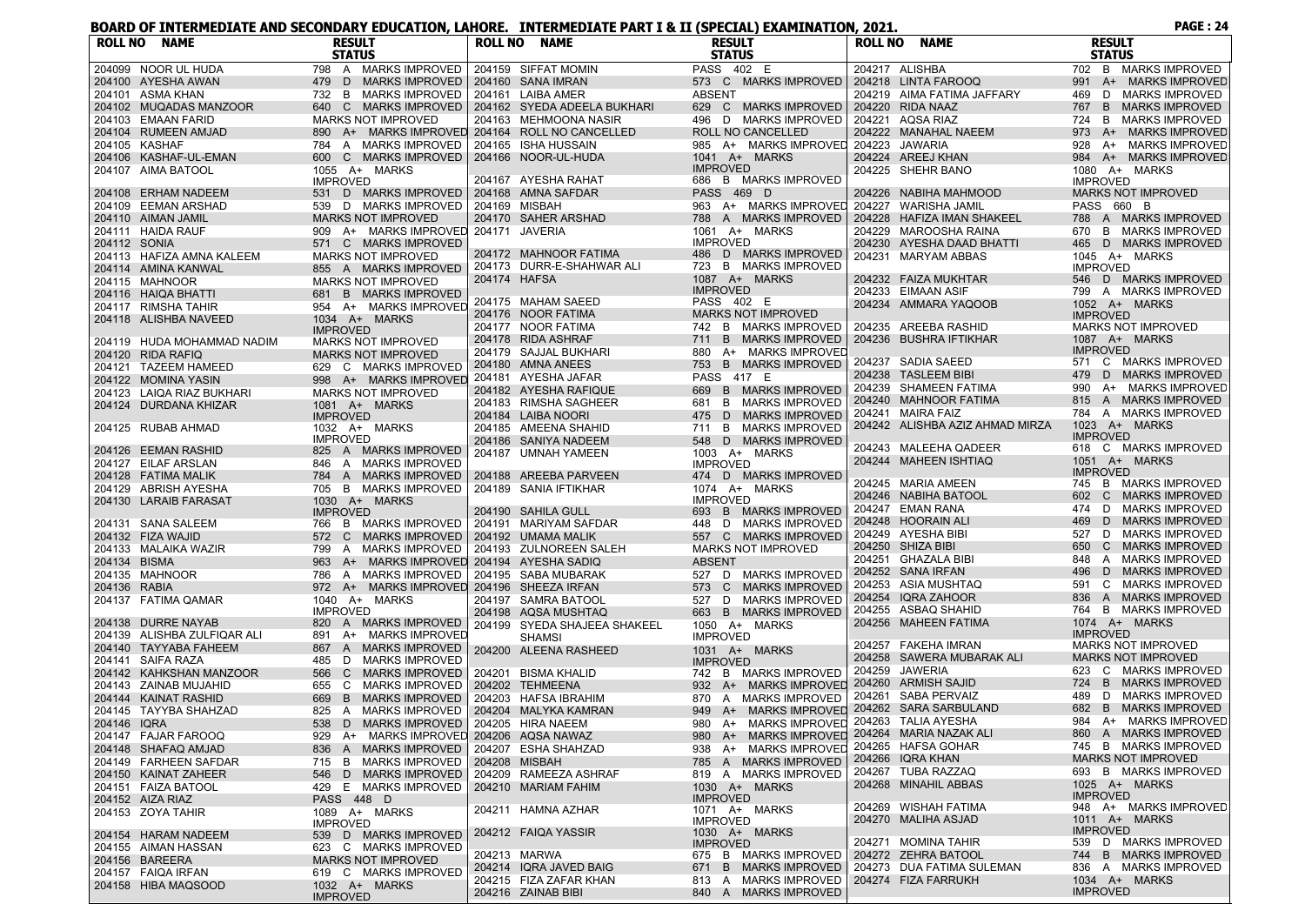|  |  | <b>PAGE : 25</b> |
|--|--|------------------|
|  |  |                  |

| <b>ROLL NO NAME</b>                               | DUAND UI INTENPIEDIATE AND SECUNDANT EDUCATION, EANUNE. - INTENPIEDIATE FANT I 0.11 (SFECIAE) EAAPIINATION, ZUZI<br><b>RESULT</b> | <b>ROLL NO NAME</b>                             | <b>RESULT</b>                                | <b>ROLL NO NAME</b>           | <b>RESULT</b>                           |
|---------------------------------------------------|-----------------------------------------------------------------------------------------------------------------------------------|-------------------------------------------------|----------------------------------------------|-------------------------------|-----------------------------------------|
|                                                   | <b>STATUS</b>                                                                                                                     |                                                 | <b>STATUS</b>                                |                               | <b>STATUS</b>                           |
| 204275 MINAHIL KHAN                               | 778 A MARKS IMPROVED                                                                                                              | 204335 SARAH MUNAWAR                            | 786 A MARKS IMPROVED                         | 204394 RIJA NASEEM            | 1078 A+ MARKS                           |
| 204276 MAHAM ALTAF                                | 724 B MARKS IMPROVED                                                                                                              | 204336 MAHAM MUDDSAR                            | 745 B MARKS IMPROVED                         |                               | <b>IMPROVED</b>                         |
| 204277 SYEDA WANIA TU ZHRA ALI                    | 798 A MARKS IMPROVED                                                                                                              | 204337 SEHAR RASHEED                            | 404 E MARKS IMPROVED                         | 204395 ISHMAL KHAN            | 1011 A+ MARKS<br><b>IMPROVED</b>        |
| 204278 EISHA FATIMAH                              | 650 C MARKS IMPROVED                                                                                                              | 204338 SYEDA MUSAHIRA JAVAID                    | <b>MARKS NOT IMPROVED</b>                    | 204396 AMINA ASLAM            | 970 A+ MARKS IMPROVED                   |
| 204279 RABIA                                      | 746 B MARKS IMPROVED                                                                                                              | 204339 KHADIJA YASIN                            | <b>MARKS NOT IMPROVED</b>                    | 204397 ISHA WADOOD            | <b>MARKS NOT IMPROVED</b>               |
| 204280 BEENISH HUSSAIN                            | 676 B MARKS IMPROVED                                                                                                              | 204340 RABIA BIBI                               | PASS 444 D                                   | 204398 MINAHIL FAROOQ         | 786 A MARKS IMPROVED                    |
| 204281 SEHRISH KHIZAR                             | 613 C MARKS IMPROVED<br>1041 A+ MARKS                                                                                             | 204341 FATIMA NOOR                              | 639 C MARKS IMPROVED<br>444 D MARKS IMPROVED | 204399 MUZAMAL BIBI           | ABSENT                                  |
| 204282 AYESHA                                     | <b>IMPROVED</b>                                                                                                                   | 204342 FARAH<br>204343 AFSHAN SHAFQAT           | 1011 A+ MARKS                                | 204400 AFIFA BASHIR           | 778 A MARKS IMPROVED                    |
| 204283 ZOHA TAJAMMAL                              | 767 B MARKS IMPROVED                                                                                                              |                                                 | <b>IMPROVED</b>                              | 204401 SADIA ARIF             | 836 A MARKS IMPROVED                    |
| 204284 MUSARAT GUL                                | 599 C MARKS IMPROVED                                                                                                              | 204344 MUDSSRA AMIN                             | ABSENT                                       | 204402 RIMSHA RANI            | <b>MARKS NOT IMPROVED</b>               |
| 204285 ARIBA FARYAD                               | 984 A+ MARKS IMPROVED                                                                                                             | 204345 SHAFFIA NADEEM                           | 1011 A+ MARKS                                | 204403 ALISHBA FATIMA         | 957 A+ MARKS IMPROVED                   |
| 204286 SYEDA AZAD                                 | 942 A+ MARKS IMPROVED                                                                                                             |                                                 | <b>IMPROVED</b>                              | 204404 SHEHZADI SHARIF        | <b>MARKS NOT IMPROVED</b>               |
| 204287 SYEDA KAINAT ZAHRA                         | ABSENT                                                                                                                            | 204346 BUSHRA REHMAN                            | 826 A MARKS IMPROVED                         | 204405 SANIA ZAFAR            | 992 A+ MARKS IMPROVED                   |
| 204288 AREEBA AKBAR                               | 959 A+ MARKS IMPROVED                                                                                                             | 204347 LAILA SAADAT                             | 501 D MARKS IMPROVED                         | 204406 AYESHA ARIF            | 479 D MARKS IMPROVED                    |
| 204289 AMBER NAWAZ                                | 867 A MARKS IMPROVED                                                                                                              | 204348 EMAN RASHED                              | 1032 A+ MARKS                                | 204407 SHAZIA                 | 414 E MARKS IMPROVED                    |
| 204290 SADIA RASOOL                               | 859 A MARKS IMPROVED                                                                                                              |                                                 | <b>IMPROVED</b>                              | 204408 RIDA FATIMA            | <b>ABSENT</b>                           |
| 204291 HAMNA MUDASSAR                             | 890 A+ MARKS IMPROVED                                                                                                             | 204349 AMINA LATIF                              | 744 B MARKS IMPROVED                         | 204409 EIMAN FATIMA           | <b>MARKS NOT IMPROVED</b>               |
| 204292 MAHNOOR SHERA                              | 1080 A+ MARKS                                                                                                                     | 204350 HAFSA JABBAR<br>204351 ROLL NO CANCELLED | 812 A MARKS IMPROVED<br>ROLL NO CANCELLED    | 204410 ZUNAIRA                | 815 A MARKS IMPROVED                    |
|                                                   | <b>IMPROVED</b>                                                                                                                   | 204352 AREEBA DILSHAD                           | <b>ABSENT</b>                                | 204411 AIMAN ITRAT            | <b>MARKS NOT IMPROVED</b>               |
| 204293 TEHREEM ZAINAB                             | 1024 A+ MARKS                                                                                                                     | 204353 MISHAL EMAN                              | 938 A+ MARKS IMPROVED                        | 204412 EMAN SHAKEEL           | 573 C MARKS IMPROVED                    |
| 204294 AYESHA RAFIQUE                             | <b>IMPROVED</b><br>942 A+ MARKS IMPROVED 204354 HAMNA MUNAWAR                                                                     |                                                 | 932 A+ MARKS IMPROVED                        | 204413 ZAINAB ZUBAIR          | 1089 A+ MARKS                           |
| 204295 ALISHBA SHAFIQ                             | 928 A+ MARKS IMPROVED 204355 SEERAT ZAHRA                                                                                         |                                                 | 1061 A+ MARKS                                | 204414 GHAZALA KALSOOM FATIMA | <b>IMPROVED</b><br>526 D MARKS IMPROVED |
| 204296 SANA AKRAM                                 | 785 A MARKS IMPROVED                                                                                                              |                                                 | <b>IMPROVED</b>                              | 204415 KHUSH BAKHT            | 1012 A+ MARKS                           |
| 204297 ZUHA NOSHAD                                | 798 A MARKS IMPROVED                                                                                                              | 204356 SABT-E-ZAHRA                             | 613 C MARKS IMPROVED                         |                               | <b>IMPROVED</b>                         |
| 204298 SANA TAHIR                                 | 1072 A+ MARKS                                                                                                                     | 204357 JAVERIA SARWAR                           | 469 D MARKS IMPROVED                         | 204416 SAWAIRA ASLAM          | 531 D MARKS IMPROVED                    |
|                                                   | <b>IMPROVED</b>                                                                                                                   | 204358 IRUM SHAHZADI                            | 490 D MARKS IMPROVED                         | 204417 ADAN ILYAS             | 1061 A+ MARKS                           |
| 204299 JUWAIRIYAH AKRAM                           | 848 A MARKS IMPROVED                                                                                                              | 204359 MAHZAIB NASIR                            | 767 B MARKS IMPROVED                         |                               | <b>IMPROVED</b>                         |
| 204300 MUZAMMIL YOUNAS                            | 552 C MARKS IMPROVED                                                                                                              | 204360 SANAM ZULFIQAR                           | <b>MARKS NOT IMPROVED</b>                    | 204418 IFRAH MUSHTAQ          | 888 A+ MARKS IMPROVED                   |
| 204301 SAMAYYA ASIF                               | 799 A MARKS IMPROVED                                                                                                              | 204361 TAIBA BIBI                               | 517 D MARKS IMPROVED                         | 204419 ABIDA ASHRAF           | <b>MARKS NOT IMPROVED</b>               |
| 204302 AREEBA                                     | 702 B MARKS IMPROVED                                                                                                              | 204362 MARYAM IMRAN                             | 957 A+ MARKS IMPROVED                        | 204420 ROLL NO CANCELLED      | ROLL NO CANCELLED                       |
| 204303 SONIA BIBI                                 | <b>ABSENT</b>                                                                                                                     | 204363 AQSA SHAHZADI                            | 702 B MARKS IMPROVED                         | 204421 KAINAT RASHEED         | 479 D MARKS IMPROVED                    |
| 204304 BARIRA AZHAR                               | 600 C MARKS IMPROVED                                                                                                              | 204364 LAIBA SALEEM                             | 567 C MARKS IMPROVED                         | 204422 MADIHA ASLAM           | 540 D MARKS IMPROVED                    |
| 204305 SHUMAILA BIBI                              | PASS 448 D                                                                                                                        | 204365 BUSHRA SHAHZADI                          | 663 B MARKS IMPROVED                         | 204423 NEHA TAHIR             | 1066 A+ MARKS                           |
| 204306 AMINA AAMIR                                | 1013 A+ MARKS                                                                                                                     | 204366 RABICA SHAFIQUE                          | 932 A+ MARKS IMPROVED                        | 204424 AQEELA YOUNAS          | <b>IMPROVED</b><br>506 D MARKS IMPROVED |
|                                                   | <b>IMPROVED</b>                                                                                                                   | 204367 HINA RIAZ                                | <b>MARKS NOT IMPROVED</b>                    | 204425 AMINA BATOOL AKRAM     | <b>MARKS NOT IMPROVED</b>               |
| 204307 MAHNOOR                                    | 682 B MARKS IMPROVED                                                                                                              | 204368 MINAHIL JAVAID                           | 500 D MARKS IMPROVED                         | 204426 MEHWISH MURTAZA        | <b>MARKS NOT IMPROVED</b>               |
| 204308 ALISHBA MUNIR<br>204309 NBAA KARAMAT MALIK | 573 C MARKS IMPROVED<br>MARKS NOT IMPROVED                                                                                        | 204369 HALEEMA DILAWAR                          | 725 B MARKS IMPROVED                         | 204427 MISBAH                 | <b>NOT ELIGIBLE</b>                     |
| 204310 MALAIKA AMIR                               | 785 A MARKS IMPROVED                                                                                                              | 204370 ALEENA KHALID                            | 906 A+ MARKS IMPROVED                        | 204428 UMBER SARFRAZ          | <b>ABSENT</b>                           |
| 204311 LAIBA ZULFIQAR                             | 763 B MARKS IMPROVED                                                                                                              | 204371 IMAN FATIMA                              | 546 D MARKS IMPROVED                         | 204429 TAHREEM                | MARKS NOT IMPROVED                      |
| 204312 SUNDAS MOBEEN                              | 558 C MARKS IMPROVED                                                                                                              | 204372 ZAHRA ZAHID                              | 580 C MARKS IMPROVED                         | 204430 RUMAISA SHEHZADI       | 1078 A+ MARKS                           |
| 204313 HAADIYA MUDASSAR                           | 742 B MARKS IMPROVED                                                                                                              | 204373 FARWA SAJJAD                             | 1089 A+ MARKS<br><b>IMPROVED</b>             |                               | <b>IMPROVED</b>                         |
| 204314 RAHEEN KABIR                               | <b>MARKS NOT IMPROVED</b>                                                                                                         | 204374 FARWA HANIF                              | 846 A MARKS IMPROVED                         | 204431 FIZA FARYAD            | 475 D MARKS IMPROVED                    |
| 204315 MARIA YOUNIS                               | 572 C MARKS IMPROVED                                                                                                              | 204375 RIDA FATIMA                              | 1075 A+ MARKS                                | 204432 RIMSHA                 | 528 D MARKS IMPROVED                    |
| 204316 MOMINA ARIF                                | 922 A+ MARKS IMPROVED                                                                                                             |                                                 | <b>IMPROVED</b>                              | 204433 SARAH KARWALO          | 507 D MARKS IMPROVED                    |
| 204317 TOOBA FATIMA                               | 932 A+ MARKS IMPROVED 204376 SARA JAFRI                                                                                           |                                                 | <b>PASS 443 D</b>                            | 204434 FIDA ALI               | 642 C MARKS IMPROVED                    |
| 204318 EMAN AKHTAR                                | <b>MARKS NOT IMPROVED</b>                                                                                                         | 204377 BISMA KHALID                             | 911 A+ MARKS IMPROVED                        | 204435 SUNDAS JAMEEL          | <b>MARKS NOT IMPROVED</b>               |
| 204319 AROOBA AWAIS                               | 540 D MARKS IMPROVED                                                                                                              | 204378 NIMRA NAEEM                              | 1020 A+ MARKS                                | 204436 FIZA BAIG              | 630 C MARKS IMPROVED                    |
| 204320 AYESHA FAISAL                              | 619 C MARKS IMPROVED                                                                                                              |                                                 | <b>IMPROVED</b>                              | 204437 IQRA NASEEM            | ABSENT                                  |
| 204321 RIMSHA YASIR                               | 465 D MARKS IMPROVED                                                                                                              | 204379 AZAH NOUMAN                              | <b>MARKS NOT IMPROVED</b>                    | 204438 ATIYA-UL-REHMAN        | PASS 435 E                              |
| 204322 MARYAM TANVEER                             | 540 D MARKS IMPROVED                                                                                                              | 204380 FATIMA IQBAL                             | 807 A MARKS IMPROVED   204439 AMNA           |                               | 414 E MARKS IMPROVED                    |
| 204323 ESHA ARIF                                  | 1040 A+ MARKS                                                                                                                     | 204381 MUSKAN ZAHRA                             | 880 A+ MARKS IMPROVED 204440 AYESHA MUSHTAQ  |                               | 1051 A+ MARKS                           |
|                                                   | <b>IMPROVED</b>                                                                                                                   | 204382 AROOJ BIBI                               | 814 A MARKS IMPROVED                         | 204441 FATIMA TUZ ZAHARA      | <b>IMPROVED</b><br>FEE DEFAULTER        |
| 204324 HUBA MUSTAFA                               | ABSENT                                                                                                                            | 204383 MEMOONA ZULFIQAR                         | 869 A MARKS IMPROVED                         | 204442 SEEMAB RAFI            | 527 D MARKS IMPROVED                    |
| 204325 KOMAL SHAZADI                              | MARKS NOT IMPROVED                                                                                                                | 204384 TAYYABA IMRAN                            | 660 B MARKS IMPROVED                         | 204443 MARYAM WAQAS           | <b>MARKS NOT IMPROVED</b>               |
| 204326 SAMAMA AFZAL                               | 1051 A+ MARKS                                                                                                                     | 204385 AMNA                                     | 612 C MARKS IMPROVED                         | 204444 SALEHA AINEE           | 1066 A+ MARKS                           |
|                                                   | <b>IMPROVED</b>                                                                                                                   | 204386 IQRA HASHIM                              | 1005 A+ MARKS<br><b>IMPROVED</b>             |                               | <b>IMPROVED</b>                         |
| 204327 SYEDA SUMRA JAVED                          | 581 C MARKS IMPROVED                                                                                                              | 204387 MUNAZZA SALEEM                           | 629 C MARKS IMPROVED                         | 204445 SAIMA EJAZ             | 826 A MARKS IMPROVED                    |
| 204328 SHIFA                                      | 511 D MARKS IMPROVED                                                                                                              | 204388 WISHA SAFDAR                             | 870 A MARKS IMPROVED                         | 204446 AROOJ AJAZ             | 525 D MARKS IMPROVED                    |
| 204329 FATIMA NOMAN                               | 998 A+ MARKS IMPROVED                                                                                                             | 204389 MAHNOOR KHAWAR                           | <b>ABSENT</b>                                | 204447 ALBAB KHAN             | 828 A MARKS IMPROVED                    |
| 204330 BARIRA TARIQ                               | <b>MARKS NOT IMPROVED</b>                                                                                                         | 204390 ATTIA MAJEED                             | PASS 880 A+                                  | 204448 HAFIZA EISHA ARSHAD    | 621 C MARKS IMPROVED                    |
| 204331 IMAMA ASHRAF RANA                          | 693 B MARKS IMPROVED<br><b>MARKS NOT IMPROVED</b>                                                                                 | 204391 HAJRA BAKHTIAR RANA                      | 705 B MARKS IMPROVED                         | 204449 AROOSHA KAINAT         | <b>MARKS NOT IMPROVED</b>               |
|                                                   |                                                                                                                                   |                                                 |                                              |                               |                                         |
| 204332 KAINAT BATOOL                              |                                                                                                                                   | 204392 AYESHA JAMEEL                            |                                              | 204450 JAWAIRIA REHMAN        | 778 A MARKS IMPROVED                    |
| 204333 HAJRA JAHANGIR<br>204334 MAHUM ABID        | 506 D MARKS IMPROVED<br><b>MARKS NOT IMPROVED</b>                                                                                 | 204393 SANA LIAQAT                              | <b>ABSENT</b><br>591 C MARKS IMPROVED        | 204451 AREEBA MUGHAL          | 1054 A+ MARKS<br><b>IMPROVED</b>        |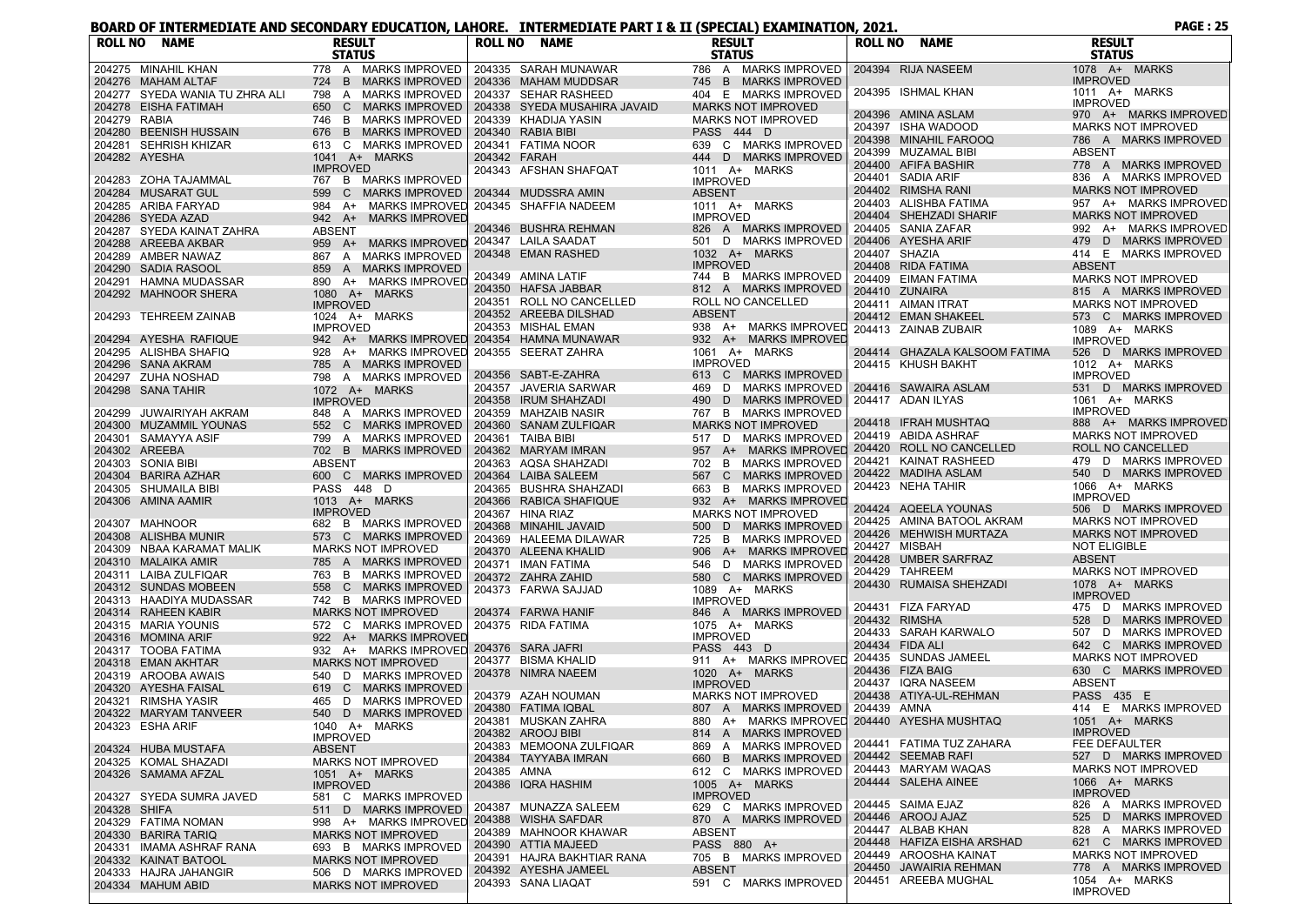| <b>ROLL NO NAME</b>       | <b>RESULT</b><br><b>STATUS</b>              | <b>ROLL NO NAME</b>                                 | <b>RESULT</b><br><b>STATUS</b> | <b>ROLL NO NAME</b>                                 | <b>RESULT</b><br><b>STATUS</b> |
|---------------------------|---------------------------------------------|-----------------------------------------------------|--------------------------------|-----------------------------------------------------|--------------------------------|
| 204452 BUSHRA             | 1045 A+ MARKS                               | 204509 AMNA ASHRAF                                  | 1030 A+ MARKS                  | 204761 ROLL NO CANCELLED                            | <b>ROLL NO CANCELLED</b>       |
|                           | <b>IMPROVED</b>                             |                                                     | <b>IMPROVED</b>                | 204762 MUHAMMAD AHMAD                               | 435 E MARKS IMPROVED           |
| 204453 AMAN SEHAR         | 510 D MARKS IMPROVED   204701 ABU SUFYAN    |                                                     | <b>MARKS NOT IMPROVED</b>      | 204763 MUHAMMAD IMRAN                               | 469 D MARKS IMPROVED           |
| 204454 TAHREEM TAHIR      |                                             | 959 A+ MARKS IMPROVED 204702 MUHAMMAD NADEEM        | 576 C MARKS IMPROVED           | 204764 MUHAMMAD MOAVIA                              | 798 A MARKS IMPROVED           |
| 204455 AMAN MALIK         |                                             | 672 B MARKS IMPROVED   204703 MUHAMMAD NUMAN        | 744 B MARKS IMPROVED           | 204765 ASAD MAJEED                                  | 516 D MARKS IMPROVED           |
| 204456 AREEBA ZUBERI      | 950 A+ MARKS IMPROVED 204704 AZHAR MUSTAFA  |                                                     | <b>MARKS NOT IMPROVED</b>      | 204766 SHEHARYAR                                    | <b>MARKS NOT IMPROVED</b>      |
| 204457 SABA ASHFAQ        | ABSENT                                      | 204705 MUHAMMAD IKRAM FAIZ                          | PASS 978 A+                    | 204767 ANAS SHAKIR                                  | 948 A+ MARKS IMPROVED          |
| 204458 ATUFA SOHAIL       | 949 A+ MARKS IMPROVED 204706 AHSAN ELLAHI   |                                                     | 553 C MARKS IMPROVED           | 204768 ABDUL QAYYUM                                 | 732 B MARKS IMPROVED           |
| 204459 ARMISH HAYAT       | <b>MARKS NOT IMPROVED</b>                   | 204707 AMEER HAMZA                                  | 757 B MARKS IMPROVED           | 204769 ALI ASHRAF                                   | 579 C MARKS IMPROVED           |
| 204460 AROOJ              | 897 A+ MARKS IMPROVED 204708 SHAHZAD SALEEM |                                                     | 510 D MARKS IMPROVED           | 204770 ALI MURTAZA                                  | 651 C MARKS IMPROVED           |
| 204461 RAFIA              | 1041 A+ MARKS                               | 204709 TAQI-U-REHMAN                                | <b>MARKS NOT IMPROVED</b>      | 204771 MUHAMMAD BILAL FAROOQ                        | 465 D MARKS IMPROVED           |
|                           | <b>IMPROVED</b>                             | 204710 ABDUL RAZZAQ                                 | 490 D MARKS IMPROVED           |                                                     |                                |
| 204462 JAVERIA IQBAL      | PASS 527 D                                  | 204711 SHOAIB AKHTAR                                | 736 B MARKS IMPROVED           | 204772 MUHAMMAD REHAN                               | 548 D MARKS IMPROVED           |
| 204463 HAFIZA UMME ABEEHA | 1051 A+ MARKS                               |                                                     |                                | 204773 NOMAN LIAQAT                                 | <b>ABSENT</b>                  |
|                           | <b>IMPROVED</b>                             | 204712 MUHAMMAD AHSAN DIN                           | 674 B MARKS IMPROVED           | 204774 HARIS ALI                                    | 1077 A+ MARKS                  |
| 204464 FAILA NADIR        | 1013 A+ MARKS                               | 204713 MUHAMMAD IKRAM                               | <b>MARKS NOT IMPROVED</b>      |                                                     | <b>IMPROVED</b>                |
|                           | <b>IMPROVED</b>                             | 204714 MUHAMMAD MUBEEN SARWAR 848 A MARKS IMPROVED  |                                | 204775 MUHAMMAD AHMAD                               | 858 A MARKS IMPROVED           |
| 204465 IMAN TARIQ         | 778 A MARKS IMPROVED                        | 204715 TOQIR ALI AKHTER                             | 602 C MARKS IMPROVED           | 204776 ROLL NO CANCELLED                            | ROLL NO CANCELLED              |
| 204466 ZOHA AKRAM         | 1061 A+ MARKS                               | 204716 AHTISHAM ZAHOOR                              | 951 A+ MARKS IMPROVED          | 204777 MUHAMMAD AWAIS IRFAN                         | 869 A MARKS IMPROVED           |
|                           | <b>IMPROVED</b>                             | 204717 ABDULLAH ARSHAD                              | 890 A+ MARKS IMPROVED          | 204778 MUHAMMAD TALHA                               | 876 A MARKS IMPROVED           |
| 204467 LAIBA ASIF         | ABSENT                                      | 204718 ALI IFTIKHAR                                 | <b>MARKS NOT IMPROVED</b>      | 204779 MUHAMMAD UZAIR                               | 1065 A+ MARKS                  |
| 204468 SABA FAISAL        | 855 A MARKS IMPROVED                        | 204719 MUHAMMAD ABDULLAH NASIR MARKS NOT IMPROVED   |                                |                                                     | <b>IMPROVED</b>                |
| 204469 FAIZA AFZAL        | 498 D MARKS IMPROVED                        | 204720 MUHAMMAD KAMRAN                              | 786 A MARKS IMPROVED           | 204780 TALHA PARVEZ                                 | ABSENT                         |
| 204470 AIMA AMIR KHAN     | 583 C MARKS IMPROVED                        | 204721 MUHAMMAD NOUMAN JAVAID                       | 690 B MARKS IMPROVED           | 204781 NAZIM ALI                                    | 675 B MARKS IMPROVED           |
|                           |                                             | 204722 MUHAMMAD RAHEEL ASHRAF                       | 592 C MARKS IMPROVED           | 204782 UMAIR KHALIQ                                 | 723 B MARKS IMPROVED           |
| 204471 BISMA AJMAL        | 588 C MARKS IMPROVED                        | 204723 MUHAMMAD UMAR                                | 454 D MARKS IMPROVED           | 204783 ARSLAN USMAN                                 | 1005 A+ MARKS                  |
| 204472 SAMAN SHAHZADI     | <b>ABSENT</b>                               |                                                     |                                |                                                     | <b>IMPROVED</b>                |
| 204473 AQSA IQBAL         | <b>MARKS NOT IMPROVED</b>                   | 204724 AMMAN SAEED                                  | <b>MARKS NOT IMPROVED</b>      | 204784 SALMAN ARSHAD                                | 475 D MARKS IMPROVED           |
| 204474 SIMRA IRFAN        | <b>PASS 560 C</b>                           | 204725 AZHAR ZAFAR                                  | <b>ABSENT</b>                  | 204785 SHER ALI KHAN                                | 756 B MARKS IMPROVED           |
| 204475 HARMAIN FATIMA     | 773 A MARKS IMPROVED                        | 204726 MAZHAR MUSHTAQ                               | 532 D MARKS IMPROVED           | 204786 MUHAMMAD ABDULLAH                            | 609 C MARKS IMPROVED           |
| 204476 KINZA RASHEED      | <b>ABSENT</b>                               | 204727 USAMA RAHIM                                  | 1050 A+ MARKS                  |                                                     |                                |
| 204477 AMNA SABIR         | 703 B MARKS IMPROVED                        |                                                     | <b>IMPROVED</b>                | 204787 MUHAMMAD SHAWAL<br>204788 USMAN AHMED        | <b>MARKS NOT IMPROVED</b>      |
| 204478 ANSAB MANAHAL BUTT | <b>ABSENT</b>                               | 204728 ALI RAZA                                     | 408 E MARKS IMPROVED           |                                                     | 642 C MARKS IMPROVED           |
| 204479 BUSHRA             | PASS 591 C                                  | 204729 MUHAMMAD ABDULLAH                            | 454 D MARKS IMPROVED           | 204789 ABRAR                                        | 702 B MARKS IMPROVED           |
| 204480 ALISHBA JAMIL      | <b>MARKS NOT IMPROVED</b>                   | 204730 MUHAMMAD EHTSHAM                             | 717 B MARKS IMPROVED           | 204790 ANEES NOOR MUHAMMAD                          | 870 A MARKS IMPROVED           |
| 204481 LAIBA              | 613 C MARKS IMPROVED                        | <b>BAKHTAR</b>                                      |                                | 204791 HAMMAD RASHEED                               | 788 A MARKS IMPROVED           |
|                           |                                             | 204731 MUHAMMAD FAISAL                              | 840 A MARKS IMPROVED           | 204792 TABRAIZ HAMEED                               | 548 D MARKS IMPROVED           |
| 204482 FIZA ASHRAF        | 942 A+ MARKS IMPROVED                       | 204732 MUHAMMAD IMRAN                               | <b>ABSENT</b>                  | 204793 MIRZA JAWWAAD REHMAT                         | 715 B MARKS IMPROVED           |
| 204483 SADIA JAVED        | <b>MARKS NOT IMPROVED</b>                   | 204733 MUHAMMAD SHOAIB                              | 798 A MARKS IMPROVED           | 204794 ALI RAZA                                     | 995 A+ MARKS IMPROVED          |
| 204484 LAIBA YASIR        | 1014 A+ MARKS                               | 204734 AHSAN SHAMSHAD                               | <b>MARKS NOT IMPROVED</b>      | 204795 MUHAMMAD ABDULLAH SHAHID 1033 A+ MARKS       |                                |
|                           | <b>IMPROVED</b>                             | 204735 ADEEL AHMAD                                  | 540 D MARKS IMPROVED           |                                                     | <b>IMPROVED</b>                |
| 204485 AMINA NAIK         | MARKS NOT IMPROVED                          | 204736 FARHAN QASER                                 | <b>MARKS NOT IMPROVED</b>      | 204796 MUHAMMAD HAMZA                               | 435 E MARKS IMPROVED           |
| 204486 ZILYE-UMMAH        | 469 D MARKS IMPROVED                        |                                                     | 458 D MARKS IMPROVED           | 204797 MUHAMMAD USMAN ALI                           | <b>ABSENT</b>                  |
| 204487 IQRA NAZIR         | 1020 A+ MARKS                               | 204737 SALMAN GHANI                                 |                                | 204798 MUDASSAR IQBAL                               | 437 E MARKS IMPROVED           |
|                           | <b>IMPROVED</b>                             | 204738 ABU TURAB HUSSAIN                            | 571 C MARKS IMPROVED           | 204799 ROHAT KALEEM                                 | <b>ABSENT</b>                  |
| 204488 IMAMA FATIMA       | 1065 A+ MARKS                               | 204739 AHMAD RAZA                                   | 489 D MARKS IMPROVED           | 204800 SYED AHMAD JAMEEL                            | 404 E MARKS IMPROVED           |
|                           | <b>IMPROVED</b>                             | 204740 SHOAIB AKHTAR                                | 469 D MARKS IMPROVED           | 204801 SARDAR-SAFI-ULLAH JAMIL                      | 993 A+ MARKS IMPROVED          |
| 204489 AROOJ AHMAD        | <b>MARKS NOT IMPROVED</b>                   | 204741 AFAQ ASLAM                                   | 1083 A+ MARKS                  |                                                     | <b>MARKS NOT IMPROVED</b>      |
| 204490 ANAM SHEHZADI      | 414 E MARKS IMPROVED                        |                                                     | <b>IMPROVED</b>                | 204802 ASIF ALI                                     |                                |
| 204491 KINZA UMAR         | 497 D MARKS IMPROVED                        | 204742 BILAL ASLAM                                  | 545 D MARKS IMPROVED           | 204803 BASIT ALI                                    | 682 B MARKS IMPROVED           |
| 204492 MILSHA ASHRAF      | 650 C MARKS IMPROVED                        | 204743 MUHAMMAD AHTASHAM KHAN 978 A+ MARKS IMPROVEI |                                | 204804 SHAMSHAD ALI                                 | 518 D MARKS IMPROVED           |
| 204493 MAHAM ILYAS        |                                             | 888 A+ MARKS IMPROVED 204744 MUHAMMAD JAWAD AHMAD   | 827 A MARKS IMPROVED           | 204805 ABU BAKAR                                    | <b>ABSENT</b>                  |
| 204494 SADAF SULEMAN      |                                             | 644 C MARKS IMPROVED   204745 MUHAMMAD MOIZ SALEEM  | 539 D MARKS IMPROVED           | 204806 ALI HASHIR                                   | 704 B MARKS IMPROVED           |
| 204495 BEENISH TARIQ      | 619 C MARKS IMPROVED                        | 204746 IRFAN MANSHA                                 | 423 E MARKS IMPROVED           | 204807 ALI RAZA                                     | 579 C MARKS IMPROVED           |
| 204496 NAINISH AMIR       | 414 E MARKS IMPROVED   204747 WAQAR AHMAD   |                                                     | 1061 A+ MARKS                  | 204808 ABU TALHA ASHRAF                             | <b>MARKS NOT IMPROVED</b>      |
| 204497 SABA BATOOL        | 896 A+ MARKS IMPROVED                       |                                                     | <b>IMPROVED</b>                | 204809 MUHAMMAD ASHRAF                              | MARKS NOT IMPROVED             |
| 204498 FATIMA TARIQ       | 794 A MARKS IMPROVED   204748 WAQAR SHARIF  |                                                     |                                | 490 D MARKS IMPROVED 204810 MUHAMMAD IMRAN          | 1032 A+ MARKS                  |
| 204499 ANUM REHAN         | 1003 A+ MARKS                               | 204749 WAQAS ALI                                    | <b>ABSENT</b>                  |                                                     | <b>IMPROVED</b>                |
|                           |                                             | 204750 ADEEL AHMAD JALIL                            | 888 A+ MARKS IMPROVED          | 204811 MUHAMMAD IRFAN                               | <b>MARKS NOT IMPROVED</b>      |
| 204500 MUQADDAS BI BI     | <b>IMPROVED</b><br>650 C MARKS IMPROVED     | 204751 MAZHAR ABBAS                                 | 600 C MARKS IMPROVED           | 204812 MUHAMMAD JAWAD TAHIR                         | 624 C MARKS IMPROVED           |
|                           |                                             |                                                     |                                | 204813 NISAR MUHABBAT                               | 795 A MARKS IMPROVED           |
| 204501 SAMAN ZAHID        | 573 C MARKS IMPROVED                        | 204752 USAMA SHARIF                                 | 705 B MARKS IMPROVED           | 204814 SYED ALI HASNAIN SHAH                        | 1014 A+ MARKS                  |
| 204502 HIFZA SHOUKAT      | 654 C MARKS IMPROVED                        | 204753 ANDRIAS MASIH                                | <b>MARKS NOT IMPROVED</b>      |                                                     | <b>IMPROVED</b>                |
| 204503 TAYYABA WARIS      | 693 B MARKS IMPROVED                        | 204754 ANIS ALI                                     | 531 D MARKS IMPROVED           |                                                     |                                |
| 204504 SNEHA SHAHID       | <b>MARKS NOT IMPROVED</b>                   | 204755 ALI ARSLAN                                   | 486 D MARKS IMPROVED           | 204815 RIFFAT MEHMOOD                               | 458 D MARKS IMPROVED           |
| 204505 FATIMA AZAM        | PASS 478 D                                  | 204756 AHMAD USMAN BABAR                            | 870 A MARKS IMPROVED           | 204816 HASSAN IFTIKHAR                              | 1065 A+ MARKS                  |
| 204506 AMMARA SABOOR      | 1076 A+ MARKS                               | 204757 MOHAMMAD BILAL QASIM                         | 948 A+ MARKS IMPROVED          |                                                     | <b>IMPROVED</b>                |
|                           | <b>IMPROVED</b>                             | 204758 MUHAMMAD FARHAN                              | 669 B MARKS IMPROVED           | 204817 MUHAMMAD AHSAN SIDDIQUE 875 A MARKS IMPROVED |                                |
| 204507 AYESHA ALAM        | 665 B MARKS IMPROVED                        | 204759 MUHAMMAD IBRAR                               | 1094 A+ MARKS                  | 204818 MUHAMMAD ASLAM                               | 566 C MARKS IMPROVED           |
| 204508 ARMEEN NASEER      | 867 A MARKS IMPROVED                        |                                                     | <b>IMPROVED</b>                | 204819 MUHAMMAD BILAL                               | 438 E MARKS IMPROVED           |
|                           |                                             | 204760 SAYED ZOHAIB KHALID                          | MARKS NOT IMPROVED             | 204820 MUHAMMAD KASHIF RASHEED ABSENT               |                                |
|                           |                                             |                                                     |                                |                                                     |                                |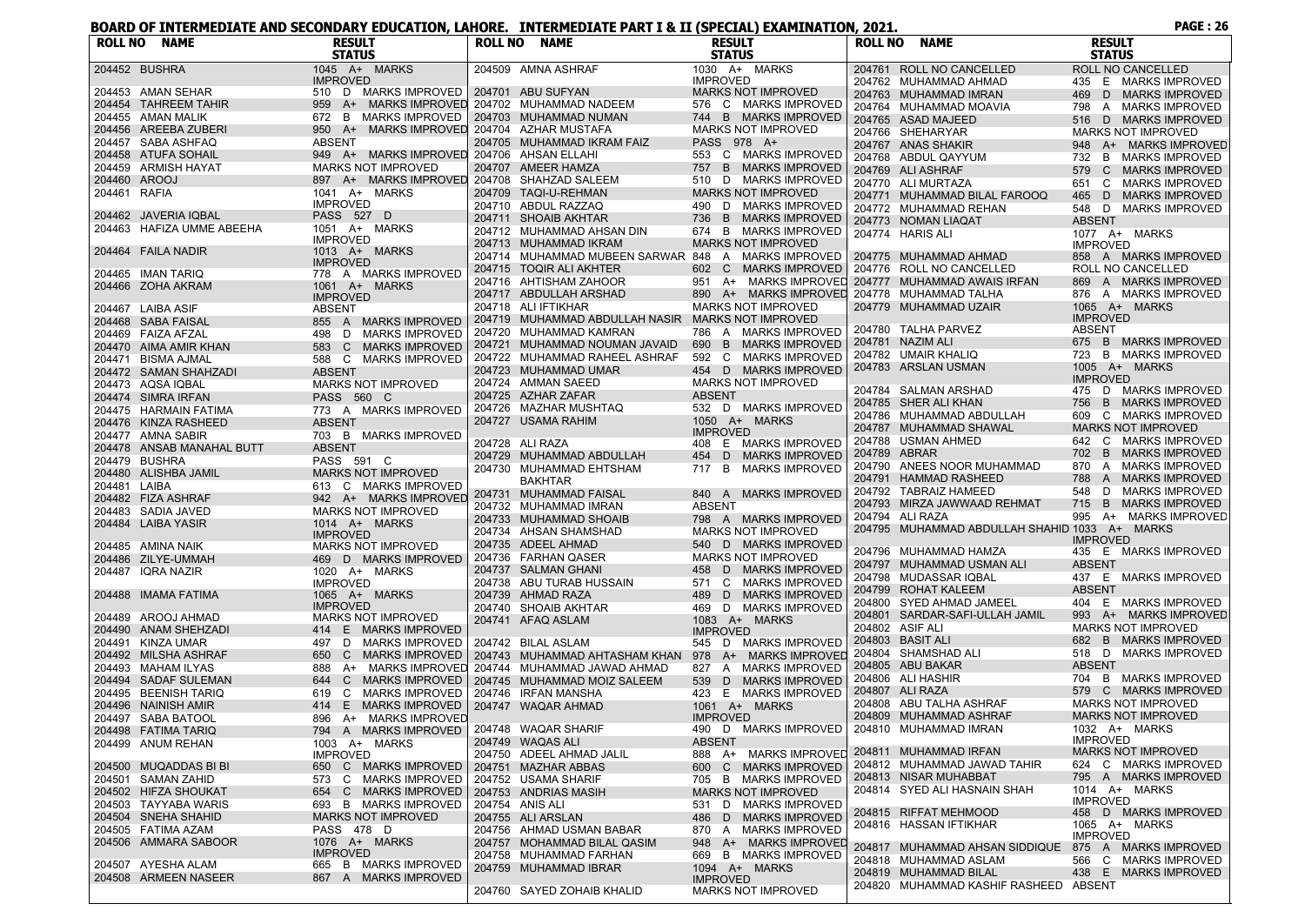| \GF<br>И<br>٦<br>ı. |
|---------------------|
|---------------------|

| <b>ROLL NO NAME</b>                                         | <b>RESULT</b><br><b>STATUS</b>              | ROLL NO<br><b>NAME</b>                                    | <b>RESULT</b><br><b>STATUS</b>                    | ROLL NO<br><b>NAME</b>                             | <b>RESULT</b><br><b>STATUS</b>                    |
|-------------------------------------------------------------|---------------------------------------------|-----------------------------------------------------------|---------------------------------------------------|----------------------------------------------------|---------------------------------------------------|
| 204821 MUZAMMIL ALI                                         | 1061 A+ MARKS<br><b>IMPROVED</b>            | 204880 SOHAIB ASGHAR                                      | 1091 A+ MARKS<br><b>IMPROVED</b>                  | 204939 MUHAMMAD JUNAID AKRAM                       | 1024 A+ MARKS<br><b>IMPROVED</b>                  |
| 204822 ARBAZ GHAFFAR                                        | 840 A MARKS IMPROVED                        | 204881 MUHAMMAD AHMAD                                     | PASS 477 D                                        | 204940 MUHAMMAD NAEEM                              | 1066 A+ MARKS                                     |
| 204823 SHAHBAZ AHMAD                                        | 426 E MARKS IMPROVED                        | 204882 MUHAMMAD ASAD ULLAH                                | 598 C MARKS IMPROVED                              |                                                    | <b>IMPROVED</b>                                   |
| 204824 UAIL AAFAQ                                           | 480 D MARKS IMPROVED                        | 204883 MUHAMMAD USMAN GHANI                               | <b>MARKS NOT IMPROVED</b>                         | 204941 USMAN ASLAM                                 | 511 D MARKS IMPROVED                              |
| 204825 GHULAM MUSTAFA                                       | <b>MARKS NOT IMPROVED</b>                   | 204884 MUHAMMAD ZAIN                                      | <b>MARKS NOT IMPROVED</b>                         | 204942 AHSAN JAVED                                 | 746 B MARKS IMPROVED                              |
| 204826 KAMRAN AMIN                                          | 861 A MARKS IMPROVED                        | 204885 MOHAMMAD ZOHAIB ARIF                               | <b>MARKS NOT IMPROVED</b>                         | 204943 HAIDAR SADIQUE`                             | <b>ABSENT</b>                                     |
| 204827 ABDUL RAUF                                           | 629 C MARKS IMPROVED                        | 204886 ROLL NO CANCELLED                                  | ROLL NO CANCELLED                                 | 204944 SHAHZAIB MUNAWAR                            | 408 E MARKS IMPROVED                              |
| 204828 ALI SHABBAR HUSSAIN                                  | D MARKS IMPROVED<br>458                     | 204887 USMAN SHAUKAT                                      | 1003 A+ MARKS                                     | 204945 HAFIZ AHMAD RAZA                            | 621 C MARKS IMPROVED                              |
| 204829 MUHAMMAD AFZAL                                       | 505 D MARKS IMPROVED                        |                                                           | <b>IMPROVED</b>                                   | 204946 AFTAB SHABIR                                | 684 B MARKS IMPROVED                              |
| 204830 MUHAMMAD FAISAL IQBAL                                | <b>B MARKS IMPROVED</b><br>735              | 204888 HAIDAR ALI                                         | 477 D MARKS IMPROVED                              | 204947 SHOAIB SHABBIR                              | 669 B MARKS IMPROVED                              |
| 204831 MUAAZ JAHANGEER                                      | 971 A+ MARKS IMPROVED 204889 HASEEB ULLAH   |                                                           | <b>ABSENT</b>                                     | 204948 MOHAMMAD ASIM                               | <b>PASS 402 E</b>                                 |
| 204832 RAVEEM YASIN                                         | 1014 A+ MARKS                               | 204890 TALHA JAMIL                                        | 951 A+ MARKS IMPROVED                             | 204949 MUHAMMAD FARMAN                             | 561 C MARKS IMPROVED                              |
|                                                             | <b>IMPROVED</b>                             | 204891 AHTISHAM AZEEM                                     | 726 B MARKS IMPROVED                              | 204950 MUHAMMAD KAWISH                             | 551 C MARKS IMPROVED                              |
| 204833 ZUNOORANE HUSSAIN                                    | <b>ABSENT</b>                               | 204892 HAFIZ MUHAMMAD USAMA                               | 669 B MARKS IMPROVED                              | 204951 MUHAMMAD RAEES SHUMAIM                      | 723 B MARKS IMPROVED                              |
| 204834 ABDUL RAZZAQ                                         | 690 B MARKS IMPROVED                        | KHAN                                                      |                                                   | 204952 MUHAMMAD SHAHID                             | 807 A MARKS IMPROVED                              |
| 204835 ABU BAKAR IDREES<br>204836 MUHAMMAD ASIM FAHEEM      | 694 B MARKS IMPROVED<br>ABSENT              | 204893 KHALIL HUSSAIN<br>204894 FAIZ RASOOL               | 548 D MARKS IMPROVED<br>711 B MARKS IMPROVED      | 204953 AHSAN MUBEEN<br>204954 DILAWAR HUSSAIN      | <b>MARKS NOT IMPROVED</b><br>500 D MARKS IMPROVED |
| 204837 MUHAMMAD ASLAM                                       | <b>MARKS NOT IMPROVED</b>                   | 204895 ABU SUFYAN                                         | <b>MARKS NOT IMPROVED</b>                         | 204955 SYED HUSSAIN ASKARI KAZMI                   | 1035 A+ MARKS                                     |
| 204838 MUHAMMAD SHUAIB AKHTAR                               | 847 A MARKS IMPROVED                        | 204896 MUHAMMAD ABDULLAH                                  | <b>MARKS NOT IMPROVED</b>                         |                                                    | <b>IMPROVED</b>                                   |
| 204839 MUHAMMAD VAHEED                                      | 622 C MARKS IMPROVED                        | 204897 ROLL NO CANCELLED                                  | ROLL NO CANCELLED                                 | 204956 NAVEED IQBAL                                | <b>MARKS NOT IMPROVED</b>                         |
| 204840 EHTESHAM HUSSAIN                                     | <b>MARKS NOT IMPROVED</b>                   | 204898 MUHAMMAD HAROON                                    | 1053 A+ MARKS                                     | 204957 WAJID RASHEED                               | <b>MARKS NOT IMPROVED</b>                         |
| 204841 ABDUL FAHAD                                          | 1075 A+ MARKS                               |                                                           | <b>IMPROVED</b>                                   | 204958 TAHSEEN JAVED                               | 705 B MARKS IMPROVED                              |
|                                                             | <b>IMPROVED</b>                             | 204899 MUHAMMAD INAMULLAH                                 | 1080 A+ MARKS                                     | 204959 ALI SHAIR                                   | <b>MARKS NOT IMPROVED</b>                         |
| 204842 MUHAMMAD ADNAN SHOUKAT                               | 475 D MARKS IMPROVED                        |                                                           | <b>IMPROVED</b>                                   | 204960 ABU TALHA                                   | 993 A+ MARKS IMPROVED                             |
| 204843 MUHAMMAD KHUBAIB AHMAD                               | 1053 A+ MARKS                               | 204900 MUHAMMAD NOUMAN ALI                                | 588 C MARKS IMPROVED                              | 204961 BILAL MUHAYYUDEEN                           | 683 B MARKS IMPROVED                              |
|                                                             | <b>IMPROVED</b>                             | 204901 MUHAMMAD SADIQ                                     | 909 A+ MARKS IMPROVED                             | 204962 MUHAMMAD ADNAN SAQIB                        | 736 B MARKS IMPROVED                              |
| 204844 SYED SHAH KAMAL                                      | 640 C MARKS IMPROVED                        | 204902 MUHAMMAD USMAN                                     | 458 D MARKS IMPROVED                              | 204963 MUHAMMAD ARSLAN ASLAM                       | 573 C MARKS IMPROVED                              |
| 204845 MUHAMMAD ANEES YASEEN                                | 579 C MARKS IMPROVED                        | 204903 MUDASSAR LIAQAT                                    | 444 D MARKS IMPROVED                              | 204964 MUHAMMAD IKRAM                              | <b>MARKS NOT IMPROVED</b>                         |
| 204846 AWAIS UMAR                                           | 757 B MARKS IMPROVED                        | 204904 USAMA                                              | <b>MARKS NOT IMPROVED</b>                         | 204965 MUHAMMAD RAMZAN                             | 958 A+ MARKS IMPROVED                             |
| 204847 ABDUL RAHEEM                                         | 525 D MARKS IMPROVED   204905 ZEESHAN AHMAD |                                                           | <b>ABSENT</b>                                     | 204966 AMEER HAMZA                                 | 623 C MARKS IMPROVED                              |
| 204848 MUHAMMAD AHSAN                                       | 505 D MARKS IMPROVED                        | 204906 ABDUL RAFY                                         | 661 B MARKS IMPROVED                              | 204967 ATIF MUNIR                                  | 927 A+ MARKS IMPROVED                             |
| 204849 MUHAMMAD ASHFAQ                                      |                                             | 932 A+ MARKS IMPROVED 204907 MUHAMMAD AMEER HAMZA         | 404 E MARKS IMPROVED                              | 204968 SAJJAD HUSSAIN                              | 443 D MARKS IMPROVED                              |
| 204850 MALIK ALI SALEEM                                     | 528 D MARKS IMPROVED                        | 204908 MUHAMMAD SAQIB RAUF                                | <b>MARKS NOT IMPROVED</b>                         | 204969 ABDUL RAUF                                  | <b>MARKS NOT IMPROVED</b>                         |
| 204851 ZUBAIR ASHRAF                                        | 1089 A+ MARKS<br><b>IMPROVED</b>            | 204909 MUHAMMAD USMAN                                     | 798 A MARKS IMPROVED                              | 204970 ABU SUFYAN                                  | <b>MARKS NOT IMPROVED</b>                         |
| 204852 ADNAN                                                | 454 D MARKS IMPROVED                        | 204910 SAMEER<br>204911 ATIF SHAFIQ                       | 477 D MARKS IMPROVED<br><b>MARKS NOT IMPROVED</b> | 204971 MUHAMMAD AHMAD                              | <b>MARKS NOT IMPROVED</b>                         |
| 204853 ABUBAKER SADDIQUE                                    | 807 A MARKS IMPROVED                        | 204912 SHAHID RAZA                                        | 644 C MARKS IMPROVED                              | 204972 MUHAMMAD ARSLAN                             | <b>MARKS NOT IMPROVED</b>                         |
| 204854 MUHAMMAD AZAM FAHEEM                                 | <b>MARKS NOT IMPROVED</b>                   | 204913 HAFIZ MUZAMMIL MUKHTAR                             | 752 B MARKS IMPROVED                              | 204973 MUHAMMAD SHAFA                              | 516 D MARKS IMPROVED                              |
| 204855 BAQAR ALI                                            | <b>MARKS NOT IMPROVED</b>                   | 204914 GHULAM RASOOL KHAN                                 | 1019 A+ MARKS                                     | 204974 MUHAMMAD ZEESHAN                            | 717 B MARKS IMPROVED                              |
| 204856 RASHID MINHAS                                        | 1012 A+ MARKS                               |                                                           | <b>IMPROVED</b>                                   | 204975 ADIL RAZA                                   | <b>MARKS NOT IMPROVED</b>                         |
|                                                             | <b>IMPROVED</b>                             | 204915 TAMOOR TARIQ                                       | 736 B MARKS IMPROVED                              | 204976 SADRAK MASIH                                | PASS 486 D                                        |
| 204857 ROMAN ILYAS                                          | 519 D MARKS IMPROVED                        | 204916 ABDUL QADEER                                       | <b>MARKS NOT IMPROVED</b>                         | 204977 MOHAMMAD ABDULLAH<br><b>RAMZAN</b>          | 1011 A+ MARKS<br><b>IMPROVED</b>                  |
| 204858 MAAZ HAFEEZ                                          | ABSENT                                      | 204917 ABDULLAH UMAIR                                     | 1076 A+ MARKS                                     | 204978 GHULAM HUSSAIN                              | ABSENT                                            |
| 204859 MUNEEB-UR-REHMAN                                     | 560 C MARKS IMPROVED                        |                                                           | <b>IMPROVED</b>                                   | 204979 OSAMA MEHMOOD                               | 640 C MARKS IMPROVED                              |
| 204860 WAQAR AHMAD                                          | 705 B MARKS IMPROVED                        | 204918 HAMZA JAAN                                         | 918 A+ MARKS IMPROVED                             | 204980 ABDUL HANAN                                 | 552 C MARKS IMPROVED                              |
| 204861 AHTASHAM AKBAR                                       | 990 A+ MARKS IMPROVED 204919 ALI SHAIR      |                                                           | 608 C MARKS IMPROVED                              | 204981 HAMZA SARFRAZ                               | 651 C MARKS IMPROVED                              |
| 204862 ASIF ALI                                             | 765 B MARKS IMPROVED                        | 204920 MUHAMMAD ASIM                                      | 448 D MARKS IMPROVED                              | 204982 ALI HASSAN                                  | 886 A+ MARKS IMPROVED                             |
| 204863 ATIF ALI                                             | <b>MARKS NOT IMPROVED</b>                   | 204921 MUHAMMAD QURBAN                                    | 602 C MARKS IMPROVED                              | 204983 ZOHAIB ASLAM                                | 468 D MARKS IMPROVED                              |
| 204864 ALI RAZA                                             | 530 D MARKS IMPROVED                        | 204922 FURQAN MUMTAZ                                      | ABSENT                                            | 204984 MUHAMMAD AHMAD                              | ABSENT                                            |
| 204865 MUHAMMAD IRFAN                                       | 971 A+ MARKS IMPROVED 204923 ABDUL MATEEN   |                                                           | PASS 402 E                                        | 204985 MUHAMMAD AZIZ AHMAD                         | <b>ABSENT</b>                                     |
| 204866 MUHAMMAD MOHSIN                                      | ABSENT                                      | 204924 HAMZA AKBAR JAMAL                                  | <b>MARKS NOT IMPROVED</b>                         | 204986 MUHAMMAD BIN AMIN                           | 806 A MARKS IMPROVED                              |
| 204867 MUHAMMAD RASHID ISLAM<br>204868 MUHAMMAD BILAL ASHIQ | 458 D MARKS IMPROVED   204925 AFZAAL AHMAD  | 204926 MUHAMMAD AMIR                                      | <b>MARKS NOT IMPROVED</b><br>587 C MARKS IMPROVED | 204987 MUHAMMAD HUZAFA YAQOOB 682 B MARKS IMPROVED |                                                   |
|                                                             | 456 D MARKS IMPROVED                        |                                                           | 438 E MARKS IMPROVED                              | 204988 MUHAMMAD JUNAID ZAFAR                       | PASS 444 D                                        |
| 204869 ALI RAZA<br>204870 MUHAMMAD MUGHEERA                 | MARKS NOT IMPROVED                          | 204927 MUHAMMAD AWAIS                                     | PASS 402 E                                        | CHAUDHARY                                          |                                                   |
| <b>ARSHAD</b>                                               | ABSENT                                      | 204928 MUHAMMAD AWAIS LATIF<br>204929 SYED HAMZA ALI SHAH | 732 B MARKS IMPROVED                              | 204989 MANAWAR ALI                                 | <b>PASS 475 D</b>                                 |
| 204871 SHAKEEL AHMAD                                        | 496 D MARKS IMPROVED                        | <b>HAMDANI</b>                                            |                                                   | 204990 ARBAZ ALI                                   | 429 E MARKS IMPROVED                              |
| 204872 HASEEB AKRAM                                         | <b>MARKS NOT IMPROVED</b>                   | 204930 ROLL NO CANCELLED                                  | ROLL NO CANCELLED                                 | 204991 SHAH ZAIB MUJAHID                           | <b>MARKS NOT IMPROVED</b>                         |
| 204873 TANVEER AHMAD                                        | 742 B MARKS IMPROVED                        | 204931 HESHAM-UR-REHMAN                                   | 620 C MARKS IMPROVED                              | 204992 ZEESHAN ALI                                 | <b>MARKS NOT IMPROVED</b>                         |
| 204874 SHAZAIB YOUSAF                                       | 438 E MARKS IMPROVED                        | 204932 MAHMOOD UL HASSAN                                  | 469 D MARKS IMPROVED                              | 204993 HAMZA MUBASHAR                              | 570 C MARKS IMPROVED                              |
| 204875 ALI HASSAN                                           | <b>MARKS NOT IMPROVED</b>                   | 204933 UMAR HAYYAT                                        | <b>MARKS NOT IMPROVED</b>                         | 204994 MUHAMMAD MOHSIN                             | <b>MARKS NOT IMPROVED</b>                         |
| 204876 AZEEM MUSHTAQ                                        | 490 D MARKS IMPROVED                        | 204934 FAISAL MAQBOOL                                     | 670 B MARKS IMPROVED                              | 204995 IRFAN RASHEED                               | ABSENT                                            |
| 204877 MUHAMMAD USAMA KHAN                                  | 622 C MARKS IMPROVED                        | 204935 ELIYASIF WASEEM                                    | <b>MARKS NOT IMPROVED</b>                         | 204996 MUBASHER AHMAD                              | 479 D MARKS IMPROVED                              |
| 204878 ALI HASNAIN                                          | <b>PASS 402 E</b>                           | 204936 ALI HUSNAIN                                        | <b>MARKS NOT IMPROVED</b>                         | 204997 FAHEEM MUNWAR                               | <b>MARKS NOT IMPROVED</b>                         |
| 204879 JAWAD UQASHA                                         | <b>MARKS NOT IMPROVED</b>                   | 204937 MUHAMMAD AFZAL                                     | 860 A MARKS IMPROVED                              | 204998 WASIM AKHTAR                                | <b>MARKS NOT IMPROVED</b>                         |
|                                                             |                                             | 204938 MUHAMMAD AWAIS                                     | 736 B MARKS IMPROVED                              | 204999 AMAN ULLAH                                  | <b>PASS 402 E</b>                                 |
|                                                             |                                             |                                                           |                                                   |                                                    |                                                   |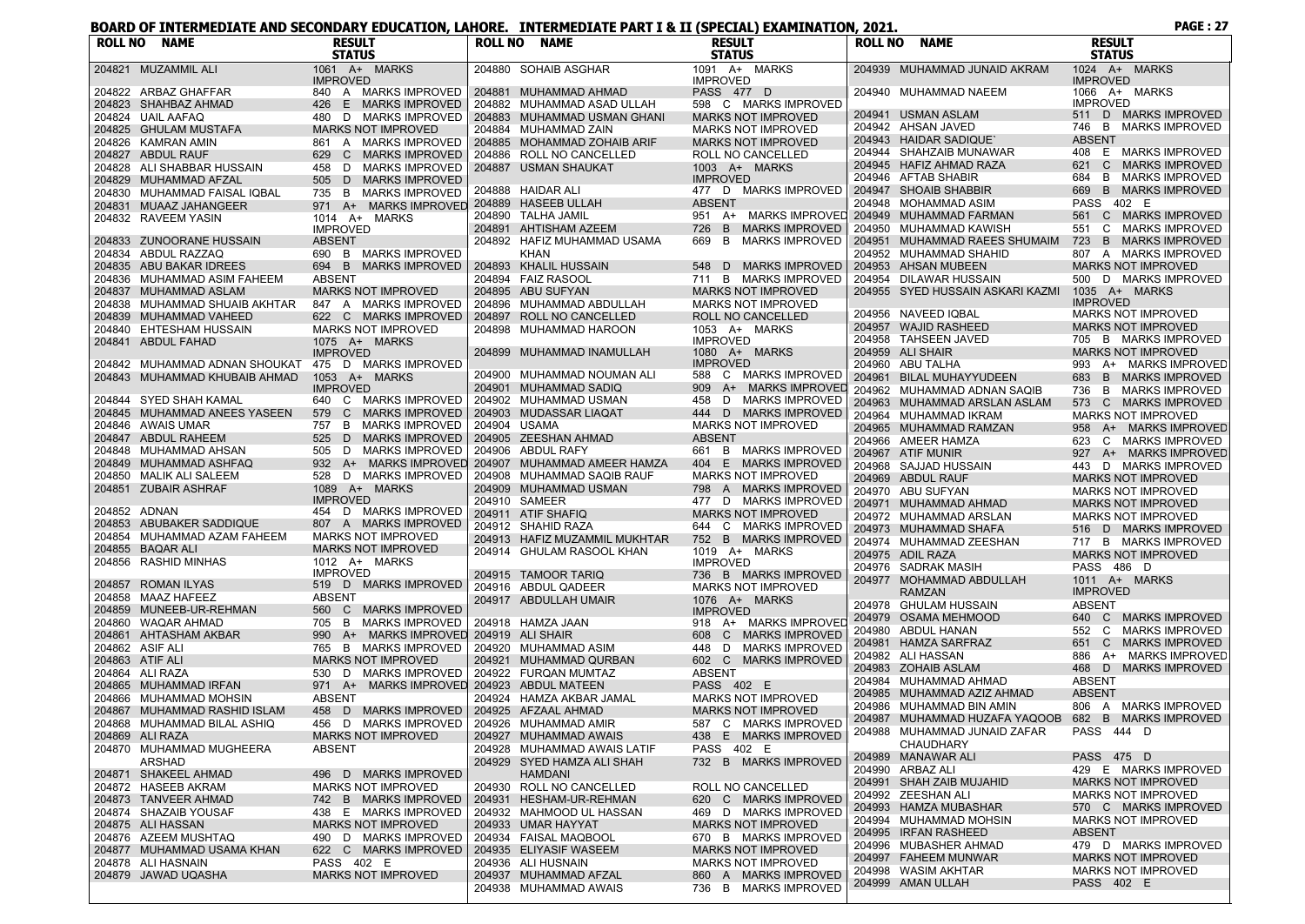| <b>ROLL NO NAME</b>                                      | RESULT<br><b>STATUS</b>                                                | <b>ROLL NO NAME</b>                                 | ponin of antent ispanis nup ceochemic spoundon, shuonsi antentiseanis i nic a waa (c) evans) shullanniach, svea<br>Result<br><b>STATUS</b> | ROLL NO NAME                                     | <b>RESULT</b><br><b>STATUS</b>           |
|----------------------------------------------------------|------------------------------------------------------------------------|-----------------------------------------------------|--------------------------------------------------------------------------------------------------------------------------------------------|--------------------------------------------------|------------------------------------------|
| 205000 KAMRAN BILAL                                      | 1062 A+ MARKS                                                          | 205062 ALI BABAR                                    |                                                                                                                                            | 539 D MARKS IMPROVED   205121 MUHAMMAD ABU BAKER | 763 B MARKS IMPROVED                     |
| 205001 HASSAN ALI                                        | <b>IMPROVED</b>                                                        | 205063 MUHAMMAD ABUZAR                              | 766 B MARKS IMPROVED                                                                                                                       | 205122 MUHAMMAD IBRAHIM                          | 654 C MARKS IMPROVED                     |
| 205002 ABD-UR-REHMAN IQBAL                               | <b>MARKS NOT IMPROVED</b>                                              | 205064 MUHAMMAD HASSAM                              | <b>MARKS NOT IMPROVED</b>                                                                                                                  | 205123 MUHAMMAD JUNAID                           | 993 A+ MARKS IMPROVED                    |
| 205003 MUHAMMAD AHMAD                                    | 868 A MARKS IMPROVED                                                   | 929 A+ MARKS IMPROVED 205065 MUHAMMAD SAJJAD        | 458 D MARKS IMPROVED                                                                                                                       | 205124 MUHAMMAD USMAN                            | 1074 A+ MARKS                            |
| 205004 MUHAMMAD AHTSHAM DRAB                             | PASS 402 E                                                             | 205066 MUHAMMAD TAHIR                               | ABSENT                                                                                                                                     | 205125 MUHAMMAD ZAID                             | <b>IMPROVED</b><br>ABSENT                |
| 205005 MUHAMMAD FAROOQ                                   | <b>MARKS NOT IMPROVED</b>                                              | 205067 MUHAMMAD ULFAT IQBAL<br>205068 ADNAN         | 477 D MARKS IMPROVED<br><b>MARKS NOT IMPROVED</b>                                                                                          | 205126 AQIB JAVAID                               | 609 C MARKS IMPROVED                     |
| 205006 MUHAMMAD HAMZA                                    | 552 C MARKS IMPROVED                                                   | 205069 USAMA AMIN                                   | 427 E MARKS IMPROVED                                                                                                                       | 205127 AHTISHAM MOHSEN                           | 762 B MARKS IMPROVED                     |
| 205007 MUHAMMAD MOGHEES                                  | 836 A MARKS IMPROVED                                                   |                                                     | 205070 RANA MUHAMMAD AHTESHAM 682 B MARKS IMPROVED                                                                                         | 205128 MUHAMMAD ADEEL ILYAS                      | 458 D MARKS IMPROVED                     |
| 205008 MUHAMMAD RAHEEM                                   | 587 C MARKS IMPROVED                                                   |                                                     | 205071 MUHAMMAD SHAHEER AHMAD 1080 A+ MARKS                                                                                                | 205129 MUHAMMAD FAISAL FAYYAZ                    | 717 B MARKS IMPROVED                     |
| 205009 MUHAMMAD SHEHBAZ AHMED 485 D MARKS IMPROVED       |                                                                        |                                                     | <b>IMPROVED</b>                                                                                                                            | 205130 MUHAMMAD SALMAN ALI                       | 917 A+ MARKS IMPROVED                    |
| 205010 SHEHROZ ALI                                       | 704 B MARKS IMPROVED                                                   | 205072 MUHAMMAD WAQAR                               | 423 E MARKS IMPROVED                                                                                                                       | 205131 REHAN SHAFIQ                              | <b>MARKS NOT IMPROVED</b>                |
| 205011 IBTISAM ELAHI                                     | 907 A+ MARKS IMPROVED 205073 ABBAS AHMAD                               |                                                     | 1062 A+ MARKS                                                                                                                              | 205132 ASAD HUSSNAIN                             | 681 B MARKS IMPROVED                     |
| 205012 HAFIZ MUHAMMAD SAQIB                              | 631 C MARKS IMPROVED                                                   |                                                     | <b>IMPROVED</b>                                                                                                                            | 205133 SAYED ZUNAIR MUSHTAQ                      | 574 C MARKS IMPROVED                     |
| 205013 HASSAN                                            | <b>ABSENT</b>                                                          | 205074 SHAHROZ TARIQ                                | 1087 A+ MARKS                                                                                                                              | 205134 TALHA SHABBIR                             | 500 D MARKS IMPROVED                     |
| 205014 MOHSIN TANVEER                                    | 1080 A+ MARKS                                                          |                                                     | <b>IMPROVED</b>                                                                                                                            | 205135 AHMAD KAMAL JAZIB                         | 613 C MARKS IMPROVED                     |
|                                                          | <b>IMPROVED</b>                                                        | 205075 SHERAZ AHMAD                                 | <b>MARKS NOT IMPROVED</b>                                                                                                                  | 205136 AHMAD RAZA                                | 675 B MARKS IMPROVED                     |
| 205015 ZIA UR REHMAN                                     | 746 B MARKS IMPROVED                                                   |                                                     | 205076 MUHAMMAD ABDULLAH SAEED 567 C MARKS IMPROVED                                                                                        | 205137 MUHAMMAD ANUS AKHTAR                      | 634 C MARKS IMPROVED                     |
| 205016 MUHAMMAD ALI HAMZA                                | 602 C MARKS IMPROVED                                                   | 205077 MUHAMMAD IKRAAM                              | 587 C MARKS IMPROVED                                                                                                                       | 205138 MUHAMMAD ARSAL                            | ABSENT                                   |
| 205017 MUHAMMAD HASNAIN                                  | 939 A+ MARKS IMPROVED                                                  | 205078 MUHAMMAD ZEESHAN                             | 600 C MARKS IMPROVED<br>477 D MARKS IMPROVED                                                                                               | <b>CHAUDHARY</b>                                 |                                          |
| 205018 MUHAMMAD REHMAN                                   | 715 B MARKS IMPROVED                                                   | 205079 ASHAR LIAQAT<br>205080 HAFIZ MUHAMMAD AHMAD  | 641 C MARKS IMPROVED                                                                                                                       | 205139 MUHAMMAD AZAM                             | <b>ABSENT</b>                            |
| 205019 ABID HAMEED                                       | 561 C MARKS IMPROVED                                                   | 205081 SHAKEEL AHMAD                                | 485 D MARKS IMPROVED                                                                                                                       | 205140 MUHAMMAD SHAHBAZ                          | 531 D MARKS IMPROVED                     |
| 205020 SARFARAZ AHMAD                                    | 527 D MARKS IMPROVED                                                   | 205082 ABDULLAH                                     | 876 A MARKS IMPROVED                                                                                                                       | 205141 MUNEEB MEHBOOB                            | 506 D MARKS IMPROVED                     |
| 205021 SHAHID HUSSAIN                                    | 669 B MARKS IMPROVED                                                   | 205083 MOHSIN RAZA                                  | 497 D MARKS IMPROVED                                                                                                                       | 205142 ADEEL AKHTAR                              | 611 C MARKS IMPROVED                     |
| 205022 SHAKEEL AHMAD                                     | 702 B MARKS IMPROVED                                                   | 205084 MUHAMMAD REHAN                               | 682 B MARKS IMPROVED                                                                                                                       | 205143 KAMRAN ARSHAD                             | 689 B MARKS IMPROVED                     |
| 205023 HUSSAIN AHMAD                                     | <b>MARKS NOT IMPROVED</b>                                              | 205085 HASSAN ALI                                   | 977 A+ MARKS IMPROVED                                                                                                                      | 205144 QAISAR ALI                                | 540 D MARKS IMPROVED                     |
| 205024 ABDUL QUADER DHILLON                              | <b>MARKS NOT IMPROVED</b>                                              |                                                     | 205086 MIRZA ABD-UR-REHMAN BAIG 1076 A+ MARKS                                                                                              | 205145 MUHAMMAD ABU BAKER                        | 592 C MARKS IMPROVED                     |
| 205025 ABDUL SAMAD                                       | 443 D MARKS IMPROVED                                                   |                                                     | <b>IMPROVED</b>                                                                                                                            | 205146 MUHAMMAD AHMAD                            | 640 C MARKS IMPROVED                     |
| 205026 FAIZAN ASGHAR                                     | U. I, II - E. I, II - ISL/EDU, PS.,<br>BIO. I, II - SUP.2022           | 205087 ALI RAZA                                     | 593 C MARKS IMPROVED                                                                                                                       | 205147 MUHAMMAD KAMRAN QASIM                     | 859 A MARKS IMPROVED                     |
| 205027 MUHAMMAD USMAN                                    | 537 D MARKS IMPROVED                                                   | 205088 MUHAMMAD JAVEED                              | 756 B MARKS IMPROVED                                                                                                                       | 205148 MUHAMMAD SAAD                             | 497 D MARKS IMPROVED                     |
| 205028 USMAN GHANI                                       | 690 B MARKS IMPROVED                                                   | 205089 MUHAMMAD MUNEEB AKRAM                        | 888 A+ MARKS IMPROVED                                                                                                                      | 205149 MUHAMMAD USMAN                            | 592 C MARKS IMPROVED                     |
| 205029 SHAFAQAT ALI                                      | 429 E MARKS IMPROVED                                                   | 205090 MUHAMMAD UMAR ANWAR                          | <b>MARKS NOT IMPROVED</b>                                                                                                                  | 205150 MUDASSAR ALI                              | 414 E MARKS IMPROVED                     |
| 205030 TALHA AHMAD                                       | <b>ABSENT</b>                                                          | 205091 MUZAMMIL ZAFAR                               | 744 B MARKS IMPROVED                                                                                                                       | 205151 WASEEM                                    | 548 D MARKS IMPROVED                     |
| 205031 ADIL RAHMAN                                       | 517 D MARKS IMPROVED                                                   | 205092 GHULAM HAIDER                                | <b>MARKS NOT IMPROVED</b>                                                                                                                  | 205152 SHAFQAT SALEEM                            | 825 A MARKS IMPROVED                     |
| 205032 MUHAMMAD AWAIS ASLAM                              | 490 D MARKS IMPROVED                                                   | 205093 ABDULLAH JAVID                               | 1050 A+ MARKS                                                                                                                              | 205153 SHAHZAIB                                  | 806 A MARKS IMPROVED                     |
| 205033 MUHAMMAD JAWAD                                    | 1089 A+ MARKS                                                          |                                                     | <b>IMPROVED</b>                                                                                                                            | 205154 UZAIR JAVAID                              | 939 A+ MARKS IMPROVED<br>1084 A+ MARKS   |
|                                                          | <b>IMPROVED</b>                                                        | 205094 AHMAD RAZA                                   | 525 D MARKS IMPROVED                                                                                                                       | 205155 DANISH SIDDIQUE                           | <b>IMPROVED</b>                          |
| 205034 ASHER ALI                                         | 724 B MARKS IMPROVED                                                   | 205095 MUHAMMAD JUNAID                              | 834 A MARKS IMPROVED                                                                                                                       | 205156 HAROON KHALIL                             | 826 A MARKS IMPROVED                     |
| 205035 KHAWAR JAMAL                                      | 859 A MARKS IMPROVED                                                   | 205096 MUHAMMAD YASIN                               | <b>MARKS NOT IMPROVED</b><br><b>PASS 402 E</b>                                                                                             | 205157 FAIZAN MASEEH                             | <b>PASS 465 D</b>                        |
| 205036 ALI AHMAD                                         | 566 C MARKS IMPROVED                                                   | 205097 AHTSHAM ABDULLAH<br>205098 MUGHEES-UR-REHMAN | NOT ELIGIBLE                                                                                                                               | 205158 MUHAMMAD ATIF                             | 490 D MARKS IMPROVED                     |
| 205037 MUHAMMAD ASIM HAYAT                               | 993 A+ MARKS IMPROVED                                                  | 205099 HUSNAIN                                      | 767 B MARKS IMPROVED                                                                                                                       | 205159 MUHAMMAD RASHID                           | 477 D MARKS IMPROVED                     |
| 205038 MUHAMMAD AZHAR                                    | <b>PASS 435 E</b>                                                      | 205100 MAOOZ                                        | 477 D MARKS IMPROVED                                                                                                                       | 205160 SAIFULLAH                                 | 723 B MARKS IMPROVED                     |
| 205039 MUHAMMAD MASOOD                                   | 762 B MARKS IMPROVED                                                   | 205101 ALI HAMZA                                    | 812 A MARKS IMPROVED                                                                                                                       | 205161 ASHKNAZ MASIH                             | 558 C MARKS IMPROVED                     |
| 205040 MUHAMMAD USMAN                                    | 640 C MARKS IMPROVED                                                   | 205102 MUHAMMAD ISMAIL SHOAIB                       | 640 C MARKS IMPROVED                                                                                                                       | 205162 GHULAM SHABIR                             | 651 C MARKS IMPROVED                     |
| 205041 MUHAMMAD USMAN AKRAM                              | 911 A+ MARKS IMPROVED                                                  | 205103 SHARAFAT ALI                                 | 459 D MARKS IMPROVED                                                                                                                       | 205163 ZOHAIB ANWAR                              | 622 C MARKS IMPROVED                     |
| 205042 WASEEM AKHTAR                                     | <b>MARKS NOT IMPROVED</b>                                              | 205104 MOHAMMAD FAREED                              | 507 D MARKS IMPROVED                                                                                                                       | 205164 JUNAID BASHIR AHMAD                       | 1003 A+ MARKS                            |
| 205043 TALHA MEHMOOD                                     | <b>MARKS NOT IMPROVED</b><br><b>MARKS NOT IMPROVED</b>                 | 205105 MUHAMMAD KASHIF UMAR                         | 654 C MARKS IMPROVED                                                                                                                       |                                                  | <b>IMPROVED</b>                          |
| 205044 SHAHZEB<br>205045 FAISAL-UL-RAHMAN                |                                                                        | 205106 MUHAMMAD RABIE AHMAD                         | 519 D MARKS IMPROVED                                                                                                                       | 205165 MUHAMMAD ADEEL                            | 1035 A+ MARKS                            |
| 205046 AHMER                                             | 710 B MARKS IMPROVED<br>460 D MARKS IMPROVED                           | 205107 MUHAMMAD USMAN RAFIQ                         | <b>MARKS NOT IMPROVED</b>                                                                                                                  | 205166 MUHAMMAD AHSAN RAZA                       | <b>IMPROVED</b><br>909 A+ MARKS IMPROVED |
| 205047 AMIR IQBAL                                        | <b>MARKS NOT IMPROVED</b>                                              | 205108 MUDASSAR TARIQ                               | 717 B MARKS IMPROVED                                                                                                                       | 205167 MUHAMMAD HAMZA                            | 909 A+ MARKS IMPROVED                    |
| 205048 ALI HAMZA ABID                                    | <b>MARKS NOT IMPROVED</b>                                              | 205109 ALI RAZA                                     | 1081 A+ MARKS                                                                                                                              | 205168 ROLL NO CANCELLED                         | ROLL NO CANCELLED                        |
| 205049 URWAH BIN NOOR                                    | 582 C MARKS IMPROVED                                                   |                                                     | <b>IMPROVED</b>                                                                                                                            | 205169 MUHAMMAD SAJJAD                           | 841 A MARKS IMPROVED                     |
| 205050 SURAJ MASIH                                       | 669 B MARKS IMPROVED                                                   | 205110 MUHAMMAD AWAIS AMJAD                         | 414 E MARKS IMPROVED                                                                                                                       | 205170 MUHAMMAD SAMAIR SAQIB                     | 804 A MARKS IMPROVED                     |
| 205051 MUHAMMAD RAMZAN                                   | 653 C MARKS IMPROVED                                                   | 205111 NASIR SHABBIR                                | 1077 A+ MARKS                                                                                                                              | 205171 ASAD ALI                                  | 757 B MARKS IMPROVED                     |
| 205052 UMAIR ALI                                         | 454<br>D MARKS IMPROVED                                                |                                                     | <b>IMPROVED</b>                                                                                                                            | 205172 NASEER AHMAD                              | <b>MARKS NOT IMPROVED</b>                |
| 205053 ABDUL BASIT                                       | 597 C MARKS IMPROVED                                                   | 205112 MUHAMMAD SHAHEER BADAR ABSENT                |                                                                                                                                            | 205173 ZAIGHUM                                   | <b>MARKS NOT IMPROVED</b>                |
| 205054 ABDUL BASIT YOUNAS                                | 813 A MARKS IMPROVED                                                   | 205113 MUHAMMAD SHARJEEL                            | 1024 A+ MARKS                                                                                                                              | 205174 SUFIAN ALI                                | 629 C MARKS IMPROVED                     |
| 205055 MUHAMMAD NADEEM SALIK                             | U. I, II - E. I, II - ISL/EDU, PS.                                     | 205114 MUHAMMAD WASEEM                              | <b>IMPROVED</b><br>414 E MARKS IMPROVED                                                                                                    | 205175 NAJAM-UL-HASSAN                           | 724 B MARKS IMPROVED                     |
|                                                          | PHY. I, II - CH. I, II - SUP.2022                                      |                                                     | 756 B MARKS IMPROVED                                                                                                                       | 205176 MUHAMMAD AHMAD                            | 570 C MARKS IMPROVED                     |
| 205056 AZLAN IBRAHIM                                     | 980 A+ MARKS IMPROVED                                                  | 205115 HAIDER ALI KHAN<br>205116 DANISH MEHMOOD     | 532 D MARKS IMPROVED                                                                                                                       | 205177 MUHAMMAD AHSAN UL HAQ                     | 621 C MARKS IMPROVED                     |
|                                                          | 839 A MARKS IMPROVED                                                   | 205117 MASOOD AHMAD                                 | <b>ABSENT</b>                                                                                                                              | <b>MAYO</b>                                      |                                          |
| 205057 GHULAM RASOOL                                     |                                                                        |                                                     |                                                                                                                                            |                                                  |                                          |
| 205058 MIAN NAZAKAT ALI SHAHEEN                          | <b>MARKS NOT IMPROVED</b>                                              |                                                     |                                                                                                                                            | 205178 MUHAMMAD AWAIS                            | 598 C MARKS IMPROVED                     |
| 205059 ALI HAMZA                                         | 426 E MARKS IMPROVED                                                   | 205118 AMIR ALI                                     | 1024 A+ MARKS<br><b>IMPROVED</b>                                                                                                           | 205179 ADEEL AKHTAR                              | 485 D MARKS IMPROVED                     |
| 205060 MUHAMMAD AFAQ ALI<br>205061 MUHAMMAD UBAID BASHIR | 992 A+ MARKS IMPROVED 205119 ABDUL HASEEB<br><b>MARKS NOT IMPROVED</b> |                                                     | ABSENT                                                                                                                                     | 205180 HAMMAD HAMZA                              | 662 B MARKS IMPROVED                     |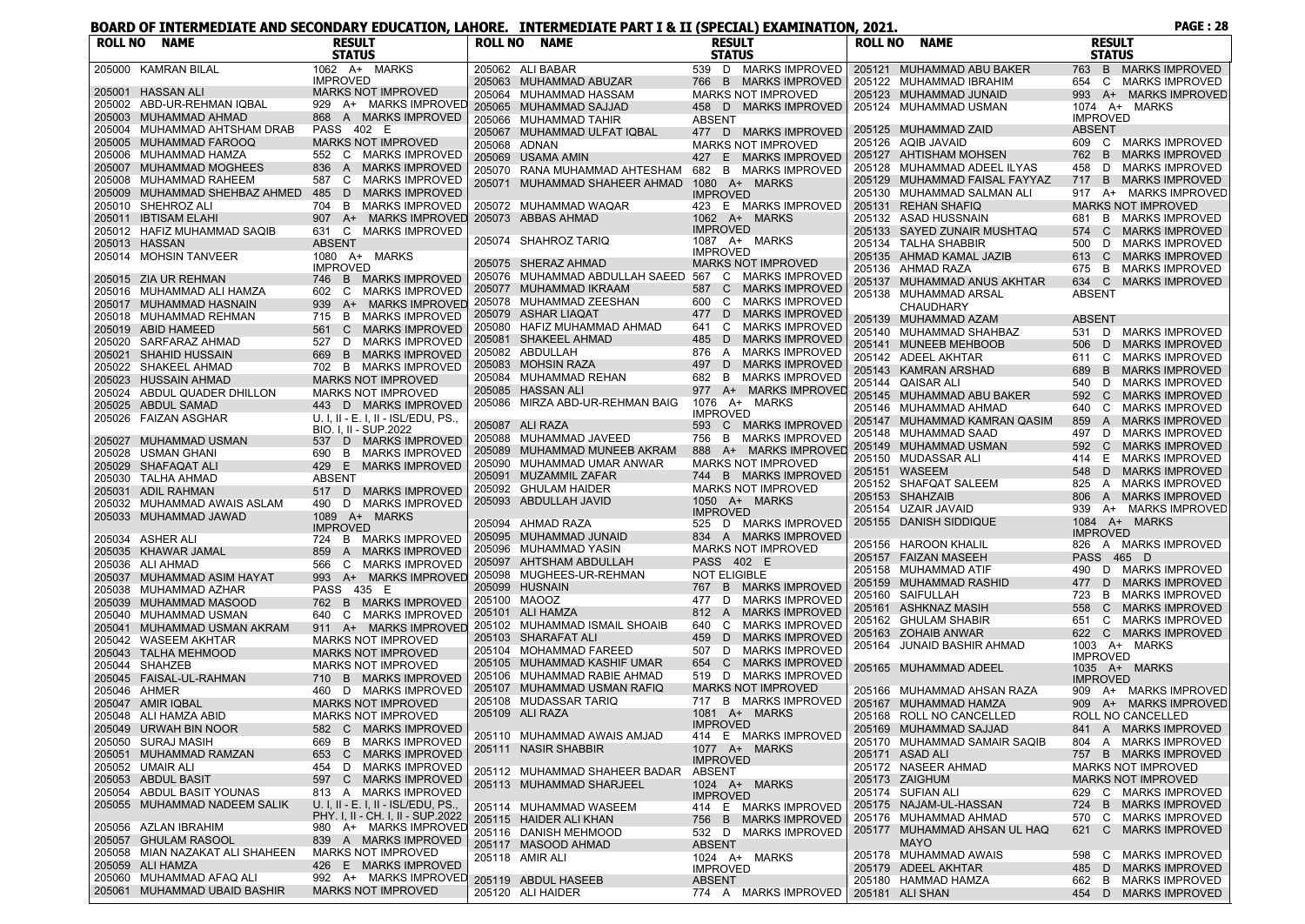|  | <b>PAGE : 29</b> |  |
|--|------------------|--|
|  |                  |  |

| <b>ROLL NO NAME</b>                                     | <b>RESULT</b><br><b>STATUS</b>                    | <b>ROLL NO NAME</b>                                                     | RESULT<br><b>STATUS</b>                           | <b>ROLL NO NAME</b>                                                                                                          | <b>RESULT</b><br><b>STATUS</b>                |
|---------------------------------------------------------|---------------------------------------------------|-------------------------------------------------------------------------|---------------------------------------------------|------------------------------------------------------------------------------------------------------------------------------|-----------------------------------------------|
| 205182 SUHAIL ASLAM                                     |                                                   | 911 A+ MARKS IMPROVED 205244 MUHAMMAD ABUZAR                            | 765 B MARKS IMPROVED                              | 205306 MUHAMMAD MUBIN                                                                                                        | 519 D MARKS IMPROVED                          |
| 205183 MUHAMMAD AADIL                                   |                                                   | 710 B MARKS IMPROVED   205245 MUHAMMAD AWAIS ASLAM                      | 558 C MARKS IMPROVED                              | 205307 ARBAZ KHAN                                                                                                            | 630 C MARKS IMPROVED                          |
| 205184 MUHAMMAD ADIL                                    | 574 C MARKS IMPROVED                              | 205246 MUHAMMAD EHSAN ASLAM                                             | PASS 456 D                                        | 205308 ADEEL MANWAR                                                                                                          | 1003 A+ MARKS                                 |
| 205185 MUHAMMAD HASSAM-UD-DIN ALABSENT                  |                                                   | 205247 MUHAMMAD MAAZ ALI                                                | 443 D MARKS IMPROVED                              | 205309 KHURAM SHAHZAD                                                                                                        | <b>IMPROVED</b><br>PASS 613 C                 |
| <b>HASSNI</b>                                           | <b>MARKS NOT IMPROVED</b>                         | 205248 TARIQ MEHMOOD                                                    | 690 B MARKS IMPROVED                              | 205310 ABDUL AHAD                                                                                                            | 580 C MARKS IMPROVED                          |
| 205186 MUHAMMAD UMER ASHRAF<br>205187 ROLL NO CANCELLED | ROLL NO CANCELLED                                 | 205249 ABDUL MUJEEB<br>205250 RANA WAQAS ALI                            | <b>PASS 402 E</b><br><b>MARKS NOT IMPROVED</b>    | 205311 FAIZAN MASOOD                                                                                                         | 984 A+ MARKS IMPROVED                         |
| 205188 HASEEB ULLAH                                     | 1035 A+ MARKS                                     | 205251 JAWAD HUSSAIN                                                    | <b>MARKS NOT IMPROVED</b>                         | 205312 RAZA ALI OUN                                                                                                          | 841 A MARKS IMPROVED                          |
|                                                         | <b>IMPROVED</b>                                   | 205252 BILAL AHMAD                                                      | 703 B MARKS IMPROVED                              | 205313 SHOAIB ASHRAF                                                                                                         | 684 B MARKS IMPROVED                          |
| 205189 ADEEL KASHIF                                     | 663 B MARKS IMPROVED                              | 205253 MUHAMMAD HASEEB ALI                                              | 742 B MARKS IMPROVED                              | 205314 MUHAMMAD HUSNAIN                                                                                                      | 917 A+ MARKS IMPROVED                         |
| 205190 SARFRAZ AHMED                                    | 507 D MARKS IMPROVED                              | 205254 ROLL NO CANCELLED                                                | ROLL NO CANCELLED                                 | 205315 USMAN HAIDER                                                                                                          | <b>MARKS NOT IMPROVED</b>                     |
| 205191 ZESHAN ALI                                       | 885 A+ MARKS IMPROVED 205255 AHSAN ALI            |                                                                         | <b>MARKS NOT IMPROVED</b>                         | 205316 AHSAN RAZA                                                                                                            | 993 A+ MARKS IMPROVED                         |
| 205192 HANZALA QURBAN                                   | 869 A MARKS IMPROVED                              | 205256 RASHID ALI                                                       | 566 C MARKS IMPROVED                              | 205317 SHAN HAIDER                                                                                                           | 1041 A+ MARKS                                 |
| 205193 ALI HUSNAIN                                      | <b>ABSENT</b>                                     | 205257 SAHIL SARWAR                                                     | <b>MARKS NOT IMPROVED</b>                         | 205318 HASSAN RAZA                                                                                                           | <b>IMPROVED</b><br>885 A+ MARKS IMPROVED      |
| 205194 RANA MUHAMMAD NOUMAN                             | MARKS NOT IMPROVED                                | 205258 ABDUL REHMAN                                                     | 435 E MARKS IMPROVED                              | 205319 SOHAIL ASLAM                                                                                                          | 922 A+ MARKS IMPROVED                         |
| AZAM KHAN<br>205195 HUZAIFA KHALID                      | <b>MARKS NOT IMPROVED</b>                         | 205259 ALI RAZA                                                         | 429 E MARKS IMPROVED                              | 205320 MUHAMMAD AHMAD JANJUA                                                                                                 | 621 C MARKS IMPROVED                          |
| 205196 MUHAMMAD ADIL BASHIR                             | 516 D MARKS IMPROVED                              | 205260 ALI RAZA                                                         | 571 C MARKS IMPROVED                              | 205321 MUHAMMAD MATI UR REHMAN 661 B MARKS IMPROVED                                                                          |                                               |
| 205197 MUHAMMAD FAISAL                                  | 408 E MARKS IMPROVED                              | 205261 MUHAMMAD AZEEM                                                   | 552 C MARKS IMPROVED                              | 205322 MUHAMMAD ZAID BUTT                                                                                                    | 1091 A+ MARKS                                 |
| 205198 MUHAMMAD RAMZAN                                  | 650 C MARKS IMPROVED                              | 205262 MUHAMMAD SAMI ULLAH<br>205263 DILBAR ALI                         | ABSENT                                            |                                                                                                                              | <b>IMPROVED</b>                               |
| 205199 ROLL NO CANCELLED                                | ROLL NO CANCELLED                                 | 205264 RASHID ALI                                                       | 602 C MARKS IMPROVED<br><b>MARKS NOT IMPROVED</b> | 205323 AURANG ZEB                                                                                                            | PASS 640 C                                    |
| 205200 ATER TAHIR                                       | 506 D MARKS IMPROVED                              | 205265 GHULAM ABBAS                                                     | 454 D MARKS IMPROVED                              | 205324 WASEEM ASGHAR                                                                                                         | 587 C MARKS IMPROVED                          |
| 205201 MOHSIN AMANAT                                    | <b>MARKS NOT IMPROVED</b>                         | 205266 KHURAM BASHIR                                                    | 1032 A+ MARKS                                     | 205325 ABDUL BASIT                                                                                                           | 827 A MARKS IMPROVED                          |
| 205202 ALI                                              | <b>MARKS NOT IMPROVED</b>                         |                                                                         | <b>IMPROVED</b>                                   | 205326 HAMZA RIAZ                                                                                                            | 655 C MARKS IMPROVED                          |
| 205203 MUHAMMAD JUNAID                                  | 660 B MARKS IMPROVED                              | 205267 BILAL AHMAD                                                      | 527 D MARKS IMPROVED                              | 205327 ALI HUSSNAIN<br>205328 MUHAMMAD NOMAN ANJUM                                                                           | 571 C MARKS IMPROVED<br>992 A+ MARKS IMPROVED |
| 205204 MUHAMMAD SHAHROZ                                 | 630 C MARKS IMPROVED                              | 205268 MUHAMMAD ARHAM SHARAZ 634 C MARKS IMPROVED                       |                                                   | KHAN                                                                                                                         |                                               |
| 205205 MUHAMMAD SHAWAIZ SAQIB 690 B MARKS IMPROVED      |                                                   | 205269 MUHAMMAD NASIR                                                   | 429 E MARKS IMPROVED                              | 205329 MUHAMMAD SUFYAN                                                                                                       | 743 B MARKS IMPROVED                          |
| 205206 MUHAMMAD SULEMAN JAFAR 634 C MARKS IMPROVED      |                                                   | 205270 ROBIN SALAMAT                                                    | 455 D MARKS IMPROVED                              | 205330 MOHAMMAD WALEED KHAN                                                                                                  | 971 A+ MARKS IMPROVED                         |
| 205207 MUHAMMAD WAQAS                                   | <b>PASS 642 C</b>                                 | 205271 UMAIR RIZWAN                                                     | 528 D MARKS IMPROVED                              | 205331 WAHEED AHMAD                                                                                                          | 869 A MARKS IMPROVED                          |
| 205208 ZARAR YASEEN<br>205209 SAAD ALI                  | 444 D MARKS IMPROVED<br><b>MARKS NOT IMPROVED</b> | 205272 SHAKIR ALI<br>205273 ABU SAFYAN                                  | 861 A MARKS IMPROVED<br>992 A+ MARKS IMPROVED     | 205332 UMAIR ALI TABBASAM                                                                                                    | 644 C MARKS IMPROVED                          |
| 205210 TOSEEF AHMAD                                     | <b>MARKS NOT IMPROVED</b>                         | 205274 MUHAMMAD FAISAL                                                  | <b>MARKS NOT IMPROVED</b>                         | 205333 ABDUL QAYYUM                                                                                                          | 511 D MARKS IMPROVED                          |
| 205211 BASIT ALI                                        | <b>MARKS NOT IMPROVED</b>                         | 205275 MUHAMMAD REHAN IBRAHIM                                           | 642 C MARKS IMPROVED                              | 205334 RAI ALI ABBAS                                                                                                         | ABSENT                                        |
| 205212 HAFIZ HASSAN AHMAD                               | <b>MARKS NOT IMPROVED</b>                         | 205276 MUHAMMAD USMAN                                                   | <b>PASS 402 E</b>                                 | 205335 MUHAMMAD ABU BAKR                                                                                                     | 1081 A+ MARKS                                 |
| 205213 ASIM MUNAWAR                                     | <b>MARKS NOT IMPROVED</b>                         | 205277 SYED WASIF RAZA BUKHARI                                          | 702 B MARKS IMPROVED                              |                                                                                                                              | <b>IMPROVED</b>                               |
| 205214 SHOUKAT ALI                                      | 435 E MARKS IMPROVED                              | 205278 FAHEEM JAMIL                                                     | 1066 A+ MARKS                                     | 205336 MUHAMMAD AZEEM<br>205337 MUHAMMAD BILAL MUSHTAQ                                                                       | 710 B MARKS IMPROVED<br>490 D MARKS IMPROVED  |
| 205215 MUHAMMAD AHMAD                                   | <b>PASS 402 E</b>                                 |                                                                         | <b>IMPROVED</b>                                   | 205338 MUHAMMAD IRTZA MEHDI                                                                                                  | <b>MARKS NOT IMPROVED</b>                     |
| 205216 MUHAMMAD SHAWAIZ                                 |                                                   | 978 A+ MARKS IMPROVED 205279 HAFIZ MUHAMMAD USMAN                       | <b>MARKS NOT IMPROVED</b>                         | 205339 ATIF BASHIR                                                                                                           | 886 A+ MARKS IMPROVED                         |
| 205217 MUHAMMAD TALHA ANJAM                             | MARKS NOT IMPROVED                                | 205280 SAIM JAMIL                                                       | <b>MARKS NOT IMPROVED</b>                         | 205340 SAJJAD AHMAD SHAH                                                                                                     | 896 A+ MARKS IMPROVED                         |
| 205218 AMMAR AHMAD RAZA                                 | 602 C MARKS IMPROVED                              | 205281 ZAIN UL ABIDIN                                                   | 599 C MARKS IMPROVED                              | 205341 REHMAN ASHRAF                                                                                                         | U. I, II - E. I, II - ISL/EDU, PS.,           |
| 205219 MUDASSAR ALI                                     | 573 C MARKS IMPROVED                              | 205282 ZAMAN RASHEED<br>205283 MUHAMMAD REHMAN AKRAM MARKS NOT IMPROVED | 742 B MARKS IMPROVED                              |                                                                                                                              | CH. I, II - SUP.2022                          |
| 205220 DANISH                                           | <b>MARKS NOT IMPROVED</b>                         | 205284 ZAIN IQBAL                                                       | 475 D MARKS IMPROVED                              | 205342 ABDUL REHMAN                                                                                                          | <b>MARKS NOT IMPROVED</b>                     |
| 205221 HUSNAIN ASGHAR                                   | <b>MARKS NOT IMPROVED</b>                         | 205285 ABDUL REHMAN                                                     | <b>MARKS NOT IMPROVED</b>                         | 205343 ZIA U REHMAN                                                                                                          | 1087 A+ MARKS                                 |
| 205222 TANVEER HUSSAIN                                  | 1078 A+ MARKS<br><b>IMPROVED</b>                  | 205286 SAAD UMER                                                        | <b>MARKS NOT IMPROVED</b>                         | 205344 MUHAMMAD AHSAN                                                                                                        | <b>IMPROVED</b><br>990 A+ MARKS IMPROVED      |
| 205223 ALI HAMZA                                        | 465 D MARKS IMPROVED                              | 205287 HAIDER KHALIL                                                    | 668 B MARKS IMPROVED                              | 205345 MUHAMMAD TAYYAB                                                                                                       | 825 A MARKS IMPROVED                          |
| 205224 MUHAMMAD IMRAN                                   | 538 D MARKS IMPROVED                              | 205288 MUSAYYAB-UR-REHMAN                                               | 408 E MARKS IMPROVED                              | 205346 ANSAR ABBAS                                                                                                           | 661 B MARKS IMPROVED                          |
| 205225 MUHAMMAD NOMAN                                   | 570 C MARKS IMPROVED                              | 205289 MUHAMMAD ALI ARSLAN                                              | 479 D MARKS IMPROVED                              | 205347 MUNEEB ASLAM                                                                                                          | <b>MARKS NOT IMPROVED</b>                     |
| 205226 MUHAMMAD UMAR                                    | <b>MARKS NOT IMPROVED</b>                         | 205290 ASAD AHMAD                                                       | 408 E MARKS IMPROVED                              | 205348 TALHA ZUBAIR                                                                                                          | 752 B MARKS IMPROVED                          |
| 205227 MUHAMMAD USAMA ASLAM                             | 876 A MARKS IMPROVED                              | 205291 MUBASHAR ARSHAD                                                  | <b>MARKS NOT IMPROVED</b>                         | 205349 HUSSNAIN RAFIQUE                                                                                                      | 642 C MARKS IMPROVED                          |
| 205228 MUHAMMAD USMAN                                   | 438 E MARKS IMPROVED                              | 205292 KALEEM ULLAH USMAN                                               | 623 C MARKS IMPROVED                              | 205350 ELI                                                                                                                   | 641 C MARKS IMPROVED                          |
| 205229 MUDASSAR HUSSAIN                                 | <b>MARKS NOT IMPROVED</b>                         | 205293 DANISH NOOR                                                      | 496 D MARKS IMPROVED                              | 205351 MUZAMAL ALI MUZAMAL                                                                                                   | 640 C MARKS IMPROVED                          |
| 205230 ALI HAMZA                                        | MARKS NOT IMPROVED                                | 205294 MUHAMMAD HASSAN SANDHU ABSENT                                    |                                                   | 205352 MUHAMMAD MUJTABA                                                                                                      | 875 A MARKS IMPROVED                          |
| 205231 BILAL AHMAD<br>205232 MUHAMMAD ADEEL NASIR       | PASS 525 D<br><b>MARKS NOT IMPROVED</b>           | 205295 MUHAMMAD REHMAN<br>205296 AHMED SHEHROZ SHAHID                   |                                                   | 910 A+ MARKS IMPROVED 205353 MUHAMMAD NADEEM ASHRAF 475 D MARKS IMPROVED<br>932 A+ MARKS IMPROVED 205354 MUHAMMAD ZAIN IKRAM |                                               |
| 205233 MUHAMMAD HUZEFA                                  | 744 B MARKS IMPROVED                              | 205297 BANIAMEEN                                                        | <b>ABSENT</b>                                     |                                                                                                                              | 825 A MARKS IMPROVED                          |
| 205234 MUHAMMAD IFTIKHAR                                | 525 D MARKS IMPROVED                              | 205298 MOHSIN RAZA                                                      | 744 B MARKS IMPROVED                              | 205355 AMANAT ALI<br>205356 MUHAMMAD ANAS SHAH                                                                               | 496 D MARKS IMPROVED<br>1066 A+ MARKS         |
| 205235 MUHAMMAD IMRAN                                   | 654 C MARKS IMPROVED                              | 205299 RAO MUHAMMAD ANAS IMRAN 525 D MARKS IMPROVED                     |                                                   |                                                                                                                              | <b>IMPROVED</b>                               |
| 205236 MUHAMMAD NAEEM ASGHAR                            | 930 A+ MARKS IMPROVED 205300 JAWAD AHMAD          |                                                                         | 1055 A+ MARKS                                     | 205357 MUHAMMAD BILAL HUSSAIN                                                                                                | 1053 A+ MARKS                                 |
| 205237 MUBASHAR ALI                                     | <b>MARKS NOT IMPROVED</b>                         |                                                                         | <b>IMPROVED</b>                                   | <b>KHOKHAR</b>                                                                                                               | <b>IMPROVED</b>                               |
| 205238 ASAD ALI                                         | 477 D MARKS IMPROVED                              | 205301 MUHAMMAD AHTISHAM TARIQ                                          | 1066 A+ MARKS                                     | 205358 MUHAMMAD FAIZAN                                                                                                       | 640 C MARKS IMPROVED                          |
| 205239 JAFFAR HASSAN                                    | 582 C MARKS IMPROVED                              |                                                                         | <b>IMPROVED</b>                                   | 205359 ASFAND YAAR                                                                                                           | <b>ABSENT</b>                                 |
| 205240 SAJID JAVAID                                     | <b>MARKS NOT IMPROVED</b>                         | 205302 MUHAMMAD ASAD ULLAH<br>205303 MUHAMMAD AHMED                     | 980 A+ MARKS IMPROVED<br>1032 A+ MARKS            | 205360 MUNEEB KHALID                                                                                                         | <b>MARKS NOT IMPROVED</b>                     |
| 205241 FARMAN ALI                                       | 500 D MARKS IMPROVED                              |                                                                         | <b>IMPROVED</b>                                   | 205361 FAISAL MEHMOOD                                                                                                        | 531 D MARKS IMPROVED                          |
| 205242 HAMZA QAYYUM                                     | <b>ABSENT</b>                                     | 205304 MUHAMMAD ANAS                                                    | 841 A MARKS IMPROVED                              | 205362 AHMAD HASSAN                                                                                                          | 1014 A+ MARKS<br><b>IMPROVED</b>              |
| 205243 ALI RAZA                                         | <b>ABSENT</b>                                     | 205305 MUHAMMAD KHIZAR                                                  | 767 B MARKS IMPROVED                              | 205363 MUHAMMAD AHMAD ZAKI                                                                                                   | 672 B MARKS IMPROVED                          |
|                                                         |                                                   |                                                                         |                                                   |                                                                                                                              |                                               |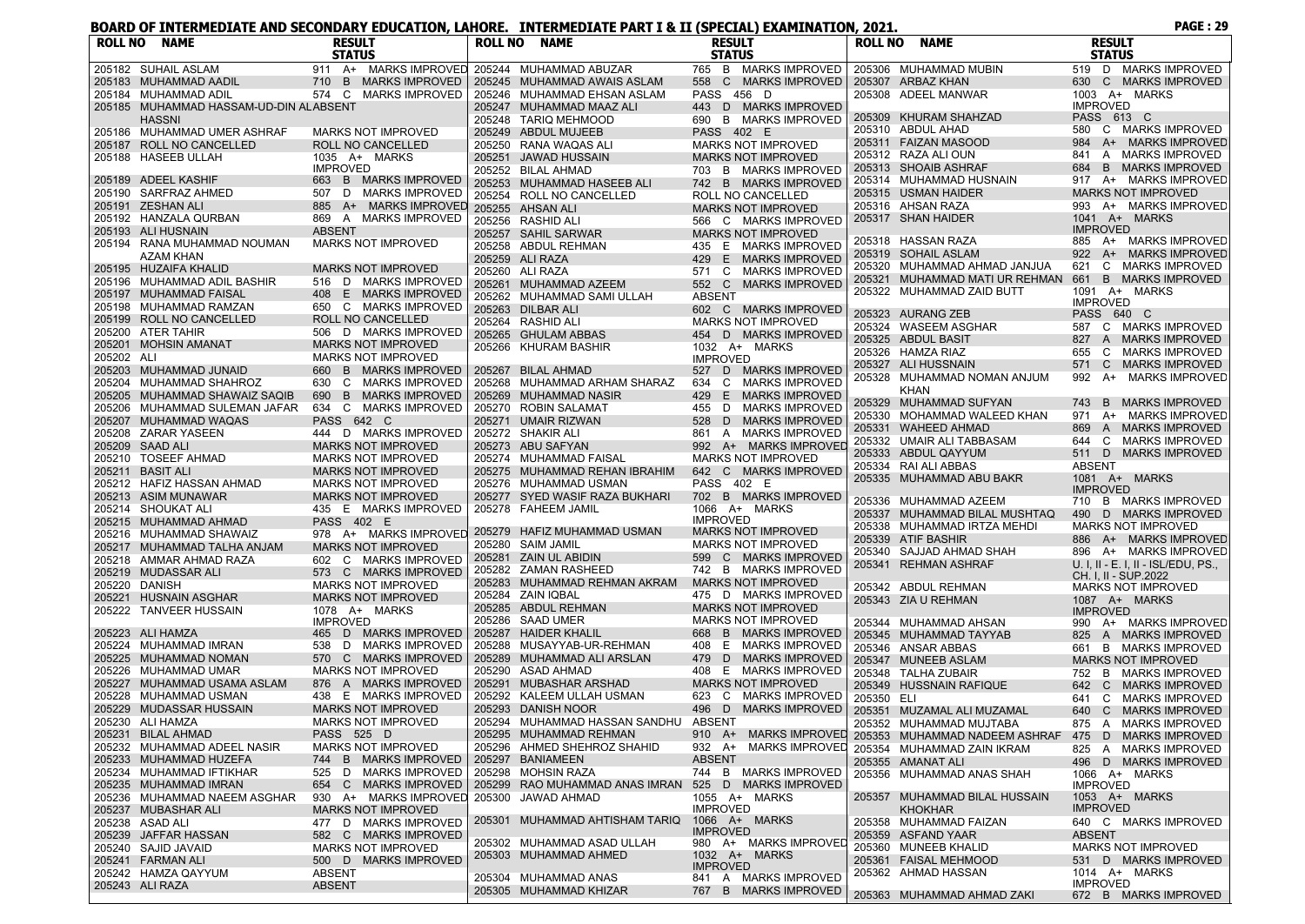| ROLL NO NAME                                         | <b>RESULT</b>                                     | DOMNO OI INTENTIEDIATE AND SEGONDANT EDUCATION, ENTONET INTENTIEDIATE FANTI WII (SI EGIAE) EANTIINATION, EVELI<br><b>ROLL NO NAME</b> | Result          |                                            |              | <b>ROLL NO NAME</b>                                                     | Result                                        |
|------------------------------------------------------|---------------------------------------------------|---------------------------------------------------------------------------------------------------------------------------------------|-----------------|--------------------------------------------|--------------|-------------------------------------------------------------------------|-----------------------------------------------|
|                                                      | <b>STATUS</b>                                     |                                                                                                                                       | <b>STATUS</b>   |                                            |              |                                                                         | <b>STATUS</b>                                 |
| 205364 MUHAMMAD SHEHARYAR                            |                                                   | 949 A+ MARKS IMPROVED 205425 KHAWAJA MUHAMMAD AHMAD 599 C MARKS IMPROVED 205486 MUHAMMAD SAMEER                                       |                 |                                            |              |                                                                         | 978 A+ MARKS IMPROVED                         |
| 205365 MUHAMMAD TAQI                                 |                                                   | 553 C MARKS IMPROVED   205426 MUHAMMAD MUBASHIR SHARIF MARKS NOT IMPROVED                                                             |                 |                                            | 205487 SAHIL |                                                                         | 506 D MARKS IMPROVED                          |
| 205366 ASAD ISMAIL SHEHZADA                          | 1073 A+ MARKS<br><b>IMPROVED</b>                  | 205427 MUHAMMAD MURTAZA HUSSAIN869 A MARKS IMPROVED   205488 HASNAT MUSTAFA                                                           |                 |                                            |              |                                                                         | PASS 402 E                                    |
| 205367 TOUSEEQ AHMAD                                 | 867 A MARKS IMPROVED                              | 205428 MUHAMMAD SAJID IQBAL<br>205429 MUHAMMAD TAHA SANA ULLAH 559 C MARKS IMPROVED                                                   |                 |                                            |              | 612 C MARKS IMPROVED 205489 HAMZA NAWAZ                                 | 621 C MARKS IMPROVED<br>661 B MARKS IMPROVED  |
| 205368 ZEESHAN HAIDER                                | 408 E MARKS IMPROVED                              | 205430 MUHAMMAD TAYYAB                                                                                                                |                 | 957 A+ MARKS IMPROVED                      |              | 205490 MUHAMMAD HARIS AFZAL<br>205491 MUHAMMAD IBRAHIM                  | 640 C MARKS IMPROVED                          |
| 205369 MUHAMMAD HUZAIFA IFTIKHAR 1089 A+ MARKS       |                                                   | 205431 ROLL NO CANCELLED                                                                                                              |                 | ROLL NO CANCELLED                          |              | 205492 MUHAMMAD TABISH ALI                                              | 630 C MARKS IMPROVED                          |
|                                                      | <b>IMPROVED</b>                                   | 205432 MUHAMMAD JUNAID NABI                                                                                                           |                 | 669 B MARKS IMPROVED                       |              | 205493 ROLL NO CANCELLED                                                | ROLL NO CANCELLED                             |
| 205370 MUHAMMAD SAHIL YAQOOB                         | 993 A+ MARKS IMPROVED                             | 205433 MUHAMMAD SAQLAIN                                                                                                               | ABSENT          |                                            |              | 205494 USMAN SARWAR                                                     | <b>MARKS NOT IMPROVED</b>                     |
| 205371 MUHAMMAD SULTAN SALEEM 972 A+ MARKS IMPROVED  |                                                   | 205434 IRTAZA ALI                                                                                                                     |                 |                                            |              | 922 A+ MARKS IMPROVED 205495 MUHAMMAD ABDUL MOEED                       | <b>MARKS NOT IMPROVED</b>                     |
| 205372 MUHAMMAD UMAR                                 | <b>MARKS NOT IMPROVED</b>                         | 205435 MOHSIN RAZA                                                                                                                    |                 | 519 D MARKS IMPROVED                       |              | 205496 MUHAMMAD USMAN                                                   | 951 A+ MARKS IMPROVED                         |
| 205373 FAREED UD DIN                                 | 794 A MARKS IMPROVED                              | 205436 FAHEEM KHALID                                                                                                                  |                 | 1017 A+ MARKS                              |              | 205497 SHAHIRYAR AHMAD                                                  | 592 C MARKS IMPROVED                          |
| 205374 ASIM KHIZER WARRAICH<br>205375 HAMMAD GHAFOOR | 799 A MARKS IMPROVED<br>619 C MARKS IMPROVED      |                                                                                                                                       | <b>IMPROVED</b> |                                            |              | 205498 MUHAMMAD ABU BAKER                                               | <b>MARKS NOT IMPROVED</b>                     |
| 205376 SAMMAR ABBAS                                  | 621 C MARKS IMPROVED                              | 205437 KAMRAN                                                                                                                         |                 | 496 D MARKS IMPROVED                       |              | 205499 MUHAMMAD HAMZA                                                   | 978 A+ MARKS IMPROVED                         |
| 205377 MUHAMMAD ABDULLAH                             | ABSENT                                            | 205438 KHAWAJA MUHAMMAD HAMAD MARKS NOT IMPROVED                                                                                      |                 |                                            |              | 205500 SYED AWAIS HUSSAIN GILLANI 1052 A+ MARKS                         |                                               |
| 205378 MUHAMMAD KASHIF                               | 717 B MARKS IMPROVED                              | 205439 ALI HASSAN AREA DELLI ANNO 2005<br>205440 AFTAB HAIDER                                                                         |                 | <b>MARKS NOT IMPROVED</b>                  |              | 495 D MARKS IMPROVED   205501 MUHAMMAD JALAL KHAN                       | <b>IMPROVED</b><br>579 C MARKS IMPROVED       |
| 205379 MUHAMMAD NADEEM                               | <b>MARKS NOT IMPROVED</b>                         |                                                                                                                                       |                 |                                            |              | 205502 MUHAMMAD KABEER                                                  | 921 A+ MARKS IMPROVED                         |
| 205380 MUHAMMAD USMAN                                | 718 B MARKS IMPROVED                              |                                                                                                                                       |                 |                                            |              | <b>MAHMOOD</b>                                                          |                                               |
| 205381 SAMEER HAIDER 715 B MARKS IMPROVED            |                                                   | 205443 RABEEL ASIF 723 B MARKS IMPROVED                                                                                               |                 |                                            |              | 205503 MUHAMMAD KAMRAN UMER 978 A+ MARKS IMPROVED                       |                                               |
| 205382 KASHIF ALI                                    | 567 C MARKS IMPROVED                              | 205444 HAMZA SHAHZAD MARKS NOT IMPROVED                                                                                               |                 |                                            |              | 205504 HAFIZ ALI HUSNAIN                                                | 798 A MARKS IMPROVED                          |
| 205383 ZAHID IQBAL                                   | <b>MARKS NOT IMPROVED</b>                         | 205445 MUHAMMAD AWAIS                                                                                                                 |                 | 404 E MARKS IMPROVED                       |              | 205505 NOOR ULLAH                                                       | 458 D MARKS IMPROVED                          |
| 205384 HAMZA RASHEED 746 B MARKS IMPROVED            |                                                   | 205446 MUHAMMAD UMER                                                                                                                  |                 | 621 C MARKS IMPROVED                       |              | 205506 MUHAMMAD TALHA SOHAIL GILLMARKS NOT IMPROVED                     |                                               |
| 205385 ALI HUSSNAIN                                  | 949 A+ MARKS IMPROVED 205447 ADIL MASIH           |                                                                                                                                       |                 | 540 D MARKS IMPROVED                       |              | 205507 MUHAMMAD WALEED                                                  | 498 D MARKS IMPROVED                          |
| 205386 MUHAMMAD SHOAIB 546 D MARKS IMPROVED          |                                                   | 205448 ALI HAIDER                                                                                                                     |                 | 519 D MARKS IMPROVED                       |              | 205508 SYED AHMAD NAEEM 784 A MARKS IMPROVED                            |                                               |
| 205387 MOEEZ HASSAN                                  | 609 C MARKS IMPROVED                              | 205449 ZOHAIB KHALID                                                                                                                  |                 | 671 B MARKS IMPROVED                       |              | 205509 ASEER AHMAR                                                      | 567 C MARKS IMPROVED                          |
| 205388 SADI AHMED                                    |                                                   | 992 A+ MARKS IMPROVED 205450 MUHAMMAD ISRAR SAEED 724 B MARKS IMPROVED                                                                |                 |                                            |              | 205510 FAIZAN TANVIR 855 A MARKS IMPROVED                               |                                               |
| 205389 ZEESHAN ASLAM                                 | 548 D MARKS IMPROVED                              | 205451 MUHAMMAD JUNAID                                                                                                                |                 | <b>MARKS NOT IMPROVED</b>                  |              | <u>art</u><br>205511 ALI HAMZA                                          | 600 C MARKS IMPROVED                          |
| 205390 AHMAD SHAHBAZ                                 | 496 D MARKS IMPROVED                              | 205452 MUHAMMAD TALHA AHSAN                                                                                                           |                 | 785 A MARKS IMPROVED                       |              | 205512 MUHAMMAD AWAIS IFTIKHAR 959 A+ MARKS IMPROVED                    |                                               |
| 205391 MUHAMMAD TAYYAB IHSAN                         | 695 B MARKS IMPROVED                              | 205453 SAMIULLAH                                                                                                                      |                 |                                            |              | 929 A+ MARKS IMPROVED 205513 MUHAMMAD IRFAN                             | <b>MARKS NOT IMPROVED</b>                     |
| 205392 MUHAMMAD ZEESHAN                              | 1087 A+ MARKS<br><b>IMPROVED</b>                  | 205454 UMER FAROOQ                                                                                                                    |                 | 846 A MARKS IMPROVED                       |              | 205514 MUHAMMAD UMER AYUB                                               | <b>MARKS NOT IMPROVED</b>                     |
| 205393 ASAD MUNIR                                    | 978 A+ MARKS IMPROVED                             | 205455 RANA SYED ALI                                                                                                                  |                 | <b>MARKS NOT IMPROVED</b>                  |              | 205515 MUHAMMAD WAQAS                                                   | 517 D MARKS IMPROVED                          |
| 205394 WISHAL HAIDER                                 | <b>MARKS NOT IMPROVED</b>                         | 205456 MUHAMMAD MUBASHAR                                                                                                              | ABSENT          |                                            |              | 205516 USMAN JAVAID                                                     | 545 D MARKS IMPROVED                          |
| 205395 SHAHROZ KHAWAR                                | 1024 A+ MARKS                                     | 205457 MUHAMMAD SHUJAT HUSSAIN 911 A+ MARKS IMPROVED 205517 SAFEER ALI                                                                |                 |                                            |              |                                                                         | 540 D MARKS IMPROVED                          |
|                                                      | <b>IMPROVED</b>                                   | 205458 MUHAMMAD RIZWAN                                                                                                                |                 | <b>MARKS NOT IMPROVED</b>                  |              | 205518 SAQIB AKRAM                                                      | ABSENT                                        |
| 205396 ZAIN ARSHAD                                   | 762 B MARKS IMPROVED                              | 205459 SALMAN IMTIAZ                                                                                                                  |                 | <b>MARKS NOT IMPROVED</b><br>1076 A+ MARKS |              | 205519 ABDUL MOEEZ                                                      | 552 C MARKS IMPROVED<br>985 A+ MARKS IMPROVED |
| 205397 ANAS KHALID                                   | 911 A+ MARKS IMPROVED                             | 205460 UMER RASOOL                                                                                                                    | <b>IMPROVED</b> |                                            |              | 205520 ALI TARIQ<br>205521 AGHA MUHAMMAD SHAHZEEL 1096 A+ MARKS         |                                               |
| 205398 FAIZ UL HASSAN                                | 927 A+ MARKS IMPROVED                             | 205461 MOAZZAM ALI                                                                                                                    |                 | 580 C MARKS IMPROVED                       |              |                                                                         | <b>IMPROVED</b>                               |
| 205399 AHMAD REHYAN                                  | 840 A MARKS IMPROVED                              | 205462 ABDUL REHMAN                                                                                                                   |                 | 540 D MARKS IMPROVED                       |              | 205522 MUHAMMAD ASIM SAEED                                              | 1085 A+ MARKS                                 |
| 205400 JUNAID AHMAD                                  | ABSENT                                            | 205463 KAMRAN JAVID                                                                                                                   |                 | 427 E MARKS IMPROVED                       |              |                                                                         | <b>IMPROVED</b>                               |
| 205401 MUHAMMAD SHAFIQUE                             | 876 A MARKS IMPROVED                              | 205464 HASSAN MUJTABA                                                                                                                 |                 | MARKS NOT IMPROVED                         |              | 205523 MUHAMMAD TOUQEER RAZA                                            | 633 C MARKS IMPROVED                          |
| 205402 MUZAMMAL HUSSAIN                              | 1094 A+ MARKS<br><b>IMPROVED</b>                  | 205465 MUHAMMAD ANIS                                                                                                                  |                 | 573 C MARKS IMPROVED                       |              | 205524 ROLL NO CANCELLED                                                | ROLL NO CANCELLED                             |
| 205403 TUSEEQ HAIDER                                 | 984 A+ MARKS IMPROVED                             | 205466 MUHAMMAD HAMMAD                                                                                                                |                 | 675 B MARKS IMPROVED                       |              | 205525 AFAQ ZAHID                                                       | 408 E MARKS IMPROVED                          |
| 205404 TALHA AHMAD                                   | 890 A+ MARKS IMPROVED                             | MANZOOR                                                                                                                               |                 |                                            |              | 205526 MUHAMMAD FAIZAN                                                  | 558 C MARKS IMPROVED                          |
| 205405 SAJJAD HAIDER                                 | 546 D MARKS IMPROVED                              | 205467 MUHAMMAD SARWAR                                                                                                                |                 | <b>MARKS NOT IMPROVED</b>                  |              | 205527 MUHAMMAD ZARAR<br>205528 MUQEEB UL ZAMAN                         | 531 D MARKS IMPROVED<br>672 B MARKS IMPROVED  |
| 205406 AHMAD BILAL                                   | 827 A MARKS IMPROVED                              | 205468 MUHAMMAD SHEHROZ SALEEM 896 A+ MARKS IMPROVED                                                                                  |                 |                                            |              | 205529 SULIMAN JABBAR                                                   | <b>MARKS NOT IMPROVED</b>                     |
| 205407 MUHAMMAD ABDULLAH                             | 571 C MARKS IMPROVED                              | 205469 MUHAMMAD TALHA                                                                                                                 |                 | 448 D MARKS IMPROVED                       |              | 205530 ZAIN YASEEN                                                      | 495 D MARKS IMPROVED                          |
| 205408 TALHA ZUBAIR                                  | 1003 A+ MARKS                                     | 205470 MUDDASAR ALI 625 A MARKS IMPROVED                                                                                              |                 |                                            |              | 205531 ABDULLAH SHAFI                                                   | 788 A MARKS IMPROVED                          |
|                                                      | <b>IMPROVED</b>                                   | 205471 SHAHZAD MEHMOOD 613 C MARKS IMPROVED<br>205409 HAMMAD ARSHAD 703 B MARKS IMPROVED 205472 UMAIR ALI 794 A MARKS IMPROVED        |                 |                                            |              | 205532 MUHAMMAD MUHARRAM                                                | 992 A+ MARKS IMPROVED                         |
|                                                      | 549 D MARKS IMPROVED 205473 ALI                   |                                                                                                                                       | ABSENT          |                                            |              | <b>SIDDIQUE</b>                                                         |                                               |
| 205410 SHAN NAZEER<br>205411 SHER AFGAN              |                                                   | 546 D MARKS IMPROVED   205474 RANA SHAH JAHAN AHMAD                                                                                   |                 |                                            |              | 448 D MARKS IMPROVED 205533 SYED SALMAN RIAZ BUKHARI MARKS NOT IMPROVED |                                               |
|                                                      |                                                   | 205475 MUHAMMAD UMER                                                                                                                  | <b>ABSENT</b>   |                                            |              | 205534 ZEESHAN SHAFIQ                                                   | 538 D MARKS IMPROVED                          |
| 205412 SHEWAN SHAHBAZ<br>205413 IJAZ AHMAD           | <b>MARKS NOT IMPROVED</b><br>496 D MARKS IMPROVED | 205476 HANNAN HUSSAIN                                                                                                                 |                 | <b>MARKS NOT IMPROVED</b>                  |              | 205535 MUHAMMAD ALI RAZA                                                | <b>MARKS NOT IMPROVED</b>                     |
| 205414 AHMAD RAZA                                    | 970 A+ MARKS IMPROVED                             | 205477 MUHAMMAD HAMZA                                                                                                                 |                 | 623 C MARKS IMPROVED                       |              | 205536 MUHAMMAD FAISAL SALEEM                                           | 702 B MARKS IMPROVED                          |
| 205415 MUHAMMAD USMAN SARWAR                         | <b>MARKS NOT IMPROVED</b>                         | 205478 ASFAND ALI                                                                                                                     |                 | 1056 A+ MARKS                              |              | 205537 MUHAMMAD KABEER                                                  | <b>MARKS NOT IMPROVED</b>                     |
| 205416 SIKANDAR ZIA SIDDIQI                          | ABSENT                                            |                                                                                                                                       | <b>IMPROVED</b> |                                            |              | 205538 MUHAMMAD ZEESHAN                                                 | D MARKS IMPROVED<br>469                       |
| 205417 ABBAS ALI                                     | <b>MARKS NOT IMPROVED</b>                         | 205479 UMAR FAROOQ                                                                                                                    |                 | 561 C MARKS IMPROVED                       |              | 205539 AHSAN - E - AZAM                                                 | 527 D MARKS IMPROVED                          |
| 205418 KASHIF RAZA                                   | PASS 435 E                                        | 205480 ALI HASSAN                                                                                                                     |                 | 558 C MARKS IMPROVED                       |              | 205540 HAFIZ MUHAMMAD TAYYAB                                            | 962 A+ MARKS IMPROVED                         |
| 205419 ZAIN SHAKEEL                                  | <b>MARKS NOT IMPROVED</b>                         | 205481 MUHAMMAD ABU BAKAR                                                                                                             |                 | 879 A MARKS IMPROVED                       |              | 205541 GHAZANFAR                                                        | 723<br><b>B</b> MARKS IMPROVED                |
| 205420 MUHAMMAD FAHAD RAFIQUE                        | 767<br><b>B</b> MARKS IMPROVED                    | 205482 MUHAMMAD HASSAAN YOUSAF 1044 A+ MARKS                                                                                          |                 |                                            |              | 205542 ALI AHMAD                                                        | 684 B MARKS IMPROVED                          |
| 205421 MUHAMMAD HAMZA                                | 654 C MARKS IMPROVED                              | 205483 SHAHRYAR ILYAS                                                                                                                 | <b>IMPROVED</b> | 828 A MARKS IMPROVED                       |              | 205543 ALI HASSAN                                                       | 922 A+ MARKS IMPROVED                         |
| 205422 USMAN REHMAT                                  | <b>PASS 427 E</b>                                 | 205484 HASSAN AKBAR GORAYA                                                                                                            |                 | 1076 A+ MARKS                              |              | 205544 ZOHAIB                                                           | A+ MARKS IMPROVED<br>896                      |
| 205423 TALHA MUJAHID                                 | <b>MARKS NOT IMPROVED</b>                         |                                                                                                                                       | <b>IMPROVED</b> |                                            |              | 205545 MUZAMAL HUSSAIN                                                  | 655 C MARKS IMPROVED                          |
| 205424 ZAIN ALI                                      | 561 C MARKS IMPROVED                              | 205485 MUHAMMAD HAMZA IJAZ                                                                                                            |                 | MARKS NOT IMPROVED                         |              | 205546 MUHAMMAD AHMAD                                                   | 598 C MARKS IMPROVED                          |
|                                                      |                                                   |                                                                                                                                       |                 |                                            |              | 205547 SAAD BASHARAT                                                    | <b>MARKS NOT IMPROVED</b>                     |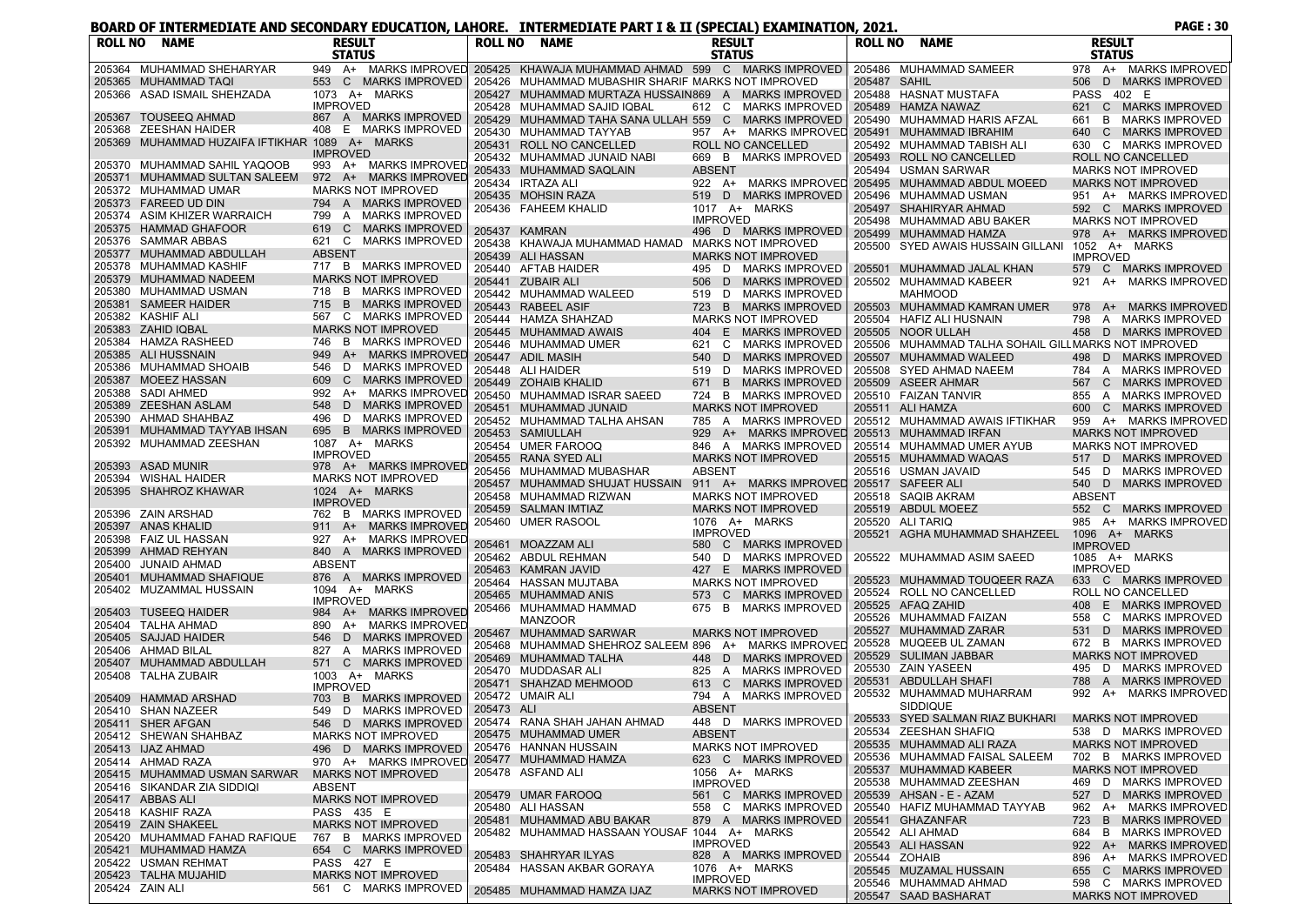| PAGE : |  | 3 |
|--------|--|---|
|        |  |   |

|                 | <b>ROLL NO NAME</b>                                 | RESULT<br><b>STATUS</b>                           | ROLL NO | <b>NAME</b>                                            | <b>RESULT</b><br><b>STATUS</b>                | ROLL NO      | <b>NAME</b>                                          | <b>RESULT</b><br><b>STATUS</b>          |  |
|-----------------|-----------------------------------------------------|---------------------------------------------------|---------|--------------------------------------------------------|-----------------------------------------------|--------------|------------------------------------------------------|-----------------------------------------|--|
|                 | 205548 HASSAN MUSHTAQ                               | 805 A MARKS IMPROVED                              |         | 205609 MUHAMMAD NAVEED                                 | 1023 A+ MARKS                                 |              | 205666 RASHID ALI                                    | 711 B MARKS IMPROVED                    |  |
|                 | 205549 MUHAMMAD HAROON                              | 948 A+ MARKS IMPROVED                             |         |                                                        | <b>IMPROVED</b>                               |              | 205667 SHAHZAD GHAFAR                                | 558 C MARKS IMPROVED                    |  |
|                 | 205550 MUHAMMAD NABEEL                              | 885 A+ MARKS IMPROVED                             |         | 205610 MUHAMMAD RAHAT<br>205611 MUHAMMAD SAAD RAFIQ    | 984 A+ MARKS IMPROVED<br>834 A MARKS IMPROVED |              | 205668 SHAHZAIB                                      | 609 C MARKS IMPROVED                    |  |
|                 | 205551 IMRAN ALI                                    | 671 B MARKS IMPROVED                              |         | 205612 MUHAMMAD SOBAN BHATTI                           | 1045 A+ MARKS                                 |              | 205669 JOEL ROCUS                                    | 587 C MARKS IMPROVED                    |  |
|                 | 205552 AHMAR IMTIAZ<br>205553 SYED NASIR ABBAS      | <b>MARKS NOT IMPROVED</b>                         |         |                                                        | <b>IMPROVED</b>                               |              | 205670 HUSSNAIN MUKARAM<br>205671 ABDUL REHMAN       | 663 B MARKS IMPROVED                    |  |
|                 | 205554 SAQIB ALI                                    | 708 B MARKS IMPROVED<br><b>MARKS NOT IMPROVED</b> |         | 205613 MUHAMMAD USMAN HABIB                            | 456 D MARKS IMPROVED                          |              |                                                      | 1084 A+ MARKS<br><b>IMPROVED</b>        |  |
|                 | 205555 MALIK FAIQ ALI AWAN                          | 669 B MARKS IMPROVED                              |         | 205614 ALEEM NASEER                                    | <b>ABSENT</b>                                 |              | 205672 ALI HASSAN                                    | 1011 A+ MARKS                           |  |
|                 | 205556 AMIR SOHAIL                                  | <b>MARKS NOT IMPROVED</b>                         |         | 205615 UZAIR ARSHAD                                    | 907 A+ MARKS IMPROVED                         |              |                                                      | <b>IMPROVED</b>                         |  |
|                 | 205557 MOHSAN ABBAS                                 | <b>MARKS NOT IMPROVED</b>                         |         | 205616 ARSLAN ALI                                      | 456 D MARKS IMPROVED                          |              | 205673 MUHAMMAD ABU BAKAR                            | 717 B MARKS IMPROVED                    |  |
|                 | 205558 HASSAN RAZA                                  | 1098 A+ MARKS                                     |         | 205617 YAHYA RASHEED ALI                               | 489 D MARKS IMPROVED                          |              | <b>SHARIF</b>                                        |                                         |  |
|                 |                                                     | <b>IMPROVED</b>                                   |         | 205618 ALI ABDULLAH                                    | 807 A MARKS IMPROVED                          |              | 205674 MUHAMMAD FAIZAN                               | 1083 A+ MARKS                           |  |
|                 | 205559 ABDUL-UR-REHMAN ZARQAVI                      | <b>MARKS NOT IMPROVED</b>                         |         | 205619 MUHAMMAD IMRAN SHOUKAT                          | 888 A+ MARKS IMPROVED                         |              | 205675 MUHAMMAD MOHSIN HUSSAIN 675 B MARKS IMPROVED  | <b>IMPROVED</b>                         |  |
|                 | 205560 MUHAMMAD USMAN                               | <b>MARKS NOT IMPROVED</b>                         |         | 205620 MUHAMMAD SAQAB ALI                              | <b>ABSENT</b>                                 |              | 205676 MUHAMMAD TAYYAB RASOOL                        | 1020 A+ MARKS                           |  |
|                 | 205561 SAAD ULLAH SADIQ                             | 813 A MARKS IMPROVED                              |         | 205621 MUHAMMAD SHAYAN CHEEMA 971 A+ MARKS IMPROVED    |                                               |              |                                                      | <b>IMPROVED</b>                         |  |
|                 | 205562 MUHAMMAD MAJID                               | 1076 A+ MARKS                                     |         | 205622 MUHAMMAD TAIMOOR AKHTER 1056 A+ MARKS           | <b>IMPROVED</b>                               |              | 205677 MAHBOOB AHMAD                                 | <b>MARKS NOT IMPROVED</b>               |  |
|                 | 205563 ASAD SHAFIQUE                                | <b>IMPROVED</b><br>806 A MARKS IMPROVED           |         | 205623 SYED AON MUHAMMAD KAZMI 992 A+ MARKS IMPROVED   |                                               |              | 205678 SYED MUHAMMAD ABDULLAH 717 B MARKS IMPROVED   |                                         |  |
|                 | 205564 SULEMAN YOUSAF                               | PASS 634 C                                        |         | 205624 ADEEL REHAN                                     | 788 A MARKS IMPROVED                          |              | <b>SHERAZI</b>                                       |                                         |  |
|                 | 205565 HAMZA SHAHZAD                                | 715 B MARKS IMPROVED                              |         | 205625 YASIR ALI                                       | 819 A MARKS IMPROVED                          |              | 205679 SHAHID HASSAN                                 | 634 C MARKS IMPROVED                    |  |
|                 | 205566 ALI IRTZA HAIDER                             | 1080 A+ MARKS                                     |         | 205626 TAHIR JAVED                                     | <b>MARKS NOT IMPROVED</b>                     |              | 205680 MEHRAN                                        | 922 A+ MARKS IMPROVED                   |  |
|                 |                                                     | <b>IMPROVED</b>                                   |         | 205627 FAISAL HANIF                                    | 629 C MARKS IMPROVED                          |              | 205681 MUHAMMAD HUSSNAIN AKRAM 888 A+ MARKS IMPROVED |                                         |  |
|                 | 205567 ALI MURTAZA                                  | <b>MARKS NOT IMPROVED</b>                         |         | 205628 ALI AKHTAR                                      | 835 A MARKS IMPROVED                          |              | 205682 MUHAMMAD JUNAID SALEEM                        | 732 B MARKS IMPROVED                    |  |
|                 | 205568 ZIA-ULLAH                                    | 485 D MARKS IMPROVED                              |         | 205629 MUJAHID ABBAS                                   | 548 D MARKS IMPROVED                          |              | 205683 MUHAMMAD NAEEM SHIRAZ                         | 1080 A+ MARKS                           |  |
|                 | 205569 SUMAMAH SAJJAD                               | <b>MARKS NOT IMPROVED</b>                         |         | 205630 MUHAMMAD AHSAAN                                 | 840 A MARKS IMPROVED                          |              |                                                      | <b>IMPROVED</b>                         |  |
|                 | 205570 MUHAMMAD ROOMY                               | 475 D MARKS IMPROVED                              |         | 205631 MUHAMMAD SULMAN                                 | 991 A+ MARKS IMPROVED                         |              | 205684 MUHAMMAD TALAL RASHEED                        | 885 A+ MARKS IMPROVED                   |  |
|                 | 205571 MUHAMMAD ZOHAIB                              | 634 C MARKS IMPROVED                              |         | 205632 MUHAMMAD ZAIN                                   | 531 D MARKS IMPROVED                          |              | HASHMI<br>205685 MUHAMMAD ZAID MUZAFFAR              | 798 A MARKS IMPROVED                    |  |
|                 | 205572 UZAIR MOAZZAM                                | <b>MARKS NOT IMPROVED</b>                         |         | 205633 ARMAN ARSHAD                                    | 606 C MARKS IMPROVED                          |              | 205686 MUHAMMAD ZAIN                                 | 744 B MARKS IMPROVED                    |  |
|                 | 205573 MUHAMMAD SAIM                                | 798 A MARKS IMPROVED                              |         | 205634 MOHSAN MUSHTAQ                                  | 500<br>D MARKS IMPROVED                       |              | 205687 AZHAR ISHAQ                                   | 1065 A+ MARKS                           |  |
|                 | 205574 MUHAMMAD SAMEED UL                           | 468 D MARKS IMPROVED                              |         | 205635 ABDUL SAMEE                                     | 498 D MARKS IMPROVED                          |              |                                                      | <b>IMPROVED</b>                         |  |
|                 | HASSAN                                              |                                                   |         | 205636 AHMAD RAZA                                      | 798 A MARKS IMPROVED                          |              | 205688 SYED ZAKAR HUSSAIN SHAH                       | ABSENT                                  |  |
|                 | 205575 SYED JAWAD HAIDER                            | <b>MARKS NOT IMPROVED</b>                         |         | 205637 MUHAMMAD ABDULLAH                               | 969 A+ MARKS IMPROVED                         |              | 205689 SULMAN REHMAT                                 | <b>MARKS NOT IMPROVED</b>               |  |
|                 | 205576 WALEED AZAM                                  | 404 E MARKS IMPROVED                              |         | 205638 ADNAN WARIS                                     | 855 A MARKS IMPROVED                          |              | 205690 MIAN AMMAR BIN ASLAM                          | 671 B MARKS IMPROVED                    |  |
|                 | 205577 HAFIZ MUHAMMAD USMAN                         | 922 A+ MARKS IMPROVED 205639 ZAEEM AHMAD          |         |                                                        | 1089 A+ MARKS                                 |              | 205691 UMER ZAMAN                                    | PASS 630 C                              |  |
|                 | 205578 ALI SAAD                                     | 506 D MARKS IMPROVED                              |         | 205640 FARHAN ROKAS                                    | <b>IMPROVED</b><br>500 D MARKS IMPROVED       |              | 205692 TOUSEEF AFZAL                                 | 859 A MARKS IMPROVED                    |  |
|                 | 205579 MUHAMMAD ABDULLAH IDREES 1077 A+ MARKS       | <b>IMPROVED</b>                                   |         | 205641 ZAHID YOUSAF MAHAR                              | 690 B MARKS IMPROVED                          | 205693 HAMZA |                                                      | 560 C MARKS IMPROVED                    |  |
|                 | 205580 MUHAMMAD AHMAD                               | ABSENT                                            |         | 205642 QASIM ALI KHAN                                  | <b>B</b> MARKS IMPROVED<br>693                |              | 205694 KHUZAIMA ALI                                  | 711 B MARKS IMPROVED                    |  |
|                 | 205581 MUHAMMAD HARIS KHAN                          | <b>MARKS NOT IMPROVED</b>                         |         | 205643 HAFIM MUHAMMAD TAYYAB                           | 702 B MARKS IMPROVED                          |              | 205695 ALI HASSAN                                    | <b>MARKS NOT IMPROVED</b>               |  |
|                 | 205582 IRTASHAM ALI GILL                            | 671 B MARKS IMPROVED                              |         | 205644 HAFIZ HAMZA TAHIR                               | <b>ABSENT</b>                                 |              | 205696 HUZAIFA AHMAD                                 | 951 A+ MARKS IMPROVED                   |  |
|                 | 205583 MUBASHAR ALI                                 | 1030 A+ MARKS                                     |         | 205645 ALI HASSAN                                      | PASS 490 D                                    |              | 205697 MUHAMMAD RUSLAN AHMAD                         | 731 B MARKS IMPROVED                    |  |
|                 |                                                     | <b>IMPROVED</b>                                   |         | 205646 ABD UR REHMAN                                   | 819 A MARKS IMPROVED                          |              | 205698 MUHAMMAD SOHAIB                               | 527 D MARKS IMPROVED                    |  |
|                 | 205584 MUNEEB MUSTAFA                               | 571 C MARKS IMPROVED                              |         | 205647 ALI USMAN                                       | 629 C MARKS IMPROVED                          |              | 205699 SHAFAQAT ALI<br>205700 RAFI ULLAH             | PASS 664 B<br>876 A MARKS IMPROVED      |  |
|                 | 205585 AMEER HAMZA                                  | 784 A MARKS IMPROVED                              |         | 205648 SOHAIB AHMAD                                    | 1024 A+ MARKS                                 |              | 205701 FIDA UR REHMAN                                | <b>MARKS NOT IMPROVED</b>               |  |
|                 | 205586 SUBHAN AHMAD                                 | 577 C MARKS IMPROVED                              |         |                                                        | <b>IMPROVED</b>                               |              | 205702 MUHAMMAD MUBEEN                               | 778 A MARKS IMPROVED                    |  |
| 205587 ZAIN ALI | 205588 MARSAD                                       | <b>PASS 468 D</b><br>475 D MARKS IMPROVED         |         | 205649 MUHAMMAD FAHAD SALEEM<br>205650 MUHAMMAD HASSAN | 621 C MARKS IMPROVED<br>1087 A+ MARKS         |              | 205703 ADNAN HAIDER                                  | <b>MARKS NOT IMPROVED</b>               |  |
|                 | 205589 AHMAD REHMAT                                 | 500<br>D MARKS IMPROVED                           |         |                                                        | <b>IMPROVED</b>                               |              | 205704 SYED FURQAN HAIDER                            | <b>MARKS NOT IMPROVED</b>               |  |
|                 | 205590 MUHAMMAD ABDULLAH                            | 521 D MARKS IMPROVED                              |         | 205651 MUHAMMAD SHAHERYAR                              | 984 A+ MARKS IMPROVED 205705 UZAIR BIN KHALIL |              |                                                      | 634 C MARKS IMPROVED                    |  |
|                 | 205591 MUHAMMAD BILAL                               | 732 B MARKS IMPROVED                              |         | <b>AKRAM</b>                                           |                                               |              | 205706 UZAIR HAMEED                                  | 1005 A+ MARKS                           |  |
|                 | 205592 MUHAMMAD HASNAAT ARSHAD 634 C MARKS IMPROVED |                                                   |         | 205652 MUHAMMAD SHAHROZ                                | 645 C MARKS IMPROVED                          |              |                                                      | <b>IMPROVED</b>                         |  |
|                 | 205593 MALIK NOSHER ALI KHOKHAR MARKS NOT IMPROVED  |                                                   |         | 205653 MUHAMMAD USMAN                                  | PASS 938 A+                                   |              | 205707 UMAIR-UL-HASSAN                               | 959 A+ MARKS IMPROVED                   |  |
| 205594 ZAIN ALI |                                                     | 456 D MARKS IMPROVED                              |         | 205654 EHTASHAM AHMAD                                  | 621 C MARKS IMPROVED                          |              | 205708 AHTISHAM AKRAM                                | 767 B MARKS IMPROVED                    |  |
|                 | 205595 HAROON IMRAN ALI                             | <b>MARKS NOT IMPROVED</b>                         |         | 205655 MATLOOB AHMAD                                   | <b>MARKS NOT IMPROVED</b>                     |              | 205709 GHULAM ABBAS                                  | 711 B MARKS IMPROVED                    |  |
|                 | 205596 MUJTABA YOUNAS                               | 612 C MARKS IMPROVED                              |         | 205656 UMAR FAROOQ                                     | 784 A MARKS IMPROVED                          |              | 205710 ZAIN ALI                                      | 1055 A+ MARKS                           |  |
|                 | 205597 FAIZ RASOOL                                  | 561 C MARKS IMPROVED                              |         | 205657 UMAR FAROOQ                                     | 538 D MARKS IMPROVED                          |              | 205711 HASNAIN ALTAF                                 | <b>IMPROVED</b><br>825 A MARKS IMPROVED |  |
|                 | 205598 ALI ABDULLAH                                 | 880 A+ MARKS IMPROVED                             |         | 205658 ZEESHAN ALI                                     | 804 A MARKS IMPROVED                          |              | 205712 ABDUL AHAD KHAN                               | 726 B MARKS IMPROVED                    |  |
|                 | 205599 MUHAMMAD AHMED AFTAB                         | 980 A+ MARKS IMPROVED 205659 ABDURRAFAY           |         |                                                        | 1034 A+ MARKS                                 |              | 205713 ALI HAMZA                                     | 763 B MARKS IMPROVED                    |  |
|                 | 205600 MUHAMMAD ARSLAN                              | 527 D MARKS IMPROVED                              |         |                                                        | <b>IMPROVED</b><br>957 A+ MARKS IMPROVED      |              | 205714 RAI KAMRAN AZAM KHARAL                        | 1023 A+ MARKS                           |  |
|                 | 205601 MUHAMMAD MUGHERA                             | <b>MARKS NOT IMPROVED</b>                         |         | 205660 ALI HAMZA<br>205661 MUNAD AHMAD MINHAS          | 1076 A+ MARKS                                 |              |                                                      | <b>IMPROVED</b>                         |  |
|                 | 205602 MUHAMMAD TALHA ATHAR                         | A+ MARKS IMPROVED<br>969                          |         |                                                        | <b>IMPROVED</b>                               |              | 205715 FAWAD NAEEM                                   | PASS 943 A+                             |  |
|                 | 205603 M. AMMAR                                     | 715 B MARKS IMPROVED                              |         | 205662 FAHAD MAHMOOD                                   | ABSENT                                        |              | 205716 ZOHAIB ARSHAD                                 | 859 A MARKS IMPROVED                    |  |
|                 | 205604 MUBEEN ARIF                                  | 813 A MARKS IMPROVED                              |         | 205663 MUHAMMAD ABUBAKAR                               | 1085 A+ MARKS                                 |              | 205717 MUHAMMAD ALI                                  | 870 A MARKS IMPROVED                    |  |
|                 | 205605 HASNAN ANWAR                                 | <b>MARKS NOT IMPROVED</b>                         |         |                                                        | <b>IMPROVED</b>                               |              | 205718 MUHAMMAD BILAL KHALID                         | 932 A+ MARKS IMPROVED                   |  |
|                 | 205606 MASROOR AHMAD                                | 826 A MARKS IMPROVED                              |         | 205664 HASEEB ALAM                                     | 1092 A+ MARKS                                 |              | 205719 MUHAMMAD SHAIRAZ ALI                          | 736 B MARKS IMPROVED                    |  |
|                 | 205607 HAMZA NISAR                                  | 661 B MARKS IMPROVED                              |         |                                                        | <b>IMPROVED</b>                               |              | 205720 MUHAMMAD UMAR NAZIR                           | 525 D MARKS IMPROVED                    |  |
|                 | 205608 MUHAMMAD DANISH                              | 877 A MARKS IMPROVED                              |         | 205665 SHAHBAZ ALI                                     | 663 B MARKS IMPROVED                          |              |                                                      |                                         |  |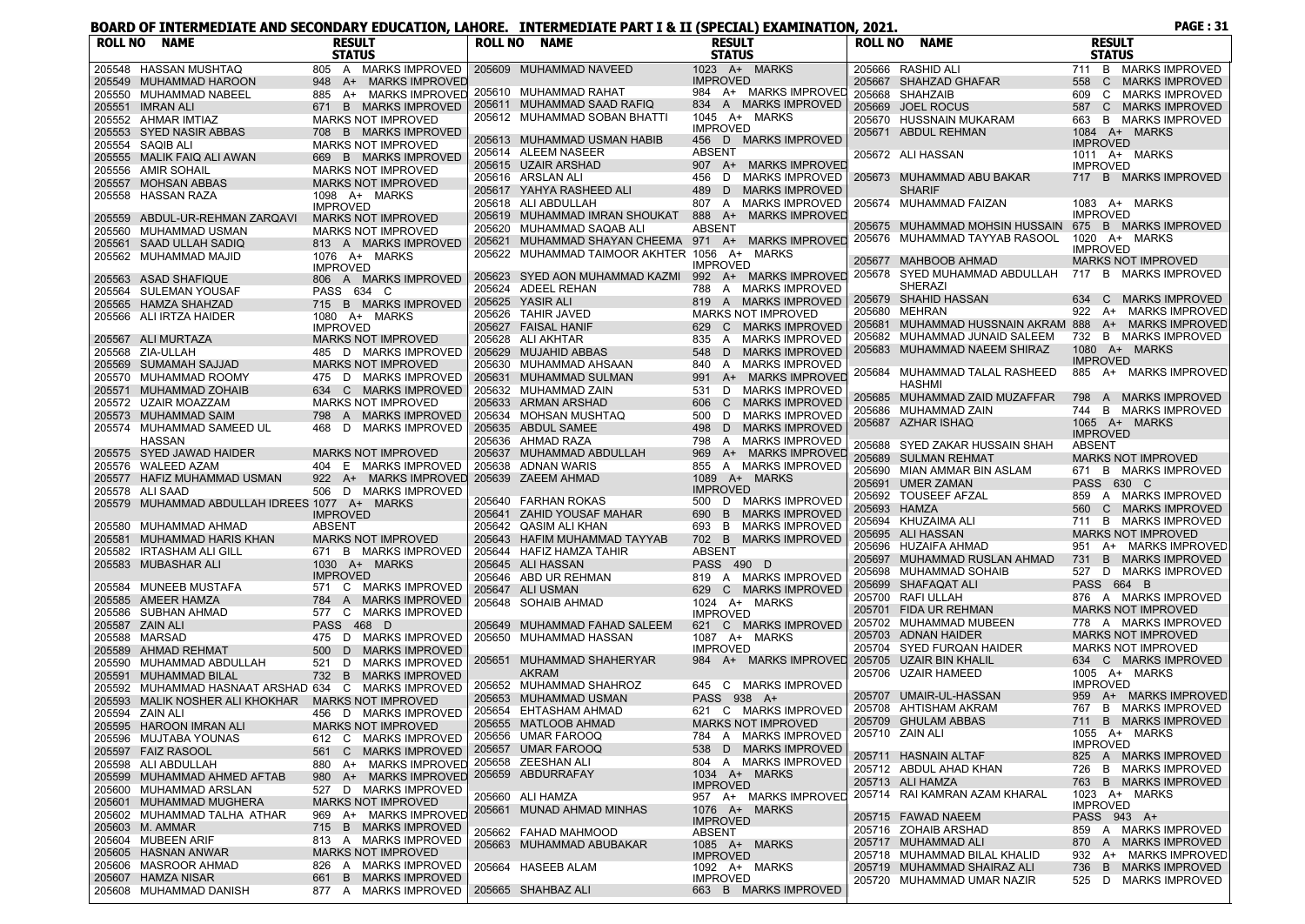MUHAMMAD SHAHID FAROOQ 540 D MARKS IMPROVED

| <b>ROLL NO NAME</b> |                                                    |                 | <b>RESULT</b>                                | DONND OF INTENTIEDINTE MND JECONDANT EDUCATION, EMIONEL - INTENTIEDIATE FANT I Q II (JFECIAE) EAAFIINATION, ZUZIL<br><b>ROLL NO NAME</b> | RESULT            |                                             | <b>ROLL NO NAME</b>                                 |                 | <b>RESULT</b>             |
|---------------------|----------------------------------------------------|-----------------|----------------------------------------------|------------------------------------------------------------------------------------------------------------------------------------------|-------------------|---------------------------------------------|-----------------------------------------------------|-----------------|---------------------------|
|                     |                                                    |                 | <b>STATUS</b>                                |                                                                                                                                          | <b>STATUS</b>     |                                             |                                                     |                 | <b>STATUS</b>             |
|                     | 205721 NOMAN JAMIL                                 | <b>IMPROVED</b> | 1045 A+ MARKS                                | 205780 SYED MUHAMMAD AWAIS<br><b>BUKHARI</b>                                                                                             |                   | 681 B MARKS IMPROVED   205838 USAMA ALI     |                                                     | <b>IMPROVED</b> | 1045 A+ MARKS             |
|                     | 205722 FARAZ KHADIM                                |                 | 516 D MARKS IMPROVED                         | 205781 RAI ZOHAIB-UL-HASSAN                                                                                                              | ABSENT            |                                             | 205839 JUNAID ALI                                   |                 | 932 A+ MARKS IMPROVED     |
|                     | 205723 WALEED ANWAR                                |                 | 834 A MARKS IMPROVED                         | 205782 MUHAMMAD EHSAN JAMIL                                                                                                              |                   | <b>MARKS NOT IMPROVED</b>                   | 205840 MUHAMMAD HASSAN RAZA                         | ABSENT          |                           |
|                     | 205724 ATEEQ-UR-REHMAN                             |                 | 690 B MARKS IMPROVED                         | 205783 AHSAN SHABBIR                                                                                                                     |                   | 620 C MARKS IMPROVED                        | <b>IQBAL</b>                                        |                 |                           |
|                     | 205725 AMEER HAMZA BIN RASHID                      |                 | 984 A+ MARKS IMPROVED 205784 GHULAM MOHIUDIN |                                                                                                                                          |                   | 702 B MARKS IMPROVED                        | 205841 MUHAMMAD UMAIR JAMSHAID ABSENT               |                 |                           |
|                     | 205726 HISHAM TUFAIL                               |                 | 1030 A+ MARKS                                | 205785 ABDULLAH ZAHID                                                                                                                    |                   | 951 A+ MARKS IMPROVED                       | 205842 MUHAMMAD YOUSAF NADEEM ABSENT                |                 |                           |
|                     |                                                    | <b>IMPROVED</b> |                                              | 205786 MUHAMMAD ABDULLAH                                                                                                                 |                   | 519 D MARKS IMPROVED                        | 205843 JUNAID KHALIL                                |                 | 527 D MARKS IMPROVED      |
| 205727 FARHAN       |                                                    |                 | 598 C MARKS IMPROVED                         | ASHFAQ                                                                                                                                   |                   |                                             | 205844 MUHAMMAD RAFI                                |                 | 571 C MARKS IMPROVED      |
|                     | 205728 SHAHROZ MASIH                               |                 | 571 C MARKS IMPROVED                         | 205787 MUHAMMAD ABU BAKAR                                                                                                                |                   | 561 C MARKS IMPROVED                        | 205845 MUHAMMAD SAAD SAEED                          |                 | 744 B MARKS IMPROVED      |
|                     | 205729 SHAHZAIB AHSAN                              |                 | 959 A+ MARKS IMPROVED                        | 205788 MUHAMMAD SAJJAD                                                                                                                   |                   | 511 D MARKS IMPROVED                        | 205846 MUHAMMAD SHAHID                              |                 | <b>MARKS NOT IMPROVED</b> |
|                     | 205730 SHAHZAIB BHATTI                             |                 | 840 A MARKS IMPROVED                         | 205789 TABEEL MASIH                                                                                                                      | <b>ABSENT</b>     |                                             | 205847 UMAIR IBRAHIM                                |                 | 475 D MARKS IMPROVED      |
|                     | 205731 IJAZ SHOKAT                                 |                 | 1078 A+ MARKS                                | 205790 AHMAD ALI                                                                                                                         |                   | 609 C MARKS IMPROVED                        | 205848 TALHA SAJJAD                                 |                 | 539 D MARKS IMPROVED      |
|                     |                                                    | <b>IMPROVED</b> |                                              | 205791 MUHAMMAD MUZAMIL SHAHID MARKS NOT IMPROVED                                                                                        |                   |                                             | 205849 MUHAMMAD SOHAIL                              |                 | 477 D MARKS IMPROVED      |
| 205732 ALI HAMZA    |                                                    |                 | 598 C MARKS IMPROVED                         | 205792 JABRAN BABAR                                                                                                                      |                   |                                             | 205850 AFFAN ARSHAD                                 |                 | 620 C MARKS IMPROVED      |
|                     | 205733 MUHAMMAD ALI                                |                 | <b>MARKS NOT IMPROVED</b>                    |                                                                                                                                          |                   | 778 A MARKS IMPROVED                        | 205851 HAMZA                                        |                 | 752 B MARKS IMPROVED      |
|                     | 205734 AMEER HAMZA CHOHAN                          |                 | 619 C MARKS IMPROVED                         | 205793 ALI IMTIAZ                                                                                                                        |                   | U. I, II - E. I, II - ISL/EDU, PS.,         | 205852 MUHAMMAD KAMRAN                              |                 | 588 C MARKS IMPROVED      |
|                     | 205735 TALHA ASHFAQ                                |                 | 855 A MARKS IMPROVED                         | 205794 MUHAMMAD SAIF ULLAH TAHIR 889 A+ MARKS IMPROVED 205853 SARDAR MUHAMMAD ADIL                                                       |                   | PHY. I, II - CH. I, II - ANN.2023           |                                                     |                 | 1044 A+ MARKS             |
|                     | 205736 ABAID ULLAH                                 |                 | 689 B MARKS IMPROVED                         |                                                                                                                                          |                   |                                             |                                                     | <b>IMPROVED</b> |                           |
|                     | 205737 HAROON AMJAD                                |                 | 618 C MARKS IMPROVED                         | 205795 INDERYAS RANDHAWA                                                                                                                 | <b>PASS 516 D</b> |                                             | 205854 MEHRAN AHMAD                                 |                 | 1011 A+ MARKS             |
|                     | 205738 HASSAN RAZZAQ                               |                 | 731 B MARKS IMPROVED                         | 205796 JOSHUA HAROON                                                                                                                     |                   | 469 D MARKS IMPROVED                        |                                                     | <b>IMPROVED</b> |                           |
|                     | 205739 MUQTASID HUSSAIN                            |                 | PASS 737 B                                   | 205797 UMAR ARSHAD                                                                                                                       |                   | 690 B MARKS IMPROVED                        | 205855 RIZWAN AHMAD                                 |                 | 969 A+ MARKS IMPROVED     |
|                     | 205740 TAYYAB HABIB                                |                 | 1100 A+ MARKS                                | 205798 TAYYAB ALI                                                                                                                        |                   | 623 C MARKS IMPROVED                        | 205856 MUHAMMAD ABDULLAH BIN                        |                 | 970 A+ MARKS IMPROVED     |
|                     |                                                    | <b>IMPROVED</b> |                                              | 205799 IMDAD ALI                                                                                                                         |                   | 539 D MARKS IMPROVED                        | <b>ZUBAIR</b>                                       |                 |                           |
|                     | 205741 SHAYAN HARIS                                |                 | 826 A MARKS IMPROVED                         | 205800 RANA MUHAMMAD FAIZAN 414 E MARKS IMPROVED                                                                                         |                   |                                             | 205857 MUHAMMAD MATEEN SAQLAIN 506 D MARKS IMPROVED |                 |                           |
|                     | 205742 MUHAMMAD SHEHARYAR AYUB 1030 A+ MARKS       |                 |                                              | 205801 MUHAMMAD BILAL                                                                                                                    |                   | 643 C MARKS IMPROVED                        | 205858 MUHAMMAD UBAIDULLAH                          |                 |                           |
|                     |                                                    | <b>IMPROVED</b> |                                              | 205802 MOHAMMAD USAMA                                                                                                                    |                   | 732 B MARKS IMPROVED                        | ZAFAR                                               |                 | 608 C MARKS IMPROVED      |
|                     | 205743 MUHAMMAD TAIMOOR NAWAZ MARKS NOT IMPROVED   |                 |                                              | 205803 MUHAMMAD YAQOOB SANI                                                                                                              |                   | 1085 A+ MARKS                               |                                                     |                 |                           |
|                     | <b>DOGER</b>                                       |                 |                                              |                                                                                                                                          | <b>IMPROVED</b>   |                                             | 205859 ADEEL ZAFAR HAYAT                            |                 | 1078 A+ MARKS             |
|                     | 205744 WAQAR ASGHAR 752 B MARKS IMPROVED           |                 |                                              | 205804 SAMEER AHMAD                                                                                                                      |                   | 603 C MARKS IMPROVED                        | 205860 HAFIZ AHMAD ANEES                            | <b>IMPROVED</b> | 921 A+ MARKS IMPROVED     |
| 205745 ASAD ALI     |                                                    |                 | <b>Example 2018 19 S74 C MARKS IMPROVED</b>  | 205805 SARMAD ALI                                                                                                                        |                   | 642 C MARKS IMPROVED                        | 205861 FAISAL IQBAL                                 |                 |                           |
|                     | 205746 FARHAN ARSHAD 723 B MARKS IMPROVED          |                 |                                              | 205806 MUHAMMAD BILAL SALEEM                                                                                                             |                   | <b>MARKS NOT IMPROVED</b>                   |                                                     |                 | 489 D MARKS IMPROVED      |
|                     | 205747 DANIAL SHAKIR                               |                 | 600 C MARKS IMPROVED                         | 205807 MUHAMMAD FIAZ                                                                                                                     |                   | <b>MARKS NOT IMPROVED</b>                   | 205862 MUHAMMAD AWAIS 717 B MARKS IMPROVED          |                 |                           |
| 205748 WAJID ALI    |                                                    |                 | 663 B MARKS IMPROVED                         | 205808 MUHAMMAD JUNAID                                                                                                                   |                   | 598 C MARKS IMPROVED                        | 205863 NABEEL AAQIB                                 |                 | <b>PASS 429 E</b>         |
|                     |                                                    |                 |                                              | 205809 MUHAMMAD KAMRAN ARSHAD 693 B MARKS IMPROVED                                                                                       |                   |                                             | 205864 HASSAN JAMIL                                 |                 | 602 C MARKS IMPROVED      |
|                     | 205749 QASIM RAZA ARSHID                           |                 | 683 B MARKS IMPROVED                         | 205810 MUHAMMAD MOHSIN ATTA                                                                                                              |                   | 757 B MARKS IMPROVED                        | 205865 MUHAMMAD ABDULLAH                            |                 | 901 A+ MARKS IMPROVED     |
|                     | 205750 UZAIR NASIR                                 |                 | 876 A MARKS IMPROVED                         | 205811 MUHAMMAD MUAZ BASHARAT 807 A MARKS IMPROVED                                                                                       |                   |                                             | <b>NASEER</b>                                       |                 |                           |
|                     | 205751 KHALIL UR REHMAN                            |                 | 993 A+ MARKS IMPROVED                        | 205812 QUMAR SAJJAD                                                                                                                      |                   | 1011 A+ MARKS                               | 205866 MUHAMMAD HARIS MUNIR                         | ABSENT          |                           |
|                     | 205752 ABDUL REHMAN                                |                 | 834 A MARKS IMPROVED                         |                                                                                                                                          | <b>IMPROVED</b>   |                                             | 205867 MUHAMMAD IHTASHAM                            |                 | 777 A MARKS IMPROVED      |
|                     | 205753 ABDUL SAMAD                                 |                 | 686 B MARKS IMPROVED                         | 205813 FARAZ SAJID                                                                                                                       | PASS 402 E        |                                             | 205868 MUHAMMAD UMAR                                |                 | 1066 A+ MARKS             |
|                     | 205754 SAFYAN ALI                                  | ABSENT          |                                              | 205814 UMAR FAROOQ                                                                                                                       |                   | 846 A MARKS IMPROVED                        |                                                     | <b>IMPROVED</b> |                           |
|                     | 205755 MUAZAM ALI                                  |                 | 1006 A+ MARKS                                | 205815 MUHAMMAD ABSA NADEEM 621 C MARKS IMPROVED                                                                                         |                   |                                             | 205869 SAJID ALI                                    | <b>ABSENT</b>   |                           |
|                     |                                                    | <b>IMPROVED</b> |                                              | 205816 MUHAMMAD ROMAN KHAN                                                                                                               |                   | 948 A+ MARKS IMPROVED                       | 205870 ATIQ UR REHMAN SHAFQAT                       |                 | 990 A+ MARKS IMPROVED     |
|                     | 205756 AHMAD RAZA                                  |                 | 816 A MARKS IMPROVED                         | 205817 MUHAMMAD SAIF ULLAH                                                                                                               |                   | 662 B MARKS IMPROVED                        | 205871 MUHAMMAD HAMZA ALI                           |                 | 539 D MARKS IMPROVED      |
|                     | 205757 MUHAMMAD ABDULLAH                           |                 | 820 A MARKS IMPROVED                         | 205818 HAFIZ NAEEM RAZA                                                                                                                  |                   | 1013 A+ MARKS                               | 205872 MUHAMMAD JAWAD ZAKIR                         |                 | 887 A+ MARKS IMPROVED     |
|                     | 205758 MUHAMMAD UMAIR ARSHAD                       |                 | 602 C MARKS IMPROVED                         |                                                                                                                                          | <b>IMPROVED</b>   |                                             | 205873 MUHAMMAD MUNIB ZAHID                         |                 | 1074 A+ MARKS             |
|                     | 205759 USMAN AKRAM                                 |                 | <b>PASS 414 E</b>                            | 205819 ABU BAKAR                                                                                                                         |                   | <b>MARKS NOT IMPROVED</b>                   |                                                     | <b>IMPROVED</b> |                           |
| 205760 ADNAN ALI    |                                                    |                 | <b>PASS 497 D</b>                            | 205820 ALI HAMZA                                                                                                                         |                   | 928 A+ MARKS IMPROVED                       | 205874 MUHAMMAD SAIF ULLAH                          |                 | 786 A MARKS IMPROVED      |
|                     | 205761 ZARAR ANWAR                                 |                 | 673 B MARKS IMPROVED                         | 205821 MUHAMMAD DANIYAL KHAN                                                                                                             |                   | 1044 A+ MARKS                               | 205875 MUHAMMAD UMER SALEEM                         |                 | 660 B MARKS IMPROVED      |
| 205762 AQIB         |                                                    |                 | 846 A MARKS IMPROVED                         |                                                                                                                                          | <b>IMPROVED</b>   |                                             | 205876 RIZWAN QAMAR                                 |                 | 661 B MARKS IMPROVED      |
|                     | 205763 SYED AWAIS ALI                              |                 | 592 C MARKS IMPROVED                         | 205822 MUHAMMAD FAHAD                                                                                                                    |                   | 650 C MARKS IMPROVED                        | 205877 MUHAMMAD ASJAD JAVED                         |                 | 613 C MARKS IMPROVED      |
|                     | 205764 NAZIM HUSSAIN                               |                 | 567 C MARKS IMPROVED                         | 205823 WAQAR YOUSAF                                                                                                                      | ABSENT            |                                             | 205878 MUHAMMAD NUMAN SHAFIQ                        |                 | 723 B MARKS IMPROVED      |
|                     | 205765 SHERAZ AHMED MUKHTAR                        |                 | 1055 A+ MARKS                                | 205824 KHAWAJA SAAD SALMAN                                                                                                               |                   | 1078 A+ MARKS                               | 205879 MUBASHIR IDREES                              |                 | 742 B MARKS IMPROVED      |
|                     |                                                    | <b>IMPROVED</b> |                                              |                                                                                                                                          | <b>IMPROVED</b>   |                                             | 205880 TALHA SHAFIQUE                               |                 | 438 E MARKS IMPROVED      |
|                     | 205766 ABDUL REHMAN                                |                 | 1053 A+ MARKS                                | 205825 MOHAMMAD BILAL                                                                                                                    |                   | 558 C MARKS IMPROVED   205881 SHAKEEL AHMAD |                                                     |                 | 1034 A+ MARKS             |
|                     |                                                    | <b>IMPROVED</b> |                                              | 205826 MUHAMMAD HASSAN EJAZ                                                                                                              |                   | 897 A+ MARKS IMPROVED                       |                                                     | <b>IMPROVED</b> |                           |
|                     | 205767 FAIZ AHMAD                                  | <b>ABSENT</b>   |                                              |                                                                                                                                          |                   |                                             | 205882 MUHAMMAD MARSAD DILDAR                       |                 | 500 D MARKS IMPROVED      |
|                     | 205768 JUNAID IQBAL                                |                 | 855 A MARKS IMPROVED                         | MAAN                                                                                                                                     |                   |                                             | 205883 HARIS NAZEER TARAR                           |                 | 662 B MARKS IMPROVED      |
|                     | 205769 GHULAM MUSTIFA                              |                 | 468 D MARKS IMPROVED                         | 205827 MUHAMMAD SHUJA UMAR                                                                                                               |                   | 640 C MARKS IMPROVED                        | 205884 HAFIZ MUHAMMAD NOUMAN                        |                 | 573 C MARKS IMPROVED      |
|                     | 205770 ALI SUFYAN                                  |                 | <b>MARKS NOT IMPROVED</b>                    | 205828 MUHAMMAD UZAIR AMJAD                                                                                                              |                   | 650 C MARKS IMPROVED                        | 205885 TEMOTHIUAS PERVAIZ                           |                 | 548 D MARKS IMPROVED      |
|                     | 205771 MUHAMMAD ABU BAKER                          |                 | 922 A+ MARKS IMPROVED                        | 205829 NOMAN MALIK                                                                                                                       |                   | 900 A+ MARKS IMPROVED                       |                                                     |                 | 669 B MARKS IMPROVED      |
|                     | 205772 MUHAMMAD FAZEEL AKBAR                       |                 | <b>MARKS NOT IMPROVED</b>                    | 205830 FARRUKH ALI                                                                                                                       |                   | <b>MARKS NOT IMPROVED</b>                   | 205886 MUHAMMAD ARSLAN ASGHAR                       |                 |                           |
|                     | 205773 AHMED IRSHAD                                | 951             | A+ MARKS IMPROVED                            | 205831 ROLL NO CANCELLED                                                                                                                 |                   | ROLL NO CANCELLED                           | 205887 MUHAMMAD HASSAN                              |                 | 591 C MARKS IMPROVED      |
|                     | 205774 HAMID MUKHTAR                               | 630             | C MARKS IMPROVED                             | 205832 MUHAMMAD SAAD IRFAN                                                                                                               |                   | <b>MARKS NOT IMPROVED</b>                   | 205888 MUHAMMAD NUMAN AMIN                          |                 | 848 A MARKS IMPROVED      |
|                     | 205775 MUHAMMAD AMMAD                              |                 |                                              | 205833 ABRAR ALI                                                                                                                         | <b>ABSENT</b>     |                                             | 205889 MUHAMMAD SHAHZAD                             |                 | 846 A MARKS IMPROVED      |
|                     |                                                    |                 | 959 A+ MARKS IMPROVED                        | 205834 MUHAMMAD HAROON                                                                                                                   | <b>ABSENT</b>     |                                             | 205890 USMAN RAUF QURESHI                           |                 | 1082 A+ MARKS             |
|                     | 205776 MUHAMMAD HANZLA WASEEM 581 C MARKS IMPROVED |                 |                                              | 205835 ZAIN HUSSAIN                                                                                                                      |                   | <b>MARKS NOT IMPROVED</b>                   |                                                     | <b>IMPROVED</b> |                           |
|                     | 205777 NOOR UL HASSAN                              |                 | 805 A MARKS IMPROVED                         | 205836 MUHAMMAD USAMA                                                                                                                    |                   | <b>MARKS NOT IMPROVED</b>                   | 205891 SYED AON ABBAS                               |                 | 546 D MARKS IMPROVED      |
|                     | 205778 MUHAMMAD FAHEEM SALEEM MARKS NOT IMPROVED   |                 |                                              | 205837 SYED QASIM RAZA                                                                                                                   |                   | 921 A+ MARKS IMPROVED                       | 205892 SHANIYAL IKRAM                               |                 | 609 C MARKS IMPROVED      |

MUHAMMAD HARIS PASS 468 D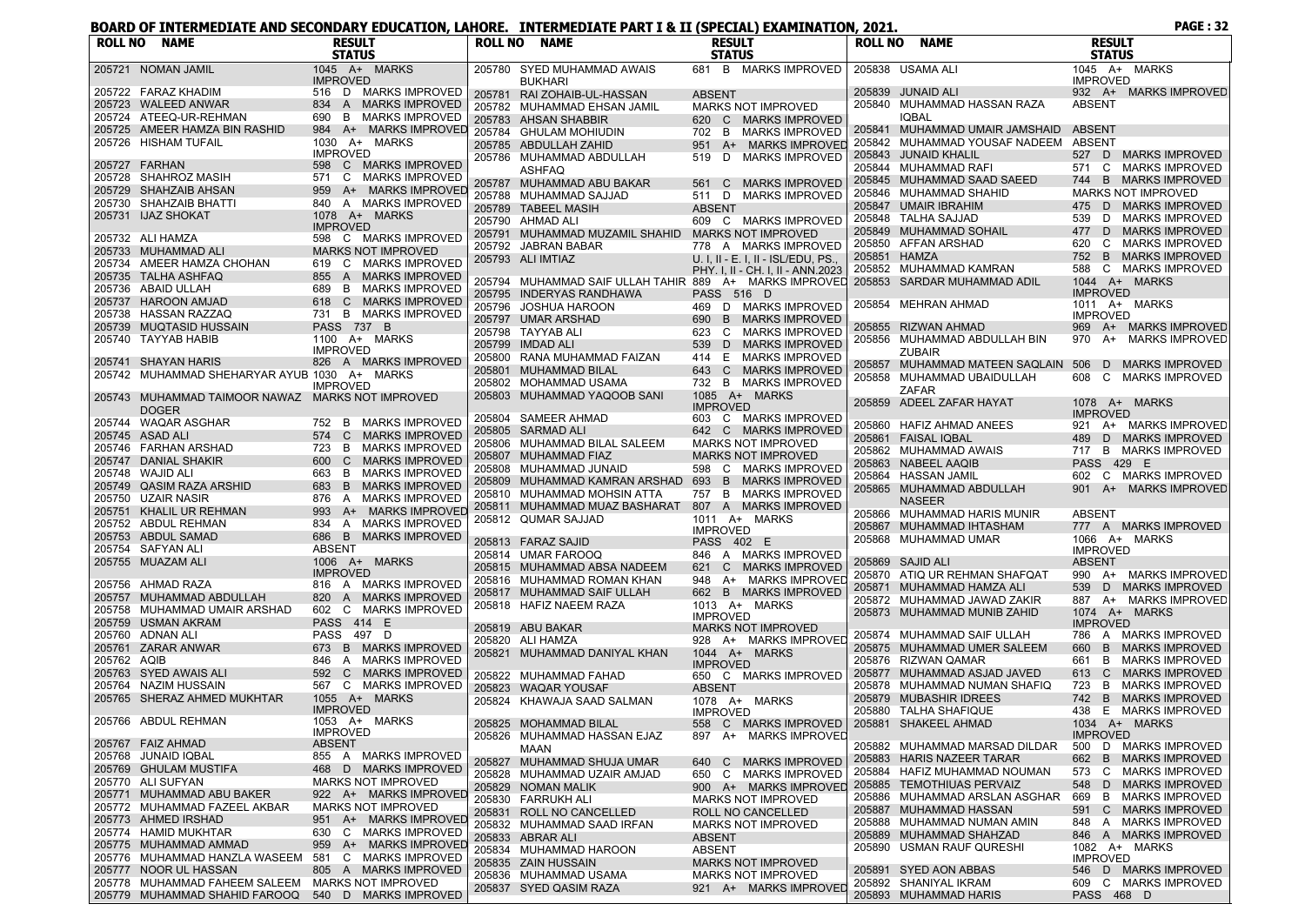205950 DANISH MAJID 798 A MARKS IMPROVED 200000 MAJID KILIMIZATE

MAJID KHAN ZAIDI

|        |                                                     |               |                                |                           | BOARD OF INTERMEDIATE AND SECONDARY EDUCATION, LAHORE. INTERMEDIATE PART I & II (SPECIAL) EXAMINATION, 2021. |                                                     |                 |                                |  |                                                      |                                | <b>PAGE: 33</b>           |
|--------|-----------------------------------------------------|---------------|--------------------------------|---------------------------|--------------------------------------------------------------------------------------------------------------|-----------------------------------------------------|-----------------|--------------------------------|--|------------------------------------------------------|--------------------------------|---------------------------|
|        | <b>ROLL NO NAME</b>                                 |               | <b>RESULT</b><br><b>STATUS</b> |                           |                                                                                                              | ROLL NO NAME                                        |                 | <b>RESULT</b><br><b>STATUS</b> |  | <b>ROLL NO NAME</b>                                  | <b>RESULT</b><br><b>STATUS</b> |                           |
|        | 205894 MUHAMMAD SHUBAN                              |               |                                | 458 D MARKS IMPROVED      |                                                                                                              | 205951 MOARRIKH AHMED MIRZA                         |                 | 1005 A+ MARKS                  |  | 206009 TAHIR ASLAM                                   |                                | 890 A+ MARKS IMPROVED     |
|        | 205895 ZAEEM NAZEER                                 | <b>ABSENT</b> |                                |                           |                                                                                                              |                                                     | <b>IMPROVED</b> |                                |  | 206010 HARIS ABDUL JABBAR                            |                                | 950 A+ MARKS IMPROVED     |
|        | 205896 TALHA LATIF                                  |               |                                | 566 C MARKS IMPROVED      |                                                                                                              | 205952 ROMAIL JOHN                                  | <b>ABSENT</b>   |                                |  | 206011 ALI NAEEM                                     |                                | 477 D MARKS IMPROVED      |
|        | 205897 ROLL NO CANCELLED                            |               |                                | ROLL NO CANCELLED         |                                                                                                              | 205953 MUHAMMAD BILAL                               |                 | 547 D MARKS IMPROVED           |  | 206012 ZIA UL ISLAM                                  | <b>PASS 402 E</b>              |                           |
|        | 205898 ADIL HUSSAIN                                 |               |                                | 767 B MARKS IMPROVED      |                                                                                                              | 205954 MUHAMMAD FAISAL HAYAT                        |                 | <b>MARKS NOT IMPROVED</b>      |  | 206013 MUHAMMAD ABDULLAH                             |                                | 736 B MARKS IMPROVED      |
|        | 205899 SHARAFAT ALI                                 |               |                                | 684 B MARKS IMPROVED      |                                                                                                              | 205955 MUHAMMAD FASEEH                              |                 | 598 C MARKS IMPROVED           |  | 206014 MUHAMMAD AFTISH                               |                                | 939 A+ MARKS IMPROVED     |
|        | 205900 ASAD MUNIR                                   |               |                                | 990 A+ MARKS IMPROVED     |                                                                                                              | 205956 MUHAMMAD QASIM                               |                 | 912 A+ MARKS IMPROVED          |  | 206015 MUHAMMAD AHMAD                                |                                | 1074 A+ MARKS             |
|        | 205901 ARSLAN ALI                                   |               |                                | PASS 423 E                |                                                                                                              | 205957 SHAHZAIB RAZA                                |                 | 464 D MARKS IMPROVED           |  |                                                      | <b>IMPROVED</b>                |                           |
|        | 205902 ABDUL REHMAN                                 |               |                                | 861 A MARKS IMPROVED      |                                                                                                              | 205958 NOUMAN SHAKEEL                               |                 | 1032 A+ MARKS                  |  | 206016 MUHAMMAD FARHAN JAMIL                         |                                | <b>MARKS NOT IMPROVED</b> |
|        | 205903 IJLAL AHMED                                  |               |                                | <b>MARKS NOT IMPROVED</b> |                                                                                                              |                                                     | <b>IMPROVED</b> |                                |  | 206017 MUHAMMAD MANNAN RIAZ                          |                                | 600 C MARKS IMPROVED      |
|        | 205904 MUHAMMAD AWAIS                               |               |                                | 588 C MARKS IMPROVED      |                                                                                                              | 205959 SHAMS-UL-ARIFEEN                             |                 | 1094 A+ MARKS                  |  | 206018 MUHAMMAD MEHDI                                |                                | 702 B MARKS IMPROVED      |
|        | 205905 MOHAMMAD HASSAN KHAN                         |               |                                | <b>MARKS NOT IMPROVED</b> |                                                                                                              | 205960 ABDULLAH HASSAN                              | <b>IMPROVED</b> | PASS 819 A                     |  | 206019 MUHAMMAD MUNEEB                               | PASS 531 D                     |                           |
|        | 205906 MUHAMMAD IBRAR                               |               |                                | 669 B MARKS IMPROVED      |                                                                                                              | 205961 MUZZAMIL HUSSAIN                             |                 |                                |  | 206020 MUHAMMAD SAAD ASIF                            |                                | 1044 A+ MARKS             |
|        | 205907 MUHAMMAD NAUMAN YOUNAS 762 B MARKS IMPROVED  |               |                                |                           |                                                                                                              |                                                     |                 | 548 D MARKS IMPROVED           |  |                                                      | <b>IMPROVED</b>                |                           |
|        | 205908 MUHAMMAMD USAMA RAMZAN 868 A MARKS IMPROVED  |               |                                |                           |                                                                                                              | 205962 ALI HAMZA                                    | ABSENT          |                                |  | 206021 MUHAMMAD UMAR                                 |                                | 813 A MARKS IMPROVED      |
|        | 205909 SYED MOOSA RAZA                              | <b>ABSENT</b> |                                |                           |                                                                                                              | 205963 ALI MOHIUDDIN KHAN                           |                 | 756 B MARKS IMPROVED           |  | 206022 MUHAMMAD ZEESHAN                              |                                | 1051 A+ MARKS             |
|        | 205910 WASIF ALI                                    |               |                                | 689 B MARKS IMPROVED      |                                                                                                              | 205964 AHMAD TARIQ                                  |                 | 703 B MARKS IMPROVED           |  |                                                      | <b>IMPROVED</b>                |                           |
|        | 205911 GHULAM MUSTAFA                               |               |                                | <b>MARKS NOT IMPROVED</b> |                                                                                                              | 205965 MUHAMMAD ABDUL REHMAN                        |                 | 1098 A+ MARKS                  |  | 206023 TASAWAR HUSSAIN                               |                                | 848 A MARKS IMPROVED      |
|        | 205912 ALI SHUMAIL                                  |               |                                | 1082 A+ MARKS             |                                                                                                              |                                                     | <b>IMPROVED</b> |                                |  | 206024 DAUD SHAHZAD                                  |                                | 519 D MARKS IMPROVED      |
|        |                                                     |               | <b>IMPROVED</b>                |                           |                                                                                                              | 205966 MUHAMMAD DANISH                              |                 | 836 A MARKS IMPROVED           |  | 206025 HAIDER ALI                                    |                                | 669 B MARKS IMPROVED      |
|        | 205913 MUHAMMAD AHMAD KHAN                          |               |                                | 1072 A+ MARKS             |                                                                                                              | 205967 MUHAMMAD ROHAIL                              |                 | 579 C MARKS IMPROVED           |  | 206026 KALEEM ULLAH                                  | ABSENT                         |                           |
|        |                                                     |               | <b>IMPROVED</b>                |                           |                                                                                                              | 205968 MUHAMMAD SAAD SHABBIR                        |                 | <b>MARKS NOT IMPROVED</b>      |  | 206027 DAWOOD                                        | <b>PASS 456 D</b>              |                           |
|        | 205914 MUHAMMAD SAMEER JAVAID                       |               |                                | 1011 A+ MARKS             |                                                                                                              | 205969 SYED ALI HAIDER KAZMI                        |                 | 1055 A+ MARKS                  |  | 206028 ROLL NO CANCELLED                             |                                | ROLL NO CANCELLED         |
|        |                                                     |               | <b>IMPROVED</b>                |                           |                                                                                                              |                                                     | <b>IMPROVED</b> |                                |  | 206029 ABDULLAH FAYYAZ                               | <b>ABSENT</b>                  |                           |
|        | 205915 HAMDAN SHAFQAT JANJUA                        |               |                                | 1071 A+ MARKS             |                                                                                                              | 205970 AMMAD ALI                                    |                 | 690 B MARKS IMPROVED           |  | 206030 ALI AHSAN                                     |                                | 978 A+ MARKS IMPROVED     |
|        |                                                     |               | <b>IMPROVED</b>                |                           |                                                                                                              | 205971 MUHAMMAD ABDULLAH ASIF                       |                 | 837 A MARKS IMPROVED           |  | 206031 ALI ASGHAR                                    |                                | 980 A+ MARKS IMPROVED     |
|        | 205916 MUNEEB-UR-REHMAN                             |               |                                | 888 A+ MARKS IMPROVED     |                                                                                                              | 205972 MUHAMMAD ALI                                 |                 | 444 D MARKS IMPROVED           |  | 206032 JAWAD RAZA RIZVI                              | PASS 629 C                     |                           |
|        | 205917 ELIEZER HUMAYUN                              |               |                                | 661 B MARKS IMPROVED      |                                                                                                              | 205973 MUHAMMAD REHMAN                              |                 | 465 D MARKS IMPROVED           |  | 206033 MUHAMMAD AMMAD                                |                                | 807 A MARKS IMPROVED      |
|        | 205918 HAFIZ MUHAMMAD BILAL                         |               |                                | <b>MARKS NOT IMPROVED</b> |                                                                                                              | 205974 MUHAMMAD TAYYAB ASHFAQ 930 A+ MARKS IMPROVED |                 |                                |  | 206034 MUHAMMAD IRFAN                                |                                | 588 C MARKS IMPROVED      |
|        | 205919 AMROZE AHMED                                 |               |                                | 715 B MARKS IMPROVED      |                                                                                                              | 205975 MUHAMMAD ZOHAIB                              | <b>ABSENT</b>   |                                |  | 206035 MUHAMMAD JAWAD                                |                                | 1040 A+ MARKS             |
|        | 205920 MUHAMMAD DANISH KALEEM                       |               |                                | 825 A MARKS IMPROVED      |                                                                                                              | 205976 AHSAN ZULFIQAR                               |                 | 1083 A+ MARKS                  |  |                                                      | <b>IMPROVED</b>                |                           |
|        | 205921 MUHAMMAD HAMZA HABIB                         |               |                                | <b>MARKS NOT IMPROVED</b> |                                                                                                              |                                                     | <b>IMPROVED</b> |                                |  | 206036 ASGHAR ALI                                    |                                | 938 A+ MARKS IMPROVED     |
|        | 205922 MUHAMMAD HASSAN JAVED                        |               |                                | 683 B MARKS IMPROVED      |                                                                                                              | 205977 SYED KAZIM HUSSAIN SHAH                      |                 | <b>MARKS NOT IMPROVED</b>      |  | 206037 ARSLAN RAFIQ                                  |                                | 696 B MARKS IMPROVED      |
|        | 205923 MUHAMMAD KHUBAIB FAROOQ 580 C MARKS IMPROVED |               |                                |                           |                                                                                                              | 205978 SHAFQAT ALI YASEEN                           |                 | 1051 A+ MARKS                  |  | 206038 CH M ABDUL REHMAN SHAHID ABSENT               |                                |                           |
|        | 205924 HAMAYUN BABAR                                |               |                                | 427 E MARKS IMPROVED      |                                                                                                              |                                                     | <b>IMPROVED</b> |                                |  | 206039 UMAR JALAL KHAN                               | <b>ABSENT</b>                  |                           |
|        | 205925 TALHA ALI                                    |               |                                | 931 A+ MARKS IMPROVED     |                                                                                                              | 205979 ZAIN UL HASSAN                               | <b>ABSENT</b>   |                                |  | 206040 KAMRAN QUTAB DIN                              |                                | 1035 A+ MARKS             |
|        | 205926 FARHAD ALI                                   |               |                                | 951 A+ MARKS IMPROVED     |                                                                                                              | 205980 ZAIN YAQOOB                                  |                 | 1072 A+ MARKS                  |  |                                                      | <b>IMPROVED</b>                |                           |
|        | 205927 HASSAN KAREEM DOGAR                          |               |                                | 435 E MARKS IMPROVED      |                                                                                                              |                                                     | <b>IMPROVED</b> | <b>MARKS NOT IMPROVED</b>      |  | 206041 BILAL HUSSAIN                                 |                                | <b>MARKS NOT IMPROVED</b> |
|        | 205928 SUFYAN ALI                                   |               |                                | 558 C MARKS IMPROVED      |                                                                                                              | 205981 AMIR SOHAIL<br>205982 ABDUL SALAM            |                 | <b>MARKS NOT IMPROVED</b>      |  | 206042 MUHAMMAD ALI                                  |                                | 970 A+ MARKS IMPROVED     |
|        | 205929 MOAZ AHMAD                                   |               |                                | <b>PASS 580 C</b>         |                                                                                                              |                                                     |                 |                                |  | 206043 MUHAMMAD ANAS IRFAN                           |                                | 1003 A+ MARKS             |
|        | 205930 RANA MUHAMMAD ZULQERNAIN PASS 408 E          |               |                                |                           |                                                                                                              | 205983 SUFYAN ARSHAD                                |                 | 478 D MARKS IMPROVED           |  |                                                      | <b>IMPROVED</b>                |                           |
|        | ALI                                                 |               |                                |                           |                                                                                                              | 205984 ALI HAIDER                                   |                 | 928 A+ MARKS IMPROVED          |  | 206044 AHSAN KHAN                                    |                                | 1005 A+ MARKS             |
|        |                                                     |               |                                | 517 D MARKS IMPROVED      |                                                                                                              | 205985 ALI HASSAN                                   |                 | 742 B MARKS IMPROVED           |  |                                                      | <b>IMPROVED</b>                |                           |
|        | 205931 AHMAD AMEEN                                  |               |                                |                           |                                                                                                              | 205986 SOHAIB ARIF                                  |                 | 841 A MARKS IMPROVED           |  | 206045 AHTESHAM UL HAQ                               |                                | 669 B MARKS IMPROVED      |
|        | 205932 MUHAMMAD ABDUL REHMAN                        |               |                                | 795 A MARKS IMPROVED      |                                                                                                              | 205987 HUZAIFA AHMAD MALIK                          |                 | <b>MARKS NOT IMPROVED</b>      |  | 206046 ASIF ALI                                      | PASS 458 D                     |                           |
|        | KHILJI                                              |               |                                |                           |                                                                                                              | 205988 MUHAMMAD ABDULLAH                            |                 | 835 A MARKS IMPROVED           |  | 206047 SHAHZAD ISHAQ                                 |                                | 1034 A+ MARKS             |
|        | 205933 MUHAMMAD FAIZAN HAROON 496 D MARKS IMPROVED  |               |                                |                           |                                                                                                              | 205989 MUHAMMAD EHSAN ULLAH                         |                 | 414 E MARKS IMPROVED           |  |                                                      | <b>IMPROVED</b>                |                           |
| 205934 | MUHAMMAD HARIS JAVED                                |               |                                | 1011 A+ MARKS             |                                                                                                              | 205990 MUHAMMAD FAHAD NASEEM                        |                 | PASS 510 D                     |  | 206048 UMAR RAZA                                     |                                | 623 C MARKS IMPROVED      |
|        | 205935 AHMED SHAJEEH BIN RIZWAN 1087 A+ MARKS       |               | <b>IMPROVED</b>                |                           |                                                                                                              | 205991 FARAZ IJAZ BASRA                             |                 | 828 A MARKS IMPROVED           |  | 206049 ALI SHEHZAD HASSAN                            |                                | 932 A+ MARKS IMPROVED     |
|        |                                                     |               | <b>IMPROVED</b>                |                           |                                                                                                              | 205992 SAIF ALI                                     |                 | 634 C MARKS IMPROVED           |  | 206050 MUSA RAZA KHAN                                |                                | 1050 A+ MARKS             |
|        | 205936 NAZIM ALI                                    |               |                                | 531 D MARKS IMPROVED      |                                                                                                              | 205993 TALHA JAMSHEED YAR KHAN 726 B MARKS IMPROVED |                 |                                |  |                                                      | <b>IMPROVED</b>                |                           |
|        | 205937 UMAIR KHALID                                 |               |                                | 640 C MARKS IMPROVED      |                                                                                                              | 205994 HAFIZ ALI ASLAM                              |                 | 581 C MARKS IMPROVED           |  | 206051 AFZAAL AHMAD RAFIQ                            |                                | 682 B MARKS IMPROVED      |
|        | 205938 ABDUL AZIZ MALIK                             |               |                                | 985 A+ MARKS IMPROVED     |                                                                                                              | 205995 SARMAD EJAZ SIDDIQUI                         |                 | 736 B MARKS IMPROVED           |  | 206052 HUZAIFA QAMMAR                                |                                | 1073 A+ MARKS             |
|        |                                                     |               |                                |                           |                                                                                                              | 205996 FAISAL JALEL                                 | ABSENT          |                                |  |                                                      | <b>IMPROVED</b>                |                           |
|        | 205939 ABDULLAH IJAZ                                |               |                                | 702 B MARKS IMPROVED      |                                                                                                              | 205997 ABDUL RAHMAN                                 |                 | 660 B MARKS IMPROVED           |  | 206053 MUHAMMAD ABDULLAH NASIR 901 A+ MARKS IMPROVED |                                |                           |
|        | 205940 HAMZA AMIN                                   |               |                                | <b>MARKS NOT IMPROVED</b> |                                                                                                              | 205998 HAMZA RASHID                                 |                 | 531 D MARKS IMPROVED           |  | 206054 MUHAMMAD ADNAN                                |                                | 454 D MARKS IMPROVED      |
|        | 205941 RANA AHMAD SHAHIGAN                          |               |                                | 702 B MARKS IMPROVED      |                                                                                                              | 205999 MOAZZAM ALI NIZAMI                           |                 | 639 C MARKS IMPROVED           |  | 206055 MUHAMMAD NUMAN UMAR                           |                                | 887 A+ MARKS IMPROVED     |
|        | 205942 MUJAHID                                      |               |                                | 714 B MARKS IMPROVED      |                                                                                                              | 206000 MUHAMMAD UZAIR NAEEM                         |                 | 1081 A+ MARKS                  |  | 206056 SHAHADAT HUSSAIN                              |                                | 849 A MARKS IMPROVED      |
|        | 205943 SOHAIB AHMAD GHAFAR                          |               |                                | 468 D MARKS IMPROVED      |                                                                                                              | AWAN                                                | <b>IMPROVED</b> |                                |  | 206057 SHEHZAD ALI                                   |                                | 901 A+ MARKS IMPROVED     |
|        | 205944 ARQAM ALI                                    |               |                                | 715 B MARKS IMPROVED      |                                                                                                              | 206001 MUHAMMAD UZAIR SAEED                         |                 | 774 A MARKS IMPROVED           |  | 206058 HAFIZ MUHAMMAD TALHA                          |                                | 888 A+ MARKS IMPROVED     |
|        | 205945 MUHAMMAD ABDULLAH                            |               |                                | 784 A MARKS IMPROVED      |                                                                                                              | 206002 MUHAMMAD ZUHAIR YASIN                        |                 | 969 A+ MARKS IMPROVED          |  | 206059 MUHAMMAD ADIL ILYAS                           |                                | 854 A MARKS IMPROVED      |
|        | <b>MAZHAR</b>                                       |               |                                |                           |                                                                                                              |                                                     |                 |                                |  | 206060 MUHAMMAD JAWAD KHAN                           | <b>ABSENT</b>                  |                           |
|        | 205946 JAHANGIR YAQOOB                              | 465           |                                | D MARKS IMPROVED          |                                                                                                              | 206003 SYED AHMED TAHA OVAIS                        |                 | 993 A+ MARKS IMPROVED          |  | 206061 MOHAMMAD USMAN SAEED                          |                                | 726 B MARKS IMPROVED      |
|        | 205947 TALHA YAHYA                                  |               |                                | 519 D MARKS IMPROVED      |                                                                                                              | 206004 SYED AMEER-UD-DIN                            | <b>ABSENT</b>   |                                |  | 206062 BABAR ALI                                     |                                | <b>MARKS NOT IMPROVED</b> |
|        | 205948 ZAKI ULLAHA                                  |               |                                | 847 A MARKS IMPROVED      |                                                                                                              | 206005 MUNEEB KHAN                                  | <b>ABSENT</b>   |                                |  | 206063 SYED NOOR UL HASSAN                           |                                | 644 C MARKS IMPROVED      |
|        | 205949 UMAIR AKBAR                                  |               |                                | 702 B MARKS IMPROVED      |                                                                                                              | 206006 MUNEEB UR REHMAN                             |                 | 655 C MARKS IMPROVED           |  | 206064 GHULAM HAIDER                                 |                                | 490 D MARKS IMPROVED      |
|        | 205050 DANICH MA UD                                 | 700           |                                | A MADIZE IMPROVED         |                                                                                                              | 206007 ZAHEER AHMAD                                 |                 | 623 C MARKS IMPROVED           |  |                                                      |                                |                           |

1077 A+ MARKS IMPROVED

FAISAL MAHMOOD PASS 402 E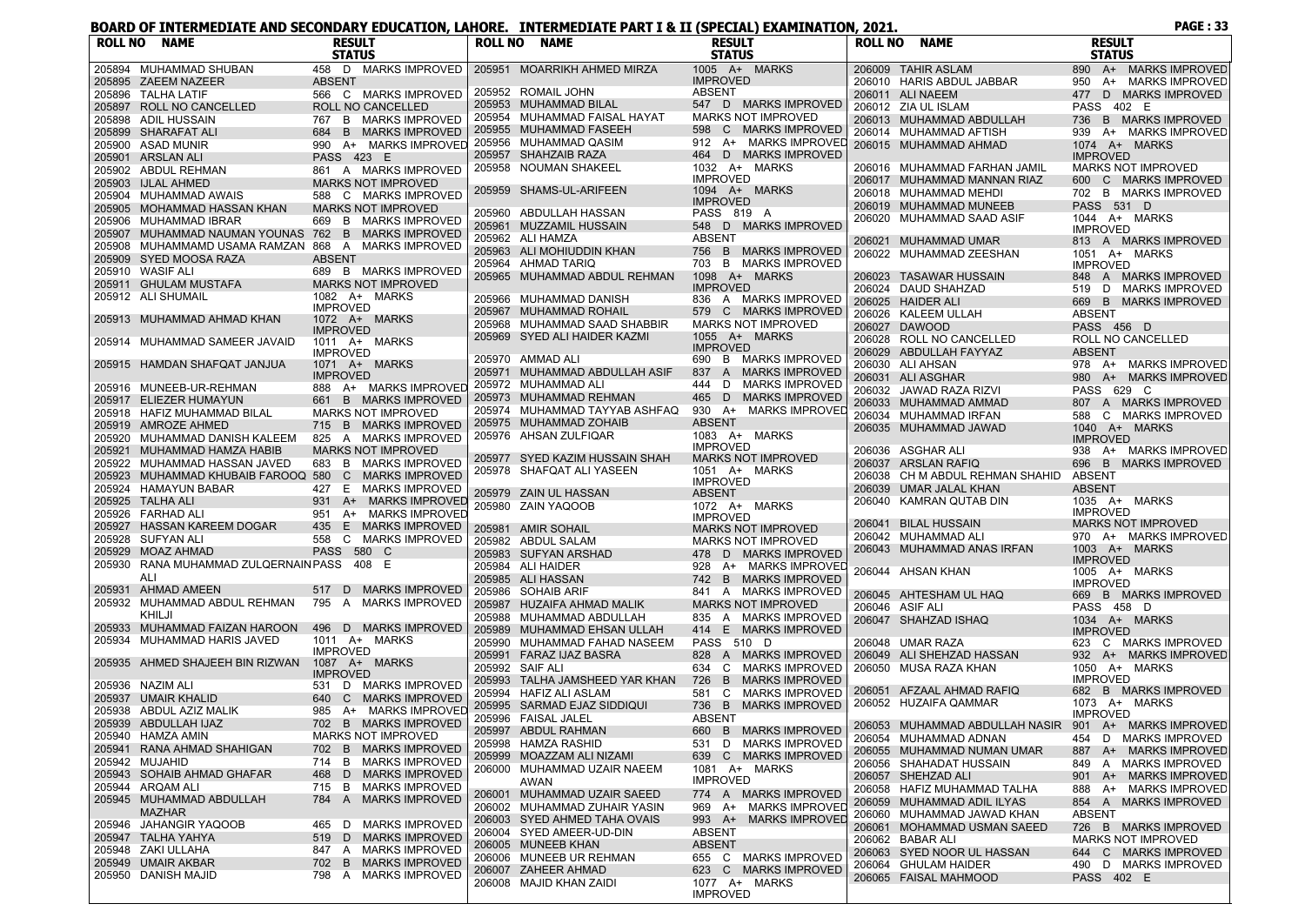| <b>ROLL NO NAME</b>                                  | <b>RESULT</b><br><b>STATUS</b>                              | <b>ROLL NO NAME</b>                                | <b>RESULT</b><br><b>STATUS</b>                    | <b>NAME</b><br><b>ROLL NO</b>     | <b>RESULT</b><br><b>STATUS</b>                        |
|------------------------------------------------------|-------------------------------------------------------------|----------------------------------------------------|---------------------------------------------------|-----------------------------------|-------------------------------------------------------|
| 206066 ABU HURAIRA BIN GULZAR                        | 1091 A+ MARKS                                               | 206125 SAJJAD MAHMOOD                              | 766 B MARKS IMPROVED                              | 206186 UMAIR SALEEM               | PASS 602 C                                            |
|                                                      | <b>IMPROVED</b>                                             | 206126 ABDULLAH AMIN                               | 565 C MARKS IMPROVED                              | 206187 ELISHA NAEEM               | <b>ABSENT</b>                                         |
| 206067 ALI SHAN                                      | 644 C MARKS IMPROVED                                        | 206127 ABU BAKAR                                   | <b>ABSENT</b>                                     | 206188 ABDULLAH IFTIKHAR          | 1078 A+ MARKS                                         |
| 206068 ZUHAIB AKHTAR                                 | 896 A+ MARKS IMPROVED                                       | 206128 MUHAMMAD AQIB SHAHZAD                       | 581 C MARKS IMPROVED                              |                                   | <b>IMPROVED</b>                                       |
| 206069 MUHAMMAD TALHA ILYAS                          | 1094 A+ MARKS                                               | 206129 MUHAMMAD NAEEM AHMAD                        | 633 C MARKS IMPROVED                              | 206189 ABDULLAH SAIF              | 1072 A+ MARKS                                         |
| 206070 MUHAMMAD USAMA YOUSAF                         | <b>IMPROVED</b><br>538 D MARKS IMPROVED                     | 206130 MUHAMMAD SAMI                               | C MARKS IMPROVED<br>601                           | 206190 ZIA RASOOL                 | <b>IMPROVED</b><br>511 D MARKS IMPROVED               |
| 206071 ARMAN IRFAN                                   | <b>MARKS NOT IMPROVED</b>                                   | 206131 MUHAMMAD SULEMAN                            | D MARKS IMPROVED<br>485                           |                                   | 206191 MUHAMMAD ABDULLAH SINDHU 889 A+ MARKS IMPROVED |
| 206072 AHAD SOHAIL                                   | 675 B MARKS IMPROVED                                        | <b>KHOKHAR</b>                                     |                                                   | 206192 MUHAMMAD ASAD              | 592 C MARKS IMPROVED                                  |
| 206073 USAMA JAVED                                   | <b>ABSENT</b>                                               | 206132 USMAN GHANI                                 | A+ MARKS IMPROVED<br>907                          | 206193 MUHAMMAD HASEEB ALI        | <b>ABSENT</b>                                         |
| 206074 HUSSAIN NAWAZ KHAN                            | <b>MARKS NOT IMPROVED</b>                                   | 206133 UMAIR ALI                                   | <b>B</b> MARKS IMPROVED<br>705                    | 206194 MUHAMMAD WAJDAN QADRI      | <b>MARKS NOT IMPROVED</b>                             |
| 206075 MOHSIN SAJJAD                                 | 621 C MARKS IMPROVED                                        | 206134 HAFIZ MUHAMMAD SAQIB                        | 479 D MARKS IMPROVED                              | 206195 AQIB RIAZ                  | 517 D MARKS IMPROVED                                  |
| 206076 ABDULLAH JELANI                               | <b>ABSENT</b>                                               | <b>PERVAIZ</b>                                     |                                                   | 206196 ALI ARSLAN                 | 486 D MARKS IMPROVED                                  |
| 206077 ABDULLAH SAMI                                 | 972 A+ MARKS IMPROVED                                       | 206135 TAIMOOR ZAHID<br>206136 TEHSEENULLAH        | 794 A MARKS IMPROVED<br>MARKS NOT IMPROVED        | 206197 MUHAMMAD ALI               | 834 A MARKS IMPROVED                                  |
| 206078 AHMAD HASSAN                                  | PASS 581 C                                                  | 206137 HAMZA SIDDIQUE                              | 1041 A+ MARKS                                     | 206198 MUHAMMAD ALI               | 970 A+ MARKS IMPROVED                                 |
| 206079 MOHAMMAD BILAL                                | 732 B MARKS IMPROVED                                        |                                                    | <b>IMPROVED</b>                                   |                                   | 206199 MUHAMMAD IBRAHIM SAMEER 846 A MARKS IMPROVED   |
| 206080 MUHAMMAD YOUSAF HASNAIN 619 C MARKS IMPROVED  |                                                             | 206138 FAIZAN ZAHID                                | 507 D MARKS IMPROVED                              | 206200 MUHAMMAD USAMA             | <b>PASS 408 E</b>                                     |
| <b>QURESHI</b>                                       |                                                             | 206139 RANA MOHAMMED AMMAR                         | 1082 A+ MARKS                                     | 206201 SYED WAJID HUSSAIN         | 711 B MARKS IMPROVED                                  |
| 206081 SHABAAN AHMED                                 | 1089 A+ MARKS                                               |                                                    | <b>IMPROVED</b>                                   |                                   | 206202 SAYED ABDUL MOEEZ BUKHARI 587 C MARKS IMPROVED |
|                                                      | <b>IMPROVED</b>                                             | 206140 WISAM ALAM                                  | <b>ABSENT</b>                                     | 206203 AMEER HAMZA                | PASS 540 D                                            |
| 206082 UMAIR ALI                                     | 485 D MARKS IMPROVED                                        | 206141 MUHAMMAD HAMZA WASEEM                       | 643 C MARKS IMPROVED                              | 206204 SHEHRYAR ALI NUGHMAN       | <b>MARKS NOT IMPROVED</b>                             |
| 206083 HASSAN RAZA                                   | <b>ABSENT</b>                                               | 206142 MUHAMMAD HASEEB                             | <b>MARKS NOT IMPROVED</b>                         | 206205 HAMID ISHAQ                | 846 A MARKS IMPROVED                                  |
| 206084 ZOHAIB SALEEM<br>206085 MUDAIEM KHALID        | <b>MARKS NOT IMPROVED</b><br>705 B MARKS IMPROVED           | 206143 MUHAMMAD SHAFIN UYOON                       | 784 A MARKS IMPROVED                              | 206206 ZEESHAN ALI                | 454 D MARKS IMPROVED                                  |
| 206086 MUHAMMAD YAHYA AKHTER                         | 1078 A+ MARKS                                               | 206144 SYED SHUJAAT ALI SHAH                       | A+ MARKS IMPROVED<br>918                          | 206207 ABDUL BASIT HANAN          | <b>MARKS NOT IMPROVED</b>                             |
|                                                      | <b>IMPROVED</b>                                             | 206145 SYED UZAIR ABBAS                            | 496 D MARKS IMPROVED                              | 206208 ASAWIR HUSSAIN             | 1091 A+ MARKS                                         |
| 206087 GOHAR KHAN                                    | 532 D MARKS IMPROVED                                        | 206146 GULL JAFFAR                                 | 726 B MARKS IMPROVED                              | 206209 ALI ASAD MAAN              | <b>IMPROVED</b><br>1030 A+ MARKS                      |
| 206088 NOROZ NASEER                                  | <b>ABSENT</b>                                               | 206147 ABDULLAH AQEEL                              | 949 A+ MARKS IMPROVED                             |                                   | <b>IMPROVED</b>                                       |
| 206089 ZOHAIB HUSSAN                                 | 834 A MARKS IMPROVED                                        | 206148 ARSALAN ZAHID<br>206149 MUHAMMAD ABDULLAH   | 448 D MARKS IMPROVED                              | 206210 AHMAD RAZA                 | <b>MARKS NOT IMPROVED</b>                             |
| 206090 MUHAMMAD ASIM                                 | <b>MARKS NOT IMPROVED</b>                                   |                                                    | 888 A+ MARKS IMPROVED                             | 206211 MUJAHID ALI                | 495 D MARKS IMPROVED                                  |
| 206091 MOHAMMAD HASNAIN                              | 438 E MARKS IMPROVED                                        | 206150 MUHAMMAD AHSAN<br>206151 MUHAMMAD HAMZA     | <b>MARKS NOT IMPROVED</b><br>498 D MARKS IMPROVED | 206212 MUHAMMAD FAHAD EJAZ        | 933 A+ MARKS IMPROVED                                 |
| 206092 MUHAMMAD TAAHA SIDDIQUI                       | 950 A+ MARKS IMPROVED                                       | 206152 MUHAMMAD TALHA                              | <b>MARKS NOT IMPROVED</b>                         | 206213 MUHAMMAD SAAD ALI          | 609 C MARKS IMPROVED                                  |
| 206093 NOMAN LATIF                                   | 849 A MARKS IMPROVED                                        | 206153 MUHAMMAD TALHA MUNAWAR 581 C MARKS IMPROVED |                                                   | 206214 MUHAMMAD SAMI SALEEM       | 485 D MARKS IMPROVED                                  |
| 206094 BILAWAL FAREED                                | <b>ABSENT</b>                                               | <b>VIRK</b>                                        |                                                   | 206215 MUHAMMAD SHARJEEL          | <b>MARKS NOT IMPROVED</b>                             |
| 206095 IRTAZA MEHDI                                  | 969 A+ MARKS IMPROVED                                       | 206154 MUHAMMAD TILAL SARWAR                       | A MARKS IMPROVED<br>805                           | 206216 UZAIR FAZAL                | 490 D MARKS IMPROVED                                  |
| 206096 SAAD HABIB                                    | <b>MARKS NOT IMPROVED</b>                                   | 206155 MUHAMMAD TURAB ALI                          | C MARKS IMPROVED<br>654                           | 206217 ZAIN ARIF                  | <b>ABSENT</b>                                         |
| 206097 HAFIZ MUHAMMAD USMAN                          | 736 B MARKS IMPROVED                                        | 206156 MUHAMMAD UMER SHAHZAD                       | 848 A MARKS IMPROVED                              | 206218 HAROON IQBAL               | <b>MARKS NOT IMPROVED</b>                             |
| 206098 RAHMAN ULLAH                                  | 984 A+ MARKS IMPROVED                                       | 206157 MUHAMMAD ZOHAIB-ULLAH                       | 985 A+ MARKS IMPROVED                             | 206219 AKASH ASHER BAJWA          | <b>ABSENT</b>                                         |
| 206099 ZAIN SHAHZAD                                  | 1094 A+ MARKS                                               | 206158 ADNAN ALI                                   | 524 D MARKS IMPROVED                              | 206220 MUSTAFA KHALID             | <b>MARKS NOT IMPROVED</b>                             |
| 206100 ABDULLAH                                      | <b>IMPROVED</b><br>1032 A+ MARKS                            | 206159 WAQAS ALI                                   | <b>MARKS NOT IMPROVED</b>                         | 206221 ALI IMRAN                  | 696 B MARKS IMPROVED                                  |
|                                                      | <b>IMPROVED</b>                                             | 206160 ABUBAKER                                    | <b>MARKS NOT IMPROVED</b>                         | 206222 SOHAIL AHMAD CHEEMA        | 1030 A+ MARKS<br><b>IMPROVED</b>                      |
| 206101 MUHAMMAD RAMZAN                               | 558 C MARKS IMPROVED                                        | 206161 MOEEN AHMAD                                 | 756 B MARKS IMPROVED                              | 206223 BILAL ARSHAD               | <b>MARKS NOT IMPROVED</b>                             |
| 206102 MUHAMMAD UZAIR AWAN                           | A+ MARKS IMPROVED<br>880                                    | 206162 MUSSANA KHALID                              | 798 A MARKS IMPROVED                              | 206224 MUHAMMAD ABUBAKAR RISHI    | 816 A MARKS IMPROVED                                  |
| 206103 ADEEL AHMAD                                   | B MARKS IMPROVED  <br>693                                   | 206163 MUHAMMAD ABID                               | <b>MARKS NOT IMPROVED</b>                         | 206225 MUHAMMAD SHOAIB            | 1029 A+ MARKS                                         |
| 206104 KASHAF ALI                                    | 911 A+ MARKS IMPROVED                                       | 206164 MUHAMMAD MUDASSAR SADIQ MARKS NOT IMPROVED  |                                                   |                                   | <b>IMPROVED</b>                                       |
| 206105 UZAIR ABDULLAH                                |                                                             | 896 A+ MARKS IMPROVED 206165 MUHAMMAD ZAFAR IQBAL  | 816 A MARKS IMPROVED                              | 206226 CH AQEEL AHMED RIAZ        | 1054 A+ MARKS                                         |
| 206106 HAFIZ SAAD BIN SABIR                          | PASS 423 E                                                  | 206166 SYED FRAZ ALI                               | 820 A MARKS IMPROVED                              |                                   | IMPROVED                                              |
| 206107 MUHAMMAD AWAIS                                | 784 A MARKS IMPROVED                                        | 206167 HAMMAD ALI                                  | 1032 A+ MARKS<br><b>IMPROVED</b>                  | 206227 SUNEEL JOSEPH              | <b>MARKS NOT IMPROVED</b>                             |
| 206108 MUHAMMAD HAIDER ALI KHAN 670 B MARKS IMPROVED |                                                             | 206168 ALAN JASPER                                 | 714 B MARKS IMPROVED                              | 206228 AMIR ALI<br>206229 ZEESHAN | 548 D MARKS IMPROVED<br>404 E MARKS IMPROVED          |
| 206109 MUHAMMAD HUSSAIN SAEED                        | PASS 825 A                                                  | 206169 MIAN SHAYAN SALEEM                          | 786 A MARKS IMPROVED                              | 206230 ABDUL HANAN                | 715 B MARKS IMPROVED                                  |
| 206110 MUHAMMAD SAAD NADEEM                          | 1013 A+ MARKS                                               | 206170 KHAWAJA MOOSA YOUNAS                        | <b>ABSENT</b>                                     |                                   | 206231 MUHAMMAD ABDULLAH SHAHID MARKS NOT IMPROVED    |
| 206111 MIRZA HARIS YOUSAF                            | <b>IMPROVED</b><br>942 A+ MARKS IMPROVED 206171 HAMZA SAQIB |                                                    | 642 C MARKS IMPROVED                              | 206232 MUHAMMAD HASNAIN           | 970 A+ MARKS IMPROVED                                 |
| 206112 MUHAMMAD ARSLAN SADIQ                         | 517 D MARKS IMPROVED   206172 ALI JAZLAN                    |                                                    | 465 D MARKS IMPROVED                              | 206233 MUHAMMAD TALHA AZHAR       | <b>MARKS NOT IMPROVED</b>                             |
| 206113 MUHAMMAD FAHAD                                | 608 C MARKS IMPROVED                                        | 206173 RANA QASIM WAQAR                            | PASS 408 E                                        | 206234 MUHAMMAD UZAIR SALEEM      | 559 C MARKS IMPROVED                                  |
| 206114 REHAN AWAIS                                   | <b>B</b> MARKS IMPROVED<br>765                              | 206174 IBRAHIM TARIQ CHEEMA                        | <b>MARKS NOT IMPROVED</b>                         | 206235 MUHAMMAD WAJAHAT ULLAH     | 1030 A+ MARKS                                         |
| 206115 EHSAN NIAZ                                    | 630 C MARKS IMPROVED                                        | 206175 MUHAMMAD BURHAN SHAHID                      | 969 A+ MARKS IMPROVED                             |                                   | <b>IMPROVED</b>                                       |
| 206116 SADAQAT RASOOL                                | 517 D MARKS IMPROVED                                        | 206176 MUHAMMAD HASNAIN                            | 477 D MARKS IMPROVED                              | 206236 WALEED AHMED               | 619 C MARKS IMPROVED                                  |
| 206117 SHIBLEE AHMAD                                 | 1078 A+ MARKS                                               | 206177 MUHAMMAD SHAHARYAR                          | 942 A+ MARKS IMPROVED                             | 206237 RAHIQ AHMED KASURI         | 1053 A+ MARKS                                         |
|                                                      | <b>IMPROVED</b>                                             | 206178 MUHAMMAD TARIQ                              | 423 E MARKS IMPROVED                              |                                   | <b>IMPROVED</b>                                       |
| 206118 SYED SUFYAN ASHRAF                            | 465 D MARKS IMPROVED                                        | 206179 QASIM ALI                                   | 475 D MARKS IMPROVED                              | 206238 KHURAM SHAHZAD             | 746 B MARKS IMPROVED                                  |
| 206119 HAIDER ALI                                    | 423 E MARKS IMPROVED                                        | 206180 UMAR KHALID                                 | A+ MARKS IMPROVED<br>993                          | 206239 MUHAMMAD BIN SHAHZAD       | 600 C MARKS IMPROVED                                  |
| 206120 SHAHEER HAYAT KHAN                            | 602 C MARKS IMPROVED                                        | 206181 MOHSIN RAZA                                 | 423 E MARKS IMPROVED                              | 206240 MUHAMMAD RISHAILE BHATTI   | MARKS NOT IMPROVED                                    |
| 206121 MALIK AHMAD HASEEB AWAN                       | 990 A+ MARKS IMPROVED                                       | 206182 AHMAD ALAM                                  | D MARKS IMPROVED<br>517                           |                                   | 206241 MUHAMMAD SHAHZAIB HAIDER 479 D MARKS IMPROVED  |
| 206122 AWAIS MUGHAL                                  | 752 B MARKS IMPROVED                                        | 206183 WALEED ABDULLAH                             | <b>B</b> MARKS IMPROVED<br>684                    | 206242 MUHAMMAD USAMA SOHAIL      | 1003 A+ MARKS                                         |
| 206123 AHTISHAM UL HAQ                               | <b>MARKS NOT IMPROVED</b>                                   | 206184 ANEES YOUNAS                                | 404 E MARKS IMPROVED                              | 206243 RAFEIL ARSHAD              | <b>IMPROVED</b><br><b>MARKS NOT IMPROVED</b>          |
| 206124 HAFIZ UBAID-UR-REHMAN                         |                                                             | 777 A MARKS IMPROVED   206185 RISHIAL KHAN DURRANI | 629 C MARKS IMPROVED                              |                                   |                                                       |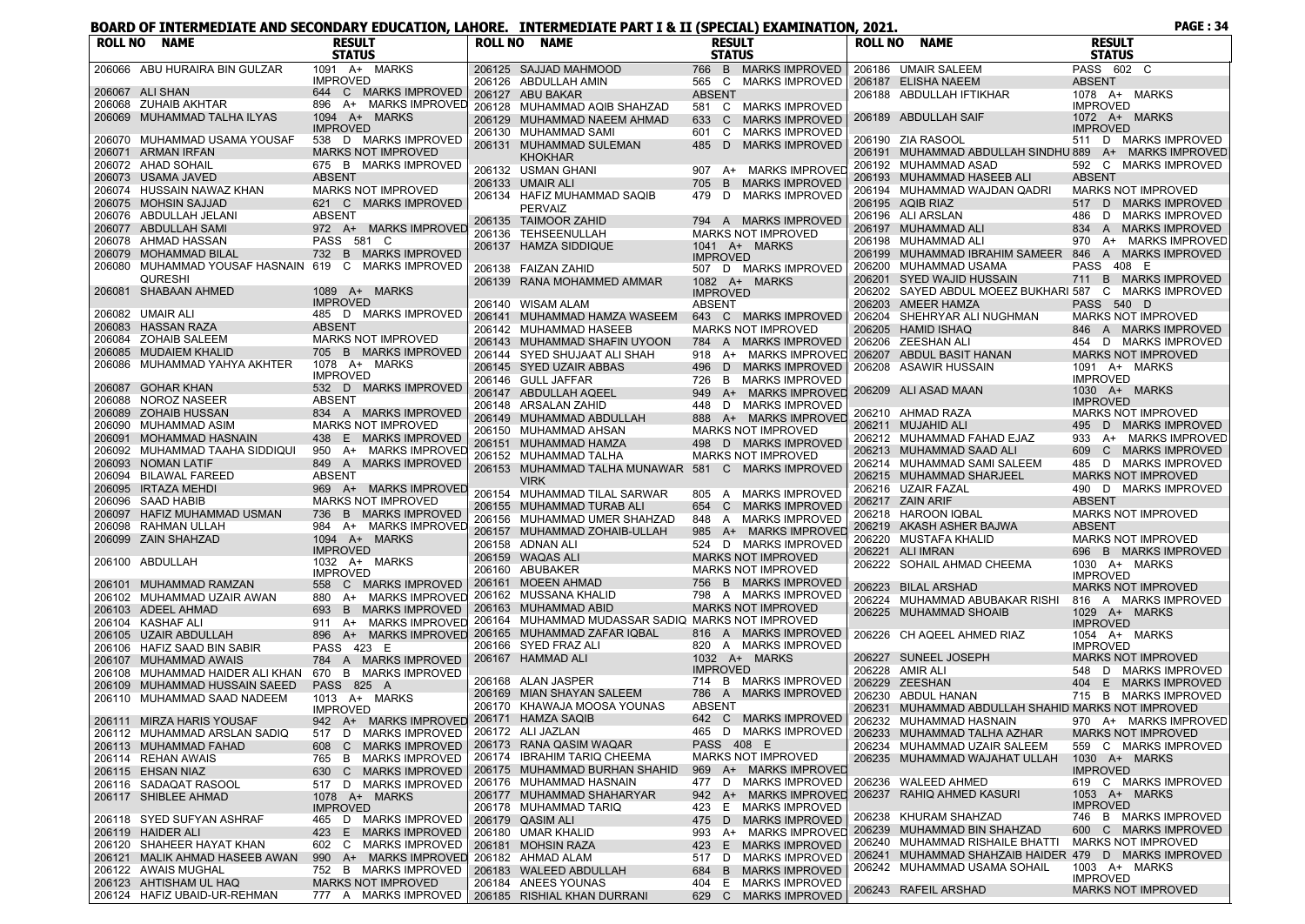|             | <b>ROLL NO NAME</b>                                      | <b>RESULT</b><br><b>STATUS</b>                    | <b>ROLL NO NAME</b>                                   | <b>RESULT</b><br><b>STATUS</b>                | <b>ROLL NO NAME</b>                                  |                 | <b>RESULT</b><br><b>STATUS</b> |
|-------------|----------------------------------------------------------|---------------------------------------------------|-------------------------------------------------------|-----------------------------------------------|------------------------------------------------------|-----------------|--------------------------------|
|             | 206244 UMAIR ALI                                         | PASS 402 E                                        | 206296 MUHAMMAD AHMAD                                 | 1019 A+ MARKS                                 | 206352 MUHAMMAD KASHIF                               |                 | 880 A+ MARKS IMPROVED          |
|             | 206245 AHATSHAM MUBASHIR                                 | 644 C MARKS IMPROVED                              |                                                       | IMPROVED                                      | 206353 MUHAMMAD USAMA BAJWA                          |                 | 613 C MARKS IMPROVED           |
|             | 206246 HAMAD KHAN                                        | <b>MARKS NOT IMPROVED</b>                         | 206297 MOHAMMAD AHSAN SHEIKH                          | 752 B MARKS IMPROVED                          | 206354 MOHAMMAD USMAN MAQBOOL 525 D MARKS IMPROVED   |                 |                                |
|             | 206247 IBRAHIM FAIZ                                      | 1083 A+ MARKS                                     | 206298 SYED BAQIR ALI ZAIDI                           | 956 A+ MARKS IMPROVED 206355 MUNEEB HABIB     |                                                      |                 | 600 C MARKS IMPROVED           |
|             |                                                          | <b>IMPROVED</b>                                   | 206299 SYED ZEESHAN HAIDER                            | PASS 613 C                                    | 206356 AWAIS UR REHMAN HABIB                         |                 | 726 B MARKS IMPROVED           |
|             | 206248 MUHAMMAD ADIL MUNIR                               | 1034 A+ MARKS                                     | 206300 HAMID ARIF                                     | 660 B MARKS IMPROVED                          | 206357 DANISH HUSSAIN                                |                 | 909 A+ MARKS IMPROVED          |
|             |                                                          | <b>IMPROVED</b>                                   | 206301 ABDUL MOEED AHSAN                              | 943 A+ MARKS IMPROVED 206358 ZAIN SALEH       |                                                      |                 | 1051 A+ MARKS                  |
|             | 206249 MUHAMMAD ALI ASIF                                 | <b>ABSENT</b>                                     | 206302 ABDULLAH AMIR QURESHI                          | 608 C MARKS IMPROVED                          |                                                      | <b>IMPROVED</b> |                                |
|             | 206250 MUHAMMAD AZEEM GHAFOOR 1071 A+ MARKS              |                                                   | 206303 ALI HAMZA                                      | 742 B MARKS IMPROVED                          | 206359 ABDUL REHMAN                                  |                 | 435 E MARKS IMPROVED           |
|             | 206251 MUHAMMAD HAMMAD ZAFAR MARKS NOT IMPROVED          | <b>IMPROVED</b>                                   | 206304 MUHAMMAD DILAWER                               | 1041 A+ MARKS                                 | 206360 ABDUL WASEY                                   | ABSENT          |                                |
|             | 206252 MUHAMMAD MURTAZA HASSAN 806 A MARKS IMPROVED      |                                                   |                                                       | <b>IMPROVED</b>                               | 206361 HAMZA KHAN                                    |                 | 980 A+ MARKS IMPROVED          |
|             | 206253 ASAD REHMAN                                       | 516 D MARKS IMPROVED                              | 206305 MUHAMMAD ISRAR                                 | 655 C MARKS IMPROVED                          | 206362 MUHAMMAD ALEEM                                |                 | 600 C MARKS IMPROVED           |
|             | 206254 SAQIB ALI KHAN                                    |                                                   | 206306 MUHAMMAD SHAHZAD                               | 828 A MARKS IMPROVED                          | 206363 MUHAMMAD ATIF                                 |                 | 517 D MARKS IMPROVED           |
|             | 206255 MUNIR AHMAD                                       | 909 A+ MARKS IMPROVED                             | 206307 IRTASAM SULTAN                                 | <b>PASS 528 D</b>                             | 206364 MUHAMMAD UMAR YOUNAS                          |                 | 1053 A+ MARKS                  |
|             |                                                          | 579 C MARKS IMPROVED<br>1085 A+ MARKS             | 206308 MAJID ALI                                      | 736 B MARKS IMPROVED                          |                                                      | <b>IMPROVED</b> |                                |
|             | 206256 ZAIN UL ABIDEEN                                   | <b>IMPROVED</b>                                   | 206309 ABAID-ULLAH NOOR                               | 675 B MARKS IMPROVED                          | 206365 MUBASIR AHMAD                                 |                 | 662 B MARKS IMPROVED           |
|             | 206257 ZAIN UL ABIDEEN                                   | 1062 A+ MARKS                                     | 206310 HAFIZ MASOOD SADIQ                             | 766 B MARKS IMPROVED                          | 206366 SYED KIFAYAT HUSSAIN                          |                 | 717 B MARKS IMPROVED           |
|             |                                                          | <b>IMPROVED</b>                                   | 206311 MUHAMMAD ALI SHAN ISHTIAQ 806 A MARKS IMPROVED |                                               | 206367 HAFIZ MUHAMMAD MAHAD                          |                 | 1087 A+ MARKS                  |
|             | 206258 ZARRAR AHMAD ABBASI                               | 765 B MARKS IMPROVED                              | 206312 HAIDER ALI                                     | 683 B MARKS IMPROVED                          |                                                      | <b>IMPROVED</b> |                                |
|             | 206259 JAI KUMAR                                         | 581 C MARKS IMPROVED                              | 206313 SHAHR YAR                                      | 654 C MARKS IMPROVED                          | 206368 HAMMAD YAQOOB                                 |                 | 573 C MARKS IMPROVED           |
|             | 206260 BILAL AHMAD                                       | 999 A+ MARKS IMPROVED                             | 206314 UMAIR ARSHAD                                   | <b>ABSENT</b>                                 | 206369 NAUMAN NAEEM                                  | <b>ABSENT</b>   |                                |
|             | 206261 MUHAMMAD DANISH KHAN                              | 618 C MARKS IMPROVED                              | 206315 SABIR RAJAAM MASIH                             | 917 A+ MARKS IMPROVED 206370 ABDUL REHMAN     |                                                      |                 | 959 A+ MARKS IMPROVED          |
|             | 206262 MUHAMMAD HAROON                                   | 619 C MARKS IMPROVED                              | 206316 GHULAM MUHHAYO DIN                             | 468 D MARKS IMPROVED                          | 206371 BINYAMIN                                      |                 | 778 A MARKS IMPROVED           |
|             | 206263   MUHAMMAD UKASHA                                 | 702 B MARKS IMPROVED                              | 206317 HUSSNAIN MASOOD                                | 1055 A+ MARKS                                 | 206372 ALI HASSAN CHAUDHRY                           |                 | 1085 A+ MARKS                  |
|             | 206264 AHTASHAMUL HUQ                                    | 456 D MARKS IMPROVED                              |                                                       | <b>IMPROVED</b>                               |                                                      | <b>IMPROVED</b> |                                |
|             | 206265 SAUIN NAZIR                                       | 992 A+ MARKS IMPROVED                             | 206318 ABDULLAH ASJAD                                 | 1012 A+ MARKS                                 | 206373 MUHAMMAD AASMEER                              |                 | 846 A MARKS IMPROVED           |
|             | 206266 SAQLAIN MUSHTAQ                                   | 972 A+ MARKS IMPROVED                             |                                                       | <b>IMPROVED</b>                               | <b>SIDDIQUE</b>                                      |                 |                                |
|             | 206267 USAMA IMDAD                                       | 1087 A+ MARKS                                     | 206319 RIZWAN MEHNDI                                  | 552 C MARKS IMPROVED                          | 206374 MUHAMMAD FARHAN                               |                 | 600 C MARKS IMPROVED           |
|             |                                                          | <b>IMPROVED</b>                                   | 206320 MUHAMMAD AHMAD                                 | <b>MARKS NOT IMPROVED</b>                     | 206375 MUHAMMAD HAMZA                                |                 | 619 C MARKS IMPROVED           |
|             | 206268 MASOOD AHMED                                      | 807 A MARKS IMPROVED                              | 206321 MUHAMMAD FAHEEM                                | 1082 A+ MARKS                                 | 206376 MUHAMMAD JUNAID LIAQAT                        |                 | 600 C MARKS IMPROVED           |
|             | 206269 ABDULLAH RASHID                                   | 416 E MARKS IMPROVED                              | 206322 MUHAMMAD SALMAN                                | <b>IMPROVED</b><br>437 E MARKS IMPROVED       | 206377 MUHAMMAD RASIKH SARFRAZ 705 B MARKS IMPROVED  |                 |                                |
|             | 206270 JUNAID MUSHTAQ                                    | 581 C MARKS IMPROVED                              | 206323 USMAN TUFAIL                                   | 717 B MARKS IMPROVED                          | 206378 MUHAMMAD SAIM SHAHID                          | <b>IMPROVED</b> | 1090 A+ MARKS                  |
|             | 206271 KHWAJA MUHAMMAD                                   | 927 A+ MARKS IMPROVED 206324 ABRAR AHMAD          |                                                       | <b>MARKS NOT IMPROVED</b>                     | 206379 MUHAMMAD TAHA TANVEER                         |                 | 696 B MARKS IMPROVED           |
|             | <b>SHEHRYAR</b>                                          |                                                   | 206325 SYED BADAR ZAIDI                               | 1020 A+ MARKS                                 | 206380 MUHAMMAD UMAR FAREED                          |                 | <b>PASS 557 C</b>              |
|             | 206272 SYED MUHAMMAD WASIF ALI  516 D MARKS IMPROVED     |                                                   |                                                       | <b>IMPROVED</b>                               | 206381 MUSHTAQ AHMAD                                 |                 | PASS 639 C                     |
|             | SHAH                                                     |                                                   | 206326 WALEED AHMAD                                   | 897 A+ MARKS IMPROVED                         | 206382 SHEIKH SOHAIB IMRAN                           |                 | <b>MARKS NOT IMPROVED</b>      |
|             | 206273 SYED ZAIN-UL-ABIDEEN GILLANI 619 C MARKS IMPROVED |                                                   | 206327 ZAIN RASHID RANA                               | 726 B MARKS IMPROVED                          | 206383 ABDUL WAJID KHAN                              |                 | 510 D MARKS IMPROVED           |
|             | 206274 HASNAIN                                           | 511 D MARKS IMPROVED                              | 206328 ABDULLAH AFTAB                                 | ABSENT                                        | 206384 ABDULLAH JAVED                                |                 | 650 C MARKS IMPROVED           |
|             | 206275 HASSAN JAFAR                                      | 984 A+ MARKS IMPROVED 206329 MUHAMMAD AFTAB AHMAD |                                                       | 978 A+ MARKS IMPROVED 206385 FAIZAN AZAM RANA |                                                      |                 | 1073 A+ MARKS                  |
| 206276 MUAZ |                                                          | <b>ABSENT</b>                                     | 206330 MUHAMMAD ALI                                   | 794 A MARKS IMPROVED                          |                                                      | <b>IMPROVED</b> |                                |
|             | 206277 MUHAMMAD BASIT                                    | 1082 A+ MARKS                                     | 206331 MUHAMMAD YASIR                                 | 876 A MARKS IMPROVED                          | 206386 RANA BILAL SABIR                              |                 | 1078 A+ MARKS                  |
|             |                                                          | <b>IMPROVED</b>                                   | 206332 AKBAR ALI                                      | 1076 A+ MARKS                                 |                                                      | <b>IMPROVED</b> |                                |
|             | 206278 MUHAMMAD SHUMS UL QAMER_490 D MARKS IMPROVED      |                                                   |                                                       | <b>IMPROVED</b>                               | 206387 WAHAB ALI                                     |                 | PASS 454 D                     |
|             | 206279 MUHAMMAD UMER GHALIB                              | 1044 A+ MARKS                                     | 206333 BABAR ALI                                      | 828 A MARKS IMPROVED                          | 206388 AHMAD KHAN WAZIR                              |                 | 540 D MARKS IMPROVED           |
|             |                                                          | <b>IMPROVED</b>                                   | 206334 MUHAMMAD HAMZA SARDAR                          | 879 A MARKS IMPROVED                          | 206389 SOHAIB ANEES                                  |                 | 1056 A+ MARKS                  |
|             | 206280 MUHAMMAD WAQAS                                    | <b>MARKS NOT IMPROVED</b>                         | 206335 MUHAMMAD MUAZZAM ALI                           | 537 D MARKS IMPROVED                          |                                                      | <b>IMPROVED</b> |                                |
|             | 206281   MUHAMMAD ZAHID                                  | <b>MARKS NOT IMPROVED</b>                         | 206336 MUHAMMAD SHAHEER TAHIR                         | 1051 A+ MARKS                                 | 206390 MUHAMMAD AHMAD                                |                 | 546 D MARKS IMPROVED           |
|             | 206282 HARIS AFZAL                                       | 663 B MARKS IMPROVED                              |                                                       | <b>IMPROVED</b>                               | 206391 MUHAMMAD UMAR                                 |                 | 985 A+ MARKS IMPROVED          |
|             | 206283 HASSAN SIDDIQUE                                   | PASS 435 E                                        | 206337 MUHAMMAD SOHAIB                                | 552 C MARKS IMPROVED                          | 206392 ZAIGHAM ABBAS                                 |                 | 917 A+ MARKS IMPROVED          |
|             | 206284 HAMZA BASHIR                                      | 1012 A+ MARKS                                     | 206338 MUHAMMAD SULEMAN                               | 788 A MARKS IMPROVED                          | 206393 IQTIDAR AHMAD                                 |                 | <b>PASS 507 D</b>              |
|             |                                                          | <b>IMPROVED</b>                                   | 206339 MUHAMMAD SULMAN                                | <b>MARKS NOT IMPROVED</b>                     | 206394 WAZIR ALI MUHAMMAD                            |                 | 612 C MARKS IMPROVED           |
|             | 206285 RAO MUHAMMAD MUBEEN ARIF 1011 A+ MARKS            |                                                   | 206340 MOHAMMAD YASEEN                                | ABSENT                                        | 206395 ABDUL SAMIE                                   |                 | 642 C MARKS IMPROVED           |
|             | 206286 IQBAL AHMAD                                       | <b>IMPROVED</b><br><b>MARKS NOT IMPROVED</b>      | 206341 SUHAN SHAHZAD                                  | 1082 A+ MARKS                                 | 206396 SUFYAN TARIQ                                  |                 | 1002 A+ MARKS                  |
|             |                                                          | 1034 A+ MARKS                                     |                                                       | <b>IMPROVED</b>                               |                                                      | IMPROVED        |                                |
|             | 206287 MUHAMMAD HASSAN AMJAD                             | <b>IMPROVED</b>                                   | 206342 UMAIR SHOIAB                                   | 819 A MARKS IMPROVED   206397 SANA ULLAH      |                                                      |                 | 558 C MARKS IMPROVED           |
|             | 206288 MUHAMMAD JUNAID                                   | 1065 A+ MARKS                                     | 206343 HAFIZ ZAIN-UL-ABIDEEN                          | 1080 A+ MARKS                                 | 206398 MUHAMMAD ARFEEN GILLANI 777 A MARKS IMPROVED  |                 |                                |
|             |                                                          | <b>IMPROVED</b>                                   |                                                       | <b>IMPROVED</b>                               | 206399 SYED MUHAMMAD SAAD ULLAH 661 B MARKS IMPROVED |                 |                                |
|             | 206289 WAQAR AHMAD                                       | PASS 465 D                                        | 206344 ZAIN UL ABIDEEN ALI SHAKIR                     | 477 D MARKS IMPROVED                          | AMIR                                                 |                 |                                |
|             | 206290 FARHAN ALI                                        | 1029 A+ MARKS                                     | 206345 HYMN YOUSAF                                    | 591 C MARKS IMPROVED                          | 206400 SHAHZAD AMIN                                  |                 | 990 A+ MARKS IMPROVED          |
|             |                                                          | <b>IMPROVED</b>                                   | 206346 MOHSIN ALI                                     | ABSENT                                        | 206401 HARIS ABDULLAH                                |                 | 1072 A+ MARKS                  |
|             | 206291 SHAHZAIB SARWAR                                   | 1023 A+ MARKS                                     | 206347 ALI BIN TARIQ SAEED                            | 819 A MARKS IMPROVED                          |                                                      | <b>IMPROVED</b> |                                |
|             |                                                          | <b>IMPROVED</b>                                   | 206348 RANA HASHIM MEHMOOD                            | 859 A MARKS IMPROVED                          | 206402 HAFIZ NISAR AHMAD                             |                 | 671 B MARKS IMPROVED           |
|             | 206292 IMTIAZ ALI                                        | <b>MARKS NOT IMPROVED</b>                         | 206349 BILAL NADEEM                                   | 1066 A+ MARKS                                 | 206403 HASNAIN AZAM                                  |                 | 786 A MARKS IMPROVED           |
|             | 206293 SHERAM MANZOOR                                    | 777 A MARKS IMPROVED                              | 206350 MUHAMMAD AFAQ RAZA                             | <b>IMPROVED</b><br>645 C MARKS IMPROVED       | 206404 MANNAM TAHIR BUTT                             |                 | 1005 A+ MARKS                  |
|             | 206294   ZEESHAN HUSSAIN MALIK                           | 669 B MARKS IMPROVED                              |                                                       | 756 B MARKS IMPROVED   206405 AITZAZ FARHAT   |                                                      | <b>IMPROVED</b> | 1087 A+ MARKS                  |
|             | 206295 ABDUL RAFAY HAROON                                | 949 A+ MARKS IMPROVED 206351 MUHAMMAD HAROON      | <b>SHAHEEDI</b>                                       |                                               |                                                      | <b>IMPROVED</b> |                                |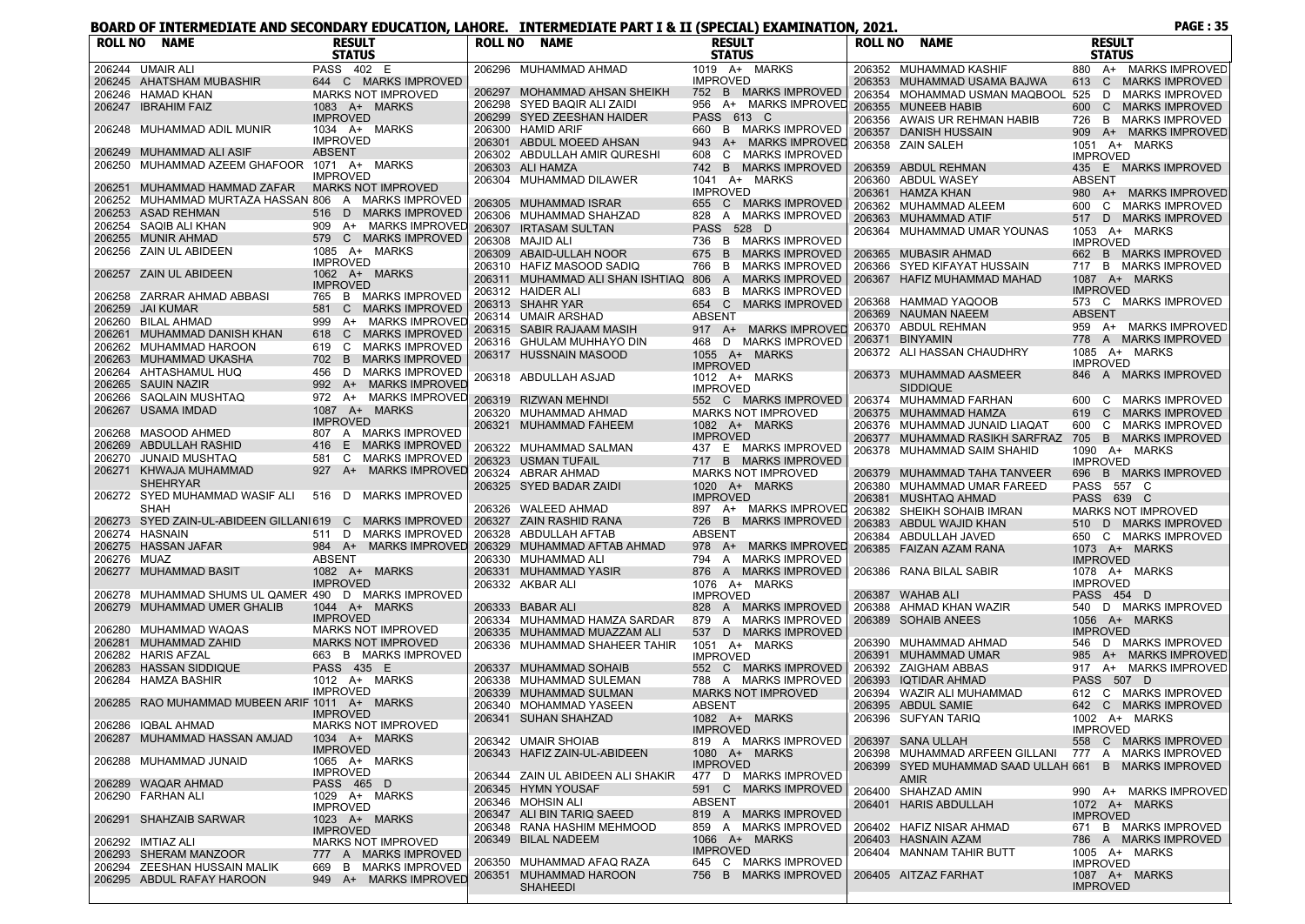| <b>ROLL NO NAME</b>                                                      |                 | Result<br><b>STATUS</b>                       | ROLL NO NAME                                              | PONID OF INTENTEDIATE AND SECONDARY EDUCATION, ENTORE - INTENTEDIATE FAILE & II (SECOND) EMATIFIMITOR, EVEL,<br><b>RESULT</b><br><b>STATUS</b> |             | ROLL NO NAME                                        | Result<br><b>STATUS</b>                            |
|--------------------------------------------------------------------------|-----------------|-----------------------------------------------|-----------------------------------------------------------|------------------------------------------------------------------------------------------------------------------------------------------------|-------------|-----------------------------------------------------|----------------------------------------------------|
| 206406 CH MUHAMMAD MAAZ KHALID 537 D MARKS IMPROVED                      |                 |                                               | 206464 NAUMAN SHAHID                                      | 1092 A+ MARKS                                                                                                                                  |             | 206523 MUHAMMAD AMMAR                               | 999 A+ MARKS IMPROVED                              |
| 206407 MUSA UMER AHMAD                                                   |                 | 1082 A+ MARKS<br><b>IMPROVED</b>              | 206465 NAEEM ASHRAF                                       | <b>IMPROVED</b><br>PASS 560 C                                                                                                                  |             | 206524 MUHAMMAD ANAS RAZA ATTARI1014 A+ MARKS       | <b>IMPROVED</b>                                    |
| 206408 MUHAMMAD ABDUL KHALIQ                                             |                 | 1052 A+ MARKS                                 | 206466 HAFIZ AHMAD HASSAN                                 | <b>MARKS NOT IMPROVED</b>                                                                                                                      |             | 206525 MUHAMMAD KAMRAN ANWAR MARKS NOT IMPROVED     |                                                    |
|                                                                          |                 | <b>IMPROVED</b>                               | 206467 MIRZA MUHAMMAD SALMAN                              | 1079 A+ MARKS                                                                                                                                  |             | 206526 MUHAMMAD MUAAZ SALEEM                        | 676 B MARKS IMPROVED                               |
| 206409 MUHAMMAD BASHIR<br>206410 MUHAMMAD IBRAHIM KHAN                   |                 | 650 C MARKS IMPROVED<br>633 C MARKS IMPROVED  | <b>HASSAN ASIF</b>                                        | <b>IMPROVED</b>                                                                                                                                |             | 206527 MUHAMMAD SHAMEER ALI                         | 886 A+ MARKS IMPROVED                              |
| 206411 MUHAMMAD NAWAZ                                                    |                 | 429 E MARKS IMPROVED                          | 206468 ALI AHMAD                                          | 681 B MARKS IMPROVED                                                                                                                           |             | 206528 MUHAMMAD UZAIR                               | 456 D MARKS IMPROVED                               |
| 206412 ASAD AFZAAL                                                       |                 | 1040 A+ MARKS                                 | 206469 AHMAD IMAN PASHA                                   | 773 A MARKS IMPROVED                                                                                                                           |             | 206529 SYED ZAEEM RAZA ZAIDI<br>206530 FAZEEL ALI   | 922 A+ MARKS IMPROVED                              |
|                                                                          |                 | <b>IMPROVED</b>                               | 206470 BILAL YOUSAF<br>206471 SYED SULEMAN ALI            | 742 B MARKS IMPROVED<br><b>MARKS NOT IMPROVED</b>                                                                                              |             | 206531 HAFIZ MUHAMMAD HARIS                         | 847 A MARKS IMPROVED<br>691 B MARKS IMPROVED       |
| 206413 WALEED YAQOOB                                                     |                 | 1065 A+ MARKS                                 | 206472 SHAHWAR AHMED KHAN                                 | 650 C MARKS IMPROVED                                                                                                                           |             | 206532 ZAIN RIZWAN                                  | 978 A+ MARKS IMPROVED                              |
|                                                                          |                 | <b>IMPROVED</b>                               | 206473 HAFIZ RAHMAN-UD-DIN                                | 917 A+ MARKS IMPROVED 206533 ZABRAIN EJAZ                                                                                                      |             |                                                     | 828 A MARKS IMPROVED                               |
| 206414 SHAHROZ MASIH                                                     | ABSENT          | 705 B MARKS IMPROVED                          | 206474 SAYYAM AHMED                                       | 490 D MARKS IMPROVED                                                                                                                           |             | 206534 ABDUL-REHMAN                                 | 867 A MARKS IMPROVED                               |
| 206415 ZAIN AHMED<br>206416 MUHAMMAD HAMZA RAHEEL 938 A+ MARKS IMPROVED  |                 |                                               | 206475 SUFYAN RAZA                                        | 744 B MARKS IMPROVED                                                                                                                           |             | 206535 ABDULLAH SHAHID                              | 519 D MARKS IMPROVED                               |
| 206417 MUHAMMAD MAHAD BIN TARIQ ABSENT                                   |                 |                                               | 206476 SHOAIB AKHTAR                                      | 559 C MARKS IMPROVED                                                                                                                           |             | 206536 ALI HAIDER                                   | 592 C MARKS IMPROVED                               |
| 206418 USMAN AMER                                                        |                 | 1035 A+ MARKS                                 | 206477 MUHAMMAD AALIYAN TARIQ                             | ABSENT                                                                                                                                         |             | 206537 MUHAMMAD HAMMAD                              | 475 D MARKS IMPROVED                               |
|                                                                          |                 | <b>IMPROVED</b>                               | 206478 MUHAMMAD AHMED AZAM                                | 757 B MARKS IMPROVED                                                                                                                           |             | 206538 MUHAMMAD RAFHEY ASJAD                        | 1065 A+ MARKS                                      |
| 206419 AHAD HUSSAIN                                                      |                 | 930 A+ MARKS IMPROVED                         | SAEED                                                     |                                                                                                                                                |             |                                                     | <b>IMPROVED</b>                                    |
| 206420 SYED MUHAMMAD BURAIR                                              |                 | 532 D MARKS IMPROVED                          | 206479 MUHAMMAD ASAD KHAN                                 | <b>ABSENT</b>                                                                                                                                  |             | 206539 MUHAMMAD SALMAN<br>206540 MUHAMMAD WAQAR     | 990 A+ MARKS IMPROVED<br><b>MARKS NOT IMPROVED</b> |
| <b>HAIDER NAQVI</b>                                                      |                 |                                               | 206480 MUHAMMAD HASNAT                                    | 794 A MARKS IMPROVED                                                                                                                           |             | 206541 MUHAMMAD WAQAS                               | 478 D MARKS IMPROVED                               |
| 206421 SULEMAN                                                           |                 | 745 B MARKS IMPROVED                          | 206481 JAFAR ZAMAN                                        | <b>ABSENT</b><br>404 E MARKS IMPROVED                                                                                                          |             | 206542 USMAN IDREES                                 | <b>MARKS NOT IMPROVED</b>                          |
| 206422 TAUQEER AHMAD<br>206423 UMAR SALEEM                               |                 | 438 E MARKS IMPROVED                          | 206482 UMER KHAN<br>206483 ABDUL REHMAN                   | 763 B MARKS IMPROVED                                                                                                                           |             | 206543 SYED ZAWAR HUSSAIN                           | <b>ABSENT</b>                                      |
| 206424 MUHAMMAD AZAN SHAHZAIB MARKS NOT IMPROVED                         |                 | 592 C MARKS IMPROVED                          | 206484 ALI HASSAN                                         | 483 D MARKS IMPROVED                                                                                                                           |             | 206544 UMAIR HASSAN                                 | 773 A MARKS IMPROVED                               |
| 206425 MUHAMMAD FAHAD HUSSNAIN MARKS NOT IMPROVED                        |                 |                                               | 206485 BAHADUR KHAN                                       | 826 A MARKS IMPROVED                                                                                                                           | 206545 ARIS |                                                     | 525 D MARKS IMPROVED                               |
| 206426 MUHAMMAD HATEEM SOHAIL 938 A+ MARKS IMPROVED 206486 SOHAIL AKHTAR |                 |                                               |                                                           | 435 E MARKS IMPROVED                                                                                                                           |             | 206546 ABDUL REHMAN                                 | 971 A+ MARKS IMPROVED                              |
| 206427 MUHAMMAD MAHAD IMRAN                                              | <b>ABSENT</b>   |                                               | 206487 MUHAMMAD ABU BAKAR                                 | <b>MARKS NOT IMPROVED</b>                                                                                                                      |             | 206547 ABDULLAH TALHA                               | 525 D MARKS IMPROVED                               |
| 206428 MUHAMMAD MUQARRAB NAEEMMARKS NOT IMPROVED                         |                 |                                               | 206488 MUHAMMAD AHMAD                                     | 579 C MARKS IMPROVED                                                                                                                           |             | 206548 FAIZAN WAJID                                 | 806 A MARKS IMPROVED                               |
| 206429 MUHAMMAD UMER                                                     |                 | 559 C MARKS IMPROVED                          | 206489 MUHAMMAD ALI                                       | 921 A+ MARKS IMPROVED                                                                                                                          |             | 206549 ALI SHER                                     | <b>ABSENT</b>                                      |
| 206430 MUHAMMAD WAQAR                                                    |                 | 531 D MARKS IMPROVED                          | 206490 MUHAMMAD AON NASEER                                | 774 A MARKS IMPROVED                                                                                                                           |             | 206550 RANA AMMAR FARMAN                            | 1044 A+ MARKS<br><b>IMPROVED</b>                   |
| 206431 USAMA ALI                                                         |                 | 705 B MARKS IMPROVED                          | 206491 MUHAMMAD HABIB ULLAH                               | <b>PASS 496 D</b>                                                                                                                              |             | 206551 MUHAMMAD ABDULLAH                            | 799 A MARKS IMPROVED                               |
| 206432 ABDULLAH                                                          |                 | MARKS NOT IMPROVED                            | 206492 MUHAMMAD MUAZ                                      | 949 A+ MARKS IMPROVED                                                                                                                          |             | SAFDAR                                              |                                                    |
| 206433 ABDULLAH BASSAM                                                   |                 | 930 A+ MARKS IMPROVED                         | 206493 MUHAMMAD SHARJEEL                                  | 485 D MARKS IMPROVED                                                                                                                           |             | 206552 MOHAMMAD ARBAB                               | <b>PASS 402 E</b>                                  |
| 206434 MUHAMMAD AHMAD WAHEED 952 A+ MARKS IMPROVED                       |                 |                                               | 206494 MUHAMMAD UZAIR IBRAHIM                             | 1003 A+ MARKS<br><b>IMPROVED</b>                                                                                                               |             | 206553 MUHAMMAD HUSNAIN SAIF                        | 618 C MARKS IMPROVED                               |
| 206435 MUHAMMAD SAADAN JAVID                                             |                 | 552 C MARKS IMPROVED                          | 206495 M. ANEES KHAN                                      | <b>PASS 402 E</b>                                                                                                                              |             | 206554 MUHAMMAD SOBAN ASIF                          | 506 D MARKS IMPROVED                               |
| 206436 MUHAMMAD TALHA                                                    | <b>ABSENT</b>   |                                               | 206496 ADIL USMAN                                         | 675 B MARKS IMPROVED                                                                                                                           |             | 206555 TAZAMUL FIAZ                                 | 527 D MARKS IMPROVED                               |
| 206437 MUHAMMAD TALHA ZAFAR<br>206438 MUAAZ AHMAD RANA                   |                 | 546 D MARKS IMPROVED<br>977 A+ MARKS IMPROVED | 206497 ZAIN BIN JAVED                                     | 694 B MARKS IMPROVED                                                                                                                           |             | 206556 AHSAN RAZA                                   | 1024 A+ MARKS                                      |
| 206439 HASEEB-UR-RAHMAN                                                  |                 | 819 A MARKS IMPROVED                          | 206498 ABDUL WALEED                                       | 990 A+ MARKS IMPROVED                                                                                                                          |             |                                                     | <b>IMPROVED</b>                                    |
| 206440 AMEER HASSAN KHAN                                                 |                 | 496 D MARKS IMPROVED                          | 206499 MUHAMMAD HASEEB                                    | 558 C MARKS IMPROVED                                                                                                                           |             | 206557 SYED UMER GILANI<br>206558 ROLL NO CANCELLED | <b>MARKS NOT IMPROVED</b><br>ROLL NO CANCELLED     |
| 206441 TALHA HUSSAIN                                                     |                 | 498 D MARKS IMPROVED                          | 206500 MOHAMMAD USMAN GHANI                               | 671 B MARKS IMPROVED                                                                                                                           |             | 206559 SHEHZAD MEHMOOD BHATTI                       | 496 D MARKS IMPROVED                               |
| 206442 HAMMAD KHAN                                                       |                 | MARKS NOT IMPROVED                            | 206501 SHAHWAIZ RAMZAN                                    | 457 D MARKS IMPROVED                                                                                                                           |             | 206560 HAROON U RASHID                              | <b>PASS 465 D</b>                                  |
| 206443 JADOON                                                            |                 | 414 E MARKS IMPROVED                          | 206502 SHAHZAIB RAFIQUE                                   | 613 C MARKS IMPROVED                                                                                                                           |             | 206561 HAMZA SAAD                                   | <b>MARKS NOT IMPROVED</b>                          |
| 206444 ABDUL QADEER AHMAD                                                |                 | 841 A MARKS IMPROVED                          | 206503 JOSIAH JAMES                                       | <b>ABSENT</b>                                                                                                                                  |             | 206562 AHMAD SIDDIQUI                               | 807 A MARKS IMPROVED                               |
| 206445 HAMZA ARSHAD                                                      |                 | 498 D MARKS IMPROVED                          | 206504 UMAIR<br>206505 ZAIN-UL-ABIDEEN                    | ABSENT<br><b>ABSENT</b>                                                                                                                        |             | 206563 BILAL YOUNAS                                 | <b>ABSENT</b>                                      |
| 206446 MOAZIM FARYAD                                                     |                 | PASS 654 C                                    | 206506 ABDUL BASIT                                        | 570 C MARKS IMPROVED                                                                                                                           |             | 206564 MUHAMMAD ABDULLAH                            | 517 D MARKS IMPROVED                               |
| 206447 AFTAB KHAN                                                        |                 | 1020 A+ MARKS                                 | 206507 ALI RAZA                                           | 408 E MARKS IMPROVED                                                                                                                           |             | 206565 ROLL NO CANCELLED                            | ROLL NO CANCELLED                                  |
| 206448 MUSADDIQ HUSSAIN                                                  |                 | <b>IMPROVED</b><br>1033 A+ MARKS              | 206508 MUHAMMAD ALI ARSHAD                                | <b>MARKS NOT IMPROVED</b>                                                                                                                      |             | 206566 MUHAMMAD HUSNAIN                             | 546 D MARKS IMPROVED                               |
|                                                                          | <b>IMPROVED</b> |                                               | 206509 MUHAMMAD ASIM SAJJAD                               | 1082 A+ MARKS                                                                                                                                  |             | 206567 MUHAMMAD IRFAN                               | 1082 A+ MARKS                                      |
| 206449 MUHAMMAD SHOAIB                                                   |                 | 880 A+ MARKS IMPROVED                         |                                                           | <b>IMPROVED</b>                                                                                                                                |             | 206568 MUHAMMAD MEHBOOB SABRI 482 D MARKS IMPROVED  | <b>IMPROVED</b>                                    |
| 206450 MUHAMMAD SOHAIB SARWAR 640 C MARKS IMPROVED                       |                 |                                               | 206510 MUHAMMAD HANZALA                                   | 1081 A+ MARKS                                                                                                                                  |             | 206569 ZAHIDULLAH                                   | 435 E MARKS IMPROVED                               |
| 206451 MUHAMMAD USMAN                                                    |                 | 743 B MARKS IMPROVED                          | <b>MANSOOR</b>                                            | <b>IMPROVED</b>                                                                                                                                |             | 206570 UMAIR ALTAF                                  | 479 D MARKS IMPROVED                               |
| 206452 MUHAMMAD USMAN                                                    |                 | 558 C MARKS IMPROVED                          | 206511 MUHAMMAD ZAIN<br>206512 ZAID ILYAS                 | <b>MARKS NOT IMPROVED</b>                                                                                                                      |             | 206571 TAIMOOR SOULAT JANJUA                        | 458 D MARKS IMPROVED                               |
| 206453 MUHAMMAD ZEESHAN                                                  |                 | 742 B MARKS IMPROVED                          |                                                           | 1053 A+ MARKS<br><b>IMPROVED</b>                                                                                                               |             | 206572 MIAN MANSOOR ALI                             | 1062 A+ MARKS                                      |
| 206454 MUHAMMAD ZULQURNAIN                                               |                 | <b>MARKS NOT IMPROVED</b>                     | 206513 SULEMAN ASLAM VIRK                                 | 1029 A+ MARKS                                                                                                                                  |             |                                                     | <b>IMPROVED</b>                                    |
| 206455 RIAZ-UL-HAQ<br>206456 ALI HUSNAIN                                 |                 | 820 A MARKS IMPROVED<br>566 C MARKS IMPROVED  |                                                           | <b>IMPROVED</b>                                                                                                                                |             | 206573 EPHRAIM SALEEM                               | 567 C MARKS IMPROVED                               |
| 206457 MUHAMMAD ALI KHAN BALOCH MARKS NOT IMPROVED                       |                 |                                               | 206514 NASIR KABIR CH                                     | 869 A MARKS IMPROVED                                                                                                                           |             | 206574 FAIZAN ABID                                  | ABSENT                                             |
| 206458 MUHAMMAD GULFAM                                                   |                 | 681 B MARKS IMPROVED                          | 206515 HAFIZ ARHAM SHOAIB AHMAD PASS 662 B                |                                                                                                                                                |             | 206575 ZAMAN SHAFIQ                                 | 978 A+ MARKS IMPROVED                              |
| 206459 USMAN NADEEM                                                      | <b>ABSENT</b>   |                                               | 206516 IKHLAQ AHMAD                                       | 717 B MARKS IMPROVED                                                                                                                           |             | 206576 SAMAR ABBAS<br>206577 NABEEL ARIF            | 725 B MARKS IMPROVED<br><b>ABSENT</b>              |
| 206460 AMMAR SAJID                                                       |                 | 1053 A+ MARKS                                 | 206517 MUHAMMAD JUNAID                                    | 643 C MARKS IMPROVED                                                                                                                           |             | 206578 HAFIZ HASSNAIN NAWAZ                         | ABSENT                                             |
|                                                                          |                 | <b>IMPROVED</b>                               | 206518 MUHAMMAD SAKHAWAT                                  | <b>MARKS NOT IMPROVED</b><br>663 B MARKS IMPROVED                                                                                              |             | 206579 AZAN DAR                                     | 710 B MARKS IMPROVED                               |
| 206461 MUNEEB AHMAD                                                      |                 | 773 A MARKS IMPROVED                          | 206519 MOUGHEES KHALID SALEEM<br>206520 JADOON SROHA GILL | 587 C MARKS IMPROVED                                                                                                                           |             | 206580 MUHAMMAD ABDULLAH FAIZAN 1030 A+ MARKS       |                                                    |
| 206462 HAROON AFTAB                                                      |                 | 957 A+ MARKS IMPROVED                         | 206521 RAZA ALI                                           | 495 D MARKS IMPROVED                                                                                                                           |             |                                                     | <b>IMPROVED</b>                                    |
| 206463 MUHAMMAD TAHA MEHMOOD                                             |                 | 1055 A+ MARKS<br><b>IMPROVED</b>              | 206522 SOHAIB AHMAD KHAN                                  | ABSENT                                                                                                                                         |             | 206581 MUHAMMAD AHMAD SHAHID                        | 435 E MARKS IMPROVED                               |
|                                                                          |                 |                                               |                                                           |                                                                                                                                                |             |                                                     |                                                    |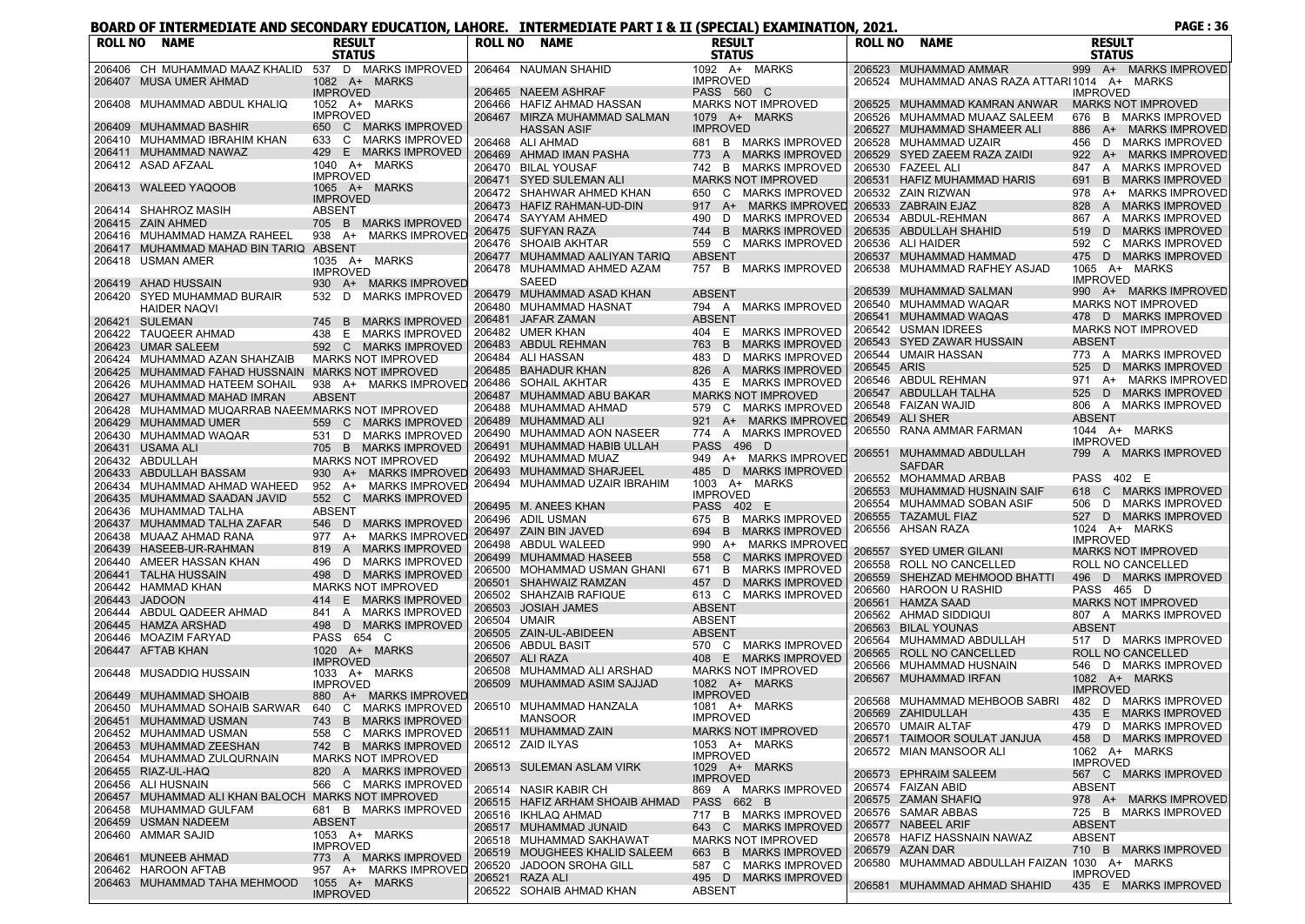| <b>ROLL NO NAME</b>                                  |                     | <b>RESULT</b><br><b>STATUS</b>                    | <b>ROLL NO NAME</b>                                     | <b>RESULT</b><br><b>STATUS</b>   |                                                        | <b>ROLL NO NAME</b>           | <b>RESULT</b><br><b>STATUS</b>               |
|------------------------------------------------------|---------------------|---------------------------------------------------|---------------------------------------------------------|----------------------------------|--------------------------------------------------------|-------------------------------|----------------------------------------------|
| 206582 MUHAMMAD ATHAR AMJAD                          |                     | 1024 A+ MARKS                                     | 206637 ABDUL WAHAB                                      |                                  | 717 B MARKS IMPROVED                                   | 206698 SHAHID YOUSAF          | <b>ABSENT</b>                                |
|                                                      | <b>IMPROVED</b>     |                                                   | 206638 AHMAD QAYYUM                                     |                                  | 587 C MARKS IMPROVED                                   | 206699 UMAIR ANWAR MINHAS     | <b>MARKS NOT IMPROVED</b>                    |
| 206583 MUHAMMAD BAZIL BHATTI                         |                     | 500 D MARKS IMPROVED                              | 206639 MUHAMMAD ABDULLAH                                | 1044 A+ MARKS                    |                                                        | 206700 SABOOR AHMAD FAROOQI   | <b>MARKS NOT IMPROVED</b>                    |
| 206584 MUHAMMAD MOHID HAROON                         | <b>IMPROVED</b>     | 1083 A+ MARKS                                     |                                                         | <b>IMPROVED</b>                  |                                                        | 206701 ABU HURAIRA            | 1065 A+ MARKS                                |
| 206585 SYED JAMSHAID AKHTER                          |                     | 490 D MARKS IMPROVED                              | 206640 MUHAMMAD HAMZA                                   | 1029 A+ MARKS<br><b>IMPROVED</b> |                                                        | 206702 MUHAMMAD AHMAD         | <b>IMPROVED</b><br><b>MARKS NOT IMPROVED</b> |
| 206586 SYED MUHAMMAD FATTIR                          |                     | 639 C MARKS IMPROVED                              | 206641 MUHAMMAD SHAHEER ZAHID                           |                                  | <b>MARKS NOT IMPROVED</b>                              | 206703 MUHAMMAD HASSAN        | <b>MARKS NOT IMPROVED</b>                    |
| NAQVI                                                |                     |                                                   | 206642 MUHAMMAD SHAHID KHAN                             |                                  | <b>MARKS NOT IMPROVED</b>                              | 206704 MUHAMMAD MOHSIN ABBAS  | PASS 664 B                                   |
| 206587 FAREED AHMED CHAUDHRY                         | <b>ABSENT</b>       |                                                   | 206643 MUHAMMAD UMER IMTIAZ                             |                                  | 705 B MARKS IMPROVED                                   | KHAN                          |                                              |
| 206588 MOIN UL DIN                                   |                     | 490 D MARKS IMPROVED                              | 206644 SYED ARHAM ZAHID                                 |                                  | <b>MARKS NOT IMPROVED</b>                              | 206705 MUHAMMAD SAAD AHMAD    | 1035 A+ MARKS                                |
| 206589 MUHAMMAD BILAL                                |                     | 519 D MARKS IMPROVED                              | 206645 SYED MUHAMMAD SANAN                              |                                  | 909 A+ MARKS IMPROVED                                  |                               | <b>IMPROVED</b>                              |
| 206590 MUHAMMAD WAQAS KHALID                         | <b>PASS 402 E</b>   |                                                   | <b>GILLANI</b>                                          |                                  |                                                        | 206706 MUHAMMAD SOHAIB NOOR   | <b>MARKS NOT IMPROVED</b>                    |
| 206591 FARHAN ALI                                    |                     | 861 A MARKS IMPROVED                              | 206646 HASEEB TARIQ                                     |                                  | 669 B MARKS IMPROVED                                   | 206707 MUHAMMAD YASIR SHABEER | 992 A+ MARKS IMPROVED                        |
| 206592 TAUSEEF HAIDER                                | 629                 | C MARKS IMPROVED                                  | 206647 ASIF ALI                                         |                                  | 912 A+ MARKS IMPROVED                                  | 206708 MUHAMMAD ZUBAIR        | <b>MARKS NOT IMPROVED</b>                    |
| 206593 MESUM ABDUL REHMAN                            |                     | 767 B MARKS IMPROVED                              | 206648 SHEHRYAR AMIN                                    |                                  | 454 D MARKS IMPROVED                                   | 206709 SAAD ISRAR             | 784 A MARKS IMPROVED                         |
| 206594 MIRWAIS KHAN                                  |                     | 655 C MARKS IMPROVED                              | 206649 SAJJAD HUSSAIN                                   | <b>ABSENT</b>                    |                                                        | 206710 ABID WASEEM            | <b>MARKS NOT IMPROVED</b>                    |
| 206595 MUZAKKIR ULLAH                                | 752                 | <b>B</b> MARKS IMPROVED                           | 206650 KHALID HUSSAIN SINDHU                            | <b>PASS 402 E</b>                |                                                        | 206711 HASEEB AHMAD KHAN      | 495 D MARKS IMPROVED                         |
| 206596 MUHAMMAD AHMED                                |                     | 427 E MARKS IMPROVED                              | 206651 ROHUL AMEEM                                      |                                  | 495 D MARKS IMPROVED                                   | 206712 TALHA AWAN             | 912 A+ MARKS IMPROVED                        |
| 206597 MUHAMMAD ANNAS                                |                     | 1035 A+ MARKS                                     | 206652 MOAZ NAEEM                                       |                                  | 465 D MARKS IMPROVED                                   | 206713 ADIL AKRAM             | 1050 A+ MARKS                                |
|                                                      | <b>IMPROVED</b>     |                                                   | 206653 RAZZAQ                                           | 1094 A+ MARKS                    |                                                        |                               | <b>IMPROVED</b>                              |
| 206598 MUHAMMAD HUSSNAIN BIN ASIF1087 A+ MARKS       |                     |                                                   |                                                         | <b>IMPROVED</b>                  |                                                        | 206714 ALI HASSAN             | 635 C MARKS IMPROVED                         |
|                                                      | <b>IMPROVED</b>     |                                                   | 206654 ALI RAZA                                         |                                  | <b>MARKS NOT IMPROVED</b>                              | 206715 SOHAIL ABBAS           | 980 A+ MARKS IMPROVED                        |
| 206599 MUHAMMAD JAHANZAIB                            |                     | <b>MARKS NOT IMPROVED</b>                         | 206655 FAHAD MEHMOOD                                    | <b>ABSENT</b>                    |                                                        | 206716 MUHAMMAD AMMAR         | 516 D MARKS IMPROVED                         |
| 206600 MUHAMMAD JUNAID ASGHAR                        |                     | 621 C MARKS IMPROVED                              | 206656 MUHAMMAD AMMAR MANSHA                            |                                  | <b>MARKS NOT IMPROVED</b>                              | 206717 MUHAMMAD ANAS          | <b>MARKS NOT IMPROVED</b>                    |
| 206601 MUHAMMAD KAMAL AAMIR                          |                     | 538 D MARKS IMPROVED                              | 206657 MUHAMMAD ATTIQ RIAZ                              |                                  | 918 A+ MARKS IMPROVED                                  | 206718 MUHAMMAD ASAD          | 549 D MARKS IMPROVED                         |
| AHADI                                                |                     |                                                   | 206658 MUHAMMAD BILAL                                   |                                  | 634 C MARKS IMPROVED                                   | 206719 SAGAR YAQOOB           | <b>ABSENT</b>                                |
| 206602 MUHAMMAD REHAN GULL                           | <b>IMPROVED</b>     | 1033 A+ MARKS                                     | 206659 MUHAMMAD LUQMAN ALI                              |                                  | 435 E MARKS IMPROVED                                   | 206720 SAAD AHMED KHAN        | 1030 A+ MARKS                                |
| 206603 MUHAMMAD SARMAD                               |                     | 1080 A+ MARKS                                     | 206660 MUHAMMAD SHAHROZ                                 |                                  | <b>MARKS NOT IMPROVED</b>                              | 206721 KARIMULLAH             | <b>IMPROVED</b><br><b>MARKS NOT IMPROVED</b> |
| <b>MAQSOOD</b>                                       | <b>IMPROVED</b>     |                                                   | <b>MATLOOB</b>                                          |                                  |                                                        | 206722 ABDULLAH               | 736 B MARKS IMPROVED                         |
| 206604 MUHAMMAD SHEHRYAR SHARIF PASS 402 E           |                     |                                                   | 206661 AZHAR IQBAL                                      |                                  | 464 D MARKS IMPROVED                                   | 206723 MOAZAM ALI             | <b>MARKS NOT IMPROVED</b>                    |
| 206605 MOHAMMAD UMER IMRAN                           |                     | 475 D MARKS IMPROVED                              | 206662 MALIK AYAAN IBRAR KHAN                           |                                  | 807 A MARKS IMPROVED                                   | 206724 MUHAMMAD ABU HURAIRA   | <b>MARKS NOT IMPROVED</b>                    |
| 206606 MUHAMMAD USMAN AKHTAR                         |                     | 1051 A+ MARKS                                     | 206663 HAFIZ TAHA INDRABI                               |                                  | <b>MARKS NOT IMPROVED</b>                              | 206725 MUHAMMAD HAMIZ         | 447 D MARKS IMPROVED                         |
|                                                      | IMPROVED            |                                                   | 206664 HASSAN ALI                                       |                                  | <b>MARKS NOT IMPROVED</b>                              | 206726 MUHAMMAD HAMZA YOUSAF  | 560 C MARKS IMPROVED                         |
| 206607 MUHAMMAD WAQAS                                |                     | <b>MARKS NOT IMPROVED</b>                         | 206665 ALI MANSHA                                       |                                  | <b>MARKS NOT IMPROVED</b>                              | 206727 MUHAMMAD KAIF          | 804 A MARKS IMPROVED                         |
| 206608 MUHAMMAD ZAIN                                 |                     | 669 B MARKS IMPROVED                              | 206666 ZIA UR REHMAN                                    |                                  | 813 A MARKS IMPROVED                                   | 206728 MUHAMMAD NOOR UL DIN   | <b>MARKS NOT IMPROVED</b>                    |
| 206609 GHULAM AHMED BAJWA                            |                     | 1041 A+ MARKS                                     | 206667 SUHAIL HASSAN                                    | <b>PASS 506 D</b>                |                                                        | 206729 MUHAMMAD OMER ZIA      | 999 A+ MARKS IMPROVED                        |
|                                                      | <b>IMPROVED</b>     |                                                   | 206668 MUHAMMAD NOUMAN ASLAM                            |                                  | <b>MARKS NOT IMPROVED</b>                              | 206730 MUHAMMAD UMAIR ASHRAF  | 1080 A+ MARKS                                |
| 206610 RANA MUHAMMAD SAIM                            |                     | PASS 402 E                                        | 206669 MUHAMMAD UMAIR                                   |                                  | <b>MARKS NOT IMPROVED</b><br><b>MARKS NOT IMPROVED</b> |                               | <b>IMPROVED</b>                              |
| 206611 MUHAMMAD ABDULLAH SHAHID 835 A MARKS IMPROVED |                     |                                                   | 206670 HARIS ISRAR<br>206671 ABDULLAH ASIM              |                                  | <b>MARKS NOT IMPROVED</b>                              | 206731 AURANGZAIB             | 942 A+ MARKS IMPROVED                        |
| 206612 MUHAMMAD AHMAD                                |                     | 588 C MARKS IMPROVED                              | 206672 ALI RAZA                                         |                                  | 464 D MARKS IMPROVED                                   | 206732 SYED HAIDER ALI SHAH   | <b>ABSENT</b>                                |
| 206613 MUHAMMAD UMAR FAROOQ                          |                     | <b>MARKS NOT IMPROVED</b>                         |                                                         |                                  | <b>MARKS NOT IMPROVED</b>                              | 206733 HUSSAIN ABBAS          | 992 A+ MARKS IMPROVED                        |
| 206614 SYED HAMZA HUSSAIN                            |                     | <b>MARKS NOT IMPROVED</b>                         | 206673 MUHAMMAD FARAZ AKHTAR<br>206674 MUHAMMAD MAQBOOL |                                  | <b>MARKS NOT IMPROVED</b>                              | 206734 ISHTIAQ ALI            | <b>MARKS NOT IMPROVED</b>                    |
| <b>BUKHARI</b>                                       |                     |                                                   |                                                         |                                  |                                                        | 206735 ABDUL ALEEM FAROOQI    | 682 B MARKS IMPROVED                         |
| 206615 NABEEL SAEED                                  |                     | 525 D MARKS IMPROVED                              | 206675 ANSAR RIAZ UD DIN<br>206676 ADIL MOHSIN          |                                  | <b>MARKS NOT IMPROVED</b><br><b>MARKS NOT IMPROVED</b> | 206736 ABDULLAH SHAHBAZ       | 597 C MARKS IMPROVED                         |
| 206616 HUSNAIN JAVED                                 | <b>ABSENT</b>       |                                                   | 206677 ARSLAN IFTIKHAR                                  | <b>ABSENT</b>                    |                                                        | 206737 ABDUR REHMAN MUSTAFA   | <b>MARKS NOT IMPROVED</b>                    |
| 206617 ABDUL REHMAN MUSA                             |                     | 888 A+ MARKS IMPROVED                             | 206678 SHAMRAOZ AHMED                                   | <b>NOT ELIGIBLE</b>              |                                                        | 206738 MUHAMMAD ABDUL AHAD    | 1074 A+ MARKS                                |
| 206618 MOIZ HUSSAIN                                  |                     | <b>MARKS NOT IMPROVED</b>                         | 206679 SABTAIN SHABIR                                   |                                  | 527 D MARKS IMPROVED                                   |                               | <b>IMPROVED</b>                              |
| 206619 ALI HAIDER<br>206620 ROMAIL AMANAT            | <b>ABSENT</b>       |                                                   | 206680 AHMAD HASSAN                                     |                                  | 690 B MARKS IMPROVED                                   | 206739 MUHAMMAD ABDULLAH      | 963 A+ MARKS IMPROVED                        |
| 206621 ARSALAN IJAZ                                  |                     | 416 E MARKS IMPROVED<br><b>MARKS NOT IMPROVED</b> | 206681 MUHAMMAD AZHAR SHAFIQUE ABSENT                   |                                  |                                                        | 206740 MUHAMMAD USMAN         | 694 B MARKS IMPROVED                         |
| 206622 MUHAMMAD BILAL                                |                     |                                                   | 206682 MUHAMMAD HAMZA ROSHAN                            |                                  | 444 D MARKS IMPROVED                                   | 206741 AHSAN ARIF IRSHAD      | <b>ABSENT</b>                                |
| 206623 HASHIM KHAN DURRANI                           |                     | 978 A+ MARKS IMPROVED<br>859 A MARKS IMPROVED     | 206683 MUHAMMAD HASSAN KHUSH                            |                                  | <b>MARKS NOT IMPROVED</b>                              | 206742 SYED SAADAT ALI        | 498 D MARKS IMPROVED                         |
| 206624 HAFIZ RANA MUHAMMAD                           |                     | 477 D MARKS IMPROVED                              | <b>HAL KHAN ATTARI</b>                                  |                                  |                                                        | 206743 SYED SHEHROZE NAYYAR   | 999 A+ MARKS IMPROVED                        |
| MUKARRAM                                             |                     |                                                   | 206684 MUHAMMAD MUBASHAR                                |                                  | 682 B MARKS IMPROVED                                   | 206744 JOSHUA WILLIAM         | <b>MARKS NOT IMPROVED</b>                    |
| 206625 ALI HUSSNAIN                                  |                     | <b>MARKS NOT IMPROVED</b>                         | 206685 MUHAMMAD USMAN                                   |                                  | <b>MARKS NOT IMPROVED</b>                              | 206745 HAFIZ MUHAMMAD HASSAN  | 931 A+ MARKS IMPROVED                        |
| 206626 RANA ABDUL BASIT                              |                     | <b>MARKS NOT IMPROVED</b>                         | 206686 SYED MUAZ BIN SAAD                               | <b>ABSENT</b>                    |                                                        | <b>BILAL</b>                  |                                              |
| 206627 AHMAD SHAH                                    |                     | <b>MARKS NOT IMPROVED</b>                         | 206687 AREEB ZAHID                                      |                                  | 525 D MARKS IMPROVED                                   | 206746 HAMMAD TUFAIL          | 468 D MARKS IMPROVED                         |
| 206628 JUNAID AHMAD                                  |                     | <b>MARKS NOT IMPROVED</b>                         | 206688 SAYED UR REHMAN                                  |                                  | 468 D MARKS IMPROVED                                   | 206747 HAROON MASIH           | <b>ABSENT</b>                                |
| 206629 MUHAMMAD ADEEL                                |                     | 880 A+ MARKS IMPROVED 206689 SMEER AZAM           |                                                         |                                  | 932 A+ MARKS IMPROVED                                  | 206748 SHERAZ AHMED RAZA      | <b>ABSENT</b>                                |
| 206630 MUHAMMAD BURHAN ALI                           |                     | 888 A+ MARKS IMPROVED                             | 206690 AWAIS MANZOOR                                    |                                  | <b>MARKS NOT IMPROVED</b>                              | 206749 TAYYAB ALI GILL        | 825 A MARKS IMPROVED                         |
| 206631 MUHAMMAD DANISH                               |                     | 642 C MARKS IMPROVED                              | 206691 ALI RAZA                                         |                                  | 438 E MARKS IMPROVED                                   | 206750 AHMAD FAZAL            | 1030 A+ MARKS<br><b>IMPROVED</b>             |
| 206632 MUHAMMAD MAAZ ARSHAD                          |                     | <b>MARKS NOT IMPROVED</b>                         | 206692 RANA MUHAMMAD ABDULLAH                           |                                  | 969 A+ MARKS IMPROVED 206751 MUHAMMAD ASIF             |                               | <b>MARKS NOT IMPROVED</b>                    |
| 206633 SAAD ASLAM                                    |                     | 510 D MARKS IMPROVED                              | 206693 MUHAMMAD JAWAD                                   |                                  | 896 A+ MARKS IMPROVED                                  | 206752 MUHAMMAD USMAN ASIF    | 619 C MARKS IMPROVED                         |
| 206634 AHMED NAWAZ                                   |                     | 917 A+ MARKS IMPROVED                             | 206694 MUHAMMAD SAAD ARSHAD                             |                                  | 836 A MARKS IMPROVED                                   | 206753 ADNAN ALI              | <b>MARKS NOT IMPROVED</b>                    |
| 206635 HAFIZ ZURRIAZ AHMAD                           | <b>NOT ELIGIBLE</b> |                                                   | 206695 MUHAMMAD WAQAR                                   |                                  | 846 A MARKS IMPROVED                                   | 206754 HAIDER ZAMAN           | 417 E MARKS IMPROVED                         |
| 206636 ANAS MURTAZA                                  |                     |                                                   | 938 A+ MARKS IMPROVED 206696 ASAD ABDUL RAZZAQ          |                                  | 532 D MARKS IMPROVED                                   | 206755 NASIR ALI              | PASS 507 D                                   |
|                                                      |                     |                                                   | 206697 SHEHARYAR SARWAR                                 |                                  | 938 A+ MARKS IMPROVED                                  |                               |                                              |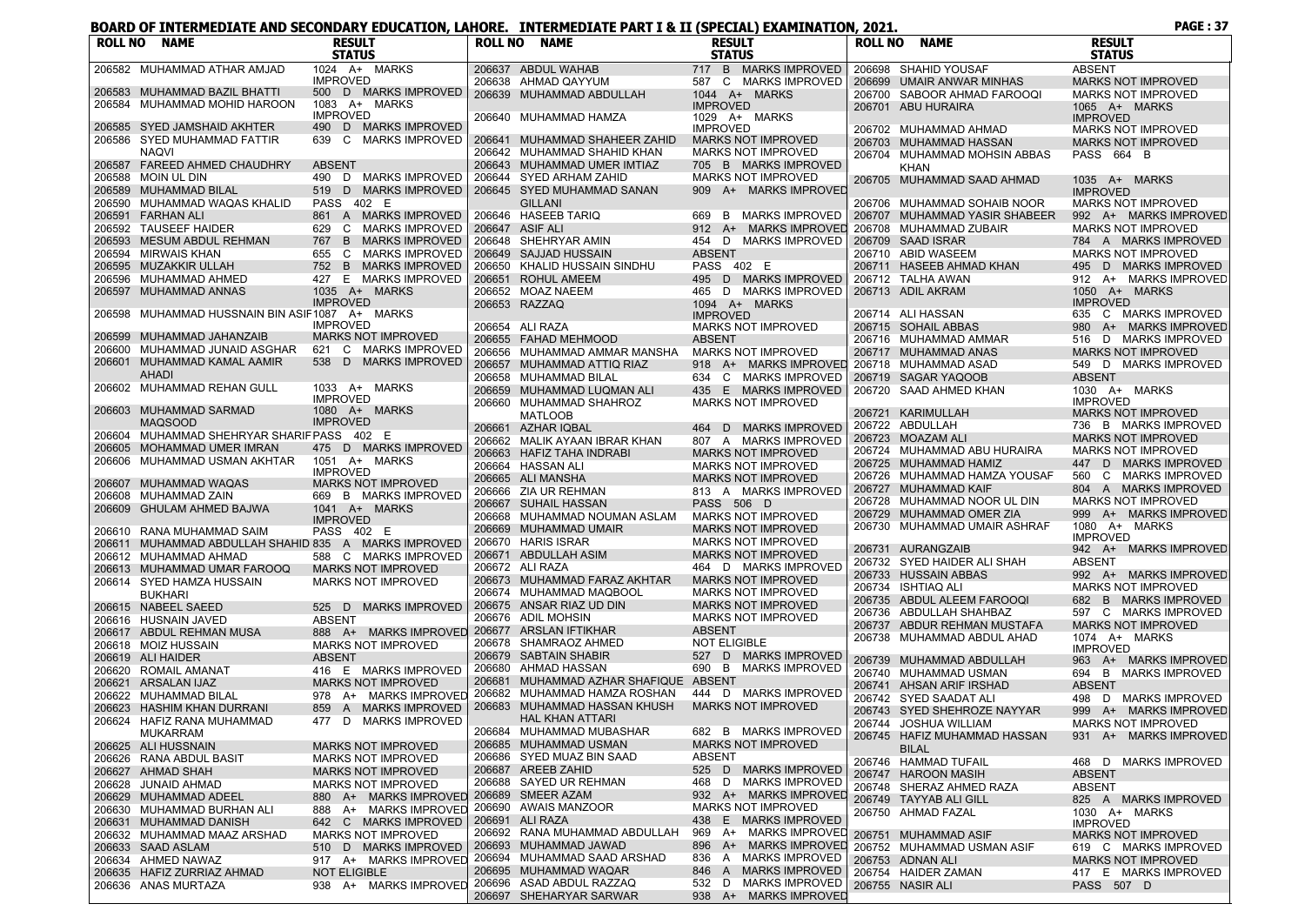|  |  |  | <b>PAGE : 38</b> |  |
|--|--|--|------------------|--|
|  |  |  |                  |  |

| <b>ROLL NO</b> | <b>NAME</b>                                        | <b>RESULT</b><br><b>STATUS</b>                         | ROLL NO | <b>NAME</b>                                                                        | <b>RESULT</b><br><b>STATUS</b>                         | <b>ROLL NO</b> | <b>NAME</b>                                                               | <b>RESULT</b><br><b>STATUS</b>                |
|----------------|----------------------------------------------------|--------------------------------------------------------|---------|------------------------------------------------------------------------------------|--------------------------------------------------------|----------------|---------------------------------------------------------------------------|-----------------------------------------------|
|                | 206756 HAFIZ MUHAMMAD BIN ASLAM                    | 1053 A+ MARKS                                          |         | 206810 MUHAMMAD KHUZAYMA                                                           | 1003 A+ MARKS                                          |                | 206870 AHSAAN ALI                                                         | 517 D MARKS IMPROVED                          |
|                |                                                    | <b>IMPROVED</b>                                        |         |                                                                                    | <b>IMPROVED</b>                                        |                | 206871 MUHAMMAD AHSAN YOUNAS                                              | PASS 417 E                                    |
|                | 206757 ABDULLAH<br>206758 M HUSNAIN                | <b>MARKS NOT IMPROVED</b><br>847 A MARKS IMPROVED      |         | 206811 ASAD ULLAH QASIM<br>206812 HASEEB HUSSAIN                                   | 457 D MARKS IMPROVED<br><b>MARKS NOT IMPROVED</b>      |                | 206872 ROLL NO CANCELLED                                                  | ROLL NO CANCELLED                             |
|                | 206759 SHAYAN MUSTAFA                              | 969 A+ MARKS IMPROVED 206813 FARIS                     |         |                                                                                    | 497 D MARKS IMPROVED                                   |                | 206873 SYED MOHSIN RAZA                                                   | <b>ABSENT</b>                                 |
|                | 206760 MUHAMMAD SAQEEF JUNAID                      | <b>MARKS NOT IMPROVED</b>                              |         | 206814 HAMMAD AHMAD                                                                | <b>MARKS NOT IMPROVED</b>                              |                | 206874 SYED MUNEEB AHMAD                                                  | 525 D MARKS IMPROVED<br>980 A+ MARKS IMPROVED |
|                | 206761 ABUBAKAR                                    | <b>B</b> MARKS IMPROVED<br>672                         |         | 206815 HASSAN TANVEER                                                              | 990 A+ MARKS IMPROVED                                  |                | 206875 AREEB AMJAD KHAN<br>206876 NABEEL NAWAZ NOSHA                      | <b>MARKS NOT IMPROVED</b>                     |
|                | 206762 TARIQ JAVED                                 | 633<br>C MARKS IMPROVED                                |         | 206816 ABDUL REHMAN                                                                | <b>MARKS NOT IMPROVED</b>                              |                | 206877 HABIB UR REHMAN                                                    | 990 A+ MARKS IMPROVED                         |
|                | 206763 GHULAM NAQSHBAND                            | 972 A+ MARKS IMPROVED 206817 EISA MEHMOOD              |         |                                                                                    | 848 A MARKS IMPROVED                                   |                | 206878 QASIM ALI                                                          | <b>MARKS NOT IMPROVED</b>                     |
|                | 206764 ALI ASNAN                                   | <b>MARKS NOT IMPROVED</b>                              |         | 206818 MUHAMMAD HASEEB AQIB                                                        | 876 A MARKS IMPROVED                                   |                | 206879 HAFIZ ABDUL MUQEET ALI                                             | 517 D MARKS IMPROVED                          |
|                | 206765 AHMAD IBRAHIM                               | <b>PASS 402 E</b>                                      |         | 206819 MUHAMMAD MOHSIN ALAM                                                        | 1032 A+ MARKS                                          |                | KHALID                                                                    |                                               |
|                | 206766 MUHAMMAD BILAL ASLAM                        | <b>MARKS NOT IMPROVED</b>                              |         |                                                                                    | <b>IMPROVED</b>                                        |                | 206880 HASSAN ALI                                                         | 644 C MARKS IMPROVED                          |
|                | 206767 MUHAMMAD HASNAIN                            | PASS 711 B                                             |         | 206820 SYED MUSHAF WASEEM                                                          | <b>PASS 500 D</b>                                      |                | 206881 MUHAMMAD EMAD AKHTAR                                               | 819 A MARKS IMPROVED                          |
|                | 206768 MUHAMMAD NAHEEZ IQBAL                       | 963 A+ MARKS IMPROVED                                  |         | 206821 ASAD ULLAH HUSNAIN<br>206822 SHEHROZ GILL                                   | 519 D MARKS IMPROVED<br>912 A+ MARKS IMPROVED          |                | 206882 MUHAMMAD HASSAN                                                    | 1087 A+ MARKS                                 |
|                | 206769 MUHAMMAD NOUMAN                             | 840 A MARKS IMPROVED                                   |         | 206823 AWAIS SIDDIQUE                                                              | 1089 A+ MARKS                                          |                |                                                                           | <b>IMPROVED</b>                               |
|                | 206770 MUHAMMADTALHA KHAN                          | <b>MARKS NOT IMPROVED</b>                              |         |                                                                                    | <b>IMPROVED</b>                                        |                | 206883 MUHAMMAD KHAQAN WAHEED ABSENT                                      |                                               |
|                | 206771 SYED ALI HAMZA KAZMI<br>206772 TALHA ARSHAD | <b>MARKS NOT IMPROVED</b><br>879 A MARKS IMPROVED      |         | 206824 TAIMOOR MOHSIN                                                              | 435 E MARKS IMPROVED                                   |                | CH<br>206884 MUHAMMAD UZAIR                                               | <b>MARKS NOT IMPROVED</b>                     |
|                | 206773 DAWOOD ABID                                 | <b>MARKS NOT IMPROVED</b>                              |         | 206825 ABDULLAH GHOUS                                                              | 1040 A+ MARKS                                          |                | 206885 SAUD ILYAS                                                         | 553 C MARKS IMPROVED                          |
|                | 206774 SHARUS                                      | PASS 423 E                                             |         |                                                                                    | <b>IMPROVED</b>                                        |                | 206886 IBTISAM ALI SABIR BHATTI                                           | 676 B MARKS IMPROVED                          |
|                | 206775 ABDUL KHALIQUE NAWAZ                        | <b>MARKS NOT IMPROVED</b>                              |         | 206826 URWAH MUHAMMAD                                                              | <b>MARKS NOT IMPROVED</b>                              |                | 206887 MIRZA WASIQ BAIG                                                   | <b>MARKS NOT IMPROVED</b>                     |
|                | 206776 HAMZA AMEEN                                 | 948 A+ MARKS IMPROVED                                  |         | 206827 MUHAMMAD AHMAD<br>206828 AMMAR ASGHAR                                       | <b>MARKS NOT IMPROVED</b><br><b>MARKS NOT IMPROVED</b> |                | 206888 ALI HAMZA                                                          | 634 C MARKS IMPROVED                          |
|                | 206777 MUHAMMAD AHMAD WYNE                         | <b>MARKS NOT IMPROVED</b>                              |         | 206829 NAEEM HAIDER                                                                | 457 D MARKS IMPROVED                                   |                | 206889 ALI HAMZA                                                          | <b>MARKS NOT IMPROVED</b>                     |
|                | 206778 MUHAMMAD HANZALA                            | 417 E MARKS IMPROVED                                   |         | 206830 GHAFFAR HAIDER                                                              | <b>MARKS NOT IMPROVED</b>                              |                | 206890 ARHAM                                                              | <b>MARKS NOT IMPROVED</b>                     |
|                | 206779 SYED ALI ABBAS                              | <b>MARKS NOT IMPROVED</b>                              |         | 206831 FAKHIR NAEEM                                                                | 511 D MARKS IMPROVED                                   |                | 206891 MUHAMMAD ABDULLAH                                                  | 992 A+ MARKS IMPROVED                         |
|                | 206780 SAQIB SANAULLAH                             | <b>MARKS NOT IMPROVED</b>                              |         | 206832 HAMID RAZA                                                                  | <b>MARKS NOT IMPROVED</b>                              |                | 206892 MUHAMMAD AWAIS USMAN                                               | 510 D MARKS IMPROVED                          |
|                | 206781 HAFIZ AHMAD                                 | 1073 A+ MARKS                                          |         | 206833 MALIK AHMAD HASSAN                                                          | 736 B MARKS IMPROVED                                   |                | 206893 MUHAMMAD HAMMAD SHAHZAD 671 B MARKS IMPROVED                       |                                               |
|                | 206782 ARSLAN ASHRAF                               | <b>IMPROVED</b><br>744 B MARKS IMPROVED                |         | 206834 HARIS MEHMOOD                                                               | <b>MARKS NOT IMPROVED</b>                              |                | 206894 MUHAMMAD HUZAIFA                                                   | PASS 546 D                                    |
|                | 206783 GULRAIZ LIAQAT                              | <b>MARKS NOT IMPROVED</b>                              |         | 206835 HAROON SIKANDAR                                                             | 1020 A+ MARKS                                          |                | 206895 MUHAMMAD KASHIF MURTAZA 634 C MARKS IMPROVED                       |                                               |
|                | 206784 ZARYAB ZULQARNAIN                           | 552 C MARKS IMPROVED                                   |         |                                                                                    | <b>IMPROVED</b>                                        |                | 206896 MUHAMMAD NASHIT ZAFAR<br>206897 MUHAMMAD SAMEER SHAFIQUEPASS 507 D | 964 A+ MARKS IMPROVED                         |
|                | 206785 FAHAD ISLAM CHOUDHARY                       | 1080 A+ MARKS                                          |         | 206836 RAO ALI BURHAN                                                              | <b>MARKS NOT IMPROVED</b>                              |                | 206898 MUHAMMAD SHAHROZE AHSAN 998 A+ MARKS IMPROVED                      |                                               |
|                |                                                    | <b>IMPROVED</b>                                        |         | 206837 ALI KHALID                                                                  | 1045 A+ MARKS<br><b>IMPROVED</b>                       |                | 206899 IBRAR ULLAH                                                        | PASS 475 D                                    |
|                | 206786 MUHAMMAD FAROOQ                             | 479 D MARKS IMPROVED                                   |         | 206838 ALI RAZA                                                                    | <b>ABSENT</b>                                          |                | 206900 HASEEB AHMAD                                                       | 527 D MARKS IMPROVED                          |
|                | MUKARRAM                                           |                                                        |         | 206839 MUHAMMAD ABDUL SARMAD                                                       | 999 A+ MARKS IMPROVED                                  |                | 206901 WALEED AHMED                                                       | <b>MARKS NOT IMPROVED</b>                     |
|                | 206787 MUHAMMAD HAMMAD AFZAL                       | 1014 A+ MARKS                                          |         | 206840 MUHAMMAD DANIYAL                                                            | <b>PASS 661 B</b>                                      |                | 206902 GHULAM FAREED                                                      | <b>MARKS NOT IMPROVED</b>                     |
|                | 206788 MUHAMMAD HAMZA ARSHAD                       | <b>IMPROVED</b><br>1051 A+ MARKS                       |         | 206841 MUHAMMAD TAHIR                                                              | <b>ABSENT</b>                                          |                | 206903 DAWOOD                                                             | 561 C MARKS IMPROVED                          |
|                |                                                    | <b>IMPROVED</b>                                        |         | 206842 MUHAMMAD UMAR                                                               | 820 A MARKS IMPROVED                                   |                | 206904 ABDUL MOHEED                                                       | <b>MARKS NOT IMPROVED</b>                     |
|                | 206789 MUHAMMAD HANZLA                             | 619 C MARKS IMPROVED                                   |         | 206843 MUHAMMAD USAMA AKRAM                                                        | 428 E MARKS IMPROVED                                   |                | 206905 MUHAMMAD ABDULLAH                                                  | <b>PASS 435 E</b>                             |
|                | 206790 MUHAMMAD HASHAAM                            | 927 A+ MARKS IMPROVED                                  |         | 206844 SHAHBAZ TUFAIL GILL                                                         | 855 A MARKS IMPROVED                                   |                | <b>YOUSAF</b>                                                             |                                               |
|                | <b>QURAISHI</b>                                    |                                                        |         | 206845 MAOOZ MASOOD                                                                | A+ MARKS IMPROVED<br>963                               |                | 206906 MUHAMMAD MOMIN IMAM                                                | <b>MARKS NOT IMPROVED</b>                     |
|                | 206791 MUHAMMAD TAYYAB MUKHTIAR MARKS NOT IMPROVED |                                                        |         | 206846 ALI HAIDER                                                                  | 475 D MARKS IMPROVED                                   |                | 206907 MUHAMMAD RAWAL                                                     | 634 C MARKS IMPROVED                          |
|                | <b>BHUTTA</b>                                      |                                                        |         | 206847 ALI HUSSNAIN                                                                | 875 A MARKS IMPROVED                                   |                | 206908 MUHAMMAD USMAN                                                     | <b>MARKS NOT IMPROVED</b>                     |
|                | 206792 MUHAMMAD YAHYA BAIDAR                       | 1003 A+ MARKS                                          |         | 206848 AJMAL SHARIF                                                                | 1031 A+ MARKS<br><b>IMPROVED</b>                       |                | 206909 QAMAR SHAHZAD                                                      | 1006 A+ MARKS<br><b>IMPROVED</b>              |
|                | <b>BAKHT</b>                                       | <b>IMPROVED</b>                                        |         | 206849 MUHAMMAD ANSAB CHUDHARY 516 D MARKS IMPROVED                                |                                                        |                | 206910 HAMDAN NAVEED                                                      | <b>MARKS NOT IMPROVED</b>                     |
|                | 206793 ZAMAN ASIF                                  | <b>ABSENT</b>                                          |         | 206850 MUHAMMAD IMAZ                                                               | A+ MARKS IMPROVED<br>909                               |                | 206911 SAQEEF ILYAS                                                       | <b>ABSENT</b>                                 |
|                | 206794 ABBAS KHAN YOUSAFZAI<br>206795 MUBASHAR ALI | <b>MARKS NOT IMPROVED</b><br><b>MARKS NOT IMPROVED</b> |         | 206851 MUHAMMAD RIAZ                                                               | 600 C MARKS IMPROVED                                   |                | 206912 SULEMAN JERRY                                                      | 568 C MARKS IMPROVED                          |
|                | 206796 RAHEEL JAVAID                               | <b>MARKS NOT IMPROVED</b>                              |         | 206852 SYED HASEEB UL HASSAN                                                       | PASS 429 E                                             |                | 206913 UMAR IFTIKHAR                                                      | <b>MARKS NOT IMPROVED</b>                     |
|                | 206797 SHAHZAIB HAIDER                             | 990 A+ MARKS IMPROVED                                  |         | 206853 UMER DARAAZ                                                                 | <b>B</b> MARKS IMPROVED<br>675                         |                | 206914 FAIZAN ALI                                                         | <b>MARKS NOT IMPROVED</b>                     |
|                | 206798 WAJAHAT ALI MANZOOR                         | 1006 A+ MARKS                                          |         | 206854 ALI ASHYAN                                                                  | 524 D MARKS IMPROVED                                   |                | 206915 ALI HASSAN                                                         | <b>ABSENT</b>                                 |
|                |                                                    | <b>IMPROVED</b>                                        |         | 206855 AHMAD ALI                                                                   | 464 D MARKS IMPROVED                                   |                | 206916 AHMAD SHAHZAD                                                      | 766 B MARKS IMPROVED                          |
|                | 206799   MUHAMMAD AHMAD SAIM                       | 475 D MARKS IMPROVED                                   |         | 206856 SOHAIL AKRAM                                                                | ABSENT                                                 |                | 206917 AHMAD TALHA BAKHAT                                                 | 1077 A+ MARKS                                 |
|                | 206800 MUHAMMAD ANAS                               | 448 D MARKS IMPROVED                                   |         | 206857 MUHAMMAD ABU SOFYAN                                                         | <b>MARKS NOT IMPROVED</b>                              |                | 206918 IKRAM ULLAH                                                        | <b>IMPROVED</b><br>601 C MARKS IMPROVED       |
|                | 206801 MUHAMMAD RAHEEL                             | 517 D MARKS IMPROVED                                   |         | 206858 MUHAMMAD FAIZAN AKRAM<br>206859 MUHAMMAD IBRAHEEM KHALIL MARKS NOT IMPROVED | 429 E MARKS IMPROVED                                   |                | 206919 MUHAMMAD OMAR                                                      | <b>MARKS NOT IMPROVED</b>                     |
|                | 206802 MUHAMMAD UMAIR                              | <b>MARKS NOT IMPROVED</b>                              |         | 206860 MUHAMMAD TAHA AZHAR                                                         | 601 C MARKS IMPROVED                                   |                | 206920 MUHAMMAD SAQLAIN                                                   | 623 C MARKS IMPROVED                          |
|                | 206803 NOMAN SAEED                                 | 517 D MARKS IMPROVED                                   |         | 206861 MUHAMMAD UMAR MASOOD                                                        | 1080 A+ MARKS                                          |                | 206921 SYED MUHAMMAD ABDUL                                                | <b>ABSENT</b>                                 |
|                | 206804 ASAD ALI MAHMOOD<br>206805 SADDAQAT ALI     | ABSENT<br>788 A MARKS IMPROVED                         |         |                                                                                    | <b>IMPROVED</b>                                        |                | <b>REHMAN</b>                                                             |                                               |
|                | 206806 ABDUL QADEER                                | 1052 A+ MARKS                                          |         | 206862 MUHAMMAD ZULKIFAL                                                           | 448 D MARKS IMPROVED                                   |                | 206922 ZEESHAN HAMEED KASHMIRI                                            | 1056 A+ MARKS                                 |
|                |                                                    | <b>IMPROVED</b>                                        |         | 206863 IMRAN ALI                                                                   | 622 C MARKS IMPROVED                                   |                |                                                                           | <b>IMPROVED</b>                               |
|                | 206807 WAHAB AHMED                                 | 1061 A+ MARKS                                          |         | 206864 FARAN PERVAIZ                                                               | ABSENT                                                 |                | 206923 HUSSNAIN ALI                                                       | 518 D MARKS IMPROVED                          |
|                |                                                    | <b>IMPROVED</b>                                        |         | 206865 MUDDASSIR FAZL-E-MATEEN                                                     | 846 A MARKS IMPROVED                                   |                | 206924 ATTA ULLAH                                                         | <b>MARKS NOT IMPROVED</b>                     |
|                | 206808 MUHAMMAD BIN ADNAN                          | 1087 A+ MARKS                                          |         | 206866 AWAIS UR REHMAN GHANI                                                       | <b>MARKS NOT IMPROVED</b>                              |                | 206925 MUHAMMAD HUSNAIN MUGHAL 1061 A+ MARKS                              | <b>IMPROVED</b>                               |
|                | 206809 MOHAMMAD FASEEH HAIDER                      | <b>IMPROVED</b><br><b>MARKS NOT IMPROVED</b>           |         | 206867 MOHSIN HASSAN                                                               | 784 A MARKS IMPROVED                                   |                | 206926 ZAIN-UL-ABIDIN                                                     | 537 D MARKS IMPROVED                          |
|                |                                                    |                                                        |         | 206868 ABDUL HASEEB<br>206869 ALI HAMZA                                            | <b>MARKS NOT IMPROVED</b><br>633 C MARKS IMPROVED      |                | 206927 FAISAL REHMAN                                                      | <b>MARKS NOT IMPROVED</b>                     |
|                |                                                    |                                                        |         |                                                                                    |                                                        |                |                                                                           |                                               |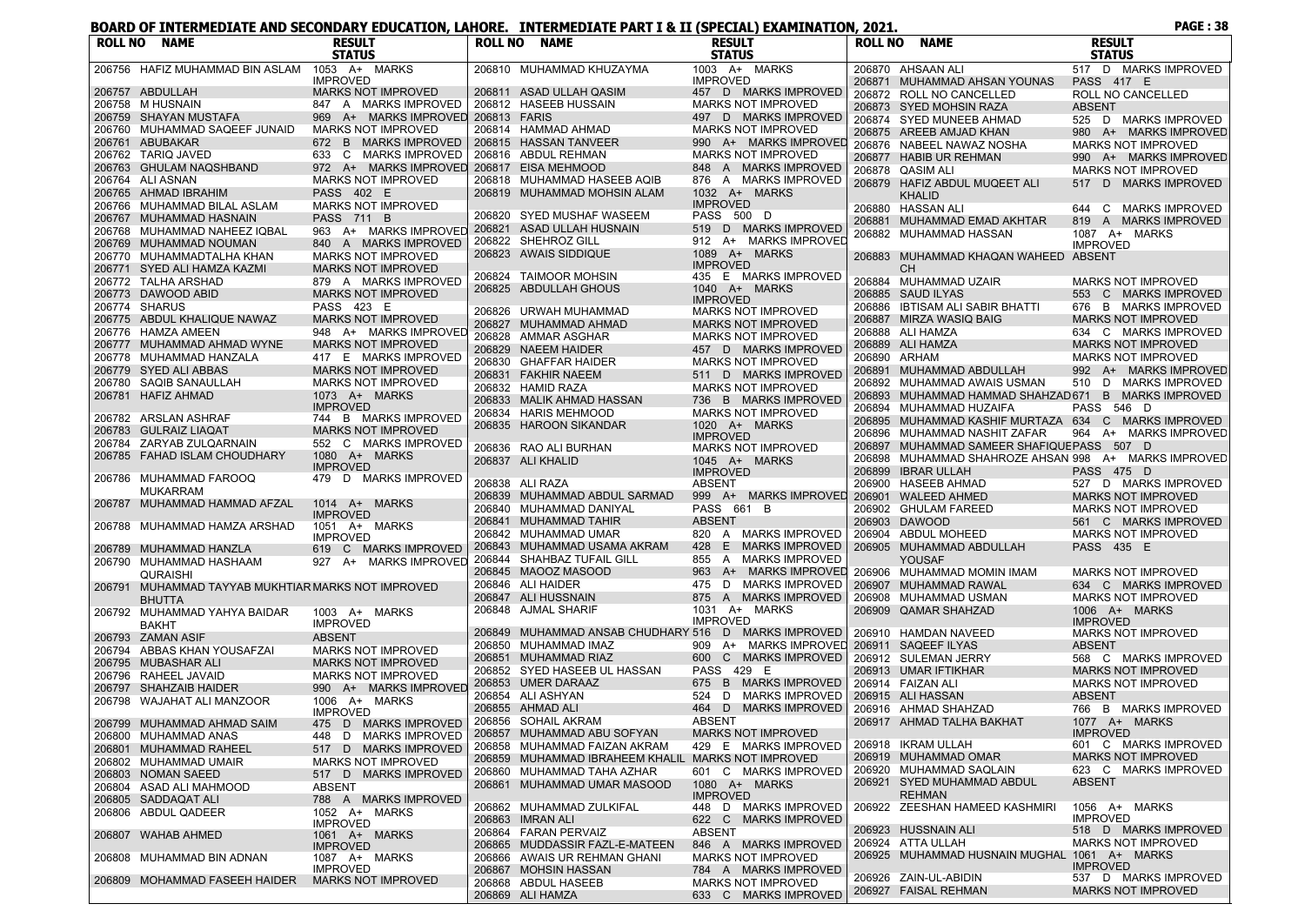|                |                               |                                                  | DUAND UF INTENMEDIATE AND SECUNDANT EDUCATION, EANUNE.   INTENMEDIATE FANT I & II (SFECIAE) EAAMINATION, ZUZI. |                                |             |                                                    | .                              |
|----------------|-------------------------------|--------------------------------------------------|----------------------------------------------------------------------------------------------------------------|--------------------------------|-------------|----------------------------------------------------|--------------------------------|
|                | ROLL NO NAME                  | result<br><b>STATUS</b>                          | <b>ROLL NO NAME</b>                                                                                            | <b>RESULT</b><br><b>STATUS</b> |             | <b>ROLL NO NAME</b>                                | <b>RESULT</b><br><b>STATUS</b> |
|                | 206928 AHMAD HUSSNAIN         |                                                  | 921 A+ MARKS IMPROVED 206987 MOHAMMAD HAMZA ARSHAD                                                             | 618 C MARKS IMPROVED           |             | 207048 ATIF ALI                                    | 655 C MARKS IMPROVED           |
|                | 206929 FAHAD MAHMOOD          | <b>MARKS NOT IMPROVED</b>                        | 206988 MUHAMMAD MOBEEN                                                                                         | 1053 A+ MARKS                  |             | 207049 SHAHERYAR AKRAM                             | <b>MARKS NOT IMPROVED</b>      |
|                | 206930 MUHAMMAD AWAIS ASGHAR  | 1034 A+ MARKS                                    |                                                                                                                | <b>IMPROVED</b>                |             | 207050 DERICK SON AKHTAR                           | 429 E MARKS IMPROVED           |
|                |                               | <b>IMPROVED</b>                                  | 206989 MUHAMMAD NAVEED                                                                                         | <b>MARKS NOT IMPROVED</b>      |             | 207051 DANIYAL ASHRAF                              | <b>MARKS NOT IMPROVED</b>      |
|                | 206931 MUHAMMAD SAQLAIN ATHAR | 571 C MARKS IMPROVED                             | 206990 MUHAMMAD USMAN ISMAIL                                                                                   | <b>MARKS NOT IMPROVED</b>      |             | 207052 TALLAT ASLAM                                | 640 C MARKS IMPROVED           |
|                | 206932 SYED HAMAISH HASSAN    | 1032 A+ MARKS                                    | 206991 RAFAY HASNAIN                                                                                           | 1033 A+ MARKS                  |             | 207053 QAIS MAQSOOD                                | <b>MARKS NOT IMPROVED</b>      |
|                |                               | <b>IMPROVED</b>                                  |                                                                                                                | <b>IMPROVED</b>                |             | 207054 ABDUR REHMAN                                | 992 A+ MARKS IMPROVED          |
|                | 206933 MALIK RASHID IQBAL     | <b>MARKS NOT IMPROVED</b>                        | 206992 ASAD ALI                                                                                                | <b>MARKS NOT IMPROVED</b>      |             | 207055 RANA MUHAMMAD REHAN                         | 654 C MARKS IMPROVED           |
| 206934 DANIYAL |                               | 429 E MARKS IMPROVED                             | 206993 HABIB UR REHMAN                                                                                         | <b>ABSENT</b>                  |             | 207056 SOHAIL ABID                                 | PASS 402 E                     |
|                | 206935 SAIM SHAHZAD           | 427 E MARKS IMPROVED                             | 206994 ADIL NAWAZ                                                                                              | 525 D MARKS IMPROVED           |             | 207057 MUHAMMAD ISMAIL                             | 972 A+ MARKS IMPROVED          |
|                | 206936 AHMAD MAHMOOD          | 993 A+ MARKS IMPROVED 206995 MOHSAN ALI          |                                                                                                                | 1066 A+ MARKS                  |             | 207058 MUHAMMAD SUBHAN NAEEM                       | 977 A+ MARKS IMPROVED          |
|                | 206937 MUHAMMAD HASSAN        | <b>MARKS NOT IMPROVED</b>                        |                                                                                                                | <b>IMPROVED</b>                |             | 207059 MUHAMMAD WASIF AMIR                         | 1072 A+ MARKS                  |
|                | 206938 MUHAMMAD RAFEY         | <b>MARKS NOT IMPROVED</b>                        | 206996 ABDULLAH SHARIF                                                                                         | 784 A MARKS IMPROVED           |             |                                                    | <b>IMPROVED</b>                |
|                | 206939 MUHAMMAD ZANIQUE       | 619 C MARKS IMPROVED                             | 206997 HAMZA TUFAIL                                                                                            | 1006 A+ MARKS                  |             | 207060 AMIR ALI                                    | ABSENT                         |
|                | 206940 ALYAN ALI KHAN         | 496 D MARKS IMPROVED                             |                                                                                                                | <b>IMPROVED</b>                |             | 207061 AKASH AKRAM                                 | 726 B MARKS IMPROVED           |
|                | 206941 UMAIR ASHRAF           | <b>MARKS NOT IMPROVED</b>                        | 206998 ALI RAZA                                                                                                | 608 C MARKS IMPROVED           |             | 207062 ABDULLAH QASIM                              | 525<br>D MARKS IMPROVED        |
|                | 206942 SAQLAIN AHMED          | <b>MARKS NOT IMPROVED</b>                        | 206999 MUHAMMAD HAMZA TAHIR                                                                                    | <b>MARKS NOT IMPROVED</b>      |             | 207063 MUHAMMAD ALI HASSAN                         | 561 C MARKS IMPROVED           |
|                | 206943 AMIR IQBAL             | 566 C MARKS IMPROVED                             | 207000 MUHAMMAD HASSAAN                                                                                        | <b>MARKS NOT IMPROVED</b>      |             |                                                    |                                |
|                | 206944 AKASH ALI              | 473 D MARKS IMPROVED                             | 207001 MUHAMMAD HASSAN FAISAL                                                                                  | 744 B MARKS IMPROVED           |             | 207064 MUHAMMAD HAMMAD SIDDIQUI ABSENT             |                                |
|                | 206945 ABDUL REHMAN           | 443 D MARKS IMPROVED                             | 207002 MUHAMMAD HUSNAIN                                                                                        | <b>MARKS NOT IMPROVED</b>      |             | 207065 MUHAMMAD KHUBAIB                            | 758 B MARKS IMPROVED           |
|                | 206946 FAIZAN AHMED           | 1087 A+ MARKS                                    | 207003 MUHAMMAD USMAN                                                                                          | 571 C MARKS IMPROVED           |             | 207066 MUHAMMAD UMER EHSAN                         | 456 D MARKS IMPROVED           |
|                |                               | <b>IMPROVED</b>                                  | 207004 MUHAMMAD AHMAD MUSTAFA MARKS NOT IMPROVED                                                               |                                |             | 207067 MUHAMMAD WAHAB SHEIKH                       | <b>MARKS NOT IMPROVED</b>      |
|                | 206947 MUHAMMAD ABDULLAH      | <b>MARKS NOT IMPROVED</b>                        | 207005 MUHAMMAD HASSAN TARIQ                                                                                   | 858 A MARKS IMPROVED           |             | 207068 MUHAMMAD ZOHAIB                             | 603 C MARKS IMPROVED           |
|                | 206948 MUHAMMAD ALI           | 427 E MARKS IMPROVED                             | 207006 MUHAMMAD MUBEEN                                                                                         | <b>MARKS NOT IMPROVED</b>      |             | 207069 MUHAMMAD ZUBAIR HUSSAIN                     | 754 B MARKS IMPROVED           |
|                | 206949 MUHAMMAD MAAZ          | <b>MARKS NOT IMPROVED</b>                        | 207007 MUHAMMAD WALI IFTIKHAR                                                                                  | 456 D MARKS IMPROVED           |             | <b>KHOKHAR</b>                                     |                                |
|                | 206950 SULEMAN SALEEM         | <b>MARKS NOT IMPROVED</b>                        | 207008 AZLAN AKBAR                                                                                             | 598 C MARKS IMPROVED           |             | 207070 ZYAN HASSAN KHAN                            | <b>MARKS NOT IMPROVED</b>      |
|                | 206951 ANEES EJAZ             |                                                  | 207009 AHMAR SHERAZI                                                                                           | 746 B MARKS IMPROVED           |             | 207071 RAYYAN JAVED                                | 663 B MARKS IMPROVED           |
|                |                               | <b>ABSENT</b>                                    | 207010 GHULAM FAREED                                                                                           | <b>MARKS NOT IMPROVED</b>      |             | 207072 ALI HAMZA                                   | 621 C MARKS IMPROVED           |
|                | 206952 KASHIF HUSSAIN         | 587 C MARKS IMPROVED                             | 207011 ABESHAY                                                                                                 | 640 C MARKS IMPROVED           |             | 207073 JAWAD ASLAM                                 | 500 D MARKS IMPROVED           |
|                | 206953 HASNAIN BARKET         | <b>MARKS NOT IMPROVED</b>                        |                                                                                                                |                                |             | 207074 SHOAIB HASSAN                               | ABSENT                         |
|                | 206954 ABDUL MUEED            | <b>MARKS NOT IMPROVED</b>                        | 207012 ABDULLAH IQBAL                                                                                          | <b>MARKS NOT IMPROVED</b>      |             | 207075 BILAL MUJTABA                               | 977 A+ MARKS IMPROVED          |
|                | 206955 JUNAID ALI YOUSAF      | 1040 A+ MARKS                                    | 207013 TAYYAB AWAIS                                                                                            | <b>ABSENT</b>                  |             | 207076 MUHAMMAD ABDULLAH HADI                      | 705 B MARKS IMPROVED           |
|                |                               | <b>IMPROVED</b>                                  | 207014 MUHAMMAD ABDULLAH                                                                                       | 907 A+ MARKS IMPROVED          |             | 207077 MUHAMMAD HAYSEM MAZHAR PASS 525 D           |                                |
|                | 206956 MOHAMMAD AWAIZ TANVEER | <b>MARKS NOT IMPROVED</b>                        | 207015 MUHAMMAD ADNAN                                                                                          | 637 C MARKS IMPROVED           |             | 207078 MUHAMMAD ZOHAIB IMAM                        | 717 B MARKS IMPROVED           |
|                | 206957 MUHAMMAD HASHIM ZIA    | 621 C MARKS IMPROVED                             | 207016 MUHAMMAD ASAD FAREED                                                                                    | 900 A+ MARKS IMPROVED          |             | 207079 ATRAZ ALI                                   | <b>MARKS NOT IMPROVED</b>      |
|                | 206958 MUHAMMAD SAJID KHAN    | <b>MARKS NOT IMPROVED</b>                        | 207017 MUHAMMAD TASAWER ASHRAF MARKS NOT IMPROVED                                                              |                                |             | 207080 SHAHZAIB                                    | 860 A MARKS IMPROVED           |
|                | 206959 MUHAMMAD UMAR MUNIR    | 506 D MARKS IMPROVED                             | 207018 MUHAMMAD USMAN                                                                                          | 619 C MARKS IMPROVED           |             | 207081 ABDUL HADI                                  | 683 B MARKS IMPROVED           |
|                | 206960 QASIM ASLAM            | <b>MARKS NOT IMPROVED</b>                        | 207019 EHAB RASHID                                                                                             | 655 C MARKS IMPROVED           |             |                                                    |                                |
|                | 206961 HAFIZ UMAIR ALI SHAN   | 662 B MARKS IMPROVED                             | 207020 DAYBAL HAIDER                                                                                           | PASS 694 B                     |             | 207082 MUHAMMAD AHMAD                              | 592 C MARKS IMPROVED           |
|                | 206962 SAIM SHABBIR           | 956 A+ MARKS IMPROVED 207021 ASADULLAH           |                                                                                                                | 683 B MARKS IMPROVED           |             | 207083 MUHAMMAD MURTAZA ALI                        | 623 C MARKS IMPROVED           |
|                | 206963 MUHAMMAD AJMAL         | <b>ABSENT</b>                                    | 207022 SHAHRAN AKHTAR                                                                                          | ABSENT                         |             | 207084 MUHAMMAD SALMAN KHAN                        | <b>MARKS NOT IMPROVED</b>      |
|                | 206964 MUHAMMAD UMAIR AMJAD   | PASS 1023 A+                                     | 207023 QAZI BUKHTIAR AHMAD                                                                                     | 573 C MARKS IMPROVED           |             | 207085 MUHAMMAD USAMA                              | <b>PASS 671 B</b>              |
|                | CHAUDHARY                     |                                                  | 207024 MALIK FAROOQ AHMED                                                                                      | PASS 676 B                     |             | 207086 ZAFAR AHMAD                                 | 694 B MARKS IMPROVED           |
|                | 206965 MUHAMMAD UMER          | <b>MARKS NOT IMPROVED</b>                        | 207025 HASSAAN RASOOL                                                                                          | <b>MARKS NOT IMPROVED</b>      |             | 207087 SHABBIR ALI KHAN                            | <b>MARKS NOT IMPROVED</b>      |
|                | 206966 AHSAN SHAFIQUE         | 465 D MARKS IMPROVED                             | 207026 MUHAMMAD AWAIS                                                                                          | <b>PASS 532 D</b>              |             | 207088 SHAHEEN UL HAQ                              | 465 D MARKS IMPROVED           |
|                | 206967 MUDASSAR IQBAL         | 479 D MARKS IMPROVED                             | 207027 MUHAMMAD AWAIS                                                                                          | <b>ABSENT</b>                  |             | 207089 SIKINDER HAYAT KHAN                         | <b>MARKS NOT IMPROVED</b>      |
|                | 206968 SYED SHAHAN ABBAS      | 546 D MARKS IMPROVED                             | 207028 MUHAMMAD HASAN SAJID                                                                                    | <b>MARKS NOT IMPROVED</b>      |             | 207090 AHMAD ALI                                   | 928 A+ MARKS IMPROVED          |
|                | 206969 AHMED ABDULLAH TEHAMI  | 1012 A+ MARKS                                    | 207029 MUHAMMAD UMAR                                                                                           | <b>B</b> MARKS IMPROVED        |             | 207091 ASJAD ARSHAD                                | <b>MARKS NOT IMPROVED</b>      |
|                |                               | <b>IMPROVED</b>                                  |                                                                                                                | 725                            |             | 207092 MUHAMMAD BILAL ASHRAF                       | <b>MARKS NOT IMPROVED</b>      |
|                | 206970 ABDUL MATEEN SHOUKAT   | <b>MARKS NOT IMPROVED</b>                        | 207030 HUSSNAIN ALI                                                                                            | 876 A MARKS IMPROVED           |             | 207093 MUHAMMAD FARHAN NASIR                       | 1074 A+ MARKS                  |
|                | 206971 ABU-HURAIRA            | PASS 402 E                                       | 207031 TAHA TARIQ                                                                                              | 1085 A+ MARKS                  |             |                                                    | <b>IMPROVED</b>                |
|                | 206972 RANA MUHAMMAD ATIF     |                                                  |                                                                                                                | <b>IMPROVED</b>                |             | 207094 MOHAMMAD ISMAEEL                            | PASS 655 C                     |
|                |                               | 900 A+ MARKS IMPROVED 207032 AHMAD MUNIR         |                                                                                                                | 951 A+ MARKS IMPROVED          |             | 207095 MUHAMMAD JUNAID EHSAN                       | 1029 A+ MARKS                  |
|                | 206973 MUHAMMAD SAQIB         | <b>ABSENT</b>                                    | 207033 ZOHAIB AHMAD                                                                                            | 458 D MARKS IMPROVED           |             |                                                    | <b>IMPROVED</b>                |
|                | 206974 MOHAMMAD ZAID KHAN     | 1053 A+ MARKS                                    | 207034 SOHAIB HASSAN                                                                                           |                                |             |                                                    | 477 D MARKS IMPROVED           |
|                |                               | IMPROVED                                         | 207035 MUHAMMAD AHSAN                                                                                          |                                |             | 417 E MARKS IMPROVED 207096 MUHAMMAD SAMEEL ASLAM  | <b>MARKS NOT IMPROVED</b>      |
|                | 206975 SYED SAMEE HASNAIN     | 836 A MARKS IMPROVED                             | 207036 MOHAMMAD AWAIS ILYAS                                                                                    | 1005 A+ MARKS                  |             | 207098 TALHA QAYYUM                                | <b>MARKS NOT IMPROVED</b>      |
|                | 206976 HAFIZ ZAIN AHMAD       | 448 D MARKS IMPROVED                             |                                                                                                                | <b>IMPROVED</b>                | 207099 ZAIN |                                                    | 599 C MARKS IMPROVED           |
|                | 206977 UMAR AZEEM             | <b>ABSENT</b>                                    | 207037 MUHAMMAD BILAL SHAHID                                                                                   | ABSENT                         |             | 207100 ANUS NOOR                                   | 778 A MARKS IMPROVED           |
|                | 206978 SHARIQ AHMAD           | 786 A MARKS IMPROVED                             | 207038 AZLAN ALI                                                                                               | 502 D MARKS IMPROVED           |             | 207101 HAMZA IDREES                                | 1051 A+ MARKS                  |
|                | 206979 ZEESHAN MAHMOOD        | 641 C MARKS IMPROVED   207039 RAFAYALI           |                                                                                                                | 600 C MARKS IMPROVED           |             |                                                    | <b>IMPROVED</b>                |
|                | 206980 ABDUL AHAD             | 519 D MARKS IMPROVED   207040 IRSHAD JAMSHAID    |                                                                                                                | ABSENT                         |             | 207102 MUSAIYAB RIAZ                               | <b>ABSENT</b>                  |
|                | 206981 ABDULLAH BIN BASHIR    | 876 A MARKS IMPROVED   207041 HAFIZ QADEER AHMAD |                                                                                                                | <b>ABSENT</b>                  |             | 207103 MUHAMMAD ABID FAIZAN                        | 621 C MARKS IMPROVED           |
|                | 206982 ALI NADEEM             | 642 C MARKS IMPROVED   207042 DAWOOD SARFRAZ     |                                                                                                                | 527 D MARKS IMPROVED           |             | 207104 MUHAMMAD ASHARAB WAQAS 540 D MARKS IMPROVED |                                |
|                | 206983 JAWAD HASSAN           | 1076 A+ MARKS                                    | 207043 MUHAMMAD AHSAN SALEEM                                                                                   | 559 C MARKS IMPROVED           |             | DUTT.                                              |                                |

MUHAMMAD SHAHOOD AHMAD 661 B MARKS IMPROVED

D MARKS IMPROVED

531 D MARKS IMPROVED

498 D MARKS IMPROVED 207106 MOBASHIR ALLE

BUTT

 MUHAMMAD HASEEB MOHSIN 588 C MARKS IMPROVED MOBASHIR ALEE KHAN 710 B MARKS IMPROVED

741 B MARKS IMPROVED

206984 AHMAD YAAR MARKS NOT IMPROVED 207045 SAAD WASEEM MUHAMMAD ABDULLAH PASS 778 A 206986 MUHAMMAD GHAZWAN MARKS NOT IMPROVED 207047 ATEEQ UL REHMAN

IMPROVED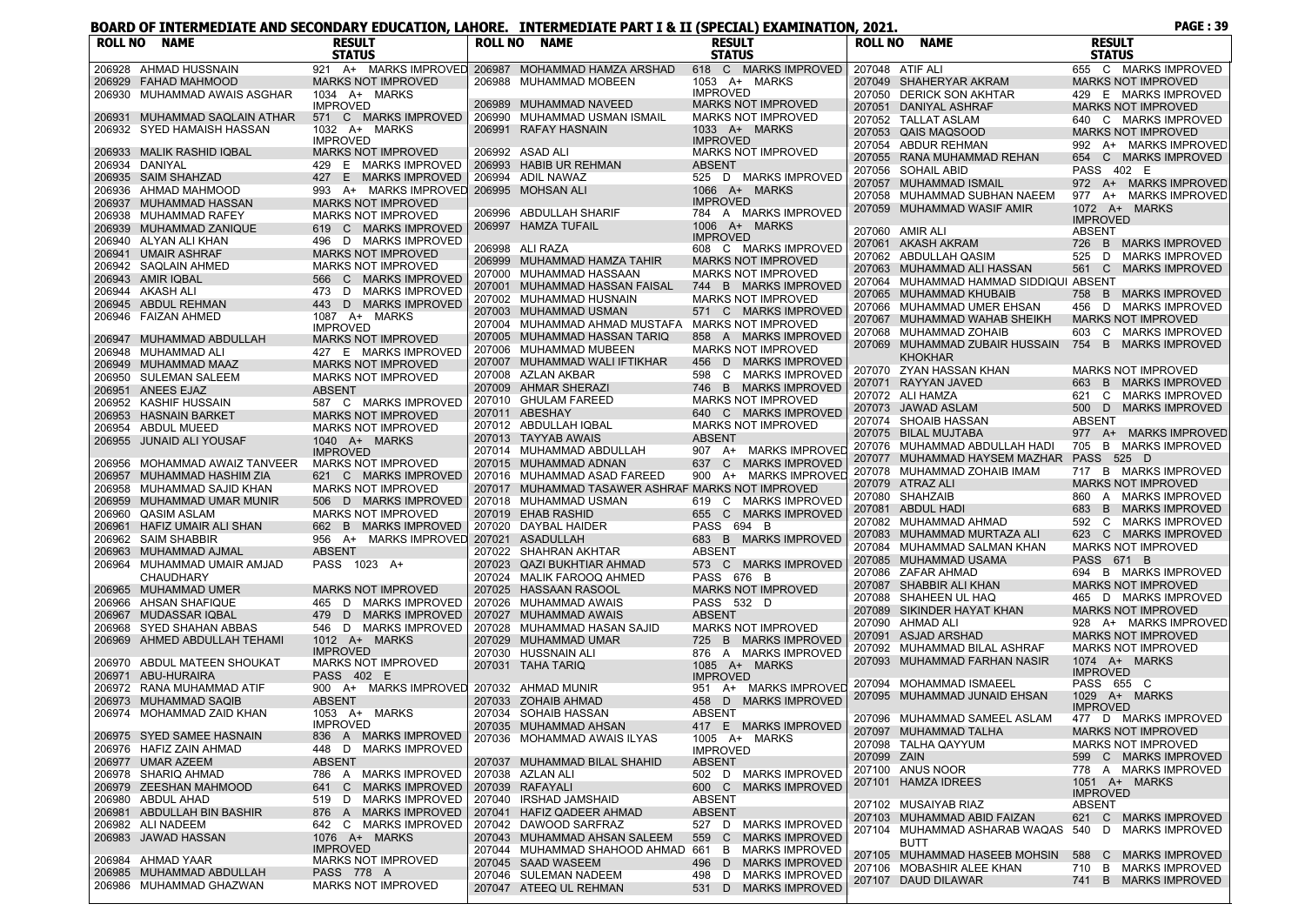|                 | <b>ROLL NO NAME</b>                                  | <b>RESULT</b><br><b>STATUS</b>                   | <b>ROLL NO NAME</b>                                  | <b>RESULT</b><br><b>STATUS</b>            | ROLL NO       | <b>NAME</b>                                                                                     | RESULT<br><b>STATUS</b>                       |
|-----------------|------------------------------------------------------|--------------------------------------------------|------------------------------------------------------|-------------------------------------------|---------------|-------------------------------------------------------------------------------------------------|-----------------------------------------------|
|                 | 207108 TALHA SAEED                                   | 1023 A+ MARKS                                    | 207167 HASSAN JAVED                                  | 1032 A+ MARKS                             |               | 207222 MUHAMMAD HAMMAD                                                                          | 1076 A+ MARKS                                 |
| 207109 ZARK ALI |                                                      | <b>IMPROVED</b><br><b>ABSENT</b>                 | 207168 MUJADID AHMAD                                 | <b>IMPROVED</b><br>684 B MARKS IMPROVED   |               |                                                                                                 | <b>IMPROVED</b>                               |
|                 | 207110 REHMAN SHAHID                                 | <b>PASS 717 B</b>                                | 207169 ARSAM ALI                                     | 633 C MARKS IMPROVED                      |               | 207223 MUHAMMAD MOHSIN SHAKOOR 510 D MARKS IMPROVED<br>207224 MUHAMMAD UMAIR SULEMAN PASS 705 B |                                               |
|                 | 207111 AOUN ALI                                      | <b>ABSENT</b>                                    | 207170 MUHAMMAD AHMAD                                | 1089 A+ MARKS                             |               | <b>MALIK</b>                                                                                    |                                               |
|                 | 207112 ZAIN SHAHID                                   | 435 E MARKS IMPROVED                             |                                                      | <b>IMPROVED</b>                           |               | 207225 MUHAMMAD UMAR TAHIR                                                                      | 1089 A+ MARKS                                 |
|                 | 207113 MUHAMMAD DANIAL                               | <b>ABSENT</b>                                    | 207171 MUHAMMAD ANS                                  | 624 C MARKS IMPROVED                      |               |                                                                                                 | <b>IMPROVED</b>                               |
|                 | 207114 MUHAMMAD MOHID                                | 1092 A+ MARKS                                    | 207172 MUHAMMAD MUSHTAQ                              | <b>ABSENT</b>                             |               | 207226 MUHAMMAD USMAN                                                                           | <b>MARKS NOT IMPROVED</b>                     |
|                 |                                                      | <b>IMPROVED</b>                                  | 207173 MUHAMMAD SAAD RASHID                          | 1090 A+ MARKS                             |               | 207227 MUHAMMAD WALEED MUSHTAQ 1013 A+ MARKS                                                    |                                               |
|                 | 207115 MUHAMMAD NAEEM NAVEED                         | <b>ABSENT</b>                                    |                                                      | <b>IMPROVED</b>                           |               |                                                                                                 | <b>IMPROVED</b>                               |
|                 | 207116 SYED MUNEEB ARSHAD                            | 500 D MARKS IMPROVED                             | 207174 AHSEN ALI                                     | <b>MARKS NOT IMPROVED</b>                 |               | 207228 WAQAS AHMED                                                                              | 448 D MARKS IMPROVED                          |
|                 | 207117 USAMA SALEEM                                  | D MARKS IMPROVED<br>527                          | 207175 SHEHRIYAR JAVED                               | 642 C MARKS IMPROVED                      |               | 207229 MUDASSAR ASHIQ                                                                           | 567 C MARKS IMPROVED                          |
|                 | 207118 AROOSH UMAR                                   | 619 C MARKS IMPROVED                             | 207176 UBAID UR REHMAN                               | <b>MARKS NOT IMPROVED</b>                 |               | 207230 HAFIZ AHTASHAM                                                                           | 716 B MARKS IMPROVED                          |
|                 | 207119 SHAROON SARFRAZ                               | 723 B MARKS IMPROVED                             | 207177 MALIK ALMASS HUSSAN AWAN 545 D MARKS IMPROVED |                                           |               | 207231 USAMA KHAN                                                                               | 949 A+ MARKS IMPROVED                         |
|                 | 207120 ABDUL RAHHIM                                  | 1020 A+ MARKS                                    | 207178 TAIMOOR NADEEM                                | 1076 A+ MARKS                             |               | 207232 TAMOOR HAMID                                                                             | 546 D MARKS IMPROVED                          |
|                 |                                                      | <b>IMPROVED</b>                                  |                                                      | <b>IMPROVED</b>                           |               | 207233 SHAROON JAVED                                                                            | <b>ABSENT</b>                                 |
|                 | 207121 FAIZAN AKHTAR                                 | 855 A MARKS IMPROVED                             | 207179 AFAQ JAMSHAID                                 | 911 A+ MARKS IMPROVED                     |               | 207234 ABDUL REHMAN                                                                             | 972 A+ MARKS IMPROVED                         |
|                 | 207122 SHOAIB JAVED                                  | 612 C MARKS IMPROVED                             | 207180 ALI RAZA                                      | <b>MARKS NOT IMPROVED</b>                 |               | 207235 ABDUL SAMI                                                                               | 1084 A+ MARKS                                 |
|                 | 207123 MUHAMMAD AHMED ALI                            | 552 C MARKS IMPROVED                             | 207181 TAHA JABBAR                                   | 1053 A+ MARKS                             |               |                                                                                                 | <b>IMPROVED</b>                               |
|                 | 207124 MUHAMMAD ANSAR ABBAS                          | <b>ABSENT</b>                                    |                                                      | <b>IMPROVED</b><br>1053 A+ MARKS          |               | 207236 MUHAMMAD ALI                                                                             | 629 C MARKS IMPROVED                          |
|                 | 207125 MUHAMMAD PARAS FAREED                         | 561 C MARKS IMPROVED                             | 207182 AFFAN SUHAIL                                  | <b>IMPROVED</b>                           |               | 207237 MUHAMMAD FAIZAN YUSUF                                                                    | 922 A+ MARKS IMPROVED                         |
|                 | 207126 SYED ALI AKBAR ABBAS                          | <b>ABSENT</b>                                    | 207183 IBRAR HASSAN                                  | 765 B MARKS IMPROVED                      |               | 207238 MUHAMMAD JALEED KHAN                                                                     | 1076 A+ MARKS                                 |
|                 | <b>BUKHARI</b>                                       |                                                  | 207184 SHAHZAIB HAFEEZ                               | 978 A+ MARKS IMPROVED                     |               | 207239 NABIL SABIR                                                                              | <b>IMPROVED</b>                               |
|                 | 207127 ZAIN PERVAIZ                                  | <b>ABSENT</b>                                    | 207185 AAMIR ABBAS                                   | 429 E MARKS IMPROVED                      |               |                                                                                                 | 922 A+ MARKS IMPROVED<br>506 D MARKS IMPROVED |
|                 | 207128 MUHAMMAD HABIBULLAH KHAN 746 B MARKS IMPROVED |                                                  | 207186 YASIR ALI                                     | <b>MARKS NOT IMPROVED</b>                 |               | 207240 SALMAN FARSI<br>207241 ALI HAMZA                                                         | 587 C MARKS IMPROVED                          |
|                 | 207129 MUHAMMAD SALEEM                               | 618 C MARKS IMPROVED                             | 207187 UMER RASHID                                   | 774 A MARKS IMPROVED                      |               |                                                                                                 |                                               |
|                 | 207130 MUHAMMAD TALLAT                               | 972 A+ MARKS IMPROVED                            | 207188 ABDUL MANNAN RANDHAWA                         | 861 A MARKS IMPROVED                      |               | 207242 ZURAIZ MUZZAMIL                                                                          | 696 B MARKS IMPROVED                          |
|                 | 207131 HAFIZ MUHAMMAD HAMMAD                         | 1034 A+ MARKS                                    | 207189 AHMAD ALI SIRHINDI                            | <b>ABSENT</b>                             |               | 207243 MUHAMMAD FAHAD                                                                           | <b>MARKS NOT IMPROVED</b>                     |
|                 |                                                      | <b>IMPROVED</b>                                  | 207190 MUZAFAR IQBAL                                 | <b>ABSENT</b>                             |               | 207244 SAAD ABDULLAH                                                                            | <b>PASS 458 D</b>                             |
|                 | 207132 YOUSHAIB BHATTI                               | 429 E MARKS IMPROVED                             | 207191 SHOAIB ULLAH                                  | 816 A MARKS IMPROVED                      |               | 207245 SAHIL IMRAN TOOR                                                                         | 1032 A+ MARKS<br><b>IMPROVED</b>              |
|                 | 207133 MUHAMMAD ADEEL ANWAR                          | 829 A MARKS IMPROVED                             | 207192 MUHAMMAD HASSAAN SIDDIQUI1100 A+ MARKS        |                                           |               | 207246 RAMISH                                                                                   | <b>ABSENT</b>                                 |
|                 | 207134 MUHAMMAD IRTIZA SHAFIQ                        | PASS 402 E                                       |                                                      | <b>IMPROVED</b>                           |               | 207247 HAFIZ ABDUL MOEED                                                                        | 999 A+ MARKS IMPROVED                         |
|                 | 207135 MUHAMMAD UMAR                                 | 1013 A+ MARKS                                    | 207193 MUHAMMAD SHAHZAMAN                            | 1089 A+ MARKS                             |               | 207248 SHAN MUSHTAQ                                                                             | 763 B MARKS IMPROVED                          |
|                 |                                                      | <b>IMPROVED</b>                                  |                                                      | <b>IMPROVED</b>                           |               | 207249 HAROON MOEEB                                                                             | <b>MARKS NOT IMPROVED</b>                     |
|                 | 207136 ROBAS KHAN                                    | <b>NOT ELIGIBLE</b>                              | 207194 MUZAMMIL YASIN                                | <b>MARKS NOT IMPROVED</b>                 |               | 207250 KHIZAR YOUSAF                                                                            | 567 C MARKS IMPROVED                          |
|                 | 207137 HAMAYOUN SHAFIQUE                             | PASS 595 C                                       | 207195 TAIMOOR ALI                                   | <b>MARKS NOT IMPROVED</b>                 |               | 207251 MUHAMMAD ABUZAR                                                                          | 1066 A+ MARKS                                 |
|                 | 207138 SYED AHMED ALI RAZA RIZVI                     | 690 B MARKS IMPROVED                             | 207196 FAIQ ALI                                      | 1011 A+ MARKS                             |               |                                                                                                 | <b>IMPROVED</b>                               |
|                 | 207139 MOEED ARSHAD                                  | 724 B MARKS IMPROVED                             |                                                      | <b>IMPROVED</b>                           |               | 207252 MUHAMMAD ADEEL AMJAD                                                                     | <b>MARKS NOT IMPROVED</b>                     |
|                 | 207140 MONEEB DAWOOD                                 | 928 A+ MARKS IMPROVED                            | 207197 AKASH ASHRAF                                  | PASS 538 D                                |               | 207253 MUHAMMAD USAMA                                                                           | 705 B MARKS IMPROVED                          |
|                 | 207141 HAMEEZ IRSHAD                                 | 846 A MARKS IMPROVED                             | 207198 FAYYAZ ALAM                                   | 524 D MARKS IMPROVED                      |               | 207254 SYED AITZAZ HUSSAIN SHAH                                                                 | 1066 A+ MARKS                                 |
|                 | 207142 MUHAMMAD ARQAM                                | 681 B MARKS IMPROVED                             | 207199 FAIZAN AHMAD                                  | <b>ABSENT</b>                             |               |                                                                                                 | <b>IMPROVED</b>                               |
|                 | 207143 MUHAMMAD FAIZAN                               | <b>MARKS NOT IMPROVED</b>                        | 207200 MUHAMMAD AHMAD SALAM                          | ABSENT                                    |               | 207255 SYED AWAIS SHERAZI                                                                       | 531 D MARKS IMPROVED                          |
|                 | 207144 MUHAMMAD HASNAT                               | 978 A+ MARKS IMPROVED 207201 MUHAMMAD AWAIS AMIN |                                                      | 784 A MARKS IMPROVED                      |               | 207256 SHAKEEL AHMED                                                                            | 890<br>A+ MARKS IMPROVED                      |
|                 | <b>CHAUDHARY</b>                                     |                                                  | 207202 MUHAMMAD FARHAN                               | 1034 A+ MARKS                             |               | 207257 AOUSAF FAZAL                                                                             | 587 C MARKS IMPROVED                          |
|                 | 207145 MUHAMMAD USMAN IJAZ                           | 834 A MARKS IMPROVED                             |                                                      | <b>IMPROVED</b>                           |               | 207258 ALI HASSAN BABAR                                                                         | 498 D MARKS IMPROVED                          |
|                 | 207146 MUHAMMED ZAID EJAZ                            | ABSENT                                           | 207203 MUHAMMAD MUDASIR                              | 736 B MARKS IMPROVED                      | 207259 BILAL  |                                                                                                 | <b>B</b> MARKS IMPROVED<br>684                |
|                 | 207147 AHMED ALI                                     | <b>MARKS NOT IMPROVED</b>                        | 207204 MUHAMMAD SHEHARYAR                            | PASS 890 A+                               |               | 207260 MUHAMMAD ANSAR                                                                           | 669 B MARKS IMPROVED                          |
|                 | 207148 KALEEM ULLAH                                  | <b>MARKS NOT IMPROVED</b>                        | 207205 MUHAMMAD SHOAIB ASGHAR                        | 1053 A+ MARKS<br><b>IMPROVED</b>          |               | 207261 MUHAMMAD JAMSHAID                                                                        | 710 B MARKS IMPROVED                          |
|                 | 207149 CH HASSAN SHAHZAD                             | 747 B MARKS IMPROVED                             | 207206 MUHAMMAD USMAN                                | 795 A MARKS IMPROVED                      |               | 207262 MUHAMMAD SAAD                                                                            | A MARKS IMPROVED<br>827                       |
|                 | 207150 MOHIBULLAH AMIR                               | 887 A+ MARKS IMPROVED                            | 207207 MUHAMMAD ZUBAIR                               | 859 A MARKS IMPROVED                      |               | 207263 MUHAMMAD UMAR                                                                            | 794 A MARKS IMPROVED                          |
|                 | 207151 FAISAL SAEED                                  | <b>MARKS NOT IMPROVED</b>                        | 207208 SYED NEHAL SHAH BOKHARI                       | ABSENT                                    |               | 207264 SYED HASEEB IJAZ                                                                         | 849 A MARKS IMPROVED                          |
|                 | 207152 ABDUL MUQEET                                  | PASS 820 A                                       | 207209 ASADULLAH                                     | 682 B MARKS IMPROVED                      |               | 207265 SYED MUHAMMAD ABDULLAH                                                                   | 532 D MARKS IMPROVED                          |
|                 | 207153 HUZAIFA ANWAR                                 | 736 B MARKS IMPROVED                             | 207210 ALEEM ULLAH KHAN                              | 618 C MARKS IMPROVED                      |               | 207266 TALHA SAEED                                                                              | 812 A MARKS IMPROVED                          |
| 207154 BILAL    |                                                      | 639 C MARKS IMPROVED                             | 207211 SUBUKTAGEEN MEHMOOD                           | 848 A MARKS IMPROVED                      |               | 207267 HAFIZ MUHAMMAD HAMZA                                                                     | PASS 490 D                                    |
|                 | 207155 BILAL AHMAD                                   | 634 C MARKS IMPROVED                             |                                                      |                                           |               | 207268 SAJJAD ALI                                                                               | 784 A MARKS IMPROVED                          |
|                 | 207156 BILAL ARIF                                    | 571 C MARKS IMPROVED                             | 207212 ABDUL MOIZ<br>207213 FAHAD ISLAM              | 558 C MARKS IMPROVED<br>1003 A+ MARKS     |               | 207269 SALMAN RAUF                                                                              | 1041 A+ MARKS                                 |
|                 | 207157 MUHAMMAD ISHFAQ                               | 763 B MARKS IMPROVED                             |                                                      | <b>IMPROVED</b>                           |               |                                                                                                 | <b>IMPROVED</b>                               |
|                 | 207158 MUHAMMAD ZESHAN ASGHIR                        | D MARKS IMPROVED<br>498                          | 207214 MUHAMMAD MUBEEN NASIR                         | 1011 A+ MARKS                             |               | 207270 AMROSE NAWAZ KHAN                                                                        | 694 B MARKS IMPROVED                          |
|                 | 207159 MUHAMMAD ZUBAIR                               | 702 B MARKS IMPROVED                             |                                                      | <b>IMPROVED</b>                           |               | 207271 QAISER ALI                                                                               | 870 A MARKS IMPROVED                          |
|                 | 207160 WAQAS ZAFAR                                   | 485 D MARKS IMPROVED                             | 207215 MUHAMMAD SHEHMEER                             | 890 A+ MARKS IMPROVED 207272 HAMZA HAFEEZ |               |                                                                                                 | 757 B MARKS IMPROVED                          |
|                 | 207161 KHUBAIB RAFIQUE                               | <b>MARKS NOT IMPROVED</b>                        | 207216 ABID SHAH                                     | 949 A+ MARKS IMPROVED                     |               | 207273 SOHAIB RAFIQUE                                                                           | <b>MARKS NOT IMPROVED</b>                     |
|                 | 207162 SYED ALI HAIDER SHAH                          | 1080 A+ MARKS                                    | 207217 SAQIB ALI                                     | 562 C MARKS IMPROVED                      | 207274 ISMAIL |                                                                                                 | 1033 A+ MARKS                                 |
|                 |                                                      | <b>IMPROVED</b>                                  | 207218 GHULAM ABBAS                                  | <b>ABSENT</b>                             |               |                                                                                                 | <b>IMPROVED</b>                               |
|                 | 207163 HASEEB KHAN                                   | PASS 402 E                                       | 207219 NOUMAN YAQOOB                                 | 794 A MARKS IMPROVED                      |               | 207275 SULAIMAN                                                                                 | 866 A MARKS IMPROVED                          |
|                 | 207164 SAJID ALI                                     | 854 A MARKS IMPROVED                             | 207220 MUZZAMIL AHMED                                | ABSENT                                    |               | 207276 MUHAMMAD ABUBAKER                                                                        | 1065 A+ MARKS                                 |
|                 | 207165 OBAID FALIX                                   | 454 D MARKS IMPROVED                             | 207221 ALLAH WASAYA                                  | 417 E MARKS IMPROVED                      |               | YOUNAS                                                                                          | <b>IMPROVED</b>                               |
|                 | 207166 SABIR ALI                                     | 519 D MARKS IMPROVED                             |                                                      |                                           |               | 207277 MUHAMMAD FAYAZ                                                                           | <b>MARKS NOT IMPROVED</b>                     |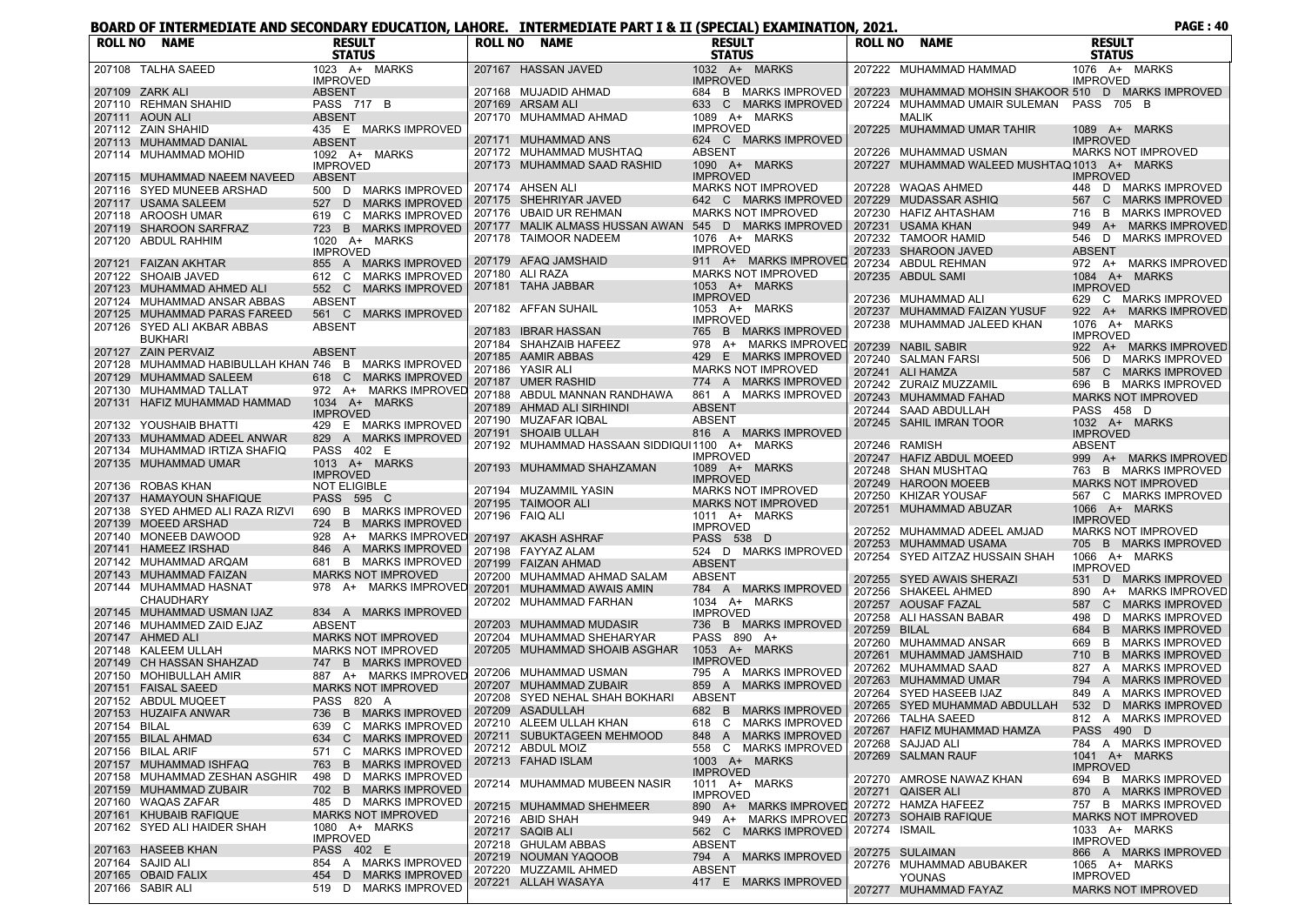| <b>ROLL NO NAME</b>                                 |                 | <b>RESULT</b><br><b>STATUS</b>                              |             | <b>ROLL NO NAME</b>                                   | <b>RESULT</b><br><b>STATUS</b> |                                       | ROLL NO | <b>NAME</b>                                         |                 | <b>RESULT</b><br><b>STATUS</b>                         |
|-----------------------------------------------------|-----------------|-------------------------------------------------------------|-------------|-------------------------------------------------------|--------------------------------|---------------------------------------|---------|-----------------------------------------------------|-----------------|--------------------------------------------------------|
| 207278 MUHAMMAD HASSAN IMTIAZ                       |                 | 1055 A+ MARKS                                               |             | 207335 MUHAMMAD KHAQAN IBRAR                          |                                | 773 A MARKS IMPROVED                  |         | 207392 TOUSEEF HAIDER                               |                 | 980 A+ MARKS IMPROVED                                  |
|                                                     | <b>IMPROVED</b> |                                                             |             | 207336 ABBAS ZAIN UL ISLAM                            |                                | 435 E MARKS IMPROVED                  |         | 207393 AHMAD HASSAN ALI                             |                 | 908 A+ MARKS IMPROVED                                  |
| 207279 AFNAN ZULFIQAR                               |                 | 972 A+ MARKS IMPROVED 207337 ARMASH ZAFAR                   |             |                                                       |                                | 608 C MARKS IMPROVED                  |         | 207394 SYED HASSAN RAZA KAZMI                       | ABSENT          |                                                        |
| 207280 HOOD AHMED                                   |                 | 1082 A+ MARKS                                               |             | 207338 SYED HASEEB AHMED                              | <b>ABSENT</b>                  |                                       |         | 207395 SYED ZAIN UL ABIDEEN                         |                 | 644 C MARKS IMPROVED                                   |
| 207281 SYED ALI MASOOM NAQVI                        | <b>IMPROVED</b> | 1034 A+ MARKS                                               |             | 207339 QANDEEL YASEEN                                 |                                | 1087 A+ MARKS                         |         | 207396 HAIDER ALI QADRI                             |                 | 938 A+ MARKS IMPROVED                                  |
|                                                     | <b>IMPROVED</b> |                                                             |             | 207340 AMEER HAMZA                                    | <b>IMPROVED</b>                | 552 C MARKS IMPROVED                  |         | 207397 DAWOOD AHMED                                 |                 | 1012 A+ MARKS                                          |
| 207282 NADEEM HUSSAIN                               |                 | 1063 A+ MARKS                                               |             | 207341 KHALID TALIB                                   |                                | 805 A MARKS IMPROVED                  |         | 207398 UMER TARIQ                                   | <b>IMPROVED</b> | 591 C MARKS IMPROVED                                   |
|                                                     | <b>IMPROVED</b> |                                                             |             | 207342 USAMA                                          |                                | 444 D MARKS IMPROVED                  |         | 207399 ABDUL REHMAN                                 |                 | 675 B MARKS IMPROVED                                   |
| 207283 SHEIKH RAHMAN ELAHI                          |                 | 763 B MARKS IMPROVED                                        |             | 207343 FAYSAL                                         |                                | 531 D MARKS IMPROVED                  |         | 207400 ABDULREHMAN                                  |                 | 725 B MARKS IMPROVED                                   |
| 207284 ROLL NO CANCELLED                            |                 | ROLL NO CANCELLED                                           |             | 207344 ABDULLAH KHALID                                |                                | 1078 A+ MARKS                         |         | 207401 SOHAIB RASHEED                               |                 | <b>PASS 414 E</b>                                      |
| 207285 ABESHAE ANER                                 |                 | 768 B MARKS IMPROVED                                        |             |                                                       | <b>IMPROVED</b>                |                                       |         | 207402 MUHAMMAD ABDULLAH NAWAZ ABSENT               |                 |                                                        |
| 207286 GULSHER SAJJAD<br>207287 ABDUR REHMAN ISLAM  |                 | 909 A+ MARKS IMPROVED<br>799 A MARKS IMPROVED               |             | 207345 MUHAMMAD SAIM DAR                              |                                | 929 A+ MARKS IMPROVED                 |         | 207403 MUHAMMAD AWAIS UR REHMAN619 C MARKS IMPROVED |                 |                                                        |
| 207288 FAIZAN MANZOOR                               |                 | 1020 A+ MARKS                                               |             | 207346 SHABIR ALI FARAZ                               |                                | 702 B MARKS IMPROVED                  |         | 207404 MUHAMMAD SAMEER                              |                 | 991 A+ MARKS IMPROVED                                  |
|                                                     | <b>IMPROVED</b> |                                                             |             | 207347 ABID HUSSAIN                                   |                                | 587 C MARKS IMPROVED                  |         | 207405 MUHAMMAD SUBHAN                              |                 | 697 B MARKS IMPROVED                                   |
| 207289 AHMAD SAEED                                  |                 | 704 B MARKS IMPROVED                                        |             | 207348 TALHA SHABBIR                                  |                                | <b>MARKS NOT IMPROVED</b>             |         | 207406 MUHAMMAD SUFYAN                              |                 | 539 D MARKS IMPROVED                                   |
| 207290 MUHAMMAD ADNAN IQBAL                         |                 | MARKS NOT IMPROVED                                          | 207349 JOEL |                                                       |                                | 561 C MARKS IMPROVED                  |         | 207407 MUHAMMAD USMAN BASHARAT 1013 A+ MARKS        |                 |                                                        |
| 207291 MUHAMMAD RIZWAN                              |                 | 1083 A+ MARKS                                               |             | 207350 HAMZA AHMAD QURESHY                            |                                | 1094 A+ MARKS                         |         |                                                     | <b>IMPROVED</b> |                                                        |
|                                                     | <b>IMPROVED</b> |                                                             |             | 207351 MUHAMMAD MUNEEB DANISH                         | <b>IMPROVED</b>                | 978 A+ MARKS IMPROVED                 |         | 207408 MUHAMMAD YASIN AHMAD                         |                 | 654 C MARKS IMPROVED                                   |
| 207292 MUHAMMAD ZUBAIR                              |                 | 703 B MARKS IMPROVED                                        |             | 207352 MUHAMMAD SUMEER                                | PASS 537 D                     |                                       |         | 207409 HANAN AMJAD                                  |                 | 506 D MARKS IMPROVED                                   |
| 207293 AHSAN HAYAT                                  |                 | 527 D MARKS IMPROVED                                        |             | 207353 UMMAN WARIS                                    |                                | 1074 A+ MARKS                         |         | 207410 AMMAR HASAN                                  |                 | <b>PASS 402 E</b>                                      |
| 207294 MATEEN ASHRAF                                |                 | 1005 A+ MARKS                                               |             |                                                       | <b>IMPROVED</b>                |                                       |         | 207411 IBTASAM FAISAL                               |                 | 511 D MARKS IMPROVED                                   |
| 207295 ZAMEER-UL-HASSAN                             | <b>IMPROVED</b> | <b>MARKS NOT IMPROVED</b>                                   |             | 207354 WAQAR HASSAN                                   |                                | 918 A+ MARKS IMPROVED                 |         | 207412 ABDUL WAHAB<br>207413 KHAWAR ALI             |                 | 640 C MARKS IMPROVED<br><b>MARKS NOT IMPROVED</b>      |
| 207296 YASIR ALI                                    |                 | 498 D MARKS IMPROVED                                        |             | 207355 IMTIAZ AHMAD                                   |                                | 486 D MARKS IMPROVED                  |         | 207414 ALI ABDULLAH                                 |                 | <b>MARKS NOT IMPROVED</b>                              |
| 207297 SAIM ASHRAF                                  |                 | 655 C MARKS IMPROVED                                        |             | 207356 HAFIZ ABDULLAH SALEEMI                         |                                | 1091 A+ MARKS                         |         | 207415 MUHAMMAD AHMAD                               |                 | 1072 A+ MARKS                                          |
| 207298 UMAR DRAZ                                    |                 | 702 B MARKS IMPROVED                                        |             |                                                       | <b>IMPROVED</b>                |                                       |         |                                                     | <b>IMPROVED</b> |                                                        |
| 207299 UMER KHUSHI                                  |                 | PASS 469 D                                                  |             | 207357 AYAN ALI                                       |                                | 697 B MARKS IMPROVED                  |         | 207416 MUHAMMAD MOIZ                                |                 | 1004 A+ MARKS                                          |
| 207300 ABDUL BUR                                    |                 | 990 A+ MARKS IMPROVED                                       |             | 207358 RANA MUHAMMAD ABDULLAH                         | ABSENT                         |                                       |         |                                                     | <b>IMPROVED</b> |                                                        |
| 207301 ABDUL HASEEB                                 |                 | 500 D MARKS IMPROVED                                        |             | AKRAM                                                 |                                |                                       |         | 207417 USMAN ALI                                    |                 | 517 D MARKS IMPROVED                                   |
| 207302 ABDUL REHMAN                                 |                 | 490 D MARKS IMPROVED                                        |             | 207359 MUHAMMAD AHSAN ZIA                             |                                | 766 B MARKS IMPROVED                  |         | 207418 ARYAN ALI                                    |                 | 715 B MARKS IMPROVED                                   |
| 207303 MUHAMMAD ABDULLAH                            |                 | 500 D MARKS IMPROVED                                        |             | 207360 USMAN ASHRAF                                   |                                | 979 A+ MARKS IMPROVED                 |         | 207419 NOMAN SHAFIQ                                 | <b>ABSENT</b>   |                                                        |
| QAYYUM                                              |                 |                                                             |             | 207361 HASEEB ASIF                                    |                                | 581 C MARKS IMPROVED<br>1089 A+ MARKS |         | 207420 WALEED MALIK                                 |                 | 890 A+ MARKS IMPROVED                                  |
| 207304 MUHAMMAD JAZIB ALI                           |                 | 756 B MARKS IMPROVED                                        |             | 207362 FAAIZ SALEEM                                   | <b>IMPROVED</b>                |                                       |         | 207421 ZAMEER UL HASSAN                             |                 | 650 C MARKS IMPROVED                                   |
| 207305 RABBI TAYYAB                                 |                 | 475 D MARKS IMPROVED                                        |             | 207363 YASJAD ALI ZAIDI                               |                                | 717 B MARKS IMPROVED                  |         | 207422 AMIR ALI                                     |                 | 591 C MARKS IMPROVED                                   |
| 207306 SADDAM HUSSAIN                               |                 | PASS 794 A                                                  |             | 207364 ZAIN UL ABIDEEN                                |                                | 1053 A+ MARKS                         |         | 207423 ABU BAKAR TARIQ                              |                 | <b>PASS 402 E</b>                                      |
| 207307 RAMEEZ RAZA                                  |                 | 444 D MARKS IMPROVED                                        |             |                                                       | <b>IMPROVED</b>                |                                       |         | 207424 SAD IDREES<br>207425 HAQ NAWAZ               |                 | 537 D MARKS IMPROVED<br>511 D MARKS IMPROVED           |
| 207308 ASIF JAHANGIR                                |                 | 465 D MARKS IMPROVED                                        |             | 207365 HASSAAN IMTIAZ                                 |                                | 753 B MARKS IMPROVED                  |         | 207426 SMAAK GHANI RATHORE                          |                 | 788 A MARKS IMPROVED                                   |
| 207309 TALHA SHAH                                   |                 | 861 A MARKS IMPROVED                                        |             | 207366 HASSNAIN ABBAS                                 | <b>ABSENT</b>                  |                                       |         | 207427 NAJAM UL HASSAN                              |                 | 1092 A+ MARKS                                          |
| 207310 SHER DIL                                     | ABSENT          |                                                             |             | 207367 MUHAMMAD AHMAD                                 | <b>ABSENT</b>                  |                                       |         |                                                     | <b>IMPROVED</b> |                                                        |
| 207311 MOIZ BIN NASIR                               |                 | 697 B MARKS IMPROVED                                        |             | 207368 MUHAMMAD AHMAD KHALIL                          |                                | 1054 A+ MARKS                         |         | 207428 MUHAMMAD HAMID JALIL                         |                 | 448 D MARKS IMPROVED                                   |
| 207312 BILAL MOHSIN                                 |                 | 1005 A+ MARKS                                               |             | 207369 MUHAMMAD HAMZA                                 | <b>IMPROVED</b>                | 510 D MARKS IMPROVED                  |         | 207429 MUHAMMAD HARIS DILDAR                        |                 | 546 D MARKS IMPROVED                                   |
| 207313 MUHAMMAD ANWAAR ARSHAD 1074 A+ MARKS         | <b>IMPROVED</b> |                                                             |             | 207370 MUHAMMAD HAMZA SHERAWAT MARKS NOT IMPROVED     |                                |                                       |         | 207430 MUHAMMAD HUSSAIN BUTT                        |                 | <b>MARKS NOT IMPROVED</b>                              |
|                                                     | <b>IMPROVED</b> |                                                             |             | 207371 MUHAMMAD NOUMAN JAMAL                          |                                | 784 A MARKS IMPROVED                  |         | 207431 MUHAMMAD USMAN TAHIR                         |                 | 1011 A+ MARKS                                          |
| 207314 MUHAMMAD MUNEEJ                              |                 | 641 C MARKS IMPROVED                                        |             | 207372 MUHAMMAD SUMAIR AHSAN                          |                                | 694 B MARKS IMPROVED                  |         |                                                     | <b>IMPROVED</b> |                                                        |
| 207315 MUZAMMIL HUSSAIN                             |                 | 537 D MARKS IMPROVED                                        |             | 207373 MUHAMMAD TAYYAB                                |                                | 660 B MARKS IMPROVED                  |         | 207432 USMAN ALI                                    |                 | <b>PASS 427 E</b>                                      |
| 207316 MUDASIR SARWAR GHOURI                        |                 | <b>MARKS NOT IMPROVED</b>                                   |             | 207374 MUHAMMAD ZOHAIB KHAN                           |                                | <b>MARKS NOT IMPROVED</b>             |         | 207433 AZHAR ABBAS                                  |                 | 498 D MARKS IMPROVED                                   |
| 207317 SYED BAQIR ALI ZAIDI                         |                 | 531 D MARKS IMPROVED                                        |             | 207375 HADAYAT                                        |                                | 922 A+ MARKS IMPROVED                 |         | 207434 AWAIS LIAQAT<br>207435 USAMA RASHEED         |                 | <b>MARKS NOT IMPROVED</b><br><b>MARKS NOT IMPROVED</b> |
| 207318 DANIYAL AHMAD                                | ABSENT          |                                                             |             | 207376 AMEENULLAH KAKAR                               |                                | 849 A MARKS IMPROVED                  |         | 207436 USAMA SHOUKAT                                |                 | 810 A MARKS IMPROVED                                   |
| 207319 UMAR IMTIAZ CHEEMA                           |                 | 907 A+ MARKS IMPROVED                                       |             | 207377 YASIR ISMAIL                                   |                                | 650 C MARKS IMPROVED                  |         | 207437 ABDUL HANNAN                                 |                 | 1005 A+ MARKS                                          |
| 207320 RIAZ HUSSAIN                                 |                 | 581 C MARKS IMPROVED                                        |             | 207378 MUHAMMAD ALI RAZA                              |                                | <b>MARKS NOT IMPROVED</b>             |         |                                                     | <b>IMPROVED</b> |                                                        |
| 207321 FAIZAN HASSAN KHAN                           |                 | 489 D MARKS IMPROVED                                        |             | 207379 MUHAMMAD FAIZAN UL HAQ CH 765 B MARKS IMPROVED |                                |                                       |         | 207438 SOHAIB AKHTAR                                |                 | 763 B MARKS IMPROVED                                   |
| 207322 ABU HUZAIFA                                  |                 | U. I, II - E. I, II - ISL/EDU, PS.,<br>CH. I, II - SUP.2022 |             | 207380 MOHAMMAD TAJY                                  | ABSENT                         |                                       |         | 207439 FAZAL UR REHMAN                              |                 | 886 A+ MARKS IMPROVED                                  |
| 207323 ZIA REHMAN                                   |                 | 546 D MARKS IMPROVED                                        |             | 207381 SYED MUHAMMAD MUSA IMRAN MARKS NOT IMPROVED    |                                |                                       |         | 207440 MUHAMMAD USMAN SHAMS                         | ABSENT          |                                                        |
| 207324 MUHAMMAD ABDULLAH                            | 506             | D MARKS IMPROVED                                            |             | 207382 ZAHID ALI SINDHU                               |                                | 567 C MARKS IMPROVED                  |         | 207441 AMMAR ZAFAR                                  |                 | <b>MARKS NOT IMPROVED</b>                              |
| 207325 MUHAMMAD JUNAID                              | 669             | <b>B</b> MARKS IMPROVED                                     |             | 207383 AMRAM JOHN                                     |                                | 456 D MARKS IMPROVED                  |         | 207442 SYED JUBAIR BABAR                            |                 | 1071 A+ MARKS                                          |
| 207326 MUHAMMAD MOEEZ                               |                 | 836 A MARKS IMPROVED                                        |             | 207384 MUHAMMAD ARSAL SIAL                            | <b>IMPROVED</b>                | 1084 A+ MARKS                         |         |                                                     | <b>IMPROVED</b> |                                                        |
| 207327 MUHAMMAD WAQAR IFTIKHAR 479 D MARKS IMPROVED |                 |                                                             |             | 207385 MUHAMMAD ATIF                                  |                                | 437 E MARKS IMPROVED                  |         | 207443 PAMEER KHAN                                  |                 | <b>PASS 414 E</b>                                      |
| 207328 QURBAN RASOOL                                |                 | 527 D MARKS IMPROVED                                        |             | 207386 MUHAMMAD MUAZ ATTA                             | <b>ABSENT</b>                  |                                       |         | 207444 SHEIKH AHMAD ZIA                             |                 | 651 C MARKS IMPROVED                                   |
| 207329 MOEEZ AHMAD                                  |                 | <b>MARKS NOT IMPROVED</b>                                   |             | 207387 MUHAMMAD USMAN IQBAL                           |                                | 1096 A+ MARKS                         |         | 207445 ABDUL HADI FAROOQ<br>207446 ABDULLAH         |                 | 949 A+ MARKS IMPROVED<br>1079 A+ MARKS                 |
| 207330 MUHIB NASIR                                  |                 | 643 C MARKS IMPROVED                                        |             |                                                       | <b>IMPROVED</b>                |                                       |         |                                                     | <b>IMPROVED</b> |                                                        |
| 207331 EHTISHAM YOUSAF                              |                 | 999 A+ MARKS IMPROVED 207388 MUHAMMAD UZAIR                 |             |                                                       |                                | 704 B MARKS IMPROVED                  |         | 207447 ABDULLAH MUSLIM SIDDIQUI                     |                 | 539 D MARKS IMPROVED                                   |
| 207332 FAIZAN QAYYUM                                |                 | 654 C MARKS IMPROVED                                        |             | 207389 MUHAMMADARHUM                                  |                                | 654 C MARKS IMPROVED                  |         | 207448 BILAL AHMAD                                  |                 | 1045 A+ MARKS                                          |
| 207333 MUHAMMAD AHMAD                               |                 | 816 A MARKS IMPROVED                                        |             | 207390 ZAHEER AMIN                                    |                                | <b>MARKS NOT IMPROVED</b>             |         |                                                     | <b>IMPROVED</b> |                                                        |
| 207334 MUHAMMAD AHTISHAM                            | <b>ABSENT</b>   |                                                             |             | 207391 GHULAM ALI                                     |                                |                                       |         | 613 C MARKS IMPROVED   207449 MUHAMMAD SHAHBAZ      |                 | 531 D MARKS IMPROVED                                   |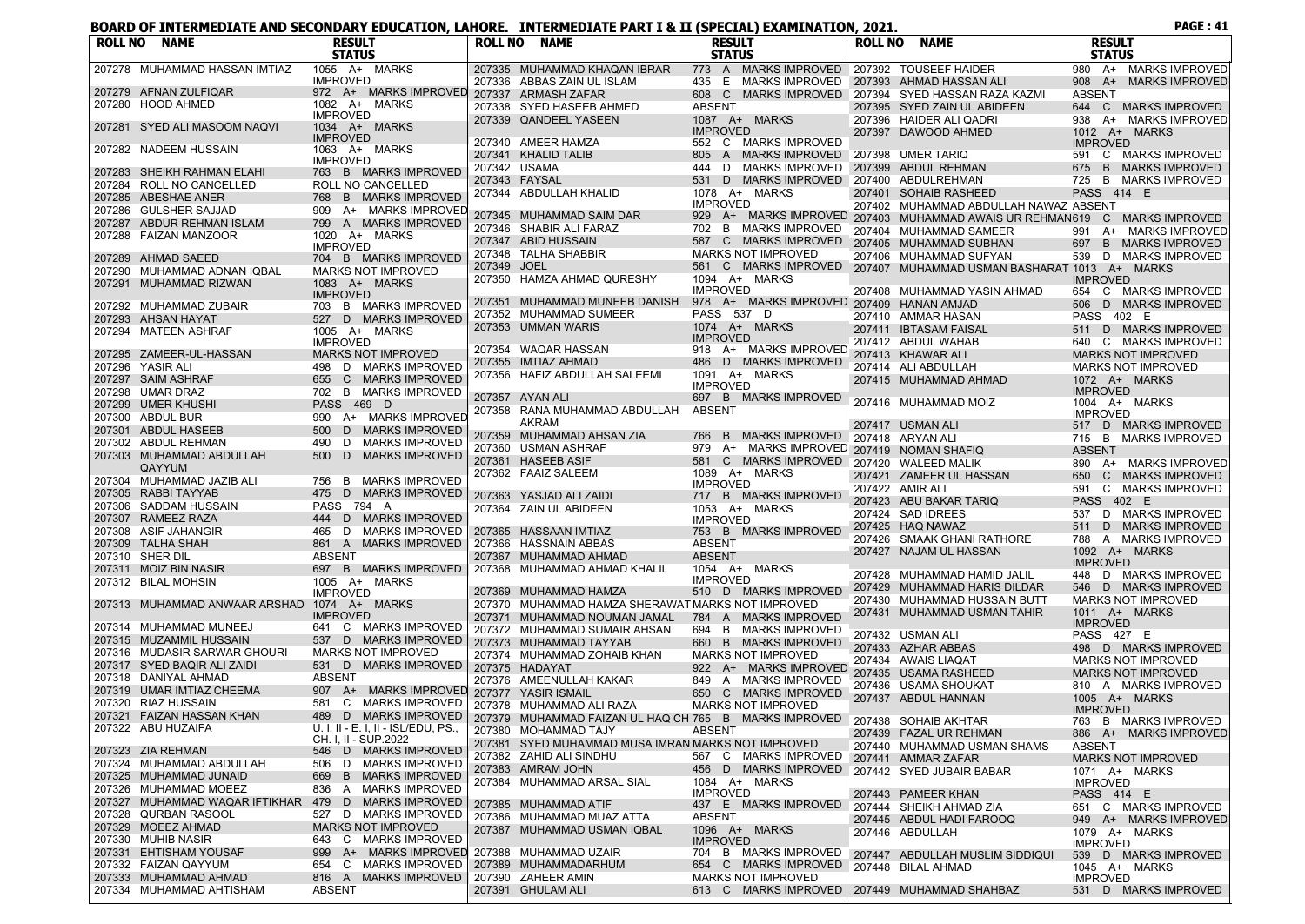| <b>ROLL NO NAME</b>                                  | <b>RESULT</b><br><b>STATUS</b>               | ROLL NO NAME                                             | <b>RESULT</b><br><b>STATUS</b>                 | ROLL NO      | <b>NAME</b>                                           | <b>RESULT</b><br><b>STATUS</b>                    |
|------------------------------------------------------|----------------------------------------------|----------------------------------------------------------|------------------------------------------------|--------------|-------------------------------------------------------|---------------------------------------------------|
| 207450 AMAAN ALI                                     | <b>MARKS NOT IMPROVED</b>                    | 207512 SHEHRYAR                                          | 475 D MARKS IMPROVED                           |              | 207569 MUHAMMAD ZAEEM ZAFAR                           | 746 B MARKS IMPROVED                              |
| 207451 SYED ALI ASGHER BUKHARI                       | 608 C MARKS IMPROVED                         | 207513 SABTAIN HUSSAIN                                   | 928 A+ MARKS IMPROVED                          | 207570 AHSAN |                                                       | <b>ABSENT</b>                                     |
| 207452 SYED ZAIN HAIDER NAQVI                        | 546 D MARKS IMPROVED                         | 207514 ABDUL-RAUF                                        | 804 A MARKS IMPROVED                           |              | 207571 SYED ALI AHMAD                                 | PASS 448 D                                        |
| 207453 ABDUL WAHEED                                  | 633 C MARKS IMPROVED                         | 207515 IBRAHIM ZUBAIR                                    | 1089 A+ MARKS<br><b>IMPROVED</b>               |              | 207572 ZAIN-UL-ABDIN                                  | 1050 A+ MARKS<br><b>IMPROVED</b>                  |
| 207454 RIZWAN ABDUL GHAFOOR<br>207455 ALI ZAMAN KHAN | 620 C MARKS IMPROVED                         | 207516 MUZAMIL HASSAN                                    | 1041 A+ MARKS                                  |              | 207573 ABDUL AHAD                                     | 1078 A+ MARKS                                     |
|                                                      | 1045 A+ MARKS<br><b>IMPROVED</b>             |                                                          | <b>IMPROVED</b>                                |              |                                                       | <b>IMPROVED</b>                                   |
| 207456 FAHAD ARMAN AWAN                              | 690 B MARKS IMPROVED                         | 207517 MUHAMMAD ASHAR ALI KHAN                           | 736 B MARKS IMPROVED                           |              | 207574 JAWAD SALEEM                                   | 454 D MARKS IMPROVED                              |
| 207457 MUHAMMAD HAROON                               | 756 B MARKS IMPROVED                         | <b>BHATTI</b>                                            |                                                |              | 207575 FALAK SHAIR                                    | <b>MARKS NOT IMPROVED</b>                         |
| 207458 MUHAMMAD HASSAAN ASHRAFI 448                  | D MARKS IMPROVED                             | 207518 MUHAMMAD HAMZA KHALID                             | 826 A MARKS IMPROVED                           |              | 207576 MUHAMMAD GULRAIZ                               | 778 A MARKS IMPROVED                              |
| 207459 MUHAMMAD IMRAN SAIFI                          | 711 B MARKS IMPROVED                         | 207519 MUHAMMAD SALMAN                                   | 540 D MARKS IMPROVED                           |              | 207577 MUHAMMAD MUSADIQ                               | 1080 A+ MARKS                                     |
| 207460 KHUBAIB NAVEED                                | 469 D MARKS IMPROVED                         | 207520 MUHAMMAD WAJAHAT KAMRAN 1024 A+ MARKS             |                                                |              | 207578 AMEER HAMZA                                    | <b>IMPROVED</b>                                   |
| 207461 SYED HANNAN ALI                               | 1040 A+ MARKS                                | <b>KHAN</b>                                              | <b>IMPROVED</b>                                |              | 207579 UZAIR IJAZ                                     | 581 C MARKS IMPROVED<br>1077 A+ MARKS             |
|                                                      | <b>IMPROVED</b>                              | 207521 MUHAMMAD YAHYA                                    | 682 B MARKS IMPROVED                           |              |                                                       | <b>IMPROVED</b>                                   |
| 207462 RAMISH MANZOOR<br>207463 ABDULLAH AMMAR       | 500 D MARKS IMPROVED<br>862 A MARKS IMPROVED | 207522 NADEEM GHAFOOR<br>207523 WALI MUHAMMAD            | <b>PASS 408 E</b><br>1053 A+ MARKS             |              | 207580 SALMON ANTHONY                                 | 695 B MARKS IMPROVED                              |
| 207464 ABU BAKAR BAIG                                | 538 D MARKS IMPROVED                         |                                                          | <b>IMPROVED</b>                                |              | 207581 HAMZA KHAN                                     | 868 A MARKS IMPROVED                              |
| 207465 ALI HAIDER                                    | <b>ABSENT</b>                                | 207524 HASSAN ALI                                        | 552 C MARKS IMPROVED                           |              | 207582 HAMZA MALIK                                    | <b>MARKS NOT IMPROVED</b>                         |
| 207466 MOHAMMAD ALI SHABRAN                          | 932 A+ MARKS IMPROVED                        | 207525 RIZWAN ABDULMAJEED                                | 644 C MARKS IMPROVED                           |              | 207583 ALI ZAIB                                       | 813 A MARKS IMPROVED                              |
| 207467 MUHAMMAD BILAL QAISAR                         | 969 A+ MARKS IMPROVED                        | 207526 MUHAMMAD AHMED HASSAN                             | ABSENT                                         |              | 207584 IBRAHIM IFTIKHAR                               | 629 C MARKS IMPROVED                              |
| 207468 MUHAMMAD HASNAAT MOHSIN 846 A MARKS IMPROVED  |                                              | 207527 MUHAMMAD AMIR                                     | 972 A+ MARKS IMPROVED                          |              | 207585 MUHAMMAD AWAIS ABDUL                           | 972 A+ MARKS IMPROVED                             |
| 207469 MUHAMMAD ZAID                                 | 498 D MARKS IMPROVED                         | 207528 MUHAMMAD AMMAR ASIF                               | 1083 A+ MARKS                                  |              | <b>JABBAR</b>                                         |                                                   |
| 207470 REHAN AHMED KHAN                              | <b>MARKS NOT IMPROVED</b>                    |                                                          | <b>IMPROVED</b>                                |              | 207586 MUHAMMAD UMAR HAYAT                            | 984 A+ MARKS IMPROVED                             |
| 207471 SYED MUHAMMAD IBRAHIM                         | <b>MARKS NOT IMPROVED</b>                    | 207529 MUHAMMAD HAMAD QURESHI                            | 1096 A+ MARKS                                  |              | 207587 MUHAMMAD WAQEE HAROON                          | 1014 A+ MARKS                                     |
| 207472 SYED MUHAMMAD SHAMEER                         | <b>ABSENT</b>                                | 207530 MOHAMMAD HASNNAT                                  | <b>IMPROVED</b><br>662 B MARKS IMPROVED        |              | 207588 MUHAMMAD YAHYA KASHIF                          | <b>IMPROVED</b><br>984 A+ MARKS IMPROVED          |
| 207473 RASHK-E-GUL                                   | PASS 897 A+                                  | 207531 MUHAMMAD SOHAIB AHMAD                             | 618 C MARKS IMPROVED                           |              | 207589 AHSAN IRFAN                                    | 485 D MARKS IMPROVED                              |
| 207474 MUSTAFA UMAIR                                 | 703 B MARKS IMPROVED                         | 207532 MUHAMMAD UMAIR                                    | <b>B</b> MARKS IMPROVED<br>744                 |              | 207590 AQIB RAZA                                      | 840 A MARKS IMPROVED                              |
| 207475 ABU BAKAR SADDIQUE TAHIR                      | 538 D MARKS IMPROVED                         | 207533 TAWASAL MEHDI                                     | 921 A+ MARKS IMPROVED                          |              | 207591 SYED MOBEEN SHOUKAT                            | 621 C MARKS IMPROVED                              |
| 207476 ALI SULTAN                                    | 588<br>C MARKS IMPROVED                      | 207534 SAHIL MASIH                                       | 612 C MARKS IMPROVED                           |              | 207592 GULFAM ANWAR                                   | 704 B MARKS IMPROVED                              |
| 207477 MUHAMMAD AOUN                                 | 885 A+ MARKS IMPROVED                        | 207535 UMER FAIZ                                         | 901 A+ MARKS IMPROVED 207593 BASIT NAZAR FARID |              |                                                       | 1078 A+ MARKS                                     |
| 207478 MUHAMMAD SAMI                                 | <b>B</b> MARKS IMPROVED<br>684               | 207536 UMAR IJAZ                                         | <b>ABSENT</b>                                  |              |                                                       | <b>IMPROVED</b>                                   |
| 207479 MUHAMMAD ZAROON                               | 613 C MARKS IMPROVED                         | 207537 ALI RAZA                                          | 457 D MARKS IMPROVED                           |              | 207594 HAFIZ BURHAN AHMED                             | 531 D MARKS IMPROVED                              |
| 207480 UMAIR LIAQAT<br>207481 MIAN HARIS AHMED       | 654 C MARKS IMPROVED                         | 207538 MUHAMMAD AFZAAL                                   | 696 B MARKS IMPROVED                           |              | 207595 MOHSIN ALI                                     | <b>MARKS NOT IMPROVED</b>                         |
| 207482 RASS MASOOD                                   | 732 B MARKS IMPROVED<br>609 C MARKS IMPROVED | 207539 MUHAMMAD AHMAD SHAKEEL MARKS NOT IMPROVED         |                                                |              | 207596 RIAZ AHMED                                     | 497 D MARKS IMPROVED                              |
| 207483 ABDULLAH SHAHZAD                              | <b>MARKS NOT IMPROVED</b>                    | 207540 MUHAMMAD HASSAN                                   | 854 A MARKS IMPROVED                           |              | 207597 BILAL KHAN                                     | 715 B MARKS IMPROVED                              |
| 207484 AHMAD HASSAN QADIR                            | <b>MARKS NOT IMPROVED</b>                    | 207541 MUHAMMAD UMAR IRFAN                               | 1080 A+ MARKS                                  |              | 207598 MUHAMMAD SAAD TARIQ                            | 1011 A+ MARKS<br><b>IMPROVED</b>                  |
| 207485 MUHAMMAD HASAN SUBHANI                        | 815 A MARKS IMPROVED                         | 207542 SAJAWAL KHAN                                      | <b>IMPROVED</b><br>848 A MARKS IMPROVED        |              | 207599 MUHAMMAD ZAIN AKRAM                            | 928 A+ MARKS IMPROVED                             |
| 207486 MUHAMMAD ZAID ZAHID                           | 1020 A+ MARKS                                | 207543 SYED ABDUR RAHMAN HASHMI MARKS NOT IMPROVED       |                                                |              | 207600 AHSAN                                          | 601 C MARKS IMPROVED                              |
|                                                      | <b>IMPROVED</b>                              | 207544 SEEFAN ABDUL RAUF QURESHI 670 B MARKS IMPROVED    |                                                |              | 207601 TARIQ BILAL                                    | 548<br>D MARKS IMPROVED                           |
| 207487 M AHSAN KASHIF QURESHI                        | <b>ABSENT</b>                                | 207545 ZAKI ABBAS                                        | 959 A+ MARKS IMPROVED                          |              | 207602 HAFIZ AYYAZ AHMAD SUBHANI 1034 A+ MARKS        |                                                   |
| 207488 YASHWA RAFIQ                                  | 459 D MARKS IMPROVED                         | 207546 ZAIN ALI ZULFIQAR                                 | PASS 640 C                                     |              |                                                       | <b>IMPROVED</b>                                   |
| 207489 SHAHZAIB BIN ALI ASGHAR                       | C MARKS IMPROVED<br>588                      | 207547 ZAIN UL ABIDIN                                    | 1094 A+ MARKS                                  |              | 207603 ABU SALLAT RAZA                                | 579 C MARKS IMPROVED                              |
| 207490 DANIYAL ALI NUGHMAN                           | 510 D MARKS IMPROVED                         |                                                          | <b>IMPROVED</b>                                |              | 207604 MUHAMMAD AWAIS<br>207605 MUHAMMAD HUSNAIN RIAZ | <b>MARKS NOT IMPROVED</b><br>540 D MARKS IMPROVED |
| 207491 ABDULLAH AJAZ<br>207492 HANZLA ALI            | <b>MARKS NOT IMPROVED</b><br>1031 A+ MARKS   | 207548 TAYYAB ALI                                        | 1077 A+ MARKS<br><b>IMPROVED</b>               |              | 207606 MUHAMMAD SHAYAN ABBASI                         | 1041 A+ MARKS                                     |
|                                                      | <b>IMPROVED</b>                              | 207549 ALI ASGHAR                                        | 479 D MARKS IMPROVED                           |              |                                                       | <b>IMPROVED</b>                                   |
| 207493 MUHAMMAD ALIAN NASIR                          | 1033 A+ MARKS                                | 207550 ALI HASSAN SHAH                                   | 731 B MARKS IMPROVED                           |              | 207607 MUHAMMAD UMER IMRAN                            | 757 B MARKS IMPROVED                              |
|                                                      | <b>IMPROVED</b>                              | 207551 JAWAD AHMAD BHATTI                                | <b>ABSENT</b>                                  |              | 207608 MUHAMMAD ZEESHAN                               | 1082 A+ MARKS                                     |
| 207494 MUHAMMAD ATIQ UL REHMAN 948 A+ MARKS IMPROVED |                                              | 207552 MUHAMMAD AHAD                                     | 671 B MARKS IMPROVED                           |              |                                                       | <b>IMPROVED</b>                                   |
| 207495 MUHAMMAD RAMZAN                               | 794 A MARKS IMPROVED                         | 207553 MUHAMMAD ARSLAN                                   | <b>MARKS NOT IMPROVED</b>                      |              | 207609 GHULAM DASTGEER<br>207610 HAROON GHAFOOR       | 468 D MARKS IMPROVED                              |
| 207496 MUHAMMAD ZAID<br>207497 MUBASHAR ZAMAN        | <b>ABSENT</b><br><b>PASS 490 D</b>           | 207554 MUHAMMAD HAROON ASHRAF                            | 1055 A+ MARKS                                  |              | 207611 ALI AHMAD                                      | 643 C MARKS IMPROVED<br>855 A MARKS IMPROVED      |
| 207498 SAAD MUHAMMAD ALI                             | <b>MARKS NOT IMPROVED</b>                    |                                                          | <b>IMPROVED</b><br>579 C MARKS IMPROVED        |              | 207612 MUHAMMAD ABUBAKR                               | 1076 A+ MARKS                                     |
| 207499   HASHIM MALIK                                | 710 B MARKS IMPROVED                         | 207555 MUHAMMAD IJAZ AAMIN<br>207556 MUHAMMAD ROMAN JUTT |                                                |              | <b>SIDDIQUE</b>                                       | <b>IMPROVED</b>                                   |
| 207500 UMAIR SAIF ULLAH                              | PASS 402 E                                   | 207557 MUHAMMAD USAMA CHAUDHRY742 B MARKS IMPROVED       | 805 A MARKS IMPROVED                           |              | 207613 AHSAN ALI                                      | <b>ABSENT</b>                                     |
| 207501 UMER BUTT                                     | 949 A+ MARKS IMPROVED 207558 ADNAN MUNIR     |                                                          | 715 B MARKS IMPROVED                           |              | 207614 HAIDER ALI                                     | <b>MARKS NOT IMPROVED</b>                         |
| 207502 ABDULLAH HANIF                                | 867 A MARKS IMPROVED                         | 207559 HAIDER ALI                                        | 587 C MARKS IMPROVED                           |              | 207615 SHUJA UR RAHMAN SHAH                           | <b>MARKS NOT IMPROVED</b>                         |
| 207503 FAHAD FARYAD                                  |                                              | 896 A+ MARKS IMPROVED 207560 NAVEED HUSSAIN              | <b>MARKS NOT IMPROVED</b>                      |              | 207616 ABDUL RAHEEM KHAN                              | 978 A+ MARKS IMPROVED                             |
| 207504 ABRAHAM NAJAM                                 | ABSENT                                       | 207561 YASHWA SHAUKAT                                    | 592 C MARKS IMPROVED                           |              | 207617 SHA SAWAR KHAN                                 | <b>ABSENT</b>                                     |
| 207505 MUHAMMAD ALI                                  | 807 A MARKS IMPROVED                         | 207562 ABDUL REHMAN                                      | 745 B MARKS IMPROVED                           |              | 207618 MUHAMMAD HUSSNAIN ALI                          | 985 A+ MARKS IMPROVED                             |
| 207506 MUHAMMAD ASAD ULLAH                           | <b>PASS 438 E</b>                            | 207563 FAIZAN                                            | 603 C MARKS IMPROVED                           |              | 207619 MUHAMMAD NOMAN                                 | <b>MARKS NOT IMPROVED</b>                         |
| 207507 MUHAMMAD FAZEEL                               | 794 A MARKS IMPROVED                         | 207564 ALI TALHA                                         | <b>B</b> MARKS IMPROVED<br>703                 |              | 207620 MUHAMMAD SAAD                                  | <b>PASS 525 D</b>                                 |
| 207508 MUHAMMAD IMTIAZ                               | 414 E MARKS IMPROVED                         | 207565 MIR WISE KHAN                                     | 815 A MARKS IMPROVED                           |              | 207621 MUBEEN AHMAD                                   | PASS 402 E                                        |
| 207509 MUHAMMAD NADEEM ARSHAD 747 B MARKS IMPROVED   |                                              | 207566 MUHAMMAD RAMZAN                                   | 696 B MARKS IMPROVED                           |              | 207622 ZESHAN ALI ABBAS                               | <b>MARKS NOT IMPROVED</b>                         |
| 207510 MUHAMMAD NAEEM ILYAS                          | <b>MARKS NOT IMPROVED</b>                    | 207567 MUHAMMAD UMAR FAROOQ                              | <b>ABSENT</b>                                  |              | 207623 ALI HAMZA                                      | 931 A+ MARKS IMPROVED                             |
| 207511 HASAN YAHYA                                   |                                              | 943 A+ MARKS IMPROVED 207568 MUHAMMAD USAMA TAYYAB       | 427 E MARKS IMPROVED                           |              | 207624 ZIA-UR-RASOOL NOORANI                          | 774 A MARKS IMPROVED                              |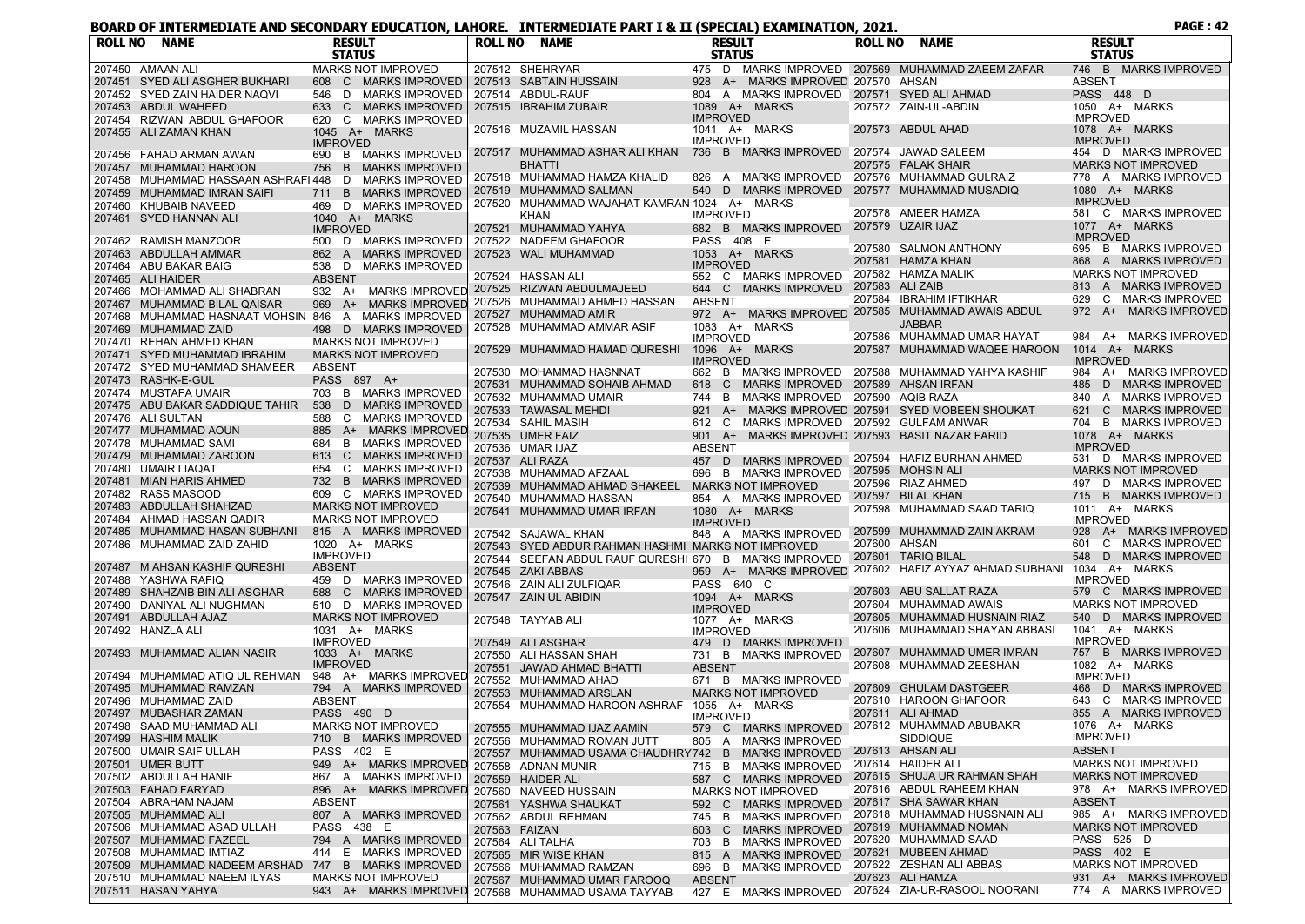| 942 A+ MARKS IMPROVED 207680 HASAAN QAISAR<br>1073 A+ MARKS<br>1072 A+ MARKS<br>207625 MUHAMMAD HUZAIFA<br>207735 SAJID UR REHMAN<br><b>IMPROVED</b><br><b>IMPROVED</b><br>207626 MUHAMMAD DANYAL ZAFAR<br>579 C MARKS IMPROVED<br>207681 S.SAIB HUSSAIN ZAIDI<br>621 C MARKS IMPROVED<br>207736 HARIS HASSAM UDDIN BABAR<br>1055 A+ MARKS<br>207627 MOEEZ IMRAN<br>1011 A+ MARKS<br><b>IMPROVED</b><br>207682 SYED WASIF GILANI<br>875 A MARKS IMPROVED<br><b>IMPROVED</b><br>207737 ZAIN UL HUSNAIN<br>735 B MARKS IMPROVED<br>207628 SHAHZAIB<br><b>MARKS NOT IMPROVED</b><br>207683 SYED ZEESHAN ALI SHAH<br>603 C MARKS IMPROVED<br>207738 FAIZAN AHMAD<br>609 C MARKS IMPROVED<br>207629 AHTISHAM KHAN<br>582 C MARKS IMPROVED<br>207684 HAIDER ALI<br>ABSENT<br>207739 FAIZAN JAVAID<br><b>ABSENT</b><br>207630 ZAIN ALI<br>1071 A+ MARKS<br>207685 MOZIF AHMED<br>546 D MARKS IMPROVED<br>207740 MUHAMMAD ATAULLAH<br>458 D MARKS IMPROVED<br><b>IMPROVED</b><br>448 D MARKS IMPROVED<br>207686 ROOMAN ALTAF<br>207631 HUSNAIN TASEER<br>682 B MARKS IMPROVED<br>207741 MUHAMMAD FAHAD<br>846 A MARKS IMPROVED<br>207687 ATIQ UR REHMAN DAVI<br>414 E MARKS IMPROVED<br>207632 ZEESHAN PALOUS<br>559 C MARKS IMPROVED<br>970 A+ MARKS IMPROVED<br>207742 MUHAMMAD FEZAN<br>207688 SUFYAN YASEEN<br>561 C MARKS IMPROVED<br>603 C MARKS IMPROVED<br>207743 MUHAMMAD HASSAN SAJJAD<br><b>MARKS NOT IMPROVED</b><br>207633 MUHAMMAD BILAL RAFIQ<br>207689 MUHAMMAD AHAD ULLAH<br>1065 A+ MARKS<br>207634 MUHAMMAD HUZAIFA<br>1094 A+ MARKS<br>207744 IRFAN KHAN<br>ABSENT<br><b>IMPROVED</b><br><b>IMPROVED</b><br>207690 MUHAMMAD FAIQ<br>784 A MARKS IMPROVED<br>207745 MUNNEB UR REHMAN<br>479 D MARKS IMPROVED<br>207635 MUHAMMAD SULEMAN KHAN<br>485 D MARKS IMPROVED<br>207691 MUHAMMAD JAWAD KHAN<br><b>MARKS NOT IMPROVED</b><br>A+ MARKS IMPROVED<br>207746 ALI HAIDER<br>963<br>207636 MUHAMMAD USMAN HAIDER<br><b>MARKS NOT IMPROVED</b><br>891 A+ MARKS IMPROVED<br>207692 MUHAMMAD SAIFULLAH<br>798 A MARKS IMPROVED<br>207747 BILAL RASHEED<br>207637 MUHAMMAD ZUBAIR<br><b>MARKS NOT IMPROVED</b><br>207693 MUHAMMAD SHAHERYAR<br>717 B MARKS IMPROVED<br>207748 SADAM RASHEED<br>525<br>D MARKS IMPROVED<br>207638 MUHAMMAD ZULQARNAIN<br><b>MARKS NOT IMPROVED</b><br>207694 AYAAN AHMAD<br>1075 A+ MARKS<br>207749 MUHAMMAD ASADULLAH<br>704 B MARKS IMPROVED<br>207639 NUMAN MUKKARAM<br><b>ABSENT</b><br><b>IMPROVED</b><br>207750 MUHAMMAD SHAH RUKH<br>511 D MARKS IMPROVED<br>207640 HAFIZ MUHAMMAD BILAL<br>839 A MARKS IMPROVED<br>207695 SYED AZEEM AHMAD GILANI<br>696 B MARKS IMPROVED<br>HASSAN<br>207641 SARMAD SAEED<br>951 A+ MARKS IMPROVED<br>207696 SAMEER MALIK<br><b>MARKS NOT IMPROVED</b><br>207751 MUHAMMAD TALHA NADEEM<br>650 C MARKS IMPROVED<br>207642 SAMRAN ALI<br>ABSENT<br>207697 GOHER IMTIAZ<br>1090 A+ MARKS<br><b>HASHMI</b><br><b>IMPROVED</b><br>207643 AHMAD ALI<br>958 A+ MARKS IMPROVED<br>207752 MUHAMMD SHAHMEER<br>A+ MARKS IMPROVED<br>936<br>207698 SHEHROZ ILYAS<br>PASS 497 D<br>629 C MARKS IMPROVED<br>207644 MUHAMMAD ABU BAKR<br><b>SAGHEER</b><br>207699 QASIM ALI<br><b>ABSENT</b><br>580 C MARKS IMPROVED<br>207645 MUHAMMAD AFZAL<br>207753 MUBASHAR MEHMOOD<br>465 D MARKS IMPROVED<br>207700 HAFIZ SHAHEER UD DIN JAWAD 601 C MARKS IMPROVED<br>681 B MARKS IMPROVED<br>207646 MUHAMMAD ANAS ATTIQ<br>207754 SAAD ILYAS CHAUDRY<br>717 B MARKS IMPROVED<br>207701 SAIR ALI<br>532 D MARKS IMPROVED<br><b>ABSENT</b><br>207647 MUHAMMAD UMAR SAJID<br>207755 QASIM MEHMOOD<br><b>MARKS NOT IMPROVED</b><br>207702 ZEESHAN ZAFAR<br><b>MARKS NOT IMPROVED</b><br>207648 EZAAN SAADI<br>1040 A+ MARKS<br>207756 GHULAM MURTAZA<br>623 C MARKS IMPROVED<br>207703 ISLAM HAIDER<br>1034 A+ MARKS<br><b>IMPROVED</b><br>207757 UMAR TARIQ SIAN<br><b>MARKS NOT IMPROVED</b><br><b>IMPROVED</b><br>207649 REHMAN ULLAH<br><b>ABSENT</b><br>207758 ALI AHMAD<br>630 C MARKS IMPROVED<br>911 A+ MARKS IMPROVED<br>207704 MUHAMMAD ABDUL MOEEZ<br>207650 MUZAMIL JAHANGIR<br><b>MARKS NOT IMPROVED</b><br>207759 MUHAMMAD AHMED<br>1076 A+ MARKS<br>1030 A+ MARKS<br>207705 MUHAMMAD ABU BAKAR<br>207651 MUHAMMAD AWAIS SHAH<br>404 E MARKS IMPROVED<br><b>IMPROVED</b><br><b>IMPROVED</b><br>207652 MUHAMMAD HAIDER TAHIR<br>ABSENT<br>207760 MUHAMMAD AZHAR<br>767 B MARKS IMPROVED<br>207706 MUHAMMAD DILSHAD KHADIM<br>1084 A+ MARKS<br>207653 MUHAMMAD SAAD KHAN<br>519 D MARKS IMPROVED<br>207761 MUHAMMAD FARHAN<br>676 B MARKS IMPROVED<br><b>IMPROVED</b><br>207654 MUHAMMAD YOUSAF<br>510 D MARKS IMPROVED<br>207762 MUHAMMAD OMER<br>1008 A+ MARKS<br>207707 MUHAMMAD OWAIS RAZA<br>705 B MARKS IMPROVED<br>207655 MUHAMMMAD MUBEEN<br><b>MARKS NOT IMPROVED</b><br><b>IMPROVED</b><br>207708 MUHAMMAD SHAHAB KHAN<br>794 A MARKS IMPROVED<br><b>MUGHAL</b><br>207763 MUHAMMAD YASEEN TANVEER PASS 452 D<br>C MARKS IMPROVED<br>207709 MUHAMMAD TALHA<br>560<br>207656 AHSAN ALI<br>710 B MARKS IMPROVED<br>207764 SYED FAISAL SHAH<br>663<br>B MARKS IMPROVED<br>207710 AHSAN ALI<br>539 D MARKS IMPROVED<br>207657 WAQAR AYUB<br>654 C MARKS IMPROVED<br>207765 MALIK FAREED AHMED<br>944 A+ MARKS IMPROVED<br>207711 RAO MAHAD ABDULLAH KHAN<br>613 C MARKS IMPROVED<br>207658 UZAIR SAJJAD<br>1045 A+ MARKS<br>207766 RAZIM KHAN<br>1011 A+ MARKS<br>207712 MUHAMMAD AHSAN JAFFAR<br><b>MARKS NOT IMPROVED</b><br><b>IMPROVED</b><br><b>IMPROVED</b><br>207713 MUHAMMAD AWAIS<br>732 B MARKS IMPROVED<br>777 A MARKS IMPROVED<br>207767 ADIL JAVID<br>207659 GHULAM FAREED<br>1014 A+ MARKS<br>207714 MUHAMMAD HAMID<br>715 B MARKS IMPROVED<br><b>IMPROVED</b><br>207660 HAMMAD ALI<br>622 C MARKS IMPROVED<br>207715 MUHAMMAD HAMZA IQBAL<br>570 C MARKS IMPROVED<br>207768 SAIM ALAM SHAH<br>972 A+ MARKS IMPROVED<br>207661 BILAL AHMED<br>PASS 1044 A+<br>207716 MUHAMMAD IBRAHIM<br>1011 A+ MARKS<br>207769 MUSTAFA ZAFAR<br>1055 A+ MARKS<br>951 A+ MARKS IMPROVED<br>207662 TAJAMMAL HUSSAIN<br><b>IMPROVED</b><br><b>IMPROVED</b><br>207663 SHAH JAHAN MEHMOOD<br>1085 A+ MARKS<br>207717 MUHAMMAD NOUMAN<br>660 B MARKS IMPROVED<br>207770 ABDUL SAMIUDDIN<br>671 B MARKS IMPROVED<br><b>IMPROVED</b><br>207718 MUHAMMAD UMAR SHABBIR<br>464 D MARKS IMPROVED<br>207771 ALI AHMAD MALIK<br><b>MARKS NOT IMPROVED</b><br>207664 SHAHZAIB<br>1045 A+ MARKS<br>835 A MARKS IMPROVED<br>207719 SAJAWAL KHAN<br>207772 RANA MUHAMMAD OMAR DRAZ 1034 A+ MARKS<br><b>IMPROVED</b><br>207720 SAAD ALI<br><b>UMC CASE</b><br><b>IMPROVED</b><br>207665 HUSSNAIN HAFEEZ<br>1074 A+ MARKS<br><b>KHAN</b><br>207721 SYED IBRAHIM WASEEM AHMAD675 B MARKS IMPROVED<br><b>IMPROVED</b><br>207773 MUHAMMAD BILAL<br><b>MARKS NOT IMPROVED</b><br>207666 ABDULLAH ISHFAQ<br>1040 A+ MARKS<br><b>GILLANI</b><br>207774 MUHAMMAD SALMAN ASHRAF 912 A+ MARKS IMPROVED<br><b>IMPROVED</b><br>207722 HASSAN MAQSOOD<br>1031 A+ MARKS<br>207775 SHAHID ALI<br>PASS 402 E<br>207667 ALI AHMED<br>710 B MARKS IMPROVED<br><b>IMPROVED</b><br>634 C MARKS IMPROVED<br>207776 HASHIR FAROOQ<br>731 B MARKS IMPROVED<br>207668 MUHAMMAD HASHIR SAEED<br>1053 A+ MARKS<br>207723 HUSSNAIN TARIQ<br>207777 HAFIZ WAQAS AHMAD<br><b>PASS 402 E</b><br><b>IMPROVED</b><br>207724 JAN SHEIR KHAN<br>PASS 402 E<br>207778 UMAR ABDULLAH<br>PASS 402 E<br>207669 MUHAMMAD HASSAN RIAZ<br>ABSENT<br>207725 ABU UBAIDA<br>1013 A+ MARKS<br>207779 MANSAB ASGHAR<br>422 E MARKS IMPROVED<br>207670 MUHAMMAD SAMEED WASEEM 1003 A+ MARKS<br><b>IMPROVED</b><br>207780 UBAYYAB BASHARAT<br>MARKS NOT IMPROVED<br><b>IMPROVED</b><br>479 D MARKS IMPROVED<br>207726 MASAB ZUBAIR<br>207781 MAHAD ALI<br>998 A+ MARKS IMPROVED<br>207671 MUHAMMAD YAQEEN VIRK<br>634 C MARKS IMPROVED<br>684 B MARKS IMPROVED<br>207727 AHMAD<br>207782 SALAH-UD-DIN ASIF<br>ABSENT<br>207672 SAAD BIN HAROON<br>735 B MARKS IMPROVED<br>207728 MUHAMMAD AHMED HUSSAIN<br>613 C MARKS IMPROVED<br>207783 MUHAMMAD ABDUL MOIZ<br>661 B MARKS IMPROVED<br>207673 SYED HASSAN RIZVI<br>804 A MARKS IMPROVED<br>1061 A+ MARKS<br>207729 MUHAMMAD ASAD NADEEM<br>511 D MARKS IMPROVED<br>207784 MUHAMMAD UQAIL<br>587 C MARKS IMPROVED<br><b>IMPROVED</b><br>207785 MUHAMMAD ZAMAN<br>567 C MARKS IMPROVED<br>1092 A+ MARKS<br>207730 MUHAMMAD BILAL<br>690 B MARKS IMPROVED<br>207786 MUHAMMAD ZUBAIR<br>826 A MARKS IMPROVED<br><b>IMPROVED</b><br>783 A MARKS IMPROVED<br>207731 MUHAMMAD MUSAWAR<br>207676 HARRIS SHAFIQ<br>477 D MARKS IMPROVED<br>207787 WAJID IFTIKHAR<br><b>ABSENT</b><br><b>RAFIQUE</b><br>207677 ANAS FAROOQ<br><b>MARKS NOT IMPROVED</b><br>207788 ABDUL REHMAN<br><b>MARKS NOT IMPROVED</b><br>207732 MUHAMMAD UMAR RIAZ<br><b>MARKS NOT IMPROVED</b><br><b>MARKS NOT IMPROVED</b><br>207678 TANVEER HUSSAIN<br>207789 ABDULLAH KHALID<br>621 C MARKS IMPROVED<br>422 E MARKS IMPROVED<br>207733 SHAHBAZ HUSSAIN<br>207679 ALI RAZA<br>1083 A+ MARKS<br>207790 MUHAMMAD BILAL<br>437 E MARKS IMPROVED<br>207734 SHEHROZ AHMAD<br>690 B MARKS IMPROVED | ROLL NO<br><b>NAME</b> | <b>RESULT</b><br><b>STATUS</b> | ROLL NO | <b>NAME</b> | <b>RESULT</b><br><b>STATUS</b> | <b>ROLL NO</b> | <b>NAME</b> | <b>RESULT</b><br><b>STATUS</b> |  |
|-------------------------------------------------------------------------------------------------------------------------------------------------------------------------------------------------------------------------------------------------------------------------------------------------------------------------------------------------------------------------------------------------------------------------------------------------------------------------------------------------------------------------------------------------------------------------------------------------------------------------------------------------------------------------------------------------------------------------------------------------------------------------------------------------------------------------------------------------------------------------------------------------------------------------------------------------------------------------------------------------------------------------------------------------------------------------------------------------------------------------------------------------------------------------------------------------------------------------------------------------------------------------------------------------------------------------------------------------------------------------------------------------------------------------------------------------------------------------------------------------------------------------------------------------------------------------------------------------------------------------------------------------------------------------------------------------------------------------------------------------------------------------------------------------------------------------------------------------------------------------------------------------------------------------------------------------------------------------------------------------------------------------------------------------------------------------------------------------------------------------------------------------------------------------------------------------------------------------------------------------------------------------------------------------------------------------------------------------------------------------------------------------------------------------------------------------------------------------------------------------------------------------------------------------------------------------------------------------------------------------------------------------------------------------------------------------------------------------------------------------------------------------------------------------------------------------------------------------------------------------------------------------------------------------------------------------------------------------------------------------------------------------------------------------------------------------------------------------------------------------------------------------------------------------------------------------------------------------------------------------------------------------------------------------------------------------------------------------------------------------------------------------------------------------------------------------------------------------------------------------------------------------------------------------------------------------------------------------------------------------------------------------------------------------------------------------------------------------------------------------------------------------------------------------------------------------------------------------------------------------------------------------------------------------------------------------------------------------------------------------------------------------------------------------------------------------------------------------------------------------------------------------------------------------------------------------------------------------------------------------------------------------------------------------------------------------------------------------------------------------------------------------------------------------------------------------------------------------------------------------------------------------------------------------------------------------------------------------------------------------------------------------------------------------------------------------------------------------------------------------------------------------------------------------------------------------------------------------------------------------------------------------------------------------------------------------------------------------------------------------------------------------------------------------------------------------------------------------------------------------------------------------------------------------------------------------------------------------------------------------------------------------------------------------------------------------------------------------------------------------------------------------------------------------------------------------------------------------------------------------------------------------------------------------------------------------------------------------------------------------------------------------------------------------------------------------------------------------------------------------------------------------------------------------------------------------------------------------------------------------------------------------------------------------------------------------------------------------------------------------------------------------------------------------------------------------------------------------------------------------------------------------------------------------------------------------------------------------------------------------------------------------------------------------------------------------------------------------------------------------------------------------------------------------------------------------------------------------------------------------------------------------------------------------------------------------------------------------------------------------------------------------------------------------------------------------------------------------------------------------------------------------------------------------------------------------------------------------------------------------------------------------------------------------------------------------------------------------------------------------------------------------------------------------------------------------------------------------------------------------------------------------------------------------------------------------------------------------------------------------------------------------------------------------------------------------------------------------------------------------------------------------------------------------------------------------------------------------------------------------------------------------------------------------------------------------------------------------------------------------------------------------------------------------------------------------------------------------------------------------------------------------------------------------------------------------------------------------------------------------------------------------------------------------------------------------------------------------------------------------------------------------------------------------------------------------------------------------------------------------------------------------------------------------------------------------------------------------------------------------------------------------------------------------------------------------------------------------------------------------------------------------------------------------------------------------------------------------------------------------------------------------------------------------------------------------------------------------------------------------------------------------------------------------------------------------------------------------------------------------------------------------------------------------------------------------------------------------------------------------------------------------------------------------------------------------------------------------------------------------------------------|------------------------|--------------------------------|---------|-------------|--------------------------------|----------------|-------------|--------------------------------|--|
|                                                                                                                                                                                                                                                                                                                                                                                                                                                                                                                                                                                                                                                                                                                                                                                                                                                                                                                                                                                                                                                                                                                                                                                                                                                                                                                                                                                                                                                                                                                                                                                                                                                                                                                                                                                                                                                                                                                                                                                                                                                                                                                                                                                                                                                                                                                                                                                                                                                                                                                                                                                                                                                                                                                                                                                                                                                                                                                                                                                                                                                                                                                                                                                                                                                                                                                                                                                                                                                                                                                                                                                                                                                                                                                                                                                                                                                                                                                                                                                                                                                                                                                                                                                                                                                                                                                                                                                                                                                                                                                                                                                                                                                                                                                                                                                                                                                                                                                                                                                                                                                                                                                                                                                                                                                                                                                                                                                                                                                                                                                                                                                                                                                                                                                                                                                                                                                                                                                                                                                                                                                                                                                                                                                                                                                                                                                                                                                                                                                                                                                                                                                                                                                                                                                                                                                                                                                                                                                                                                                                                                                                                                                                                                                                                                                                                                                                                                                                                                                                                                                                                                                                                                                                                                                                                                                                                                                                                                                                                                                                                                                                                                                                                                                                                                                                                                                                                                                                                                                                                                                                                                                                                                                                                                                                                                                                                                                                                                                                                                                                                   |                        |                                |         |             |                                |                |             |                                |  |
|                                                                                                                                                                                                                                                                                                                                                                                                                                                                                                                                                                                                                                                                                                                                                                                                                                                                                                                                                                                                                                                                                                                                                                                                                                                                                                                                                                                                                                                                                                                                                                                                                                                                                                                                                                                                                                                                                                                                                                                                                                                                                                                                                                                                                                                                                                                                                                                                                                                                                                                                                                                                                                                                                                                                                                                                                                                                                                                                                                                                                                                                                                                                                                                                                                                                                                                                                                                                                                                                                                                                                                                                                                                                                                                                                                                                                                                                                                                                                                                                                                                                                                                                                                                                                                                                                                                                                                                                                                                                                                                                                                                                                                                                                                                                                                                                                                                                                                                                                                                                                                                                                                                                                                                                                                                                                                                                                                                                                                                                                                                                                                                                                                                                                                                                                                                                                                                                                                                                                                                                                                                                                                                                                                                                                                                                                                                                                                                                                                                                                                                                                                                                                                                                                                                                                                                                                                                                                                                                                                                                                                                                                                                                                                                                                                                                                                                                                                                                                                                                                                                                                                                                                                                                                                                                                                                                                                                                                                                                                                                                                                                                                                                                                                                                                                                                                                                                                                                                                                                                                                                                                                                                                                                                                                                                                                                                                                                                                                                                                                                                                   |                        |                                |         |             |                                |                |             |                                |  |
|                                                                                                                                                                                                                                                                                                                                                                                                                                                                                                                                                                                                                                                                                                                                                                                                                                                                                                                                                                                                                                                                                                                                                                                                                                                                                                                                                                                                                                                                                                                                                                                                                                                                                                                                                                                                                                                                                                                                                                                                                                                                                                                                                                                                                                                                                                                                                                                                                                                                                                                                                                                                                                                                                                                                                                                                                                                                                                                                                                                                                                                                                                                                                                                                                                                                                                                                                                                                                                                                                                                                                                                                                                                                                                                                                                                                                                                                                                                                                                                                                                                                                                                                                                                                                                                                                                                                                                                                                                                                                                                                                                                                                                                                                                                                                                                                                                                                                                                                                                                                                                                                                                                                                                                                                                                                                                                                                                                                                                                                                                                                                                                                                                                                                                                                                                                                                                                                                                                                                                                                                                                                                                                                                                                                                                                                                                                                                                                                                                                                                                                                                                                                                                                                                                                                                                                                                                                                                                                                                                                                                                                                                                                                                                                                                                                                                                                                                                                                                                                                                                                                                                                                                                                                                                                                                                                                                                                                                                                                                                                                                                                                                                                                                                                                                                                                                                                                                                                                                                                                                                                                                                                                                                                                                                                                                                                                                                                                                                                                                                                                                   |                        |                                |         |             |                                |                |             |                                |  |
|                                                                                                                                                                                                                                                                                                                                                                                                                                                                                                                                                                                                                                                                                                                                                                                                                                                                                                                                                                                                                                                                                                                                                                                                                                                                                                                                                                                                                                                                                                                                                                                                                                                                                                                                                                                                                                                                                                                                                                                                                                                                                                                                                                                                                                                                                                                                                                                                                                                                                                                                                                                                                                                                                                                                                                                                                                                                                                                                                                                                                                                                                                                                                                                                                                                                                                                                                                                                                                                                                                                                                                                                                                                                                                                                                                                                                                                                                                                                                                                                                                                                                                                                                                                                                                                                                                                                                                                                                                                                                                                                                                                                                                                                                                                                                                                                                                                                                                                                                                                                                                                                                                                                                                                                                                                                                                                                                                                                                                                                                                                                                                                                                                                                                                                                                                                                                                                                                                                                                                                                                                                                                                                                                                                                                                                                                                                                                                                                                                                                                                                                                                                                                                                                                                                                                                                                                                                                                                                                                                                                                                                                                                                                                                                                                                                                                                                                                                                                                                                                                                                                                                                                                                                                                                                                                                                                                                                                                                                                                                                                                                                                                                                                                                                                                                                                                                                                                                                                                                                                                                                                                                                                                                                                                                                                                                                                                                                                                                                                                                                                                   |                        |                                |         |             |                                |                |             |                                |  |
|                                                                                                                                                                                                                                                                                                                                                                                                                                                                                                                                                                                                                                                                                                                                                                                                                                                                                                                                                                                                                                                                                                                                                                                                                                                                                                                                                                                                                                                                                                                                                                                                                                                                                                                                                                                                                                                                                                                                                                                                                                                                                                                                                                                                                                                                                                                                                                                                                                                                                                                                                                                                                                                                                                                                                                                                                                                                                                                                                                                                                                                                                                                                                                                                                                                                                                                                                                                                                                                                                                                                                                                                                                                                                                                                                                                                                                                                                                                                                                                                                                                                                                                                                                                                                                                                                                                                                                                                                                                                                                                                                                                                                                                                                                                                                                                                                                                                                                                                                                                                                                                                                                                                                                                                                                                                                                                                                                                                                                                                                                                                                                                                                                                                                                                                                                                                                                                                                                                                                                                                                                                                                                                                                                                                                                                                                                                                                                                                                                                                                                                                                                                                                                                                                                                                                                                                                                                                                                                                                                                                                                                                                                                                                                                                                                                                                                                                                                                                                                                                                                                                                                                                                                                                                                                                                                                                                                                                                                                                                                                                                                                                                                                                                                                                                                                                                                                                                                                                                                                                                                                                                                                                                                                                                                                                                                                                                                                                                                                                                                                                                   |                        |                                |         |             |                                |                |             |                                |  |
|                                                                                                                                                                                                                                                                                                                                                                                                                                                                                                                                                                                                                                                                                                                                                                                                                                                                                                                                                                                                                                                                                                                                                                                                                                                                                                                                                                                                                                                                                                                                                                                                                                                                                                                                                                                                                                                                                                                                                                                                                                                                                                                                                                                                                                                                                                                                                                                                                                                                                                                                                                                                                                                                                                                                                                                                                                                                                                                                                                                                                                                                                                                                                                                                                                                                                                                                                                                                                                                                                                                                                                                                                                                                                                                                                                                                                                                                                                                                                                                                                                                                                                                                                                                                                                                                                                                                                                                                                                                                                                                                                                                                                                                                                                                                                                                                                                                                                                                                                                                                                                                                                                                                                                                                                                                                                                                                                                                                                                                                                                                                                                                                                                                                                                                                                                                                                                                                                                                                                                                                                                                                                                                                                                                                                                                                                                                                                                                                                                                                                                                                                                                                                                                                                                                                                                                                                                                                                                                                                                                                                                                                                                                                                                                                                                                                                                                                                                                                                                                                                                                                                                                                                                                                                                                                                                                                                                                                                                                                                                                                                                                                                                                                                                                                                                                                                                                                                                                                                                                                                                                                                                                                                                                                                                                                                                                                                                                                                                                                                                                                                   |                        |                                |         |             |                                |                |             |                                |  |
|                                                                                                                                                                                                                                                                                                                                                                                                                                                                                                                                                                                                                                                                                                                                                                                                                                                                                                                                                                                                                                                                                                                                                                                                                                                                                                                                                                                                                                                                                                                                                                                                                                                                                                                                                                                                                                                                                                                                                                                                                                                                                                                                                                                                                                                                                                                                                                                                                                                                                                                                                                                                                                                                                                                                                                                                                                                                                                                                                                                                                                                                                                                                                                                                                                                                                                                                                                                                                                                                                                                                                                                                                                                                                                                                                                                                                                                                                                                                                                                                                                                                                                                                                                                                                                                                                                                                                                                                                                                                                                                                                                                                                                                                                                                                                                                                                                                                                                                                                                                                                                                                                                                                                                                                                                                                                                                                                                                                                                                                                                                                                                                                                                                                                                                                                                                                                                                                                                                                                                                                                                                                                                                                                                                                                                                                                                                                                                                                                                                                                                                                                                                                                                                                                                                                                                                                                                                                                                                                                                                                                                                                                                                                                                                                                                                                                                                                                                                                                                                                                                                                                                                                                                                                                                                                                                                                                                                                                                                                                                                                                                                                                                                                                                                                                                                                                                                                                                                                                                                                                                                                                                                                                                                                                                                                                                                                                                                                                                                                                                                                                   |                        |                                |         |             |                                |                |             |                                |  |
|                                                                                                                                                                                                                                                                                                                                                                                                                                                                                                                                                                                                                                                                                                                                                                                                                                                                                                                                                                                                                                                                                                                                                                                                                                                                                                                                                                                                                                                                                                                                                                                                                                                                                                                                                                                                                                                                                                                                                                                                                                                                                                                                                                                                                                                                                                                                                                                                                                                                                                                                                                                                                                                                                                                                                                                                                                                                                                                                                                                                                                                                                                                                                                                                                                                                                                                                                                                                                                                                                                                                                                                                                                                                                                                                                                                                                                                                                                                                                                                                                                                                                                                                                                                                                                                                                                                                                                                                                                                                                                                                                                                                                                                                                                                                                                                                                                                                                                                                                                                                                                                                                                                                                                                                                                                                                                                                                                                                                                                                                                                                                                                                                                                                                                                                                                                                                                                                                                                                                                                                                                                                                                                                                                                                                                                                                                                                                                                                                                                                                                                                                                                                                                                                                                                                                                                                                                                                                                                                                                                                                                                                                                                                                                                                                                                                                                                                                                                                                                                                                                                                                                                                                                                                                                                                                                                                                                                                                                                                                                                                                                                                                                                                                                                                                                                                                                                                                                                                                                                                                                                                                                                                                                                                                                                                                                                                                                                                                                                                                                                                                   |                        |                                |         |             |                                |                |             |                                |  |
|                                                                                                                                                                                                                                                                                                                                                                                                                                                                                                                                                                                                                                                                                                                                                                                                                                                                                                                                                                                                                                                                                                                                                                                                                                                                                                                                                                                                                                                                                                                                                                                                                                                                                                                                                                                                                                                                                                                                                                                                                                                                                                                                                                                                                                                                                                                                                                                                                                                                                                                                                                                                                                                                                                                                                                                                                                                                                                                                                                                                                                                                                                                                                                                                                                                                                                                                                                                                                                                                                                                                                                                                                                                                                                                                                                                                                                                                                                                                                                                                                                                                                                                                                                                                                                                                                                                                                                                                                                                                                                                                                                                                                                                                                                                                                                                                                                                                                                                                                                                                                                                                                                                                                                                                                                                                                                                                                                                                                                                                                                                                                                                                                                                                                                                                                                                                                                                                                                                                                                                                                                                                                                                                                                                                                                                                                                                                                                                                                                                                                                                                                                                                                                                                                                                                                                                                                                                                                                                                                                                                                                                                                                                                                                                                                                                                                                                                                                                                                                                                                                                                                                                                                                                                                                                                                                                                                                                                                                                                                                                                                                                                                                                                                                                                                                                                                                                                                                                                                                                                                                                                                                                                                                                                                                                                                                                                                                                                                                                                                                                                                   |                        |                                |         |             |                                |                |             |                                |  |
|                                                                                                                                                                                                                                                                                                                                                                                                                                                                                                                                                                                                                                                                                                                                                                                                                                                                                                                                                                                                                                                                                                                                                                                                                                                                                                                                                                                                                                                                                                                                                                                                                                                                                                                                                                                                                                                                                                                                                                                                                                                                                                                                                                                                                                                                                                                                                                                                                                                                                                                                                                                                                                                                                                                                                                                                                                                                                                                                                                                                                                                                                                                                                                                                                                                                                                                                                                                                                                                                                                                                                                                                                                                                                                                                                                                                                                                                                                                                                                                                                                                                                                                                                                                                                                                                                                                                                                                                                                                                                                                                                                                                                                                                                                                                                                                                                                                                                                                                                                                                                                                                                                                                                                                                                                                                                                                                                                                                                                                                                                                                                                                                                                                                                                                                                                                                                                                                                                                                                                                                                                                                                                                                                                                                                                                                                                                                                                                                                                                                                                                                                                                                                                                                                                                                                                                                                                                                                                                                                                                                                                                                                                                                                                                                                                                                                                                                                                                                                                                                                                                                                                                                                                                                                                                                                                                                                                                                                                                                                                                                                                                                                                                                                                                                                                                                                                                                                                                                                                                                                                                                                                                                                                                                                                                                                                                                                                                                                                                                                                                                                   |                        |                                |         |             |                                |                |             |                                |  |
|                                                                                                                                                                                                                                                                                                                                                                                                                                                                                                                                                                                                                                                                                                                                                                                                                                                                                                                                                                                                                                                                                                                                                                                                                                                                                                                                                                                                                                                                                                                                                                                                                                                                                                                                                                                                                                                                                                                                                                                                                                                                                                                                                                                                                                                                                                                                                                                                                                                                                                                                                                                                                                                                                                                                                                                                                                                                                                                                                                                                                                                                                                                                                                                                                                                                                                                                                                                                                                                                                                                                                                                                                                                                                                                                                                                                                                                                                                                                                                                                                                                                                                                                                                                                                                                                                                                                                                                                                                                                                                                                                                                                                                                                                                                                                                                                                                                                                                                                                                                                                                                                                                                                                                                                                                                                                                                                                                                                                                                                                                                                                                                                                                                                                                                                                                                                                                                                                                                                                                                                                                                                                                                                                                                                                                                                                                                                                                                                                                                                                                                                                                                                                                                                                                                                                                                                                                                                                                                                                                                                                                                                                                                                                                                                                                                                                                                                                                                                                                                                                                                                                                                                                                                                                                                                                                                                                                                                                                                                                                                                                                                                                                                                                                                                                                                                                                                                                                                                                                                                                                                                                                                                                                                                                                                                                                                                                                                                                                                                                                                                                   |                        |                                |         |             |                                |                |             |                                |  |
|                                                                                                                                                                                                                                                                                                                                                                                                                                                                                                                                                                                                                                                                                                                                                                                                                                                                                                                                                                                                                                                                                                                                                                                                                                                                                                                                                                                                                                                                                                                                                                                                                                                                                                                                                                                                                                                                                                                                                                                                                                                                                                                                                                                                                                                                                                                                                                                                                                                                                                                                                                                                                                                                                                                                                                                                                                                                                                                                                                                                                                                                                                                                                                                                                                                                                                                                                                                                                                                                                                                                                                                                                                                                                                                                                                                                                                                                                                                                                                                                                                                                                                                                                                                                                                                                                                                                                                                                                                                                                                                                                                                                                                                                                                                                                                                                                                                                                                                                                                                                                                                                                                                                                                                                                                                                                                                                                                                                                                                                                                                                                                                                                                                                                                                                                                                                                                                                                                                                                                                                                                                                                                                                                                                                                                                                                                                                                                                                                                                                                                                                                                                                                                                                                                                                                                                                                                                                                                                                                                                                                                                                                                                                                                                                                                                                                                                                                                                                                                                                                                                                                                                                                                                                                                                                                                                                                                                                                                                                                                                                                                                                                                                                                                                                                                                                                                                                                                                                                                                                                                                                                                                                                                                                                                                                                                                                                                                                                                                                                                                                                   |                        |                                |         |             |                                |                |             |                                |  |
|                                                                                                                                                                                                                                                                                                                                                                                                                                                                                                                                                                                                                                                                                                                                                                                                                                                                                                                                                                                                                                                                                                                                                                                                                                                                                                                                                                                                                                                                                                                                                                                                                                                                                                                                                                                                                                                                                                                                                                                                                                                                                                                                                                                                                                                                                                                                                                                                                                                                                                                                                                                                                                                                                                                                                                                                                                                                                                                                                                                                                                                                                                                                                                                                                                                                                                                                                                                                                                                                                                                                                                                                                                                                                                                                                                                                                                                                                                                                                                                                                                                                                                                                                                                                                                                                                                                                                                                                                                                                                                                                                                                                                                                                                                                                                                                                                                                                                                                                                                                                                                                                                                                                                                                                                                                                                                                                                                                                                                                                                                                                                                                                                                                                                                                                                                                                                                                                                                                                                                                                                                                                                                                                                                                                                                                                                                                                                                                                                                                                                                                                                                                                                                                                                                                                                                                                                                                                                                                                                                                                                                                                                                                                                                                                                                                                                                                                                                                                                                                                                                                                                                                                                                                                                                                                                                                                                                                                                                                                                                                                                                                                                                                                                                                                                                                                                                                                                                                                                                                                                                                                                                                                                                                                                                                                                                                                                                                                                                                                                                                                                   |                        |                                |         |             |                                |                |             |                                |  |
|                                                                                                                                                                                                                                                                                                                                                                                                                                                                                                                                                                                                                                                                                                                                                                                                                                                                                                                                                                                                                                                                                                                                                                                                                                                                                                                                                                                                                                                                                                                                                                                                                                                                                                                                                                                                                                                                                                                                                                                                                                                                                                                                                                                                                                                                                                                                                                                                                                                                                                                                                                                                                                                                                                                                                                                                                                                                                                                                                                                                                                                                                                                                                                                                                                                                                                                                                                                                                                                                                                                                                                                                                                                                                                                                                                                                                                                                                                                                                                                                                                                                                                                                                                                                                                                                                                                                                                                                                                                                                                                                                                                                                                                                                                                                                                                                                                                                                                                                                                                                                                                                                                                                                                                                                                                                                                                                                                                                                                                                                                                                                                                                                                                                                                                                                                                                                                                                                                                                                                                                                                                                                                                                                                                                                                                                                                                                                                                                                                                                                                                                                                                                                                                                                                                                                                                                                                                                                                                                                                                                                                                                                                                                                                                                                                                                                                                                                                                                                                                                                                                                                                                                                                                                                                                                                                                                                                                                                                                                                                                                                                                                                                                                                                                                                                                                                                                                                                                                                                                                                                                                                                                                                                                                                                                                                                                                                                                                                                                                                                                                                   |                        |                                |         |             |                                |                |             |                                |  |
|                                                                                                                                                                                                                                                                                                                                                                                                                                                                                                                                                                                                                                                                                                                                                                                                                                                                                                                                                                                                                                                                                                                                                                                                                                                                                                                                                                                                                                                                                                                                                                                                                                                                                                                                                                                                                                                                                                                                                                                                                                                                                                                                                                                                                                                                                                                                                                                                                                                                                                                                                                                                                                                                                                                                                                                                                                                                                                                                                                                                                                                                                                                                                                                                                                                                                                                                                                                                                                                                                                                                                                                                                                                                                                                                                                                                                                                                                                                                                                                                                                                                                                                                                                                                                                                                                                                                                                                                                                                                                                                                                                                                                                                                                                                                                                                                                                                                                                                                                                                                                                                                                                                                                                                                                                                                                                                                                                                                                                                                                                                                                                                                                                                                                                                                                                                                                                                                                                                                                                                                                                                                                                                                                                                                                                                                                                                                                                                                                                                                                                                                                                                                                                                                                                                                                                                                                                                                                                                                                                                                                                                                                                                                                                                                                                                                                                                                                                                                                                                                                                                                                                                                                                                                                                                                                                                                                                                                                                                                                                                                                                                                                                                                                                                                                                                                                                                                                                                                                                                                                                                                                                                                                                                                                                                                                                                                                                                                                                                                                                                                                   |                        |                                |         |             |                                |                |             |                                |  |
|                                                                                                                                                                                                                                                                                                                                                                                                                                                                                                                                                                                                                                                                                                                                                                                                                                                                                                                                                                                                                                                                                                                                                                                                                                                                                                                                                                                                                                                                                                                                                                                                                                                                                                                                                                                                                                                                                                                                                                                                                                                                                                                                                                                                                                                                                                                                                                                                                                                                                                                                                                                                                                                                                                                                                                                                                                                                                                                                                                                                                                                                                                                                                                                                                                                                                                                                                                                                                                                                                                                                                                                                                                                                                                                                                                                                                                                                                                                                                                                                                                                                                                                                                                                                                                                                                                                                                                                                                                                                                                                                                                                                                                                                                                                                                                                                                                                                                                                                                                                                                                                                                                                                                                                                                                                                                                                                                                                                                                                                                                                                                                                                                                                                                                                                                                                                                                                                                                                                                                                                                                                                                                                                                                                                                                                                                                                                                                                                                                                                                                                                                                                                                                                                                                                                                                                                                                                                                                                                                                                                                                                                                                                                                                                                                                                                                                                                                                                                                                                                                                                                                                                                                                                                                                                                                                                                                                                                                                                                                                                                                                                                                                                                                                                                                                                                                                                                                                                                                                                                                                                                                                                                                                                                                                                                                                                                                                                                                                                                                                                                                   |                        |                                |         |             |                                |                |             |                                |  |
|                                                                                                                                                                                                                                                                                                                                                                                                                                                                                                                                                                                                                                                                                                                                                                                                                                                                                                                                                                                                                                                                                                                                                                                                                                                                                                                                                                                                                                                                                                                                                                                                                                                                                                                                                                                                                                                                                                                                                                                                                                                                                                                                                                                                                                                                                                                                                                                                                                                                                                                                                                                                                                                                                                                                                                                                                                                                                                                                                                                                                                                                                                                                                                                                                                                                                                                                                                                                                                                                                                                                                                                                                                                                                                                                                                                                                                                                                                                                                                                                                                                                                                                                                                                                                                                                                                                                                                                                                                                                                                                                                                                                                                                                                                                                                                                                                                                                                                                                                                                                                                                                                                                                                                                                                                                                                                                                                                                                                                                                                                                                                                                                                                                                                                                                                                                                                                                                                                                                                                                                                                                                                                                                                                                                                                                                                                                                                                                                                                                                                                                                                                                                                                                                                                                                                                                                                                                                                                                                                                                                                                                                                                                                                                                                                                                                                                                                                                                                                                                                                                                                                                                                                                                                                                                                                                                                                                                                                                                                                                                                                                                                                                                                                                                                                                                                                                                                                                                                                                                                                                                                                                                                                                                                                                                                                                                                                                                                                                                                                                                                                   |                        |                                |         |             |                                |                |             |                                |  |
|                                                                                                                                                                                                                                                                                                                                                                                                                                                                                                                                                                                                                                                                                                                                                                                                                                                                                                                                                                                                                                                                                                                                                                                                                                                                                                                                                                                                                                                                                                                                                                                                                                                                                                                                                                                                                                                                                                                                                                                                                                                                                                                                                                                                                                                                                                                                                                                                                                                                                                                                                                                                                                                                                                                                                                                                                                                                                                                                                                                                                                                                                                                                                                                                                                                                                                                                                                                                                                                                                                                                                                                                                                                                                                                                                                                                                                                                                                                                                                                                                                                                                                                                                                                                                                                                                                                                                                                                                                                                                                                                                                                                                                                                                                                                                                                                                                                                                                                                                                                                                                                                                                                                                                                                                                                                                                                                                                                                                                                                                                                                                                                                                                                                                                                                                                                                                                                                                                                                                                                                                                                                                                                                                                                                                                                                                                                                                                                                                                                                                                                                                                                                                                                                                                                                                                                                                                                                                                                                                                                                                                                                                                                                                                                                                                                                                                                                                                                                                                                                                                                                                                                                                                                                                                                                                                                                                                                                                                                                                                                                                                                                                                                                                                                                                                                                                                                                                                                                                                                                                                                                                                                                                                                                                                                                                                                                                                                                                                                                                                                                                   |                        |                                |         |             |                                |                |             |                                |  |
|                                                                                                                                                                                                                                                                                                                                                                                                                                                                                                                                                                                                                                                                                                                                                                                                                                                                                                                                                                                                                                                                                                                                                                                                                                                                                                                                                                                                                                                                                                                                                                                                                                                                                                                                                                                                                                                                                                                                                                                                                                                                                                                                                                                                                                                                                                                                                                                                                                                                                                                                                                                                                                                                                                                                                                                                                                                                                                                                                                                                                                                                                                                                                                                                                                                                                                                                                                                                                                                                                                                                                                                                                                                                                                                                                                                                                                                                                                                                                                                                                                                                                                                                                                                                                                                                                                                                                                                                                                                                                                                                                                                                                                                                                                                                                                                                                                                                                                                                                                                                                                                                                                                                                                                                                                                                                                                                                                                                                                                                                                                                                                                                                                                                                                                                                                                                                                                                                                                                                                                                                                                                                                                                                                                                                                                                                                                                                                                                                                                                                                                                                                                                                                                                                                                                                                                                                                                                                                                                                                                                                                                                                                                                                                                                                                                                                                                                                                                                                                                                                                                                                                                                                                                                                                                                                                                                                                                                                                                                                                                                                                                                                                                                                                                                                                                                                                                                                                                                                                                                                                                                                                                                                                                                                                                                                                                                                                                                                                                                                                                                                   |                        |                                |         |             |                                |                |             |                                |  |
|                                                                                                                                                                                                                                                                                                                                                                                                                                                                                                                                                                                                                                                                                                                                                                                                                                                                                                                                                                                                                                                                                                                                                                                                                                                                                                                                                                                                                                                                                                                                                                                                                                                                                                                                                                                                                                                                                                                                                                                                                                                                                                                                                                                                                                                                                                                                                                                                                                                                                                                                                                                                                                                                                                                                                                                                                                                                                                                                                                                                                                                                                                                                                                                                                                                                                                                                                                                                                                                                                                                                                                                                                                                                                                                                                                                                                                                                                                                                                                                                                                                                                                                                                                                                                                                                                                                                                                                                                                                                                                                                                                                                                                                                                                                                                                                                                                                                                                                                                                                                                                                                                                                                                                                                                                                                                                                                                                                                                                                                                                                                                                                                                                                                                                                                                                                                                                                                                                                                                                                                                                                                                                                                                                                                                                                                                                                                                                                                                                                                                                                                                                                                                                                                                                                                                                                                                                                                                                                                                                                                                                                                                                                                                                                                                                                                                                                                                                                                                                                                                                                                                                                                                                                                                                                                                                                                                                                                                                                                                                                                                                                                                                                                                                                                                                                                                                                                                                                                                                                                                                                                                                                                                                                                                                                                                                                                                                                                                                                                                                                                                   |                        |                                |         |             |                                |                |             |                                |  |
|                                                                                                                                                                                                                                                                                                                                                                                                                                                                                                                                                                                                                                                                                                                                                                                                                                                                                                                                                                                                                                                                                                                                                                                                                                                                                                                                                                                                                                                                                                                                                                                                                                                                                                                                                                                                                                                                                                                                                                                                                                                                                                                                                                                                                                                                                                                                                                                                                                                                                                                                                                                                                                                                                                                                                                                                                                                                                                                                                                                                                                                                                                                                                                                                                                                                                                                                                                                                                                                                                                                                                                                                                                                                                                                                                                                                                                                                                                                                                                                                                                                                                                                                                                                                                                                                                                                                                                                                                                                                                                                                                                                                                                                                                                                                                                                                                                                                                                                                                                                                                                                                                                                                                                                                                                                                                                                                                                                                                                                                                                                                                                                                                                                                                                                                                                                                                                                                                                                                                                                                                                                                                                                                                                                                                                                                                                                                                                                                                                                                                                                                                                                                                                                                                                                                                                                                                                                                                                                                                                                                                                                                                                                                                                                                                                                                                                                                                                                                                                                                                                                                                                                                                                                                                                                                                                                                                                                                                                                                                                                                                                                                                                                                                                                                                                                                                                                                                                                                                                                                                                                                                                                                                                                                                                                                                                                                                                                                                                                                                                                                                   |                        |                                |         |             |                                |                |             |                                |  |
|                                                                                                                                                                                                                                                                                                                                                                                                                                                                                                                                                                                                                                                                                                                                                                                                                                                                                                                                                                                                                                                                                                                                                                                                                                                                                                                                                                                                                                                                                                                                                                                                                                                                                                                                                                                                                                                                                                                                                                                                                                                                                                                                                                                                                                                                                                                                                                                                                                                                                                                                                                                                                                                                                                                                                                                                                                                                                                                                                                                                                                                                                                                                                                                                                                                                                                                                                                                                                                                                                                                                                                                                                                                                                                                                                                                                                                                                                                                                                                                                                                                                                                                                                                                                                                                                                                                                                                                                                                                                                                                                                                                                                                                                                                                                                                                                                                                                                                                                                                                                                                                                                                                                                                                                                                                                                                                                                                                                                                                                                                                                                                                                                                                                                                                                                                                                                                                                                                                                                                                                                                                                                                                                                                                                                                                                                                                                                                                                                                                                                                                                                                                                                                                                                                                                                                                                                                                                                                                                                                                                                                                                                                                                                                                                                                                                                                                                                                                                                                                                                                                                                                                                                                                                                                                                                                                                                                                                                                                                                                                                                                                                                                                                                                                                                                                                                                                                                                                                                                                                                                                                                                                                                                                                                                                                                                                                                                                                                                                                                                                                                   |                        |                                |         |             |                                |                |             |                                |  |
|                                                                                                                                                                                                                                                                                                                                                                                                                                                                                                                                                                                                                                                                                                                                                                                                                                                                                                                                                                                                                                                                                                                                                                                                                                                                                                                                                                                                                                                                                                                                                                                                                                                                                                                                                                                                                                                                                                                                                                                                                                                                                                                                                                                                                                                                                                                                                                                                                                                                                                                                                                                                                                                                                                                                                                                                                                                                                                                                                                                                                                                                                                                                                                                                                                                                                                                                                                                                                                                                                                                                                                                                                                                                                                                                                                                                                                                                                                                                                                                                                                                                                                                                                                                                                                                                                                                                                                                                                                                                                                                                                                                                                                                                                                                                                                                                                                                                                                                                                                                                                                                                                                                                                                                                                                                                                                                                                                                                                                                                                                                                                                                                                                                                                                                                                                                                                                                                                                                                                                                                                                                                                                                                                                                                                                                                                                                                                                                                                                                                                                                                                                                                                                                                                                                                                                                                                                                                                                                                                                                                                                                                                                                                                                                                                                                                                                                                                                                                                                                                                                                                                                                                                                                                                                                                                                                                                                                                                                                                                                                                                                                                                                                                                                                                                                                                                                                                                                                                                                                                                                                                                                                                                                                                                                                                                                                                                                                                                                                                                                                                                   |                        |                                |         |             |                                |                |             |                                |  |
|                                                                                                                                                                                                                                                                                                                                                                                                                                                                                                                                                                                                                                                                                                                                                                                                                                                                                                                                                                                                                                                                                                                                                                                                                                                                                                                                                                                                                                                                                                                                                                                                                                                                                                                                                                                                                                                                                                                                                                                                                                                                                                                                                                                                                                                                                                                                                                                                                                                                                                                                                                                                                                                                                                                                                                                                                                                                                                                                                                                                                                                                                                                                                                                                                                                                                                                                                                                                                                                                                                                                                                                                                                                                                                                                                                                                                                                                                                                                                                                                                                                                                                                                                                                                                                                                                                                                                                                                                                                                                                                                                                                                                                                                                                                                                                                                                                                                                                                                                                                                                                                                                                                                                                                                                                                                                                                                                                                                                                                                                                                                                                                                                                                                                                                                                                                                                                                                                                                                                                                                                                                                                                                                                                                                                                                                                                                                                                                                                                                                                                                                                                                                                                                                                                                                                                                                                                                                                                                                                                                                                                                                                                                                                                                                                                                                                                                                                                                                                                                                                                                                                                                                                                                                                                                                                                                                                                                                                                                                                                                                                                                                                                                                                                                                                                                                                                                                                                                                                                                                                                                                                                                                                                                                                                                                                                                                                                                                                                                                                                                                                   |                        |                                |         |             |                                |                |             |                                |  |
|                                                                                                                                                                                                                                                                                                                                                                                                                                                                                                                                                                                                                                                                                                                                                                                                                                                                                                                                                                                                                                                                                                                                                                                                                                                                                                                                                                                                                                                                                                                                                                                                                                                                                                                                                                                                                                                                                                                                                                                                                                                                                                                                                                                                                                                                                                                                                                                                                                                                                                                                                                                                                                                                                                                                                                                                                                                                                                                                                                                                                                                                                                                                                                                                                                                                                                                                                                                                                                                                                                                                                                                                                                                                                                                                                                                                                                                                                                                                                                                                                                                                                                                                                                                                                                                                                                                                                                                                                                                                                                                                                                                                                                                                                                                                                                                                                                                                                                                                                                                                                                                                                                                                                                                                                                                                                                                                                                                                                                                                                                                                                                                                                                                                                                                                                                                                                                                                                                                                                                                                                                                                                                                                                                                                                                                                                                                                                                                                                                                                                                                                                                                                                                                                                                                                                                                                                                                                                                                                                                                                                                                                                                                                                                                                                                                                                                                                                                                                                                                                                                                                                                                                                                                                                                                                                                                                                                                                                                                                                                                                                                                                                                                                                                                                                                                                                                                                                                                                                                                                                                                                                                                                                                                                                                                                                                                                                                                                                                                                                                                                                   |                        |                                |         |             |                                |                |             |                                |  |
|                                                                                                                                                                                                                                                                                                                                                                                                                                                                                                                                                                                                                                                                                                                                                                                                                                                                                                                                                                                                                                                                                                                                                                                                                                                                                                                                                                                                                                                                                                                                                                                                                                                                                                                                                                                                                                                                                                                                                                                                                                                                                                                                                                                                                                                                                                                                                                                                                                                                                                                                                                                                                                                                                                                                                                                                                                                                                                                                                                                                                                                                                                                                                                                                                                                                                                                                                                                                                                                                                                                                                                                                                                                                                                                                                                                                                                                                                                                                                                                                                                                                                                                                                                                                                                                                                                                                                                                                                                                                                                                                                                                                                                                                                                                                                                                                                                                                                                                                                                                                                                                                                                                                                                                                                                                                                                                                                                                                                                                                                                                                                                                                                                                                                                                                                                                                                                                                                                                                                                                                                                                                                                                                                                                                                                                                                                                                                                                                                                                                                                                                                                                                                                                                                                                                                                                                                                                                                                                                                                                                                                                                                                                                                                                                                                                                                                                                                                                                                                                                                                                                                                                                                                                                                                                                                                                                                                                                                                                                                                                                                                                                                                                                                                                                                                                                                                                                                                                                                                                                                                                                                                                                                                                                                                                                                                                                                                                                                                                                                                                                                   |                        |                                |         |             |                                |                |             |                                |  |
|                                                                                                                                                                                                                                                                                                                                                                                                                                                                                                                                                                                                                                                                                                                                                                                                                                                                                                                                                                                                                                                                                                                                                                                                                                                                                                                                                                                                                                                                                                                                                                                                                                                                                                                                                                                                                                                                                                                                                                                                                                                                                                                                                                                                                                                                                                                                                                                                                                                                                                                                                                                                                                                                                                                                                                                                                                                                                                                                                                                                                                                                                                                                                                                                                                                                                                                                                                                                                                                                                                                                                                                                                                                                                                                                                                                                                                                                                                                                                                                                                                                                                                                                                                                                                                                                                                                                                                                                                                                                                                                                                                                                                                                                                                                                                                                                                                                                                                                                                                                                                                                                                                                                                                                                                                                                                                                                                                                                                                                                                                                                                                                                                                                                                                                                                                                                                                                                                                                                                                                                                                                                                                                                                                                                                                                                                                                                                                                                                                                                                                                                                                                                                                                                                                                                                                                                                                                                                                                                                                                                                                                                                                                                                                                                                                                                                                                                                                                                                                                                                                                                                                                                                                                                                                                                                                                                                                                                                                                                                                                                                                                                                                                                                                                                                                                                                                                                                                                                                                                                                                                                                                                                                                                                                                                                                                                                                                                                                                                                                                                                                   |                        |                                |         |             |                                |                |             |                                |  |
|                                                                                                                                                                                                                                                                                                                                                                                                                                                                                                                                                                                                                                                                                                                                                                                                                                                                                                                                                                                                                                                                                                                                                                                                                                                                                                                                                                                                                                                                                                                                                                                                                                                                                                                                                                                                                                                                                                                                                                                                                                                                                                                                                                                                                                                                                                                                                                                                                                                                                                                                                                                                                                                                                                                                                                                                                                                                                                                                                                                                                                                                                                                                                                                                                                                                                                                                                                                                                                                                                                                                                                                                                                                                                                                                                                                                                                                                                                                                                                                                                                                                                                                                                                                                                                                                                                                                                                                                                                                                                                                                                                                                                                                                                                                                                                                                                                                                                                                                                                                                                                                                                                                                                                                                                                                                                                                                                                                                                                                                                                                                                                                                                                                                                                                                                                                                                                                                                                                                                                                                                                                                                                                                                                                                                                                                                                                                                                                                                                                                                                                                                                                                                                                                                                                                                                                                                                                                                                                                                                                                                                                                                                                                                                                                                                                                                                                                                                                                                                                                                                                                                                                                                                                                                                                                                                                                                                                                                                                                                                                                                                                                                                                                                                                                                                                                                                                                                                                                                                                                                                                                                                                                                                                                                                                                                                                                                                                                                                                                                                                                                   |                        |                                |         |             |                                |                |             |                                |  |
|                                                                                                                                                                                                                                                                                                                                                                                                                                                                                                                                                                                                                                                                                                                                                                                                                                                                                                                                                                                                                                                                                                                                                                                                                                                                                                                                                                                                                                                                                                                                                                                                                                                                                                                                                                                                                                                                                                                                                                                                                                                                                                                                                                                                                                                                                                                                                                                                                                                                                                                                                                                                                                                                                                                                                                                                                                                                                                                                                                                                                                                                                                                                                                                                                                                                                                                                                                                                                                                                                                                                                                                                                                                                                                                                                                                                                                                                                                                                                                                                                                                                                                                                                                                                                                                                                                                                                                                                                                                                                                                                                                                                                                                                                                                                                                                                                                                                                                                                                                                                                                                                                                                                                                                                                                                                                                                                                                                                                                                                                                                                                                                                                                                                                                                                                                                                                                                                                                                                                                                                                                                                                                                                                                                                                                                                                                                                                                                                                                                                                                                                                                                                                                                                                                                                                                                                                                                                                                                                                                                                                                                                                                                                                                                                                                                                                                                                                                                                                                                                                                                                                                                                                                                                                                                                                                                                                                                                                                                                                                                                                                                                                                                                                                                                                                                                                                                                                                                                                                                                                                                                                                                                                                                                                                                                                                                                                                                                                                                                                                                                                   |                        |                                |         |             |                                |                |             |                                |  |
|                                                                                                                                                                                                                                                                                                                                                                                                                                                                                                                                                                                                                                                                                                                                                                                                                                                                                                                                                                                                                                                                                                                                                                                                                                                                                                                                                                                                                                                                                                                                                                                                                                                                                                                                                                                                                                                                                                                                                                                                                                                                                                                                                                                                                                                                                                                                                                                                                                                                                                                                                                                                                                                                                                                                                                                                                                                                                                                                                                                                                                                                                                                                                                                                                                                                                                                                                                                                                                                                                                                                                                                                                                                                                                                                                                                                                                                                                                                                                                                                                                                                                                                                                                                                                                                                                                                                                                                                                                                                                                                                                                                                                                                                                                                                                                                                                                                                                                                                                                                                                                                                                                                                                                                                                                                                                                                                                                                                                                                                                                                                                                                                                                                                                                                                                                                                                                                                                                                                                                                                                                                                                                                                                                                                                                                                                                                                                                                                                                                                                                                                                                                                                                                                                                                                                                                                                                                                                                                                                                                                                                                                                                                                                                                                                                                                                                                                                                                                                                                                                                                                                                                                                                                                                                                                                                                                                                                                                                                                                                                                                                                                                                                                                                                                                                                                                                                                                                                                                                                                                                                                                                                                                                                                                                                                                                                                                                                                                                                                                                                                                   |                        |                                |         |             |                                |                |             |                                |  |
|                                                                                                                                                                                                                                                                                                                                                                                                                                                                                                                                                                                                                                                                                                                                                                                                                                                                                                                                                                                                                                                                                                                                                                                                                                                                                                                                                                                                                                                                                                                                                                                                                                                                                                                                                                                                                                                                                                                                                                                                                                                                                                                                                                                                                                                                                                                                                                                                                                                                                                                                                                                                                                                                                                                                                                                                                                                                                                                                                                                                                                                                                                                                                                                                                                                                                                                                                                                                                                                                                                                                                                                                                                                                                                                                                                                                                                                                                                                                                                                                                                                                                                                                                                                                                                                                                                                                                                                                                                                                                                                                                                                                                                                                                                                                                                                                                                                                                                                                                                                                                                                                                                                                                                                                                                                                                                                                                                                                                                                                                                                                                                                                                                                                                                                                                                                                                                                                                                                                                                                                                                                                                                                                                                                                                                                                                                                                                                                                                                                                                                                                                                                                                                                                                                                                                                                                                                                                                                                                                                                                                                                                                                                                                                                                                                                                                                                                                                                                                                                                                                                                                                                                                                                                                                                                                                                                                                                                                                                                                                                                                                                                                                                                                                                                                                                                                                                                                                                                                                                                                                                                                                                                                                                                                                                                                                                                                                                                                                                                                                                                                   |                        |                                |         |             |                                |                |             |                                |  |
|                                                                                                                                                                                                                                                                                                                                                                                                                                                                                                                                                                                                                                                                                                                                                                                                                                                                                                                                                                                                                                                                                                                                                                                                                                                                                                                                                                                                                                                                                                                                                                                                                                                                                                                                                                                                                                                                                                                                                                                                                                                                                                                                                                                                                                                                                                                                                                                                                                                                                                                                                                                                                                                                                                                                                                                                                                                                                                                                                                                                                                                                                                                                                                                                                                                                                                                                                                                                                                                                                                                                                                                                                                                                                                                                                                                                                                                                                                                                                                                                                                                                                                                                                                                                                                                                                                                                                                                                                                                                                                                                                                                                                                                                                                                                                                                                                                                                                                                                                                                                                                                                                                                                                                                                                                                                                                                                                                                                                                                                                                                                                                                                                                                                                                                                                                                                                                                                                                                                                                                                                                                                                                                                                                                                                                                                                                                                                                                                                                                                                                                                                                                                                                                                                                                                                                                                                                                                                                                                                                                                                                                                                                                                                                                                                                                                                                                                                                                                                                                                                                                                                                                                                                                                                                                                                                                                                                                                                                                                                                                                                                                                                                                                                                                                                                                                                                                                                                                                                                                                                                                                                                                                                                                                                                                                                                                                                                                                                                                                                                                                                   |                        |                                |         |             |                                |                |             |                                |  |
|                                                                                                                                                                                                                                                                                                                                                                                                                                                                                                                                                                                                                                                                                                                                                                                                                                                                                                                                                                                                                                                                                                                                                                                                                                                                                                                                                                                                                                                                                                                                                                                                                                                                                                                                                                                                                                                                                                                                                                                                                                                                                                                                                                                                                                                                                                                                                                                                                                                                                                                                                                                                                                                                                                                                                                                                                                                                                                                                                                                                                                                                                                                                                                                                                                                                                                                                                                                                                                                                                                                                                                                                                                                                                                                                                                                                                                                                                                                                                                                                                                                                                                                                                                                                                                                                                                                                                                                                                                                                                                                                                                                                                                                                                                                                                                                                                                                                                                                                                                                                                                                                                                                                                                                                                                                                                                                                                                                                                                                                                                                                                                                                                                                                                                                                                                                                                                                                                                                                                                                                                                                                                                                                                                                                                                                                                                                                                                                                                                                                                                                                                                                                                                                                                                                                                                                                                                                                                                                                                                                                                                                                                                                                                                                                                                                                                                                                                                                                                                                                                                                                                                                                                                                                                                                                                                                                                                                                                                                                                                                                                                                                                                                                                                                                                                                                                                                                                                                                                                                                                                                                                                                                                                                                                                                                                                                                                                                                                                                                                                                                                   |                        |                                |         |             |                                |                |             |                                |  |
|                                                                                                                                                                                                                                                                                                                                                                                                                                                                                                                                                                                                                                                                                                                                                                                                                                                                                                                                                                                                                                                                                                                                                                                                                                                                                                                                                                                                                                                                                                                                                                                                                                                                                                                                                                                                                                                                                                                                                                                                                                                                                                                                                                                                                                                                                                                                                                                                                                                                                                                                                                                                                                                                                                                                                                                                                                                                                                                                                                                                                                                                                                                                                                                                                                                                                                                                                                                                                                                                                                                                                                                                                                                                                                                                                                                                                                                                                                                                                                                                                                                                                                                                                                                                                                                                                                                                                                                                                                                                                                                                                                                                                                                                                                                                                                                                                                                                                                                                                                                                                                                                                                                                                                                                                                                                                                                                                                                                                                                                                                                                                                                                                                                                                                                                                                                                                                                                                                                                                                                                                                                                                                                                                                                                                                                                                                                                                                                                                                                                                                                                                                                                                                                                                                                                                                                                                                                                                                                                                                                                                                                                                                                                                                                                                                                                                                                                                                                                                                                                                                                                                                                                                                                                                                                                                                                                                                                                                                                                                                                                                                                                                                                                                                                                                                                                                                                                                                                                                                                                                                                                                                                                                                                                                                                                                                                                                                                                                                                                                                                                                   |                        |                                |         |             |                                |                |             |                                |  |
|                                                                                                                                                                                                                                                                                                                                                                                                                                                                                                                                                                                                                                                                                                                                                                                                                                                                                                                                                                                                                                                                                                                                                                                                                                                                                                                                                                                                                                                                                                                                                                                                                                                                                                                                                                                                                                                                                                                                                                                                                                                                                                                                                                                                                                                                                                                                                                                                                                                                                                                                                                                                                                                                                                                                                                                                                                                                                                                                                                                                                                                                                                                                                                                                                                                                                                                                                                                                                                                                                                                                                                                                                                                                                                                                                                                                                                                                                                                                                                                                                                                                                                                                                                                                                                                                                                                                                                                                                                                                                                                                                                                                                                                                                                                                                                                                                                                                                                                                                                                                                                                                                                                                                                                                                                                                                                                                                                                                                                                                                                                                                                                                                                                                                                                                                                                                                                                                                                                                                                                                                                                                                                                                                                                                                                                                                                                                                                                                                                                                                                                                                                                                                                                                                                                                                                                                                                                                                                                                                                                                                                                                                                                                                                                                                                                                                                                                                                                                                                                                                                                                                                                                                                                                                                                                                                                                                                                                                                                                                                                                                                                                                                                                                                                                                                                                                                                                                                                                                                                                                                                                                                                                                                                                                                                                                                                                                                                                                                                                                                                                                   |                        |                                |         |             |                                |                |             |                                |  |
|                                                                                                                                                                                                                                                                                                                                                                                                                                                                                                                                                                                                                                                                                                                                                                                                                                                                                                                                                                                                                                                                                                                                                                                                                                                                                                                                                                                                                                                                                                                                                                                                                                                                                                                                                                                                                                                                                                                                                                                                                                                                                                                                                                                                                                                                                                                                                                                                                                                                                                                                                                                                                                                                                                                                                                                                                                                                                                                                                                                                                                                                                                                                                                                                                                                                                                                                                                                                                                                                                                                                                                                                                                                                                                                                                                                                                                                                                                                                                                                                                                                                                                                                                                                                                                                                                                                                                                                                                                                                                                                                                                                                                                                                                                                                                                                                                                                                                                                                                                                                                                                                                                                                                                                                                                                                                                                                                                                                                                                                                                                                                                                                                                                                                                                                                                                                                                                                                                                                                                                                                                                                                                                                                                                                                                                                                                                                                                                                                                                                                                                                                                                                                                                                                                                                                                                                                                                                                                                                                                                                                                                                                                                                                                                                                                                                                                                                                                                                                                                                                                                                                                                                                                                                                                                                                                                                                                                                                                                                                                                                                                                                                                                                                                                                                                                                                                                                                                                                                                                                                                                                                                                                                                                                                                                                                                                                                                                                                                                                                                                                                   |                        |                                |         |             |                                |                |             |                                |  |
|                                                                                                                                                                                                                                                                                                                                                                                                                                                                                                                                                                                                                                                                                                                                                                                                                                                                                                                                                                                                                                                                                                                                                                                                                                                                                                                                                                                                                                                                                                                                                                                                                                                                                                                                                                                                                                                                                                                                                                                                                                                                                                                                                                                                                                                                                                                                                                                                                                                                                                                                                                                                                                                                                                                                                                                                                                                                                                                                                                                                                                                                                                                                                                                                                                                                                                                                                                                                                                                                                                                                                                                                                                                                                                                                                                                                                                                                                                                                                                                                                                                                                                                                                                                                                                                                                                                                                                                                                                                                                                                                                                                                                                                                                                                                                                                                                                                                                                                                                                                                                                                                                                                                                                                                                                                                                                                                                                                                                                                                                                                                                                                                                                                                                                                                                                                                                                                                                                                                                                                                                                                                                                                                                                                                                                                                                                                                                                                                                                                                                                                                                                                                                                                                                                                                                                                                                                                                                                                                                                                                                                                                                                                                                                                                                                                                                                                                                                                                                                                                                                                                                                                                                                                                                                                                                                                                                                                                                                                                                                                                                                                                                                                                                                                                                                                                                                                                                                                                                                                                                                                                                                                                                                                                                                                                                                                                                                                                                                                                                                                                                   |                        |                                |         |             |                                |                |             |                                |  |
|                                                                                                                                                                                                                                                                                                                                                                                                                                                                                                                                                                                                                                                                                                                                                                                                                                                                                                                                                                                                                                                                                                                                                                                                                                                                                                                                                                                                                                                                                                                                                                                                                                                                                                                                                                                                                                                                                                                                                                                                                                                                                                                                                                                                                                                                                                                                                                                                                                                                                                                                                                                                                                                                                                                                                                                                                                                                                                                                                                                                                                                                                                                                                                                                                                                                                                                                                                                                                                                                                                                                                                                                                                                                                                                                                                                                                                                                                                                                                                                                                                                                                                                                                                                                                                                                                                                                                                                                                                                                                                                                                                                                                                                                                                                                                                                                                                                                                                                                                                                                                                                                                                                                                                                                                                                                                                                                                                                                                                                                                                                                                                                                                                                                                                                                                                                                                                                                                                                                                                                                                                                                                                                                                                                                                                                                                                                                                                                                                                                                                                                                                                                                                                                                                                                                                                                                                                                                                                                                                                                                                                                                                                                                                                                                                                                                                                                                                                                                                                                                                                                                                                                                                                                                                                                                                                                                                                                                                                                                                                                                                                                                                                                                                                                                                                                                                                                                                                                                                                                                                                                                                                                                                                                                                                                                                                                                                                                                                                                                                                                                                   |                        |                                |         |             |                                |                |             |                                |  |
|                                                                                                                                                                                                                                                                                                                                                                                                                                                                                                                                                                                                                                                                                                                                                                                                                                                                                                                                                                                                                                                                                                                                                                                                                                                                                                                                                                                                                                                                                                                                                                                                                                                                                                                                                                                                                                                                                                                                                                                                                                                                                                                                                                                                                                                                                                                                                                                                                                                                                                                                                                                                                                                                                                                                                                                                                                                                                                                                                                                                                                                                                                                                                                                                                                                                                                                                                                                                                                                                                                                                                                                                                                                                                                                                                                                                                                                                                                                                                                                                                                                                                                                                                                                                                                                                                                                                                                                                                                                                                                                                                                                                                                                                                                                                                                                                                                                                                                                                                                                                                                                                                                                                                                                                                                                                                                                                                                                                                                                                                                                                                                                                                                                                                                                                                                                                                                                                                                                                                                                                                                                                                                                                                                                                                                                                                                                                                                                                                                                                                                                                                                                                                                                                                                                                                                                                                                                                                                                                                                                                                                                                                                                                                                                                                                                                                                                                                                                                                                                                                                                                                                                                                                                                                                                                                                                                                                                                                                                                                                                                                                                                                                                                                                                                                                                                                                                                                                                                                                                                                                                                                                                                                                                                                                                                                                                                                                                                                                                                                                                                                   |                        |                                |         |             |                                |                |             |                                |  |
|                                                                                                                                                                                                                                                                                                                                                                                                                                                                                                                                                                                                                                                                                                                                                                                                                                                                                                                                                                                                                                                                                                                                                                                                                                                                                                                                                                                                                                                                                                                                                                                                                                                                                                                                                                                                                                                                                                                                                                                                                                                                                                                                                                                                                                                                                                                                                                                                                                                                                                                                                                                                                                                                                                                                                                                                                                                                                                                                                                                                                                                                                                                                                                                                                                                                                                                                                                                                                                                                                                                                                                                                                                                                                                                                                                                                                                                                                                                                                                                                                                                                                                                                                                                                                                                                                                                                                                                                                                                                                                                                                                                                                                                                                                                                                                                                                                                                                                                                                                                                                                                                                                                                                                                                                                                                                                                                                                                                                                                                                                                                                                                                                                                                                                                                                                                                                                                                                                                                                                                                                                                                                                                                                                                                                                                                                                                                                                                                                                                                                                                                                                                                                                                                                                                                                                                                                                                                                                                                                                                                                                                                                                                                                                                                                                                                                                                                                                                                                                                                                                                                                                                                                                                                                                                                                                                                                                                                                                                                                                                                                                                                                                                                                                                                                                                                                                                                                                                                                                                                                                                                                                                                                                                                                                                                                                                                                                                                                                                                                                                                                   |                        |                                |         |             |                                |                |             |                                |  |
|                                                                                                                                                                                                                                                                                                                                                                                                                                                                                                                                                                                                                                                                                                                                                                                                                                                                                                                                                                                                                                                                                                                                                                                                                                                                                                                                                                                                                                                                                                                                                                                                                                                                                                                                                                                                                                                                                                                                                                                                                                                                                                                                                                                                                                                                                                                                                                                                                                                                                                                                                                                                                                                                                                                                                                                                                                                                                                                                                                                                                                                                                                                                                                                                                                                                                                                                                                                                                                                                                                                                                                                                                                                                                                                                                                                                                                                                                                                                                                                                                                                                                                                                                                                                                                                                                                                                                                                                                                                                                                                                                                                                                                                                                                                                                                                                                                                                                                                                                                                                                                                                                                                                                                                                                                                                                                                                                                                                                                                                                                                                                                                                                                                                                                                                                                                                                                                                                                                                                                                                                                                                                                                                                                                                                                                                                                                                                                                                                                                                                                                                                                                                                                                                                                                                                                                                                                                                                                                                                                                                                                                                                                                                                                                                                                                                                                                                                                                                                                                                                                                                                                                                                                                                                                                                                                                                                                                                                                                                                                                                                                                                                                                                                                                                                                                                                                                                                                                                                                                                                                                                                                                                                                                                                                                                                                                                                                                                                                                                                                                                                   |                        |                                |         |             |                                |                |             |                                |  |
|                                                                                                                                                                                                                                                                                                                                                                                                                                                                                                                                                                                                                                                                                                                                                                                                                                                                                                                                                                                                                                                                                                                                                                                                                                                                                                                                                                                                                                                                                                                                                                                                                                                                                                                                                                                                                                                                                                                                                                                                                                                                                                                                                                                                                                                                                                                                                                                                                                                                                                                                                                                                                                                                                                                                                                                                                                                                                                                                                                                                                                                                                                                                                                                                                                                                                                                                                                                                                                                                                                                                                                                                                                                                                                                                                                                                                                                                                                                                                                                                                                                                                                                                                                                                                                                                                                                                                                                                                                                                                                                                                                                                                                                                                                                                                                                                                                                                                                                                                                                                                                                                                                                                                                                                                                                                                                                                                                                                                                                                                                                                                                                                                                                                                                                                                                                                                                                                                                                                                                                                                                                                                                                                                                                                                                                                                                                                                                                                                                                                                                                                                                                                                                                                                                                                                                                                                                                                                                                                                                                                                                                                                                                                                                                                                                                                                                                                                                                                                                                                                                                                                                                                                                                                                                                                                                                                                                                                                                                                                                                                                                                                                                                                                                                                                                                                                                                                                                                                                                                                                                                                                                                                                                                                                                                                                                                                                                                                                                                                                                                                                   |                        |                                |         |             |                                |                |             |                                |  |
|                                                                                                                                                                                                                                                                                                                                                                                                                                                                                                                                                                                                                                                                                                                                                                                                                                                                                                                                                                                                                                                                                                                                                                                                                                                                                                                                                                                                                                                                                                                                                                                                                                                                                                                                                                                                                                                                                                                                                                                                                                                                                                                                                                                                                                                                                                                                                                                                                                                                                                                                                                                                                                                                                                                                                                                                                                                                                                                                                                                                                                                                                                                                                                                                                                                                                                                                                                                                                                                                                                                                                                                                                                                                                                                                                                                                                                                                                                                                                                                                                                                                                                                                                                                                                                                                                                                                                                                                                                                                                                                                                                                                                                                                                                                                                                                                                                                                                                                                                                                                                                                                                                                                                                                                                                                                                                                                                                                                                                                                                                                                                                                                                                                                                                                                                                                                                                                                                                                                                                                                                                                                                                                                                                                                                                                                                                                                                                                                                                                                                                                                                                                                                                                                                                                                                                                                                                                                                                                                                                                                                                                                                                                                                                                                                                                                                                                                                                                                                                                                                                                                                                                                                                                                                                                                                                                                                                                                                                                                                                                                                                                                                                                                                                                                                                                                                                                                                                                                                                                                                                                                                                                                                                                                                                                                                                                                                                                                                                                                                                                                                   |                        |                                |         |             |                                |                |             |                                |  |
|                                                                                                                                                                                                                                                                                                                                                                                                                                                                                                                                                                                                                                                                                                                                                                                                                                                                                                                                                                                                                                                                                                                                                                                                                                                                                                                                                                                                                                                                                                                                                                                                                                                                                                                                                                                                                                                                                                                                                                                                                                                                                                                                                                                                                                                                                                                                                                                                                                                                                                                                                                                                                                                                                                                                                                                                                                                                                                                                                                                                                                                                                                                                                                                                                                                                                                                                                                                                                                                                                                                                                                                                                                                                                                                                                                                                                                                                                                                                                                                                                                                                                                                                                                                                                                                                                                                                                                                                                                                                                                                                                                                                                                                                                                                                                                                                                                                                                                                                                                                                                                                                                                                                                                                                                                                                                                                                                                                                                                                                                                                                                                                                                                                                                                                                                                                                                                                                                                                                                                                                                                                                                                                                                                                                                                                                                                                                                                                                                                                                                                                                                                                                                                                                                                                                                                                                                                                                                                                                                                                                                                                                                                                                                                                                                                                                                                                                                                                                                                                                                                                                                                                                                                                                                                                                                                                                                                                                                                                                                                                                                                                                                                                                                                                                                                                                                                                                                                                                                                                                                                                                                                                                                                                                                                                                                                                                                                                                                                                                                                                                                   |                        |                                |         |             |                                |                |             |                                |  |
|                                                                                                                                                                                                                                                                                                                                                                                                                                                                                                                                                                                                                                                                                                                                                                                                                                                                                                                                                                                                                                                                                                                                                                                                                                                                                                                                                                                                                                                                                                                                                                                                                                                                                                                                                                                                                                                                                                                                                                                                                                                                                                                                                                                                                                                                                                                                                                                                                                                                                                                                                                                                                                                                                                                                                                                                                                                                                                                                                                                                                                                                                                                                                                                                                                                                                                                                                                                                                                                                                                                                                                                                                                                                                                                                                                                                                                                                                                                                                                                                                                                                                                                                                                                                                                                                                                                                                                                                                                                                                                                                                                                                                                                                                                                                                                                                                                                                                                                                                                                                                                                                                                                                                                                                                                                                                                                                                                                                                                                                                                                                                                                                                                                                                                                                                                                                                                                                                                                                                                                                                                                                                                                                                                                                                                                                                                                                                                                                                                                                                                                                                                                                                                                                                                                                                                                                                                                                                                                                                                                                                                                                                                                                                                                                                                                                                                                                                                                                                                                                                                                                                                                                                                                                                                                                                                                                                                                                                                                                                                                                                                                                                                                                                                                                                                                                                                                                                                                                                                                                                                                                                                                                                                                                                                                                                                                                                                                                                                                                                                                                                   |                        |                                |         |             |                                |                |             |                                |  |
|                                                                                                                                                                                                                                                                                                                                                                                                                                                                                                                                                                                                                                                                                                                                                                                                                                                                                                                                                                                                                                                                                                                                                                                                                                                                                                                                                                                                                                                                                                                                                                                                                                                                                                                                                                                                                                                                                                                                                                                                                                                                                                                                                                                                                                                                                                                                                                                                                                                                                                                                                                                                                                                                                                                                                                                                                                                                                                                                                                                                                                                                                                                                                                                                                                                                                                                                                                                                                                                                                                                                                                                                                                                                                                                                                                                                                                                                                                                                                                                                                                                                                                                                                                                                                                                                                                                                                                                                                                                                                                                                                                                                                                                                                                                                                                                                                                                                                                                                                                                                                                                                                                                                                                                                                                                                                                                                                                                                                                                                                                                                                                                                                                                                                                                                                                                                                                                                                                                                                                                                                                                                                                                                                                                                                                                                                                                                                                                                                                                                                                                                                                                                                                                                                                                                                                                                                                                                                                                                                                                                                                                                                                                                                                                                                                                                                                                                                                                                                                                                                                                                                                                                                                                                                                                                                                                                                                                                                                                                                                                                                                                                                                                                                                                                                                                                                                                                                                                                                                                                                                                                                                                                                                                                                                                                                                                                                                                                                                                                                                                                                   |                        |                                |         |             |                                |                |             |                                |  |
|                                                                                                                                                                                                                                                                                                                                                                                                                                                                                                                                                                                                                                                                                                                                                                                                                                                                                                                                                                                                                                                                                                                                                                                                                                                                                                                                                                                                                                                                                                                                                                                                                                                                                                                                                                                                                                                                                                                                                                                                                                                                                                                                                                                                                                                                                                                                                                                                                                                                                                                                                                                                                                                                                                                                                                                                                                                                                                                                                                                                                                                                                                                                                                                                                                                                                                                                                                                                                                                                                                                                                                                                                                                                                                                                                                                                                                                                                                                                                                                                                                                                                                                                                                                                                                                                                                                                                                                                                                                                                                                                                                                                                                                                                                                                                                                                                                                                                                                                                                                                                                                                                                                                                                                                                                                                                                                                                                                                                                                                                                                                                                                                                                                                                                                                                                                                                                                                                                                                                                                                                                                                                                                                                                                                                                                                                                                                                                                                                                                                                                                                                                                                                                                                                                                                                                                                                                                                                                                                                                                                                                                                                                                                                                                                                                                                                                                                                                                                                                                                                                                                                                                                                                                                                                                                                                                                                                                                                                                                                                                                                                                                                                                                                                                                                                                                                                                                                                                                                                                                                                                                                                                                                                                                                                                                                                                                                                                                                                                                                                                                                   |                        |                                |         |             |                                |                |             |                                |  |
|                                                                                                                                                                                                                                                                                                                                                                                                                                                                                                                                                                                                                                                                                                                                                                                                                                                                                                                                                                                                                                                                                                                                                                                                                                                                                                                                                                                                                                                                                                                                                                                                                                                                                                                                                                                                                                                                                                                                                                                                                                                                                                                                                                                                                                                                                                                                                                                                                                                                                                                                                                                                                                                                                                                                                                                                                                                                                                                                                                                                                                                                                                                                                                                                                                                                                                                                                                                                                                                                                                                                                                                                                                                                                                                                                                                                                                                                                                                                                                                                                                                                                                                                                                                                                                                                                                                                                                                                                                                                                                                                                                                                                                                                                                                                                                                                                                                                                                                                                                                                                                                                                                                                                                                                                                                                                                                                                                                                                                                                                                                                                                                                                                                                                                                                                                                                                                                                                                                                                                                                                                                                                                                                                                                                                                                                                                                                                                                                                                                                                                                                                                                                                                                                                                                                                                                                                                                                                                                                                                                                                                                                                                                                                                                                                                                                                                                                                                                                                                                                                                                                                                                                                                                                                                                                                                                                                                                                                                                                                                                                                                                                                                                                                                                                                                                                                                                                                                                                                                                                                                                                                                                                                                                                                                                                                                                                                                                                                                                                                                                                                   |                        |                                |         |             |                                |                |             |                                |  |
|                                                                                                                                                                                                                                                                                                                                                                                                                                                                                                                                                                                                                                                                                                                                                                                                                                                                                                                                                                                                                                                                                                                                                                                                                                                                                                                                                                                                                                                                                                                                                                                                                                                                                                                                                                                                                                                                                                                                                                                                                                                                                                                                                                                                                                                                                                                                                                                                                                                                                                                                                                                                                                                                                                                                                                                                                                                                                                                                                                                                                                                                                                                                                                                                                                                                                                                                                                                                                                                                                                                                                                                                                                                                                                                                                                                                                                                                                                                                                                                                                                                                                                                                                                                                                                                                                                                                                                                                                                                                                                                                                                                                                                                                                                                                                                                                                                                                                                                                                                                                                                                                                                                                                                                                                                                                                                                                                                                                                                                                                                                                                                                                                                                                                                                                                                                                                                                                                                                                                                                                                                                                                                                                                                                                                                                                                                                                                                                                                                                                                                                                                                                                                                                                                                                                                                                                                                                                                                                                                                                                                                                                                                                                                                                                                                                                                                                                                                                                                                                                                                                                                                                                                                                                                                                                                                                                                                                                                                                                                                                                                                                                                                                                                                                                                                                                                                                                                                                                                                                                                                                                                                                                                                                                                                                                                                                                                                                                                                                                                                                                                   |                        |                                |         |             |                                |                |             |                                |  |
|                                                                                                                                                                                                                                                                                                                                                                                                                                                                                                                                                                                                                                                                                                                                                                                                                                                                                                                                                                                                                                                                                                                                                                                                                                                                                                                                                                                                                                                                                                                                                                                                                                                                                                                                                                                                                                                                                                                                                                                                                                                                                                                                                                                                                                                                                                                                                                                                                                                                                                                                                                                                                                                                                                                                                                                                                                                                                                                                                                                                                                                                                                                                                                                                                                                                                                                                                                                                                                                                                                                                                                                                                                                                                                                                                                                                                                                                                                                                                                                                                                                                                                                                                                                                                                                                                                                                                                                                                                                                                                                                                                                                                                                                                                                                                                                                                                                                                                                                                                                                                                                                                                                                                                                                                                                                                                                                                                                                                                                                                                                                                                                                                                                                                                                                                                                                                                                                                                                                                                                                                                                                                                                                                                                                                                                                                                                                                                                                                                                                                                                                                                                                                                                                                                                                                                                                                                                                                                                                                                                                                                                                                                                                                                                                                                                                                                                                                                                                                                                                                                                                                                                                                                                                                                                                                                                                                                                                                                                                                                                                                                                                                                                                                                                                                                                                                                                                                                                                                                                                                                                                                                                                                                                                                                                                                                                                                                                                                                                                                                                                                   |                        |                                |         |             |                                |                |             |                                |  |
|                                                                                                                                                                                                                                                                                                                                                                                                                                                                                                                                                                                                                                                                                                                                                                                                                                                                                                                                                                                                                                                                                                                                                                                                                                                                                                                                                                                                                                                                                                                                                                                                                                                                                                                                                                                                                                                                                                                                                                                                                                                                                                                                                                                                                                                                                                                                                                                                                                                                                                                                                                                                                                                                                                                                                                                                                                                                                                                                                                                                                                                                                                                                                                                                                                                                                                                                                                                                                                                                                                                                                                                                                                                                                                                                                                                                                                                                                                                                                                                                                                                                                                                                                                                                                                                                                                                                                                                                                                                                                                                                                                                                                                                                                                                                                                                                                                                                                                                                                                                                                                                                                                                                                                                                                                                                                                                                                                                                                                                                                                                                                                                                                                                                                                                                                                                                                                                                                                                                                                                                                                                                                                                                                                                                                                                                                                                                                                                                                                                                                                                                                                                                                                                                                                                                                                                                                                                                                                                                                                                                                                                                                                                                                                                                                                                                                                                                                                                                                                                                                                                                                                                                                                                                                                                                                                                                                                                                                                                                                                                                                                                                                                                                                                                                                                                                                                                                                                                                                                                                                                                                                                                                                                                                                                                                                                                                                                                                                                                                                                                                                   |                        |                                |         |             |                                |                |             |                                |  |
|                                                                                                                                                                                                                                                                                                                                                                                                                                                                                                                                                                                                                                                                                                                                                                                                                                                                                                                                                                                                                                                                                                                                                                                                                                                                                                                                                                                                                                                                                                                                                                                                                                                                                                                                                                                                                                                                                                                                                                                                                                                                                                                                                                                                                                                                                                                                                                                                                                                                                                                                                                                                                                                                                                                                                                                                                                                                                                                                                                                                                                                                                                                                                                                                                                                                                                                                                                                                                                                                                                                                                                                                                                                                                                                                                                                                                                                                                                                                                                                                                                                                                                                                                                                                                                                                                                                                                                                                                                                                                                                                                                                                                                                                                                                                                                                                                                                                                                                                                                                                                                                                                                                                                                                                                                                                                                                                                                                                                                                                                                                                                                                                                                                                                                                                                                                                                                                                                                                                                                                                                                                                                                                                                                                                                                                                                                                                                                                                                                                                                                                                                                                                                                                                                                                                                                                                                                                                                                                                                                                                                                                                                                                                                                                                                                                                                                                                                                                                                                                                                                                                                                                                                                                                                                                                                                                                                                                                                                                                                                                                                                                                                                                                                                                                                                                                                                                                                                                                                                                                                                                                                                                                                                                                                                                                                                                                                                                                                                                                                                                                                   |                        |                                |         |             |                                |                |             |                                |  |
|                                                                                                                                                                                                                                                                                                                                                                                                                                                                                                                                                                                                                                                                                                                                                                                                                                                                                                                                                                                                                                                                                                                                                                                                                                                                                                                                                                                                                                                                                                                                                                                                                                                                                                                                                                                                                                                                                                                                                                                                                                                                                                                                                                                                                                                                                                                                                                                                                                                                                                                                                                                                                                                                                                                                                                                                                                                                                                                                                                                                                                                                                                                                                                                                                                                                                                                                                                                                                                                                                                                                                                                                                                                                                                                                                                                                                                                                                                                                                                                                                                                                                                                                                                                                                                                                                                                                                                                                                                                                                                                                                                                                                                                                                                                                                                                                                                                                                                                                                                                                                                                                                                                                                                                                                                                                                                                                                                                                                                                                                                                                                                                                                                                                                                                                                                                                                                                                                                                                                                                                                                                                                                                                                                                                                                                                                                                                                                                                                                                                                                                                                                                                                                                                                                                                                                                                                                                                                                                                                                                                                                                                                                                                                                                                                                                                                                                                                                                                                                                                                                                                                                                                                                                                                                                                                                                                                                                                                                                                                                                                                                                                                                                                                                                                                                                                                                                                                                                                                                                                                                                                                                                                                                                                                                                                                                                                                                                                                                                                                                                                                   |                        |                                |         |             |                                |                |             |                                |  |
|                                                                                                                                                                                                                                                                                                                                                                                                                                                                                                                                                                                                                                                                                                                                                                                                                                                                                                                                                                                                                                                                                                                                                                                                                                                                                                                                                                                                                                                                                                                                                                                                                                                                                                                                                                                                                                                                                                                                                                                                                                                                                                                                                                                                                                                                                                                                                                                                                                                                                                                                                                                                                                                                                                                                                                                                                                                                                                                                                                                                                                                                                                                                                                                                                                                                                                                                                                                                                                                                                                                                                                                                                                                                                                                                                                                                                                                                                                                                                                                                                                                                                                                                                                                                                                                                                                                                                                                                                                                                                                                                                                                                                                                                                                                                                                                                                                                                                                                                                                                                                                                                                                                                                                                                                                                                                                                                                                                                                                                                                                                                                                                                                                                                                                                                                                                                                                                                                                                                                                                                                                                                                                                                                                                                                                                                                                                                                                                                                                                                                                                                                                                                                                                                                                                                                                                                                                                                                                                                                                                                                                                                                                                                                                                                                                                                                                                                                                                                                                                                                                                                                                                                                                                                                                                                                                                                                                                                                                                                                                                                                                                                                                                                                                                                                                                                                                                                                                                                                                                                                                                                                                                                                                                                                                                                                                                                                                                                                                                                                                                                                   |                        |                                |         |             |                                |                |             |                                |  |
|                                                                                                                                                                                                                                                                                                                                                                                                                                                                                                                                                                                                                                                                                                                                                                                                                                                                                                                                                                                                                                                                                                                                                                                                                                                                                                                                                                                                                                                                                                                                                                                                                                                                                                                                                                                                                                                                                                                                                                                                                                                                                                                                                                                                                                                                                                                                                                                                                                                                                                                                                                                                                                                                                                                                                                                                                                                                                                                                                                                                                                                                                                                                                                                                                                                                                                                                                                                                                                                                                                                                                                                                                                                                                                                                                                                                                                                                                                                                                                                                                                                                                                                                                                                                                                                                                                                                                                                                                                                                                                                                                                                                                                                                                                                                                                                                                                                                                                                                                                                                                                                                                                                                                                                                                                                                                                                                                                                                                                                                                                                                                                                                                                                                                                                                                                                                                                                                                                                                                                                                                                                                                                                                                                                                                                                                                                                                                                                                                                                                                                                                                                                                                                                                                                                                                                                                                                                                                                                                                                                                                                                                                                                                                                                                                                                                                                                                                                                                                                                                                                                                                                                                                                                                                                                                                                                                                                                                                                                                                                                                                                                                                                                                                                                                                                                                                                                                                                                                                                                                                                                                                                                                                                                                                                                                                                                                                                                                                                                                                                                                                   |                        |                                |         |             |                                |                |             |                                |  |
|                                                                                                                                                                                                                                                                                                                                                                                                                                                                                                                                                                                                                                                                                                                                                                                                                                                                                                                                                                                                                                                                                                                                                                                                                                                                                                                                                                                                                                                                                                                                                                                                                                                                                                                                                                                                                                                                                                                                                                                                                                                                                                                                                                                                                                                                                                                                                                                                                                                                                                                                                                                                                                                                                                                                                                                                                                                                                                                                                                                                                                                                                                                                                                                                                                                                                                                                                                                                                                                                                                                                                                                                                                                                                                                                                                                                                                                                                                                                                                                                                                                                                                                                                                                                                                                                                                                                                                                                                                                                                                                                                                                                                                                                                                                                                                                                                                                                                                                                                                                                                                                                                                                                                                                                                                                                                                                                                                                                                                                                                                                                                                                                                                                                                                                                                                                                                                                                                                                                                                                                                                                                                                                                                                                                                                                                                                                                                                                                                                                                                                                                                                                                                                                                                                                                                                                                                                                                                                                                                                                                                                                                                                                                                                                                                                                                                                                                                                                                                                                                                                                                                                                                                                                                                                                                                                                                                                                                                                                                                                                                                                                                                                                                                                                                                                                                                                                                                                                                                                                                                                                                                                                                                                                                                                                                                                                                                                                                                                                                                                                                                   |                        |                                |         |             |                                |                |             |                                |  |
|                                                                                                                                                                                                                                                                                                                                                                                                                                                                                                                                                                                                                                                                                                                                                                                                                                                                                                                                                                                                                                                                                                                                                                                                                                                                                                                                                                                                                                                                                                                                                                                                                                                                                                                                                                                                                                                                                                                                                                                                                                                                                                                                                                                                                                                                                                                                                                                                                                                                                                                                                                                                                                                                                                                                                                                                                                                                                                                                                                                                                                                                                                                                                                                                                                                                                                                                                                                                                                                                                                                                                                                                                                                                                                                                                                                                                                                                                                                                                                                                                                                                                                                                                                                                                                                                                                                                                                                                                                                                                                                                                                                                                                                                                                                                                                                                                                                                                                                                                                                                                                                                                                                                                                                                                                                                                                                                                                                                                                                                                                                                                                                                                                                                                                                                                                                                                                                                                                                                                                                                                                                                                                                                                                                                                                                                                                                                                                                                                                                                                                                                                                                                                                                                                                                                                                                                                                                                                                                                                                                                                                                                                                                                                                                                                                                                                                                                                                                                                                                                                                                                                                                                                                                                                                                                                                                                                                                                                                                                                                                                                                                                                                                                                                                                                                                                                                                                                                                                                                                                                                                                                                                                                                                                                                                                                                                                                                                                                                                                                                                                                   | 207674 RAHEEL AKRAM    |                                |         |             |                                |                |             |                                |  |
|                                                                                                                                                                                                                                                                                                                                                                                                                                                                                                                                                                                                                                                                                                                                                                                                                                                                                                                                                                                                                                                                                                                                                                                                                                                                                                                                                                                                                                                                                                                                                                                                                                                                                                                                                                                                                                                                                                                                                                                                                                                                                                                                                                                                                                                                                                                                                                                                                                                                                                                                                                                                                                                                                                                                                                                                                                                                                                                                                                                                                                                                                                                                                                                                                                                                                                                                                                                                                                                                                                                                                                                                                                                                                                                                                                                                                                                                                                                                                                                                                                                                                                                                                                                                                                                                                                                                                                                                                                                                                                                                                                                                                                                                                                                                                                                                                                                                                                                                                                                                                                                                                                                                                                                                                                                                                                                                                                                                                                                                                                                                                                                                                                                                                                                                                                                                                                                                                                                                                                                                                                                                                                                                                                                                                                                                                                                                                                                                                                                                                                                                                                                                                                                                                                                                                                                                                                                                                                                                                                                                                                                                                                                                                                                                                                                                                                                                                                                                                                                                                                                                                                                                                                                                                                                                                                                                                                                                                                                                                                                                                                                                                                                                                                                                                                                                                                                                                                                                                                                                                                                                                                                                                                                                                                                                                                                                                                                                                                                                                                                                                   | 207675 ASIF HAYAT      |                                |         |             |                                |                |             |                                |  |
|                                                                                                                                                                                                                                                                                                                                                                                                                                                                                                                                                                                                                                                                                                                                                                                                                                                                                                                                                                                                                                                                                                                                                                                                                                                                                                                                                                                                                                                                                                                                                                                                                                                                                                                                                                                                                                                                                                                                                                                                                                                                                                                                                                                                                                                                                                                                                                                                                                                                                                                                                                                                                                                                                                                                                                                                                                                                                                                                                                                                                                                                                                                                                                                                                                                                                                                                                                                                                                                                                                                                                                                                                                                                                                                                                                                                                                                                                                                                                                                                                                                                                                                                                                                                                                                                                                                                                                                                                                                                                                                                                                                                                                                                                                                                                                                                                                                                                                                                                                                                                                                                                                                                                                                                                                                                                                                                                                                                                                                                                                                                                                                                                                                                                                                                                                                                                                                                                                                                                                                                                                                                                                                                                                                                                                                                                                                                                                                                                                                                                                                                                                                                                                                                                                                                                                                                                                                                                                                                                                                                                                                                                                                                                                                                                                                                                                                                                                                                                                                                                                                                                                                                                                                                                                                                                                                                                                                                                                                                                                                                                                                                                                                                                                                                                                                                                                                                                                                                                                                                                                                                                                                                                                                                                                                                                                                                                                                                                                                                                                                                                   |                        |                                |         |             |                                |                |             |                                |  |
|                                                                                                                                                                                                                                                                                                                                                                                                                                                                                                                                                                                                                                                                                                                                                                                                                                                                                                                                                                                                                                                                                                                                                                                                                                                                                                                                                                                                                                                                                                                                                                                                                                                                                                                                                                                                                                                                                                                                                                                                                                                                                                                                                                                                                                                                                                                                                                                                                                                                                                                                                                                                                                                                                                                                                                                                                                                                                                                                                                                                                                                                                                                                                                                                                                                                                                                                                                                                                                                                                                                                                                                                                                                                                                                                                                                                                                                                                                                                                                                                                                                                                                                                                                                                                                                                                                                                                                                                                                                                                                                                                                                                                                                                                                                                                                                                                                                                                                                                                                                                                                                                                                                                                                                                                                                                                                                                                                                                                                                                                                                                                                                                                                                                                                                                                                                                                                                                                                                                                                                                                                                                                                                                                                                                                                                                                                                                                                                                                                                                                                                                                                                                                                                                                                                                                                                                                                                                                                                                                                                                                                                                                                                                                                                                                                                                                                                                                                                                                                                                                                                                                                                                                                                                                                                                                                                                                                                                                                                                                                                                                                                                                                                                                                                                                                                                                                                                                                                                                                                                                                                                                                                                                                                                                                                                                                                                                                                                                                                                                                                                                   |                        |                                |         |             |                                |                |             |                                |  |
|                                                                                                                                                                                                                                                                                                                                                                                                                                                                                                                                                                                                                                                                                                                                                                                                                                                                                                                                                                                                                                                                                                                                                                                                                                                                                                                                                                                                                                                                                                                                                                                                                                                                                                                                                                                                                                                                                                                                                                                                                                                                                                                                                                                                                                                                                                                                                                                                                                                                                                                                                                                                                                                                                                                                                                                                                                                                                                                                                                                                                                                                                                                                                                                                                                                                                                                                                                                                                                                                                                                                                                                                                                                                                                                                                                                                                                                                                                                                                                                                                                                                                                                                                                                                                                                                                                                                                                                                                                                                                                                                                                                                                                                                                                                                                                                                                                                                                                                                                                                                                                                                                                                                                                                                                                                                                                                                                                                                                                                                                                                                                                                                                                                                                                                                                                                                                                                                                                                                                                                                                                                                                                                                                                                                                                                                                                                                                                                                                                                                                                                                                                                                                                                                                                                                                                                                                                                                                                                                                                                                                                                                                                                                                                                                                                                                                                                                                                                                                                                                                                                                                                                                                                                                                                                                                                                                                                                                                                                                                                                                                                                                                                                                                                                                                                                                                                                                                                                                                                                                                                                                                                                                                                                                                                                                                                                                                                                                                                                                                                                                                   |                        |                                |         |             |                                |                |             |                                |  |
|                                                                                                                                                                                                                                                                                                                                                                                                                                                                                                                                                                                                                                                                                                                                                                                                                                                                                                                                                                                                                                                                                                                                                                                                                                                                                                                                                                                                                                                                                                                                                                                                                                                                                                                                                                                                                                                                                                                                                                                                                                                                                                                                                                                                                                                                                                                                                                                                                                                                                                                                                                                                                                                                                                                                                                                                                                                                                                                                                                                                                                                                                                                                                                                                                                                                                                                                                                                                                                                                                                                                                                                                                                                                                                                                                                                                                                                                                                                                                                                                                                                                                                                                                                                                                                                                                                                                                                                                                                                                                                                                                                                                                                                                                                                                                                                                                                                                                                                                                                                                                                                                                                                                                                                                                                                                                                                                                                                                                                                                                                                                                                                                                                                                                                                                                                                                                                                                                                                                                                                                                                                                                                                                                                                                                                                                                                                                                                                                                                                                                                                                                                                                                                                                                                                                                                                                                                                                                                                                                                                                                                                                                                                                                                                                                                                                                                                                                                                                                                                                                                                                                                                                                                                                                                                                                                                                                                                                                                                                                                                                                                                                                                                                                                                                                                                                                                                                                                                                                                                                                                                                                                                                                                                                                                                                                                                                                                                                                                                                                                                                                   |                        |                                |         |             |                                |                |             |                                |  |
|                                                                                                                                                                                                                                                                                                                                                                                                                                                                                                                                                                                                                                                                                                                                                                                                                                                                                                                                                                                                                                                                                                                                                                                                                                                                                                                                                                                                                                                                                                                                                                                                                                                                                                                                                                                                                                                                                                                                                                                                                                                                                                                                                                                                                                                                                                                                                                                                                                                                                                                                                                                                                                                                                                                                                                                                                                                                                                                                                                                                                                                                                                                                                                                                                                                                                                                                                                                                                                                                                                                                                                                                                                                                                                                                                                                                                                                                                                                                                                                                                                                                                                                                                                                                                                                                                                                                                                                                                                                                                                                                                                                                                                                                                                                                                                                                                                                                                                                                                                                                                                                                                                                                                                                                                                                                                                                                                                                                                                                                                                                                                                                                                                                                                                                                                                                                                                                                                                                                                                                                                                                                                                                                                                                                                                                                                                                                                                                                                                                                                                                                                                                                                                                                                                                                                                                                                                                                                                                                                                                                                                                                                                                                                                                                                                                                                                                                                                                                                                                                                                                                                                                                                                                                                                                                                                                                                                                                                                                                                                                                                                                                                                                                                                                                                                                                                                                                                                                                                                                                                                                                                                                                                                                                                                                                                                                                                                                                                                                                                                                                                   |                        | <b>IMPROVED</b>                |         |             |                                |                |             |                                |  |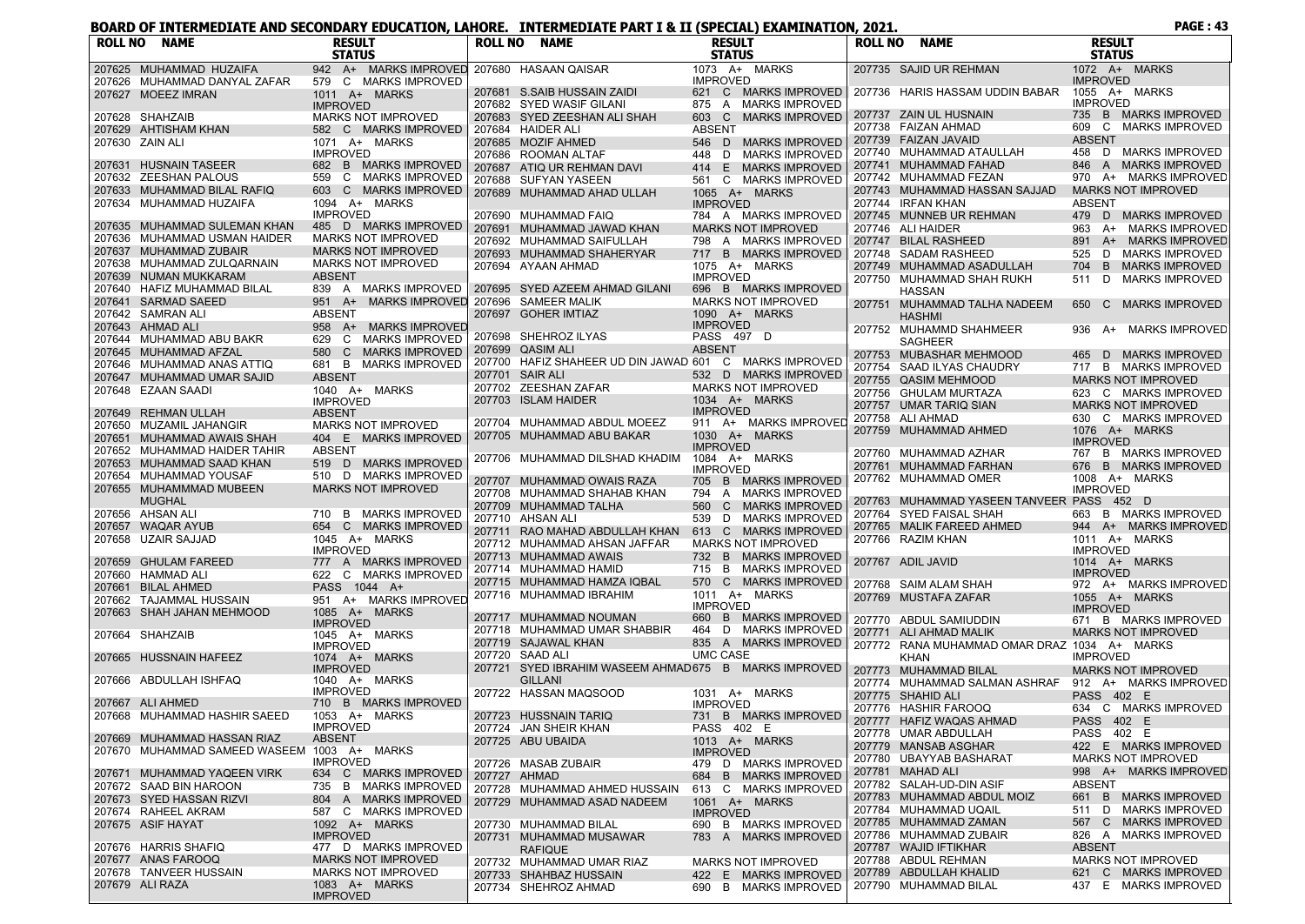|  | PAGE : 44 |  |  |
|--|-----------|--|--|
|  |           |  |  |

| <b>ROLL NO NAME</b>                                                       | <b>RESULT</b>                                                        | <b>ROLL NO NAME</b>                                   | <b>RESULT</b>                                | ROLL NO<br><b>NAME</b>                    | <b>RESULT</b>                                |
|---------------------------------------------------------------------------|----------------------------------------------------------------------|-------------------------------------------------------|----------------------------------------------|-------------------------------------------|----------------------------------------------|
|                                                                           | <b>STATUS</b>                                                        |                                                       | <b>STATUS</b>                                |                                           | <b>STATUS</b>                                |
| 207791 MUHAMMAD YASEEN<br>207792 MUHAMMED HUSNAIN                         | <b>MARKS NOT IMPROVED</b><br>957 A+ MARKS IMPROVED 207852 HASAN AMIN | 207851 MUHAMMAD NAYAN                                 | 548 D MARKS IMPROVED<br>742 B MARKS IMPROVED | 207907 MUHAMMAD SAIM ALI SAJID            | 1089 A+ MARKS<br><b>IMPROVED</b>             |
| 207793 HAMZA IJAZ                                                         | 458 D MARKS IMPROVED                                                 | 207853 AWAIS                                          | 651 C MARKS IMPROVED                         | 208001 SADIA JAFFAR                       | 946 A+ MARKS IMPROVED                        |
| 207794 MUHAMMAD MUAZ                                                      | 1004 A+ MARKS                                                        | 207854 MUHAMMAD HAMMAD MAJEED 951 A+ MARKS IMPROVED   |                                              | 208002 AYESHA MUBBARA                     | <b>MARKS NOT IMPROVED</b>                    |
|                                                                           | <b>IMPROVED</b>                                                      | 207855 MUHAMMAD ZAIN QASIM                            | 703 B MARKS IMPROVED                         | 208003 AYSHA HASSAN BHATTI                | 667 B MARKS IMPROVED                         |
| 207795 MURAD JAVEED                                                       | <b>PASS 402 E</b>                                                    | 207856 SYED AHMED ALI HASHMI                          | 737 B MARKS IMPROVED                         | 208004 MARYAM BIBI                        | 509 D MARKS IMPROVED                         |
| 207796 AHMAD TALAL                                                        | 949 A+ MARKS IMPROVED 207857 ZAIN ALI                                |                                                       | 1003 A+ MARKS                                | 208005 FIZA                               | <b>MARKS NOT IMPROVED</b>                    |
| 207797 MUHAMMAD HASSAN RAZA                                               | <b>ABSENT</b>                                                        |                                                       | <b>IMPROVED</b>                              | 208006 SAMAN FATIMA                       | <b>ABSENT</b>                                |
| 207798 MUHAMMAD MUAAZ                                                     | 932 A+ MARKS IMPROVED 207858 SHOAIB KHALID                           |                                                       | 889 A+ MARKS IMPROVED                        | 208007 MUBARRA ASGHAR                     | 668 B MARKS IMPROVED                         |
| 207799 MUHAMMAD ALI                                                       | <b>MARKS NOT IMPROVED</b>                                            | 207859 MUHAMMAD HASSAN                                | 1024 A+ MARKS                                | 208008 SANIA LATIF                        | 540 D MARKS IMPROVED                         |
| 207800 SAIFULLAH AYAZ                                                     | 511 D MARKS IMPROVED                                                 |                                                       | <b>IMPROVED</b>                              | 208009 AASMA QASIM                        | 599 C MARKS IMPROVED                         |
| 207801 KALIS                                                              | 642 C MARKS IMPROVED                                                 | 207860 ABRAR YOUSAF                                   | 732 B MARKS IMPROVED                         | 208010 SAIRA ASHRAF                       | 559 C MARKS IMPROVED                         |
| 207802 RIAZ AHMED                                                         | 1034 A+ MARKS                                                        | 207861 SAIF ALI                                       | 786 A MARKS IMPROVED                         | 208011 ROHA MARYAM                        | 643 C MARKS IMPROVED                         |
|                                                                           | <b>IMPROVED</b>                                                      | 207862 DANISH RASHEED                                 | 1031 A+ MARKS                                | 208012 SARA YOUNAS                        | 659 C MARKS IMPROVED                         |
| 207803 UZAIR AHMAD RIAZ                                                   | <b>MARKS NOT IMPROVED</b>                                            | 207863 MUHAMMAD ZAHID                                 | <b>IMPROVED</b><br><b>MARKS NOT IMPROVED</b> | 208013 MUQDAS ASGHIR                      | 613 C MARKS IMPROVED                         |
| 207804 RAZA ALI RATHORE                                                   | 548 D MARKS IMPROVED                                                 | 207864 HAMMAD RASHEED                                 | ABSENT                                       | 208014 MEMOONA SAQIB                      | 627 C MARKS IMPROVED                         |
| 207805 MUHAMMAD HAMZA MUNIR                                               | 517 D MARKS IMPROVED                                                 | 207865 RAZA ARIF                                      | 448 D MARKS IMPROVED                         | 208015 ROLL NO CANCELLED                  | ROLL NO CANCELLED                            |
| 207806 MUHAMMAD OMAIR                                                     | 675 B MARKS IMPROVED                                                 | 207866 MUHAMMAD SHABBIR                               | 477 D MARKS IMPROVED                         | 208016 UM-E-MARIA                         | 798 A MARKS IMPROVED                         |
| 207807 JAFFAR HUSSAIN                                                     | 825 A MARKS IMPROVED                                                 | 207867 MUHAMMAD ARHAM ABID                            | MARKS NOT IMPROVED                           | 208017 AREEBA IMRAN                       | 767 B MARKS IMPROVED                         |
| 207808 ROLL NO CANCELLED                                                  | ROLL NO CANCELLED                                                    | 207868 ALI RAZA                                       | 1034 A+ MARKS                                | 208018 AMINA IMDAD                        | 718 B MARKS IMPROVED                         |
| 207809 MUNIB AHMED                                                        | 1079 A+ MARKS<br><b>IMPROVED</b>                                     |                                                       | <b>IMPROVED</b>                              | 208019 RIMSHA ASHIQ                       | 537 D MARKS IMPROVED                         |
| 207810 HAFIZ WALEED MUZAFAR                                               | 546 D MARKS IMPROVED                                                 | 207869 ALI RAZA                                       | 723 B MARKS IMPROVED                         | 208020 TUBA ZUBAIR                        | <b>ABSENT</b>                                |
| 207811 ABDUL MOEEZ IBRAR                                                  | 640 C MARKS IMPROVED                                                 | 207870 USMAN SHAUKAT                                  | ABSENT                                       | 208021 FARAH KHADIM                       | 615 C MARKS IMPROVED                         |
| 207812 MAQSOOD AHMAD                                                      | PASS 402 E                                                           | 207871 MUHAMMAD ATTA-UR-REHMAN 1044 A+ MARKS          |                                              | 208022 MAZIA ARIF                         | 572 C MARKS IMPROVED                         |
| 207813 MUHAMMAD ABBAS                                                     | 1096 A+ MARKS                                                        |                                                       | <b>IMPROVED</b>                              | 208023 AMARA BIBI                         | 634 C MARKS IMPROVED                         |
|                                                                           | <b>IMPROVED</b>                                                      | 207872 HAMAAD IQBAL                                   | 561 C MARKS IMPROVED                         | 208024 ALIYA HASSAN                       | 926 A+ MARKS IMPROVED                        |
| 207814 MUHAMMAD AHMAD BALOCH                                              | 786 A MARKS IMPROVED                                                 | 207873 MOUAZ ALI                                      | 890 A+ MARKS IMPROVED                        | 208025 SYEDA TEHREEM BUKHARI              | 785 A MARKS IMPROVED                         |
| 207815 MUHAMMAD SHAMEER WARIS                                             | 690 B MARKS IMPROVED                                                 | 207874 QASIM RAZA ARSHID                              | ABSENT                                       | 208026 UMME HABIBA                        | <b>MARKS NOT IMPROVED</b>                    |
| 207816 INEEB ULLAH                                                        | 580 C MARKS IMPROVED                                                 | 207875 SHEHRIYAR AHMED                                | 672 B MARKS IMPROVED                         | 208027 MARIA BIBI                         | <b>MARKS NOT IMPROVED</b>                    |
| 207817 ALI HASSAN                                                         | 846 A MARKS IMPROVED                                                 | 207876 HASHIR MASOOD                                  | 1082 A+ MARKS                                | 208028 SAMRA SHOUKAT                      | <b>MARKS NOT IMPROVED</b>                    |
| 207818 FARHAN AHMAD                                                       | 1074 A+ MARKS                                                        |                                                       | <b>IMPROVED</b>                              | 208029 AREEBA BANTISH                     | <b>MARKS NOT IMPROVED</b>                    |
|                                                                           | <b>IMPROVED</b>                                                      | 207877 AHMAD HASSAN                                   | 540 D MARKS IMPROVED                         | 208030 SADIA IQBAL                        | 824 A MARKS IMPROVED                         |
| 207819 SHERAZ AHMAD                                                       |                                                                      | 880 A+ MARKS IMPROVED 207878 MUHAMMAD SHAHZAIB IJAZ   | 618 C MARKS IMPROVED                         | 208031 NASIRA ASGHAR                      | 558 C MARKS IMPROVED                         |
| 207820 ALI AHMED                                                          | 978 A+ MARKS IMPROVED 207879 SYED ALI HAIDER                         |                                                       | 654 C MARKS IMPROVED                         | 208032 BINISH GULL                        | 830 A MARKS IMPROVED                         |
| 207821 ABU HURAIRA                                                        |                                                                      | 454 D MARKS IMPROVED   207880 MUHAMMAD AHMAD KHAN     | 765 B MARKS IMPROVED                         | 208033 RIMSHA YASIN                       | 573 C MARKS IMPROVED                         |
| 207822 MUHAMMAD ABDULLAH RAZA 951 A+ MARKS IMPROVED 207881 MUHAMMAD OWAIS |                                                                      |                                                       | <b>ABSENT</b>                                | 208034 EISHA NOOR                         | 691 B MARKS IMPROVED                         |
| 207823 UMAIR ALI                                                          | 540 D MARKS IMPROVED                                                 | 207882 MEER AKBAR KHAN<br>207883 MUHAMMAD SAAD SAFDAR | 711 B MARKS IMPROVED<br>744 B MARKS IMPROVED | 208035 SHAMA SABRI                        | <b>MARKS NOT IMPROVED</b>                    |
| 207824 JUNAID SHAMAS                                                      | 609 C MARKS IMPROVED                                                 | 207884 USMAN SALEEM                                   | 548 D MARKS IMPROVED                         | 208036 SHAZIA PINKI<br>208037 SUMAIRA NAZ | 655 C MARKS IMPROVED<br>521 D MARKS IMPROVED |
| 207825 IRSHAD AHMAD                                                       | 530 D MARKS IMPROVED                                                 | 207885 HAROON MASIH                                   | 579 C MARKS IMPROVED                         | 208038 FREEHA TABASSUM                    | 591 C MARKS IMPROVED                         |
| 207826 SHAH ZAIB UMER                                                     | 763 B MARKS IMPROVED                                                 | 207886 HASAAN QAISAR                                  | ABSENT                                       | 208039 MALIKA YAQOOB                      | 633 C MARKS IMPROVED                         |
| 207827 PERVEZ MUSHARAF                                                    | 588 C MARKS IMPROVED                                                 | 207887 SHARAF UDDIN                                   | 731 B MARKS IMPROVED                         | 208040 BALQEES JABBAR                     | 407 E MARKS IMPROVED                         |
| 207828 MAHAD JAMSHAID                                                     | 548 D MARKS IMPROVED                                                 | 207888 ZUBAIR AHMAD                                   | 609 C MARKS IMPROVED                         | 208041 SANIA RIAZ                         | 748 B MARKS IMPROVED                         |
| 207829 MUHAMMAD UMER                                                      | 724 B MARKS IMPROVED                                                 | 207889 MUHAMMAD HAMZA AMIR                            | 1005 A+ MARKS                                | 208042 ADILA IRSHAD                       | 800 A MARKS IMPROVED                         |
| 207830 SAAD AHMED                                                         | 807 A MARKS IMPROVED                                                 |                                                       | <b>IMPROVED</b>                              | 208043 HIRA ASLAM ABBASI                  | 520 D MARKS IMPROVED                         |
| 207831 SAFYAN ZAFAR<br>207832 MAVIYA SOHAIL                               | 753 B MARKS IMPROVED<br>949 A+ MARKS IMPROVED                        | 207890 SYED QADIR SHAH                                | 629 C MARKS IMPROVED                         | 208044 ASIA BIBI                          | 467 D MARKS IMPROVED                         |
| 207833 MUHAMMAD KHUBAIB                                                   |                                                                      | 207891 MUHAMMAD ABDULLAH SINDHU ABSENT                |                                              | 208045 KIRAN SHEHZADI                     | <b>PASS 450 D</b>                            |
|                                                                           | 702 B MARKS IMPROVED<br>1044 A+ MARKS                                | 207892 HASSAN TARIQ                                   | 869 A MARKS IMPROVED                         | 208046 FARHA HUSSAIN                      | 475 D MARKS IMPROVED                         |
| 207834 HAIDER ALI                                                         | <b>IMPROVED</b>                                                      | 207893 SYED MUHAMMAD ALI NAQI                         | 548 D MARKS IMPROVED                         | 208047 AMINA LATIF                        | 948 A+ MARKS IMPROVED                        |
| 207835 MUNEEB ILYAS                                                       |                                                                      | 896 A+ MARKS IMPROVED 207894 MUHAMMAD DANISH          | ABSENT                                       | 208048 TAYYBA BIBI                        | 563 C MARKS IMPROVED                         |
| 207836 HASHIM RAZA                                                        | 531 D MARKS IMPROVED                                                 | 207895 MUHAMMAD UBAID ULLAH                           | 1051 A+ MARKS                                | 208049 ANEEZA                             | 690 B MARKS IMPROVED                         |
| 207837 MUHAMMAD BILAL                                                     | 438 E MARKS IMPROVED                                                 |                                                       | <b>IMPROVED</b>                              | 208050 MARIA NAZIR                        | 613 C MARKS IMPROVED                         |
| 207838 SHAHEER ASHRAF                                                     | 547 D MARKS IMPROVED                                                 | 207896 SHER ALI ABBASI                                | ABSENT                                       | 208051 RAMISA                             | 503 D MARKS IMPROVED                         |
| 207839 ABDUL HANAN ASLAM                                                  | 602 C MARKS IMPROVED                                                 | 207897 ABDUL BASEER                                   | 704 B MARKS IMPROVED                         | 208052 SHUMAILA                           | 492 D MARKS IMPROVED                         |
| 207840 MUHAMMAD SALMAN                                                    | 859 A MARKS IMPROVED                                                 | 207898 ABDUL WAJID KHAN                               | ABSENT                                       | 208053 SIDRA SAFDAR                       | 777 A MARKS IMPROVED                         |
| 207841 SYED QAMAR HASNAIN                                                 | 684 B MARKS IMPROVED                                                 | 207899 MUHAMMAD SHOAIB                                | <b>MARKS NOT IMPROVED</b>                    | 208054 AYESHA                             | 553 C MARKS IMPROVED                         |
| 207842 MUKHTAR MASIH                                                      | U. I, II - E. I, II - ISL/EDU, PS.,                                  | 207900 ALI IRSHAD                                     | 1087 A+ MARKS                                | 208055 SANA                               | 721 B MARKS IMPROVED                         |
|                                                                           | PHY. I, II - ANN.2023                                                | 207901 ANNAS IKRAM                                    | <b>IMPROVED</b>                              | 208056 ASMA ASHFAQ                        | 613 C MARKS IMPROVED                         |
| 207843 FAISAL FIAZ                                                        | 1078 A+ MARKS                                                        |                                                       | 1078 A+ MARKS<br><b>IMPROVED</b>             | 208057 RAEESA JAVED                       | <b>MARKS NOT IMPROVED</b>                    |
|                                                                           | <b>IMPROVED</b>                                                      | 207902 ZIKRIA YOUSAF                                  | 1040 A+ MARKS                                | 208058 NADIA                              | <b>ABSENT</b>                                |
| 207844 KHIZAR ZIA                                                         | 654 C MARKS IMPROVED                                                 |                                                       | <b>IMPROVED</b>                              | 208059 MARIA ASHIQ                        | 523 D MARKS IMPROVED                         |
| 207845 MUHAMMAD JUNAID                                                    | 717 B MARKS IMPROVED                                                 | 207903 ASAD ULLAH                                     | PASS 402 E                                   | 208060 TAYYABA KANWAL                     | 491 D MARKS IMPROVED                         |
| 207846 MUHAMMAD JUNAID ZUBAIR                                             | 578 C MARKS IMPROVED                                                 | 207904 MUHAMMAD SADDAM                                | 925 A+ MARKS IMPROVED                        | 208061 SHIZA NOOR                         | 565 C MARKS IMPROVED                         |
| 207847 FAKHAR NAWAZ                                                       | 427 E MARKS IMPROVED                                                 | 207905 DANIYAL ARSHAD                                 | 542 D MARKS IMPROVED                         | 208062 AMINA TAYYAB                       | 778 A MARKS IMPROVED                         |
| 207848 HAROON RASHEED                                                     | 477 D MARKS IMPROVED                                                 | 207906 MUHAMMAD HAMZA                                 | 444 D MARKS IMPROVED                         | 208063 AQSA BATOOL                        | 695 B MARKS IMPROVED                         |
| 207849 HASSAN NAWAZ KHAN                                                  | <b>MARKS NOT IMPROVED</b>                                            |                                                       |                                              | 208064 NAZISH                             | 696 B MARKS IMPROVED                         |
| 207850 MUHAMMAD HUSNAIN ALVI                                              | 517 D MARKS IMPROVED                                                 |                                                       |                                              |                                           |                                              |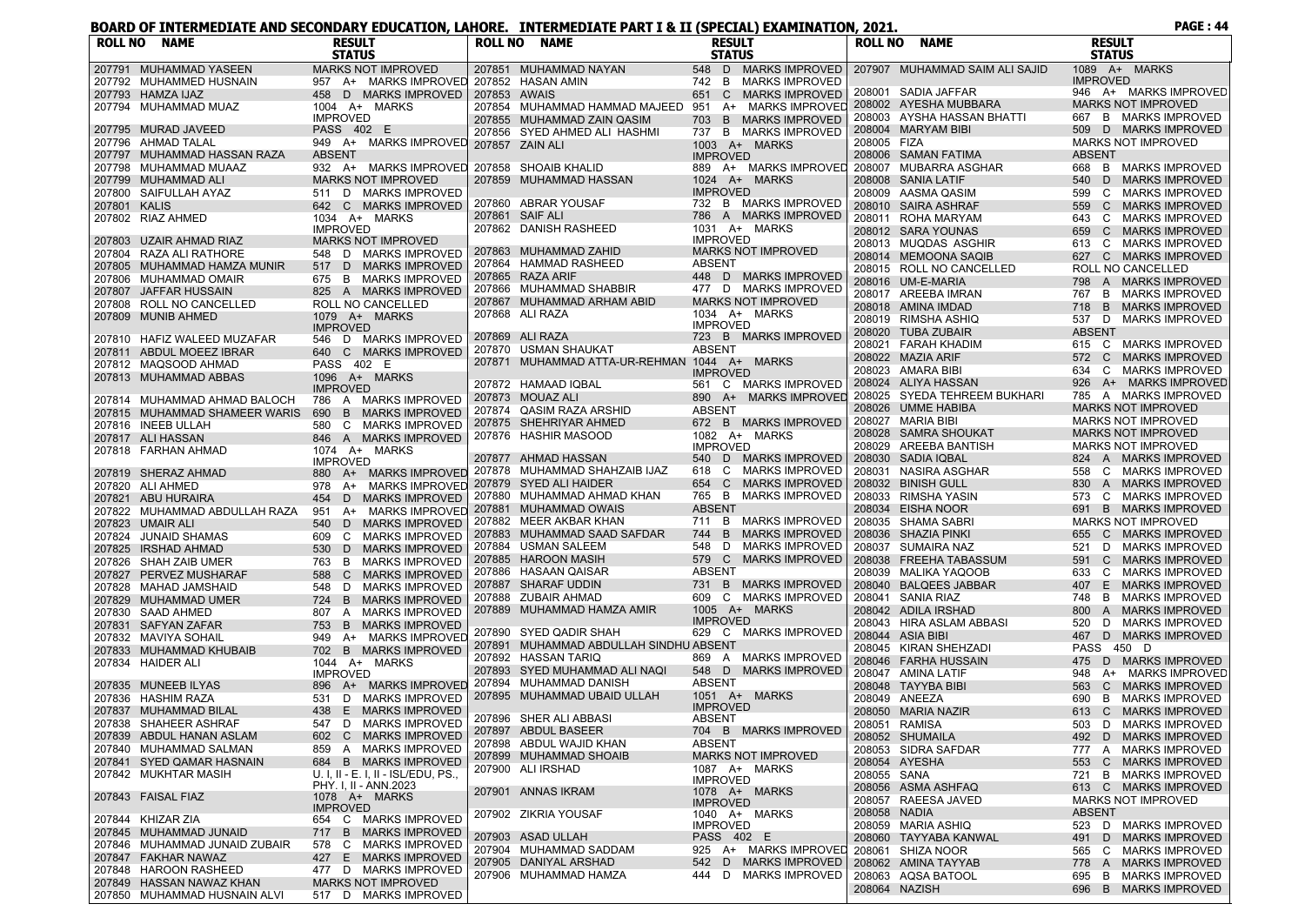616 C MARKS IMPROVED 208196 ALISHBA WALAIT

|                                                   |                                                                   | BOARD OF INTERMEDIATE AND SECONDARY EDUCATION, LAHORE. INTERMEDIATE PART I & II (SPECIAL) EXAMINATION, 2021.                           |                                                                    | <b>PAGE: 45</b>                                 |                                                        |
|---------------------------------------------------|-------------------------------------------------------------------|----------------------------------------------------------------------------------------------------------------------------------------|--------------------------------------------------------------------|-------------------------------------------------|--------------------------------------------------------|
| <b>ROLL NO NAME</b>                               | <b>RESULT</b><br><b>STATUS</b>                                    | <b>ROLL NO NAME</b>                                                                                                                    | <b>RESULT</b><br><b>STATUS</b>                                     | <b>ROLL NO NAME</b>                             | <b>RESULT</b><br><b>STATUS</b>                         |
| 208065 KALSOOM BIBI                               | 616 C MARKS IMPROVED   208131 ANSA AROOJ                          |                                                                                                                                        | 466 D MARKS IMPROVED   208197 IQRA KANWAL                          |                                                 | 571 C MARKS IMPROVED                                   |
| 208066 FARWA RAMZAN                               | <b>ABSENT</b>                                                     | 208132 FARAH YOUNAS                                                                                                                    | 635 C MARKS IMPROVED   208198 AMINA SALEEM                         |                                                 | <b>MARKS NOT IMPROVED</b>                              |
| 208067 AQSA BIBI                                  | 601 C MARKS IMPROVED                                              | 208133 AREEBA MANZOOR                                                                                                                  | 468 D MARKS IMPROVED 208199 KINZA SEHAR                            |                                                 | 915 A+ MARKS IMPROVED                                  |
| 208068 ROLL NO CANCELLED<br>208069 ARFA YOUSAF    | ROLL NO CANCELLED<br>909 A+ MARKS IMPROVED 208135 MAHNOOR         | 208134 ANAM ARSHAD                                                                                                                     | 406 E MARKS IMPROVED   208200 ABIDA BASHIR<br>720 B MARKS IMPROVED | 208201 SABIHA RAMZAN                            | <b>MARKS NOT IMPROVED</b><br><b>MARKS NOT IMPROVED</b> |
| 208070 AMTAL GHAFOOR                              | 469 D MARKS IMPROVED                                              | 208136 SANOBER ZAFAR                                                                                                                   | 513 D MARKS IMPROVED                                               | 208202 ZAINIB BATOOL                            | 571 C MARKS IMPROVED                                   |
| 208071 FAIZA SHABBIR                              | 694 B MARKS IMPROVED                                              | 208137 INSHA ASGHAR                                                                                                                    | 471 D MARKS IMPROVED                                               | 208203 RUKHSANA NOSHAIR                         | 613 C MARKS IMPROVED                                   |
| 208072 MALAIKA FATIMA                             | 394 E MARKS IMPROVED                                              | 208138 TANZEEHA                                                                                                                        | 760 B MARKS IMPROVED                                               | 208204 ALIZA YOUNAS                             | 613 C MARKS IMPROVED                                   |
| 208073 NOOR FATIMA                                | 394 E MARKS IMPROVED                                              | 208139 LAYABA                                                                                                                          | 854 A MARKS IMPROVED                                               | 208205 ZONYSHA SHAHAB                           | 662 B MARKS IMPROVED                                   |
| 208074 SAIRA                                      | PASS 392 E                                                        | 208140 LAIBA ZAFAR                                                                                                                     | 749 B MARKS IMPROVED                                               | 208206 NAZIA PARVEEN                            | 534 D MARKS IMPROVED                                   |
| 208075 AYESHA SADDIQA                             | MARKS NOT IMPROVED                                                | 208141 SAHEERA                                                                                                                         | <b>MARKS NOT IMPROVED</b>                                          | 208207 RABIA NIAZ                               | 499 D MARKS IMPROVED                                   |
| 208076 GHAZAL MALIK                               | 498 D MARKS IMPROVED   208142 AQSA SALEEM                         |                                                                                                                                        |                                                                    | 520 D MARKS IMPROVED 208208 AREEBA KHALID       | 509 D MARKS IMPROVED                                   |
| 208077 TANZILA BIBI                               | 607 C MARKS IMPROVED                                              | 208143 AIMAN AHMAD                                                                                                                     | 684 B MARKS IMPROVED                                               | 208209 JAVERIA AZIZ                             | MARKS NOT IMPROVED                                     |
| 208078 MUBARRA                                    |                                                                   | 884 A+ MARKS IMPROVED 208144 LAIBA RAMZAN                                                                                              | 678 B MARKS IMPROVED                                               | 208210 ISHRAT                                   | 462 D MARKS IMPROVED                                   |
| 208079 WAHEEDA RUKHSAR                            | 404 E MARKS IMPROVED                                              | 208145 AYESHA SAMREEN                                                                                                                  | 681 B MARKS IMPROVED                                               | 208211 FATIMA MUNIR                             | <b>MARKS NOT IMPROVED</b>                              |
| 208080 FAREEHA                                    | <b>ABSENT</b>                                                     | 208146 SADIA NAZ                                                                                                                       | 525 D MARKS IMPROVED 208212 TAHIRA SARWAR                          |                                                 | <b>Example 219 B MARKS IMPROVED</b>                    |
| 208081 ROLL NO CANCELLED                          | ROLL NO CANCELLED                                                 | <u>estas estas en la provincia de la provincia de la provincia de la provincia de la provincia de la provincia d</u><br>208147 TAHREEM | 690 B MARKS IMPROVED                                               | 208213 KAINAT                                   | 546 D MARKS IMPROVED                                   |
| 208082 AYESHA TAHIR                               | <b>MARKS NOT IMPROVED</b>                                         | 208148 SANIA RANI                                                                                                                      | 605 C MARKS IMPROVED   208214 SANA TALIB                           |                                                 | MARKS NOT IMPROVED                                     |
| 208083 HIRA                                       | 703 B MARKS IMPROVED                                              | 208149 PERVEEN BIBI                                                                                                                    | 446 D MARKS IMPROVED                                               | 208215 SYEDA AQSA HASHMI                        | 843 A MARKS IMPROVED                                   |
| 208084 AQSA                                       | 690 B MARKS IMPROVED                                              | 208150 AANSA MUBEEN                                                                                                                    | <b>Example 2018 ABSENT</b>                                         | 208216 SAIMA IQBAL                              | <b>PASS 468 D</b>                                      |
| 208085 LARAIB FATIMA                              | 511 D MARKS IMPROVED                                              | 208151 AQSA                                                                                                                            | 739 B MARKS IMPROVED                                               | 208217 SAIRA GULZAR                             | 694 B MARKS IMPROVED                                   |
| 208086 ZUNAIRA NAZ                                | 490 D MARKS IMPROVED                                              | 208152 ISHRAT BATOOL                                                                                                                   |                                                                    | 560 C MARKS IMPROVED 208218 NISHA FALAK         | 518 D MARKS IMPROVED                                   |
| 208087 ISMAT BIBI                                 | 553 C MARKS IMPROVED                                              | 208153 ASMA                                                                                                                            | 799 A MARKS IMPROVED                                               | 208219 UM-E-HABIBA                              | 789 A MARKS IMPROVED                                   |
| 208088 HAMNA                                      | 614 C MARKS IMPROVED                                              | 208154 AQSA                                                                                                                            |                                                                    | 739 B MARKS IMPROVED 208220 NIMRA PARVEEN       | 593 C MARKS IMPROVED                                   |
| 208089 ATIQA SHEHZADI                             | <b>MARKS NOT IMPROVED</b>                                         | 208155 AFEEFA MARIAM                                                                                                                   | 565 C MARKS IMPROVED                                               | 208221 ABER MAQSOOD                             | ABSENT                                                 |
| 208090 NIMRA SALEEM                               | <b>MARKS NOT IMPROVED</b>                                         | 208156 TANIA AKRAM                                                                                                                     | 636 C MARKS IMPROVED   208222 ESHA SARFRAZ                         |                                                 | 513 D MARKS IMPROVED                                   |
| 208091 ATIA                                       | <b>MARKS NOT IMPROVED</b><br>446 D MARKS IMPROVED                 | 208157 AWARISH ALLAH DITTA                                                                                                             | 504 D MARKS IMPROVED<br><b>MARKS NOT IMPROVED</b>                  | 208223 MARIYAM ISHFAQ<br>208224 RIMSHA IFTIKHAR | MARKS NOT IMPROVED<br>496 D MARKS IMPROVED             |
| 208092 FIZZA YOUNAS<br>208093 IRSA                | <b>ABSENT</b>                                                     | 208158 AMAN TARIQ<br>208159 NUSRAT LATIF                                                                                               | <b>MARKS NOT IMPROVED</b>                                          | 208225 ANSA AMEEN                               | 560 C MARKS IMPROVED                                   |
| 208094 HINA RAMZAN                                |                                                                   | 567 C MARKS IMPROVED   208160 RIMSHA SALEEM                                                                                            | 539 D MARKS IMPROVED   208226 ARFA RAZZAQ                          |                                                 | 446 D MARKS IMPROVED                                   |
| 208095 MUQDDAS MUKHTAR                            | <b>MARKS NOT IMPROVED</b>                                         | 208161 NAMRA                                                                                                                           | 656 C MARKS IMPROVED                                               | 208227 ALIZA ARSHAD                             | 594 C MARKS IMPROVED                                   |
| 208096 MAHNOOR                                    | 451 D MARKS IMPROVED                                              | 208162 YUSRA SALEEM                                                                                                                    | 435 E MARKS IMPROVED   208228 RIMSHA ASLAM                         |                                                 | 812 A MARKS IMPROVED                                   |
| 208097 ANIQA                                      | 438 E MARKS IMPROVED                                              | 208163 RIMSHA RAHMAN                                                                                                                   | 562 C MARKS IMPROVED                                               | 208229 SHABNOOR BIBI                            | 545 D MARKS IMPROVED                                   |
| 208098 HIFSA RAZZAQ                               | 770 A MARKS IMPROVED                                              | 208164 AYESHA SHAFIQ                                                                                                                   | 594 C MARKS IMPROVED   208230 HALEEMA SADIA                        |                                                 | 551 C MARKS IMPROVED                                   |
| 208099 AYESHA NAZAR                               | 592 C MARKS IMPROVED                                              | 208165 RIZWANA FATIMA                                                                                                                  | 565 C MARKS IMPROVED                                               | 208231 ZOHRA FATIMA                             | 487 D MARKS IMPROVED                                   |
| 208100 MUBEEN AHMAD                               | 704 B MARKS IMPROVED                                              | 208166 SUMYA SHAHID                                                                                                                    | 618 C MARKS IMPROVED                                               | 208232 ALISHBA MANZOOR                          | <b>MARKS NOT IMPROVED</b>                              |
| 208101 MUNIBA                                     | 697 B MARKS IMPROVED                                              | 208167 SADAF ZUBAIR                                                                                                                    | 699 B MARKS IMPROVED                                               | 208233 ZAB-UN-NISA                              | 415 E MARKS IMPROVED                                   |
| 208102 KUBRA NAAZ                                 | <b>MARKS NOT IMPROVED</b>                                         | 208168 KHADIJA MAHEEN                                                                                                                  | 739 B MARKS IMPROVED                                               | 208234 AFIA ARIF                                | 865 A MARKS IMPROVED                                   |
| 208103 NASRANA                                    | 404 E MARKS IMPROVED                                              | 208169 AREEBA FATIMA                                                                                                                   | 874 A MARKS IMPROVED                                               | 208235 WAJEEHA ARSHAD                           | 706 B MARKS IMPROVED                                   |
| 208104 FAIQA ASAD                                 | 778 A MARKS IMPROVED                                              | 208170 MARIA KAUSAR                                                                                                                    | 511 D MARKS IMPROVED                                               | 208236 AYESHA AMJAD                             | 887 A+ MARKS IMPROVED                                  |
| 208105 MAIRA ZUBAIR                               | 783 A MARKS IMPROVED                                              | 208171 NOOR FATIMA                                                                                                                     | 676 B MARKS IMPROVED                                               | 208237 HIRA ASIF                                | 699 B MARKS IMPROVED                                   |
| 208106 YASRAB QADEER                              | 497 D MARKS IMPROVED                                              | 208172 FAKHRA ASLAM                                                                                                                    | 511 D MARKS IMPROVED                                               | 208238 URWA MAQSOOD                             | ABSENT                                                 |
| 208107 AYESHA TABASSUM                            | 532 D MARKS IMPROVED                                              | 208173 TASSAWUR NAZIR                                                                                                                  | 736 B MARKS IMPROVED                                               | 208239 ROLL NO CANCELLED                        | ROLL NO CANCELLED                                      |
| 208108 RAMZANA                                    | 699 B MARKS IMPROVED                                              | 208174 MUQADAS ZIA                                                                                                                     | 597 C MARKS IMPROVED   208240 AYESHA IRFAN                         |                                                 | 762 B MARKS IMPROVED                                   |
| 208109 MAHAM FAKHAR                               | 596 C MARKS IMPROVED                                              | 208175 AROOJ ALTAF                                                                                                                     | <b>EXAMPLE PASS 510 D</b>                                          | 208241 BAKHTAWER ASIF                           | 504 D MARKS IMPROVED                                   |
| 208110 KHADEEJAH                                  |                                                                   | 487 D MARKS IMPROVED   208176 AYESHA KANWAL                                                                                            | MARKS NOT IMPROVED                                                 | 208242 KASHAF FATIMA                            | 712 B MARKS IMPROVED                                   |
| 208111 SANIA HABIB                                | 572 C MARKS IMPROVED                                              | 208177 MARYAM NOOR                                                                                                                     | ABSENT                                                             | 208243 SADIA SABIR                              | 567 C MARKS IMPROVED                                   |
| 208112 FATIMA                                     | 428 E MARKS IMPROVED                                              | 208178 RAHEELA RAFIQUE                                                                                                                 | 643 C MARKS IMPROVED   208244 IQRA                                 | and the state of the state.                     | 541 D MARKS IMPROVED                                   |
| 208113 MOMNA HANIF 448 D MARKS IMPROVED           |                                                                   | 208179 SIDRA BIBI                                                                                                                      | 846 A MARKS IMPROVED                                               | 208245 ISRA IRSHAD 208245                       | 398 E MARKS IMPROVED                                   |
| 208114 RAFIA RAFIQ                                | MARKS NOT IMPROVED                                                | 208180 AYESHA TARIQ                                                                                                                    | 540 D MARKS IMPROVED 208246 RAMEEN HAMAD                           |                                                 | 635 C MARKS IMPROVED                                   |
| 208115 SHAISTA JABEEN                             | 436 E MARKS IMPROVED                                              | 208181 ESHA FAROOQ                                                                                                                     | 742 B MARKS IMPROVED   208247 NASEEM                               |                                                 | 697 B MARKS IMPROVED                                   |
| 208116 EMAN                                       | ABSENT                                                            | 208182 ALEENA ASGHAR                                                                                                                   |                                                                    | 783 A MARKS IMPROVED   208248 NOSHABA RAFIQUE   | 699 B MARKS IMPROVED                                   |
| 208117 KHUSHBAKHT BABAR                           | 636 C MARKS IMPROVED   208183 SADIA BIBI                          |                                                                                                                                        | 552 C MARKS IMPROVED   208249 EMAN SHAHZAD                         |                                                 | ABSENT                                                 |
| 208118 SAMAVIA SALEEM                             | 533 D MARKS IMPROVED   208184 SADIA KAUSAR                        |                                                                                                                                        | 479 D MARKS IMPROVED   208250 ASIYA FAREED                         |                                                 | 857 A MARKS IMPROVED                                   |
| 208119 NISHA ASHFAQ                               | 478 D MARKS IMPROVED   208185 ANIZA MUSHTAQ                       |                                                                                                                                        | 663 B MARKS IMPROVED                                               | 208251 LAIBA ARIF<br>208252 YASMEEN KHALIL      | ABSENT                                                 |
| 208120 HADIQA                                     | 533 D MARKS IMPROVED   208186 AYESHA TAHIR                        |                                                                                                                                        | 394 E MARKS IMPROVED                                               |                                                 | 575 C MARKS IMPROVED                                   |
| 208121 FIZZA ARIF                                 | 477 D MARKS IMPROVED   208187 MAHVISH                             | 543 D MARKS IMPROVED   208188 SAWAIRA KANWAL                                                                                           | <b>MARKS NOT IMPROVED</b>                                          | 208253 SHEZA MUSTAFA                            | 1054 A+ MARKS<br><b>IMPROVED</b>                       |
| 208122 NIDA TABASSUM                              |                                                                   |                                                                                                                                        | 471 D MARKS IMPROVED                                               | 208254 SEERAT FATIMA                            | 520 D MARKS IMPROVED                                   |
| 208123 FARIHA YASIN<br>208124 HAFIZA IQRA SHAUKAT | 557 C MARKS IMPROVED<br>776 A MARKS IMPROVED   208190 AQSA BARKAT | 208189 SAMAR QASIM                                                                                                                     | 448 D MARKS IMPROVED<br><b>MARKS NOT IMPROVED</b>                  | 208255 HIJAB FATIMA                             | 545 D MARKS IMPROVED                                   |
| 208125 SHAMSA                                     |                                                                   | 499 D MARKS IMPROVED   208191 SHAHREEN SHARIF                                                                                          | 496 D MARKS IMPROVED                                               | 208256 MARIA EHSAN                              | 467 D MARKS IMPROVED                                   |
| 208126 TAYYABA ASLAM                              |                                                                   | 845 A MARKS IMPROVED   208192 TEHREEM FATIMA                                                                                           | 903 A+ MARKS IMPROVED                                              | 208257 SIDRA NASIR                              | 572 C MARKS IMPROVED                                   |
| 208127 HUDA ASLAM                                 | 628 C MARKS IMPROVED   208193 RIMSHA                              |                                                                                                                                        | 552 C MARKS IMPROVED                                               | 208258 MARYAM ASGHAR                            | 597 C MARKS IMPROVED                                   |
| 208128 SMIAA BIBI                                 | 471 D MARKS IMPROVED   208194 TASBEEHA IMAN                       |                                                                                                                                        | 478 D MARKS IMPROVED                                               | 208259 JAWAIRIA IMRAN                           | 592 C MARKS IMPROVED                                   |
| 208129 KINZA                                      |                                                                   | 497 D MARKS IMPROVED   208195 RUKHSAR ANSAR                                                                                            | 490 D MARKS IMPROVED                                               | 208260 RUBAB QAMAR                              | 502 D MARKS IMPROVED                                   |
| 208130 AQSA                                       | 616 C MARKS IMPROVED   208196 ALISHBA WALAIT                      |                                                                                                                                        | 548 D MARKS IMPROVED                                               | 208261 ZANIB BATOOL                             | <b>ELIGIBILITY</b>                                     |
|                                                   |                                                                   |                                                                                                                                        |                                                                    |                                                 |                                                        |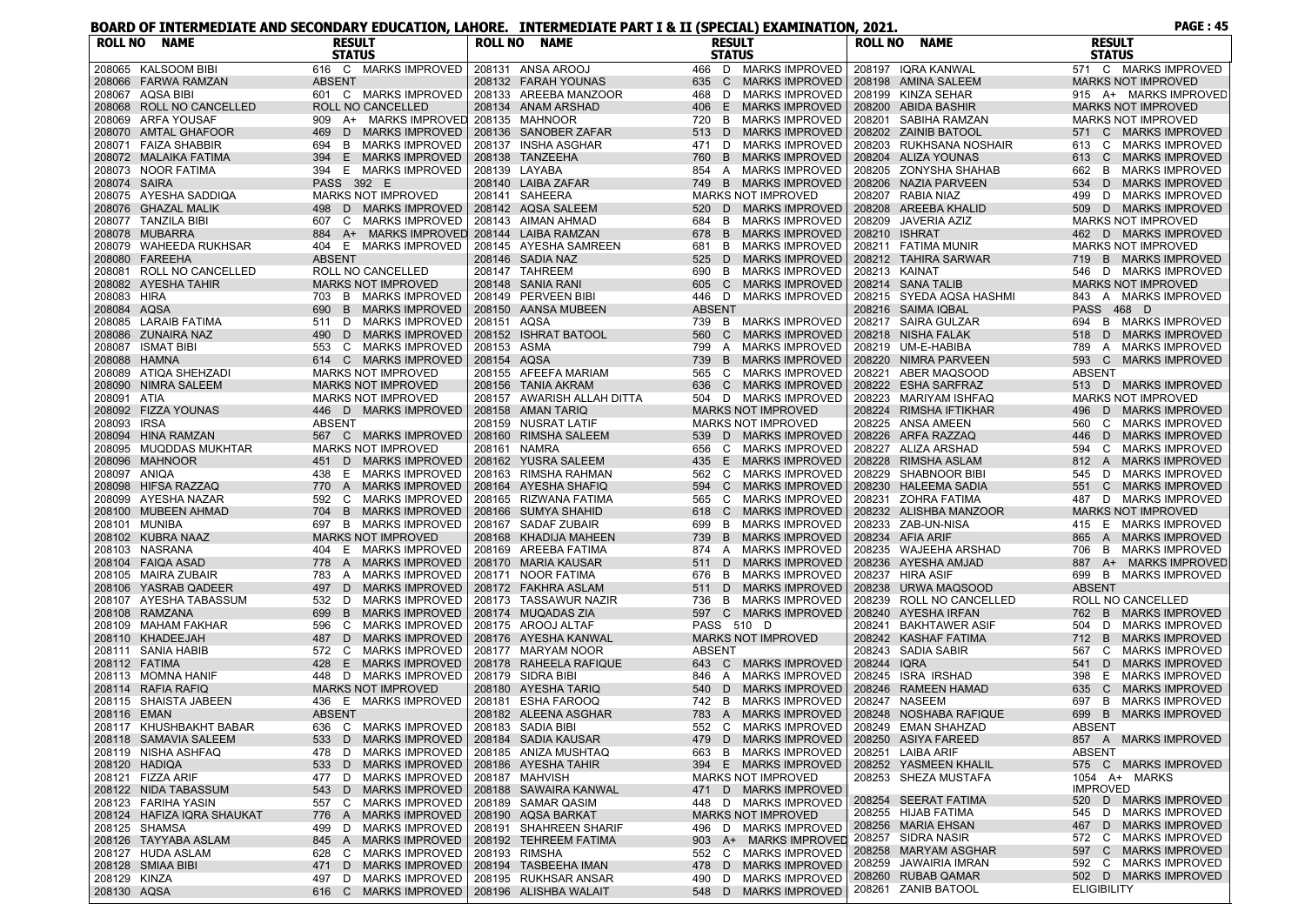| <b>PAGE</b> : | 46 |  |
|---------------|----|--|
|---------------|----|--|

| <b>ROLL NO NAME</b>                                                                                                                                                                                                                                                                                                                                       | <b>RESULT</b><br><b>STATUS</b>           | <b>ROLL NO NAME</b>                                                                                                                                                   | <b>RESULT</b><br><b>STATUS</b>                    | ROLL NO NAME                                                                                                                                                                                       | RESULT<br><b>STATUS</b>                                |
|-----------------------------------------------------------------------------------------------------------------------------------------------------------------------------------------------------------------------------------------------------------------------------------------------------------------------------------------------------------|------------------------------------------|-----------------------------------------------------------------------------------------------------------------------------------------------------------------------|---------------------------------------------------|----------------------------------------------------------------------------------------------------------------------------------------------------------------------------------------------------|--------------------------------------------------------|
|                                                                                                                                                                                                                                                                                                                                                           |                                          |                                                                                                                                                                       |                                                   |                                                                                                                                                                                                    | <b>MARKS NOT IMPROVED</b>                              |
| $\begin{tabular}{@{}c@{}}208263 MALMKA SAGHER & 655 C MARKS IMPROVED & 208328 RMSHARODE & 208268 SMSR MPSROVED & 208329 SARSE HMROVED & 208329 SMRSA208264 AYEER & 502 D MARKS IMPROVED & 208330 MARYAM ARIF & 579 A MARKS IMPROVED & 208330 SMRYA & 679 A MARKS IMPROVED & 208330 SMRYA & 679 A MARKS IMPROVED & 208331 SANRA RISWPROVED & 208331 SANAR$ |                                          |                                                                                                                                                                       |                                                   |                                                                                                                                                                                                    | 586 C MARKS IMPROVED                                   |
|                                                                                                                                                                                                                                                                                                                                                           |                                          |                                                                                                                                                                       |                                                   | 208393 KHADIJA BINYAMEEN                                                                                                                                                                           | 649 C MARKS IMPROVED                                   |
|                                                                                                                                                                                                                                                                                                                                                           |                                          |                                                                                                                                                                       |                                                   | 208394 WAJEEHA FAROOQ 814 A MARKS IMPROVED                                                                                                                                                         |                                                        |
|                                                                                                                                                                                                                                                                                                                                                           |                                          |                                                                                                                                                                       |                                                   | 208395 AROOJ                                                                                                                                                                                       | 655 C MARKS IMPROVED                                   |
|                                                                                                                                                                                                                                                                                                                                                           |                                          |                                                                                                                                                                       |                                                   | 208396 MAHRUKH SHEIKH<br>208397 ALISHA ABID                                                                                                                                                        | 413 E MARKS IMPROVED<br>656 C MARKS IMPROVED           |
|                                                                                                                                                                                                                                                                                                                                                           |                                          |                                                                                                                                                                       |                                                   |                                                                                                                                                                                                    | 1083 A+ MARKS                                          |
|                                                                                                                                                                                                                                                                                                                                                           |                                          |                                                                                                                                                                       |                                                   | 208398 HUMA SHAUKAT                                                                                                                                                                                | <b>IMPROVED</b>                                        |
|                                                                                                                                                                                                                                                                                                                                                           |                                          |                                                                                                                                                                       |                                                   | 208399 MEHAK SHABIR                                                                                                                                                                                | 1051 A+ MARKS                                          |
|                                                                                                                                                                                                                                                                                                                                                           |                                          |                                                                                                                                                                       |                                                   |                                                                                                                                                                                                    | <b>IMPROVED</b>                                        |
|                                                                                                                                                                                                                                                                                                                                                           |                                          |                                                                                                                                                                       |                                                   | 208400 MAIDA NOOR<br>208401 EISHA 428 E MARKS MOTIMPROVED<br>208402 HAJRA SHAHZAD MARKS NOTIMPROVED                                                                                                |                                                        |
|                                                                                                                                                                                                                                                                                                                                                           |                                          |                                                                                                                                                                       |                                                   |                                                                                                                                                                                                    | 428 E MARKS IMPROVED                                   |
|                                                                                                                                                                                                                                                                                                                                                           |                                          |                                                                                                                                                                       |                                                   |                                                                                                                                                                                                    |                                                        |
|                                                                                                                                                                                                                                                                                                                                                           |                                          |                                                                                                                                                                       |                                                   | 208403 RAHEELA IQBAL                                                                                                                                                                               | 1018 A+ MARKS<br><b>IMPROVED</b>                       |
|                                                                                                                                                                                                                                                                                                                                                           |                                          |                                                                                                                                                                       |                                                   |                                                                                                                                                                                                    |                                                        |
| 208278 KASHMALA MURTAZA                                                                                                                                                                                                                                                                                                                                   |                                          | 900 A+ MARKS IMPROVED 208343 REEMAL IMTIAZ 683 A+ MARKS IMPROVED                                                                                                      |                                                   | 208404 AFSHAN FAROOQ 790 A MARKS IMPROVED<br>208405 FATIMA ASLAM 803 A MARKS IMPROVED                                                                                                              |                                                        |
| 208279 ZOHA CHAUDHARY 951 A+ MARKS IMPROVED 208344 HIBA SHAFI                                                                                                                                                                                                                                                                                             |                                          |                                                                                                                                                                       | 719 B MARKS IMPROVED                              | 208406 ZAINIA SALEEM 497 D MARKS IMPROVED                                                                                                                                                          |                                                        |
| 208280 URWA SAJID                                                                                                                                                                                                                                                                                                                                         |                                          | 980 A+ MARKS IMPROVED 208345 SYEDA SHEEZA FATIMA                                                                                                                      | <b>MARKS NOT IMPROVED</b>                         | 208407 TAHREEM SHAHID 698 A+ MARKS IMPROVED                                                                                                                                                        |                                                        |
| 208281 SYEDA FATIMA SAJJAD 732 B MARKS IMPROVED                                                                                                                                                                                                                                                                                                           |                                          | <b>BUKHARI</b>                                                                                                                                                        |                                                   | 208408 AQSA FIAZ                                                                                                                                                                                   | <b>Example 2018 1994 C MARKS IMPROVED</b>              |
| 208282 MEERAB FATIMA 732 B MARKS IMPROVED 208346 UMM-E-HANI RAUF                                                                                                                                                                                                                                                                                          |                                          |                                                                                                                                                                       | <b>MARKS NOT IMPROVED</b>                         | 208409 SABA SOHAIL 688 B MARKS IMPROVED<br>208410 LAIBA AZHAR 450 D MARKS IMPROVED<br>208411 HADIA SHOUKAT 612 C MARKS IMPROVED                                                                    |                                                        |
| 208283 SAMREEN                                                                                                                                                                                                                                                                                                                                            | 731 B MARKS IMPROVED                     | 208347 AMNA AMIR KHAN                                                                                                                                                 | 617 C MARKS IMPROVED                              |                                                                                                                                                                                                    |                                                        |
| 208284 AYESHA RAFAQAT 822 A MARKS IMPROVED 208348 MUQADAS NOREEN                                                                                                                                                                                                                                                                                          | 788 A MARKS IMPROVED                     |                                                                                                                                                                       | 415 E MARKS IMPROVED                              |                                                                                                                                                                                                    |                                                        |
| 208285 MEHAK KHAN<br>208286 ROLL NO CANCELLED ROLL NO CANCELLED                                                                                                                                                                                                                                                                                           |                                          | 208349 MAHAM SHAHZADI<br>208350 MARYAM FAROOQ                                                                                                                         | 407 E MARKS IMPROVED<br><b>MARKS NOT IMPROVED</b> | 200411 TADIA SHOOTS<br>208412 FATIMA KHALID                                                                                                                                                        | 503 D MARKS IMPROVED                                   |
| 208287 AQSA ZULFIQAR 634 C MARKS IMPROVED                                                                                                                                                                                                                                                                                                                 |                                          | 208351 AQSA TABASSUM                                                                                                                                                  | MARKS NOT IMPROVED                                |                                                                                                                                                                                                    |                                                        |
| 208288 AFIFA GULL                                                                                                                                                                                                                                                                                                                                         | 768 B MARKS IMPROVED                     | 208352 SAMEEN ISHTIAQ                                                                                                                                                 | 458 D MARKS IMPROVED                              | 208413 AMINA AFTAB 592 C MARKS IMPROVED<br>208414 HAMNA TARIQ 571 C MARKS IMPROVED<br>208415 AYESHA ABRAR 815 A MARKS IMPROVED                                                                     |                                                        |
| 208289 SOBIA HAYAT                                                                                                                                                                                                                                                                                                                                        | 602 C MARKS IMPROVED                     | 208353 NIMRA KANWAL 673 C MARKS IMPROVED                                                                                                                              |                                                   |                                                                                                                                                                                                    |                                                        |
| 208290 AROMA SAFDAR DHILLON 594 C MARKS MPROVED 208354 TARAM YOUSAF MARKS NOT IMPROVED<br>208291 KAINAT KHAN 669 B MARKS IMPROVED 208355 LAYIBA ASIF 793 A MARKS IMPROVED                                                                                                                                                                                 |                                          |                                                                                                                                                                       |                                                   | 208416 JAVAIRIA<br>208416 JAVAIRIA MUMTAZ MARKS NOT IMPROVED<br>208417 JAWAIRIA MUMTAZ 870 A MARKS IMPROVED<br>208418 MAHAM SARWAR 602 C MARKS IMPROVED<br>208419 KYNAT WAQAR 561 C MARKS IMPROVED |                                                        |
|                                                                                                                                                                                                                                                                                                                                                           |                                          |                                                                                                                                                                       |                                                   |                                                                                                                                                                                                    |                                                        |
| 208292 FATIMA ZULFIQAR                                                                                                                                                                                                                                                                                                                                    |                                          | 012 B MARKS IMPROVED 208356 MAHIN KHAN 739 B MARKS IMPROVED<br>ABSENT 208357 ALISHA MARKS NOT IMPROVED<br>25 A+ MARKS IMPROVED 208358 SADIA QAYYUM MARKS NOT IMPROVED |                                                   |                                                                                                                                                                                                    |                                                        |
| 208293 TAHIRA SALEEM ABSENT                                                                                                                                                                                                                                                                                                                               |                                          |                                                                                                                                                                       |                                                   | 208420 SALEHA AMJAD 617 C MARKS IMPROVED                                                                                                                                                           |                                                        |
| 208294 HIRA ABID                                                                                                                                                                                                                                                                                                                                          |                                          |                                                                                                                                                                       |                                                   | 208421 JAWERIA                                                                                                                                                                                     | 468 D MARKS IMPROVED                                   |
|                                                                                                                                                                                                                                                                                                                                                           |                                          | 208295 LAIBA ZARNISH        722 B MARKS IMPROVED   208359 MAHA MALIK         488 D MARKS IMPROVED                                                                     |                                                   | 208422 MISHAL FATIMA                                                                                                                                                                               | 634 C MARKS IMPROVED                                   |
| 208296 AYRA JAVED HASHMI                                                                                                                                                                                                                                                                                                                                  | 588 C MARKS IMPROVED                     | 208360 AREEBA SHAHBAZ                                                                                                                                                 | 1053 A+ MARKS                                     | 208423 ZAINAB HABIB KHAN                                                                                                                                                                           | ABSENT                                                 |
| 208297 MUQADAS NAZIR 703 B MARKS IMPROVED                                                                                                                                                                                                                                                                                                                 |                                          |                                                                                                                                                                       | <b>IMPROVED</b>                                   | 208424 NOOR AMNA                                                                                                                                                                                   | 678 B MARKS IMPROVED                                   |
| 208298 RIMAL YAQOOB                                                                                                                                                                                                                                                                                                                                       | 710 B MARKS IMPROVED                     | 208361 RABIA USMAN 511 D MARKS IMPROVED                                                                                                                               | PASS 969 A+                                       | 208425 MUSTABSHERA SABA                                                                                                                                                                            | 719 B MARKS IMPROVED                                   |
| 208299 ARIBA ABDULLAH                                                                                                                                                                                                                                                                                                                                     | 576 C MARKS IMPROVED                     | 208362 NASHRA PASS 969 A+<br>208363 FATIMA RUBIA PASS 448 D                                                                                                           |                                                   | 208426 AMNA ASLAM                                                                                                                                                                                  | <b>MARKS NOT IMPROVED</b>                              |
| 208300 MUBEEN YOUSAF                                                                                                                                                                                                                                                                                                                                      | ABSENT<br>810 A MARKS IMPROVED           | 208364 BISMA ZAGHAM                                                                                                                                                   | <b>MARKS NOT IMPROVED</b>                         | 208427 ISRA AZAM                                                                                                                                                                                   | 521 D MARKS IMPROVED                                   |
| 208301 TAHIRA KARAMAT<br>208302 TEHREEM FATIMA                                                                                                                                                                                                                                                                                                            | 830 A MARKS IMPROVED                     | 208365 ALISHA ASHRAF MARKS NOT IMPROVED                                                                                                                               |                                                   | 208428 RASBA TARIQ                                                                                                                                                                                 | 801 A MARKS IMPROVED                                   |
| 208303 AYESHA BANO                                                                                                                                                                                                                                                                                                                                        | ABSENT                                   | 208366 ZOHA FATIMA 446 D MARKS IMPROVED                                                                                                                               |                                                   | 208429 AREEBA ABID                                                                                                                                                                                 | 464 D MARKS IMPROVED                                   |
| 208304 ESHA NAWAZ                                                                                                                                                                                                                                                                                                                                         | PASS 392 E                               | 208367 ATTIQA FAROOQ 552 C MARKS IMPROVED                                                                                                                             |                                                   | 208430 TAYYBA AKBAR HASHMI                                                                                                                                                                         | <b>PASS 392 E</b>                                      |
| 208305 FATIMA RAZZAQ                                                                                                                                                                                                                                                                                                                                      | 864 A MARKS IMPROVED                     | 208368 SAMRA AKHTAR                                                                                                                                                   | 863 A MARKS IMPROVED                              | 208431 ROLL NO CANCELLED                                                                                                                                                                           | ROLL NO CANCELLED                                      |
| 208306 AYESHA ASIM                                                                                                                                                                                                                                                                                                                                        | 753 B MARKS IMPROVED                     | 208369 IQRA NISAR                                                                                                                                                     | 589 C MARKS IMPROVED                              | 208432 HADEEQA NADEEM<br>208433 ALIYA                                                                                                                                                              | 412 E MARKS IMPROVED<br>MARKS NOT IMPROVED             |
| 208307 KSHAF ANEES<br><b>ABSENT</b>                                                                                                                                                                                                                                                                                                                       |                                          | 208370 LAIBA ADNAN 580 C MARKS IMPROVED                                                                                                                               |                                                   | 208434 MARYAM SALEEM                                                                                                                                                                               | 467 D MARKS IMPROVED                                   |
| 208308 SABAHAT JABEEN                                                                                                                                                                                                                                                                                                                                     | 809 A MARKS IMPROVED                     | 208371 RABIYA MALIK 604 C MARKS IMPROVED                                                                                                                              |                                                   | 208435 MARYAM TARIQ QURESHI                                                                                                                                                                        | MARKS NOT IMPROVED                                     |
| 208309 QAMER-UL-NISA MUHAMMAD 666 B MARKS IMPROVED                                                                                                                                                                                                                                                                                                        |                                          | 208372 SAMIYAH FIAZ ABSENT                                                                                                                                            |                                                   | 208436 IFRA                                                                                                                                                                                        | 425 E MARKS IMPROVED                                   |
| ALI                                                                                                                                                                                                                                                                                                                                                       |                                          | 208373 AMNA MUNIR 584 C MARKS IMPROVED                                                                                                                                |                                                   | 208437 AINA AHMAD 713 B MARKS IMPROVED                                                                                                                                                             |                                                        |
| 208310 ROOHA HAIDER 684 B MARKS IMPROVED                                                                                                                                                                                                                                                                                                                  |                                          | 208374 ARSALA SHOAB 540 D MARKS IMPROVED                                                                                                                              |                                                   | 208438 ROHA MAQBOOL 645 C MARKS IMPROVED                                                                                                                                                           |                                                        |
| 208311 ZAINAB                                                                                                                                                                                                                                                                                                                                             | 873 A MARKS IMPROVED                     | 208375 QURAT-UL-AIN 570 C MARKS IMPROVED                                                                                                                              | 571 C MARKS IMPROVED                              | 208439 HIBA NAZIR NAMED AT THE STATE OF THE STATE OF THE STATE OF THE STATE OF THE STATE OF THE STATE OF THE S                                                                                     | MARKS NOT IMPROVED                                     |
| 208312 SAIRA TAIRQ                                                                                                                                                                                                                                                                                                                                        | PASS 549 D                               | 208376 AIMEN SHABBIR                                                                                                                                                  | 689 B MARKS IMPROVED                              | 208440 ZUNERA IBRAHIM                                                                                                                                                                              | PASS 644 C                                             |
| 208313 HUSSNIYA BATOOL 612 C MARKS IMPROVED 208377 MAHWISH AMJAD                                                                                                                                                                                                                                                                                          |                                          | 208378 ANAM                                                                                                                                                           | 461 D MARKS IMPROVED                              | 208441 AYESHA TARIQ                                                                                                                                                                                | <b>MARKS NOT IMPROVED</b>                              |
| 208314 IQRA KHAWAR                                                                                                                                                                                                                                                                                                                                        | 594 C MARKS IMPROVED                     | 208379 IZBA SHAKIL                                                                                                                                                    | 499 D MARKS IMPROVED                              | 208442 HIRA AMJAD                                                                                                                                                                                  | 748 B MARKS IMPROVED                                   |
| 208315 FATKA YASIR<br>208316 KHALIDA IQBAL                                                                                                                                                                                                                                                                                                                | 538 D MARKS IMPROVED<br>C MARKS IMPROVED | 208380 MAHIBA WASEEM                                                                                                                                                  | 487 D MARKS IMPROVED                              | 208443 AQSA KHAN                                                                                                                                                                                   | 550 C MARKS IMPROVED                                   |
| 208317 HAMNA NAZAR                                                                                                                                                                                                                                                                                                                                        | 567<br>863 A MARKS IMPROVED              | 208381 LABIKA AYUBI                                                                                                                                                   | 622 C MARKS IMPROVED                              | 208444 LARAIB PERVAIZ                                                                                                                                                                              | <b>MARKS NOT IMPROVED</b>                              |
| 208318 MAHNOOR                                                                                                                                                                                                                                                                                                                                            | 558 C MARKS IMPROVED                     | 208382 TAYYABA RAMZAN                                                                                                                                                 | <b>MARKS NOT IMPROVED</b>                         | 208445 REEBA                                                                                                                                                                                       | <b>MARKS NOT IMPROVED</b>                              |
| 208319 IFRA SANA                                                                                                                                                                                                                                                                                                                                          | C MARKS IMPROVED<br>550                  | 208383 AMNA ANWAR                                                                                                                                                     | <b>MARKS NOT IMPROVED</b>                         | 208446 JANITA QIRRAT                                                                                                                                                                               | 617 C MARKS IMPROVED                                   |
| 208320 MOMAL KHALIQ                                                                                                                                                                                                                                                                                                                                       | 551 C MARKS IMPROVED                     | 208384 ISRA IFTIKHAR HUSSAIN                                                                                                                                          | 440 D MARKS IMPROVED                              | 208447 NEHA                                                                                                                                                                                        | <b>MARKS NOT IMPROVED</b>                              |
| 208321 JAWARIA BIBI                                                                                                                                                                                                                                                                                                                                       | 582 C MARKS IMPROVED                     | 208385 ANDLEEB KANWAL                                                                                                                                                 | 723 B MARKS IMPROVED                              | 208448 AQSA                                                                                                                                                                                        | <b>MARKS NOT IMPROVED</b>                              |
| 208322 SEHAR FATIMA                                                                                                                                                                                                                                                                                                                                       | 844 A MARKS IMPROVED                     | 208386 RAMEESHA ASIM                                                                                                                                                  | 802 A MARKS IMPROVED                              | 208449 AQSA BIBI                                                                                                                                                                                   | 516 D MARKS IMPROVED                                   |
| 208323 FATIMA ILYAS                                                                                                                                                                                                                                                                                                                                       | <b>MARKS NOT IMPROVED</b>                | 208387 FARIA ANWAR                                                                                                                                                    | MARKS NOT IMPROVED                                | 208450 AMNA JAHANGIR BHATTI                                                                                                                                                                        | <b>MARKS NOT IMPROVED</b>                              |
| 208324 TEHREEM FATIMA                                                                                                                                                                                                                                                                                                                                     | 857 A MARKS IMPROVED                     | 208388 KOMAL SHAMS                                                                                                                                                    | 738 B MARKS IMPROVED                              | 208451 LAIBA                                                                                                                                                                                       | <b>MARKS NOT IMPROVED</b>                              |
| 208325 RUQAYYA BATOOL                                                                                                                                                                                                                                                                                                                                     | 575 C MARKS IMPROVED                     | 208389 SHANIA AHMAD                                                                                                                                                   | 457 D MARKS IMPROVED                              | 208452 ZOYBA QAMAR<br>208453 SHEEZA KHAN                                                                                                                                                           | <b>MARKS NOT IMPROVED</b><br><b>MARKS NOT IMPROVED</b> |
| 208326 RIMSHA BIBI                                                                                                                                                                                                                                                                                                                                        | 419 E MARKS IMPROVED                     | 208390 IRSA RAFI                                                                                                                                                      | 719 B MARKS IMPROVED                              | 208454 FATIMA                                                                                                                                                                                      | PASS 84 D (ADD)                                        |
|                                                                                                                                                                                                                                                                                                                                                           |                                          |                                                                                                                                                                       |                                                   |                                                                                                                                                                                                    |                                                        |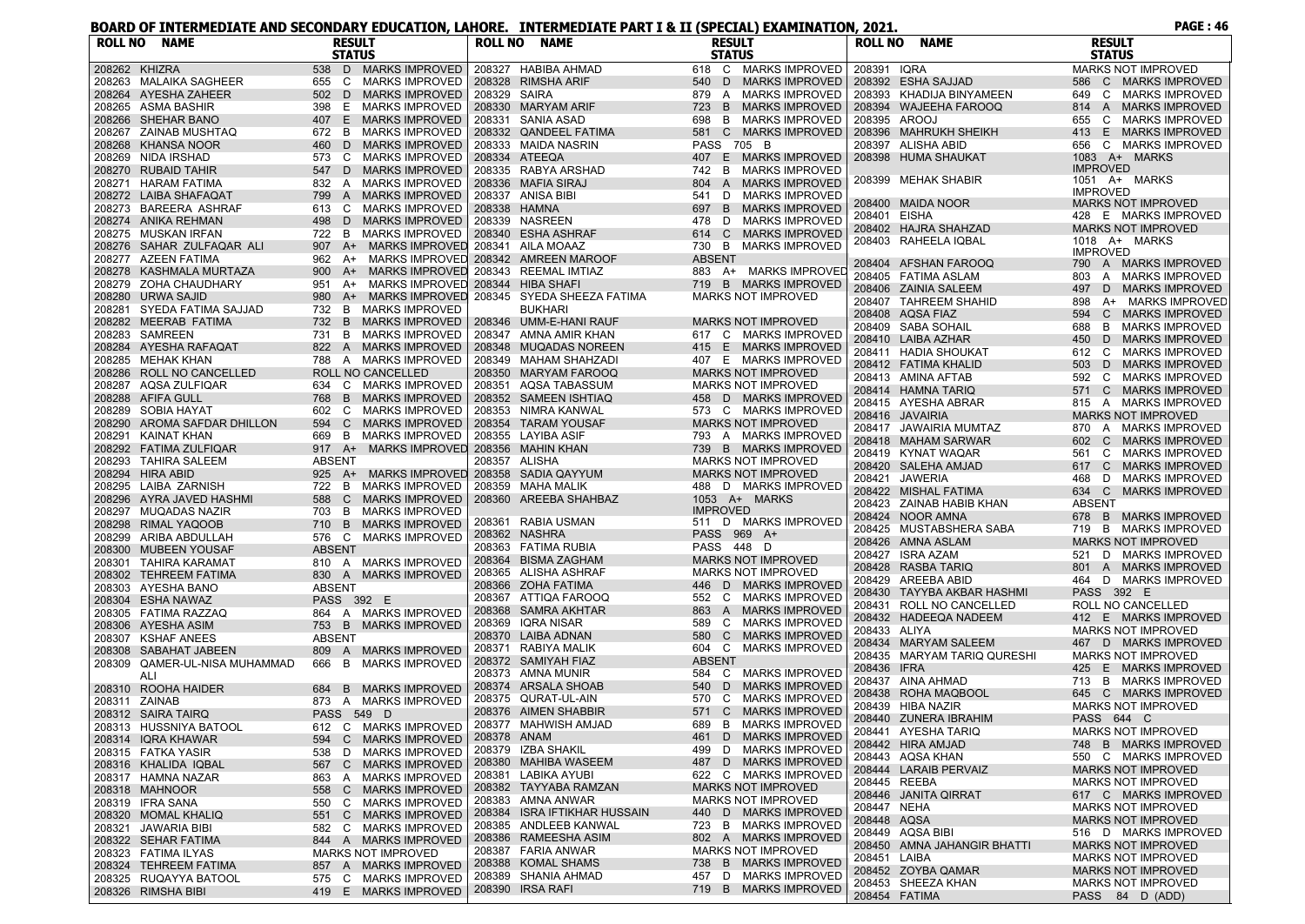| <b>ROLL NO NAME</b>                      | <b>RESULT</b><br><b>STATUS</b>                    | <b>ROLL NO NAME</b>             | <b>RESULT</b><br><b>STATUS</b>          | <b>ROLL NO NAME</b>                             | <b>RESULT</b><br><b>STATUS</b>          |
|------------------------------------------|---------------------------------------------------|---------------------------------|-----------------------------------------|-------------------------------------------------|-----------------------------------------|
| 208455 FATIMA YOUSAF                     | 476 D MARKS IMPROVED                              | 208521 AMNA NOOR                |                                         | 894 A+ MARKS IMPROVED 208585 TIMSAL ZAHRA ZAHID | 532 D MARKS IMPROVED                    |
| 208456 ALINA AHMED                       | 841 A MARKS IMPROVED                              | 208522 LARAIB NAZIR             |                                         | 554 C MARKS IMPROVED   208586 AYESHA ZULFIQAR   | 428 E MARKS IMPROVED                    |
| 208457 AYESHA SALEEM                     | 394 E MARKS IMPROVED                              | 208523 ZAINAB ALI               | 780 A MARKS IMPROVED                    | 208587 MOMINA FAWAD                             | 591 C MARKS IMPROVED                    |
| 208458 GHAZNA INAM                       | 741 B MARKS IMPROVED                              | 208524 MHIRA                    | 444 D MARKS IMPROVED                    | 208588 BEENISH HUSSAIN                          | <b>MARKS NOT IMPROVED</b>               |
| 208459 SABA SAFDAR                       | <b>MARKS NOT IMPROVED</b>                         | 208525 ZOHA SHERAZ              | 427 E MARKS IMPROVED                    | 208589 HIRA ABDULLAH                            | <b>ELIGIBILITY</b>                      |
| 208460 SARAH FURQAN                      | 633 C MARKS IMPROVED                              | 208526 SEHAR FATIMA             | 478 D MARKS IMPROVED                    | 208590 QURAT UL AIN                             | 446 D MARKS IMPROVED                    |
| 208461 MALEEHA JAVAID                    | 887 A+ MARKS IMPROVED 208527 ZAINAB NASIR         |                                 | 614 C MARKS IMPROVED                    | 208591 KASHAF ARSHAD                            | 843 A MARKS IMPROVED                    |
| 208462 ISHRAQ KHALID                     | <b>MARKS NOT IMPROVED</b>                         | 208528 AYESHA ULFAT             | PASS 78 E (ADD)                         | 208592 ADAN AZHAR                               | 414 E MARKS IMPROVED                    |
| 208463 EESHA                             | <b>MARKS NOT IMPROVED</b>                         | 208529 FAIZA                    | 467 D MARKS IMPROVED                    | 208593 ALISHA ZULFIQAR                          | 718 B MARKS IMPROVED                    |
| 208464 SANIA AMJAD                       | <b>ABSENT</b>                                     | 208530 ASMA PARVEEN             | 444 D MARKS IMPROVED                    | 208594 MINAHIL SHARIF                           | 469 D MARKS IMPROVED                    |
| 208465 TABINDA TARIQ                     | 596 C MARKS IMPROVED                              | 208531 MUSKAN JAVED             | 546 D MARKS IMPROVED                    | 208595 NAJEEHA AFTAB                            | 608 C MARKS IMPROVED                    |
| 208466 AYESHA ALI                        | <b>MARKS NOT IMPROVED</b>                         | 208532 ZARMEEN CHAUDHRY         | <b>MARKS NOT IMPROVED</b>               | 208596 AMAIZA HAFEEZ                            | 671 B MARKS IMPROVED                    |
| 208467 MARYAM SHAHID                     | 866 A MARKS IMPROVED                              | 208533 ZAHRA JAMSHAID           |                                         | 959 A+ MARKS IMPROVED 208597 SEEMOON RASHID     | <b>MARKS NOT IMPROVED</b>               |
| 208468 NABA BATOOL                       | 419 E MARKS IMPROVED                              | 208534 ASMARA IFTIKHAR          | 842 A MARKS IMPROVED                    | 208598 NUMRA AKRAM                              | 907 A+ MARKS IMPROVED                   |
| 208469 ZARA IRFAN                        | <b>MARKS NOT IMPROVED</b>                         | 208535 MEERAB                   | 668 B MARKS IMPROVED                    | 208599 AYESHA AMIR                              | 492 D MARKS IMPROVED                    |
| 208470 SANA TAHIR                        | 686 B MARKS IMPROVED                              | 208536 ESHA ALI                 | 669 B MARKS IMPROVED                    | 208600 FARIA AMIR                               | MARKS NOT IMPROVED                      |
| 208471 FARAH NAZAR                       | PASS 94 D (ADD)                                   | 208537 IQRA MUBARAK             | 780 A MARKS IMPROVED                    | 208601 HAFSA IMRAN                              | 749 B MARKS IMPROVED                    |
| 208472 SAJAL SALMAN                      | <b>MARKS NOT IMPROVED</b>                         | 208538 ROLL NO CANCELLED        | ROLL NO CANCELLED                       | 208602 WIRSHA BATOOL                            | PASS 526 D                              |
| 208473 SHEEZA SHARAFAT                   | 425 E MARKS IMPROVED                              | 208539 MAHAM WAHID              | 571 C MARKS IMPROVED                    | 208603 NIDA KHAN                                | ABSENT                                  |
| 208474 MALIHA JAMSHAID                   | 915 A+ MARKS IMPROVED 208540 LAIBA SADDIQA        |                                 | <b>MARKS NOT IMPROVED</b>               | 208604 AMINA SHAFIQUE                           | 906 A+ MARKS IMPROVED                   |
| 208475 FIZZA                             | 605 C MARKS IMPROVED                              | 208541 ABRISH RIZWAN            | <b>MARKS NOT IMPROVED</b>               | 208605 KHAZINA MUNIR                            | 635 C MARKS IMPROVED                    |
| 208476 MINAHIL KHAN                      | 642 C MARKS IMPROVED                              | 208542 FARWA SOHAIL             | 573 C MARKS IMPROVED                    | 208606 MOMINA RASHAD                            | 1066 A+ MARKS                           |
| 208477 FATIMA MEHMOOD                    | 481 D MARKS IMPROVED                              | 208543 USWA-E-FATIMA            | 781 A MARKS IMPROVED                    | 208607 ANAIZA TALIB                             | <b>IMPROVED</b><br>597 C MARKS IMPROVED |
| 208478 AMNA RAFIQUE                      | 624 C MARKS IMPROVED                              | 208544 SADIA ARSHAD             | 835 A MARKS IMPROVED                    | 208608 AYESHA AKRAM                             | <b>MARKS NOT IMPROVED</b>               |
| 208479 AREEBA YASEEN                     | 671 B MARKS IMPROVED                              | 208545 AIMA SHAHID              | 413 E MARKS IMPROVED                    | 208609 MEHWISH RIFAQUT                          | 1011 A+ MARKS                           |
| 208480 AQSA ANWAR                        | <b>MARKS NOT IMPROVED</b>                         | 208546 LAIBA SAEED              | 1009 A+ MARKS                           |                                                 | <b>IMPROVED</b>                         |
| 208481 AMNA KHALID                       | 582 C MARKS IMPROVED                              | 208547 DANIA RIAZ               | <b>IMPROVED</b><br>482 D MARKS IMPROVED | 208610 SHAHNAZ AKRAM                            | ABSENT                                  |
| 208482 MAHAM KHAN LODHI                  | <b>MARKS NOT IMPROVED</b>                         | 208548 IRAM SADIQ               | 526 D MARKS IMPROVED                    | 208611 SHUMAIL AHMAD                            | <b>MARKS NOT IMPROVED</b>               |
| 208483 RUKHSAR FATIMA                    | 690 B MARKS IMPROVED                              | 208549 UMAMA SAJJAD             | <b>ABSENT</b>                           | 208612 ENAS                                     | 673 B MARKS IMPROVED                    |
| 208484 FAIQA MAHMOOD                     | 488 D MARKS IMPROVED                              | 208550 ZAINAB BINT ABDUL MAJEED | 444 D MARKS IMPROVED                    | 208613 MINAHIL SAIF                             | 650 C MARKS IMPROVED                    |
| 208485 ZUNAIRA MAQSOOD                   | 749 B MARKS IMPROVED                              | 208551 AROOJ FAYYAZ             | 895 A+ MARKS IMPROVED                   | 208614 NAVIRA ZAIB                              | 629 C MARKS IMPROVED                    |
| 208486 NABEELA                           | <b>MARKS NOT IMPROVED</b>                         | 208552 MAWRA AKBAR JANJUA       | <b>MARKS NOT IMPROVED</b>               | 208615 AYESHA SHAHZADI                          | 723 B MARKS IMPROVED                    |
| 208487 MAHEEN ZAHRA                      | <b>MARKS NOT IMPROVED</b>                         | 208553 NIDA ISHTIAQUE           | <b>MARKS NOT IMPROVED</b>               | 208616 EMAN FATIMA                              | 451 D MARKS IMPROVED                    |
| 208488 HANIYA IZHAR                      | <b>ABSENT</b>                                     | 208554 FARAH MUQADAS MUKHTAR    | <b>MARKS NOT IMPROVED</b>               | 208617 KAINAT SAJJAD                            | 842 A MARKS IMPROVED                    |
| 208489 SUMIYA MALIK                      | 655 C MARKS IMPROVED                              | 208555 RABBIA RAUF              | 448 D MARKS IMPROVED                    | 208618 NIMRA FATIMA HUSSAIN                     | 829 A MARKS IMPROVED                    |
| 208490 MARIYAM RUBAB                     | <b>ABSENT</b>                                     | 208556 AIMA KHALIL              | <b>MARKS NOT IMPROVED</b>               | 208619 ASHMAM SATTAR                            | 650 C MARKS IMPROVED                    |
| 208491 KAYNAT MUNIR                      | 532 D MARKS IMPROVED                              | 208557 RAMEEN TAHIR             | 768 B MARKS IMPROVED                    | 208620 FATIMA FAREED                            | 676 B MARKS IMPROVED                    |
| 208492 MAHNOOR TARIQ                     | <b>MARKS NOT IMPROVED</b>                         | 208558 MOMINA NADEEM            | 926 A+ MARKS IMPROVED                   | 208621 NIMRA                                    | U. I, II - E. I, II - ISL/EDU, PS.,     |
| 208493 ATIA SHABIR                       | 705 B MARKS IMPROVED                              | 208559 HAFIZA ADEELA ARIF       | 1040 A+ MARKS                           |                                                 | M. I. II - SUP.2022                     |
| 208494 HAMDA AMJAD                       | 778 A MARKS IMPROVED                              |                                 | <b>IMPROVED</b>                         | 208622 EIFFA TARIQ                              | <b>MARKS NOT IMPROVED</b>               |
| 208495 DUA PARACHA                       | 793 A MARKS IMPROVED                              | 208560 EMAN AFZAL AWAN          | <b>MARKS NOT IMPROVED</b>               | 208623 RIMIA ASIF                               | 688 B MARKS IMPROVED                    |
| 208496 ZUNAIRA AKBAR                     | 798 A MARKS IMPROVED                              | 208561 AMNA SHAKIR              | 469 D MARKS IMPROVED                    | 208624 SAYYIBA KANWAL                           | 857 A MARKS IMPROVED                    |
| 208497 ALISHBA ARSHAD                    | 711 B MARKS IMPROVED                              | 208562 EASHA IMTIAZ             | PASS 174 A+ (ADD)                       | 208625 AYSHA NOOR                               | 588 C MARKS IMPROVED                    |
| 208498 HUMAIRA PANAH                     | 970 A+ MARKS IMPROVED                             | 208563 AIMAL AIZED              | <b>MARKS NOT IMPROVED</b>               | 208626 MALIHA IFTIKHAR                          | 680 B MARKS IMPROVED                    |
| 208499 GHULAM FATIMA MALIK               | 412 E MARKS IMPROVED                              | 208564 QURATULAAIN              | <b>MARKS NOT IMPROVED</b>               | 208627 NIMRA ABDUL KAREEM                       | <b>MARKS NOT IMPROVED</b>               |
| 208500 MAHREEN ABBAS                     | 769 B MARKS IMPROVED                              | 208565 MAIDA AMIR               | PASS 66 E (ADD)                         | 208628 NAMRA FATIMA                             | 469 D MARKS IMPROVED                    |
| 208501 FATIMA AFTAB                      | 517 D MARKS IMPROVED                              | 208566 SADIA TANVEER            | <b>PASS 412 E</b>                       | 208629 AMNA ASAD                                | 685 B MARKS IMPROVED                    |
| 208502 SAIMA SADAF                       | <b>MARKS NOT IMPROVED</b>                         | 208567 SEEMAL KHALID            | <b>MARKS NOT IMPROVED</b>               | 208630 SYEDA NOOR ZAINAB                        | 622 C MARKS IMPROVED                    |
| 208503 PALWISHA MALIK                    | 488 D MARKS IMPROVED<br>522 D MARKS IMPROVED      | 208568 BATOOL FATIMA            | PASS 604 C                              | 208631 FATIMA ARIF                              | 430 E MARKS IMPROVED                    |
| 208504 UNAZA RIZWAN<br>208505 ESHA EMAN  |                                                   | 208569 ESHA                     | 489 D MARKS IMPROVED                    | 208632 FATIMA AZAM                              | 779 A MARKS IMPROVED                    |
|                                          | 824 A MARKS IMPROVED                              | 208570 RUBA JAVED               | 814 A MARKS IMPROVED                    | 208633 MAHNOOR                                  | 851 A MARKS IMPROVED                    |
| 208506 NISHA NASEER                      | <b>ABSENT</b>                                     | 208571 IRHA TARIQ               | 666 B MARKS IMPROVED                    | 208634 FARZAM SHAHID                            | 488 D MARKS IMPROVED                    |
| 208507 FARIHA KARAMAT                    | ABSENT                                            | 208572 LAIBA AMIN               | 497 D MARKS IMPROVED                    | 208635 AQSA AHMED                               | 600 C MARKS IMPROVED                    |
| 208508 FATIMA ASLAM                      | <b>MARKS NOT IMPROVED</b>                         | 208573 SOBIA                    | ABSENT                                  | 208636 ALEENA TAHIR                             | 855 A MARKS IMPROVED                    |
| 208509 ZOHRA AWAN<br>208510 KHADIJA ABID | <b>MARKS NOT IMPROVED</b><br>PASS 392 E           | 208574 KHIZRA NAEEM             | <b>ABSENT</b>                           | 208637 MASHAL NASEER                            | 612 C MARKS IMPROVED                    |
| 208511 IQRA PERVAIZ                      | 618 C MARKS IMPROVED                              | 208575 ALEENA BEHZAD BUTT       | 812 A MARKS IMPROVED                    | 208638 AMNA ASIF                                | 905 A+ MARKS IMPROVED                   |
|                                          | 838 A MARKS IMPROVED                              | 208576 BISMA SAFDAR             | 646 C MARKS IMPROVED                    | 208639 HIRA SAEED                               | PASS 737 B                              |
| 208512 AMNA TAHIR                        |                                                   | 208577 RIDA FATIMA              | <b>ABSENT</b>                           | 208640 JAVARIA KANWAL                           | 540 D MARKS IMPROVED                    |
| 208513 LAIBA ISHAQ<br>208514 MAIDAH AWAN | <b>MARKS NOT IMPROVED</b><br>789 A MARKS IMPROVED | 208578 NEHA IMAN                | 510 D MARKS IMPROVED                    | 208641 ANILA                                    | 641 C MARKS IMPROVED                    |
| 208515 IRSA MUZAFFAR                     | <b>ABSENT</b>                                     | 208579 SANIA HUSSAIN            | <b>MARKS NOT IMPROVED</b>               | 208642 FARWA                                    | 801 A MARKS IMPROVED                    |
| 208516 AREEBA                            |                                                   | 208580 HAFIZA SEHAR CHAUDHRY    | 550 C MARKS IMPROVED                    | 208643 NIDA NAWAZ                               | 654 C MARKS IMPROVED                    |
| 208517 SANIA JAVAID                      | <b>MARKS NOT IMPROVED</b><br>534 D MARKS IMPROVED | 208581 NAILA SHAFIQ             | 545 D MARKS IMPROVED                    | 208644 MEHAK WASEEM                             | 746 B MARKS IMPROVED                    |
| 208518 HAFIZA ZAINAB SHAHID              | 858 A MARKS IMPROVED                              | 208582 KAINAT                   | PASS 407 E                              | 208645 SHEHNAZ IJAZ                             | 551 C MARKS IMPROVED                    |
| 208519 SAMRA KHALID                      | 830 A MARKS IMPROVED                              | 208583 IQRA BIBI                | <b>MARKS NOT IMPROVED</b>               | 208646 JANNAT BUTT                              | 520 D MARKS IMPROVED                    |
| 208520 AYESHA WARIS                      | 837 A MARKS IMPROVED                              | 208584 AMAN ASHRAF              | <b>MARKS NOT IMPROVED</b>               | 208647 NIMRA NOOR                               | <b>MARKS NOT IMPROVED</b>               |
|                                          |                                                   |                                 |                                         | 208648 TEHREEM ASIF                             | ABSENT                                  |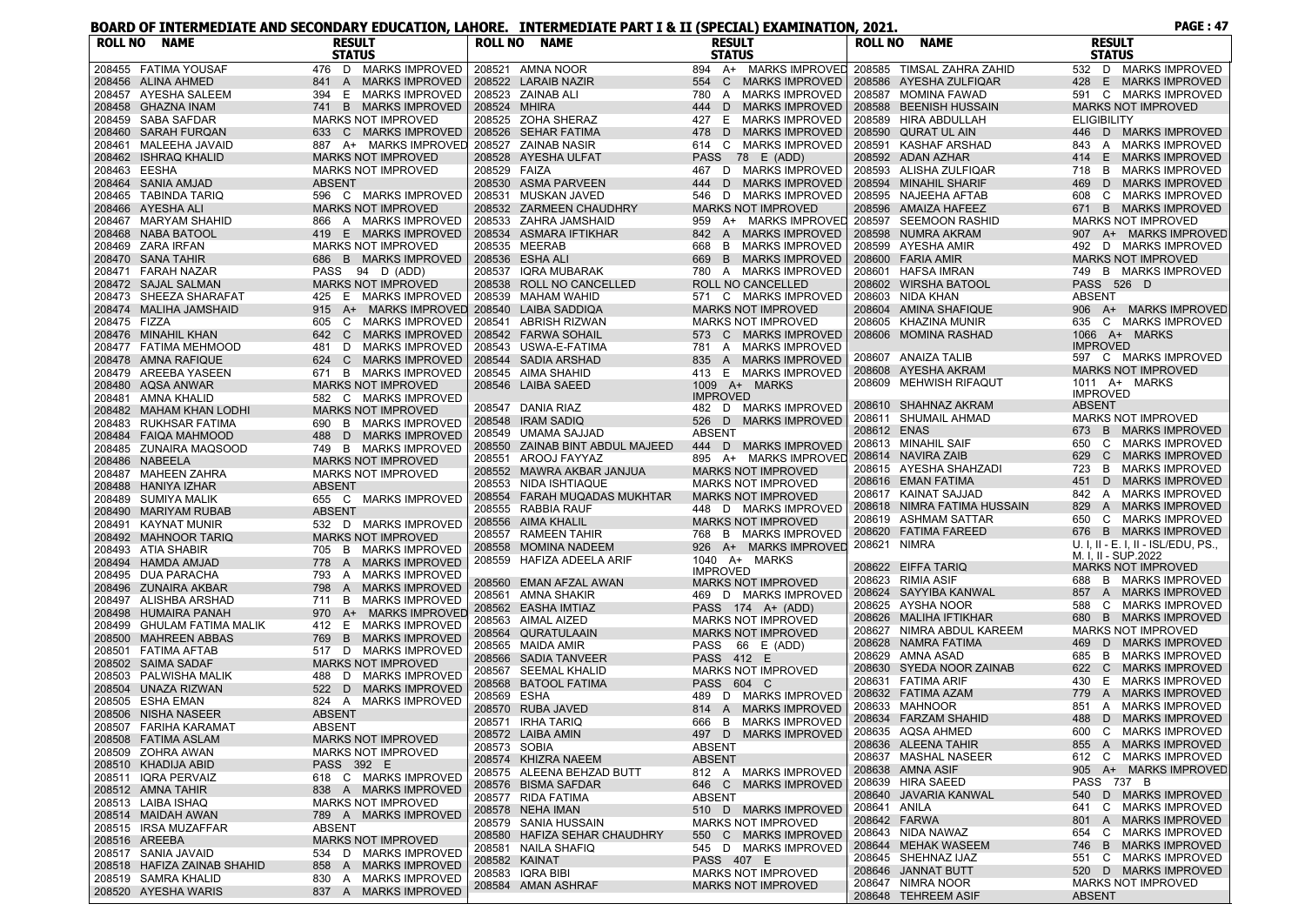| DONNO OF INTENTIEDINTE NND SECONDANT EDOCATION, ENTONE. THTENTIEDINTE FANT I Q II (SFECIAE) EANTIINATION, 2021 |                                              |                                  |                                         |                                                    |                                |
|----------------------------------------------------------------------------------------------------------------|----------------------------------------------|----------------------------------|-----------------------------------------|----------------------------------------------------|--------------------------------|
| RESULT<br>RESULT<br>STATUS<br><b>ROLL NO NAME</b>                                                              |                                              | <b>ROLL NO NAME</b>              | <b>RESULT</b><br><b>STATUS</b>          | ROLL NO NAME                                       | <b>RESULT</b><br><b>STATUS</b> |
|                                                                                                                |                                              |                                  |                                         |                                                    |                                |
|                                                                                                                |                                              |                                  |                                         |                                                    |                                |
|                                                                                                                |                                              |                                  |                                         |                                                    |                                |
|                                                                                                                |                                              |                                  |                                         |                                                    |                                |
|                                                                                                                |                                              |                                  |                                         |                                                    |                                |
|                                                                                                                |                                              |                                  |                                         |                                                    |                                |
|                                                                                                                |                                              |                                  |                                         |                                                    |                                |
|                                                                                                                |                                              |                                  |                                         |                                                    |                                |
|                                                                                                                |                                              |                                  |                                         |                                                    |                                |
|                                                                                                                |                                              |                                  |                                         |                                                    |                                |
|                                                                                                                |                                              |                                  |                                         |                                                    |                                |
|                                                                                                                |                                              |                                  |                                         |                                                    |                                |
|                                                                                                                |                                              |                                  |                                         |                                                    |                                |
|                                                                                                                |                                              |                                  |                                         |                                                    |                                |
|                                                                                                                |                                              |                                  |                                         |                                                    |                                |
|                                                                                                                |                                              |                                  |                                         |                                                    |                                |
|                                                                                                                |                                              |                                  |                                         |                                                    |                                |
|                                                                                                                |                                              |                                  |                                         |                                                    |                                |
|                                                                                                                |                                              |                                  |                                         |                                                    |                                |
|                                                                                                                |                                              |                                  |                                         |                                                    |                                |
|                                                                                                                |                                              |                                  |                                         |                                                    |                                |
|                                                                                                                |                                              |                                  |                                         |                                                    |                                |
|                                                                                                                |                                              |                                  |                                         |                                                    |                                |
|                                                                                                                |                                              |                                  |                                         |                                                    |                                |
|                                                                                                                |                                              |                                  |                                         |                                                    |                                |
|                                                                                                                |                                              |                                  |                                         |                                                    |                                |
|                                                                                                                |                                              |                                  |                                         |                                                    |                                |
|                                                                                                                |                                              |                                  |                                         |                                                    |                                |
|                                                                                                                |                                              |                                  |                                         |                                                    |                                |
|                                                                                                                |                                              |                                  |                                         |                                                    |                                |
|                                                                                                                |                                              |                                  |                                         |                                                    |                                |
|                                                                                                                |                                              |                                  |                                         |                                                    |                                |
|                                                                                                                |                                              |                                  |                                         |                                                    |                                |
|                                                                                                                |                                              |                                  |                                         |                                                    |                                |
|                                                                                                                |                                              |                                  |                                         |                                                    |                                |
|                                                                                                                |                                              |                                  |                                         |                                                    |                                |
|                                                                                                                |                                              |                                  |                                         |                                                    |                                |
|                                                                                                                |                                              |                                  |                                         |                                                    |                                |
|                                                                                                                |                                              |                                  |                                         |                                                    |                                |
|                                                                                                                |                                              |                                  |                                         |                                                    |                                |
|                                                                                                                |                                              |                                  |                                         |                                                    |                                |
|                                                                                                                |                                              |                                  |                                         |                                                    |                                |
|                                                                                                                |                                              |                                  |                                         |                                                    |                                |
|                                                                                                                |                                              |                                  |                                         |                                                    |                                |
|                                                                                                                |                                              |                                  |                                         |                                                    |                                |
|                                                                                                                |                                              |                                  |                                         |                                                    |                                |
|                                                                                                                |                                              |                                  |                                         |                                                    |                                |
|                                                                                                                |                                              |                                  |                                         |                                                    |                                |
|                                                                                                                |                                              |                                  |                                         |                                                    |                                |
|                                                                                                                |                                              |                                  |                                         |                                                    |                                |
|                                                                                                                |                                              |                                  |                                         |                                                    |                                |
| 208701 BAREERA GUL ABSENT                                                                                      |                                              | 208767 SIDRA MEHARBAN PASS 492 D |                                         | 208833 ARUJ HABIB 492 D MARKS IMPROVED             |                                |
| 208702 SHAFIA                                                                                                  | 775 A MARKS IMPROVED                         | 208768 FATIMA KHADIM             | 522 D MARKS IMPROVED   208834 ANAM AMIR |                                                    | 721 B MARKS IMPROVED           |
| 208703 MEHWISH IMRAN                                                                                           | 448 D MARKS IMPROVED                         | 208769 MARYAM BATOOL             | 461 D MARKS IMPROVED                    | 208835 INSHA                                       | 541 D MARKS IMPROVED           |
| 208704 ZARA SHAH                                                                                               | PASS 578 C                                   | 208770 SANA NAVEED               | 616 C MARKS IMPROVED                    | 208836 URWA FATIMA                                 | 818 A MARKS IMPROVED           |
| 208705 FATIMA ILYAS                                                                                            | 599 C MARKS IMPROVED                         | 208771 ZEABA AQIB                | 780 A MARKS IMPROVED                    | 208837 SHAMAAIM FATIMA RASHID                      | 531 D MARKS IMPROVED           |
| 208706 MAHAM SHAFAQAT                                                                                          | 801 A MARKS IMPROVED                         | 208772 LAIBA ASIF                | 817 A MARKS IMPROVED                    | 208838 HAMNA ASHFAQ                                | <b>ABSENT</b>                  |
| 208707 BISMA NAEEM                                                                                             | 680 B MARKS IMPROVED                         | 208773 AREEBA ZAHID              | 546 D MARKS IMPROVED                    | 208839 TEHREEM AZEEM                               | 412 E MARKS IMPROVED           |
| 208708 AQSA                                                                                                    | <b>ABSENT</b>                                | 208774 AYESHA MARYAM             | <b>MARKS NOT IMPROVED</b>               | 208840 JAWERIA AKHTER                              | 418 E MARKS IMPROVED           |
| 208709 KHADIJA IRSHAD                                                                                          | 700 B MARKS IMPROVED                         | 208775 NEHA                      | 867 A MARKS IMPROVED                    | 208841 ZOHA ARIF                                   | 689 B MARKS IMPROVED           |
| 208710 KAINAT                                                                                                  | 609 C MARKS IMPROVED                         | 208776 ZAIMA CHOUDHRI            | 717 B MARKS IMPROVED                    | 208842 AROONA ASLAM                                | 394 E MARKS IMPROVED           |
| 208711 WAJIHA                                                                                                  | 503 D MARKS IMPROVED                         | 208777 FIZZA NOOR                | <b>MARKS NOT IMPROVED</b>               | 208843 AFSHAN SHAHZAD                              | <b>MARKS NOT IMPROVED</b>      |
| 208712 KHADIJA FAROOQ                                                                                          | 647 C MARKS IMPROVED                         | 208778 MAHA ALI                  | 436 E MARKS IMPROVED                    | 208844 RUMAISA AHMAD                               | 711 B MARKS IMPROVED           |
| 208713 ALEEZA YOUNAS                                                                                           | 492 D MARKS IMPROVED   208779 MANAHIL AFZAAL |                                  | 812 A MARKS IMPROVED                    | 208845 NAWAL TANVIR                                | 869 A MARKS IMPROVED           |
| 208714 SHEREEN FATIMA                                                                                          | 866 A MARKS IMPROVED   208780 SIBGHA IRFAN   |                                  |                                         | 645 C MARKS IMPROVED   208846 KHADIJA MURTAZA RANA | 488 D MARKS IMPROVED           |
|                                                                                                                |                                              |                                  |                                         |                                                    |                                |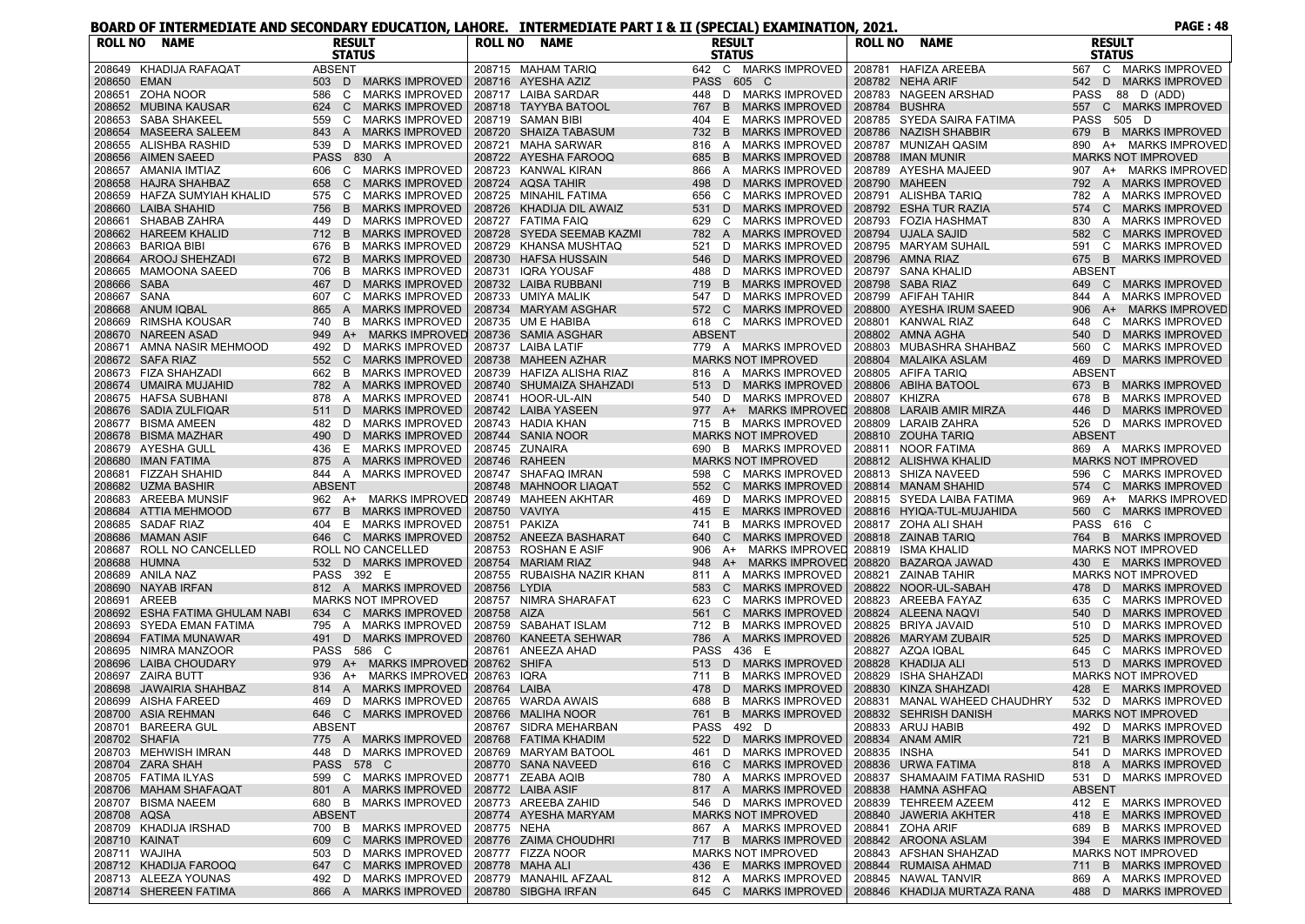| ROLL NO NAME                                | RESULT<br><b>STATUS</b>                           | vins vi milmu institutions vevvilsinii esterilevilj sintene. Milmullissoni i inii e wee (vi eesiaj sintilevil<br><b>ROLL NO NAME</b> | <b>RESULT</b><br><b>STATUS</b>               | <b>ROLL NO NAME</b>                                     | <b>RESULT</b><br><b>STATUS</b>                         |
|---------------------------------------------|---------------------------------------------------|--------------------------------------------------------------------------------------------------------------------------------------|----------------------------------------------|---------------------------------------------------------|--------------------------------------------------------|
| 208847 SEHER NAVEED                         | 716 B MARKS IMPROVED                              | 209035 AHSAN ELAHI                                                                                                                   | 697 B MARKS IMPROVED                         | 209100 MUHAMMAD UMAIR ARSHAD                            | 711 B MARKS IMPROVED                                   |
| 208848 RAAFEA DAWOOD                        | <b>MARKS NOT IMPROVED</b>                         | 209036 ZARAR AHMED                                                                                                                   | 538 D MARKS IMPROVED                         | 209101 MUHAMMAD UMAR KHALID                             | PASS 100 C (ADD)                                       |
| 208849 FATIMA ALLAH RAKHA                   | PASS 448 D                                        | 209037 ZAIN ARIF                                                                                                                     | <b>MARKS NOT IMPROVED</b>                    | 209102 MUDASSAR NAZAR                                   | <b>MARKS NOT IMPROVED</b>                              |
| 208850 HAFSA IRFAN                          | 866 A MARKS IMPROVED                              | 209038 SULTAN AHMAD                                                                                                                  | 524 D MARKS IMPROVED                         | 209103 NAVEED IQBAL                                     | PASS 499 D                                             |
| 208851 NIDA IMRAN                           | 617 C MARKS IMPROVED                              | 209039 ALI RAZA                                                                                                                      | <b>MARKS NOT IMPROVED</b>                    | 209104 MONIB-UL-RAHMAN                                  | <b>MARKS NOT IMPROVED</b>                              |
| 208852 AMNA MUSTAFA                         | 532 D MARKS IMPROVED                              | 209040 AHMAD FRAZ MUNIR                                                                                                              | <b>MARKS NOT IMPROVED</b>                    | 209105 ASIM ZAIB                                        | <b>NOT ELIGIBLE</b>                                    |
| 208853 ZAINAB BAIG                          | 651 C MARKS IMPROVED                              | 209041 MUHAMMAD AWAIS                                                                                                                | ABSENT                                       | 209106 AMIR FAROOQ                                      | ABSENT                                                 |
| 208854 ALIZA<br>208855 NEHA SHAKOOR         | 715 B MARKS IMPROVED<br>704 B MARKS IMPROVED      | 209042 MUHAMMAD QURBAN<br>209043 MUHAMMAD SAJID                                                                                      | 470 D MARKS IMPROVED<br>761 B MARKS IMPROVED | 209107 MEHROZ ASGHAR BHATTI<br>209108 AHMAD RAZA WATTOO | <b>MARKS NOT IMPROVED</b><br>ABSENT                    |
| 208856 LAIBA ASGHAR                         | 519 D MARKS IMPROVED                              | 209044 QASIM AKRAM                                                                                                                   | PASS 114 C (ADD)                             | 209109 SHOAIB NAWAZ                                     | <b>MARKS NOT IMPROVED</b>                              |
| 208857 MUSKAN AHMED                         | 511 D MARKS IMPROVED                              | 209045 QASIM IMTIAZ                                                                                                                  | 509 D MARKS IMPROVED                         | 209110 MUHAMMAD AHMAD                                   | <b>MARKS NOT IMPROVED</b>                              |
| 208858 ALIZA TAHIR                          | 690 B MARKS IMPROVED                              | 209046 GHULAM MUHAYYUDDIN                                                                                                            | 549 D MARKS IMPROVED                         | 209111 MUHAMMAD SALMAN                                  | 1018 A+ MARKS                                          |
| 208859 ASMA ASHIQ                           | 446 D MARKS IMPROVED                              | 209047 NASAR ULLAH                                                                                                                   | <b>MARKS NOT IMPROVED</b>                    |                                                         | <b>IMPROVED</b>                                        |
| 208860 IQRA IQBAL                           | 487 D MARKS IMPROVED                              | 209048 TARIQ                                                                                                                         | 466 D MARKS IMPROVED                         | 209112 SYED MUHAMMAD ABDULLAH                           | 687 B MARKS IMPROVED                                   |
| 208861 NOOR-UL-HUDA                         | <b>MARKS NOT IMPROVED</b>                         | 209049 UMAR FAROOQ                                                                                                                   | <b>MARKS NOT IMPROVED</b>                    | MEHDI                                                   |                                                        |
| 208862 ROLL NO CANCELLED                    | ROLL NO CANCELLED                                 | 209050 MUDASSAR ALI                                                                                                                  | 634 C MARKS IMPROVED                         | 209113 GHUFRAN KARIM                                    | 614 C MARKS IMPROVED                                   |
| 208863 NIDA SHAHID                          | 790 A MARKS IMPROVED                              | 209051 DAWOOD SHAHID                                                                                                                 | <b>ABSENT</b>                                | 209114 ABU SUFYAN                                       | <b>MARKS NOT IMPROVED</b>                              |
| 208864 AYESHA LIAQAT                        | PASS 913 A+                                       | 209052 HASSAN ANJUM                                                                                                                  | <b>MARKS NOT IMPROVED</b>                    | 209115 SHAN ALI                                         | 579 C MARKS IMPROVED                                   |
| 208865 HADIA SHOUKAT                        | ABSENT                                            | 209053 SHOAIB AKHTER                                                                                                                 | 544 D MARKS IMPROVED                         | 209116 HAROON NAZEER<br>209117 AHMAD RAZA               | <b>MARKS NOT IMPROVED</b><br><b>MARKS NOT IMPROVED</b> |
| 208866 SHIZA SHUMAIL                        | 640 C MARKS IMPROVED                              | 209054 MUHAMMAD IBRAHIM KHAN                                                                                                         | 580 C MARKS IMPROVED                         | 209118 MUHAMMAD SHOAIB                                  | 413 E MARKS IMPROVED                                   |
| 208867 SHAISTA<br>208868 FALAQUE FAYYAZ     | 694 B MARKS IMPROVED<br>521 D MARKS IMPROVED      | 209055 SHAHZAD AHMAD<br>209056 HARIS FAROOQ                                                                                          | <b>MARKS NOT IMPROVED</b><br>ABSENT          | 209119 NAEEM                                            | <b>MARKS NOT IMPROVED</b>                              |
| 208869 NOOR-UL-HUDA                         | 561 C MARKS IMPROVED                              | 209057 HAROON AHMAD                                                                                                                  | 557 C MARKS IMPROVED                         | 209120 TALHA SHAHID                                     | 394 E MARKS IMPROVED                                   |
| 208870 HAJRA MINAHIL SAIF                   | PASS 144 A (ADD)                                  | 209058 ROLL NO CANCELLED                                                                                                             | ROLL NO CANCELLED                            | 209121 MUSHTAQ AHMAD                                    | PASS 392 E                                             |
| 208871 DUAA                                 | 523 D MARKS IMPROVED                              | 209059 WAHAAJ AMIN                                                                                                                   | 728 B MARKS IMPROVED                         | 209122 ABDUL REHMAN                                     | <b>MARKS NOT IMPROVED</b>                              |
| 208872 MUQADAS                              | 574 C MARKS IMPROVED                              | 209060 ALMEER                                                                                                                        | 662 B MARKS IMPROVED                         | 209123 RAO MUHAMMAD RIZWAN                              | 1053 A+ MARKS                                          |
| 208873 SYEDA MOUZAH FATIMA                  | 436 E MARKS IMPROVED                              | 209061 FAIZAN IQBAL                                                                                                                  | 923 A+ MARKS IMPROVED                        |                                                         | <b>IMPROVED</b>                                        |
| 208874 SUNUBIL BIBI                         | <b>MARKS NOT IMPROVED</b>                         | 209062 MUHAMMAD AWAIS RAMZAN 799 A MARKS IMPROVED                                                                                    |                                              | 209124 MUHAMMAD FARHAN                                  | 525 D MARKS IMPROVED                                   |
| 208875 FATIMA YASEEN                        | 404 E MARKS IMPROVED                              | 209063 MUHAMMAD NAEEM                                                                                                                | 559 C MARKS IMPROVED                         | 209125 IZHARUL HAQ<br>209126 RIZWAN ALI                 | 412 E MARKS IMPROVED<br>ABSENT                         |
| 208876 SAMRA IBRAHIM                        | <b>MARKS NOT IMPROVED</b>                         | 209064 MUHAMMAD WAQAS                                                                                                                | 808 A MARKS IMPROVED                         | 209127 IKRAM ALI                                        | <b>MARKS NOT IMPROVED</b>                              |
| 208877 NABILA KOUSAR                        | 471 D MARKS IMPROVED                              | 209065 SYED MUHAMMAD ASAD RAZA MARKS NOT IMPROVED                                                                                    |                                              | 209128 MUHAMMAD TAYYAB SHAHZAIB 627 C MARKS IMPROVED    |                                                        |
| 209001 MUHAMMAD USMAN                       | 424 E MARKS IMPROVED                              | KAZMI                                                                                                                                |                                              | 209129 GHULAM ABBAS                                     | 461 D MARKS IMPROVED                                   |
| 209002 HASSAN ALI SHAUKAT                   | <b>MARKS NOT IMPROVED</b>                         | 209066 TOQEER ZAFAR                                                                                                                  | 558 C MARKS IMPROVED                         | 209130 TANVEER AHMAD                                    | 679 B MARKS IMPROVED                                   |
| 209003 SALMAN ANWAR                         | ABSENT                                            | 209067 MUHAMMAD QADEER SHAZAD MARKS NOT IMPROVED                                                                                     |                                              | 209131 MIRZA IRFAN BAIG                                 | 996 A+ MARKS IMPROVED                                  |
| 209004 KHURAM SHAHZAD<br>209005 HAMZA NAWAZ | 464 D MARKS IMPROVED<br>589 C MARKS IMPROVED      | 209068 MUHAMMAD UMAR FAROOQ<br>209069 IMRAN ALI                                                                                      | 519 D MARKS IMPROVED<br>638 C MARKS IMPROVED | 209132 SHOAIB HASSAN                                    | <b>MARKS NOT IMPROVED</b>                              |
| 209006 MUHAMMAD AZEEM                       | 425 E MARKS IMPROVED                              | 209070 ASAD RASOOL                                                                                                                   | 425 E MARKS IMPROVED                         | 209133 MUHAMMAD NAZIR                                   | 446 D MARKS IMPROVED                                   |
| 209007 MUHAMMAD ZEESHAN                     | 863 A MARKS IMPROVED                              | 209071 AMEER HAMZA                                                                                                                   | 631 C MARKS IMPROVED                         | 209134 JAMEEL-U-REHMAN HIJAZI                           | 427 E MARKS IMPROVED                                   |
| 209008 ABU BAKAR                            | 628 C MARKS IMPROVED                              | 209072 MUNWAR SALEEM                                                                                                                 | 572 C MARKS IMPROVED                         | 209135 HAMZA IQBAL                                      | 394 E MARKS IMPROVED                                   |
| 209009 ALI SUFIAN                           | 786 A MARKS IMPROVED                              | 209073 MUHAMMAD NOMAN                                                                                                                | 706 B MARKS IMPROVED                         | 209136 ALI HAMZA                                        | 676 B MARKS IMPROVED                                   |
| 209010 MUHAMMAD USMAN TARIQ                 | 663 B MARKS IMPROVED                              | 209074 AHSAN ABDUL KHALIQ                                                                                                            | ABSENT                                       | 209137 ALI RAZA                                         | <b>ABSENT</b>                                          |
| 209011 SALEEM HAIDER                        | <b>MARKS NOT IMPROVED</b>                         | 209075 SYED OSAF HAIDER SHAH                                                                                                         | 532 D MARKS IMPROVED                         | 209138 MUHAMMAD AHMAD                                   | <b>MARKS NOT IMPROVED</b>                              |
| 209012 MUHAMMAD MOHSIN RAFIQUE PASS 392 E   |                                                   | 209076 NADEEM AHMAD MUZAMMAL                                                                                                         | MARKS NOT IMPROVED                           | 209139 MUHAMMAD JURJEES ANWAR MARKS NOT IMPROVED        |                                                        |
| 209013 MUHAMMAD MUNEEB                      | 663 B MARKS IMPROVED                              | 209077 ATIF MASOOD                                                                                                                   | 587 C MARKS IMPROVED                         | 209140 MUHAMMAD YASIN<br>209141 AMMAR RAFIQ             | <b>MARKS NOT IMPROVED</b><br>638 C MARKS IMPROVED      |
| 209014 ADEEL ABBAS                          | <b>MARKS NOT IMPROVED</b>                         | 209078 WAJID ALI                                                                                                                     | <b>MARKS NOT IMPROVED</b>                    | 209142 SYED ALBAR HUSSAIN                               | 832 A MARKS IMPROVED                                   |
| 209015 AQEEL ABBAS                          | <b>MARKS NOT IMPROVED</b>                         | 209079 USAMA SALEEM                                                                                                                  | 559 C MARKS IMPROVED                         | <b>BUKHARY</b>                                          |                                                        |
| 209016 RIZWAN HAFEEZ BHATTI                 | 475 D MARKS IMPROVED                              | 209080 MUAZZAM ALI                                                                                                                   | 649 C MARKS IMPROVED                         | 209143 ADEEL AMANAT                                     | 879 A MARKS IMPROVED                                   |
| 209017 MOAZ ZAKRIYA<br>209018 ALI HAMZA     | <b>MARKS NOT IMPROVED</b><br>529 D MARKS IMPROVED | 209081 MUHAMMAD ATIF CHADUHARY 512 D MARKS IMPROVED<br>209082 MUHAMMAD SHOAIB GHAFFAR 625 C MARKS IMPROVED                           |                                              | 209144 ABU BAKAR                                        | 523 D MARKS IMPROVED                                   |
| 209019 AHMAD RAZA AKHTAR                    | 551 C MARKS IMPROVED                              | 209083 MUHAMMAD YASIR                                                                                                                | 579 C MARKS IMPROVED                         | 209145 AHMAD ALI                                        | 830 A MARKS IMPROVED                                   |
| 209020 MUHAMMAD FARHAN                      | <b>PASS 392 E</b>                                 | 209084 REHAN AKRAM                                                                                                                   | ABSENT                                       | 209146 MUHAMMAD ADNAN                                   | <b>MARKS NOT IMPROVED</b>                              |
| 209021 SHAHZAIB ASGHAR                      | 496 D MARKS IMPROVED   209085 IRFAN HUSSAIN       |                                                                                                                                      | <b>PASS 392 E</b>                            | 209147 MUHAMMAD MUNEEB JAWAD                            | 686 B MARKS IMPROVED                                   |
| 209022 ABDUL MANAN                          | PASS 543 D                                        | 209086 HUSNAIN ASHRAF                                                                                                                | 626 C MARKS IMPROVED                         | 209148 AMIR SHAHZAD                                     | 739 B MARKS IMPROVED                                   |
| 209023 ALI MUHAMMAD                         | 734 B MARKS IMPROVED                              | 209087 ABDUL WAHID                                                                                                                   | 503 D MARKS IMPROVED                         | 209149 ZEESHAN SARWAR                                   | <b>MARKS NOT IMPROVED</b>                              |
| 209024 MUHAMMAD AZHAR                       | 600 C MARKS IMPROVED                              | 209088 RAO FARHAN AZAM                                                                                                               | <b>MARKS NOT IMPROVED</b>                    | 209150 MUHAMMAD AWAIS SAEED                             | <b>MARKS NOT IMPROVED</b>                              |
| 209025 SAIF ALI                             | 469 D MARKS IMPROVED                              | 209089 MUHAMMAD ZEESHAN                                                                                                              | 748 B MARKS IMPROVED                         | 209151 MUHAMMAD AWAIS TANVEER<br>209152 MUHAMMAD NAEEM  | 449 D MARKS IMPROVED<br><b>MARKS NOT IMPROVED</b>      |
| 209026 MUHAMMAD ISHAQ                       | 769 B MARKS IMPROVED                              | 209090 SALMAN UMAR                                                                                                                   | 636 C MARKS IMPROVED                         | 209153 MUHAMMAD UMAR                                    | <b>ABSENT</b>                                          |
| 209027 ARBAB HAIDER SHAH                    | 439 E MARKS IMPROVED                              | 209091 ALI ABBAS                                                                                                                     | 532 D MARKS IMPROVED                         | 209154 AHSAN ASHRAF                                     | <b>MARKS NOT IMPROVED</b>                              |
| 209028 AFTAB HASSAN                         | 906 A+ MARKS IMPROVED 209092 ALI SHAHID           |                                                                                                                                      | 540 D MARKS IMPROVED                         | 209155 SHAFIQUE AHMAD                                   | 496 D MARKS IMPROVED                                   |
| 209029 ASHFAQ AHMAD                         | 419 E MARKS IMPROVED                              | 209093 MUHAMMAD USMAN                                                                                                                | 617 C MARKS IMPROVED                         | 209156 AMIR MAHMOOD                                     | <b>MARKS NOT IMPROVED</b>                              |
| 209030 MAJID ALI<br>209031 KHALID HANIF     | 578 C MARKS IMPROVED<br><b>MARKS NOT IMPROVED</b> | 209094 MUHAMMAD ZOHAIB<br>209095 HASEEB MALIK                                                                                        | 489 D MARKS IMPROVED<br>591 C MARKS IMPROVED | 209157 MUHAMMAD ARBAZ                                   | <b>MARKS NOT IMPROVED</b>                              |
| 209032 MUHAMMAD AMEER KHAN                  | 980 A+ MARKS IMPROVED 209096 NADEEM YAHYA         |                                                                                                                                      | 749 B MARKS IMPROVED                         | 209158 MUHAMMAD IMRAN                                   | <b>MARKS NOT IMPROVED</b>                              |
| 209033 DANISH ALI                           | 495 D MARKS IMPROVED                              | 209097 UMAR ASHRAF                                                                                                                   | <b>MARKS NOT IMPROVED</b>                    | 209159 MUHAMMAD TAHIR ALLAH YAR 646 C MARKS IMPROVED    |                                                        |
| 209034 MUHAMMAD ABDULLAH HAIDER ABSENT      |                                                   | 209098 AHTSHAM SAFDAR                                                                                                                | 720 B MARKS IMPROVED                         | 209160 MUHAMMAD UMAIR                                   | <b>MARKS NOT IMPROVED</b>                              |
| KHAN                                        |                                                   | 209099 MUHAMMAD NADEEM                                                                                                               | <b>MARKS NOT IMPROVED</b>                    | 209161 KASHIF MEHMOOD                                   | 1041 A+ MARKS                                          |
|                                             |                                                   |                                                                                                                                      |                                              |                                                         | <b>IMPROVED</b>                                        |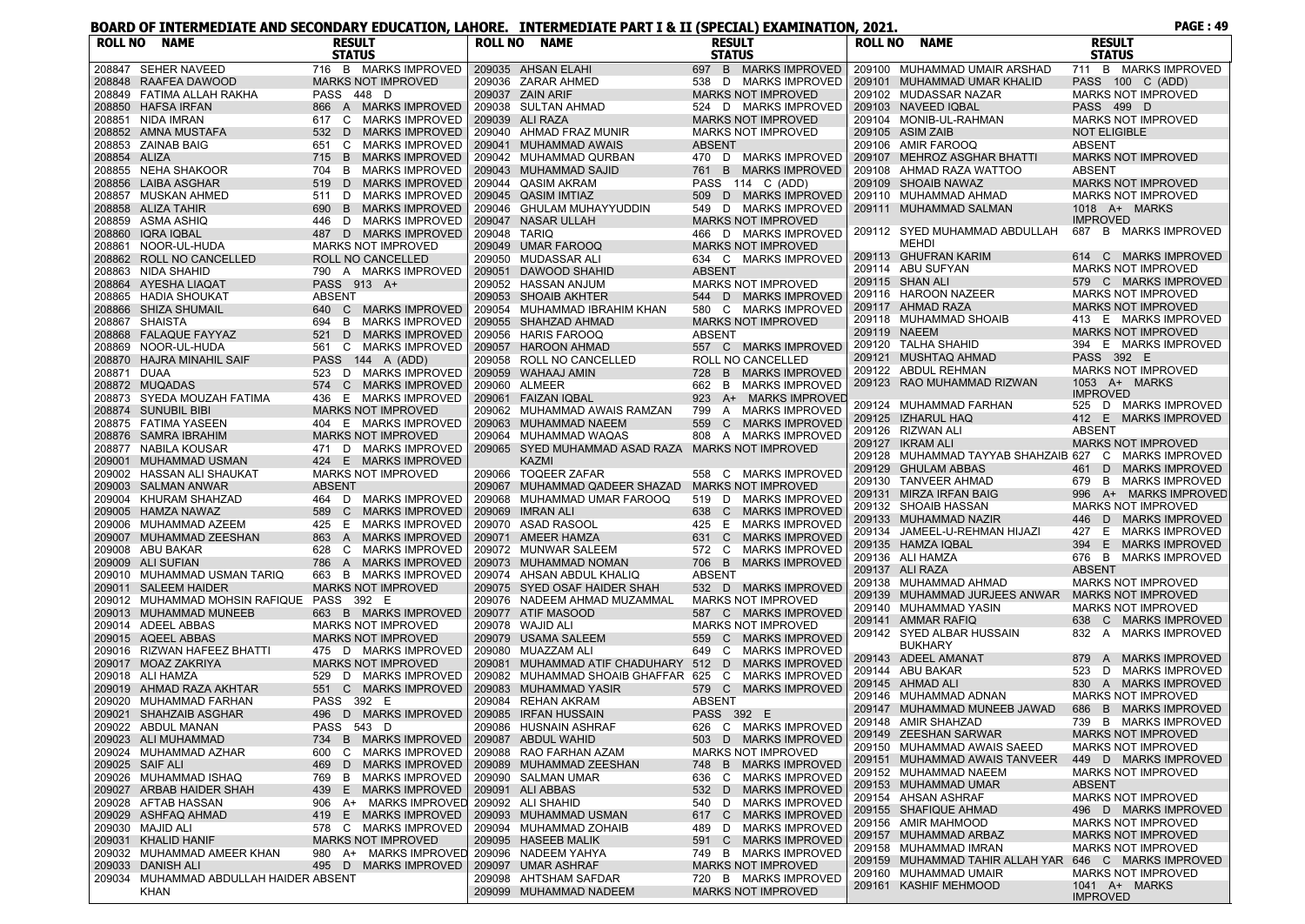| <b>ROLL NO NAME</b>                                  | <b>RESULT</b><br><b>STATUS</b>                    | <b>ROLL NO NAME</b>                 |                                                      | <b>RESULT</b><br><b>STATUS</b>                     | <b>ROLL NO NAME</b>                                    | <b>RESULT</b><br><b>STATUS</b> |                                                   |
|------------------------------------------------------|---------------------------------------------------|-------------------------------------|------------------------------------------------------|----------------------------------------------------|--------------------------------------------------------|--------------------------------|---------------------------------------------------|
| 209162 ZEESHAN SATTAR                                | 509 D MARKS IMPROVED                              |                                     | 209227 HAMMAD AHMAD KHAN                             | PASS 425 E                                         | 209292 ABU HURERAH                                     |                                | 632 C MARKS IMPROVED                              |
| 209163 HANZLA                                        | 450 D MARKS IMPROVED                              |                                     | 209228 ABDUL REHMAN GHANI                            | 544 D MARKS IMPROVED                               | 209293 ABU ZAR                                         |                                | 886 A+ MARKS IMPROVED                             |
| 209164 ALI ABBAS AKBAR                               | <b>MARKS NOT IMPROVED</b>                         |                                     | 209229 AHMAD TOHEED                                  | <b>MARKS NOT IMPROVED</b>                          | 209294 JUNAID SHABAN                                   |                                | 562 C MARKS IMPROVED                              |
| 209165 MUHAMMAD ABU MARASD                           | 512 D MARKS IMPROVED   209230 MUHAMMAD NADEEM     |                                     |                                                      | 630 C MARKS IMPROVED                               | 209295 MUHAMMAD KASHIF                                 |                                | 489 D MARKS IMPROVED                              |
| 209166 MUHAMMAD BILAL RIAZ<br>209167 MUHAMMAD FAISAL | 430 E MARKS IMPROVED<br>771 A MARKS IMPROVED      | 209231 SAQIB ALI<br>209232 ALI RAZA |                                                      | 477 D MARKS IMPROVED<br><b>MARKS NOT IMPROVED</b>  | 209296 HASAN ABU TURAB<br>209297 TASHEEN KHAN          |                                | <b>MARKS NOT IMPROVED</b><br>525 D MARKS IMPROVED |
| 209168 MUHAMMAD TAYYAB                               | ABSENT                                            | 209233 ABU USAMA                    |                                                      | <b>MARKS NOT IMPROVED</b>                          | 209298 MUHAMMAD ABDULLAH                               |                                | 559 C MARKS IMPROVED                              |
| 209169 MUHAMMAD USMAN                                | 736 B MARKS IMPROVED                              |                                     | 209234 MUHAMMAD ADEEL                                | 515 D MARKS IMPROVED                               | 209299 MUHAMMAD ASIF                                   |                                | 519 D MARKS IMPROVED                              |
| 209170 USMAN ABDUL REHMAN                            | MARKS NOT IMPROVED                                |                                     | 209235 MUHAMMAD ASIM ABBAS                           | 591 C MARKS IMPROVED                               | 209300 MUHAMMAD HAMZA                                  |                                | 448 D MARKS IMPROVED                              |
| 209171 WAQAS ABDULLAH                                | 404 E MARKS IMPROVED                              |                                     | 209236 MUHAMMAD IMRAN                                | <b>MARKS NOT IMPROVED</b>                          | 209301 IMRAN YASEEN                                    |                                | 677 B MARKS IMPROVED                              |
| 209172 SAAD-U-RAHMAN                                 | <b>MARKS NOT IMPROVED</b>                         |                                     | 209237 FAWAZ AHMAD                                   | 742 B MARKS IMPROVED                               | 209302 GHAZANFAR LATIF                                 | 520                            | D MARKS IMPROVED                                  |
| 209173 NADEEM IQBAL                                  | PASS 392 E                                        |                                     | 209238 MUHAMMAD ABDULREHMAN                          | 494 D MARKS IMPROVED                               | 209303 ALI HAMZA                                       |                                | 537 D MARKS IMPROVED                              |
| 209174 HAROON NAZIR                                  | <b>MARKS NOT IMPROVED</b>                         |                                     | 209239 MUHAMMAD AMMAR ARIF                           | <b>MARKS NOT IMPROVED</b>                          | 209304 MUHAMMAD ABDULLAH JAVAID 707 B MARKS IMPROVED   |                                |                                                   |
| 209175 MUHAMMAD ATIF                                 | 510 D MARKS IMPROVED                              |                                     |                                                      | 209240 MUHAMMAD HAROON NASEER 614 C MARKS IMPROVED | 209305 MUHAMMAD AHMAD                                  |                                | 545 D MARKS IMPROVED                              |
| 209176 MUHAMMAD FAHID                                | 868 A MARKS IMPROVED                              |                                     | 209241 MUHAMMAD UZAIR IQBAL                          | 615 C MARKS IMPROVED                               | 209306 MUHAMMAD MOHSIN                                 |                                | 467 D MARKS IMPROVED                              |
| 209177 MUHAMMAD HUSNAIN                              | 667 B MARKS IMPROVED                              |                                     | 209242 MUHAMMAD YASIR                                | 427 E MARKS IMPROVED                               | 209307 MUHAMMAD RAHMAN                                 |                                | 425 E MARKS IMPROVED                              |
| 209178 MUHAMMAD SHEHZAD                              | 624 C MARKS IMPROVED                              | 209243 USMAN ALI                    |                                                      | <b>PASS 428 E</b>                                  | <b>MUNAWAR</b>                                         |                                |                                                   |
| 209179 MUHAMMAD ZOHAIB TARIQ                         | <b>MARKS NOT IMPROVED</b>                         |                                     | 209244 FAHEEM ASHRAF                                 | 951 A+ MARKS IMPROVED                              | 209308 ABBAS ALI                                       |                                | 537 D MARKS IMPROVED                              |
| 209180 MUNEEB UR REHMAN                              | 450 D MARKS IMPROVED                              | 209245 UMAIR JAMEEL                 |                                                      | <b>MARKS NOT IMPROVED</b>                          | 209309 DANISH ALI                                      |                                | <b>MARKS NOT IMPROVED</b>                         |
| 209181 HUSSNAIN ALI                                  | 692 B MARKS IMPROVED                              |                                     | 209246 DANISH KALEEM                                 | ABSENT                                             | 209310 HAFIZ MUHAMMAD BILAL                            |                                | <b>MARKS NOT IMPROVED</b>                         |
| 209182 DANYAL AHMAD SAFDAR                           | 490 D MARKS IMPROVED                              |                                     | 209247 MUHAMMAD NOMAN                                | 556 C MARKS IMPROVED                               | 209311 ZULQARNAIN ARSHAD                               |                                | 594 C MARKS IMPROVED                              |
| 209183 MIRZA RASHID SHARIF                           | 831 A MARKS IMPROVED                              |                                     | 209248 MUHAMMAD QAISAR                               | 585 C MARKS IMPROVED                               | 209312 MUHAMMAD KASHIF LATIF                           |                                | 435 E MARKS IMPROVED                              |
| 209184 AHMAD KARAMAT<br>209185 MUHAMMAD ANEEQ ZIA    | 470 D MARKS IMPROVED<br>PASS 392 E                |                                     | 209249 NABEEL FAROOQ AHMAD<br>209250 MUGHEES AHMAD   | <b>MARKS NOT IMPROVED</b><br>469 D MARKS IMPROVED  | 209313 MUHAMMAD RAMZAN<br>209314 MUHAMMAD WASIF HAIDER |                                | 716 B MARKS IMPROVED                              |
| 209186 MUHAMMAD MOAZAM LATIF                         | 418 E MARKS IMPROVED                              |                                     | 209251 SALMAN FIRDOUS                                | 886 A+ MARKS IMPROVED                              | 209315 WAQAS AHMAD                                     |                                | 613 C MARKS IMPROVED<br><b>MARKS NOT IMPROVED</b> |
| 209187 MUHAMMAD SARMAN                               | <b>MARKS NOT IMPROVED</b>                         |                                     | 209252 RAI MOAZZAM YAQOOB                            | 676 B MARKS IMPROVED                               | 209316 HAFIZ ALI NAZIR                                 |                                | 404 E MARKS IMPROVED                              |
| 209188 MUHAMMAD SARWAR AROOJ                         | 526 D MARKS IMPROVED                              |                                     | 209253 MUHAMMAD ABDULLAH SADIQ                       | 811 A MARKS IMPROVED                               | 209317 ABDUL RAZZAQ                                    |                                | <b>MARKS NOT IMPROVED</b>                         |
| 209189 MUHAMMAD SOHAIL                               | 544 D MARKS IMPROVED                              |                                     | 209254 MUHAMMAD ASHAN NOOR                           | 542 D MARKS IMPROVED                               | 209318 ABU SUFIYAN                                     |                                | 521 D MARKS IMPROVED                              |
| 209190 MUHAMMAD WAQAR                                | 487 D MARKS IMPROVED                              |                                     | 209255 MUHAMMAD FAISAL                               | 489 D MARKS IMPROVED                               | 209319 JAWAD AHMAD                                     |                                | 562 C MARKS IMPROVED                              |
| 209191 MUHAMMAD WASEEM                               | 705 B MARKS IMPROVED                              |                                     | 209256 MUHAMMAD UMAR                                 | 838 A MARKS IMPROVED                               | 209320 ZOHAIB AHMAD                                    |                                | 428 E MARKS IMPROVED                              |
| 209192 MUZAMMIL KHALID                               | <b>MARKS NOT IMPROVED</b>                         |                                     | 209257 MUDASSAR ALI                                  | <b>MARKS NOT IMPROVED</b>                          | 209321 MUHAMMAD ABDULLAH                               | <b>ABSENT</b>                  |                                                   |
| 209193 NADEEM AHMAD                                  | <b>PASS 392 E</b>                                 |                                     | 209258 USAMA MUMRAIZ                                 | <b>MARKS NOT IMPROVED</b>                          | 209322 MUHAMMAD AHMAD                                  |                                | 415 E MARKS IMPROVED                              |
| 209194 MUHAMMAD AZEEM                                | <b>MARKS NOT IMPROVED</b>                         |                                     | 209259 MOHSAN SHAHZAD                                | <b>MARKS NOT IMPROVED</b>                          | 209323 MUHAMMAD HAMZA MAQSOOD MARKS NOT IMPROVED       |                                |                                                   |
| 209195 HAMD AFZAL                                    | 678 B MARKS IMPROVED                              |                                     | 209260 GHAZANFER MURAD                               | 523 D MARKS IMPROVED                               | 209324 BADAR AHMAD                                     | <b>ABSENT</b>                  |                                                   |
| 209196 MUKHTIAR AHMAD                                | 413 E MARKS IMPROVED                              | 209261 ALI ZAIN                     |                                                      | 805 A MARKS IMPROVED                               | 209325 TALHA ATTA                                      |                                | 559 C MARKS IMPROVED                              |
| 209197 ABDUL AZEEM                                   | 446 D MARKS IMPROVED                              |                                     | 209262 MUHAMMAD NADEEM                               | <b>PASS 392 E</b>                                  | 209326 HUSSNAIN AHMAD                                  |                                | 415 E MARKS IMPROVED                              |
| 209198 ABDUL REHMAN                                  | ABSENT                                            |                                     | 209263 MUHAMMAD YOUSAF                               | 543 D MARKS IMPROVED                               | 209327 MUHAMMAD FARAZ                                  |                                | 448 D MARKS IMPROVED                              |
| 209199 ALI AHSAN                                     | 561 C MARKS IMPROVED<br>580 C MARKS IMPROVED      |                                     | 209264 AMMAR SOHAIB                                  | 566 C MARKS IMPROVED<br>587 C MARKS IMPROVED       | 209328 MUHAMMAD LUQMAN ILYAS                           |                                | 616 C MARKS IMPROVED                              |
| 209200 BILAL HUSSAIN<br>209201 MUHAMMAD MUZAMMAL     | 487 D MARKS IMPROVED                              |                                     | 209265 HASHAR AAS MUHAMMAD<br>209266 ABU BAKAR ASLAM | 548 D MARKS IMPROVED                               | 209329 AHSAN ULLAH<br>209330 ABDUL MOAIZ               |                                | 571 C MARKS IMPROVED<br>456 D MARKS IMPROVED      |
| 209202 USMAN SIKANDAR                                | 500 D MARKS IMPROVED                              |                                     | 209267 MOHAMMAD RIZWAN                               | U. I, II - E. I, II - ISL/EDU, PS.,                | 209331 JUNAID AHMAD                                    |                                | 666 B MARKS IMPROVED                              |
| 209203 GHULAM RASOOL                                 | <b>MARKS NOT IMPROVED</b>                         |                                     |                                                      | PHY. I, II - CH. I, II - ANN.2023                  | 209332 MUHAMMAD AKHTAR                                 |                                | 552 C MARKS IMPROVED                              |
| 209204 MAQSOOD ALI ZULFIQAR                          | 542 D MARKS IMPROVED                              |                                     | 209268 MUHAMMAD WAQAS                                | 498 D MARKS IMPROVED                               | 209333 MUHAMMAD UMAIR                                  |                                | <b>MARKS NOT IMPROVED</b>                         |
| 209205 AKHTAR ALI                                    | 721 B MARKS IMPROVED                              |                                     | 209269 GHULAM MUSTAFA                                | <b>MARKS NOT IMPROVED</b>                          | 209334 KALEEM ULLAH                                    |                                | 530 D MARKS IMPROVED                              |
| 209206 MUHAMMAD ZAIN                                 | 670 B MARKS IMPROVED                              |                                     | 209270 ZEESHAN SATTAR                                | 415 E MARKS IMPROVED                               | 209335 SHAHID RAMZAN                                   | PASS 392 E                     |                                                   |
| 209207 ADEEL MASIH                                   | 574 C MARKS IMPROVED                              | 209271 ABDUL MAJID                  |                                                      | 419 E MARKS IMPROVED                               | 209336 SHAN MASIH                                      |                                | 532 D MARKS IMPROVED                              |
| 209208 MALIK ADIL MUMTAZ                             | 635 C MARKS IMPROVED                              | 209272 ALI RAZA                     |                                                      | 404 E MARKS IMPROVED                               | 209337 ANAS ALI                                        | <b>PASS 541 D</b>              |                                                   |
| 209209 SALMAN AHMAD                                  | 573 C MARKS IMPROVED                              |                                     | 209273 MUHAMMAD ABDUL HASEEB                         | <b>MARKS NOT IMPROVED</b>                          | 209338 MOHSIN ALI                                      |                                | 471 D MARKS IMPROVED                              |
| 209210 DILSHAD AHMAD                                 | 577 C MARKS IMPROVED                              |                                     | 209274 MUHAMMAD ABDULLAH                             | 768 B MARKS IMPROVED                               | 209339 MUHAMMAD AHTSHAM                                |                                | 428 E MARKS IMPROVED                              |
| 209211 MUHAMMAD HUZAIFA                              | 430 E MARKS IMPROVED                              |                                     | 209275 MUHAMMAD ZOHAIB                               | <b>MARKS NOT IMPROVED</b>                          | 209340 MUHAMMAD ATIF                                   |                                | 969 A+ MARKS IMPROVED                             |
| 209212 MUHAMMAD USMAN ALI                            | <b>MARKS NOT IMPROVED</b>                         | 209277 MUAAZ LATIF                  | 209276 ADNAN YOUNAS                                  | 419 E MARKS IMPROVED                               | 209341 MUHAMMAD IRFAN BHATTI                           |                                | 772 A MARKS IMPROVED                              |
| 209213 FARHAN RASHID                                 | PASS 392 E                                        |                                     |                                                      | 407 E MARKS IMPROVED<br><b>MARKS NOT IMPROVED</b>  | 209342 SHEERAZ AHMAD                                   |                                | <b>MARKS NOT IMPROVED</b>                         |
| 209214 GHULAM MUSTAFA                                | 448 D MARKS IMPROVED   209278 MUBEEL              | 209279 INZMAM IQBAL                 |                                                      | <b>MARKS NOT IMPROVED</b>                          | 209343 GHUFRAN ALI                                     |                                | <b>MARKS NOT IMPROVED</b>                         |
| 209215 ALI AHMAD                                     | 541 D MARKS IMPROVED                              | 209280 ABU-BAKAR                    |                                                      | 498 D MARKS IMPROVED                               | 209344 SAJJAD ALI                                      |                                | 635 C MARKS IMPROVED                              |
| 209216 ALI RAZA<br>209217 HAIDER ALI                 | 847 A MARKS IMPROVED<br><b>MARKS NOT IMPROVED</b> |                                     | 209281 MUHAMMAD HASEEB ALI                           | <b>MARKS NOT IMPROVED</b>                          | 209345 GHULAM BAHU<br>209346 ARSLAN AHMAD              |                                | 413 E MARKS IMPROVED<br><b>MARKS NOT IMPROVED</b> |
| 209218 ABDULLAH IBRAHIM                              | PASS 148 A (ADD)                                  | 209282 ZAID ALI                     |                                                      | 591 C MARKS IMPROVED                               | 209347 SAMMAR ABBAS                                    | <b>PASS 392 E</b>              |                                                   |
| 209219 MUHAMMAD ABUBAKAR                             | PASS 412 E                                        | 209283 NAZIM MASIH                  |                                                      | <b>MARKS NOT IMPROVED</b>                          | 209348 SHEROON HANIF MASIH                             |                                | <b>MARKS NOT IMPROVED</b>                         |
| 209220 MUHAMMAD AHSAN ARSHAD                         | <b>MARKS NOT IMPROVED</b>                         |                                     | 209284 MUHAMMAD USAMA REHMAN                         | 616 C MARKS IMPROVED                               | 209349 MUHAMMAD ASIM                                   |                                | 448 D MARKS IMPROVED                              |
| 209221 MUHAMMAD DANYAL                               | <b>MARKS NOT IMPROVED</b>                         |                                     | 209285 NAFEES AHMAD                                  | <b>MARKS NOT IMPROVED</b>                          | 209350 MUHAMMAD AWAIS                                  |                                | 792 A MARKS IMPROVED                              |
| 209222 MUHAMMAD TAYYAB                               | 604 C MARKS IMPROVED                              | 209286 SHAHZAIB ALI                 |                                                      | <b>MARKS NOT IMPROVED</b>                          | 209351 MUHAMMAD IRFAN TARIQ                            |                                | 780 A MARKS IMPROVED                              |
| 209223 MUHAMMAD SUFYAN                               | 1034 A+ MARKS                                     | 209287 NASIR ALI                    |                                                      | 440 D MARKS IMPROVED                               | 209352 MUHAMMAD MUSTFA                                 |                                | 404 E MARKS IMPROVED                              |
|                                                      | <b>IMPROVED</b>                                   | 209288 NASIR BASHIR                 |                                                      | <b>MARKS NOT IMPROVED</b>                          | 209353 MUHAMMAD SAJJAD                                 |                                | 983 A+ MARKS IMPROVED                             |
| 209224 MUHAMMAD UMAIR IRFAN                          | UMC CASE                                          | 209289 NOUMAN                       |                                                      | 489 D MARKS IMPROVED                               | 209354 MUHAMMAD SAUD RAZA                              |                                | <b>MARKS NOT IMPROVED</b>                         |
| 209225 ASAD ULLAH                                    | 485 D MARKS IMPROVED                              | 209290 UMAR                         |                                                      | MARKS NOT IMPROVED                                 | 209355 MUHAMMAD ZUBAIR                                 |                                | <b>MARKS NOT IMPROVED</b>                         |
| 209226 MALIK ANAS MEHMOOD                            | <b>MARKS NOT IMPROVED</b>                         |                                     | 209291 HASSAN ZUBAIR                                 | PASS 605 C                                         | 209356 AHSAN RAZA                                      |                                | 650 C. MARKS IMPROVED                             |

HASSAN ZUBAIR PASS 605 C

650 C MARKS IMPROVED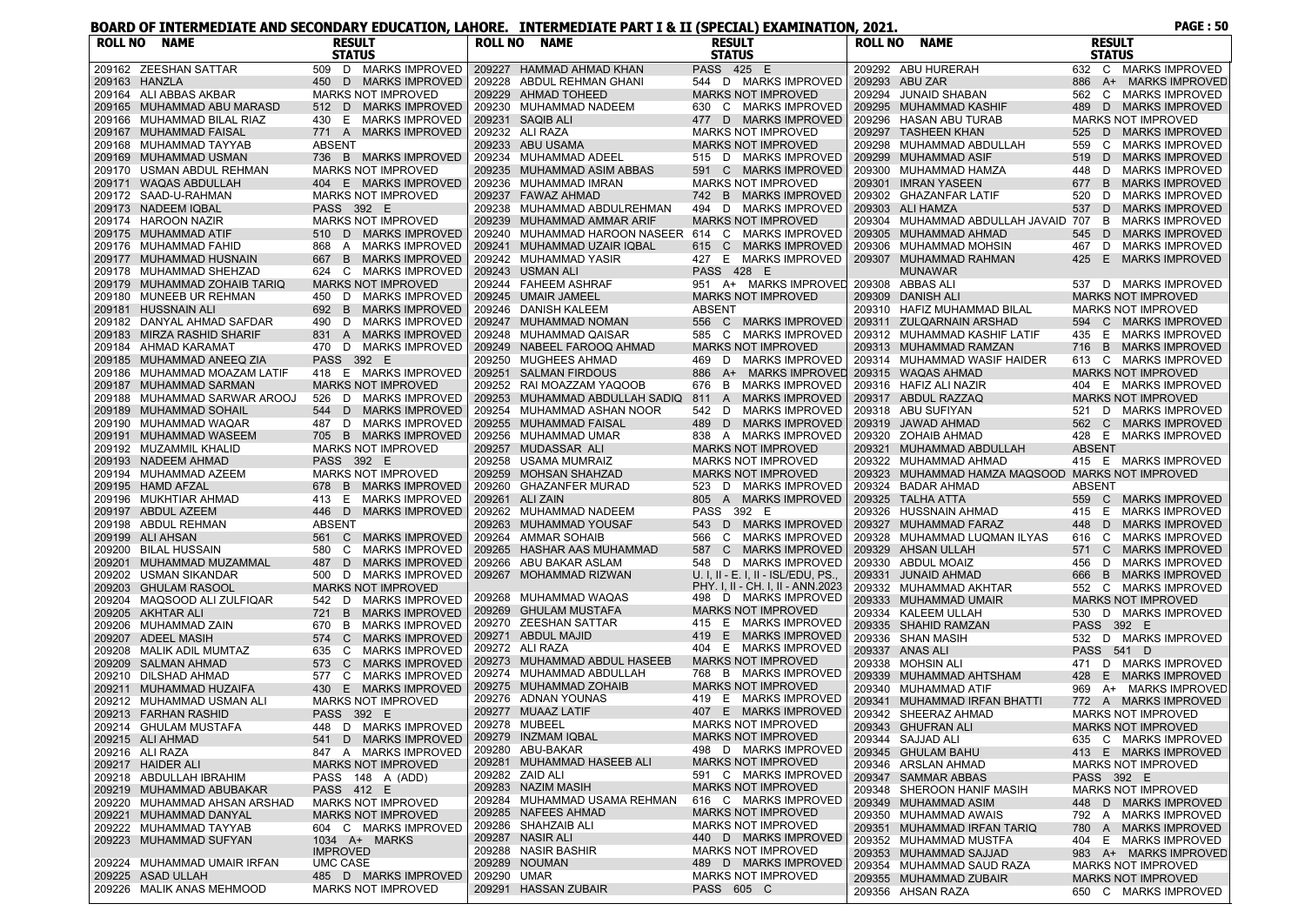| <b>ROLL NO NAME</b>                                                                     |        | <b>RESULT</b>                                     | DOMND OF INTENTIEDIATE MND SECONDANT EDOCATION, ENTONE. - INTENTIEDIATE FANT I Q II (SFECIAE) EMATIINATION, 2021.<br><b>ROLL NO NAME</b> |                 | <b>RESULT</b>                                | <b>ROLL NO NAME</b>                                                                                                                                                                                                                               |               | <b>RESULT</b>                                 |
|-----------------------------------------------------------------------------------------|--------|---------------------------------------------------|------------------------------------------------------------------------------------------------------------------------------------------|-----------------|----------------------------------------------|---------------------------------------------------------------------------------------------------------------------------------------------------------------------------------------------------------------------------------------------------|---------------|-----------------------------------------------|
|                                                                                         |        | <b>STATUS</b>                                     |                                                                                                                                          |                 | <b>STATUS</b>                                |                                                                                                                                                                                                                                                   |               | <b>STATUS</b>                                 |
| 209357 MAKHDOOM MALIK AHMAD 742 B MARKS IMPROVED                                        |        |                                                   | 209421 ISMAEEL SALEEM                                                                                                                    |                 |                                              | 534 D MARKS IMPROVED   209486 MUHAMMAD MUDDASSAR                                                                                                                                                                                                  | ABSENT        |                                               |
| ASHRAF                                                                                  |        |                                                   | 209422 MUHAMMAD HUSNAIN                                                                                                                  |                 | 679 B MARKS IMPROVED                         | 209487 MUHAMMAD WAQAR                                                                                                                                                                                                                             |               | 586 C MARKS IMPROVED                          |
| 209358 KASHIF ALI                                                                       |        | 623 C MARKS IMPROVED                              | 209423 MUHAMMAD TAYYAB ASHRAF 574 C MARKS IMPROVED 209488 HADDAYAT ULLAH<br>209424 SHAHZAD RASOOL                                        |                 | 591 C MARKS IMPROVED                         |                                                                                                                                                                                                                                                   |               | 605 C MARKS IMPROVED<br>729 B MARKS IMPROVED  |
| 209359 AWAIS AHMAD 636 C MARKS IMPROVED<br>209360 RIZWAN-UL-HASSAN 647 C MARKS IMPROVED |        |                                                   | 209425 NAZIM ALI                                                                                                                         |                 | 503 D MARKS IMPROVED                         | 209489 SHEHARYAR PERVEZ<br>209490 ZAHID MEHMOOD                                                                                                                                                                                                   |               | 547 D MARKS IMPROVED                          |
| 209361 ALI HAMZA                                                                        |        | <b>Example 241 B MARKS IMPROVED</b>               | 209426 AWAIS AHMAD  926 A+ MARKS IMPROVED                                                                                                |                 |                                              | 209491 HAWALY HAIDER                                                                                                                                                                                                                              |               | 468 D MARKS IMPROVED                          |
| 209362 ALI RAZA                                                                         |        | MARKS NOT IMPROVED                                | 209427 ALI HAMZA                                                                                                                         |                 | <b>EXECUTE 242 A MARKS IMPROVED</b>          | 209492 MUHAMMAD ADEEL FARMAN 710 B MARKS IMPROVED                                                                                                                                                                                                 |               |                                               |
| 209363 ZOHAIB JAVED                                                                     |        | <b>MARKS NOT IMPROVED</b>                         | 209428 ALI HAMZA                                                                                                                         |                 | 580 C MARKS IMPROVED                         | 209493 MUHAMMAD BILAL                                                                                                                                                                                                                             |               | 587 C MARKS IMPROVED                          |
| 209364 MUHAMMAD ARSLAN                                                                  |        | <b>MARKS NOT IMPROVED</b>                         | 209429 BILAL HANIF<br>209429 BILAL HANIF<br>209430 MUHAMMAD RIZWAN 436 E MARKS IMPROVED                                                  |                 |                                              | 209494 MUHAMMAD IMRAN AKRAM                                                                                                                                                                                                                       |               | 710 B MARKS IMPROVED                          |
| 209365 MUHAMMAD AWAIS                                                                   |        | 576 C MARKS IMPROVED                              |                                                                                                                                          |                 |                                              | 209495 MUHAMMAD USMAN                                                                                                                                                                                                                             |               | 740 B MARKS IMPROVED                          |
| 209366 MUHAMMAD SAMAR RASHEED 404 E MARKS IMPROVED                                      |        |                                                   | 209431 MUHAMMAD UMAR SHARIF                                                                                                              | <b>ABSENT</b>   |                                              | 209496 MUHAMMAD ALI HASNAIN                                                                                                                                                                                                                       |               | 513 D MARKS IMPROVED                          |
| 209367 USMAN ALI                                                                        |        | <b>MARKS NOT IMPROVED</b>                         | 209432 NAEEM ZUBAIR                                                                                                                      |                 | 576 C MARKS IMPROVED                         | 209497 AWAIS SHAHBAZ                                                                                                                                                                                                                              |               | 862 A MARKS IMPROVED                          |
| 209368 ABU HANZLA                                                                       |        | <b>MARKS NOT IMPROVED</b>                         | 209433 FARHAN AKBAR                                                                                                                      |                 | 754 B MARKS IMPROVED                         | 209498 MUHAMMAD AWAIS                                                                                                                                                                                                                             |               | 425 E MARKS IMPROVED                          |
| 209369 MUHAMMAD ASAD JAVED                                                              |        | 394 E MARKS IMPROVED                              | 209434 AWAIS MUHAMMAD AKHLAQ PASS 632 C                                                                                                  |                 |                                              | 209499 ALI SUFIAN                                                                                                                                                                                                                                 |               | <b>MARKS NOT IMPROVED</b>                     |
| 209370 MUHAMMAD SOHAIL                                                                  |        | <b>MARKS NOT IMPROVED</b>                         | 209435 RANA ASJAD IJAZ                                                                                                                   |                 | <b>MARKS NOT IMPROVED</b>                    | 209500 MUHAMMAD REHMAN                                                                                                                                                                                                                            |               | 606 C MARKS IMPROVED                          |
| 209371 MUHAMMAD WARIS HUSSAIN 510 D MARKS IMPROVED                                      |        |                                                   | 209436 IBRAHIM                                                                                                                           |                 | 589 C MARKS IMPROVED                         | 209501 MUHAMMAD UZAIR SHAHZAD 413 E MARKS IMPROVED                                                                                                                                                                                                |               |                                               |
| 209372 ADNAN AHMAD                                                                      |        | <b>MARKS NOT IMPROVED</b>                         | 209437 MUHAMMAD HAROON                                                                                                                   |                 | 561 C MARKS IMPROVED                         | 209502 AHMED HAMRAN ASLAM                                                                                                                                                                                                                         |               | 676 B MARKS IMPROVED                          |
| 209373 ASAD ULLAH                                                                       |        | 583 C MARKS IMPROVED                              | 209438 MUHAMMAD IHSAN ULLAH 713 B MARKS IMPROVED                                                                                         |                 |                                              | 209503 SHAH WEEZ                                                                                                                                                                                                                                  |               | 573 C MARKS IMPROVED                          |
| 209374 HUZEFA RAFIQUE                                                                   |        | MARKS NOT IMPROVED                                | 209439 MUHAMMAD MAHAD GULZAR 594 C MARKS IMPROVED                                                                                        |                 |                                              | 209504 BAKHAT AMEER                                                                                                                                                                                                                               |               | 583 C MARKS IMPROVED                          |
| 209375 TALHAT MEHMOOD SHAHID 708 B MARKS IMPROVED                                       |        |                                                   | 209440 MUHAMMAD SAJID IQBAL                                                                                                              |                 | 664 B MARKS IMPROVED                         | 209505 GHULAM HAIDER<br>209505 GHULAM HAIDER<br>209506 ROLL NO CANCELLED                                                                                                                                                                          |               | <b>PASS 392 E</b>                             |
| 209376 HABIB UR REHMAN                                                                  |        | <b>MARKS NOT IMPROVED</b>                         | 209441 SYED SIKANDAR ALI SHAH                                                                                                            |                 | 639 C MARKS IMPROVED                         |                                                                                                                                                                                                                                                   |               | ROLL NO CANCELLED                             |
| 209377 ADIL UMAR DEEN                                                                   |        | 561 C MARKS IMPROVED                              | 209442 ABDUL REHMAN ZAKIR                                                                                                                | ABSENT          |                                              | 209507 NAVEED ASGHAR                                                                                                                                                                                                                              |               | 448 D MARKS IMPROVED                          |
| 209378 GHULAM ABBAS                                                                     |        | U. I, II - E. I, II - ISL/EDU, PS.,               | 209443 ABDULLAH ISHAQ                                                                                                                    |                 | 499 D MARKS IMPROVED                         | 209508 FAISAL NAZIR                                                                                                                                                                                                                               |               | 532 D MARKS IMPROVED                          |
| 209379 USAMA WASEEM                                                                     |        | M. I, II - SUP.2022<br><b>MARKS NOT IMPROVED</b>  | 209444 AHMAD MUKHTAR                                                                                                                     |                 | 671 B MARKS IMPROVED                         | 209509 MUHAMMAD SHAFIQ RAFIQ 719 B MARKS IMPROVED                                                                                                                                                                                                 |               |                                               |
| 209380 UMAR SHAHID                                                                      | ABSENT |                                                   | 209445 MUHAMMAD FEZAN                                                                                                                    |                 | 551 C MARKS IMPROVED                         | 209510 MUNAWAR LIAQAT                                                                                                                                                                                                                             |               | 761 B MARKS IMPROVED                          |
| 209381 AQASH                                                                            |        | 450 D MARKS IMPROVED                              | 209446 NADEEM SAIF ALI 617 C MARKS IMPROVED<br>209447 HAMMAD HUSSAIN                                                                     |                 | 613 C MARKS IMPROVED                         | 209511 GULFAM SHAIR<br>209512 ABDUL QADEER ASHRAF                                                                                                                                                                                                 |               | 731 B MARKS IMPROVED<br>709 B MARKS IMPROVED  |
| 209382 MUHAMMAD QAMAR                                                                   |        | 895 A+ MARKS IMPROVED                             | 209448 UMAR QAMAR                                                                                                                        |                 | 679 B MARKS IMPROVED                         | 209513 MUHAMMAD AHMAD NAWAZ 482 D MARKS IMPROVED                                                                                                                                                                                                  |               |                                               |
| 209383 ADEEL HAMZA MARKS NOT IMPROVED                                                   |        |                                                   | 209449 ABDULLAH BASHIR 653 C MARKS IMPROVED                                                                                              |                 |                                              | 209514 MUHAMMAD ARBAZ ABDULLAH 637 C MARKS IMPROVED                                                                                                                                                                                               |               |                                               |
| <b>Example 2018 PASS 392 E</b><br>209384 AMIR ALI                                       |        |                                                   | 209450 ALI HUSNAIN                                                                                                                       |                 | 553 C MARKS IMPROVED                         | 209515 MUHAMMAD BILAL                                                                                                                                                                                                                             |               | 636 C MARKS IMPROVED                          |
| 209385 ALI HAMZA                                                                        |        | 620 C MARKS IMPROVED                              | 209451 MUHAMMAD KAMRAN                                                                                                                   |                 | 659 C MARKS IMPROVED                         | 209516 NAVEED HASSAN                                                                                                                                                                                                                              |               | <b>MARKS NOT IMPROVED</b>                     |
| 209386 ALI MURTAZA                                                                      |        | MARKS NOT IMPROVED                                | 209452 MUHAMMAD SHAYAN                                                                                                                   |                 | 1004 A+ MARKS                                | and the control of the control of the control of the control of the control of the control of the control of the control of the control of the control of the control of the control of the control of the control of the cont<br>209517 SHAHZAIB |               | 715 B MARKS IMPROVED                          |
| 209387 ALI RAZA                                                                         |        | 961 A+ MARKS IMPROVED                             |                                                                                                                                          | <b>IMPROVED</b> |                                              | 209518 MUHAMMAD TANZIL                                                                                                                                                                                                                            |               | 872 A MARKS IMPROVED                          |
| 209388 MUHAMMAD AMMAR ASLAM 856 A MARKS IMPROVED                                        |        |                                                   | 209453 ASAD ABDUL RAZZAQ                                                                                                                 |                 | 523 D MARKS IMPROVED                         | 209519 MUNEEB UR REHMAN KHAN 798 A MARKS IMPROVED                                                                                                                                                                                                 |               |                                               |
| 209389 ISTIKHAR AHMAD                                                                   |        | 521 D MARKS IMPROVED                              | 209454 USAMA KHALID                                                                                                                      |                 | 524 D MARKS IMPROVED                         | <b>KAKAR</b>                                                                                                                                                                                                                                      |               |                                               |
| 209390 ABDUL GHAFOOR JAMIL                                                              |        | 597 C MARKS IMPROVED                              | 209455 ALI HASSAN KHIZAR                                                                                                                 |                 | 871 A MARKS IMPROVED                         | 209520 HASSAAN SHAKIL                                                                                                                                                                                                                             |               | 598 C MARKS IMPROVED                          |
| 209391 ABDUL REHMAN                                                                     |        | 581 C MARKS IMPROVED                              | 209456 ALI SHAN<br>MARKS NOT IMPROVED                                                                                                    |                 |                                              | 209521 ALI HASNAIN 6200 6200 6200 6200 6200 6321 ALI HASNAIN 573 C MARKS IMPROVED                                                                                                                                                                 |               |                                               |
| 209392 FAIZAN AHMAD KHAN                                                                |        | 655 C MARKS IMPROVED                              | 209457 FAIZAN ALI                                                                                                                        |                 | 552 C MARKS IMPROVED                         |                                                                                                                                                                                                                                                   |               |                                               |
| 209393 ALI HAIDER                                                                       |        | 634 C MARKS IMPROVED                              | 209458 ARHAM ALI                                                                                                                         |                 | <b>MARKS NOT IMPROVED</b>                    | 209523 MUJEEB UL HASSAN                                                                                                                                                                                                                           |               | 472 D MARKS IMPROVED                          |
| 209394 MUHAMMAD ABDULREHMAN 747 B MARKS IMPROVED                                        |        |                                                   | 209459 MUHAMMAD AHMAD                                                                                                                    |                 | <b>MARKS NOT IMPROVED</b>                    | 209524 RAO JUNAID<br><b>ABSENT</b>                                                                                                                                                                                                                |               |                                               |
| 209395 MUHAMMAD REHAN                                                                   |        | 711 B MARKS IMPROVED                              | 209460 MUHAMMAD SAJID                                                                                                                    |                 | 537 D MARKS IMPROVED                         | 209525 IBRAM JOYIA                                                                                                                                                                                                                                |               | 481 D MARKS IMPROVED                          |
| 209396 MUHAMMAD SAQIB JAMIL<br>209397 WAQAS ALI                                         |        | 683 B MARKS IMPROVED                              | 209461 MUZAMMIL HUSSAIN                                                                                                                  | ABSENT          |                                              | 209526 MUHAMMAD AWAIS                                                                                                                                                                                                                             |               | 541 D MARKS IMPROVED                          |
| 209398 MUDASSAR ALI                                                                     |        | <b>MARKS NOT IMPROVED</b><br>548 D MARKS IMPROVED | 209462 MUNEEB UR RAHMAN<br>209463 ALVEN SOSHEEL                                                                                          |                 | 666 B MARKS IMPROVED<br>526 D MARKS IMPROVED | 209527 ZAIN IRSHAD                                                                                                                                                                                                                                |               | 478 D MARKS IMPROVED                          |
| 209399 SHEES AMIN                                                                       |        | PASS 457 D                                        | 209464 MUNIB-UR-REHMAN                                                                                                                   |                 | 677 B MARKS IMPROVED                         | 209528 MUHAMMAD KAMRAN                                                                                                                                                                                                                            |               | 930 A+ MARKS IMPROVED                         |
| 209400 SHAHZAIB                                                                         |        | 659 C MARKS IMPROVED                              | 209465 KHALIL AHMAD 490 D MARKS IMPROVED                                                                                                 |                 |                                              | 209529 MUHAMMAD NAVEED<br>209530 ALI HASSAN                                                                                                                                                                                                       |               | <b>PASS 392 E</b><br>573 C MARKS IMPROVED     |
| 209401 ZAIM HAIDER MAQSOOD 526 D MARKS IMPROVED                                         |        |                                                   | 209466 ABDUL WAHID                                                                                                                       |                 | 648 C MARKS IMPROVED                         | 209531 ALI RAZA                                                                                                                                                                                                                                   |               | <b>Example 2018 1999 488 D MARKS IMPROVED</b> |
| 209402 HAFIZ ABU SUFYAN 691 B MARKS IMPROVED                                            |        |                                                   | 209467 MUHAMMAD AHMAD                                                                                                                    |                 | 505 D MARKS IMPROVED                         | 209532 ASIF ALI                                                                                                                                                                                                                                   |               | 626 C MARKS IMPROVED                          |
| 209403 FAISAL RAZA                                                                      |        | <b>Example 254 B MARKS IMPROVED</b>               | 209468 MUHAMMAD AHSAN                                                                                                                    |                 | 596 C MARKS IMPROVED                         | 209533 ALI HAMZA SHAKIR 460 D MARKS IMPROVED                                                                                                                                                                                                      |               |                                               |
| <b>PASS 482 D</b><br>209404 HAMZA MUSTAFA                                               |        |                                                   | 209469 MUHAMMAD HAMMAD ISHFAQ 636 C MARKS IMPROVED                                                                                       |                 |                                              | 209534 MUHAMMAD UMAR IQBAL                                                                                                                                                                                                                        |               | 492 D MARKS IMPROVED                          |
| 209405 AHSAN MURTAZA                                                                    |        |                                                   | 581 C MARKS IMPROVED 209470 MUHAMMAD USAMA 584 C MARKS IMPROVED                                                                          |                 |                                              | 209535 MALIK RAZA HAIDER                                                                                                                                                                                                                          | <b>ABSENT</b> |                                               |
| 209406 RANA ZAIN-UL-ABIDIN                                                              |        | 669 B MARKS IMPROVED   209471 RASHID ALI          |                                                                                                                                          |                 | 736 B MARKS IMPROVED                         | 209536 ARSLAN ALI                                                                                                                                                                                                                                 |               | <b>MARKS NOT IMPROVED</b>                     |
| 209407 ALI ABDULLAH                                                                     |        | 552 C MARKS IMPROVED   209472 KASHIF TARIQ        |                                                                                                                                          |                 | 590 C MARKS IMPROVED 209537 ALI HAMZA        |                                                                                                                                                                                                                                                   |               | 523 D MARKS IMPROVED                          |
| 209408 MUHAMMAD ASAD UR REHMAN 553 C MARKS IMPROVED   209473 SHAHROZ ALI NASIR          |        |                                                   |                                                                                                                                          |                 | 596 C MARKS IMPROVED                         | 209538 MUHAMMAD MUZAMMAL                                                                                                                                                                                                                          |               | 706 B MARKS IMPROVED                          |
| 209409 MUHAMMAD IHSAN AHMAD                                                             |        | 639 C MARKS IMPROVED                              | 209474 GHULAM HAIDAR                                                                                                                     |                 | 582 C MARKS IMPROVED                         | 209539 MUHAMMAD SHABAN AKBAR                                                                                                                                                                                                                      |               | 729 B MARKS IMPROVED                          |
| 209410 SAKHI MUHAMMAD                                                                   |        | 546 D MARKS IMPROVED                              | 209475 ZOHAIB ALI                                                                                                                        |                 | 630 C MARKS IMPROVED                         | 209540 GULFAM ALI                                                                                                                                                                                                                                 |               | 540 D MARKS IMPROVED                          |
| 209411 ZAIN-UL-ABEDEEN                                                                  |        | 595 C MARKS IMPROVED                              | 209476 MUHAMMAD SHOAIB                                                                                                                   |                 | 594 C MARKS IMPROVED                         | 209541 MUHAMMAD ZAIN AKHTAR                                                                                                                                                                                                                       |               | 498 D MARKS IMPROVED                          |
| 209412 GHULAM MUSTAFA                                                                   |        | 580 C MARKS IMPROVED                              | 209477 NAMATULLAH                                                                                                                        |                 | 584 C MARKS IMPROVED                         | 209542 HUSNAIN TARIQ                                                                                                                                                                                                                              |               | 443 D MARKS IMPROVED                          |
| 209413 ZAIN UL ABIDEEN                                                                  |        | 574 C MARKS IMPROVED                              | 209478 MUBEEN SAEED                                                                                                                      |                 | 572 C MARKS IMPROVED                         | 209543 MUHAMMAD YASEEN                                                                                                                                                                                                                            |               | <b>MARKS NOT IMPROVED</b>                     |
| 209414 ABDULLAH MUBASHER                                                                |        | 800 A MARKS IMPROVED                              | 209479 ADEEL YOUNAS                                                                                                                      |                 | 526 D MARKS IMPROVED                         | 209544 SAMAR ABBAS                                                                                                                                                                                                                                |               | <b>MARKS NOT IMPROVED</b>                     |
| 209415 ALI USMAN                                                                        |        | 526 D MARKS IMPROVED                              | 209480 YUSHA USMAN                                                                                                                       | ABSENT          |                                              | 209545 ZEESHAN HAIDER                                                                                                                                                                                                                             | <b>ABSENT</b> |                                               |
| 209416 RANA BILAL                                                                       |        | 561 C MARKS IMPROVED                              | 209481 RASHEEL AHMAD                                                                                                                     |                 | 707 B MARKS IMPROVED                         | 209546 YASIR ILYAS                                                                                                                                                                                                                                |               | 781 A MARKS IMPROVED                          |
| 209417 MUHAMMAD ABDULLAH                                                                |        | 561 C MARKS IMPROVED                              | 209482 ARSLAN ASGHAR                                                                                                                     |                 | 662 B MARKS IMPROVED                         | 209547 ALI HASSNAIN                                                                                                                                                                                                                               |               | 487 D MARKS IMPROVED                          |
| 209418 MUHAMMAD ASADULLAH                                                               |        | 526 D MARKS IMPROVED                              | 209483 HAMMAD ARSLAN                                                                                                                     |                 | 553 C MARKS IMPROVED                         | 209548 MUBASHAR ALI                                                                                                                                                                                                                               |               | 701 B MARKS IMPROVED                          |
| 209419 ANEES TAHIR                                                                      |        | <b>MARKS NOT IMPROVED</b>                         | 209484 AHMAD JAWAD MAQSOOD                                                                                                               |                 | 636 C MARKS IMPROVED                         | 209549 SAQIB HAIDER                                                                                                                                                                                                                               |               | 707 B MARKS IMPROVED                          |
| 209420 HUSSNAIN ALI                                                                     |        | 513 D MARKS IMPROVED                              | 209485 HUZAIFA TARIQ                                                                                                                     |                 | 759 B MARKS IMPROVED                         | 209550 WALEED LIAQAT                                                                                                                                                                                                                              |               | 562 C MARKS IMPROVED                          |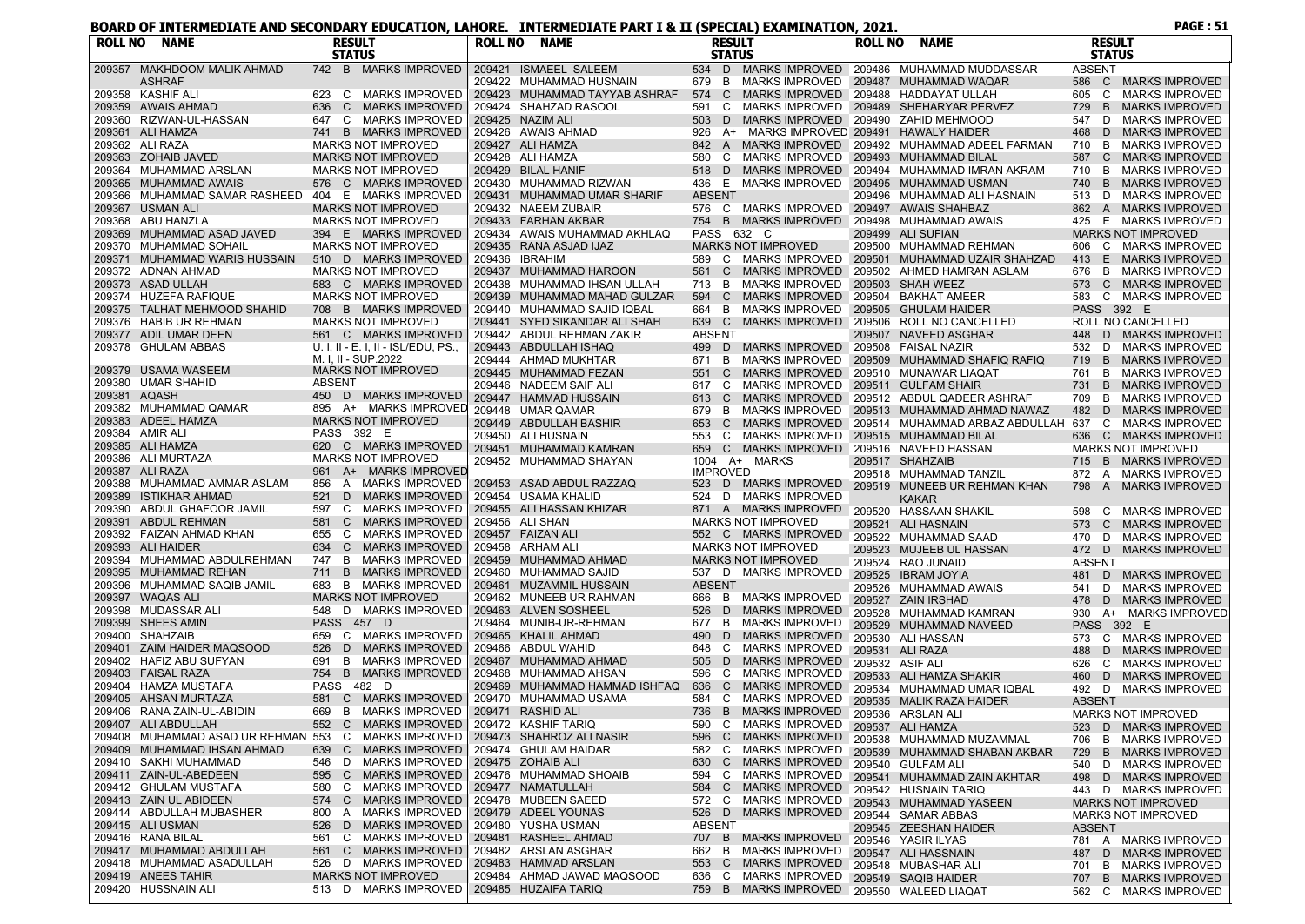| <b>PAGE :</b> |  | גכ |
|---------------|--|----|
|---------------|--|----|

| <b>ROLL NO NAME</b>      |                                                   | <b>RESULT</b><br><b>STATUS</b>                     | ROLL NO NAME                                      | <b>RESULT</b><br><b>STATUS</b> |                                                   | ROLL NO | <b>NAME</b>                                            |               | RESULT<br><b>STATUS</b>                      |
|--------------------------|---------------------------------------------------|----------------------------------------------------|---------------------------------------------------|--------------------------------|---------------------------------------------------|---------|--------------------------------------------------------|---------------|----------------------------------------------|
|                          | 209551 HAFIZ MUHAMMAD FAISAL                      | 698 B MARKS IMPROVED                               | 209612 TAYYAB ALI                                 |                                | 476 D MARKS IMPROVED                              |         | 209675 MUHAMMAD HAIDER                                 | PASS 392 E    |                                              |
| 209552 FAIZAN MUBARIK    |                                                   | C MARKS IMPROVED<br>633                            | 209613 MUHAMMAD KAMRAN BIN                        |                                | 532 D MARKS IMPROVED                              |         | 209676 MEHFOOZ ZAMAN                                   |               | 467 D MARKS IMPROVED                         |
|                          | 209553 MUHAMMAD ZEESHAN                           | 465 D MARKS IMPROVED                               | ZAFAR                                             |                                |                                                   |         | 209677 SAQIB NAZIR                                     |               | <b>MARKS NOT IMPROVED</b>                    |
|                          | 209554 MUSHARAF ALI QADRI                         | <b>ABSENT</b>                                      | 209614 MOAZZAM SHAHBAZ                            |                                | 684 B MARKS IMPROVED                              |         | 209678 HUZAIFA MUNIR                                   |               | 523 D MARKS IMPROVED                         |
|                          | 209555 MUHAMMAD FAISAL KHAN                       | 457 D MARKS IMPROVED                               | 209615 MUHAMMAD AHMAD                             | <b>ABSENT</b>                  |                                                   |         | 209679 MUHAMMAD AHMAD RAZA BUTT 555 C MARKS IMPROVED   |               |                                              |
| 209556 HUSNAIN KHALID    |                                                   | 887 A+ MARKS IMPROVED                              | 209616 MUHAMMAD AWAIS ANWAR                       |                                | <b>MARKS NOT IMPROVED</b>                         |         | 209680 MUHAMMAD FAHEEM                                 |               | 762 B MARKS IMPROVED                         |
| 209557 LAMAAN AHMAD      |                                                   | 663<br><b>B MARKS IMPROVED</b>                     | 209617 MUHAMMAD MUDASSAR                          |                                | 999 A+ MARKS IMPROVED                             |         | 209681 ADEEL SARDAR                                    |               | 640 C MARKS IMPROVED                         |
| 209558 ARBAB ALI         |                                                   | 675 B MARKS IMPROVED                               | <b>NAWAZ</b>                                      |                                |                                                   |         | 209682 SHOAIZIB ALI                                    |               | 594 C MARKS IMPROVED                         |
|                          | 209559 MUHAMMAD AHMAD FRAZ                        | 681 B MARKS IMPROVED                               | 209618 SULEMAN ABBAS                              |                                | 472 D MARKS IMPROVED                              |         | 209683 KAMAL HASSAN                                    |               | 547 D MARKS IMPROVED                         |
| <b>RAJPUT</b>            | 209560 MUHAMMAD SANA ULLAH                        | 762<br><b>B</b> MARKS IMPROVED                     | 209619 ABU HAMMAD<br>209620 MUHAMMAD HAMZA HAIDER | <b>ABSENT</b>                  | 587 C MARKS IMPROVED                              |         | 209684 BILAL MUSTAFA<br>209685 MUHAMMAD AHMAD          |               | <b>PASS 404 E</b><br>529 D MARKS IMPROVED    |
|                          | 209561 MUHAMMAD SHAHZAIB AHMAD MARKS NOT IMPROVED |                                                    |                                                   |                                | 764 B MARKS IMPROVED                              |         | 209686 MUHAMMAD TALHA SATTAR                           |               |                                              |
| 209562 RIZWAN ALI        |                                                   | <b>MARKS NOT IMPROVED</b>                          | 209621 SHAVAIZ BASHIR<br>209622 ALI HASSAN        |                                | <b>MARKS NOT IMPROVED</b>                         |         | 209687 ARSLAN ALI                                      | 588           | 614 C MARKS IMPROVED<br>C MARKS IMPROVED     |
| 209563 RIZWAN ALI        |                                                   | 771 A MARKS IMPROVED                               | 209623 MUHAMMAD AWAIS                             | PASS 565 C                     |                                                   |         | 209688 ALI ASGHAR                                      | 427           | E MARKS IMPROVED                             |
| 209564 MUHAMMAD USAMA    |                                                   | 508 D MARKS IMPROVED                               | 209624 MUHAMMAD FAIZAN ZAFAR                      | 1009                           | A+ MARKS                                          |         | 209689 MUHAMMAD AWAIS                                  |               | 454 D MARKS IMPROVED                         |
| 209565 NADER ALI         |                                                   | <b>MARKS NOT IMPROVED</b>                          |                                                   | <b>IMPROVED</b>                |                                                   |         | 209690 MUHAMMAD HAMZA TANVEER 728 B MARKS IMPROVED     |               |                                              |
|                          | 209566 KANWAR MUHAMMAD AFAQ                       | 601 C MARKS IMPROVED                               | 209625 MUHAMMAD SHAH ZAMAN                        |                                | <b>MARKS NOT IMPROVED</b>                         |         | KAHLOON                                                |               |                                              |
| <b>ALEEM</b>             |                                                   |                                                    | 209626 SIKANDAR RANA                              |                                | <b>MARKS NOT IMPROVED</b>                         |         | 209691 MUHAMMAD TAMSEEL AJNUM ABSENT                   |               |                                              |
| 209567 RAI JAMAL AHMAD   |                                                   | <b>MARKS NOT IMPROVED</b>                          | 209627 IBRAR HUSSAIN                              |                                | 491 D MARKS IMPROVED                              |         | 209692 MUHAMMAD YASEEN                                 |               | 727 B MARKS IMPROVED                         |
|                          | 209568 MUHAMMAD RAMEEL KHAN                       | 615 C MARKS IMPROVED                               | 209628 DAUD YASIN                                 |                                | 511 D MARKS IMPROVED                              |         | 209693 MUHAMMAD ABDULLAH BIN                           |               | 497 D MARKS IMPROVED                         |
|                          | 209569 MUHAMMAD WAQAR WASIM                       | <b>MARKS NOT IMPROVED</b>                          | 209629 KAMRAN ASHRAF                              |                                | 538 D MARKS IMPROVED                              |         | <b>NASAR</b>                                           |               |                                              |
|                          | 209570 SHUJAAT HUSSAIN KHAN                       | <b>ABSENT</b>                                      | 209630 MUHAMMAD FAZAL-E-UMAR                      |                                | 472 D MARKS IMPROVED                              |         | 209694 MUHAMMAD SHOAIB SULTAN                          |               | <b>MARKS NOT IMPROVED</b>                    |
| 209571 MUHAMMAD UMER     |                                                   | 458 D MARKS IMPROVED                               | 209631 SYED ALI HASAN                             |                                | 574 C MARKS IMPROVED                              |         | 209695 YAMAN SAJID                                     |               | 605 C MARKS IMPROVED                         |
|                          | 209572 MATLOOB UL HASSAN                          | <b>MARKS NOT IMPROVED</b>                          | 209632 WALEED AMIR                                |                                | 450 D MARKS IMPROVED                              |         | 209696 FARAS ZAMAN                                     |               | 519 D MARKS IMPROVED                         |
| 209573 ALI AHMAD         |                                                   | 398 E MARKS IMPROVED                               | 209633 AMEER HAMZA                                |                                | 502 D MARKS IMPROVED                              |         | 209697 HAFIZ MUHAMMAD HAROON                           |               | 525 D MARKS IMPROVED                         |
|                          | 209574 MUHAMMAD ABDULLAH JOIYA                    | 445 D MARKS IMPROVED                               | 209634 ALI AKBAR                                  |                                | 498 D MARKS IMPROVED                              |         | <b>SHAHBAZ</b>                                         |               |                                              |
|                          | 209575 MUHAMMAD SHAHJAHAN                         | 779 A MARKS IMPROVED                               | 209635 ALI HAMZA                                  | <b>ABSENT</b>                  |                                                   |         | 209698 MUHAMMAD HASSAAN                                |               | 542 D MARKS IMPROVED                         |
| <b>RAMZAN</b>            |                                                   |                                                    | 209636 MUHAMMAD IRFAN                             | PASS 440 D                     |                                                   |         | 209699 AHMAD RAZA                                      |               | 518 D MARKS IMPROVED                         |
| 209576 ASHFAQ AHMAD      |                                                   | D MARKS IMPROVED<br>531                            | 209637 AWAIS RAZA                                 |                                | 677 B MARKS IMPROVED                              |         | 209700 ABDULLAH                                        |               | 671 B MARKS IMPROVED                         |
|                          | 209577 MUHAMMAD ALI IRSHAD                        | 782 A MARKS IMPROVED                               | 209638 HUSSAIN JAVED                              |                                | <b>MARKS NOT IMPROVED</b>                         |         | 209701 MUHAMMAD UMAR HAYAT                             | <b>ABSENT</b> |                                              |
|                          |                                                   | 209578 MUHAMMAD MOAZZAM AMJAD 580 C MARKS IMPROVED | 209639 TAYYAAB ALI                                |                                | 503 D MARKS IMPROVED                              |         | 209702 MONAS RASOOL                                    |               | 584 C MARKS IMPROVED                         |
| 209579 TALHA MEHMOOD     |                                                   | <b>MARKS NOT IMPROVED</b>                          | 209640 IMDAD ALI                                  |                                | 527 D MARKS IMPROVED                              |         | 209703 AHMED BILAL TABASSUM                            | <b>ABSENT</b> |                                              |
| 209580 HAMZA             |                                                   | 563 C MARKS IMPROVED                               | 209641 MUHAMMAD FAIZAN                            |                                | <b>MARKS NOT IMPROVED</b>                         |         | 209704 ALI HASSAN                                      | <b>ABSENT</b> |                                              |
| 209581 HASEEB-UL-HASSAN  |                                                   | 894 A+ MARKS IMPROVED                              | 209642 MUHAMMAD HAZAIFA NAEEM                     |                                | 585 C MARKS IMPROVED                              |         | 209705 ALI RAZA                                        |               | 448 D MARKS IMPROVED                         |
| 209582 SHAHZAIB MIRZA    |                                                   | 574 C MARKS IMPROVED                               | 209643 ATTZAZ MEHMOOD                             |                                | 604 C MARKS IMPROVED                              |         | 209706 AHMAD AKBAR                                     | 425           | E MARKS IMPROVED                             |
| 209583 ASAD MANZOOR      |                                                   | <b>B</b> MARKS IMPROVED<br>696                     | 209644 MUHAMMAD ASAD                              |                                | 924 A+ MARKS IMPROVED                             |         | 209707 MUHAMMAD SHOAIB KHAN                            |               | 526 D MARKS IMPROVED                         |
| 209584 MUNEEB AHMAD      |                                                   | 814 A MARKS IMPROVED                               | 209645 MUHAMMAD HANAN                             |                                | 550 C MARKS IMPROVED                              |         | 209708 KHURRAM SHAHZAD                                 |               | 725 B MARKS IMPROVED                         |
| 209585 UMAIR ABBAS       |                                                   | A MARKS IMPROVED<br>776                            | 209646 MUHAMMAD KATIB QAYYUM                      |                                | 596 C MARKS IMPROVED                              |         | 209709 ALI HUSSNAIN                                    |               | 830 A MARKS IMPROVED                         |
|                          | 209586 MUHAMMAD SHABAN                            | 579<br>C MARKS IMPROVED                            | 209647 HASHIM HAMEED                              | <b>PASS 418 E</b>              |                                                   |         | 209710 RANA SOUBAN TARIQ                               |               | 490 D MARKS IMPROVED                         |
|                          | 209587 MUHAMMAD UMAR AZIZ                         | D MARKS IMPROVED<br>449                            | 209648 IMRAN ALI                                  |                                | 705 B MARKS IMPROVED                              |         | 209711 MUHAMMAD TALHA                                  |               | <b>MARKS NOT IMPROVED</b>                    |
|                          | 209588 MUHAMMAD YOUNAS                            | 440 D MARKS IMPROVED                               | 209649 MUHAMMAD UMAR RAZA                         |                                | 484 D MARKS IMPROVED                              |         | 209712 UMAIR SIDDIQUE                                  |               | 555 C MARKS IMPROVED                         |
| 209589 NAVEED KHALIQ     |                                                   | 1035 A+ MARKS                                      | 209650 AHMED FAREED                               |                                | CH. I, II - ANN.2022                              |         | 209713 RIZWAN ALI BHATTI                               |               | 573 C MARKS IMPROVED                         |
|                          | 209590 NAJJAM OWAIS RAZA                          | <b>IMPROVED</b><br>430 E MARKS IMPROVED            | 209651 ORIM IQBAL<br>209652 ALI RAZA              |                                | 552 C MARKS IMPROVED<br><b>MARKS NOT IMPROVED</b> |         | 209714 HUSNAIN TIPU                                    |               | 813 A MARKS IMPROVED                         |
| 209591 ALEEM NISAR       |                                                   | 504 D MARKS IMPROVED                               | 209653 AHMAD AFNAN                                |                                | 636 C MARKS IMPROVED                              |         | 209715 FURQAN ALI                                      |               | 678 B MARKS IMPROVED                         |
| 209592 INAM-UR-REHMAN    |                                                   | 550 C MARKS IMPROVED                               | 209654 MUHAMMAD HAMZA                             |                                | <b>MARKS NOT IMPROVED</b>                         |         | 209716 MUHAMMAD SHAHBAZ                                |               | 419 E MARKS IMPROVED                         |
|                          | 209593 MUHAMMAD JAZAL JAVED                       | 525 D MARKS IMPROVED                               | 209655 MUHAMMAD SHAHBAZ                           |                                | <b>MARKS NOT IMPROVED</b>                         |         | 209717 MUHAMMAD UMAIR                                  |               | 719 B MARKS IMPROVED                         |
| 209594 MUZAMMAL NAWAZ    |                                                   | 460 D MARKS IMPROVED                               | 209656 MUHAMMAD UZAIR                             |                                | 722 B MARKS IMPROVED                              |         | 209718 AHMAD JAVED                                     |               | 471 D MARKS IMPROVED                         |
| 209595 MUDASAR NAZAR     |                                                   | <b>MARKS NOT IMPROVED</b>                          | 209657 ABUZAR TALHA                               |                                | 656 C MARKS IMPROVED                              |         | 209719 MUHAMMAD CHAND<br>209720 AWAIS ALI              | 596           | <b>FEE DEFAULTER</b>                         |
|                          | 209596 MUHAMMAD SHAH ZAIB GULL                    | 436 E MARKS IMPROVED                               | 209658 MUHAMMAD AWAIS                             |                                | 700 B MARKS IMPROVED                              |         | 209721 HUSSNAIN ALI                                    |               | C MARKS IMPROVED<br>525 D MARKS IMPROVED     |
| 209597 ADNAN NOOR        |                                                   | 492 D MARKS IMPROVED                               | 209659 MUHAMMAD HUZAIFA NOOR                      |                                | 707 B MARKS IMPROVED                              |         |                                                        |               |                                              |
| 209598 ALI HASSAN        |                                                   | 593 C MARKS IMPROVED                               | 209660 MUHAMMAD UMER AHMAD                        |                                | 643 C MARKS IMPROVED                              |         | 209722 MUHAMAMD BABAR YAQOOB<br>209723 MUHAMMAD SULMAN |               | 627 C MARKS IMPROVED<br>632 C MARKS IMPROVED |
| 209599 MUNAM ALI         |                                                   | <b>MARKS NOT IMPROVED</b>                          | 209661 USMAN HABEEB                               |                                | 425 E MARKS IMPROVED                              |         | 209724 SULTAN AHMAD                                    |               | 742 B MARKS IMPROVED                         |
| 209600 ZULQARNAIN HAIDER |                                                   | 656 C MARKS IMPROVED                               | 209662 AHMAD RAZA                                 |                                | 559 C MARKS IMPROVED                              |         | 209725 MUHAMMAD HUSNAIN                                |               | 645 C MARKS IMPROVED                         |
| 209601 MURAD ALI         |                                                   | 486 D MARKS IMPROVED                               | 209663 MUHAMMAD USMAN UL HAQ                      |                                | 799 A MARKS IMPROVED                              |         | 209726 MUHAMMAD HADI                                   |               | 757 B MARKS IMPROVED                         |
| 209602 MUJAHID ALI       |                                                   | 833 A MARKS IMPROVED                               | 209664 AHMED ALI                                  |                                | 498 D MARKS IMPROVED                              |         | 209727 MUHAMMAD ISHTIAQ                                |               | 594 C MARKS IMPROVED                         |
|                          | 209603 MUHAMMAD SAOOD JAN                         | 706 B MARKS IMPROVED                               | 209665 MUNEEB RIAZ                                |                                | 778 A MARKS IMPROVED                              |         | 209728 MUHAMMAD MOEEZ RAMZAN                           |               | 524 D MARKS IMPROVED                         |
| 209604 BILAL ASIF        |                                                   | <b>MARKS NOT IMPROVED</b>                          | 209666 MUHAMMAD USMAN                             |                                | 731 B MARKS IMPROVED                              |         | 209729 MUHAMMAD UMAR                                   |               | 759 B MARKS IMPROVED                         |
|                          | 209605 MUHAMMAD QASIM FAROOQ                      | 489 D MARKS IMPROVED                               | 209667 SAAD ALI                                   |                                | <b>MARKS NOT IMPROVED</b>                         |         | 209730 IRTIZA REHMAN VIRK                              |               | 999 A+ MARKS IMPROVED                        |
| 209606 HASEEB RASHID     |                                                   | <b>MARKS NOT IMPROVED</b>                          | 209668 ZAHEER IQBAL                               |                                | 628 C MARKS IMPROVED                              |         | 209731 DOST MUHAMMAD ASAD                              |               | 889 A+ MARKS IMPROVED                        |
| 209607 USAMA MUNIR       |                                                   | <b>MARKS NOT IMPROVED</b>                          | 209669 MANSOOR AHMED KHAN                         |                                | 436 E MARKS IMPROVED                              |         | 209732 HAMZA NISAR                                     |               | 651 C MARKS IMPROVED                         |
|                          | 209608 MUHAMMAD AREEB IQBAL                       | 1008 A+ MARKS                                      | 209670 SALAHUDIN                                  |                                | 778 A MARKS IMPROVED                              |         | 209733 SYED SHAH SAWAR                                 |               | 639 C MARKS IMPROVED                         |
|                          |                                                   | <b>IMPROVED</b>                                    | 209671 MUHAMMAD AWAIS                             | <b>ABSENT</b>                  |                                                   |         | 209734 AHTISHAM NAWAZ                                  | 608           | C MARKS IMPROVED                             |
|                          | 209609 MUHAMMAD ARSLAN ARSHAD                     | 696 B MARKS IMPROVED                               | 209672 MOHAMMAD ZIA UR RAHMAN                     |                                | <b>MARKS NOT IMPROVED</b>                         |         | 209735 HASSAN BUTT                                     |               | 534 D MARKS IMPROVED                         |
|                          | 209610 MUHAMMAD UMER SHAHZADA                     | 648 C MARKS IMPROVED                               | 209673 QAISAR                                     |                                | 503 D MARKS IMPROVED                              |         | 209736 ABDUL BASIT                                     |               | 518 D MARKS IMPROVED                         |
| 209611 HASSAN TURAB      |                                                   | PASS 534 D                                         | 209674 MUHAMMAD ABDULLAH                          |                                | <b>MARKS NOT IMPROVED</b>                         |         | 209737 IRFAN ALI                                       |               | 687 B MARKS IMPROVED                         |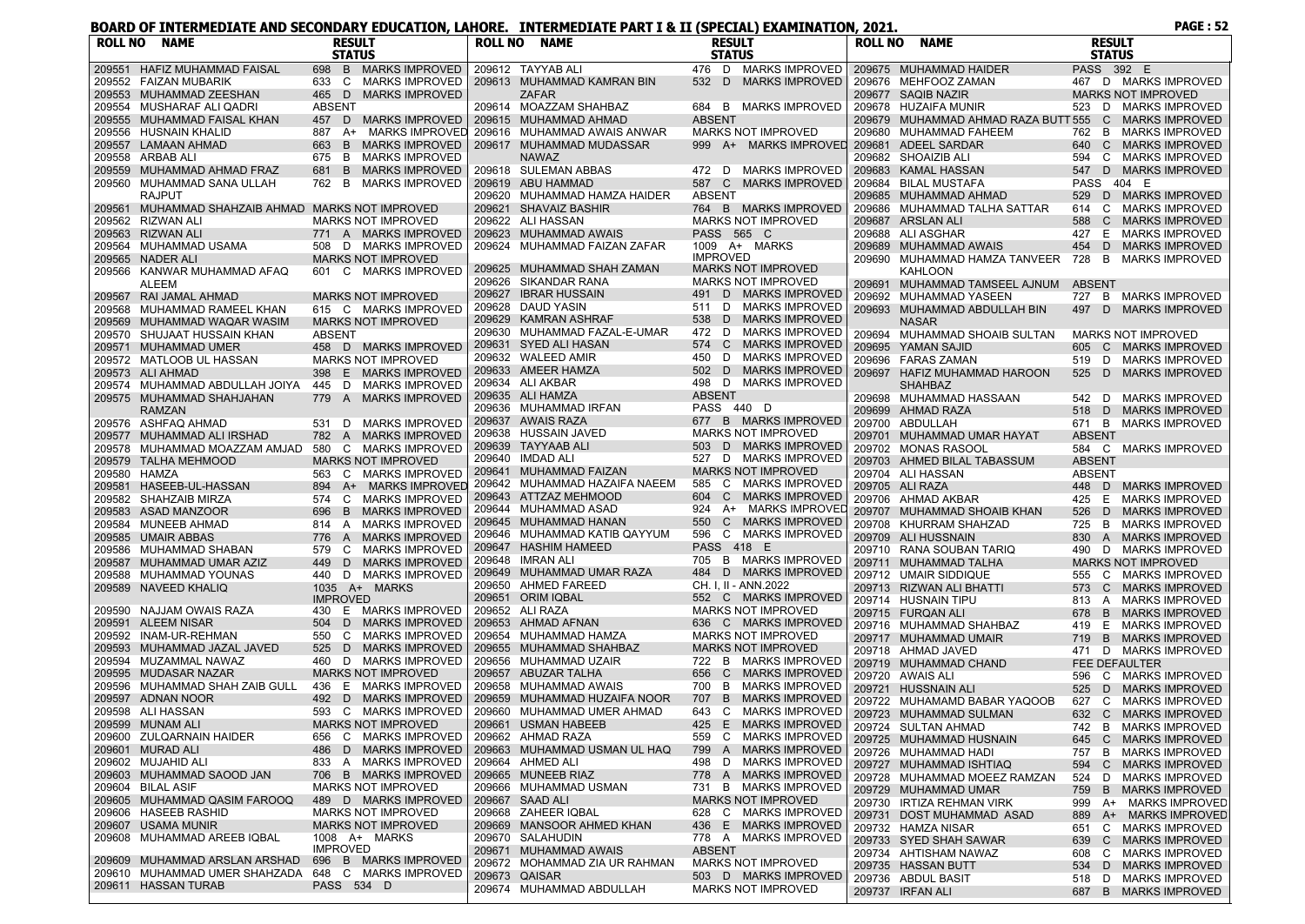| ROLL NO NAME                                          |               | RESULT                                       | PONNP OF INTENTIFUENTE MNP SEGONDAINT EPOGNTION) ENHONE - INTENTIFUENTE FAINT I GLIE (SFEGIAE) EAMTIINNTION) EGELE<br><b>ROLL NO NAME</b> |                   | RESULT                                       | ROLL NO NAME                                       |               | <b>RESULT</b>                                 |
|-------------------------------------------------------|---------------|----------------------------------------------|-------------------------------------------------------------------------------------------------------------------------------------------|-------------------|----------------------------------------------|----------------------------------------------------|---------------|-----------------------------------------------|
|                                                       |               | <b>STATUS</b>                                |                                                                                                                                           | <b>STATUS</b>     |                                              |                                                    |               | <b>STATUS</b>                                 |
| 209738 MUHAMMAD AQEEL ASHFAQ                          |               | 707 B MARKS IMPROVED   209802 MANSAB ALI     |                                                                                                                                           |                   | 684 B MARKS IMPROVED                         | 209867 MAISAM ARSHAD                               | <b>ABSENT</b> |                                               |
| 209739 MUHAMMAD ASAD FAROOQ                           |               | 519 D MARKS IMPROVED                         | 209803 HUSSAIN ABU TURAB                                                                                                                  |                   | 710 B MARKS IMPROVED                         | 209868 MOHSIN ALI                                  |               | 532 D MARKS IMPROVED                          |
| 209740 MUHAMMAD HASSAN                                |               | 989 A+ MARKS IMPROVED 209804 ABDULLAH MALIK  |                                                                                                                                           |                   | 872 A MARKS IMPROVED                         | 209869 SULTAN AHMAD                                |               | 606 C MARKS IMPROVED                          |
| 209741 ZARYAB GUL                                     |               | 692 B MARKS IMPROVED                         | 209805 ALI HAMZA                                                                                                                          |                   | 503 D MARKS IMPROVED                         | 209870 MUHAMMAD TAJ                                |               | <b>MARKS NOT IMPROVED</b>                     |
| 209742 SYED FARAKH ALI SHAH<br>209743 ATEEB ZAFAR     | <b>ABSENT</b> |                                              | 209806 MUHAMMAD AHMAD                                                                                                                     | ABSENT            |                                              | 209871 MUHAMMAD ZULQARNAIN                         |               | 564 C MARKS IMPROVED                          |
|                                                       |               | PASS 923 A+                                  | 209807 MUHAMMAD HARIS RIAZ<br>209808 MUHAMMAD JAMSHAID                                                                                    |                   | 717 B MARKS IMPROVED<br>521 D MARKS IMPROVED | 209872 MUAMMAD MOEEZ                               |               | 523 D MARKS IMPROVED<br>929 A+ MARKS IMPROVED |
| 209744 SARFRAZ HUSSAIN                                |               | 532 D MARKS IMPROVED                         |                                                                                                                                           |                   |                                              | 209873 HUSNAIN ALI<br>209874 HUSSAIN MALIK         |               | 690 B MARKS IMPROVED                          |
| 209745 SALMAN ALI<br>209746 ZEESHAN-GUL-ZAMAN         |               | 495 D MARKS IMPROVED<br>606 C MARKS IMPROVED | 209809 MUHAMMAD REHAN ARSHAD 500 D MARKS IMPROVED<br>209810 MUHAMMAD TALHA JAVED                                                          |                   | PASS 124 B (ADD)                             |                                                    |               |                                               |
|                                                       | <b>ABSENT</b> |                                              |                                                                                                                                           |                   | 461 D MARKS IMPROVED                         | 209875 RIZWAN MUNAWAR                              |               | 787 A MARKS IMPROVED<br>846 A MARKS IMPROVED  |
| 209747 IJAZ UL HAQ SHAFAQAT<br>209748 RAZA UL MUSTAFA |               | 880 A+ MARKS IMPROVED 209812 ASADULLAH       | 209811 ANSAR ISLAM                                                                                                                        |                   | 564 C MARKS IMPROVED                         | 209876 HAMZA JAMIL<br>209877 ALI ASHAB ABDULLAH    |               | 933 A+ MARKS IMPROVED                         |
| 209749 MUHAMMAD AHMED JAVED                           |               | 559 C MARKS IMPROVED                         | 209813 NAJEEB ULLAH                                                                                                                       |                   | 469 D MARKS IMPROVED                         | 209878 MUHAMMAD AHMAD                              |               | 780 A MARKS IMPROVED                          |
| 209750 USMAN RAZA                                     |               | 646 C MARKS IMPROVED                         | 209814 QASIM ALI                                                                                                                          |                   | 624 C MARKS IMPROVED                         | 209879 MUHAMMAD HUMZA MANSOOR 531 D MARKS IMPROVED |               |                                               |
| 209751 SAMEER HASSAN                                  |               | 708 B MARKS IMPROVED                         | 209815 SARIM RASHID                                                                                                                       |                   | 511 D MARKS IMPROVED                         | 209880 MUHAMMAD TALHA                              |               | 525 D MARKS IMPROVED                          |
| 209752 ZEESHAN ALI                                    | ABSENT        |                                              | 209816 MUHAMMAD ARBAZ HUSSNAIN 602 C MARKS IMPROVED                                                                                       |                   |                                              | 209881 AMIR ABBAS                                  |               | 562 C MARKS IMPROVED                          |
| 209753 ABDUL HADI                                     |               |                                              | 844 A MARKS IMPROVED   209817 MUHAMMAD JAWAD AHMAD                                                                                        | PASS 846 A        |                                              | 209882 MUZAFFAR SALEEM                             |               | 634 C MARKS IMPROVED                          |
| 209754 ALI SHAN                                       |               | 597 C MARKS IMPROVED                         | 209818 MUHAMMAD UMAR FAROOQ                                                                                                               |                   | 502 D MARKS IMPROVED                         | 209883 MUHAMMAD ARMGHAN                            |               | 710 B MARKS IMPROVED                          |
| 209755 BILAL TANVEER                                  |               |                                              | 899 A+ MARKS IMPROVED 209819 HAFIZ MUHAMMAD TALHA                                                                                         |                   | 596 C MARKS IMPROVED                         | 209884 MOHAMMAD AWAIS IQBAL                        |               | 954 A+ MARKS IMPROVED                         |
| 209756 MUHAMMAD ARFAN                                 |               | 864 A MARKS IMPROVED                         | <b>SHAUKAT</b>                                                                                                                            |                   |                                              | 209885 USMAN SHAFIQUE                              |               | 666 B MARKS IMPROVED                          |
| 209757 MUHAMMAD HANZLA MAQSOOD 720 B MARKS IMPROVED   |               |                                              | 209820 HAMZA AHMAD                                                                                                                        |                   | 704 B MARKS IMPROVED                         | 209886 ROLL NO CANCELLED                           |               | ROLL NO CANCELLED                             |
| 209758 SYED SAJJAD HAIDER KAZMI 654 C MARKS IMPROVED  |               |                                              | 209821 ALI HASSAN                                                                                                                         | <b>PASS 407 E</b> |                                              | 209887 MIAN MUHAMMAD SUBHAN                        |               | 850 A MARKS IMPROVED                          |
| 209759 ABU BAKAR                                      |               | 638 C MARKS IMPROVED                         | 209822 ALI NORAIN                                                                                                                         |                   | 532 D MARKS IMPROVED                         | 209888 DAWOOD SAADI                                |               | 781 A MARKS IMPROVED                          |
| 209760 ALI HUSSNAIN                                   |               | 634 C MARKS IMPROVED                         | 209823 MUHAMMAD FAISAL                                                                                                                    |                   | 492 D MARKS IMPROVED                         | 209889 AMIR ZULFIQAR VIRK                          |               | 786 A MARKS IMPROVED                          |
| 209761 BILAL HAMEED                                   |               | 638 C MARKS IMPROVED                         | 209824 SHAHZAIB                                                                                                                           | ABSENT            |                                              | 209890 MIRZA MUHAMMAD AMMAR                        |               | 633 C MARKS IMPROVED                          |
| 209762 MUHAMMAD NAUMAN                                |               | 794 A MARKS IMPROVED                         | 209825 ZAHID ALI                                                                                                                          |                   | 673 B MARKS IMPROVED                         | 209891 ALI AFTAB                                   |               | 580 C MARKS IMPROVED                          |
| 209763 MUHAMMAD USMAN FAREED 710 B MARKS IMPROVED     |               |                                              | 209826 SULAIMAN                                                                                                                           |                   | 553 C MARKS IMPROVED                         | 209892 MUHAMMAD MUQEET                             |               | <b>MARKS NOT IMPROVED</b>                     |
| 209764 ALI SHEER                                      |               | 732 B MARKS IMPROVED                         | 209827 HUNAIN ALI                                                                                                                         |                   | 559 C MARKS IMPROVED                         | 209893 MUHAMMAD USMAN MANSHA                       | <b>ABSENT</b> |                                               |
| 209765 MUHAMMAD AQIB                                  |               | 567 C MARKS IMPROVED                         | 209828 MUHAMMAD ABDULLAH MUNIR 668 B MARKS IMPROVED                                                                                       |                   |                                              | 209894 NOMAN TANVEER                               |               | 585 C MARKS IMPROVED                          |
| 209766 ABID ALI                                       |               | 740 B MARKS IMPROVED                         | 209829 MUHAMMAD ARHAM FAISAL 588 C MARKS IMPROVED                                                                                         |                   |                                              | 209895 MALIK ZAIN ALI                              |               | 706 B MARKS IMPROVED                          |
| 209767 EHTISHAM ALI                                   |               | 717 B MARKS IMPROVED                         | 209830 MUHAMMAD ZAIN                                                                                                                      | <b>UMC CASE</b>   |                                              | 209896 INAM UR REHMAN                              | ABSENT        |                                               |
| 209768 MUHAMMAD ADNAN                                 |               | 601 C MARKS IMPROVED                         | 209831 AHMER SALEEM MIRZA                                                                                                                 |                   | 650 C MARKS IMPROVED                         | 209897 SULMAN ABDUL REHMAN                         |               | 710 B MARKS IMPROVED                          |
| 209769 MUHAMMAD ZEESHAN                               |               | 595 C MARKS IMPROVED                         | 209832 RASHID LATIF                                                                                                                       |                   | 885 A+ MARKS IMPROVED                        | 209898 ABDULLAH BHATTI                             |               | 557 C MARKS IMPROVED                          |
| <b>MANZOOR</b>                                        |               |                                              | 209833 KASHIF ALI                                                                                                                         |                   | MARKS NOT IMPROVED                           | 209899 ALI HASSAN                                  |               | 666 B MARKS IMPROVED                          |
| 209770 HAMZA TANVEER                                  |               | 856 A MARKS IMPROVED                         | 209834 HAFIZ ALI RAZA                                                                                                                     |                   | 629 C MARKS IMPROVED                         | 209900 BILAL HABIB                                 |               | 566 C MARKS IMPROVED                          |
| 209771 ALI HAIDER                                     |               | 884 A+ MARKS IMPROVED 209835 HAMMAD MUSTAFA  |                                                                                                                                           |                   | 643 C MARKS IMPROVED                         | 209901 MUHAMMAD MOIZ                               |               | 858 A MARKS IMPROVED                          |
| 209772 MUHAMMAD AWAIS                                 |               | 663 B MARKS IMPROVED                         | 209836 SALMAN MASIH                                                                                                                       | ABSENT            |                                              | 209902 MUHAMMAD SAAD ASIF                          |               | 699 B MARKS IMPROVED                          |
| 209773 SHAHARYAR NADEEM                               |               | 573 C MARKS IMPROVED                         | 209837 ZAIN SULTAN                                                                                                                        |                   | 498 D MARKS IMPROVED                         | 209903 MUEEN HASSAN                                |               | 656 C MARKS IMPROVED                          |
| 209774 HASSAN TARIQ BUTT                              |               | 584 C MARKS IMPROVED                         | 209838 FAISAL NASEER                                                                                                                      |                   | 582 C MARKS IMPROVED                         | 209904 ADIL RASHEED                                |               | 678 B MARKS IMPROVED                          |
| 209775 MURTAZA ALI                                    |               | 568 C MARKS IMPROVED                         | 209839 AHMAD KHAN                                                                                                                         |                   | 450 D MARKS IMPROVED                         | 209905 USAMA ZUBAIR                                |               | 771 A MARKS IMPROVED                          |
| 209776 ALI HAIDER                                     |               | 503 D MARKS IMPROVED                         | 209840 MUHAMMAD FAIZAN                                                                                                                    |                   | 738 B MARKS IMPROVED                         | 209906 HUSNAIN ALI                                 |               | 596 C MARKS IMPROVED                          |
| 209777 ABDULLAH AMJAD                                 |               | 839 A MARKS IMPROVED                         | 209841 MUHAMMAD JAWAD GAHE                                                                                                                |                   | 758 B MARKS IMPROVED                         | 209907 FAYYAZ ALI                                  |               | 853 A MARKS IMPROVED                          |
| 209778 NUMAN QAMAR                                    |               | 594 C MARKS IMPROVED                         | 209842 MUHAMMAD QAISER                                                                                                                    |                   | 708 B MARKS IMPROVED                         | 209908 ALI ZAIB                                    |               | 783 A MARKS IMPROVED                          |
| 209779 SYED BADSHAH HUSSAIN                           |               | 519 D MARKS IMPROVED                         | 209843 USMAN SAFDAR SAHI                                                                                                                  |                   | 693 B MARKS IMPROVED                         | 209909 MUHAMMAD ASIM                               |               | 591 C MARKS IMPROVED                          |
| 209780 CHOUDHARY MUHAMMAD                             |               | PASS 609 C                                   | 209844 ADEEL SHAHZAD                                                                                                                      |                   | 595 C MARKS IMPROVED                         | 209910 MUHAMMAD HAMZA                              |               | 646 C MARKS IMPROVED                          |
| ARSLAN                                                |               |                                              | 209845 JAZIB UR REHMAN VIRK                                                                                                               |                   | 490 D MARKS IMPROVED                         | 209911 HANAN JAMIL                                 |               | 867 A MARKS IMPROVED                          |
| 209781 ABDUL ISLAM                                    |               | 498 D MARKS IMPROVED                         | 209846 ASHIL ISHTIAQ                                                                                                                      |                   | 634 C MARKS IMPROVED                         | 209912 WAQAS AFZAL                                 |               | 613 C MARKS IMPROVED                          |
| 209782 ABU BAKAR                                      |               | 440 D MARKS IMPROVED                         | 209847 ASIM ARSHAD                                                                                                                        |                   | 528 D MARKS IMPROVED                         | 209913 WAQAS MASIH                                 |               | 455 D MARKS IMPROVED                          |
| 209783 ZUBAIR ALI                                     |               | 584 C MARKS IMPROVED                         | 209848 ZAIN UL ABIDIAN                                                                                                                    |                   | 585 C MARKS IMPROVED                         | 209914 USAIRAM SHAFIQUE                            |               | 498 D MARKS IMPROVED                          |
| 209784 MUHAMMAD ISMAEEL                               |               | 668 B MARKS IMPROVED                         | 209849 FAIZAN AHMAD ABBAS                                                                                                                 |                   | 614 C MARKS IMPROVED                         | 209915 MUHAMMAD AZAM                               |               | <b>PASS 394 E</b>                             |
| 209785 SANAN AHMAD JAVAID                             |               | 814 A MARKS IMPROVED                         | 209850 AHMAD HASSAN                                                                                                                       |                   | 857 A MARKS IMPROVED                         | 209916 MUHAMMAD NURAIZ SHAHID                      | ABSENT        |                                               |
| 209786 USMAN AMANAT                                   |               | 594 C MARKS IMPROVED                         | 209851 MUHAMMAD ABDULLAH NAEEM 784 A MARKS IMPROVED                                                                                       |                   |                                              | 209917 MUHAMMAD SAOOD IRSHAD                       |               | 831 A MARKS IMPROVED                          |
| 209787 AZMAT SHABBIR                                  |               | 708 B MARKS IMPROVED                         | 209852 MUHAMMAD ABU BAKAR SAEED 622 C MARKS IMPROVED                                                                                      |                   |                                              | 209918 NAJEEB ULLAH MAQSOOD                        |               | 632 C MARKS IMPROVED                          |
| 209788 SUFYAN ALI                                     |               | <b>PASS 436 E</b>                            | 209853 MUHAMMAD BILAL RAZA 641 C MARKS IMPROVED   209919 SHEHROZ ABBAS                                                                    |                   |                                              |                                                    |               | 833 A MARKS IMPROVED                          |
| 209789 ALI HAIDER                                     |               |                                              | 885 A+ MARKS IMPROVED 209854 MUHAMMAD HASEEB IMRAN                                                                                        |                   | 544 D MARKS IMPROVED                         | 209920 USAMA ZAFAR                                 |               | PASS 522 D                                    |
| 209790 FAHAD SALEEM                                   |               | 727 B MARKS IMPROVED                         | 209855 MUHAMMAD USMAN                                                                                                                     |                   | 760 B MARKS IMPROVED                         | 209921 SALMAN BABAR                                |               | 559 C MARKS IMPROVED                          |
| 209791 ZUHAIR ZIA                                     | UMC CASE      |                                              | 209856 ASAD ALI                                                                                                                           |                   | 759 B MARKS IMPROVED                         | 209922 UMAR REHMAN                                 |               | 771 A MARKS IMPROVED                          |
| 209792 MUHAMMAD FARHAN RAZA                           |               | 621 C MARKS IMPROVED                         | 209857 HASEEB ALI                                                                                                                         |                   | 779 A MARKS IMPROVED                         | 209923 KHURRAM SHAHZAD                             |               | 594 C MARKS IMPROVED                          |
| 209793 MUHAMMAD FAZEEL QURESHI PASS 822 A             |               |                                              | 209858 ABDUL WASEY PIRACHA                                                                                                                |                   | 683 B MARKS IMPROVED                         | 209924 MOHSIN ALI MOON                             |               | 549 D MARKS IMPROVED                          |
| 209794 FAIZAN ABID                                    |               |                                              | 449 D MARKS IMPROVED   209859 MUHAMMAD ABUBAKAR KHALID 633 C MARKS IMPROVED                                                               |                   |                                              | 209925 ALI HUSSNAIN                                |               | 612 C MARKS IMPROVED                          |
| 209795 ALI HAIDER                                     | <b>ABSENT</b> |                                              | 209860 MUHAMMAD HAMZA                                                                                                                     |                   | 477 D MARKS IMPROVED                         | 209926 MUHAMMAD AHMED RIAZ                         |               | 722 B MARKS IMPROVED                          |
| 209796 MUHAMMAD ABDULLAH                              |               |                                              | 655 C MARKS IMPROVED   209861 MOHAMMAD HARIS EHSAN                                                                                        |                   | 727 B MARKS IMPROVED                         | 209927 MUHAMMAD ILYAS                              |               | 829 A MARKS IMPROVED                          |
| 209797 MUHAMMAD ARHAM SARFRAZ ABSENT                  |               |                                              | 209862 MUHAMMAD SAQIB                                                                                                                     | <b>ABSENT</b>     |                                              | 209928 MUHAMMAD MAJID                              | ABSENT        |                                               |
| 209798 MUHAMMAD HASSAN TARIQ                          |               | 600 C MARKS IMPROVED   209863 KASHIF ALI     |                                                                                                                                           |                   | 645 C MARKS IMPROVED                         | 209929 MUHAMMAD MINHAL TAHIR                       |               | 524 D MARKS IMPROVED                          |
| 209799 MUHAMMAD ZOHAIB ZAFAR                          |               | 704 B MARKS IMPROVED                         | 209864 DANIAL ALI AFTAB                                                                                                                   |                   | 689 B MARKS IMPROVED                         | 209930 TALHA HANEEF KHARL                          |               | PASS 593 C                                    |
| 209800 WALEED MUSHTAQ                                 |               | 796 A MARKS IMPROVED   209865 SHIRAZ ASLAM   |                                                                                                                                           |                   | 678 B MARKS IMPROVED   209931 GHULAM HAIDER  |                                                    |               | 467 D MARKS IMPROVED                          |
| 209801 HAMMAD AHMAD                                   |               | 741 B MARKS IMPROVED   209866 ZIKRIA         |                                                                                                                                           |                   | 722 B MARKS IMPROVED   209932 ZAIN UL ABEDIN |                                                    |               | 638 C MARKS IMPROVED                          |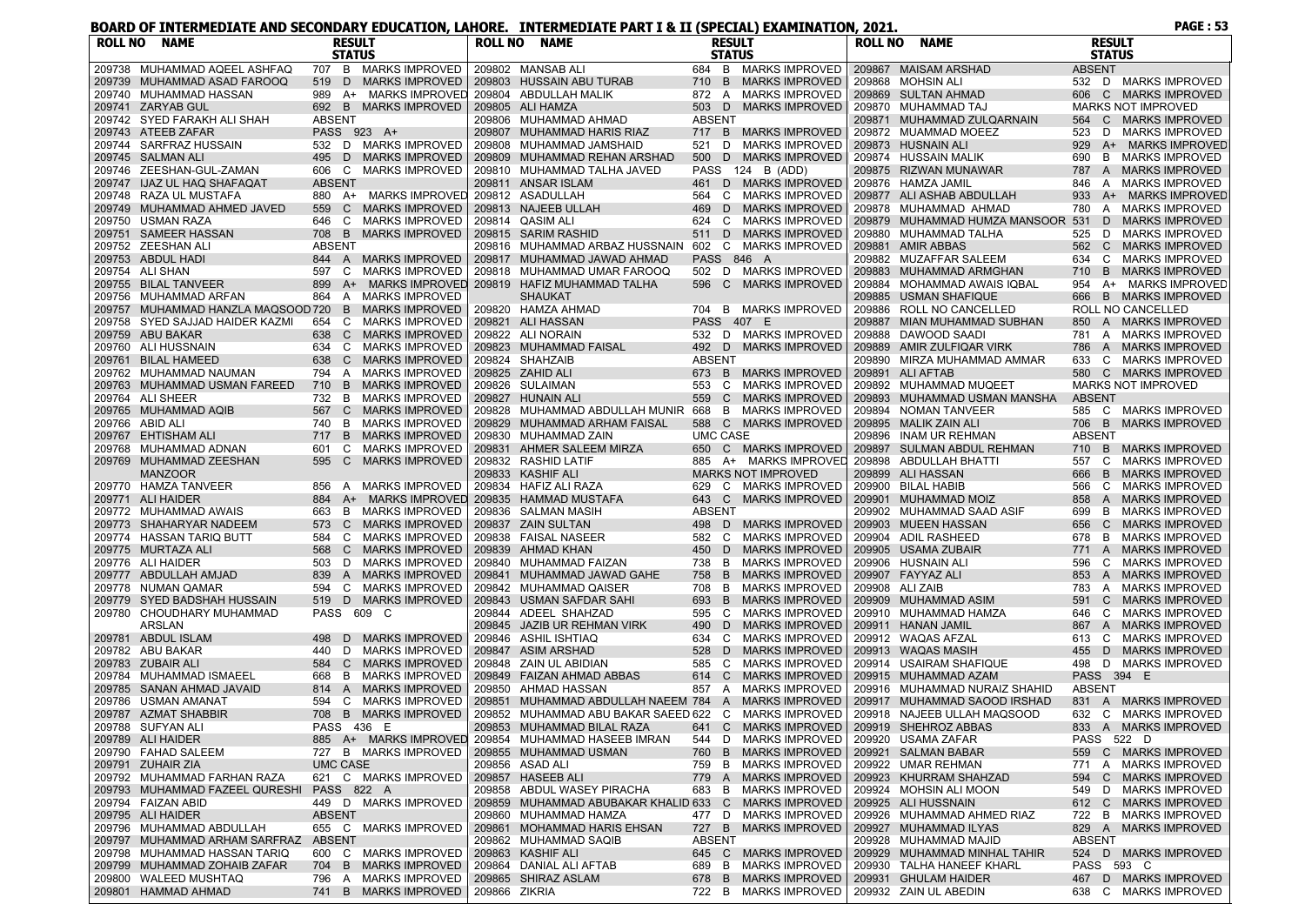209997 UMER FAROOQ MARKS NOT IMPROVED 210061 TALHA NAVEED

|                 | ROLL NO NAME                                         |                   | <b>RESULT</b>                                                         | <b>ROLL NO NAME</b>                                | <b>RESULT</b>        |                                          | <b>ROLL NO</b> | <b>NAME</b>                                         |               | <b>RESULT</b>                                     |
|-----------------|------------------------------------------------------|-------------------|-----------------------------------------------------------------------|----------------------------------------------------|----------------------|------------------------------------------|----------------|-----------------------------------------------------|---------------|---------------------------------------------------|
|                 |                                                      |                   | <b>STATUS</b>                                                         |                                                    | <b>STATUS</b>        |                                          |                |                                                     |               | <b>STATUS</b>                                     |
|                 | 209933 MOHSIN NAEEM<br>209934 FAIZAN AHMAD           |                   | 468 D MARKS IMPROVED<br>884 A+ MARKS IMPROVED 209999 ALI RAZA KHOKHAR | 209998 TAYYAB ASGHAR                               |                      | <b>MARKS NOT IMPROVED</b>                |                | 210062 BILAL AHMAD HANIF                            |               | 758 B MARKS IMPROVED<br><b>MARKS NOT IMPROVED</b> |
|                 | 209935 MUHAMMAD AHMAD                                | PASS 448 D        |                                                                       | 210000 ZIA UL REHMAN                               | PASS 413 E<br>ABSENT |                                          |                | 210063 ZAIN UL ABDDIN<br>210064 HUSSAIN AHMED       |               | 602 C MARKS IMPROVED                              |
|                 | 209936 AMEER HAMZA                                   |                   | 436 E MARKS IMPROVED                                                  | 210001 AFTAB AHMAD                                 |                      | 493 D MARKS IMPROVED                     |                | 210065 ABDULLAH                                     |               | 593 C MARKS IMPROVED                              |
|                 | 209937 DANISH ALI                                    |                   | <b>MARKS NOT IMPROVED</b>                                             | 210002 MUHAMMAD AWAIS SHOUKAT 568 C MARKS IMPROVED |                      |                                          |                | 210066 MUHAMMAD ABDULLAH IQBAL                      |               | 526 D MARKS IMPROVED                              |
|                 | 209938 HASSAN FAREED                                 |                   | 533 D MARKS IMPROVED                                                  | 210003 MUHAMMAD TAYYAB                             |                      | 680 B MARKS IMPROVED                     |                | 210067 MUHAMMAD EES BHATTI                          |               | 587 C MARKS IMPROVED                              |
|                 | 209939 RUSTAM ALI                                    |                   | 532 D MARKS IMPROVED                                                  | 210004 SYED HAIDER ALI                             |                      | 436 E MARKS IMPROVED                     |                | 210068 SAAD AYUB                                    |               | 544 D MARKS IMPROVED                              |
|                 | 209940 ABDULLAH                                      |                   | 844 A MARKS IMPROVED                                                  | 210005 FARHAN BILAL                                |                      | 511 D MARKS IMPROVED                     |                | 210069 ANSER SUNNY                                  |               | <b>MARKS NOT IMPROVED</b>                         |
|                 | 209941 MUHAMMAD ASIM                                 |                   | <b>MARKS NOT IMPROVED</b>                                             | 210006 FARHAN MUSTAFA                              |                      | 407 E MARKS IMPROVED                     |                | 210070 ANS SOHAIL AHMAD                             |               | 444 D MARKS IMPROVED                              |
|                 | 209942 ZAYAN AHMED                                   |                   | 424 E MARKS IMPROVED                                                  | 210007 HARIS ABDULLAH                              |                      | 801 A MARKS IMPROVED                     |                | 210071 ATTIQ-UR-REHMAN                              |               | 467 D MARKS IMPROVED                              |
|                 | 209943 AHSAN ALI                                     |                   | 522 D MARKS IMPROVED   210008 ABDUL MOIZ                              |                                                    |                      | 627 C MARKS IMPROVED                     |                | 210072 HAMMAD SHAHID                                |               | 734 B MARKS IMPROVED                              |
|                 | 209944 USAMA RAZZAQ                                  | PASS 392 E        |                                                                       | 210009 HURAIRA SHOUKAT                             |                      | 888 A+ MARKS IMPROVED 210073 HASSAN RAZA |                |                                                     |               | 523 D MARKS IMPROVED                              |
|                 | 209945 UMAR FAROOQ                                   |                   | 883 A+ MARKS IMPROVED 210010 MUHAMMAD ANAS                            |                                                    |                      | 530 D MARKS IMPROVED                     |                | 210074 ABDUL REHMAN                                 |               | 505 D MARKS IMPROVED                              |
|                 | 209946 MUMTAZ HUSSAIN                                |                   | <b>MARKS NOT IMPROVED</b>                                             | 210011 MUHAMMAD HAMZA BILAL                        |                      | <b>MARKS NOT IMPROVED</b>                |                | 210075 ALI RAZA                                     |               | <b>MARKS NOT IMPROVED</b>                         |
|                 | 209947 ABDUL AZIZ                                    |                   | 750 B MARKS IMPROVED                                                  | 210012 MUHAMMAD RIHAN ALI                          |                      | <b>MARKS NOT IMPROVED</b>                |                | 210076 MUHAMMAD RIZWAN                              |               | <b>MARKS NOT IMPROVED</b>                         |
|                 | 209948 MUHAMMAD HARIS BIN                            |                   | PASS 80 D (ADD)                                                       | 210013 MUHAMMAD ZEESHAN                            |                      | <b>MARKS NOT IMPROVED</b>                |                | 210077 MUHAMMAD WAHEED ANWAR MARKS NOT IMPROVED     |               |                                                   |
|                 | <b>MUSHTAQ</b>                                       |                   |                                                                       | 210014 SAAD ALI                                    |                      | 613 C MARKS IMPROVED                     |                | 210078 SYED ABUZAR ALI ZAIDI                        |               | 488 D MARKS IMPROVED                              |
|                 | 209949 USMAN EHSAN                                   |                   |                                                                       | 509 D MARKS IMPROVED   210015 SYED MUHAMMAD HAMMAD |                      | 799 A MARKS IMPROVED                     |                | 210079 NIBHAN SADIQ                                 |               |                                                   |
|                 | 209950 SAAD ABDULLAH                                 |                   | 698 B MARKS IMPROVED                                                  | ALAM                                               |                      |                                          |                | 210080 GULRAIZ AHMED KURD                           |               | 652 C MARKS IMPROVED<br><b>MARKS NOT IMPROVED</b> |
|                 | 209951 SAAD MUSTAFA                                  |                   | 704 B MARKS IMPROVED                                                  | 210016 ZOHAIB UL HASSAN                            |                      | 743 B MARKS IMPROVED                     |                |                                                     |               | 471 D MARKS IMPROVED                              |
|                 | 209952 AMEER HAMZA                                   |                   | 667 B MARKS IMPROVED                                                  | 210017 MUHAMMAD HANZLA                             | <b>PASS 665 B</b>    |                                          |                | 210081 ANAS ABDUL RAUF<br>210082 FAISAL HUSSAIN     |               | 489 D MARKS IMPROVED                              |
|                 |                                                      |                   |                                                                       |                                                    |                      |                                          |                | 210083 RAMZAN ALI                                   |               |                                                   |
|                 | 209953 ABDUL MANAN                                   |                   | 492 D MARKS IMPROVED                                                  | 210018 SYED MUSLIM RAZA NAQVI                      |                      | 594 C MARKS IMPROVED                     |                |                                                     |               | 415 E MARKS IMPROVED                              |
|                 | 209954 MUHAMMAD AHSEN                                |                   | <b>MARKS NOT IMPROVED</b>                                             | 210019 ARSLAN AKRAM                                |                      | <b>MARKS NOT IMPROVED</b>                |                | 210084 MUHAMMAD IBRAHIM                             |               | <b>MARKS NOT IMPROVED</b>                         |
|                 | 209955 MUHAMMAD SHAHROZ                              |                   | 467 D MARKS IMPROVED   210020 HAROON KHALID                           |                                                    | ABSENT               |                                          |                | 210085 MUHAMMAD IMRAN                               |               | 407 E MARKS IMPROVED                              |
|                 | 209956 MUHAMMAD SHAHZAIB                             |                   | 873 A MARKS IMPROVED                                                  | 210021 ALI HAIDER                                  |                      | <b>MARKS NOT IMPROVED</b>                |                | 210086 MUHAMMAD SHAHID                              |               | 497 D MARKS IMPROVED                              |
|                 | 209957 MUDASSAR ALI                                  |                   | 615 C MARKS IMPROVED                                                  | 210022 MUHAMMAD NUMAN AFZAL                        | PASS 392 E           |                                          |                | 210087 MUHAMMAD AFTAB                               | <b>ABSENT</b> |                                                   |
|                 | 209958 ABAID UR REHMAN                               |                   | 614 C MARKS IMPROVED                                                  | 210023 IHTESHAM IDREES                             |                      | 490 D MARKS IMPROVED                     |                | ∣ 210088   MUHAMMAD DANISH ANWAR                    |               | <b>MARKS NOT IMPROVED</b>                         |
|                 | 209959 TAYYAB IRSHAD                                 |                   | <b>MARKS NOT IMPROVED</b>                                             | 210024 TALHA RAMZAN                                | ABSENT               |                                          |                | 210089 MUHAMMAD JAWAD MUNIR                         |               | 550 C MARKS IMPROVED                              |
|                 | 209960 MUHAMMAD MOHSIN                               |                   | <b>MARKS NOT IMPROVED</b>                                             | 210025 AFAQ AHMAD                                  |                      | 528 D MARKS IMPROVED                     |                | 210090 ALI MASOOD                                   |               | 793 A MARKS IMPROVED                              |
|                 | 209961 ASAD RAHMAN                                   |                   | <b>MARKS NOT IMPROVED</b>                                             | 210026 HAMZA MUKHTAR                               |                      | 804 A MARKS IMPROVED                     |                | 210091 ZOHAIB YOUNAS                                |               | 547 D MARKS IMPROVED                              |
|                 | 209962 HAJI MUHAMMAD                                 |                   | 509 D MARKS IMPROVED                                                  | 210027 RAMZAN YOUNAS                               |                      | 547 D MARKS IMPROVED                     |                | 210092 MUHAMMAD ADNAN                               |               | 398 E MARKS IMPROVED                              |
|                 | 209963 SHARJEEL ZAFAR                                |                   | <b>MARKS NOT IMPROVED</b>                                             | 210028 AMEER HAMZA                                 |                      | <b>MARKS NOT IMPROVED</b>                |                | 210093 MUHAMMAD TAHA                                |               | 834 A MARKS IMPROVED                              |
|                 | 209964 MOHSIN ABBAS                                  |                   | <b>MARKS NOT IMPROVED</b>                                             | 210029 HABIBULLAH                                  |                      | <b>MARKS NOT IMPROVED</b>                |                | 210094 MUHAMMAD WAQAS                               |               | 533 D MARKS IMPROVED                              |
|                 | 209965 ABDUL MOEED                                   |                   | 851 A MARKS IMPROVED                                                  | 210030 HAFIZ HAMZA ZIA                             |                      | 617 C MARKS IMPROVED                     |                | 210095 FAKHAR I IMAM JAVED                          |               | <b>PASS 392 E</b>                                 |
|                 | 209966 MASAB QASIM                                   |                   | <b>MARKS NOT IMPROVED</b>                                             | 210031 DAWOOD ALI                                  |                      | <b>MARKS NOT IMPROVED</b>                |                | 210096 DANISH IMTIAZ                                |               | 490 D MARKS IMPROVED                              |
|                 | 209967 MUHAMMAD IHTSHAM                              |                   | 398 E MARKS IMPROVED                                                  | 210032 ZEESHAN ALI                                 |                      | 545 D MARKS IMPROVED                     |                | 210097 MUHAMMAD AFNAN                               |               | PASS 594 C                                        |
|                 | 209968 MALIK UBAID ASHRAF                            |                   | 503 D MARKS IMPROVED                                                  | 210033 MUHAMMAD ABU BAKAR                          |                      | 519 D MARKS IMPROVED                     |                | 210098 MUHAMMAD RASHID                              |               | MARKS NOT IMPROVED                                |
|                 | 209969 HAMMAD ALI                                    |                   | <b>MARKS NOT IMPROVED</b>                                             | 210034 MUHAMMAD QASIM                              |                      | 616 C MARKS IMPROVED                     |                | 210099 MUHAMMAD SUFYAN                              |               | 663 B MARKS IMPROVED                              |
|                 | 209970 JAWAD ALI                                     | <b>PASS 392 E</b> |                                                                       | 210035 MUHAMMAD SAAD NAEEM                         | <b>ABSENT</b>        |                                          |                | 210100 NUMAN SAJID                                  |               | 531 D MARKS IMPROVED                              |
|                 | 209971 FAHAD ALI                                     |                   | 492 D MARKS IMPROVED                                                  | 210036 REHAN ASHRAF                                |                      | 594 C MARKS IMPROVED                     |                | 210101 AZHAR ABBAS                                  |               | 809 A MARKS IMPROVED                              |
|                 | 209972 ASHAM ALI                                     |                   | <b>MARKS NOT IMPROVED</b>                                             | 210037 RANA MUHAMMAD REYAN                         |                      | 625 C MARKS IMPROVED                     |                | 210102 ZAIN SLAMAT                                  |               | 748 B MARKS IMPROVED                              |
|                 | 209973 MUFASSAL SHAFIQ                               |                   | 765 B MARKS IMPROVED                                                  | 210038 MURAD AKBAR QADRI                           |                      | 503 D MARKS IMPROVED                     |                | 210103 ABU BAKAR                                    |               | 482 D MARKS IMPROVED                              |
|                 | 209974 HAMAD ALI                                     |                   | 788 A MARKS IMPROVED                                                  | 210039 ZOHAIB ALI                                  |                      | 428 E MARKS IMPROVED                     |                | 210104 MUHAMMAD WALEED SHAHBAZ 588 C MARKS IMPROVED |               |                                                   |
|                 | 209975 MUHAMMAD AHSAN                                | PASS 392 E        |                                                                       | 210040 ZOHAIB NAJAM                                | 741                  | <b>B</b> MARKS IMPROVED                  |                | <b>RAO</b>                                          |               |                                                   |
|                 | 209976 MUHAMMAD USMAN JAVED                          |                   | 517 D MARKS IMPROVED   210041 HUMAIS ASIF                             |                                                    |                      | 623 C MARKS IMPROVED                     |                | 210105 OBAID REHMAT                                 | ABSENT        |                                                   |
|                 | 209977 HASEEB MUMTAZ                                 |                   | 678 B MARKS IMPROVED                                                  | 210042 MUHAMMAD AHSEN                              |                      | 624 C MARKS IMPROVED                     |                | 210106 ZAIN UL ABIDIN                               | ABSENT        |                                                   |
|                 | 209978 BASHARAT SAFDAR                               |                   | 792 A MARKS IMPROVED                                                  | 210043 MUHAMMAD TAQUIR NASIR                       |                      | 448 D MARKS IMPROVED                     |                | 210107 TAYYAB SHAHZAD                               |               | 564 C MARKS IMPROVED                              |
|                 | 209979 MALIK MUSAWER ULLAH                           | <b>ABSENT</b>     |                                                                       | 210044 ADEEB ULLAH                                 | 562                  | C MARKS IMPROVED                         |                | 210108 AZLAN ABID                                   |               | 467 D MARKS IMPROVED                              |
|                 | 209980 HUSSNAIN ALI                                  |                   | 595 C MARKS IMPROVED   210045 ZAMIL JAVED                             |                                                    |                      | 519 D MARKS IMPROVED                     |                | 210109 MUHAMMAD UMER                                |               | <b>MARKS NOT IMPROVED</b>                         |
|                 | 209981 MUHAMMAD AHTISHAM-UL-HAQ 771 A MARKS IMPROVED |                   |                                                                       | 210046 AWAIS AHMAR                                 |                      | 856 A MARKS IMPROVED                     |                | 210110 FARAZ ALI                                    |               | 638 C MARKS IMPROVED                              |
|                 | 209982 MUHAMMAD BILAL ASGHAR                         |                   | 790 A MARKS IMPROVED                                                  | 210047 HAFIZ MUHAMMAD MUNEEB                       |                      | 692 B MARKS IMPROVED                     |                | 210111 UMAR AHMAD                                   |               | 843 A MARKS IMPROVED                              |
|                 | 209983 MUHAMMAD JUNAID HABIB                         |                   | 590 C MARKS IMPROVED                                                  | <b>MUNIR</b>                                       |                      |                                          |                | 210112 MURTAZA HALEEM                               |               | 551 C MARKS IMPROVED                              |
|                 | 209984 MUHAMMAD ZAIN                                 |                   | 404 E MARKS IMPROVED   210048 ABDUL AHEED                             |                                                    |                      | 904 A+ MARKS IMPROVED 210113 ABDULLAH    |                |                                                     |               | 430 E MARKS IMPROVED                              |
|                 | 209985 WALEED HASSAN                                 |                   |                                                                       | 448 D MARKS IMPROVED   210049 MUHAMMAD MASOOM      |                      | 591 C MARKS IMPROVED                     |                | 210114 RIZWAN ALI                                   |               | 511 D MARKS IMPROVED                              |
|                 | 209986 ABDUL AHAD SAJID                              |                   |                                                                       | 810 A MARKS IMPROVED   210050 MUHAMMAD ABDULLAH    |                      | 588 C MARKS IMPROVED                     |                | 210115 M SAAD KHAN                                  |               | 701 B MARKS IMPROVED                              |
|                 | 209987 GUL SHER KHAN                                 |                   | 676 B MARKS IMPROVED   210051 AHMED DIN KHAN                          |                                                    |                      | <b>MARKS NOT IMPROVED</b>                |                | 210116 MUHAMMAD BILAL                               |               | 471 D MARKS IMPROVED                              |
|                 | 209988 BILAL HAYAT KHAN                              |                   | MARKS NOT IMPROVED                                                    | 210052 GHULAM ZAIN UL ABIDEEN                      |                      | 706 B MARKS IMPROVED                     |                | 210117 MUHAMMAD BILAL GHUMMAN                       |               | 489 D MARKS IMPROVED                              |
|                 | 209989 AMSAL SHAHZAD                                 |                   | 748 B MARKS IMPROVED   210053 ZEESHAN                                 |                                                    |                      | <b>MARKS NOT IMPROVED</b>                |                | 210118 ASHFAQ ALI                                   |               | 638 C MARKS IMPROVED                              |
|                 | 209990 MUHAMMAD HAMZA                                |                   | 470 D MARKS IMPROVED                                                  | 210054 ALI AHMAD                                   | ABSENT               |                                          |                | 210119 GHULAM RASOOL                                |               | 708 B MARKS IMPROVED                              |
|                 | 209991 MUHAMMAD UMAIR                                | <b>ABSENT</b>     |                                                                       | 210055 IFRAIM MEHMOOD                              |                      | 624 C MARKS IMPROVED                     |                | 210120 ANIQ AZHAR                                   | 720 B         | MARKS IMPROVED                                    |
|                 | 209992 MUHAMMAD ZOHAIR HUMAYUN 615 C MARKS IMPROVED  |                   |                                                                       | 210056 MUHAMMAD AAQIL BADSHAH                      |                      | 478 D MARKS IMPROVED                     |                | 210121 ABDUL REHMAN                                 |               | 534 D MARKS IMPROVED                              |
|                 | 209993 MUNEEB ASIF                                   | 690               |                                                                       | B MARKS IMPROVED   210057 MUHAMMAD AFZAAL          | <b>ABSENT</b>        |                                          |                | 210122 ABDUL WAHAB                                  |               | 550 C MARKS IMPROVED                              |
|                 | 209994 ABEEL AHMED                                   | 499               |                                                                       | D MARKS IMPROVED   210058 MUHAMMAD AJMAL SOHAIL    |                      | 440 D MARKS IMPROVED                     |                | 210123 ABDULLAH BIN NADEEM                          |               | 540 D MARKS IMPROVED                              |
|                 | 209995 AZEEM AZAM                                    |                   | 461 D MARKS IMPROVED   210059 AMEER HAMZA                             |                                                    |                      | 813 A MARKS IMPROVED                     |                | 210124 HAMZA HAMID                                  |               | 461 D MARKS IMPROVED                              |
| 209996 ASIF ALI |                                                      |                   | 449 D MARKS IMPROVED   210060 TALHA ASLAM                             |                                                    |                      | <b>MARKS NOT IMPROVED</b>                |                | 210125 FARAZ WAQAR                                  |               | 757 B MARKS IMPROVED                              |

MARKS NOT IMPROVED 210125 FARAZ WAQAR<br>607 C MARKS IMPROVED 210126 ATIF IQBAL

757 B MARKS IMPROVED 394 E MARKS IMPROVED

607 C MARKS IMPROVED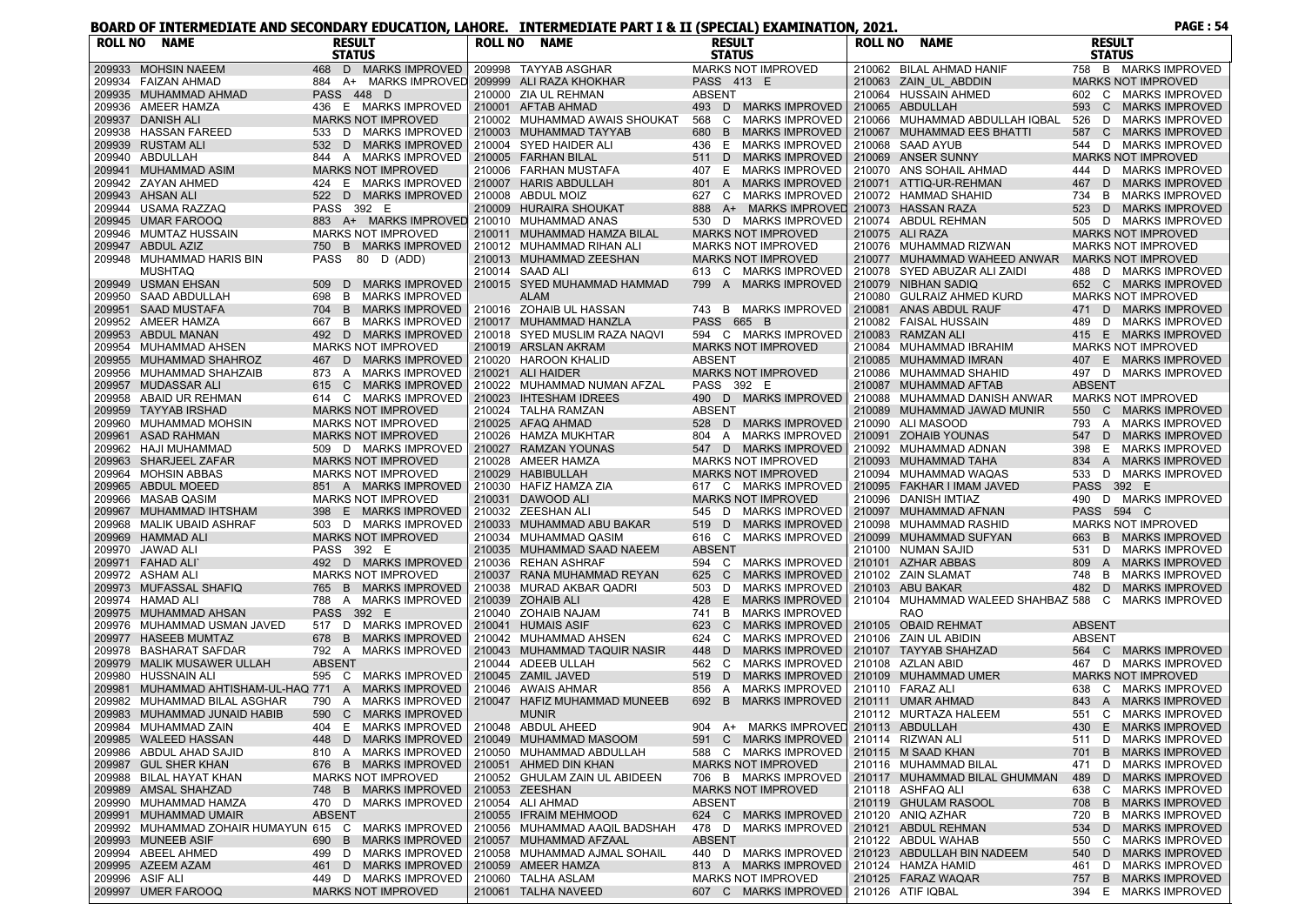| <b>ROLL NO NAME</b>                    |               | <b>RESULT</b><br><b>STATUS</b>             | <b>ROLL NO NAME</b>                                 | <b>RESULT</b><br><b>STATUS</b> |                           | <b>ROLL NO NAME</b>                                 |               | <b>RESULT</b><br><b>STATUS</b>      |
|----------------------------------------|---------------|--------------------------------------------|-----------------------------------------------------|--------------------------------|---------------------------|-----------------------------------------------------|---------------|-------------------------------------|
| 210127 MUHAMMAD RASHID                 |               | 490 D MARKS IMPROVED                       | 210188 MAZHAR TARIQ                                 | <b>ABSENT</b>                  |                           | 210251 REHAN ASGHAR                                 |               | 589 C MARKS IMPROVED                |
| 210128 ADNAN ALI                       | 778           | A MARKS IMPROVED                           | 210189 ROLL NO CANCELLED                            |                                | ROLL NO CANCELLED         | 210252 USMAN JAHANGIR                               |               | 446 D MARKS IMPROVED                |
| 210129 AHMAD NAEEM                     |               | 686 B MARKS IMPROVED                       | 210190 SHOAIB LATIF                                 |                                | 398 E MARKS IMPROVED      | 210253 AZAAN SABIR                                  |               | <b>MARKS NOT IMPROVED</b>           |
| 210130 MUHAMMAD AWAIS                  | 542           | D MARKS IMPROVED                           | 210191 ZUHAIR AMINZADA                              |                                | PASS 66 E (ADD)           | 210254 DANIYAL                                      |               | 576 C MARKS IMPROVED                |
| 210131 MUHAMMAD DANISH                 |               | 550 C MARKS IMPROVED                       | 210192 MUHAMMAD ABDUL HASEEB                        |                                | 821 A MARKS IMPROVED      | 210255 UMER FAROOQ                                  |               | 778 A MARKS IMPROVED                |
| 210132 MUHAMMAD FAIZAN ASHRAF          |               | <b>MARKS NOT IMPROVED</b>                  | 210193 MUHAMMAD FAIZAN QADRI                        | PASS 392 E                     |                           | 210256 ABDULLAH                                     |               | 482 D MARKS IMPROVED                |
| 210133 MUHAMMAD IBRAHIM BAJWA          |               | <b>MARKS NOT IMPROVED</b>                  | 210194 MUHAMMAD FASSIH HAROON                       |                                | 845 A MARKS IMPROVED      | 210257 ALI RAZA                                     | <b>ABSENT</b> |                                     |
| 210134 ROLL NO CANCELLED               |               | ROLL NO CANCELLED                          | 210195 MUHAMMAD KAMRAN                              |                                | <b>MARKS NOT IMPROVED</b> | 210258 MUHAMMAD ARSLAN RIZWAN                       |               | 604 C MARKS IMPROVED                |
| 210135 MUHAMMAD SAMI                   |               | 576 C MARKS IMPROVED                       | 210196 MUHAMMAD MUSTAFA HAIDER 839 A MARKS IMPROVED |                                |                           | 210259 IBRAR AHMAD                                  |               | 515 D MARKS IMPROVED                |
| 210136 USMAN ALI                       |               | 677 B MARKS IMPROVED                       | 210197 MUHAMMAD UMAIR                               | PASS 581 C                     |                           | 210260 SYED ALI RAZA                                |               | 756 B MARKS IMPROVED                |
| 210137 USMAN RAUF                      |               | 503 D MARKS IMPROVED                       | 210198 SHAHZAIB ALI                                 |                                | 487 D MARKS IMPROVED      | 210261 AHMED HASAN HABIB                            |               | 795 A MARKS IMPROVED                |
| 210138 WAQAR NIAZ                      | <b>ABSENT</b> |                                            | 210199 HAFIZ SHEHROZ ASHRAF                         |                                | 540 D MARKS IMPROVED      | 210262 HASEEB AHMAD                                 |               | 625 C MARKS IMPROVED                |
| 210139 SYED MOHIBULLAH                 |               | 597 C MARKS IMPROVED   210200 ZAIN ALI     |                                                     |                                | <b>MARKS NOT IMPROVED</b> | 210263 MEHMOOD AHMAD                                |               | 460 D MARKS IMPROVED                |
| 210140 ADEEL ABBAS                     |               | 558 C MARKS IMPROVED                       | 210201 FAISAL KHAN                                  |                                | 551 C MARKS IMPROVED      | 210264 ABDULLAH YOUSAF                              |               | 810 A MARKS IMPROVED                |
| 210141 AWAIS AHMAD                     |               | PASS 392 E                                 | 210202 HAMZA ALI                                    |                                | 1020 A+ MARKS             | 210265 MAAZ BIN MAJID                               |               | 853 A MARKS IMPROVED                |
| 210142 BASIT ALI                       | 595           | C MARKS IMPROVED                           |                                                     | <b>IMPROVED</b>                |                           | 210266 AHMAD BILAL                                  |               | PASS 451 D                          |
| 210143 ADIL MURAD AWAN                 |               | 620 C MARKS IMPROVED                       | 210203 MUTAHIR ZAFAR                                |                                | 736 B MARKS IMPROVED      | 210267 AHMAD BILAL                                  |               | 532 D MARKS IMPROVED                |
| 210144 MUHAMMAD MESBAH UL RAJAB ABSENT |               |                                            | 210204 MUHAMMAD AMMAR ASLAM                         | ABSENT                         |                           | 210268 MUHAMMAD AMMAAR                              | 636           | C MARKS IMPROVED                    |
| 210145 MUHAMMAD WASIB SALEEM           |               | 653 C MARKS IMPROVED                       | 210205 MUHAMMAD ASHIR ZAEEM                         |                                | 905 A+ MARKS IMPROVED     | 210269 MUHAMMAD AYYAZ ABID                          |               | 739 B MARKS IMPROVED                |
| 210146 MATIULLAH                       | 660           | <b>B</b> MARKS IMPROVED                    | 210206 MUHAMMAD FISHAN QAISAR                       |                                | 688 B MARKS IMPROVED      | 210270 MUHAMMAD SHOAIB                              |               | 540 D MARKS IMPROVED                |
| 210147 HAFIZ MUHAMMAD HAIDER           |               | 910 A+ MARKS IMPROVED                      | 210207 MUHAMMAD JUNAID                              |                                | <b>MARKS NOT IMPROVED</b> | CHAUDHARY                                           |               |                                     |
| <b>SULEMAN</b>                         |               |                                            | 210208 MOHAMMAD LEGHARI                             |                                | 662 B MARKS IMPROVED      | 210271 MUHAMMAD WALEED                              | 707           | <b>B MARKS IMPROVED</b>             |
| 210148 SAYYAD MUHAMMAD                 | 541           | D MARKS IMPROVED                           | 210209 MUHAMMAD MUHAMMAD                            |                                | 475 D MARKS IMPROVED      | 210272 MUHAMMAD YOUSAF WAHEED 741                   |               | <b>B</b> MARKS IMPROVED             |
| ABDULLAH                               |               |                                            | AHMED                                               |                                |                           | 210273 BURAQ AHMED                                  |               | 741 B MARKS IMPROVED                |
| 210149 ANSAB HAYAT                     |               | 511 D MARKS IMPROVED                       | 210210 ROLL NO CANCELLED                            |                                | ROLL NO CANCELLED         | 210274 AWAIS MEHMOOD                                |               | 678 B MARKS IMPROVED                |
| 210150 MUHAMMAD AFZAL                  | 480           | D MARKS IMPROVED                           | 210211 MUHAMMAD SOHAIL KHADIM                       |                                | 976 A+ MARKS IMPROVED     | 210275 SAYYED MUHAMMAD HAMZA ALIMARKS NOT IMPROVED  |               |                                     |
| 210151 MUHAMMAD MUSA                   | 843           | A MARKS IMPROVED                           | 210212 KHUBAIB RASHID                               | 780                            | A MARKS IMPROVED          | 210276 MUHAMMAD ABDULLAH HAYAT 738 B MARKS IMPROVED |               |                                     |
| 210152 MUHAMMAD OSMAN                  | 563           | C MARKS IMPROVED                           | 210213 SHEHRYAR KHAN                                |                                | 869 A MARKS IMPROVED      | 210277 MOHAMMAD FURQAN BIN                          |               | U. I, II - E. I, II - ISL/EDU, PS., |
| 210153 MUHAMMAD QASIM OMER             |               | 597 C MARKS IMPROVED                       | 210214 MIAN BILAL AHMAD                             |                                | 654 C MARKS IMPROVED      | <b>TASAWAR</b>                                      |               | CH. I, II - SUP.2022                |
| 210154 MUHAMMAD SHEHROZ TARIQ          |               | PASS 448 D                                 | 210215 SHERAZ SHARIF                                |                                | <b>MARKS NOT IMPROVED</b> | 210278 MUHAMMAD ZURAIZ AZEEM                        |               | 419 E MARKS IMPROVED                |
| 210155 MUHAMMAD ZULFAQAR               |               | <b>MARKS NOT IMPROVED</b>                  | 210216 ZEESHAN AWAN                                 |                                | 467 D MARKS IMPROVED      | <b>MALIK</b>                                        |               |                                     |
| 210156 SHAHRUKH                        |               | PASS 392 E                                 | 210217 SIYAM ALI                                    | <b>ABSENT</b>                  |                           | 210279 NOMAN SAEED                                  |               | 469 D MARKS IMPROVED                |
| 210157 MALIK ABDUL JABAR AWAN          |               | 529 D MARKS IMPROVED                       | 210218 MUHAMMAD AHTISHAM                            |                                | 478 D MARKS IMPROVED      | 210280 ABUBAKAR SADDIQUE                            |               | 661 B MARKS IMPROVED                |
| 210158 SARIM ABDULLAH SAEED            | 511           | D MARKS IMPROVED                           | ASGHAR                                              |                                |                           | 210281 SAAD FAROOQ AWAN                             |               | 436 E MARKS IMPROVED                |
| 210159 AHTISHAM UL HASSAN MALIK        |               | 978 A+ MARKS IMPROVED                      | 210219 MUHAMMAD IBRAHEEM                            | 505                            | D MARKS IMPROVED          | 210282 SYED HUZAIFA AHMAD                           |               | 488 D MARKS IMPROVED                |
| 210160 SALLAHU DIN BABAR               |               | 583 C MARKS IMPROVED                       | 210220 MUHAMMAD TAYYAB                              | 748                            | <b>B</b> MARKS IMPROVED   | 210283 ZAIGHAM IQBAL                                |               | 743 B MARKS IMPROVED                |
| 210161 AHMAD ALI                       | 606           | C MARKS IMPROVED                           | 210221 ASAD IFTIKHAR                                |                                | 697 B MARKS IMPROVED      | 210284 FAKHER-E-ALAM                                |               | PASS 461 D                          |
| 210162 MUBASHIR HASSAN PIRZADA         |               | 573 C MARKS IMPROVED                       | 210222 HAIDER ABBAS RANA                            |                                | 826 A MARKS IMPROVED      | 210285 ZAHID AHMAD                                  |               | 570 C MARKS IMPROVED                |
| 210163 ROLL NO CANCELLED               |               | ROLL NO CANCELLED                          | 210223 SAIF UR REHMAN                               | PASS 520 D                     |                           | 210286 SHEIKH TALHA HAROON                          |               | 572 C MARKS IMPROVED                |
| 210164 SYED MUHAMMAD TAYYAB            |               | MARKS NOT IMPROVED                         | 210224 YALMAZ HAIDER                                |                                | 534 D MARKS IMPROVED      | 210287 ABDULLAH SALEEM                              |               | <b>MARKS NOT IMPROVED</b>           |
| <b>TARIQ</b>                           |               |                                            | 210225 OMAN KHALID BUTT                             | <b>ABSENT</b>                  |                           | 210288 MUHAMMAD FAAIZ                               |               | 579 C MARKS IMPROVED                |
| 210165 WASEEM ASHRAF                   | 690<br>B      | <b>MARKS IMPROVED</b>                      | 210226 HASSAAN ASLAM SALEH                          |                                | 719 B MARKS IMPROVED      | 210289 MUHAMMAD SULEMAN MEHDI                       |               | 652 C MARKS IMPROVED                |
| 210166 SHAHID RASHID                   | 503<br>D      | MARKS IMPROVED                             | 210227 MUHAMMAD AHSAN IMDAD                         |                                | 461 D MARKS IMPROVED      | 210290 MUHAMMAD TAHA QURESHI                        | 571           | C MARKS IMPROVED                    |
| 210167 AWAIS SABIR                     | 666           | <b>B</b> MARKS IMPROVED                    | 210228 MUHAMMAD AHSAN KHAN                          |                                | 707 B MARKS IMPROVED      | 210291 MUHAMMAD TALHA                               |               | 469 D MARKS IMPROVED                |
| 210168 MUHAMMAD HANNAN AHMAD           |               | 712 B MARKS IMPROVED                       | 210229 MUHAMMAD NAEEM                               |                                | <b>MARKS NOT IMPROVED</b> | 210292 MUHAMMAD ZAHID ABDULLAH                      |               | 560 C MARKS IMPROVED                |
| 210169 MUHAMMAD HASSAAN                |               | 712 B MARKS IMPROVED                       | 210230 MUHAMMAD USMAN QAMAR                         | 630                            | C MARKS IMPROVED          | <b>BHATTI</b>                                       |               |                                     |
| 210170 MUHAMMAD MUNEEB                 |               | 712 B MARKS IMPROVED                       | 210231 MUHAMMAD WAQAR TARIQ                         |                                | PASS 66 E (ADD)           | 210293 AYYAN IQBAL                                  |               | <b>MARKS NOT IMPROVED</b>           |
| 210171 AMMAR IKRAM KHAN                | 811           | A MARKS IMPROVED                           | 210232 MAHAR MUHAMMAD HAZIQ                         |                                | 853 A MARKS IMPROVED      | 210294 QANBER ALI MUHAMMAD                          |               | 831 A MARKS IMPROVED                |
| 210172 MUBEEN RAZA                     |               | 513 D MARKS IMPROVED                       | 210233 HASEEB ALI                                   | 488                            | D MARKS IMPROVED          | 210295 MUNEEB REHMAN                                |               | <b>MARKS NOT IMPROVED</b>           |
| 210173 ALI HAMZA                       |               | 596 C MARKS IMPROVED                       | 210234 TAQI ULLAH                                   |                                | 492 D MARKS IMPROVED      | 210296 HUSNAIN ALI                                  |               | 969 A+ MARKS IMPROVED               |
| 210174 MUHAMMAD MUJTABA                | 540<br>D      | MARKS IMPROVED                             | 210235 UMAIR RASHED                                 |                                | 543 D MARKS IMPROVED      | 210297 ABDUL ARHAM                                  |               | 497 D MARKS IMPROVED                |
| 210175 MUHAMMAD OMAR TARIQ             |               | 925 A+ MARKS IMPROVED 210236 SHAMEER ALI   |                                                     |                                | <b>MARKS NOT IMPROVED</b> | 210298 MUHAMMAD HASEEB                              |               | 654 C MARKS IMPROVED                |
| RATHORE                                |               |                                            | 210237 ABDULLAH                                     |                                | 588 C MARKS IMPROVED      | 210299 KAIF ALI                                     |               | 492 D MARKS IMPROVED                |
| 210176 MUHAMMAD SAAD BIN ARIF          |               | 599 C MARKS IMPROVED                       | 210238 MIRZA ABDUL REHMAN BAIG                      |                                | 525 D MARKS IMPROVED      | 210300 HUSNAIN RAZA KHAN                            |               | 533 D MARKS IMPROVED                |
| 210177 MUHAMMAD USMAN SALEEM           | 781           | A MARKS IMPROVED 210239 FAIZAN KHALID      |                                                     |                                | 615 C MARKS IMPROVED      | 210301 HAROON                                       |               | 466 D MARKS IMPROVED                |
| 210178 SHEHROZ                         |               | 658 C MARKS IMPROVED                       | 210240 MUHAMMAD TAYYAB IMRAN                        | 750                            | <b>B MARKS IMPROVED</b>   | 210302 MUJTABA AFZAAL                               |               | 520 D MARKS IMPROVED                |
| 210179 AHMAD JAVED                     |               | 665 B MARKS IMPROVED   210241 YAMIN LATIF  |                                                     |                                | 938 A+ MARKS IMPROVED     | 210303 RAYYAN AHMED                                 |               | 916 A+ MARKS IMPROVED               |
| 210180 MUHAMMAD AHMAD KHAN             |               | 569 C MARKS IMPROVED                       | 210242 AAZIQ TAHIR                                  |                                | 637 C MARKS IMPROVED      | 210304 MUHAMMAD BILAL                               |               | U. I, II - E. I, II - ISL/EDU, PS., |
| 210181 MUHAMMAD HAMAIL                 | 565           | C MARKS IMPROVED                           | 210243 M SULEMAN                                    |                                | 713 B MARKS IMPROVED      |                                                     |               | M. I, II - SUP.2022                 |
| 210182 MUHAMMAD MATEEN                 |               | 595 C MARKS IMPROVED                       | 210244 MAHAD-UR-REHMAN                              |                                | 812 A MARKS IMPROVED      | 210305 MUHAMMAD HAMMAD ZAFAR                        |               | <b>PASS 392 E</b>                   |
| 210183 MUHAMMAD NADEEM IQBAL           |               | 726 B MARKS IMPROVED   210245 ZOHAIB MUNIR |                                                     |                                | 657 C MARKS IMPROVED      | 210306 MUHAMMAD SAIM BIN ASIF                       | ABSENT        |                                     |
| 210184 MUHAMMAD REHAN                  |               | 574 C MARKS IMPROVED                       | 210246 MUHAMMAD ANIQ MAQSOOD                        |                                | <b>MARKS NOT IMPROVED</b> | 210307 MUHAMMAD UMAIR BUTT                          |               | 569 C MARKS IMPROVED                |
| <b>CHAUDHARY</b>                       |               |                                            | 210247 MUHAMMAD SULTAN                              | <b>ABSENT</b>                  |                           | 210308 WALEED AHMED                                 |               | 576 C MARKS IMPROVED                |
| 210185 MUHAMMAD SAAD                   |               | 835 A MARKS IMPROVED                       | 210248 MUHAMMAD TALHA AHMED                         |                                | 867 A MARKS IMPROVED      | 210309 AMAN NASIR                                   |               | 742 B MARKS IMPROVED                |
| 210186 MUHAMMAD YAQOOB FAIQ            |               | 705 B MARKS IMPROVED                       | 210249 MUHAMMAD TALHA ISHAQ                         |                                |                           | 905 A+ MARKS IMPROVED 210310 UMER SAYYAM JAVAID     |               | 444 D MARKS IMPROVED                |
| 210187 AHSAN IJAZ                      |               | 518 D MARKS IMPROVED                       | 210250 MUHAMMAD TAYYAB ALI KHAN MARKS NOT IMPROVED  |                                |                           | 210311 UMER YOUSAF                                  |               | 759 B MARKS IMPROVED                |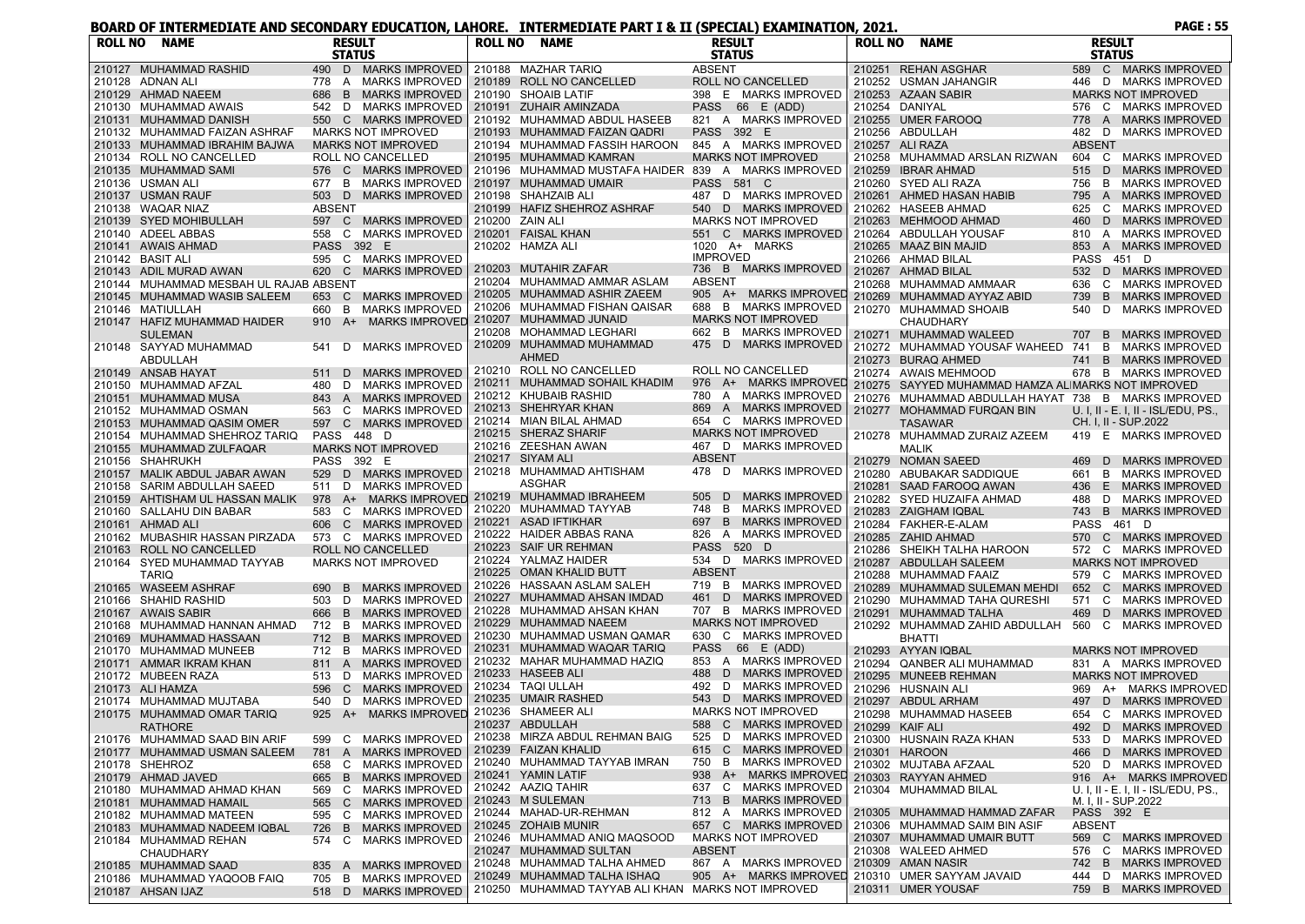| BOARD OF INTERMEDIATE AND SECONDARY EDUCATION, LAHORE. | INTERMEDIATE PART I & II (SPECIAL) EXAMINATION, 2021. | <b>PAGE : 56</b> |
|--------------------------------------------------------|-------------------------------------------------------|------------------|
|                                                        |                                                       |                  |

| Aί<br>IΕ<br>u<br>0 |
|--------------------|
|                    |

| <b>ROLL NO NAME</b>                                                      |               | <b>RESULT</b> |                                                   | DOMND OF INTENTIEDIATE MND SECONDANT EDOCATION, ENTONET INTENTIEDIATE FANT I Q II (SFECIAE) EAATHINATION, 2021<br><b>RESULT</b><br><b>ROLL NO NAME</b> |                                                                                                                                                                                              |  |  |                                           | <b>ROLL NO NAME</b><br><b>RESULT</b> |                                                                                           |               |                                                        |
|--------------------------------------------------------------------------|---------------|---------------|---------------------------------------------------|--------------------------------------------------------------------------------------------------------------------------------------------------------|----------------------------------------------------------------------------------------------------------------------------------------------------------------------------------------------|--|--|-------------------------------------------|--------------------------------------|-------------------------------------------------------------------------------------------|---------------|--------------------------------------------------------|
|                                                                          |               | <b>STATUS</b> |                                                   |                                                                                                                                                        |                                                                                                                                                                                              |  |  | <b>STATUS</b>                             |                                      |                                                                                           |               | <b>STATUS</b>                                          |
| 210312 FAIZ MUHAMMAD ALI ZIA                                             |               |               |                                                   |                                                                                                                                                        | 909 A+ MARKS IMPROVED 210374 AHAD RAZA 461 D MARKS IMPROVED 210438 HASSAM-UL-ASAD 451 D<br>1974 C MARKS IMPROVED 210375 SABIR ALI 606 C MARKS IMPROVED 210439 CHAUDARY MUHAMMAD BILAL ABSENT |  |  |                                           |                                      |                                                                                           |               | 451 D MARKS IMPROVED                                   |
| 210313 MUHAMMAD ABUBAKAR                                                 |               |               |                                                   |                                                                                                                                                        |                                                                                                                                                                                              |  |  |                                           |                                      |                                                                                           |               |                                                        |
| <b>SIDDIQUE</b>                                                          |               |               |                                                   |                                                                                                                                                        | 210376 ZAIN UL ABIDEEN                                                                                                                                                                       |  |  | 967 A+ MARKS IMPROVED 210440 IJAZ MASIH   |                                      |                                                                                           |               | 490 D MARKS IMPROVED                                   |
| 210314 ROLL NO CANCELLED<br>210315 MUHAMMAD HUZAIFA                      |               |               | ROLL NO CANCELLED                                 |                                                                                                                                                        | 210377 ZUHAIR KHALID<br>210378 MUHAMMAD HASEEB ZIA                                                                                                                                           |  |  |                                           |                                      | 762 B MARKS IMPROVED   210441 MUHAMMAD AHMAD SOHAIL                                       |               | 634 C MARKS IMPROVED<br><b>PASS 531 D</b>              |
| 210316 AASHER SAJJAD                                                     |               |               | 565 C MARKS IMPROVED<br><b>MARKS NOT IMPROVED</b> |                                                                                                                                                        | 210379 MAHAR FAIQ LAK                                                                                                                                                                        |  |  | MARKS NOT IMPROVED                        |                                      | 210442 MUHAMMAD SARFRAZ KHAN<br>466 D MARKS IMPROVED   210443 MUHAMMAD SHAJI U DIN        |               | 658 C MARKS IMPROVED                                   |
| 210317 DAMISH AHMAD                                                      |               |               | 543 D MARKS IMPROVED   210380 AHMED ZIA           |                                                                                                                                                        |                                                                                                                                                                                              |  |  |                                           |                                      | 521 D MARKS IMPROVED   210444 MUHAMMAD TALHA DILDAR                                       |               | 436 E MARKS IMPROVED                                   |
| 210318 DANIYAL HASSAN 518 D MARKS IMPROVED   210381 MOMIN SHAHID         |               |               |                                                   |                                                                                                                                                        |                                                                                                                                                                                              |  |  |                                           |                                      | 790 A MARKS IMPROVED   210445 MUHAMMAD YAHYA                                              |               | 743 B MARKS IMPROVED                                   |
| 210319 NOUMAN MAHMOOD                                                    |               |               | 617 C MARKS IMPROVED 210382 ARSLAN JAVED          |                                                                                                                                                        |                                                                                                                                                                                              |  |  | <b>MARKS NOT IMPROVED</b>                 |                                      | 210446 MOEED HAIDER                                                                       |               | 679 B MARKS IMPROVED                                   |
| 210320 FAYZAN NASIR                                                      |               |               |                                                   |                                                                                                                                                        | 561 C MARKS IMPROVED 210383 ZAIN UL HASSAN BAIG 606 C MARKS IMPROVED 210447 ZAEEM ALI SADIQ                                                                                                  |  |  |                                           |                                      |                                                                                           |               | 509 D MARKS IMPROVED                                   |
| 210321 TAHA QAISAR IQBAL QAZI                                            |               |               |                                                   |                                                                                                                                                        | 645 C MARKS IMPROVED 210384 SHAROON LIAQAT                                                                                                                                                   |  |  |                                           |                                      | 662 B MARKS IMPROVED   210448 SULEMAN VINCENT 812 A MARKS IMPROVED                        |               |                                                        |
|                                                                          |               |               |                                                   |                                                                                                                                                        | 210322 MUHAMMAD AQEEL ASGHAR 668 B MARKS IMPROVED 210385 MUHAMMAD USAMA 771 A MARKS IMPROVED 210449 UMAR FAROOQ                                                                              |  |  |                                           |                                      |                                                                                           |               | 471 D MARKS IMPROVED                                   |
| 210323 MUHAMMAD FAHAD SHAHZAD 523 D MARKS IMPROVED 210386 SYED AWAIS ALI |               |               |                                                   |                                                                                                                                                        |                                                                                                                                                                                              |  |  |                                           |                                      | 425 E MARKS IMPROVED 210450 ABDUL HASEEB                                                  |               | 543 D MARKS IMPROVED                                   |
| 210324 MUHAMMAD                                                          |               |               | 523 D MARKS IMPROVED   210387 FAHEEM AZAM         |                                                                                                                                                        |                                                                                                                                                                                              |  |  | 572 C MARKS IMPROVED 210451 ABDUL REHMAN  |                                      |                                                                                           |               | 591 C MARKS IMPROVED                                   |
| MASOOD-UZ-ZAMAN                                                          |               |               |                                                   |                                                                                                                                                        | 210388 WASIQ ALI                                                                                                                                                                             |  |  | 757 B MARKS IMPROVED                      |                                      | 210452 ABDUL REHMAN                                                                       |               | <b>MARKS NOT IMPROVED</b>                              |
| 210325 MUHAMMAD MOIZ TARIQ                                               |               |               |                                                   |                                                                                                                                                        | 759 B MARKS IMPROVED 210389 ABDUL RAFEY 909 A+ MARKS IMPROVED 210453 AHMAD KASHAN                                                                                                            |  |  |                                           |                                      |                                                                                           |               | 464 D MARKS IMPROVED                                   |
| 210326 MUHAMMAD TOUSEEF                                                  |               |               |                                                   |                                                                                                                                                        | 741 B MARKS IMPROVED 210390 CH. REHAN SAJID 496 D MARKS IMPROVED 210454 MUHAMMAD AHMAD SALEEM                                                                                                |  |  |                                           |                                      |                                                                                           |               | 503 D MARKS IMPROVED                                   |
| 210327 DAUD KHALID                                                       |               |               |                                                   |                                                                                                                                                        | 413 E MARKS IMPROVED 210391 MUHAMMAD QASIM                                                                                                                                                   |  |  |                                           |                                      | 467 D MARKS IMPROVED   210455 RANA AHMAD RAZA KHAN                                        | <b>ABSENT</b> |                                                        |
| 210328 HAMMAS KHAN                                                       |               |               |                                                   |                                                                                                                                                        | 608 C MARKS IMPROVED 210392 MUHAMMAD SALMAN                                                                                                                                                  |  |  |                                           |                                      | 906 A+ MARKS IMPROVED 210456 MUHAMMAD ALI KUMAIL                                          |               | 754 B MARKS IMPROVED                                   |
| 210329 FAISAL FAROOQ                                                     | ABSENT        |               |                                                   |                                                                                                                                                        | BASHARAT                                                                                                                                                                                     |  |  |                                           |                                      | 210457 MUHAMMAD FAHAD SAJJAD                                                              |               | 850 A MARKS IMPROVED                                   |
| 210330 ABDUL AHAD SALEEM                                                 |               |               |                                                   |                                                                                                                                                        | 945 A+ MARKS IMPROVED 210393 MUHAMMAD ZAIN JAVED                                                                                                                                             |  |  | 561 C MARKS IMPROVED                      |                                      | 210458 MUHAMMAD MOEEZ JAVED                                                               |               | 874 A MARKS IMPROVED                                   |
| 210331 ROLL NO CANCELLED                                                 |               |               | ROLL NO CANCELLED                                 |                                                                                                                                                        | 210394 ADNAN AKRAM                                                                                                                                                                           |  |  | PASS 436 E                                |                                      | 210459 AYYAZ UR REHMAN                                                                    |               | 811 A MARKS IMPROVED                                   |
| 210332 ALI SUFIYAN                                                       |               |               | 519 D MARKS IMPROVED 210395 HAIDER ABBAS          |                                                                                                                                                        |                                                                                                                                                                                              |  |  |                                           |                                      | 553 C MARKS IMPROVED   210460 SYED REHAN HAIDER                                           | ABSENT        |                                                        |
| 210333 MUHAMMAD ABDULLAH                                                 |               |               | 555 C MARKS IMPROVED   210396 NADEEM AHMAD        |                                                                                                                                                        |                                                                                                                                                                                              |  |  |                                           |                                      | 504 D MARKS IMPROVED   210461 AMEER HAMZA                                                 |               | 539 D MARKS IMPROVED                                   |
| 210334 MUHAMMAD HARIS BILAL                                              |               |               | 570 C MARKS IMPROVED 210397 TALHA ASHIQ           |                                                                                                                                                        |                                                                                                                                                                                              |  |  | MARKS NOT IMPROVED                        |                                      | 210462 MUSHAF ALI GHAFFAR                                                                 |               | 831 A MARKS IMPROVED                                   |
|                                                                          |               |               |                                                   |                                                                                                                                                        | 210335 MUHAMMAD KHUBAIB SHAFI 729 B MARKS IMPROVED 210398 JOSHUA FAYYAZ 717 B MARKS IMPROVED 210463 JOSHUA JOHN                                                                              |  |  |                                           |                                      |                                                                                           |               | 564 C MARKS IMPROVED                                   |
| 210336 SYED ALI QASIM                                                    |               |               | 478 D MARKS IMPROVED                              |                                                                                                                                                        | 210399 WASIF ALI                                                                                                                                                                             |  |  |                                           |                                      | 738 B MARKS IMPROVED 210464 MUHAMMAD ABU ZAR                                              |               | 468 D MARKS IMPROVED                                   |
| 210337 SHAHMEER                                                          |               |               | <b>MARKS NOT IMPROVED</b>                         |                                                                                                                                                        | 210400 UMER HAIDER 563 C MARKS IMPROVED                                                                                                                                                      |  |  |                                           |                                      | 210465 MUHAMMAD ARHAM TARIK                                                               |               | 967 A+ MARKS IMPROVED                                  |
| 210338 SALMAN MURTAZA ABSENT                                             |               |               |                                                   |                                                                                                                                                        | 210401 ZEESHAN JAMIL 575 C MARKS IMPROVED                                                                                                                                                    |  |  |                                           |                                      | 210466 MUHAMMAD HASSAN                                                                    |               | 865 A MARKS IMPROVED                                   |
| 210339 MUSTAFA KHATTAK                                                   |               |               |                                                   |                                                                                                                                                        | 574 C MARKS IMPROVED 210402 ABDUL AZEEM 799 A MARKS IMPROVED                                                                                                                                 |  |  |                                           |                                      | 210467 MUHAMMAD QUTAB SHAH                                                                |               | 446 D MARKS IMPROVED                                   |
| 210340 ABDUL MOEED                                                       |               |               | 685 B MARKS IMPROVED                              |                                                                                                                                                        | 710 B MARKS IMPROVED 210403 ABDUL HADI AKBAR                                                                                                                                                 |  |  |                                           |                                      | 551 C MARKS IMPROVED   210468 MUHAMMAD YAHYA<br>945 A+ MARKS IMPROVED 210469 FASEEH AFTAB |               | <b>MARKS NOT IMPROVED</b><br><b>MARKS NOT IMPROVED</b> |
| 210341 ABDULLAH BIN KHALID<br>210342 ABDULLAH JAMSHAID                   |               |               | <b>MARKS NOT IMPROVED</b>                         |                                                                                                                                                        | 210404 SHAYAN SAJID<br>210405 MIRZA ATTIQ-UR-REHMAN BAIG 885 A+ MARKS IMPROVED 210470 AWAIS ALI                                                                                              |  |  |                                           |                                      |                                                                                           |               | PASS 448 D                                             |
| 210343 ABDUR REHMAN                                                      |               |               |                                                   |                                                                                                                                                        | 683 B MARKS IMPROVED   210406 FAIZAN ALI NASEER                                                                                                                                              |  |  |                                           |                                      | 695 B MARKS IMPROVED   210471 ABDUL HANNAN BIN ISHTIAQ 552 C MARKS IMPROVED               |               |                                                        |
| 210344 AHMAD HASSAN                                                      |               |               | 724 B MARKS IMPROVED                              |                                                                                                                                                        | 210407 PIR AIZAZ NASIR KHAN                                                                                                                                                                  |  |  | 451 D MARKS IMPROVED 210472 ABDUL RAHMAN  |                                      |                                                                                           |               | 678 B MARKS IMPROVED                                   |
| 210345 MUHAMMAD ABDULLAH SAJID 669 B MARKS IMPROVED                      |               |               |                                                   |                                                                                                                                                        | 210408 ALI UMER FAROOQ                                                                                                                                                                       |  |  | 505 D MARKS IMPROVED                      |                                      | 210473 MUHAMMAD ABDULLAH SHAKIR 775 A MARKS IMPROVED                                      |               |                                                        |
| 210346 MOHAMMAD AHMAD SHAHBAZ 451 D MARKS IMPROVED                       |               |               |                                                   |                                                                                                                                                        | 210409 MUHAMMAD TAHA                                                                                                                                                                         |  |  |                                           |                                      | 529 D MARKS IMPROVED   210474 MUHAMMAD AFAQ AFZAL                                         |               | 720 B MARKS IMPROVED                                   |
| 210347 MAZEN ABBASI                                                      | <b>ABSENT</b> |               |                                                   |                                                                                                                                                        | 210410 MUHAMMAD ZAKI SAJID 481 D MARKS IMPROVED   210475 MUHAMMAD AHMED NADEEM 907 A+ MARKS IMPROVED                                                                                         |  |  |                                           |                                      |                                                                                           |               |                                                        |
| 210348 SAIM WAHEED                                                       |               |               |                                                   |                                                                                                                                                        | 582 C MARKS IMPROVED 210411 MUHAMMAD ZOHAIB RAZZAQ 502 D MARKS IMPROVED                                                                                                                      |  |  |                                           |                                      | 210476 MUHAMMAD AWAIS                                                                     |               | 582 C MARKS IMPROVED                                   |
| 210349 UMER MAQBOOL 467 D MARKS IMPROVED 210412 MOEEZ IMRAN              |               |               |                                                   |                                                                                                                                                        |                                                                                                                                                                                              |  |  | 769 B MARKS IMPROVED                      |                                      | 210477 MUHAMMAD MUEEZ SALEEM 511 D MARKS IMPROVED                                         |               |                                                        |
| 210350 ANAS JAVAID                                                       |               |               | 658 C MARKS IMPROVED                              |                                                                                                                                                        | 210413 HAMID HUSSAIN 689 B MARKS IMPROVED                                                                                                                                                    |  |  |                                           |                                      | 210478 MUHAMMAD ROSHAAN NASEEM 752 B MARKS IMPROVED                                       |               |                                                        |
| 210351 ALI HASSAN                                                        |               |               | MARKS NOT IMPROVED                                |                                                                                                                                                        | 210414 HARIS MUNIR 534 D MARKS IMPROVED                                                                                                                                                      |  |  |                                           |                                      | 210479 MUHAMMAD SHAHRIYAR                                                                 |               | 688 B MARKS IMPROVED                                   |
| 210352 MUHAMMAD ADIL MUSHTAQ 602 C MARKS IMPROVED                        |               |               |                                                   |                                                                                                                                                        | 210415 UMAR MASOOD                                                                                                                                                                           |  |  | 833 A MARKS IMPROVED                      |                                      | 210480 MUHAMMAD SHARJEEL                                                                  |               | <b>PASS 415 E</b>                                      |
| HASHMI                                                                   |               |               |                                                   |                                                                                                                                                        | 210416 ABDUL HANNAN WASIF 492 D MARKS IMPROVED                                                                                                                                               |  |  |                                           |                                      | 210481 MUHAMMAD ZAID SALEEM                                                               |               | <b>PASS 461 D</b>                                      |
| 210353 MUHAMMAD BILAL                                                    |               |               | <b>MARKS NOT IMPROVED</b>                         |                                                                                                                                                        | 210417 ABDUL WAHAB                                                                                                                                                                           |  |  | 575 C MARKS IMPROVED 210482 IMRAN SHAH    |                                      |                                                                                           |               | <b>MARKS NOT IMPROVED</b>                              |
| 210354 MUHAMMAD FAIZAN TAHIR                                             |               |               | 607 C MARKS IMPROVED                              |                                                                                                                                                        | 210418 ABDULLAH HABIB MIRZA 497 D MARKS IMPROVED                                                                                                                                             |  |  |                                           |                                      | 210483 UMAIR SALEEM MUGHAL                                                                |               | 864 A MARKS IMPROVED                                   |
| 210355 MUHAMMAD HUSNAIN ABBAS                                            |               |               |                                                   |                                                                                                                                                        | 581 C MARKS IMPROVED 210419 MUHAMMAD FARHAN                                                                                                                                                  |  |  | 487 D MARKS IMPROVED                      |                                      | 210484 MUSA KALEEM                                                                        |               | <b>MARKS NOT IMPROVED</b>                              |
| 210356 MUHAMMAD SADEEM AMIR                                              |               |               | 440 D MARKS IMPROVED                              |                                                                                                                                                        | <b>CHAUDHARY</b>                                                                                                                                                                             |  |  |                                           |                                      | 210485 SHOAIB-UL-HASSAN                                                                   |               | <b>MARKS NOT IMPROVED</b>                              |
| 210357 MUDASSAR HUSSAIN                                                  |               |               | 677 B MARKS IMPROVED                              |                                                                                                                                                        | │210420   MUHAMMAD HAMMAD WASEEM 708   B   MARKS IMPROVED│210486   MOHAMMAD AHMED KHALID      773   A   MARKS IMPROVED                                                                       |  |  |                                           |                                      |                                                                                           |               |                                                        |
| 210358 HAFIZ USMAN MEHMOOD                                               |               |               | 533 D MARKS IMPROVED                              |                                                                                                                                                        | 210421 MUHAMMD MOHID KHAN 448 D MARKS IMPROVED                                                                                                                                               |  |  |                                           |                                      | <b>SULEHRIA</b>                                                                           |               |                                                        |
| 210359 HASSAN SUBHANI                                                    |               |               | 611 C MARKS IMPROVED 210422 AHSAN AHMED           |                                                                                                                                                        |                                                                                                                                                                                              |  |  | 647 C MARKS IMPROVED 210487 MUHAMMAD FIAZ |                                      |                                                                                           | <b>ABSENT</b> |                                                        |
| 210360 ABDUL AZIZ<br>210361 HAMZA ASHRAF                                 |               |               | PASS 436 E                                        |                                                                                                                                                        | 210423 SYED LAEEQ AHMED ABSENT<br>467 D MARKS IMPROVED 210424 AWAIS ALI 667 C MARKS IMPROVED 210489 MUHAMMAD TALHA                                                                           |  |  |                                           |                                      | 210488 MUHAMMAD SAIF UR REHMAN ABSENT                                                     |               | 641 C MARKS IMPROVED                                   |
|                                                                          |               |               | PASS 445 D                                        |                                                                                                                                                        | 210425 ABDUL WADOOD KHAN                                                                                                                                                                     |  |  | PASS 66 E (ADD)                           |                                      | 210490 MOHAMMAD USMAN                                                                     |               | 616 C MARKS IMPROVED                                   |
| 210362 MUSA AGNISH<br>210363 RIJAB HASSAN                                |               |               | 394 E MARKS IMPROVED                              |                                                                                                                                                        | 210426 HAMZA RAHEEL                                                                                                                                                                          |  |  | 658 C MARKS IMPROVED                      |                                      | 210491 SYED MUNTZIR MEHDI                                                                 |               | 555 C MARKS IMPROVED                                   |
| 210364 MUHAMMAD AHMAD NAWAZ                                              |               |               | 638 C MARKS IMPROVED   210427 ALI AZHAR KHAN      |                                                                                                                                                        |                                                                                                                                                                                              |  |  | 467 D MARKS IMPROVED                      | 210492 ADEEL                         |                                                                                           |               | PASS 657 C                                             |
| 210365 MUHAMMAD AHMAR SALEEM                                             |               |               | <b>MARKS NOT IMPROVED</b>                         |                                                                                                                                                        | 210428 AHMAD ALI MIR                                                                                                                                                                         |  |  | <b>MARKS NOT IMPROVED</b>                 |                                      | 210493 ROLL NO CANCELLED                                                                  |               | ROLL NO CANCELLED                                      |
| 210366 MUHAMMAD AHMED                                                    | ABSENT        |               |                                                   |                                                                                                                                                        | 210429 INZAMAM SAGHEER                                                                                                                                                                       |  |  | 857 A MARKS IMPROVED                      |                                      | 210494 HASNAIN ALI                                                                        |               | 471 D MARKS IMPROVED                                   |
| 210367 MUHAMMAD BILAL                                                    |               |               | <b>MARKS NOT IMPROVED</b>                         |                                                                                                                                                        | 210430 MUHAMMAD DANISH                                                                                                                                                                       |  |  | 513 D MARKS IMPROVED                      |                                      | 210495 HASSAN FAZLE RABBANI                                                               |               | 595 C MARKS IMPROVED                                   |
| 210368 MUHAMMAD HAMZA JAVED                                              |               |               | 742 B MARKS IMPROVED   210431 MUHAMMAD MOIZ       |                                                                                                                                                        |                                                                                                                                                                                              |  |  | <b>PASS 414 E</b>                         |                                      | 210496 ABDUR RAFFAY                                                                       |               | 492 D MARKS IMPROVED                                   |
| 210369 MUHAMMAD RAHEEM                                                   |               |               |                                                   |                                                                                                                                                        | 939 A+ MARKS IMPROVED 210432 MUHAMMAD TAHA JAVAID                                                                                                                                            |  |  | 594 C MARKS IMPROVED                      |                                      | 210497 MOIZ SALEEM                                                                        |               | 573 C MARKS IMPROVED                                   |
| 210370 MUHAMMAD RAJAB                                                    |               |               |                                                   |                                                                                                                                                        | 613 C MARKS IMPROVED   210433 SYED HASSAN RAZA                                                                                                                                               |  |  |                                           |                                      | 526 D MARKS IMPROVED   210498 MUHAMMAD DANISH                                             |               | 436 E MARKS IMPROVED                                   |
| 210371 MOHAMMAD ZAID                                                     |               |               | 615 C MARKS IMPROVED                              |                                                                                                                                                        | 210434 SAJEEL AHMAD                                                                                                                                                                          |  |  | 512 D MARKS IMPROVED                      |                                      | 210499 MUHAMMAD IRTAZA KHAN                                                               |               | 573 C MARKS IMPROVED                                   |
| 210372 MUBASHAR ALI                                                      |               |               | <b>MARKS NOT IMPROVED</b>                         |                                                                                                                                                        | 210435 TALHA ASLAM                                                                                                                                                                           |  |  | 446 D MARKS IMPROVED                      |                                      | 210500 MUHAMMAD JAMSHAID KHAN                                                             |               | 726 B MARKS IMPROVED                                   |
| 210373 SYED MOHAMMAD SHAHZAIB                                            |               |               | 865 A MARKS IMPROVED                              |                                                                                                                                                        | 210436 USAMA HUSSAIN                                                                                                                                                                         |  |  | <b>MARKS NOT IMPROVED</b>                 |                                      | 210501 SYED MUSTAFA AHSSAN                                                                |               | 563 C MARKS IMPROVED                                   |
| <b>SUBHANI</b>                                                           |               |               |                                                   |                                                                                                                                                        | 210437 NOUMAN HAIDER                                                                                                                                                                         |  |  |                                           |                                      | 436 E MARKS IMPROVED   210502 MUNIB - UR - REHMAN                                         |               | 604 C MARKS IMPROVED                                   |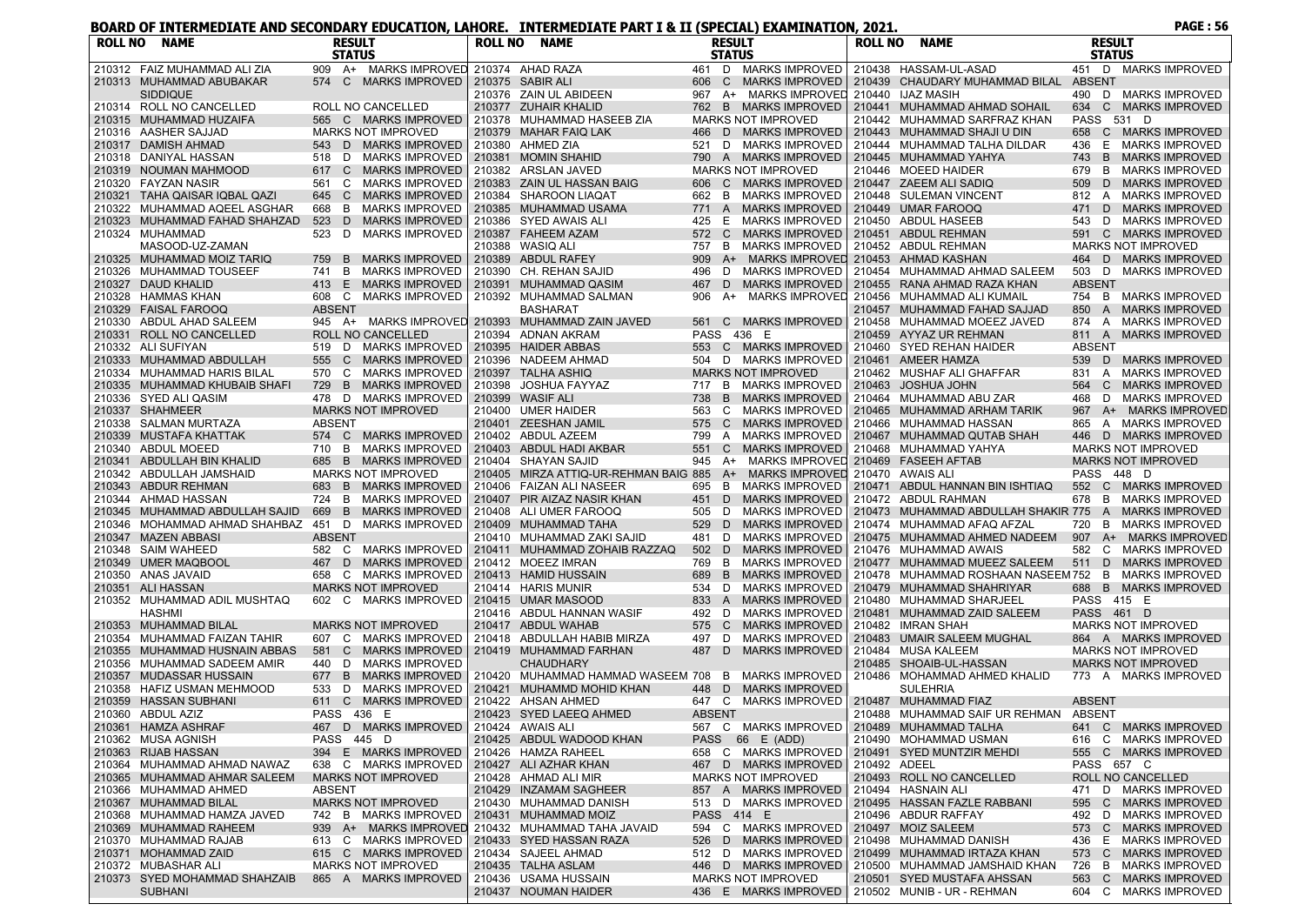| <b>PAGE: 5</b> |
|----------------|
|----------------|

| <b>ROLL NO NAME</b>                                    |                 | <b>RESULT</b>                            |  | <b>ROLL NO NAME</b>                                 | <b>RESULT</b> |                           | <b>ROLL NO NAME</b>                               |                   | <b>RESULT</b>                             |
|--------------------------------------------------------|-----------------|------------------------------------------|--|-----------------------------------------------------|---------------|---------------------------|---------------------------------------------------|-------------------|-------------------------------------------|
|                                                        |                 | <b>STATUS</b>                            |  |                                                     | <b>STATUS</b> |                           |                                                   | <b>STATUS</b>     |                                           |
| 210503 MIAN MOAZ AHMAD<br>210504 HASSAN MAHMOOD        |                 | 709 B MARKS IMPROVED<br>C MARKS IMPROVED |  | 210567 QASIM ALI<br>210568 HAFIZ MUHAMMAD USMAN     | <b>ABSENT</b> | 517 D MARKS IMPROVED      | 210631 MUHAMMAD UMAIR TAHIR<br>210632 SOBAN PASHA |                   | 762 B MARKS IMPROVED<br><b>PASS 474 D</b> |
| 210505 MUQABIL KHALID                                  | 563             | 435 E MARKS IMPROVED                     |  | AZAM                                                |               |                           | 210633 AHMED ABDUL HAFEEZ                         |                   | 504 D MARKS IMPROVED                      |
| 210506 MUHAMMAD FARHAN                                 |                 | 481 D MARKS IMPROVED                     |  | 210569 FARSAB KHAN AFRIDI                           | <b>PASS</b>   | 86 D (ADD)                | 210634 SOLEMAN AKMAL                              |                   | <b>MARKS NOT IMPROVED</b>                 |
| 210507 MUHAMMAD RAZA KHAN                              |                 | 634 C MARKS IMPROVED                     |  | 210570 ABDUL MUQEET-UL-AZLAN                        |               | 698 B MARKS IMPROVED      | 210635 SALMAN AHMAD                               |                   | 700 B MARKS IMPROVED                      |
| 210508 ZAID SANA-ULLAH                                 | 608             | C MARKS IMPROVED                         |  | 210571 ROLL NO CANCELLED                            |               | ROLL NO CANCELLED         | 210636 HAMAD AHMED                                |                   | 532 D MARKS IMPROVED                      |
| 210509 FAZEEL MAHMOOD                                  |                 | 686 B MARKS IMPROVED                     |  | 210572 FAIZ-UL-HASSAN                               |               | 912 A+ MARKS IMPROVED     | 210637 MUHAMMAD MAQAZ MUGHNI                      | 513               | D MARKS IMPROVED                          |
| 210510 FASIH UR REHMAN                                 | ABSENT          |                                          |  | 210573 MUHAMMAD HAMZA                               |               | 710 B MARKS IMPROVED      | 210638 MUHAMMAD SALMAN SALEEM                     |                   | 697 B MARKS IMPROVED                      |
| 210511 HAMMAD ARIF                                     |                 | 525 D MARKS IMPROVED                     |  | 210574 MUHAMMAD HAMZA MUSHTAQ 815                   |               | A MARKS IMPROVED          | 210639 MUHAMMAD SHAHMEER                          |                   | 413 E MARKS IMPROVED                      |
| 210512 ABDUL WAHAB MUSTAFA                             |                 | 748 B MARKS IMPROVED                     |  | 210575 MUHAMMAD USMAN MUGHAL                        | 719 B         | MARKS IMPROVED            | 210640 MUHAMMAD UMAR                              | <b>ABSENT</b>     |                                           |
| 210513 ROLL NO CANCELLED                               |                 | ROLL NO CANCELLED                        |  | 210576 SYED ZOHAIB HAIDER ZAIDI                     | ABSENT        |                           | 210641 USMAN ALI                                  |                   | 602 C MARKS IMPROVED                      |
| 210514 MUHAMMAD AHMAD                                  |                 | 636 C MARKS IMPROVED                     |  | 210577 SIBGAT ULLAH RAZA                            | <b>ABSENT</b> |                           | 210642 USMAN GHANI                                |                   | 719 B MARKS IMPROVED                      |
| 210515 MUHAMMAD AHMAD BIN ZAFAR 638 C MARKS IMPROVED   |                 |                                          |  | 210578 TALHA MAHMOOD QURASHI                        |               | 553 C MARKS IMPROVED      | 210643 RAFAY AHMAD                                |                   | 553 C MARKS IMPROVED                      |
| 210516 MUHAMMAD AMAAN BILAL                            |                 | 636 C MARKS IMPROVED                     |  | 210579 FAIZAN ILAHI                                 | 737           | <b>B</b> MARKS IMPROVED   | 210644 GHULAM MURTZA                              |                   | U. I, II - E. I, II - ISL/EDU, PS.,       |
| 210517 MUHAMMAD DANISH                                 |                 | 684 B MARKS IMPROVED                     |  | 210580 MUSAB JAMAL-UD-DIN ALVI                      | 669           | <b>B</b> MARKS IMPROVED   |                                                   |                   | M. I, II - CH. I, II - ANN.2023           |
| 210518 MUHAMMAD HAROON LIAQAT                          | ABSENT          |                                          |  | 210581 MUHAMMAD AWAIS RAZZAQ                        | 659           | C MARKS IMPROVED          | 210645 NOUMAN NAWAZ                               |                   | 762 B MARKS IMPROVED                      |
| 210519 MUHAMMAD NOUMAN SUBHANI MARKS NOT IMPROVED      |                 |                                          |  | 210582 MUHAMMAD MUSA RAZA RIZVI 598                 |               | C MARKS IMPROVED          | 210646 ALI HASSAN                                 |                   | 613 C MARKS IMPROVED                      |
| 210520 MUHAMMAD SAROSH SIAL                            |                 | <b>MARKS NOT IMPROVED</b>                |  | 210583 WALEED - BIN - IMTIAZ YOUSAF 603             |               | C MARKS IMPROVED          | 210647 MUZAMIL RIAZ                               |                   | 750 B MARKS IMPROVED                      |
| 210521 MUHAMMAD SHAIS                                  |                 | 489 D MARKS IMPROVED                     |  | 210584 FAHEEM ULLAH CHEEMA                          |               | 522 D MARKS IMPROVED      | 210648 MUHAMMAD ANWAAR KHALID                     |                   | 482 D MARKS IMPROVED                      |
| 210522 MUHAMMAD WARIS BHATTI                           |                 | 595 C MARKS IMPROVED                     |  | 210585 QAZI ABDUL MANAN                             | 779           | A MARKS IMPROVED          | 210649 MUHAMMAD ARHAM ABBAS                       | <b>ABSENT</b>     |                                           |
| 210523 SAJEEL AHMED                                    |                 |                                          |  | 968 A+ MARKS IMPROVED 210586 ASJAD SHERAZ YOUSAFI   | 457           | D MARKS IMPROVED          | 210650 MUHAMMAD ZIA RASHID                        |                   | 592 C MARKS IMPROVED                      |
| 210524 HABIB ULLAH                                     |                 | <b>MARKS NOT IMPROVED</b>                |  | 210587 MUHAMMAD HAMID ZAMAN                         |               | 963 A+ MARKS IMPROVED     | 210651 USMAN MAQBOOL                              |                   | <b>MARKS NOT IMPROVED</b>                 |
| 210525 KHURRAM IJAZ                                    |                 | 616 C MARKS IMPROVED                     |  | 210588 MUHAMMAD SALMAN                              |               | 627 C MARKS IMPROVED      | 210652 SHAHZAIB                                   |                   | 960 A+ MARKS IMPROVED                     |
| 210526 ABDUL REHMAN                                    |                 | 406 E MARKS IMPROVED                     |  | 210589 MUHAMMAD TASEER QASIM                        | PASS 392 E    |                           | 210653 WASIF HUSSAIN                              |                   | <b>MARKS NOT IMPROVED</b>                 |
| 210527 FAHAD AHMAD                                     |                 | 491 D MARKS IMPROVED                     |  | 210590 MUHAMMAD USAMA IQBAL                         |               | 540 D MARKS IMPROVED      | 210654 ABDUL HANAN                                |                   | 436 E MARKS IMPROVED                      |
| 210528 MUHAMMAD MUAAZ                                  |                 | <b>MARKS NOT IMPROVED</b>                |  | <b>KHAN</b>                                         |               |                           | 210655 MOAZ SIKANDAR                              | <b>ABSENT</b>     |                                           |
| 210529 MUHAMMAD QASIM                                  |                 | 451 D MARKS IMPROVED   210591 ASAD ALI   |  |                                                     | 677           | <b>B</b> MARKS IMPROVED   | 210656 ALI IMRAN                                  |                   | 625 C MARKS IMPROVED                      |
| 210530 DANIYAL NADEEM                                  |                 | 498 D MARKS IMPROVED                     |  | 210592 SYED MUHAMMAD SAIM HAIDER 677                | B             | MARKS IMPROVED            | 210657 MUHAMMAD ABDULLAH RAJA                     | 669               | <b>B MARKS IMPROVED</b>                   |
| 210531 UMAR MAQSOOD                                    | 711             | <b>B</b> MARKS IMPROVED                  |  | 210593 NAFEES AHMAD                                 | 760           | <b>B</b> MARKS IMPROVED   | 210658 MUHAMMAD AHMED BIN ADIL                    |                   | 446 D MARKS IMPROVED                      |
| 210532 FAISAL SULAYMAN                                 |                 | 652 C MARKS IMPROVED                     |  | 210594 WASSI HAIDER                                 |               | 914 A+ MARKS IMPROVED     | 210659 TOHEED JAVED                               |                   | 471 D MARKS IMPROVED                      |
| 210533 ABDUL MOEEZ                                     | <b>ABSENT</b>   |                                          |  | 210595 MUHAMMAD FAISAL SHABBIR                      |               | PASS 124 B (ADD)          | 210660 WALEED NAEEM                               |                   | PASS 66 E (ADD)                           |
| 210534 ABDULLAH KHAN                                   |                 | 470 D MARKS IMPROVED                     |  | 210596 MUHAMMAD HARIS                               |               | 512 D MARKS IMPROVED      | 210661 HAMMAD ZAHID                               |                   | 562 C MARKS IMPROVED                      |
| 210535 ALI HASSAN                                      |                 | 446 D MARKS IMPROVED                     |  | 210597 MUHAMMAD HASEEB                              |               | 583 C MARKS IMPROVED      | 210662 ZAIN-UL-ABIDEEN                            |                   | 478 D MARKS IMPROVED                      |
| 210536 ALI HASSNAIN                                    |                 | 648 C MARKS IMPROVED                     |  | 210598 MUHAMMAD HUSSAIN                             |               | <b>MARKS NOT IMPROVED</b> | 210663 NASRULLAH QASSIMY                          | <b>PASS 489 D</b> |                                           |
| 210537 ALI RAZA                                        | <b>PASS</b>     | 66 E (ADD)                               |  | 210599 MUHAMMAD ZOHAIB                              | 448           | D MARKS IMPROVED          | 210664 ABDULLAH NAIMAT                            |                   | 743 B MARKS IMPROVED                      |
| 210538 IEBAD UR REHMAN TAHIR BUTT 651 C MARKS IMPROVED |                 |                                          |  | 210600 SYED ARSLAN AHMAD                            |               | 567 C MARKS IMPROVED      | 210665 FAIZAN TALIB                               |                   | 761 B MARKS IMPROVED                      |
| 210539 MUHAMMAD ARHAM                                  | 991 A+          |                                          |  | MARKS IMPROVED 210601 UBAID ULLAH                   |               | 584 C MARKS IMPROVED      | 210666 ALI RAZA                                   |                   | 490 D MARKS IMPROVED                      |
| 210540 HAIDER ALI AWAN                                 | ABSENT          |                                          |  | 210602 ARSLAN AHMAD                                 | <b>ABSENT</b> |                           | 210667 AHMAD RAZA                                 | 619               | C MARKS IMPROVED                          |
| 210541 SHAHZAIB KHAN                                   |                 | 632 C MARKS IMPROVED                     |  | 210603 ABDUL MOEED                                  |               | 979 A+ MARKS IMPROVED     | 210668 MUHAMMAD AHMAD                             |                   | 743 B MARKS IMPROVED                      |
| 210542 ARSLAN ZAFAR                                    |                 | <b>MARKS NOT IMPROVED</b>                |  | 210604 ALI ASHFAQ                                   | ABSENT        |                           | 210669 MUHAMMAD AHMAD AWAIS                       |                   | 708 B MARKS IMPROVED                      |
| 210543 AMAN KALEEM                                     |                 | <b>MARKS NOT IMPROVED</b>                |  | 210605 RANA ABDUL REHMAN                            |               | 693 B MARKS IMPROVED      | 210670 MUHAMMAD ALI ISHAQ                         | 530               | D MARKS IMPROVED                          |
| 210544 ALI HASSAN                                      |                 | 510 D MARKS IMPROVED                     |  | 210606 TAHA ASLAM                                   |               | 728 B MARKS IMPROVED      | 210671 MUHAMMAD HAMAIL HASSAN                     |                   | 512 D MARKS IMPROVED                      |
| 210545 MUHAMMAD ZAEEM YOUSAF                           | 594             |                                          |  | C MARKS IMPROVED   210607 MAHAD KHAN                | 537           | D MARKS IMPROVED          | 210672 MUHAMMAD HUZAIFA AGHA                      |                   | 650 C MARKS IMPROVED                      |
| 210546 AHMED DOGAR                                     |                 | 467 D MARKS IMPROVED                     |  | 210608 ZURAIZ AHMAD                                 | 719           | <b>B</b> MARKS IMPROVED   | HANFEE                                            |                   |                                           |
| 210547 ZEESHAN ALI                                     |                 | 686 B MARKS IMPROVED                     |  | 210609 MUHAMMAD AWAIS                               |               | 576 C MARKS IMPROVED      | 210673 MUHAMMAD KHIZAR TANVEER 732                |                   | <b>B</b> MARKS IMPROVED                   |
| 210548 HAMZA JAVED                                     | 509             | D MARKS IMPROVED                         |  | 210610 MUHAMMAD BILAL MALIK                         |               | 607 C MARKS IMPROVED      | 210674 MUZAMMAL ABBAS                             |                   | 570 C MARKS IMPROVED                      |
| 210549 ALI HAMZA                                       | 698             |                                          |  | B MARKS IMPROVED   210611 MUHAMMAD HAMZA            | <b>ABSENT</b> |                           | 210675 SYED MUHAMMAD ABDULLAH                     |                   | 686 B MARKS IMPROVED                      |
| 210550 ROHAIL AHMAD                                    | 491             | MARKS IMPROVED<br>D                      |  | 210612 MUHAMMAD HASNAIN ALI                         |               | 424 E MARKS IMPROVED      | <b>BUKHARI</b>                                    |                   |                                           |
| 210551 MUHAMMAD IMAN SHAH                              |                 | 638 C MARKS IMPROVED                     |  | 210613 HANAN MUBASHIR                               |               | 801 A MARKS IMPROVED      | 210676 AREEB MAJEED RAJA                          |                   | 929 A+ MARKS IMPROVED                     |
| 210552 MUHAMMAD SALAAR ARSHAD                          |                 | 1031 A+ MARKS                            |  | 210614 ASHBAL AZAM                                  | ABSENT        |                           | 210677 ROSHAN JAVED BHATTI                        |                   | 539 D MARKS IMPROVED                      |
|                                                        | <b>IMPROVED</b> |                                          |  | 210615 DANIYAL REHAN                                | 711           | <b>B</b> MARKS IMPROVED   | 210678 BURHAN-UD-DIN                              | ABSENT            |                                           |
| 210553 MUHAMMAD SARIM KARIM                            |                 | <b>MARKS NOT IMPROVED</b>                |  | 210616 ALI HASSAN HAFEEZ                            |               | 667 B MARKS IMPROVED      | 210679 ABDUL WAHAB                                |                   | 803 A MARKS IMPROVED                      |
| 210554 MUHAMMAD TALAL AMJAD                            |                 | 534 D MARKS IMPROVED                     |  | 210617 MUHAMMAD ABDULLAH TAHIR 597 C MARKS IMPROVED |               |                           | 210680 FAHAD UMER JAHANGIR                        |                   | 440 D MARKS IMPROVED                      |
| 210555 MOHAMMAD ZARRAR SOHAIL                          |                 | 440 D MARKS IMPROVED                     |  | 210618 MUHAMMAD IRTAZA                              |               | 813 A MARKS IMPROVED      | 210681 MUHAMMAD HAMZA                             |                   | 595 C MARKS IMPROVED                      |
| 210556 SYED MOHAMMAD ALI                               |                 | 667 B MARKS IMPROVED                     |  | 210619 MUHAMMAD MUJTABA                             |               | 970 A+ MARKS IMPROVED     | 210682 MUHAMMAD SHAHEER MALIK                     |                   | 622 C MARKS IMPROVED                      |
| 210557 MUNEEB HAIDER                                   |                 | 602 C MARKS IMPROVED                     |  | 210620 MUHAMMAD RUSTAM                              | ABSENT        |                           | 210683 ZAID ABDULLAH                              |                   | 440 D MARKS IMPROVED                      |
| 210558 ABDUL RAFAY MAZOOR                              |                 | 523 D MARKS IMPROVED                     |  | 210621 SAMEED AHMED SUBHANI                         |               | 774 A MARKS IMPROVED      | 210684 SAJJAD KHAN                                |                   | PASS 392 E                                |
| 210559 MIRZA IZZAT BAIG                                |                 | 592 C MARKS IMPROVED                     |  | 210622 UMER WALEED                                  |               | 643 C MARKS IMPROVED      | 210685 USAMA JAMIL                                |                   | 611 C MARKS IMPROVED                      |
| 210560 ROHAAN MEHMOOD                                  |                 | 425 E MARKS IMPROVED                     |  | 210623 ALI AHMAD                                    |               | <b>MARKS NOT IMPROVED</b> | 210686 ASHMAM ATIQ                                |                   | <b>MARKS NOT IMPROVED</b>                 |
| 210561 SHOAIB HASSAN                                   |                 | 499 D MARKS IMPROVED                     |  | 210624 MUHAMMAD BASIT                               |               | 568 C MARKS IMPROVED      | 210687 ABDULLAH QURESHI                           |                   | 565 C MARKS IMPROVED                      |
| 210562 MUHAMMAD AZKAR ABBAS                            |                 | 394 E MARKS IMPROVED                     |  | 210625 MUHAMMAD BILAL                               |               | 594 C MARKS IMPROVED      | 210688 DANYAL ZAMAN                               |                   | <b>MARKS NOT IMPROVED</b>                 |
| 210563 ROLL NO CANCELLED                               |                 | ROLL NO CANCELLED                        |  | 210626 MUHAMMAD BILAL                               | 541           | D MARKS IMPROVED          | 210689 ALI HASSAN                                 |                   | 683 B MARKS IMPROVED                      |
| 210564 ROLL NO CANCELLED                               |                 | ROLL NO CANCELLED                        |  | 210627 MUHAMMAD HANZALA                             |               | 497 D MARKS IMPROVED      | 210690 AFTAB AHMAD                                |                   | 696 B MARKS IMPROVED                      |
| 210565 MUHAMMAD USMAN GHANI                            |                 | 633 C MARKS IMPROVED                     |  | 210628 MUHAMMAD MUBARRAM AFAQ 769                   |               | <b>B</b> MARKS IMPROVED   | 210691 MUHAMMAD ABU BAKKAR                        |                   | 938 A+ MARKS IMPROVED                     |
| <b>CHOHAN</b>                                          |                 |                                          |  | 210629 MUHAMMAD SHAHARYAR                           |               | 551 C MARKS IMPROVED      | ASLAM                                             |                   |                                           |
| 210566 FARHAN SAIF AASI                                |                 | 862 A MARKS IMPROVED                     |  | 210630 MUHAMMAD UBAID                               |               | 469 D MARKS IMPROVED      | 210692 MUHAMMAD ARSAL                             |                   | 676 B MARKS IMPROVED                      |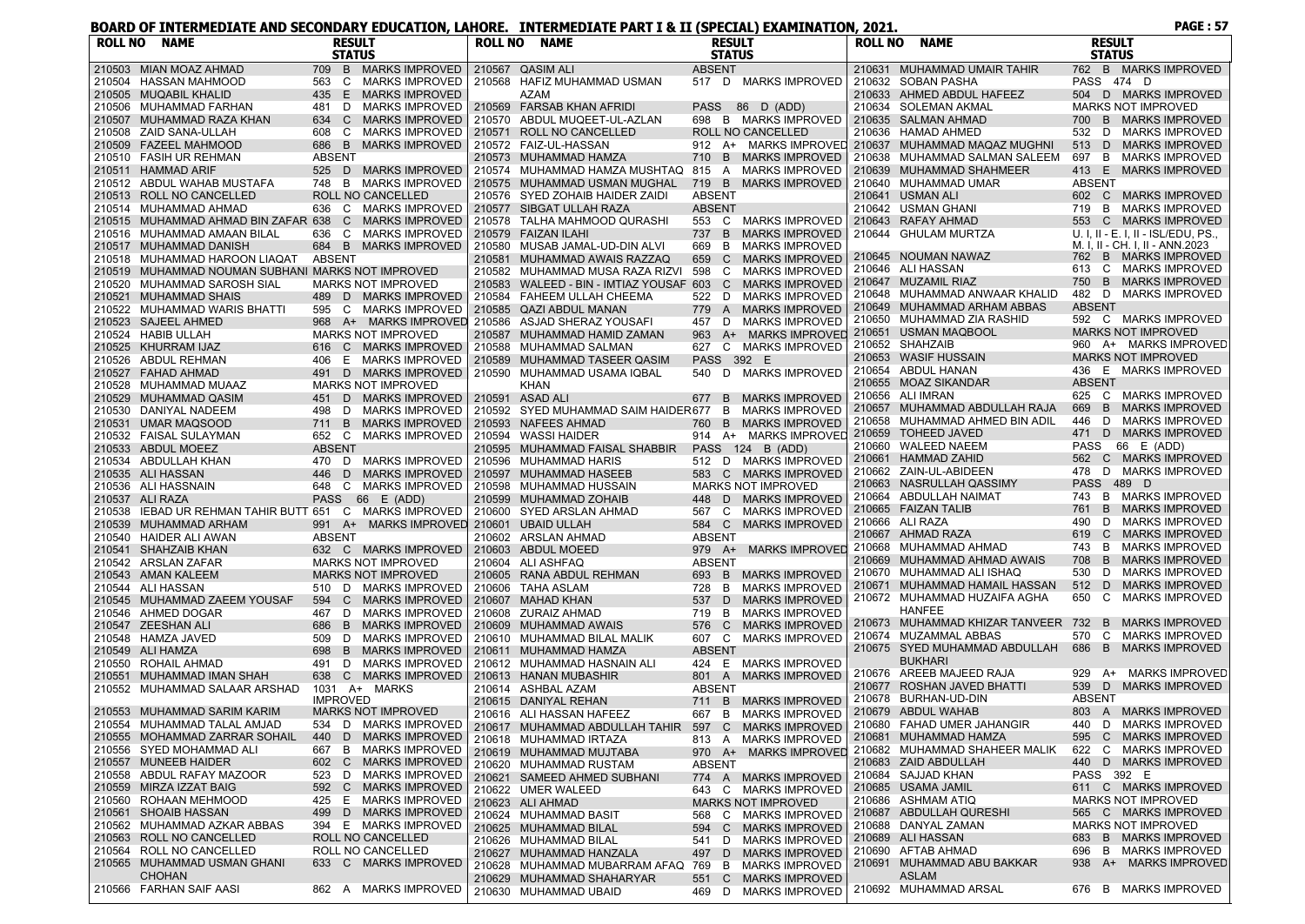|             | <b>ROLL NO NAME</b>                                                    |               | <b>RESULT</b><br><b>STATUS</b>                | ponin of antent ispanis nito degonding soggitaon; shirtighs, antent ispanis i nig a was (of egans) shirtiagin; sysa<br><b>ROLL NO NAME</b> | <b>STATUS</b> | <b>RESULT</b>                                          | <b>ROLL NO NAME</b>                                |                 | <b>RESULT</b><br><b>STATUS</b>                    |
|-------------|------------------------------------------------------------------------|---------------|-----------------------------------------------|--------------------------------------------------------------------------------------------------------------------------------------------|---------------|--------------------------------------------------------|----------------------------------------------------|-----------------|---------------------------------------------------|
|             | 210693 MUHAMMAD FAIZAN                                                 |               | 698 B MARKS IMPROVED 210756 MUHAMMAD TAQI     |                                                                                                                                            |               |                                                        | 592 C MARKS IMPROVED   210819 MUHAMMAD TAHIR       |                 | 573 C MARKS IMPROVED                              |
|             | 210694 MUHAMMAD HANZLA SHAHZAD 436 E MARKS IMPROVED 210757 AFFAN AHMED |               |                                               |                                                                                                                                            |               | <b>MARKS NOT IMPROVED</b>                              | 210820 MUHAMMAD TAYYAB LATIF                       |                 | 742 B MARKS IMPROVED                              |
|             | 210695 MUHAMMAD TARIQ KHAN                                             |               | 593 C MARKS IMPROVED                          | 210758 ATEEB GHUFOOR                                                                                                                       |               |                                                        | 490 D MARKS IMPROVED   210821 MUHAMMAD USAMA TARIQ |                 | <b>MARKS NOT IMPROVED</b>                         |
|             | 210696 SAAD-UD-DIN                                                     |               | 875 A MARKS IMPROVED                          | 210759 HASHIR ALI                                                                                                                          |               |                                                        | 750 B MARKS IMPROVED   210822 MUHAMMAD USMAN       |                 | 650 C MARKS IMPROVED                              |
|             | 210697 JAVED AHMED                                                     |               | <b>MARKS NOT IMPROVED</b>                     | 210760 ZAIN ALI                                                                                                                            |               | 626 C MARKS IMPROVED                                   | 210823 SHEIR MUHAMMAD                              |                 | 599 C MARKS IMPROVED                              |
|             | 210698 AHMED BAIG<br>210699 HAMID ALI                                  |               | 602 C MARKS IMPROVED                          | 210761 ABU HURAIRA                                                                                                                         | PASS 440 D    | 617 C MARKS IMPROVED                                   | 210824 HAFIZ MUHAMMAD HANZALA<br>SHAHZAD           |                 | 593 C MARKS IMPROVED                              |
|             | 210700 HAFIZ GHULAM MURTAZA                                            |               | PASS 407 E<br>712 B MARKS IMPROVED            | 210762 MUHAMMAD TALHA FAWAD<br>210763 AHSAN MUHAMMAD SIDDIQUI 490 D MARKS IMPROVED                                                         |               |                                                        | 210825 BILAL SARWAR                                |                 | 677 B MARKS IMPROVED                              |
|             | 210701 HASSAM KHAN LODHI                                               |               | 413 E MARKS IMPROVED   210764 ASNEEF RASHEED  |                                                                                                                                            |               | 552 C MARKS IMPROVED                                   | 210826 MUHAMMAD HAMZA ASLAM                        |                 | 735 B MARKS IMPROVED                              |
|             | 210702 ABDUL REHMAN                                                    |               | 478 D MARKS IMPROVED                          | 210765 SUBHAN MUHAMMAD HUSSAIN 819 A MARKS IMPROVED                                                                                        |               |                                                        | 210827 MUHAMMAD HARRIS                             |                 | 789 A MARKS IMPROVED                              |
|             | 210703 MUHAMMAD ABD - UR - RAHIM MARKS NOT IMPROVED                    |               |                                               | 210766 KASHIF ALI                                                                                                                          |               | 518 D MARKS IMPROVED                                   | 210828 MUHAMMAD NOMAN                              |                 | 536 D MARKS IMPROVED                              |
|             | <b>FAROOQ</b>                                                          |               |                                               | 210767 USAMA SHABBIR                                                                                                                       |               | 478 D MARKS IMPROVED                                   | 210829 MUHAMMAD SOHAIB TAYYAB                      | ABSENT          |                                                   |
|             | 210704 MUHAMMAD ALI                                                    |               | 598 C MARKS IMPROVED                          | 210768 RANA HASHIM KHURSHID                                                                                                                |               | 450 D MARKS IMPROVED                                   | 210830 ATTASH UL WAHAB                             |                 | 643 C MARKS IMPROVED                              |
|             | 210705 MUHAMMAD MANHAB ZAFAR 810 A MARKS IMPROVED                      |               |                                               | CHOHAN                                                                                                                                     |               |                                                        | 210831 MALIK SABIR ALI                             |                 | PASS 478 D                                        |
|             | 210706 MUHAMMAD MUQCIT                                                 |               | 563 C MARKS IMPROVED   210769 MUHAMMAD GHAZIF |                                                                                                                                            |               | 512 D MARKS IMPROVED                                   | 210832 HAROON YOUSAF                               |                 | 842 A MARKS IMPROVED                              |
|             | 210707 MUHAMMAD RIZWAN ARIF                                            |               | 476 D MARKS IMPROVED   210770 BILAWAL NADEEM  |                                                                                                                                            |               | 490 D MARKS IMPROVED                                   | 210833 MUHAMMAD KASHIF                             |                 | 542 D MARKS IMPROVED                              |
|             | 210708 SYED ALI MURTAZA                                                |               | 478 D MARKS IMPROVED                          | 210771 ASADULLAH                                                                                                                           |               | <b>MARKS NOT IMPROVED</b>                              | 210834 MUHAMMAD USMAN                              |                 | 596 C MARKS IMPROVED                              |
|             | 210709 AHMED SUBHANI                                                   |               | 585 C MARKS IMPROVED                          | 210772 ROLL NO CANCELLED                                                                                                                   |               | ROLL NO CANCELLED                                      | 210835 MUHAMMAD USMAN                              | ABSENT          |                                                   |
|             | 210710 AMEER HAMZA ABBAS                                               |               | 523 D MARKS IMPROVED                          | 210773 SHAHZAIB ALI KHAN                                                                                                                   |               | 503 D MARKS IMPROVED   210836 ADNAN SAEED              |                                                    |                 | 419 E MARKS IMPROVED                              |
| 210711 UMAR |                                                                        |               | 605 C MARKS IMPROVED                          | 210774 HAMMAD                                                                                                                              |               | 630 C MARKS IMPROVED                                   | 210837 ROLL NO CANCELLED                           |                 | ROLL NO CANCELLED                                 |
|             | 210712 ABDUL QADIR                                                     |               | 675 B MARKS IMPROVED                          | 210775 FURQAN CHAUDHARY JUTT                                                                                                               |               | <b>MARKS NOT IMPROVED</b>                              | 210838 FAHEEM ABBAS                                |                 | 456 D MARKS IMPROVED                              |
|             | 210713 SUDAIS KHAN                                                     |               | 614 C MARKS IMPROVED   210776 UMAR SUBHANI    |                                                                                                                                            |               | 457 D MARKS IMPROVED                                   | 210839 MOEEZ ALI                                   | <b>ABSENT</b>   |                                                   |
|             | 210714 MUHAMMAD BILAL SHAHBAZ 842 A MARKS IMPROVED                     |               | 624 C MARKS IMPROVED                          | 210777 TAHA CHHAPRA                                                                                                                        |               |                                                        | 488 D MARKS IMPROVED   210840 FURQAN AHMED KHAN    |                 | <b>MARKS NOT IMPROVED</b>                         |
|             | 210715 MUHAMMAD HAMZA<br>210716 ADNAN AKBAR                            |               | 398 E MARKS IMPROVED                          | 210778 MUHAMMAD AHMAD<br>210779 MUHAMMAD RAHAM                                                                                             |               | <b>PASS 392 E</b>                                      | 210841 SIQTTIDAR HUSSAIN<br>210842 ANAS ALI        |                 | <b>MARKS NOT IMPROVED</b><br>516 D MARKS IMPROVED |
|             | 210717 SYED SAAD SAEED                                                 |               |                                               | 532 D MARKS IMPROVED   210780 MUHAMMAD SHAHZEB                                                                                             |               | 435 E MARKS IMPROVED<br>581 C MARKS IMPROVED           | 210843 RAYYAN SOHAIL BUTT                          |                 | 698 B MARKS IMPROVED                              |
|             | 210718 IMAM MUJTABA                                                    |               | 554 C MARKS IMPROVED                          | 210781 MUZAMMIL TARIQ                                                                                                                      |               | 559 C MARKS IMPROVED                                   | 210844 FAIZAN AMANAT                               |                 | 478 D MARKS IMPROVED                              |
|             | 210719 ALI HANIF                                                       |               | 595 C MARKS IMPROVED                          | 210782 MUDASSAR ALI                                                                                                                        |               | 686 B MARKS IMPROVED                                   | 210845 MUHAMMAD ABDULLAH                           |                 | 586 C MARKS IMPROVED                              |
|             | 210720 ALI MEHBOOB                                                     | ABSENT        |                                               | 210783 SYED HAMZA MEHDI                                                                                                                    |               | 551 C MARKS IMPROVED                                   | 210846 MUHAMMAD HANZALA AGHA                       |                 | 732 B MARKS IMPROVED                              |
|             | 210721 AHMAD RASHID                                                    |               | <b>MARKS NOT IMPROVED</b>                     | 210784 SHAHRUKH                                                                                                                            |               | MARKS NOT IMPROVED                                     | 210847 SYED MUHAMMAD ALI RAZA                      |                 | 1085 A+ MARKS                                     |
|             | 210722 MUHAMMAD AHMAD SARFRAZ MARKS NOT IMPROVED                       |               |                                               | 210785 BILAL AHMAD                                                                                                                         |               | 504 D MARKS IMPROVED                                   | <b>RIZVI</b>                                       | <b>IMPROVED</b> |                                                   |
|             | 210723 MUHAMMAD ASAD ASLAM VIRK 534 D MARKS IMPROVED                   |               |                                               | 210786 MUHAMMAD ABDULLAH                                                                                                                   |               | 610 C MARKS IMPROVED                                   | 210848 SYED MUHAMMAD SHAMS                         |                 | 811 A MARKS IMPROVED                              |
|             | 210724 MUHAMMAD TAHIR BILAL                                            |               | 559 C MARKS IMPROVED                          | YOUSAF                                                                                                                                     |               |                                                        | QAMAR                                              |                 |                                                   |
|             | 210725 SYED IRFAN AMJAD                                                |               | 719 B MARKS IMPROVED                          | 210787 MUHAMMAD AHMED MUSTAFA 844 A MARKS IMPROVED   210849 DANIYAL MEHMOOD FARRUKH 774 A MARKS IMPROVED                                   |               |                                                        |                                                    |                 |                                                   |
|             | 210726 SYED MOHSFAR ALI SHAH                                           |               | 440 D MARKS IMPROVED                          | 210788 MUHAMMAD RAMIZ IMAM                                                                                                                 |               | 585 C MARKS IMPROVED                                   | 210850 ABU BAKAR                                   |                 | 820 A MARKS IMPROVED                              |
|             | KAZMI                                                                  |               |                                               | 210789 AMEER HUSSAIN                                                                                                                       |               | 704 B MARKS IMPROVED                                   | 210851 MUHAMMAD HASHIR ABID                        |                 | 762 B MARKS IMPROVED                              |
|             | 210727 HAROON ASHGAR                                                   |               | PASS 550 C                                    | 210790 MALIK ABDUL REHMAN                                                                                                                  |               | 650 C MARKS IMPROVED                                   | 210852 MUHAMMAD KAZIM SIDDIQUI                     |                 | 607 C MARKS IMPROVED                              |
|             | 210728 HUSSAIN SHAFIQUE                                                | ABSENT        |                                               | 210791 SAQLAIN AKRAM                                                                                                                       |               | 440 D MARKS IMPROVED                                   | 210853 MUHAMMAD NASEEM                             |                 | 601 C MARKS IMPROVED                              |
|             | 210729 ABDULLAH                                                        |               | 475 D MARKS IMPROVED                          | 210792 ABDULLAH                                                                                                                            |               | 436 E MARKS IMPROVED                                   | 210854 MUHAMMAD ROHAN                              |                 | 768 B MARKS IMPROVED                              |
|             | 210730 AMMAD ABAID ULLAH                                               | <b>ABSENT</b> | PASS 419 E                                    | 210793 ALI NASIR<br>210794 MUHAMMAD AQIB                                                                                                   |               | <b>MARKS NOT IMPROVED</b><br><b>MARKS NOT IMPROVED</b> | 210855 ZAID FAROOQ                                 |                 | 467 D MARKS IMPROVED<br>602 C MARKS IMPROVED      |
|             | 210731 MUHAMMAD IHSAN<br>210732 MUHAMMAD JAYYAL RANA                   |               | 583 C MARKS IMPROVED                          | 210795 MUHAMMAD AWAIS                                                                                                                      |               | 576 C MARKS IMPROVED                                   | 210856 AFEEF-UR-REHMAN<br>210857 ALLIAN MEHBOOB    |                 | 830 A MARKS IMPROVED                              |
|             | 210733 ANNAS ANWAR                                                     |               | 591 C MARKS IMPROVED                          | 210796 MUHAMMAD GOHAR JAMAL                                                                                                                |               | 540 D MARKS IMPROVED                                   | 210858 IHTISAM                                     |                 | 505 D MARKS IMPROVED                              |
|             | 210734 ABDUR REHMAN                                                    |               | 828 A MARKS IMPROVED                          | 210797 MUHAMMAD SHOAIB                                                                                                                     |               | <b>MARKS NOT IMPROVED</b>                              | 210859 HASSAN IQBAL                                |                 | <b>MARKS NOT IMPROVED</b>                         |
|             | 210735 RAI MUHAMMAD FEROZ                                              |               | 513 D MARKS IMPROVED                          | 210798 MUHAMMAD UZAIR                                                                                                                      |               | <b>PASS 428 E</b>                                      | 210860 KHUZAIMA MUZAMMAL                           |                 | MARKS NOT IMPROVED                                |
|             | 210736 MUHAMMAD ABDULLAH                                               |               | U. I, II - E. I, II - ISL/EDU, PS.,           | 210799 TALHA AHMAD                                                                                                                         |               |                                                        | 899 A+ MARKS IMPROVED 210861 ALI AHMAD SALEEM      |                 | 582 C MARKS IMPROVED                              |
|             |                                                                        |               | PHY. I, II - SUP.2022                         | 210800 FUJIMURA MOHAMMAD ALI KAI 525 D MARKS IMPROVED                                                                                      |               |                                                        | 210862 ALI RAZA                                    |                 | 563 C MARKS IMPROVED                              |
|             | 210737 MUHAMMAD FURQAN AHMED                                           |               | 685 B MARKS IMPROVED                          | 210801 MUHAMMAD AHMAD SANA                                                                                                                 |               | 538 D MARKS IMPROVED   210863 ZORAIZ ANWAR             |                                                    |                 | 727 B MARKS IMPROVED                              |
|             | 210738 MUHAMMAD MUJEEB YASEEN MARKS NOT IMPROVED                       |               |                                               | 210802 MUHAMMAD FAIZAN SHAKEEL 662 B MARKS IMPROVED                                                                                        |               |                                                        | 210864 MUHAMMAD AKMAL                              |                 | MARKS NOT IMPROVED                                |
|             | 210739 SYED HASSAN ABBAS                                               |               | 614 C MARKS IMPROVED                          | 210803 MUHAMMAD FARRUKH SALEEM 642 C MARKS IMPROVED                                                                                        |               |                                                        | 210865 MUHAMMAD ARSLAN                             |                 | PASS 599 C                                        |
|             | 210740 IHTISHAM SHAHID                                                 |               | 488 D MARKS IMPROVED                          | KHAN                                                                                                                                       |               |                                                        | 210866 MUHAMMAD FAIZAN HASSAN                      |                 | <b>PASS 457 D</b>                                 |
|             | 210741 HAMOOD UR REHMAN                                                |               |                                               | 540 D MARKS IMPROVED 210804 MUHAMMAD SOHAIB                                                                                                | ABSENT        |                                                        | 210867 RAYAN AHMAD                                 |                 | 664 B MARKS IMPROVED                              |
|             | 210743 MUHAMMAD ANS MOAVIA                                             |               | <b>MARKS NOT IMPROVED</b>                     | 210742 MIRZA MUHAMMAD ASAD BAIG 457 D MARKS IMPROVED 210805 MUHAMMAD USMAN ZULFIQAR 394 E MARKS IMPROVED 210868 HAIDER NAEEM               |               |                                                        |                                                    |                 | 758 B MARKS IMPROVED                              |
|             | 210744 MUHAMMAD BILAL                                                  |               | 490 D MARKS IMPROVED                          | 210806 MUHAMMAD ZAKI                                                                                                                       |               | <b>MARKS NOT IMPROVED</b>                              | 210869 FAIQ ABBASI                                 |                 | PASS 108 C (ADD)                                  |
|             | 210745 MUHAMMAD UMER FAROOQ                                            |               | 710 B MARKS IMPROVED                          | 210807 SYED AREEB NAZEER                                                                                                                   |               | PASS 456 D                                             | 210870 ABDUL QADIR                                 |                 | <b>PASS 524 D</b>                                 |
|             | 210746 MUHAMMAD USMAN BIN IMRAN 706 B MARKS IMPROVED                   |               |                                               | 210808 KASIB MALIK                                                                                                                         |               | 788 A MARKS IMPROVED                                   | 210871 RIZWAN ALI                                  |                 | 456 D MARKS IMPROVED                              |
|             | 210747 MUNEEB AHMAD                                                    |               | <b>MARKS NOT IMPROVED</b>                     | 210809 MALIK SAQIB                                                                                                                         | <b>ABSENT</b> |                                                        | 210872 ABUZAR                                      |                 | 646 C MARKS IMPROVED                              |
|             | 210748 HASSAN ASIF                                                     |               | 608 C MARKS IMPROVED                          | 210810 UMAIR AHMED PIRZADA                                                                                                                 |               | 650 C MARKS IMPROVED                                   | 210873 SHOAIB MUKHTAR                              |                 | 686 B MARKS IMPROVED                              |
|             | 210749 FAHAD TARIQ                                                     |               | 667 B MARKS IMPROVED                          | 210811 DANISH MUNIR<br>210812 HAFIZ USAMA BIN SHAKIR                                                                                       |               | 772 A MARKS IMPROVED<br>997 A+ MARKS IMPROVED          | 210874 SALAMAT SHAH<br>210875 MUHAMMAD ALI         |                 | 635 C MARKS IMPROVED<br><b>MARKS NOT IMPROVED</b> |
|             | 210750 SHOAIB AHMAD                                                    |               | <b>MARKS NOT IMPROVED</b>                     | 210813 HUSNAIN SARDAR                                                                                                                      |               | 763 B MARKS IMPROVED                                   | 210876 MUHAMMAD AMMAR GILL                         |                 | 597 C MARKS IMPROVED                              |
|             | 210751 MUHAMMAD ALI JAVAID                                             |               | 548 D MARKS IMPROVED                          | 210814 ABDULLAH KHAN                                                                                                                       | ABSENT        |                                                        | 210877 MUHAMMAD ANIQUE BHATTI                      |                 | 676 B MARKS IMPROVED                              |
|             | 210752 MUHAMMAD FAIZAN                                                 |               | 778 A MARKS IMPROVED                          | 210815 ALI ALEEM                                                                                                                           |               | 572 C MARKS IMPROVED                                   | 210878 MUHAMMAD TAHSIN                             |                 | 532 D MARKS IMPROVED                              |
|             | 210753 MUHAMMAD HAFEEZ                                                 |               | 957 A+ MARKS IMPROVED                         | 210816 MAHAD AHMAD                                                                                                                         |               | 772 A MARKS IMPROVED                                   | 210879 REHAN MEHMOOD                               |                 | 511 D MARKS IMPROVED                              |
|             | 210754 MUHAMMAD HAMID ASHRAF                                           | 669           | <b>B MARKS IMPROVED</b>                       | 210817 MUHAMMAD AFFAN SHEIKH                                                                                                               |               | 749 B MARKS IMPROVED                                   | 210880 ABID ALI                                    |                 | 589 C MARKS IMPROVED                              |
|             | 210755 MUHAMMAD HAMZA                                                  |               | 698 B MARKS IMPROVED                          | 210818 MUHAMMAD HARIS SHAKEEL                                                                                                              |               | <b>MARKS NOT IMPROVED</b>                              | 210881 MUSTANSAR HUSSAIN                           |                 | 717 B MARKS IMPROVED                              |
|             |                                                                        |               |                                               |                                                                                                                                            |               |                                                        |                                                    |                 |                                                   |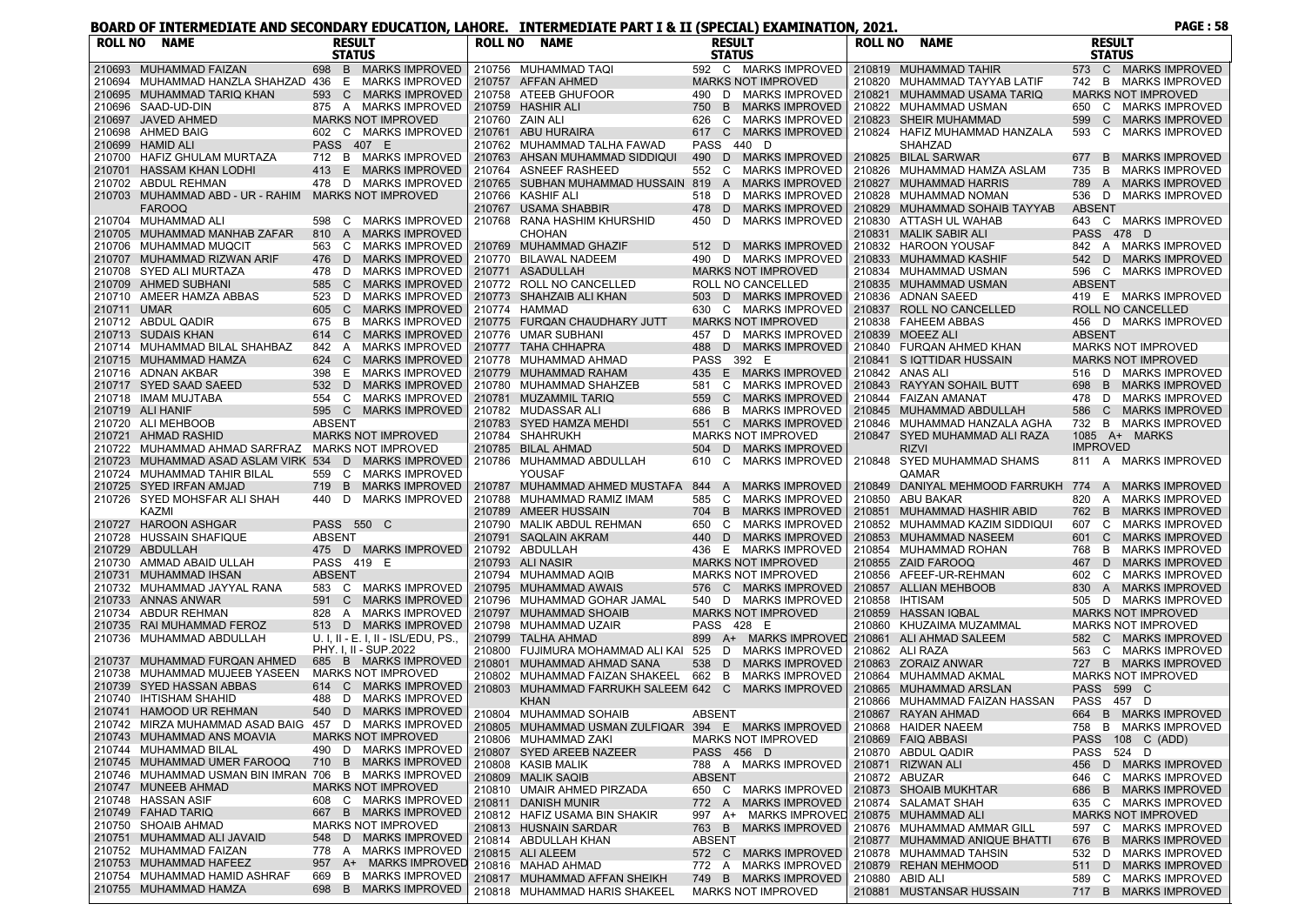|                                                      |                 |                                                | BOARD OF INTERMEDIATE AND SECONDARY EDUCATION, LAHORE. INTERMEDIATE PART I & II (SPECIAL) EXAMINATION, 2021. |                                |                                           |                                                     |                                | <b>PAGE: 59</b>                              |
|------------------------------------------------------|-----------------|------------------------------------------------|--------------------------------------------------------------------------------------------------------------|--------------------------------|-------------------------------------------|-----------------------------------------------------|--------------------------------|----------------------------------------------|
| <b>ROLL NO NAME</b>                                  |                 | <b>RESULT</b><br><b>STATUS</b>                 | <b>ROLL NO NAME</b>                                                                                          | <b>RESULT</b><br><b>STATUS</b> |                                           | <b>ROLL NO NAME</b>                                 | <b>RESULT</b><br><b>STATUS</b> |                                              |
| 210882 ALI ABBAS                                     |                 | 830 A MARKS IMPROVED                           | 210946 MUHAMMAD ANWER SOHAIL                                                                                 |                                | 599 C MARKS IMPROVED                      | 211009 ALI HASSAN                                   |                                | <b>MARKS NOT IMPROVED</b>                    |
| 210883 MUHAMMAD AHMAD                                |                 | <b>MARKS NOT IMPROVED</b>                      | 210947 MUHAMMAD BILAL                                                                                        |                                | 730 B MARKS IMPROVED                      | 211010 ABU SUFIAN                                   |                                | <b>MARKS NOT IMPROVED</b>                    |
| 210884 MUHAMMAD AMJAD SHERWANI 461 D MARKS IMPROVED  |                 |                                                | 210948 MUHAMMAD TAYYAB SIDDIQUI ABSENT                                                                       |                                |                                           | 211011 MUHAMMAD AMMAR                               |                                | 649 C MARKS IMPROVED                         |
| 210885 MUHAMMAD HASEEB IMRAN                         |                 | <b>PASS 392 E</b>                              | 210949 MUHAMMAD ZEESHAN                                                                                      |                                | 1017 A+ MARKS                             | 211012 MUHAMMAD HASSAN FARAZ                        | ABSENT                         |                                              |
| 210886 MUHAMMAD ZAYAN BHUTTA                         |                 | 470 D MARKS IMPROVED                           | 210950 USMAN TAHIR                                                                                           | <b>IMPROVED</b>                | <b>MARKS NOT IMPROVED</b>                 | 211013 ZARGHAM ABBAS                                | <b>ABSENT</b>                  |                                              |
| 210887 TALHA HUSSAIN                                 |                 | 424 E MARKS IMPROVED                           | 210951 MOAIZ AHMED                                                                                           |                                | 538 D MARKS IMPROVED                      | 211014 KHAWAJA MOEZ MAHMOOD                         |                                | 425 E MARKS IMPROVED                         |
| 210888 SHAHZAD NASIR                                 |                 | 702 B MARKS IMPROVED                           | 210952 SALMAN DANIAL                                                                                         |                                | 604 C MARKS IMPROVED                      | 211015 HAMZA SAFEER                                 |                                | 424 E MARKS IMPROVED                         |
| 210889 SAIMON ASLAM                                  |                 | 543 D MARKS IMPROVED                           | 210953 CH MUHAMMAD KHULDOON                                                                                  |                                | 615 C MARKS IMPROVED                      | 211016 ALI HUSNAIN ANWAR                            | PASS 595 C                     |                                              |
| 210890 JAMSHAID AHMAD ABBASI                         |                 | 853 A MARKS IMPROVED                           | RAZA                                                                                                         |                                |                                           | 211017 MUHAMMAD HARIS TOUQEER                       |                                | MARKS NOT IMPROVED                           |
| 210891 MUHAMMAD ABDULLAH                             |                 | 928 A+ MARKS IMPROVED                          | 210954 MOIN MUNIR                                                                                            |                                | 563 C MARKS IMPROVED                      | QAZI                                                |                                |                                              |
| 210892 MUHAMMAD MAZHAR ALAM                          |                 | 496 D MARKS IMPROVED                           | 210955 SAMRAN MUNIR                                                                                          |                                | 729 B MARKS IMPROVED                      | 211018 MUHAMMAD KALEEM ULLAH                        | ABSENT                         |                                              |
| 210893 MUHAMMAD TALHA KHAN                           |                 | <b>MARKS NOT IMPROVED</b>                      | 210956 ABDUL MOEED                                                                                           |                                | 618 C MARKS IMPROVED                      | <b>KHAN</b>                                         |                                |                                              |
| 210894 MUHAMMAD YAHYA RAFAY<br>210895 HAIDER ALI     | <b>ABSENT</b>   | 560 C MARKS IMPROVED                           | 210957 MUHAMMAD AHSAN                                                                                        |                                | <b>MARKS NOT IMPROVED</b>                 | 211019 MUHAMMAD SHAHBAZ<br>211020 SAUD AHMED        |                                | 481 D MARKS IMPROVED<br>638 C MARKS IMPROVED |
| 210896 SAMEER AHMAD                                  |                 | 440 D MARKS IMPROVED                           | 210958 MUHAMMAD AWAIS                                                                                        | PASS 534 D                     |                                           | 211021 FASEEH UR REHMAN                             |                                | <b>MARKS NOT IMPROVED</b>                    |
| 210897 JUNAID ALI                                    |                 | <b>MARKS NOT IMPROVED</b>                      | 210959 MUHAMMAD HASSAN BIN ASIF 553 C MARKS IMPROVED                                                         |                                |                                           | 211022 SHAHID SIDDIQUE                              |                                | 919 A+ MARKS IMPROVED                        |
| 210898 MUHAMMAD AHMED                                |                 | 688 B MARKS IMPROVED                           | 210960 MUHAMMAD RAHIM ALI                                                                                    |                                | 556 C MARKS IMPROVED                      | 211023 ABDUL QADEER AHMAD KHAN 795 A MARKS IMPROVED |                                |                                              |
|                                                      |                 | 703 B MARKS IMPROVED                           | 210961 MUHAMMAD UMAR SAIF                                                                                    |                                | 884 A+ MARKS IMPROVED 211024 ABDUL REHMAN |                                                     |                                |                                              |
| 210899 MUHAMMAD MOSA BUTT<br>210900 INAM UL HAQ      |                 | 466 D MARKS IMPROVED                           | 210962 AHSAN ANWAR                                                                                           |                                | 859 A MARKS IMPROVED                      | 211025 ABDULLAH KHAN                                |                                | 533 D MARKS IMPROVED<br>816 A MARKS IMPROVED |
| 210901 ABDULBASIT                                    |                 | 650 C MARKS IMPROVED                           | 210963 WAQAS BILAL                                                                                           |                                | <b>MARKS NOT IMPROVED</b>                 | 211026 AHMAD HASSAN                                 |                                | <b>MARKS NOT IMPROVED</b>                    |
| 210902 ABUZAR TAHIR                                  |                 | 612 C MARKS IMPROVED                           | 210964 MUHAMMAD FARID JAVEED                                                                                 |                                | 470 D MARKS IMPROVED                      | 211027 ZOHAIB ARIF                                  |                                | 830 A MARKS IMPROVED                         |
| 210903 MUHAMMAD AHMAD                                | 758             | <b>B</b> MARKS IMPROVED                        | 210965 MUHAMMAD SAIF ULLAH IRFAN 899 A+ MARKS IMPROVED                                                       |                                |                                           | 211028 MUHAMMAD AQIB ALI                            |                                | 758 B MARKS IMPROVED                         |
| 210904 MUHAMMAD HAZIQ                                |                 | 582 C MARKS IMPROVED                           | 210966 MUHAMMAD TAHIR                                                                                        |                                | 722 B MARKS IMPROVED                      | 211029 MUHAMMAD FAISAL ZAMAN                        |                                | 482 D MARKS IMPROVED                         |
| 210905 MUHAMMAD MUJTABA HASSAN 886 A+ MARKS IMPROVED |                 |                                                | 210967 AQIB ALI                                                                                              | <b>PASS 428 E</b>              |                                           | 211030 MUHAMMAD HASEEB                              |                                | 450 D MARKS IMPROVED                         |
| 210906 WALEED BIN KHALID                             |                 | 1002 A+ MARKS                                  | 210968 TALHA HUSSAIN                                                                                         |                                | 644 C MARKS IMPROVED                      | 211031 MUHAMMAD UMAR                                |                                | 521 D MARKS IMPROVED                         |
|                                                      | <b>IMPROVED</b> |                                                | 210969 ZAIN UL ABIDEEN                                                                                       | <b>PASS 392 E</b>              |                                           | 211032 MUHAMMAD UMER BEG MIRZA 780 A MARKS IMPROVED |                                |                                              |
| 210907 ABEER AHMAD                                   |                 | 615 C MARKS IMPROVED                           | 210970 SHARIQ JAVAID                                                                                         |                                | 615 C MARKS IMPROVED                      | 211033 REHAN NAVEED                                 |                                | 589 C MARKS IMPROVED                         |
| 210908 SHAHZAIB SAFDAR                               | ABSENT          |                                                | 210971 SHAYAN AHMED FAIZI                                                                                    |                                | 525 D MARKS IMPROVED                      | 211034 AHMED MUSTAFA                                |                                | 616 C MARKS IMPROVED                         |
| 210909 MIAN MUHAMMAD ARQAM                           |                 | 830 A MARKS IMPROVED                           | 210972 RANA SAAD ULLAH                                                                                       |                                | 644 C MARKS IMPROVED                      | 211035 DANIYAL NAZIR                                |                                | <b>MARKS NOT IMPROVED</b>                    |
| 210910 ABDUL MOIZ                                    |                 | 647 C MARKS IMPROVED                           | 210973 MUHAMMAD ABDULLAH                                                                                     |                                | 801 A MARKS IMPROVED                      | 211036 DANIYAL WAHEED                               |                                | 471 D MARKS IMPROVED                         |
| 210911 ALI HAMZA                                     |                 | PASS 511 D                                     | 210974 MUHAMMAD ABDULLAH AFZAL ABSENT                                                                        |                                |                                           | 211037 HUSSAIN WAQAR                                |                                | 669 B MARKS IMPROVED                         |
| 210912 NAZAKAT ALI                                   |                 |                                                | 532 D MARKS IMPROVED   210975 MUHAMMAD AHMAD KAMAL                                                           |                                | <b>MARKS NOT IMPROVED</b>                 | 211038 ABDUL HASEEB                                 |                                | 634 C MARKS IMPROVED                         |
| 210913 MUHAMMAD NASEER                               |                 | 534 D MARKS IMPROVED                           | 210976 MUHAMMAD SHAKEEL                                                                                      |                                | <b>MARKS NOT IMPROVED</b>                 | 211039 HAMZA HAMID                                  |                                | <b>MARKS NOT IMPROVED</b>                    |
| 210914 SYED MUHAMMAD UMER IJAZ 810 A MARKS IMPROVED  |                 |                                                | <b>RASHEED</b>                                                                                               |                                |                                           | 211040 ALI MUSTAFA                                  |                                | 657 C MARKS IMPROVED                         |
| 210915 AHMED DAIM SHABBEER                           |                 | 618 C MARKS IMPROVED   210977 AWAIS ALI        |                                                                                                              |                                | 419 E MARKS IMPROVED                      | 211041 MUHAMMAD HAMMAD                              |                                | 613 C MARKS IMPROVED                         |
| 210916 DAMEER AHMAD                                  |                 | 540 D MARKS IMPROVED                           | 210978 RAMISH AHMAD                                                                                          |                                | 719 B MARKS IMPROVED                      | 211042 MUHAMMAD SAAIM AHAD                          |                                | PASS 124 B (ADD)                             |
| 210917 SHAHZAIB SUBHANI                              |                 | 576 C MARKS IMPROVED                           | 210979 KHALID USMAN KHAN LODHI                                                                               | <b>PASS 594 C</b>              |                                           | 211043 MUHAMMAD TALAL AFZAAL                        |                                | 790 A MARKS IMPROVED                         |
| 210918 ZAIN SHAFIQUE                                 | <b>ABSENT</b>   |                                                | 210980 HAMMAD IQBAL                                                                                          |                                | 557 C MARKS IMPROVED                      | 211044 SYED ZAEEM ABBAS                             |                                | 490 D MARKS IMPROVED                         |
| 210919 UMAN SHAFQAT BUTT                             |                 | 456 D MARKS IMPROVED                           | 210981 SHAMRAIZ BUTT                                                                                         |                                | 749 B MARKS IMPROVED                      | 211045 QASIM JAVED                                  |                                | 810 A MARKS IMPROVED                         |
| 210920 OMER TOQEER                                   |                 | <b>MARKS NOT IMPROVED</b>                      | 210982 ZEESHAN AHMED KHAN                                                                                    |                                | 542 D MARKS IMPROVED                      | 211046 ZARK ALI                                     |                                | 468 D MARKS IMPROVED                         |
| 210921 HASSAN ALI                                    |                 |                                                | 624 C MARKS IMPROVED   210983 ROLL NO CANCELLED                                                              |                                | ROLL NO CANCELLED                         | 211047 HANNAN ALI                                   |                                | 651 C MARKS IMPROVED                         |
| 210922 ABDULLAH                                      | <b>ABSENT</b>   |                                                | 210984 MUHAMMAD IMRAN                                                                                        |                                | 513 D MARKS IMPROVED                      | 211048 ANAS ALI                                     |                                | <b>MARKS NOT IMPROVED</b>                    |
| 210923 ALI RAZA                                      |                 |                                                | 539 D MARKS IMPROVED   210985 MUHAMMAD NUMAN HAIDER                                                          |                                | 510 D MARKS IMPROVED                      | 211049 ABDUL RAFAY                                  |                                | 906 A+ MARKS IMPROVED                        |
| 210924 MUHAMMAD ABDULLAH                             |                 | <b>PASS 407 E</b>                              | 210986 MUHAMMAD UMER                                                                                         |                                | 823 A MARKS IMPROVED                      | 211050 ABDULLAH SHEIKH                              |                                | 589 C MARKS IMPROVED                         |
| 210925 MUHAMMAD AHSAN RAZA                           |                 | 654 C MARKS IMPROVED                           | 210987 MUHAMMAD WALEED ABID                                                                                  | <b>ABSENT</b>                  |                                           | 211051 ALIYAN                                       | <b>ABSENT</b>                  |                                              |
| 210926 MUHAMMAD AKIF                                 |                 | 685 B MARKS IMPROVED                           | 210988 SHAN ALI                                                                                              |                                | <b>MARKS NOT IMPROVED</b>                 | 211052 ALI RAZA                                     |                                | 450 D MARKS IMPROVED                         |
| 210927 MUHAMMAD EHTISHAM WARIS ABSENT                |                 |                                                | 210989 HASSAN MAJEED                                                                                         | <b>ABSENT</b>                  |                                           | 211053 MAHAD MAHMOOD                                |                                | 803 A MARKS IMPROVED                         |
| 210928 MUHAMMAD FAISAL                               |                 | <b>MARKS NOT IMPROVED</b>                      | 210990 ABDULLAH                                                                                              |                                | 619 C MARKS IMPROVED                      | 211054 MUHAMMAD AHMAD QAMAR                         |                                | 750 B MARKS IMPROVED                         |
| 210929 MUHAMMAD SHEHRYAR                             |                 | PASS 833 A                                     | 210991 RANA MUHAMMAD ABU BAKAR 711 B MARKS IMPROVED                                                          |                                |                                           | 211055 MUHAMMAD KAMRAN ALI                          | <b>ABSENT</b>                  |                                              |
| 210930 FARHAN ZAID                                   |                 | 801 A MARKS IMPROVED                           | 210992 MUHAMMAD SABOOR KHAN                                                                                  |                                | <b>MARKS NOT IMPROVED</b>                 | 211056 FANEEZ FAHIM                                 | <b>ABSENT</b>                  |                                              |
| 210931 GHULAM MURTAZA                                |                 |                                                | 714 B MARKS IMPROVED   210993 ARBAZ AHMED AWAN                                                               |                                | 715 B MARKS IMPROVED                      | 211057 HAFIZ AHSAN ZAHEER                           |                                | <b>MARKS NOT IMPROVED</b>                    |
| 210932 HASNAIN                                       |                 | 651 C MARKS IMPROVED   210994 SYED MUSA ALI    |                                                                                                              |                                | 492 D MARKS IMPROVED                      | 211058 ADIL SHAKEEL                                 |                                | 542 D MARKS IMPROVED                         |
| 210933 ABDUL HADI                                    |                 | 689 B MARKS IMPROVED   210995 SAAD SULIMAN     |                                                                                                              |                                | 665 B MARKS IMPROVED                      | 211059 AMIR RASHEED                                 |                                | 563 C MARKS IMPROVED                         |
| 210934 ROHAAN ARSHAD                                 |                 | 609 C MARKS IMPROVED                           | 210996 TALHA ZULFIQAR                                                                                        |                                | 450 D MARKS IMPROVED                      | 211060 ABDUL SAMI                                   |                                | 513 D MARKS IMPROVED                         |
| 210935 MUHAMMAD MIRAJ ASGHAR                         |                 | 584 C MARKS IMPROVED   210997 SHAHZAIB NADEEM  |                                                                                                              |                                | 692 B MARKS IMPROVED                      | 211061 ABDULLAH ZAKI                                | <b>ABSENT</b>                  |                                              |
| 210936 MUHAMMAD NOUMAN SHARIF                        |                 | 774 A MARKS IMPROVED                           | 210998 UMER RIAZ                                                                                             |                                | 568 C MARKS IMPROVED                      | 211062 MAAZ HADIAT                                  |                                | 655 C MARKS IMPROVED                         |
| 210937 MUHAMMAD SAQLAIN                              |                 | 804 A MARKS IMPROVED   210999 ABDULLAH BILAL   |                                                                                                              |                                | 642 C MARKS IMPROVED                      | 211063 ALI MUAZ                                     |                                | 448 D MARKS IMPROVED                         |
| 210938 ADEEL YOUSAF                                  |                 | 667 B MARKS IMPROVED   211000 HANZLA BIN ZAHID |                                                                                                              |                                | 543 D MARKS IMPROVED                      | 211064 MUHAMMAD FASIH AHMAD                         |                                | 698 B MARKS IMPROVED                         |
| 210939 MALIK MUHAMMAD UMER                           |                 | 469 D MARKS IMPROVED   211001 ALI AMMAR AWAN   |                                                                                                              |                                | 572 C MARKS IMPROVED                      | 211065 MUHAMMAD MUAVIA                              |                                | 447 D MARKS IMPROVED                         |
| <b>KHOKHAR</b>                                       |                 |                                                | 211002 MUHAMMAD AHMAD                                                                                        |                                | <b>MARKS NOT IMPROVED</b>                 | 211066 MUHAMMAD TAIMUR SKHAWAT 647 C MARKS IMPROVED |                                |                                              |
| 210940 FARIZ MAHMOOD                                 |                 | 758 B MARKS IMPROVED                           | 211003 MUHAMMAD TAHA                                                                                         |                                | 791 A MARKS IMPROVED                      | 211067 MEHBOOB AFZAL                                | <b>ABSENT</b>                  |                                              |
| 210941   HAFIZ USAMA ALAM                            |                 | <b>PASS 398 E</b>                              | 211004 TALHA SHAHID                                                                                          |                                | <b>MARKS NOT IMPROVED</b>                 | 211068 MUNEEB REHMAN                                |                                | 728 B MARKS IMPROVED                         |
| 210942 HAMMAD IDREES                                 |                 | <b>MARKS NOT IMPROVED</b>                      | 211005 MOHID ALI                                                                                             |                                | 490 D MARKS IMPROVED                      | 211069 AMEER ABDULLAH                               |                                | 534 D MARKS IMPROVED                         |
| 210943 HAMZA CHAUDHRY                                |                 | 549 D MARKS IMPROVED                           | 211006 HAFIZ MUHAMMAD WASEEM                                                                                 |                                | 670 B MARKS IMPROVED                      | 211070 ALI IFTIKHAR                                 |                                | <b>MARKS NOT IMPROVED</b>                    |
| 210944 HAMZA IQBAL                                   | 680             | B MARKS IMPROVED 211007 GULRAIZ TUFAIL         |                                                                                                              |                                | 664 B MARKS IMPROVED                      | 211071 ALIZAIN                                      |                                | 572 C MARKS IMPROVED                         |
| 210945 ARHAM ASHRAF                                  |                 | 499 D MARKS IMPROVED   211008 FAIZAN ALI       |                                                                                                              | <b>ABSENT</b>                  |                                           | 211072 MUHAMMAD JAWAD NASIR                         |                                | 814 A MARKS IMPROVED                         |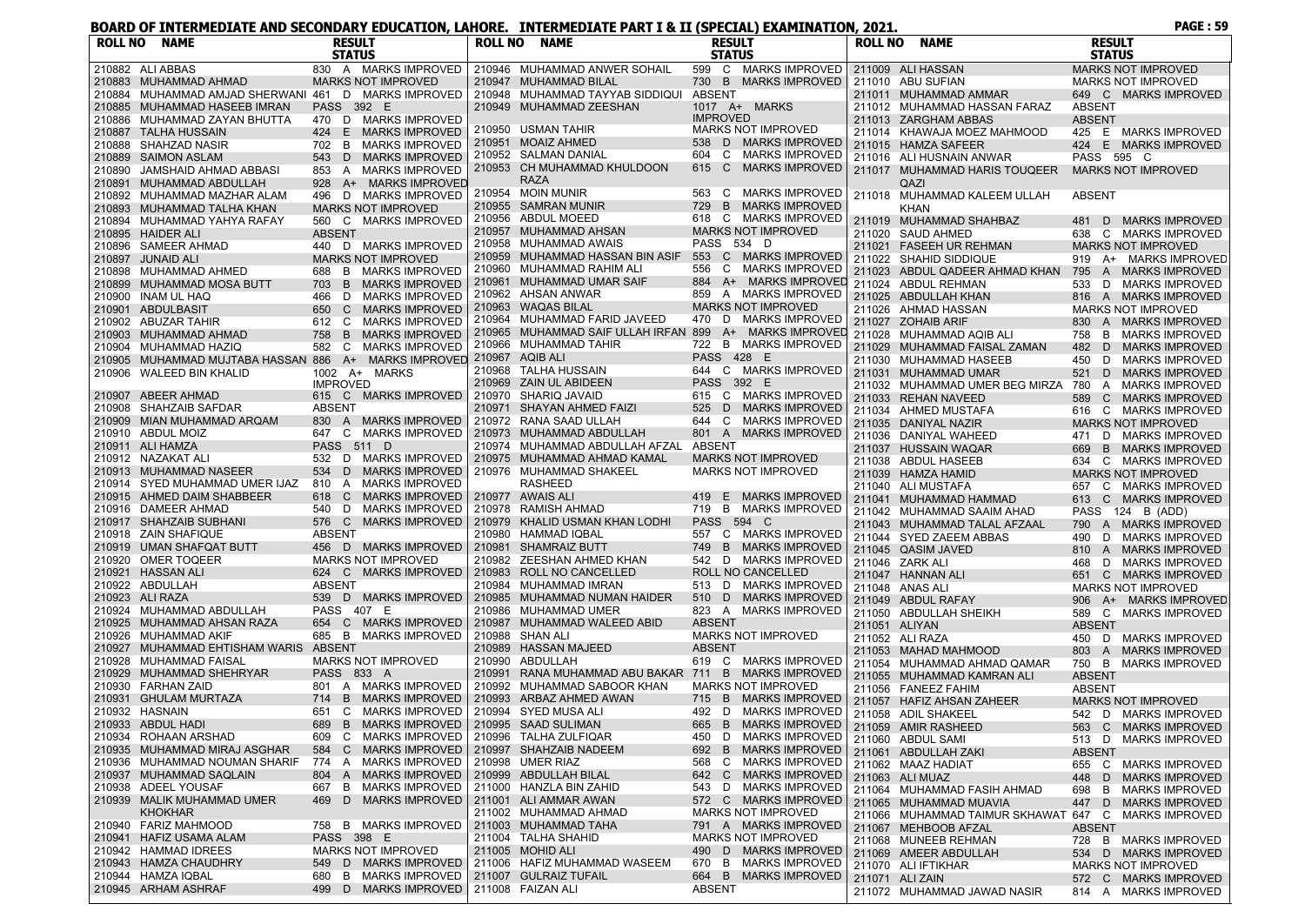| <b>ROLL NO NAME</b><br><b>RESULT</b><br><b>STATUS</b> |                                                    |               |                                               | <b>ROLL NO NAME</b><br><b>RESULT</b><br><b>STATUS</b> |                                                                                                                           |               |                                           |  | <b>ROLL NO NAME</b><br><b>RESULT</b><br><b>STATUS</b> |               |                           |  |  |
|-------------------------------------------------------|----------------------------------------------------|---------------|-----------------------------------------------|-------------------------------------------------------|---------------------------------------------------------------------------------------------------------------------------|---------------|-------------------------------------------|--|-------------------------------------------------------|---------------|---------------------------|--|--|
|                                                       | 211073 MUHAMMAD NOOR MUSSAWAR 770 A MARKS IMPROVED |               |                                               |                                                       | 211136 JALAL HAIDER                                                                                                       |               | 804 A MARKS IMPROVED                      |  | 211197 ZAIN ABBAS                                     |               | 593 C MARKS IMPROVED      |  |  |
|                                                       | 211074 NASEER AHMAD                                |               | 407 E MARKS IMPROVED                          |                                                       | 211137 MUHAMMAD ALI                                                                                                       |               | 627 C MARKS IMPROVED                      |  | 211198 OMER ALI                                       |               | 406 E MARKS IMPROVED      |  |  |
|                                                       | 211075 RAMEEZ ALI                                  | <b>ABSENT</b> |                                               |                                                       | 211138 MUHAMMAD BILAL                                                                                                     |               | 536 D MARKS IMPROVED                      |  | 211199 MEER HAMZA SHAHBAZ                             |               | 726 B MARKS IMPROVED      |  |  |
|                                                       | 211076 ZISHAN                                      | ABSENT        |                                               |                                                       | 211139 MUHAMMAD FAKHIR                                                                                                    |               | 534 D MARKS IMPROVED   211200 KAMRAN      |  |                                                       |               | 508 D MARKS IMPROVED      |  |  |
|                                                       | 211077 HAFIZ MUHAMMAD SAAD                         |               | 584 C MARKS IMPROVED                          |                                                       | 211140 SHAHZAIB RAZZAQ                                                                                                    |               | 509 D MARKS IMPROVED                      |  | 211201 RANA MUZAMMIL AHMED KHAN 840 A MARKS IMPROVED  |               |                           |  |  |
|                                                       | <b>HASHMI</b>                                      |               |                                               |                                                       | 211141 WAZIR AHMED ALI                                                                                                    | 490           | D MARKS IMPROVED                          |  | 211202 MUHAMMAD HASHAAM AHMAD 615 C MARKS IMPROVED    |               |                           |  |  |
|                                                       | 211078 SHARJEEL AJMAL                              |               | 534 D MARKS IMPROVED   211142 HAMZA SAJJAD    |                                                       |                                                                                                                           |               | 446 D MARKS IMPROVED                      |  | 211203 SYED MUHAMMAD AHSAN                            |               | 406 E MARKS IMPROVED      |  |  |
|                                                       | 211079 ABDULLAH YOUSAF                             |               | 560 C MARKS IMPROVED                          |                                                       | 211143 ABUZAR                                                                                                             |               | 642 C MARKS IMPROVED                      |  | <b>MANSUR</b>                                         |               |                           |  |  |
|                                                       | 211080 ALI HAIDER                                  |               | 605 C MARKS IMPROVED   211144 MUBASHAR NISAR  |                                                       |                                                                                                                           |               | 501 D MARKS IMPROVED                      |  | 211204 AHMED IZHAN MAZHAR                             | <b>ABSENT</b> |                           |  |  |
|                                                       | 211081 MUHAMMAD ADEEB                              |               | 977 A+ MARKS IMPROVED 211145 TAUSEEQ RAZA     |                                                       |                                                                                                                           |               | 621 C MARKS IMPROVED                      |  | 211205 NAVEED AHMED                                   |               | 703 B MARKS IMPROVED      |  |  |
|                                                       | 211082 MUHAMMAD AHMAD FATEH                        |               | 611 C MARKS IMPROVED   211146 RAZA ULLAH      |                                                       |                                                                                                                           |               | 486 D MARKS IMPROVED                      |  | 211206 SHAHEER SYED MUHAMMAD                          |               | 580 C MARKS IMPROVED      |  |  |
|                                                       | 211083 MUHAMMAD AKASHA AMJAD                       |               |                                               |                                                       | 540 D MARKS IMPROVED   211147 MUHAMMAD AHMED                                                                              |               | 631 C MARKS IMPROVED                      |  | <b>SHAH</b>                                           |               |                           |  |  |
|                                                       | 211084 MUHAMMAD ATIF                               |               |                                               |                                                       | 781 A MARKS IMPROVED   211148 MUHAMMAD SHAHROZ                                                                            |               | 737 B MARKS IMPROVED                      |  | 211207 ZAIN UL ABIDEEN                                |               | 725 B MARKS IMPROVED      |  |  |
|                                                       | 211085 MUHAMMAD HASHIR TARIQ                       |               | 892 A+ MARKS IMPROVED                         |                                                       | WASEEM                                                                                                                    |               |                                           |  | 211208 UMAR FAROOQ                                    |               | 865 A MARKS IMPROVED      |  |  |
|                                                       | 211086 MUHAMMAD ILYAS                              | <b>ABSENT</b> |                                               |                                                       | 211149 AYAAN AHMAD                                                                                                        |               | 615 C MARKS IMPROVED                      |  | 211209 WAHEED-UR-REHMAN                               |               | 469 D MARKS IMPROVED      |  |  |
|                                                       | 211087 MUHAMMAD NOSHERWAN                          |               | 597 C MARKS IMPROVED   211150 ASFAND SHABBIR  |                                                       |                                                                                                                           |               | 530 D MARKS IMPROVED                      |  | 211210 RAFEH HUSSAIN ZAHID                            |               | 398 E MARKS IMPROVED      |  |  |
|                                                       | <b>CHEEMA</b>                                      |               |                                               |                                                       | 211151 SARDAR AZLAN YASIR KHICHI 655 C MARKS IMPROVED                                                                     |               |                                           |  | 211211 ABDUL RAFFAY BIN SAFDAR                        |               | <b>PASS 398 E</b>         |  |  |
|                                                       | 211088 MUHAMMAD TALHA UZAIR                        |               | 530 D MARKS IMPROVED   211152 HARIS BIN IRFAN |                                                       |                                                                                                                           |               | 568 C MARKS IMPROVED                      |  | 211212 RANA TALHA NAWAZ                               |               | 752 B MARKS IMPROVED      |  |  |
|                                                       | 211089 ABAD AQEEL KHAN                             |               | 697 B MARKS IMPROVED                          |                                                       | 211153 ARSLAN AHMAD                                                                                                       | <b>ABSENT</b> |                                           |  | 211213 MUHAMMAD BILAL ISTIKHAR                        |               | 628 C MARKS IMPROVED      |  |  |
|                                                       | 211090 AHMED TALAL                                 |               | PASS 534 D                                    |                                                       | 211154 MUHAMMAD QASIM MASOOD                                                                                              |               | 762 B MARKS IMPROVED                      |  | 211214 WAQAS AHMAD                                    |               | 710 B MARKS IMPROVED      |  |  |
|                                                       | 211091 AMEER HAMZA                                 |               | <b>MARKS NOT IMPROVED</b>                     |                                                       | 211155 MUHAMMAD SAAD                                                                                                      |               | 676 B MARKS IMPROVED                      |  | 211215 M TAYYAB                                       |               | 407 E MARKS IMPROVED      |  |  |
|                                                       | 211092 SAIF ALI                                    |               | 586 C MARKS IMPROVED                          |                                                       | 211156 MUHAMMAD SUBHAN                                                                                                    |               | 584 C MARKS IMPROVED                      |  | 211216 ABDULLAH RIASAT                                |               | 536 D MARKS IMPROVED      |  |  |
|                                                       | 211093 MASHOOD MUHAMMAD                            |               | 440 D MARKS IMPROVED   211157 SOBAN ZAFAR     |                                                       |                                                                                                                           |               | 701 B MARKS IMPROVED                      |  | 211217 SUFYAN ALI                                     |               | 585 C MARKS IMPROVED      |  |  |
|                                                       | 211094 AAHIL ARSLAN                                |               | 504 D MARKS IMPROVED                          |                                                       | 211158 ASHAR KHURRAM                                                                                                      |               | 778 A MARKS IMPROVED                      |  | 211218 MUHAMMAD AHMAD                                 |               | 695 B MARKS IMPROVED      |  |  |
|                                                       | 211095 KAMRAN AHMAD SHER                           |               | <b>PASS 407 E</b>                             |                                                       | 211159 SYED MUHAMMAD HASSAN                                                                                               |               | 624 C MARKS IMPROVED                      |  | 211219 MUHAMMAD AKMAL                                 |               | 836 A MARKS IMPROVED      |  |  |
|                                                       | 211096 SHERAZ AMJAD                                |               | <b>MARKS NOT IMPROVED</b>                     |                                                       | 211160 SYED MUHAMMAD MEHDI RAZA 505 D MARKS IMPROVED                                                                      |               |                                           |  | 211220 MOHAMMAD IBRAHIM KHAN                          |               | 672 B MARKS IMPROVED      |  |  |
|                                                       | 211097 MOHSIN NADEEM                               | <b>ABSENT</b> |                                               |                                                       | RIZVI                                                                                                                     |               |                                           |  | 211221 MUHAMMAD MOAZ                                  |               | 547 D MARKS IMPROVED      |  |  |
|                                                       | 211098 MUHAMMAD AFZAAL                             |               | 413 E MARKS IMPROVED                          |                                                       | 211161 HASEEB AKRAM                                                                                                       |               | 537 D MARKS IMPROVED                      |  | 211222 MUHAMMAD MOHSIN                                |               | <b>MARKS NOT IMPROVED</b> |  |  |
|                                                       | 211099 MUHAMMAD AHMAD                              |               | <b>MARKS NOT IMPROVED</b>                     |                                                       | 211162 ADEEL NASIR                                                                                                        |               | 688 B MARKS IMPROVED                      |  | 211223 MUHAMMAD ZAIN UL ABIDEEN                       |               | 493 D MARKS IMPROVED      |  |  |
|                                                       | 211100   MUHAMMAD AMMAR ALI                        |               | 781 A MARKS IMPROVED                          |                                                       | 211163 JACOB S WAQAR                                                                                                      |               | 669 B MARKS IMPROVED                      |  | 211224 AHMED ABDUL HAQ                                |               | 670 B MARKS IMPROVED      |  |  |
|                                                       | 211101 MUHAMMAD USAMA SHOUKAT                      |               | MARKS NOT IMPROVED                            |                                                       | 211164 RIZWAN ALI HAIDERI                                                                                                 |               | <b>MARKS NOT IMPROVED</b>                 |  | 211225 SHAFIQ AHMAD                                   |               | <b>MARKS NOT IMPROVED</b> |  |  |
|                                                       | 211102 MOHAMMAD USMAN                              |               | 553 C MARKS IMPROVED                          |                                                       | │211165   ABU UL HASNAT AHMAD JANDA  456    D    MARKS IMPROVED │ 211226   TALHA RAMZAN                                   |               |                                           |  |                                                       |               | 595 C MARKS IMPROVED      |  |  |
|                                                       | 211103 MUHAMMAD USMAN                              |               | 802 A MARKS IMPROVED                          |                                                       | 211166 MUHAMMAD ABDUL REHMAN 995 A+ MARKS IMPROVED 211227 ALI HASSAN                                                      |               |                                           |  |                                                       | <b>ABSENT</b> |                           |  |  |
|                                                       | 211104 MUHAMMAD USMAN                              | 769           | <b>B</b> MARKS IMPROVED                       |                                                       | ASIF                                                                                                                      |               |                                           |  | 211228 MUHAMMAD ATIF ALI                              |               | 467 D MARKS IMPROVED      |  |  |
|                                                       | 211105 MUZAMMIL                                    |               | 801 A MARKS IMPROVED                          |                                                       | 211167 MOHAMMAD HASSAN                                                                                                    |               | 542 D MARKS IMPROVED                      |  | 211229 MUHAMMAD BILAL                                 |               | 496 D MARKS IMPROVED      |  |  |
|                                                       | 211106 AHMED NAVEED                                |               | 583 C MARKS IMPROVED                          |                                                       | 211168 MUNEEB AHMAD                                                                                                       |               | 504 D MARKS IMPROVED                      |  | 211230 MUHAMMAD IBRAHIM                               |               | 471 D MARKS IMPROVED      |  |  |
|                                                       | 211107 HARIS ALI                                   |               | 831 A MARKS IMPROVED   211169 ADEEL SARDAR    |                                                       |                                                                                                                           |               | <b>MARKS NOT IMPROVED</b>                 |  | 211231 QAMAR BIN ALI                                  |               | 862 A MARKS IMPROVED      |  |  |
|                                                       | 211108 MUHAMMAD ABDULLAH                           |               | 746 B MARKS IMPROVED                          |                                                       | 211170 CHOUDHARY MUHAMMAD                                                                                                 |               |                                           |  | 882 A+ MARKS IMPROVED 211232 SYED AHMAD ALI SHAH      |               | 523 D MARKS IMPROVED      |  |  |
|                                                       | 211109 MUHAMMAD AHMAD                              |               | 609 C MARKS IMPROVED                          |                                                       | <b>FARUKH</b>                                                                                                             |               |                                           |  | 211233 JOSHUA SAMUEL                                  |               | 573 C MARKS IMPROVED      |  |  |
|                                                       | 211110 MUHAMMAD AQEEB NASIR                        |               | 561 C MARKS IMPROVED                          |                                                       | 211171 MOIZ TAHIR                                                                                                         |               | 647 C MARKS IMPROVED                      |  | 211234 CHAND BABU                                     |               | 731 B MARKS IMPROVED      |  |  |
|                                                       | 211111 MUHAMMAD TALHA                              |               | <b>PASS 407 E</b>                             |                                                       | 211172 BILAL IQBAL                                                                                                        |               | 697 B MARKS IMPROVED                      |  | 211235 MUHAMMAD                                       |               | 683 B MARKS IMPROVED      |  |  |
|                                                       | 211112 MUHAMMAD ZEESHAN                            |               | 619 C MARKS IMPROVED                          |                                                       | 211173 QASIM SHAHBAZ FAROOQI                                                                                              |               | 694 B MARKS IMPROVED                      |  | 211236 MUHAMMAD DANISH AZHAR                          |               | 593 C MARKS IMPROVED      |  |  |
|                                                       | 211113 ATEEQ UR REHMAN                             | <b>ABSENT</b> |                                               |                                                       | 211174 SAQLAIN YOUSUF                                                                                                     |               | <b>MARKS NOT IMPROVED</b>                 |  | 211237 MUHAMMAD FAIZAN                                |               | 760 B MARKS IMPROVED      |  |  |
|                                                       | 211114 HADI HUSSAIN NIZAMI                         |               | 547 D MARKS IMPROVED   211175 TAYYAB          |                                                       |                                                                                                                           |               | 448 D MARKS IMPROVED                      |  | 211238 MUHAMMAD HASSAN                                |               | 503 D MARKS IMPROVED      |  |  |
| 211115 HAMID                                          |                                                    |               | <b>PASS 392 E</b>                             |                                                       | 211176 GHAZANFAR ALLAH DAD                                                                                                |               | 532 D MARKS IMPROVED                      |  | <b>MAHMOOD</b>                                        |               |                           |  |  |
|                                                       | 211116 MEHMOOD AHMED KHAN                          |               |                                               |                                                       | 624 C MARKS IMPROVED 211177 MUHAMMAD ARSLAN ABID                                                                          |               | 722 B MARKS IMPROVED                      |  | 211239 MUHAMMAD RAZA MUZAMMIL 407 E MARKS IMPROVED    |               |                           |  |  |
|                                                       | 211117 HASSAN ABDULLAH                             |               |                                               |                                                       | 857 A MARKS IMPROVED   211178 MUHAMMAD HAMZA SIDDIQUI                                                                     | ABSENT        |                                           |  | 211240 MUHAMMAD SAIFULLAH                             |               | 719 B MARKS IMPROVED      |  |  |
|                                                       | 211118   UKASHA JAVED MUN                          |               | 541 D MARKS IMPROVED                          |                                                       | 211179 MUHAMMAD HUNAIN                                                                                                    | 710           | <b>B</b> MARKS IMPROVED                   |  | 211241 MUHAMMAD ZAIN                                  |               | 893 A+ MARKS IMPROVED     |  |  |
|                                                       | 211119 CHAUDHARY MAHMOOD                           |               | 726 B MARKS IMPROVED   211180 ALI HAMZA       |                                                       |                                                                                                                           |               | 529 D MARKS IMPROVED                      |  | 211242 MUHAMMED ASAD KAMAL                            |               | 841 A MARKS IMPROVED      |  |  |
|                                                       | 211120 ABDUL SAMI                                  |               | 823 A MARKS IMPROVED                          |                                                       | 211181 MUHAMMAD ADIL ABDUL                                                                                                |               | 526 D MARKS IMPROVED   211243 REHAN SAJID |  |                                                       |               | 928 A+ MARKS IMPROVED     |  |  |
|                                                       | 211121 ABDULLAH HAYAT                              |               | 741 B MARKS IMPROVED                          |                                                       | <b>REHMAN</b>                                                                                                             |               |                                           |  | 211244 WAQAS ALI                                      |               | 543 D MARKS IMPROVED      |  |  |
|                                                       | 211122 FAIZAN HUSSAIN                              |               |                                               |                                                       | 738 B MARKS IMPROVED   211182 UNEEB ULLAH KHAN                                                                            |               | PASS 110 C (ADD)                          |  | 211245 SYED WAIZ AHMAD                                |               | <b>MARKS NOT IMPROVED</b> |  |  |
|                                                       |                                                    |               |                                               |                                                       | 211123 MOHAMMAD ABDULLAH JARAL 667 B MARKS IMPROVED 211183 SHEIKH MUHAMMAD USMAN 836 A MARKS IMPROVED 211246 MUNEEB AHMAD |               |                                           |  |                                                       |               | 427 E MARKS IMPROVED      |  |  |
|                                                       | 211124 MOHAMMAD AHMED                              |               | 664 B MARKS IMPROVED   211184 USAMA TAHIR     |                                                       |                                                                                                                           |               | 983 A+ MARKS IMPROVED 211247 ASIM GHAFOOR |  |                                                       |               | 598 C MARKS IMPROVED      |  |  |
|                                                       | 211125 MUHAMMAD MOUZAM ALI                         |               | 446 D MARKS IMPROVED   211185 ZAIN ALI        |                                                       |                                                                                                                           |               | 613 C MARKS IMPROVED                      |  | 211248 ABDUL AHAD KHAN SURI                           |               | 663 B MARKS IMPROVED      |  |  |
|                                                       | 211126 NABEEL AHMAD JANJUA                         | 871           |                                               |                                                       | A MARKS IMPROVED   211186 KHAN ANAS BIN KHALID                                                                            | <b>ABSENT</b> |                                           |  | 211249 ABDULLAH                                       | <b>ABSENT</b> |                           |  |  |
|                                                       | 211127 RAEES AHMED                                 |               | 613 C MARKS IMPROVED   211187 HASSAN MASOOD   |                                                       |                                                                                                                           |               |                                           |  | 633 C MARKS IMPROVED   211250 RANA MUHAMMAD ARSLAN    |               | <b>MARKS NOT IMPROVED</b> |  |  |
|                                                       | 211128 ALI AHMAD                                   |               | 919 A+ MARKS IMPROVED 211188 ALI MURTAZA      |                                                       |                                                                                                                           |               | <b>MARKS NOT IMPROVED</b>                 |  | 211251 MUHAMMAD ABDULLAH                              |               | 459 D MARKS IMPROVED      |  |  |
|                                                       | 211129 MUHAMMAD AHMAD                              | 477           |                                               |                                                       | D MARKS IMPROVED   211189 MUHAMMAD ASHFAN TASEER 582 C MARKS IMPROVED                                                     |               |                                           |  | 211252 MUHAMMAD ABU ZAR ALI                           |               | 753 B MARKS IMPROVED      |  |  |
|                                                       | 211130 MUHAMMAD ASIM                               |               |                                               |                                                       | 811 A MARKS IMPROVED   211190 MUHAMMAD DILSHAD GHAURI 711 B MARKS IMPROVED                                                |               |                                           |  | 211253 MUHAMMAD AMEEN                                 |               | 477 D MARKS IMPROVED      |  |  |
|                                                       | 211131 MUHAMMAD ATIF IQBAL                         |               |                                               |                                                       | 539 D MARKS IMPROVED 211191 MUHAMMAD FARRUKH IBTASAM501 D MARKS IMPROVED 211254 MOHAMMAD BILAL YOUSAF                     |               |                                           |  |                                                       |               | 536 D MARKS IMPROVED      |  |  |
|                                                       | 211132 KHUBAIB AHMAD                               |               | <b>MARKS NOT IMPROVED</b>                     |                                                       | 211192 MUHAMMAD IKRAM                                                                                                     | <b>ABSENT</b> |                                           |  | 211255 SADAQAT ALI                                    |               | <b>MARKS NOT IMPROVED</b> |  |  |
|                                                       | 211133 SYED FRAZ HUSSAIN                           |               | 764 B MARKS IMPROVED                          |                                                       | 211193 MUHAMMAD USMAN                                                                                                     |               | <b>MARKS NOT IMPROVED</b>                 |  | 211256 ABDULLAH SALAM                                 |               | PASS 66 E (ADD)           |  |  |
|                                                       | 211134 SAHIBZADA MIAN MUHAMMAD                     | 849           | A MARKS IMPROVED   211194 AFFAQ AHMAD         |                                                       |                                                                                                                           |               | 938 A+ MARKS IMPROVED 211257 MUTAHAR ALI  |  |                                                       |               | <b>MARKS NOT IMPROVED</b> |  |  |
|                                                       | HAMZA                                              |               |                                               |                                                       | 211195 DAUD RIZWAN DODHY                                                                                                  |               | <b>MARKS NOT IMPROVED</b>                 |  | 211258 MUHAMMAD HAMMAD AHMAD                          |               | MARKS NOT IMPROVED        |  |  |
|                                                       | 211135 ABDUL BASAT SIDDIQUE                        |               | 645 C MARKS IMPROVED   211196 AHMED ALI       |                                                       |                                                                                                                           |               |                                           |  | 646 C MARKS IMPROVED   211259 MUHAMMAD HASSAN RAZA    |               | 708 B MARKS IMPROVED      |  |  |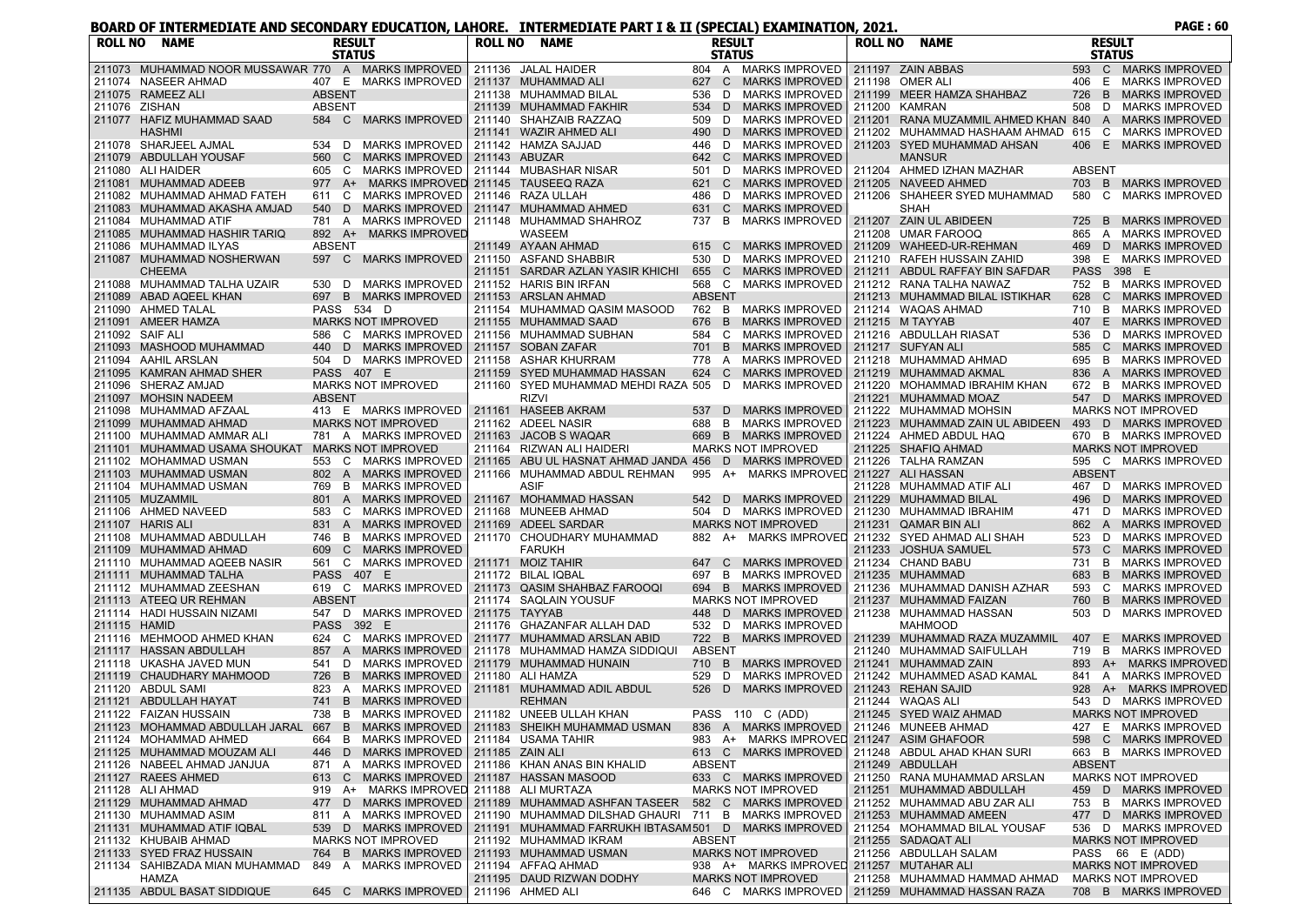| PAGE | ٠<br>. . | 61 |
|------|----------|----|
|------|----------|----|

| <b>ROLL NO NAME</b>                                                            | RESULT<br><b>STATUS</b>                                                | ponin of antent iedante nud cegondhin edognizon; entiquel antent iedante i nut a was (c) egane) enni iannizon; egazi<br><b>ROLL NO NAME</b> | Result<br><b>STATUS</b> |                                                                                      | <b>ROLL NO NAME</b>                                                                                               | <b>RESULT</b><br><b>STATUS</b>                              |
|--------------------------------------------------------------------------------|------------------------------------------------------------------------|---------------------------------------------------------------------------------------------------------------------------------------------|-------------------------|--------------------------------------------------------------------------------------|-------------------------------------------------------------------------------------------------------------------|-------------------------------------------------------------|
| 211260 MUHAMMAD UMER MUKHTAR 467 D MARKS IMPROVED   211324 MUHAMMAD HASHIR BIN |                                                                        |                                                                                                                                             |                         |                                                                                      | 447 D MARKS IMPROVED 211386 MALIK MUHAMMAD MUEED UR MARKS NOT IMPROVED                                            |                                                             |
| 211261 NOYAN ALI<br>211262 SOMAN YAMIN                                         | 871 A MARKS IMPROVED<br>ABSENT                                         | NAVEED<br>211325 MUHAMMAD RAYYAN ALI                                                                                                        |                         |                                                                                      | <b>REHMAN KHAN</b><br>573 C MARKS IMPROVED   211387 HAFIZ SYED MUHAMMAD                                           | 803 A MARKS IMPROVED                                        |
| 211263 SYED IMRAN ALI                                                          | 685 B MARKS IMPROVED   211326 AHSAN ALI                                |                                                                                                                                             |                         | 956 A+ MARKS IMPROVED                                                                | <b>HASSAN RAZA</b>                                                                                                |                                                             |
| 211264 ROLL NO CANCELLED                                                       | ROLL NO CANCELLED                                                      | 211327 IRFAN CHOUDHRY                                                                                                                       |                         |                                                                                      | 571 C MARKS IMPROVED 211388 HUSSNAIN NASERULLAH                                                                   | <b>MARKS NOT IMPROVED</b>                                   |
| 211265 KASHIF KHALIL                                                           | 501 D MARKS IMPROVED   211328 TALHA BIN LIAQAT                         |                                                                                                                                             |                         | 467 D MARKS IMPROVED                                                                 | BHATTI                                                                                                            |                                                             |
| 211266 HAMMAD                                                                  | 760 B MARKS IMPROVED                                                   | 211329 HARIS WAHEED                                                                                                                         |                         | 648 C MARKS IMPROVED   211389 ALI MUBEEN                                             |                                                                                                                   | <b>MARKS NOT IMPROVED</b>                                   |
| 211267 TAIMOOR ALI                                                             | 702 B MARKS IMPROVED                                                   | 211330 ADIL SAGHEER                                                                                                                         |                         |                                                                                      | 398 E MARKS IMPROVED   211390 MUHAMMAD ABBAS KHAN                                                                 | 546 D MARKS IMPROVED                                        |
| 211268 ZEESHAN MUSTAFA                                                         | 637 C MARKS IMPROVED   211331 MIAN ASADULLAH                           |                                                                                                                                             |                         |                                                                                      | 524 D MARKS IMPROVED   211391 MUHAMMAD ALI HAFEEZ                                                                 | 721 B MARKS IMPROVED                                        |
| 211269 MUHAMMAD ALI KASHIF<br>211270 MUHAMMAD EMAN                             | <b>MARKS NOT IMPROVED</b><br>646 C MARKS IMPROVED                      | 211332 FAHAD AAMIR<br>211333 JUNAID AHMED                                                                                                   |                         | <b>MARKS NOT IMPROVED</b>                                                            | 804 A MARKS IMPROVED   211392 MUHAMMAD DANISH RAZA<br>211393 MUHAMMAD FARHAN SHAHID                               | 627 C MARKS IMPROVED<br>MARKS NOT IMPROVED                  |
| 211271 MUHAMMAD HARIS TAYYAB                                                   |                                                                        | 451 D MARKS IMPROVED   211334 MUHAMMAD ABDULLAH KHAN 855 A MARKS IMPROVED   211394 MUHAMMAD SAAD TANVIR                                     |                         |                                                                                      |                                                                                                                   | <b>MARKS NOT IMPROVED</b>                                   |
| 211272 MUHAMMAD RAYAN                                                          | 425 E MARKS IMPROVED                                                   | 211335 MUHAMMAD AFEEF                                                                                                                       |                         |                                                                                      | 472 D MARKS IMPROVED   211395 MUHAMMAD SHAFI SHAH                                                                 | 523 D MARKS IMPROVED                                        |
| 211273 MUHAMMAD TALHA                                                          | 653 C MARKS IMPROVED   211336 MOHAMMAD AHMAD                           |                                                                                                                                             |                         | 533 D MARKS IMPROVED   211396 SALMAN HANIF                                           |                                                                                                                   | 699 B MARKS IMPROVED                                        |
| 211274 MUHAMMAD ZOHAIB                                                         | <b>MARKS NOT IMPROVED</b>                                              | 211337 MUHAMMAD AYAN BUTT                                                                                                                   |                         | 605 C MARKS IMPROVED   211397 ALI ABDULLAH                                           |                                                                                                                   | 545 D MARKS IMPROVED                                        |
| 211275 NAQASH BHATTI                                                           | PASS 415 E                                                             | 211338 MUHAMMAD HASSAN SHAHID  555 C MARKS IMPROVED   211398 AHMAD ALI                                                                      |                         |                                                                                      |                                                                                                                   | 588 C MARKS IMPROVED                                        |
| 211276 YASIR ABBAS                                                             | MARKS NOT IMPROVED                                                     | 211339 MUHAMMAD KAIF                                                                                                                        |                         | 560 C MARKS IMPROVED   211399 BILAL TUFAIL                                           |                                                                                                                   | 706 B MARKS IMPROVED                                        |
| 211277 HAFIZ S. M. ISMAIL ALI                                                  |                                                                        | 498 D MARKS IMPROVED   211340 MUHAMMAD SARIM SALEEM ABSENT                                                                                  |                         |                                                                                      | 211400 MUHAMMAAD MUJEEB FAROOQI532 D MARKS IMPROVED                                                               |                                                             |
| 211278 ZAIN ALI                                                                | 567 C MARKS IMPROVED                                                   | 211341 MUHAMMAD ZAKA UR REHMAN 532 D MARKS IMPROVED   211401 MUHAMMAD ABDULLAH KARIMI 398 E MARKS IMPROVED                                  |                         |                                                                                      |                                                                                                                   |                                                             |
| 211279 ZAIN ARIF<br>211280 HAMZA SUHAIL QURESHI                                | 511 D MARKS IMPROVED<br>777 A MARKS IMPROVED                           | <b>SIDDIQUI</b><br>211342 SYED MUHAMMAD MEHDI RAZA 637 C MARKS IMPROVED                                                                     |                         |                                                                                      | 211402 MUHAMMAD BILAL<br>211403 MUHAMMAD HASSAN KHAN 526 D MARKS IMPROVED                                         | 880 A+ MARKS IMPROVED                                       |
| 211281 AHMAD AKBAR ALI                                                         | 407 E MARKS IMPROVED                                                   | ZAIDI                                                                                                                                       |                         |                                                                                      | 211404 AQIB EJAZ                                                                                                  | 601 C MARKS IMPROVED                                        |
| 211282 AHMAD KHATTAK                                                           | 471 D MARKS IMPROVED 211343 SHAKEEB ARSHAD                             |                                                                                                                                             |                         |                                                                                      |                                                                                                                   |                                                             |
| 211283 ISMAIL MASROOR KEEN                                                     | 440 D MARKS IMPROVED                                                   | 211344 IBAAD AHMED ZAHEER                                                                                                                   |                         |                                                                                      | ABSENT 211405 USAMA MURTAZA 573 C MARKS IMPROVED<br>456 D MARKS IMPROVED 211406 SALMAN TAHIR 697 B MARKS IMPROVED |                                                             |
| 211284 MUHAMMAD ASIF                                                           | <b>PASS 404 E</b>                                                      | 211345 AMMAD AQEEL KHAN                                                                                                                     |                         |                                                                                      | 592 C MARKS IMPROVED 211407 AFAQ AHMED 492 D MARKS IMPROVED                                                       |                                                             |
| 211285 MUHAMMAD DAWOOD AMJAD 665 B MARKS IMPROVED   211346 MUHAMMAD ABDULLAH   |                                                                        |                                                                                                                                             | ABSENT                  |                                                                                      | 211408 MUSTAFA MAJID 440 D MARKS IMPROVED                                                                         |                                                             |
|                                                                                |                                                                        | 211286 MUHAMMAD SAAD UR RAHMAN 982 A+ MARKS IMPROVED 211347 MUHAMMAD AHMAD NADEEM                                                           |                         | 532 D MARKS IMPROVED 211409 TAYYAB ALI                                               |                                                                                                                   | <b>MARKS NOT IMPROVED</b>                                   |
| 211287 AHSAN SHAHZAD                                                           | 664 B MARKS IMPROVED                                                   | 211348 MUHAMMAD IBRAHIM JAMAL                                                                                                               |                         |                                                                                      | 524 D MARKS IMPROVED 211410 HAMZA BIN SAEED                                                                       | 498 D MARKS IMPROVED                                        |
| 211288 SYED RABI UL HASSAN<br>211289 HAIDER IQBAL BUTT                         | <b>MARKS NOT IMPROVED</b><br>404 E MARKS IMPROVED                      | 211349 MUHAMMAD WASIQ AWAN<br>211350 SYED IBRAHEEM ALI SHAH                                                                                 |                         | 590 C MARKS IMPROVED<br><b>MARKS NOT IMPROVED</b>                                    | 211411 MUHAMMAD BASIT ALI KHAN 594 C MARKS IMPROVED<br>211412 MUHAMMAD HAMMAD SHAFIQ ABSENT                       |                                                             |
| 211290 FAHEEM SAJJAD                                                           | ABSENT                                                                 | 211351 AHMAD USAID                                                                                                                          |                         |                                                                                      | 487 D MARKS IMPROVED 211413 SYED HAMID UL HASNAIN KAZMI764 B MARKS IMPROVED                                       |                                                             |
| 211291 ARIF RUSTAM                                                             | 816 A MARKS IMPROVED   211352 BILAL ZAFAR                              |                                                                                                                                             |                         |                                                                                      | 534 D MARKS IMPROVED   211414 SYED MUHAMMAD MUSHAF                                                                | 526 D MARKS IMPROVED                                        |
| 211292 ABDUL HASEEB                                                            | 525 D MARKS IMPROVED                                                   | 211353 MUHAMMAD ABU-BAKAR SAIF 677 B MARKS IMPROVED                                                                                         |                         |                                                                                      | RAZA SHERAZI                                                                                                      |                                                             |
| 211293 ABDUL RAFAY AFZAL                                                       |                                                                        | 560 C MARKS IMPROVED 211354 MUHAMMAD AMMAD FAROOQ 490 D MARKS IMPROVED 211415 HARIS ALI SHEIKH                                              |                         |                                                                                      |                                                                                                                   | 708 B MARKS IMPROVED                                        |
| 211294 ARAYZ NADEEM BHATTI                                                     |                                                                        | 511 D MARKS IMPROVED 211355 MUHAMMAD UMAR SHAHARYAR 605 C MARKS IMPROVED                                                                    |                         |                                                                                      | 211416 UMER SALEEM                                                                                                | 672 B MARKS IMPROVED                                        |
| 211295 ALI ASFAND                                                              | 936 A+ MARKS IMPROVED 211356 ROMAN AHMED                               |                                                                                                                                             |                         | MARKS NOT IMPROVED                                                                   | 211417 ABUZAR SALEEM                                                                                              | 471 D MARKS IMPROVED                                        |
| 211296 AMJAD ALI                                                               | 571 C MARKS IMPROVED   211357 AMAAN AHMED                              |                                                                                                                                             |                         |                                                                                      | 581 C MARKS IMPROVED   211418 MUHAMMAD BILAL TARIQ                                                                | 568 C MARKS IMPROVED                                        |
| 211297 MUHAMMAD ALI<br>211298 MUHAMMAD ALI                                     | <b>MARKS NOT IMPROVED</b>                                              | 211358 SYED IBRAHIM<br>583 C MARKS IMPROVED 211359 SAMEER SHAFIQUE                                                                          |                         | MARKS NOT IMPROVED<br><b>MARKS NOT IMPROVED</b>                                      | 211419 MUHAMMAD BURHAN<br>211420 MUHAMMAD HAMZA                                                                   | 862 A MARKS IMPROVED<br>PASS 392 E                          |
| 211299 MUHAMMAD TAJAMMAL NASIR 823 A MARKS IMPROVED   211360 UZAIR KASHIF      |                                                                        |                                                                                                                                             |                         | 770 A MARKS IMPROVED                                                                 | 211421 MUHAMMAD HUSSNAIN                                                                                          | 680 B MARKS IMPROVED                                        |
| 211300 MUHAMMAD UZAIR MUSHTAQ 788 A MARKS IMPROVED                             |                                                                        | 211361 HAMZA YAHYA                                                                                                                          |                         | 624 C MARKS IMPROVED                                                                 | 211422 MUHAMMAD MUBEEN                                                                                            | <b>MARKS NOT IMPROVED</b>                                   |
| 211301 AHSAN SHAHZAD                                                           |                                                                        | 564 C MARKS IMPROVED   211362 MUHAMMAD AALYAN ZIA                                                                                           |                         | MARKS NOT IMPROVED                                                                   | 211423 MUHAMMAD REHAN RAHEEM MARKS NOT IMPROVED                                                                   |                                                             |
| 211302 SYED MOAZZAM ABBAS SHAH 499 D MARKS IMPROVED   211363 MUHAMMAD AKASHA   |                                                                        |                                                                                                                                             |                         | 753 B MARKS IMPROVED                                                                 | ALI                                                                                                               |                                                             |
| 211303 SHAHID                                                                  | 502 D MARKS IMPROVED   211364 MUHAMMAD FARAZ                           |                                                                                                                                             |                         | 554 C MARKS IMPROVED   211424 MAJID ANWER                                            |                                                                                                                   | 490 D MARKS IMPROVED                                        |
| 211304 HAFIZ MUHAMMAD JAZIM                                                    | PASS 477 D                                                             | 211365 MUHAMMAD HUZAIFA                                                                                                                     |                         | <b>MARKS NOT IMPROVED</b>                                                            | 211425 UMER ATTIQUE                                                                                               | <b>MARKS NOT IMPROVED</b>                                   |
| 211305 MIAN NAEEM SHAHID                                                       | 461 D MARKS IMPROVED   211366 FARAZ AHMED                              |                                                                                                                                             |                         | <b>MARKS NOT IMPROVED</b>                                                            | 211426 FAIZAN JAVED                                                                                               | 534 D MARKS IMPROVED                                        |
| 211306 ZULQURNAIN MUSHTAQ                                                      | U. I. II - E. I. II - ISL/EDU. PS<br>PHY. I, II - CH. I, II - SUP.2022 | 211367 FARAZ IFTIKHAR<br>211368 SAAD NISAR                                                                                                  |                         | 582 C MARKS IMPROVED   211427 AHMAD ALI<br>655 C MARKS IMPROVED   211428 BILAL AHMAD |                                                                                                                   | <b>Example 219 B MARKS IMPROVED</b><br>490 D MARKS IMPROVED |
| 211307 HAMZA NAUMAN                                                            |                                                                        | 588 C MARKS IMPROVED 211369 MIAN MUHAMMAD AMMAR                                                                                             |                         |                                                                                      | 683 B MARKS IMPROVED   211429 MUHAMMAD ABDULLAH                                                                   | <b>PASS 392 E</b>                                           |
| 211308 ALI UBAID                                                               | 502 D MARKS IMPROVED                                                   | 211370 MOOZAM LIAQAT                                                                                                                        |                         |                                                                                      | 394 E MARKS IMPROVED   211430 MUHAMMAD ABUBAKAR                                                                   | 589 C MARKS IMPROVED                                        |
| 211309 TALAL AHMAD                                                             | ABSENT                                                                 | 211371 FAHAD JAVAID                                                                                                                         | <b>ABSENT</b>           |                                                                                      | SARFARAZ                                                                                                          |                                                             |
| 211310 MUHAMMAD AASHIR RAHMAN ABSENT                                           |                                                                        | 211372 ROMAIL                                                                                                                               |                         |                                                                                      | 690 B MARKS IMPROVED   211431 MUHAMMAD ADEEL                                                                      | 467 D MARKS IMPROVED                                        |
| KHALID                                                                         |                                                                        | 211373 MUHAMMAD MUSHAF ALI 513 D MARKS IMPROVED 211432 MUHAMMAD AHMAD RAZA CH. ABSENT                                                       |                         |                                                                                      |                                                                                                                   |                                                             |
| 211311 MUHAMMAD ARSLAN JAMIL                                                   | 468 D MARKS IMPROVED<br>467 D MARKS IMPROVED                           | 211374 MUHAMMAD ZAIER AHMAD                                                                                                                 |                         |                                                                                      | 690 B MARKS IMPROVED   211433 MUHAMMAD AHSAN JAVAID                                                               | 575 C MARKS IMPROVED                                        |
| 211312 MUHAMMAD HARIS ABID<br>211313 MUHAMMAD HASEEB                           | 588 C MARKS IMPROVED                                                   | 211375 MUHAMMAD ZAYYAN AHMAD                                                                                                                |                         |                                                                                      | 613 C MARKS IMPROVED   211434 MUHAMMAD MUDASSIR                                                                   | 542 D MARKS IMPROVED                                        |
| 211314 MUHAMMAD TAZEEM SULTAN MARKS NOT IMPROVED                               |                                                                        | 211376 MUJEEB AHMED<br>211377 TANEES UMAR                                                                                                   |                         | <b>MARKS NOT IMPROVED</b>                                                            | 488 D MARKS IMPROVED   211435 MUHAMMAD USMAN RAFIQUE MARKS NOT IMPROVED<br><b>CHEEMA</b>                          |                                                             |
| 211315 MUHAMMAD UMER FAROOQ                                                    | 747 B MARKS IMPROVED                                                   | 211378 TALHA AZIZ                                                                                                                           |                         | 394 E MARKS IMPROVED   211436 HASAN IMTIAZ                                           |                                                                                                                   | 738 B MARKS IMPROVED                                        |
| 211316 DILAWAR HUSSAIN                                                         | <b>MARKS NOT IMPROVED</b>                                              | 211379 ABDUL RAHMAN IJAZ                                                                                                                    |                         |                                                                                      | 542 D MARKS IMPROVED   211437 SYED MOHID AHMED                                                                    | 815 A MARKS IMPROVED                                        |
| 211317 HAMID HUSSAIN                                                           | 802 A MARKS IMPROVED                                                   | 211380 ABDUL WASAY                                                                                                                          | <b>ABSENT</b>           |                                                                                      | 211438 SAFFI ULLAH                                                                                                | <b>MARKS NOT IMPROVED</b>                                   |
| 211318 FANIQ HUSSAIN                                                           | ABSENT                                                                 | 211381 ALI HUSNAIN                                                                                                                          |                         | <b>MARKS NOT IMPROVED</b>                                                            | 211439 SAQIB ABBAS                                                                                                | 718 B MARKS IMPROVED                                        |
| 211319 ABDULLAH JAVED                                                          | 618 C MARKS IMPROVED                                                   | 211382 ALI RAZA                                                                                                                             |                         | <b>MARKS NOT IMPROVED</b>                                                            | 211440 HAFIZ ABDUL REHMAN                                                                                         | 625 C MARKS IMPROVED                                        |
| 211320 SOHAIB SHAHZAD                                                          | 691 B MARKS IMPROVED                                                   | 211383 MUHAMMAD HAROON BHATTI                                                                                                               |                         | 914 A + MARKS IMPROVED 211441 SHAYAN ABBAS                                           |                                                                                                                   | <b>MARKS NOT IMPROVED</b>                                   |
| 211321 MUHAMMAD<br>211322 MUHAMMAD HAMZA MAGSI                                 | 510 D MARKS IMPROVED                                                   | 989 A+ MARKS IMPROVED 211384 MOHAMMAD SAAD HASSAN                                                                                           |                         | 469 D MARKS IMPROVED                                                                 | 211442 SIRAJ MUNIR                                                                                                | 609 C MARKS IMPROVED                                        |
| 211323 MUHAMMAD HASAN AZHAR                                                    | 688 B MARKS IMPROVED                                                   | 211385 SHAHMEER ALI KHAN                                                                                                                    |                         | 482 D MARKS IMPROVED                                                                 | 211443 MUHAMMAD AHMAD BANDAY                                                                                      | 430 E MARKS IMPROVED                                        |
|                                                                                |                                                                        |                                                                                                                                             |                         |                                                                                      | 211444 OWAIS WASIM AHMAD                                                                                          | 717 B MARKS IMPROVED                                        |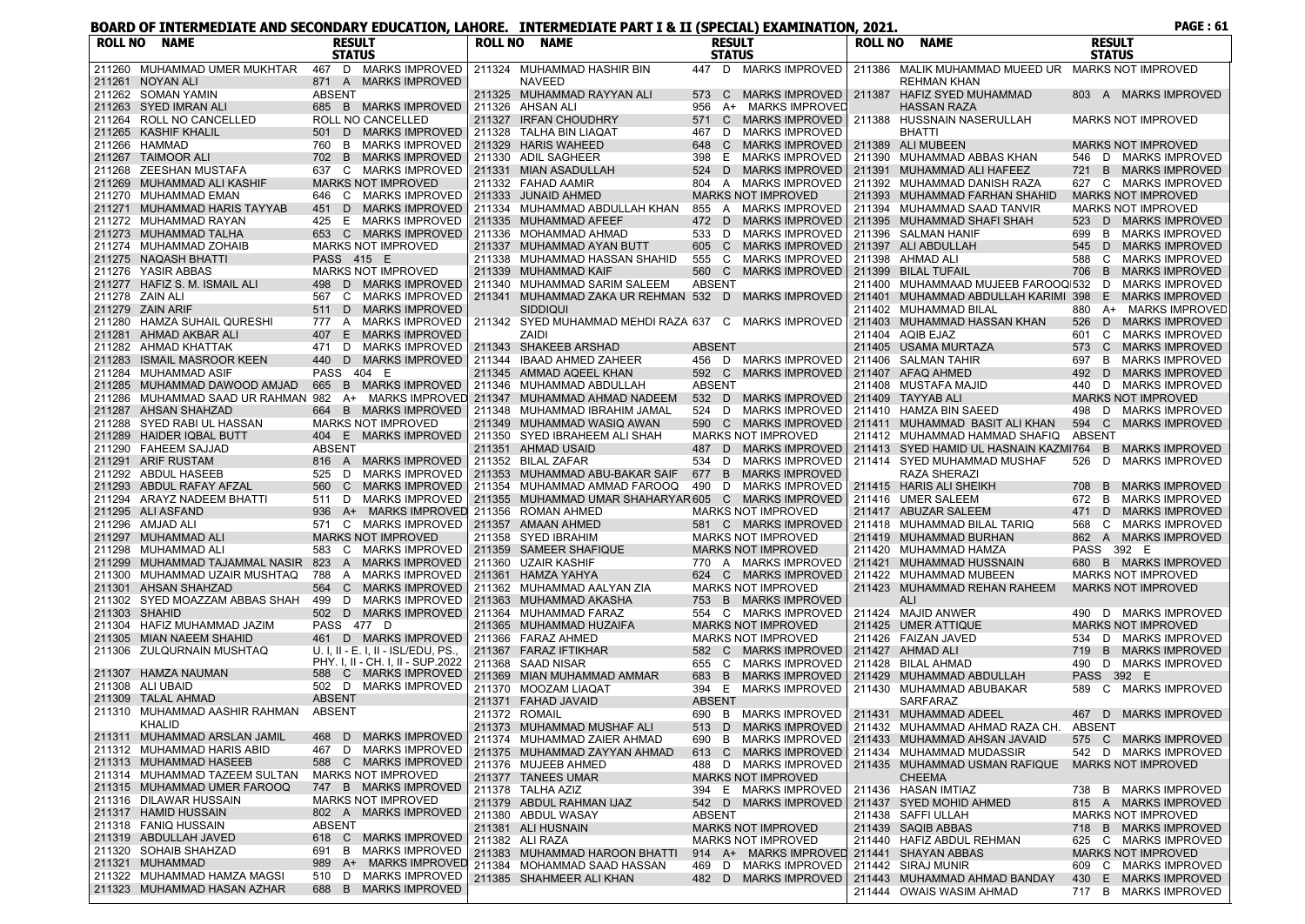|                                                                                 |               |                                            | BOARD OF INTERMEDIATE AND SECONDARY EDUCATION, LAHORE. INTERMEDIATE PART I & II (SPECIAL) EXAMINATION, 2021. |                                                                                                   |                 |               |                                              |                                                                              |               | <b>PAGE : 62</b>               |  |  |
|---------------------------------------------------------------------------------|---------------|--------------------------------------------|--------------------------------------------------------------------------------------------------------------|---------------------------------------------------------------------------------------------------|-----------------|---------------|----------------------------------------------|------------------------------------------------------------------------------|---------------|--------------------------------|--|--|
| ROLL NO NAME                                                                    |               | <b>RESULT</b><br><b>STATUS</b>             |                                                                                                              | ROLL NO NAME                                                                                      |                 | <b>STATUS</b> | <b>RESULT</b>                                | <b>ROLL NO NAME</b>                                                          |               | <b>RESULT</b><br><b>STATUS</b> |  |  |
| 211445 SAYYAM ALI                                                               |               |                                            |                                                                                                              | 574 C MARKS IMPROVED   211509 MUHAMMAD TABISH NAVEED 658 C MARKS IMPROVED   211569 AHSAN AYAZ     |                 |               |                                              |                                                                              |               | 490 D MARKS IMPROVED           |  |  |
| 211446 RAYYAN IMRAN                                                             |               | 672 B MARKS IMPROVED   211510 AHMED NAZIR  |                                                                                                              |                                                                                                   |                 |               |                                              | 658 C MARKS IMPROVED   211570 TALHA HABIB HASHMI                             |               | 998 A+ MARKS IMPROVED          |  |  |
| 211447 MOAZAM ALI                                                               |               | 502 D MARKS IMPROVED   211511 ATIF FAIZ    |                                                                                                              |                                                                                                   |                 |               | 679 B MARKS IMPROVED                         | 211571 BURHAN USMAN                                                          | <b>ABSENT</b> |                                |  |  |
| 211448 EESA AHMAD USMANI                                                        |               | 559 C MARKS IMPROVED   211512 SAMI ULLAH   |                                                                                                              |                                                                                                   |                 |               | 429 E MARKS IMPROVED                         | 211572 ABDUL AHAD                                                            |               | <b>MARKS NOT IMPROVED</b>      |  |  |
| 211449 MUHAMMAD ABDUL RAFAY                                                     |               | 615 C MARKS IMPROVED   211513 BASIT ZUBAIR |                                                                                                              |                                                                                                   | ABSENT          |               |                                              | 211573 SHOAIB TARIQ                                                          |               | 542 D MARKS IMPROVED           |  |  |
| 211450 MUHAMMAD ABDULLAH WAQAS 446 D MARKS IMPROVED   211514 SHUJAAT AHMAD KHAN |               |                                            |                                                                                                              |                                                                                                   |                 |               | 613 C MARKS IMPROVED                         | 211574 MUHAMMAD UZAIR ZAFAR                                                  |               | PASS 948 A+                    |  |  |
| 211451 MUHAMMAD ADEEL                                                           |               |                                            |                                                                                                              | 500 D MARKS IMPROVED   211515 KHALID HUSSAIN                                                      |                 |               |                                              | 748 B MARKS IMPROVED   211575 MUHAMMAD ZORAIZ HAIDER                         |               | 743 B MARKS IMPROVED           |  |  |
| 211452 MUHAMMAD SOBAN AHMAD                                                     |               |                                            |                                                                                                              | 513 D MARKS IMPROVED   211516 ZAIN MEHMOOD TAHIR                                                  |                 |               | 599 C MARKS IMPROVED                         | 211576 IMRAN ZAKA                                                            |               | 466 D MARKS IMPROVED           |  |  |
| 211453 MOHAMMAD UMAIR KHAWAJA 446 D MARKS IMPROVED   211517 CHOUDHARY MUHAMMAD  |               |                                            |                                                                                                              |                                                                                                   |                 |               | 673 B MARKS IMPROVED                         | 211577 AMEER IRSHAD                                                          | <b>ABSENT</b> |                                |  |  |
| 211454 MUHAMMAD YOUSAF                                                          | <b>ABSENT</b> |                                            |                                                                                                              | <b>ABDULLAH QADIR</b>                                                                             |                 |               |                                              | 211578 SHAHZAIB                                                              |               | 499 D MARKS IMPROVED           |  |  |
| 211455 MUHAMMAD ZAEEM AKHTAR                                                    |               | 669 B MARKS IMPROVED   211518 ALI ARSHMAN  |                                                                                                              |                                                                                                   |                 |               | 771 A MARKS IMPROVED                         | 211579 SHEHZAR ALI                                                           |               | 428 E MARKS IMPROVED           |  |  |
| 211456 HASEEB GULRAIZ KHAN                                                      |               |                                            |                                                                                                              | 629 C MARKS IMPROVED   211519 ABU BAKAR BUTT                                                      |                 |               |                                              | 530 D MARKS IMPROVED   211580 HAFIZ ABDUL SABOOR KAMRAN 664 B MARKS IMPROVED |               |                                |  |  |
|                                                                                 |               | <b>MARKS NOT IMPROVED</b>                  |                                                                                                              | 211520 MUHAMMAD ALI MAZHAR                                                                        |                 |               |                                              | 211581 HASSAN ALI                                                            |               |                                |  |  |
| 211457 SAMEER AHMED                                                             |               |                                            |                                                                                                              |                                                                                                   |                 |               | 426 E MARKS IMPROVED                         |                                                                              |               | 780 A MARKS IMPROVED           |  |  |
| 211458 SAIF-UR-REHMAN                                                           |               |                                            |                                                                                                              | 838 A MARKS IMPROVED   211521 MUHAMMAD RAMEEL GULSHAR 499 D MARKS IMPROVED                        |                 |               |                                              | 211582 MUSTAFA ALAM                                                          |               | 593 C MARKS IMPROVED           |  |  |
| 211459 SHEIKH MUHAMMAD ALI                                                      |               | <b>MARKS NOT IMPROVED</b>                  |                                                                                                              | <b>MUGHAL</b>                                                                                     |                 |               |                                              | 211583 MUHAMMAD ALI AKBAR KHAN 574 C MARKS IMPROVED                          |               |                                |  |  |
| 211460 AWAIS MUHYO-DIN                                                          |               | <b>NOT ELIGIBLE</b>                        |                                                                                                              | 211522 SYED MUHAMMAD AUN RAZA 573 C MARKS IMPROVED                                                |                 |               |                                              | 211584 MUHAMMAD RUMAN SHAHID                                                 |               | <b>MARKS NOT IMPROVED</b>      |  |  |
| 211461 HASSAN RAZA                                                              |               |                                            |                                                                                                              | 929 A+ MARKS IMPROVED 211523 SYED ZEESHAN HAIDER                                                  |                 |               | 845 A MARKS IMPROVED                         | 211585 MUHAMMAD SUBHAN                                                       |               | 594 C MARKS IMPROVED           |  |  |
| 211462 MUHAMMAD SHOAIB                                                          |               |                                            |                                                                                                              | 553 C MARKS IMPROVED   211524 EHTISHAM NADEEM                                                     |                 |               | 532 D MARKS IMPROVED                         | 211586 BADAR-UD-DUJA                                                         | ABSENT        |                                |  |  |
| 211463 MUHAMMAD ZUBAIR                                                          |               |                                            |                                                                                                              | 968 A+ MARKS IMPROVED 211525 ABDULLAH ADNAN                                                       |                 |               | 712 B MARKS IMPROVED                         | 211587 ZEESHAN AMEEN                                                         |               | 691 B MARKS IMPROVED           |  |  |
| 211464 SAAD NASEEM                                                              |               | 594 C MARKS IMPROVED   211526 AHMAD RAZA   |                                                                                                              |                                                                                                   |                 |               | 909 A+ MARKS IMPROVED 211588 RAZA MUHAMMAD   |                                                                              |               | <b>MARKS NOT IMPROVED</b>      |  |  |
| 211465 NASIR TAHIR                                                              |               | <b>MARKS NOT IMPROVED</b>                  |                                                                                                              | 211527 MUHAMMAD FAHAD NAWAZ                                                                       |                 |               | 665 B MARKS IMPROVED                         | 211589 ZUBAIR SHABBIR                                                        |               | 599 C MARKS IMPROVED           |  |  |
| 211466 ABDULLAH SABIR                                                           |               |                                            |                                                                                                              | 614 C MARKS IMPROVED   211528 MUHAMMAD SOHAIL JAVID                                               |                 |               | <b>MARKS NOT IMPROVED</b>                    | 211590 MUHAMMAD ALI SAEED                                                    |               | <b>MARKS NOT IMPROVED</b>      |  |  |
| 211467 RIZWAN ABDUL REHMAN                                                      |               |                                            |                                                                                                              | 534 D MARKS IMPROVED   211529 MUHAMMAD USMAN                                                      |                 |               |                                              | 650 C MARKS IMPROVED   211591 MUHAMMAD FAHAD                                 |               | 542 D MARKS IMPROVED           |  |  |
| 211468 MAUZ-UL-ARFEEN                                                           |               | 699 B MARKS IMPROVED   211530 AZAAN AYAZ   |                                                                                                              |                                                                                                   |                 |               | PASS 532 D                                   | 211592 MUHAMMAD HAMZA SAIF                                                   |               | 482 D MARKS IMPROVED           |  |  |
| 211469 MUHAMMAD HUZAIFA ARIF                                                    |               |                                            |                                                                                                              | 585 C MARKS IMPROVED   211531 AMMAR SULTAN BUTT                                                   |                 |               | 574 C MARKS IMPROVED                         | 211593 MUHAMMAD HARIS BUTT                                                   |               | 696 B MARKS IMPROVED           |  |  |
| 211470 MUHAMMAD USAMA                                                           | <b>ABSENT</b> |                                            |                                                                                                              | 211532 UMAR                                                                                       |                 |               | 493 D MARKS IMPROVED                         | 211594 MUHAMMAD HASEEB ASHRAF                                                |               | 676 B MARKS IMPROVED           |  |  |
| 211471 AHMED MUSA                                                               |               |                                            |                                                                                                              | 519 D MARKS IMPROVED   211533 KHAWAJA ABDUL REHMAN                                                |                 |               | 734 B MARKS IMPROVED                         | 211595 MUHAMMAD UMAR BUTT                                                    |               | 738 B MARKS IMPROVED           |  |  |
|                                                                                 |               |                                            |                                                                                                              |                                                                                                   |                 |               |                                              | 211596 MOHAMMAD YOUSUF AKRAM                                                 |               | 824 A MARKS IMPROVED           |  |  |
| 211472 SAMEER SAJID                                                             |               | 552 C MARKS IMPROVED                       |                                                                                                              | <b>MUNIR</b>                                                                                      |                 |               |                                              |                                                                              |               |                                |  |  |
| 211473 HAFIZ HASHAM NADEEM                                                      |               |                                            |                                                                                                              | 490 D MARKS IMPROVED   211534 ALI HAIDER AKRAM                                                    |                 |               |                                              | 542 D MARKS IMPROVED   211597 MUHAMMAD ZUBAIR BUTT                           |               | 554 C MARKS IMPROVED           |  |  |
| 211474 SHAMEER AHMAD                                                            |               |                                            |                                                                                                              | 728 B MARKS IMPROVED   211535 UQBA BIN MASOUD                                                     |                 |               |                                              | 710 B MARKS IMPROVED   211598 SYED MOHAMMAD ROHAAN                           |               | 621 C MARKS IMPROVED           |  |  |
| 211475 KAMRAN ALI                                                               |               | 597 C MARKS IMPROVED                       |                                                                                                              | 211536 SALAMAT ALI                                                                                |                 |               | PASS 968 A+                                  | <b>SHAH</b>                                                                  |               |                                |  |  |
| 211476 FAISAL RASHEED                                                           |               |                                            |                                                                                                              | 595 C MARKS IMPROVED   211537 MUHAMMAD HAMAS HANIF                                                |                 |               | 815 A MARKS IMPROVED   211599 SAMEER TANVEER |                                                                              |               | 566 C MARKS IMPROVED           |  |  |
| 211477 HASSAN ZAHID                                                             | <b>ABSENT</b> |                                            |                                                                                                              | 211538 MUHAMMAD ROUHAN                                                                            |                 |               | 579 C MARKS IMPROVED                         | 211600 AHMER                                                                 |               | <b>MARKS NOT IMPROVED</b>      |  |  |
| 211478 ALESHA HAMEED                                                            |               |                                            |                                                                                                              | 480 D MARKS IMPROVED   211539 ROLL NO CANCELLED                                                   |                 |               | ROLL NO CANCELLED                            | 211601 SHAHID ALI                                                            |               | 874 A MARKS IMPROVED           |  |  |
| 211479 ABDUL MANAN                                                              |               |                                            |                                                                                                              | 576 C MARKS IMPROVED   211540 MUHAMMAD TALHA RAZA KHAN 567 C MARKS IMPROVED                       |                 |               |                                              | 211602 GHULAM MUSTAFA WAHEED                                                 |               | 560 C MARKS IMPROVED           |  |  |
| 211480 MIRZA ATTABIK BAIG                                                       |               |                                            |                                                                                                              | 539 D MARKS IMPROVED   211541 WALEED MUZAFFAR                                                     | <b>ABSENT</b>   |               |                                              | 211603 UMAR YOUSAF                                                           |               | 496 D MARKS IMPROVED           |  |  |
| 211481 ASSAD ALI                                                                |               | <b>MARKS NOT IMPROVED</b>                  |                                                                                                              | 211542 AWAIS AMJAD                                                                                |                 |               |                                              | 924 A+ MARKS IMPROVED 211604 MUBRAM MUSHTAQ SADIQI                           |               | <b>MARKS NOT IMPROVED</b>      |  |  |
| 211482 MUHAMMAD ALI HAIDER                                                      |               |                                            |                                                                                                              | 488 D MARKS IMPROVED   211543 DANISH NADEEM                                                       |                 |               | 534 D MARKS IMPROVED   211605 ABDUL BASIT    |                                                                              |               | <b>MARKS NOT IMPROVED</b>      |  |  |
| 211483 MOHAMMAD BILAL                                                           |               | 764 B MARKS IMPROVED   211544 ZAIN ASGHAR  |                                                                                                              |                                                                                                   |                 |               | 626 C MARKS IMPROVED                         | 211606 MEEZAN MIR                                                            |               | PASS 392 E                     |  |  |
| 211484 MUHAMMAD NABEEL                                                          |               |                                            |                                                                                                              | 543 D MARKS IMPROVED   211545 MUHAMMAD HAMMAD ARSHAD 636 C MARKS IMPROVED   211607 FAHAD ABDULLAH |                 |               |                                              |                                                                              |               | <b>MARKS NOT IMPROVED</b>      |  |  |
| 211485 MUHAMMAD SHERAZ HAIDER                                                   |               |                                            |                                                                                                              | 932 A+ MARKS IMPROVED 211546 MUHAMMAD WAQAS                                                       |                 |               | 885 A+ MARKS IMPROVED 211608 ROHAIB ZAMEER   |                                                                              |               |                                |  |  |
|                                                                                 |               |                                            |                                                                                                              |                                                                                                   |                 |               |                                              |                                                                              |               | 539 D MARKS IMPROVED           |  |  |
| 211486 AHSAN ALI                                                                | UMC CASE      |                                            |                                                                                                              | 211547 SYED FARAZ HAIDER                                                                          |                 |               | 511 D MARKS IMPROVED                         | 211609 MUHAMMAD AMAN                                                         |               | 565 C MARKS IMPROVED           |  |  |
| 211487 WAQAS AZHAR                                                              |               | 575 C MARKS IMPROVED   211548 SUBHAN ALI   |                                                                                                              |                                                                                                   |                 |               | 1019 A+ MARKS                                | 211610 MUHAMMAD USMAN                                                        |               | 594 C MARKS IMPROVED           |  |  |
| 211488 SYED MUNTAZIR MEHDI RIZVI                                                |               | MARKS NOT IMPROVED                         |                                                                                                              |                                                                                                   | <b>IMPROVED</b> |               |                                              | 211611 UMAR ALI                                                              |               | 492 D MARKS IMPROVED           |  |  |
| 211489 KHALID MEHMOOD                                                           |               | 457 D MARKS IMPROVED                       |                                                                                                              | 211549 KASHIF AMEER                                                                               |                 |               | 711 B MARKS IMPROVED                         | 211612 ABDUL REHMAN                                                          |               | 563 C MARKS IMPROVED           |  |  |
| 211490 ZAIN AKRAM                                                               |               | 669 B MARKS IMPROVED                       |                                                                                                              | 211550 SUFI ABD-UR-REHMAN MUGHAL 448 D MARKS IMPROVED                                             |                 |               |                                              | 211613 ABDUL WAHAB                                                           |               | 687 B MARKS IMPROVED           |  |  |
| 211491 ALI ARSHAD                                                               |               | 592 C MARKS IMPROVED                       |                                                                                                              | 211551 ABDUL REHMAN                                                                               |                 |               | 523 D MARKS IMPROVED                         | 211614 RIAZ AHMED KHAN                                                       |               | <b>PASS 503 D</b>              |  |  |
| 211492 MUHAMMAD ABDULLAH                                                        |               | 545 D MARKS IMPROVED                       |                                                                                                              | 211552 FAIZAN MUBARIK                                                                             |                 |               | 574 C MARKS IMPROVED                         | 211615 HAMZA AMJAD                                                           |               | 598 C MARKS IMPROVED           |  |  |
| 211493 MUHAMMAD ASAD-UR-REHMAN 581 C MARKS IMPROVED                             |               |                                            |                                                                                                              | 211553 ABU USAMA                                                                                  |                 |               | 478 D MARKS IMPROVED                         | 211616 ALI SHERAZ                                                            |               | 573 C MARKS IMPROVED           |  |  |
| 211494 MOHAMMAD HAMZA KHAN                                                      |               | <b>MARKS NOT IMPROVED</b>                  |                                                                                                              | 211554 MUHAMMAD ABU ABAIDA                                                                        |                 |               | 686 B MARKS IMPROVED                         | 211617 MUHAMMAD FURQAN                                                       |               | 469 D MARKS IMPROVED           |  |  |
| LODHI                                                                           |               |                                            |                                                                                                              | RAMZAN                                                                                            |                 |               |                                              | 211618 MUHAMMAD IHSAN UL HAQUE 430 E MARKS IMPROVED                          |               |                                |  |  |
| 211495 MUHAMMAD HASHIM CHEEMA PASS 413 E                                        |               |                                            |                                                                                                              | 211555 MUHAMMAD HASHIR                                                                            |                 |               |                                              | 582 C MARKS IMPROVED 211619 MUHAMMAD TALHA RASHID 705 B MARKS IMPROVED       |               |                                |  |  |
| 211496 MUHAMMAD HUZAIFA                                                         |               | 802 A MARKS IMPROVED                       |                                                                                                              | 211556 MUHAMMAD ISMAIL                                                                            |                 |               | 547 D MARKS IMPROVED                         | 211620 MUHAMMAD UMER                                                         |               | 935 A+ MARKS IMPROVED          |  |  |
| 211497 MUHAMMAD HUZAIFA FURQAN 771 A MARKS IMPROVED                             |               |                                            |                                                                                                              | 211557 SADAQAT ALI                                                                                |                 |               | PASS 392 E                                   | 211621 TALHA BIN USMAN                                                       |               | 546 D MARKS IMPROVED           |  |  |
| 211498 MUHAMMAD IRTIZA ASIM                                                     |               | 781 A MARKS IMPROVED                       |                                                                                                              | 211558 MUDASSAR ALI                                                                               |                 |               | 457 D MARKS IMPROVED                         | 211622 HAFIZ ANAS NADEEM                                                     |               | 608 C MARKS IMPROVED           |  |  |
| 211499 MUHAMMAD SHAHID                                                          | <b>ABSENT</b> |                                            |                                                                                                              | 211559 AMEER HAMZA                                                                                |                 |               | 561 C MARKS IMPROVED                         | 211623 ABDULLAH                                                              |               | 492 D MARKS IMPROVED           |  |  |
|                                                                                 |               |                                            |                                                                                                              | 211560 SHEHRIYAR MUBEEN                                                                           |                 |               | 619 C MARKS IMPROVED                         |                                                                              |               |                                |  |  |
| 211500 MUHAMMAD ZAWAR BASHRAT ABSENT                                            |               |                                            |                                                                                                              | 211561 GHALIB ABBAS                                                                               |                 |               | <b>MARKS NOT IMPROVED</b>                    | 211624 MUHAMMAD AWAIS MAZHAR                                                 |               | 469 D MARKS IMPROVED           |  |  |
| 211501 AMMAR UL HASAN                                                           |               | 689 B MARKS IMPROVED                       |                                                                                                              | 211562 NOOR ULLAH                                                                                 |                 |               | 613 C MARKS IMPROVED                         | 211625 MUHAMMAD HASHIR KHAN                                                  |               | 461 D MARKS IMPROVED           |  |  |
| 211502 SAAD RAFIQ RANA                                                          |               | PASS 599 C                                 |                                                                                                              |                                                                                                   |                 |               |                                              | 211626 MUHAMMAD HASSAN                                                       |               | 1032 A+ MARKS                  |  |  |
| 211503 HASHAM                                                                   |               | 626 C MARKS IMPROVED                       |                                                                                                              | 211563 MOHSIN ALI ABID                                                                            | <b>ABSENT</b>   |               |                                              | <b>KHURSHID</b>                                                              |               | <b>IMPROVED</b>                |  |  |
| 211504 ABDUL KHALIQ                                                             |               | U. I, II - E. I, II - ISL/EDU, PS.,        |                                                                                                              | 211564 ABDUL RAUF                                                                                 |                 |               | PASS 66 E (ADD)                              | 211627 MUHAMMAD REHAN MAJEED                                                 |               | 836 A MARKS IMPROVED           |  |  |
|                                                                                 |               | PHY. I, II - CH. I, II - SUP.2022          |                                                                                                              | 211565 ABDUL REHMAN HASHMI                                                                        |                 |               | <b>MARKS NOT IMPROVED</b>                    | 211628 RIYAN ATTA                                                            |               | 603 C MARKS IMPROVED           |  |  |
| 211505 MUHAMMAD BILAL                                                           | ABSENT        |                                            |                                                                                                              | 211566 ABDUL REHMAN KHAN                                                                          |                 |               | 761 B MARKS IMPROVED                         | 211629 ASAD ALI                                                              |               | 659 C MARKS IMPROVED           |  |  |
| 211506 MUHAMMAD MOHSIN                                                          |               |                                            |                                                                                                              | 618 C MARKS IMPROVED   211567 MUHAMMAD ABDULLAH                                                   |                 |               | 540 D MARKS IMPROVED                         | 211630 SYED USMAN ALI SHAH                                                   |               | 460 D MARKS IMPROVED           |  |  |
| 211507 MUHAMMAD MUBASHIR                                                        |               | 693 B MARKS IMPROVED                       |                                                                                                              | <b>CHEEMA</b>                                                                                     |                 |               |                                              | 211631 SHEHROZE                                                              |               | 540 D MARKS IMPROVED           |  |  |

MUHAMMAD UMER ABSENT

MUHAMMAD MUSA 540 D MARKS IMPROVED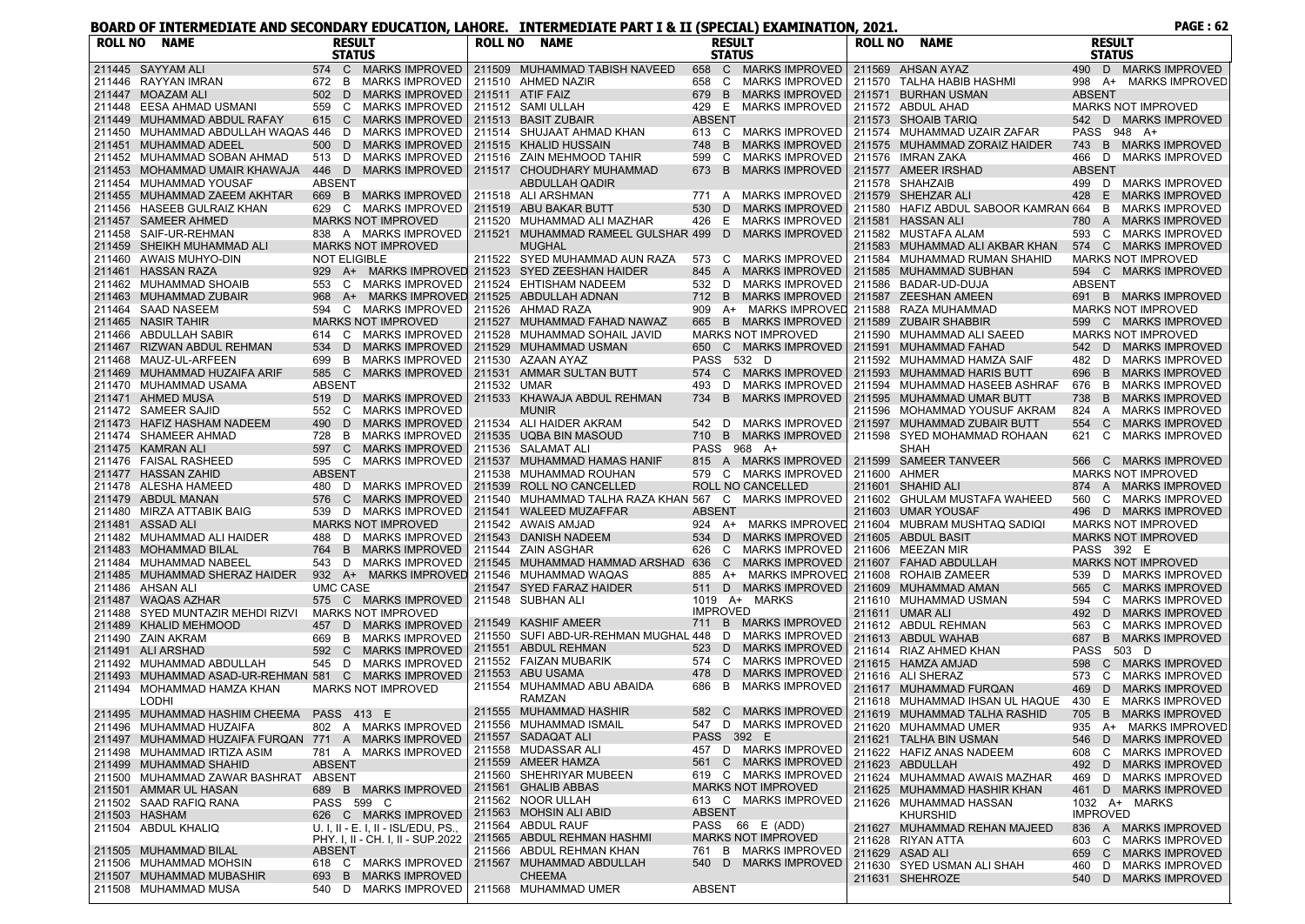| <b>PAGE: 6</b> |  |
|----------------|--|
|----------------|--|

| <b>ROLL NO NAME</b>                                 |                 | <b>RESULT</b><br><b>STATUS</b>                         | <b>ROLL NO NAME</b>                                                            |                   | <b>RESULT</b><br><b>STATUS</b>               | <b>ROLL NO NAME</b>                                                        |       | <b>RESULT</b><br><b>STATUS</b> |
|-----------------------------------------------------|-----------------|--------------------------------------------------------|--------------------------------------------------------------------------------|-------------------|----------------------------------------------|----------------------------------------------------------------------------|-------|--------------------------------|
| 211632 SHAMSHER ALI                                 |                 | 1033 A+ MARKS                                          | 211695 MUAAZ TAHIR                                                             |                   | <b>MARKS NOT IMPROVED</b>                    | 211757 MUHAMMAD AHMAD                                                      |       | 553 C MARKS IMPROVED           |
|                                                     | <b>IMPROVED</b> |                                                        | 211696 AMEER HAMZA                                                             | <b>ABSENT</b>     |                                              | 211758 MUHAMMAD HANZALA                                                    | 562 C | <b>MARKS IMPROVED</b>          |
| 211633 ABDULLAH SHAHEEN                             |                 | 678 B MARKS IMPROVED                                   | 211697 BASIL ANWAR BAJWA                                                       |                   | 670 B MARKS IMPROVED                         | <b>MUDASSAR</b>                                                            |       |                                |
| 211634 FAIZ NADEEM                                  |                 | 641 C MARKS IMPROVED                                   | 211698 RAO ABDUL REHMAN                                                        |                   | 815 A MARKS IMPROVED                         | 211759 MUHAMMAD NOMAN LATIF                                                |       | 459 D MARKS IMPROVED           |
| 211635 ZOHAIB ALI<br>211636 MUHAMMAD ALI HAMID      | 533             | D MARKS IMPROVED                                       | 211699 MUHAMMAD ABDULLAH                                                       |                   | 571 C MARKS IMPROVED                         | 211760 MUHAMMAD SAQIB HAMEED                                               |       | 793 A MARKS IMPROVED           |
| 211637 MUHAMMAD BURHAN UMAR                         |                 | 461 D MARKS IMPROVED<br>428 E MARKS IMPROVED           | 211700 MUHAMMAD AKIF SHABBIR                                                   |                   | 806 A MARKS IMPROVED                         | 211761 MUHAMMAD UMAR                                                       |       | 578 C MARKS IMPROVED           |
| 211638 MUHAMMAD FARHAM ALI                          |                 | <b>PASS 392 E</b>                                      | GONDAL                                                                         |                   |                                              | 211762 HANAN AHMAD VIRK                                                    | 581 C | MARKS IMPROVED                 |
| 211639 MUHAMMAD MUNEEB                              |                 | 521 D MARKS IMPROVED                                   | 211701 MUHAMMAD SHAMEER                                                        |                   | 705 B MARKS IMPROVED                         | 211763 HAFIZ KHAWAJA MUHAMMAD                                              |       | 617 C MARKS IMPROVED           |
| 211640 MUHAMMAD RAZA KHALID                         |                 | <b>MARKS NOT IMPROVED</b>                              | 211702 SAAD WASEEM<br>211703 QASIM ALI                                         |                   | 488 D MARKS IMPROVED<br>716 B MARKS IMPROVED | <b>FAHEEM UD DIN</b><br>211764 UMER IJAZ                                   | 637 C | <b>MARKS IMPROVED</b>          |
| 211641 MUHAMMAD SAMIR MALIK                         |                 | 719 B MARKS IMPROVED                                   | 211704 ABDULLAH AHMAD                                                          |                   | 498 D MARKS IMPROVED                         | 211765 ALI AWAIS                                                           |       | 456 D MARKS IMPROVED           |
| 211642 SYED SHAHZEB ALI BUKHARI                     |                 | 439 E MARKS IMPROVED                                   | 211705 ABDULLAH SAJJAD                                                         |                   | 492 D MARKS IMPROVED   211766 ALI AZMAT      |                                                                            |       | 553 C MARKS IMPROVED           |
| 211643 SYED ZAEEM HAIDER                            |                 | 918 A+ MARKS IMPROVED 211706 TAYYAB MUBEEN             |                                                                                | ABSENT            |                                              | 211767 RANA MUHAMMAD ZAID KHAN 604 C                                       |       | <b>MARKS IMPROVED</b>          |
| 211644 HAIDER ALI SUBHANI                           | <b>ABSENT</b>   |                                                        | 211707 MUHAMMAD ABDULLAH                                                       | <b>ABSENT</b>     |                                              | 211768 MUHAMMAD HAROON VIRK                                                |       | 637 C MARKS IMPROVED           |
| 211645 AZEEM UR REHMAN                              |                 | U. I, II - E. I, II - ISL/EDU, PS.,                    | 211708 MUHAMMAD ARSLAN KHAN                                                    |                   | <b>MARKS NOT IMPROVED</b>                    | 211769 MUHAMMAD INZAMAM                                                    |       | 699 B MARKS IMPROVED           |
|                                                     |                 | PHY. I, II - SUP.2022                                  | SWATI                                                                          |                   |                                              | 211770 MUHAMMAD TALHA AMIR                                                 |       | 678 B MARKS IMPROVED           |
| 211646 HAFIZ ABDULLAH NAVEED                        |                 | 519 D MARKS IMPROVED                                   | 211709 MUHAMMAD ASAD NADEEM                                                    |                   | 488 D MARKS IMPROVED                         | 211771 MUHAMMAD UMAR AMIN                                                  |       | 509 D MARKS IMPROVED           |
| <b>SIDDIQUEE</b>                                    |                 |                                                        | 211710 MUHAMMAD HASEEB KHURRAM 404                                             |                   | E MARKS IMPROVED                             | 211772 JAHANZEB NASIR                                                      |       | 865 A MARKS IMPROVED           |
| 211647 ATTA UL MOHSIN                               |                 | 471 D MARKS IMPROVED                                   | 211711 MUHAMMAD MUAAZ                                                          | 863               | A MARKS IMPROVED                             | 211773 SYED MUHAMMAD ZAIN UL                                               |       | 662 B MARKS IMPROVED           |
| 211648 MUHAMMAD AHMED RAZA                          |                 | 467 D MARKS IMPROVED                                   | 211712 MUHAMMAD MUKKARAB                                                       |                   | 519 D MARKS IMPROVED                         | ABDIN                                                                      |       |                                |
| 211649 MUHAMMAD WARDAN                              |                 | <b>MARKS NOT IMPROVED</b>                              | <b>QURESHI</b>                                                                 |                   |                                              | 211774 DANISH ASIF                                                         |       | 540 D MARKS IMPROVED           |
| 211650 MUBASHIR SAYAM<br>211651 SYED FAIZAN BABER   |                 | 509 D MARKS IMPROVED                                   | 211713 SYED FAIZAN ABBAS                                                       |                   | 849 A MARKS IMPROVED                         | 211775 HAFIZ HAMOOD SAEED                                                  |       | 630 C MARKS IMPROVED           |
| 211652 AHMED ADNAN                                  |                 | <b>MARKS NOT IMPROVED</b><br>448 D MARKS IMPROVED      | 211714 BURHAN MUSTAFA                                                          |                   | 656 C MARKS IMPROVED                         | 211776 HAFIZ MUHAMMAD ABU BAKAR 656 C MARKS IMPROVED                       |       |                                |
| 211653 NADEEM KHALIL                                |                 | 854 A MARKS IMPROVED                                   | 211715 MUAZ ALI                                                                |                   | 555 C MARKS IMPROVED                         | 211777 FURQAN MUAAZ                                                        |       | 560 C MARKS IMPROVED           |
| 211654 AHMER LIAQAT                                 |                 | 835 A MARKS IMPROVED                                   | 211716 ALI AHMAD                                                               |                   | 597 C MARKS IMPROVED                         | 211778 KAMRAN YOUSAF                                                       |       | 572 C MARKS IMPROVED           |
| 211655 M ZIKRIYA                                    |                 | 519 D MARKS IMPROVED                                   | 211717 TALAL ALI TARIQ                                                         |                   | <b>MARKS NOT IMPROVED</b>                    | 211779 ABDUL HASEEB                                                        |       | 638 C MARKS IMPROVED           |
| 211656 HAMMAD AHMAD                                 | 572             | C MARKS IMPROVED                                       | 211718 MUHAMMAD AMAN MIRZA                                                     |                   | 488 D MARKS IMPROVED   211780 ABDUL WAHAB    |                                                                            |       | 718 B MARKS IMPROVED           |
| 211657 ABU ZAR                                      | 650             | C MARKS IMPROVED                                       | 211719 MUHAMMAD HUSSAIN                                                        |                   | 642 C MARKS IMPROVED                         | 211781 IFRAHIM RAFIQUE                                                     |       | <b>MARKS NOT IMPROVED</b>      |
| 211658 MUHAMMAD ABDULLAH                            |                 | 661 B MARKS IMPROVED                                   | 211720 MUHAMMAD IBRAHIM                                                        | 469               | D MARKS IMPROVED                             | 211782 MUHAMMAD HAMMAD                                                     |       | 482 D MARKS IMPROVED           |
| 211659 MUHAMMAD ATIF                                |                 | 804 A MARKS IMPROVED                                   | 211721 MUHAMMAD RAAHIM JAMIL<br>211722 MUHAMMAD SAJID                          |                   | 510 D MARKS IMPROVED                         | 593 C MARKS IMPROVED   211783 MUHAMMAD SHEHERYAR KHAN 622 C MARKS IMPROVED |       | <b>PASS 392 E</b>              |
| 211660 MUHAMMAD HAMMAD                              |                 | <b>MARKS NOT IMPROVED</b>                              | 211723 MUHAMMAD UMAIR RASHEED                                                  |                   | 542 D MARKS IMPROVED   211785 MOEEN ASGHER   | 211784 MUHAMMAD YOUSAF                                                     |       | 658 C MARKS IMPROVED           |
| 211661 MUHAMMAD HASSAN JAMSHED 582 C MARKS IMPROVED |                 |                                                        | 211724 AHSAN ALI                                                               |                   |                                              | 674 B MARKS IMPROVED   211786 TALHA ABID NAEEM                             |       | 637 C MARKS IMPROVED           |
| 211662 SIKANDAR TANVEER                             |                 | <b>MARKS NOT IMPROVED</b>                              | 211725 REHAN IJAZ                                                              |                   | 710 B MARKS IMPROVED                         | 211787 MALIK ABDUL WAHAB                                                   |       | <b>PASS 392 E</b>              |
| 211663 SHAHID MAHMOOD                               |                 | 394 E MARKS IMPROVED                                   | 211726 AZIB AHMAD                                                              |                   | <b>MARKS NOT IMPROVED</b>                    | 211788 HAMZA ARIF                                                          |       | <b>MARKS NOT IMPROVED</b>      |
| 211664 MIAN MUHAMMAD UMAR NAEEMMARKS NOT IMPROVED   |                 |                                                        | 211727 ABDUL MATEEN KAMRAN                                                     |                   | 720 B MARKS IMPROVED                         | 211789 IBRAHIM ADNAN                                                       |       | 831 A MARKS IMPROVED           |
| 211665 HASSAN ZAHID                                 |                 | 721 B MARKS IMPROVED                                   | 211728 ABUZAR IMAM                                                             | <b>ABSENT</b>     |                                              | 211790 MUHAMMAD WASIQ MINHAS                                               |       | 753 B MARKS IMPROVED           |
| 211666 ABDULLAH MANSOOR                             |                 | 675 B MARKS IMPROVED                                   | 211729 TAHA JAHANZAIB DAR                                                      |                   | 592 C MARKS IMPROVED                         | 211791 MOHIB AFZAL MIRZA                                                   |       | <b>MARKS NOT IMPROVED</b>      |
| 211667 ABDURRAHEEM                                  |                 | 981 A+ MARKS IMPROVED                                  | 211730 MUHAMMAD ANWAR                                                          |                   | <b>MARKS NOT IMPROVED</b>                    | 211792 HAFIZ MUHAMMAD IRSLAN                                               |       | 512 D MARKS IMPROVED           |
| 211668 MUHAMMAD BIN WASEEM                          | <b>ABSENT</b>   |                                                        | 211731 MUHAMMAD BILAL                                                          |                   | <b>PASS 404 E</b>                            | 211793 IMAN ALI                                                            |       | 532 D MARKS IMPROVED           |
| 211669 MUHAMMAD HASEEB SARWAR 415 E MARKS IMPROVED  |                 |                                                        | 211732 MUHAMMAD SAMEER KASHIF                                                  |                   | <b>MARKS NOT IMPROVED</b>                    | 211794 ABDUL HANAN                                                         |       | 472 D MARKS IMPROVED           |
| 211670 NAJAMUD DIN                                  |                 | <b>MARKS NOT IMPROVED</b><br><b>MARKS NOT IMPROVED</b> | 211733 MUHAMMAD TALHA ZAHID                                                    |                   | 812 A MARKS IMPROVED                         | 211795 ABDUL REHMAN ABID                                                   |       | <b>MARKS NOT IMPROVED</b>      |
| 211671 AHSAN ILYAS<br>211672 SHEIKH MUHAMMAD AZAAN  | ABSENT          |                                                        | 211734 UZAIR ZUBAIR                                                            |                   | 576 C MARKS IMPROVED                         | 211796 HAMZA ASLAM                                                         |       | 774 A MARKS IMPROVED           |
| 211673 HARIS NADEEM                                 |                 | 715 B MARKS IMPROVED                                   | 211735 HAFIZ MUHAMMAD HUSSAIN                                                  |                   | <b>MARKS NOT IMPROVED</b>                    | 211797 FAIZAN ALI                                                          |       | 821 A MARKS IMPROVED           |
| 211674 DANIYAL HUSSAIN                              |                 | 534 D MARKS IMPROVED                                   | 211736 USAMA ASIF                                                              |                   | 467 D MARKS IMPROVED                         | 211798 MUHAMMAD FAKHIR HAMID                                               |       | 404 E MARKS IMPROVED           |
| 211675 USAMA BIN NISAR                              |                 | 613 C MARKS IMPROVED                                   | 211737 USAMA UMAR FAROOQ                                                       |                   |                                              | 592 C MARKS IMPROVED   211799 MUHAMMAD KAMRAN                              |       | 487 D MARKS IMPROVED           |
| 211676 AMAR ABBAS                                   |                 | 542 D MARKS IMPROVED                                   | 211738 ABDUL HADI                                                              |                   |                                              | 622 C MARKS IMPROVED   211800 SYED MUHAMMAD KHAQAN                         |       | <b>MARKS NOT IMPROVED</b>      |
| 211677 UMAR IQBAL                                   |                 | 510 D MARKS IMPROVED                                   | 211739 ABDULLAH MUHAMMAD AMIR<br>211740 RAO MUHAMMAD WAQAS                     |                   | <b>MARKS NOT IMPROVED</b>                    | <b>BUKHARI</b>                                                             |       | 521 D MARKS IMPROVED           |
| 211678 RANA ZAHID ZUBAIR                            |                 | PASS 392 E                                             | 211741 RANA ZULAL WAQAS                                                        | <b>PASS 392 E</b> | 448 D MARKS IMPROVED                         | 211801 SAKHI HASSAN<br>211802 HAFIZ TAIMOOR SIDDIQUE                       |       | 575 C MARKS IMPROVED           |
| 211679 MUHAMMAD ABDULLAH TARIQ 648 C MARKS IMPROVED |                 |                                                        | 211742 MUHAMMAD ADNAN                                                          | 593               | C MARKS IMPROVED                             | 211803 ABDULLAH                                                            |       | 773 A MARKS IMPROVED           |
| 211680 MUHAMMAD SAAD RASHID                         |                 | 534 D MARKS IMPROVED                                   | 211743 MUHAMMAD AHMAD                                                          |                   | 950 A+ MARKS IMPROVED 211804 ALI MUHAMMAD    |                                                                            |       | 603 C MARKS IMPROVED           |
| 211681 MUHAMMAD SHAVAIZ BUTT                        | <b>ABSENT</b>   |                                                        | 211744 MUHAMMAD GULFAM SHOUKAT 653 C MARKS IMPROVED   211805 MUHAMMAD ABDULLAH |                   |                                              |                                                                            |       | 559 C MARKS IMPROVED           |
| 211682 MUHAMMAD ZARYAB SAFDER PASS 66 E (ADD)       |                 |                                                        | 211745 MUHAMMAD HASSAN                                                         |                   | 490 D MARKS IMPROVED                         | <b>NADEEM</b>                                                              |       |                                |
| 211683 SYED FAIQ ALI SHAH                           |                 | <b>MARKS NOT IMPROVED</b>                              | 211746 MUHAMMAD HASSAN EJAZ                                                    |                   |                                              | 448 D MARKS IMPROVED   211806 MUHAMMAD HASSAN                              |       | 741 B MARKS IMPROVED           |
| 211684 SHAHID ALI                                   |                 | <b>PASS 419 E</b>                                      | 211747 JAVED IQBAL                                                             |                   | 748 B MARKS IMPROVED                         | 211807 MUHAMMAD SHOZAB ALI                                                 |       | 552 C MARKS IMPROVED           |
| 211685 HAFIZ MUHAMMAD AHMAD                         |                 | 595 C MARKS IMPROVED                                   | 211748 SAIF-UR-REHMAN                                                          |                   | 593 C MARKS IMPROVED                         | <b>ASKARI</b>                                                              |       |                                |
| 211686 ABDUL BASIT                                  | <b>ABSENT</b>   |                                                        | 211749 HAFIZ MUHAMMAD UMAIS                                                    |                   | 448 D MARKS IMPROVED   211808 MUHAMMAD UMAR  |                                                                            |       | 822 A MARKS IMPROVED           |
| 211687 ABDUR RAHEEM                                 |                 | 428 E MARKS IMPROVED                                   | <b>JAVED</b>                                                                   |                   |                                              | 211809 MUHAMMAD ZAKRIYA AYUB                                               |       | 413 E MARKS IMPROVED           |
| 211688 MIRZA HUZAIL BAIG                            |                 | 614 C MARKS IMPROVED                                   | 211750 NAUMAN AHMAD                                                            |                   | 602 C MARKS IMPROVED                         | 211810 ASAD ALI MIR                                                        |       | 845 A MARKS IMPROVED           |
| 211689 RAJA MUSA KHAN                               |                 | 513 D MARKS IMPROVED                                   | 211751 JABRAN FRANCIS                                                          |                   | <b>MARKS NOT IMPROVED</b>                    | 211811 NABEEL AHMED                                                        |       | 592 C MARKS IMPROVED           |
| 211690 ZOHAIB ALI<br>211691 JAMAL HASSAN            |                 | 531 D MARKS IMPROVED<br>793 A MARKS IMPROVED           | 211752 RIZWAN                                                                  |                   | 477 D MARKS IMPROVED                         | 211812 ABDULLAH AMER KHAN                                                  |       | 656 C MARKS IMPROVED           |
| 211692 MUHAMMAD ANS BAIG                            | 633             | C MARKS IMPROVED                                       | 211753 FIDA HUSSAIN                                                            |                   | <b>MARKS NOT IMPROVED</b>                    | 211813 TAYYAB SARWAR                                                       |       | 619 C MARKS IMPROVED           |
| 211693   MOHAMMAD HAMZA                             |                 | 574 C MARKS IMPROVED                                   | 211754 ZAKA UR REHMAN                                                          |                   | 415 E MARKS IMPROVED                         | 211814 MUHAMMAD AHMAD                                                      |       | 415 E MARKS IMPROVED           |
| 211694 AMMAR TAHIR                                  |                 | 415 E MARKS IMPROVED                                   | 211755 FAHAD BASHARAT                                                          |                   |                                              | 582 C MARKS IMPROVED   211815 MUHAMMAD HAROON                              |       | 671 B MARKS IMPROVED           |
|                                                     |                 |                                                        | 211756 BILAL MUSTAFA                                                           |                   |                                              | 596 C MARKS IMPROVED   211816 MUHAMMAD TALHA FAROOQ                        |       | 817 A MARKS IMPROVED           |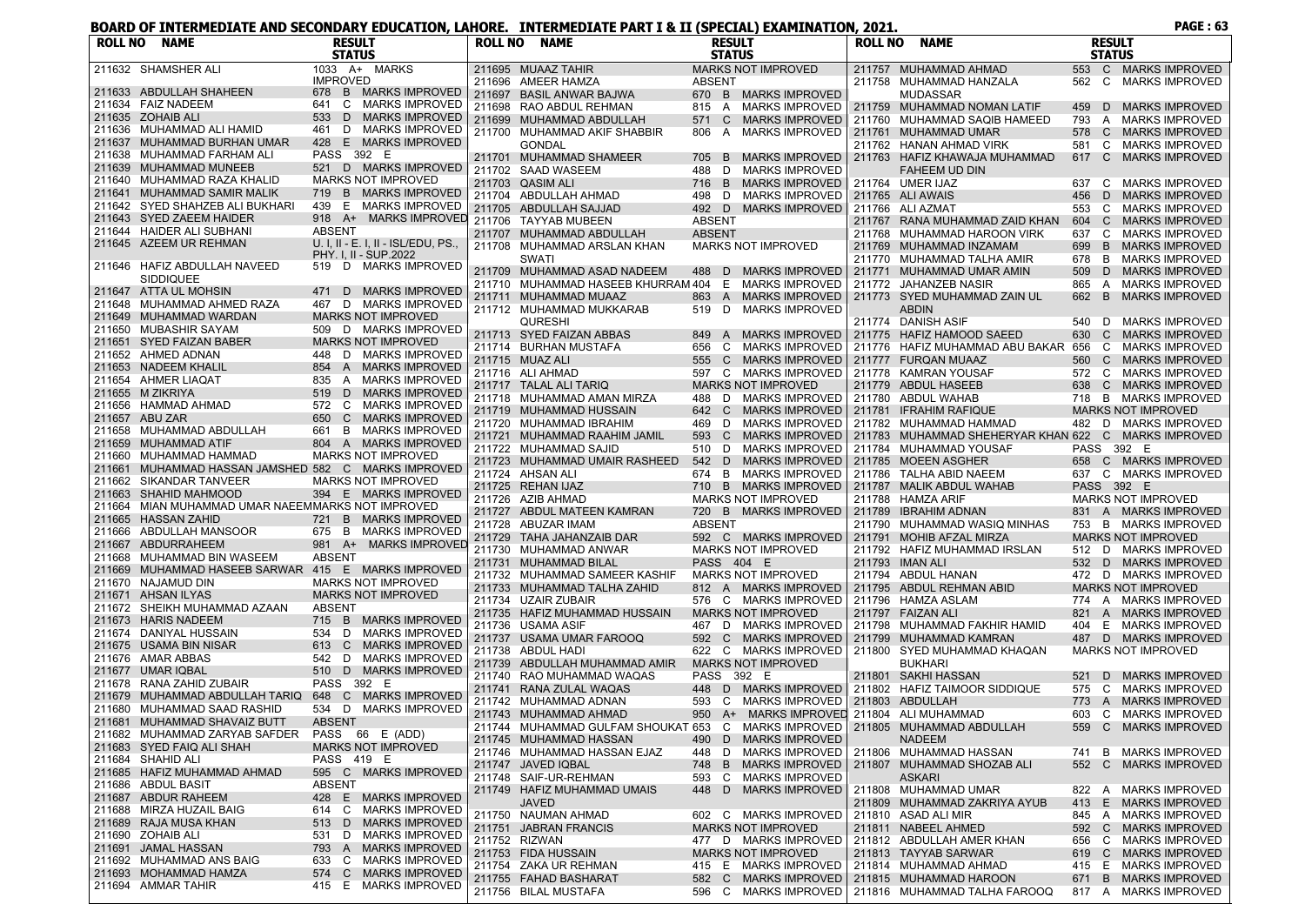| <b>ROLL NO NAME</b>                                       |                   | <b>RESULT</b><br><b>STATUS</b> |                                                   |              | ponin of antent iedante nud cegondhin edognizon; entroner antent iedante i nut a was (c) egane; enni iannizon; egazi<br><b>ROLL NO NAME</b> |                 | RESULT<br><b>STATUS</b>                      |  | <b>ROLL NO NAME</b>                                                 |               | <b>RESULT</b><br><b>STATUS</b> |                                                   |
|-----------------------------------------------------------|-------------------|--------------------------------|---------------------------------------------------|--------------|---------------------------------------------------------------------------------------------------------------------------------------------|-----------------|----------------------------------------------|--|---------------------------------------------------------------------|---------------|--------------------------------|---------------------------------------------------|
| 211817 NOMAN ARSHAD                                       |                   |                                |                                                   |              | 666 B MARKS IMPROVED   211883 HAFIZ SYED MUHAMMAD                                                                                           |                 |                                              |  | 669 B MARKS IMPROVED   211943 SAFYAN IFTIKHAR                       |               |                                | 457 D MARKS IMPROVED                              |
| 211818 M.TAUHEED TALIB                                    |                   |                                | 739 B MARKS IMPROVED                              |              | ABUBAKAR GILLANI                                                                                                                            |                 |                                              |  | 211944 MUHAMMAD ANAS                                                |               |                                | 482 D MARKS IMPROVED                              |
| 211819 MUNEEB SHAFI                                       |                   |                                | 523 D MARKS IMPROVED   211884 ABDUL QUDOOS        |              |                                                                                                                                             |                 | 1023 A+ MARKS                                |  | 211945 MUHAMMAD UMAR FAYYAZ                                         |               |                                | 997 A+ MARKS IMPROVED                             |
| 211820 WALEED ABBAS                                       |                   |                                | 956 A+ MARKS IMPROVED                             |              |                                                                                                                                             | <b>IMPROVED</b> |                                              |  | 211946 ATIF JAVED                                                   |               |                                | 673 B MARKS IMPROVED                              |
| 211821 SUBHAN AHMAD                                       | <b>PASS 467 D</b> |                                |                                                   |              | 211885 ALI HAMMAS<br>211886 ISMAIL SHAHID                                                                                                   |                 | 513 D MARKS IMPROVED<br>551 C MARKS IMPROVED |  | 211947 AHTISHAM ZAHEER                                              |               |                                | 656 C MARKS IMPROVED                              |
| 211822 SHAKEEL ASLAM                                      |                   |                                | PASS 588 C                                        |              | 211887 MUHAMMAD AHSAN                                                                                                                       |                 |                                              |  | 211948 FAIZ ALI<br>477 D MARKS IMPROVED 211949 MUHAMMAD HAMMAD ASIF |               |                                | 540 D MARKS IMPROVED                              |
| 211823 JAMSHAID IQBAL                                     |                   |                                | 628 C MARKS IMPROVED                              |              | 211888 MUHAMMAD USMAN                                                                                                                       |                 | 630 C MARKS IMPROVED                         |  | 211950 MUHAMMAD HUSSAIN ALI KHAN 510 D MARKS IMPROVED               |               |                                | 606 C MARKS IMPROVED                              |
| 211824 BILAL AHMAD                                        |                   |                                | 697 B MARKS IMPROVED                              |              | 829 A MARKS IMPROVED   211889 QANDEEL SHAUKAT                                                                                               |                 | 691 B MARKS IMPROVED                         |  |                                                                     |               |                                |                                                   |
| 211825 MUHAMMAD HIKMAT-YAR<br>211826 AHMER SALEEM         |                   |                                | 616 C MARKS IMPROVED                              |              | 211890 MUHAMMAD HAIDER ALI                                                                                                                  |                 | 482 D MARKS IMPROVED                         |  | 211951 BAHLOL DANA<br>211952 ABDULLAH MANZOOR                       |               |                                | 505 D MARKS IMPROVED<br>611 C MARKS IMPROVED      |
| 211827 HASSAN IMTIAZ                                      |                   |                                | 646 C MARKS IMPROVED                              |              | 211891 MUHAMMAD MUSA                                                                                                                        |                 | 613 C MARKS IMPROVED                         |  | 211953 MUHAMMAD ARSLAN                                              |               |                                | 898 A+ MARKS IMPROVED                             |
| 211828 ABDUR REHMAN ASAD                                  |                   |                                | 616 C MARKS IMPROVED                              |              | 211892 SANAULLAH                                                                                                                            |                 | <b>MARKS NOT IMPROVED</b>                    |  | 211954 MUHAMMAD HAMZA                                               |               |                                | 780 A MARKS IMPROVED                              |
| 211829 ARQAM ZUBAIR                                       |                   |                                | 800 A MARKS IMPROVED                              |              | 211893 SYED HAIDER MAHMOOD                                                                                                                  |                 | 540 D MARKS IMPROVED                         |  | 211955 MUHAMMAD ZIA ZAFAR                                           |               |                                | <b>MARKS NOT IMPROVED</b>                         |
| 211830 MUHAMMAD ASADULLAH AMIR ABSENT                     |                   |                                |                                                   |              | 211894 ALI AHMIR KHURSHID                                                                                                                   |                 | <b>MARKS NOT IMPROVED</b>                    |  | 211956 ROLL NO CANCELLED                                            |               |                                | ROLL NO CANCELLED                                 |
| 211831 MUHAMMAD EHTESHAM ZAFAR 584 C MARKS IMPROVED       |                   |                                |                                                   |              | 211895 MUHAMMAD HASEEB                                                                                                                      |                 | 573 C MARKS IMPROVED 211957 SAHIL ALMAS      |  |                                                                     | <b>ABSENT</b> |                                |                                                   |
| 211832 MUHAMMAD SAAD ALI                                  |                   |                                | 742 B MARKS IMPROVED                              |              | 211896 MUHAMMAD RAYAN                                                                                                                       |                 | 540 D MARKS IMPROVED                         |  | 211958 MUHAMMAD FAIZAN MALIK                                        |               |                                | 541 D MARKS IMPROVED                              |
| 211833 MOHAMMAD ZUBAIR                                    |                   |                                | 638 C MARKS IMPROVED                              |              | 211897 MUHAMMAD SHAH MOEED                                                                                                                  |                 | 567 C MARKS IMPROVED                         |  | 211959 TALHA AKHTAR                                                 |               |                                | 658 C MARKS IMPROVED                              |
| 211834 USAMA SAEED                                        |                   |                                | <b>MARKS NOT IMPROVED</b>                         |              | 211898 AHSAN IFTIKHAR                                                                                                                       |                 | 467 D MARKS IMPROVED                         |  | 211960 HARIS IQBAL                                                  |               |                                | 561 C MARKS IMPROVED                              |
| 211835 ATIQ UR REHMAN                                     |                   |                                | 752 B MARKS IMPROVED                              |              | 211899 SYED TALHA IMRAN                                                                                                                     |                 | 591 C MARKS IMPROVED                         |  | 211961 MIRZA AFRAZ AHMAD BAIG                                       |               |                                | <b>MARKS NOT IMPROVED</b>                         |
| 211836 RANA TAHIR ZAMAN                                   |                   |                                | 799 A MARKS IMPROVED                              |              | 211900 SYED MUHAMMAD ARSLAN                                                                                                                 |                 | 498 D MARKS IMPROVED                         |  | 211962 MUHAMMAD ALI                                                 |               |                                | 597 C MARKS IMPROVED                              |
| 211837 MUHAMMAD AWAIS SHARIF                              |                   |                                | 626 C MARKS IMPROVED                              |              | MEHDI                                                                                                                                       |                 |                                              |  | 211963 MUHAMMAD HASSNAIN ARSHAD523 D MARKS IMPROVED                 |               |                                |                                                   |
| 211838 BADAR AHMAD                                        |                   |                                | 640 C MARKS IMPROVED                              |              | 211901 ZAIN ALI                                                                                                                             |                 | 448 D MARKS IMPROVED                         |  | 211964 MUHAMMAD KHUBAIB                                             |               |                                | 407 E MARKS IMPROVED                              |
| 211839 MUAAZ ABDULLAH                                     |                   |                                | 510 D MARKS IMPROVED                              |              | 211902 MUHAMMAD HASSAN ZAFAR 511 D MARKS IMPROVED                                                                                           |                 |                                              |  | 211965 MUHAMMAD SALMAN KHAN                                         |               |                                | 553 C MARKS IMPROVED                              |
| 211840 ABDUL HADI                                         |                   |                                | 540 D MARKS IMPROVED                              |              | 211903 ALI HASNAIN                                                                                                                          |                 | 430 E MARKS IMPROVED                         |  | 211966 AHAD NAZIR                                                   |               |                                | 572 C MARKS IMPROVED                              |
| 211841 ABDUL MOIZ TARIQ                                   |                   |                                | 546 D MARKS IMPROVED                              |              | 211904 AHMAD SABIR                                                                                                                          |                 | 540 D MARKS IMPROVED                         |  | 211967 AWAIS KARNI                                                  |               |                                | 876 A MARKS IMPROVED                              |
| 211842 ALI HASSAN                                         |                   |                                | 526 D MARKS IMPROVED                              |              | 211905 MUHAMMAD SHOAIB MUSTAFA 738 B MARKS IMPROVED                                                                                         |                 |                                              |  | 211968 HAFIZ MUHAMMAD JUNAID                                        |               |                                | <b>MARKS NOT IMPROVED</b>                         |
| 211843 MUHAMMAD FAHAD                                     |                   |                                | 552 C MARKS IMPROVED                              |              | 211906 SYED ZEESHAN HAIDER                                                                                                                  |                 | 526 D MARKS IMPROVED                         |  | 211969 MUHAMMAD ABUBAKAR                                            |               |                                | 519 D MARKS IMPROVED                              |
| 211844 WAQAS ALI SANDHU                                   |                   |                                | 657 C MARKS IMPROVED                              |              | <b>BUKHARI</b><br>211907 MIAN ABU BAKAR SADIQUE                                                                                             |                 | 637 C MARKS IMPROVED                         |  | 211970 MUHAMMAD BILAL                                               |               |                                | 576 C MARKS IMPROVED                              |
| 211845 SHAIKH AHSAN                                       |                   |                                | 857 A MARKS IMPROVED                              |              | <b>WATTOO</b>                                                                                                                               |                 |                                              |  | 211971 MUHAMMAD DANISH                                              |               |                                | <b>MARKS NOT IMPROVED</b>                         |
| 211846 UMER CHAND                                         |                   |                                | 490 D MARKS IMPROVED                              |              | 211908 ABDUL MOIZ BIN JAVED                                                                                                                 |                 | <b>MARKS NOT IMPROVED</b>                    |  | 211972 FASEH MERAJ KHAN                                             |               |                                | 740 B MARKS IMPROVED                              |
| 211847 WAHAJ ALI                                          |                   |                                | 708 B MARKS IMPROVED                              |              | 211909 MUHAMMAD SHARJEEL                                                                                                                    | ABSENT          |                                              |  | 211973 HASSAN RAZA SUBHANI                                          |               |                                | 614 C MARKS IMPROVED                              |
| 211848 MUHAMMAD                                           |                   |                                | 578 C MARKS IMPROVED                              |              | 211910 AHMED NOUMAN                                                                                                                         | ABSENT          |                                              |  | 211974 ROLL NO CANCELLED                                            |               |                                | ROLL NO CANCELLED                                 |
| 211849 MUHAMMAD ARSLAN KHAN                               |                   |                                | <b>MARKS NOT IMPROVED</b><br>467 D MARKS IMPROVED |              | 211911 ABDULLAH ABBAS                                                                                                                       | ABSENT          |                                              |  | 211975 BILAL SHOUKAT MUFTI                                          |               |                                | 440 D MARKS IMPROVED                              |
| 211850 MUHAMMAD SAMI ABBAS<br>211851 MUHAMMAD SHOAIB KHAN |                   |                                | <b>PASS 404 E</b>                                 |              | 211912 MUHAMMAD QASIM MUJAHID 791 A MARKS IMPROVED                                                                                          |                 |                                              |  | 211976 MUHAMMAD HARIS<br>211977 MUHAMMAD HUZAIFA                    |               |                                | 650 C MARKS IMPROVED<br>565 C MARKS IMPROVED      |
| 211852 MUHAMMAD AHMED FAROOQ                              |                   |                                | 562 C MARKS IMPROVED                              |              | 211913 SUBHAN NAEEM BUTT                                                                                                                    |                 | 572 C MARKS IMPROVED                         |  | 211978 ASAD-UR-REHMAN                                               |               |                                | 524 D MARKS IMPROVED                              |
| 211853 MUHAMMAD HASSAN                                    |                   |                                | 935 A+ MARKS IMPROVED 211914 ALI ASAD             |              |                                                                                                                                             |                 | 817 A MARKS IMPROVED                         |  | 211979 GHULAM ABBAS                                                 |               |                                | 688 B MARKS IMPROVED                              |
| 211854 MUHAMMAD MEESAM                                    |                   |                                | 522 D MARKS IMPROVED                              |              | 211915 MUHAMMAD AWAIS                                                                                                                       |                 | 680 B MARKS IMPROVED                         |  | 211980 ROLL NO CANCELLED                                            |               |                                | ROLL NO CANCELLED                                 |
| 211855 MUHAMMAD SARAM REHMAN                              | ABSENT            |                                |                                                   |              | 211916 MUHAMMAD MAAZ BIN ZAFAR 560 C MARKS IMPROVED                                                                                         |                 |                                              |  | 211981 MUHAMMAD HUZAIFA ASHRAF ABSENT                               |               |                                |                                                   |
| 211856 MUHAMMAD USMAN                                     |                   |                                | 688 B MARKS IMPROVED                              |              | 211917 HAFIZ MALIK TAIMOOR ALI                                                                                                              |                 | PASS 539 D                                   |  | 211982 SYED ABDUL REHMAN SHAH                                       |               |                                | <b>MARKS NOT IMPROVED</b>                         |
| 211857 MUZAMMAL HUSSAIN                                   |                   |                                | 561 C MARKS IMPROVED                              |              | 211918 MUHAMMAD KARAM                                                                                                                       | ABSENT          |                                              |  | 211983 HAFIZ SYED MUHAMMAD MUSA 801 A MARKS IMPROVED                |               |                                |                                                   |
| 211858 ABDUL MANAN                                        |                   |                                | 522 D MARKS IMPROVED                              |              | 211919 MUHAMMAD MUBEEN SHABBIR 523 D MARKS IMPROVED                                                                                         |                 |                                              |  | 211984 LUQMAN IJAZ                                                  |               |                                | 450 D MARKS IMPROVED                              |
| 211859 MUHAMMAD ABDULLAH                                  |                   |                                | 572 C MARKS IMPROVED                              |              | 211920 MUHAMMAD OWAIS CHOUDHRY MARKS NOT IMPROVED                                                                                           |                 |                                              |  | 211985 YAHYA USMAN                                                  |               |                                | <b>MARKS NOT IMPROVED</b>                         |
| 211860 MUHAMMAD BIN TARIQ                                 |                   |                                | 813 A MARKS IMPROVED                              |              | 211921 MUHAMMAD SHABAN NAEEM 739 B MARKS IMPROVED                                                                                           |                 |                                              |  | 211986 MUHAMMAD ABDULLAH JAVAID 733 B MARKS IMPROVED                |               |                                |                                                   |
| 211861 AHMED MUJTABA AHSEN                                |                   |                                | 544 D MARKS IMPROVED                              | 211922 HAZIQ |                                                                                                                                             |                 | 817 A MARKS IMPROVED                         |  | 211987 MUHAMMAD ALI ZAIB                                            |               |                                | 817 A MARKS IMPROVED                              |
| 211862 WASEEM AKRAM                                       |                   |                                | 538 D MARKS IMPROVED                              |              | 211923 ZULQARNAIN ABBAS                                                                                                                     |                 | <b>MARKS NOT IMPROVED</b>                    |  | 211988 MUHAMMAD HAROON MOHSIN MARKS NOT IMPROVED                    |               |                                |                                                   |
| 211863 WASIF ALI                                          | <b>ABSENT</b>     |                                |                                                   |              | 211924 HASSAM TANVEER 724 B MARKS IMPROVED                                                                                                  |                 |                                              |  | 211989 MUHAMMAD ROHAAN KHAN                                         |               |                                | 561 C MARKS IMPROVED                              |
| 211864 UZAIR AHMED KHAN                                   |                   |                                | 633 C MARKS IMPROVED                              |              | 211925 MUHAMMAD ALI REHMAT                                                                                                                  |                 | 558 C MARKS IMPROVED                         |  | 211990 NASEER AHMED KHAN                                            |               |                                | 851 A MARKS IMPROVED                              |
| 211865 MUHAMMAD KASHIF NAZIR                              | PASS 532 D        |                                |                                                   |              | 211926 MUHAMMAD HASSAN ALI KHAN 489 D MARKS IMPROVED                                                                                        |                 |                                              |  | 211991 GODWIN CORNELIUS                                             |               |                                | 714 B MARKS IMPROVED                              |
| 211866 MUHAMMAD NOUMAN                                    |                   |                                | 580 C MARKS IMPROVED                              |              | 211927 MUHAMMAD WASIQ SHEIKH 722 B MARKS IMPROVED                                                                                           |                 |                                              |  | 211992 MUHAMMAD ABDULLAH                                            |               |                                | 497 D MARKS IMPROVED                              |
| 211867 AZAAN ALI                                          |                   |                                | 577 C MARKS IMPROVED                              |              | 211928 MUHAMMAD ZOHAIB<br>211929 SAAD RAHAT                                                                                                 |                 | 489 D MARKS IMPROVED                         |  | 211993 MUHAMMAD BILAL                                               |               |                                | 469 D MARKS IMPROVED                              |
| 211868 RANA IFTIKHAR AHMED                                |                   |                                | 616 C MARKS IMPROVED                              |              | 211930 HARIS WAHEED                                                                                                                         |                 |                                              |  | 561 C MARKS IMPROVED 211994 FAHEEM JAVED HASHMI                     |               |                                | <b>MARKS NOT IMPROVED</b>                         |
| 211869 MUHAMMAD ALI                                       | ABSENT            |                                |                                                   |              | 211931 MUHAMMAD FURQAN UD DIN                                                                                                               |                 | <b>MARKS NOT IMPROVED</b>                    |  | 623 C MARKS IMPROVED 211995 DANIYAL KHAN KHATTAK                    |               |                                | 490 D MARKS IMPROVED                              |
| 211870 MUHAMMAD NAEEM KHAN                                |                   |                                | 708 B MARKS IMPROVED                              |              | KAMAL                                                                                                                                       |                 |                                              |  | 211996 MAHAD HUSSAN                                                 |               |                                | <b>MARKS NOT IMPROVED</b>                         |
| 211871 MOHAMMAD USAMA NAWAZ                               |                   |                                | 686 B MARKS IMPROVED                              |              | 211932 MOHAMMAD SAMAR RANA                                                                                                                  |                 | 488 D MARKS IMPROVED                         |  | 211997 MUHAMMAD ADAN DAR                                            |               |                                | 910 A+ MARKS IMPROVED                             |
| 211872 ROLL NO CANCELLED                                  |                   |                                | ROLL NO CANCELLED                                 |              | 211933 MUHAMMAD SOHAIB ARSHAD                                                                                                               |                 | 541 D MARKS IMPROVED                         |  | 211998 MUHAMMAD JUNAID KHALID                                       |               |                                | 594 C MARKS IMPROVED                              |
| 211873 ZAIN MUHAMMAD                                      |                   |                                | 731 B MARKS IMPROVED                              |              | 211934 ATTI ULLAH                                                                                                                           |                 | 624 C MARKS IMPROVED                         |  | 211999 MUHAMMAD REHAN ASGHAR                                        |               |                                | 678 B MARKS IMPROVED                              |
| 211874 HAMZA SHAHID                                       |                   |                                | 669 B MARKS IMPROVED<br><b>MARKS NOT IMPROVED</b> |              | 211935 NOOR UL HASSAN GILLANI                                                                                                               | <b>ABSENT</b>   |                                              |  | 212000 MUHAMMAD WAHAAJ TAUQIR                                       |               |                                | 658 C MARKS IMPROVED                              |
| 211875 MUHAMMAD DANYAL KHAN                               |                   |                                | 541 D MARKS IMPROVED                              |              | 211936 MUHAMMAD ZOHAIB ISLAM                                                                                                                | ABSENT          |                                              |  | 212001 MUDASSAR SHARIF                                              |               |                                | <b>MARKS NOT IMPROVED</b>                         |
| 211876 MUDASSER NAEEM<br>211877 AHMED BEN ATIF            |                   |                                | 490 D MARKS IMPROVED                              |              | 211937 ZAIN ALI GORSI                                                                                                                       |                 | 769 B MARKS IMPROVED                         |  | 212002 INAM ULLAH<br>212003 BILAL ALI                               |               |                                | 543 D MARKS IMPROVED<br><b>MARKS NOT IMPROVED</b> |
| 211878 ZAIN KHALID                                        |                   |                                | 804 A MARKS IMPROVED                              |              | 211938 JUNAID AHMAD                                                                                                                         |                 | <b>MARKS NOT IMPROVED</b>                    |  | 212004 MUHAMMAD ALI                                                 |               |                                | 631 C MARKS IMPROVED                              |
| 211879 JAHNGIR AHMAD                                      |                   |                                | 650 C MARKS IMPROVED                              |              | 211939 MUHAMMAD QURBAN ALI                                                                                                                  |                 | 732 B MARKS IMPROVED                         |  | 212005 MUHAMMAD HAMZA                                               |               |                                | 740 B MARKS IMPROVED                              |
| 211880 MUHAMMAD ASIM SAJID                                | 555               |                                | C MARKS IMPROVED                                  |              | 211940 MUHAMMAD ASHAB MANSHA                                                                                                                |                 | 477 D MARKS IMPROVED                         |  | 212006 MUHAMMAD OMER AZFAR                                          |               |                                | 489 D MARKS IMPROVED                              |
| 211881 MUHAMMAD HASSAN                                    |                   |                                | 664 B MARKS IMPROVED                              |              | 211941 MUHAMMAD WAQAS                                                                                                                       |                 | 598 C MARKS IMPROVED                         |  | 212007 MUHAMMAD SALMAN ARSHAD 800 A MARKS IMPROVED                  |               |                                |                                                   |
| 211882 AHSAN WAHEED                                       |                   |                                | 857 A MARKS IMPROVED                              |              | 211942 SAAD BIN WAQAS MIR                                                                                                                   |                 | 731 B MARKS IMPROVED                         |  | 212008 AHMED ALI                                                    |               |                                | <b>MARKS NOT IMPROVED</b>                         |
|                                                           |                   |                                |                                                   |              |                                                                                                                                             |                 |                                              |  |                                                                     |               |                                |                                                   |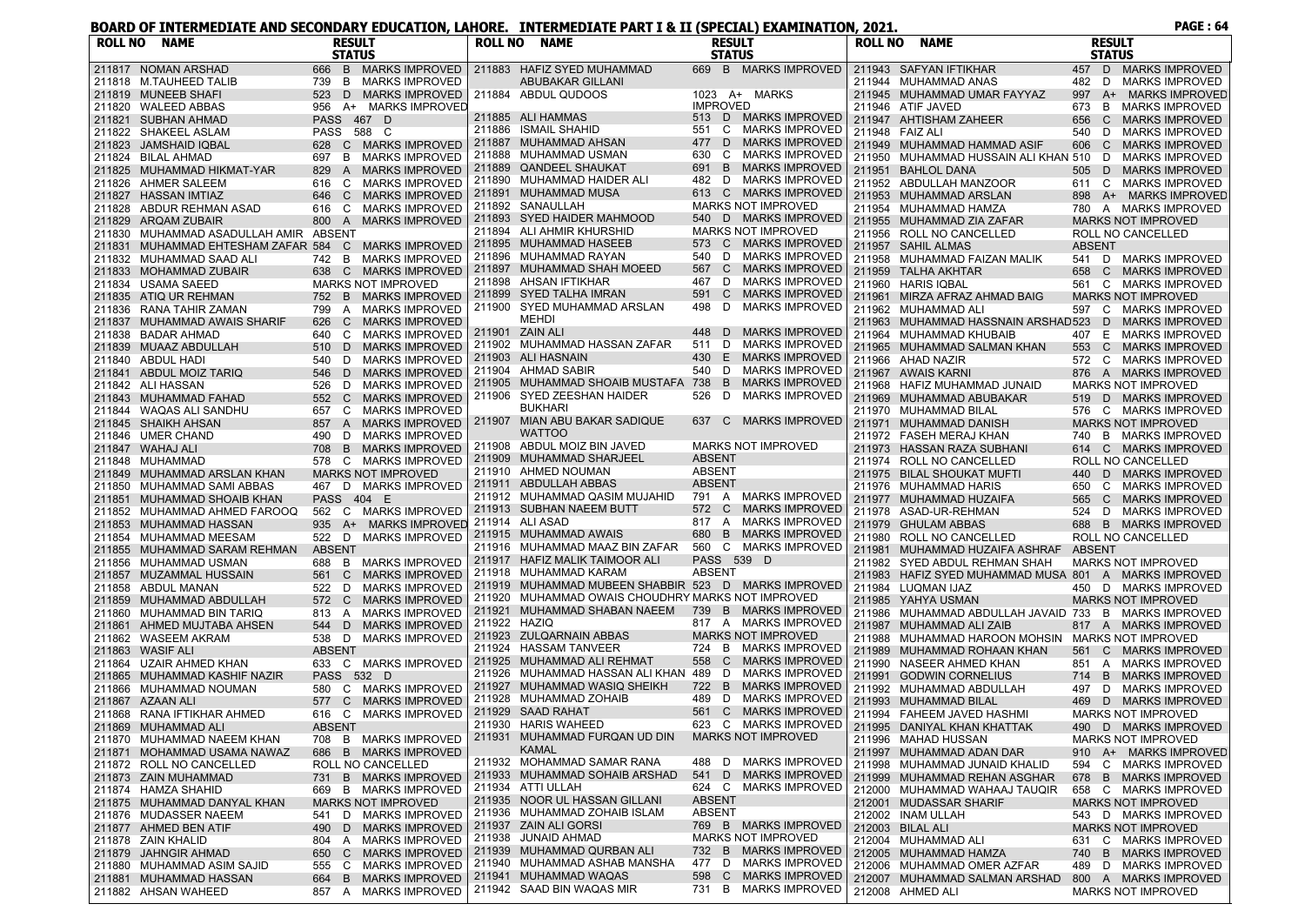| PAGE : 6'<br><b>BOARD OF INTERMEDIATE AND SECONDARY EDUCATION, LAHORE.</b><br>. INTERMEDIATE PART I & II (SPECIAL) EXAMINATION, 2021. |
|---------------------------------------------------------------------------------------------------------------------------------------|
|---------------------------------------------------------------------------------------------------------------------------------------|

| <b>PAGE: 65</b> |  |  |
|-----------------|--|--|
|-----------------|--|--|

| DURIND UI INTENPIEDIATE MND JECUNDANT EDUCATION, EMIUNE. - INTENPIEDIATE FANT I Q II (JFECIAE) EAAPIINATION, ZUZI.<br><b>RESULT</b><br><b>ROLL NO NAME</b> |                                                     |               | <b>RESULT</b><br><b>ROLL NO NAME</b>         |  |                                                                                                                           |                 |  | <b>ROLL NO NAME</b>                       | .<br><b>RESULT</b>                                                 |                 |                                              |
|------------------------------------------------------------------------------------------------------------------------------------------------------------|-----------------------------------------------------|---------------|----------------------------------------------|--|---------------------------------------------------------------------------------------------------------------------------|-----------------|--|-------------------------------------------|--------------------------------------------------------------------|-----------------|----------------------------------------------|
|                                                                                                                                                            |                                                     |               | <b>STATUS</b>                                |  |                                                                                                                           |                 |  | <b>STATUS</b>                             |                                                                    |                 | <b>STATUS</b>                                |
|                                                                                                                                                            | 212009 AHMED HUSSAIN TAHA                           |               |                                              |  | 586 C MARKS IMPROVED 212071 MUHAMMAD FARAZ NAVEED 682 B MARKS IMPROVED 212134 DEWAN MUHAMMAD HUSNAIN 543 D MARKS IMPROVED |                 |  |                                           |                                                                    |                 |                                              |
|                                                                                                                                                            | 212010 MUHAMMAD ANAS KHUBAIB                        |               | 718 B MARKS IMPROVED                         |  | 212072 MUHAMMAD HUZAIFA MINHAS MARKS NOT IMPROVED                                                                         |                 |  |                                           | NAWAZ                                                              |                 |                                              |
|                                                                                                                                                            | ASLAM                                               |               |                                              |  | 212073 SYED ABDUL MUNEEM                                                                                                  |                 |  | 643 C MARKS IMPROVED   212135 AHSAN MUNIR |                                                                    |                 | 520 D MARKS IMPROVED                         |
|                                                                                                                                                            | 212011 MUHAMMAD GHASIF                              |               | <b>MARKS NOT IMPROVED</b>                    |  | 212074 SYED KOUSAIN-UL-HASSAN ALI 886 A+ MARKS IMPROVED 212136 ASHARIB ABID 440 D MARKS IMPROVED                          |                 |  |                                           |                                                                    |                 |                                              |
|                                                                                                                                                            | 212012 MUHAMMAD ZUNAIR AAMIR                        |               | 822 A MARKS IMPROVED                         |  | KAZMI                                                                                                                     |                 |  |                                           | 212137 UMER SHAFIQ                                                 |                 | 760 B MARKS IMPROVED                         |
|                                                                                                                                                            | 212013 RAYAN UR REHMAN                              |               | PASS 462 D                                   |  | 212075 SAHIL SIDDIQUE                                                                                                     |                 |  | <b>MARKS NOT IMPROVED</b>                 | 212138 MUHAMMAD HASSAN                                             |                 | 469 D MARKS IMPROVED                         |
|                                                                                                                                                            | 212014 UMAIR ALI                                    |               | MARKS NOT IMPROVED                           |  | 212076 MUHAMMAD AHSAN KHAN                                                                                                |                 |  |                                           | 503 D MARKS IMPROVED   212139 MUHAMMAD SHAFEH                      | <b>ABSENT</b>   |                                              |
|                                                                                                                                                            | 212015 AWAIS AHMAD KHAN                             |               |                                              |  | 600 C MARKS IMPROVED 212077 MUHAMMAD DANISH                                                                               |                 |  |                                           | 817 A MARKS IMPROVED   212140 MUHAMMAD SHAHZAD AKBAR 1044 A+ MARKS |                 |                                              |
|                                                                                                                                                            | 212016 NOUMAN SALEEM                                |               |                                              |  | 545 D MARKS IMPROVED   212078 MUHAMMAD HAMMAD                                                                             |                 |  | 582 C MARKS IMPROVED                      | 212141 HUSNAIN AMIR                                                | <b>IMPROVED</b> | 618 C MARKS IMPROVED                         |
|                                                                                                                                                            | 212017 ABDULHASEEB                                  | ABSENT        |                                              |  | 212079 MUHAMMAD HAMZA<br>615 C MARKS IMPROVED 212080 MUHAMMAD MAHAD UL HADI 553 C MARKS IMPROVED                          |                 |  | 856 A MARKS IMPROVED                      | 212142 ZEESHAN ZAHID                                               |                 | 615 C MARKS IMPROVED                         |
|                                                                                                                                                            | 212018 DUR E ADAN                                   | <b>ABSENT</b> |                                              |  |                                                                                                                           |                 |  |                                           | 542 D MARKS IMPROVED 212143 HAMZA HABIB KHAN                       |                 | 576 C MARKS IMPROVED                         |
|                                                                                                                                                            | 212019 IBRAR AHMED<br>212020 ASAD ALI               |               | MARKS NOT IMPROVED                           |  | 212081 WAQAS ALI<br>212082 SHEHROZ MEHMOOD                                                                                |                 |  | 603 C MARKS IMPROVED                      | 212144 ALI HAMZA                                                   |                 | 659 C MARKS IMPROVED                         |
|                                                                                                                                                            | 212021 FATEEN                                       |               | 406 E MARKS IMPROVED   212083 ARSLAN ARIF    |  |                                                                                                                           |                 |  |                                           | 511 D MARKS IMPROVED 212145 MUHAMMAD SHOAIB                        |                 | 534 D MARKS IMPROVED                         |
|                                                                                                                                                            | 212022 OBAIDULLAH ZAHOOR                            |               | <b>MARKS NOT IMPROVED</b>                    |  | 212084 ROLL NO CANCELLED                                                                                                  |                 |  | ROLL NO CANCELLED                         | 212146 AHSAN JAVED                                                 |                 | 524 D MARKS IMPROVED                         |
|                                                                                                                                                            | 212023 MUHAMMAD MUAZAM NAEEM ABSENT                 |               |                                              |  | 212085 RANA RAHEEL ASHFAQ                                                                                                 |                 |  | 430 E MARKS IMPROVED                      | 212147 FAKHAR ALI 467 D MARKS IMPROVED                             |                 |                                              |
|                                                                                                                                                            | 212024 MUHAMMAD USMAN GHANI                         |               |                                              |  | 895 A+ MARKS IMPROVED 212086 MUHAMMAD FAKHIR WAHEED 534 D MARKS IMPROVED                                                  |                 |  |                                           | 212148 YASIN HADI AWAN                                             |                 | 508 D MARKS IMPROVED                         |
|                                                                                                                                                            | 212025 SAMAR GULFAM PRINCE                          |               |                                              |  | 604 C MARKS IMPROVED 212087 MUHAMMAD HAMMAD KHALID 538 D MARKS IMPROVED 212149 IMTISAL AHMAD                              |                 |  |                                           |                                                                    |                 | 471 D MARKS IMPROVED                         |
|                                                                                                                                                            | 212026 HAMMAD AHMAD                                 |               |                                              |  | 928 A+ MARKS IMPROVED 212088 MUHAMMAD NABEEL AKHTAR 521 D MARKS IMPROVED 212150 HAMMAD AHMAD                              |                 |  |                                           |                                                                    |                 | <b>MARKS NOT IMPROVED</b>                    |
|                                                                                                                                                            | 212027 MUHAMMAD AWAIS RASHID                        |               |                                              |  | 398 E MARKS IMPROVED   212089 MUHAMMAD USMAN                                                                              |                 |  |                                           | 534 D MARKS IMPROVED 212151 MUHAMMAD ABBAS AKRAM                   |                 | 595 C MARKS IMPROVED                         |
|                                                                                                                                                            | 212028 MUHAMMAD HASSAN                              |               | 471 D MARKS IMPROVED   212090 QAMAR AMEEN    |  |                                                                                                                           |                 |  | 457 D MARKS IMPROVED                      | 212152 MUHAMMAD KAIF KHALIL                                        |                 | 615 C MARKS IMPROVED                         |
|                                                                                                                                                            | 212029 MUHAMMAD HASSAN RAZA                         |               | 457 D MARKS IMPROVED   212091 IBRAR-UL-HAQ   |  |                                                                                                                           |                 |  |                                           | 542 D MARKS IMPROVED 212153 MUNEEB WAHEED KHAN                     |                 | 645 C MARKS IMPROVED                         |
|                                                                                                                                                            | 212030 MUHAMMAD NAQASH BARI                         |               |                                              |  | 960 A+ MARKS IMPROVED 212092 MUHAMMAD HASNAIN 488 D MARKS IMPROVED                                                        |                 |  |                                           | 212154 MALIK MUHAMMAD HAMZA                                        |                 | 762 B MARKS IMPROVED                         |
|                                                                                                                                                            | 212031 MUAAZ ALI                                    |               | PASS 458 D                                   |  | 212093 MUHAMMAD SHEAS ZOHAIB 636 C MARKS IMPROVED                                                                         |                 |  |                                           | 212155 AMIR NADEEM                                                 | ABSENT          |                                              |
|                                                                                                                                                            | 212032 TALHA SAIF                                   |               | MARKS NOT IMPROVED                           |  | 212094 MUHAMMAD TABISH                                                                                                    |                 |  | 591 C MARKS IMPROVED                      | 212156 TAYYAB HASNAIN TAHIR                                        |                 | <b>MARKS NOT IMPROVED</b>                    |
|                                                                                                                                                            | 212033 MUHAMMAD HASSAN AKRAM                        | ABSENT        |                                              |  | 212095 MUHAMMAD WALEED                                                                                                    |                 |  | 650 C MARKS IMPROVED                      | 212157 SHAYAN ALI                                                  |                 | 469 D MARKS IMPROVED                         |
|                                                                                                                                                            | 212034 MUHAMMAD SOHAIL                              |               | <b>MARKS NOT IMPROVED</b>                    |  | 212096 MUHAMMAD ZOHAIB                                                                                                    |                 |  | 755 B MARKS IMPROVED                      | 212158 MUAZ JAMAL-UD-DIN ALVI                                      |                 | <b>MARKS NOT IMPROVED</b>                    |
|                                                                                                                                                            | 212035 SYED MUHAMMAD HAMZA                          |               | MARKS NOT IMPROVED                           |  | 212097 ASHAS MUZAFAR 717 B MARKS IMPROVED 212159 GHAZANFAR ULLAH                                                          |                 |  |                                           |                                                                    |                 | <b>MARKS NOT IMPROVED</b>                    |
|                                                                                                                                                            | <b>ZAKIR</b>                                        |               |                                              |  | 212098 HANZLA SHAFIQUE                                                                                                    |                 |  | 471 D MARKS IMPROVED                      | 212160 SHEIKH FAHAD ALI SHAHID                                     |                 | 649 C MARKS IMPROVED                         |
|                                                                                                                                                            | 212036 AHMED ZIA                                    |               | 665 B MARKS IMPROVED                         |  | 212099 ALI RAZA                                                                                                           |                 |  | 939 A+ MARKS IMPROVED                     | 212161 MUHAMMAD USAMA                                              |                 | 610 C MARKS IMPROVED                         |
|                                                                                                                                                            |                                                     |               |                                              |  | 212037 JALEEL UR REHMAN JANJUWA 586 C MARKS IMPROVED   212100 MUHAMMAD NOUMAN MAZHAR MARKS NOT IMPROVED                   |                 |  |                                           | 212162 UKASHA ZIA                                                  |                 | 1029 A+ MARKS                                |
|                                                                                                                                                            | 212038 ZAIN KAMRAN                                  |               | 477 D MARKS IMPROVED                         |  | 212101 MUHAMMAD TALAL AMER BUTT 654 C MARKS IMPROVED                                                                      |                 |  |                                           |                                                                    | <b>IMPROVED</b> |                                              |
|                                                                                                                                                            | 212039 QAISER WARIS                                 |               | <b>MARKS NOT IMPROVED</b>                    |  | 212102 FAHEEM BALOCH                                                                                                      |                 |  | PASS 66 E (ADD)                           | 212163 AHMAD HASSAN                                                |                 | 461 D MARKS IMPROVED                         |
|                                                                                                                                                            | 212040 MUHAMMAD AHMAD IQBAL MARKS NOT IMPROVED      |               |                                              |  | 212103 KABEER AHMAD                                                                                                       |                 |  | 670 B MARKS IMPROVED                      | 212164 WAQAS AHMAD                                                 |                 | 639 C MARKS IMPROVED                         |
|                                                                                                                                                            | 212041 MUHAMMAD HAMZA                               |               | 657 C MARKS IMPROVED                         |  | 212104 TALHA IFTKHAR                                                                                                      |                 |  | 783 A MARKS IMPROVED                      | 212165 HUSSAIN RAZA                                                |                 | 800 A MARKS IMPROVED                         |
|                                                                                                                                                            | 212042 ZAMAN HAIDER                                 |               | 733 B MARKS IMPROVED                         |  | 212105 FAROOQ AHMAD                                                                                                       |                 |  | 898 A+ MARKS IMPROVED                     | 212166 MUHAMMAD YASIR PASS 392 E                                   |                 |                                              |
|                                                                                                                                                            | 212043 RYAN ARSHAD KHALID                           |               | 440 D MARKS IMPROVED                         |  | 212106 MOHAMMAD AMMAR QADIR 564 C MARKS IMPROVED                                                                          |                 |  |                                           | 212167 HARIS RIAZ<br>212168 HAMMAD ALI ZAHOOR                      |                 | 744 B MARKS IMPROVED                         |
|                                                                                                                                                            | 212044 FAISAL AHMAD                                 |               | <b>MARKS NOT IMPROVED</b>                    |  | 212107 MUHAMMAD RIYAN MALIK                                                                                               |                 |  | 764 B MARKS IMPROVED                      | 212169 ANAS IMTIAZ                                                 |                 | 617 C MARKS IMPROVED<br>647 C MARKS IMPROVED |
|                                                                                                                                                            | 212045 ALI ZAIN                                     |               | <b>MARKS NOT IMPROVED</b>                    |  | 212108 KAZIM HUSSNAIN                                                                                                     |                 |  | 617 C MARKS IMPROVED                      | 212170 MUHAMMAD DAWOOD IMRAN 607 C MARKS IMPROVED                  |                 |                                              |
|                                                                                                                                                            | 212046 MUHAMMAD ABDULLAH UZAIR 835 A MARKS IMPROVED |               |                                              |  | 212109 NOUMAN ANSAR KHAN ABBASI 725 B MARKS IMPROVED                                                                      |                 |  |                                           | 212171 AHMED KHAN 722 B MARKS IMPROVED                             |                 |                                              |
|                                                                                                                                                            | 212047 MUHAMMAD MUTEEB ASIF                         |               | 492 D MARKS IMPROVED   212110 ZAIN RAZA      |  |                                                                                                                           |                 |  | 404 E MARKS IMPROVED                      | 212172 BILAL ALI                                                   |                 | 867 A MARKS IMPROVED                         |
|                                                                                                                                                            | 212048 AQIB HASSAN                                  |               |                                              |  | 488 D MARKS IMPROVED 212111 MUHAMMAD ABDULLAH                                                                             |                 |  | 488 D MARKS IMPROVED                      | 212173 MUHAMMAD AWAIS                                              |                 | 762 B MARKS IMPROVED                         |
|                                                                                                                                                            |                                                     |               |                                              |  | 212049 MUHAMMAD MUNEEB JAWAID 885 A+ MARKS IMPROVED 212112 DAUD MURTAZA MARKS NOT IMPROVED                                |                 |  |                                           | 212174 MUHAMMAD ZAFEER                                             |                 | 758 B MARKS IMPROVED                         |
|                                                                                                                                                            | 212050 AHSAN ALI                                    |               | 438 E MARKS IMPROVED                         |  | 212113 ABDUL MUIZZ ZAHID 518 D MARKS IMPROVED                                                                             |                 |  |                                           | 212175 TAHIF ZULFIQAR                                              |                 | 688 B MARKS IMPROVED                         |
|                                                                                                                                                            | 212051 MUNEEB ASHIQ                                 |               |                                              |  | 649 C MARKS IMPROVED 212114 AHMAD KHAN LODHI                                                                              |                 |  | 686 B MARKS IMPROVED                      | 212176 ABDUL MANAN HUSSAIN                                         |                 | PASS 634 C                                   |
|                                                                                                                                                            | 212052 HAFIZ SYED NAUMAN RAZA 588 C MARKS IMPROVED  |               |                                              |  | 212115 MUHAMMAD ASIM                                                                                                      |                 |  | 699 B MARKS IMPROVED                      | 212177 MUHAMMAD FAIZAN ASLAM                                       |                 | 446 D MARKS IMPROVED                         |
|                                                                                                                                                            | AHEED                                               |               |                                              |  | 212116 MUHAMMAD AWAIS ANWAR 700 B MARKS IMPROVED                                                                          |                 |  |                                           | 212178 ADNAN HASSAN                                                |                 | 482 D MARKS IMPROVED                         |
|                                                                                                                                                            | 212053 ADIL ALI                                     |               |                                              |  | 733 B MARKS IMPROVED   212117 MUHAMMAD HANZLA                                                                             |                 |  | 1023 A+ MARKS                             | 212179 ASAD NADEEM                                                 |                 | 754 B MARKS IMPROVED                         |
|                                                                                                                                                            | 212054 HASSAN NAVEED KHAN                           |               | 858 A MARKS IMPROVED                         |  | 212118 ABDEL MOEEZ 714 B MARKS IMPROVED                                                                                   | <b>IMPROVED</b> |  |                                           | 212180 MUHAMMAD AHMAD MARKS NOT IMPROVED                           |                 |                                              |
|                                                                                                                                                            | 212055 MUHAMMAD HASSAAN                             |               | PASS 499 D                                   |  | 212119 SAQIB LATIF                                                                                                        |                 |  |                                           | 770 A MARKS IMPROVED 212181 AHSAN ALI KHAN 750 B MARKS IMPROVED    |                 |                                              |
|                                                                                                                                                            | 212056 MUHAMMAD JURAID QAMAR MARKS NOT IMPROVED     |               |                                              |  | 637 C MARKS IMPROVED 212120 HAMAD AMJAD 638 C MARKS IMPROVED 212182 SJAWAL AKRAM                                          |                 |  |                                           |                                                                    |                 | 768 B MARKS IMPROVED                         |
|                                                                                                                                                            | 212057 MUHAMMAD SALMAN TAHIR                        |               |                                              |  | 212121 AYAAN SULMAN                                                                                                       |                 |  |                                           | 456 D MARKS IMPROVED 212183 MUHAMMAD AHMED ISLAM                   |                 | 534 D MARKS IMPROVED                         |
|                                                                                                                                                            | KHAN                                                |               |                                              |  | 212122 SYED MUHAMMAD BAQAR                                                                                                |                 |  | <b>MARKS NOT IMPROVED</b>                 | 212184 MUHAMMAD IBRAR HUSSAIN                                      |                 | <b>MARKS NOT IMPROVED</b>                    |
|                                                                                                                                                            | 212058 MUHAMMAD ZAKI ABBAS                          |               | 549 D MARKS IMPROVED<br>477 D MARKS IMPROVED |  | <b>ABBAS NAQVI</b>                                                                                                        |                 |  |                                           | 212185 MUHAMMAD AHAD AFZAL                                         |                 | 712 B MARKS IMPROVED                         |
|                                                                                                                                                            | 212059 SAAD ARSHAD                                  |               | 468 D MARKS IMPROVED                         |  | 212123 SHAYAN MEER                                                                                                        |                 |  | 493 D MARKS IMPROVED                      | 212186 SYED MUHAMMAD TAHA                                          |                 | 675 B MARKS IMPROVED                         |
|                                                                                                                                                            | 212060 HASEEB IJAZ<br>212061 SULEMAN AHMAD          |               | 482 D MARKS IMPROVED 212124 ALI HASSAN       |  |                                                                                                                           |                 |  | 488 D MARKS IMPROVED                      | MEHTAB                                                             |                 |                                              |
|                                                                                                                                                            | 212062 ALI HAMZA GONDAL                             |               |                                              |  | 898 A+ MARKS IMPROVED 212125 MUHAMMAD SOBAN AHMAD                                                                         |                 |  | 627 C MARKS IMPROVED                      | 212187 UMAIR HASSAN                                                |                 | 603 C MARKS IMPROVED                         |
|                                                                                                                                                            | 212063 MUHAMAD YASIR RAZA                           |               |                                              |  | 574 C MARKS IMPROVED   212126 NOUMAN JAVED BHATTI                                                                         |                 |  | 669 B MARKS IMPROVED                      | 212188 MUHAMMAD HASSAN                                             |                 | 482 D MARKS IMPROVED                         |
|                                                                                                                                                            | 212064 MUHAMMAD ALI ABBAS                           |               | 541 D MARKS IMPROVED                         |  | 212127 AMISH SHABBIR                                                                                                      |                 |  | 519 D MARKS IMPROVED                      | 212189 AHMED REHMAN                                                |                 | 425 E MARKS IMPROVED                         |
|                                                                                                                                                            | 212065 MUHAMMAD ARSLAN                              | <b>ABSENT</b> |                                              |  | 212128 ABDUL AHAD MUEEN                                                                                                   |                 |  | 842 A MARKS IMPROVED                      | 212190 MUHAMMAD SHAHZAD FAZAL                                      |                 | 754 B MARKS IMPROVED                         |
|                                                                                                                                                            | 212066 MOHAMMAD FAROOQ                              |               | 524 D MARKS IMPROVED                         |  | 212129 ABDUL HANNAN KHAN                                                                                                  |                 |  | <b>MARKS NOT IMPROVED</b>                 | 212191 MUHAMMAD ADIL SALEEM                                        |                 | 696 B MARKS IMPROVED                         |
|                                                                                                                                                            | 212067 MUHAMMAD FURQAN ALI                          |               | 961 A+ MARKS IMPROVED 212130 ABDUL RAFAY     |  |                                                                                                                           |                 |  | 781 A MARKS IMPROVED                      | 212192 MUHAMMAD MOIZ                                               |                 | 989 A+ MARKS IMPROVED                        |
|                                                                                                                                                            | 212068 MUGHIRA KHAN                                 | 633           | C MARKS IMPROVED                             |  | 212131 RANA AMEER MUAVIA                                                                                                  |                 |  | 541 D MARKS IMPROVED                      | 212193 DANIYAL GHALIB                                              |                 | 716 B MARKS IMPROVED                         |
|                                                                                                                                                            | 212069 SYED SHARJEEL TAHIR                          |               |                                              |  | 742 B MARKS IMPROVED   212132 MUHAMMAD AHMAD IMRAN                                                                        |                 |  | <b>MARKS NOT IMPROVED</b>                 | 212194 AHMAD MAZ                                                   |                 | <b>MARKS NOT IMPROVED</b>                    |
|                                                                                                                                                            | 212070 ABDULLAH FAISAL                              |               | 498 D MARKS IMPROVED 212133 MUHAMMAD BILAL   |  |                                                                                                                           |                 |  | <b>MARKS NOT IMPROVED</b>                 | 212195 MUHAMMAD FEROZE AWAIS                                       |                 | 686 B MARKS IMPROVED                         |
|                                                                                                                                                            |                                                     |               |                                              |  |                                                                                                                           |                 |  |                                           |                                                                    |                 |                                              |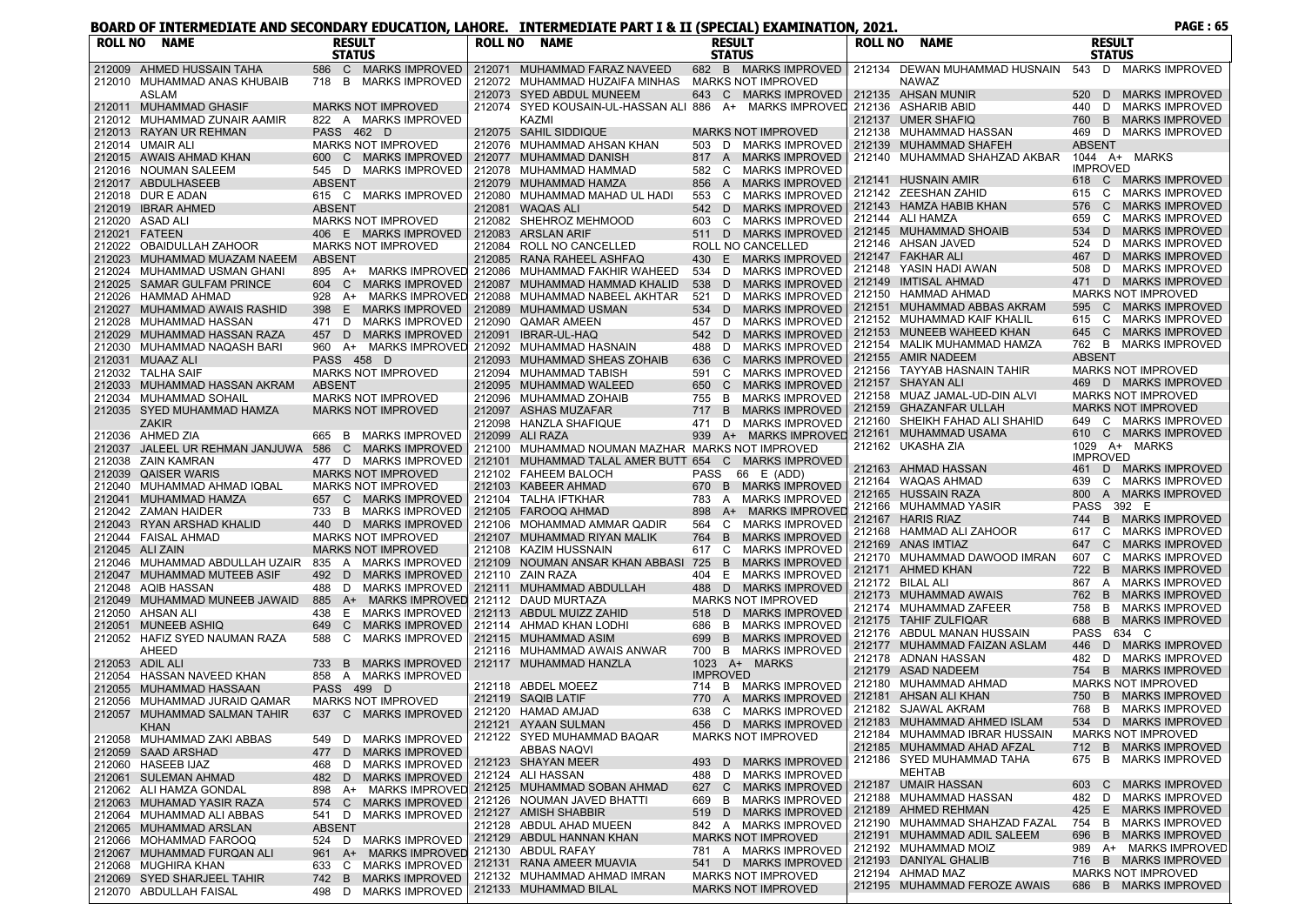| <b>STATUS</b><br><b>STATUS</b><br><b>STATUS</b><br>622 C MARKS IMPROVED 212259 MUHAMMAD ALI SHAHZAIB<br>709 B MARKS IMPROVED 212318 AMIR ALI<br>649 C MARKS IMPROVED<br>212196 MUHAMMAD SAAD ASHRAF<br>212319 AHTSHAM AKBAR<br>212197 MUHAMMAD USMAN AWAN<br>640 C MARKS IMPROVED 212260 MUHAMMAD AWAIS<br>739 B MARKS IMPROVED<br>PASS 461 D<br>665 B MARKS IMPROVED   212261 MUHAMMAD UMAIR ARIF<br>212198 AHSAN IQBAL<br>522 D MARKS IMPROVED   212320 ABDULLAH AHMAD<br><b>MARKS NOT IMPROVED</b><br>212199 FAISAL MAQSOOD AHMAD<br>212321 MUHAMMAD BILAL TARIQ<br><b>PASS 513 D</b><br>212262 SYED ALI HAMZA<br>MARKS NOT IMPROVED<br><b>MARKS NOT IMPROVED</b><br>719 B MARKS IMPROVED   212263 NASEER HAIDER<br>212200 ABDUL HANAN KHAN<br>500 D MARKS IMPROVED<br>212322 MUHAMMAD HAMZA<br>505 D MARKS IMPROVED<br>540 D MARKS IMPROVED   212264 SULEMAN ARSHAD<br>398 E MARKS IMPROVED<br>212201 KUMAIL AHMAD<br>212323 MUHAMMAD SHEES<br><b>PASS 490 D</b><br>212202 MUHAMMAD ABDUL RAFAY<br>564 C MARKS IMPROVED<br>212265 BAKHTAWER HUSSAIN QAMAR MARKS NOT IMPROVED<br>212324 MUHAMMAD TALHA KHAN<br>461 D MARKS IMPROVED<br><b>CHAUDHRY</b><br>212266 KHIZAR BIN ABBAS<br>526 D MARKS IMPROVED<br>212325 MUHAMMAD USMAN GHANI<br>419 E MARKS IMPROVED<br>212203 WAJEEH-UL-HASNAIN<br>637 C MARKS IMPROVED   212267 HANZLA AHMAD<br><b>ABSENT</b><br>212326 NAWAZISH ALI<br>532 D MARKS IMPROVED<br>212204 GHULAM ALI<br>ABSENT<br>212268 MUHAMMAD ADNAN<br>MARKS NOT IMPROVED<br>212327 SYED MUHAMMAD SHAH KAZMI ABSENT<br>738 B MARKS IMPROVED   212269 MUHAMMAD ISMAIL<br>212205 AHMAD JAVED<br>428 E MARKS IMPROVED<br>212328 JALEES AHMAD FARRUKH<br><b>MARKS NOT IMPROVED</b><br>212206 HUZAIFA HASSAN<br>555 C MARKS IMPROVED   212270 MUHAMMAD TALHA<br>798 A MARKS IMPROVED<br>212329 MOEEZ AZHAR<br><u>a sa T</u><br>782 A MARKS IMPROVED<br>212207 MUHAMMAD ASHAR ABRAR 497 D MARKS IMPROVED   212271 MUHAMMAD UMAIR JAHANGIR 635 C MARKS IMPROVED<br>212330 MALIK SAFWAN GHOUS<br>450 D MARKS IMPROVED<br>675 B MARKS IMPROVED<br>212272 ROLL NO CANCELLED<br><b>ABSENT</b><br>212208 MUHAMMAD FAISAL<br>ROLL NO CANCELLED<br>212331 ABDUL REHMAN<br>212209 MUHAMMAD FURQAN<br>725 B MARKS IMPROVED 212273 SHAHROZ AKBAR<br>898 A+ MARKS IMPROVED<br>212332 MUHAMMAD AIZAZ AMIN<br>PASS 120 B (ADD)<br>212210 MUHAMMAD JAWAD ABBAS<br>506 D MARKS IMPROVED 212274 FASIH UR REHMAN<br>561 C MARKS IMPROVED<br>212333 MUHAMMAD DANIYAL WASEEM 1051 A+ MARKS<br>594 C MARKS IMPROVED   212275 HAFIZ MUHAMMAD ASAAD<br><b>IMPROVED</b><br>212211 ZEESHAN ARSHAD<br>593 C MARKS IMPROVED<br>212334 MUHAMMAD HAMMAD MIRZA<br>MARKS NOT IMPROVED<br>212212 MUHAMMAD AZOOR DIN SHAKIR478 D MARKS IMPROVED<br><b>ZUBAIR</b><br>212335 MUHAMMAD ZAIN<br>504 D MARKS IMPROVED<br>415 E MARKS IMPROVED<br>212213 MUHAMMAD USMAN<br>558 C MARKS IMPROVED   212276 FAIQ NOMAN SHAIKH<br>212336 ASAD ALI<br>878 A MARKS IMPROVED<br>525 D MARKS IMPROVED<br>212277 ZEESHAN MUSHTAQ<br>572 C MARKS IMPROVED<br>212214 ARSLAN ALI<br>212337 AHMED BILAL<br><b>MARKS NOT IMPROVED</b><br>212215 MUHAMMAD HAMZA KHAN<br><b>MARKS NOT IMPROVED</b><br>563 C MARKS IMPROVED<br>212278 ABDUL AHAD<br>212338 MOHID ALI KHAN<br>670 B MARKS IMPROVED<br>212279 MUHAMMAD ALI ASIF<br>212216 MUHAMMAD HASHIM<br><b>MARKS NOT IMPROVED</b><br><b>MARKS NOT IMPROVED</b><br>212339 MALIK ABDUL BASIT<br>PASS 108 C (ADD)<br>212280 MUHAMMAD FAIZAN<br>562 C MARKS IMPROVED<br>212217 MUHAMMAD ROSHAN ALI<br>398 E MARKS IMPROVED<br>212340 SHAMMAS MUDDSER<br><b>MARKS NOT IMPROVED</b><br>637 C MARKS IMPROVED<br>212218 MARHABA QADIRI<br><b>MARKS NOT IMPROVED</b><br>212281 MUHAMMAD NABEEL<br>212341 HASNAIN AHSAN KHAN<br>696 B MARKS IMPROVED<br>212219 NAZIM ALI<br>488 D MARKS IMPROVED<br>212282 MUHAMMAD SARMAD AHMAD MARKS NOT IMPROVED<br>524 D MARKS IMPROVED<br>212342 KAMRAN ALI<br>212220 QASIM RAHEEM<br>708 B MARKS IMPROVED<br>212283 MUHAMMAD TALHA<br>612 C MARKS IMPROVED<br>PASS 114 C (ADD)<br>212343 ALI IRFAN MIRZA<br>212221 RANA MUHAMMAD USMAN<br><b>MARKS NOT IMPROVED</b><br>212284 MUHAMMAD UMAIR TARIQ<br><b>MARKS NOT IMPROVED</b><br>212344 MUHAMMAD ABDULLAH<br><b>MARKS NOT IMPROVED</b><br>212285 AHSAN NAVEED<br>212222 MUHAMMAD HAMMAD BHATTI 566 C MARKS IMPROVED<br><b>MARKS NOT IMPROVED</b><br>HASSAN<br>212286 HASEEB UL HASSAN<br>667 B MARKS IMPROVED<br>212223 MUHAMMAD HASHIR<br><b>MARKS NOT IMPROVED</b><br>212345 MUHAMMAD FAIZAN<br>PASS 479 D<br>1032 A+ MARKS<br>212224 MUHAMMAD ZAIGHAM ALI<br>497 D MARKS IMPROVED<br>212287 AMEER HAMZA MALIK<br>212346 MUHAMMAD JAWAD WASEEM 504 D MARKS IMPROVED<br><b>IMPROVED</b><br>212225 MUHAMMD ATHER MAHMOOD 499 D MARKS IMPROVED<br>212288 ASIF IQBAL<br><b>MARKS NOT IMPROVED</b><br>212347 MUHAMMAD SAAD<br>586 C MARKS IMPROVED<br>212226 ARBAZ KHAN<br>ABSENT<br>212289 MIAN MUHAMMAD DANIYAL<br><b>MARKS NOT IMPROVED</b><br>212348 DURAN AHMED<br>573 C MARKS IMPROVED<br>212227 SAAD AHMED HASHMI<br><b>MARKS NOT IMPROVED</b><br>212349 AHSAN ALI<br>447 D MARKS IMPROVED<br><b>AFZAL</b><br>212228 ADEEL AHMED<br>593 C MARKS IMPROVED<br>212290 ABDUL AHAD<br><b>MARKS NOT IMPROVED</b><br>212350 HASEEB RIAZ<br>509 D MARKS IMPROVED<br>472 D MARKS IMPROVED<br>212229 FARHAT ALI<br>212351 SHAHROZ IMRAN<br>212291 ABDULLAH SHAFIQ<br>978 A+ MARKS IMPROVED<br>563 C MARKS IMPROVED<br>212230 UMER HUSSAIN 467 D MARKS IMPROVED<br>511 D MARKS IMPROVED<br>212352 AQIL AKHTAR<br>513 D MARKS IMPROVED<br>212292 MUHAMMAD AMMAR AZAM<br>471 D MARKS IMPROVED<br>212231 AHMAD<br>212353 ABDUL RAFEY<br>212293 MUHAMMAD ASAD ULLAH<br><b>MARKS NOT IMPROVED</b><br>628 C MARKS IMPROVED<br>212232 MUHAMMAD ABDUL QUYYUM MARKS NOT IMPROVED<br><b>AJMAL</b><br>212354 ABDUL RAHMAN<br><b>MARKS NOT IMPROVED</b><br>212233 MUHAMMAD AWAIS<br>534 D MARKS IMPROVED<br>212355 ROLL NO CANCELLED<br>212294 MUHAMMAD BILAL<br>ABSENT<br>ROLL NO CANCELLED<br>212234 MUHAMMAD HASSAAN HAMID MARKS NOT IMPROVED<br>679 B MARKS IMPROVED<br>212356 AHMAD MUJTABA<br>212295 MUHAMMAD HASSAN<br>550 C MARKS IMPROVED<br>212235 MUHAMMAD USMAN RIAZ<br>657 C MARKS IMPROVED<br>212296 MUHAMMAD NOUMAN<br>778 A MARKS IMPROVED<br>212357 MUHAMMAD AFZAL<br>546 D MARKS IMPROVED<br>822 A MARKS IMPROVED<br>212236 BILAWAL ALI<br>212358 MUHAMMAD AHMED<br>648 C MARKS IMPROVED<br>MUBBASHER<br>212237 SYED MUHAMMAD AWAIS TARIQMARKS NOT IMPROVED<br>212297 MUHAMMAD SHAHZAIB LAL<br>212359 MUHAMMAD AHTISHAM<br><b>MARKS NOT IMPROVED</b><br><b>MARKS NOT IMPROVED</b><br>552 C MARKS IMPROVED<br>212238 ABDUL REHMAN KHAN<br>212298 SANAN SAJJAD<br>490 D MARKS IMPROVED<br>212360 MUHAMMAD AMIR<br><b>MARKS NOT IMPROVED</b><br>582 C MARKS IMPROVED<br>212239 HUZZAIFA HASSAN GONDAL<br>a na matang<br>581 C MARKS IMPROVED<br>212361 MUHAMMAD ASAD SAEED<br>212299 QAMBER ALI<br>460 D MARKS IMPROVED<br><b>MARKS NOT IMPROVED</b><br>212240 MUHAMMAD AHMAD<br>212300 HASEEB HAIDER SHIEKH 574 C MARKS IMPROVED<br>212362 MUHAMMAD BASSAM<br>571 C MARKS IMPROVED<br>212241 MUHAMMAD ALI<br><b>MARKS NOT IMPROVED</b><br>551 C MARKS IMPROVED<br>212363 MUHAMMAD MUZAMMIL IMTIAZ 525 D MARKS IMPROVED<br>212301 SAFI ULLAH<br>212242 MUHAMMAD ASAD NADEEM 635 C MARKS IMPROVED<br>588 C MARKS IMPROVED<br>212302 SHAN ALI<br>212364 MUHAMMD ADEEL<br>582 C MARKS IMPROVED<br>212243 AHSAN ABASS<br><b>MARKS NOT IMPROVED</b><br>537 D MARKS IMPROVED<br><b>Example 249 B MARKS IMPROVED</b><br>212365 ATTAULLAH<br>212303 FARYAD ALI<br>212244 ASAD UMER<br>635 C MARKS IMPROVED<br>212304 MUHAMMAD OMER 519 D MARKS IMPROVED<br>212366 SAAD UL HASSAN<br>504 D MARKS IMPROVED<br><b>Example 28 THE 786 A MARKS IMPROVED</b><br>212245 SIBGATULLAH<br>212305 MUHAMMAD SHAHMEER<br>212367 HAFIZ MOHAMMAD FAIZAN<br>822 A MARKS IMPROVED<br>574 C MARKS IMPROVED<br><b>MARKS NOT IMPROVED</b><br>212246 SHEIKH MUHAMMAD<br>RASHEED<br>ABSENT<br>212368 SARMAD 212368<br>SHAHRUKH<br>440 D MARKS IMPROVED<br>212306 MUHAMMAD SHAWAIZ ALAM<br>748 B MARKS IMPROVED<br>212369 HUSNAIN SHAUKAT<br>670 B MARKS IMPROVED<br>212247 USAMA JAMIL CHAUDHRY<br>212307 SYED AHMAD MUJTABA<br>690 B MARKS IMPROVED<br>212370 MUHAMMAD JAVED<br>412 E MARKS IMPROVED<br>212248 OSAMA ZAFAR<br>720 B MARKS IMPROVED<br>212308 NAVEED-UR-REHMAN<br>570 C MARKS IMPROVED<br>212371 MUHAMMAD SARFARAZ<br><b>MARKS NOT IMPROVED</b><br>658 C MARKS IMPROVED<br>212249 HAMMAD ALI<br>212309 GULRAIZ AHMAD<br><b>MARKS NOT IMPROVED</b><br>212372 SYED ABDULLAH SHAH<br>803 A MARKS IMPROVED<br>212250 ZONAIR ASGHAR<br>ABSENT<br>212310 HUSSNAIN ALI<br>212373 SAAD ADREES<br>480 D MARKS IMPROVED<br>PASS 877 A<br>212251 MUHAMMAD HAMZA QAMAR<br><b>MARKS NOT IMPROVED</b><br>212311 IKRAM-UL-HAQ<br>475 D MARKS IMPROVED<br>212374 ASAD ULLAH SAJID<br>439 E MARKS IMPROVED<br>212252 MUHAMMAD HASSAAN JAWAD<br>419 E MARKS IMPROVED<br>212312 MUHAMMAD ARIF<br>436 E MARKS IMPROVED<br>212375 SHEHROZ<br>721 B MARKS IMPROVED<br><b>BUTTAR</b><br>212313 MUHAMMAD NEHAL MUGHAL<br>457 D MARKS IMPROVED<br>212376 CHAUDHARY MUHAMMAD<br>513 D MARKS IMPROVED<br>212253 MUHAMMAD MOUEED FAISAL<br><b>MARKS NOT IMPROVED</b><br>212314 MUHAMMAD NOUMAN YOUSAF MARKS NOT IMPROVED<br>FAIZAN<br>212254 MUHAMMAD USMAN<br>439 E MARKS IMPROVED<br>212377 ABDULLAH RAUF<br><b>CHAUDARY</b><br>498 D MARKS IMPROVED<br>212255 SHAHIRYAR AHMAD<br>614 C MARKS IMPROVED<br>212315 MUHAMMAD ZULQARNAIN<br>212378 EESA BIN NOMAN<br>731 B MARKS IMPROVED<br>586 C MARKS IMPROVED<br>212256 FRAZ AHMAD<br>PASS 446 D<br>212316 MATEEN HAIDER<br>596 C MARKS IMPROVED<br>212379 RANA USMAN<br><b>ABSENT</b><br>212257 HAMZA SHARIF<br>665 B MARKS IMPROVED<br>719 B MARKS IMPROVED<br>212317 MUSHARIB AHMAD KHAN<br>801 A MARKS IMPROVED<br>212380 MUHAMMAD AFNAN<br>212258 HANZLA ATIQ<br>444 D MARKS IMPROVED | DOMND OF INTENTIEDIATE MND SECONDANT EDOCATION, ENTONET INTENTIEDIATE FANT I Q II (SFECIAE) EAATIINATION, 2021<br><b>ROLL NO NAME</b> | <b>RESULT</b> | <b>ROLL NO NAME</b> | <b>RESULT</b> | <b>ROLL NO NAME</b> | <b>RESULT</b> |
|-------------------------------------------------------------------------------------------------------------------------------------------------------------------------------------------------------------------------------------------------------------------------------------------------------------------------------------------------------------------------------------------------------------------------------------------------------------------------------------------------------------------------------------------------------------------------------------------------------------------------------------------------------------------------------------------------------------------------------------------------------------------------------------------------------------------------------------------------------------------------------------------------------------------------------------------------------------------------------------------------------------------------------------------------------------------------------------------------------------------------------------------------------------------------------------------------------------------------------------------------------------------------------------------------------------------------------------------------------------------------------------------------------------------------------------------------------------------------------------------------------------------------------------------------------------------------------------------------------------------------------------------------------------------------------------------------------------------------------------------------------------------------------------------------------------------------------------------------------------------------------------------------------------------------------------------------------------------------------------------------------------------------------------------------------------------------------------------------------------------------------------------------------------------------------------------------------------------------------------------------------------------------------------------------------------------------------------------------------------------------------------------------------------------------------------------------------------------------------------------------------------------------------------------------------------------------------------------------------------------------------------------------------------------------------------------------------------------------------------------------------------------------------------------------------------------------------------------------------------------------------------------------------------------------------------------------------------------------------------------------------------------------------------------------------------------------------------------------------------------------------------------------------------------------------------------------------------------------------------------------------------------------------------------------------------------------------------------------------------------------------------------------------------------------------------------------------------------------------------------------------------------------------------------------------------------------------------------------------------------------------------------------------------------------------------------------------------------------------------------------------------------------------------------------------------------------------------------------------------------------------------------------------------------------------------------------------------------------------------------------------------------------------------------------------------------------------------------------------------------------------------------------------------------------------------------------------------------------------------------------------------------------------------------------------------------------------------------------------------------------------------------------------------------------------------------------------------------------------------------------------------------------------------------------------------------------------------------------------------------------------------------------------------------------------------------------------------------------------------------------------------------------------------------------------------------------------------------------------------------------------------------------------------------------------------------------------------------------------------------------------------------------------------------------------------------------------------------------------------------------------------------------------------------------------------------------------------------------------------------------------------------------------------------------------------------------------------------------------------------------------------------------------------------------------------------------------------------------------------------------------------------------------------------------------------------------------------------------------------------------------------------------------------------------------------------------------------------------------------------------------------------------------------------------------------------------------------------------------------------------------------------------------------------------------------------------------------------------------------------------------------------------------------------------------------------------------------------------------------------------------------------------------------------------------------------------------------------------------------------------------------------------------------------------------------------------------------------------------------------------------------------------------------------------------------------------------------------------------------------------------------------------------------------------------------------------------------------------------------------------------------------------------------------------------------------------------------------------------------------------------------------------------------------------------------------------------------------------------------------------------------------------------------------------------------------------------------------------------------------------------------------------------------------------------------------------------------------------------------------------------------------------------------------------------------------------------------------------------------------------------------------------------------------------------------------------------------------------------------------------------------------------------------------------------------------------------------------------------------------------------------------------------------------------------------------------------------------------------------------------------------------------------------------------------------------------------------------------------------------------------------------------------------------------------------------------------------------------------------------------------------------------------------------------------------------------------------------------------------------------------------------------------------------------------------------------------------------------------------------------------------------------------------------------------------------------------------------------------------------------------------------------------------------------------------------------------------------------------------------------------------------------------------------------------------------------------------------------------------------------------------------------------------------------------------------------------------------------------------------------------------------------------------------------------------------------------------------------------------------------------------------------------------------------------------------------------------------------------------------------------------------------------------------------------------------------------------------------------------------------------------------------------------------------------------------------------------------------------------------------------------------------------------------------------------------------------------------------------------------------------------------------------------------------------------------------------------------------------------------------------------------------------------------------------------------------------------------------------------------------------------------------------------------------------------------------------------------------------------------------------------------------------------------------------------------------------------------------------------------------------------------------------------------------------------------------------------------------------------------------------------|---------------------------------------------------------------------------------------------------------------------------------------|---------------|---------------------|---------------|---------------------|---------------|
|                                                                                                                                                                                                                                                                                                                                                                                                                                                                                                                                                                                                                                                                                                                                                                                                                                                                                                                                                                                                                                                                                                                                                                                                                                                                                                                                                                                                                                                                                                                                                                                                                                                                                                                                                                                                                                                                                                                                                                                                                                                                                                                                                                                                                                                                                                                                                                                                                                                                                                                                                                                                                                                                                                                                                                                                                                                                                                                                                                                                                                                                                                                                                                                                                                                                                                                                                                                                                                                                                                                                                                                                                                                                                                                                                                                                                                                                                                                                                                                                                                                                                                                                                                                                                                                                                                                                                                                                                                                                                                                                                                                                                                                                                                                                                                                                                                                                                                                                                                                                                                                                                                                                                                                                                                                                                                                                                                                                                                                                                                                                                                                                                                                                                                                                                                                                                                                                                                                                                                                                                                                                                                                                                                                                                                                                                                                                                                                                                                                                                                                                                                                                                                                                                                                                                                                                                                                                                                                                                                                                                                                                                                                                                                                                                                                                                                                                                                                                                                                                                                                                                                                                                                                                                                                                                                                                                                                                                                                                                                                                                                                                                                                                                                                                                                                                                                                                                                                                                                                                                                                                                                                                                                                                                                                                                                                                                                                                                                                                                                                                                                                                                                                                                                                                                                                                                                                                                                                                                                                                                                                                                                                                                                                                                                                                                                                                                                                                                     |                                                                                                                                       |               |                     |               |                     |               |
|                                                                                                                                                                                                                                                                                                                                                                                                                                                                                                                                                                                                                                                                                                                                                                                                                                                                                                                                                                                                                                                                                                                                                                                                                                                                                                                                                                                                                                                                                                                                                                                                                                                                                                                                                                                                                                                                                                                                                                                                                                                                                                                                                                                                                                                                                                                                                                                                                                                                                                                                                                                                                                                                                                                                                                                                                                                                                                                                                                                                                                                                                                                                                                                                                                                                                                                                                                                                                                                                                                                                                                                                                                                                                                                                                                                                                                                                                                                                                                                                                                                                                                                                                                                                                                                                                                                                                                                                                                                                                                                                                                                                                                                                                                                                                                                                                                                                                                                                                                                                                                                                                                                                                                                                                                                                                                                                                                                                                                                                                                                                                                                                                                                                                                                                                                                                                                                                                                                                                                                                                                                                                                                                                                                                                                                                                                                                                                                                                                                                                                                                                                                                                                                                                                                                                                                                                                                                                                                                                                                                                                                                                                                                                                                                                                                                                                                                                                                                                                                                                                                                                                                                                                                                                                                                                                                                                                                                                                                                                                                                                                                                                                                                                                                                                                                                                                                                                                                                                                                                                                                                                                                                                                                                                                                                                                                                                                                                                                                                                                                                                                                                                                                                                                                                                                                                                                                                                                                                                                                                                                                                                                                                                                                                                                                                                                                                                                                                                     |                                                                                                                                       |               |                     |               |                     |               |
|                                                                                                                                                                                                                                                                                                                                                                                                                                                                                                                                                                                                                                                                                                                                                                                                                                                                                                                                                                                                                                                                                                                                                                                                                                                                                                                                                                                                                                                                                                                                                                                                                                                                                                                                                                                                                                                                                                                                                                                                                                                                                                                                                                                                                                                                                                                                                                                                                                                                                                                                                                                                                                                                                                                                                                                                                                                                                                                                                                                                                                                                                                                                                                                                                                                                                                                                                                                                                                                                                                                                                                                                                                                                                                                                                                                                                                                                                                                                                                                                                                                                                                                                                                                                                                                                                                                                                                                                                                                                                                                                                                                                                                                                                                                                                                                                                                                                                                                                                                                                                                                                                                                                                                                                                                                                                                                                                                                                                                                                                                                                                                                                                                                                                                                                                                                                                                                                                                                                                                                                                                                                                                                                                                                                                                                                                                                                                                                                                                                                                                                                                                                                                                                                                                                                                                                                                                                                                                                                                                                                                                                                                                                                                                                                                                                                                                                                                                                                                                                                                                                                                                                                                                                                                                                                                                                                                                                                                                                                                                                                                                                                                                                                                                                                                                                                                                                                                                                                                                                                                                                                                                                                                                                                                                                                                                                                                                                                                                                                                                                                                                                                                                                                                                                                                                                                                                                                                                                                                                                                                                                                                                                                                                                                                                                                                                                                                                                                                     |                                                                                                                                       |               |                     |               |                     |               |
|                                                                                                                                                                                                                                                                                                                                                                                                                                                                                                                                                                                                                                                                                                                                                                                                                                                                                                                                                                                                                                                                                                                                                                                                                                                                                                                                                                                                                                                                                                                                                                                                                                                                                                                                                                                                                                                                                                                                                                                                                                                                                                                                                                                                                                                                                                                                                                                                                                                                                                                                                                                                                                                                                                                                                                                                                                                                                                                                                                                                                                                                                                                                                                                                                                                                                                                                                                                                                                                                                                                                                                                                                                                                                                                                                                                                                                                                                                                                                                                                                                                                                                                                                                                                                                                                                                                                                                                                                                                                                                                                                                                                                                                                                                                                                                                                                                                                                                                                                                                                                                                                                                                                                                                                                                                                                                                                                                                                                                                                                                                                                                                                                                                                                                                                                                                                                                                                                                                                                                                                                                                                                                                                                                                                                                                                                                                                                                                                                                                                                                                                                                                                                                                                                                                                                                                                                                                                                                                                                                                                                                                                                                                                                                                                                                                                                                                                                                                                                                                                                                                                                                                                                                                                                                                                                                                                                                                                                                                                                                                                                                                                                                                                                                                                                                                                                                                                                                                                                                                                                                                                                                                                                                                                                                                                                                                                                                                                                                                                                                                                                                                                                                                                                                                                                                                                                                                                                                                                                                                                                                                                                                                                                                                                                                                                                                                                                                                                                     |                                                                                                                                       |               |                     |               |                     |               |
|                                                                                                                                                                                                                                                                                                                                                                                                                                                                                                                                                                                                                                                                                                                                                                                                                                                                                                                                                                                                                                                                                                                                                                                                                                                                                                                                                                                                                                                                                                                                                                                                                                                                                                                                                                                                                                                                                                                                                                                                                                                                                                                                                                                                                                                                                                                                                                                                                                                                                                                                                                                                                                                                                                                                                                                                                                                                                                                                                                                                                                                                                                                                                                                                                                                                                                                                                                                                                                                                                                                                                                                                                                                                                                                                                                                                                                                                                                                                                                                                                                                                                                                                                                                                                                                                                                                                                                                                                                                                                                                                                                                                                                                                                                                                                                                                                                                                                                                                                                                                                                                                                                                                                                                                                                                                                                                                                                                                                                                                                                                                                                                                                                                                                                                                                                                                                                                                                                                                                                                                                                                                                                                                                                                                                                                                                                                                                                                                                                                                                                                                                                                                                                                                                                                                                                                                                                                                                                                                                                                                                                                                                                                                                                                                                                                                                                                                                                                                                                                                                                                                                                                                                                                                                                                                                                                                                                                                                                                                                                                                                                                                                                                                                                                                                                                                                                                                                                                                                                                                                                                                                                                                                                                                                                                                                                                                                                                                                                                                                                                                                                                                                                                                                                                                                                                                                                                                                                                                                                                                                                                                                                                                                                                                                                                                                                                                                                                                                     |                                                                                                                                       |               |                     |               |                     |               |
|                                                                                                                                                                                                                                                                                                                                                                                                                                                                                                                                                                                                                                                                                                                                                                                                                                                                                                                                                                                                                                                                                                                                                                                                                                                                                                                                                                                                                                                                                                                                                                                                                                                                                                                                                                                                                                                                                                                                                                                                                                                                                                                                                                                                                                                                                                                                                                                                                                                                                                                                                                                                                                                                                                                                                                                                                                                                                                                                                                                                                                                                                                                                                                                                                                                                                                                                                                                                                                                                                                                                                                                                                                                                                                                                                                                                                                                                                                                                                                                                                                                                                                                                                                                                                                                                                                                                                                                                                                                                                                                                                                                                                                                                                                                                                                                                                                                                                                                                                                                                                                                                                                                                                                                                                                                                                                                                                                                                                                                                                                                                                                                                                                                                                                                                                                                                                                                                                                                                                                                                                                                                                                                                                                                                                                                                                                                                                                                                                                                                                                                                                                                                                                                                                                                                                                                                                                                                                                                                                                                                                                                                                                                                                                                                                                                                                                                                                                                                                                                                                                                                                                                                                                                                                                                                                                                                                                                                                                                                                                                                                                                                                                                                                                                                                                                                                                                                                                                                                                                                                                                                                                                                                                                                                                                                                                                                                                                                                                                                                                                                                                                                                                                                                                                                                                                                                                                                                                                                                                                                                                                                                                                                                                                                                                                                                                                                                                                                                     |                                                                                                                                       |               |                     |               |                     |               |
|                                                                                                                                                                                                                                                                                                                                                                                                                                                                                                                                                                                                                                                                                                                                                                                                                                                                                                                                                                                                                                                                                                                                                                                                                                                                                                                                                                                                                                                                                                                                                                                                                                                                                                                                                                                                                                                                                                                                                                                                                                                                                                                                                                                                                                                                                                                                                                                                                                                                                                                                                                                                                                                                                                                                                                                                                                                                                                                                                                                                                                                                                                                                                                                                                                                                                                                                                                                                                                                                                                                                                                                                                                                                                                                                                                                                                                                                                                                                                                                                                                                                                                                                                                                                                                                                                                                                                                                                                                                                                                                                                                                                                                                                                                                                                                                                                                                                                                                                                                                                                                                                                                                                                                                                                                                                                                                                                                                                                                                                                                                                                                                                                                                                                                                                                                                                                                                                                                                                                                                                                                                                                                                                                                                                                                                                                                                                                                                                                                                                                                                                                                                                                                                                                                                                                                                                                                                                                                                                                                                                                                                                                                                                                                                                                                                                                                                                                                                                                                                                                                                                                                                                                                                                                                                                                                                                                                                                                                                                                                                                                                                                                                                                                                                                                                                                                                                                                                                                                                                                                                                                                                                                                                                                                                                                                                                                                                                                                                                                                                                                                                                                                                                                                                                                                                                                                                                                                                                                                                                                                                                                                                                                                                                                                                                                                                                                                                                                                     |                                                                                                                                       |               |                     |               |                     |               |
|                                                                                                                                                                                                                                                                                                                                                                                                                                                                                                                                                                                                                                                                                                                                                                                                                                                                                                                                                                                                                                                                                                                                                                                                                                                                                                                                                                                                                                                                                                                                                                                                                                                                                                                                                                                                                                                                                                                                                                                                                                                                                                                                                                                                                                                                                                                                                                                                                                                                                                                                                                                                                                                                                                                                                                                                                                                                                                                                                                                                                                                                                                                                                                                                                                                                                                                                                                                                                                                                                                                                                                                                                                                                                                                                                                                                                                                                                                                                                                                                                                                                                                                                                                                                                                                                                                                                                                                                                                                                                                                                                                                                                                                                                                                                                                                                                                                                                                                                                                                                                                                                                                                                                                                                                                                                                                                                                                                                                                                                                                                                                                                                                                                                                                                                                                                                                                                                                                                                                                                                                                                                                                                                                                                                                                                                                                                                                                                                                                                                                                                                                                                                                                                                                                                                                                                                                                                                                                                                                                                                                                                                                                                                                                                                                                                                                                                                                                                                                                                                                                                                                                                                                                                                                                                                                                                                                                                                                                                                                                                                                                                                                                                                                                                                                                                                                                                                                                                                                                                                                                                                                                                                                                                                                                                                                                                                                                                                                                                                                                                                                                                                                                                                                                                                                                                                                                                                                                                                                                                                                                                                                                                                                                                                                                                                                                                                                                                                                     |                                                                                                                                       |               |                     |               |                     |               |
|                                                                                                                                                                                                                                                                                                                                                                                                                                                                                                                                                                                                                                                                                                                                                                                                                                                                                                                                                                                                                                                                                                                                                                                                                                                                                                                                                                                                                                                                                                                                                                                                                                                                                                                                                                                                                                                                                                                                                                                                                                                                                                                                                                                                                                                                                                                                                                                                                                                                                                                                                                                                                                                                                                                                                                                                                                                                                                                                                                                                                                                                                                                                                                                                                                                                                                                                                                                                                                                                                                                                                                                                                                                                                                                                                                                                                                                                                                                                                                                                                                                                                                                                                                                                                                                                                                                                                                                                                                                                                                                                                                                                                                                                                                                                                                                                                                                                                                                                                                                                                                                                                                                                                                                                                                                                                                                                                                                                                                                                                                                                                                                                                                                                                                                                                                                                                                                                                                                                                                                                                                                                                                                                                                                                                                                                                                                                                                                                                                                                                                                                                                                                                                                                                                                                                                                                                                                                                                                                                                                                                                                                                                                                                                                                                                                                                                                                                                                                                                                                                                                                                                                                                                                                                                                                                                                                                                                                                                                                                                                                                                                                                                                                                                                                                                                                                                                                                                                                                                                                                                                                                                                                                                                                                                                                                                                                                                                                                                                                                                                                                                                                                                                                                                                                                                                                                                                                                                                                                                                                                                                                                                                                                                                                                                                                                                                                                                                                                     |                                                                                                                                       |               |                     |               |                     |               |
|                                                                                                                                                                                                                                                                                                                                                                                                                                                                                                                                                                                                                                                                                                                                                                                                                                                                                                                                                                                                                                                                                                                                                                                                                                                                                                                                                                                                                                                                                                                                                                                                                                                                                                                                                                                                                                                                                                                                                                                                                                                                                                                                                                                                                                                                                                                                                                                                                                                                                                                                                                                                                                                                                                                                                                                                                                                                                                                                                                                                                                                                                                                                                                                                                                                                                                                                                                                                                                                                                                                                                                                                                                                                                                                                                                                                                                                                                                                                                                                                                                                                                                                                                                                                                                                                                                                                                                                                                                                                                                                                                                                                                                                                                                                                                                                                                                                                                                                                                                                                                                                                                                                                                                                                                                                                                                                                                                                                                                                                                                                                                                                                                                                                                                                                                                                                                                                                                                                                                                                                                                                                                                                                                                                                                                                                                                                                                                                                                                                                                                                                                                                                                                                                                                                                                                                                                                                                                                                                                                                                                                                                                                                                                                                                                                                                                                                                                                                                                                                                                                                                                                                                                                                                                                                                                                                                                                                                                                                                                                                                                                                                                                                                                                                                                                                                                                                                                                                                                                                                                                                                                                                                                                                                                                                                                                                                                                                                                                                                                                                                                                                                                                                                                                                                                                                                                                                                                                                                                                                                                                                                                                                                                                                                                                                                                                                                                                                                                     |                                                                                                                                       |               |                     |               |                     |               |
|                                                                                                                                                                                                                                                                                                                                                                                                                                                                                                                                                                                                                                                                                                                                                                                                                                                                                                                                                                                                                                                                                                                                                                                                                                                                                                                                                                                                                                                                                                                                                                                                                                                                                                                                                                                                                                                                                                                                                                                                                                                                                                                                                                                                                                                                                                                                                                                                                                                                                                                                                                                                                                                                                                                                                                                                                                                                                                                                                                                                                                                                                                                                                                                                                                                                                                                                                                                                                                                                                                                                                                                                                                                                                                                                                                                                                                                                                                                                                                                                                                                                                                                                                                                                                                                                                                                                                                                                                                                                                                                                                                                                                                                                                                                                                                                                                                                                                                                                                                                                                                                                                                                                                                                                                                                                                                                                                                                                                                                                                                                                                                                                                                                                                                                                                                                                                                                                                                                                                                                                                                                                                                                                                                                                                                                                                                                                                                                                                                                                                                                                                                                                                                                                                                                                                                                                                                                                                                                                                                                                                                                                                                                                                                                                                                                                                                                                                                                                                                                                                                                                                                                                                                                                                                                                                                                                                                                                                                                                                                                                                                                                                                                                                                                                                                                                                                                                                                                                                                                                                                                                                                                                                                                                                                                                                                                                                                                                                                                                                                                                                                                                                                                                                                                                                                                                                                                                                                                                                                                                                                                                                                                                                                                                                                                                                                                                                                                                                     |                                                                                                                                       |               |                     |               |                     |               |
|                                                                                                                                                                                                                                                                                                                                                                                                                                                                                                                                                                                                                                                                                                                                                                                                                                                                                                                                                                                                                                                                                                                                                                                                                                                                                                                                                                                                                                                                                                                                                                                                                                                                                                                                                                                                                                                                                                                                                                                                                                                                                                                                                                                                                                                                                                                                                                                                                                                                                                                                                                                                                                                                                                                                                                                                                                                                                                                                                                                                                                                                                                                                                                                                                                                                                                                                                                                                                                                                                                                                                                                                                                                                                                                                                                                                                                                                                                                                                                                                                                                                                                                                                                                                                                                                                                                                                                                                                                                                                                                                                                                                                                                                                                                                                                                                                                                                                                                                                                                                                                                                                                                                                                                                                                                                                                                                                                                                                                                                                                                                                                                                                                                                                                                                                                                                                                                                                                                                                                                                                                                                                                                                                                                                                                                                                                                                                                                                                                                                                                                                                                                                                                                                                                                                                                                                                                                                                                                                                                                                                                                                                                                                                                                                                                                                                                                                                                                                                                                                                                                                                                                                                                                                                                                                                                                                                                                                                                                                                                                                                                                                                                                                                                                                                                                                                                                                                                                                                                                                                                                                                                                                                                                                                                                                                                                                                                                                                                                                                                                                                                                                                                                                                                                                                                                                                                                                                                                                                                                                                                                                                                                                                                                                                                                                                                                                                                                                                     |                                                                                                                                       |               |                     |               |                     |               |
|                                                                                                                                                                                                                                                                                                                                                                                                                                                                                                                                                                                                                                                                                                                                                                                                                                                                                                                                                                                                                                                                                                                                                                                                                                                                                                                                                                                                                                                                                                                                                                                                                                                                                                                                                                                                                                                                                                                                                                                                                                                                                                                                                                                                                                                                                                                                                                                                                                                                                                                                                                                                                                                                                                                                                                                                                                                                                                                                                                                                                                                                                                                                                                                                                                                                                                                                                                                                                                                                                                                                                                                                                                                                                                                                                                                                                                                                                                                                                                                                                                                                                                                                                                                                                                                                                                                                                                                                                                                                                                                                                                                                                                                                                                                                                                                                                                                                                                                                                                                                                                                                                                                                                                                                                                                                                                                                                                                                                                                                                                                                                                                                                                                                                                                                                                                                                                                                                                                                                                                                                                                                                                                                                                                                                                                                                                                                                                                                                                                                                                                                                                                                                                                                                                                                                                                                                                                                                                                                                                                                                                                                                                                                                                                                                                                                                                                                                                                                                                                                                                                                                                                                                                                                                                                                                                                                                                                                                                                                                                                                                                                                                                                                                                                                                                                                                                                                                                                                                                                                                                                                                                                                                                                                                                                                                                                                                                                                                                                                                                                                                                                                                                                                                                                                                                                                                                                                                                                                                                                                                                                                                                                                                                                                                                                                                                                                                                                                                     |                                                                                                                                       |               |                     |               |                     |               |
|                                                                                                                                                                                                                                                                                                                                                                                                                                                                                                                                                                                                                                                                                                                                                                                                                                                                                                                                                                                                                                                                                                                                                                                                                                                                                                                                                                                                                                                                                                                                                                                                                                                                                                                                                                                                                                                                                                                                                                                                                                                                                                                                                                                                                                                                                                                                                                                                                                                                                                                                                                                                                                                                                                                                                                                                                                                                                                                                                                                                                                                                                                                                                                                                                                                                                                                                                                                                                                                                                                                                                                                                                                                                                                                                                                                                                                                                                                                                                                                                                                                                                                                                                                                                                                                                                                                                                                                                                                                                                                                                                                                                                                                                                                                                                                                                                                                                                                                                                                                                                                                                                                                                                                                                                                                                                                                                                                                                                                                                                                                                                                                                                                                                                                                                                                                                                                                                                                                                                                                                                                                                                                                                                                                                                                                                                                                                                                                                                                                                                                                                                                                                                                                                                                                                                                                                                                                                                                                                                                                                                                                                                                                                                                                                                                                                                                                                                                                                                                                                                                                                                                                                                                                                                                                                                                                                                                                                                                                                                                                                                                                                                                                                                                                                                                                                                                                                                                                                                                                                                                                                                                                                                                                                                                                                                                                                                                                                                                                                                                                                                                                                                                                                                                                                                                                                                                                                                                                                                                                                                                                                                                                                                                                                                                                                                                                                                                                                                     |                                                                                                                                       |               |                     |               |                     |               |
|                                                                                                                                                                                                                                                                                                                                                                                                                                                                                                                                                                                                                                                                                                                                                                                                                                                                                                                                                                                                                                                                                                                                                                                                                                                                                                                                                                                                                                                                                                                                                                                                                                                                                                                                                                                                                                                                                                                                                                                                                                                                                                                                                                                                                                                                                                                                                                                                                                                                                                                                                                                                                                                                                                                                                                                                                                                                                                                                                                                                                                                                                                                                                                                                                                                                                                                                                                                                                                                                                                                                                                                                                                                                                                                                                                                                                                                                                                                                                                                                                                                                                                                                                                                                                                                                                                                                                                                                                                                                                                                                                                                                                                                                                                                                                                                                                                                                                                                                                                                                                                                                                                                                                                                                                                                                                                                                                                                                                                                                                                                                                                                                                                                                                                                                                                                                                                                                                                                                                                                                                                                                                                                                                                                                                                                                                                                                                                                                                                                                                                                                                                                                                                                                                                                                                                                                                                                                                                                                                                                                                                                                                                                                                                                                                                                                                                                                                                                                                                                                                                                                                                                                                                                                                                                                                                                                                                                                                                                                                                                                                                                                                                                                                                                                                                                                                                                                                                                                                                                                                                                                                                                                                                                                                                                                                                                                                                                                                                                                                                                                                                                                                                                                                                                                                                                                                                                                                                                                                                                                                                                                                                                                                                                                                                                                                                                                                                                                                     |                                                                                                                                       |               |                     |               |                     |               |
|                                                                                                                                                                                                                                                                                                                                                                                                                                                                                                                                                                                                                                                                                                                                                                                                                                                                                                                                                                                                                                                                                                                                                                                                                                                                                                                                                                                                                                                                                                                                                                                                                                                                                                                                                                                                                                                                                                                                                                                                                                                                                                                                                                                                                                                                                                                                                                                                                                                                                                                                                                                                                                                                                                                                                                                                                                                                                                                                                                                                                                                                                                                                                                                                                                                                                                                                                                                                                                                                                                                                                                                                                                                                                                                                                                                                                                                                                                                                                                                                                                                                                                                                                                                                                                                                                                                                                                                                                                                                                                                                                                                                                                                                                                                                                                                                                                                                                                                                                                                                                                                                                                                                                                                                                                                                                                                                                                                                                                                                                                                                                                                                                                                                                                                                                                                                                                                                                                                                                                                                                                                                                                                                                                                                                                                                                                                                                                                                                                                                                                                                                                                                                                                                                                                                                                                                                                                                                                                                                                                                                                                                                                                                                                                                                                                                                                                                                                                                                                                                                                                                                                                                                                                                                                                                                                                                                                                                                                                                                                                                                                                                                                                                                                                                                                                                                                                                                                                                                                                                                                                                                                                                                                                                                                                                                                                                                                                                                                                                                                                                                                                                                                                                                                                                                                                                                                                                                                                                                                                                                                                                                                                                                                                                                                                                                                                                                                                                                     |                                                                                                                                       |               |                     |               |                     |               |
|                                                                                                                                                                                                                                                                                                                                                                                                                                                                                                                                                                                                                                                                                                                                                                                                                                                                                                                                                                                                                                                                                                                                                                                                                                                                                                                                                                                                                                                                                                                                                                                                                                                                                                                                                                                                                                                                                                                                                                                                                                                                                                                                                                                                                                                                                                                                                                                                                                                                                                                                                                                                                                                                                                                                                                                                                                                                                                                                                                                                                                                                                                                                                                                                                                                                                                                                                                                                                                                                                                                                                                                                                                                                                                                                                                                                                                                                                                                                                                                                                                                                                                                                                                                                                                                                                                                                                                                                                                                                                                                                                                                                                                                                                                                                                                                                                                                                                                                                                                                                                                                                                                                                                                                                                                                                                                                                                                                                                                                                                                                                                                                                                                                                                                                                                                                                                                                                                                                                                                                                                                                                                                                                                                                                                                                                                                                                                                                                                                                                                                                                                                                                                                                                                                                                                                                                                                                                                                                                                                                                                                                                                                                                                                                                                                                                                                                                                                                                                                                                                                                                                                                                                                                                                                                                                                                                                                                                                                                                                                                                                                                                                                                                                                                                                                                                                                                                                                                                                                                                                                                                                                                                                                                                                                                                                                                                                                                                                                                                                                                                                                                                                                                                                                                                                                                                                                                                                                                                                                                                                                                                                                                                                                                                                                                                                                                                                                                                                     |                                                                                                                                       |               |                     |               |                     |               |
|                                                                                                                                                                                                                                                                                                                                                                                                                                                                                                                                                                                                                                                                                                                                                                                                                                                                                                                                                                                                                                                                                                                                                                                                                                                                                                                                                                                                                                                                                                                                                                                                                                                                                                                                                                                                                                                                                                                                                                                                                                                                                                                                                                                                                                                                                                                                                                                                                                                                                                                                                                                                                                                                                                                                                                                                                                                                                                                                                                                                                                                                                                                                                                                                                                                                                                                                                                                                                                                                                                                                                                                                                                                                                                                                                                                                                                                                                                                                                                                                                                                                                                                                                                                                                                                                                                                                                                                                                                                                                                                                                                                                                                                                                                                                                                                                                                                                                                                                                                                                                                                                                                                                                                                                                                                                                                                                                                                                                                                                                                                                                                                                                                                                                                                                                                                                                                                                                                                                                                                                                                                                                                                                                                                                                                                                                                                                                                                                                                                                                                                                                                                                                                                                                                                                                                                                                                                                                                                                                                                                                                                                                                                                                                                                                                                                                                                                                                                                                                                                                                                                                                                                                                                                                                                                                                                                                                                                                                                                                                                                                                                                                                                                                                                                                                                                                                                                                                                                                                                                                                                                                                                                                                                                                                                                                                                                                                                                                                                                                                                                                                                                                                                                                                                                                                                                                                                                                                                                                                                                                                                                                                                                                                                                                                                                                                                                                                                                                     |                                                                                                                                       |               |                     |               |                     |               |
|                                                                                                                                                                                                                                                                                                                                                                                                                                                                                                                                                                                                                                                                                                                                                                                                                                                                                                                                                                                                                                                                                                                                                                                                                                                                                                                                                                                                                                                                                                                                                                                                                                                                                                                                                                                                                                                                                                                                                                                                                                                                                                                                                                                                                                                                                                                                                                                                                                                                                                                                                                                                                                                                                                                                                                                                                                                                                                                                                                                                                                                                                                                                                                                                                                                                                                                                                                                                                                                                                                                                                                                                                                                                                                                                                                                                                                                                                                                                                                                                                                                                                                                                                                                                                                                                                                                                                                                                                                                                                                                                                                                                                                                                                                                                                                                                                                                                                                                                                                                                                                                                                                                                                                                                                                                                                                                                                                                                                                                                                                                                                                                                                                                                                                                                                                                                                                                                                                                                                                                                                                                                                                                                                                                                                                                                                                                                                                                                                                                                                                                                                                                                                                                                                                                                                                                                                                                                                                                                                                                                                                                                                                                                                                                                                                                                                                                                                                                                                                                                                                                                                                                                                                                                                                                                                                                                                                                                                                                                                                                                                                                                                                                                                                                                                                                                                                                                                                                                                                                                                                                                                                                                                                                                                                                                                                                                                                                                                                                                                                                                                                                                                                                                                                                                                                                                                                                                                                                                                                                                                                                                                                                                                                                                                                                                                                                                                                                                                     |                                                                                                                                       |               |                     |               |                     |               |
|                                                                                                                                                                                                                                                                                                                                                                                                                                                                                                                                                                                                                                                                                                                                                                                                                                                                                                                                                                                                                                                                                                                                                                                                                                                                                                                                                                                                                                                                                                                                                                                                                                                                                                                                                                                                                                                                                                                                                                                                                                                                                                                                                                                                                                                                                                                                                                                                                                                                                                                                                                                                                                                                                                                                                                                                                                                                                                                                                                                                                                                                                                                                                                                                                                                                                                                                                                                                                                                                                                                                                                                                                                                                                                                                                                                                                                                                                                                                                                                                                                                                                                                                                                                                                                                                                                                                                                                                                                                                                                                                                                                                                                                                                                                                                                                                                                                                                                                                                                                                                                                                                                                                                                                                                                                                                                                                                                                                                                                                                                                                                                                                                                                                                                                                                                                                                                                                                                                                                                                                                                                                                                                                                                                                                                                                                                                                                                                                                                                                                                                                                                                                                                                                                                                                                                                                                                                                                                                                                                                                                                                                                                                                                                                                                                                                                                                                                                                                                                                                                                                                                                                                                                                                                                                                                                                                                                                                                                                                                                                                                                                                                                                                                                                                                                                                                                                                                                                                                                                                                                                                                                                                                                                                                                                                                                                                                                                                                                                                                                                                                                                                                                                                                                                                                                                                                                                                                                                                                                                                                                                                                                                                                                                                                                                                                                                                                                                                                     |                                                                                                                                       |               |                     |               |                     |               |
|                                                                                                                                                                                                                                                                                                                                                                                                                                                                                                                                                                                                                                                                                                                                                                                                                                                                                                                                                                                                                                                                                                                                                                                                                                                                                                                                                                                                                                                                                                                                                                                                                                                                                                                                                                                                                                                                                                                                                                                                                                                                                                                                                                                                                                                                                                                                                                                                                                                                                                                                                                                                                                                                                                                                                                                                                                                                                                                                                                                                                                                                                                                                                                                                                                                                                                                                                                                                                                                                                                                                                                                                                                                                                                                                                                                                                                                                                                                                                                                                                                                                                                                                                                                                                                                                                                                                                                                                                                                                                                                                                                                                                                                                                                                                                                                                                                                                                                                                                                                                                                                                                                                                                                                                                                                                                                                                                                                                                                                                                                                                                                                                                                                                                                                                                                                                                                                                                                                                                                                                                                                                                                                                                                                                                                                                                                                                                                                                                                                                                                                                                                                                                                                                                                                                                                                                                                                                                                                                                                                                                                                                                                                                                                                                                                                                                                                                                                                                                                                                                                                                                                                                                                                                                                                                                                                                                                                                                                                                                                                                                                                                                                                                                                                                                                                                                                                                                                                                                                                                                                                                                                                                                                                                                                                                                                                                                                                                                                                                                                                                                                                                                                                                                                                                                                                                                                                                                                                                                                                                                                                                                                                                                                                                                                                                                                                                                                                                                     |                                                                                                                                       |               |                     |               |                     |               |
|                                                                                                                                                                                                                                                                                                                                                                                                                                                                                                                                                                                                                                                                                                                                                                                                                                                                                                                                                                                                                                                                                                                                                                                                                                                                                                                                                                                                                                                                                                                                                                                                                                                                                                                                                                                                                                                                                                                                                                                                                                                                                                                                                                                                                                                                                                                                                                                                                                                                                                                                                                                                                                                                                                                                                                                                                                                                                                                                                                                                                                                                                                                                                                                                                                                                                                                                                                                                                                                                                                                                                                                                                                                                                                                                                                                                                                                                                                                                                                                                                                                                                                                                                                                                                                                                                                                                                                                                                                                                                                                                                                                                                                                                                                                                                                                                                                                                                                                                                                                                                                                                                                                                                                                                                                                                                                                                                                                                                                                                                                                                                                                                                                                                                                                                                                                                                                                                                                                                                                                                                                                                                                                                                                                                                                                                                                                                                                                                                                                                                                                                                                                                                                                                                                                                                                                                                                                                                                                                                                                                                                                                                                                                                                                                                                                                                                                                                                                                                                                                                                                                                                                                                                                                                                                                                                                                                                                                                                                                                                                                                                                                                                                                                                                                                                                                                                                                                                                                                                                                                                                                                                                                                                                                                                                                                                                                                                                                                                                                                                                                                                                                                                                                                                                                                                                                                                                                                                                                                                                                                                                                                                                                                                                                                                                                                                                                                                                                                     |                                                                                                                                       |               |                     |               |                     |               |
|                                                                                                                                                                                                                                                                                                                                                                                                                                                                                                                                                                                                                                                                                                                                                                                                                                                                                                                                                                                                                                                                                                                                                                                                                                                                                                                                                                                                                                                                                                                                                                                                                                                                                                                                                                                                                                                                                                                                                                                                                                                                                                                                                                                                                                                                                                                                                                                                                                                                                                                                                                                                                                                                                                                                                                                                                                                                                                                                                                                                                                                                                                                                                                                                                                                                                                                                                                                                                                                                                                                                                                                                                                                                                                                                                                                                                                                                                                                                                                                                                                                                                                                                                                                                                                                                                                                                                                                                                                                                                                                                                                                                                                                                                                                                                                                                                                                                                                                                                                                                                                                                                                                                                                                                                                                                                                                                                                                                                                                                                                                                                                                                                                                                                                                                                                                                                                                                                                                                                                                                                                                                                                                                                                                                                                                                                                                                                                                                                                                                                                                                                                                                                                                                                                                                                                                                                                                                                                                                                                                                                                                                                                                                                                                                                                                                                                                                                                                                                                                                                                                                                                                                                                                                                                                                                                                                                                                                                                                                                                                                                                                                                                                                                                                                                                                                                                                                                                                                                                                                                                                                                                                                                                                                                                                                                                                                                                                                                                                                                                                                                                                                                                                                                                                                                                                                                                                                                                                                                                                                                                                                                                                                                                                                                                                                                                                                                                                                                     |                                                                                                                                       |               |                     |               |                     |               |
|                                                                                                                                                                                                                                                                                                                                                                                                                                                                                                                                                                                                                                                                                                                                                                                                                                                                                                                                                                                                                                                                                                                                                                                                                                                                                                                                                                                                                                                                                                                                                                                                                                                                                                                                                                                                                                                                                                                                                                                                                                                                                                                                                                                                                                                                                                                                                                                                                                                                                                                                                                                                                                                                                                                                                                                                                                                                                                                                                                                                                                                                                                                                                                                                                                                                                                                                                                                                                                                                                                                                                                                                                                                                                                                                                                                                                                                                                                                                                                                                                                                                                                                                                                                                                                                                                                                                                                                                                                                                                                                                                                                                                                                                                                                                                                                                                                                                                                                                                                                                                                                                                                                                                                                                                                                                                                                                                                                                                                                                                                                                                                                                                                                                                                                                                                                                                                                                                                                                                                                                                                                                                                                                                                                                                                                                                                                                                                                                                                                                                                                                                                                                                                                                                                                                                                                                                                                                                                                                                                                                                                                                                                                                                                                                                                                                                                                                                                                                                                                                                                                                                                                                                                                                                                                                                                                                                                                                                                                                                                                                                                                                                                                                                                                                                                                                                                                                                                                                                                                                                                                                                                                                                                                                                                                                                                                                                                                                                                                                                                                                                                                                                                                                                                                                                                                                                                                                                                                                                                                                                                                                                                                                                                                                                                                                                                                                                                                                                     |                                                                                                                                       |               |                     |               |                     |               |
|                                                                                                                                                                                                                                                                                                                                                                                                                                                                                                                                                                                                                                                                                                                                                                                                                                                                                                                                                                                                                                                                                                                                                                                                                                                                                                                                                                                                                                                                                                                                                                                                                                                                                                                                                                                                                                                                                                                                                                                                                                                                                                                                                                                                                                                                                                                                                                                                                                                                                                                                                                                                                                                                                                                                                                                                                                                                                                                                                                                                                                                                                                                                                                                                                                                                                                                                                                                                                                                                                                                                                                                                                                                                                                                                                                                                                                                                                                                                                                                                                                                                                                                                                                                                                                                                                                                                                                                                                                                                                                                                                                                                                                                                                                                                                                                                                                                                                                                                                                                                                                                                                                                                                                                                                                                                                                                                                                                                                                                                                                                                                                                                                                                                                                                                                                                                                                                                                                                                                                                                                                                                                                                                                                                                                                                                                                                                                                                                                                                                                                                                                                                                                                                                                                                                                                                                                                                                                                                                                                                                                                                                                                                                                                                                                                                                                                                                                                                                                                                                                                                                                                                                                                                                                                                                                                                                                                                                                                                                                                                                                                                                                                                                                                                                                                                                                                                                                                                                                                                                                                                                                                                                                                                                                                                                                                                                                                                                                                                                                                                                                                                                                                                                                                                                                                                                                                                                                                                                                                                                                                                                                                                                                                                                                                                                                                                                                                                                                     |                                                                                                                                       |               |                     |               |                     |               |
|                                                                                                                                                                                                                                                                                                                                                                                                                                                                                                                                                                                                                                                                                                                                                                                                                                                                                                                                                                                                                                                                                                                                                                                                                                                                                                                                                                                                                                                                                                                                                                                                                                                                                                                                                                                                                                                                                                                                                                                                                                                                                                                                                                                                                                                                                                                                                                                                                                                                                                                                                                                                                                                                                                                                                                                                                                                                                                                                                                                                                                                                                                                                                                                                                                                                                                                                                                                                                                                                                                                                                                                                                                                                                                                                                                                                                                                                                                                                                                                                                                                                                                                                                                                                                                                                                                                                                                                                                                                                                                                                                                                                                                                                                                                                                                                                                                                                                                                                                                                                                                                                                                                                                                                                                                                                                                                                                                                                                                                                                                                                                                                                                                                                                                                                                                                                                                                                                                                                                                                                                                                                                                                                                                                                                                                                                                                                                                                                                                                                                                                                                                                                                                                                                                                                                                                                                                                                                                                                                                                                                                                                                                                                                                                                                                                                                                                                                                                                                                                                                                                                                                                                                                                                                                                                                                                                                                                                                                                                                                                                                                                                                                                                                                                                                                                                                                                                                                                                                                                                                                                                                                                                                                                                                                                                                                                                                                                                                                                                                                                                                                                                                                                                                                                                                                                                                                                                                                                                                                                                                                                                                                                                                                                                                                                                                                                                                                                                                     |                                                                                                                                       |               |                     |               |                     |               |
|                                                                                                                                                                                                                                                                                                                                                                                                                                                                                                                                                                                                                                                                                                                                                                                                                                                                                                                                                                                                                                                                                                                                                                                                                                                                                                                                                                                                                                                                                                                                                                                                                                                                                                                                                                                                                                                                                                                                                                                                                                                                                                                                                                                                                                                                                                                                                                                                                                                                                                                                                                                                                                                                                                                                                                                                                                                                                                                                                                                                                                                                                                                                                                                                                                                                                                                                                                                                                                                                                                                                                                                                                                                                                                                                                                                                                                                                                                                                                                                                                                                                                                                                                                                                                                                                                                                                                                                                                                                                                                                                                                                                                                                                                                                                                                                                                                                                                                                                                                                                                                                                                                                                                                                                                                                                                                                                                                                                                                                                                                                                                                                                                                                                                                                                                                                                                                                                                                                                                                                                                                                                                                                                                                                                                                                                                                                                                                                                                                                                                                                                                                                                                                                                                                                                                                                                                                                                                                                                                                                                                                                                                                                                                                                                                                                                                                                                                                                                                                                                                                                                                                                                                                                                                                                                                                                                                                                                                                                                                                                                                                                                                                                                                                                                                                                                                                                                                                                                                                                                                                                                                                                                                                                                                                                                                                                                                                                                                                                                                                                                                                                                                                                                                                                                                                                                                                                                                                                                                                                                                                                                                                                                                                                                                                                                                                                                                                                                                     |                                                                                                                                       |               |                     |               |                     |               |
|                                                                                                                                                                                                                                                                                                                                                                                                                                                                                                                                                                                                                                                                                                                                                                                                                                                                                                                                                                                                                                                                                                                                                                                                                                                                                                                                                                                                                                                                                                                                                                                                                                                                                                                                                                                                                                                                                                                                                                                                                                                                                                                                                                                                                                                                                                                                                                                                                                                                                                                                                                                                                                                                                                                                                                                                                                                                                                                                                                                                                                                                                                                                                                                                                                                                                                                                                                                                                                                                                                                                                                                                                                                                                                                                                                                                                                                                                                                                                                                                                                                                                                                                                                                                                                                                                                                                                                                                                                                                                                                                                                                                                                                                                                                                                                                                                                                                                                                                                                                                                                                                                                                                                                                                                                                                                                                                                                                                                                                                                                                                                                                                                                                                                                                                                                                                                                                                                                                                                                                                                                                                                                                                                                                                                                                                                                                                                                                                                                                                                                                                                                                                                                                                                                                                                                                                                                                                                                                                                                                                                                                                                                                                                                                                                                                                                                                                                                                                                                                                                                                                                                                                                                                                                                                                                                                                                                                                                                                                                                                                                                                                                                                                                                                                                                                                                                                                                                                                                                                                                                                                                                                                                                                                                                                                                                                                                                                                                                                                                                                                                                                                                                                                                                                                                                                                                                                                                                                                                                                                                                                                                                                                                                                                                                                                                                                                                                                                                     |                                                                                                                                       |               |                     |               |                     |               |
|                                                                                                                                                                                                                                                                                                                                                                                                                                                                                                                                                                                                                                                                                                                                                                                                                                                                                                                                                                                                                                                                                                                                                                                                                                                                                                                                                                                                                                                                                                                                                                                                                                                                                                                                                                                                                                                                                                                                                                                                                                                                                                                                                                                                                                                                                                                                                                                                                                                                                                                                                                                                                                                                                                                                                                                                                                                                                                                                                                                                                                                                                                                                                                                                                                                                                                                                                                                                                                                                                                                                                                                                                                                                                                                                                                                                                                                                                                                                                                                                                                                                                                                                                                                                                                                                                                                                                                                                                                                                                                                                                                                                                                                                                                                                                                                                                                                                                                                                                                                                                                                                                                                                                                                                                                                                                                                                                                                                                                                                                                                                                                                                                                                                                                                                                                                                                                                                                                                                                                                                                                                                                                                                                                                                                                                                                                                                                                                                                                                                                                                                                                                                                                                                                                                                                                                                                                                                                                                                                                                                                                                                                                                                                                                                                                                                                                                                                                                                                                                                                                                                                                                                                                                                                                                                                                                                                                                                                                                                                                                                                                                                                                                                                                                                                                                                                                                                                                                                                                                                                                                                                                                                                                                                                                                                                                                                                                                                                                                                                                                                                                                                                                                                                                                                                                                                                                                                                                                                                                                                                                                                                                                                                                                                                                                                                                                                                                                                                     |                                                                                                                                       |               |                     |               |                     |               |
|                                                                                                                                                                                                                                                                                                                                                                                                                                                                                                                                                                                                                                                                                                                                                                                                                                                                                                                                                                                                                                                                                                                                                                                                                                                                                                                                                                                                                                                                                                                                                                                                                                                                                                                                                                                                                                                                                                                                                                                                                                                                                                                                                                                                                                                                                                                                                                                                                                                                                                                                                                                                                                                                                                                                                                                                                                                                                                                                                                                                                                                                                                                                                                                                                                                                                                                                                                                                                                                                                                                                                                                                                                                                                                                                                                                                                                                                                                                                                                                                                                                                                                                                                                                                                                                                                                                                                                                                                                                                                                                                                                                                                                                                                                                                                                                                                                                                                                                                                                                                                                                                                                                                                                                                                                                                                                                                                                                                                                                                                                                                                                                                                                                                                                                                                                                                                                                                                                                                                                                                                                                                                                                                                                                                                                                                                                                                                                                                                                                                                                                                                                                                                                                                                                                                                                                                                                                                                                                                                                                                                                                                                                                                                                                                                                                                                                                                                                                                                                                                                                                                                                                                                                                                                                                                                                                                                                                                                                                                                                                                                                                                                                                                                                                                                                                                                                                                                                                                                                                                                                                                                                                                                                                                                                                                                                                                                                                                                                                                                                                                                                                                                                                                                                                                                                                                                                                                                                                                                                                                                                                                                                                                                                                                                                                                                                                                                                                                                     |                                                                                                                                       |               |                     |               |                     |               |
|                                                                                                                                                                                                                                                                                                                                                                                                                                                                                                                                                                                                                                                                                                                                                                                                                                                                                                                                                                                                                                                                                                                                                                                                                                                                                                                                                                                                                                                                                                                                                                                                                                                                                                                                                                                                                                                                                                                                                                                                                                                                                                                                                                                                                                                                                                                                                                                                                                                                                                                                                                                                                                                                                                                                                                                                                                                                                                                                                                                                                                                                                                                                                                                                                                                                                                                                                                                                                                                                                                                                                                                                                                                                                                                                                                                                                                                                                                                                                                                                                                                                                                                                                                                                                                                                                                                                                                                                                                                                                                                                                                                                                                                                                                                                                                                                                                                                                                                                                                                                                                                                                                                                                                                                                                                                                                                                                                                                                                                                                                                                                                                                                                                                                                                                                                                                                                                                                                                                                                                                                                                                                                                                                                                                                                                                                                                                                                                                                                                                                                                                                                                                                                                                                                                                                                                                                                                                                                                                                                                                                                                                                                                                                                                                                                                                                                                                                                                                                                                                                                                                                                                                                                                                                                                                                                                                                                                                                                                                                                                                                                                                                                                                                                                                                                                                                                                                                                                                                                                                                                                                                                                                                                                                                                                                                                                                                                                                                                                                                                                                                                                                                                                                                                                                                                                                                                                                                                                                                                                                                                                                                                                                                                                                                                                                                                                                                                                                                     |                                                                                                                                       |               |                     |               |                     |               |
|                                                                                                                                                                                                                                                                                                                                                                                                                                                                                                                                                                                                                                                                                                                                                                                                                                                                                                                                                                                                                                                                                                                                                                                                                                                                                                                                                                                                                                                                                                                                                                                                                                                                                                                                                                                                                                                                                                                                                                                                                                                                                                                                                                                                                                                                                                                                                                                                                                                                                                                                                                                                                                                                                                                                                                                                                                                                                                                                                                                                                                                                                                                                                                                                                                                                                                                                                                                                                                                                                                                                                                                                                                                                                                                                                                                                                                                                                                                                                                                                                                                                                                                                                                                                                                                                                                                                                                                                                                                                                                                                                                                                                                                                                                                                                                                                                                                                                                                                                                                                                                                                                                                                                                                                                                                                                                                                                                                                                                                                                                                                                                                                                                                                                                                                                                                                                                                                                                                                                                                                                                                                                                                                                                                                                                                                                                                                                                                                                                                                                                                                                                                                                                                                                                                                                                                                                                                                                                                                                                                                                                                                                                                                                                                                                                                                                                                                                                                                                                                                                                                                                                                                                                                                                                                                                                                                                                                                                                                                                                                                                                                                                                                                                                                                                                                                                                                                                                                                                                                                                                                                                                                                                                                                                                                                                                                                                                                                                                                                                                                                                                                                                                                                                                                                                                                                                                                                                                                                                                                                                                                                                                                                                                                                                                                                                                                                                                                                                     |                                                                                                                                       |               |                     |               |                     |               |
|                                                                                                                                                                                                                                                                                                                                                                                                                                                                                                                                                                                                                                                                                                                                                                                                                                                                                                                                                                                                                                                                                                                                                                                                                                                                                                                                                                                                                                                                                                                                                                                                                                                                                                                                                                                                                                                                                                                                                                                                                                                                                                                                                                                                                                                                                                                                                                                                                                                                                                                                                                                                                                                                                                                                                                                                                                                                                                                                                                                                                                                                                                                                                                                                                                                                                                                                                                                                                                                                                                                                                                                                                                                                                                                                                                                                                                                                                                                                                                                                                                                                                                                                                                                                                                                                                                                                                                                                                                                                                                                                                                                                                                                                                                                                                                                                                                                                                                                                                                                                                                                                                                                                                                                                                                                                                                                                                                                                                                                                                                                                                                                                                                                                                                                                                                                                                                                                                                                                                                                                                                                                                                                                                                                                                                                                                                                                                                                                                                                                                                                                                                                                                                                                                                                                                                                                                                                                                                                                                                                                                                                                                                                                                                                                                                                                                                                                                                                                                                                                                                                                                                                                                                                                                                                                                                                                                                                                                                                                                                                                                                                                                                                                                                                                                                                                                                                                                                                                                                                                                                                                                                                                                                                                                                                                                                                                                                                                                                                                                                                                                                                                                                                                                                                                                                                                                                                                                                                                                                                                                                                                                                                                                                                                                                                                                                                                                                                                                     |                                                                                                                                       |               |                     |               |                     |               |
|                                                                                                                                                                                                                                                                                                                                                                                                                                                                                                                                                                                                                                                                                                                                                                                                                                                                                                                                                                                                                                                                                                                                                                                                                                                                                                                                                                                                                                                                                                                                                                                                                                                                                                                                                                                                                                                                                                                                                                                                                                                                                                                                                                                                                                                                                                                                                                                                                                                                                                                                                                                                                                                                                                                                                                                                                                                                                                                                                                                                                                                                                                                                                                                                                                                                                                                                                                                                                                                                                                                                                                                                                                                                                                                                                                                                                                                                                                                                                                                                                                                                                                                                                                                                                                                                                                                                                                                                                                                                                                                                                                                                                                                                                                                                                                                                                                                                                                                                                                                                                                                                                                                                                                                                                                                                                                                                                                                                                                                                                                                                                                                                                                                                                                                                                                                                                                                                                                                                                                                                                                                                                                                                                                                                                                                                                                                                                                                                                                                                                                                                                                                                                                                                                                                                                                                                                                                                                                                                                                                                                                                                                                                                                                                                                                                                                                                                                                                                                                                                                                                                                                                                                                                                                                                                                                                                                                                                                                                                                                                                                                                                                                                                                                                                                                                                                                                                                                                                                                                                                                                                                                                                                                                                                                                                                                                                                                                                                                                                                                                                                                                                                                                                                                                                                                                                                                                                                                                                                                                                                                                                                                                                                                                                                                                                                                                                                                                                                     |                                                                                                                                       |               |                     |               |                     |               |
|                                                                                                                                                                                                                                                                                                                                                                                                                                                                                                                                                                                                                                                                                                                                                                                                                                                                                                                                                                                                                                                                                                                                                                                                                                                                                                                                                                                                                                                                                                                                                                                                                                                                                                                                                                                                                                                                                                                                                                                                                                                                                                                                                                                                                                                                                                                                                                                                                                                                                                                                                                                                                                                                                                                                                                                                                                                                                                                                                                                                                                                                                                                                                                                                                                                                                                                                                                                                                                                                                                                                                                                                                                                                                                                                                                                                                                                                                                                                                                                                                                                                                                                                                                                                                                                                                                                                                                                                                                                                                                                                                                                                                                                                                                                                                                                                                                                                                                                                                                                                                                                                                                                                                                                                                                                                                                                                                                                                                                                                                                                                                                                                                                                                                                                                                                                                                                                                                                                                                                                                                                                                                                                                                                                                                                                                                                                                                                                                                                                                                                                                                                                                                                                                                                                                                                                                                                                                                                                                                                                                                                                                                                                                                                                                                                                                                                                                                                                                                                                                                                                                                                                                                                                                                                                                                                                                                                                                                                                                                                                                                                                                                                                                                                                                                                                                                                                                                                                                                                                                                                                                                                                                                                                                                                                                                                                                                                                                                                                                                                                                                                                                                                                                                                                                                                                                                                                                                                                                                                                                                                                                                                                                                                                                                                                                                                                                                                                                                     |                                                                                                                                       |               |                     |               |                     |               |
|                                                                                                                                                                                                                                                                                                                                                                                                                                                                                                                                                                                                                                                                                                                                                                                                                                                                                                                                                                                                                                                                                                                                                                                                                                                                                                                                                                                                                                                                                                                                                                                                                                                                                                                                                                                                                                                                                                                                                                                                                                                                                                                                                                                                                                                                                                                                                                                                                                                                                                                                                                                                                                                                                                                                                                                                                                                                                                                                                                                                                                                                                                                                                                                                                                                                                                                                                                                                                                                                                                                                                                                                                                                                                                                                                                                                                                                                                                                                                                                                                                                                                                                                                                                                                                                                                                                                                                                                                                                                                                                                                                                                                                                                                                                                                                                                                                                                                                                                                                                                                                                                                                                                                                                                                                                                                                                                                                                                                                                                                                                                                                                                                                                                                                                                                                                                                                                                                                                                                                                                                                                                                                                                                                                                                                                                                                                                                                                                                                                                                                                                                                                                                                                                                                                                                                                                                                                                                                                                                                                                                                                                                                                                                                                                                                                                                                                                                                                                                                                                                                                                                                                                                                                                                                                                                                                                                                                                                                                                                                                                                                                                                                                                                                                                                                                                                                                                                                                                                                                                                                                                                                                                                                                                                                                                                                                                                                                                                                                                                                                                                                                                                                                                                                                                                                                                                                                                                                                                                                                                                                                                                                                                                                                                                                                                                                                                                                                                                     |                                                                                                                                       |               |                     |               |                     |               |
|                                                                                                                                                                                                                                                                                                                                                                                                                                                                                                                                                                                                                                                                                                                                                                                                                                                                                                                                                                                                                                                                                                                                                                                                                                                                                                                                                                                                                                                                                                                                                                                                                                                                                                                                                                                                                                                                                                                                                                                                                                                                                                                                                                                                                                                                                                                                                                                                                                                                                                                                                                                                                                                                                                                                                                                                                                                                                                                                                                                                                                                                                                                                                                                                                                                                                                                                                                                                                                                                                                                                                                                                                                                                                                                                                                                                                                                                                                                                                                                                                                                                                                                                                                                                                                                                                                                                                                                                                                                                                                                                                                                                                                                                                                                                                                                                                                                                                                                                                                                                                                                                                                                                                                                                                                                                                                                                                                                                                                                                                                                                                                                                                                                                                                                                                                                                                                                                                                                                                                                                                                                                                                                                                                                                                                                                                                                                                                                                                                                                                                                                                                                                                                                                                                                                                                                                                                                                                                                                                                                                                                                                                                                                                                                                                                                                                                                                                                                                                                                                                                                                                                                                                                                                                                                                                                                                                                                                                                                                                                                                                                                                                                                                                                                                                                                                                                                                                                                                                                                                                                                                                                                                                                                                                                                                                                                                                                                                                                                                                                                                                                                                                                                                                                                                                                                                                                                                                                                                                                                                                                                                                                                                                                                                                                                                                                                                                                                                                     |                                                                                                                                       |               |                     |               |                     |               |
|                                                                                                                                                                                                                                                                                                                                                                                                                                                                                                                                                                                                                                                                                                                                                                                                                                                                                                                                                                                                                                                                                                                                                                                                                                                                                                                                                                                                                                                                                                                                                                                                                                                                                                                                                                                                                                                                                                                                                                                                                                                                                                                                                                                                                                                                                                                                                                                                                                                                                                                                                                                                                                                                                                                                                                                                                                                                                                                                                                                                                                                                                                                                                                                                                                                                                                                                                                                                                                                                                                                                                                                                                                                                                                                                                                                                                                                                                                                                                                                                                                                                                                                                                                                                                                                                                                                                                                                                                                                                                                                                                                                                                                                                                                                                                                                                                                                                                                                                                                                                                                                                                                                                                                                                                                                                                                                                                                                                                                                                                                                                                                                                                                                                                                                                                                                                                                                                                                                                                                                                                                                                                                                                                                                                                                                                                                                                                                                                                                                                                                                                                                                                                                                                                                                                                                                                                                                                                                                                                                                                                                                                                                                                                                                                                                                                                                                                                                                                                                                                                                                                                                                                                                                                                                                                                                                                                                                                                                                                                                                                                                                                                                                                                                                                                                                                                                                                                                                                                                                                                                                                                                                                                                                                                                                                                                                                                                                                                                                                                                                                                                                                                                                                                                                                                                                                                                                                                                                                                                                                                                                                                                                                                                                                                                                                                                                                                                                                                     |                                                                                                                                       |               |                     |               |                     |               |
|                                                                                                                                                                                                                                                                                                                                                                                                                                                                                                                                                                                                                                                                                                                                                                                                                                                                                                                                                                                                                                                                                                                                                                                                                                                                                                                                                                                                                                                                                                                                                                                                                                                                                                                                                                                                                                                                                                                                                                                                                                                                                                                                                                                                                                                                                                                                                                                                                                                                                                                                                                                                                                                                                                                                                                                                                                                                                                                                                                                                                                                                                                                                                                                                                                                                                                                                                                                                                                                                                                                                                                                                                                                                                                                                                                                                                                                                                                                                                                                                                                                                                                                                                                                                                                                                                                                                                                                                                                                                                                                                                                                                                                                                                                                                                                                                                                                                                                                                                                                                                                                                                                                                                                                                                                                                                                                                                                                                                                                                                                                                                                                                                                                                                                                                                                                                                                                                                                                                                                                                                                                                                                                                                                                                                                                                                                                                                                                                                                                                                                                                                                                                                                                                                                                                                                                                                                                                                                                                                                                                                                                                                                                                                                                                                                                                                                                                                                                                                                                                                                                                                                                                                                                                                                                                                                                                                                                                                                                                                                                                                                                                                                                                                                                                                                                                                                                                                                                                                                                                                                                                                                                                                                                                                                                                                                                                                                                                                                                                                                                                                                                                                                                                                                                                                                                                                                                                                                                                                                                                                                                                                                                                                                                                                                                                                                                                                                                                                     |                                                                                                                                       |               |                     |               |                     |               |
|                                                                                                                                                                                                                                                                                                                                                                                                                                                                                                                                                                                                                                                                                                                                                                                                                                                                                                                                                                                                                                                                                                                                                                                                                                                                                                                                                                                                                                                                                                                                                                                                                                                                                                                                                                                                                                                                                                                                                                                                                                                                                                                                                                                                                                                                                                                                                                                                                                                                                                                                                                                                                                                                                                                                                                                                                                                                                                                                                                                                                                                                                                                                                                                                                                                                                                                                                                                                                                                                                                                                                                                                                                                                                                                                                                                                                                                                                                                                                                                                                                                                                                                                                                                                                                                                                                                                                                                                                                                                                                                                                                                                                                                                                                                                                                                                                                                                                                                                                                                                                                                                                                                                                                                                                                                                                                                                                                                                                                                                                                                                                                                                                                                                                                                                                                                                                                                                                                                                                                                                                                                                                                                                                                                                                                                                                                                                                                                                                                                                                                                                                                                                                                                                                                                                                                                                                                                                                                                                                                                                                                                                                                                                                                                                                                                                                                                                                                                                                                                                                                                                                                                                                                                                                                                                                                                                                                                                                                                                                                                                                                                                                                                                                                                                                                                                                                                                                                                                                                                                                                                                                                                                                                                                                                                                                                                                                                                                                                                                                                                                                                                                                                                                                                                                                                                                                                                                                                                                                                                                                                                                                                                                                                                                                                                                                                                                                                                                                     |                                                                                                                                       |               |                     |               |                     |               |
|                                                                                                                                                                                                                                                                                                                                                                                                                                                                                                                                                                                                                                                                                                                                                                                                                                                                                                                                                                                                                                                                                                                                                                                                                                                                                                                                                                                                                                                                                                                                                                                                                                                                                                                                                                                                                                                                                                                                                                                                                                                                                                                                                                                                                                                                                                                                                                                                                                                                                                                                                                                                                                                                                                                                                                                                                                                                                                                                                                                                                                                                                                                                                                                                                                                                                                                                                                                                                                                                                                                                                                                                                                                                                                                                                                                                                                                                                                                                                                                                                                                                                                                                                                                                                                                                                                                                                                                                                                                                                                                                                                                                                                                                                                                                                                                                                                                                                                                                                                                                                                                                                                                                                                                                                                                                                                                                                                                                                                                                                                                                                                                                                                                                                                                                                                                                                                                                                                                                                                                                                                                                                                                                                                                                                                                                                                                                                                                                                                                                                                                                                                                                                                                                                                                                                                                                                                                                                                                                                                                                                                                                                                                                                                                                                                                                                                                                                                                                                                                                                                                                                                                                                                                                                                                                                                                                                                                                                                                                                                                                                                                                                                                                                                                                                                                                                                                                                                                                                                                                                                                                                                                                                                                                                                                                                                                                                                                                                                                                                                                                                                                                                                                                                                                                                                                                                                                                                                                                                                                                                                                                                                                                                                                                                                                                                                                                                                                                                     |                                                                                                                                       |               |                     |               |                     |               |
|                                                                                                                                                                                                                                                                                                                                                                                                                                                                                                                                                                                                                                                                                                                                                                                                                                                                                                                                                                                                                                                                                                                                                                                                                                                                                                                                                                                                                                                                                                                                                                                                                                                                                                                                                                                                                                                                                                                                                                                                                                                                                                                                                                                                                                                                                                                                                                                                                                                                                                                                                                                                                                                                                                                                                                                                                                                                                                                                                                                                                                                                                                                                                                                                                                                                                                                                                                                                                                                                                                                                                                                                                                                                                                                                                                                                                                                                                                                                                                                                                                                                                                                                                                                                                                                                                                                                                                                                                                                                                                                                                                                                                                                                                                                                                                                                                                                                                                                                                                                                                                                                                                                                                                                                                                                                                                                                                                                                                                                                                                                                                                                                                                                                                                                                                                                                                                                                                                                                                                                                                                                                                                                                                                                                                                                                                                                                                                                                                                                                                                                                                                                                                                                                                                                                                                                                                                                                                                                                                                                                                                                                                                                                                                                                                                                                                                                                                                                                                                                                                                                                                                                                                                                                                                                                                                                                                                                                                                                                                                                                                                                                                                                                                                                                                                                                                                                                                                                                                                                                                                                                                                                                                                                                                                                                                                                                                                                                                                                                                                                                                                                                                                                                                                                                                                                                                                                                                                                                                                                                                                                                                                                                                                                                                                                                                                                                                                                                                     |                                                                                                                                       |               |                     |               |                     |               |
|                                                                                                                                                                                                                                                                                                                                                                                                                                                                                                                                                                                                                                                                                                                                                                                                                                                                                                                                                                                                                                                                                                                                                                                                                                                                                                                                                                                                                                                                                                                                                                                                                                                                                                                                                                                                                                                                                                                                                                                                                                                                                                                                                                                                                                                                                                                                                                                                                                                                                                                                                                                                                                                                                                                                                                                                                                                                                                                                                                                                                                                                                                                                                                                                                                                                                                                                                                                                                                                                                                                                                                                                                                                                                                                                                                                                                                                                                                                                                                                                                                                                                                                                                                                                                                                                                                                                                                                                                                                                                                                                                                                                                                                                                                                                                                                                                                                                                                                                                                                                                                                                                                                                                                                                                                                                                                                                                                                                                                                                                                                                                                                                                                                                                                                                                                                                                                                                                                                                                                                                                                                                                                                                                                                                                                                                                                                                                                                                                                                                                                                                                                                                                                                                                                                                                                                                                                                                                                                                                                                                                                                                                                                                                                                                                                                                                                                                                                                                                                                                                                                                                                                                                                                                                                                                                                                                                                                                                                                                                                                                                                                                                                                                                                                                                                                                                                                                                                                                                                                                                                                                                                                                                                                                                                                                                                                                                                                                                                                                                                                                                                                                                                                                                                                                                                                                                                                                                                                                                                                                                                                                                                                                                                                                                                                                                                                                                                                                                     |                                                                                                                                       |               |                     |               |                     |               |
|                                                                                                                                                                                                                                                                                                                                                                                                                                                                                                                                                                                                                                                                                                                                                                                                                                                                                                                                                                                                                                                                                                                                                                                                                                                                                                                                                                                                                                                                                                                                                                                                                                                                                                                                                                                                                                                                                                                                                                                                                                                                                                                                                                                                                                                                                                                                                                                                                                                                                                                                                                                                                                                                                                                                                                                                                                                                                                                                                                                                                                                                                                                                                                                                                                                                                                                                                                                                                                                                                                                                                                                                                                                                                                                                                                                                                                                                                                                                                                                                                                                                                                                                                                                                                                                                                                                                                                                                                                                                                                                                                                                                                                                                                                                                                                                                                                                                                                                                                                                                                                                                                                                                                                                                                                                                                                                                                                                                                                                                                                                                                                                                                                                                                                                                                                                                                                                                                                                                                                                                                                                                                                                                                                                                                                                                                                                                                                                                                                                                                                                                                                                                                                                                                                                                                                                                                                                                                                                                                                                                                                                                                                                                                                                                                                                                                                                                                                                                                                                                                                                                                                                                                                                                                                                                                                                                                                                                                                                                                                                                                                                                                                                                                                                                                                                                                                                                                                                                                                                                                                                                                                                                                                                                                                                                                                                                                                                                                                                                                                                                                                                                                                                                                                                                                                                                                                                                                                                                                                                                                                                                                                                                                                                                                                                                                                                                                                                                                     |                                                                                                                                       |               |                     |               |                     |               |
|                                                                                                                                                                                                                                                                                                                                                                                                                                                                                                                                                                                                                                                                                                                                                                                                                                                                                                                                                                                                                                                                                                                                                                                                                                                                                                                                                                                                                                                                                                                                                                                                                                                                                                                                                                                                                                                                                                                                                                                                                                                                                                                                                                                                                                                                                                                                                                                                                                                                                                                                                                                                                                                                                                                                                                                                                                                                                                                                                                                                                                                                                                                                                                                                                                                                                                                                                                                                                                                                                                                                                                                                                                                                                                                                                                                                                                                                                                                                                                                                                                                                                                                                                                                                                                                                                                                                                                                                                                                                                                                                                                                                                                                                                                                                                                                                                                                                                                                                                                                                                                                                                                                                                                                                                                                                                                                                                                                                                                                                                                                                                                                                                                                                                                                                                                                                                                                                                                                                                                                                                                                                                                                                                                                                                                                                                                                                                                                                                                                                                                                                                                                                                                                                                                                                                                                                                                                                                                                                                                                                                                                                                                                                                                                                                                                                                                                                                                                                                                                                                                                                                                                                                                                                                                                                                                                                                                                                                                                                                                                                                                                                                                                                                                                                                                                                                                                                                                                                                                                                                                                                                                                                                                                                                                                                                                                                                                                                                                                                                                                                                                                                                                                                                                                                                                                                                                                                                                                                                                                                                                                                                                                                                                                                                                                                                                                                                                                                                     |                                                                                                                                       |               |                     |               |                     |               |
|                                                                                                                                                                                                                                                                                                                                                                                                                                                                                                                                                                                                                                                                                                                                                                                                                                                                                                                                                                                                                                                                                                                                                                                                                                                                                                                                                                                                                                                                                                                                                                                                                                                                                                                                                                                                                                                                                                                                                                                                                                                                                                                                                                                                                                                                                                                                                                                                                                                                                                                                                                                                                                                                                                                                                                                                                                                                                                                                                                                                                                                                                                                                                                                                                                                                                                                                                                                                                                                                                                                                                                                                                                                                                                                                                                                                                                                                                                                                                                                                                                                                                                                                                                                                                                                                                                                                                                                                                                                                                                                                                                                                                                                                                                                                                                                                                                                                                                                                                                                                                                                                                                                                                                                                                                                                                                                                                                                                                                                                                                                                                                                                                                                                                                                                                                                                                                                                                                                                                                                                                                                                                                                                                                                                                                                                                                                                                                                                                                                                                                                                                                                                                                                                                                                                                                                                                                                                                                                                                                                                                                                                                                                                                                                                                                                                                                                                                                                                                                                                                                                                                                                                                                                                                                                                                                                                                                                                                                                                                                                                                                                                                                                                                                                                                                                                                                                                                                                                                                                                                                                                                                                                                                                                                                                                                                                                                                                                                                                                                                                                                                                                                                                                                                                                                                                                                                                                                                                                                                                                                                                                                                                                                                                                                                                                                                                                                                                                                     |                                                                                                                                       |               |                     |               |                     |               |
|                                                                                                                                                                                                                                                                                                                                                                                                                                                                                                                                                                                                                                                                                                                                                                                                                                                                                                                                                                                                                                                                                                                                                                                                                                                                                                                                                                                                                                                                                                                                                                                                                                                                                                                                                                                                                                                                                                                                                                                                                                                                                                                                                                                                                                                                                                                                                                                                                                                                                                                                                                                                                                                                                                                                                                                                                                                                                                                                                                                                                                                                                                                                                                                                                                                                                                                                                                                                                                                                                                                                                                                                                                                                                                                                                                                                                                                                                                                                                                                                                                                                                                                                                                                                                                                                                                                                                                                                                                                                                                                                                                                                                                                                                                                                                                                                                                                                                                                                                                                                                                                                                                                                                                                                                                                                                                                                                                                                                                                                                                                                                                                                                                                                                                                                                                                                                                                                                                                                                                                                                                                                                                                                                                                                                                                                                                                                                                                                                                                                                                                                                                                                                                                                                                                                                                                                                                                                                                                                                                                                                                                                                                                                                                                                                                                                                                                                                                                                                                                                                                                                                                                                                                                                                                                                                                                                                                                                                                                                                                                                                                                                                                                                                                                                                                                                                                                                                                                                                                                                                                                                                                                                                                                                                                                                                                                                                                                                                                                                                                                                                                                                                                                                                                                                                                                                                                                                                                                                                                                                                                                                                                                                                                                                                                                                                                                                                                                                                     |                                                                                                                                       |               |                     |               |                     |               |
|                                                                                                                                                                                                                                                                                                                                                                                                                                                                                                                                                                                                                                                                                                                                                                                                                                                                                                                                                                                                                                                                                                                                                                                                                                                                                                                                                                                                                                                                                                                                                                                                                                                                                                                                                                                                                                                                                                                                                                                                                                                                                                                                                                                                                                                                                                                                                                                                                                                                                                                                                                                                                                                                                                                                                                                                                                                                                                                                                                                                                                                                                                                                                                                                                                                                                                                                                                                                                                                                                                                                                                                                                                                                                                                                                                                                                                                                                                                                                                                                                                                                                                                                                                                                                                                                                                                                                                                                                                                                                                                                                                                                                                                                                                                                                                                                                                                                                                                                                                                                                                                                                                                                                                                                                                                                                                                                                                                                                                                                                                                                                                                                                                                                                                                                                                                                                                                                                                                                                                                                                                                                                                                                                                                                                                                                                                                                                                                                                                                                                                                                                                                                                                                                                                                                                                                                                                                                                                                                                                                                                                                                                                                                                                                                                                                                                                                                                                                                                                                                                                                                                                                                                                                                                                                                                                                                                                                                                                                                                                                                                                                                                                                                                                                                                                                                                                                                                                                                                                                                                                                                                                                                                                                                                                                                                                                                                                                                                                                                                                                                                                                                                                                                                                                                                                                                                                                                                                                                                                                                                                                                                                                                                                                                                                                                                                                                                                                                                     |                                                                                                                                       |               |                     |               |                     |               |
|                                                                                                                                                                                                                                                                                                                                                                                                                                                                                                                                                                                                                                                                                                                                                                                                                                                                                                                                                                                                                                                                                                                                                                                                                                                                                                                                                                                                                                                                                                                                                                                                                                                                                                                                                                                                                                                                                                                                                                                                                                                                                                                                                                                                                                                                                                                                                                                                                                                                                                                                                                                                                                                                                                                                                                                                                                                                                                                                                                                                                                                                                                                                                                                                                                                                                                                                                                                                                                                                                                                                                                                                                                                                                                                                                                                                                                                                                                                                                                                                                                                                                                                                                                                                                                                                                                                                                                                                                                                                                                                                                                                                                                                                                                                                                                                                                                                                                                                                                                                                                                                                                                                                                                                                                                                                                                                                                                                                                                                                                                                                                                                                                                                                                                                                                                                                                                                                                                                                                                                                                                                                                                                                                                                                                                                                                                                                                                                                                                                                                                                                                                                                                                                                                                                                                                                                                                                                                                                                                                                                                                                                                                                                                                                                                                                                                                                                                                                                                                                                                                                                                                                                                                                                                                                                                                                                                                                                                                                                                                                                                                                                                                                                                                                                                                                                                                                                                                                                                                                                                                                                                                                                                                                                                                                                                                                                                                                                                                                                                                                                                                                                                                                                                                                                                                                                                                                                                                                                                                                                                                                                                                                                                                                                                                                                                                                                                                                                                     |                                                                                                                                       |               |                     |               |                     |               |
|                                                                                                                                                                                                                                                                                                                                                                                                                                                                                                                                                                                                                                                                                                                                                                                                                                                                                                                                                                                                                                                                                                                                                                                                                                                                                                                                                                                                                                                                                                                                                                                                                                                                                                                                                                                                                                                                                                                                                                                                                                                                                                                                                                                                                                                                                                                                                                                                                                                                                                                                                                                                                                                                                                                                                                                                                                                                                                                                                                                                                                                                                                                                                                                                                                                                                                                                                                                                                                                                                                                                                                                                                                                                                                                                                                                                                                                                                                                                                                                                                                                                                                                                                                                                                                                                                                                                                                                                                                                                                                                                                                                                                                                                                                                                                                                                                                                                                                                                                                                                                                                                                                                                                                                                                                                                                                                                                                                                                                                                                                                                                                                                                                                                                                                                                                                                                                                                                                                                                                                                                                                                                                                                                                                                                                                                                                                                                                                                                                                                                                                                                                                                                                                                                                                                                                                                                                                                                                                                                                                                                                                                                                                                                                                                                                                                                                                                                                                                                                                                                                                                                                                                                                                                                                                                                                                                                                                                                                                                                                                                                                                                                                                                                                                                                                                                                                                                                                                                                                                                                                                                                                                                                                                                                                                                                                                                                                                                                                                                                                                                                                                                                                                                                                                                                                                                                                                                                                                                                                                                                                                                                                                                                                                                                                                                                                                                                                                                                     |                                                                                                                                       |               |                     |               |                     |               |
|                                                                                                                                                                                                                                                                                                                                                                                                                                                                                                                                                                                                                                                                                                                                                                                                                                                                                                                                                                                                                                                                                                                                                                                                                                                                                                                                                                                                                                                                                                                                                                                                                                                                                                                                                                                                                                                                                                                                                                                                                                                                                                                                                                                                                                                                                                                                                                                                                                                                                                                                                                                                                                                                                                                                                                                                                                                                                                                                                                                                                                                                                                                                                                                                                                                                                                                                                                                                                                                                                                                                                                                                                                                                                                                                                                                                                                                                                                                                                                                                                                                                                                                                                                                                                                                                                                                                                                                                                                                                                                                                                                                                                                                                                                                                                                                                                                                                                                                                                                                                                                                                                                                                                                                                                                                                                                                                                                                                                                                                                                                                                                                                                                                                                                                                                                                                                                                                                                                                                                                                                                                                                                                                                                                                                                                                                                                                                                                                                                                                                                                                                                                                                                                                                                                                                                                                                                                                                                                                                                                                                                                                                                                                                                                                                                                                                                                                                                                                                                                                                                                                                                                                                                                                                                                                                                                                                                                                                                                                                                                                                                                                                                                                                                                                                                                                                                                                                                                                                                                                                                                                                                                                                                                                                                                                                                                                                                                                                                                                                                                                                                                                                                                                                                                                                                                                                                                                                                                                                                                                                                                                                                                                                                                                                                                                                                                                                                                                                     |                                                                                                                                       |               |                     |               |                     |               |
|                                                                                                                                                                                                                                                                                                                                                                                                                                                                                                                                                                                                                                                                                                                                                                                                                                                                                                                                                                                                                                                                                                                                                                                                                                                                                                                                                                                                                                                                                                                                                                                                                                                                                                                                                                                                                                                                                                                                                                                                                                                                                                                                                                                                                                                                                                                                                                                                                                                                                                                                                                                                                                                                                                                                                                                                                                                                                                                                                                                                                                                                                                                                                                                                                                                                                                                                                                                                                                                                                                                                                                                                                                                                                                                                                                                                                                                                                                                                                                                                                                                                                                                                                                                                                                                                                                                                                                                                                                                                                                                                                                                                                                                                                                                                                                                                                                                                                                                                                                                                                                                                                                                                                                                                                                                                                                                                                                                                                                                                                                                                                                                                                                                                                                                                                                                                                                                                                                                                                                                                                                                                                                                                                                                                                                                                                                                                                                                                                                                                                                                                                                                                                                                                                                                                                                                                                                                                                                                                                                                                                                                                                                                                                                                                                                                                                                                                                                                                                                                                                                                                                                                                                                                                                                                                                                                                                                                                                                                                                                                                                                                                                                                                                                                                                                                                                                                                                                                                                                                                                                                                                                                                                                                                                                                                                                                                                                                                                                                                                                                                                                                                                                                                                                                                                                                                                                                                                                                                                                                                                                                                                                                                                                                                                                                                                                                                                                                                                     |                                                                                                                                       |               |                     |               |                     |               |
|                                                                                                                                                                                                                                                                                                                                                                                                                                                                                                                                                                                                                                                                                                                                                                                                                                                                                                                                                                                                                                                                                                                                                                                                                                                                                                                                                                                                                                                                                                                                                                                                                                                                                                                                                                                                                                                                                                                                                                                                                                                                                                                                                                                                                                                                                                                                                                                                                                                                                                                                                                                                                                                                                                                                                                                                                                                                                                                                                                                                                                                                                                                                                                                                                                                                                                                                                                                                                                                                                                                                                                                                                                                                                                                                                                                                                                                                                                                                                                                                                                                                                                                                                                                                                                                                                                                                                                                                                                                                                                                                                                                                                                                                                                                                                                                                                                                                                                                                                                                                                                                                                                                                                                                                                                                                                                                                                                                                                                                                                                                                                                                                                                                                                                                                                                                                                                                                                                                                                                                                                                                                                                                                                                                                                                                                                                                                                                                                                                                                                                                                                                                                                                                                                                                                                                                                                                                                                                                                                                                                                                                                                                                                                                                                                                                                                                                                                                                                                                                                                                                                                                                                                                                                                                                                                                                                                                                                                                                                                                                                                                                                                                                                                                                                                                                                                                                                                                                                                                                                                                                                                                                                                                                                                                                                                                                                                                                                                                                                                                                                                                                                                                                                                                                                                                                                                                                                                                                                                                                                                                                                                                                                                                                                                                                                                                                                                                                                                     |                                                                                                                                       |               |                     |               |                     |               |
|                                                                                                                                                                                                                                                                                                                                                                                                                                                                                                                                                                                                                                                                                                                                                                                                                                                                                                                                                                                                                                                                                                                                                                                                                                                                                                                                                                                                                                                                                                                                                                                                                                                                                                                                                                                                                                                                                                                                                                                                                                                                                                                                                                                                                                                                                                                                                                                                                                                                                                                                                                                                                                                                                                                                                                                                                                                                                                                                                                                                                                                                                                                                                                                                                                                                                                                                                                                                                                                                                                                                                                                                                                                                                                                                                                                                                                                                                                                                                                                                                                                                                                                                                                                                                                                                                                                                                                                                                                                                                                                                                                                                                                                                                                                                                                                                                                                                                                                                                                                                                                                                                                                                                                                                                                                                                                                                                                                                                                                                                                                                                                                                                                                                                                                                                                                                                                                                                                                                                                                                                                                                                                                                                                                                                                                                                                                                                                                                                                                                                                                                                                                                                                                                                                                                                                                                                                                                                                                                                                                                                                                                                                                                                                                                                                                                                                                                                                                                                                                                                                                                                                                                                                                                                                                                                                                                                                                                                                                                                                                                                                                                                                                                                                                                                                                                                                                                                                                                                                                                                                                                                                                                                                                                                                                                                                                                                                                                                                                                                                                                                                                                                                                                                                                                                                                                                                                                                                                                                                                                                                                                                                                                                                                                                                                                                                                                                                                                                     |                                                                                                                                       |               |                     |               |                     |               |
|                                                                                                                                                                                                                                                                                                                                                                                                                                                                                                                                                                                                                                                                                                                                                                                                                                                                                                                                                                                                                                                                                                                                                                                                                                                                                                                                                                                                                                                                                                                                                                                                                                                                                                                                                                                                                                                                                                                                                                                                                                                                                                                                                                                                                                                                                                                                                                                                                                                                                                                                                                                                                                                                                                                                                                                                                                                                                                                                                                                                                                                                                                                                                                                                                                                                                                                                                                                                                                                                                                                                                                                                                                                                                                                                                                                                                                                                                                                                                                                                                                                                                                                                                                                                                                                                                                                                                                                                                                                                                                                                                                                                                                                                                                                                                                                                                                                                                                                                                                                                                                                                                                                                                                                                                                                                                                                                                                                                                                                                                                                                                                                                                                                                                                                                                                                                                                                                                                                                                                                                                                                                                                                                                                                                                                                                                                                                                                                                                                                                                                                                                                                                                                                                                                                                                                                                                                                                                                                                                                                                                                                                                                                                                                                                                                                                                                                                                                                                                                                                                                                                                                                                                                                                                                                                                                                                                                                                                                                                                                                                                                                                                                                                                                                                                                                                                                                                                                                                                                                                                                                                                                                                                                                                                                                                                                                                                                                                                                                                                                                                                                                                                                                                                                                                                                                                                                                                                                                                                                                                                                                                                                                                                                                                                                                                                                                                                                                                                     |                                                                                                                                       |               |                     |               |                     |               |
|                                                                                                                                                                                                                                                                                                                                                                                                                                                                                                                                                                                                                                                                                                                                                                                                                                                                                                                                                                                                                                                                                                                                                                                                                                                                                                                                                                                                                                                                                                                                                                                                                                                                                                                                                                                                                                                                                                                                                                                                                                                                                                                                                                                                                                                                                                                                                                                                                                                                                                                                                                                                                                                                                                                                                                                                                                                                                                                                                                                                                                                                                                                                                                                                                                                                                                                                                                                                                                                                                                                                                                                                                                                                                                                                                                                                                                                                                                                                                                                                                                                                                                                                                                                                                                                                                                                                                                                                                                                                                                                                                                                                                                                                                                                                                                                                                                                                                                                                                                                                                                                                                                                                                                                                                                                                                                                                                                                                                                                                                                                                                                                                                                                                                                                                                                                                                                                                                                                                                                                                                                                                                                                                                                                                                                                                                                                                                                                                                                                                                                                                                                                                                                                                                                                                                                                                                                                                                                                                                                                                                                                                                                                                                                                                                                                                                                                                                                                                                                                                                                                                                                                                                                                                                                                                                                                                                                                                                                                                                                                                                                                                                                                                                                                                                                                                                                                                                                                                                                                                                                                                                                                                                                                                                                                                                                                                                                                                                                                                                                                                                                                                                                                                                                                                                                                                                                                                                                                                                                                                                                                                                                                                                                                                                                                                                                                                                                                                                     |                                                                                                                                       |               |                     |               |                     |               |
|                                                                                                                                                                                                                                                                                                                                                                                                                                                                                                                                                                                                                                                                                                                                                                                                                                                                                                                                                                                                                                                                                                                                                                                                                                                                                                                                                                                                                                                                                                                                                                                                                                                                                                                                                                                                                                                                                                                                                                                                                                                                                                                                                                                                                                                                                                                                                                                                                                                                                                                                                                                                                                                                                                                                                                                                                                                                                                                                                                                                                                                                                                                                                                                                                                                                                                                                                                                                                                                                                                                                                                                                                                                                                                                                                                                                                                                                                                                                                                                                                                                                                                                                                                                                                                                                                                                                                                                                                                                                                                                                                                                                                                                                                                                                                                                                                                                                                                                                                                                                                                                                                                                                                                                                                                                                                                                                                                                                                                                                                                                                                                                                                                                                                                                                                                                                                                                                                                                                                                                                                                                                                                                                                                                                                                                                                                                                                                                                                                                                                                                                                                                                                                                                                                                                                                                                                                                                                                                                                                                                                                                                                                                                                                                                                                                                                                                                                                                                                                                                                                                                                                                                                                                                                                                                                                                                                                                                                                                                                                                                                                                                                                                                                                                                                                                                                                                                                                                                                                                                                                                                                                                                                                                                                                                                                                                                                                                                                                                                                                                                                                                                                                                                                                                                                                                                                                                                                                                                                                                                                                                                                                                                                                                                                                                                                                                                                                                                                     |                                                                                                                                       |               |                     |               |                     |               |
|                                                                                                                                                                                                                                                                                                                                                                                                                                                                                                                                                                                                                                                                                                                                                                                                                                                                                                                                                                                                                                                                                                                                                                                                                                                                                                                                                                                                                                                                                                                                                                                                                                                                                                                                                                                                                                                                                                                                                                                                                                                                                                                                                                                                                                                                                                                                                                                                                                                                                                                                                                                                                                                                                                                                                                                                                                                                                                                                                                                                                                                                                                                                                                                                                                                                                                                                                                                                                                                                                                                                                                                                                                                                                                                                                                                                                                                                                                                                                                                                                                                                                                                                                                                                                                                                                                                                                                                                                                                                                                                                                                                                                                                                                                                                                                                                                                                                                                                                                                                                                                                                                                                                                                                                                                                                                                                                                                                                                                                                                                                                                                                                                                                                                                                                                                                                                                                                                                                                                                                                                                                                                                                                                                                                                                                                                                                                                                                                                                                                                                                                                                                                                                                                                                                                                                                                                                                                                                                                                                                                                                                                                                                                                                                                                                                                                                                                                                                                                                                                                                                                                                                                                                                                                                                                                                                                                                                                                                                                                                                                                                                                                                                                                                                                                                                                                                                                                                                                                                                                                                                                                                                                                                                                                                                                                                                                                                                                                                                                                                                                                                                                                                                                                                                                                                                                                                                                                                                                                                                                                                                                                                                                                                                                                                                                                                                                                                                                                     |                                                                                                                                       |               |                     |               |                     |               |
|                                                                                                                                                                                                                                                                                                                                                                                                                                                                                                                                                                                                                                                                                                                                                                                                                                                                                                                                                                                                                                                                                                                                                                                                                                                                                                                                                                                                                                                                                                                                                                                                                                                                                                                                                                                                                                                                                                                                                                                                                                                                                                                                                                                                                                                                                                                                                                                                                                                                                                                                                                                                                                                                                                                                                                                                                                                                                                                                                                                                                                                                                                                                                                                                                                                                                                                                                                                                                                                                                                                                                                                                                                                                                                                                                                                                                                                                                                                                                                                                                                                                                                                                                                                                                                                                                                                                                                                                                                                                                                                                                                                                                                                                                                                                                                                                                                                                                                                                                                                                                                                                                                                                                                                                                                                                                                                                                                                                                                                                                                                                                                                                                                                                                                                                                                                                                                                                                                                                                                                                                                                                                                                                                                                                                                                                                                                                                                                                                                                                                                                                                                                                                                                                                                                                                                                                                                                                                                                                                                                                                                                                                                                                                                                                                                                                                                                                                                                                                                                                                                                                                                                                                                                                                                                                                                                                                                                                                                                                                                                                                                                                                                                                                                                                                                                                                                                                                                                                                                                                                                                                                                                                                                                                                                                                                                                                                                                                                                                                                                                                                                                                                                                                                                                                                                                                                                                                                                                                                                                                                                                                                                                                                                                                                                                                                                                                                                                                                     |                                                                                                                                       |               |                     |               |                     |               |
|                                                                                                                                                                                                                                                                                                                                                                                                                                                                                                                                                                                                                                                                                                                                                                                                                                                                                                                                                                                                                                                                                                                                                                                                                                                                                                                                                                                                                                                                                                                                                                                                                                                                                                                                                                                                                                                                                                                                                                                                                                                                                                                                                                                                                                                                                                                                                                                                                                                                                                                                                                                                                                                                                                                                                                                                                                                                                                                                                                                                                                                                                                                                                                                                                                                                                                                                                                                                                                                                                                                                                                                                                                                                                                                                                                                                                                                                                                                                                                                                                                                                                                                                                                                                                                                                                                                                                                                                                                                                                                                                                                                                                                                                                                                                                                                                                                                                                                                                                                                                                                                                                                                                                                                                                                                                                                                                                                                                                                                                                                                                                                                                                                                                                                                                                                                                                                                                                                                                                                                                                                                                                                                                                                                                                                                                                                                                                                                                                                                                                                                                                                                                                                                                                                                                                                                                                                                                                                                                                                                                                                                                                                                                                                                                                                                                                                                                                                                                                                                                                                                                                                                                                                                                                                                                                                                                                                                                                                                                                                                                                                                                                                                                                                                                                                                                                                                                                                                                                                                                                                                                                                                                                                                                                                                                                                                                                                                                                                                                                                                                                                                                                                                                                                                                                                                                                                                                                                                                                                                                                                                                                                                                                                                                                                                                                                                                                                                                                     |                                                                                                                                       |               |                     |               |                     |               |
|                                                                                                                                                                                                                                                                                                                                                                                                                                                                                                                                                                                                                                                                                                                                                                                                                                                                                                                                                                                                                                                                                                                                                                                                                                                                                                                                                                                                                                                                                                                                                                                                                                                                                                                                                                                                                                                                                                                                                                                                                                                                                                                                                                                                                                                                                                                                                                                                                                                                                                                                                                                                                                                                                                                                                                                                                                                                                                                                                                                                                                                                                                                                                                                                                                                                                                                                                                                                                                                                                                                                                                                                                                                                                                                                                                                                                                                                                                                                                                                                                                                                                                                                                                                                                                                                                                                                                                                                                                                                                                                                                                                                                                                                                                                                                                                                                                                                                                                                                                                                                                                                                                                                                                                                                                                                                                                                                                                                                                                                                                                                                                                                                                                                                                                                                                                                                                                                                                                                                                                                                                                                                                                                                                                                                                                                                                                                                                                                                                                                                                                                                                                                                                                                                                                                                                                                                                                                                                                                                                                                                                                                                                                                                                                                                                                                                                                                                                                                                                                                                                                                                                                                                                                                                                                                                                                                                                                                                                                                                                                                                                                                                                                                                                                                                                                                                                                                                                                                                                                                                                                                                                                                                                                                                                                                                                                                                                                                                                                                                                                                                                                                                                                                                                                                                                                                                                                                                                                                                                                                                                                                                                                                                                                                                                                                                                                                                                                                                     |                                                                                                                                       |               |                     |               |                     |               |
|                                                                                                                                                                                                                                                                                                                                                                                                                                                                                                                                                                                                                                                                                                                                                                                                                                                                                                                                                                                                                                                                                                                                                                                                                                                                                                                                                                                                                                                                                                                                                                                                                                                                                                                                                                                                                                                                                                                                                                                                                                                                                                                                                                                                                                                                                                                                                                                                                                                                                                                                                                                                                                                                                                                                                                                                                                                                                                                                                                                                                                                                                                                                                                                                                                                                                                                                                                                                                                                                                                                                                                                                                                                                                                                                                                                                                                                                                                                                                                                                                                                                                                                                                                                                                                                                                                                                                                                                                                                                                                                                                                                                                                                                                                                                                                                                                                                                                                                                                                                                                                                                                                                                                                                                                                                                                                                                                                                                                                                                                                                                                                                                                                                                                                                                                                                                                                                                                                                                                                                                                                                                                                                                                                                                                                                                                                                                                                                                                                                                                                                                                                                                                                                                                                                                                                                                                                                                                                                                                                                                                                                                                                                                                                                                                                                                                                                                                                                                                                                                                                                                                                                                                                                                                                                                                                                                                                                                                                                                                                                                                                                                                                                                                                                                                                                                                                                                                                                                                                                                                                                                                                                                                                                                                                                                                                                                                                                                                                                                                                                                                                                                                                                                                                                                                                                                                                                                                                                                                                                                                                                                                                                                                                                                                                                                                                                                                                                                                     |                                                                                                                                       |               |                     |               |                     |               |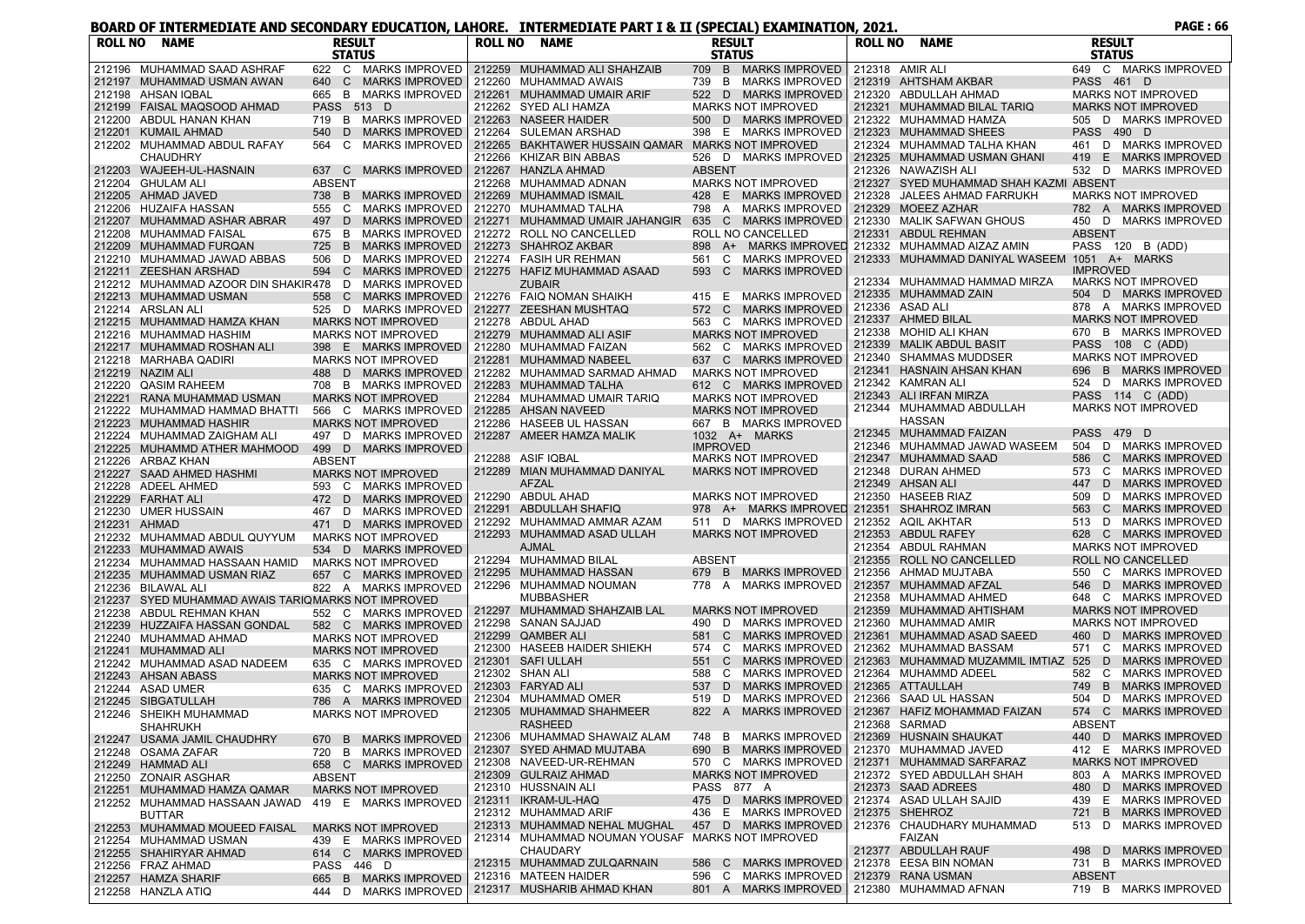|                                                                                                  |               |                                                   | BOARD OF INTERMEDIATE AND SECONDARY EDUCATION, LAHORE. INTERMEDIATE PART I & II (SPECIAL) EXAMINATION, 2021. |                 |                                              |                                                                                  |                                | <b>PAGE: 67</b>                               |
|--------------------------------------------------------------------------------------------------|---------------|---------------------------------------------------|--------------------------------------------------------------------------------------------------------------|-----------------|----------------------------------------------|----------------------------------------------------------------------------------|--------------------------------|-----------------------------------------------|
| <b>ROLL NO NAME</b>                                                                              |               | <b>RESULT</b><br><b>STATUS</b>                    | <b>ROLL NO NAME</b>                                                                                          |                 | <b>RESULT</b><br><b>STATUS</b>               | <b>ROLL NO NAME</b>                                                              | <b>RESULT</b><br><b>STATUS</b> |                                               |
| 212381 MUZAMMAL SATTAR                                                                           |               |                                                   | 521 D MARKS IMPROVED 212444 MUHAMMAD HUSSNAIN SHAHID 461 D MARKS IMPROVED 212505 ALI ADNAN                   |                 |                                              |                                                                                  |                                | <b>MARKS NOT IMPROVED</b>                     |
| 212382 DANIYAL MUSHTAQ CHAUDHRY 582 C MARKS IMPROVED   212445 USMAN AHMAD                        |               |                                                   |                                                                                                              |                 |                                              | 587 C MARKS IMPROVED 212506 MUHAMMAD ADNAN SHAHZAD 461 D MARKS IMPROVED          |                                |                                               |
| 212383 CHAUDHARY SABEEL GHULAM 469 D MARKS IMPROVED   212446 SYED HUNAIN ZAIDI<br><b>HUSSAIN</b> |               |                                                   | 212447 SYED MUHAMMAD ARSLAN                                                                                  |                 | 834 A MARKS IMPROVED                         | <b>BUTT</b><br>573 C MARKS IMPROVED   212507 MUHAMMAD HAMMAD UMAR                |                                | 550 C MARKS IMPROVED                          |
| 212384 ABDUL HASEEB                                                                              |               | 519 D MARKS IMPROVED                              | <b>JAVED</b>                                                                                                 |                 |                                              | 212508 MUHAMMAD RAMZAN SAIF                                                      | <b>PASS 392 E</b>              |                                               |
| 212385 ABDUL MOIZ                                                                                |               | 606 C MARKS IMPROVED                              | 212448 HASEEB IMRAN                                                                                          |                 | <b>MARKS NOT IMPROVED</b>                    | 212509 MUHAMMAD SAAD BUTT                                                        | <b>ABSENT</b>                  |                                               |
| 212386 ABDUL REHMAN                                                                              |               | <b>MARKS NOT IMPROVED</b>                         | 212449 TALHA ZAHID                                                                                           |                 | 572 C MARKS IMPROVED                         | 212510 AHMED MUNEEB AHSAN                                                        |                                | 737 B MARKS IMPROVED                          |
| 212387 ABDUL WAJID                                                                               |               | 455 D MARKS IMPROVED                              | 212450 SHEHARYAR ZAFAR                                                                                       |                 | 743 B MARKS IMPROVED                         | 212511 MUGEES NASIR                                                              |                                | 679 B MARKS IMPROVED                          |
| 212388 MUHAMMAD ABBAS                                                                            |               | <b>MARKS NOT IMPROVED</b>                         | 212451 HUSNAIN REHMAT                                                                                        | <b>ABSENT</b>   |                                              | 212512 HAMMADULLAH MUJTABA                                                       | <b>ABSENT</b>                  |                                               |
| 212389 MUHAMMAD AHMAD                                                                            |               | 868 A MARKS IMPROVED                              | 212452 HASSAN ALI                                                                                            |                 | 467 D MARKS IMPROVED                         | 212513 ALI MURTAZA AWAN                                                          |                                | 1019 A+ MARKS                                 |
| 212390 MUHAMMAD ARSAL                                                                            |               | 552 C MARKS IMPROVED   212453 ABDUL BASIT         |                                                                                                              |                 | 741 B MARKS IMPROVED                         | 212514 ALI RAZA IQBAL                                                            | <b>IMPROVED</b><br>ABSENT      |                                               |
| 212391 MUHAMMAD SHERAZ                                                                           |               | 883 A+ MARKS IMPROVED 212454 HAMZA AHMAD          |                                                                                                              |                 | 492 D MARKS IMPROVED                         | 212515 AHMAD HUSSAIN                                                             |                                | <b>MARKS NOT IMPROVED</b>                     |
| 212392 MUHAMMAD TAHA SALEEM<br>212393 MUHAMMAD WAQAS                                             | <b>ABSENT</b> | <b>MARKS NOT IMPROVED</b>                         | 212455 HAMZA REHMAN<br>212456 HAMZA WAHEED                                                                   |                 | 428 E MARKS IMPROVED<br>784 A MARKS IMPROVED | 212516 MUHAMMAD SHAHZAD ASHRAF 613 C MARKS IMPROVED                              |                                |                                               |
| 212394 MUHAMMAD YASHER RIZWAN                                                                    |               | 641 C MARKS IMPROVED                              | 212457 ALI HASNAIN                                                                                           |                 | 784 A MARKS IMPROVED                         | 212517 MUHAMMAD SHOAIB                                                           |                                | 605 C MARKS IMPROVED                          |
| 212395 WALEED AHMAD                                                                              | <b>ABSENT</b> |                                                   | 212458 RANA USAMA HAIDER                                                                                     |                 | 488 D MARKS IMPROVED                         | 212518 MUHAMMAD TALHA                                                            |                                | <b>MARKS NOT IMPROVED</b>                     |
| 212396 ANEES FAROOQ                                                                              |               | 748 B MARKS IMPROVED                              | 212459 BAZAF ARSHAD                                                                                          |                 | <b>MARKS NOT IMPROVED</b>                    | 212519 TABISH AHMED                                                              |                                | 709 B MARKS IMPROVED                          |
| 212397 FAKHER-E-ALAM                                                                             |               | <b>MARKS NOT IMPROVED</b>                         | 212460 MUHAMMAD ABUBAKAR SAHAF 740 B MARKS IMPROVED                                                          |                 |                                              | 212520 ANAS NADEEM                                                               |                                | 477 D MARKS IMPROVED                          |
| 212398 HUSSNAIN NIYYAMAT                                                                         |               | <b>MARKS NOT IMPROVED</b>                         | 212461 EMAD FARHAD ALI                                                                                       |                 | <b>MARKS NOT IMPROVED</b>                    | 212521 ZEESHAN HAIDER                                                            |                                | 513 D MARKS IMPROVED                          |
| 212399 ABDUL MANAN                                                                               |               | <b>MARKS NOT IMPROVED</b>                         | 212462 SYED ZAIN RAZA                                                                                        | ABSENT          |                                              | 212522 ABDUL WAHAB                                                               | ABSENT                         |                                               |
| 212400 ABDUL MIHAD AMIR                                                                          |               | 686 B MARKS IMPROVED                              | 212463 AHMED BILAL BHATTI                                                                                    |                 | 651 C MARKS IMPROVED                         | 212523 ROLL NO CANCELLED                                                         |                                | ROLL NO CANCELLED                             |
| 212401 ABDULLAH ANSARI                                                                           |               | 670 B MARKS IMPROVED                              | 212464 RUBEEL JAMES                                                                                          |                 | 651 C MARKS IMPROVED                         | 212524 JAWAD AHMAD                                                               |                                | 538 D MARKS IMPROVED<br>492 D MARKS IMPROVED  |
| 212402 TANZEEL AHMAD                                                                             |               | 519 D MARKS IMPROVED                              | 212465 SHAHZAIB                                                                                              |                 | 492 D MARKS IMPROVED                         | 212525 MUHAMMAD HAZIQ<br>212526 MUHAMMAD HUMAIS                                  |                                | 815 A MARKS IMPROVED                          |
| 212403 JUNAID FAYYAZ                                                                             |               | <b>MARKS NOT IMPROVED</b>                         | 212466 AWAIS NASEEB                                                                                          |                 | <b>MARKS NOT IMPROVED</b>                    | 212527 MUHAMMAD REHAN SHAHID                                                     |                                | <b>MARKS NOT IMPROVED</b>                     |
| 212404 MUHAMMAD MOIZ HAROON<br>212405 JOSHUA EDWIN                                               |               | 844 A MARKS IMPROVED<br><b>MARKS NOT IMPROVED</b> | 212467 DAIM KHURRAM<br>212468 MOHSIN ALI KHAN                                                                |                 | 553 C MARKS IMPROVED<br>754 B MARKS IMPROVED | 212528 MUHAMMAD SHOAIB                                                           |                                | 414 E MARKS IMPROVED                          |
| 212406 MALIK YASIR MUHAMMAD KHAN ABSENT                                                          |               |                                                   | 212469 ABDUL MOEED                                                                                           |                 |                                              | 889 A+ MARKS IMPROVED 212529 MUHAMMAD ZEESHAN                                    |                                | 499 D MARKS IMPROVED                          |
| 212407 YASIR SHAFQAT                                                                             |               | 629 C MARKS IMPROVED                              | 212470 MANZOOR-UL-HASSAN                                                                                     |                 | 637 C MARKS IMPROVED                         | 212530 MUHAMMAD ZEWRAIZ                                                          |                                | <b>MARKS NOT IMPROVED</b>                     |
| 212408 ABDULLAH NASIR                                                                            |               | 645 C MARKS IMPROVED                              | 212471 MUHAMMAD HUSSAIN                                                                                      |                 | 1070 A+ MARKS                                | 212531 MUBEEN SIDDIQUE                                                           | <b>PASS 392 E</b>              |                                               |
| 212409 JAYYAD ZAMAN BABAR                                                                        |               | 619 C MARKS IMPROVED                              |                                                                                                              | <b>IMPROVED</b> |                                              | 212532 HASSAN ALI                                                                |                                | 615 C MARKS IMPROVED                          |
| 212410 MUHAMMAD AHMAD                                                                            |               | 413 E MARKS IMPROVED                              | 212472 MUHAMMAD KASHIR                                                                                       |                 | 513 D MARKS IMPROVED   212533 ALI NAZIM      |                                                                                  |                                | 471 D MARKS IMPROVED                          |
| 212411 MUHAMMAD AHMAD                                                                            |               | 649 C MARKS IMPROVED                              | GHAZANFAR                                                                                                    |                 |                                              | 212534 MUHAMMAD AHMAD RAZA                                                       |                                | <b>MARKS NOT IMPROVED</b>                     |
| 212412 MOHAMMAD KAIF                                                                             |               | 670 B MARKS IMPROVED                              | 212473 MUHAMMAD UMAIR TAHIR                                                                                  |                 | 560 C MARKS IMPROVED   212535 MUHAMMAD ALI   |                                                                                  |                                | 446 D MARKS IMPROVED                          |
| 212413 MUHAMMAD OMER                                                                             |               | 587 C MARKS IMPROVED                              | 212474 SADAQAT ALI<br>212475 SYED MUHAMMAD ASAD ULLAH 721 B MARKS IMPROVED   212537 MUHAMMAD MUNEEB          |                 |                                              | 469 D MARKS IMPROVED   212536 MUHAMMAD JAHANZEB                                  | <b>ABSENT</b>                  | 407 E MARKS IMPROVED                          |
| 212414 ASRAR ALI                                                                                 |               | 456 D MARKS IMPROVED                              | 212476 SUBHAN ALI                                                                                            |                 |                                              | 540 D MARKS IMPROVED   212538 MUHAMMAD NOUMAN                                    |                                | 701 B MARKS IMPROVED                          |
| 212415 SHAKAR ALI<br>212416 MIRZA ABDULLAH BAIG                                                  |               | <b>MARKS NOT IMPROVED</b><br>643 C MARKS IMPROVED | 212477 USAMA AHMED                                                                                           |                 |                                              | 865 A MARKS IMPROVED   212539 MUHAMMAD NOUMAN KHAN                               |                                | 976 A+ MARKS IMPROVED                         |
| 212417 HUZAIFA AMIN                                                                              |               | 482 D MARKS IMPROVED                              | 212478 SHOAIB HUSSAIN                                                                                        |                 | <b>PASS 461 D</b>                            | 212540 MUHAMMAD RIZWAN ALI                                                       |                                | 648 C MARKS IMPROVED                          |
| 212418 MUHAMMAD AHMAD KHAN                                                                       |               | 786 A MARKS IMPROVED                              | 212479 BU ALI SHAH                                                                                           |                 |                                              | 461 D MARKS IMPROVED   212541 MUHAMMAD TALHA AKHTAR                              |                                | 519 D MARKS IMPROVED                          |
| 212419 MUHAMMAD BILAL KHALID                                                                     |               | 692 B MARKS IMPROVED                              | 212480 MUHAMMAD ADREES                                                                                       |                 |                                              | 864 A MARKS IMPROVED   212542 MUHAMMAD ZIAD KHATTAK                              |                                | <b>MARKS NOT IMPROVED</b>                     |
| 212420 MUHAMMAD FAIZAN                                                                           |               | 513 D MARKS IMPROVED                              | 212481 MUHAMMAD FAHAD SARFRAZ 914 A+ MARKS IMPROVED 212543 NISAR ALI                                         |                 |                                              |                                                                                  |                                | 730 B MARKS IMPROVED                          |
| 212421 MUHAMMAD IBRAHIM                                                                          |               | PASS 136 B (ADD)                                  | 212482 NOMAN IMTIAZ                                                                                          |                 | 605 C MARKS IMPROVED   212544 AHAD ZAMAN     |                                                                                  |                                | 637 C MARKS IMPROVED                          |
| 212422 MUHAMMED HASNAIN                                                                          |               | 505 D MARKS IMPROVED                              | 212483 SYED MUHAMMAD BILAL                                                                                   |                 |                                              | 972 A+ MARKS IMPROVED 212545 SAMI UR REHMAN QURESHI                              |                                | 532 D MARKS IMPROVED                          |
| 212423 SIKANDAR ABBAS                                                                            |               | <b>MARKS NOT IMPROVED</b>                         | 212484 MALIK HASEEB AHMAD                                                                                    |                 | 562 C MARKS IMPROVED   212546 ARSLAN ALI     |                                                                                  |                                | 960 A+ MARKS IMPROVED                         |
| 212424 SABIR ALI                                                                                 |               | PASS 392 E                                        | 212485 AHMAD ALI                                                                                             |                 | <b>MARKS NOT IMPROVED</b>                    | 212547 PIR SYED ABUL NORAIN GILLANI642 C MARKS IMPROVED                          |                                |                                               |
| 212425 LUQMAN MEHMOOD                                                                            |               | 635 C MARKS IMPROVED                              | 212486 AHMAD TALAL FAZAL<br>212487 MUHAMMAD AJMAL SUBHANI                                                    |                 | 782 A MARKS IMPROVED   212548 MUHAMMAD AHSAN | 519 D MARKS IMPROVED   212549 MUHAMMAD HAMZA ALI                                 |                                | 522 D MARKS IMPROVED<br>885 A+ MARKS IMPROVED |
| 212426 ABDUL MOIZ                                                                                |               | 701 B MARKS IMPROVED                              | 212488 MUHAMMAD KASHIF ASLAM                                                                                 |                 |                                              | 440 D MARKS IMPROVED   212550 MUHAMMAD HANZLLAH                                  |                                | 655 C MARKS IMPROVED                          |
| 212427 AARAIZ NAVEED<br>212428 MUHAMMAD AWAIS ALAM                                               |               | 567 C MARKS IMPROVED<br><b>MARKS NOT IMPROVED</b> | 212489 MUHAMMAD KAZIM ABBAS                                                                                  |                 |                                              | 650 C MARKS IMPROVED   212551 MUHAMMAD SAQLAIN ABBAS                             |                                | 427 E MARKS IMPROVED                          |
| 212429 MUHAMMAD HAMID                                                                            |               | 511 D MARKS IMPROVED                              | 212490 ADNAN HUSSAIN                                                                                         |                 | 1050 A+ MARKS                                | <b>KHAN</b>                                                                      |                                |                                               |
| 212430 MUHAMMAD MOHSIN NASEER 669 B MARKS IMPROVED                                               |               |                                                   |                                                                                                              | IMPROVED        |                                              | 212552 MUHAMMAD TAHA HUSSAIN                                                     |                                | 705 B MARKS IMPROVED                          |
| CHAUDHRY                                                                                         |               |                                                   | 212491 AHMED BILAL                                                                                           |                 | <b>MARKS NOT IMPROVED</b>                    | 212553 SAAD MAQSOOD                                                              |                                | 595 C MARKS IMPROVED                          |
| 212431 RAMAZ IYYAZ BILLAH                                                                        |               | 598 C MARKS IMPROVED                              | 212492 ADEEL                                                                                                 |                 | <b>MARKS NOT IMPROVED</b>                    | 212554 HASEEB AHMED                                                              |                                | 502 D MARKS IMPROVED                          |
| 212432 SHEHZAD ALI                                                                               |               | 490 D MARKS IMPROVED                              | 212493 SAJID ALI                                                                                             |                 | 782 A MARKS IMPROVED                         | 212555 ABDUL MUQEET MADNI                                                        |                                | 612 C MARKS IMPROVED                          |
| 212433 ALI HAIDAR                                                                                |               | 801 A MARKS IMPROVED                              | 212494 YOUSAF SHAKIL                                                                                         |                 | 561 C MARKS IMPROVED                         | 212556 WAQAR ASLAM                                                               |                                | 467 D MARKS IMPROVED                          |
| 212434 ALI NAWAZ                                                                                 | ABSENT        |                                                   | 212495 AKHTAR ALI                                                                                            |                 | 418 E MARKS IMPROVED<br>469 D MARKS IMPROVED | 212557 ALI HAMZA                                                                 |                                | 404 E MARKS IMPROVED                          |
| 212435 ALI SHAHAB                                                                                |               | 677 B MARKS IMPROVED                              | 212496 ZOHAIB AHMAD KHAN<br>212497 ZOHAIB UR REHMAN                                                          |                 | 542 D MARKS IMPROVED                         | 212558 IQRAR-UL-HUSAN                                                            |                                | <b>MARKS NOT IMPROVED</b>                     |
| 212436 MUHAMMAD BASIL RIAZ TOOR 636                                                              |               | C MARKS IMPROVED                                  | 212498 MUHAMMAD HADEED AHMAD                                                                                 |                 |                                              | 212559 MUHAMMAD ZAIN JAVAID<br>970 A+ MARKS IMPROVED 212560 SHEHARYAR ALI HASHMI |                                | 597 C MARKS IMPROVED                          |
| 212437 MUHAMMAD DANIYAL                                                                          |               | 565 C MARKS IMPROVED                              | 212499 MUHAMMAD UZAIR                                                                                        |                 | 908 A+ MARKS IMPROVED                        | 212561 MALIK ASAD BILAL                                                          |                                | 708 B MARKS IMPROVED<br>597 C MARKS IMPROVED  |
| 212438 MUHAMMAD HAIDER AHMAD                                                                     |               | 467 D MARKS IMPROVED                              | 212500 SYED AHMAD KAMAL ZANJANI                                                                              |                 | 524 D MARKS IMPROVED                         | 212562 HAFIZ HAMZA NASAR WAQAR                                                   |                                | 542 D MARKS IMPROVED                          |
| <b>SHAH</b>                                                                                      |               |                                                   | 212501 SYED MUHAMMAD SALMAN                                                                                  |                 | 516 D MARKS IMPROVED                         | 212563 MUHAMMAD SAQLAIN                                                          | <b>ABSENT</b>                  |                                               |
| 212439 MUHAMMAD TALHA AKRAM<br>212440 SHAJEEL                                                    |               | 541 D MARKS IMPROVED<br>471 D MARKS IMPROVED      | <b>SHAH</b>                                                                                                  |                 |                                              | 212564 MUHAMMAD HAROON RASHEED 706 B MARKS IMPROVED                              |                                |                                               |
| 212441 HASSAN MULAZIM                                                                            |               | 874 A MARKS IMPROVED                              | 212502 SHAHEER AHMAD                                                                                         | 428             | E MARKS IMPROVED                             | 212565 SYED MUJTABA ALI JAFFRY                                                   |                                | 643 C MARKS IMPROVED                          |
| 212442 FAIZAN-UL-HAQ                                                                             |               | 959 A+ MARKS IMPROVED                             | 212503 GHULAM ALI                                                                                            |                 | 596 C MARKS IMPROVED                         | 212566 MUHAMMAD MEESAM ALI                                                       |                                | 616 C MARKS IMPROVED                          |
| 212443 MUHAMMAD ABDULLAH                                                                         |               | MARKS NOT IMPROVED                                | 212504 NAUMAN WASEEM                                                                                         |                 | 667 B MARKS IMPROVED                         | 212567 MUHAMMAD BILAL                                                            | <b>ABSENT</b>                  |                                               |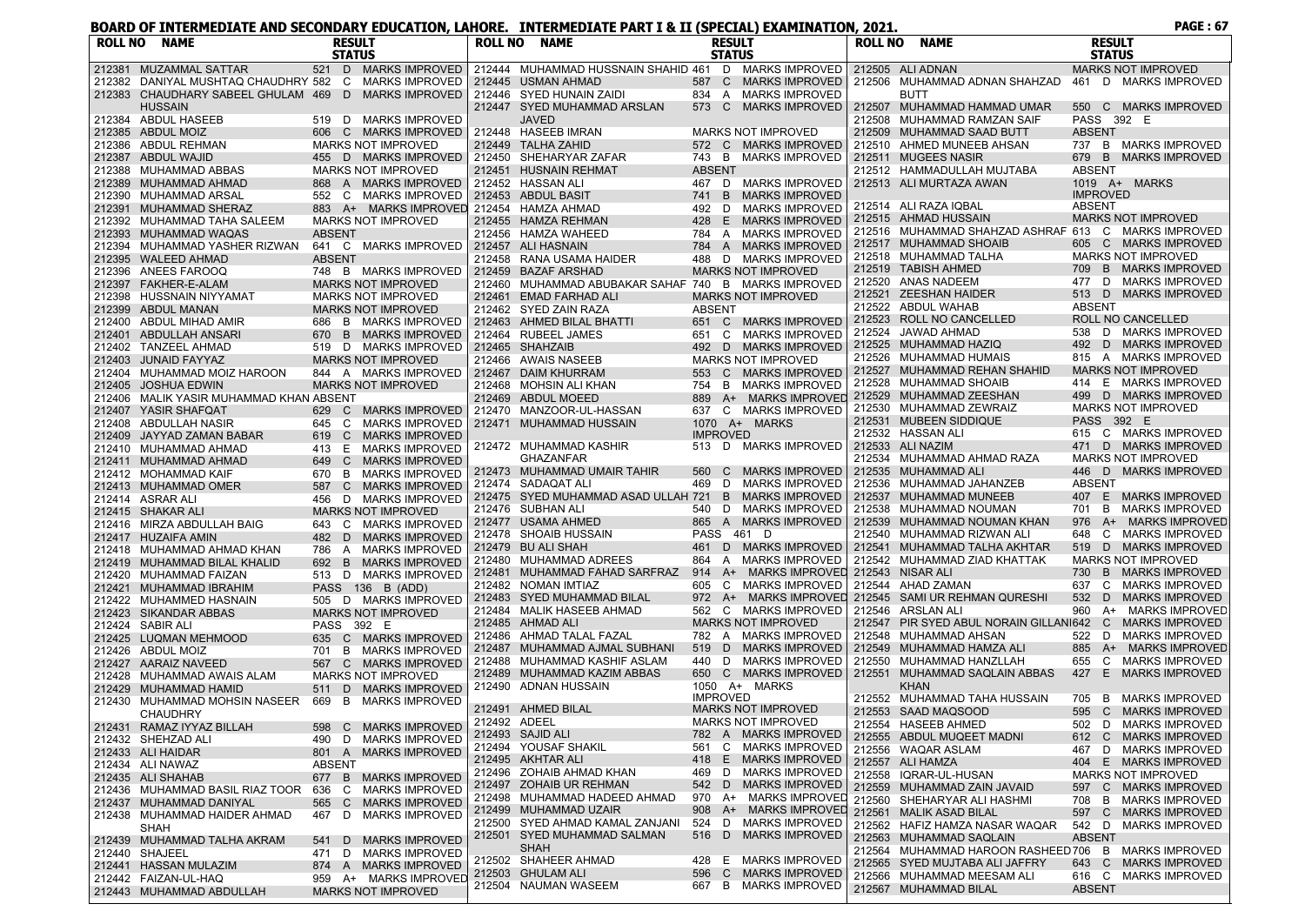475 D MARKS IMPROVED 213088 AMINA MAQBOOL

| <b>ROLL NO NAME</b>                                                      | <b>RESULT</b><br><b>STATUS</b>                       | <b>ROLL NO NAME</b>                                           | PONID OF INTENTEPINTE NITP SECONDNITE EPOCNTION, ENTOINER INTENTEPINTE FAILE & II (SECOND) ENNITEMINTION, EVEL<br>RESULT<br><b>STATUS</b> | <b>ROLL NO NAME</b>                                                                                                                                                                                                                                    | <b>RESULT</b><br><b>STATUS</b> |
|--------------------------------------------------------------------------|------------------------------------------------------|---------------------------------------------------------------|-------------------------------------------------------------------------------------------------------------------------------------------|--------------------------------------------------------------------------------------------------------------------------------------------------------------------------------------------------------------------------------------------------------|--------------------------------|
| 212568 HARIS ALI                                                         |                                                      | 665 B MARKS IMPROVED 213023 HINA AZAM                         | <b>PASS 389 E</b>                                                                                                                         | 213089 HUMAIRA NOOR                                                                                                                                                                                                                                    | 451 D MARKS IMPROVED           |
| 212569 ZEESHAN SHABBIR 629 C MARKS IMPROVED 213024 ESHA ASLAM            |                                                      |                                                               | MARKS NOT IMPROVED                                                                                                                        | 213090 AMARA SALEEM                                                                                                                                                                                                                                    | <b>MARKS NOT IMPROVED</b>      |
| 212570 MUHAMMAD HARIS                                                    | 849 A MARKS IMPROVED 213025 FATIMA BATOOL            |                                                               | 477 D MARKS IMPROVED 213091 SANA RASHEED                                                                                                  |                                                                                                                                                                                                                                                        | <b>MARKS NOT IMPROVED</b>      |
| 212571 MALIK MUHAMMAD RAMEEZ 572 C MARKS IMPROVED 213026 SHAISTA SAMI    |                                                      |                                                               | 648 C MARKS IMPROVED   213092 TAYIBA IRSHAD                                                                                               |                                                                                                                                                                                                                                                        | <b>MARKS NOT IMPROVED</b>      |
| 212572 TALAL SALEEM                                                      | <b>MARKS NOT IMPROVED</b>                            | 213027 MEHVISH SHEHZADI MARKS NOT IMPROVED                    |                                                                                                                                           | 213093 KAINAT                                                                                                                                                                                                                                          | <b>PASS 399 E</b>              |
| 212573 MUHAMMAD AHMAD                                                    | 404 E MARKS IMPROVED   213028 HUMA NAEEM             |                                                               | 626 C MARKS IMPROVED                                                                                                                      | 213094 MEHREEN ANWAR                                                                                                                                                                                                                                   | 456 D MARKS IMPROVED           |
| 212574 MUHAMMAD USMAN                                                    | ABSENT                                               | 213029 NISHAT ASHRAF                                          | 512 D MARKS IMPROVED                                                                                                                      | 213095 AMNA                                                                                                                                                                                                                                            | 505 D MARKS IMPROVED           |
| 212575 FASIH ATIF                                                        | 398 E MARKS IMPROVED                                 | 213030 FIZA AFZAL                                             | 545 D MARKS IMPROVED                                                                                                                      | 213096 MARIA NASIR                                                                                                                                                                                                                                     | PASS 445 D                     |
| 212576 HAMZA MAJEED                                                      | 539 D MARKS IMPROVED 213031 KIRAN                    |                                                               | MARKS NOT IMPROVED<br>443 D MARKS IMPROV                                                                                                  | 213097 MEHRAB BIBI                                                                                                                                                                                                                                     | 558 C MARKS IMPROVED           |
| 212577 MOHAMMAD KAIF                                                     | NOT ELIGIBLE                                         | 213032 NAILA                                                  | 443 D MARKS IMPROVED                                                                                                                      | 213098 MAHRUKH                                                                                                                                                                                                                                         | MARKS NOT IMPROVED             |
| 212578 HARIS ALI CHAUDHRY ABSENT                                         |                                                      | 213033 AMINA AZAM                                             | <b>MARKS NOT IMPROVED</b>                                                                                                                 | 213099 FARZEEN                                                                                                                                                                                                                                         | 421 E MARKS IMPROVED           |
| 212579 MUHAMMAD ROHAAN                                                   | 686 B MARKS IMPROVED 213034 ALISHA                   |                                                               |                                                                                                                                           | 610 C MARKS IMPROVED 213100 RABEEA KOUSAR                                                                                                                                                                                                              | MARKS NOT IMPROVED             |
| MEHMOOD CHOUDHRY                                                         |                                                      | 213035 MAH NOOR                                               | MARKS NOT IMPROVED                                                                                                                        | 213101 RABIA AZIZ                                                                                                                                                                                                                                      | 495 D MARKS IMPROVED           |
| 212580 MUHAMMAD MAAZ                                                     | <b>PASS 392 E</b>                                    | 213036 IQRA                                                   | 527 D MARKS IMPROVED                                                                                                                      | 213102 TAHIRA                                                                                                                                                                                                                                          | 855 A MARKS IMPROVED           |
| 212581 WAHB ALI GONDAL                                                   | 419 E MARKS IMPROVED   213037 IQRA BIBI              |                                                               |                                                                                                                                           | 588 C MARKS IMPROVED 213103 QANDEEL SHAHZADI                                                                                                                                                                                                           | 498 D MARKS IMPROVED           |
| 212582 AKHLAQ SABIR                                                      |                                                      | 851 A MARKS IMPROVED   213038 AYESHA BIBI                     | PASS 640 C                                                                                                                                | 213104 SHEEZA MUMTAZ                                                                                                                                                                                                                                   | PASS 453 D                     |
| 212583 MUHAMMAD BILAL DOGAR                                              |                                                      | 430 E MARKS IMPROVED 213039 SUNDAS IQBAL                      |                                                                                                                                           | 540 D MARKS IMPROVED 213105 ZURIAT FATIMA                                                                                                                                                                                                              | 518 D MARKS IMPROVED           |
| 212584 MUHAMMAD SHEHROZ KHAN  726 B MARKS IMPROVED   213040 AREEBA NAZAR |                                                      |                                                               | PASS 717 B                                                                                                                                | 213106 SANIA MUNAWAR                                                                                                                                                                                                                                   | 740 B MARKS IMPROVED           |
| 212585 SHAZIB AHMAD                                                      | <b>ABSENT</b>                                        | <u>are</u><br>213041 FAREEHA                                  |                                                                                                                                           | 464 D MARKS IMPROVED 213107 TAHIRA ASHRAF                                                                                                                                                                                                              | 527 D MARKS IMPROVED           |
| 212586 ATHAR FAREED                                                      |                                                      | 588 C MARKS IMPROVED   213042 ROLL NO CANCELLED               | ROLL NO CANCELLED                                                                                                                         | 213108 SHANZA HUMAYUN                                                                                                                                                                                                                                  | 497 D MARKS IMPROVED           |
| 212587 ROLL NO CANCELLED                                                 | ROLL NO CANCELLED                                    | 213043 MAH NOOR KANWAL                                        | <b>MARKS NOT IMPROVED</b>                                                                                                                 | and a strong of the state of the state of the state of the state of the state of the state of the state of the<br>The state of the state of the state of the state of the state of the state of the state of the state of the st<br>213109 NIMRA ANWAR | 499 D MARKS IMPROVED           |
| 212588 TAMOOR WAJID                                                      | <b>MARKS NOT IMPROVED</b>                            | 213044 RABIA IJAZ                                             | 420 E MARKS IMPROVED                                                                                                                      | 213110 ATQA MUNWAR                                                                                                                                                                                                                                     | <b>MARKS NOT IMPROVED</b>      |
| 212589 HUSSNAIN SARWAR                                                   | <b>MARKS NOT IMPROVED</b>                            |                                                               |                                                                                                                                           | 213111 SHEEZA MANZOOR                                                                                                                                                                                                                                  | 475 D MARKS IMPROVED           |
| 212590 MUHAMMAD HANNAAN KHALID 655 C MARKS IMPROVED                      |                                                      |                                                               | 213045 AQSA<br>213045 AQSA 213046 AMINA ASHRAF 497 D MARKS IMPROVED                                                                       | 213112 NISHA                                                                                                                                                                                                                                           | 683 B MARKS IMPROVED           |
| 212591 MUHAMMAD AMMAR                                                    | <b>MARKS NOT IMPROVED</b>                            | 213047 ANISA MUNIR                                            |                                                                                                                                           | 492 D MARKS IMPROVED 213113 MARIA HUMAYUN                                                                                                                                                                                                              | 512 D MARKS IMPROVED           |
| 212592 MUHAMMAD HABIB UR REHMAN PASS 66 E (ADD)                          |                                                      | 213048 TAYYABA RASHEED                                        | <b>MARKS NOT IMPROVED</b>                                                                                                                 | 213114 ZAINAB BATOOL                                                                                                                                                                                                                                   | 601 C MARKS IMPROVED           |
| 212593 MUHAMMAD ABUBAKAR                                                 | ABSENT                                               | 213049 SANA BIBI                                              | PASS 399 E                                                                                                                                | 213115 NOREEN ASHFAQ                                                                                                                                                                                                                                   | 560 C MARKS IMPROVED           |
| <b>SIDDIQUE</b>                                                          |                                                      | 213050 ROMAAN AKRAM                                           | 538 D MARKS IMPROVED   213116 AFSHAN ARSHAD                                                                                               |                                                                                                                                                                                                                                                        | 487 D MARKS IMPROVED           |
| 212594 TALHA SALEEM                                                      | MARKS NOT IMPROVED                                   | 213051 FARAH MUSHTAQ                                          |                                                                                                                                           | 213117 ZAREENA BIBI                                                                                                                                                                                                                                    | 455 D MARKS IMPROVED           |
| 212595 HASSAN SUBHANI                                                    | ABSENT                                               | 213052 LUBNA                                                  | <b>MARKS NOT IMPROVED</b><br><b>MARKS NOT IMPROVED</b>                                                                                    |                                                                                                                                                                                                                                                        | 715 B MARKS IMPROVED           |
|                                                                          |                                                      | 213053 AMBREEN KANWAL                                         |                                                                                                                                           | 213118 RAMIZA<br>213119 KAINAT NAZEER                                                                                                                                                                                                                  | 587 C MARKS IMPROVED           |
| 212596 MUHAMMAD SAQLAIN<br>212597 ABDULLAH                               | ABSENT<br>883 A+ MARKS IMPROVED 213054 SEHRISH ILYAS |                                                               | <b>MARKS NOT IMPROVED</b>                                                                                                                 | 213120 AL MAIDA FAJAR KHAN                                                                                                                                                                                                                             |                                |
|                                                                          |                                                      |                                                               | MARKS NOT IMPROVED                                                                                                                        |                                                                                                                                                                                                                                                        | 648 C MARKS IMPROVED           |
| 212598 USAMA TAHIR                                                       | 742 B MARKS IMPROVED 213055 MINAHIL                  |                                                               | <b>MARKS NOT IMPROVED</b>                                                                                                                 | 213121 AYESHA SIDDIQA                                                                                                                                                                                                                                  | 458 D MARKS IMPROVED           |
| 212599 FAHAD SARFRAZ                                                     | <b>MARKS NOT IMPROVED</b>                            | 213056 MUNAZA RIAZ                                            | 472 D MARKS IMPROVED                                                                                                                      | 213122 UMME RUBAB                                                                                                                                                                                                                                      | <b>MARKS NOT IMPROVED</b>      |
| 212600 ARSLAN FAISAL                                                     | MARKS NOT IMPROVED                                   | 213057 KHADIJA SAFDAR                                         | 908 A+ MARKS IMPROVED 213123 AMINA                                                                                                        |                                                                                                                                                                                                                                                        | 480 D MARKS IMPROVED           |
| 212601 MUHAMMAD SAAD MAHMOOD MARKS NOT IMPROVED                          |                                                      | 213058 NASEEBA BIBI                                           | MARKS NOT IMPROVED                                                                                                                        | 213124 ANSA SHAHZAD                                                                                                                                                                                                                                    | ABSENT                         |
| 212602 USMAN SARDAR KHAN                                                 | 682 B MARKS IMPROVED                                 | 213059 NAILA                                                  | 660 B MARKS IMPROVED   213125 AYESHA MALIK                                                                                                |                                                                                                                                                                                                                                                        | <b>MARKS NOT IMPROVED</b>      |
| 212603 MUHAMMAD HUSNAIN                                                  | <b>MARKS NOT IMPROVED</b>                            | 213060 TAYYABA AHMAD                                          | MARKS NOT IMPROVED                                                                                                                        | 213126 AROOJ FATIMA                                                                                                                                                                                                                                    | 442 D MARKS IMPROVED           |
| KHOKHAR                                                                  |                                                      | 213061 SABA SHAHZADI                                          | ABSENT                                                                                                                                    | 213127 DUR E ZAINAB                                                                                                                                                                                                                                    | 494 D MARKS IMPROVED           |
| 212604 KAMRAN DASTGIR                                                    | <b>MARKS NOT IMPROVED</b>                            | 213062 TAIBA SARWAR                                           | <b>MARKS NOT IMPROVED</b>                                                                                                                 | 213128 SHUMAIL FATIMA                                                                                                                                                                                                                                  | <b>MARKS NOT IMPROVED</b>      |
| 212605 ATTIQUE UR REHAMAN                                                | <b>MARKS NOT IMPROVED</b>                            | 213063 AQSA<br>213064 SABA IQBAL                              | 463 D MARKS IMPROVED 213129 AROOJ FATIMA                                                                                                  |                                                                                                                                                                                                                                                        | ABSENT                         |
| 212606 ABDULLAH                                                          | FAIL                                                 |                                                               | MARKS NOT IMPROVED                                                                                                                        | 213130 TEHREEM RIASAT                                                                                                                                                                                                                                  | <b>MARKS NOT IMPROVED</b>      |
| 212607 TAHA MOAZZAM                                                      | 534 D MARKS IMPROVED   213065 SOBIA BIBI             |                                                               | 213065 SOBIA BIBI MARKS NOT IMPROVED<br>213066 SAMRA QASIM 412 E MARKS IMPROVED                                                           | 213131 AYESHA ASHRAF                                                                                                                                                                                                                                   | 682 B MARKS IMPROVED           |
| 212608 ALI RAZA                                                          | MARKS NOT IMPROVED                                   |                                                               |                                                                                                                                           | 213132 ALIZA ABID                                                                                                                                                                                                                                      | 629 C MARKS IMPROVED           |
| 213001 NIMRA YOUSAF                                                      |                                                      | 490 D MARKS IMPROVED 213067 IQRA ASADULLAH MARKS NOT IMPROVED |                                                                                                                                           | 213133 UMM E FARWA                                                                                                                                                                                                                                     | <b>MARKS NOT IMPROVED</b>      |
| 213002 AYESHA SARWAR                                                     | 604 C MARKS IMPROVED                                 | 213068 SONIA                                                  | MARKS NOT IMPROVED                                                                                                                        | 213134 AMINA SAFEER                                                                                                                                                                                                                                    | 453 D MARKS IMPROVED           |
| 213003 REEBA BIBI                                                        |                                                      | 455 D MARKS IMPROVED 213069 SWAIRA ASGHAR                     | <b>PASS 451 D</b>                                                                                                                         | 213135 AREEBA                                                                                                                                                                                                                                          | 497 D MARKS IMPROVED           |
| 213004 SEHRISH MUNIR                                                     | NOT ELIGIBLE                                         | 213070 MUNTAHA RAZZAQ                                         |                                                                                                                                           | 764 B MARKS IMPROVED丨213136 ARIFA LIAQAT                                                                                                                                                                                                               | 455 D MARKS IMPROVED           |
| 213005 AZKA KHAN                                                         | <b>MARKS NOT IMPROVED</b>                            | 213071 MEHWISH                                                |                                                                                                                                           | 456 D MARKS IMPROVED 213137 AMINA SHAFAQAT                                                                                                                                                                                                             | 507 D MARKS IMPROVED           |
| 213006 GHULAM FATIMA ABSENT                                              |                                                      |                                                               |                                                                                                                                           |                                                                                                                                                                                                                                                        | 859 A MARKS IMPROVED           |
| 213007 KINZA NOOR                                                        | <b>MARKS NOT IMPROVED</b>                            |                                                               |                                                                                                                                           |                                                                                                                                                                                                                                                        | <b>MARKS NOT IMPROVED</b>      |
| 213008 IQRA NASRULLAH                                                    | <b>MARKS NOT IMPROVED</b>                            |                                                               |                                                                                                                                           |                                                                                                                                                                                                                                                        | 666 B MARKS IMPROVED           |
| 213009 UM E AIMAN                                                        |                                                      | 516 D MARKS IMPROVED 213075 SAMRA SHAN                        | 495 D MARKS IMPROVED 213141 MUMEEZA                                                                                                       |                                                                                                                                                                                                                                                        | MARKS NOT IMPROVED             |
| 213010 IRAM SADIQUE                                                      |                                                      | 497 D MARKS IMPROVED   213076 SYEDA AQSA JAVED                | <b>MARKS NOT IMPROVED</b>                                                                                                                 | 213142 SANIA IJAZ                                                                                                                                                                                                                                      | ABSENT                         |
| 213011 AYESHA ABUL AHSAN                                                 | 453 D MARKS IMPROVED   213077 AMINA                  |                                                               | 501 D MARKS IMPROVED                                                                                                                      | 213143 AROOJ FATIMA                                                                                                                                                                                                                                    | 464 D MARKS IMPROVED           |
| 213012 MARYAM FRAZ                                                       | PASS 399 E                                           | 213078 TAYYABA ZAKA                                           | MARKS NOT IMPROVED                                                                                                                        | 213144 RABIA TUFAIL                                                                                                                                                                                                                                    | PASS 399 E                     |
| 213013 AREEJ IMTIAZ ANJUM                                                | <b>MARKS NOT IMPROVED</b>                            | 213079 ANEEKA FATIMA                                          | <b>ABSENT</b>                                                                                                                             | 213145 KINZA ARSHAD                                                                                                                                                                                                                                    | 412 E MARKS IMPROVED           |
| 213014 NIDA SHAHEEN                                                      | <b>MARKS NOT IMPROVED</b>                            | 213080 KALSOOM BIBI                                           | ABSENT                                                                                                                                    | 213146 SHAKEEBA ASLAM                                                                                                                                                                                                                                  | 496 D MARKS IMPROVED           |
| 213015 MAJIDA MAQBOOL                                                    | 739 B MARKS IMPROVED   213081 SAWERA                 |                                                               | <b>MARKS NOT IMPROVED</b>                                                                                                                 | 213147 ANISHA FAYYAZ                                                                                                                                                                                                                                   | <b>MARKS NOT IMPROVED</b>      |
| 213016 NIDA RASHEED                                                      | 449 D MARKS IMPROVED   213082 ALEESHA                |                                                               | <b>MARKS NOT IMPROVED</b>                                                                                                                 | 213148 TAHMEEL                                                                                                                                                                                                                                         | 554 C MARKS IMPROVED           |
| 213017 SAFINA SADIQ                                                      | <b>MARKS NOT IMPROVED</b>                            | 213083 FARIHA AMEEN                                           | <b>MARKS NOT IMPROVED</b>                                                                                                                 | 213149 MARYAM SAJJAD                                                                                                                                                                                                                                   | 501 D MARKS IMPROVED           |
| 213018 YASMEEN                                                           | 453 D MARKS IMPROVED   213084 NIMRA BIBI             |                                                               | 482 D MARKS IMPROVED                                                                                                                      | 213150 AREEBA ARBAB                                                                                                                                                                                                                                    | <b>MARKS NOT IMPROVED</b>      |
| 213019 MEMONA AMANAT                                                     | <b>MARKS NOT IMPROVED</b>                            | 213085 RIMSHA BIBI                                            | 599 C MARKS IMPROVED                                                                                                                      | 213151 AMINA ALTAF                                                                                                                                                                                                                                     | 697 B MARKS IMPROVED           |
| 213020 HAMAIRA AFZAL                                                     | 557 C MARKS IMPROVED                                 | 213086 SONIA BIBI                                             | 559 C MARKS IMPROVED                                                                                                                      | 213152 ISHA RAFIQUE                                                                                                                                                                                                                                    | 477 D MARKS IMPROVED           |
| 213021 SAWERA NISAR                                                      | <b>ABSENT</b>                                        | 213087 KHALIDA                                                | 501 D MARKS IMPROVED   213153 RUBAB TARIQ                                                                                                 |                                                                                                                                                                                                                                                        | <b>PASS 738 B</b>              |
| 213022 MARIA YAHYA                                                       | 475 D MARKS IMPROVED   213088 AMINA MAQBOOL          |                                                               | 553 C MARKS IMPROVED 213154 SYEDA PARI GULL                                                                                               |                                                                                                                                                                                                                                                        | 650 C MARKS IMPROVED           |

AMINA MAQBOOL 553 C MARKS IMPROVED 213154 SYEDA PARI GULL 650 C MARKS IMPROVED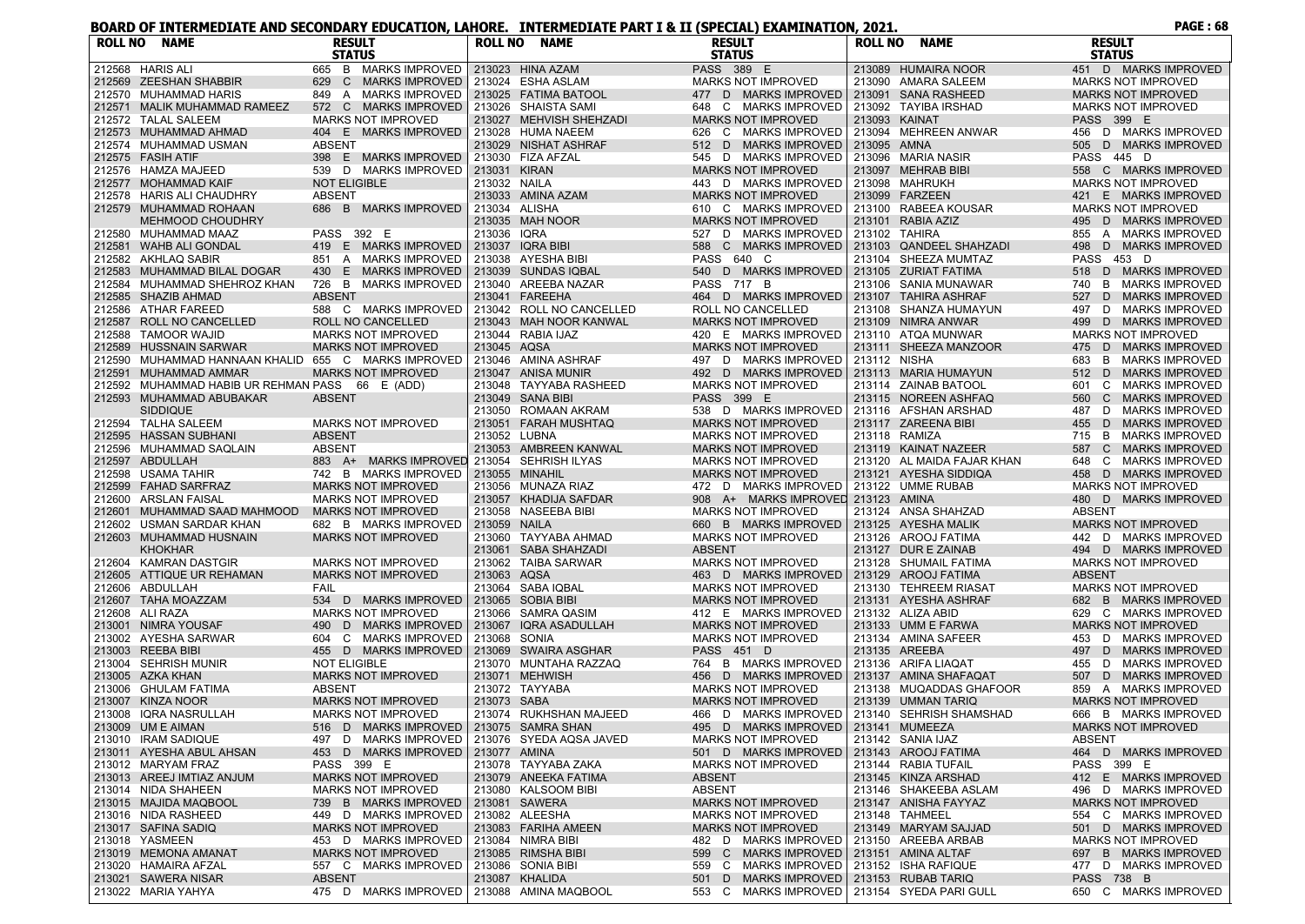| <b>ROLL NO NAME</b> |                            | <b>RESULT</b><br><b>STATUS</b>                        |              | ROLL NO NAME              | <b>RESULT</b><br><b>STATUS</b>                        |                | ROLL NO NAME                   | <b>RESULT</b><br><b>STATUS</b> |
|---------------------|----------------------------|-------------------------------------------------------|--------------|---------------------------|-------------------------------------------------------|----------------|--------------------------------|--------------------------------|
|                     | 213155 ZAINAB SAJJAD       | 523 D MARKS IMPROVED                                  |              | 213221 ZAINAB MOHSAN      | 516 D MARKS IMPROVED                                  |                | 213287 ARINAB SHAKIR           | <b>MARKS NOT IMPROVED</b>      |
|                     | 213156 SAKINA KHAWAR       | 515 D MARKS IMPROVED                                  |              | 213222 MEHWISH ISHAQ      | <b>MARKS NOT IMPROVED</b>                             |                | 213288 AYESHA ARSHAD           | 727 B MARKS IMPROVED           |
| 213157 MUBEEN       |                            | 464 D MARKS IMPROVED   213223 SYEDA TEHREEM ZAHRA     |              |                           | 634 C MARKS IMPROVED   213289 FARYAL RIAZ             |                |                                | 575 C MARKS IMPROVED           |
| 213158 FARAH        |                            | 499 D MARKS IMPROVED   213224 BUSHRA BATOOL           |              |                           | 816 A MARKS IMPROVED   213290 LYBA ILYAS              |                |                                | PASS 591 C                     |
| 213159 BISMA        |                            | 548 D MARKS IMPROVED   213225 ANAM NOSHAIR            |              |                           | 671 B MARKS IMPROVED   213291 SUMAIRA TABASSUM        |                |                                | 829 A MARKS IMPROVED           |
|                     | 213160 ALEENA AFZAAL       | 583 C MARKS IMPROVED                                  |              | 213226 AMINA ISHAQ        | 613 C MARKS IMPROVED                                  |                | 213292 ALIZAH BOKHARI          | 717 B MARKS IMPROVED           |
| 213161 SEHRISH      |                            | PASS 474 D                                            |              | 213227 ROHA HAFEEZ        | 531 D MARKS IMPROVED                                  |                | 213293 RAFIA SHAHID            | 791 A MARKS IMPROVED           |
| 213162 HIFZA        |                            | <b>MARKS NOT IMPROVED</b>                             |              | 213228 SABA RAZZAQ        | <b>PASS 457 D</b>                                     |                | 213294 SAMRA BATOOL ALVIA      | 403 E MARKS IMPROVED           |
|                     | 213163 HAMNA ISHAQ         | 529 D MARKS IMPROVED                                  |              | 213229 NIMRA MUBARAK      | 486 D MARKS IMPROVED   213295 WAJEEHA DAWOOD          |                |                                | 475 D MARKS IMPROVED           |
|                     | 213164 SABA AKRAM          | <b>MARKS NOT IMPROVED</b>                             |              | 213230 QURRATULAIN        | 545 D MARKS IMPROVED   213296 SAMIA SHAHID            |                |                                | 532 D MARKS IMPROVED           |
|                     | 213165 SYEDA MINAHAL ZAHRA | 498 D MARKS IMPROVED   213231 AYESHA                  |              |                           | 519 D MARKS IMPROVED   213297 BISMA TANVEER           |                |                                | <b>MARKS NOT IMPROVED</b>      |
|                     | 213166 RAHMAT SHAHZADI     | 559 C MARKS IMPROVED                                  |              | 213232 AREEBA ILYAS       | 625 C MARKS IMPROVED   213298 TANIA AZIZ              |                |                                | 496 D MARKS IMPROVED           |
|                     | 213167 TEHREEM MAHMOOD     | <b>NOT ELIGIBLE</b>                                   |              | 213233 MUAZZAMA MAJEED    | 893 A+ MARKS IMPROVED 213299 MEHAK FATIMA SAQLAIN     |                |                                | 910 A+ MARKS IMPROVED          |
|                     | 213168 MALAIKA CLEVER      | 480 D MARKS IMPROVED   213234 FEHMEEN                 |              |                           | 534 D MARKS IMPROVED   213300 MUNAZZAH KALEEM         |                |                                | 738 B MARKS IMPROVED           |
|                     | 213169 AIMAN FAROOQ        | 542 D MARKS IMPROVED   213235 BISMA WAHEED            |              |                           | 605 C MARKS IMPROVED   213301 WAJEEHA SHAHBAZ TAI     |                |                                | <b>ABSENT</b>                  |
| 213170 ZURBAF       |                            | 555 C MARKS IMPROVED   213236 MAMONA AWAIS            |              |                           | 846 A MARKS IMPROVED   213302 RAHMEEN FATIMA          |                |                                | 570 C MARKS IMPROVED           |
|                     | 213171 SYEDA AMINA ZAHID   | 560 C MARKS IMPROVED   213237 ALISHABA                |              |                           | 633 C MARKS IMPROVED                                  | 213303 MANAHIL |                                | 788 A MARKS IMPROVED           |
|                     | 213172 AREEJ ASLAM         | 457 D MARKS IMPROVED                                  |              | 213238 FIMRAH SHAHZADI    | <b>MARKS NOT IMPROVED</b>                             |                | 213304 MALAIKA ASIM            | <b>PASS 421 E</b>              |
| 213173 AFSHAN       |                            | <b>MARKS NOT IMPROVED</b>                             |              | 213239 HUMA RAMZAN        | ABSENT                                                |                | 213305 AROOJ MUBASHIR ALI      | 602 C MARKS IMPROVED           |
|                     | 213174 FATIMA SHAHEEN      | 524 D MARKS IMPROVED   213240 BARERA ZIA              |              |                           | 699 B MARKS IMPROVED   213306 FIZA                    |                |                                | 477 D MARKS IMPROVED           |
|                     | 213175 CHANDA SAFDAR       | 519 D MARKS IMPROVED   213241 AQSA                    |              |                           | 561 C MARKS IMPROVED   213307 LAIBA ASHIQ             |                |                                | 652 C MARKS IMPROVED           |
|                     | 213176 ALESHA SATTAR       | 588 C MARKS IMPROVED   213242 ARBAB SHAKOOR           |              |                           | 566 C MARKS IMPROVED   213308 KHADIJA                 |                |                                | 436 E MARKS IMPROVED           |
|                     | 213177 TAYYABA SARFRAZ     | 494 D MARKS IMPROVED                                  | 213243 FARIA |                           | 550 C MARKS IMPROVED 213309 AYSHA SAL                 |                |                                | 510 D MARKS IMPROVED           |
|                     | 213178 UMM-E-HABIBA        | 511 D MARKS IMPROVED                                  |              | 213244 KAINAT ASLAM       | 421 E MARKS IMPROVED                                  |                | 213310 MARIA SAJID             | 499 D MARKS IMPROVED           |
| 213179 ZONAIRA      |                            | PASS 399 E                                            | 213245 EMAN  |                           | 551 C MARKS IMPROVED   213311 FATIMA MAZHAR KHAN      |                |                                | 589 C MARKS IMPROVED           |
|                     | 213180 AREEBA SHAHBAZ      | 618 C MARKS IMPROVED   213246 HINA SADIQUE            |              |                           | 415 E MARKS IMPROVED   213312 HAFIZA MALEEHA SHAHZADI |                |                                | 522 D MARKS IMPROVED           |
|                     | 213181 ZAIRA RIAZ          | 518 D MARKS IMPROVED   213247 RABIA                   |              |                           | <b>MARKS NOT IMPROVED</b>                             |                | 213313 IMAN WASEEM             | 628 C MARKS IMPROVED           |
|                     | 213182 MUQADDAS SHAHZADI   | 573 C MARKS IMPROVED   213248 SAIRA                   |              |                           | 501 D MARKS IMPROVED   213314 MINA SARDAR             |                |                                | 544 D MARKS IMPROVED           |
|                     | 213183 ZUNAIRA ARIF        | 608 C MARKS IMPROVED                                  |              | 213249 SAMIA SHAFIQ       | 520 D MARKS IMPROVED   213315 FATIMA TAHIR            |                |                                | 425 E MARKS IMPROVED           |
|                     | 213184 LAIBA HAFEEZ        | <b>ABSENT</b>                                         |              | 213250 TAHIRA KHAN        | 525 D MARKS IMPROVED   213316 ANMOL ISRAIL            |                |                                | <b>MARKS NOT IMPROVED</b>      |
|                     | 213185 NABEEHA AFZAL       | 475 D MARKS IMPROVED   213251 NABISHA JAVED           |              |                           | <b>MARKS NOT IMPROVED</b>                             |                | 213317 SAIRA ASHRAF            | 497 D MARKS IMPROVED           |
|                     | 213186 TEHREEM MAHMOOD     | 551 C MARKS IMPROVED                                  |              | 213252 LAIBA RIAZ         | 588 C MARKS IMPROVED                                  |                | 213318 ALISHA SHAFAAT          | <b>MARKS NOT IMPROVED</b>      |
|                     | 213187 ESHA TUL RAZIA      | PASS 436 E                                            |              | 213253 ZOBIA KHALIQUE     | 654 C MARKS IMPROVED                                  |                | 213319 MARYAM MATEEN           | <b>MARKS NOT IMPROVED</b>      |
|                     | 213188 MARIA KARAMAT       | 498 D MARKS IMPROVED                                  |              | 213254 ROLL NO CANCELLED  | ROLL NO CANCELLED                                     |                | 213320 MAHAM ALMAS             | 434 E MARKS IMPROVED           |
|                     | 213189 MUSKAN WAHEED       | 409 E MARKS IMPROVED                                  |              | 213255 MEERUB ASAD RANA   | <b>MARKS NOT IMPROVED</b>                             |                | 213321 LAIBA RAMZAN            | 835 A MARKS IMPROVED           |
|                     | 213190 ZAINAB BIBI         | 612 C MARKS IMPROVED                                  |              | 213256 MAIRA RAFIQ        | 464 D MARKS IMPROVED   213322 SANIA ALI               |                |                                | <b>PASS 434 E</b>              |
|                     | 213191 SUMAIRA SHAHBAZ     | <b>MARKS NOT IMPROVED</b>                             |              | 213257 ANZALNA NOOR       | 477 D MARKS IMPROVED   213323 FATIMA BIBI             |                |                                | PASS 420 E                     |
| 213192 AMBREEN      |                            | 508 D MARKS IMPROVED                                  |              | 213258 SYEDA LAIBA JAFFAR | 731 B MARKS IMPROVED                                  |                | 213324 AROOSA ASHRAF           | <b>PASS 411 E</b>              |
|                     | 213193 RABIA ASLAM         | 508 D MARKS IMPROVED                                  | 213259 AMNA  |                           | <b>MARKS NOT IMPROVED</b>                             |                | 213325 SADAF KHAN              | <b>MARKS NOT IMPROVED</b>      |
|                     | 213194 FATIMA AZMAT        | <b>MARKS NOT IMPROVED</b>                             |              | 213260 MUNTAHA IJAZ       | <b>MARKS NOT IMPROVED</b>                             |                | 213326 SUNDAS IQBAL            | <b>PASS 399 E</b>              |
|                     | 213195 FATIMA SEHAR        | 472 D MARKS IMPROVED                                  |              | 213261 SYEDA ANZA BUKHARI | 512 D MARKS IMPROVED                                  |                | 213327 RAFIA ABID              | 912 A+ MARKS IMPROVED          |
|                     | 213196 SAMRA SHAHZADI      | 509 D MARKS IMPROVED                                  |              | 213262 FATIMA HADIA       | PASS 443 D                                            |                | 213328 DUAA SHAHID QADEER KHAN | 549 D MARKS IMPROVED           |
|                     | 213197 HINA MAQSOOD        | PASS 399 E                                            |              | 213263 NOOR UL AIN MIRZA  | 488 D MARKS IMPROVED   213329 ZAINAB                  |                |                                | 537 D MARKS IMPROVED           |
|                     | 213198 AMNA SHAFIQUE       | 676 B MARKS IMPROVED   213264 AMNA AMAN               |              |                           | 773 A MARKS IMPROVED   213330 MEHWISH ALEEM           |                |                                | <b>PASS 420 E</b>              |
|                     | 213199 JAWAIRIA AMJAD      | 630 C MARKS IMPROVED                                  |              | 213265 ESHAH SAJJAD       | 569 C MARKS IMPROVED   213331 AISHA SAFDAR            |                |                                | MARKS NOT IMPROVED             |
|                     | 213200 MUBEEN AKHTAR       | PASS 464 D                                            |              | 213266 MAHNOOR WASEEM     | 695 B MARKS IMPROVED                                  |                | 213332 HAIQA KHAN              | 758 B MARKS IMPROVED           |
|                     | 213201 ALEEZA BUKHARI      | 507 D MARKS IMPROVED   213267 NIMRA BABAR             |              |                           | 486 D MARKS IMPROVED                                  |                | 213333 SAMREEN SHAISTA         | 553 C MARKS IMPROVED           |
|                     | 213202 FAIQA KHALID        | 497 D MARKS IMPROVED   213268 SWERA JAVED             |              |                           | <b>ABSENT</b>                                         |                | 213334 KAINAT FATIMA           | PASS 535 D                     |
|                     | 213203 SAMAN SHAFIQUE      | PASS 545 D                                            |              | 213269 SAMREEN BANO AYUB  | <b>MARKS NOT IMPROVED</b>                             | 213335 ANISHA  |                                | 579 C MARKS IMPROVED           |
|                     | 213204 SADDIQA IMRAN       | 468 D MARKS IMPROVED   213270 TAMSEEL                 |              |                           | <b>MARKS NOT IMPROVED</b>                             | 213336 ALISHBA |                                | 779 A MARKS IMPROVED           |
|                     | 213205 MUNEEBA RAFIQUE     | <b>MARKS NOT IMPROVED</b>                             |              | 213271 FIZA SHAKIL        | <b>PASS 498 D</b>                                     |                | 213337 TAYYABA TABASSUM        | 540 D MARKS IMPROVED           |
|                     | 213206 NISHA TARIQ         | 540 D MARKS IMPROVED   213272 ZAINAB JABBAR           |              |                           | ABSENT                                                | 213338 RIDA    |                                | PASS 499 D                     |
|                     | 213207 ANIA TAHIR          | 671 B MARKS IMPROVED   213273 SANA                    |              |                           | 477 D MARKS IMPROVED   213339 FAIQA NEAMAT            |                |                                | <b>ABSENT</b>                  |
|                     | 213208 ASWAH SHAHID        | 561 C MARKS IMPROVED   213274 ISHA RIZWAN             |              |                           | 528 D MARKS IMPROVED   213340 MARYAM CHAUDARY         |                |                                | 527 D MARKS IMPROVED           |
|                     | 213209 JAWYRIA WAQAS       | 520 D MARKS IMPROVED   213275 LAIBA NAZIR             |              |                           | <b>MARKS NOT IMPROVED</b>                             | 213341 AISHA   |                                | 592 C MARKS IMPROVED           |
|                     | 213210 AQSA SULEMAN        | 486 D MARKS IMPROVED   213276 SYEDA FABEHA RAZA ZAIDI |              |                           | 678 B MARKS IMPROVED   213342 ISHA ANWAR              |                |                                | 522 D MARKS IMPROVED           |
|                     | 213211 MUQADDAS            | <b>MARKS NOT IMPROVED</b>                             |              | 213277 FARHEEN ZUBAIR     | 700 B MARKS IMPROVED   213343 AREEBA FARZEEN          |                |                                | 686 B MARKS IMPROVED           |
|                     | 213212 SALEHA KHALID       | 622 C MARKS IMPROVED   213278 SANIA SHAUKAT           |              |                           | 866 A MARKS IMPROVED   213344 SHEHZADI                |                |                                | 520 D MARKS IMPROVED           |
| 213213 MAHNOOR      |                            | <b>MARKS NOT IMPROVED</b>                             |              | 213279 RUHMA ARSHAD       | 488 D MARKS IMPROVED   213345 AROUJ MALIK             |                |                                | PASS 475 D                     |
|                     | 213214 SHANZA HASSAN       | 566 C MARKS IMPROVED                                  |              | 213280 KHADIJA AAMIR      | 496 D MARKS IMPROVED   213346 MARYAM ABBAS            |                |                                | 519 D MARKS IMPROVED           |
|                     | 213215 MUQADDAS            | <b>MARKS NOT IMPROVED</b>                             |              | 213281 RIMSHA KANWAL      | <b>MARKS NOT IMPROVED</b>                             |                | 213347 MAHA CHAUDHRY           | 603 C MARKS IMPROVED           |
|                     | 213216 SAJAL SALEEM        | 560 C MARKS IMPROVED                                  |              | 213282 MARYAM SHEHZADI    | <b>MARKS NOT IMPROVED</b>                             | 213348 ALIA    |                                | 662 B MARKS IMPROVED           |
|                     | 213217 ABIDA ABDUL GHAFFAR | 582 C MARKS IMPROVED   213283 ZAINAB NADEEM           |              |                           | 517 D MARKS IMPROVED   213349 MEHAK SALEEM            |                |                                | <b>ABSENT</b>                  |
|                     | 213218 HADIA GULL          | <b>MARKS NOT IMPROVED</b>                             |              | 213284 NIMROSE ASLAM      | 613 C MARKS IMPROVED   213350 TAHIMA SAJID            |                |                                | 527 D MARKS IMPROVED           |
|                     | 213219 SADIA JABEEN BANO   | 498 D MARKS IMPROVED   213285 FIZZA LATIF             |              |                           | 660 B MARKS IMPROVED   213351 SEHRISH KHAN            |                |                                | 513 D MARKS IMPROVED           |
| 213220 FARIHA       |                            | 551 C MARKS IMPROVED   213286 ZAINAB KHURRAM          |              |                           | <b>ABSENT</b>                                         |                | 213352 HINA YOUSAF             | 496 D MARKS IMPROVED           |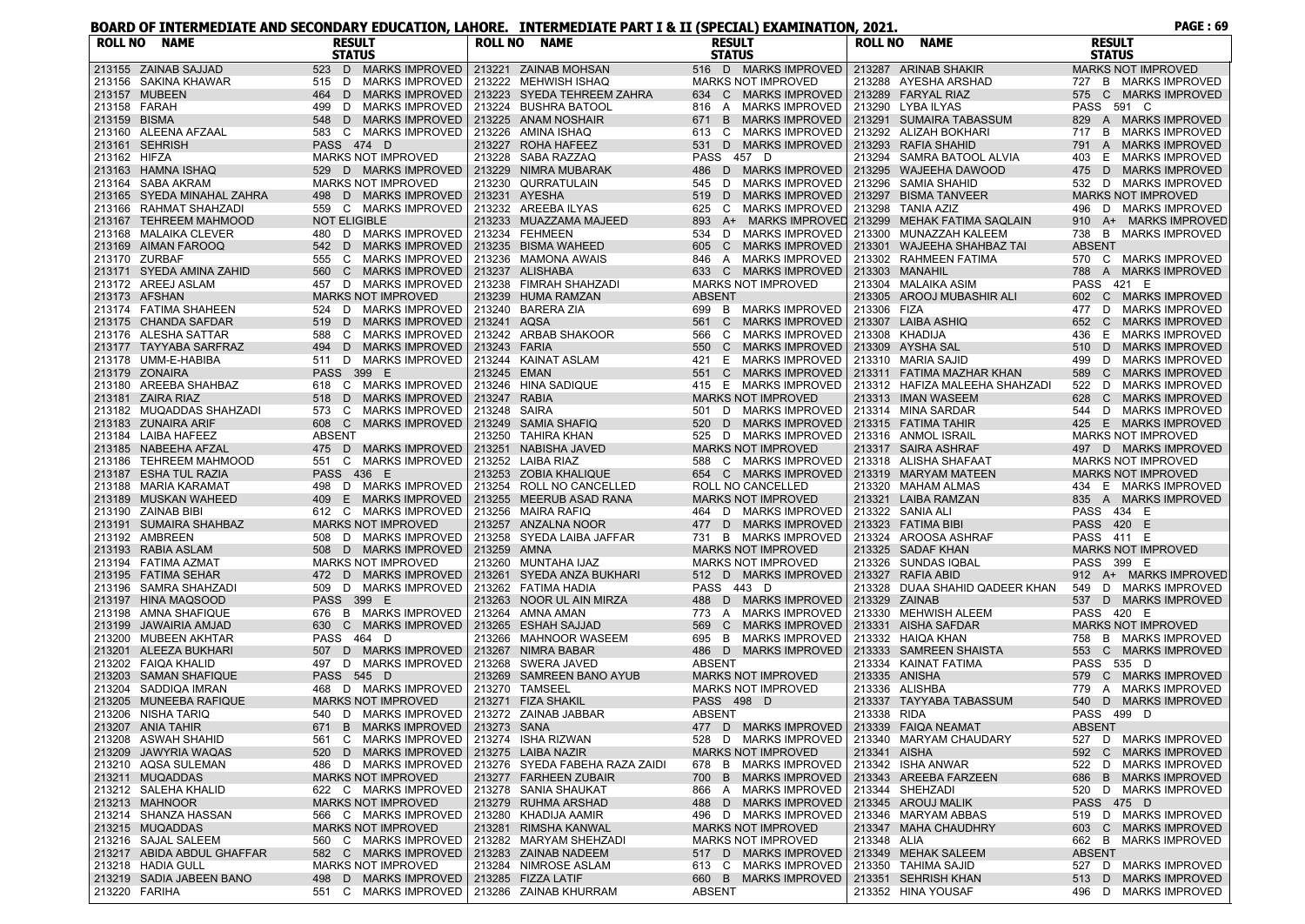|                  | <b>ROLL NO NAME</b>                        | <b>RESULT</b><br><b>STATUS</b>               | <b>ROLL NO NAME</b>                             | <b>RESULT</b><br><b>STATUS</b>             | <b>ROLL NO NAME</b>                                                 | <b>RESULT</b><br><b>STATUS</b> |
|------------------|--------------------------------------------|----------------------------------------------|-------------------------------------------------|--------------------------------------------|---------------------------------------------------------------------|--------------------------------|
|                  | 213353 HIJAAB LATIF                        | <b>MARKS NOT IMPROVED</b>                    | 213419 LARIAB SUHAIL                            | <b>MARKS NOT IMPROVED</b>                  | 213485 HIFZA PARVEEN                                                | 480 D MARKS IMPROVED           |
|                  | 213354 UNEEBA ASIF                         | 549 D MARKS IMPROVED                         | 213420 KANEEZA BIBI                             | 496 D MARKS IMPROVED   213486 SAMIA SALEEM |                                                                     | 704 B MARKS IMPROVED           |
|                  | 213355 ALEENA RIZWAN                       | 585 C MARKS IMPROVED                         | 213421 AMEENA FATIMA                            | 624 C MARKS IMPROVED   213487 NIMRA KHAN   |                                                                     | 1004 A+ MARKS                  |
|                  | 213356 URIM CYRIL                          | MARKS NOT IMPROVED                           | 213422 RAMESHA KHAN                             | PASS 468 D                                 |                                                                     | <b>IMPROVED</b>                |
|                  | 213357 AYESHA BI BI                        | 454 D MARKS IMPROVED                         | 213423 SHAISTA HAMEED                           | 496 D MARKS IMPROVED                       | 213488 SYEDA SHAJEEAH FATIMA                                        | 596 C MARKS IMPROVED           |
|                  | 213358 ZARSHA MAHEEN                       | 521 D MARKS IMPROVED                         | 213424 RAKIZA TASEER                            | 580 C MARKS IMPROVED                       | BUKHARI                                                             | 539 D MARKS IMPROVED           |
|                  | 213359 MAHIN ASIF                          | <b>MARKS NOT IMPROVED</b>                    | 213425 NOOR-UL-FAJAR                            |                                            | 425 E MARKS IMPROVED 213489 SYEDA ZOYA JALIL<br>213490 AREEBA JAVED | 664 B MARKS IMPROVED           |
|                  | 213360 LAILA TALIB                         | ABSENT                                       | 213426 ZUNAIRA ASIF                             | 506 D MARKS IMPROVED                       |                                                                     | 625 C MARKS IMPROVED           |
|                  | 213361 EISHA SAFDAR                        | 540 D MARKS IMPROVED                         | 213427 IQRA BASHEER                             | 594 C MARKS IMPROVED 213491 ALISHBA KHAN   | 213492 WARDA IFTIKHAR                                               | 781 A MARKS IMPROVED           |
|                  | 213362 ASRA ALI RAZA                       | PASS 543 D                                   | 213428 KIRAN SHAHZADI                           | ABSENT                                     | 213493 ALEEZA SHAHID                                                | 869 A MARKS IMPROVED           |
|                  | 213363 RIDA BATOOL                         | 509 D MARKS IMPROVED                         | 213429 HANIA TARIQ                              | 484 D MARKS IMPROVED                       | 213494 ATIYA NASIR                                                  | 671 B MARKS IMPROVED           |
|                  | 213364 AQSA YOUNUS                         | 455 D MARKS IMPROVED                         | 213430 HUMA SHEHZADI                            | <b>MARKS NOT IMPROVED</b>                  | 213495 SABA BASHIR                                                  | 493 D MARKS IMPROVED           |
|                  | 213365 TAQADUS NOOR                        | 494 D MARKS IMPROVED                         | 213431 KHADIJA SHAHZAD                          | 563 C MARKS IMPROVED                       | 213496 NOOR FATIMA                                                  | 631 C MARKS IMPROVED           |
|                  | 213366 AMINA JAMIL<br>213367 RIMSHA RAZZAQ | 799 A MARKS IMPROVED<br>528 D MARKS IMPROVED | 213432 AMNA IMTIAZ<br>213433 RANIA BINTE YOUNAS | ABSENT                                     | 213497 ALISHA IMRAN                                                 | <b>PASS 389 E</b>              |
|                  |                                            | 476 D MARKS IMPROVED                         | 213434 AAFIYA ZARBAKHT KHAN                     | 499 D MARKS IMPROVED<br><b>ABSENT</b>      | 213498 MARYAM AKRAM                                                 | 516 D MARKS IMPROVED           |
|                  | 213368 SHAKILA BIBI                        |                                              |                                                 |                                            | 213499 LAIBA                                                        | 692 B MARKS IMPROVED           |
| 213370 HUMNA     | 213369 ESHA SHAHID                         | 687 B MARKS IMPROVED<br>492 D MARKS IMPROVED | 213435 LAIBA FAYYAZ<br>213436 KASHAF REHMAN     | 702 B MARKS IMPROVED<br>ABSENT             | 213500 UMAIMA AMIR                                                  | 671 B MARKS IMPROVED           |
| 213371 SHARINA   |                                            | <b>MARKS NOT IMPROVED</b>                    | 213437 WAJIHA SHABBIR                           | 466 D MARKS IMPROVED                       | 213501 MARIYAM                                                      | PASS 457 D                     |
|                  | 213372 MISS NAYYAB GULL                    | MARKS NOT IMPROVED                           | 213438 KINZA NADEEM                             | 571 C MARKS IMPROVED                       | 213502 NIDA                                                         | <b>PASS 472 D</b>              |
|                  | 213373 MERAB ZAFAR                         | 571 C MARKS IMPROVED                         | 213439 PAKEEZA HASSAN                           | 783 A MARKS IMPROVED 213503 FIZA           |                                                                     | <b>ABSENT</b>                  |
|                  | 213374 HABIBA NAZ ASHRAF                   | 466 D MARKS IMPROVED                         | 213440 HUMNA AZEEM                              | 521 D MARKS IMPROVED                       | 213504 HAZIFA RIZVI                                                 | <b>MARKS NOT IMPROVED</b>      |
|                  | 213375 ZAINAB SOHAIL                       | 794 A MARKS IMPROVED                         | 213441 WAJEEHA MOHSIN                           |                                            | 698 B MARKS IMPROVED 213505 MAHNOOR MUSHTAQ                         | <b>MARKS NOT IMPROVED</b>      |
|                  | 213376 NOSHABA RASHEED                     | <b>MARKS NOT IMPROVED</b>                    | 213442 FATIMA MUHAMMAD ALI                      | <b>MARKS NOT IMPROVED</b>                  | 213506 MARYAM SAEED                                                 | <b>PASS 662 B</b>              |
|                  | 213377 ZUNAIRA IRFAN                       | 505 D MARKS IMPROVED                         | 213443 AQSA BIBI                                | 456 D MARKS IMPROVED                       | 213507 SHAHEENA                                                     | 483 D MARKS IMPROVED           |
|                  | 213378 ARHAM NAVEED                        | PASS 591 C                                   | 213444 AIZA MUREED                              | PASS 399 E                                 | 213508 AYESHA CHAUDHRY                                              | 763 B MARKS IMPROVED           |
|                  | 213379 SHIZA ZAFAR                         | <b>PASS 510 D</b>                            | 213445 HUMAIL NAEEM                             | 498 D MARKS IMPROVED                       | 213509 ZUNAIRA MALIK                                                | <b>ABSENT</b>                  |
|                  | 213380 AMMARA ASGHAR                       | 473 D MARKS IMPROVED                         | 213446 SANEIA TARIQ                             | 449 D MARKS IMPROVED                       | 213510 LAIBA BIBI                                                   | 518 D MARKS IMPROVED           |
|                  | 213381 ANAM RIAZ                           | 469 D MARKS IMPROVED                         | 213447 SALIHA SHAFIQUE                          | <b>MARKS NOT IMPROVED</b>                  | 213511 MEHR-UN-NISA                                                 | 696 B MARKS IMPROVED           |
|                  | 213382 HABIBA NASEER                       | 421 E MARKS IMPROVED                         | 213448 ASMA ATIQ                                | 658 C MARKS IMPROVED                       | 213512 SHIZA AZIZ                                                   | 630 C MARKS IMPROVED           |
|                  | 213383 RABIA RAZZAQ                        | 562 C MARKS IMPROVED                         | 213449 IQRA MARYAM                              | 524 D MARKS IMPROVED                       | 213513 AQSA EJAZ                                                    | <b>PASS 602 C</b>              |
|                  | 213384 IRAM FRAZ                           | <b>MARKS NOT IMPROVED</b>                    | 213450 SYEDA LAIBA BIBI                         | 511 D MARKS IMPROVED                       | 213514 LAIBA SAEED                                                  | 609 C MARKS IMPROVED           |
| 213385 LAIBA     |                                            | 653 C MARKS IMPROVED                         | 213451 MAREAM IMAM DIN                          | 495 D MARKS IMPROVED                       | 213515 HAMNA AKBAR BUTT                                             | 771 A MARKS IMPROVED           |
|                  | 213386 AYESHA BIBI                         | 542 D MARKS IMPROVED                         | 213452 MINAHIL IRFAN                            | PASS 562 C                                 | 213516 AIZA                                                         | 818 A MARKS IMPROVED           |
|                  | 213387 UZMA AMEEN                          | 497 D MARKS IMPROVED                         | 213453 MISBAH SHAFI                             | 701 B MARKS IMPROVED                       | 213517 MINAHIL IQBAL                                                | 468 D MARKS IMPROVED           |
|                  | 213388 SADIA SHIRAZ                        | MARKS NOT IMPROVED                           | 213454 FATIMA-TUL-ZAHRA                         | ABSENT                                     | 213518 JAWERIA JAMSHAID                                             | 478 D MARKS IMPROVED           |
|                  | 213389 SANIA WAHEED                        | 478 D MARKS IMPROVED                         | 213455 SAMRAH BIBI                              | <b>MARKS NOT IMPROVED</b>                  | 213519 RABIA NAJAM                                                  | <b>ABSENT</b>                  |
|                  | 213390 NAZISH ZULFIQAR                     | ABSENT                                       | 213456 MARYAM NISAR                             | 759 B MARKS IMPROVED                       | 213520 BISMA                                                        | 735 B MARKS IMPROVED           |
|                  | 213391 HAMNA UMER                          | 530 D MARKS IMPROVED                         | 213457 AIMA BILAL                               | 452 D MARKS IMPROVED                       | 213521 HOORIA JAVED                                                 | 548 D MARKS IMPROVED           |
|                  | 213392 AQSA AMEEN                          | MARKS NOT IMPROVED                           | 213458 ESHAM FATIMA                             | 622 C MARKS IMPROVED                       | 213522 HABEEBA ASGHAR                                               | 480 D MARKS IMPROVED           |
| 213393 HINA IJAZ |                                            | 609 C MARKS IMPROVED                         | 213459 SARA SHAHZAD                             | <b>PASS 700 B</b>                          | 213523 ZAINAB SHAHBAZ                                               | 602 C MARKS IMPROVED           |
| 213394 NIMRA     |                                            | 435 E MARKS IMPROVED                         | 213460 SYEDA AROOJ ZAHRA                        | 774 A MARKS IMPROVED                       | 213524 AROOJ MUNIR                                                  | ABSENT                         |
|                  | 213395 SIDRA BIBI                          | <b>MARKS NOT IMPROVED</b>                    | 213461 KHADIJA YAQUB                            | 743 B MARKS IMPROVED                       | 213525 MEMOONA AMJAD                                                | 498 D MARKS IMPROVED           |
|                  | 213396 NIMRA CHAUDHRY                      | MARKS NOT IMPROVED                           | 213462 RUMEESHA AKHTAR                          | 562 C MARKS IMPROVED                       | 213526 HIRA ABDUL HAMEED                                            | <b>MARKS NOT IMPROVED</b>      |
|                  | 213397 ZAINAB SULTANA                      | 749 B MARKS IMPROVED                         | 213463 LAIBA                                    | 758 B MARKS IMPROVED                       | 213527 AQSA QAYYUM                                                  | 674 B MARKS IMPROVED           |
|                  | 213398 SANA YASMEEN                        | 455 D MARKS IMPROVED                         | 213464 AREEBA NEELUM                            | 505 D MARKS IMPROVED                       | 213528 INSHA ASHFAQ                                                 | 486 D MARKS IMPROVED           |
|                  | 213399 ANAM HAMID                          | <b>PASS 458 D</b>                            | 213465 SUMMIYA HABIB                            | 561 C MARKS IMPROVED                       | 213529 NISHA KIRAN                                                  | <b>MARKS NOT IMPROVED</b>      |
|                  | 213400 BISMA ASHFAQ                        | 623 C MARKS IMPROVED                         | 213466 SARA BASHARAT                            | 425 E MARKS IMPROVED                       | 213530 NAYMAL ASIF                                                  | 639 C MARKS IMPROVED           |
|                  | 213401 EMAN MAQBOOL                        | 579 C MARKS IMPROVED                         | 213467 FIZA                                     | 620 C MARKS IMPROVED                       | 213531 AYESHA KAMAL                                                 | 529 D MARKS IMPROVED           |
|                  | 213402 SAIRA RIAZ                          | <b>PASS 822 A</b>                            | 213468 AYESHA SHAHID                            | 456 D MARKS IMPROVED                       | 213532 NIDA FATIMA                                                  | 517 D MARKS IMPROVED           |
|                  | 213403 MAHAM SHAZAD                        | 519 D MARKS IMPROVED                         | 213469 SAMAN                                    | 539 D MARKS IMPROVED                       | 213533 ASMA SHAHZADI                                                | 596 C MARKS IMPROVED           |
|                  | 213404 NAMRAH UMER                         | 609 C MARKS IMPROVED   213470 FAIQA YOUSAF   |                                                 | 703 B MARKS IMPROVED 213534 LAIBA SHAMSHAD |                                                                     | 504 D MARKS IMPROVED           |
|                  | 213405 SYEDA KASHISH ALI                   | 599 C MARKS IMPROVED   213471 ASMA SHAHZADI  |                                                 | 523 D MARKS IMPROVED 213535 ROHA KHAN      |                                                                     | <b>MARKS NOT IMPROVED</b>      |
|                  | 213406 SHAIZA NADEEM                       | PASS 498 D                                   | 213472 AMINA AHMER                              | 677 B MARKS IMPROVED                       | 213536 SHIZA RIZWAN                                                 | 480 D MARKS IMPROVED           |
|                  | 213407 MARYAM ABID                         | 804 A MARKS IMPROVED                         | 213473 NEHA BATOOL                              | 618 C MARKS IMPROVED                       | 213537 WIRDAH                                                       | 749 B MARKS IMPROVED           |
|                  | 213408 MARYAM BINT-E-HASSAN                | 801 A MARKS IMPROVED                         | 213474 AQSA NASIR                               | 552 C MARKS IMPROVED                       | 213538 ALISHA HAFEEZ                                                | ABSENT                         |
|                  | 213409 SANA JAGGA                          | 635 C MARKS IMPROVED                         | 213475 ISMA ZAHID                               | <b>PASS 399 E</b>                          | 213539 MAH-RU-NISA                                                  | 518 D MARKS IMPROVED           |
|                  | 213410 MEMOONA TASAWAR                     | 563 C MARKS IMPROVED                         | 213476 SANA SALEEM                              | 740 B MARKS IMPROVED                       | 213540 FAIQA SAEED                                                  | 584 C MARKS IMPROVED           |
|                  | 213411 KANWAR HIRA KHALIQ                  | 645 C MARKS IMPROVED                         | 213477 BISMA ISLAM                              | PASS 625 C                                 | 213541 DUA                                                          | 431 E MARKS IMPROVED           |
|                  | 213412 FAJAR BASHIR                        | <b>PASS 596 C</b>                            | 213478 HAMNA MUSHTAQ                            | <b>MARKS NOT IMPROVED</b>                  | 213542 LAIBA WASEEM                                                 | PASS 836 A                     |
|                  | 213413 RUKHSANA JAHANGIR                   | 485 D MARKS IMPROVED                         | 213479 AYESHA AHMAD                             | <b>MARKS NOT IMPROVED</b>                  | 213543 MANAL SHAHZAD                                                | <b>MARKS NOT IMPROVED</b>      |
|                  | 213414 RABIA KHAN                          | <b>MARKS NOT IMPROVED</b>                    | 213480 AREEBA HAMEED                            | 499 D MARKS IMPROVED                       | 213544 ALEEZA SHAFIQ                                                | ABSENT                         |
|                  | 213415 RUBAB KHALID                        | 531 D MARKS IMPROVED                         | 213481 ARISHA JAVAID                            | 603 C MARKS IMPROVED                       | 213545 MUNAZZA IRSHAD                                               | 840 A MARKS IMPROVED           |
|                  | 213416 NAWAL FATIMA                        | <b>MARKS NOT IMPROVED</b>                    | 213482 ANEESA                                   | 542 D MARKS IMPROVED                       | 213546 ZAINAB                                                       | <b>PASS 451 D</b>              |
|                  | 213417 KASHAF UMER                         | 468 D MARKS IMPROVED                         | 213483 FATIMA NAVEED                            | 668 B MARKS IMPROVED                       | 213547 HALEEMA                                                      | 601 C MARKS IMPROVED           |
|                  | 213418 MARIA ALTAF                         | 610 C MARKS IMPROVED                         | 213484 AYESHA ASLAM                             | 690 B MARKS IMPROVED                       | 213548 FIZZA AKHLAQ                                                 | ABSENT                         |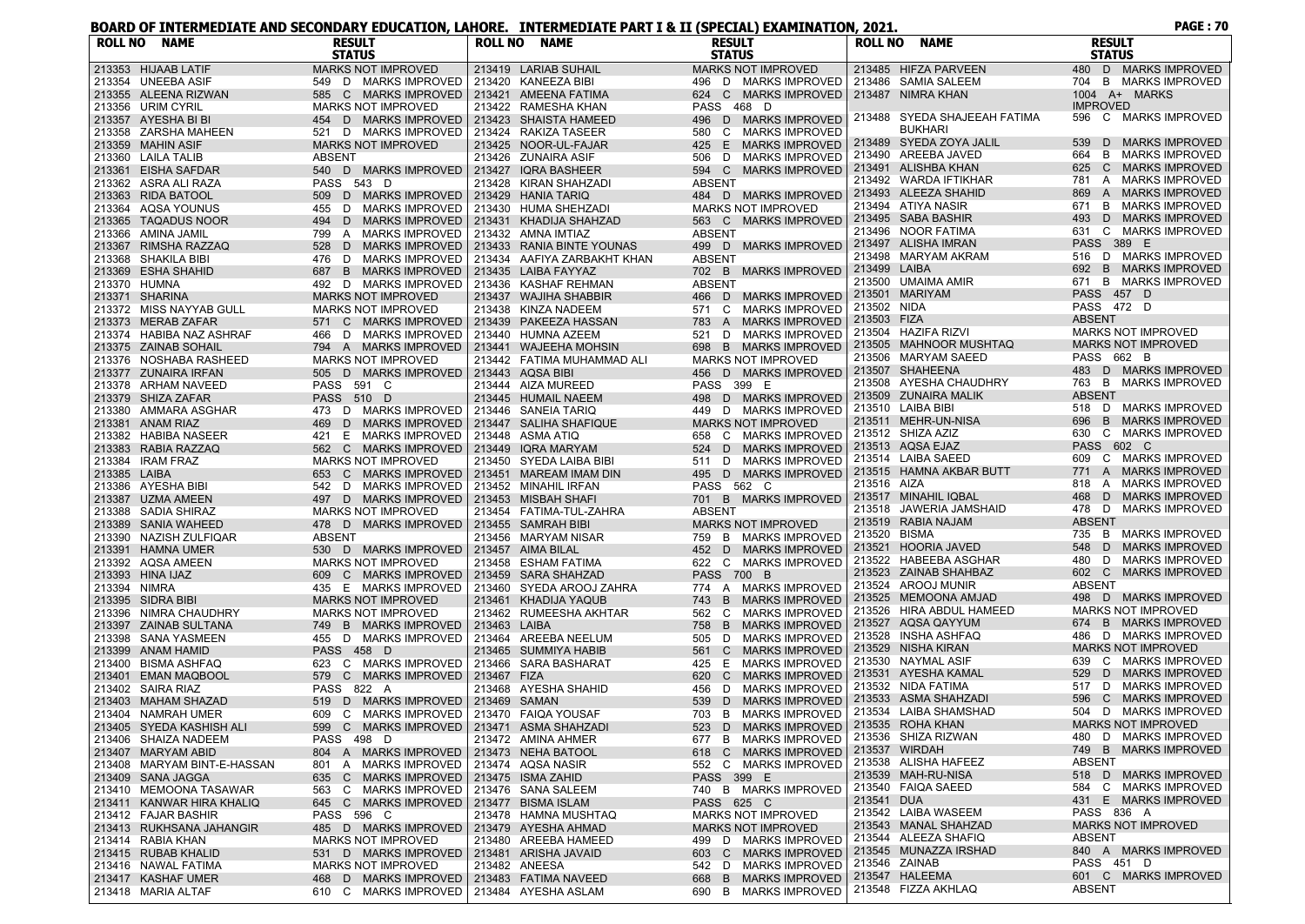|             |                                             |                                                                                           | BOARD OF INTERMEDIATE AND SECONDARY EDUCATION, LAHORE. INTERMEDIATE PART I & II (SPECIAL) EXAMINATION, 2021. |                                                                        |                                                       | <b>PAGE: 71</b>                                   |  |
|-------------|---------------------------------------------|-------------------------------------------------------------------------------------------|--------------------------------------------------------------------------------------------------------------|------------------------------------------------------------------------|-------------------------------------------------------|---------------------------------------------------|--|
|             | <b>ROLL NO NAME</b>                         | <b>RESULT</b><br><b>STATUS</b>                                                            | <b>ROLL NO NAME</b>                                                                                          | <b>RESULT</b><br><b>STATUS</b>                                         | <b>ROLL NO NAME</b>                                   | <b>RESULT</b><br><b>STATUS</b>                    |  |
|             | 213549 SYEDA NALAIN FATIMA                  | PASS 511 D                                                                                | 213615 AQSA FATIMA                                                                                           | 634 C MARKS IMPROVED   213681 NAVEEN KHALIQ                            |                                                       | 496 D MARKS IMPROVED                              |  |
|             | 213550 UMAIMA KHAN                          |                                                                                           | 592 C MARKS IMPROVED 213616 BASEERAT FATIMA                                                                  | 529 D MARKS IMPROVED                                                   | 213682 EMAN WAQAR CHUGHTAI                            | 511 D MARKS IMPROVED                              |  |
|             | 213551 HOOR FATIMA KHAN                     | <b>PASS 499 D</b>                                                                         | 213617 FATIMA ARIF                                                                                           | 421 E MARKS IMPROVED   213683 AREEBA                                   |                                                       | <b>MARKS NOT IMPROVED</b>                         |  |
|             | 213552 RIMSHA NASEEM                        | 447 D MARKS IMPROVED   213618 ATIKA KHALID                                                |                                                                                                              | ABSENT                                                                 | 213684 JAVERIA IQBAL                                  | 465 D MARKS IMPROVED                              |  |
|             | 213553 SAHAR SULEMAN                        | <b>MARKS NOT IMPROVED</b>                                                                 | 213619 AYESHA JAVEED                                                                                         | 612 C MARKS IMPROVED   213685 JANNAT QAYYUM                            |                                                       | <b>MARKS NOT IMPROVED</b>                         |  |
|             | 213554 UQBA NAZ                             | 469 D MARKS IMPROVED   213620 NIMAL RASHEED                                               |                                                                                                              | 528 D MARKS IMPROVED                                                   | 213686 UM-E-FARWA                                     | 589 C MARKS IMPROVED                              |  |
|             | 213555 AIMEN ASLAM                          | 456 D MARKS IMPROVED   213621 MARYAM KHAN                                                 |                                                                                                              | <b>MARKS NOT IMPROVED</b>                                              | 213687 RIMSHA SHAHZAD                                 | 701 B MARKS IMPROVED                              |  |
|             | 213556 MUNWER MUNEER                        | 488 D MARKS IMPROVED   213622 HIRA SHAFIQUE                                               |                                                                                                              | MARKS NOT IMPROVED                                                     | 213688 ROLL NO CANCELLED                              | ROLL NO CANCELLED                                 |  |
|             | 213557 MEHREEN KOUSAR                       |                                                                                           | 550 C MARKS IMPROVED   213623 HAFIZA MAHAM NASEEM                                                            | 561 C MARKS IMPROVED                                                   | 213689 AMNA FATIMA                                    | 653 C MARKS IMPROVED                              |  |
|             | 213558 ANDLEEB AYAZ                         |                                                                                           | 643 C MARKS IMPROVED 213624 TAYYABA ASAM BUTT                                                                | 617 C MARKS IMPROVED                                                   | 213690 ZEENAT                                         | <b>PASS 513 D</b>                                 |  |
|             | 213559 ANAM SEHAR                           | 894 A+ MARKS IMPROVED 213625 MINAHIL                                                      |                                                                                                              | 767 B MARKS IMPROVED                                                   | 213691 LAIBA ASLAM                                    | <b>PASS 480 D</b>                                 |  |
| 213560 SARA |                                             | 658 C MARKS IMPROVED   213626 MALAIKA                                                     |                                                                                                              | 517 D MARKS IMPROVED                                                   | 213692 FARIA KHALID                                   | 492 D MARKS IMPROVED                              |  |
|             | 213561 MADIHA<br>213562 MAHNOOR             | 879 A MARKS IMPROVED   213627 MISBAH<br>PASS 549 D                                        | 213628 SANIA                                                                                                 | <b>MARKS NOT IMPROVED</b><br>476 D MARKS IMPROVED   213694 ZAINAB RIAZ | 213693 MOMINA ALI                                     | 561 C MARKS IMPROVED<br><b>PASS 389 E</b>         |  |
|             | 213563 NIMRA KHAN                           | <b>MARKS NOT IMPROVED</b>                                                                 | 213629 FATIMA RAFI                                                                                           | 528 D MARKS IMPROVED   213695 HAFSA                                    |                                                       | <b>MARKS NOT IMPROVED</b>                         |  |
|             | 213564 MARYAM ASHFAQ                        | 485 D MARKS IMPROVED                                                                      | 213630 MOMNA WASEEM                                                                                          | <b>MARKS NOT IMPROVED</b>                                              | 213801 ALI HAMZA                                      | 659 C MARKS IMPROVED                              |  |
|             | 213565 SANIA BIBI                           | PASS 561 C                                                                                | 213631 HAMNA HOOR FATIMA                                                                                     | 585 C MARKS IMPROVED                                                   | 213802 ALI HAMZA                                      | ABSENT                                            |  |
|             | 213566 MARYAM ZULFIQAR                      | PASS 542 D                                                                                | 213632 ATEEQA ZAHRA                                                                                          | 455 D MARKS IMPROVED                                                   | 213803 ALI RAZA                                       | 456 D MARKS IMPROVED                              |  |
|             | 213567 HINA AMIR                            | 507 D MARKS IMPROVED   213633 JUSTINA                                                     |                                                                                                              | 603 C MARKS IMPROVED                                                   | 213804 MUHAMMAD ABBAS SALAMAT                         | 586 C MARKS IMPROVED                              |  |
|             | 213568 MALAIKA                              | <b>PASS 399 E</b>                                                                         | 213634 SABA RASHEED                                                                                          | <b>MARKS NOT IMPROVED</b>                                              | 213805 MUHAMMAD ABDULLAH                              | <b>MARKS NOT IMPROVED</b>                         |  |
|             | 213569 MUNIBA JAVED                         | 565 C MARKS IMPROVED   213635 MARIYAM BAIG                                                |                                                                                                              | 519 D MARKS IMPROVED                                                   | 213806 MUHAMMAD KHALID HANIF                          | <b>MARKS NOT IMPROVED</b>                         |  |
|             | 213570 AROOBA NAZ                           | 414 E MARKS IMPROVED   213636 ALIKA JAMIL                                                 |                                                                                                              | 642 C MARKS IMPROVED                                                   | 213807 FARAZ ALI                                      | 506 D MARKS IMPROVED                              |  |
|             | 213571 SAMIA BASHARAT                       | <b>MARKS NOT IMPROVED</b>                                                                 | 213637 TAHREEM ALI                                                                                           | 621 C MARKS IMPROVED                                                   | 213808 SHAHZAD JAMEEL                                 | 595 C MARKS IMPROVED                              |  |
|             | 213572 SEERAT FATIMA                        | <b>PASS 420 E</b>                                                                         | 213638 AYESHA SULTAN                                                                                         | <b>MARKS NOT IMPROVED</b>                                              | 213809 ABDUL MANAN MUJAHID                            | <b>MARKS NOT IMPROVED</b>                         |  |
|             | 213573 LAIBA NASEER                         | 453 D MARKS IMPROVED   213639 KHIZRA SHAKEEL                                              |                                                                                                              | 442 D MARKS IMPROVED                                                   | 213810 RAO JAMAL GULRAIZ AYOUBI                       | 552 C MARKS IMPROVED                              |  |
|             | 213574 MARYAM MAHMOOD                       | ABSENT                                                                                    | 213640 AIMEN SARA                                                                                            | 559 C MARKS IMPROVED                                                   | 213811 MUHAMMAD ABU BAKAR                             | 415 E MARKS IMPROVED                              |  |
|             | 213575 IFFAT BANO                           | 660 B MARKS IMPROVED   213641 AYESHA TARIQ                                                |                                                                                                              | 500 D MARKS IMPROVED   213812 MUHAMMAD ALI                             |                                                       | 709 B MARKS IMPROVED                              |  |
|             | 213576 ASMA KHAN                            | 596 C MARKS IMPROVED                                                                      | 213642 SEHAR SHAHID                                                                                          | 843 A MARKS IMPROVED                                                   | 213813 MUHAMMAD MUZAMMAL                              | ABSENT                                            |  |
|             | 213577 MINAHIL IRFAN                        | PASS 477 D                                                                                | 213643 ATIKA BASHIR                                                                                          | 463 D MARKS IMPROVED                                                   | MAJEED                                                |                                                   |  |
|             | 213578 LARAIB ZAHRA                         | <b>MARKS NOT IMPROVED</b>                                                                 | 213644 MARYAM TARIQ                                                                                          | 596 C MARKS IMPROVED                                                   | 213814 SHAHZAD ALI                                    | 497 D MARKS IMPROVED                              |  |
|             | 213579 NATASHA                              | <b>PASS 665 B</b>                                                                         | 213645 ARISHA SHAKEEL                                                                                        | <b>MARKS NOT IMPROVED</b>                                              | 213815 SHAHZAD MUKHTAR                                | 632 C MARKS IMPROVED                              |  |
|             | 213580 MEMOONA AKTHER                       | 434 E MARKS IMPROVED                                                                      | 213646 FAIZA ATEEQ                                                                                           | 474 D MARKS IMPROVED                                                   | 213816 ZEKRIA SARFARAZ                                | 548 D MARKS IMPROVED                              |  |
|             | 213581 ALISHBA NAZIR                        | ABSENT                                                                                    | 213647 KINZA RAFI                                                                                            | <b>MARKS NOT IMPROVED</b>                                              | 213817 DILSHAD ALI                                    | 510 D MARKS IMPROVED                              |  |
|             | 213582 SANA                                 | 433 E MARKS IMPROVED                                                                      | 213648 ESHA RAFAQAT                                                                                          | <b>MARKS NOT IMPROVED</b>                                              | 213818 AHTSHAM ASHIQ                                  | 479 D MARKS IMPROVED                              |  |
|             | 213583 AMNA IMTIAZ                          | <b>MARKS NOT IMPROVED</b>                                                                 | 213649 SYEDA ANAM ZAHRA                                                                                      | <b>MARKS NOT IMPROVED</b>                                              | 213819 MUHAMMAD SOHAIB SAJJAD                         | 561 C MARKS IMPROVED                              |  |
|             | 213584 ASMA WAHEED                          | <b>PASS 415 E</b>                                                                         | 213650 FATIMA IQBAL                                                                                          | ABSENT                                                                 | 213820 IBRAR ASHIQ                                    | <b>MARKS NOT IMPROVED</b>                         |  |
|             | 213585 AIMAN                                | 517 D MARKS IMPROVED   213651 AREEJ AMJAD                                                 |                                                                                                              |                                                                        | 538 D MARKS IMPROVED   213821 SHAFAQAT HUSSAIN        | 670 B MARKS IMPROVED                              |  |
|             | 213586 JAVERIA PERVAIZ                      | 478 D MARKS IMPROVED   213652 TAYYABA BABAR                                               |                                                                                                              | 488 D MARKS IMPROVED                                                   | 213822 SAJJAD AHMAD                                   | 883 A+ MARKS IMPROVED                             |  |
|             | 213587 SIDRA LIAQUAT                        | 504 D MARKS IMPROVED   213653 DUA HASSAN                                                  |                                                                                                              | 500 D MARKS IMPROVED                                                   | 213823 MOHSIN NAZIR                                   | <b>MARKS NOT IMPROVED</b>                         |  |
|             | 213588 AQSA NAWAZ                           | 830 A MARKS IMPROVED                                                                      | 213654 SAMIA SHAHBAZ                                                                                         | <b>MARKS NOT IMPROVED</b>                                              | 213824 MUHAMMAD ALI JAN                               | 446 D MARKS IMPROVED                              |  |
|             | 213589 SAMEERA NADEEM                       | <b>PASS 422 E</b>                                                                         | 213655 NOOR E YASEEN                                                                                         | 588 C MARKS IMPROVED                                                   | 213825 MUHAMMAD UMAIR                                 | 486 D MARKS IMPROVED                              |  |
|             | 213590 MARIAM                               | 495 D MARKS IMPROVED   213656 MARYAM BIBI                                                 |                                                                                                              | ABSENT                                                                 | 213826 SAMAR NISAR                                    | ABSENT                                            |  |
|             | 213591 RIMSHA                               | <b>PASS 451 D</b>                                                                         | 213657 SYEDA ALINA BUKHARI                                                                                   | 641 C MARKS IMPROVED   213827 KASHIF ALI                               |                                                       | 593 C MARKS IMPROVED                              |  |
|             | 213592 AARZOO GUL                           | 563 C MARKS IMPROVED   213658 SADIA KANWAL                                                |                                                                                                              | 496 D MARKS IMPROVED                                                   | 213828 TABREEZ SHABBER                                | <b>PASS 389 E</b>                                 |  |
|             | 213593 AZKA TAHIR                           | 480 D MARKS IMPROVED   213659 HALIMA SADIA                                                |                                                                                                              | 661 B MARKS IMPROVED                                                   | 213829 MUHAMMAD ARSLAN                                | 728 B MARKS IMPROVED                              |  |
|             | 213594 SUNILA RIAZ                          | 675 B MARKS IMPROVED   213660 AMINA GULZAR                                                |                                                                                                              | 718 B MARKS IMPROVED                                                   | 213830 USAMA ASLAM                                    | 475 D MARKS IMPROVED                              |  |
|             | 213595 NOOR SALEEM                          | <b>PASS 462 D</b>                                                                         | 213661 LAIBA SHAFIQUE                                                                                        | 678 B MARKS IMPROVED                                                   | 213831 MUHAMMAD HUZAIFA                               | <b>MARKS NOT IMPROVED</b>                         |  |
|             | 213596 FATIMA SHOUKAT                       | 857 A MARKS IMPROVED   213662 SAKINA BATOOL                                               |                                                                                                              | <b>MARKS NOT IMPROVED</b>                                              | 213832 MUHAMMAD MUSADIQ                               | <b>NOT ELIGIBLE</b>                               |  |
|             | 213597 EMAN SULTAN                          | 612 C MARKS IMPROVED   213663 SAJJAL AZHAR                                                |                                                                                                              | 555 C MARKS IMPROVED                                                   | 213833 MUHAMMAD UMAR FAROOQ                           | 607 C MARKS IMPROVED                              |  |
|             | 213598 AMINA NIAZ                           | 507 D MARKS IMPROVED   213664 MALEEHA AKHTAR                                              |                                                                                                              | ABSENT                                                                 | 213834 MUHAMMAD USMAN PARVAIZ 488 D MARKS IMPROVED    |                                                   |  |
|             | 213599 FATIMA                               | PASS 404 E                                                                                | 213665 MAHNOOR SARWER                                                                                        | <b>MARKS NOT IMPROVED</b>                                              | 213835 SAQIB ALI                                      | <b>PASS 404 E</b>                                 |  |
|             | 213600 MAHRUKH SAJJAD                       | 521 D MARKS IMPROVED 213666 SIDRA BIBI                                                    |                                                                                                              | MARKS NOT IMPROVED                                                     | 213836 SHAMSHAD AHMED                                 | MARKS NOT IMPROVED                                |  |
|             | 213601 RIMSHA KHAN                          | 610 C MARKS IMPROVED   213667 NIMRA RASOOL                                                |                                                                                                              | <b>MARKS NOT IMPROVED</b>                                              | 213837 SHARJEEL CHAND RASOOL                          | 676 B MARKS IMPROVED                              |  |
|             | 213602 AWISTA SOHAIL                        | 667 B MARKS IMPROVED                                                                      | 213668 MALAIKA TANVEER                                                                                       | 519 D MARKS IMPROVED                                                   | 213838 ABU BAKAR SIDDIQUE                             | <b>MARKS NOT IMPROVED</b>                         |  |
|             | 213603 MUQADUS                              | <b>MARKS NOT IMPROVED</b>                                                                 | 213669 SALEHA SATTAR                                                                                         | <b>MARKS NOT IMPROVED</b>                                              | 213839 MUHAMMAD FARRUKH ALI                           | 710 B MARKS IMPROVED                              |  |
|             | 213604 SUBH-E-NOOR                          | 559 C MARKS IMPROVED   213670 ROOBA                                                       |                                                                                                              | 486 D MARKS IMPROVED                                                   | 213840 MUHAMMAD UMAIR                                 | 659 C MARKS IMPROVED                              |  |
|             | 213605 LINTA FATIMA                         | <b>ABSENT</b>                                                                             | 213671 SHANZAY JAVAID                                                                                        | <b>MARKS NOT IMPROVED</b>                                              | 213841 NUMAN ANWAR                                    | 443 D MARKS IMPROVED                              |  |
|             | 213606 ANEESA BATOOL<br>213607 FATIMA ZAHRA | 633 C MARKS IMPROVED                                                                      | 213672 UM E KALSOUM<br>213673 INSHA ZARI                                                                     | 768 B MARKS IMPROVED                                                   | 213842 SAQLAIN MUSHTAQ                                | 436 E MARKS IMPROVED                              |  |
|             |                                             | 664 B MARKS IMPROVED                                                                      |                                                                                                              | <b>MARKS NOT IMPROVED</b>                                              | 213843 ALI RAZA TUFAIL<br>213844 MUHAMMAD HASSAAN BIN | 466 D MARKS IMPROVED                              |  |
|             | 213608 IESHA SHAFIQ                         | <b>MARKS NOT IMPROVED</b>                                                                 | 652 C MARKS IMPROVED   213674 KHADIJA TUL JANNAT                                                             | 552 C MARKS IMPROVED                                                   |                                                       | D MARKS IMPROVED<br>501                           |  |
|             | 213609 JANNAT FATIMA                        |                                                                                           | 213675 EISHA NAFEES                                                                                          | 777 A MARKS IMPROVED                                                   | <b>NASIR</b>                                          |                                                   |  |
|             | 213610 AYESHA ASHFAQ<br>213611 UME HABIBA   | PASS 602 C                                                                                | 213676 MARIA MANSHA                                                                                          | 447 D MARKS IMPROVED<br>501 D MARKS IMPROVED                           | 213845 MUHAMMAD MUDASSAR                              | <b>MARKS NOT IMPROVED</b><br>455 D MARKS IMPROVED |  |
|             | 213612 IQRA IMRAN                           | 531 D MARKS IMPROVED   213677 AYESHA IQBAL<br>704 B MARKS IMPROVED   213678 FATIHA NASEEB |                                                                                                              | 696 B MARKS IMPROVED                                                   | 213846 HAMAYOON<br>213847 IMTIAZ                      | <b>MARKS NOT IMPROVED</b>                         |  |
|             | 213613 EISHA ZAHID                          | 653 C MARKS IMPROVED   213679 MEHWISH BATOOL                                              |                                                                                                              | <b>MARKS NOT IMPROVED</b>                                              | 213848 SHOAIB AKHTAR                                  | 443 D MARKS IMPROVED                              |  |
|             | 213614 NAILA                                | PASS 490 D                                                                                | 213680 MARYAM SAJJAD                                                                                         | ABSENT                                                                 | 213849 MUHAMMAD AKASH BHUTTA                          | 486 D MARKS IMPROVED                              |  |
|             |                                             |                                                                                           |                                                                                                              |                                                                        |                                                       |                                                   |  |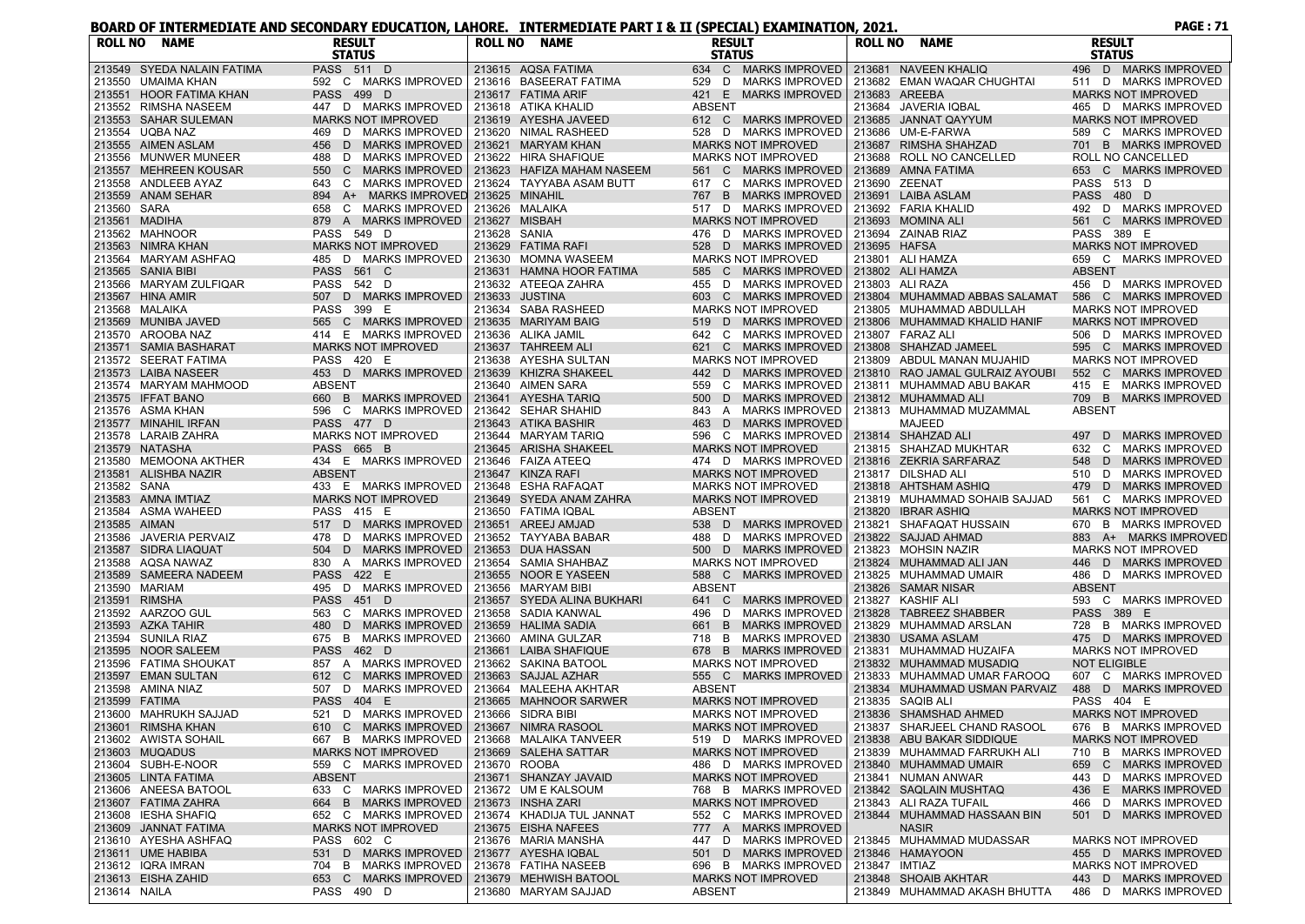| <b>ROLL NO NAME</b>                                              | <b>RESULT</b><br><b>STATUS</b>                    | ponito of antent isoante nito osconomic soccilagularitativitet antent isoante i niti a waa (of scans) sivil ianutaony scaal<br><b>ROLL NO NAME</b> | Result<br><b>STATUS</b>                                | <b>ROLL NO NAME</b>                                                                 | <b>RESULT</b><br><b>STATUS</b>               |
|------------------------------------------------------------------|---------------------------------------------------|----------------------------------------------------------------------------------------------------------------------------------------------------|--------------------------------------------------------|-------------------------------------------------------------------------------------|----------------------------------------------|
| 213850 MUHAMMAD IBTISAAM                                         |                                                   | 537 D MARKS IMPROVED 213915 MUBASHAR                                                                                                               | PASS 399 E                                             | 213980 HAFIZ MOHAMMAD ALI ASHAR MARKS NOT IMPROVED                                  |                                              |
| 213851 ADNAN KHALID                                              |                                                   | 436 E MARKS IMPROVED 213916 WASIB RAZA 522 D MARKS IMPROVED 213981 USAMA                                                                           |                                                        |                                                                                     | 434 E MARKS IMPROVED                         |
| 213852 KASHIF ALI                                                | <b>MARKS NOT IMPROVED</b>                         | 213917 FURQAN AHMAD 434 E MARKS IMPROVED                                                                                                           |                                                        | 213982 MAHMOOD AMIN                                                                 | 518 D MARKS IMPROVED                         |
| 213853 MOTISAM ELLAHI ZAHEER                                     |                                                   | 828 A MARKS IMPROVED 213918 ABDULLAH ZAFAR MARKS NOT IMPROVED                                                                                      |                                                        | 213983 MUHAMMAD HAROON ASHRAF MARKS NOT IMPROVED                                    |                                              |
| 213854 DAWOOD AHMAD                                              | 531 D MARKS IMPROVED   213919 JUNAID RIAZ         |                                                                                                                                                    | ABSENT                                                 | 213984 MOHAMMAD USMAN                                                               | 626 C MARKS IMPROVED                         |
| 213855 ABDUL MUBEEN                                              | <b>MARKS NOT IMPROVED</b>                         | 213920 MUHAMMAD AWAIS                                                                                                                              |                                                        | 582 C MARKS IMPROVED   213985 SYED MUHAMMAD DANIYAL                                 | 464 D MARKS IMPROVED                         |
| 213856 MUHAMMAD AWAIS ANJUM<br>213857 ARFAN ALI                  | 483 D MARKS IMPROVED<br><b>NOT ELIGIBLE</b>       | 213921 MUHAMMAD JAVAID<br>213922 NOMAN SALEEM                                                                                                      | 582 C MARKS IMPROVED                                   | SHAH HAMDANI<br>441 D MARKS IMPROVED 213986 ROLL NO CANCELLED                       | ROLL NO CANCELLED                            |
| 213858 ADEEL AHMED                                               | <b>PASS 389 E</b>                                 | 213923 ABRAR AHMAD                                                                                                                                 | 558 C MARKS IMPROVED                                   | 213987 BAZIL ALI                                                                    | 488 D MARKS IMPROVED                         |
| 213859 UMAR FAROOQ                                               | 505 D MARKS IMPROVED                              | 213924 NAJEEB ULLAH                                                                                                                                | <b>MARKS NOT IMPROVED</b>                              | 213988 USAMA ARSHAD                                                                 | 682 B MARKS IMPROVED                         |
| 213860 UMAR ILYAS                                                | <b>MARKS NOT IMPROVED</b>                         | 213925 MUHAMMAD ADNAN                                                                                                                              | 765 B MARKS IMPROVED                                   | 213989 FAISAL MEHMOOD                                                               | 542 D MARKS IMPROVED                         |
| 213861 MUHAMMAD HAMZA                                            | 445 D MARKS IMPROVED                              | 213926 MUHAMMAD HARIS                                                                                                                              | <b>MARKS NOT IMPROVED</b>                              | 213990 JAWAD AHMAD                                                                  | ABSENT                                       |
| 213862 USMAN GHANI                                               | <b>MARKS NOT IMPROVED</b>                         | 213927 MUHAMMAD MUZAMIL TUFAIL 465 D MARKS IMPROVED                                                                                                |                                                        | 213991 MUHAMMAD HAMZA                                                               | 501 D MARKS IMPROVED                         |
| 213863 MANSAB ALI                                                | 447 D MARKS IMPROVED                              | 213928 HAFIZ TAHIR RAFIQ                                                                                                                           | 616 C MARKS IMPROVED                                   | 213992 MUHAMMAD JAHANGIR                                                            | 464 D MARKS IMPROVED                         |
| 213864 MUHAMMAD AHMAD                                            | <b>ABSENT</b>                                     | 213929 JUNAID IQBAL                                                                                                                                | 813 A MARKS IMPROVED                                   | 213993 MUHAMMAD KAMRAN                                                              | <b>MARKS NOT IMPROVED</b>                    |
| 213865 MUHAMMAD JUNAID                                           | <b>MARKS NOT IMPROVED</b>                         | 213930 MUHAMMAD SHOAIB                                                                                                                             | <b>PASS 587 C</b>                                      | 213994 MUHAMMAD REHAN                                                               | <b>MARKS NOT IMPROVED</b>                    |
| 213866 MUHAMMAD MUZAMMIL                                         | 485 D MARKS IMPROVED                              | 213931 AMMAD ZOHAIB                                                                                                                                | MARKS NOT IMPROVED                                     | 213995 MUHAMMAD SHERAZ GOHAR 526 D MARKS IMPROVED                                   |                                              |
| <b>HUSSAIN</b>                                                   |                                                   | 213932 UMAIR ARSHAD                                                                                                                                | 410 E MARKS IMPROVED                                   | 213996 ADNAN ALI                                                                    | 539 D MARKS IMPROVED                         |
| 213867 ASAD ALI                                                  | <b>MARKS NOT IMPROVED</b>                         | 213933 MUHAMMAD ARQAM YASIN                                                                                                                        | MARKS NOT IMPROVED                                     | 213997 TALHA ARSHAD                                                                 | 458 D MARKS IMPROVED                         |
| 213868 MUHAMMAD AWAIS                                            | <b>MARKS NOT IMPROVED</b>                         | 213934 FAYAZ AHMAD                                                                                                                                 | <b>MARKS NOT IMPROVED</b>                              | 213998 BASHARAT ALI                                                                 | 765 B MARKS IMPROVED                         |
| 213869 MUHAMMAD FARMAN RASHEED 491 D MARKS IMPROVED              |                                                   | 213935 USAMA SHABBIR<br>$\frac{1}{2}$                                                                                                              | MARKS NOT IMPROVED                                     | 213999 NASIR HUSSAIN                                                                | MARKS NOT IMPROVED                           |
| 213870 MUHAMMAD ZAIN ASHRAF                                      | 537 D MARKS IMPROVED                              | 213936 ALI RAZA                                                                                                                                    | 547 D MARKS IMPROVED                                   | 214000 HAMMAD AHMAD<br>214001 HAMZA SAEED                                           | <b>MARKS NOT IMPROVED</b>                    |
| 213871 REHMAT ALI<br>213872 MUHAMMAD ZEESHAN                     | ABSENT<br>412 E MARKS IMPROVED   213938 USMAN ALI | 213937 MUHAMMAD ATIF JAVED                                                                                                                         | 496 D MARKS IMPROVED<br><b>ABSENT</b>                  | 214002 ALI AHMAD MAQBOOL                                                            | 494 D MARKS IMPROVED<br>462 D MARKS IMPROVED |
| 213873 SAMAR ISLAM                                               | ABSENT                                            |                                                                                                                                                    | U. I, II - E. I, II - ISL/EDU, PS.,                    | 214003 EISA AHMAD                                                                   | 510 D MARKS IMPROVED                         |
| 213874 WASEEM AKRAM                                              | 573 C MARKS IMPROVED                              | 213939 JAVAID IQBAL                                                                                                                                | ECO. I, II - SUP.2022                                  | 214004 MUHAMMAD NAVEED RAZA 608 C MARKS IMPROVED                                    |                                              |
| 213875 ZEESHAN ALI                                               | 497 D MARKS IMPROVED                              | 213940 UZMAN SARFRAZ                                                                                                                               | 658 C MARKS IMPROVED                                   | 214005 MUHAMMAD USMAN                                                               | 421 E MARKS IMPROVED                         |
| 213876 MOHSIN RAZA                                               | 592 C MARKS IMPROVED                              | 213941 ALI HASSAN                                                                                                                                  | 453 D MARKS IMPROVED                                   | 214006 ASEEB                                                                        | <b>MARKS NOT IMPROVED</b>                    |
| 213877 MUHAMMAD KHALID 496 D MARKS IMPROVED                      |                                                   | 213942 JAWAD AHMAD                                                                                                                                 | 410 E MARKS IMPROVED                                   | 214007 SHAHROZ AHMAD                                                                | <b>PASS 424 E</b>                            |
| 213878 RIZWAN ISMAIL                                             | 479 D MARKS IMPROVED                              | 213943 MUHAMMAD JUNAID RAFIQUE MARKS NOT IMPROVED                                                                                                  |                                                        | 214008 WASIF ALI                                                                    | <b>MARKS NOT IMPROVED</b>                    |
| 213879 ZIA-UR-REHMAN 425 E MARKS IMPROVED                        |                                                   | 213944 MUHAMMAD SALMAN                                                                                                                             | <b>MARKS NOT IMPROVED</b>                              | 214009 WARIS ALI                                                                    | 441 D MARKS IMPROVED                         |
| 213880 MUDDASSIR ALI                                             | 494 D MARKS IMPROVED                              | 213945 MUHAMMAD TAHIR                                                                                                                              | 494 D MARKS IMPROVED                                   | 214010 HAFIZ SHARJEEL AHMAD                                                         | <b>MARKS NOT IMPROVED</b>                    |
| 213881 ARHAM HASHAR                                              | 476 D MARKS IMPROVED                              | 213946 MUHAMMAD ZAID                                                                                                                               | <b>MARKS NOT IMPROVED</b>                              | 214011 SHAN AKHTAR                                                                  | 453 D MARKS IMPROVED                         |
| 213882 MUHAMMAD ANAS                                             | 424 E MARKS IMPROVED                              | 213947 ZAIN NAKI                                                                                                                                   | 443 D MARKS IMPROVED                                   | 214012 FAROOQ AHMAD                                                                 | <b>MARKS NOT IMPROVED</b>                    |
| 213883 MUHAMMAD UMAIR                                            | ABSENT                                            |                                                                                                                                                    |                                                        | 214013 WIKRAM MASIH                                                                 | <b>MARKS NOT IMPROVED</b>                    |
| 213884 EHSAN ILAHI                                               | 425 E MARKS IMPROVED                              |                                                                                                                                                    |                                                        | 214014 JUNAID HASSAN SHERAWAT                                                       | <b>MARKS NOT IMPROVED</b>                    |
| 213885 ASIF ALI                                                  | <b>MARKS NOT IMPROVED</b><br>517 D MARKS IMPROVED | 213951 ALI MAJEED                                                                                                                                  | ABSENT                                                 | 214015 MUHAMMAD ADEEL YOUNAS 415 E MARKS IMPROVED                                   |                                              |
| 213886 GHULAM MUSTAFA<br>213887 JAWAD AHMAD                      | 667 B MARKS IMPROVED                              | 213952 ATA UL MUSTAFA                                                                                                                              | 586 C MARKS IMPROVED                                   | 214016 MUHAMMAD ARSLAN SHAFIQUE 436 E MARKS IMPROVED<br>214017 MUHAMMAD BILAL RAZA  | <b>MARKS NOT IMPROVED</b>                    |
| 213888 BADAR ALI                                                 | <b>MARKS NOT IMPROVED</b>                         | 213953 AHMAD RAZA KHALID                                                                                                                           | 547 D MARKS IMPROVED                                   | 214018 MUHAMMAD MANAN MANZOOR 412 E MARKS IMPROVED                                  |                                              |
| 213889 FAIZAN KARAM                                              | 449 D MARKS IMPROVED                              | <u> Barat de la p</u><br>213954 ARHAM IQBAL                                                                                                        | <b>MARKS NOT IMPROVED</b>                              | 214019 MUHAMMAD MUBARAK ALI                                                         | 694 B MARKS IMPROVED                         |
| 213890 ALI BURHAN                                                | 505 D MARKS IMPROVED                              | 213955 MUHAMMAD ISLAM                                                                                                                              | MARKS NOT IMPROVED                                     | 214020 MUHAMMAD SHAKEEL                                                             | <b>MARKS NOT IMPROVED</b>                    |
| 213891 SAJJAD ALI                                                | 464 D MARKS IMPROVED                              | 213956 USMAN SHAH                                                                                                                                  | <b>PASS 399 E</b>                                      | 214021 MUHAMMAD USAMA                                                               | 560 C MARKS IMPROVED                         |
| 213892 MUHAMMAD HAMZA SALEEM 490 D MARKS IMPROVED                |                                                   | 213957 WAQAR NAEEM                                                                                                                                 | 636 C MARKS IMPROVED                                   | 214022 MUHAMMAD USAMA NOOR                                                          | <b>ABSENT</b>                                |
| 213893 MUHAMMAD KASHIF                                           | MARKS NOT IMPROVED                                | 213958 TEHSEEN AHMAD                                                                                                                               | 443 D MARKS IMPROVED                                   | 214023 MUHAMMAD WAQAS                                                               | PASS 466 D                                   |
| 213894 MUHAMMAD RIZWAN                                           | 506 D MARKS IMPROVED                              | 213959 MOHSIN RAZA                                                                                                                                 | <b>PASS 425 E</b>                                      | 214024 ZAYAN RAZA                                                                   | 591 C MARKS IMPROVED                         |
| 213895 MUHAMMAD SHAHMIR                                          | 506 D MARKS IMPROVED                              | 213960 ABDULLAH                                                                                                                                    | <b>MARKS NOT IMPROVED</b>                              | 214025 MUNEEB AHMAD                                                                 | <b>MARKS NOT IMPROVED</b>                    |
| 213896 WASEEM BARI                                               | <b>MARKS NOT IMPROVED</b>                         | 213961 ALI TARIQ                                                                                                                                   | MARKS NOT IMPROVED                                     | 214026 ZAHID ZAIB                                                                   | <b>MARKS NOT IMPROVED</b>                    |
| 213897 MUDSAR ALI                                                | <b>MARKS NOT IMPROVED</b>                         | 213962 INZAMAM ALI 480 D MARKS IMPROVED<br>213963 MUHAMMAD AMIR 480 D MARKS IMPROVED                                                               |                                                        | 214027 GHULAM YASEEN                                                                | MARKS NOT IMPROVED                           |
| 213898 RANA MUBASHAR                                             | <b>MARKS NOT IMPROVED</b>                         | 213964 AFNAN ISHAQ                                                                                                                                 | 497 D MARKS IMPROVED                                   | 214028 AMANULLAH                                                                    | 484 D MARKS IMPROVED                         |
| 213899 UBAID-UR-REHMAN MUZAFFAR MARKS NOT IMPROVED               | 474 D MARKS IMPROVED 213965 HARIS JAMEEL          |                                                                                                                                                    | 458 D MARKS IMPROVED                                   | 214029 SHARAFAT ALI                                                                 | <b>MARKS NOT IMPROVED</b>                    |
| 213900 HAMZA SHAHID<br>213901 MUHAMMAD ARSLAN MARKS NOT IMPROVED |                                                   | 213966 ARSLAN                                                                                                                                      |                                                        | 214030 RIZWAN DIN MUHAMMAD<br>453 D MARKS IMPROVED 214031 MIRZA MUSTAFA BAIG ABSENT | <b>MARKS NOT IMPROVED</b>                    |
| 213902 MUHAMMAD IQAN AFAQ                                        | <b>MARKS NOT IMPROVED</b>                         | 213967 USAMA ZULFIQAR                                                                                                                              | 540 D MARKS IMPROVED                                   | 214032 AHMAD KAMAL                                                                  | 490 D MARKS IMPROVED                         |
| 213903 MUHAMMAD WAQAS                                            | PASS 466 D                                        | 213968 MUNSIF ALI                                                                                                                                  | 450 D MARKS IMPROVED                                   | 214033 JUNAID AHMAD                                                                 | <b>MARKS NOT IMPROVED</b>                    |
| 213904 AHSAN ALI                                                 | 553 C MARKS IMPROVED                              | 213969 JUNAID                                                                                                                                      | 436 E MARKS IMPROVED                                   | 214034 MUHAMAD NAVEED                                                               | <b>MARKS NOT IMPROVED</b>                    |
| 213905 ABUBAKAR                                                  | 641 C MARKS IMPROVED                              | 213970 MUHAMMAD AJMAL JAVED                                                                                                                        | 461 D MARKS IMPROVED                                   | 214035 MUHAMMAD AHMAD                                                               | 586 C MARKS IMPROVED                         |
| 213906 ARSHAD ALI                                                | 485 D MARKS IMPROVED                              | 213971 MUHAMMAD AZEEM                                                                                                                              | 511 D MARKS IMPROVED                                   | 214036 MUHAMMAD AWAIS                                                               | 540 D MARKS IMPROVED                         |
| 213907 NOUMAN NASEER                                             | 503 D MARKS IMPROVED                              | 213972 MUHAMMAD BABAR RASHEED                                                                                                                      | MARKS NOT IMPROVED                                     | 214037 MUHAMMAD SOHAIB                                                              | 425 E MARKS IMPROVED                         |
| 213908 MUHAMMAD IQBAL                                            | <b>MARKS NOT IMPROVED</b>                         | 213973 MUHAMMAD FAISAL                                                                                                                             | 465 D MARKS IMPROVED                                   | 214038 HASEEB UR REHMAN                                                             | ABSENT                                       |
| 213909 MUHAMMAD KHUBAIB                                          | 649 C MARKS IMPROVED                              | 213974 MUHAMMAD IMRAN RAFIQ                                                                                                                        | 490 D MARKS IMPROVED                                   | 214039 ABDUL HADI                                                                   | 515 D MARKS IMPROVED                         |
| 213910 HAMAYUN SAKHI                                             | <b>MARKS NOT IMPROVED</b>                         | 213975 MUHAMMAD SAJID                                                                                                                              | 457 D MARKS IMPROVED                                   | 214040 ABDUL RAHEEM                                                                 | <b>MARKS NOT IMPROVED</b>                    |
| 213911 MOZZAM ALI                                                | 694 B MARKS IMPROVED                              | 213976 MUHAMMAD SARFRAZ                                                                                                                            | PASS 399 E                                             | 214041 MUDUSSIR ALI                                                                 | 476 D MARKS IMPROVED                         |
| 213912 MUHAMMAD ADNAN SALEEM                                     | 715 B MARKS IMPROVED                              | 213977 MUHAMMAD USMAN<br>213978 ASAD ALI                                                                                                           | <b>MARKS NOT IMPROVED</b><br><b>MARKS NOT IMPROVED</b> | 214042 RIZWAN SALEEM                                                                | 434 E MARKS IMPROVED                         |
| 213913 MUHAMMAD AMIR ALI                                         | 526 D MARKS IMPROVED                              | 213979 NASIR ALI                                                                                                                                   | 640 C MARKS IMPROVED                                   | 214043 ALI HAMZA                                                                    | 532 D MARKS IMPROVED                         |
| 213914 MUHAMMAD YASEEN                                           | 730 B MARKS IMPROVED                              |                                                                                                                                                    |                                                        | 214044 BILAL SHOUKAT                                                                | <b>MARKS NOT IMPROVED</b>                    |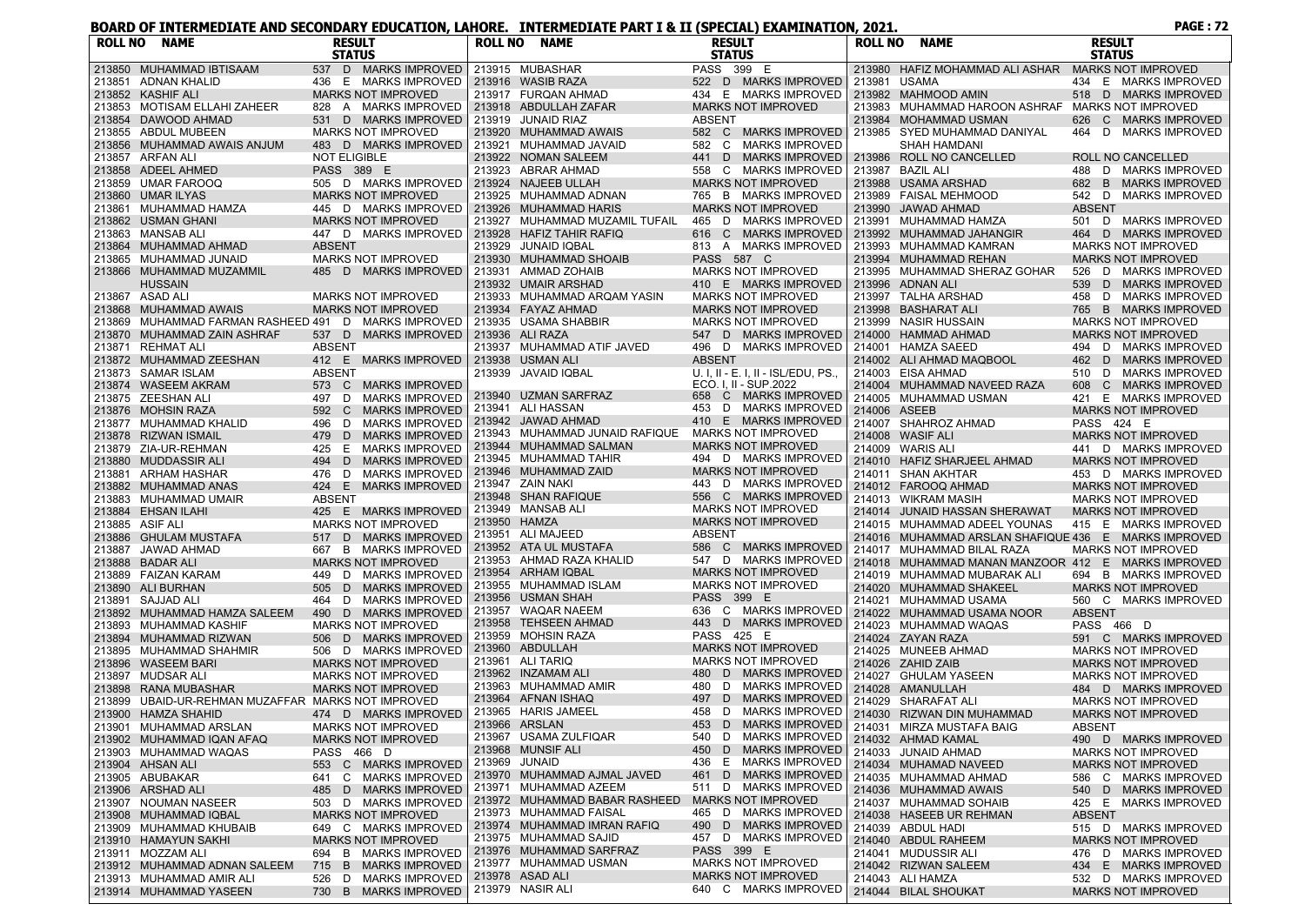| <b>PAGE : 73</b> |  |  |
|------------------|--|--|
|------------------|--|--|

| <b>STATUS</b><br><b>STATUS</b><br><b>MARKS NOT IMPROVED</b><br>475 D MARKS IMPROVED<br>214175 FAHEEM AKHTAR<br>214045 MUHAMMAD MUBEEN<br>214110 ALI HUSNAIN<br>541 D MARKS IMPROVED<br>214046 MUHAMMAD RIZWAN<br>214111 MUHAMMAD ATIF<br>432 E MARKS IMPROVED<br>214176 ZAIN RAZZAQ<br>214047 MUHAMMAD SHAHID ISMAIL<br><b>PASS 431 E</b><br>434 E MARKS IMPROVED<br>214177 SUFYAN IQBAL<br>214112 MUHAMMAD SAJJAD | <b>STATUS</b>                                       |
|--------------------------------------------------------------------------------------------------------------------------------------------------------------------------------------------------------------------------------------------------------------------------------------------------------------------------------------------------------------------------------------------------------------------|-----------------------------------------------------|
|                                                                                                                                                                                                                                                                                                                                                                                                                    | 508 D MARKS IMPROVED                                |
|                                                                                                                                                                                                                                                                                                                                                                                                                    | 424 E MARKS IMPROVED                                |
|                                                                                                                                                                                                                                                                                                                                                                                                                    | <b>MARKS NOT IMPROVED</b>                           |
| 214048 IMRAN SHAHADAT<br>557 C MARKS IMPROVED   214113 MUHAMMAD ZAHID HAMEED<br><b>MARKS NOT IMPROVED</b><br>214178 MUHAMMAD USAMA LATIF                                                                                                                                                                                                                                                                           | 457 D MARKS IMPROVED                                |
| 469 D MARKS IMPROVED<br>214049 ADNAN SHAHID<br>496 D MARKS IMPROVED<br>214114 JAVED ANWAR<br>214179 AWAIS AKHTAR                                                                                                                                                                                                                                                                                                   | <b>MARKS NOT IMPROVED</b>                           |
| 214050 ABID ALI<br>432 E MARKS IMPROVED<br>214115 KALEEM HAFEEZ<br>PASS 539 D<br>214180 ABDUL RAHMAN                                                                                                                                                                                                                                                                                                               | <b>MARKS NOT IMPROVED</b>                           |
| 214051 MUTEEB YAQOOB<br><b>MARKS NOT IMPROVED</b><br>214116 MUHAMMAD BILAL<br><b>MARKS NOT IMPROVED</b><br>214181 MUHAMMAD ADEEL                                                                                                                                                                                                                                                                                   | <b>ABSENT</b>                                       |
| 214052 RASHID LATIF<br><b>MARKS NOT IMPROVED</b><br>214117 MUHAMMAD TAYYAB<br><b>MARKS NOT IMPROVED</b><br>214182 IBRAR AHMAD                                                                                                                                                                                                                                                                                      | <b>MARKS NOT IMPROVED</b>                           |
| 214053 DANISH SHAFIQ<br><b>PASS 423 E</b><br>214118 ATIF ALI<br>409 E MARKS IMPROVED<br>214183 MAJID ALI                                                                                                                                                                                                                                                                                                           | 647 C MARKS IMPROVED                                |
| 214054 ADIL IKRAM<br><b>MARKS NOT IMPROVED</b><br>214119 AWAIS ASLAM<br><b>MARKS NOT IMPROVED</b><br>214184 AMIR JAMEEL                                                                                                                                                                                                                                                                                            | 458 D MARKS IMPROVED                                |
| 214055 MUHAMMAD ABDUL HADI<br>517 D MARKS IMPROVED<br><b>MARKS NOT IMPROVED</b><br>214120 ADEEL AHMAD<br>214185 MUHAMMAD AWAIS                                                                                                                                                                                                                                                                                     | <b>ABSENT</b>                                       |
| 214056 MUHAMMAD AFZAL<br><b>MARKS NOT IMPROVED</b><br>214121 AMEER HAMZA<br><b>MARKS NOT IMPROVED</b><br>214186 MUHAMMAD RIZWAN                                                                                                                                                                                                                                                                                    | 535 D MARKS IMPROVED                                |
| 214057 MUHAMMAD BILAL<br><b>MARKS NOT IMPROVED</b><br>214122 SARFARAZ AHMAD KHAN<br>517 D MARKS IMPROVED<br><b>MUDASSAR</b>                                                                                                                                                                                                                                                                                        |                                                     |
| 214058 MUHAMMAD RIZWAN<br>547 D MARKS IMPROVED 214123 AHMAD RAZA<br>435 E MARKS IMPROVED<br>214187 SYED SAQIB EHSAN                                                                                                                                                                                                                                                                                                | <b>MARKS NOT IMPROVED</b>                           |
| 214059 MUHAMMAD SHAHZAB<br><b>MARKS NOT IMPROVED</b><br>214124 MUHAMMAD MUDASIR<br>475 D MARKS IMPROVED<br>214188 SARDAR NOMAN QAMAR                                                                                                                                                                                                                                                                               | 554 C MARKS IMPROVED                                |
| 214060 MUHAMMAD ZAIN LATIF<br><b>MARKS NOT IMPROVED</b><br>214125 HAMID ZAHEER<br><b>MARKS NOT IMPROVED</b><br>214189 USAMA TAYYAB                                                                                                                                                                                                                                                                                 | 592 C MARKS IMPROVED                                |
| 214061 AHTASHAM ALI<br>425 E MARKS IMPROVED<br>214126 ZOHAIB ASHFAQ<br><b>MARKS NOT IMPROVED</b><br>214190 AMEER HAMZA                                                                                                                                                                                                                                                                                             | 583 C MARKS IMPROVED                                |
| 214062 SHAH ZAIB<br>432 E MARKS IMPROVED<br>214127 MUHAMMAD JUNAID<br>579 C MARKS IMPROVED<br>214191 UZAIR IQBAL                                                                                                                                                                                                                                                                                                   | 525 D MARKS IMPROVED                                |
| 214063 ZAIN ALI<br><b>MARKS NOT IMPROVED</b><br>214128 JARAR AHMAD<br><b>MARKS NOT IMPROVED</b><br>214192 ALI ASAD NADEEM                                                                                                                                                                                                                                                                                          | <b>MARKS NOT IMPROVED</b>                           |
| 214064 ABDUL REHMAN<br>434 E MARKS IMPROVED<br>214129 ZOHAIB AHMAD<br>643 C MARKS IMPROVED<br>214193 ROLL NO CANCELLED                                                                                                                                                                                                                                                                                             | ROLL NO CANCELLED                                   |
| 214065 ABDUL SAMI<br><b>MARKS NOT IMPROVED</b><br>214130 MUHAMMAD SUFYAN<br><b>MARKS NOT IMPROVED</b><br>214194 ROHAAN SAJID                                                                                                                                                                                                                                                                                       | <b>ABSENT</b>                                       |
| <b>MARKS NOT IMPROVED</b><br><b>MARKS NOT IMPROVED</b><br>214066 INAYAT ULLAH KHAN<br>214131 MUHAMMAD TALHA<br>214195 UMAIR ARSHAD                                                                                                                                                                                                                                                                                 | 483 D MARKS IMPROVED                                |
| 214067 HAMZA ALI<br><b>MARKS NOT IMPROVED</b><br>214132 ABDUL REHMAN ABID<br><b>MARKS NOT IMPROVED</b><br>214196 BASIT REHMAN                                                                                                                                                                                                                                                                                      | <b>ABSENT</b>                                       |
| 214068 ABU HURAIRA<br>425 E MARKS IMPROVED<br>214133 SAJJAD RAMZAN<br><b>MARKS NOT IMPROVED</b><br>214197 ATA-UR-REHMAN                                                                                                                                                                                                                                                                                            | 436 E MARKS IMPROVED                                |
| 214069 ALI RAZA REHMAN<br>705 B MARKS IMPROVED<br>214134 MUHAMMAD AHMAD YOUNAS<br>473 D MARKS IMPROVED<br>214198 MUHAMMAD NOUMAN                                                                                                                                                                                                                                                                                   | <b>MARKS NOT IMPROVED</b>                           |
| 214070 MUHAMMAD ABID BASHIR<br>429 E MARKS IMPROVED<br>214135 MUHAMMAD AQIB JAHANGIR<br><b>MARKS NOT IMPROVED</b><br>214199 MUNEEB LIAQAT                                                                                                                                                                                                                                                                          | 511 D MARKS IMPROVED                                |
| 214071 MUHAMMAD AHMAD<br>640 C MARKS IMPROVED<br>214136 ADEEM AHMAD<br>626 C MARKS IMPROVED<br>214200 TALHA ASHFAQ                                                                                                                                                                                                                                                                                                 | 451 D MARKS IMPROVED                                |
| 214072 MUHAMMAD AHMAD<br>551 C MARKS IMPROVED   214137 AMIR ALI<br><b>MARKS NOT IMPROVED</b><br>214201 MUHAMMAD SHAFIQ                                                                                                                                                                                                                                                                                             | <b>MARKS NOT IMPROVED</b>                           |
| 214073 MUHAMMAD AHMED<br><b>PASS 399 E</b><br>214138 DANISH ALI<br><b>MARKS NOT IMPROVED</b><br>214202 BILAL AHMAD                                                                                                                                                                                                                                                                                                 | <b>MARKS NOT IMPROVED</b>                           |
| 214074 MUHAMMAD FAIZAN KHAN<br><b>MARKS NOT IMPROVED</b><br>214139 REHMAN ALI<br><b>MARKS NOT IMPROVED</b><br>214203 MUHAMMAD MAJID                                                                                                                                                                                                                                                                                | <b>MARKS NOT IMPROVED</b>                           |
| 214075 RIZWAN ALI<br>214140 MUHAMMAD ANSAB ALI<br>516 D MARKS IMPROVED<br><b>PASS 389 E</b><br>214204 RIZWAN HAIDAR                                                                                                                                                                                                                                                                                                | <b>PASS 399 E</b>                                   |
| 214076 ALI HUSNAIN<br><b>MARKS NOT IMPROVED</b><br>214141 MUHAMMAD ZUBAIR<br><b>PASS 473 D</b><br>214205 ALI REHMAN                                                                                                                                                                                                                                                                                                | <b>MARKS NOT IMPROVED</b>                           |
| 214077 MUHAMMAD INZMAM RIAZ<br>ABSENT<br><b>MARKS NOT IMPROVED</b><br>214206 MUHAMMAD UMAIR<br>214142 SAJID ALI                                                                                                                                                                                                                                                                                                    | 506 D MARKS IMPROVED                                |
| 214078 MUHAMMAD SHAHZAIB ARSHAD MARKS NOT IMPROVED<br>214143 ALIYAN WASI<br>601 C MARKS IMPROVED<br>214207 MEHBOOB ALAM                                                                                                                                                                                                                                                                                            | 544 D MARKS IMPROVED                                |
| 441 D MARKS IMPROVED<br>214079 MUHAMMAD SUFYAN<br>214144 ALI AHMAD<br><b>MARKS NOT IMPROVED</b><br>214208 WALEED AHMED                                                                                                                                                                                                                                                                                             | 515 D MARKS IMPROVED                                |
| 214080 AYYAZ EJAZ<br><b>ABSENT</b><br>214145 MUHAMMAD ABUBAKAR<br><b>MARKS NOT IMPROVED</b><br>214209 SIBGHATULLAH BHATTI                                                                                                                                                                                                                                                                                          | <b>MARKS NOT IMPROVED</b>                           |
| 214081 ASAD ALI<br>474 D MARKS IMPROVED<br>214146 MUHAMMAD WAJID KHAN<br><b>MARKS NOT IMPROVED</b><br>214210 ARSLAN LIAQAT                                                                                                                                                                                                                                                                                         | <b>PASS 399 E</b>                                   |
| 214082 HARIS IQBAL<br><b>MARKS NOT IMPROVED</b><br>214147 ROLL NO CANCELLED<br>214211 AZAM WAQAS<br>ROLL NO CANCELLED                                                                                                                                                                                                                                                                                              | <b>MARKS NOT IMPROVED</b>                           |
| 214083 HAFIZ ABU SAFIAN ASIM<br>411 E MARKS IMPROVED<br>214148 ABDUL WAHEED<br><b>MARKS NOT IMPROVED</b><br>214212 ABDUL RAUF                                                                                                                                                                                                                                                                                      | <b>MARKS NOT IMPROVED</b>                           |
| 531 D MARKS IMPROVED<br>214084 ABU SUFYAN<br>455 D MARKS IMPROVED<br>214149 MUHAMMAD SOHAIL<br>214213 MUHAMMAD ANAS NADEEM                                                                                                                                                                                                                                                                                         | <b>MARKS NOT IMPROVED</b>                           |
| 214085 MOHAMMAD IMRAN YASIN<br><b>PASS 399 E</b><br>214150 TOQEER YAHYA<br><b>MARKS NOT IMPROVED</b><br>214214 MUHAMMAD ASFAND YAAR                                                                                                                                                                                                                                                                                | 434 E MARKS IMPROVED                                |
| 214086 ROLL NO CANCELLED<br>ROLL NO CANCELLED<br>214151 GHULAM MUSTAFA<br><b>MARKS NOT IMPROVED</b><br>214215 KHURRAM HAMEED                                                                                                                                                                                                                                                                                       | <b>MARKS NOT IMPROVED</b>                           |
| 214087 MUHAMMAD ZAIN<br><b>MARKS NOT IMPROVED</b><br>214152 USAMA<br><b>MARKS NOT IMPROVED</b><br>214216 FAISAL ARSHAD                                                                                                                                                                                                                                                                                             | <b>ABSENT</b>                                       |
| 214088 AREEB AHMAD<br><b>MARKS NOT IMPROVED</b><br>595 C MARKS IMPROVED<br>214153 SHAHZAIB MUSTAFA<br>214217 DANYAL LATIF                                                                                                                                                                                                                                                                                          | 649 C MARKS IMPROVED                                |
| 214089 MAZHAR ALI<br><b>MARKS NOT IMPROVED</b><br>214154 SAJID ALI<br><b>PASS 399 E</b><br>214218 MUHAMMAD MUZAMMIL                                                                                                                                                                                                                                                                                                | <b>MARKS NOT IMPROVED</b>                           |
| 214090 SHEIKH FAREED MATEEN<br><b>MARKS NOT IMPROVED</b><br>214155 ISTIKHAR AHMAD<br><b>MARKS NOT IMPROVED</b><br>214219 SHAHRUKH SHARIF                                                                                                                                                                                                                                                                           | PASS 389 E                                          |
| 598 C MARKS IMPROVED<br>214091 ZAIN UL ABIDEN<br>520 D MARKS IMPROVED<br>214156 HAFIZ FAISAL WALEED<br>214220 AKASH ALI                                                                                                                                                                                                                                                                                            | <b>MARKS NOT IMPROVED</b>                           |
| 214092 SUFYAN AHMAD<br>430 E MARKS IMPROVED<br>214157 TANVEER AHMAD<br>498 D MARKS IMPROVED<br>214221 FAIZAN ADREES                                                                                                                                                                                                                                                                                                | <b>MARKS NOT IMPROVED</b>                           |
| 214093 ALI AHMAD MUNIR<br><b>MARKS NOT IMPROVED</b><br>214158 AHMAD MOGHEES<br>432 E MARKS IMPROVED<br>214222 SYED SHOAIB ABBAS                                                                                                                                                                                                                                                                                    | <b>MARKS NOT IMPROVED</b>                           |
| 214094 ALI HASSAN<br><b>PASS 389 E</b><br>214159 MUHAMMAD MUNEEB SHAHID MARKS NOT IMPROVED<br>214223 SHAHROZ MOHSAN                                                                                                                                                                                                                                                                                                | <b>MARKS NOT IMPROVED</b>                           |
| 214160 MUHAMMAD USMAN GANI<br>214095 MUHAMMAD SAIF ULLAH<br>505 D MARKS IMPROVED<br>432 E MARKS IMPROVED<br>214224 MUHAMMAD ABUBAKAR                                                                                                                                                                                                                                                                               | 531 D MARKS IMPROVED                                |
| 214096 MUHAMMAD SULEMAN<br>649 C MARKS IMPROVED   214161 HASAN RASHED<br>457 D MARKS IMPROVED<br><b>SIDDIQUE</b>                                                                                                                                                                                                                                                                                                   |                                                     |
| 214097 AHSAN RAZA<br>626 C MARKS IMPROVED   214162 ABDUL HANAN<br>PASS 443 D                                                                                                                                                                                                                                                                                                                                       | 214225 MUHAMMAD ZEESHAN SALEEM MARKS NOT IMPROVED   |
| 214098 ASIF ALI<br>504 D MARKS IMPROVED   214163 SYED MUHAMMAD ZUHAIB<br>548 D MARKS IMPROVED<br>214226 SHAHZAIB HUMAYUN                                                                                                                                                                                                                                                                                           | <b>MARKS NOT IMPROVED</b>                           |
| 214099 ATIF USMAN<br><b>MARKS NOT IMPROVED</b><br>SHAH<br>214227 BILAL SARWAR                                                                                                                                                                                                                                                                                                                                      | 665 B MARKS IMPROVED                                |
| 214100 TALHA EJAZ<br><b>MARKS NOT IMPROVED</b><br>214164 MUHAMMAD RAFAY NASIR<br>587 C MARKS IMPROVED<br>214228 MOHAMMAD ZULQARNAIN                                                                                                                                                                                                                                                                                | <b>MARKS NOT IMPROVED</b>                           |
| 214101 SHAHID RASHID<br>ABSENT<br>214165 MUHAMMAD RIZWAN<br><b>MARKS NOT IMPROVED</b><br>AWAN                                                                                                                                                                                                                                                                                                                      |                                                     |
| 214102 MUHAMMAD FAIZAN<br>665 B MARKS IMPROVED<br>214166 USAMA SULIMAN<br><b>MARKS NOT IMPROVED</b><br>214229 SAMAN ARIF                                                                                                                                                                                                                                                                                           | 561 C MARKS IMPROVED                                |
| 214103 MUHAMMAD SALMAN<br>214167 SHAZAIB ALI ASGHAR<br>494 D MARKS IMPROVED<br>214230 ALI SHAIR<br><b>MARKS NOT IMPROVED</b>                                                                                                                                                                                                                                                                                       | 569 C MARKS IMPROVED                                |
| 660 B MARKS IMPROVED<br>521 D MARKS IMPROVED<br>214231 MUHAMMAD BILAL<br>214104 MUHAMMAD SAMI<br>214168 MUHAMMAD OMAIR ZIA                                                                                                                                                                                                                                                                                         | 818 A MARKS IMPROVED                                |
| 214169 MUBASHER ALI<br>214105 MUHAMMAD SHERAZ<br><b>MARKS NOT IMPROVED</b><br>620 C MARKS IMPROVED<br>214232 TALHA INAM                                                                                                                                                                                                                                                                                            | 541 D MARKS IMPROVED                                |
| 214106 SUBHAN ZAFAR<br><b>MARKS NOT IMPROVED</b><br>214170 ABDUL REHMAN<br><b>MARKS NOT IMPROVED</b><br>214233 ALI HAMZA                                                                                                                                                                                                                                                                                           | ABSENT                                              |
| 474 D MARKS IMPROVED<br>214107 CH MUHAMMAD AHMAD<br><b>PASS 501 D</b><br>214171 MUHAMMAD ZAIN ALI                                                                                                                                                                                                                                                                                                                  | 214234 HAFIZ MUHAMMAD SHAMSHAD 659 C MARKS IMPROVED |
| ARSHAD<br>638 C MARKS IMPROVED<br>214172 ZAIN BIN KHALID<br>214235 ASIM SATTAR                                                                                                                                                                                                                                                                                                                                     | 814 A MARKS IMPROVED                                |
|                                                                                                                                                                                                                                                                                                                                                                                                                    | 538 D MARKS IMPROVED                                |
| 214108 HAROON TANVEER<br><b>MARKS NOT IMPROVED</b><br>214173 MOHAMMAD BILAL IQBAL<br>597 C MARKS IMPROVED<br>214236 BILAL JAVAID                                                                                                                                                                                                                                                                                   |                                                     |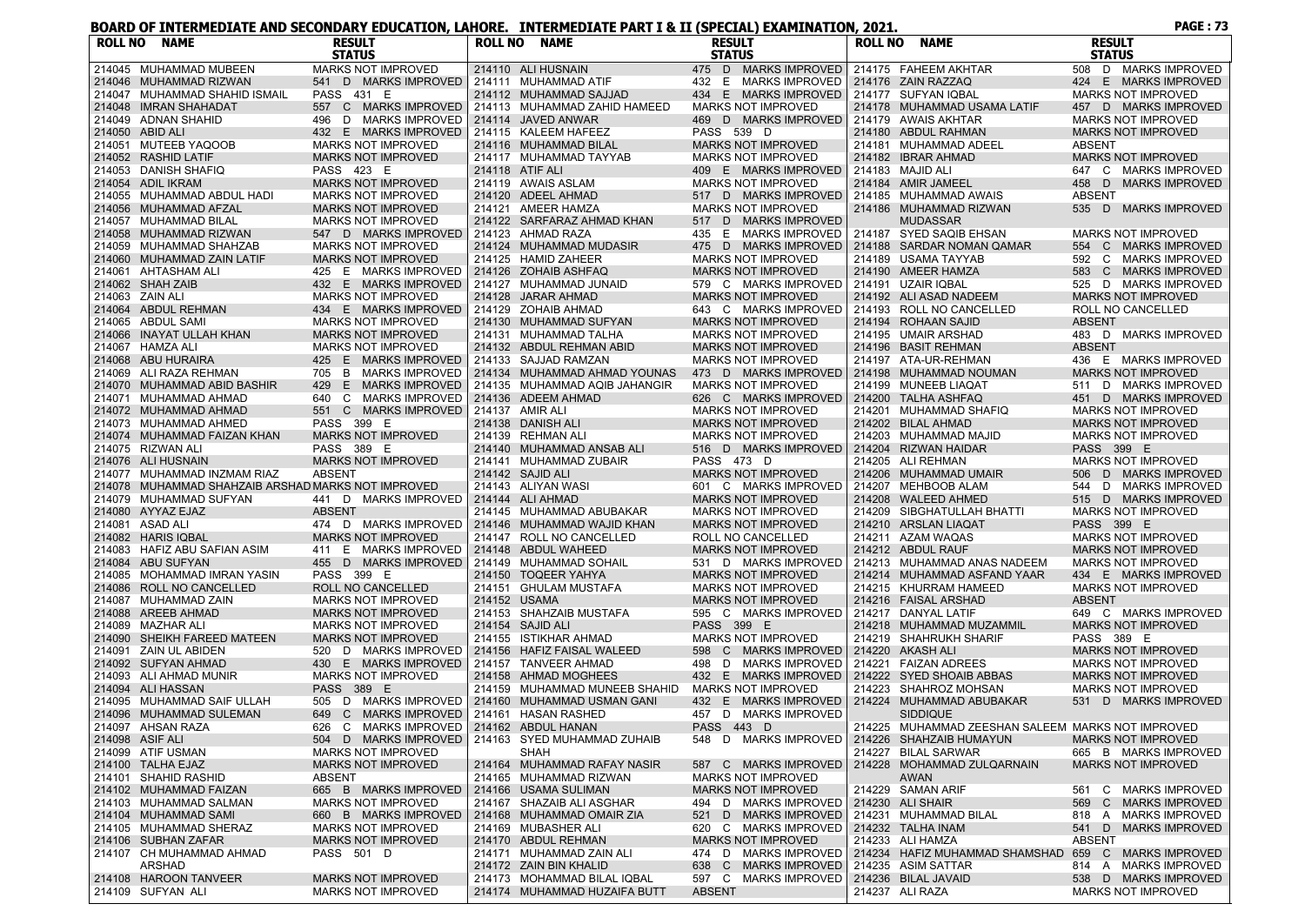| <b>ROLL NO NAME</b>                                  | <b>RESULT</b><br><b>STATUS</b>                         | <b>ROLL NO</b><br><b>NAME</b>                                               | <b>RESULT</b><br><b>STATUS</b>                    | <b>NAME</b><br><b>ROLL NO</b>                                      | <b>RESULT</b><br><b>STATUS</b>                     |
|------------------------------------------------------|--------------------------------------------------------|-----------------------------------------------------------------------------|---------------------------------------------------|--------------------------------------------------------------------|----------------------------------------------------|
| 214238 MUHAMMAD AHSAN HANIF                          | 568 C MARKS IMPROVED                                   | 214302 NOUMAN LIAQAT                                                        | <b>ABSENT</b>                                     | 214368 MUHAMMAD ZAIGHUM KHAN                                       | PASS 521 D                                         |
| 214239 ARFAN ARSHAD                                  | 498 D MARKS IMPROVED                                   | 214303 MUSTANSAR NASSRULLAH                                                 | 762 B MARKS IMPROVED                              | 214369 AWAIS YOUSAF                                                | <b>ABSENT</b>                                      |
| 214240 TALHA SHOAIB                                  | <b>MARKS NOT IMPROVED</b>                              | 214304 USMAN ALI                                                            | 634 C MARKS IMPROVED                              | 214370 MUZAMAL HUSSAIN                                             | 621 C MARKS IMPROVED                               |
| 214241 SHEHZAD ANWAR                                 | 510 D MARKS IMPROVED                                   | 214305 MUNEEB YASEEN                                                        | 413 E MARKS IMPROVED                              | 214371 MUHAMMAD REHMAN AYUB                                        | 493 D MARKS IMPROVED                               |
| 214242 AHSAN MAQSOOD                                 | 424 E MARKS IMPROVED                                   | 214306 SHEHARYAR                                                            | 468 D MARKS IMPROVED                              | 214372 MUHAMMAD ROUF                                               | $U. I, II - E. I, II - ISL/EDU, PS.,$              |
| 214243 ZAHEER AHMAD                                  | <b>ABSENT</b>                                          | 214307 ABDUL WAHAB                                                          | 441 D MARKS IMPROVED                              | 214373 MUHAMMAD SOHAIL                                             | ECO. I, II - ANN.2023<br><b>MARKS NOT IMPROVED</b> |
| 214244 USAMA RIAZ                                    | 404 E MARKS IMPROVED                                   | 214308 ALI SAQLAIN                                                          | 640 C MARKS IMPROVED                              | 214374 MUHAMMAD WALEED AKBAR                                       | 497 D MARKS IMPROVED                               |
| 214245 ALI AHMAD ARIF                                | 510 D MARKS IMPROVED                                   | 214309 MUHAMMAD SUFYAN                                                      | 775 A MARKS IMPROVED                              | 214375 AFNAN ZAIB                                                  | 825 A MARKS IMPROVED                               |
| 214246 ALI AHSAAN                                    | 425 E MARKS IMPROVED                                   | 214310 SHAHAYAR                                                             | <b>NOT ELIGIBLE</b>                               | 214376 RAHEEL AMIR                                                 | <b>MARKS NOT IMPROVED</b>                          |
| 214247 MUSTANSAR ALI                                 | <b>MARKS NOT IMPROVED</b><br>537 D MARKS IMPROVED      | 214311 ABDUL HADI                                                           | <b>MARKS NOT IMPROVED</b>                         | 214377 SAMEER AFTAB                                                | 504 D MARKS IMPROVED                               |
| 214248 ALI NAWAZ<br>214249 MUHAMMAD WARIS            |                                                        | 214312 MUHAMMAD RAMZAN<br>214313 GHULAM HAYDER                              | 520 D MARKS IMPROVED<br>ABSENT                    | 214378 TAQI UL HASSAN                                              | 477 D MARKS IMPROVED                               |
|                                                      | 497 D MARKS IMPROVED                                   |                                                                             |                                                   | 214379 UMAIR AHMAD                                                 | 520 D MARKS IMPROVED                               |
| 214250 RANA MAJID ALI<br>214251 MUHAMMAD USMAN       | 768 B MARKS IMPROVED<br>462 D MARKS IMPROVED           | 214314 SHAMASH UD DIN SANI<br>214315 FAISAL SHAFIQ                          | 592 C MARKS IMPROVED<br><b>MARKS NOT IMPROVED</b> | 214380 UMAR ALI                                                    | <b>ABSENT</b>                                      |
| 214252 WASEEM AKRAM                                  | 498 D MARKS IMPROVED   214316 ALI HASSNAIN             |                                                                             | 507 D MARKS IMPROVED                              | 214381 MUHAMMAD AWAIS                                              | <b>PASS 411 E</b>                                  |
| 214253 AQEEL REHMAN                                  | <b>MARKS NOT IMPROVED</b>                              | 214317 ALI HUSSNAIN                                                         | 477 D MARKS IMPROVED                              | 214382 MUHAMMAD IHTSHAM                                            | 624 C MARKS IMPROVED                               |
| 214254 MUHAMMAD FAISAL                               | 579 C MARKS IMPROVED                                   | 214318 MUHAMMAD TAYYAB ZIA                                                  | 639 C MARKS IMPROVED                              | 214383 INZIMAM UL HAQ                                              | 483 D MARKS IMPROVED                               |
| 214255 WAQAS ALI                                     | 496 D MARKS IMPROVED                                   | 214319 UMAIR ABID                                                           | 769 B MARKS IMPROVED                              | 214384 ABDUL WAHAB                                                 | <b>MARKS NOT IMPROVED</b>                          |
| 214256 AZAD ALI                                      | 746 B MARKS IMPROVED                                   | 214320 AHMAD FAZIL                                                          | 796 A MARKS IMPROVED                              | 214385 AFZAAL ALI                                                  | <b>MARKS NOT IMPROVED</b>                          |
| 214257 MUHAMMAD SOHAIB ASHIQ                         | 432 E MARKS IMPROVED                                   | 214321 QAZI ABBAS                                                           | ABSENT                                            | 214386 MUHAMMAD ADEEL                                              | <b>MARKS NOT IMPROVED</b>                          |
| 214258 AFNAN AMEEN                                   | 455 D MARKS IMPROVED   214322 HARIS MUNIR              |                                                                             | 529 D MARKS IMPROVED                              | 214387 MUHAMMAD AHMED                                              | <b>MARKS NOT IMPROVED</b>                          |
| 214259 ADNAN MUMTAZ                                  | 509 D MARKS IMPROVED                                   | 214323 SHOUKAT ALI                                                          | <b>MARKS NOT IMPROVED</b>                         | 214388 MUHAMMAD TALHA                                              | <b>MARKS NOT IMPROVED</b>                          |
| 214260 CHAND AFSAL                                   | 611 C MARKS IMPROVED   214324 MUHAMMAD ALI             |                                                                             | <b>MARKS NOT IMPROVED</b>                         | 214389 MIAN HASNAIN ALI                                            | 738 B MARKS IMPROVED                               |
| 214261 IHTSHAM SABIR                                 | 468 D MARKS IMPROVED                                   | 214325 MUHAMMAD HAROON SADIQ                                                | ABSENT                                            | 214390 SHERAZ JAVED                                                | 495 D MARKS IMPROVED                               |
| 214262 ALI HAIDER                                    | 611 C MARKS IMPROVED                                   | 214326 MUHAMMAD MAHAD                                                       | 742 B MARKS IMPROVED                              | 214391 ABU HURAIRA                                                 | 412 E MARKS IMPROVED                               |
| 214263 MUHAMMAD ADNAN                                | <b>ABSENT</b>                                          | 214327 MUHAMMAD SAJJAD                                                      | 576 C MARKS IMPROVED                              | 214392 MUHAMMAD ABDULLAH                                           | <b>MARKS NOT IMPROVED</b>                          |
| 214264 MUHAMMAD BILAL                                | $U. I. II - E. I. II - ISL/EDU. PS.$                   | 214328 ASAD NASEER                                                          | 549 D MARKS IMPROVED                              | SHEHZAD                                                            |                                                    |
|                                                      | M. I, II - ECO. I, II - SUP.2022                       | 214329 ZESHAN RIAZ                                                          | MARKS NOT IMPROVED                                | 214393 SALMAN ALI KHAN                                             | <b>MARKS NOT IMPROVED</b>                          |
| 214265 ALI HUSNAIN                                   | <b>MARKS NOT IMPROVED</b>                              | 214330 MUKHTAR AHMAD                                                        | <b>PASS 481 D</b>                                 | 214394 TAIMOOR AKHTAR                                              | 540 D MARKS IMPROVED                               |
| 214266 MUHAMMAD IKRAM                                | 404 E MARKS IMPROVED                                   | 214331 SAIF-ULLAH                                                           | 547 D MARKS IMPROVED                              | 214395 MUHAMMAD ATIF DESTGEER                                      | 589 C MARKS IMPROVED                               |
| 214267 MUHAMMAD RAMEEZ                               | 451 D MARKS IMPROVED                                   | 214332 ZARK NOOR RANDHAWA                                                   | 520 D MARKS IMPROVED                              | 214396 WALEED SHAHBAZ                                              | <b>MARKS NOT IMPROVED</b>                          |
| 214268 MUHAMMAD ZEESHAN                              | 402 E MARKS IMPROVED                                   | 214333 ZAIN-UL-ABIDEEN                                                      | 509 D MARKS IMPROVED                              | 214397 ALI RAZA                                                    | 592 C MARKS IMPROVED                               |
| 214269 USMAN GHANI                                   | 603 C MARKS IMPROVED                                   | 214334 HUSNAIN SHAHID                                                       | <b>MARKS NOT IMPROVED</b>                         | 214398 MUHAMMAD ABDULLAH ASIF                                      | <b>MARKS NOT IMPROVED</b>                          |
| 214270 QAMAR MUNIR BHATTI                            | 453 D MARKS IMPROVED                                   | 214335 ABU HURRAIRA ABBAS                                                   | PASS 421 E                                        | 214399 MUHAMMAD UMAR                                               | <b>MARKS NOT IMPROVED</b>                          |
| 214271 ALI KHAWAHISH<br>214272 MUHIB UN NABI         | <b>MARKS NOT IMPROVED</b><br><b>MARKS NOT IMPROVED</b> | 214336 MUHAMMAD AMAR FAROOQ                                                 | 494 D MARKS IMPROVED                              | 214400 ZAIN UL ABIDIN<br>214401 HUZZAM UR REHMAN                   | 501 D MARKS IMPROVED<br><b>MARKS NOT IMPROVED</b>  |
| 214273 UMAR FAROOQ                                   | 693 B MARKS IMPROVED                                   | 214337 MUHAMMAD HUSSNAIN                                                    | <b>MARKS NOT IMPROVED</b>                         | 214402 MUHAMMAD SHEHER YAR                                         | 421 E MARKS IMPROVED                               |
| 214274 FAIZAN HAIDER                                 | 411 E MARKS IMPROVED                                   | 214338 MUHAMMAD SHEHROZ KHAN                                                | <b>MARKS NOT IMPROVED</b>                         | 214403 SHAN ALI                                                    | 562 C MARKS IMPROVED                               |
| 214275 ABU HURERA                                    | <b>MARKS NOT IMPROVED</b>                              | 214339 MAMNOON E MOHAMMAD                                                   | 511 D MARKS IMPROVED                              | 214404 ALI RAZA                                                    | 410 E MARKS IMPROVED                               |
| 214276 ALI RAZA                                      | 421 E MARKS IMPROVED                                   | 214340 ABDULLAH RAZZAQ                                                      | 568 C MARKS IMPROVED                              | 214405 ABDULLAH SARWAR                                             | <b>ABSENT</b>                                      |
| 214277 BILAL JAVED                                   | 442 D MARKS IMPROVED                                   | 214341 MUZAMIL SHAKEEL<br>214342 MUHAMMAD HUSSNAIN JAVED MARKS NOT IMPROVED | <b>PASS 399 E</b>                                 | 214406 SHEHROZ ALI                                                 | 684 B MARKS IMPROVED                               |
| 214278 ABUHURAIRA SHAH                               | 434 E MARKS IMPROVED                                   | 214343 HAMZA LIAQUAT ALI                                                    | <b>MARKS NOT IMPROVED</b>                         | 214407 ALI SHAIR                                                   | <b>PASS 399 E</b>                                  |
| 214279 SAQLAIN MUKHTAR                               | 464 D MARKS IMPROVED                                   | 214344 MUHAMMAD ATTIQUE                                                     | PASS 431 E                                        | 214408 MUHAMMAD AWAIS                                              | 731 B MARKS IMPROVED                               |
| 214280 SAGHEER HAMZA                                 | 443 D MARKS IMPROVED                                   | 214345 AHSAN RAZA                                                           | 592 C MARKS IMPROVED                              | 214409 MUHAMMAD SANNAN                                             | 645 C MARKS IMPROVED                               |
| 214281 GULZAMAN ALI                                  | 614 C MARKS IMPROVED                                   | 214346 ADEEL WAHEED                                                         | <b>MARKS NOT IMPROVED</b>                         | 214410 FARYAD AHMAD                                                | PASS 432 E                                         |
| 214282 MUHAMMAD IMRAN                                | <b>MARKS NOT IMPROVED</b>                              | 214347 NAEEM AKBAR                                                          | <b>PASS 389 E</b>                                 | 214411 MUHAMMAD SALMAN                                             | 562 C MARKS IMPROVED                               |
| 214283 MUHAMMAD MUZAMMAL                             | 545 D MARKS IMPROVED                                   | 214348 SHAFQAAT RASOOL                                                      | 474 D MARKS IMPROVED                              | 214412 HANAN MAQSOOD                                               | 843 A MARKS IMPROVED                               |
| 214284 USMAN BASHIR                                  | 517 D MARKS IMPROVED                                   | 214349 IHTSHAM IFTIKHAR                                                     | 588 C MARKS IMPROVED                              | 214413 HUSNAIN SHAFQAT                                             | 414 E MARKS IMPROVED                               |
| 214285 SACHAL SARMAST                                | ABSENT                                                 | 214350 MUHAMMAD ANAS                                                        | 596 C MARKS IMPROVED                              | 214414 ARHAM MAQSOOD                                               | 558 C MARKS IMPROVED                               |
| 214286 HAFIZ ALI RAZA                                | PASS 486 D                                             | 214351 MUHAMMAD AYYAN                                                       | 512 D MARKS IMPROVED                              | 214415 MUHAMMAD BILAL                                              | 625 C MARKS IMPROVED                               |
| 214287 MUHAMMAD YAHYA                                | 467 D MARKS IMPROVED                                   | 214352 MUHAMMAD RAMZAN                                                      | 646 C MARKS IMPROVED                              | 214416 FAZAL UL REHMAN                                             | 718 B MARKS IMPROVED                               |
| 214288 SYED ZEESHAN MUSTAFA                          | 403 E MARKS IMPROVED                                   | 214353 MUHAMMAD SARIB JAVED                                                 | 553 C MARKS IMPROVED                              | 214417 MUHAMMAD AFAQ RASHEED                                       | ABSENT                                             |
| 214289 YAEESH BABAR                                  | MARKS NOT IMPROVED                                     | 214354 MUHAMMAD SOHAIB                                                      |                                                   | 637 C MARKS IMPROVED 214418 MUHAMMAD HAROON AYOOB                  | 669 B MARKS IMPROVED                               |
| 214290 SHAHID MEHMOOD                                | <b>MARKS NOT IMPROVED</b>                              | 214355 NUMAN ALI TAHIR                                                      | PASS 399 E                                        | 214419 MUHAMMAD IMRAN                                              | <b>PASS 399 E</b>                                  |
| 214291 ROLL NO CANCELLED                             | ROLL NO CANCELLED                                      | 214356 MUDDASSAR HUSSAIN                                                    | 544 D MARKS IMPROVED                              | 214420 MUHAMMAD SHAHZAD                                            | PASS 399 E                                         |
| 214292 AHMED ALI                                     | 565 C MARKS IMPROVED                                   | 214357 AMIR MUKHTAR                                                         | C MARKS IMPROVED<br>605                           | 214421 AMEER HAMZA YOUSAF                                          | 497 D MARKS IMPROVED                               |
| 214293 AMIR ALI                                      | <b>MARKS NOT IMPROVED</b>                              | 214358 ABU AMASH JAN                                                        | 610 C MARKS IMPROVED                              | 214422 IBRAHEEM MURSALEEN                                          | <b>MARKS NOT IMPROVED</b>                          |
| 214294 ZEESHAN ALI                                   | <b>MARKS NOT IMPROVED</b>                              | 214359 MUHAMMAD ABDULLAH                                                    | <b>ABSENT</b>                                     | 214423 ZAEEM UL ABIDEEN                                            | <b>MARKS NOT IMPROVED</b>                          |
| 214295 MUHAMMAD RAGHIB UL                            | <b>MARKS NOT IMPROVED</b>                              | 214360 USAMA BILAL                                                          | <b>MARKS NOT IMPROVED</b>                         | 214424 CHAUDHARY ALI SHAIR                                         | 781 A MARKS IMPROVED                               |
| <b>HASSAN MUNIR</b>                                  |                                                        | 214361 REHMAN IFTIKHAR                                                      | 464 D MARKS IMPROVED                              | <b>WARRAICH</b>                                                    |                                                    |
| 214296 ARSLAN                                        | 493 D MARKS IMPROVED                                   | 214362 MUHAMMAD HAQ NAWAZ                                                   | <b>MARKS NOT IMPROVED</b>                         | 214425 ALI HASSAN SAFDAR                                           | PASS 399 E                                         |
| 214297 ALI USMAN                                     | 526 D MARKS IMPROVED<br>496 D MARKS IMPROVED           | 214363 MUHAMMAD HASEEB TARIQ                                                | <b>MARKS NOT IMPROVED</b>                         | 214426 ALI RAZA<br>214427 NOROSE GOHAR                             | 431 E MARKS IMPROVED                               |
| 214298 SAMAMA JAVEID SHAH                            |                                                        | 214364 MUAZAM ALI                                                           | <b>MARKS NOT IMPROVED</b>                         |                                                                    | 477 D MARKS IMPROVED                               |
| 214299 MUHAMMAD AURANGZAIB<br>214300 MUHAMMAD SHABAN | <b>MARKS NOT IMPROVED</b><br>464 D MARKS IMPROVED      | 214365 RANA MUHAMMAD ABDULLAH                                               | 582 C MARKS IMPROVED                              | 214428 MUHAMMAD SALMAN KAHLOON PASS 399 E<br>214429 FAHEEM SHAHZAD | 493 D MARKS IMPROVED                               |
| 214301 ARTASH ASHFAQ                                 | <b>MARKS NOT IMPROVED</b>                              | 214366 REHMAN ALI                                                           | <b>MARKS NOT IMPROVED</b>                         | 214430 KALEEM ULLAH                                                | 494 D MARKS IMPROVED                               |
|                                                      |                                                        | 214367 ALI HAIDER                                                           | 621 C MARKS IMPROVED                              |                                                                    |                                                    |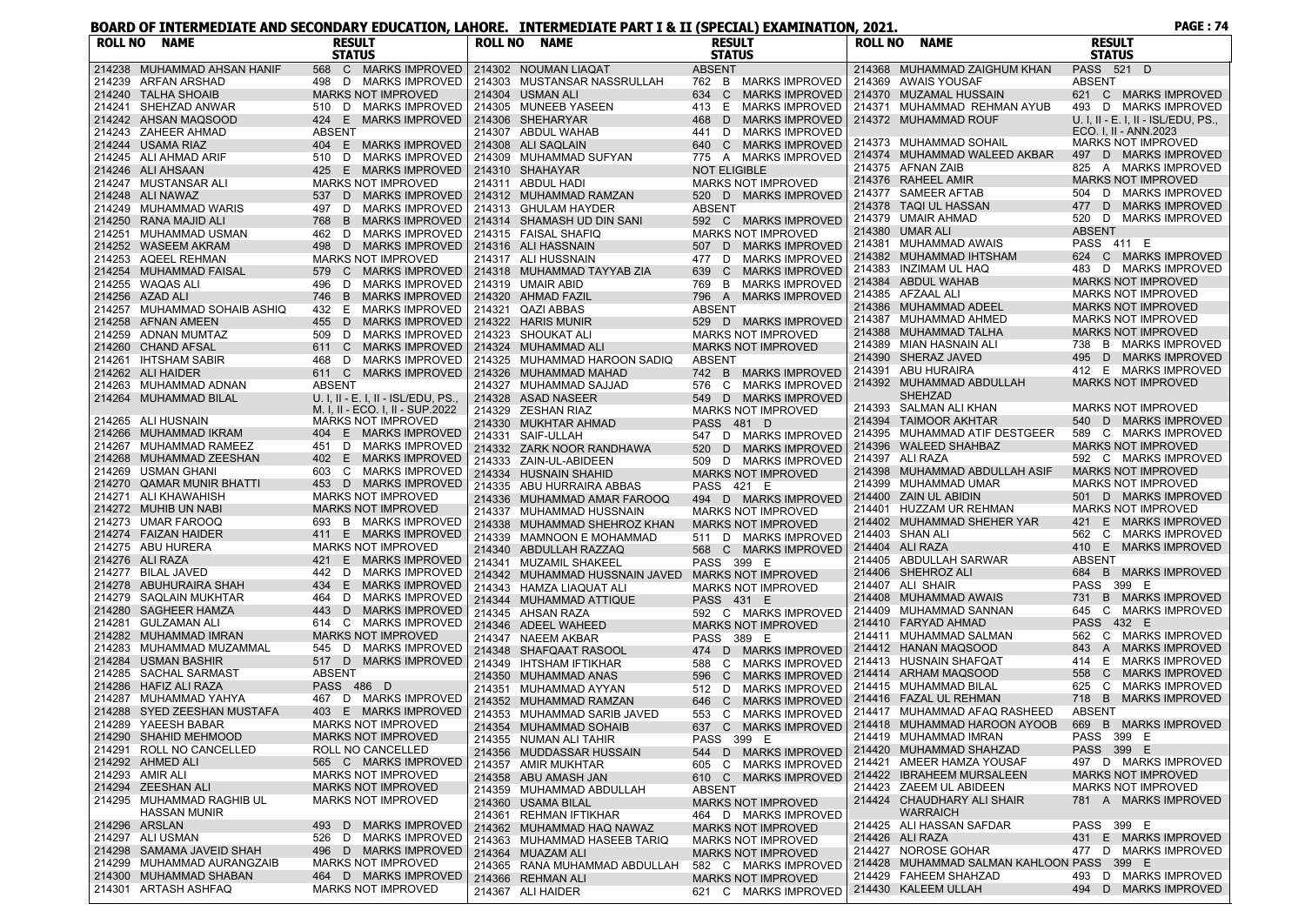| <b>ROLL NO NAME</b>                                          |               | Result<br><b>STATUS</b> |                                                                    | UUNIV VI SIIISIN ISUSIN MID USUUNNIN SUUUMISUN SIIIVINE SIIISIN ISUSIN FIMIT S WAS (UI SUMB) SIVILISINI SUSSI<br><b>ROLL NO NAME</b> | <b>RESULT</b><br><b>STATUS</b> |                                                   | ROLL NO NAME                                                  |               | <b>RESULT</b><br><b>STATUS</b>                               |
|--------------------------------------------------------------|---------------|-------------------------|--------------------------------------------------------------------|--------------------------------------------------------------------------------------------------------------------------------------|--------------------------------|---------------------------------------------------|---------------------------------------------------------------|---------------|--------------------------------------------------------------|
| 214431 ABDULLAH TANVEER                                      |               |                         |                                                                    | 747 B MARKS IMPROVED   214493 SYED MUHAMMAD ALI                                                                                      |                                | <b>MARKS NOT IMPROVED</b>                         | 214557 SYED ZEESHAN MUHIYYUDIN 510 D MARKS IMPROVED           |               |                                                              |
| 214432 RANA AHMAD RAZA                                       |               |                         | 891 A+ MARKS IMPROVED                                              | <b>HUSSNAIN</b>                                                                                                                      |                                |                                                   | 214558 SHAHARYYAR NUMAN KIYANI 665 B MARKS IMPROVED           |               |                                                              |
| 214433 UMAIR RAZA                                            |               |                         | <b>MARKS NOT IMPROVED</b>                                          | 214494 SYED ZAKIR ALI NAQVI                                                                                                          |                                | 455 D MARKS IMPROVED   214559 HAFIZ HUSNAIN       |                                                               |               | 658 C MARKS IMPROVED                                         |
| 214434 HAMMAD MUSTAFA<br>214435 MUHAMMAD ATHAR ABBAS         |               |                         | 621 C MARKS IMPROVED                                               | 534 D MARKS IMPROVED   214495 AFAQ RAEES MUFTI<br>214496 ABDUL REHMAN                                                                |                                | 571 C MARKS IMPROVED<br><b>MARKS NOT IMPROVED</b> | 214560 USAMA MANSHA                                           |               | U. I, II - E. I, II - ISL/EDU, PS.,<br>ECO. I, II - SUP.2022 |
| 214436 ANAS BILAL                                            |               |                         | 612 C MARKS IMPROVED                                               | 214497 TAYYAB HUSSAIN                                                                                                                |                                | 496 D MARKS IMPROVED                              | 214561 ZAIN UL ABIDIN                                         |               | 654 C MARKS IMPROVED                                         |
| 214437 ALI HASSAN                                            |               |                         | 588 C MARKS IMPROVED                                               | 214498 ABU HANZLA                                                                                                                    |                                | 436 E MARKS IMPROVED                              | 214562 ABDULLAH AZAM                                          |               | 593 C MARKS IMPROVED                                         |
| 214438 ALI SHEHROZ                                           |               |                         | <b>MARKS NOT IMPROVED</b>                                          | 214499 MUHAMMAD AHMAD                                                                                                                |                                | 453 D MARKS IMPROVED                              | 214563 MUHAMMAD HARIS HUSSAIN                                 |               | 932 A+ MARKS IMPROVED                                        |
| 214439 ZEESHAN MUBARAK                                       |               |                         | 479 D MARKS IMPROVED                                               | 214500 MUHAMMAD ASAD                                                                                                                 | <b>PASS 399 E</b>              |                                                   | 214564 MUHAMMAD SHARJEEL                                      |               | 528 D MARKS IMPROVED                                         |
| 214440 MUHAMMAD ABDULLAH                                     |               |                         | <b>MARKS NOT IMPROVED</b>                                          | 214501 MUHAMMAD ASGHAR ALI                                                                                                           |                                | 512 D MARKS IMPROVED                              | 214565 SYED MUSTAFA NAQVI                                     |               | 530 D MARKS IMPROVED                                         |
| <b>SARFRAZ</b>                                               |               |                         |                                                                    | 214502 MUHAMMAD ZOHAIB                                                                                                               |                                | <b>MARKS NOT IMPROVED</b>                         | 214566 QASIM ALI                                              |               | 635 C MARKS IMPROVED                                         |
| 214441 MUHAMMAD HASSAN                                       |               |                         | 753 B MARKS IMPROVED   214503 USMAN ALI                            |                                                                                                                                      |                                | <b>MARKS NOT IMPROVED</b>                         | 214567 TAIMOOR HASSAN KHAN                                    |               | 592 C MARKS IMPROVED                                         |
| 214442 HAMZA ALI REHMAN                                      |               |                         | <b>MARKS NOT IMPROVED</b>                                          | 214504 SAEED UR RAHMAN                                                                                                               |                                | <b>MARKS NOT IMPROVED</b>                         | 214568 RIZWAN ALI                                             |               | 710 B MARKS IMPROVED                                         |
| 214443 TAHA SOHAIL                                           |               |                         | 430 E MARKS IMPROVED                                               | 214505 UMAR FAROOQ                                                                                                                   |                                | 746 B MARKS IMPROVED                              | 214569 ALI HASSAN                                             |               | 593 C MARKS IMPROVED                                         |
| 214444 ZOHAIB AMEEN                                          |               |                         | <b>MARKS NOT IMPROVED</b>                                          | 214506 AMIR SHAHZAD                                                                                                                  |                                | MARKS NOT IMPROVED                                | 214570 ALI HASSAN<br>214571 MUHAMMAD SHAHZAIB RANA PASS 681 B |               | 560 C MARKS IMPROVED                                         |
| 214445 MATEEN KHALID                                         |               |                         | 425 E MARKS IMPROVED                                               | 214507 ABDULLAH IFTIKHAR                                                                                                             |                                | 523 D MARKS IMPROVED                              | 214572 MUHAMMAD UMER FAROOQ                                   |               | 610 C MARKS IMPROVED                                         |
| 214446 MUHAMMAD AZAN                                         |               |                         | <b>MARKS NOT IMPROVED</b>                                          | 214508 TAHA KAREEM                                                                                                                   |                                | 518 D MARKS IMPROVED                              | 214573 MUHAMMAD WASAY                                         |               | 488 D MARKS IMPROVED                                         |
| 214447 MUHAMMAD BILAWAL<br>214448 SHAHZAD SALEEM             |               | PASS 399 E              |                                                                    | 214509 NAEEM HUSSAN<br>214510 UMAR FAROOQ                                                                                            |                                | 606 C MARKS IMPROVED<br>647 C MARKS IMPROVED      | 214574 MUHAMMAD ZUBAIR MEHMOOD 496 D MARKS IMPROVED           |               |                                                              |
| 214449 ALI HAIDER                                            |               |                         | <b>MARKS NOT IMPROVED</b><br><b>MARKS NOT IMPROVED</b>             | 214511 BILAL HUSSAIN                                                                                                                 |                                | 615 C MARKS IMPROVED                              | 214575 UMAIR JABBAR                                           |               | PASS 480 D                                                   |
| 214450 MUHAMMAD ASAD SHABBIR                                 |               |                         | <b>MARKS NOT IMPROVED</b>                                          | 214512 MUHAMMAD REHAN ASFAR                                                                                                          |                                | 559 C MARKS IMPROVED                              | 214576 HAMZA TARIQ                                            |               | 533 D MARKS IMPROVED                                         |
| 214451 MUHAMMAD FAWAZ ALI KHAN 727 B MARKS IMPROVED          |               |                         |                                                                    | 214513 ARSHAD ALI                                                                                                                    |                                | 540 D MARKS IMPROVED                              | 214577 ALI ABBAS                                              |               | 607 C MARKS IMPROVED                                         |
| 214452 MUHAMMAD SUDAIS                                       |               |                         | <b>MARKS NOT IMPROVED</b>                                          | 214514 SALMAN SHARIF                                                                                                                 |                                | 566 C MARKS IMPROVED                              | 214578 MUHAMMAD AHSAN                                         |               | 475 D MARKS IMPROVED                                         |
| 214453 ABRAR HUSSAIN                                         |               |                         | <b>MARKS NOT IMPROVED</b>                                          | 214515 UMER SHAHBAZ                                                                                                                  |                                | 497 D MARKS IMPROVED                              | 214579 MUHAMMAD HUZAIFA BIN                                   |               | <b>PASS 430 E</b>                                            |
| 214454 MUHAMMAD EHSAN                                        |               |                         | <b>MARKS NOT IMPROVED</b>                                          | 214516 SHARAFAT ALI                                                                                                                  | ABSENT                         |                                                   | JAVED                                                         |               |                                                              |
| 214455 MUHAMMAD HUSSNAIN                                     |               |                         | 431 E MARKS IMPROVED                                               | 214517 ABU HURAIRA                                                                                                                   |                                | 603 C MARKS IMPROVED                              | 214580 SYED AQEEL ANWAR SHAH                                  |               | 636 C MARKS IMPROVED                                         |
| <b>JAMSHAID KHAN</b>                                         |               |                         |                                                                    | 214518 ZIA QAMAR                                                                                                                     |                                | 591 C MARKS IMPROVED                              | 214581 SHAHROOZ YOUSAF                                        |               | 512 D MARKS IMPROVED                                         |
| 214456 MUHAMMAD REHMAN                                       |               |                         | 518 D MARKS IMPROVED                                               | 214519 MOHADIS ABDULLAH BIN RIAZ 586 C MARKS IMPROVED                                                                                |                                |                                                   | 214582 SHERJEEL AHMAD                                         |               | 687 B MARKS IMPROVED                                         |
| 214457 MUHAMMAD UMAR RAZZAQ                                  | ABSENT        |                         |                                                                    | 214520 MUHAMMAD QASIM TAYYAB                                                                                                         | <b>ABSENT</b>                  |                                                   | 214583 SHAYAN HAIDER                                          |               | 490 D MARKS IMPROVED                                         |
| 214458 ABID HUSSAIN                                          |               |                         |                                                                    | 458 D MARKS IMPROVED   214521 MUHAMMAD USMAN KHALID                                                                                  |                                | 580 C MARKS IMPROVED                              | 214584 ALI HASSAN<br><u>and the state</u>                     |               | 443 D MARKS IMPROVED<br>497 D MARKS IMPROVED                 |
| 214459 ARSLAN ARIF                                           |               |                         | 643 C MARKS IMPROVED                                               | KHAN                                                                                                                                 |                                |                                                   | 214585 MUHAMMAD HAROON<br>214586 ALI HASSAN                   |               | 490 D MARKS IMPROVED                                         |
| 214460 RANA MUHAMMAD MOHSIN                                  |               |                         | <b>MARKS NOT IMPROVED</b>                                          | 214522 MUHAMMAD WAQAS                                                                                                                | ABSENT                         |                                                   | 214587 MUHAMMAD HASHIM                                        |               | 659 C MARKS IMPROVED                                         |
| 214461 AHMAD MUKHTAR                                         |               | <b>PASS 409 E</b>       |                                                                    | 214523 MUDASSAR NASEER                                                                                                               |                                | <b>MARKS NOT IMPROVED</b>                         | CHAUDHARY                                                     |               |                                                              |
| 214462 SHEHRYAR<br>214463 RANA SHAHZAIB                      |               |                         | 529 D MARKS IMPROVED   214524 ADEEL HASSAN<br>532 D MARKS IMPROVED | 214525 AHTESHAM ARSHAD                                                                                                               | ABSENT                         | 566 C MARKS IMPROVED                              | 214588 MUHAMMAD IQBAL                                         |               | 590 C MARKS IMPROVED                                         |
| 214464 MUHAMMAD JAMSHED YOUSAF MARKS NOT IMPROVED            |               |                         |                                                                    | 214526 AZAM ALI                                                                                                                      |                                | 610 C MARKS IMPROVED                              | 214589 MUHAMMAD UZAIR                                         |               | 520 D MARKS IMPROVED                                         |
| 214465 MUHAMMAD UMAIR HAMID                                  |               |                         | <b>MARKS NOT IMPROVED</b>                                          | 214527 USAMA JAMIL                                                                                                                   |                                | 550 C MARKS IMPROVED                              | 214590 HAIDER KHALID                                          |               | 497 D MARKS IMPROVED                                         |
| 214466 HAMZA MANZOOR                                         |               |                         | <b>MARKS NOT IMPROVED</b>                                          | 214528 AHMAD SUBHAN                                                                                                                  |                                | <b>MARKS NOT IMPROVED</b>                         | 214591 SHAHRAM AHMAD                                          |               | PASS 575 C                                                   |
| 214467 ALI HAIDER                                            |               |                         |                                                                    | 693 B MARKS IMPROVED   214529 MUHAMMAD ARAIB RIZWAN                                                                                  |                                | 632 C MARKS IMPROVED                              | 214592 FIDA-UR-REHMAN                                         |               | 551 C MARKS IMPROVED                                         |
| 214468 SAYAM AYUB                                            |               |                         |                                                                    | 456 D MARKS IMPROVED   214530 MUHAMMAD FAIZAN HASHMI                                                                                 |                                | 632 C MARKS IMPROVED                              | 214593 SOHAIB AFZAL                                           |               | 814 A MARKS IMPROVED                                         |
| 214469 AHSAN HAIDER                                          |               |                         |                                                                    | 488 D MARKS IMPROVED   214531 MUHAMMAD HUSSNAIN                                                                                      |                                | 455 D MARKS IMPROVED                              | 214594 MUHAMMAD AHTISHAM UL                                   |               | 736 B MARKS IMPROVED                                         |
| 214470 MUBEEN NASRULLAH                                      | <b>ABSENT</b> |                         |                                                                    | 214532 GOHAR ALI                                                                                                                     |                                | 518 D MARKS IMPROVED                              | <b>ISLAM</b>                                                  |               |                                                              |
| 214471 TAYYAB                                                |               |                         | <b>MARKS NOT IMPROVED</b>                                          | 214533 SAJID ALI                                                                                                                     |                                | 479 D MARKS IMPROVED                              | 214595 MUHAMMAD ZAIN ZAFAR                                    |               | 540 D MARKS IMPROVED                                         |
| 214472 ALI SHER DIL                                          |               |                         |                                                                    | 452 D MARKS IMPROVED 214534 HAMMAD ASHRAF                                                                                            |                                | 668 B MARKS IMPROVED                              | 214596 ASHAR AZEEM YAZDANI                                    |               | 621 C MARKS IMPROVED                                         |
| 214473 AHMAD USMAN                                           |               |                         | <b>MARKS NOT IMPROVED</b>                                          | 214535 MUHAMMAD AWAIS ASHRAF                                                                                                         |                                | 611 C MARKS IMPROVED                              | 214597 ZUMAR MUBARAK                                          |               | 539 D MARKS IMPROVED<br>562 C MARKS IMPROVED                 |
| 214474 MUHAMMAD RASHID                                       | ABSENT        |                         |                                                                    | 214536 NUMAN                                                                                                                         |                                | 609 C MARKS IMPROVED                              | 214598 FURQAN HASSAN<br>214599 ABDUL RAUF                     |               | <b>PASS 399 E</b>                                            |
| 214475 ALI HASSAN                                            |               |                         | 518 D MARKS IMPROVED   214538 AKASH                                | 425 E MARKS IMPROVED   214537 UMAIR HASSAN                                                                                           |                                | 539 D MARKS IMPROVED<br>667 B MARKS IMPROVED      | 214600 ALI ABBAD                                              |               | 554 C MARKS IMPROVED                                         |
| 214476 MUHAMMAD ALI SIDDIQUI<br>214477 MUHAMMAD FAZAL HAIDER | ABSENT        |                         |                                                                    | 214539 ARHAM IMRAN                                                                                                                   |                                | <b>MARKS NOT IMPROVED</b>                         | 214601 SHOAIB ALI                                             |               | <b>MARKS NOT IMPROVED</b>                                    |
| ABBAS                                                        |               |                         |                                                                    | 214540 MUHAMMAD HUSSNAIN ASLAM 675 B MARKS IMPROVED                                                                                  |                                |                                                   | 214602 MUFAKHAR ALI NAWAZ                                     |               | 724 B MARKS IMPROVED                                         |
| 214478 MUHAMMAD BILAL IQBAL                                  |               |                         |                                                                    | 443 D MARKS IMPROVED   214541 MUHAMMAD IHTASHAM                                                                                      |                                | 497 D MARKS IMPROVED                              | 214603 MUHAMMAD SAQLAIN AFZAL 485 D MARKS IMPROVED            |               |                                                              |
| 214479 FAHAD ZUBAIR                                          |               |                         |                                                                    | 553 C MARKS IMPROVED 214542 MUHAMMAD NOMAN 562 C MARKS IMPROVED 214604 SYED MUHAMMAD USMAN                                           |                                |                                                   |                                                               |               | <b>PASS 399 E</b>                                            |
|                                                              |               |                         |                                                                    | 214480 MUHAMMAD ABDULLA ASIM 618 C MARKS IMPROVED 214543 MUHAMMAD UMAIR KHALID 506 D MARKS IMPROVED 214605 SHAHZAIB                  |                                |                                                   |                                                               |               | <b>PASS 522 D</b>                                            |
| 214481 SAMEER AHMAD                                          |               |                         |                                                                    | 682 B MARKS IMPROVED   214544 MUHAMMAD ZOHAIB                                                                                        |                                | <b>MARKS NOT IMPROVED</b>                         | 214606 ZARNAB HUSSAIN                                         |               | 562 C MARKS IMPROVED                                         |
| 214482 HUSNAIN MUJAHID                                       |               |                         | <b>MARKS NOT IMPROVED</b>                                          | 214545 ADNAN ALI                                                                                                                     |                                | 539 D MARKS IMPROVED                              | 214607 MOHSIN EJAZ                                            |               | 529 D MARKS IMPROVED                                         |
| 214483 TAYYAB ALI                                            |               |                         | 554 C MARKS IMPROVED                                               | 214546 IBRAR AHMAD                                                                                                                   |                                | 543 D MARKS IMPROVED                              | 214608 MUHAMMAD MURTAZA SAQLAIN 496 D MARKS IMPROVED          |               |                                                              |
| 214484 ALI RAZA SATTAR                                       |               | <b>PASS 466 D</b>       |                                                                    | 214547 RAHEEM SALEEM                                                                                                                 |                                | 480 D MARKS IMPROVED                              | 214609 MUHAMMAD UMAR ABDUL                                    |               | 561 C MARKS IMPROVED                                         |
| 214485 MUHAMMAD ALLAH NAWAZ                                  |               |                         | 752 B MARKS IMPROVED   214548 AWAIS HAFEEZ                         |                                                                                                                                      |                                | 629 C MARKS IMPROVED                              | <b>SHAKOOR</b>                                                |               |                                                              |
| SURA                                                         |               |                         |                                                                    | 214549 ZEESHAN SHAHID                                                                                                                |                                | 560 C MARKS IMPROVED                              | 214610 MUHAMMAD ZAID ILYAS                                    |               | PASS 518 D                                                   |
| 214486 SHAHROZ AHMAD                                         |               |                         |                                                                    | 581 C MARKS IMPROVED   214550 ABDUL REHMAN                                                                                           |                                | 501 D MARKS IMPROVED                              | 214611 SAMEER AMJAD                                           |               | PASS 399 E                                                   |
| 214487 NOUROZE ABDULLAH                                      |               |                         | 476 D MARKS IMPROVED   214551 ABDUL WAHAB                          |                                                                                                                                      |                                | 564 C MARKS IMPROVED                              | 214612 SUBHAN AMJAD<br>214613 HUSNAIN MUSTAFA                 |               | <b>MARKS NOT IMPROVED</b><br>529 D MARKS IMPROVED            |
| 214488 MUHAMMAD EHTASHAM                                     |               |                         | <b>MARKS NOT IMPROVED</b>                                          | 214552 FAIZAN RIASAT                                                                                                                 |                                | 576 C MARKS IMPROVED                              | 214614 ANAS ALI                                               |               | 532 D MARKS IMPROVED                                         |
| 214489 AYESH MOIZ                                            |               |                         | <b>MARKS NOT IMPROVED</b><br>404 E MARKS IMPROVED                  | 214553 ALI ZAIN                                                                                                                      |                                | 646 C MARKS IMPROVED                              | 214615 HUSSNAIN MEHMOOD                                       |               | 508 D MARKS IMPROVED                                         |
| 214490 ALI HUSNAIN<br>214491 MUHAMMAD TALHA                  |               |                         |                                                                    | 214554 MUHAMMAD SAGHEER ZAFAR 673 B MARKS IMPROVED<br>673 B MARKS IMPROVED   214555 MUHAMMAD SHAYAN ROHAIL                           |                                | 973 A+ MARKS IMPROVED                             | 214616 MAUZAM ALI                                             | <b>ABSENT</b> |                                                              |
| 214492 NUMAN ASLAM                                           |               |                         | 447 D MARKS IMPROVED   214556 ADNAN ANWAR                          |                                                                                                                                      | PASS 399 E                     |                                                   | 214617 MUHAMMAD ADEEL                                         |               | 582 C MARKS IMPROVED                                         |
|                                                              |               |                         |                                                                    |                                                                                                                                      |                                |                                                   |                                                               |               |                                                              |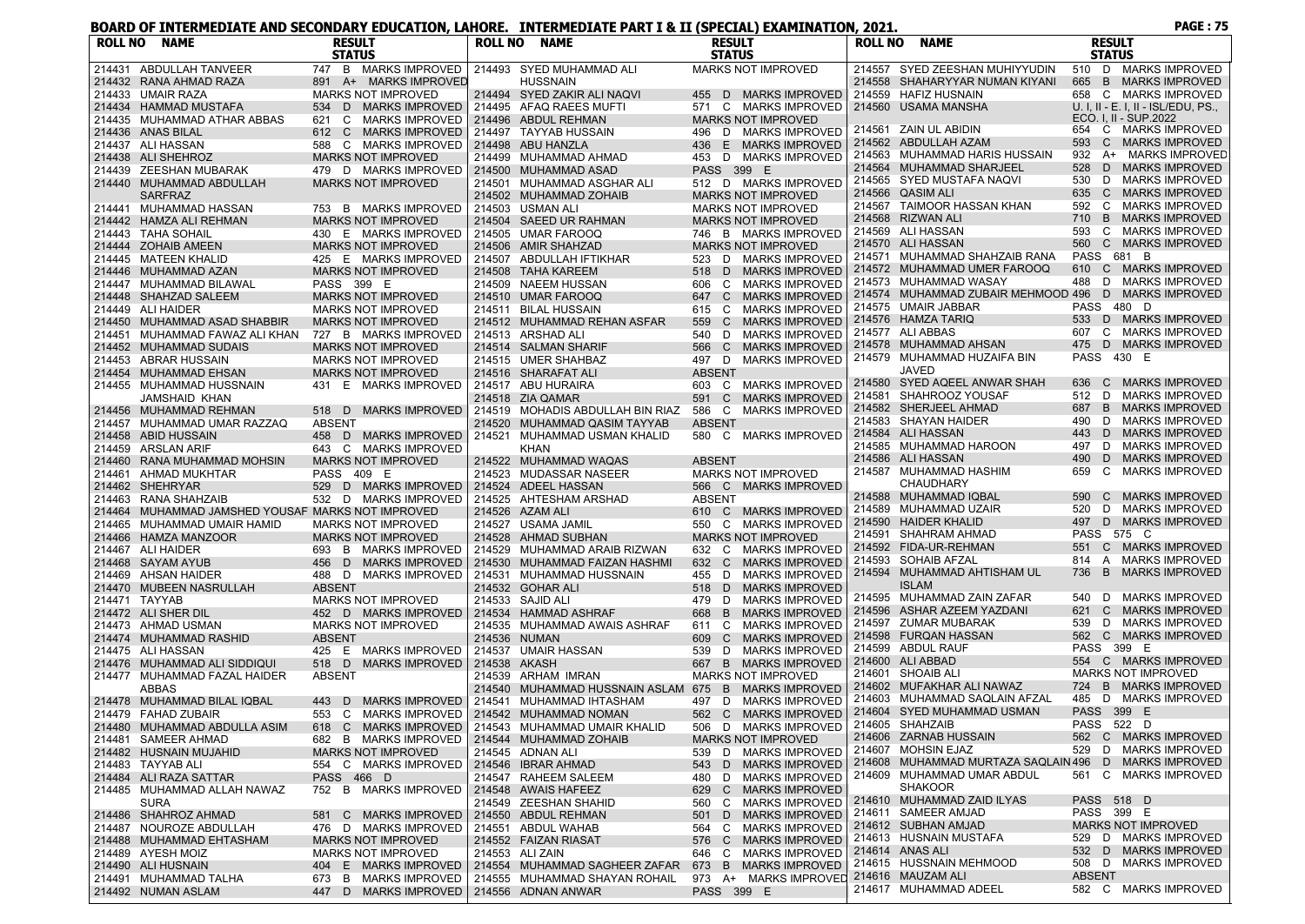| <b>ROLL NO NAME</b>                                 | <b>RESULT</b><br><b>STATUS</b>            | <b>ROLL NO NAME</b>                                | <b>RESULT</b><br><b>STATUS</b>           | <b>NAME</b><br>ROLL NO                              | <b>RESULT</b><br><b>STATUS</b> |
|-----------------------------------------------------|-------------------------------------------|----------------------------------------------------|------------------------------------------|-----------------------------------------------------|--------------------------------|
| 214618 AHMED AMANAT                                 | 474 D MARKS IMPROVED                      | 214683 MUSA LUQMAN BUTT                            | <b>ABSENT</b>                            | 214749 MUHAMMAD ALTMASH                             | 593 C MARKS IMPROVED           |
| 214619 MUHAMMAD AWAIS                               | 474 D MARKS IMPROVED                      | 214684 JUNAID MUSTAFA                              | 433 E MARKS IMPROVED                     | 214750 MUHAMMAD HAMZA                               | 477 D MARKS IMPROVED           |
| 214620 MUHAMMAD MOIZ                                | 495 D MARKS IMPROVED                      | 214685 USMAN ARIF                                  | 550 C MARKS IMPROVED                     | 214751 MUHAMMAD HASAN NAWAZ                         | <b>MARKS NOT IMPROVED</b>      |
| 214621 MUHAMMAD UZAIR LATIF                         | 551 C MARKS IMPROVED                      | 214686 FIDA ALI                                    | <b>MARKS NOT IMPROVED</b>                | 214752 MUHAMMAD MUZAMMIL ILYAS                      | ABSENT                         |
| 214622 MUHAMMAD YOUNAS                              | <b>MARKS NOT IMPROVED</b>                 | 214687 MUHAMMAD AWAIS KHALID                       | <b>MARKS NOT IMPROVED</b>                | 214753 MUHAMMAD UMAR                                | 497 D MARKS IMPROVED           |
| 214623 ALI ASGHAR AWAN                              | 656 C MARKS IMPROVED                      | 214688 MUHAMMAD YASEEN                             | <b>MARKS NOT IMPROVED</b>                | 214754 MUHAMMED KABIR NADEEM                        | 539 D MARKS IMPROVED           |
| 214624 JAWAD IJAZ                                   | <b>MARKS NOT IMPROVED</b>                 | 214689 MUNIB ASIF                                  | ABSENT                                   | 214755 ZAIGHUM WALEED                               | <b>MARKS NOT IMPROVED</b>      |
| 214625 IJLAL HAIDER                                 | 510 D MARKS IMPROVED                      | 214690 AZAM TARIQ                                  | <b>MARKS NOT IMPROVED</b>                | 214756 SHAHZER JAVAID                               | 528 D MARKS IMPROVED           |
| 214626 MUHAMMAD USMAN                               | <b>MARKS NOT IMPROVED</b>                 | 214691 MEESAM ABBAS                                | <b>MARKS NOT IMPROVED</b>                | 214757 DANIYAL                                      | PASS 453 D                     |
| 214627 SAMI ULLAH                                   | 546 D MARKS IMPROVED                      | 214692 ABDUL REHMAN                                | 471 D MARKS IMPROVED                     | 214758 HAFIZ MUHAMMAD ABDULLAH 559 C MARKS IMPROVED |                                |
| 214628 NASIR AHMAD                                  | <b>MARKS NOT IMPROVED</b>                 | 214693 HAMZA MUSHTAQ                               | 570 C MARKS IMPROVED                     | 214759 USAMA BIN ZAHIR                              | <b>PASS 399 E</b>              |
| 214629 MUHAMMAD TEHSIN RASOOL                       | 573 C MARKS IMPROVED                      | 214694 MUHAMMAD MUDASSSIR                          | 715 B MARKS IMPROVED                     | 214760 TAHOOR AHMAD                                 | 512 D MARKS IMPROVED           |
| 214630 UBAID RAZA                                   | 614 C MARKS IMPROVED                      | 214695 MUHAMMAD WAQAR                              | <b>MARKS NOT IMPROVED</b>                | 214761 ABDULLAH GHAFAR                              | 454 D MARKS IMPROVED           |
| 214631 SABIR HUSSAIN                                | PASS 399 E                                | 214696 KHURRAM USMAN                               | <b>MARKS NOT IMPROVED</b>                | 214762 ALI HUSNAIN                                  | <b>MARKS NOT IMPROVED</b>      |
| 214632 DANISH ALI                                   | 554 C MARKS IMPROVED                      | 214697 HUSSNAIN ALI                                | 505 D MARKS IMPROVED                     | 214763 MUHAMMAD AHMAD IMRAN                         | 490 D MARKS IMPROVED           |
| 214633 USAMA MANZOOR                                | <b>MARKS NOT IMPROVED</b>                 | 214698 MUSTAEEN QAMMAR                             | 584 C MARKS IMPROVED                     | 214764 MUHAMMAD ALI                                 | <b>MARKS NOT IMPROVED</b>      |
| 214634 ZEESHAN                                      | 543 D MARKS IMPROVED                      | 214699 MUHAMMAD MAJEED SULTAN MARKS NOT IMPROVED   |                                          | 214765 MUHAMMAD ALI FAISAL                          | <b>MARKS NOT IMPROVED</b>      |
| 214635 MUHAMMAD MUJTABA                             | <b>MARKS NOT IMPROVED</b>                 | 214700 UMAIR ARIF                                  | <b>MARKS NOT IMPROVED</b>                | 214766 MUHAMMAD AZEEM                               | <b>MARKS NOT IMPROVED</b>      |
| 214636 MUHAMMAD TALHA                               | <b>ABSENT</b>                             | 214701 ASAD RAFIQUE                                | 869 A MARKS IMPROVED                     | 214767 MUHAMMAD HASEEB                              | <b>MARKS NOT IMPROVED</b>      |
| 214637 TALHA ZULFIQAR                               | 542 D MARKS IMPROVED                      | 214702 MUHAMMAD MAZHAR MANZOOR418 E MARKS IMPROVED |                                          | 214768 MUHAMMAD IRFAN                               | PASS 456 D                     |
| 214638 ZAIN ALI                                     | <b>MARKS NOT IMPROVED</b>                 | 214703 SHEHYAZ AHMAD                               | <b>MARKS NOT IMPROVED</b>                | 214769 MUHAMMAD QASIM                               | <b>MARKS NOT IMPROVED</b>      |
| 214639 ZAIN ALI                                     | <b>MARKS NOT IMPROVED</b>                 | 214704 ABU HURAIRAH                                | 580 C MARKS IMPROVED                     | 214770 MUHAMMAD TALHA ABRAR                         | 549 D MARKS IMPROVED           |
| 214640 TEHSEEN MUKHTAR                              | <b>MARKS NOT IMPROVED</b>                 | 214705 MUHAMMAD MATEEN                             | 534 D MARKS IMPROVED                     | 214771 AMAAN ABID                                   | <b>MARKS NOT IMPROVED</b>      |
| 214641 MUHAMMAD SHAHZAIB JAMIL 799 A MARKS IMPROVED |                                           | 214706 ZAIN UL ABDIN                               | 441 D MARKS IMPROVED                     | 214772 SYED FAZEEL AHMED                            | <b>MARKS NOT IMPROVED</b>      |
| 214642 MUHAMMAD SHUMAIL ALI AZAM ABSENT             |                                           | 214707 ATA UR REHMAN AFZAL                         | 474 D MARKS IMPROVED                     | 214773 FAZEEL TARIQ                                 | 523 D MARKS IMPROVED           |
| 214643 MUHAMMAD TAZEEM                              | <b>MARKS NOT IMPROVED</b>                 | 214708 MUHAMMAD AMAN KHALID                        | <b>MARKS NOT IMPROVED</b>                | 214774 ADEEL JAMEEL                                 | 440 D MARKS IMPROVED           |
| 214644 MUJEEB-UR-REHMAN                             | <b>MARKS NOT IMPROVED</b>                 | 214709 INTASAR UL HAQ                              | <b>MARKS NOT IMPROVED</b>                | 214775 BASHIR AJMAL                                 | <b>PASS 399 E</b>              |
| 214645 ISHFAQ ALI                                   | <b>MARKS NOT IMPROVED</b>                 | 214710 USAMA QAYYUM KHAN                           | <b>MARKS NOT IMPROVED</b>                | 214776 SHAHZAD AHMAD                                | 533 D MARKS IMPROVED           |
| 214646 AWAIS NASIR                                  | 539 D MARKS IMPROVED                      | 214711 ZAIN ALI                                    | <b>MARKS NOT IMPROVED</b>                | 214777 GULSHER ALI                                  | ABSENT                         |
| 214647 MUHAMMAD AHSAN                               | 517 D MARKS IMPROVED                      | 214712 ABDUL WASAY MUNIR                           | 645 C MARKS IMPROVED                     | 214778 ABDUL AZIZ SALMAN BUTT                       | 727 B MARKS IMPROVED           |
| 214648   MUHAMMAD KHALIL                            | <b>MARKS NOT IMPROVED</b>                 | 214713 ATA-UL-MUSTAFA                              | 511 D MARKS IMPROVED                     | 214779 HAMZA KHALIL                                 | <b>PASS 675 B</b>              |
| 214649 MUHAMMAD REHAN                               | MARKS NOT IMPROVED                        | 214714 MUHAMMAD HANZALA TARIQ                      | 498 D MARKS IMPROVED                     | 214780 ROLL NO CANCELLED                            | ROLL NO CANCELLED              |
| 214650 MIR GHULAM MOHI-UD-DIN                       | <b>PASS 391 E</b>                         | 214715 HAROON AFTAB                                | <b>MARKS NOT IMPROVED</b>                | 214781 HAMZA YOUSAF                                 | 798 A MARKS IMPROVED           |
| 214651 AHMAD ABDULLAH                               | <b>MARKS NOT IMPROVED</b>                 | 214716 STEPHEN NADEEM                              | <b>MARKS NOT IMPROVED</b>                | 214782 ALI IMRAN                                    | 458 D MARKS IMPROVED           |
| 214652 SHEHRYAR KHAN                                | PASS 399 E                                | 214717 ANAS MASOOD                                 | 432 E MARKS IMPROVED                     | 214783 ALI WAQAS                                    | <b>MARKS NOT IMPROVED</b>      |
| 214653 HAMZA NOOR                                   | ABSENT                                    | 214718 TANVEER AHMAD                               | 501 D MARKS IMPROVED                     | 214784 JAWAD AHMAD SHER                             | PASS 469 D                     |
| 214654 FAHAD HUSSAIN                                | 518 D MARKS IMPROVED                      | 214719 BILAL WAHEED                                | 523 D MARKS IMPROVED                     | 214785 MUHAMMAD AMMAR                               | 431 E MARKS IMPROVED           |
| 214655 MUHAMMAD SHAHID                              | 528 D MARKS IMPROVED                      | 214720 MUTEEB AHMAD KHAN                           | <b>MARKS NOT IMPROVED</b>                | 214786 MUHAMMAD IRFAN                               | 475 D MARKS IMPROVED           |
| 214656 UMAR SHOUKAT                                 | 425 E MARKS IMPROVED                      | 214721 DANISH                                      | PASS 432 E                               | 214787 MUHAMMAD NAEEM SULEMAN MARKS NOT IMPROVED    |                                |
| 214657 ABDULLAH                                     | 651 C MARKS IMPROVED                      | 214722 HAFIZ MUHAMMAD HAROON                       | PASS 389 E                               | 214788 SALMAN KHAN                                  | <b>ABSENT</b>                  |
| 214658 TAYYAB TARIQ                                 | 738 B MARKS IMPROVED                      | 214723 ABDUL AHAD                                  | <b>ABSENT</b>                            | 214789 ABDULLAH ZAMAN                               | <b>MARKS NOT IMPROVED</b>      |
| 214659 ATA-UL-MUSTAFA                               | 738 B MARKS IMPROVED                      | 214724 MUHAMMAD ALI BUTT                           | 515 D MARKS IMPROVED                     | 214790 TAHA SAUD HASSAN                             | <b>ABSENT</b>                  |
| 214660 ZAIN UL ABIDEEN                              | <b>MARKS NOT IMPROVED</b>                 | 214725 MUHAMMAD FARDEEN GULL                       | MARKS NOT IMPROVED                       | 214791 AHMAD ALI KHAN                               | 559 C MARKS IMPROVED           |
| 214661 TAYYAB HAMEED                                | <b>MARKS NOT IMPROVED</b>                 | 214726 ALI HAMZA                                   | <b>MARKS NOT IMPROVED</b>                | 214792 MUHAMMAD AZEEM                               | 561 C MARKS IMPROVED           |
| 214662 MUHAMMAD FAHAD ASHRAF                        | PASS 450 D                                | 214727 SHOAIB RAMZAN                               | 592 C MARKS IMPROVED                     | 214793 MUHAMMAD FURQAN                              | 404 E MARKS IMPROVED           |
| 214663 MUHAMMAD WALEED                              | 468 D MARKS IMPROVED                      | 214728 MUHAMMAD FAHAD                              | <b>ABSENT</b>                            | 214794 MUHAMMAD HASSAAN                             | 518 D MARKS IMPROVED           |
| 214664 AHTISHAM ALI                                 | 732 B MARKS IMPROVED                      | 214729 MUHAMMAD FAISAL                             | 562 C MARKS IMPROVED                     | <b>MAQBOOL</b>                                      |                                |
| 214665 IKRAM ANWAR                                  | <b>MARKS NOT IMPROVED</b>                 | 214730 MUHAMMAD UMAR                               | <b>MARKS NOT IMPROVED</b>                | 214795 MUHAMMAD MEHMOOD UR                          | 496 D<br>MARKS IMPROVED        |
| 214666 MUHAMMAD SHAHEER BHATTI 534 D MARKS IMPROVED |                                           | 214731   MUHAMMAD UMAR ASLAM                       | ABSENT                                   | REHMAN AHMAD                                        |                                |
| 214667 DAAIM RIZWAN                                 | 592 C MARKS IMPROVED                      | 214732 ADBEEL DANIAL                               | <b>MARKS NOT IMPROVED</b>                | 214796 MUHAMMAD SUHEER                              | 627 C MARKS IMPROVED           |
| 214668 FURQAN REHMAT                                | 479 D MARKS IMPROVED                      | 214733 GOUHAR FAYYAZ CHISHTI                       | <b>MARKS NOT IMPROVED</b>                | <b>MUBASHIR</b>                                     |                                |
| 214669 TANVEER AHMAD                                | 472 D MARKS IMPROVED   214734 DANIYAL ALI |                                                    | <b>ABSENT</b>                            | 214797 MUHAMMAD TAHA KHAN                           | 496 D MARKS IMPROVED           |
| 214670 IJAZ HUSSAIN                                 | 523 D MARKS IMPROVED   214735 ZARRAR      |                                                    | 590 C MARKS IMPROVED   214798 AYUB NAWAZ |                                                     | <b>PASS 399 E</b>              |
| 214671 MUHAMMAD ALI HARIS                           | 723 B MARKS IMPROVED                      | 214736 AHMAD FAIZAN                                | 436 E MARKS IMPROVED                     | 214799 MUBEEN                                       | 562 C MARKS IMPROVED           |
| 214672 MUHAMMAD HARIS                               | <b>MARKS NOT IMPROVED</b>                 | 214737 MUHAMMAD HASEEB                             | PASS 415 E                               | 214800 HARIS NAWAZ                                  | <b>MARKS NOT IMPROVED</b>      |
| 214673 ABDUL REHMAN                                 | <b>MARKS NOT IMPROVED</b>                 | 214738 ARMAN AHMAD                                 | 662 B MARKS IMPROVED                     | 214801 AOUN ABBAS                                   | 544 D MARKS IMPROVED           |
| 214674 HAMZA ZAHID                                  | 434 E MARKS IMPROVED                      | 214739 SYED AASIL HUSSAIN HASHMI                   | PASS 410 E                               | 214802 UMAR FAROOQ HAIDER                           | <b>MARKS NOT IMPROVED</b>      |
| 214675 MUHAMMAD ZULQURNAIN                          | 452 D MARKS IMPROVED                      | 214740 MOEEZ BUTT                                  | 848 A MARKS IMPROVED                     | 214803 HUZAIFA HUSSAIN                              | 540 D MARKS IMPROVED           |
| <b>GONDAL</b>                                       |                                           | 214741 TALHA NAVEED                                | <b>MARKS NOT IMPROVED</b>                | 214804 MUHAMMAD FAIZ ALI                            | 578 C MARKS IMPROVED           |
| 214676 QAMAR AFZAL                                  |                                           | 654 C MARKS IMPROVED   214742 ZUNNO-RAIN ASGHAR    | ABSENT                                   | 214805 MUHAMMAD NOUMAN BUTT                         | <b>MARKS NOT IMPROVED</b>      |
| 214677 ABDULLAH IFTIKHAR                            | 495 D MARKS IMPROVED                      | 214743 ABDULLAH IHTASHAM                           | ABSENT                                   | 214806 MOHID MUSHTAQ                                | <b>ABSENT</b>                  |
| 214678 ALI HAMZAH KHAN                              | 679 B MARKS IMPROVED                      | 214744 MIRZA ABDUL RAZZAQ BAIG                     | 570 C MARKS IMPROVED                     | 214807 UMER ABDULLAH                                | 617 C MARKS IMPROVED           |
| 214679 MUHAMMAD AHMAD                               | 499 D MARKS IMPROVED                      | 214745 ALI HASSAN                                  | 630 C MARKS IMPROVED                     | 214808 UMAR FEROZ HASHMI                            | <b>MARKS NOT IMPROVED</b>      |
| 214680 SAMUEL                                       | <b>MARKS NOT IMPROVED</b>                 | 214746 MUHAMMAD ABDULLAH JAN                       | <b>ABSENT</b>                            | 214809 ABDUL RAHMAN                                 | <b>ABSENT</b>                  |
| 214681 MUHAMMAD MOHSIN                              | ABSENT                                    | 214747 MUHAMMAD ADIL                               | 432 E MARKS IMPROVED                     | 214810 MUHAMMAD AHMAD ABBAS                         | 1060 A+ MARKS                  |
| 214682 UMAIR SAQIB                                  | <b>MARKS NOT IMPROVED</b>                 | 214748 MUHAMMAD ALI                                | 458 D MARKS IMPROVED                     |                                                     | <b>IMPROVED</b>                |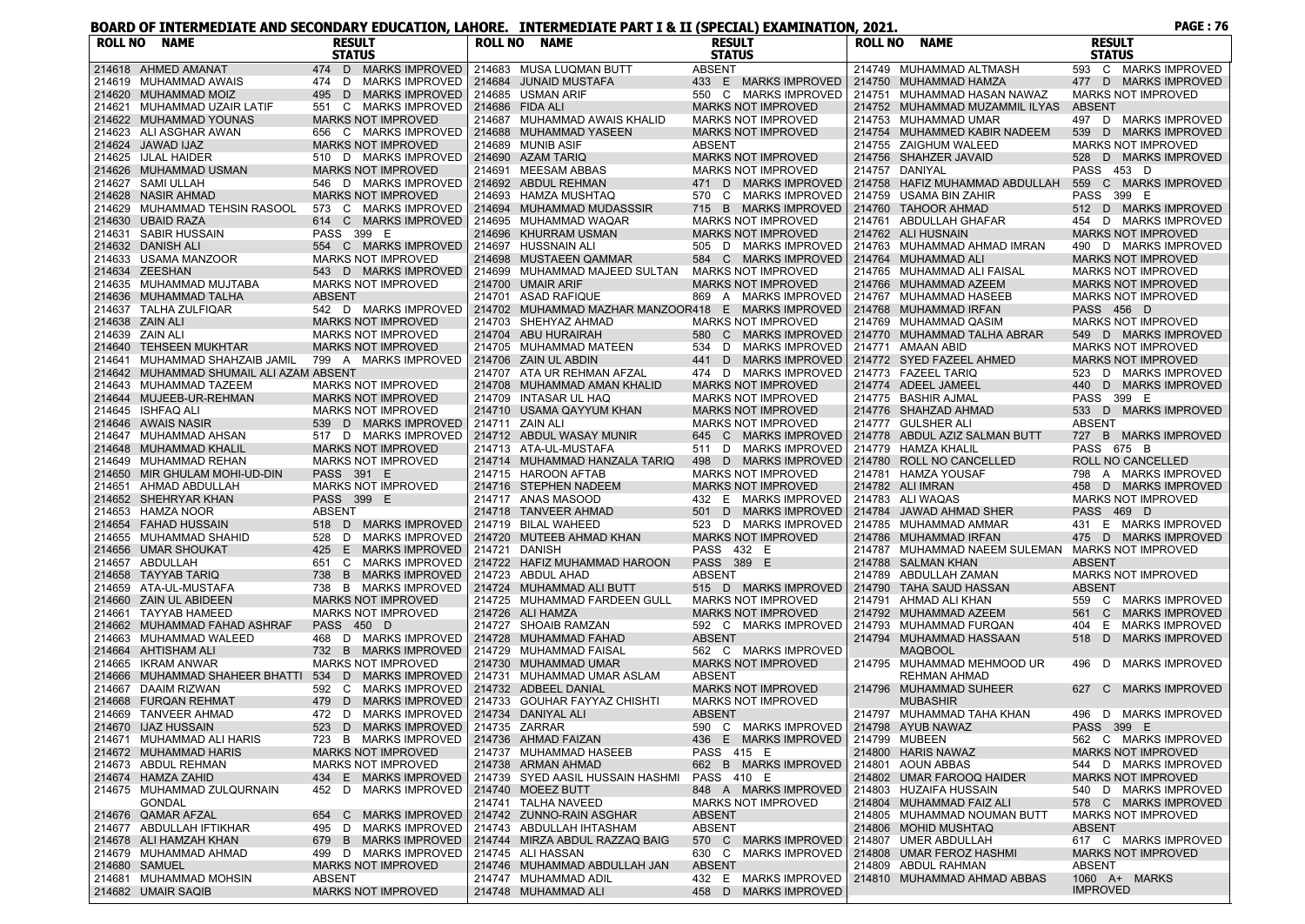| ROLL NO    | <b>NAME</b>                   | <b>RESULT</b><br><b>STATUS</b> | <b>ROLL NO NAME</b>                                   | <b>RESULT</b><br><b>STATUS</b> | ROLL NO<br><b>NAME</b>                                | <b>RESULT</b><br><b>STATUS</b> |
|------------|-------------------------------|--------------------------------|-------------------------------------------------------|--------------------------------|-------------------------------------------------------|--------------------------------|
|            | 214811 MUHAMMAD AWAIS         | <b>MARKS NOT IMPROVED</b>      | 214872 SYED MUHAMMAD SHAFQAT ALIMARKS NOT IMPROVED    |                                | 214935 RANA HARIS                                     | 886 A+ MARKS IMPROVED          |
|            | 214812 MUHAMMAD JUNAID        | 674 B MARKS IMPROVED           | <b>RIZVI</b>                                          |                                | 214936 AHMAD ALI                                      | 527 D MARKS IMPROVED           |
|            | 214813 SYED MARJAN ALI KAZMI  | 676 B MARKS IMPROVED           | 214873 ASHFAQ AHMAD                                   | PASS 399 E                     | 214937 HUZAIFA AHMAD                                  | 576 C MARKS IMPROVED           |
|            | 214814 FARHAN ALI             | <b>MARKS NOT IMPROVED</b>      | 214874 GHULAM MUSTAFA                                 | 643 C MARKS IMPROVED           | 214938 MUHAMMAD MEHTAB TARIQ                          | 480 D MARKS IMPROVED           |
|            | 214815 GHULAM MUSTAFA         | PASS 734 B                     | 214875 ZAIN MUNIR                                     | <b>PASS 399 E</b>              | 214939 MUHAMMAD TAYYAB                                | 815 A MARKS IMPROVED           |
|            | 214816 BILAL MEHMOOD          | 514 D MARKS IMPROVED           | 214876 MUHAMMAD AMMAD NAWAZ                           | <b>PASS 512 D</b>              | 214940 IBRAR AHMED                                    | 561 C MARKS IMPROVED           |
|            | 214817 MUHAMMAD AHMAD RAZA    | D MARKS IMPROVED<br>466        | <b>KHAN</b>                                           |                                | 214941 AHMED WAQAR                                    | <b>MARKS NOT IMPROVED</b>      |
|            | 214818 MUHAMMAD AQEEL         | 603 C MARKS IMPROVED           | 214877 MUHAMMAD ANNUS                                 | 623 C MARKS IMPROVED           | 214942 SAMEE ULLAH                                    | 501 D MARKS IMPROVED           |
|            | 214819 MUHAMMAD BILAL TANVEER | <b>MARKS NOT IMPROVED</b>      | 214878 MUHAMMAD DANIYAL                               | <b>MARKS NOT IMPROVED</b>      | 214943 ADAM WAQAR                                     | 559 C MARKS IMPROVED           |
|            | 214820 MUHAMMAD TAYYAB ALI    | <b>MARKS NOT IMPROVED</b>      | 214879 MUHAMMAD HAROON                                | <b>ABSENT</b>                  | 214944 NOUMAN KHAN                                    | 517 D MARKS IMPROVED           |
|            | 214821 AHSAN AZMAT            | <b>MARKS NOT IMPROVED</b>      | 214880 MUHAMMAD IBRAHEEM                              | 456 D MARKS IMPROVED           | 214945 SALMAN TABISH                                  | <b>ABSENT</b>                  |
|            | 214822 SHAHEER REHAN          | <b>ABSENT</b>                  | 214881 MUHAMMAD QASIM RIAZ                            | 588 C MARKS IMPROVED           | 214946 TAIMOOR ARSHAD                                 | 469 D MARKS IMPROVED           |
|            | 214823 SAMI-ULLAH             | 518 D MARKS IMPROVED           | 214882 MUHAMMAD SHAHID                                | PASS 399 E                     | 214947 FAIZ ALI KHAN                                  | 434 E MARKS IMPROVED           |
|            | 214824 DANIYAL KHAN           | PASS 399 E                     | 214883 MUHAMMAD USMAN                                 | 1013 A+ MARKS                  | 214948 MUHAMMAD ABDULLAH                              | 475 D MARKS IMPROVED           |
|            | 214825 AMIR SHABBIR           | <b>ELIGIBILITY</b>             |                                                       | <b>IMPROVED</b>                | 214949 MUHAMMAD ADNAN NAZEER                          | 572 C MARKS IMPROVED           |
|            | 214826 SAMSON ASLAM           | <b>MARKS NOT IMPROVED</b>      | 214884 MUHAMMAD WAQAS                                 | 410 E MARKS IMPROVED           | 214950 MUHAMMAD ALI                                   | <b>MARKS NOT IMPROVED</b>      |
|            | 214827 FAIZ NASEEM            | 626 C MARKS IMPROVED           | 214885 MOHAMMAD YOUSAF                                | <b>MARKS NOT IMPROVED</b>      | 214951 MUHAMMAD INTESAM UR                            | 583 C MARKS IMPROVED           |
|            | 214828 HAMZA LIAQAT           | <b>MARKS NOT IMPROVED</b>      | 214886 WAQAS SHOAIB                                   | <b>MARKS NOT IMPROVED</b>      | <b>REHMAN</b>                                         |                                |
| 214829 ALI |                               | <b>PASS 399 E</b>              | 214887 SYED SAIFULLAH SHAH                            | 580 C MARKS IMPROVED           | 214952 MUHAMMAD KARAR ARSHAD                          | <b>PASS 512 D</b>              |
|            | 214830 MUHAMMAD NOUMAN        | 528 D MARKS IMPROVED           | 214888 WALEED WAHEED                                  | <b>MARKS NOT IMPROVED</b>      | 214953 USMAN ALI                                      | <b>PASS 485 D</b>              |
|            | 214831 MUHAMMAD TAYYAB SAIF   | 734 B MARKS IMPROVED           | 214889 SHAHID SAEED                                   | 730 B MARKS IMPROVED           | 214954 NUMAN RIAZ                                     | 443 D MARKS IMPROVED           |
|            | 214832 ZAMAN MANSHA           | <b>MARKS NOT IMPROVED</b>      | 214890 QASIM MUSTAFA                                  | 516 D MARKS IMPROVED           | 214955 SHAHZAIB UL HASSAN                             | <b>MARKS NOT IMPROVED</b>      |
|            | 214833 SYED YASIR ABBAS NAQVI | <b>MARKS NOT IMPROVED</b>      | 214891 FAIQ AHMED                                     | 519 D MARKS IMPROVED           | 214956 OWAIS SULTAN                                   | <b>MARKS NOT IMPROVED</b>      |
|            | 214834 RAMISH HIJAZ           | PASS 478 D                     | 214892 HASSAN MASOOD BUTT                             | <b>PASS 508 D</b>              | 214957 HASSAAN AHMED KAZMI                            | <b>MARKS NOT IMPROVED</b>      |
|            | 214835 ABDULLAH SHAFAQAT      | <b>MARKS NOT IMPROVED</b>      | 214893 TAHA AZEEM                                     | <b>ABSENT</b>                  | 214958 ABDULLAH AKRAM                                 | 537 D MARKS IMPROVED           |
|            | 214836    RANA MUHAMMAD QASIM | <b>MARKS NOT IMPROVED</b>      | 214894 WAJAHAT TAQI                                   | 518 D MARKS IMPROVED           | 214959 ALI ABBAS                                      | 478 D MARKS IMPROVED           |
|            | <b>NADEEM</b>                 |                                | 214895 MUHAMMAD ALI ISAM                              | D MARKS IMPROVED<br>515        | 214960 ARBAB NASIR                                    | 495 D MARKS IMPROVED           |
|            | 214837 MUHAMMAD SOHAIL ADIL   | 548 D MARKS IMPROVED           | 214896 MUHAMMAD IRTAZA                                | 723 B MARKS IMPROVED           | 214961<br>JAWAD RAFIQUE                               | 501 D MARKS IMPROVED           |
|            | 214838 ROHAN AHMAD            | 485 D MARKS IMPROVED           | 214897 SAMAR IQBAL                                    | 557 C MARKS IMPROVED           | 214962 MUHAMMAD ANAS KASHMIRI                         | 808 A MARKS IMPROVED           |
|            | 214839 REHAN ALI              | <b>MARKS NOT IMPROVED</b>      | 214898 AWAIS RASOOL                                   | <b>PASS 399 E</b>              | 214963 MUHAMMAD AZIB ALI                              | ROLL NO. SLIP NOT ISSUED       |
|            | 214840 AWAIS HASSAN           | 539 D MARKS IMPROVED           | 214899 USAMA SAEED                                    | 663 B MARKS IMPROVED           | 214964 SYED MUHAMMAD AQIB                             | 521 D MARKS IMPROVED           |
|            | 214841 MIAN MUHAMMAD FARRUKH  | 538 D MARKS IMPROVED           | 214900 UMER BUTT                                      | C MARKS IMPROVED<br>555        | <b>BUKHARI</b>                                        |                                |
|            | 214842 JAMSHAID AHMAD         | PASS 399 E                     | 214901 ZEESHAN AHMAD                                  | <b>B</b> MARKS IMPROVED<br>665 | 214965 SYED MUHAMMAD SHEESS                           | 582 C MARKS IMPROVED           |
|            | 214843 MUHAMMAD RIZWAN KHALIQ | ABSENT                         | 214902 ALI IMRAN                                      | D MARKS IMPROVED<br>475        | <b>HASNAIN</b>                                        |                                |
|            | 214844 MUHAMMAD SIKANDAR BUTT | <b>MARKS NOT IMPROVED</b>      | 214903 MUHAMMAD HASSAN RAZZAQ                         | 539<br>D MARKS IMPROVED        | 214966 FAHEEM SALEEM                                  | <b>PASS 458 D</b>              |
|            | 214845 MUHAMMAD UMAIR         | 712 B MARKS IMPROVED           | 214904 MUHAMMAD SAAD IFTIKHAR                         | 640 C MARKS IMPROVED           | 214967 AMEER HAMZA                                    | PASS 475 D                     |
|            | 214846 HAFIZ MUHAMMAD SHABAN  | <b>MARKS NOT IMPROVED</b>      | 214905 MUHAMMAD UMAIR                                 | 538 D MARKS IMPROVED           | 214968 FARHAN MAHMOOD                                 | <b>MARKS NOT IMPROVED</b>      |
|            | 214847 ABDUL-REHMAN MUDDASSIR | <b>MARKS NOT IMPROVED</b>      | 214906 ZAID GUL NAWAZ                                 | 523<br>D MARKS IMPROVED        | 214969 HAROON NADEEM                                  | 515 D MARKS IMPROVED           |
|            | 214848 MOHAMMAD HAMZA         | 760 B MARKS IMPROVED           | 214907 KASHIF ABBAS                                   | D MARKS IMPROVED<br>496        | 214970 ANOOSH DANIYAL MASIH                           | <b>MARKS NOT IMPROVED</b>      |
|            | 214849 MUHAMMAD HASNAIN       | <b>ABSENT</b>                  | 214908 MALIK HAMMAD                                   | 490 D MARKS IMPROVED           | 214971 FAISAL ALI                                     | 577 C MARKS IMPROVED           |
|            | 214850 MUHAMMAD HUZAIFAH      | <b>ABSENT</b>                  | 214909 NOOR MUHAMMAD                                  | E MARKS IMPROVED<br>425        | 214972 CHASHEEN DURRANI                               | 469 D MARKS IMPROVED           |
|            | 214851 MUHAMMAD SAUD DAWOOD   | <b>ABSENT</b>                  | 214910 ATTA ULLAH                                     | 425 E MARKS IMPROVED           | 214973 ABDULLAH RAZA                                  | 501 D MARKS IMPROVED           |
|            | <b>KHAN</b>                   |                                | 214911 MUHAMMAD RAQEEM IRFAN                          | 545 D MARKS IMPROVED           | 214974 MUHAMMAD ABDULLAH                              | 602 C MARKS IMPROVED           |
|            | 214852 MUHAMMAD USAMA         | <b>MARKS NOT IMPROVED</b>      | 214912 MUHAMMAD UMAR KHAN                             | <b>MARKS NOT IMPROVED</b>      | 214975 MUHAMMAD SADEEM ILYAS                          | <b>MARKS NOT IMPROVED</b>      |
|            | 214853 AMMAR ALI              | 604 C MARKS IMPROVED           | 214913 AHSAN ISHTIAQ                                  | 581 C MARKS IMPROVED           | 214976 MUHAMMAD SHAHZAIB                              | <b>PASS 512 D</b>              |
|            | 214854 SAAD AZID              | <b>MARKS NOT IMPROVED</b>      | 214914 ASMAT KHAN                                     | 477 D MARKS IMPROVED           | 214977 MUHAMMAD UMAIR AFZAL                           | 611 C MARKS IMPROVED           |
|            | 214855 SAAD ULLAH ROHAN       | <b>MARKS NOT IMPROVED</b>      | 214915 SYED SHABBIR HUSSAIN SHAH 582 C MARKS IMPROVED |                                | 214978 MUHAMMAD WALEED                                | <b>ABSENT</b>                  |
|            | 214856   UKASHA BIN MASHHOOD  | <b>ABSENT</b>                  | 214916 HAIDER ALI                                     | <b>ABSENT</b>                  | 214979 MUHAMMAD ZUBAIR                                | 545 D MARKS IMPROVED           |
|            | 214857 ZARYAB ALI             | <b>ABSENT</b>                  | 214917 WALEED SHAHZAD                                 | 453 D MARKS IMPROVED           | 214980 AWAIS RAZA                                     | 512 D MARKS IMPROVED           |
|            | 214858 MUHAMMAD JABBAR        | PASS 399 E                     | 214918 UMAIR SHAHID                                   | 597 C MARKS IMPROVED           | 214981 USAMA MAHMOOD                                  | 583 C MARKS IMPROVED           |
| 214859     | SAAD KHALIL                   | <b>ABSENT</b>                  | 214919 KRAMAT GHOUS SUBHANI                           | <b>MARKS NOT IMPROVED</b>      | 214982 AHMAD RAZZAQ                                   | PASS 443 D                     |
|            | 214860 SYED MUHAMMAD HUZAIFA  | 504 D MARKS IMPROVED           | 214920 HASSAN SHAHZAD                                 | 576 C MARKS IMPROVED           | 214983 MUHAMMAD ALI                                   | 663 B MARKS IMPROVED           |
|            | GILLANI                       |                                | 214921 ABDULLAH RAFIQ                                 | 592 C MARKS IMPROVED           | 214984 MUHAMMAD GHAYAS KHILJI                         | 523 D MARKS IMPROVED           |
|            | 214861 HAMZA ZAFAR            | ABSENT                         | 214922 AHMAD RAZA                                     | 816 A MARKS IMPROVED           | 214985 MUHAMMAD JAWAD                                 | 585 C MARKS IMPROVED           |
|            | 214862 TAHA HASSAN            | 740 B MARKS IMPROVED           | 214923 JUNAID ALI                                     | <b>MARKS NOT IMPROVED</b>      | 214986 MUHAMMAD ROMAN WARIS                           | 810 A MARKS IMPROVED           |
|            | 214863 RANA MUHAMMAD USAMA    | <b>MARKS NOT IMPROVED</b>      | 214924 MUHAMMAD AHTSHAM KHAN                          | 706 B MARKS IMPROVED           | 214987 TALAT SAFEER                                   | <b>ABSENT</b>                  |
|            | ASLAM                         |                                | 214925 MUHAMMAD ASIF                                  | 562 C MARKS IMPROVED           | 214988 ASAD ALI KAMAL                                 | <b>MARKS NOT IMPROVED</b>      |
|            | 214864 AHMAD JAMIL            | <b>ABSENT</b>                  | 214926 RAFAQAT ALI                                    | 469 D MARKS IMPROVED           | 214989 SYED KHUBAIB AZHAR WASTIE 501 D MARKS IMPROVED |                                |
|            | 214865 MUHAMMAD ARSLAN        | <b>ABSENT</b>                  | 214927 SYED ABDUL RAFAY TOUHEED MARKS NOT IMPROVED    |                                | 214990 KASHIF ASLAM                                   | <b>MARKS NOT IMPROVED</b>      |
|            | 214866 MUHAMMAD AZIQ RAUF     | 804 A MARKS IMPROVED           | 214928 SAAD KASHIF                                    | 542 D MARKS IMPROVED           | 214991 MOHID ALI                                      | 415 E MARKS IMPROVED           |
|            | 214867 MOHAMMAD JUNAID        | <b>MARKS NOT IMPROVED</b>      | 214929 HASHIM IRFAN                                   | <b>MARKS NOT IMPROVED</b>      | 214992 HAMZA AHMAD USMANI                             | 521 D MARKS IMPROVED           |
|            | 214868 MUHAMMAD SHAHID JAVED  | 455 D MARKS IMPROVED           | 214930 SHAMAAS JUNAID                                 | 511 D MARKS IMPROVED           | 214993 FAIZAN ALI KHAN                                | 582 C MARKS IMPROVED           |
|            | 214869 MUHAMMAD SHAN          | <b>MARKS NOT IMPROVED</b>      | 214931 UMER BUTT                                      | 565<br>C MARKS IMPROVED        | 214994 ALI RAZA SUBHANI                               | <b>MARKS NOT IMPROVED</b>      |
|            | 214870 IMRAN TAHIR            | <b>ABSENT</b>                  | 214932 FAISAL AZMAT                                   | 628 C MARKS IMPROVED           | 214995 IBRAHIM                                        | PASS 486 D                     |
|            | 214871 AMMAR NASR ULLAH       | 578 C MARKS IMPROVED           | 214933 ALI ABDULLAH                                   | 611 C MARKS IMPROVED           | 214996 MUHAMMAD ASHAR MASOOD                          | <b>MARKS NOT IMPROVED</b>      |
|            |                               |                                | 214934 ALI HASSAN                                     |                                | 761 B MARKS IMPROVED 214997 MUHAMMAD WAHAJ            | PASS 403 E                     |

ALI HASSAN 761 B MARKS IMPROVED 214997 MUHAMMAD WAHAJ PASS 403 E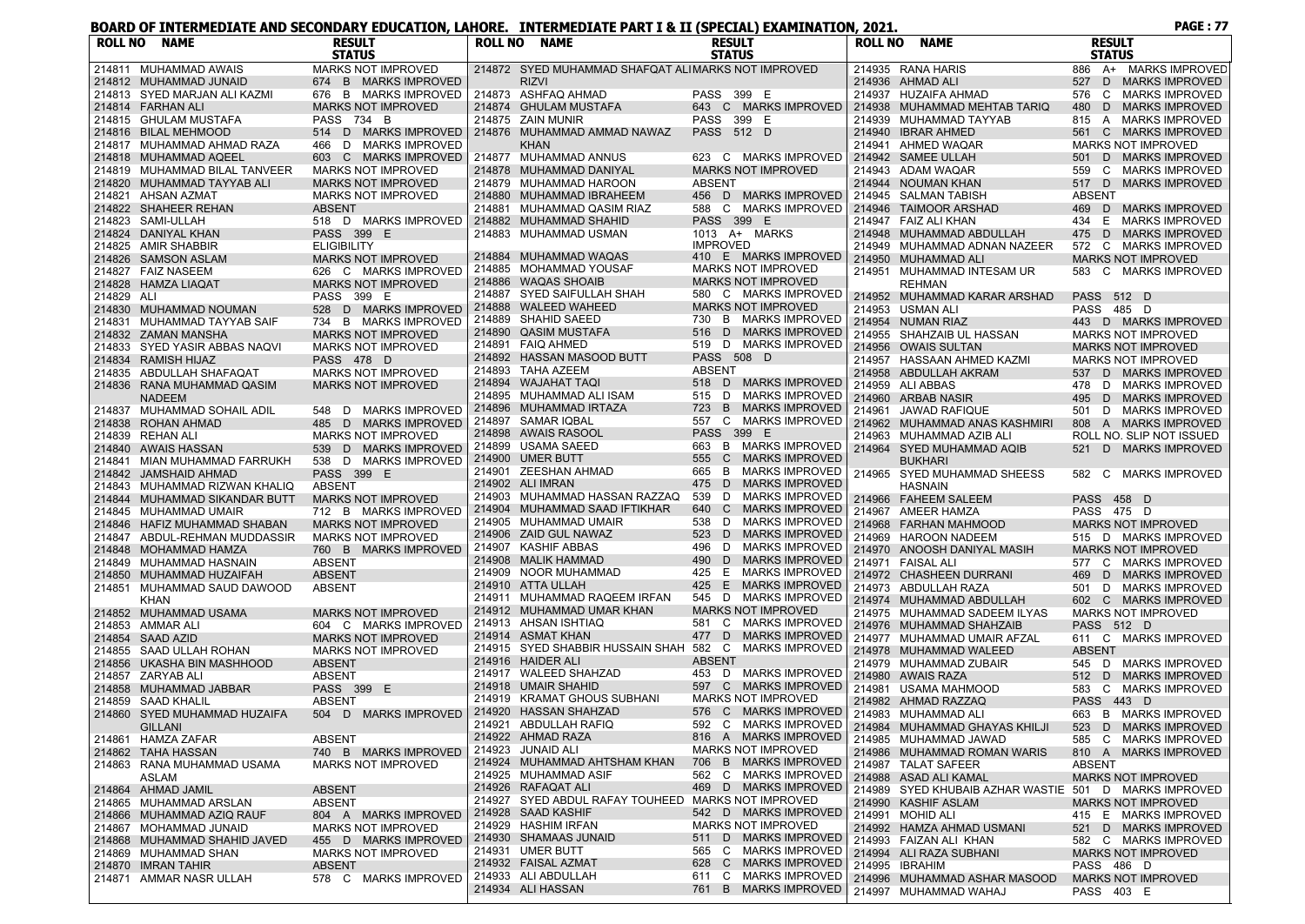|                 | <b>ROLL NO NAME</b>                                 | <b>RESULT</b><br><b>STATUS</b>                               | <b>ROLL NO NAME</b>                                                                                                       | <b>RESULT</b><br><b>STATUS</b>         | ROLL NO         | <b>NAME</b>                                         | <b>STATUS</b>     | <b>RESULT</b>             |
|-----------------|-----------------------------------------------------|--------------------------------------------------------------|---------------------------------------------------------------------------------------------------------------------------|----------------------------------------|-----------------|-----------------------------------------------------|-------------------|---------------------------|
|                 | 214998 ABID HUSSAIN BHATTI                          | 542 D MARKS IMPROVED   215062 USAMA MUNIR                    |                                                                                                                           | 445 D MARKS IMPROVED                   |                 | 215127 AHMAD SADEED                                 | <b>ABSENT</b>     |                           |
|                 | 214999 SHAHRYAR                                     | <b>MARKS NOT IMPROVED</b>                                    | 215063 LUQMAN JAMIL                                                                                                       | <b>MARKS NOT IMPROVED</b>              |                 | 215128 BASALAT HAROON                               |                   | 490 D MARKS IMPROVED      |
|                 | 215000 SHEHRYAR SHAMI                               | <b>PASS 523 D</b>                                            | 215064 HAMZA ZULFIQAR                                                                                                     | <b>ABSENT</b>                          |                 | 215129 MUHAMMAD AWAIS                               | PASS 479 D        |                           |
|                 | 215001 UBAID ULLAH ZAHID                            | 938 A+ MARKS IMPROVED 215065 JAWAD ALI                       |                                                                                                                           | <b>MARKS NOT IMPROVED</b>              |                 | 215130 MUHAMMAD HUSNAIN                             |                   | 611 C MARKS IMPROVED      |
|                 | 215002 AWAIS FAIZ                                   | <b>MARKS NOT IMPROVED</b>                                    | 215066 BILAL HASSAN ASIF                                                                                                  | 467 D MARKS IMPROVED                   |                 | 215131 MUHAMMAD USMAN                               |                   | 561 C MARKS IMPROVED      |
|                 | 215003 KAMRAN-UL-HAQ                                | 514 D MARKS IMPROVED                                         | 215067 MUHAMMAD ADNAN                                                                                                     | 469 D MARKS IMPROVED                   |                 | 215132 MUHAMMAD WALEED NASAR                        |                   | <b>MARKS NOT IMPROVED</b> |
|                 | 215004 ALI HASNAIN                                  | PASS 399 E                                                   | 215068 MUHAMMAD HAMZA                                                                                                     | 421 E MARKS IMPROVED                   |                 | 215133 SYED SHEHRAR UL HASSAN                       |                   | 434 E MARKS IMPROVED      |
|                 | 215005 MUHAMMAD AWAIS NAEEM                         | 622 C MARKS IMPROVED                                         | 215069 MUHAMMAD HUZAIFA                                                                                                   | <b>MARKS NOT IMPROVED</b>              |                 | <b>SHAH</b>                                         |                   |                           |
|                 | 215006 MUHAMMAD IZAN IDREES                         | 463 D MARKS IMPROVED   215070 MUHAMMAD SAJID                 |                                                                                                                           | <b>MARKS NOT IMPROVED</b>              |                 | 215134 SHAHEER AHMAD                                |                   | 570 C MARKS IMPROVED      |
|                 | 215007 MUHAMMAD RIZWAN                              | <b>MARKS NOT IMPROVED</b>                                    | 215071 MUNEEB ALI                                                                                                         | <b>MARKS NOT IMPROVED</b>              |                 | 215135 HARIS SHAHNAWAZ                              |                   | 656 C MARKS IMPROVED      |
|                 | 215008 MUHAMMAD SHAHWEZ AWAN                        | <b>MARKS NOT IMPROVED</b>                                    | 215072 SHEHROZ KHAN                                                                                                       | 468 D MARKS IMPROVED                   |                 | 215136 DANISH ALI                                   | <b>PASS 399 E</b> |                           |
|                 | 215009 MUHAMMAD SHAYAN AKRAM                        | 570 C MARKS IMPROVED                                         | 215073 HAMZA NOOR                                                                                                         | 477 D MARKS IMPROVED                   |                 | 215137 ZAIN BIN NASAR                               |                   | PASS 540 D                |
|                 | 215010 MUHAMMAD USMAN QAMAR                         | 479 D MARKS IMPROVED                                         | 215074 MUHAMMAD FAIZAN                                                                                                    | <b>PASS 399 E</b>                      |                 | 215138 ABDULLAH KHALIQ                              |                   | 499 D MARKS IMPROVED      |
|                 | 215011 NOMAN ARSHAD                                 | ABSENT                                                       | 215075 MUHAMMAD IMAN                                                                                                      | <b>PASS 399 E</b>                      |                 | 215139 ALI MUMTAZ                                   |                   | 501 D MARKS IMPROVED      |
| 215012 MUAAZ    |                                                     | <b>MARKS NOT IMPROVED</b>                                    | 215076 MUHAMMAD MUNEEB                                                                                                    | <b>MARKS NOT IMPROVED</b>              |                 | 215140 TAHA ALTAF                                   |                   | <b>MARKS NOT IMPROVED</b> |
|                 | 215013 SYED FAWAZ BUKHARI                           | <b>PASS 399 E</b>                                            | 215077 NABEEL TARIQ                                                                                                       | <b>NOT ELIGIBLE</b>                    |                 | 215141 FAHAD CHAUDHRY                               | <b>ABSENT</b>     |                           |
|                 | 215014 USAID ALI BALOCH                             | <b>MARKS NOT IMPROVED</b>                                    | 215078 AKIF JAVED                                                                                                         | <b>MARKS NOT IMPROVED</b>              |                 | 215142 MUHAMMAD TALHA RAMZAN                        |                   | 635 C MARKS IMPROVED      |
|                 | 215015 KAMRAN IQBAL                                 | 412 E MARKS IMPROVED                                         | 215079 ABDULLAH SALEEM                                                                                                    | 584 C MARKS IMPROVED                   | 215143 MOMIN    |                                                     | <b>PASS 399 E</b> |                           |
|                 | 215016 ABDUL WAHAB FARHAN                           | <b>MARKS NOT IMPROVED</b>                                    | 215080 SHOAIB HASSAN                                                                                                      | <b>MARKS NOT IMPROVED</b>              |                 | 215144 HAFIZ SYED REHAN ALI                         |                   | <b>MARKS NOT IMPROVED</b> |
|                 | 215017 ABDULLAH QAISER                              | PASS 412 E                                                   | 215081 MUHAMMAD ABDUL WAHID                                                                                               | <b>MARKS NOT IMPROVED</b>              |                 | 215145 UMAR AZIZ                                    |                   | 701 B MARKS IMPROVED      |
|                 | 215018 ABU SUFYAN                                   | <b>MARKS NOT IMPROVED</b>                                    | 215082 MUHAMMAD ASIF MEHMOOD                                                                                              | <b>MARKS NOT IMPROVED</b>              |                 | 215146 SHERAZ YOUNUS AWAN                           |                   | <b>MARKS NOT IMPROVED</b> |
|                 | 215019 RANA MUHAMAMD FARHAN                         | <b>MARKS NOT IMPROVED</b>                                    | 215083 MUHAMMAD BURHAN                                                                                                    | 498 D MARKS IMPROVED                   |                 | 215147 SHARJIL HAMID<br>215148 ANAS AHMAD           |                   | 754 B MARKS IMPROVED      |
|                 | SALEEM<br>215020 MUHAMMAD BALAJ                     |                                                              | 215084 MUHAMMAD IBRAHIM MUSHTAQ MARKS NOT IMPROVED                                                                        |                                        |                 |                                                     |                   | 761 B MARKS IMPROVED      |
|                 |                                                     | U. I, II - E. I, II - ISL/EDU, PS.,<br>PHY. I, II - SUP.2022 | 215085 MUHAMMAD JAMAL KHALID<br>215086 MUHAMMAD MEHMOOD                                                                   | <b>PASS 399 E</b>                      |                 | 215149 ABDUL MOEIZ                                  |                   | <b>MARKS NOT IMPROVED</b> |
|                 | 215021 MUHAMMAD ZAEEM UL ISLAM                      | 434 E MARKS IMPROVED                                         | 215087 MUHAMMAD TAHA SHAHZAD                                                                                              | <b>MARKS NOT IMPROVED</b>              |                 | 215150 ALI HAMZA                                    | <b>ABSENT</b>     | 560 C MARKS IMPROVED      |
| 215022 ASAD ALI |                                                     | <b>MARKS NOT IMPROVED</b>                                    | 215088 ASAD ALI                                                                                                           | ABSENT<br><b>PASS 412 E</b>            |                 | 215151 ALI SHER                                     | <b>ABSENT</b>     |                           |
|                 | 215023 SYED SHARAFAT ALI SHAH                       | 654 C MARKS IMPROVED                                         | 215089 MEHDI RAZA                                                                                                         | 425 E MARKS IMPROVED                   |                 | 215152 MUZAMIL HUSSAIN<br>215153 MUHAMMAD ABBAS     |                   | <b>MARKS NOT IMPROVED</b> |
|                 | 215024 SUBHAN AHMED                                 | 818 A MARKS IMPROVED                                         | 215090 WASEEM ABBAS RAMZAN                                                                                                | <b>MARKS NOT IMPROVED</b>              |                 | 215154 MUHAMMAD ADNAN                               |                   | 447 D MARKS IMPROVED      |
|                 | 215025 FARHAN MAJEED MUGHAL                         | <b>MARKS NOT IMPROVED</b>                                    | 215091 BASIT ALI SHAH                                                                                                     | 807 A MARKS IMPROVED                   |                 | 215155 MUHAMMAD IBRAHEEM KHAN                       | ABSENT            |                           |
|                 | 215026 BAZIL RIZVI                                  | <b>MARKS NOT IMPROVED</b>                                    | 215092 UMAR ASIF                                                                                                          | 617 C MARKS IMPROVED                   |                 | 215156 MUHAMMAD JAMEEL                              |                   | 522 D MARKS IMPROVED      |
|                 | 215027 ABDULLAH AKBAR                               | PASS 435 E                                                   | 215093 ALI AHSAN                                                                                                          | ABSENT                                 |                 | 215157 MUHAMMAD NADEEM                              |                   | <b>MARKS NOT IMPROVED</b> |
|                 | 215028 ALI IMRAN                                    | <b>MARKS NOT IMPROVED</b>                                    | 215094 MUHAMMAD SAFYAN                                                                                                    | <b>ABSENT</b>                          |                 | 215158 MOHAMMAD WASEEM                              |                   | 595 C MARKS IMPROVED      |
|                 | 215029 RANA MUHAMMAD UMER                           | 478 D MARKS IMPROVED                                         | 215095 MUHAMMAD SAMAR ASIM                                                                                                | <b>MARKS NOT IMPROVED</b>              |                 | 215159 MUHAMMAD YOUSAF ARIF                         |                   | 487 D MARKS IMPROVED      |
|                 | 215030 MOHABAT ALI                                  | ABSENT                                                       | 215096 MUHAMMAD SOHAIB                                                                                                    | <b>MARKS NOT IMPROVED</b>              |                 | 215160 AHSAN PERVAIZ ILYAS                          |                   | 653 C MARKS IMPROVED      |
|                 | 215031 MUHAMMAD ADEEB ASLAM                         | 486 D MARKS IMPROVED                                         | 215097 MUHAMMAD SULTAN IBRAHIM                                                                                            | ABSENT                                 |                 | 215161 HANAN ZAHID                                  | ABSENT            |                           |
|                 | 215032 MUHAMMAD SHAHBAZ SULTAN 528 D MARKS IMPROVED |                                                              | 215098 SYED MISBAH-UL-HUSNAIN                                                                                             | 562 C MARKS IMPROVED                   |                 | 215162 SADAT ALI KHAN                               |                   | 601 C MARKS IMPROVED      |
|                 | 215033 MUHAMMAD SHOAIB                              | 619 C MARKS IMPROVED                                         | <b>JAFRY</b>                                                                                                              |                                        |                 | 215163 AMEER HAMZA                                  |                   | 839 A MARKS IMPROVED      |
|                 | 215034 AMAAN SAQIB                                  | <b>MARKS NOT IMPROVED</b>                                    | 215099 SHAHAB WAZIR                                                                                                       | ABSENT                                 |                 | 215164 SHAHMEER ATHAR                               |                   | 512 D MARKS IMPROVED      |
|                 | 215035 IRTAZA HASSAN                                | <b>MARKS NOT IMPROVED</b>                                    | 215100 TABISH RAZA                                                                                                        | <b>PASS 410 E</b>                      |                 | 215165 MUHAMMAD HASHIM                              |                   | 523 D MARKS IMPROVED      |
|                 | 215036 SULEMAN SABIR                                | 567 C MARKS IMPROVED                                         | 215101 USAMA ASHRAF                                                                                                       | <b>MARKS NOT IMPROVED</b>              |                 | 215166 MUHAMMAD RIZWAN                              |                   | 540 D MARKS IMPROVED      |
|                 | 215037 SARFRAZ SADIQ                                | <b>PASS 441 D</b>                                            | 215102 EHTSHAN KABEER                                                                                                     | 434 E MARKS IMPROVED                   |                 | 215167 SYED MUHAMMAD AHMED                          |                   | 790 A MARKS IMPROVED      |
|                 | 215038 TALHA MUMTAZ                                 | 679 B MARKS IMPROVED                                         | 215103 ABDUL REHMAN                                                                                                       | 563 C MARKS IMPROVED                   |                 | 215168 ABIDEEN ALI                                  |                   | 632 C MARKS IMPROVED      |
|                 | 215039 MUGHEES AFZAL                                | <b>MARKS NOT IMPROVED</b>                                    | 215104 MUZAMIL ABID                                                                                                       | 533 D MARKS IMPROVED                   |                 | 215169 MUBEEN ASLAM                                 |                   | 681 B MARKS IMPROVED      |
|                 | 215040 ARSLAN AKHTAR                                | <b>MARKS NOT IMPROVED</b>                                    | 215105 MUHAMMAD BILAL                                                                                                     | ABSENT                                 |                 | 215170 MOIEZ AHMAD                                  |                   | <b>MARKS NOT IMPROVED</b> |
|                 | 215041 HAMMAD TAHIR                                 | 697 B MARKS IMPROVED                                         | 215106 MUHAMMAD RAYAN                                                                                                     | <b>MARKS NOT IMPROVED</b>              |                 | 215171 GHULAM MUSTAFA                               |                   | 477 D MARKS IMPROVED      |
|                 | 215042 HASSAN ALI MALIK                             | 436 E MARKS IMPROVED                                         | 215107 HAIDER GHAFFAR                                                                                                     | <b>MARKS NOT IMPROVED</b>              |                 | 215172 CHAUDHRY IMRAN ANWAR                         |                   | 486 D MARKS IMPROVED      |
|                 | 215043 ABDULLAH AMIR                                | <b>MARKS NOT IMPROVED</b>                                    | 215108 ARSLAN AHMAD                                                                                                       | 632 C MARKS IMPROVED                   |                 | 215173 ABDUL ALEEM                                  |                   | 715 B MARKS IMPROVED      |
|                 | 215044 MOAZ SHAHZAD                                 | 574 C MARKS IMPROVED                                         | 215109 ZAIN-UL-ABDIN ARSHAD                                                                                               | ABSENT                                 |                 | 215174 SANWAL AGHA                                  |                   | 542 D MARKS IMPROVED      |
| 215045 AHMAD    |                                                     | 821 A MARKS IMPROVED                                         | 215110 ABDUL WAHAB                                                                                                        | <b>MARKS NOT IMPROVED</b>              |                 | 215175 DARAIN ABBAS                                 | PASS 399 E        |                           |
|                 | 215046 MUHAMMAD WIRAD                               | <b>MARKS NOT IMPROVED</b>                                    | 215111 ABDUL WAHAJ                                                                                                        | 617 C MARKS IMPROVED                   |                 | 215176 MUHAMMAD AWAIS                               |                   | 575 C MARKS IMPROVED      |
|                 | 215047 MUHAMMAD ZAID                                | <b>MARKS NOT IMPROVED</b>                                    | 215112 ALI HAMZA                                                                                                          | <b>PASS 586 C</b>                      |                 | 215177 MUHAMMAD MUSTAFA SALEEM 734 B MARKS IMPROVED |                   |                           |
|                 | 215048 MUZAMMEL HUSSAIN                             |                                                              | 684 B MARKS IMPROVED 215113 MUHAMMAD DANYIAL TARRER 499 D MARKS IMPROVED 215178 MUHAMMAD SALMAN KHAN 623 C MARKS IMPROVED |                                        |                 |                                                     |                   |                           |
|                 | 215049 SADAQAT ALI                                  | ABSENT                                                       | 215114 MUHAMMAD USAMA ARSHAD                                                                                              | 469 D MARKS IMPROVED 215179 SAIF ULLAH |                 |                                                     |                   | 521 D MARKS IMPROVED      |
|                 | 215050 MUKARRAM BUTT                                | <b>MARKS NOT IMPROVED</b>                                    | 215115 SYED MAMOON ALI                                                                                                    | <b>PASS 404 E</b>                      |                 | 215180 IQBAL HUSSAIN                                | <b>ABSENT</b>     |                           |
|                 | 215051 SYED ABDULLAH ADNAN                          | 482 D MARKS IMPROVED                                         | 215116 SHAH ZAIB                                                                                                          | <b>MARKS NOT IMPROVED</b>              |                 | 215181 MUHAMMAD FAISAL                              |                   | <b>PASS 538 D</b>         |
| 215052 ASAD ALI |                                                     | <b>MARKS NOT IMPROVED</b>                                    | 215117 TALHA MAQSOOD                                                                                                      | 741 B MARKS IMPROVED                   |                 | 215182 MUHAMMAD HASSAN BABAR                        | <b>ABSENT</b>     |                           |
|                 | 215053 YASIR MEHMOOD                                | 632 C MARKS IMPROVED                                         | 215118 SAMUEL                                                                                                             | <b>MARKS NOT IMPROVED</b>              |                 | 215183 MUHAMMAD MUBASHER                            |                   | 585 C MARKS IMPROVED      |
|                 | 215054 USAMA RAMZAN                                 | <b>PASS 399 E</b>                                            | 215119 ABDUL REHMAN                                                                                                       | 551 C MARKS IMPROVED                   |                 | 215184 MUHAMMAD TAHA SHAHZAD                        |                   | <b>MARKS NOT IMPROVED</b> |
|                 | 215055 MIR FAIZAN ALI                               | 523 D MARKS IMPROVED                                         | 215120 MUHAMMAD AHMAD AKBAR                                                                                               | <b>PASS 399 E</b>                      |                 | 215185 MUHAMMAD ZOHAIB NAZEER                       |                   | 542 D MARKS IMPROVED      |
|                 | 215056 SHOAIB RIAZ                                  | <b>MARKS NOT IMPROVED</b>                                    | 215121 MUHAMMAD HAMMAD                                                                                                    | 716 B MARKS IMPROVED                   |                 | 215186 ROSHAAN NADEEM                               |                   | 500 D MARKS IMPROVED      |
|                 | 215057 MUHAMMAD ANAS FAISAL                         | 499 D MARKS IMPROVED                                         | 215122 SHABAN ALI                                                                                                         | 774 A MARKS IMPROVED                   |                 | 215187 QASIM MUSTAFA                                | <b>PASS 521 D</b> |                           |
|                 | 215058 MUHAMMAD HAMMAD SHARIF                       | 682 B MARKS IMPROVED                                         | 215123 ADEEL AKHTAR                                                                                                       | 573 C MARKS IMPROVED                   |                 | 215188 SAJJAD YASIN                                 |                   | <b>MARKS NOT IMPROVED</b> |
|                 | 215059 SHABBIR HUSSAIN                              | 519 D MARKS IMPROVED                                         | 215124 HAFIZ MUHAMMAD HANNAN                                                                                              | 534 D MARKS IMPROVED                   |                 | 215189 GHULAM BILAL                                 |                   | 529 D MARKS IMPROVED      |
|                 | 215060 WALEED AKRAM                                 | <b>MARKS NOT IMPROVED</b>                                    | 215125 HAMMAD MANSOOR                                                                                                     | PASS 631 C                             | 215190 SAIR ALI |                                                     | <b>ABSENT</b>     |                           |
|                 | 215061 TALHA BASHIR                                 | 404 E MARKS IMPROVED                                         | 215126 ZAIN UL ABIDEEN                                                                                                    | <b>ABSENT</b>                          |                 | 215191 TAYYAB AHMAD BUTT                            |                   | 576 C MARKS IMPROVED      |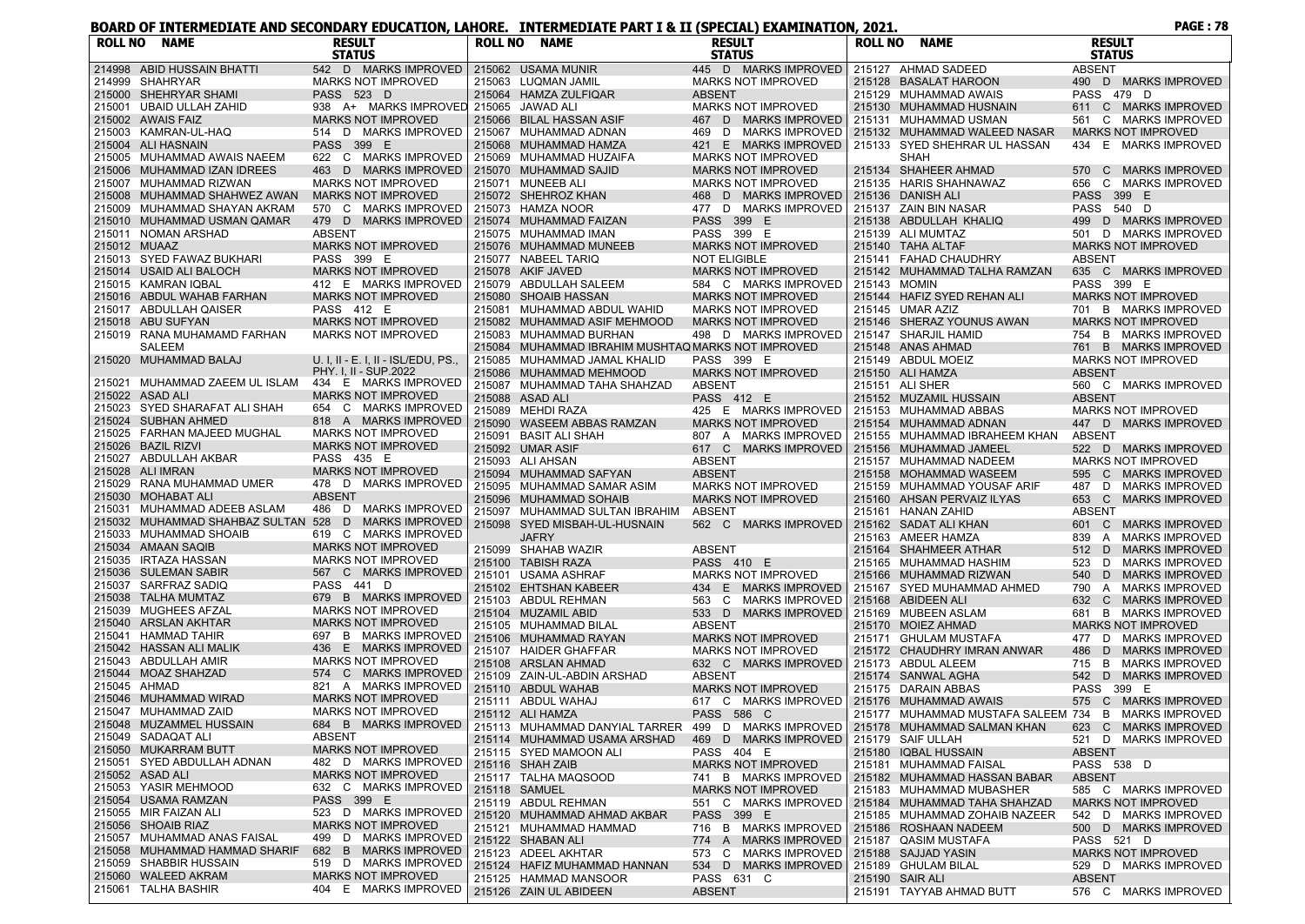|                                                                            |                                               | BUAKU UF INTEKMEDIATE AND SECUNDAKT EDUCATIUN, LANUKE.   INTEKMEDIATE PAKT I & II (SPECIAL) EXAMINATIUN, ZUZI. |               |                                |                                        |               |                                                      |                                | PAUL 77                   |
|----------------------------------------------------------------------------|-----------------------------------------------|----------------------------------------------------------------------------------------------------------------|---------------|--------------------------------|----------------------------------------|---------------|------------------------------------------------------|--------------------------------|---------------------------|
| <b>ROLL NO NAME</b>                                                        | <b>RESULT</b><br><b>STATUS</b>                | <b>ROLL NO NAME</b>                                                                                            |               | <b>RESULT</b><br><b>STATUS</b> |                                        |               | <b>ROLL NO NAME</b>                                  | <b>RESULT</b><br><b>STATUS</b> |                           |
| 215192 ABU HURAIRA                                                         | 502 D MARKS IMPROVED                          | 215256 ZAIN HASHMI                                                                                             |               |                                | 517 D MARKS IMPROVED                   |               | 215317 WASIQ ALI KHAN                                |                                | <b>MARKS NOT IMPROVED</b> |
| 215193 RANA HAIDER ALI                                                     | PASS 419 E                                    | 215257 KHAQAN DAAD BHATTI                                                                                      |               |                                | <b>MARKS NOT IMPROVED</b>              |               | 215318 HAFIZ SAFI UR RAHMAN SAIF                     |                                | 518 D MARKS IMPROVED      |
| 215194 RANA MUHAMMAD ADIL KHAN 695 B MARKS IMPROVED                        |                                               | 215258 ABDUL RAHEEM                                                                                            |               |                                | 636 C MARKS IMPROVED                   |               | 215319 KHURARA QAISER                                |                                | <b>MARKS NOT IMPROVED</b> |
| 215195 MUHAMMAD ASAD ULLAH                                                 | 443 D MARKS IMPROVED                          | 215259 ABDULLAH IMRAN                                                                                          |               |                                | 769 B MARKS IMPROVED                   |               | 215320 HUZAIFA AHMAD                                 |                                | 683 B MARKS IMPROVED      |
| <b>GORAYA</b>                                                              |                                               | 215260 TAYYAB                                                                                                  |               |                                | <b>MARKS NOT IMPROVED</b>              |               | 215321 MUHAMMAD NABEEL                               | PASS 433 E                     |                           |
| 215196 MUHAMMAD FARAZ HASSAN                                               | 801 A MARKS IMPROVED                          | 215261 MUHAMMAD ALI NAEEM                                                                                      |               |                                | 464 D MARKS IMPROVED                   | 215322 PIYASI |                                                      |                                | <b>MARKS NOT IMPROVED</b> |
| 215197 MUHAMMAD HURMAT KHAN                                                | <b>PASS 399 E</b>                             | 215262 MUHAMMAD HURR ALI                                                                                       |               |                                | 651 C MARKS IMPROVED                   |               | 215323 AHMED FAIZAN SINDHU                           |                                | 560 C MARKS IMPROVED      |
| 215198 MUHAMMAD ISMAIL AHMAD                                               |                                               | 555 C MARKS IMPROVED   215263 MUHAMMAD SHABAN NAZIR                                                            |               |                                | 590 C MARKS IMPROVED                   |               | 215325 AHMER ALI SAIF                                |                                | 488 D MARKS IMPROVED      |
|                                                                            |                                               |                                                                                                                |               |                                | 464 D MARKS IMPROVED                   |               |                                                      |                                |                           |
| 215199 MOHAMMAD TUFAIL                                                     | 508 D MARKS IMPROVED                          | 215264 AWAIS ALI                                                                                               |               |                                |                                        |               | 215326 SHAH ZAIB                                     |                                | 518 D MARKS IMPROVED      |
| 215200 AHMED SHEHRYAR                                                      | 602 C MARKS IMPROVED                          | 215265 MUHAMMAD AZEEM SHAH                                                                                     |               |                                | 668 B MARKS IMPROVED                   |               | 215327 SHEHZAD JAHANGIR                              |                                | <b>MARKS NOT IMPROVED</b> |
| 215201 NADEEM AMEEN                                                        | <b>MARKS NOT IMPROVED</b>                     | 215266 MUHAMMAD HAMAS-UL-HAQ                                                                                   |               |                                | <b>MARKS NOT IMPROVED</b>              |               | 215328 SHAHZAIB KUNWAR                               |                                | <b>MARKS NOT IMPROVED</b> |
| 215202 HAFIZ FAHAD MUDASSAR                                                | PASS 434 E                                    | AWAN                                                                                                           |               |                                |                                        |               | 215329 USAMA BIN NADEEM                              |                                | <b>MARKS NOT IMPROVED</b> |
| 215203 PIR ZADA HASSAN AFTAB KHAN MARKS NOT IMPROVED                       |                                               | 215267 MUHAMMAD HAROON HASSAN MARKS NOT IMPROVED                                                               |               |                                |                                        |               | 215330 ABDUL MANNAN                                  |                                | <b>MARKS NOT IMPROVED</b> |
| 215204 TURAB SHAHID                                                        | 425 E MARKS IMPROVED                          | 215268 MUHAMMAD MAHMOOD                                                                                        |               |                                | 667 B MARKS IMPROVED                   |               | 215331 MOIZZ AHMAD                                   |                                | 606 C MARKS IMPROVED      |
| 215205 MUHAMMAD ABDULLAH                                                   | <b>MARKS NOT IMPROVED</b>                     | 215269 MUHAMMAD MUJTABA                                                                                        |               |                                | <b>MARKS NOT IMPROVED</b>              |               | 215332 IBRAHIM HASHIM                                |                                | <b>MARKS NOT IMPROVED</b> |
| 215206 MUHAMMAD ANIQUE MOHSIN                                              | 508 D MARKS IMPROVED                          | 215270 MUDASIR AQEEL                                                                                           |               |                                | 544 D MARKS IMPROVED                   |               | 215333 MUHAMMAD AHSAN                                |                                | <b>MARKS NOT IMPROVED</b> |
| 215207 MUHAMMAD DANISH MAROOF 736 B MARKS IMPROVED                         |                                               | 215271 MOKHAMDIN                                                                                               |               |                                | 528 D MARKS IMPROVED                   |               | 215334 MUHAMMAD HADI MIRZA                           |                                | 944 A+ MARKS IMPROVED     |
| 215208 MUHAMMAD HASNAT                                                     | 615 C MARKS IMPROVED   215272 SHAHZAD         |                                                                                                                |               |                                | 589 C MARKS IMPROVED                   |               | 215335 MUHAMMAD SALMAN RIAZ                          |                                | 511 D MARKS IMPROVED      |
| 215209 MUHAMMAD ILYAS                                                      | 519 D MARKS IMPROVED   215273 NADISH BASHIR   |                                                                                                                |               |                                | 501 D MARKS IMPROVED                   |               | 215336 MUHAMMAD UMER IQBAL                           |                                | <b>MARKS NOT IMPROVED</b> |
| 215210 MUHAMMAD OBAID ULLAH                                                | 547 D MARKS IMPROVED                          | 215274 ABDUL WADOOD AWAN                                                                                       |               |                                | 512 D MARKS IMPROVED                   |               | 215337 MUHAMMAD USMAN                                |                                | 515 D MARKS IMPROVED      |
| 215211 NOMAN TARIQ                                                         | 590 C MARKS IMPROVED                          | 215275 ABDULLAH RAFI                                                                                           |               |                                | 748 B MARKS IMPROVED                   |               | 215338 MAMOON AZHAR SHAH                             |                                | 659 C MARKS IMPROVED      |
| 215212 ABUBAKAR                                                            | <b>MARKS NOT IMPROVED</b>                     | 215276 FAIZAN KHAN                                                                                             |               |                                | 728 B MARKS IMPROVED                   |               | 215339 HASSAAN MANSOOR                               |                                | <b>MARKS NOT IMPROVED</b> |
| 215213 HAFIZ NOUMAN WAHEED                                                 | PASS 399 E                                    | 215277 RANA MUNEEB FAROOQ                                                                                      |               | PASS 562 C                     |                                        |               | 215340 ABDUL ROUF                                    |                                | <b>MARKS NOT IMPROVED</b> |
| 215214 ABDULLAH TARIQ                                                      | <b>MARKS NOT IMPROVED</b>                     | 215278 AHMAD ALI                                                                                               |               |                                | <b>MARKS NOT IMPROVED</b>              |               | 215341 RAO MUHAMMAD BILAL TARIQ 495 D MARKS IMPROVED |                                |                           |
| 215215 MUHAMMAD AHMAD                                                      | 517 D MARKS IMPROVED                          | 215279 FAHAD ALI BAJWA                                                                                         |               |                                | <b>MARKS NOT IMPROVED</b>              |               | 215342 AHMAD ZAMAN                                   |                                | <b>MARKS NOT IMPROVED</b> |
| 215216 MUHAMMAD AHMAD KHOKHAR 588 C MARKS IMPROVED   215280 MUHAMMAD USMAN |                                               |                                                                                                                |               |                                | <b>MARKS NOT IMPROVED</b>              |               | 215343 IMSAL QAZI                                    |                                | 782 A MARKS IMPROVED      |
| 215217 MUHAMMAD BURHAN AMIR                                                | 447 D MARKS IMPROVED                          | 215281 REHAN ULLAH                                                                                             |               | PASS 399 E                     |                                        |               | 215344 MUHAMMAD SOOBAN                               |                                | 572 C MARKS IMPROVED      |
| 215218 SYED MUHAMMAD ALI RAZA                                              | 610 C MARKS IMPROVED   215282 UMAIR RASHEED   |                                                                                                                |               |                                | 521 D MARKS IMPROVED                   |               | 215345 AYAAN ASIF                                    |                                | <b>MARKS NOT IMPROVED</b> |
| 215219 HASEEB AKMAL                                                        | 469 D MARKS IMPROVED                          | 215283 TAIMOOR KHAN                                                                                            |               |                                | 693 B MARKS IMPROVED                   |               | 215346 ABUBAKAR YASEEN                               |                                | <b>MARKS NOT IMPROVED</b> |
| 215220 MUHAMMAD AHSAN FAHEEM                                               | 477 D MARKS IMPROVED   215284 ALI HASSAN      |                                                                                                                | ABSENT        |                                |                                        |               | 215347 AHMED NAZIR                                   |                                | 544 D MARKS IMPROVED      |
| 215221 HAMMAD UR REHMAN                                                    | 404 E MARKS IMPROVED                          | 215285 MUHAMMAD AHMAD                                                                                          |               | PASS 490 D                     |                                        |               | 215348 ZEESHAN FARMAN                                |                                | 724 B MARKS IMPROVED      |
| 215222 ABDUL KAREEM BUTT                                                   | <b>MARKS NOT IMPROVED</b>                     | 215286 MUHAMMAD HAMZA QAISER                                                                                   |               |                                | <b>MARKS NOT IMPROVED</b>              |               | 215349 ABDUL WAJID                                   |                                | 504 D MARKS IMPROVED      |
|                                                                            |                                               |                                                                                                                |               |                                | 518 D MARKS IMPROVED                   |               |                                                      |                                |                           |
| 215223 ABDUL REHMAN                                                        | PASS 476 D                                    | 215287 MUHAMMAD HARIS                                                                                          |               |                                |                                        |               | 215350 TAYYAB                                        |                                | <b>MARKS NOT IMPROVED</b> |
| 215224 DIL AWAIZ KHAN                                                      | 670 B MARKS IMPROVED                          | 215288 MUHAMMAD MEHROZE KHAN                                                                                   |               |                                | 868 A MARKS IMPROVED                   |               | 215351 ABU BAKAR                                     |                                | 578 C MARKS IMPROVED      |
| 215225 MUHAMMAD REHAN AMIN                                                 | 590 C MARKS IMPROVED                          | 215289 MUHAMMAD MOHSIN ARSHAD                                                                                  |               |                                | MARKS NOT IMPROVED                     |               | 215352 MUHAMMAD ABDULLAH                             |                                | 500 D MARKS IMPROVED      |
| 215226 MUHAMMAD SHAHWAIZ                                                   | <b>MARKS NOT IMPROVED</b>                     | 215290 MUHAMMAD UMAR                                                                                           | <b>ABSENT</b> |                                |                                        |               | 215353 MUHAMMAD AZEEM YOUSAF                         |                                | <b>MARKS NOT IMPROVED</b> |
| 215227 HUZAN TAHIR                                                         | <b>MARKS NOT IMPROVED</b>                     | 215291 USMAN SHAHBAZ                                                                                           |               |                                | 442 D MARKS IMPROVED                   |               | 215354 MUHAMMAD SHAHID                               |                                | 433 E MARKS IMPROVED      |
| 215228 AREEB AJMAL                                                         | 562 C MARKS IMPROVED                          | 215292 HAIDER ALI                                                                                              |               |                                | <b>MARKS NOT IMPROVED</b>              |               | 215355 NADAR ALI                                     |                                | <b>MARKS NOT IMPROVED</b> |
| 215229 ZAEEM UL HASSAN                                                     | 486 D MARKS IMPROVED                          | 215293 MOMIN JAN                                                                                               |               |                                | 608 C MARKS IMPROVED                   |               | 215356 SAKHAULLAH                                    |                                | <b>MARKS NOT IMPROVED</b> |
| 215230 SAIF UR REHMAN                                                      | 489 D MARKS IMPROVED                          | 215294 ZAIN UL ABIDEEN                                                                                         |               | <b>PASS 412 E</b>              |                                        |               | 215357 SARIM ZARAAR                                  |                                | <b>MARKS NOT IMPROVED</b> |
| 215231 HAMRAN TAHIR                                                        | PASS 497 D                                    | 215295 HAMZA ASHRAF                                                                                            |               |                                | 480 D MARKS IMPROVED                   |               | 215358 MUSLIM SHAH                                   |                                | MARKS NOT IMPROVED        |
| 215232 KHIZAR SALEEM                                                       | <b>MARKS NOT IMPROVED</b>                     | 215296 MUHAMMAD ABDUL RAFAY                                                                                    |               |                                | 569 C MARKS IMPROVED                   |               | 215359 AZAM ANWAR                                    |                                | 526 D MARKS IMPROVED      |
| 215233 MUHAMMAD AYAN BUTT                                                  | 805 A MARKS IMPROVED                          | AWAN                                                                                                           |               |                                |                                        |               | 215360 ALI RAZA                                      |                                | <b>MARKS NOT IMPROVED</b> |
| 215234 MUHAMMAD HASEEB ALI                                                 | 586 C MARKS IMPROVED                          | 215297 MUHAMMAD AHMED                                                                                          |               |                                | 925 A+ MARKS IMPROVED 215361 ABU REHAN |               |                                                      |                                | <b>MARKS NOT IMPROVED</b> |
| 215235 MUHAMMAD ISHAQ HASHMI                                               | <b>MARKS NOT IMPROVED</b>                     | 215298 MUHAMMAD TABISH BUTT                                                                                    |               |                                | <b>MARKS NOT IMPROVED</b>              |               | 215362 MUHAMMAD HARIS WASEEM                         |                                | <b>MARKS NOT IMPROVED</b> |
| <b>ATTARI</b>                                                              |                                               | 215299 ASHBAL MEHMOOD                                                                                          |               |                                | <b>MARKS NOT IMPROVED</b>              |               | KHAN                                                 |                                |                           |
| 215236 MUHAMMAD QASIM                                                      | 540 D MARKS IMPROVED                          | 215300 SYED IZN-E-ALI NAQVI                                                                                    |               |                                |                                        |               | 535 D MARKS IMPROVED   215363 KHUBAIB AHMED ALI      |                                | <b>MARKS NOT IMPROVED</b> |
| 215237 MUDASAR PERVAIZ                                                     | MARKS NOT IMPROVED                            | 215301 ASAD JAVAID                                                                                             |               |                                | 727 B MARKS IMPROVED                   |               | 215364 ABDUL WAJID                                   |                                | <b>MARKS NOT IMPROVED</b> |
| 215238 SYED TABISH ALI ANSAR KAZMI MARKS NOT IMPROVED                      |                                               | 215302 SYED MUHAMMAD SHIFFA                                                                                    |               |                                | 512 D MARKS IMPROVED                   |               | 215365 AHMAD ABID                                    |                                | <b>MARKS NOT IMPROVED</b> |
| 215239 NABEEL                                                              | 423 E MARKS IMPROVED                          | <b>MEHDI</b>                                                                                                   |               |                                |                                        |               | 215366 MUHAMMAD ABDULLAH                             |                                | 515 D MARKS IMPROVED      |
| 215240 M KHIZAR FAYYAZ                                                     | <b>MARKS NOT IMPROVED</b>                     | 215303 ANAS ALI                                                                                                |               |                                | 587 C MARKS IMPROVED                   |               | 215367 MUHAMMAD HAMZA                                |                                | <b>MARKS NOT IMPROVED</b> |
| 215241 SHERAZ BUKHARI                                                      | 490 D MARKS IMPROVED   215304 ZEESHAN SHOUKAT |                                                                                                                |               | PASS 443 D                     |                                        |               | 215368 MUHAMMAD HAROON YASIN                         |                                | 527 D MARKS IMPROVED      |
| 215242 HASSAN ALI                                                          | ABSENT                                        | 215305 ABDUL REHMAN                                                                                            |               |                                | 508 D MARKS IMPROVED                   |               | 215369 MUHAMMAD HASSAM NASIR                         |                                | MARKS NOT IMPROVED        |
| 215243 ABDUL RAHEEM                                                        | <b>MARKS NOT IMPROVED</b>                     | 215306 ABDUR REHMAN ASIF                                                                                       |               |                                |                                        |               | 466 D MARKS IMPROVED   215370 MUHAMMAD RAEES         |                                | 493 D MARKS IMPROVED      |
| 215244 MUHAMMAD JAHANZAIB                                                  | <b>MARKS NOT IMPROVED</b>                     | 215307 RAI MUHAMMAD HARIS                                                                                      |               |                                | <b>MARKS NOT IMPROVED</b>              |               | 215371 MUHAMMAD WAHAB                                |                                | <b>MARKS NOT IMPROVED</b> |
| 215245 MUHAMMAD UMAIR                                                      | 501 D MARKS IMPROVED                          | SHAHZAD                                                                                                        |               |                                |                                        |               | 215372 RAYAN AHMED RAHEEL                            | ABSENT                         |                           |
| 215246 MUHAMMAD USMAN                                                      | 469 D MARKS IMPROVED                          | 215308 ROLL NO CANCELLED                                                                                       |               |                                | ROLL NO CANCELLED                      | 215373 SAEED  |                                                      |                                | <b>MARKS NOT IMPROVED</b> |
|                                                                            |                                               | 215309 BILAL HUSSAIN                                                                                           |               |                                |                                        |               |                                                      |                                |                           |
| 215247 MUHAMMAD YAHYA                                                      | <b>MARKS NOT IMPROVED</b>                     |                                                                                                                |               | PASS 399 E                     |                                        |               | 215374 HAFIZ MUHAMMAD ABDULLAH                       |                                | <b>MARKS NOT IMPROVED</b> |
| 215248 MUHAMMAD ZAKRIYA                                                    | 534 D MARKS IMPROVED   215310 MUHAMMAD AHSAN  |                                                                                                                |               |                                | 647 C MARKS IMPROVED                   |               | SAEED KHAN                                           |                                |                           |
| 215249 SYED MUHAMMAD ALI                                                   | 561 C MARKS IMPROVED                          | 215311 MUHAMMAD DANISH                                                                                         |               |                                | 564 C MARKS IMPROVED                   |               | 215375 ABDUL WASAY                                   |                                | 593 C MARKS IMPROVED      |
| 215250 MUNEEB RAFIQ                                                        | <b>ABSENT</b>                                 | 215312 MUHAMMAD TALHA HASHMI                                                                                   |               |                                | <b>MARKS NOT IMPROVED</b>              |               | 215376 AHMAD JAHANZAIB                               | ABSENT                         |                           |
| 215251 ARIF RAZA RIZVI                                                     | 506 D MARKS IMPROVED                          | 215313 MUHAMMAD ZEESHAN SAJID                                                                                  |               | <b>PASS 399 E</b>              |                                        |               | 215377 MUHAMMAD ABU-BAKAR                            |                                | 432 E MARKS IMPROVED      |
| 215252 TALHA NADEEM                                                        | 844 A MARKS IMPROVED                          | 215314 SARDAR MUHAMMAD                                                                                         |               |                                | <b>MARKS NOT IMPROVED</b>              |               | 215378 MUHAMMAD GULRAIZ IJAZ                         | PASS 490 D                     |                           |
| 215253 HASHAM ASLAM                                                        | <b>MARKS NOT IMPROVED</b>                     | <b>ABDULLAH KHAN</b>                                                                                           |               |                                |                                        |               | 215379 MUHAMMAD JAMAL KHAN                           |                                | MARKS NOT IMPROVED        |
| 215254 HASHEEM UL HASSAN THANVI 637 C MARKS IMPROVED 215315 MISHAL AHMAD   |                                               |                                                                                                                |               |                                | 505 D MARKS IMPROVED                   |               | 215380 MUHAMMAD SAAD UL ISLAM                        |                                | <b>MARKS NOT IMPROVED</b> |
| 215255 MAHMOOD AHMAD                                                       | PASS 436 E                                    | 215316 UBAID ULLAH                                                                                             |               | PASS 399 E                     |                                        |               |                                                      |                                |                           |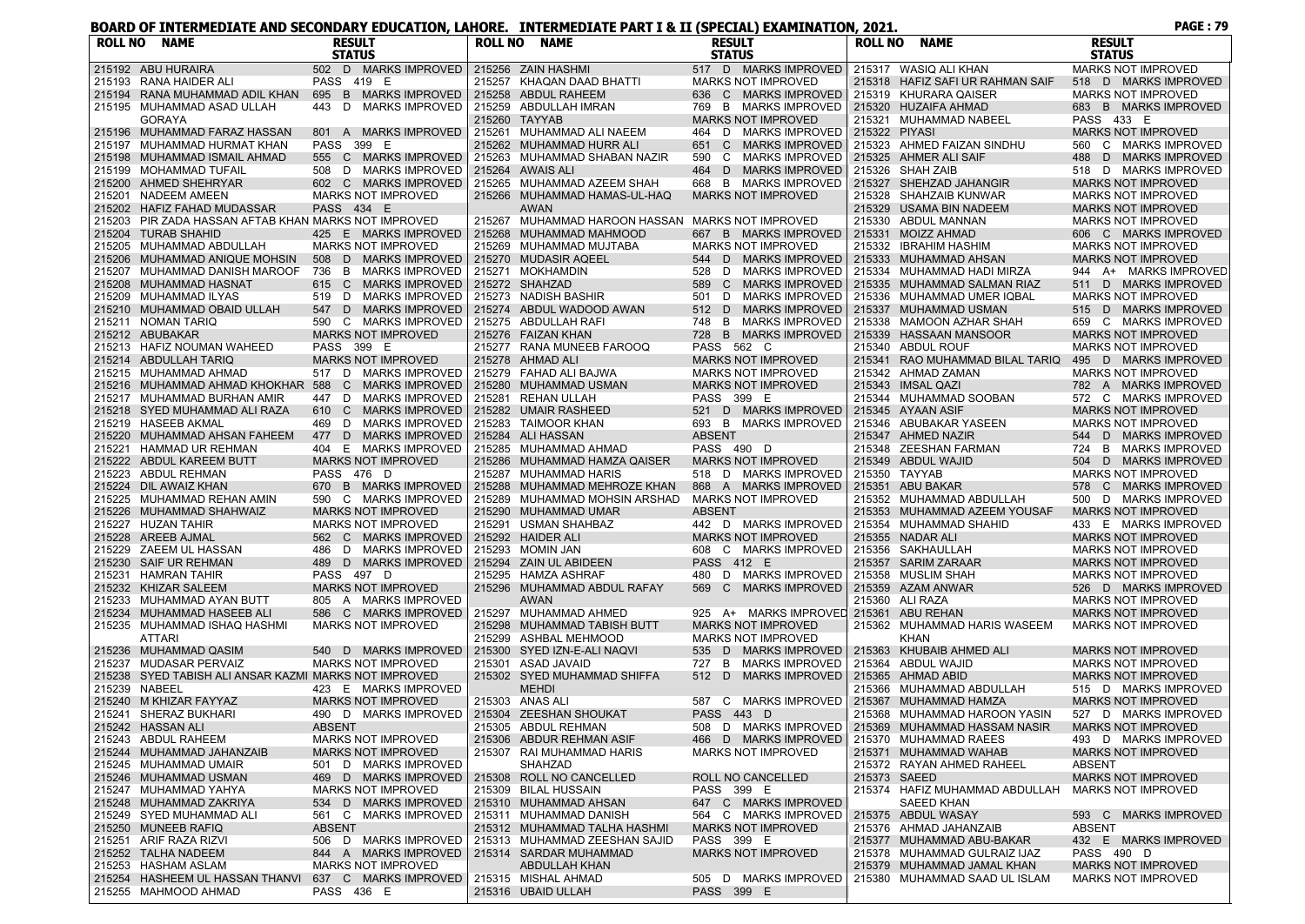|                                                      |                                                        | DUAND UF INTENMEDIATE AND SECUNDANT EDUCATION, EANUNE.   INTENMEDIATE FANT I & II (SFECIAE) EAAMINATION, ZUZI. |                                                   |                                                                             | .                              |
|------------------------------------------------------|--------------------------------------------------------|----------------------------------------------------------------------------------------------------------------|---------------------------------------------------|-----------------------------------------------------------------------------|--------------------------------|
| <b>ROLL NO NAME</b>                                  | <b>RESULT</b><br><b>STATUS</b>                         | <b>ROLL NO NAME</b>                                                                                            | <b>RESULT</b><br><b>STATUS</b>                    | <b>NAME</b><br><b>ROLL NO</b>                                               | <b>RESULT</b><br><b>STATUS</b> |
| 215381 MUHAMMAD SAMEED ULLAH                         | 713 B MARKS IMPROVED                                   | 215445 MUHAMMAD IBRAR AHMAD                                                                                    | 551 C MARKS IMPROVED                              | 215508 MUHAMMAD SULEMAN                                                     | 443 D MARKS IMPROVED           |
| <b>KHAN</b>                                          |                                                        | 215446 MUHAMMAD SADAM UMAR                                                                                     | <b>MARKS NOT IMPROVED</b>                         | 215509 MUHAMMAD WAQAR YOUNAS                                                | PASS 399 E                     |
| 215382 MUHAMMAD USMAN NAWAZ                          | <b>MARKS NOT IMPROVED</b>                              | 215447 MUHAMMAD SUFYAN QURESHI 616 C MARKS IMPROVED                                                            |                                                   | 215510 MIKDAD HAIDER                                                        | <b>PASS 431 E</b>              |
| 215383 SYED HASSAN RAZA NAQVI                        | <b>ABSENT</b>                                          | 215448 MUHAMMAD TALHA                                                                                          | <b>PASS 490 D</b>                                 | 215511 HASEEB ULLAH                                                         | <b>MARKS NOT IMPROVED</b>      |
| 215384 SHAJEER ALI                                   | 528 D MARKS IMPROVED                                   | 215449 NOMAN KAMRAN                                                                                            | 596 C MARKS IMPROVED                              | 215512 SUBHAN BASHARAT                                                      | 648 C MARKS IMPROVED           |
| 215385 HUSSNAIN RAZA                                 | <b>PASS 399 E</b>                                      | 215450 SYED HASSAN ALI ABIDI                                                                                   | 815 A MARKS IMPROVED                              | 215513 FAHIM MATEEN                                                         | <b>MARKS NOT IMPROVED</b>      |
| 215386 ABDULLAH HAMMAD                               | <b>MARKS NOT IMPROVED</b>                              | 215451 QASIM BIN NAEEM                                                                                         | <b>MARKS NOT IMPROVED</b>                         | 215514 HAFIZ MUHAMMAD HAMMAD                                                | <b>MARKS NOT IMPROVED</b>      |
| 215387 FAHAD PARVAIZ                                 | PASS 399 E                                             | 215452 DAIM KHAN                                                                                               | <b>MARKS NOT IMPROVED</b>                         | <b>MUNAWR</b>                                                               |                                |
| 215388 MUHAMMAD SUFYAN                               | <b>MARKS NOT IMPROVED</b>                              | 215453 SEEMAB UR REHMAN                                                                                        | 529 D MARKS IMPROVED                              | 215515 HAMMAD ASHRAF                                                        | 620 C MARKS IMPROVED           |
| 215389 MUHAMMAD ZAIN UL ISLAM                        | <b>MARKS NOT IMPROVED</b>                              | 215454 MUSTAFA KAMAL                                                                                           | PASS 587 C                                        | 215516 YAQOOB-UL-HAQ                                                        | <b>MARKS NOT IMPROVED</b>      |
| 215390 MUBASHIR HUSSAIN                              | <b>PASS 399 E</b>                                      | 215455 CHAUDARY AYAZ GUJJAR                                                                                    | 455 D MARKS IMPROVED                              | 215517 AMJAD ALI AZMAT                                                      | 555 C MARKS IMPROVED           |
| 215391 SYED ALI RAZA                                 | 512 D MARKS IMPROVED                                   | 215456 ABDULLAH                                                                                                | 412 E MARKS IMPROVED                              | 215518 MUHAMMAD MOIZ UR REHMAN 436 E MARKS IMPROVED                         |                                |
| 215392 SARFARAZ AHMAD                                | <b>MARKS NOT IMPROVED</b>                              | 215457 KHAWAJA MUHAMMAD FARAZ 541 D MARKS IMPROVED                                                             |                                                   | 215519 SYED FAHAD ABBAS ABIDI                                               | 497 D MARKS IMPROVED           |
| 215393 NOOR MUHAMMAD AZAM ALI                        | <b>PASS 399 E</b>                                      | <b>EJAZ</b>                                                                                                    |                                                   | 215520 MUNEEB UR REHMAN AHMAD                                               | 812 A MARKS IMPROVED           |
| <b>KHAN</b>                                          |                                                        | 215458 FAIZAN ALI                                                                                              | <b>MARKS NOT IMPROVED</b>                         | 215521 TALHA MUGHEES                                                        | <b>ABSENT</b>                  |
| 215394 ABDUL RAFFAY                                  | <b>MARKS NOT IMPROVED</b>                              | 215459 MUHAMMAD AHMAD MUMTAZ 555 C MARKS IMPROVED                                                              |                                                   | 215522 HAFIZ MUHAMMAD ANEES                                                 | 518 D MARKS IMPROVED           |
| 215395 SHAYAN ALI                                    | <b>MARKS NOT IMPROVED</b>                              | 215460 MUHAMMAD FAYYAZ                                                                                         | <b>ABSENT</b>                                     | 215523 HAMMAD ALTAF                                                         | 511 D MARKS IMPROVED           |
| 215396 MUHAMMAD DANIYAL                              | ABSENT                                                 | 215461 MUHAMMAD HASEEB RASHEED MARKS NOT IMPROVED                                                              |                                                   | 215524 HAROON SHAHANI                                                       | ABSENT                         |
| 215397 HASEEB ALI                                    | 447 D MARKS IMPROVED                                   | 215462 MUHAMMAD TALHA                                                                                          | U. I, II - E. I, II - ISL/EDU, PS.,               | 215525 ALI AQAAS                                                            | 635 C MARKS IMPROVED           |
| 215398 GHULAM HUSSAIN                                | 640 C MARKS IMPROVED                                   |                                                                                                                |                                                   | PHY. I, II - CSC. I, II - SUP.2024 215526 MUHAMMAD AWAIS                    | 542 D MARKS IMPROVED           |
| 215399 FURQAN MUSTAFA                                | <b>MARKS NOT IMPROVED</b>                              | 215463 MUHAMMAD UMER HAMZA                                                                                     | 540 D MARKS IMPROVED                              | 215527 MUHAMMAD FIAZ                                                        | 521 D MARKS IMPROVED           |
| 215400 HAMZA NADEEM                                  | <b>MARKS NOT IMPROVED</b>                              | 215464 FARAZ AHMAD                                                                                             | 565 C MARKS IMPROVED                              | 215528 MUHAMMAD HAMMAD                                                      | 634 C MARKS IMPROVED           |
| 215401 RANA MUAZ ALI                                 | 497 D MARKS IMPROVED                                   | 215465 SYED KAZIM ABBAS                                                                                        | 487 D MARKS IMPROVED                              | 215529 MUHAMMAD RAMIS                                                       | 415 E MARKS IMPROVED           |
| 215402 MUHAMMAD ALI ZAHID                            | 452 D MARKS IMPROVED                                   | 215466 ASAD ULLAH                                                                                              | <b>MARKS NOT IMPROVED</b>                         | 215530 MUHAMMAD SUBHAN AHMAD                                                | <b>MARKS NOT IMPROVED</b>      |
| 215403 MUHAMMAD MOHSIN                               | 587 C MARKS IMPROVED                                   | 215467 SULEMAN WILLIAM                                                                                         | 520 D MARKS IMPROVED                              | 215531 MUHAMMAD USMAN ALI                                                   | <b>MARKS NOT IMPROVED</b>      |
| 215404 MUHAMMAD SARMAD FIAZ                          | 462 D MARKS IMPROVED                                   | 215468 TALHA JAVED AWAN                                                                                        | 570 C MARKS IMPROVED                              | 215532 IMRAN ALI                                                            | MARKS NOT IMPROVED             |
| 215405 MUHAMMAD SOHAIL ASHRAF                        | 537 D MARKS IMPROVED                                   | 215469 MINHAJ FAROOQ                                                                                           | <b>MARKS NOT IMPROVED</b>                         | 215533 SAMEER ZAFAR                                                         | 456 D MARKS IMPROVED           |
| 215406 MUHAMMAD TAYYAB                               | <b>MARKS NOT IMPROVED</b>                              | 215470 UMAIR MOHYUDDIN<br>215471 GHULAM MOHIUDDIN                                                              | 489 D MARKS IMPROVED                              | 215534 UMAIR RAZA                                                           | <b>MARKS NOT IMPROVED</b>      |
| 215407 MOMIN ALI                                     | <b>ABSENT</b>                                          |                                                                                                                | 522 D MARKS IMPROVED<br><b>MARKS NOT IMPROVED</b> | 215535 TABISH RASHEED                                                       | 610 C MARKS IMPROVED           |
| 215408 USAMA TAHIR                                   | 516 D MARKS IMPROVED                                   | 215472 TAIMOOR AKHTAR<br>215473 MUHAMMAD ALI                                                                   | 476 D MARKS IMPROVED                              | 215536 ABDUL RAFAY                                                          | <b>MARKS NOT IMPROVED</b>      |
| 215409 CHAUDHRY MUHAMMAD ALI                         | 447 D MARKS IMPROVED                                   | 215474 MUHAMMAD ALI MANSOOR                                                                                    | <b>MARKS NOT IMPROVED</b>                         | 215537 MAHAD ALI                                                            | <b>MARKS NOT IMPROVED</b>      |
| 215410 ABDUL SAMAD SALEEMI                           | 521 D MARKS IMPROVED                                   | 215475 MUHAMMAD HAROON NAEEM                                                                                   | PASS 446 D                                        | 215538 ZOHAIR HASSAN                                                        | 532 D MARKS IMPROVED           |
| 215411 ABDUL SHAFFY JILLANI                          | <b>MARKS NOT IMPROVED</b>                              | 215476 MUHAMMAD HASSNAIN ABID                                                                                  |                                                   | 215539 MUHAMMAD AOUN                                                        | 443 D MARKS IMPROVED           |
| 215412 ALI AHMAD                                     | 632 C MARKS IMPROVED                                   | 215477 MUHAMMAD SAADULLAH                                                                                      | 561 C MARKS IMPROVED                              | 972 A+ MARKS IMPROVED 215540 MUHAMMAD ARSLAN                                | ABSENT                         |
| 215413 ZAHAIB HAIDER                                 | PASS 399 E                                             | 215478 M HASSAN JAVAID                                                                                         | 490 D MARKS IMPROVED                              | 215541 MUHAMMAD RAMZAN                                                      | <b>MARKS NOT IMPROVED</b>      |
| 215414 MUHAMMAD ASLAM TARIQ                          | <b>MARKS NOT IMPROVED</b>                              | 215479 SYED HAMMAD AHMAD                                                                                       | 652 C MARKS IMPROVED                              | 215542 MUHAMMAD TALAL                                                       | <b>MARKS NOT IMPROVED</b>      |
| 215415 MUHAMMAD AZAN UL HAQ<br>215416 MUHAMMAD USAMA | 520 D MARKS IMPROVED                                   | 215480 SHAHWAIZ ALI                                                                                            | PASS 514 D                                        | 215543 HIZBULLAH HAIDER<br>215544 ALI HASSAN                                | <b>ABSENT</b>                  |
| 215417 MUHAMMAD YASIN                                | <b>MARKS NOT IMPROVED</b><br><b>MARKS NOT IMPROVED</b> | 215481 HAFIZ DAWOOD                                                                                            | 672 B MARKS IMPROVED                              |                                                                             | 618 C MARKS IMPROVED           |
|                                                      |                                                        | 215482 HASNAIN RASHEED                                                                                         | <b>MARKS NOT IMPROVED</b>                         | 215545 ZULAID YAQUB                                                         | 627 C MARKS IMPROVED           |
| 215418 MUBEEN AHMAD<br>215419 DANISH TARIQ           | 495 D MARKS IMPROVED<br><b>PASS 404 E</b>              | 215483 HASSAN MANSOOR                                                                                          | PASS 534 D                                        | 215546 MUHAMMAD ASAD<br>215547 MUHAMMAD KHUBAIB FAROOQ 499 D MARKS IMPROVED | <b>MARKS NOT IMPROVED</b>      |
| 215420 MIRZA HAROON RAZZAQ                           | <b>MARKS NOT IMPROVED</b>                              | 215484 HAMZA NOMAN                                                                                             | <b>MARKS NOT IMPROVED</b>                         | 215548 MUHAMMAD MUDASSIR                                                    | <b>MARKS NOT IMPROVED</b>      |
| 215421 HAMZA IMTIAZ                                  | <b>MARKS NOT IMPROVED</b>                              | 215485 ZIA ULLAH                                                                                               | <b>MARKS NOT IMPROVED</b>                         | <b>QURESHI</b>                                                              |                                |
| 215422 MOAZAM-UD-DIN                                 | 477 D MARKS IMPROVED                                   | 215486 MUSAB ZIA                                                                                               | 538 D MARKS IMPROVED                              | 215549 MUHAMMAD NOMAN ASHRAF                                                | 545 D MARKS IMPROVED           |
| 215423 AHMAD HASSAN                                  | 479 D MARKS IMPROVED                                   | 215487 IBRAHIM MASROOR KEEN                                                                                    | <b>ABSENT</b>                                     | 215550 MUHAMMAD SAIM SAMEER                                                 | 632 C MARKS IMPROVED           |
| 215424 MUHAMMAD ALI                                  | ABSENT                                                 | 215488 MUHAMMAD MUKARAM                                                                                        | ABSENT                                            | 215551 MUAAZ RIAZ                                                           | 436 E MARKS IMPROVED           |
| 215425 MUHAMMAD AZEEM                                | 434 E MARKS IMPROVED                                   | 215489 MUHAMMAD TALHA                                                                                          | 562 C MARKS IMPROVED                              | 215552 HAFIZ MUHAMMAD INAMULLAH MARKS NOT IMPROVED                          |                                |
| 215426 MUHAMMAD IHTISHAM                             | 474 D MARKS IMPROVED                                   | 215490 SYED ALI SALMAN                                                                                         | <b>MARKS NOT IMPROVED</b>                         | 215553 HAMMAD SARFARAZ                                                      | <b>MARKS NOT IMPROVED</b>      |
| 215427 MUHAMMAD USMAN JAVED                          | 736 B MARKS IMPROVED                                   | 215491 MOHIB ULLAH KHAN                                                                                        | 569 C MARKS IMPROVED                              | 215554 HASNAT BAIG                                                          | 410 E MARKS IMPROVED           |
| 215428 WAQAR ALI                                     | 478 D MARKS IMPROVED                                   | 215492 HAFIZ ABDUL REHMAN IMTIAZ MARKS NOT IMPROVED                                                            |                                                   | 215555 FURQAN AZHAR                                                         | 750 B MARKS IMPROVED           |
| 215429 HAFIZ MUHAMMAD TALHA BILAL MARKS NOT IMPROVED |                                                        | BUTT                                                                                                           |                                                   | 215556 SOHAIB ZAFAR                                                         | 455 D MARKS IMPROVED           |
| 215430 RIZWAN AHMAD                                  | <b>MARKS NOT IMPROVED</b>                              | 215493 ABDULLAH                                                                                                | 455 D MARKS IMPROVED                              | 215557 MUHAMMAD FAIZAN SHAHZAD 550 C MARKS IMPROVED                         |                                |
| 215431 FAIZAN ARSHAD                                 | <b>MARKS NOT IMPROVED</b>                              | 215494 MUIZ ALI                                                                                                | 581 C MARKS IMPROVED                              | 215558 MUHAMMAD INAM ULLAH                                                  | <b>MARKS NOT IMPROVED</b>      |
| 215432 MUHAMMAD MEHTAB ALAM                          | 682 B MARKS IMPROVED                                   | 215495 MUHAMMAD BILAL AZAM                                                                                     | 506 D MARKS IMPROVED                              | YOUNAS                                                                      |                                |
| 215433 MUHAMMAD NAVEED                               | <b>MARKS NOT IMPROVED</b>                              | 215496 MUHAMMAD ISMAIL KHAN                                                                                    | 534 D MARKS IMPROVED                              | 215559 MUHAMMAD USMAN                                                       | 443 D MARKS IMPROVED           |
| 215434 SAQLAIN ALI                                   | 469 D MARKS IMPROVED                                   | 215497 MUHAMMAD ZEESHAN TARIQ                                                                                  | <b>ABSENT</b>                                     | 215560 RAYAN SHAFIQUE                                                       | 767 B MARKS IMPROVED           |
| 215435 HUSNAIN ASLAM                                 | 590 C MARKS IMPROVED                                   | 215498 SAIBAN ZAHID                                                                                            | <b>MARKS NOT IMPROVED</b>                         | 215561 ABU HURIRA BIN ASMAT ULLAH MARKS NOT IMPROVED                        |                                |
| 215436 ZAKRIA HAMID                                  | 541 D MARKS IMPROVED                                   | 215499 ZAID ULLAH KHAN                                                                                         | 590 C MARKS IMPROVED                              | 215562 RANA MUHAMMAD ALI                                                    | 592 C MARKS IMPROVED           |
| 215437 ABDUL WADOOD                                  | 499 D MARKS IMPROVED                                   | 215500 SABIH UL HASSAN                                                                                         | 621 C MARKS IMPROVED                              | 215563 MUHAMMAD AHMED                                                       | <b>MARKS NOT IMPROVED</b>      |
| 215438 ABDUL WAHAD                                   | 532 D MARKS IMPROVED                                   | 215501 ABDUL AHAD                                                                                              | 649 C MARKS IMPROVED                              | 215564 MUHAMMAD HAMZA                                                       | 576 C MARKS IMPROVED           |
| 215439 FAIZAN UR REHMAN                              | 533 D MARKS IMPROVED                                   | 215502 GHAYOOR ALI                                                                                             | PASS 399 E                                        | 215565 MUHAMMAD HASSAN KHALIL                                               | <b>MARKS NOT IMPROVED</b>      |
| 215440 RANA MALIK KHAN                               | ABSENT                                                 | 215503 FAIZ AJMAL                                                                                              | 555 C MARKS IMPROVED                              | 215566 MUHAMMAD HUSNAIN                                                     | <b>MARKS NOT IMPROVED</b>      |
| 215441 AHMAD ARSHAD                                  | <b>ABSENT</b>                                          | 215504 MUHAMMAD                                                                                                | <b>MARKS NOT IMPROVED</b>                         | 215567 MUHAMMAD JAWAD                                                       | <b>PASS 425 E</b>              |
| 215442 MUHAMMAD ABU BAKAR                            | 767 B MARKS IMPROVED                                   | 215505 MUHAMMAD ALI AUN                                                                                        | <b>MARKS NOT IMPROVED</b>                         | 215568 MUHAMMAD USMAN JAVED                                                 | <b>MARKS NOT IMPROVED</b>      |
| 215443 MUHAMMAD AYYAN                                | 479 D MARKS IMPROVED                                   | 215506 MUHAMMAD IBTESAM-UD-DIN                                                                                 | 498 D MARKS IMPROVED                              | 215569 MUDASAR YOUSAF                                                       | 415 E MARKS IMPROVED           |
| 215444 MUHAMMAD HASSAN IFTIKHAR 425 E MARKS IMPROVED |                                                        | 215507 MUHAMMAD SHAHAB JAVED                                                                                   | 499 D MARKS IMPROVED                              | 215570 SYED HAMZA KHALIL                                                    | 458 D MARKS IMPROVED           |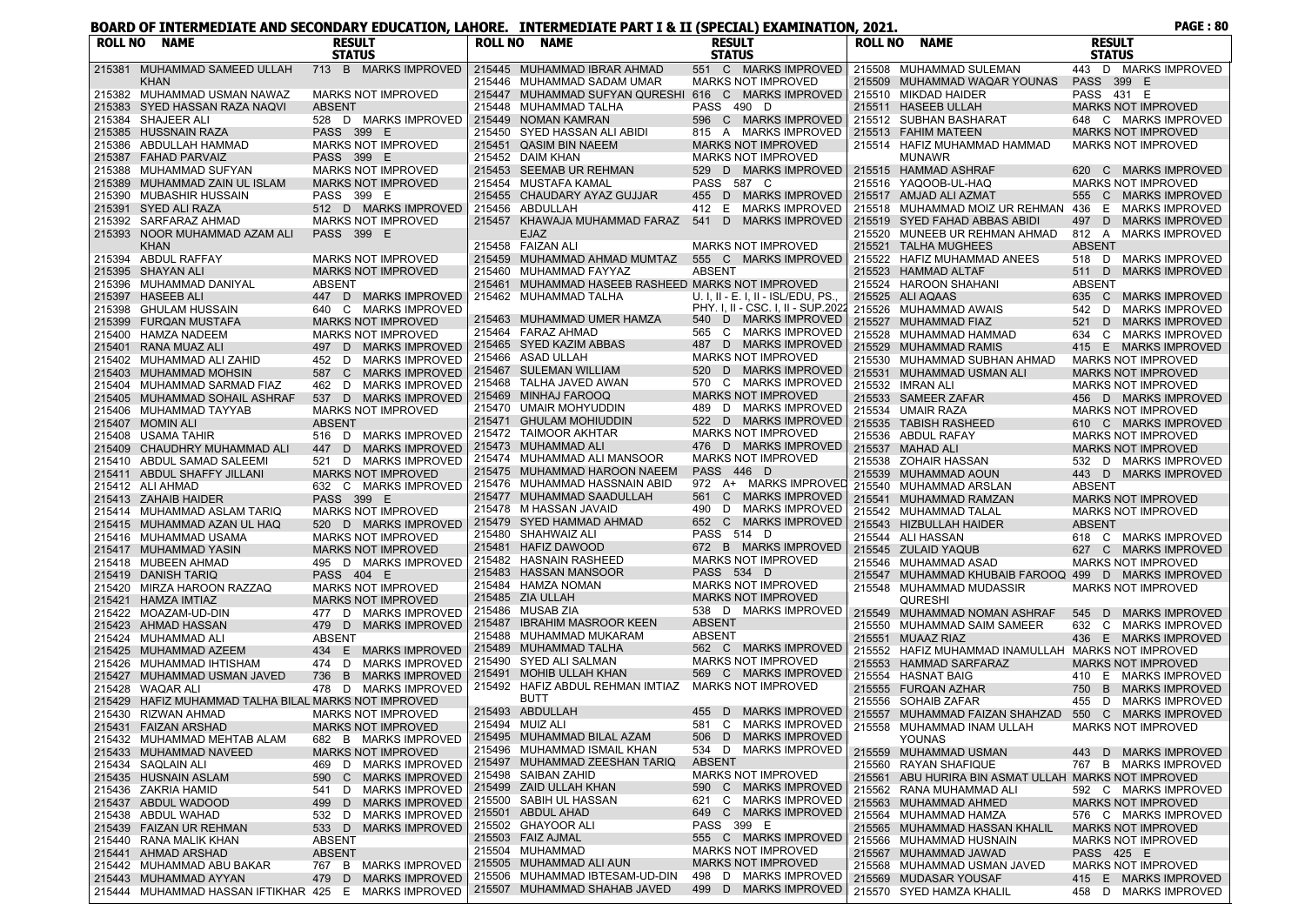|              | <b>ROLL NO NAME</b>                                                            | vial vi entera iedente iand vegotidiant ed vontegni, eargheit entera iedente i iant e wee (vi egene) edat ienvitegni, egen<br>Result<br><b>STATUS</b> | ROLL NO NAME                                                                                  | Result<br><b>STATUS</b>                                                                               |                 | ROLL NO NAME                                               | <b>RESULT</b><br><b>STATUS</b>                         |
|--------------|--------------------------------------------------------------------------------|-------------------------------------------------------------------------------------------------------------------------------------------------------|-----------------------------------------------------------------------------------------------|-------------------------------------------------------------------------------------------------------|-----------------|------------------------------------------------------------|--------------------------------------------------------|
|              | 215571 AHMED HASSAN                                                            |                                                                                                                                                       | 425 E MARKS IMPROVED   215637 RANA MUHAMMAD FASIAM SAIF 739 B MARKS IMPROVED   215702 M HAMID |                                                                                                       |                 |                                                            | 540 D MARKS IMPROVED                                   |
|              | 215572 SHEIKH ABDULLAH ABID                                                    | PASS 480 D                                                                                                                                            | 215638 RAJA NAJAF ALI AKBAR                                                                   | <b>MARKS NOT IMPROVED</b>                                                                             |                 | 215703 MUHAMMAD ASAD                                       | <b>MARKS NOT IMPROVED</b>                              |
|              | 215573 SHEIRAFGUN                                                              | ABSENT                                                                                                                                                | 215639 AFZAL AMEEN                                                                            | <b>MARKS NOT IMPROVED</b>                                                                             |                 | 215704 MUHAMMAD BURHAN KHALID                              | <b>PASS 399 E</b>                                      |
|              | 215574 ALI HAMZA                                                               | 596 C MARKS IMPROVED   215640 MUHAMMAD ABU BAKAR                                                                                                      | 215641 MUHAMMAD AZEEM                                                                         | 482 D MARKS IMPROVED                                                                                  |                 | 215705 MUHAMMAD HAMMAD                                     | 507 D MARKS IMPROVED<br>549 D MARKS IMPROVED           |
|              | 215575 ATTA ULLAH<br>215576 MUHAMMAD AFAQ AZHAR                                | 807 A MARKS IMPROVED<br><b>MARKS NOT IMPROVED</b>                                                                                                     | 215642 MUHAMMAD HUZAIFA                                                                       | PASS 456 D<br><b>MARKS NOT IMPROVED</b>                                                               |                 | 215706 MUHAMMAD SHERAZ<br>215707 FEZAN AHMED               | 474 D MARKS IMPROVED                                   |
|              | 215577 MUHAMMAD FAIZAN                                                         | 456 D MARKS IMPROVED   215643 MUHAMMAD JAWAD                                                                                                          |                                                                                               | <b>MARKS NOT IMPROVED</b>                                                                             |                 | 215708 REHAN ALI                                           | 447 D MARKS IMPROVED                                   |
|              | 215578 MUHAMMAD SHAHRYAR                                                       | 917 A+ MARKS IMPROVED 215644 BABAR ALI RASHID                                                                                                         |                                                                                               | <b>PASS 500 D</b>                                                                                     |                 | 215709 SAAD ARIF                                           | <b>MARKS NOT IMPROVED</b>                              |
|              | 215579 SAAD RAUF                                                               | 570 C MARKS IMPROVED   215645 SYED JAWAD UL HASSAN                                                                                                    |                                                                                               | 615 C MARKS IMPROVED   215710 SYED HABIBULLAH                                                         |                 |                                                            | 499 D MARKS IMPROVED                                   |
|              | 215580 MUJEEB ULLAH                                                            | 542 D MARKS IMPROVED                                                                                                                                  | 215646 SYED MOAZZAM ALI                                                                       | 456 D MARKS IMPROVED                                                                                  |                 | 215711 HAIDER ALI MAHAR                                    | <b>ABSENT</b>                                          |
|              | 215581 SAMEER AHMED                                                            | 434 E MARKS IMPROVED                                                                                                                                  | 215647 WALEED NADEEM                                                                          | <b>MARKS NOT IMPROVED</b>                                                                             |                 | 215712 MALIK DANIYAL ABBAS                                 | <b>MARKS NOT IMPROVED</b>                              |
|              | 215582 SAMEER ALI                                                              | 412 E MARKS IMPROVED                                                                                                                                  | 215648 HASSAN RAZA                                                                            | 610 C MARKS IMPROVED   215713 USAMA AHMAD                                                             |                 |                                                            | <b>MARKS NOT IMPROVED</b>                              |
|              | 215583 ADEEL JAVED                                                             | 436 E MARKS IMPROVED                                                                                                                                  | 215649 ABDUL MUJEEB FAROOQI                                                                   | 508 D MARKS IMPROVED 215714 ZAIN QAMAR                                                                |                 |                                                            | <b>MARKS NOT IMPROVED</b>                              |
|              | 215584 WASIF KHAN                                                              | 522 D MARKS IMPROVED                                                                                                                                  | 215650 FAIZAN ALI                                                                             | <b>PASS 404 E</b>                                                                                     |                 | 215715 SHARAB-UL-DIN                                       | 433 E MARKS IMPROVED                                   |
|              | 215585 ABDULLAH TARIQ                                                          | 716 B MARKS IMPROVED   215651 ALI HAMZA                                                                                                               |                                                                                               | <b>MARKS NOT IMPROVED</b>                                                                             |                 | 215716 HASSAN E RABI                                       | 799 A MARKS IMPROVED                                   |
|              | 215586 HAMZA ASGHAR                                                            | 432 E MARKS IMPROVED                                                                                                                                  | 215652 MUHAMMAD AHMAD                                                                         | 539 D MARKS IMPROVED 215717 MUHAMMAD AZHAN                                                            |                 |                                                            | 646 C MARKS IMPROVED                                   |
|              | 215587 MUZAMIL UBAID                                                           | <b>MARKS NOT IMPROVED</b>                                                                                                                             | 215653 MUHAMMAD AHMAD KHAN                                                                    | 442 D MARKS IMPROVED   215718 MUHAMMAD FAIZAN NAZIR                                                   |                 |                                                            | 458 D MARKS IMPROVED                                   |
|              | 215588 MUHAMMAD ADNAN<br>215589 MUHAMMAD ASAD                                  | <b>MARKS NOT IMPROVED</b><br>517 D MARKS IMPROVED   215655 REHAN AHMAD                                                                                | 215654 MUHAMMAD SIBTAIN                                                                       | 626 C MARKS IMPROVED   215719 MUHAMMAD IBRAHIM<br>747 B MARKS IMPROVED                                |                 | 215720 SYED MUHAMMAD HAMZA                                 | 562 C MARKS IMPROVED<br>637 C MARKS IMPROVED           |
|              | 215590 MUHAMMAD QASIM                                                          | 432 E MARKS IMPROVED                                                                                                                                  | 215656 AHTASHAM ALI                                                                           | <b>MARKS NOT IMPROVED</b>                                                                             |                 | 215721 SAQLAIN ALI                                         | 453 D MARKS IMPROVED                                   |
|              | 215591 MEHDI HASSAN                                                            | 659 C MARKS IMPROVED                                                                                                                                  | 215657 SAQIB MUSTAFA                                                                          | 532 D MARKS IMPROVED                                                                                  |                 | 215722 KHAWAJA GHULAM MUSTAFA MARKS NOT IMPROVED           |                                                        |
|              | 215592 SHAHERYAR                                                               | <b>MARKS NOT IMPROVED</b>                                                                                                                             | 215658 AWAID AHSAN                                                                            | <b>MARKS NOT IMPROVED</b>                                                                             |                 | 215723 MUHAMMAD AWAIS                                      | 564 C MARKS IMPROVED                                   |
|              | 215593 UZAIR ATTA                                                              | 535 D MARKS IMPROVED                                                                                                                                  | 215659 RANA UZAIF                                                                             | 412 E MARKS IMPROVED                                                                                  |                 | 215724 MUHAMMAD AWAIS                                      | 521 D MARKS IMPROVED                                   |
|              | 215594 DANISH ADEEL                                                            | <b>MARKS NOT IMPROVED</b>                                                                                                                             | 215660 BILAL AHMAD                                                                            | 415 E MARKS IMPROVED                                                                                  |                 | 215725 MUHAMMAD ZESHAN                                     | <b>MARKS NOT IMPROVED</b>                              |
|              | 215595 UMER ATEEQ                                                              | 609 C MARKS IMPROVED                                                                                                                                  | 215661 MUHAMMAD ABDULLAH                                                                      | 505 D MARKS IMPROVED                                                                                  |                 | 215726 SYED AZAAN ALI JAFRI                                | 490 D MARKS IMPROVED                                   |
|              | 215596 ABDUL MANNAN RATHORE                                                    | <b>MARKS NOT IMPROVED</b>                                                                                                                             | 215662 MUHAMMAD ADEEL KHAN                                                                    | 613 C MARKS IMPROVED                                                                                  |                 | 215727 SYED MUHAMMAD                                       | 472 D MARKS IMPROVED                                   |
|              | 215597 MUSAB RIAZ                                                              | <b>MARKS NOT IMPROVED</b>                                                                                                                             | 215663 MUHAMMAD OSAMA                                                                         | <b>ABSENT</b>                                                                                         |                 | 215728 ANEES TAHIR                                         | 518 D MARKS IMPROVED                                   |
|              | 215598 MUHAMMAD AHSAN                                                          | 464 D MARKS IMPROVED                                                                                                                                  | 215664 AHSAN ALI BAJWA                                                                        | <b>MARKS NOT IMPROVED</b>                                                                             |                 | 215729 HASNAIN HAIDER MALIK                                | <b>MARKS NOT IMPROVED</b>                              |
|              | 215599 MUHAMMAD AMEER HAMZA                                                    | 719 B MARKS IMPROVED                                                                                                                                  | 215665 SYED MUHAMMAD QASIM                                                                    | <b>MARKS NOT IMPROVED</b>                                                                             |                 | 215730 KAMRAN ALI                                          | <b>MARKS NOT IMPROVED</b>                              |
|              | 215600 MUHAMMAD ANAS                                                           | 518 D MARKS IMPROVED                                                                                                                                  | 215666 HASEEB-UR-RAHMAN                                                                       | 469 D MARKS IMPROVED                                                                                  |                 | 215731 ALI AHMAD                                           | <b>MARKS NOT IMPROVED</b>                              |
|              | 215601 MUHAMMAD RAHAM ZAFAR                                                    | 447 D MARKS IMPROVED                                                                                                                                  | 215667 TALHA AKBAR                                                                            | <b>MARKS NOT IMPROVED</b>                                                                             |                 | 215732 AHMAD AKHTAR                                        | 512 D MARKS IMPROVED                                   |
|              | 215602 ROLL NO CANCELLED                                                       | ROLL NO CANCELLED                                                                                                                                     | 215668 IRSHAD TARIQ                                                                           | <b>PASS 399 E</b>                                                                                     |                 | 215733 MUHAMMAD AQIB                                       | 507 D MARKS IMPROVED                                   |
|              | 215603 MUHAMMAD UMAIR ASHRAF<br>215604 MUHAMMAD USMAN BASHIR                   | 412 E MARKS IMPROVED<br><b>MARKS NOT IMPROVED</b>                                                                                                     | 215669 HASSAN SHAHBAZ                                                                         | 542 D MARKS IMPROVED   215734 MUHAMMAD HANNAN RAUF<br>500 D MARKS IMPROVED 215735 MUHAMMAD REHAN ATIF |                 |                                                            | 629 C MARKS IMPROVED<br>555 C MARKS IMPROVED           |
|              | 215605 SHAHZAIB                                                                | <b>MARKS NOT IMPROVED</b>                                                                                                                             | 215670 ALI ARSHAD<br>215671 ABU BAKAR                                                         | 443 D MARKS IMPROVED   215736 MUHAMMAD UMAR                                                           |                 |                                                            | <b>MARKS NOT IMPROVED</b>                              |
|              | 215606 SAMI ULLAH FAROOQ                                                       | <b>ABSENT</b>                                                                                                                                         | 215672 RANA MUHAMMAD WASIF                                                                    | 513 D MARKS IMPROVED                                                                                  |                 | 215737 USMAN TARIQ                                         | 947 A+ MARKS IMPROVED                                  |
|              | 215607 MUHAMMAD AHMAD                                                          | 518 D MARKS IMPROVED   215673 MUHAMMAD AHMED                                                                                                          |                                                                                               | 572 C MARKS IMPROVED   215738 WAQAS RIAZ                                                              |                 |                                                            | 421 E MARKS IMPROVED                                   |
|              | 215608 MUHAMMAD AHTISHAM                                                       | <b>MARKS NOT IMPROVED</b>                                                                                                                             | 215674 MOHAMMAD FASIH                                                                         | <b>PASS 540 D</b>                                                                                     |                 | 215739 MUDASAR ALI                                         | <b>PASS 399 E</b>                                      |
|              | 215609 MUHAMMAD ARSLAN KHALID                                                  | 689 B MARKS IMPROVED                                                                                                                                  | 215675 MUHAMMAD OWAIS SHABBIR                                                                 | 612 C MARKS IMPROVED   215740 AYAD MUZAHIR                                                            |                 |                                                            | 528 D MARKS IMPROVED                                   |
|              | 215610 MUHAMMAD HUMAYUN ZAHID                                                  | 597 C MARKS IMPROVED                                                                                                                                  | 215676 MUHAMMAD ZOHAIB AHMAD                                                                  | 890 A+ MARKS IMPROVED 215741 FAISAL FAREED                                                            |                 |                                                            | 541 D MARKS IMPROVED                                   |
|              | 215611 MUHAMMAD MUBASHAR                                                       | <b>MARKS NOT IMPROVED</b>                                                                                                                             | 215677 ATIF HAMEED                                                                            | PASS 472 D                                                                                            |                 | 215742 SULTAN BIN ASIF                                     | 541 D MARKS IMPROVED                                   |
|              | 215612 MUHAMMAD RAUF                                                           | <b>MARKS NOT IMPROVED</b>                                                                                                                             | 215678 BURHAN BAIG                                                                            | <b>MARKS NOT IMPROVED</b>                                                                             |                 | 215743 KHUZAIMA AHMAD AWAN                                 | 573 C MARKS IMPROVED                                   |
|              | 215613 IBRAR AHMAD                                                             | 415 E MARKS IMPROVED                                                                                                                                  | 215679 HAFIZ TAUQEER SUBHAN                                                                   | 570 C MARKS IMPROVED   215744 ALI RAZA                                                                |                 |                                                            | <b>MARKS NOT IMPROVED</b>                              |
|              | 215614 CH BURHAN AZAM                                                          | 549 D MARKS IMPROVED                                                                                                                                  | 215680 CHAUDHRY JUNAID JAVAID                                                                 | <b>PASS 399 E</b>                                                                                     |                 | 215745 RANA SHAH MEER KHAN                                 | <b>MARKS NOT IMPROVED</b>                              |
|              | 215615 SHUMYLE BIN ASIM                                                        | <b>MARKS NOT IMPROVED</b>                                                                                                                             | 215681 ABDUL HANNAN                                                                           | <b>MARKS NOT IMPROVED</b>                                                                             |                 | 215746 MUHAMMAD FAYYAZ                                     | 420 E MARKS IMPROVED                                   |
|              | 215616 ANAS AHMAD                                                              | PASS 399 E                                                                                                                                            | 215682 ABDULLAH                                                                               | <b>MARKS NOT IMPROVED</b>                                                                             |                 | 215747 MUHAMMAD JUNAID KASHIF                              | 501 D MARKS IMPROVED                                   |
|              | 215617 HASSAN USMAN                                                            | 612 C MARKS IMPROVED   215683 ABDULLAH FIAZ                                                                                                           |                                                                                               | <b>MARKS NOT IMPROVED</b>                                                                             |                 | 215748 MUHAMMAD MAHAD                                      | 594 C MARKS IMPROVED                                   |
|              | 215618 HAMZA NISAR<br>215619 AMMAD SALAH-UD-DIN                                | 561 C MARKS IMPROVED<br>ABSENT                                                                                                                        | 215684 SHAZIB AMAAN<br>215685 MUHAMMAD FAISAL FAROOQ MARKS NOT IMPROVED                       | 519 D MARKS IMPROVED                                                                                  |                 | 215749 MUHAMMAD SHARJEEL KHAN<br>215750 ASFAR ABBAS ATTRAY | 560 C MARKS IMPROVED<br>ABSENT                         |
|              | 215620 MUHAMMAD AWAIS SABIR                                                    | PASS 777 A                                                                                                                                            | 215686 MUHAMMAD HAMMAD NASIR                                                                  | 480 D MARKS IMPROVED                                                                                  |                 | 215751 FARAZ SIDDIQI                                       | <b>MARKS NOT IMPROVED</b>                              |
|              | 215621 MUHAMMAD SAAD                                                           | <b>ABSENT</b>                                                                                                                                         | BHATTI                                                                                        |                                                                                                       |                 | 215752 FEROZ KHAN                                          | <b>MARKS NOT IMPROVED</b>                              |
|              | 215622 MUHAMMAD UMAR                                                           | 558 C MARKS IMPROVED   215687 MUHAMMAD LUQMAN                                                                                                         |                                                                                               | ABSENT                                                                                                |                 | 215753 ABDUL MUHAIMAN                                      | <b>MARKS NOT IMPROVED</b>                              |
|              | 215623 ASFAND YAR ZAHID                                                        | PASS 412 E                                                                                                                                            | 215688 MOHAMMAD UMAR ZABIULLAH 468 D MARKS IMPROVED 215754 ABDUL REHMAN                       |                                                                                                       |                 |                                                            | MARKS NOT IMPROVED                                     |
|              | 215624 ASAD MUNEER                                                             | 529 D MARKS IMPROVED   215689 RASHID HUSASIN                                                                                                          |                                                                                               | <b>MARKS NOT IMPROVED</b>                                                                             |                 | 215755 ABDULLAH                                            | 889 A+ MARKS IMPROVED                                  |
|              | 215625 HUSNAIN UMER                                                            | 498 D MARKS IMPROVED                                                                                                                                  | 215690 ABISHEY GHANI                                                                          | <b>PASS 399 E</b>                                                                                     |                 | 215756 ALI HASSAN                                          | <b>MARKS NOT IMPROVED</b>                              |
|              | 215626 HAMZA ASLAM GUL                                                         | 547 D MARKS IMPROVED                                                                                                                                  | 215691 CHAUDHARY ZIYAN WAHEED                                                                 | <b>MARKS NOT IMPROVED</b>                                                                             |                 | 215757 RANA MUHAMMAD TAHA                                  | <b>MARKS NOT IMPROVED</b>                              |
|              | 215627 MUHAMMAD AWAIS                                                          | <b>PASS 399 E</b>                                                                                                                                     | 215692 ABDUL HASEEB IMRAN SIPRA                                                               | 443 D MARKS IMPROVED 215758 MUHAMMAD TALAL                                                            |                 |                                                            | 456 D MARKS IMPROVED                                   |
|              | 215628 MUHAMMAD FAHEEM                                                         | <b>MARKS NOT IMPROVED</b>                                                                                                                             | 215693 ABU BAKAR MURTAZA                                                                      | 512 D MARKS IMPROVED   215759 USMAN GHANI                                                             |                 |                                                            | PASS 399 E                                             |
|              | 215629 MUHAMMAD FAISAL NADEEM                                                  | 741 B MARKS IMPROVED                                                                                                                                  | 215694 JUNAID AZAM                                                                            | 415 E MARKS IMPROVED                                                                                  |                 | 215760 MUBEEN ABID                                         | 518 D MARKS IMPROVED                                   |
|              | 215630 MUHAMMAD UMER                                                           | 456 D MARKS IMPROVED                                                                                                                                  | 215695 TALAL AHMED MAHMOOD                                                                    | <b>MARKS NOT IMPROVED</b>                                                                             |                 | 215761 SHEHRYAR MARRI                                      | 511 D MARKS IMPROVED                                   |
| 215631 ADNAN |                                                                                | 622 C MARKS IMPROVED                                                                                                                                  | 215696 MUHAMMAD FAISAL                                                                        | <b>MARKS NOT IMPROVED</b>                                                                             | 215762 ADIL ALI |                                                            | 591 C MARKS IMPROVED                                   |
|              | 215632 SYED IBBAD HUSSAIN                                                      | 551 C MARKS IMPROVED                                                                                                                                  | 215697 MUHAMMAD UMAR SAEED                                                                    | 552 C MARKS IMPROVED                                                                                  |                 | 215763 GHASHARIB MUMTAZ                                    | 480 D MARKS IMPROVED                                   |
|              | 215633 SHAHZAD ALI                                                             | 678 B MARKS IMPROVED                                                                                                                                  | 215698 SAYED YASIR ABBAS<br>215699 QAIS MASIH                                                 | <b>ABSENT</b>                                                                                         |                 | 215764 ALI ASHAR SHAFIQUE                                  | 667 B MARKS IMPROVED                                   |
|              | 215634 MALIK ALI SHEHZAD<br>215635 SHEIKH MUHAMMAD SARFARAZ MARKS NOT IMPROVED | <b>MARKS NOT IMPROVED</b>                                                                                                                             | 215700 ABDULRAHMAN ABID                                                                       | 509 D MARKS IMPROVED<br><b>MARKS NOT IMPROVED</b>                                                     |                 | 215765 MUHAMMAD ALIYAN<br>215766 HASEEB IQBAL              | <b>MARKS NOT IMPROVED</b><br><b>MARKS NOT IMPROVED</b> |
|              | 215636 AFAQ ASHFAQ                                                             | 779 A MARKS IMPROVED                                                                                                                                  | 215701 HAMZA AYUB                                                                             | 471 D MARKS IMPROVED   215767 IRSHAD ULLAH                                                            |                 |                                                            | <b>MARKS NOT IMPROVED</b>                              |
|              |                                                                                |                                                                                                                                                       |                                                                                               |                                                                                                       |                 |                                                            |                                                        |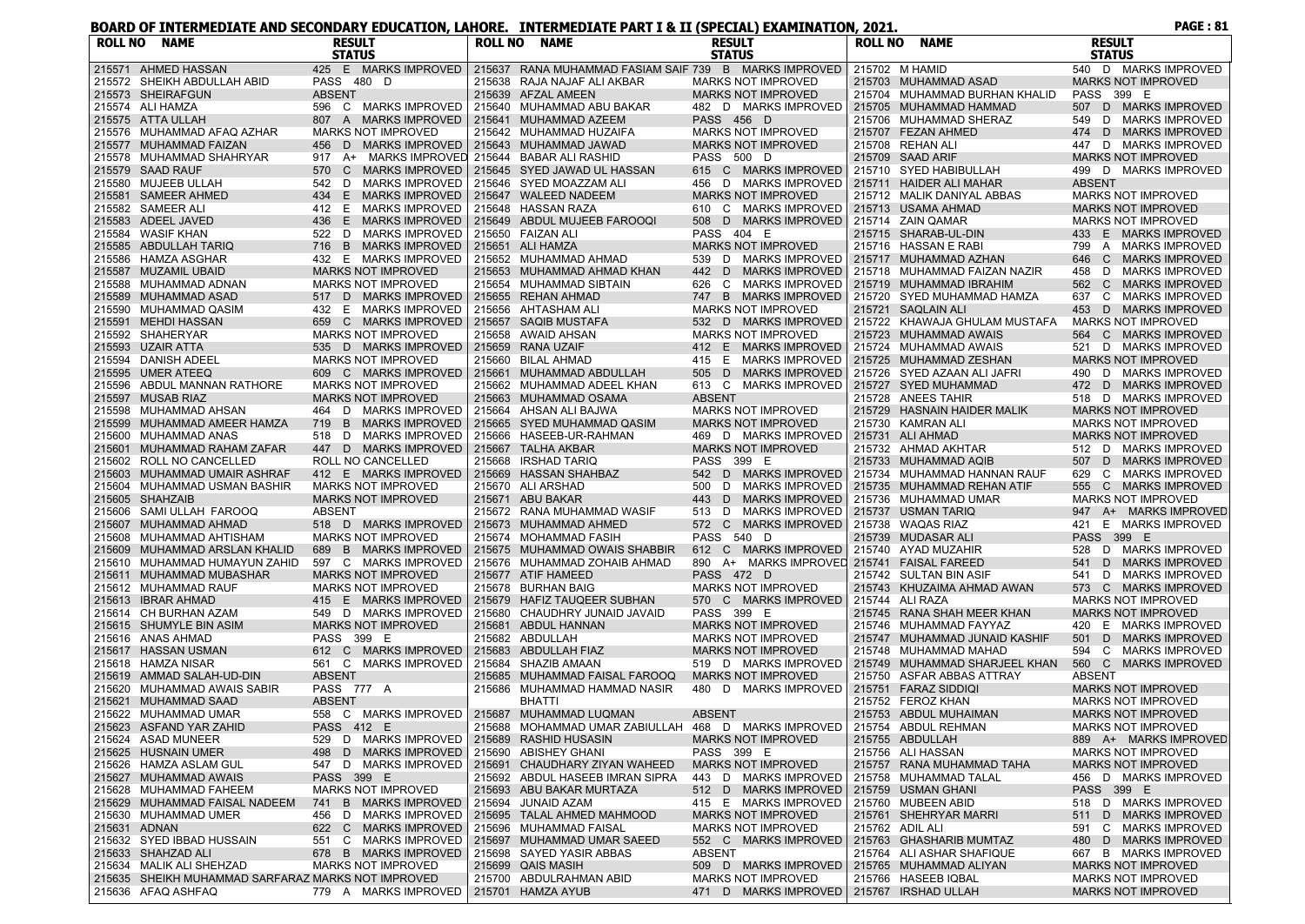| <b>ROLL NO NAME</b>                                         | <b>RESULT</b><br><b>STATUS</b>                                  | ROLL NO NAME                                              | <b>RESULT</b><br><b>STATUS</b>                         | NAME<br>ROLL NO                                                            | <b>RESULT</b><br><b>STATUS</b>                    |
|-------------------------------------------------------------|-----------------------------------------------------------------|-----------------------------------------------------------|--------------------------------------------------------|----------------------------------------------------------------------------|---------------------------------------------------|
| 215768 WARIS SAEED                                          | 566 C MARKS IMPROVED                                            | 215831 SYED KAMRAN ALI BUKHARI                            | <b>MARKS NOT IMPROVED</b>                              | 215897 MALIK MUHAMMAD ABUBAKAR 528 D MARKS IMPROVED                        |                                                   |
| 215769 HAFIZ UMAR FAROOQ SHAHZAD 603 C MARKS IMPROVED       |                                                                 | 215832 OSAF HAIDER                                        | MARKS NOT IMPROVED                                     | 215898 HUSNAIN NAEEM                                                       | 580 C MARKS IMPROVED                              |
| 215770 ANUS ALI BIN WAQAS                                   | 517 D MARKS IMPROVED                                            | 215833 HASSAN MUSTAFAVI                                   | 693 B MARKS IMPROVED                                   | 215899 DAWOOD MUKHTAR                                                      | <b>MARKS NOT IMPROVED</b>                         |
| 215771 ALI ABBAS                                            | 577 C MARKS IMPROVED   215834 ALI HAIDAR                        |                                                           | 591 C MARKS IMPROVED                                   | 215900 HUSSAIN ALI                                                         | 516 D MARKS IMPROVED<br>625 C MARKS IMPROVED      |
| 215772 RANA SIKANDER NAVEED<br>215773 WAJAHAT MAJEED MUGHAL | 919 A+ MARKS IMPROVED 215835 BALAG<br><b>MARKS NOT IMPROVED</b> | 215836 MUHAMMAD ALI RAZA                                  | <b>MARKS NOT IMPROVED</b><br><b>MARKS NOT IMPROVED</b> | 215901 IKRAM ULLAH<br>215902 MUHAMMAD ABDULLAH                             | 633 C MARKS IMPROVED                              |
| 215774 MUHAMMAD HAIDER SHAHZADA 526 D MARKS IMPROVED        |                                                                 | 215837 MUHAMMAD HAMZA                                     | <b>MARKS NOT IMPROVED</b>                              | 215903 MUHAMMAD HASEEB                                                     | 798 A MARKS IMPROVED                              |
| 215775 MUHAMMAD USMAN                                       | 541 D MARKS IMPROVED                                            | 215838 MUHAMMAD KASHIF NAVEED                             | 611 C MARKS IMPROVED                                   | ABDULLAH                                                                   |                                                   |
| 215776 ANEES HANIF                                          | <b>MARKS NOT IMPROVED</b>                                       | 215839 MUHAMMAD SALMAN                                    | <b>MARKS NOT IMPROVED</b>                              | 215904 MOHAMMAD MOHID                                                      | 493 D MARKS IMPROVED                              |
| 215777 ATIF REHMAN                                          | <b>MARKS NOT IMPROVED</b>                                       | 215840 MUHAMMAD YOUSAF                                    | 508 D MARKS IMPROVED                                   | 215905 MOHAMMAD SAAD KHAN                                                  | 694 B MARKS IMPROVED                              |
| 215778 HAFIZ MUHAMMAD HARIS                                 | <b>MARKS NOT IMPROVED</b>                                       | 215841 MOHAMMAD ZAID ZAHEEN                               | <b>MARKS NOT IMPROVED</b>                              | 215906 USMAN HABIB                                                         | 544 D MARKS IMPROVED                              |
| 215779 SHUJA AHMAD                                          | 830 A MARKS IMPROVED                                            | 215842 MUHAMMAD ZORAIZ                                    | <b>PASS 412 E</b>                                      | 215907 ROHAN SUMMER                                                        | <b>ABSENT</b>                                     |
| 215780 SHAMIR AZIZ                                          | 542 D MARKS IMPROVED                                            | 215843 AAMISH NAVEED                                      | 532 D MARKS IMPROVED                                   | 215908 WAQAR HASSAN                                                        | <b>ABSENT</b>                                     |
| 215781 ZOHAIB ALI                                           | 486 D MARKS IMPROVED                                            | 215844 USAMA BIN HABIB                                    | 538 D MARKS IMPROVED                                   | 215909 ASHAS SHAHZAD                                                       | 539 D MARKS IMPROVED                              |
| 215782 FAZAL ABBAS                                          | 523 D MARKS IMPROVED                                            | 215845 ABDUL BASIT                                        | <b>ABSENT</b>                                          | 215910 MUBASHIR ATHAR                                                      | 458 D MARKS IMPROVED                              |
| 215783 AJMAL YASIN                                          | 737 B MARKS IMPROVED                                            | 215846 ALI JAVED                                          | 606 C MARKS IMPROVED                                   | 215911 IBAD UR REHMAN                                                      | <b>MARKS NOT IMPROVED</b>                         |
| 215784 ASAD ATIQ                                            | ABSENT                                                          | 215847 RAI TAYYAB AHMED JAVED                             | 595 C MARKS IMPROVED                                   | 215912 AHMED HUSSAIN                                                       | 671 B MARKS IMPROVED                              |
| 215785 AMAD UD DIN KABIR                                    | 869 A MARKS IMPROVED                                            | 215848 AHMAD ALI                                          | 506 D MARKS IMPROVED                                   | 215913 M AHMAD                                                             | 523 D MARKS IMPROVED                              |
| 215786 SAIFULLAH                                            | <b>MARKS NOT IMPROVED</b>                                       | 215849 MUHAMMAD HAROON                                    | <b>ABSENT</b>                                          | 215914 ARBAB RAZA                                                          | 718 B MARKS IMPROVED                              |
| 215787 HASHAM ADNAN ASLAM                                   | 572 C MARKS IMPROVED                                            | 215850 MUHAMMAD SAMEER                                    | 658 C MARKS IMPROVED                                   | 215915 MUHAMMAD AFTAB SUBHANI                                              | <b>ABSENT</b>                                     |
| 215788 CHAND QADRI                                          | 668 B MARKS IMPROVED                                            | 215851 IBTASAAM EHSAN                                     | 611 C MARKS IMPROVED                                   | 215916 AFNAN BUKHARI                                                       | 569 C MARKS IMPROVED                              |
| 215789 ABDUL HADI JALIL<br>215790 ABDUL SQLAIN              | <b>MARKS NOT IMPROVED</b>                                       | 215852 SHAH ZAIB                                          | 528 D MARKS IMPROVED<br><b>MARKS NOT IMPROVED</b>      | 215917 HAFIZ ABDULLAH BIN ZUBAIR                                           | MARKS NOT IMPROVED                                |
|                                                             | 434 E MARKS IMPROVED                                            | 215853 NADIR JAHANGIR                                     |                                                        | 215918 HAMMAD ALI                                                          | 443 D MARKS IMPROVED                              |
| 215791 MUHAMMAD ABDULLAH<br>215792 MUHAMMAD ABUBAKAR        | 615 C MARKS IMPROVED<br><b>MARKS NOT IMPROVED</b>               | 215854 DANIYAL KHOKHAR<br>215855 HAFIZ SAAD-UR- REHMAN    | PASS 425 E<br>527 D MARKS IMPROVED                     | 215919 MIRZA GULFAM ALI<br>215920 MUHAMMAD IKRAM                           | 447 D MARKS IMPROVED<br><b>MARKS NOT IMPROVED</b> |
| 215793 MUHAMMAD AWAIS                                       | 447 D MARKS IMPROVED                                            | 215856 NOOR HAIDER                                        | ABSENT                                                 | 215921 MUHAMMAD SAQLAIN                                                    | 443 D MARKS IMPROVED                              |
| 215794 MUHAMMAD QASIM JAVED                                 | 434 E MARKS IMPROVED                                            | 215857 FAHAD ALI                                          | <b>MARKS NOT IMPROVED</b>                              | 215922 MUHAMMAD SHAHZAD                                                    | 411 E MARKS IMPROVED                              |
| 215795 MUHAMMAD WASIF KHAN                                  | <b>PASS 486 D</b>                                               | 215858 MUHAMMAD ABDULLAH                                  | 455 D MARKS IMPROVED                                   | 215923 MUHAMMAD SUFYAN FAYYAZ                                              | 496 D MARKS IMPROVED                              |
| 215796 MUHAMMAD ZAID QASIM                                  | 583 C MARKS IMPROVED                                            | 215859 MUHAMMAD MUDASSAR                                  | <b>MARKS NOT IMPROVED</b>                              | 215924 ABUBAKR SAEED                                                       | 541 D MARKS IMPROVED                              |
| 215797 MUHAMMAD ZAIN UL ABIDIN                              | 545 D MARKS IMPROVED                                            | 215860 AHMED HADAIQ SAEED                                 | ABSENT                                                 | 215925 AHMED ARSHAD GONDAL                                                 | 486 D MARKS IMPROVED                              |
| 215798 WAQAS ALTAF                                          | 606 C MARKS IMPROVED                                            | 215861 SHEHARYAR AHMAD                                    | 732 B MARKS IMPROVED                                   | 215926 SUBHAN MUNIR                                                        | <b>MARKS NOT IMPROVED</b>                         |
| 215799 MOHSIN ALI                                           | <b>MARKS NOT IMPROVED</b>                                       | 215862 SHAHARYAR GULZAR                                   | <b>MARKS NOT IMPROVED</b>                              | 215927 SAFIULLAH                                                           | <b>MARKS NOT IMPROVED</b>                         |
| 215800 ABDUL BASIT                                          | <b>MARKS NOT IMPROVED</b>                                       | 215863 RABI SHAKIR                                        | 446 D MARKS IMPROVED                                   | 215928 HASSAM AHMAD                                                        | 501 D MARKS IMPROVED                              |
| 215801 ALI ABBAS                                            | 421 E MARKS IMPROVED                                            | 215864 ZAIN UL ABIDEEN                                    | 891 A+ MARKS IMPROVED                                  | 215929 ABU BAKER                                                           | 621 C MARKS IMPROVED                              |
| 215802 ZAKA ULLAH                                           | 486 D MARKS IMPROVED                                            | 215865 HUSNAIN ALI                                        | <b>MARKS NOT IMPROVED</b>                              | 215930 RANA WAJID ALI                                                      | <b>MARKS NOT IMPROVED</b>                         |
| 215803 MUHAMMAD HAMZA                                       | <b>PASS 722 B</b>                                               | 215866 ABDUL WAHAB ZIA                                    | <b>MARKS NOT IMPROVED</b>                              | 215931 MUHAMMAD NOOR                                                       | PASS 399 E                                        |
| 215804 MUHAMMAD SAAD WASEEM                                 | <b>MARKS NOT IMPROVED</b>                                       | 215867 ALI HAIDER                                         | <b>MARKS NOT IMPROVED</b>                              | 215932 MUHAMMAD TOUSEEF HABIB                                              | <b>MARKS NOT IMPROVED</b>                         |
| KHAN                                                        |                                                                 | 215868 FAHAD MEHMOOD NAGI                                 | 646 C MARKS IMPROVED                                   | 215933 SYED NAUMAN ALI                                                     | <b>MARKS NOT IMPROVED</b>                         |
| 215805 MOHAMMAD SALMAN KHALID                               | 583 C MARKS IMPROVED                                            | 215869   MUHAMMAD BILAL ARIF                              | <b>MARKS NOT IMPROVED</b>                              | 215934 MUNEEB KHALID                                                       | 654 C MARKS IMPROVED                              |
| 215806 ABRAR HUSSAIN                                        | <b>MARKS NOT IMPROVED</b>                                       | 215870 MUHAMMAD BURHAN                                    | 534 D MARKS IMPROVED                                   | 215935 WAHEED AHMAD                                                        | 446 D MARKS IMPROVED                              |
| 215807 HAMID RASHEED<br>215808 BASIT ALI                    | 480 D MARKS IMPROVED<br>443 D MARKS IMPROVED                    | 215871 MUHAMMAD IMRAN BOOTA<br>215872 MUHAMMAD KUMAIL ALI | 609 C MARKS IMPROVED<br>562 C MARKS IMPROVED           | 215936 MUKHTAR AHMAD<br>215937 SAQIB ALI                                   | 663 B MARKS IMPROVED<br><b>PASS 564 C</b>         |
| 215809 RANA MUHAMMAD ABDULLAH MARKS NOT IMPROVED            |                                                                 | 215873 MUHAMMAD USAMA AMIR                                | 543 D MARKS IMPROVED                                   | 215938 OSAMA MUGHAL                                                        | <b>MARKS NOT IMPROVED</b>                         |
| 215810 FAHAD IRFAN                                          | 534 D MARKS IMPROVED                                            | 215874 MOOSSA AHMED                                       | D MARKS IMPROVED<br>500                                | 215939 SHAROON NASIR                                                       | PASS 399 E                                        |
| 215811 ABRAR JAMIL                                          | 626 C MARKS IMPROVED                                            | 215875 MOIZ AHMAD                                         | 494 D MARKS IMPROVED                                   | 215940 ZEESHAN FAIZ                                                        | 490 D MARKS IMPROVED                              |
| 215812 ANNAS MUKHTAR                                        | <b>PASS 399 E</b>                                               | 215876 ABU HURAIRA                                        | 521 D MARKS IMPROVED                                   | 215941 ABDUL WAHAB                                                         | <b>MARKS NOT IMPROVED</b>                         |
| 215813 SYED SHAHZAD HASSAN                                  | <b>MARKS NOT IMPROVED</b>                                       | 215877 MUHAMMAD HUSSAIN                                   | <b>MARKS NOT IMPROVED</b>                              | 215942 ALI AHMED RAFIQUE                                                   | 453 D MARKS IMPROVED                              |
| 215814 SAAD ULLAH                                           | 547 D MARKS IMPROVED                                            | 215878 MUHAMMAD JARRAR SHAF                               | <b>MARKS NOT IMPROVED</b>                              | 215943 ALI NIAMAT                                                          | 523 D MARKS IMPROVED                              |
| 215815 JAVED ALI                                            | <b>MARKS NOT IMPROVED</b>                                       | 215879 MUHAMMAD MAMOOR                                    | <b>MARKS NOT IMPROVED</b>                              | 215944 SANA ULLAH                                                          | <b>MARKS NOT IMPROVED</b>                         |
| 215816 HAFIZ MUHAMMAD FURQAN                                | 713 B MARKS IMPROVED                                            | 215880 MUHAMMAD SHAHZAD                                   | 458 D MARKS IMPROVED                                   | 215945 AHMAD YAR                                                           | <b>ABSENT</b>                                     |
| <b>AZHAR</b>                                                |                                                                 | 215881 SAAD ALI                                           | 632 C MARKS IMPROVED                                   | 215946 MUHAMMAD AHSAN                                                      | <b>MARKS NOT IMPROVED</b>                         |
| 215817 ABDULLAH SULTAN                                      | 760 B MARKS IMPROVED                                            | 215882 DAWER ALI                                          | ABSENT                                                 | 215947 MUHAMMAD ASAD RAZA                                                  | PASS 941 A+                                       |
| 215818 FAHAD AZIZ                                           | 566 C MARKS IMPROVED   215883 MIAN ABU BAKAR                    |                                                           | <b>MARKS NOT IMPROVED</b>                              | 215948 MUHAMMAD AZHAR                                                      | <b>MARKS NOT IMPROVED</b>                         |
| 215819 MUHAMMAD FARHAN                                      | 455 D MARKS IMPROVED   215884 ABDUL RAFAY IJAZ                  |                                                           | 549 D MARKS IMPROVED                                   | 215949 MUHAMMAD BILAL BUTT                                                 | 639 C MARKS IMPROVED                              |
| 215820 MUHAMMAD USMAN CHISHTI                               | <b>MARKS NOT IMPROVED</b>                                       | 215885 SUFYAN TAUQEER                                     | 623 C MARKS IMPROVED                                   | 215950 MUHAMMAD HUSNAIN ALI                                                | <b>MARKS NOT IMPROVED</b>                         |
| 215821 TALHA KHAN BURKI                                     | 432 E MARKS IMPROVED                                            | 215886 HAMZA SOHAIL                                       | <b>MARKS NOT IMPROVED</b>                              | 215951 IRFAN GULZAR                                                        | 621 C MARKS IMPROVED                              |
| 215822 NOUMAN AHMAD                                         | 533 D MARKS IMPROVED                                            | 215887 ALI AHMED SADIQ                                    | PASS 447 D                                             | 215952 ASAD ULLAH KHAN                                                     | 447 D MARKS IMPROVED                              |
| 215823 ABU BAKAR                                            | 726 B MARKS IMPROVED                                            | 215888 AJWAD MEHMOOD                                      | <b>MARKS NOT IMPROVED</b>                              | 215953 SYED WAZIR HUSSAIN SHAH                                             | <b>MARKS NOT IMPROVED</b>                         |
| 215824 MUHAMMAD AWAIS<br>215825 MUHAMMAD NOUMAN             | <b>MARKS NOT IMPROVED</b><br>851 A MARKS IMPROVED               | 215889 MUHAMMAD AMIR<br>215890 MUHAMMAD HASSNAIN          | 507 D MARKS IMPROVED<br><b>MARKS NOT IMPROVED</b>      | 215954 ABDULLAH HAYEE KHAN LODHI MARKS NOT IMPROVED<br>215955 FAIZAN AHMED | <b>MARKS NOT IMPROVED</b>                         |
| 215826 MUHAMMAD SAFIYAN                                     | 415 E MARKS IMPROVED                                            | 215891 MUHAMMAD MOMIN ALI                                 | 475 D MARKS IMPROVED                                   | 215956 JAWAD ARSHAD RANA                                                   | 665 B MARKS IMPROVED                              |
| 215827 MUHAMMAD SHAHENSHAH                                  | <b>MARKS NOT IMPROVED</b>                                       | 215892 ASAD ALI                                           | <b>ABSENT</b>                                          | 215957 FAHAM ALI                                                           | 528 D MARKS IMPROVED                              |
| <b>MAQSOOD</b>                                              |                                                                 | 215893 HASEEB ALI                                         | 703 B MARKS IMPROVED                                   | 215958 MUHAMMAD ALI                                                        | <b>MARKS NOT IMPROVED</b>                         |
| 215828 MUHAMMAD USAMA                                       | <b>MARKS NOT IMPROVED</b>                                       | 215894 BURHAN BILAL                                       | 490 D MARKS IMPROVED                                   | 215959 MUHAMMAD ASAD                                                       | <b>MARKS NOT IMPROVED</b>                         |
| 215829 AMMAR AHMAD                                          | 629 C MARKS IMPROVED                                            | 215895 CH.M.SHOAIB HUSSAIN                                | 542 D MARKS IMPROVED                                   | 215960 SYED KONAIN ALI                                                     | 565 C MARKS IMPROVED                              |
| 215830 SYED HAMAD ALI                                       | <b>PASS 421 E</b>                                               | 215896 ALI HAMZA                                          | 477 D MARKS IMPROVED                                   | 215961 FAKHAR ABBAS                                                        | 474 D MARKS IMPROVED                              |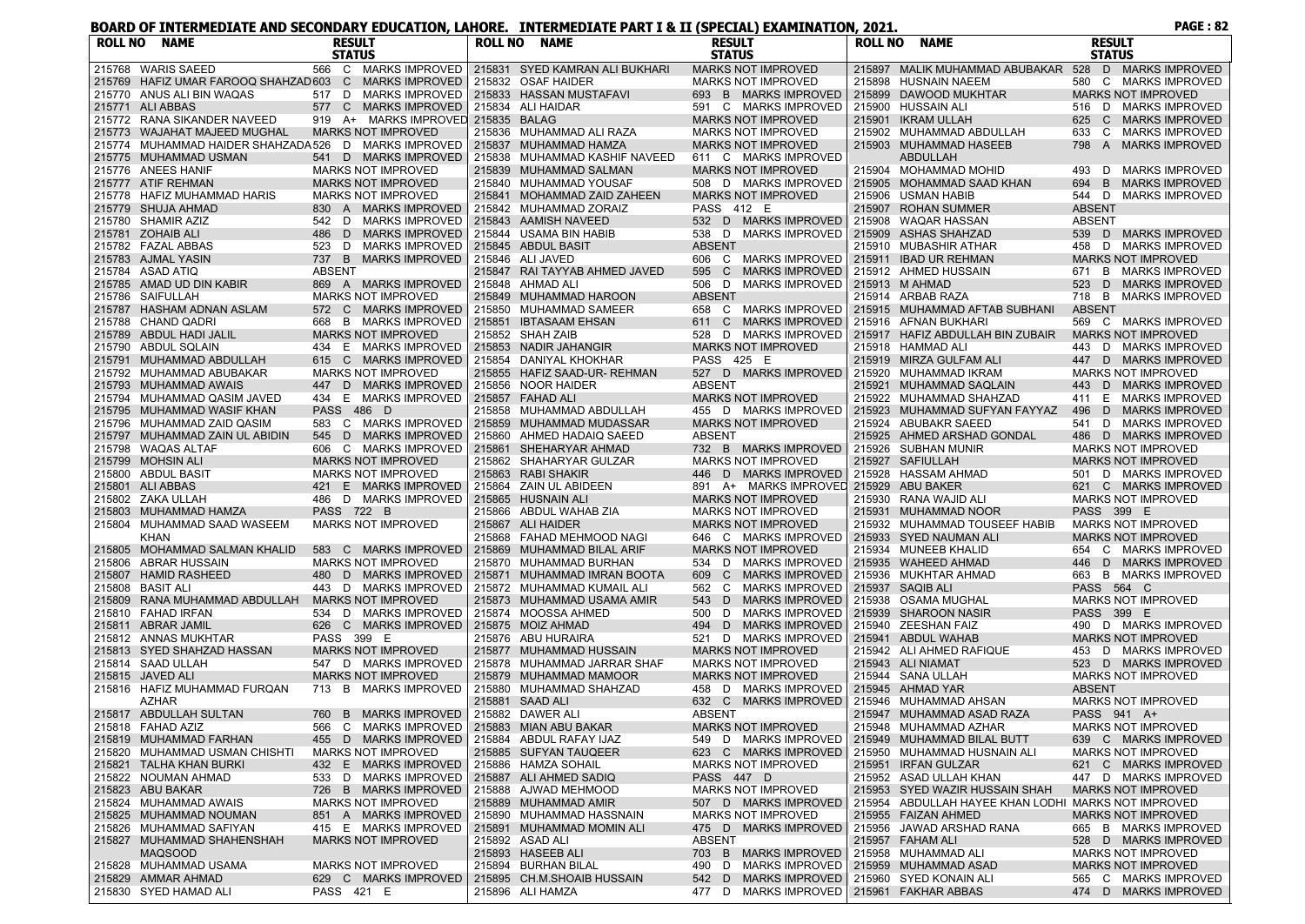|               | <b>ROLL NO NAME</b>                                                              | <b>RESULT</b><br><b>STATUS</b>                    | <b>ROLL NO NAME</b>                                                                          | RESULT<br><b>STATUS</b>                           | <b>ROLL NO NAME</b>                                                         | <b>RESULT</b><br><b>STATUS</b>                 |
|---------------|----------------------------------------------------------------------------------|---------------------------------------------------|----------------------------------------------------------------------------------------------|---------------------------------------------------|-----------------------------------------------------------------------------|------------------------------------------------|
|               | 215962 ZAHID FAREED                                                              |                                                   | 510 D MARKS IMPROVED 216026 MUHAMMAD AHMED MAZHAR 609 C MARKS IMPROVED 216088 MUHAMMAD REHAN |                                                   |                                                                             | <b>MARKS NOT IMPROVED</b>                      |
|               | 215963 QASIM ALTAF                                                               | ABSENT                                            | 216027 MUHAMMAD ALI                                                                          |                                                   | 639 C MARKS IMPROVED   216089 MUHAMMAD TAIMUR KHAN                          | <b>MARKS NOT IMPROVED</b>                      |
|               | 215964 MOAZ ASLAM                                                                |                                                   | 447 D MARKS IMPROVED   216028 MUHAMMAD ALI ABRAR                                             | MARKS NOT IMPROVED                                | 216090 SYED HAMZA TAHIR                                                     | ABSENT                                         |
|               | 215965 MUHAMMAD ABDULLAH                                                         | 545 D MARKS IMPROVED                              | 216029 MUHAMMAD SALMAN ABID                                                                  | 842 A MARKS IMPROVED   216091 NAVEED ALI          |                                                                             | 526 D MARKS IMPROVED                           |
|               | 215966 MUHAMMAD ADNAN NAZIR                                                      | <b>MARKS NOT IMPROVED</b>                         | 216030 SYED ABBAS RAZA                                                                       | MARKS NOT IMPROVED                                | 216092 AHMER ALI                                                            | 540 D MARKS IMPROVED                           |
|               | 215967 MUHAMMAD ARHAM NAZIM                                                      | <b>MARKS NOT IMPROVED</b>                         | 216031 NADEEM AHMAD                                                                          | 499 D MARKS IMPROVED                              | 216093 FARHAJ UMAR RAFIQUE                                                  | 501 D MARKS IMPROVED                           |
|               | 215968 MUHAMMAD GHAUS                                                            | <b>MARKS NOT IMPROVED</b>                         | 216032 USAMA TANVEER                                                                         | 516 D MARKS IMPROVED                              | 216094 AWAIS SHAHID                                                         | 486 D MARKS IMPROVED                           |
|               | 215969 MUHAMMAD HASEEB ARIF                                                      | 631 C MARKS IMPROVED                              | 216033 ZEESHAN                                                                               | <b>MARKS NOT IMPROVED</b>                         | 216095 ABDULLAH SHAHZAD                                                     | 536 D MARKS IMPROVED                           |
|               | 215970 MUHAMMAD NOUMAN                                                           | 501 D MARKS IMPROVED                              | 216034 RIZWAN NAVEED                                                                         | 971 A+ MARKS IMPROVED                             | 216096 AHMAD NAZIR                                                          | 832 A MARKS IMPROVED                           |
|               | 215971 MUHAMMAD WAQAS SALEEM<br>215972 AHSAN IJAZ                                | 591 C MARKS IMPROVED<br>PASS 425 E                | 216035 ZARYAB ALI<br>216036 HAMZA                                                            | 641 C MARKS IMPROVED<br>MARKS NOT IMPROVED        | 216097 MUHAMMAD ABDULLAH AKRAM MARKS NOT IMPROVED<br>216098 MUHAMMAD MATEEN | <b>PASS 434 E</b>                              |
|               | 215973 AHSAN RAZA                                                                | <b>MARKS NOT IMPROVED</b>                         | 216037 MUHAMMAD FAIZAN TAHIR                                                                 | <b>MARKS NOT IMPROVED</b>                         | 216099 MUHAMMAD MUZAFFAR                                                    | <b>PASS 549 D</b>                              |
|               | 215974 WAQAS MASIH                                                               | 410 E MARKS IMPROVED                              | 216038 MUHAMMAD TAREER                                                                       | 592 C MARKS IMPROVED                              | <b>MEHBOOB</b>                                                              |                                                |
|               | 215975 AHMED SARFRAZ                                                             | ABSENT                                            | 216039 MUHAMMDA SHEHRYAR                                                                     | <b>MARKS NOT IMPROVED</b>                         | 216100 MUHAMMAD SHARJEEL AFZAL 566 C MARKS IMPROVED                         |                                                |
| 215976 ASHFAQ |                                                                                  | 442 D MARKS IMPROVED   216040 MUDASSIR            |                                                                                              | <b>MARKS NOT IMPROVED</b>                         | 216101 MUHAMMAD SHAYAN ALI                                                  | 535 D MARKS IMPROVED                           |
|               | 215977 QUAM ABBAS SHAH                                                           | 439 E MARKS IMPROVED   216041 SAFDAR HUSSAIN      |                                                                                              | <b>MARKS NOT IMPROVED</b>                         | 216102 MUHAMMAD SHERAZ                                                      | 469 D MARKS IMPROVED                           |
|               | 215978 AYAN AHMAD                                                                | 539 D MARKS IMPROVED                              | 216042 HABIB ALI                                                                             | MARKS NOT IMPROVED                                | 216103 MOHAMMAD ZUBAIR                                                      | 607 C MARKS IMPROVED                           |
|               | 215979 SAROSH ALI                                                                | 442 D MARKS IMPROVED                              | 216043 AWAIS AHMED                                                                           | 581 C MARKS IMPROVED                              | 216104 HARIS SHAHZAD                                                        | 506 D MARKS IMPROVED                           |
|               | 215980 SAMSAAM ALI                                                               | <b>MARKS NOT IMPROVED</b>                         | 216044 HASNAT ZAHID BHATTI                                                                   | 727 B MARKS IMPROVED                              | 216105 SALMAN HAIDER ZAIDI                                                  | <b>MARKS NOT IMPROVED</b>                      |
|               | 215981 HUNAIN RIAZ                                                               | <b>MARKS NOT IMPROVED</b>                         | 216045 JIBRAN RASOOL SIDDIQUE                                                                | 469 D MARKS IMPROVED                              | 216106 AMAN ULLAH AHMAD                                                     | <b>PASS 399 E</b>                              |
|               | 215982 MUHAMMAD ABUZAR                                                           | ABSENT                                            | 216046 ALI HASSAN                                                                            | MARKS NOT IMPROVED                                | 216107 ABDULLAH JAVED                                                       | 812 A MARKS IMPROVED                           |
|               | 215983 MUHAMMAD ZUBAIR                                                           | 608 C MARKS IMPROVED   216047 HUZAIFA ZIA         |                                                                                              | 808 A MARKS IMPROVED                              | 216108 HAMZA ASAD KHAN                                                      | 498 D MARKS IMPROVED                           |
|               | 215984 ABUBAKAR TAHIR                                                            | 542 D MARKS IMPROVED                              | 216048 MUHAMMAD ALI SOHAIL                                                                   | <b>MARKS NOT IMPROVED</b>                         | 216109 ALI ABDULLAH                                                         | 425 E MARKS IMPROVED                           |
|               | 215985 SYED MUHAMMAD HAMZA                                                       | 597 C MARKS IMPROVED                              | 216049 MUHAMMAD ASKARI ABBAS                                                                 | PASS 462 D                                        | 216110 TAHA BIN HAFEEZ                                                      | <b>MARKS NOT IMPROVED</b>                      |
|               | 215986 MUNEEB ASGHAR                                                             | 630 C MARKS IMPROVED                              | 216050 MUHAMMAD AWAIS NAWAZ                                                                  |                                                   | 443 D MARKS IMPROVED   216111 MUHAMMAD HASSAN JAVAID                        | <b>PASS 465 D</b>                              |
|               | 215987 KASHIF ZIA                                                                | <b>MARKS NOT IMPROVED</b>                         | 216051 MUHAMMAD HASSAN RAZA                                                                  | 637 C MARKS IMPROVED                              | 216112 MUHAMMAD NAEEM                                                       | <b>MARKS NOT IMPROVED</b>                      |
|               | 215988 AWAIS AHMAD KHAN                                                          | 550 C MARKS IMPROVED                              | 216052 MUHAMMAD IBRAHIM                                                                      | 495 D MARKS IMPROVED                              | 216113 MUHAMMAD SHAHEER                                                     | 410 E MARKS IMPROVED                           |
|               | 215989 AWAIS ALI                                                                 | 725 B MARKS IMPROVED                              | 216053 MUHAMMAD MUNEEB TAHIR 808 A MARKS IMPROVED                                            |                                                   | KHAYYAM                                                                     |                                                |
|               | 215990 HARIS BILAL                                                               | 463 D MARKS IMPROVED                              | 216054 MUHAMMAD MUSSAWAR IBRAR 611 C MARKS IMPROVED                                          |                                                   | 216114 MUHAMMAD USMAN                                                       | 690 B MARKS IMPROVED                           |
|               | 215991 HAFIZ TAQI RAZA                                                           | 436 E MARKS IMPROVED                              | <b>RANA</b>                                                                                  |                                                   | 216115 GHULAM MAHU DIN                                                      | 520 D MARKS IMPROVED                           |
|               | 215992 USAMA SHAHBAZ                                                             | <b>MARKS NOT IMPROVED</b>                         | 216055 MUHAMMAD RAMIZ                                                                        | 654 C MARKS IMPROVED                              | 216116 SYAM MUNIR                                                           | <b>MARKS NOT IMPROVED</b>                      |
|               | 215993 RAMZAN KHAN                                                               | ABSENT                                            | 216056 MUHAMMAD SHAHERYAR AMIR MARKS NOT IMPROVED                                            |                                                   | 216117 MIAN MUHAMMAD MUSADIQ                                                | 447 D MARKS IMPROVED                           |
|               | 215994 MUHAMMAD ABDULLAH                                                         | <b>MARKS NOT IMPROVED</b>                         | <b>QURESHI</b>                                                                               |                                                   | 216118 UMAR FAROOQ                                                          | <b>MARKS NOT IMPROVED</b>                      |
|               | 215995 MUHAMMAD DANIYAL TARIQ<br>215996 MUHAMMAD TALHA NAZIR                     | <b>MARKS NOT IMPROVED</b><br>709 B MARKS IMPROVED | 216057 MUHAMMAD TAYYAB BUTT<br>216058 AMEER MUHAMMAD HASEEB                                  | <b>MARKS NOT IMPROVED</b><br>PASS 490 D           | 216119 ANAYAT UR REHMAN HABIB<br>216120 HURAIRA ARSHAD CHOUHAN              | 488 D MARKS IMPROVED<br>537 D MARKS IMPROVED   |
|               | SALEEMI                                                                          |                                                   | ZAMAN                                                                                        |                                                   | 216121 MUHAMMAD NABEEL                                                      | 527 D MARKS IMPROVED                           |
|               | 215997 SAAD RASOOL NAGRA                                                         | 589 C MARKS IMPROVED   216059 FAIEZ AHMED         |                                                                                              | 488 D MARKS IMPROVED                              | 216122 MUHAMMAD NAUMAN                                                      | <b>MARKS NOT IMPROVED</b>                      |
|               | 215998 HASHIR NOOR                                                               | 498 D MARKS IMPROVED                              | 216060 KASHIF TARIQ                                                                          | 566 C MARKS IMPROVED                              | 216123 MUHAMMAD TAHA INAM                                                   | 573 C MARKS IMPROVED                           |
|               | 215999 UNAIB MUSHTAQ                                                             | 539 D MARKS IMPROVED   216061 USAMA ANWAR         |                                                                                              | <b>PASS 399 E</b>                                 | 216124 WAQAS TALIB                                                          | <b>MARKS NOT IMPROVED</b>                      |
|               | 216000 AWAIS HANIF                                                               | 457 D MARKS IMPROVED                              | 216062 HAMMAD HASSAN                                                                         | 668 B MARKS IMPROVED                              | 216125 MUDASSAR MUBARAK                                                     | <b>MARKS NOT IMPROVED</b>                      |
|               | 216001 GHULAM GHOUS                                                              | <b>MARKS NOT IMPROVED</b>                         | 216063 HUSNAIN JAHANGEER                                                                     | PASS 471 D                                        | 216126 AHMED BILAL NAZIM                                                    | 816 A MARKS IMPROVED                           |
|               | 216002 ABDULLAH TARIQ                                                            | <b>MARKS NOT IMPROVED</b>                         | 216064 RANA ISRAR AHMED                                                                      | MARKS NOT IMPROVED                                | 216127 MIRZA ABDUL REHMAN BAIG                                              | <b>PASS 582 C</b>                              |
|               | 216003 ALI HAMZA                                                                 | 677 B MARKS IMPROVED                              | 216065 MUHAMMAD SUFYAN                                                                       | <b>MARKS NOT IMPROVED</b>                         | 216128 HAMZA AHMAD                                                          | 436 E MARKS IMPROVED                           |
|               | 216004 AHMAD ALI                                                                 | 462 D MARKS IMPROVED                              | 216066 MUHAMMAD WAJID MUNEER                                                                 | MARKS NOT IMPROVED                                | 216129 MUHAMMAD AREEB SAJJAD                                                | <b>MARKS NOT IMPROVED</b>                      |
|               | 216005 MUHAMMAD ABU-BAKAR                                                        | 488 D MARKS IMPROVED                              | 216067 MUHAMMAD WALEED TAHIR                                                                 | <b>MARKS NOT IMPROVED</b>                         | 216130 SAUD ALI                                                             | 644 C MARKS IMPROVED                           |
|               | <b>ZULFIQAR</b>                                                                  |                                                   | 216068 ISRAR UL HAQ                                                                          | PASS 618 C                                        | 216131 HASHIM ALI                                                           | 410 E MARKS IMPROVED                           |
|               | 216006 MUHAMMAD BILAL                                                            | PASS 458 D                                        | 216069 HAFIZ ASAD BASHEER                                                                    |                                                   | 425 E MARKS IMPROVED   216132 ROLL NO CANCELLED                             | ROLL NO CANCELLED                              |
|               | 216007 RAYAN AHMAD                                                               |                                                   | 478 D MARKS IMPROVED   216070 ABDUL HANAN BUTT                                               | PASS 458 D                                        | 216133 ABDUL MOEED BUTT                                                     | <b>MARKS NOT IMPROVED</b>                      |
|               | 216008 SYED MUHAMMAD RAZA ZAIDI 473 D MARKS IMPROVED                             |                                                   | 216071 HAMZA ASLAM                                                                           | <b>ABSENT</b>                                     | 216134 ABDUL REHMAN                                                         | <b>PASS 562 C</b>                              |
|               | 216009 AHMED HAMEED                                                              | <b>MARKS NOT IMPROVED</b>                         | 216072 MUHAMMAD DAUD AZAM DAR 486 D MARKS IMPROVED 216135 ABDUL REHMAN                       |                                                   |                                                                             | <b>MARKS NOT IMPROVED</b>                      |
|               | 216010 SHAHEER MUSTAFA                                                           | <b>MARKS NOT IMPROVED</b>                         | 216073 MUHAMMAD FAHEEM                                                                       | <b>MARKS NOT IMPROVED</b>                         | 216136 ALI RAZA                                                             | <b>MARKS NOT IMPROVED</b>                      |
|               | 216011 FASIH-UR-REHMAN                                                           | PASS 399 E                                        | 216074 MUHAMMAD FAIZAN MUNIR                                                                 | 425 E MARKS IMPROVED 216137 AHMAD                 |                                                                             | 443 D MARKS IMPROVED                           |
|               | 216012 DANISH CHRISTOPHER                                                        | MARKS NOT IMPROVED                                | 216075 MUHAMMAD HISHAM                                                                       | MARKS NOT IMPROVED                                | 216138 MUHAMMAD ABDUL RAOOF 645 C MARKS IMPROVED                            |                                                |
|               | 216013 HASSAAN AHMAD BUTT                                                        | <b>MARKS NOT IMPROVED</b>                         | 216076 MUHAMMAD MATI UR REHMAN 442 D MARKS IMPROVED                                          |                                                   | MASOOD                                                                      |                                                |
|               | 216014 ZAKA ULLAH<br>216015 BILAL NASEER                                         | 574 C MARKS IMPROVED<br>PASS 399 E                | KHAN<br>216077 MUHAMMAD MUJTABA                                                              | 514 D MARKS IMPROVED                              | 216139 MUHAMMAD BILAL<br>216140 MUHAMMAD ZAIN                               | 597 C MARKS IMPROVED<br>737 B MARKS IMPROVED   |
|               |                                                                                  |                                                   |                                                                                              |                                                   |                                                                             |                                                |
|               | 216016 MUHAMMAD ABDULLAH NASIR MARKS NOT IMPROVED<br>216017 MUHAMMAD TALHA TAHIR | 410 E MARKS IMPROVED                              | 216078 MUHAMMAD RAYAAN<br>216079 USMAN GHANI                                                 | 485 D MARKS IMPROVED<br><b>MARKS NOT IMPROVED</b> | 216141 ROLL NO CANCELLED<br>216142 WAQAS ALI BHATTI                         | ROLL NO CANCELLED<br><b>MARKS NOT IMPROVED</b> |
|               | 216018 MUHAMMAD ZAIN NAEEM                                                       | <b>MARKS NOT IMPROVED</b>                         | 216080 JAHANGIR AHMAD                                                                        | <b>PASS 399 E</b>                                 | 216143 SYED FAIQ ALI                                                        | 542 D MARKS IMPROVED                           |
|               | 216019 SYED ZAIN ATHAR                                                           | <b>MARKS NOT IMPROVED</b>                         | 216081 SYED FARHAN SHAH SHERAZI 496 D MARKS IMPROVED                                         |                                                   | 216144 HASEEB AHMED KHAN                                                    | <b>MARKS NOT IMPROVED</b>                      |
|               | 216020 ARSLAN HAIDER                                                             | <b>MARKS NOT IMPROVED</b>                         | 216082 SAAD SHEIKH                                                                           | 618 C MARKS IMPROVED                              | 216145 ASIF ALI                                                             | 469 D MARKS IMPROVED                           |
|               | 216021 SIMON AZEEM                                                               | <b>MARKS NOT IMPROVED</b>                         | 216083 ADIL JAVAID                                                                           | 521 D MARKS IMPROVED                              | 216146 AHMAD ZULFIQAR                                                       | <b>PASS 399 E</b>                              |
|               | 216022 DAWOOD RAHEEL                                                             | PASS 442 D                                        | 216084 SHARJEEL EJAZ                                                                         | <b>MARKS NOT IMPROVED</b>                         | 216147 MUHAMMAD AHMAD                                                       | 518 D MARKS IMPROVED                           |
|               | 216023 HASSAN MAHMOOD                                                            | 599 C MARKS IMPROVED                              | 216085 KHURRAM ANSAR                                                                         | 473 D MARKS IMPROVED                              | 216148 MUHAMMAD AZEEM                                                       | <b>MARKS NOT IMPROVED</b>                      |
|               | 216024 ABDUL RAHEEM                                                              | 496 D MARKS IMPROVED                              | 216086 ZEESHAN MANSHA                                                                        | 698 B MARKS IMPROVED                              | 216149 MUHAMMAD FAREZ KHURRAM 483 D MARKS IMPROVED                          |                                                |
|               | 216025 HUZAIFA BIN AHMAD                                                         | <b>MARKS NOT IMPROVED</b>                         | 216087 ALI HAMZA AWAN                                                                        | PASS 434 E                                        | 216150 MOHAMMAD RUTAAB JAAN                                                 | 580 C MARKS IMPROVED                           |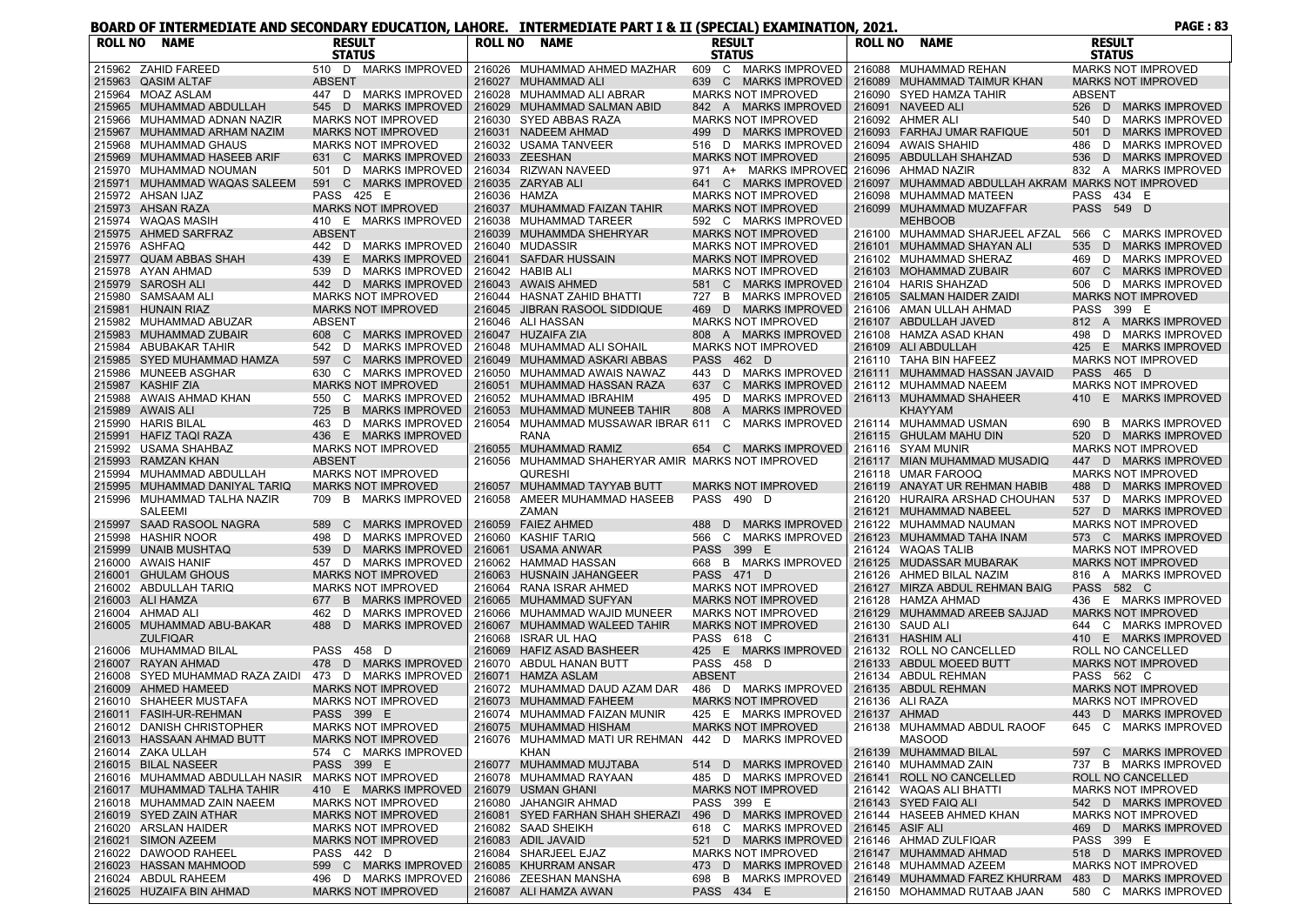| <b>ROLL NO NAME</b>                                 |               | <b>RESULT</b><br><b>STATUS</b>                    | while yr encent insering must seven situate as well perfect that in the situation in the part of the p<br>ROLL NO NAME | <b>RESULT</b><br><b>STATUS</b>                    | .,            | <b>ROLL NO NAME</b>                                    |               | <b>RESULT</b><br><b>STATUS</b>                    |
|-----------------------------------------------------|---------------|---------------------------------------------------|------------------------------------------------------------------------------------------------------------------------|---------------------------------------------------|---------------|--------------------------------------------------------|---------------|---------------------------------------------------|
| 216151 NOUMAN SABIR                                 |               |                                                   | 692 B MARKS IMPROVED   216214 HAFIZ MUHAMMAD FARZAN                                                                    | 432 E MARKS IMPROVED                              |               | 216277 AMMAR SHAFIQUE                                  | <b>ABSENT</b> |                                                   |
| 216152 MIAN FARIS HASSAN                            |               |                                                   | 639 C MARKS IMPROVED   216215 HASSAN AZAN RASHID                                                                       | <b>ABSENT</b>                                     |               | 216278 ABDUL HASEEB SIDDIQI                            | <b>ABSENT</b> |                                                   |
| 216153 HAMZA USMAN                                  |               | 543 D MARKS IMPROVED   216216 HAMZA MUMTAZ        |                                                                                                                        | <b>MARKS NOT IMPROVED</b>                         |               | 216279 ALI HUSSNAIN                                    |               | 541 D MARKS IMPROVED                              |
| 216154 MUHAMMAD AWAIS TAHIR                         |               | 757 B MARKS IMPROVED   216217 FOUZAN MEER         | 216218 ROHAIL KHAN AFRIDI                                                                                              | <b>ABSENT</b>                                     |               | 216280 NAJAM RIAZ                                      |               | 475 D MARKS IMPROVED<br>497 D MARKS IMPROVED      |
| 216155 MUHAMMAD JAWAD<br>216156 MOHAMMAD SAMEER     |               | 522 D MARKS IMPROVED<br><b>MARKS NOT IMPROVED</b> |                                                                                                                        | 499 D MARKS IMPROVED<br><b>MARKS NOT IMPROVED</b> |               | 216281 MUHAMMAD AWAIS MUGHAL<br>216282 MUHAMMAD DANISH |               |                                                   |
| 216157 MUHAMMAD SHOAIB                              |               | 490 D MARKS IMPROVED                              | 216219 MUHAMMAD AWAIS<br>216220 MUHAMMAD HUSNAIN WASEEM 577 C MARKS IMPROVED                                           |                                                   |               | 216283 MUHAMMAD HAZIQ MEHBOOB MARKS NOT IMPROVED       |               | 447 D MARKS IMPROVED                              |
| 216158 AHSAN ALI                                    |               | <b>MARKS NOT IMPROVED</b>                         | 216221 MUHAMMAD MOIEZ TANVEER 1000 A+ MARKS                                                                            |                                                   |               | 216284 MUHAMMAD TAHA                                   |               | <b>MARKS NOT IMPROVED</b>                         |
| 216159 NOMAN SALEEM                                 |               | <b>MARKS NOT IMPROVED</b>                         |                                                                                                                        | <b>IMPROVED</b>                                   |               | 216285 SYED HUSSNAIN GALLANI                           |               | 598 C MARKS IMPROVED                              |
| 216160 AZAAN-UL-HAQUE                               |               | 425 E MARKS IMPROVED                              | 216222 MUHAMMAD RUMAN ASGHAR                                                                                           | 431 E MARKS IMPROVED                              |               | 216286 SALEH AHMAD                                     |               | <b>MARKS NOT IMPROVED</b>                         |
| 216161 SYED GHANI SHAH                              |               | 580 C MARKS IMPROVED                              | 216223 TALHA ASIF                                                                                                      | <b>MARKS NOT IMPROVED</b>                         |               | 216287 SHEHAR YAR HAMEED                               |               | 412 E MARKS IMPROVED                              |
| 216162 ASAD NADEEM                                  |               | 738 B MARKS IMPROVED                              | 216224 HAMMAD RAZA                                                                                                     | <b>MARKS NOT IMPROVED</b>                         |               | 216288 AWAIZ AHMAD                                     |               | <b>MARKS NOT IMPROVED</b>                         |
| 216163 SAMEER                                       |               | <b>MARKS NOT IMPROVED</b>                         | 216225 ABDULLAH BIN TARIQ                                                                                              | 501 D MARKS IMPROVED                              |               | 216289 HAFIZ MUHAMMAD ISMAIL                           |               | <b>MARKS NOT IMPROVED</b>                         |
| 216164 HASSAN ALTAF                                 |               | 876 A MARKS IMPROVED                              | 216226 HAMZA JAMIL                                                                                                     | 553 C MARKS IMPROVED                              |               | 216290 HASSAN ATTIQUE                                  |               | 510 D MARKS IMPROVED                              |
| 216165 MUHAMMAD ABDULLAH                            | <b>ABSENT</b> |                                                   | 216227 MUHAMMAD HAMMAD SHAHID 484 D MARKS IMPROVED                                                                     |                                                   |               | 216291 ABDUL HADI                                      |               | 621 C MARKS IMPROVED                              |
| 216166 MUHAMMAD DANISH TANVEER 522 D MARKS IMPROVED |               |                                                   | 216228 MUHAMMAD MOAZAM                                                                                                 | ABSENT                                            |               | 216292 ALI KHUBAIB KHAN                                |               | <b>MARKS NOT IMPROVED</b>                         |
| 216167 SIKANDAR IQBAL                               |               | <b>PASS 558 C</b>                                 | 216229 MUHAMMAD WALI WAHID                                                                                             | 573 C MARKS IMPROVED                              |               | 216293 MUHAMMAD BILAL BUTT                             |               | 687 B MARKS IMPROVED                              |
| 216168 WASEEM SHAHZAD                               |               | <b>MARKS NOT IMPROVED</b>                         | 216230 JAUHAR HUSSAIN                                                                                                  | <b>PASS 404 E</b>                                 |               | 216294 MUHAMMAD HAMZA                                  |               | <b>MARKS NOT IMPROVED</b>                         |
| 216169 MUBEEN IMRAN VIRK                            |               | <b>MARKS NOT IMPROVED</b>                         | 216231 AZAN KHAN                                                                                                       | 412 E MARKS IMPROVED                              |               | 216295 NOMAN IFTKHAR                                   |               | <b>MARKS NOT IMPROVED</b>                         |
| 216170 SAIF UR REHMAN                               |               | <b>PASS 399 E</b>                                 | 216232 MOIZ QADIR                                                                                                      | ABSENT                                            |               | 216296 SHEHRIYAR                                       |               | 496 D MARKS IMPROVED                              |
| 216171 TALHA BIN FAISAL                             |               | 676 B MARKS IMPROVED                              | 216233 ZOHAIB SALEEM                                                                                                   | <b>MARKS NOT IMPROVED</b>                         |               | 216297 FASIH-UR-REHMAN                                 |               | 703 B MARKS IMPROVED                              |
| 216172 MAHAD MEHMOOD                                |               | <b>MARKS NOT IMPROVED</b>                         | 216234 MUHAMMAD AWAIS ALI KHAN<br>216235 MUHAMMAD FARHAN UMAR                                                          | 455 D MARKS IMPROVED<br><b>MARKS NOT IMPROVED</b> |               | 216298 HAFIZ HAMMAD MUBARAK                            |               | <b>PASS 434 E</b>                                 |
| 216173 MUHAMMAD AHMAD                               |               | 671 B MARKS IMPROVED                              | 216236 MUHAMMAD SABTAIN KHAN                                                                                           | PASS 399 E                                        |               | 216299 USAMA ASIF                                      |               | <b>PASS 399 E</b>                                 |
| 216174 MUHAMMAD BILAL AKRAM                         |               | 528 D MARKS IMPROVED                              | 216237 MUHAMMAD SAMIULLAH                                                                                              | <b>MARKS NOT IMPROVED</b>                         |               | 216300 ABDUL HASEEB                                    |               | 533 D MARKS IMPROVED                              |
| 216175 MUHAMMAD NAUMAN UMAR                         |               | 520 D MARKS IMPROVED                              | 216238 MUHAMMAD WAHAB SHAHID                                                                                           | <b>MARKS NOT IMPROVED</b>                         |               | 216301 HAMZA HABIB                                     |               | <b>MARKS NOT IMPROVED</b>                         |
| 216176 MUHAMMAD WAQAS RAZA                          |               | 603 C MARKS IMPROVED<br>604 C MARKS IMPROVED      | 216239 AMMAR ABDUL SABOOR                                                                                              | <b>MARKS NOT IMPROVED</b>                         |               | 216302 MAHAD JAMIL                                     |               | <b>MARKS NOT IMPROVED</b>                         |
| 216177 MUHAMMAD ZARYAN<br>216178 AHTASHAM HAIDER    | <b>ABSENT</b> |                                                   | 216240 AZHAR MEHMOOD                                                                                                   | <b>MARKS NOT IMPROVED</b>                         |               | 216303 MUHAMMAD JUNAID<br>216304 MUHAMMAD SUFYAN       |               | 619 C MARKS IMPROVED<br>582 C MARKS IMPROVED      |
| 216179 SYED ALI AHMAD KAZMI                         |               | 485 D MARKS IMPROVED                              | 216241 FAAKHIR WAQAR                                                                                                   | 456 D MARKS IMPROVED                              |               | 216305 AHMED NADEEM                                    |               | 463 D MARKS IMPROVED                              |
| 216180 SYED HAIDER ALI                              |               | 499 D MARKS IMPROVED                              | 216242 HASSAN MUSTAFA                                                                                                  | <b>MARKS NOT IMPROVED</b>                         |               | 216306 KASHIF ALI                                      |               | <b>PASS 399 E</b>                                 |
| 216181 SHAMAAS NAEEM                                |               | 469 D MARKS IMPROVED                              | 216243 HASSAN RAZA GORAYA                                                                                              | <b>MARKS NOT IMPROVED</b>                         |               | 216307 OWAIS ZAHID                                     |               | <b>MARKS NOT IMPROVED</b>                         |
| 216182 ZEESHAN HAIDER                               | <b>ABSENT</b> |                                                   | 216244 RAHYM KASHIF BUTT                                                                                               | 717 B MARKS IMPROVED                              |               | 216308 HAFIZ MUHAMMAD MEHMISH                          |               | 434 E MARKS IMPROVED                              |
| 216183 RAYYAN SHAFIQUE MALIK                        |               | 580 C MARKS IMPROVED                              | 216245 MUHAMMAD ABDULLAH                                                                                               | <b>MARKS NOT IMPROVED</b>                         |               | 216309 UMAR MUSHTAQ MUGHAL                             |               | 787 A MARKS IMPROVED                              |
| 216184 MUHAMMAD ATEEB UL HAQ                        |               | 556 C MARKS IMPROVED                              | 216246 MUHAMMAD SHAHZAIB                                                                                               | 412 E MARKS IMPROVED                              |               | 216310 MUHAMMAD ABUBAKAR                               |               | 507 D MARKS IMPROVED                              |
| 216185 MUHAMMAD HAMMAD UL                           |               | <b>MARKS NOT IMPROVED</b>                         | 216247 MUHAMMAD USMAN                                                                                                  | 629 C MARKS IMPROVED                              |               | 216311 SULEMAN HAMEED                                  |               | <b>MARKS NOT IMPROVED</b>                         |
| <b>MUSTAFA</b>                                      |               |                                                   | 216248 MUHAMMAD USMAN RAZA                                                                                             | 887 A+ MARKS IMPROVED                             |               | 216312 SUBHAN AHMED JAMEEL                             |               | <b>MARKS NOT IMPROVED</b>                         |
| 216186 MUHAMMAD SHAHBAZ                             |               | PASS 453 D                                        | 216249 SYED MUHAMMAD HUSSNAIN                                                                                          | <b>MARKS NOT IMPROVED</b>                         | 216313 SILLAS |                                                        |               | 462 D MARKS IMPROVED                              |
| 216187 MUHAMMAD SHAMEER IMRAN                       |               | <b>MARKS NOT IMPROVED</b>                         | 216250 SAYED SHOIB SHAH                                                                                                | <b>MARKS NOT IMPROVED</b>                         |               | 216314 HAIDER IQBAL                                    |               | 552 C MARKS IMPROVED                              |
| 216188 ADNAN MOHAMMAD                               |               | <b>MARKS NOT IMPROVED</b>                         | 216251 SAMEER AHMAD EHSAN                                                                                              | <b>ABSENT</b>                                     |               | 216315 AHMAD NAWAZ                                     |               | 485 D MARKS IMPROVED                              |
| 216189 SHAHJAHAN SHAFQAT                            |               | <b>MARKS NOT IMPROVED</b>                         | 216252 USAMA                                                                                                           | ABSENT                                            |               | 216316 MUHAMMAD TALHA                                  |               | 459 D MARKS IMPROVED                              |
| 216190 SAQIB HANIF                                  |               | $U. I. II - E. I. II - ISL/EDU. PS.$              | 216253 HAMMAD HASSAN                                                                                                   | <b>MARKS NOT IMPROVED</b>                         |               | 216317 SHEROZ AMJAD                                    |               | 436 E MARKS IMPROVED                              |
| 216191 HAZIQ ZAHID                                  |               | PHY. I, II - SUP.2022                             | 216254 ABDUL QUDOOS<br>216255 MOAZAM SHAHID                                                                            | <b>MARKS NOT IMPROVED</b>                         |               | 216318 ALI HASSAN                                      |               | 472 D MARKS IMPROVED                              |
| 216192 FEROZ BUTT                                   |               | 507 D MARKS IMPROVED<br><b>MARKS NOT IMPROVED</b> | 216256 AHMAD AZIZ                                                                                                      | 641 C MARKS IMPROVED<br>571 C MARKS IMPROVED      |               | 216319 TAHA NOUMAN                                     |               | <b>MARKS NOT IMPROVED</b>                         |
| 216193 KHIZAR HAYYAT                                |               | 786 A MARKS IMPROVED                              | 216257 MUHAMMAD HAMMAD                                                                                                 | 508 D MARKS IMPROVED                              |               | 216320 HAMAD ALI                                       |               | 786 A MARKS IMPROVED                              |
| 216194 ALI SHAN                                     |               | 485 D MARKS IMPROVED                              | 216258 AMMAR HUSSAIN                                                                                                   | 477 D MARKS IMPROVED                              | 216321 SHOAIB |                                                        |               | 527 D MARKS IMPROVED                              |
| 216195 ALI UMAR                                     |               | 436 E MARKS IMPROVED                              | 216259 LUQMAN ALI                                                                                                      | <b>ABSENT</b>                                     |               | 216322 MUHAMMAD NOUMAN SIDDIQUEMARKS NOT IMPROVED      |               |                                                   |
| 216196 MUHAMMAD ABDULLAH                            |               | PASS 537 D                                        | 216260 ALI AHMAD                                                                                                       | <b>MARKS NOT IMPROVED</b>                         |               | 216323 IRFAN ALI<br>216324 FARAZ NAEEM TAHIR           |               | 453 D MARKS IMPROVED<br><b>MARKS NOT IMPROVED</b> |
| SUBHANI                                             |               |                                                   | 216261 AHMAD EJAZ                                                                                                      | 615 C MARKS IMPROVED                              |               | 216325 SUFIYAN RIAZ ABBASI                             |               | 826 A MARKS IMPROVED                              |
| 216197 MUHAMMAD HAIDER NASEER                       |               | 571 C MARKS IMPROVED                              | 216262 MUHAMMAD AMIR ABBAS                                                                                             | <b>PASS 456 D</b>                                 |               | 216326 HAFIZ MUHAMMAD HASSAN                           |               | 435 E MARKS IMPROVED                              |
| 216198 MUHAMMAD MUZAMIL                             |               | <b>MARKS NOT IMPROVED</b>                         | 216263 MUHAMMAD ZAID BIN FAYYAZ 463 D MARKS IMPROVED                                                                   |                                                   |               | 216327 ABDULLAH JAMIL                                  | ABSENT        |                                                   |
| 216199 SYED NADY ALI                                |               | 497 D MARKS IMPROVED                              | AHMED                                                                                                                  |                                                   |               | 216328 ALI RIZWAN                                      |               | 434 E MARKS IMPROVED                              |
| 216200 AHMED ALI SHABBIR                            |               | 624 C MARKS IMPROVED   216264 ZALAYD AHMAD        |                                                                                                                        | MARKS NOT IMPROVED                                |               | 216329 MUHAMMAD AHMAD                                  |               | <b>MARKS NOT IMPROVED</b>                         |
| 216201 SHAH ZAIB KHAN ZADA                          |               | 812 A MARKS IMPROVED   216265 SHAHID UR REHMAN    |                                                                                                                        | 738 B MARKS IMPROVED                              |               | 216330 MUHAMMAD ALI                                    |               | <b>MARKS NOT IMPROVED</b>                         |
| 216202 SAJID ALI                                    |               | MARKS NOT IMPROVED                                | 216266 SHAHROZ SHAHBAZ                                                                                                 | 677 B MARKS IMPROVED                              |               | 216331 MUHAMMAD FAWAD AKBAR                            |               | 457 D MARKS IMPROVED                              |
| 216203 RABIGH RATHOR                                | <b>ABSENT</b> |                                                   | 216267 AWAIS AHMED                                                                                                     | 475 D MARKS IMPROVED                              |               | 216332 MUHAMMAD NAEEM                                  |               | 660 B MARKS IMPROVED                              |
| 216204 UMAR ZABIR                                   |               | 462 D MARKS IMPROVED                              | 216268 FARJAD AKMAL                                                                                                    | 514 D MARKS IMPROVED                              |               | 216333 AWAIS KASHIF                                    |               | 498 D MARKS IMPROVED                              |
| 216205 SHAROZE JAMES                                |               | 410 E MARKS IMPROVED                              | 216269 ABDUL REHMAN AHMED                                                                                              | 762 B MARKS IMPROVED                              |               | 216334 ALI HAMZA                                       | <b>ABSENT</b> |                                                   |
| 216206 ABDUL REHMAN LODHI                           |               | <b>PASS 399 E</b>                                 | 216270 ALI HAMZA                                                                                                       | <b>MARKS NOT IMPROVED</b>                         |               | 216335 MUHAMMAD BILAL                                  |               | <b>MARKS NOT IMPROVED</b>                         |
| 216207 ABDUR RAFAY                                  | <b>ABSENT</b> |                                                   | 216271 ALI HARMAIN JAFFRI                                                                                              | <b>MARKS NOT IMPROVED</b>                         |               | 216336 SHAHZAD ULLAH                                   |               | 483 D MARKS IMPROVED                              |
| 216208 MUHAMMAD ALI                                 | <b>ABSENT</b> |                                                   | 216272 JUNAID HASSAN                                                                                                   | 463 D MARKS IMPROVED                              |               | 216337 ABU SUFYAN IRSHAD                               |               | 435 E MARKS IMPROVED                              |
| 216209 MUHAMMAD DAWOOD                              |               | <b>MARKS NOT IMPROVED</b>                         | 216273 MUHAMMAD HAIDER ALI                                                                                             | PASS 489 D                                        |               | 216338 AHMAD HASSAN                                    |               | 642 C MARKS IMPROVED                              |
| 216210 MUHAMMAD FARHAN MALIK                        |               | <b>MARKS NOT IMPROVED</b>                         | 216274 MUHAMMAD MUBEEN MUKHTAR636 C MARKS IMPROVED                                                                     |                                                   |               | 216339 MUHAMMAD AWAIS ALI                              |               | 456 D MARKS IMPROVED                              |
| 216211 AMMAR UL HAQ                                 |               | <b>MARKS NOT IMPROVED</b>                         | RANA                                                                                                                   |                                                   |               | 216340 WALEED KHAN BURKI                               |               | <b>MARKS NOT IMPROVED</b>                         |
| 216212 YASEEN MUBASHER KHALIQ                       |               | <b>MARKS NOT IMPROVED</b>                         | 216275 MUHAMMAD SALAHU DIN                                                                                             | PASS 399 E                                        |               | 216341 SHAHZAIB ALI                                    |               | PASS 614 C                                        |
| 216213 ASIF KHAN                                    |               | <b>MARKS NOT IMPROVED</b>                         | 216276 AHSAN AHTSHAM KHAN NIAZI                                                                                        | 545 D MARKS IMPROVED                              |               | 216342 IHTISHAM ASAD                                   |               | <b>MARKS NOT IMPROVED</b>                         |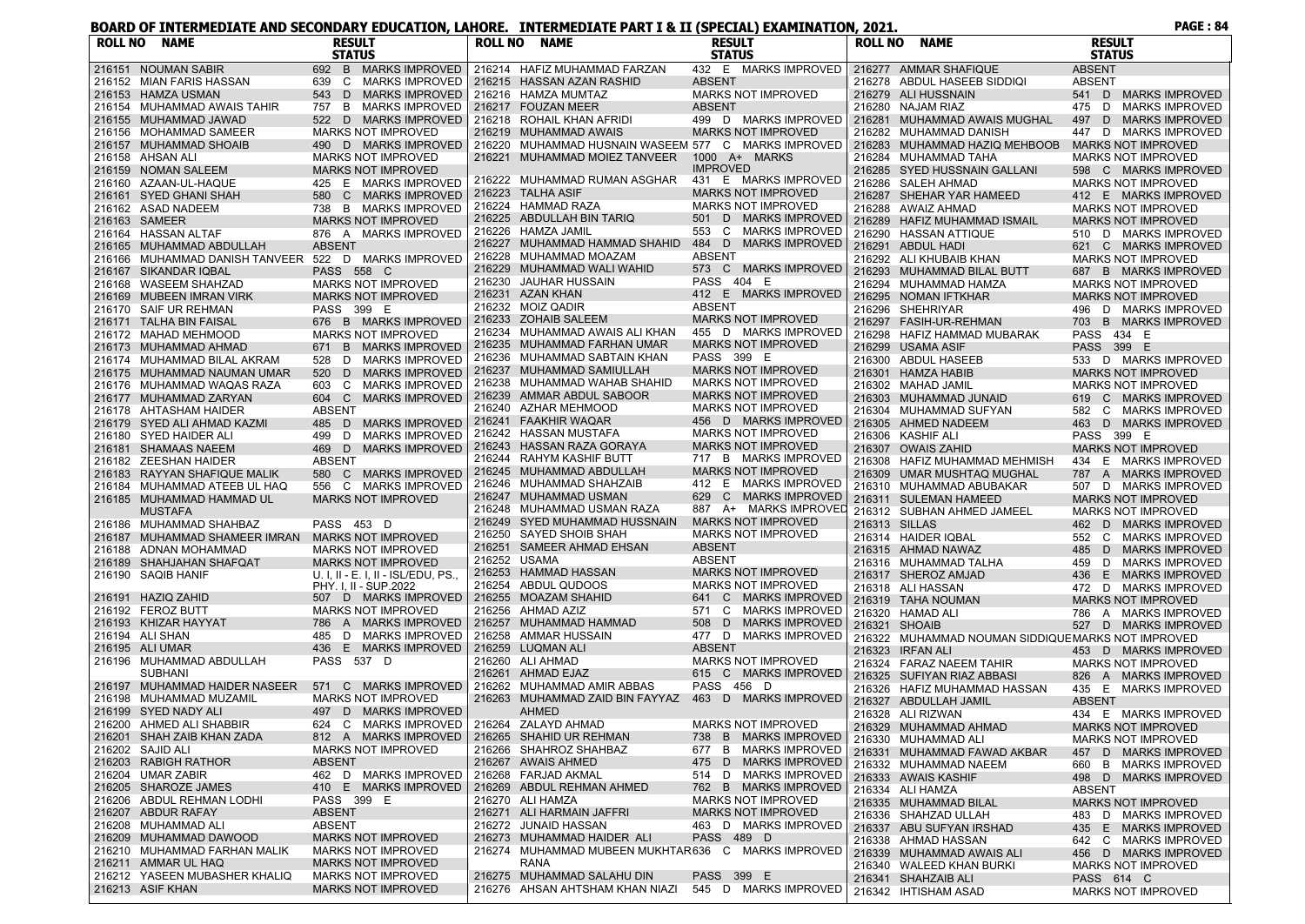### **BOARD OF INTERMEDIATE AND S**

GHULAM MUSTAFA TIWANA 475 D MARKS IMPROVED

 MUHAMMAD SAFYAN ABSENT MUDASSAR AZEEM MARKS NOT IMPROVED

MARKS NOT IMPROVED<br>MARKS NOT IMPROVED

217014 SHAHMEEN AKHTAR

 ANEEQA KHIZAR HAYAT PASS 728 B DEEBA SAEED PASS 624 C

216401 DANYAL ASHRAF MARKS NOT IMPROVED<br>216402 ADNAN MARKS NOT IMPROVED

AREEB SARFRAZ 463 D MARKS IMPROVED

216403 MUHAMMAD ASHFAQ

| BOARD OF INTERMEDIATE AND SECONDARY EDUCATION, LAHORE. INTERMEDIATE PART I & II (SPECIAL) EXAMINATION, 2021.<br><b>PAGE: 85</b> |                                             |                                                                    |                                |                              |                                         |  |  |  |
|---------------------------------------------------------------------------------------------------------------------------------|---------------------------------------------|--------------------------------------------------------------------|--------------------------------|------------------------------|-----------------------------------------|--|--|--|
| <b>ROLL NO NAME</b>                                                                                                             | <b>RESULT</b><br><b>STATUS</b>              | <b>ROLL NO NAME</b>                                                | <b>RESULT</b><br><b>STATUS</b> | <b>NAME</b><br>ROLL NO       | <b>RESULT</b><br><b>STATUS</b>          |  |  |  |
| 216343 ASIM ALI                                                                                                                 | <b>MARKS NOT IMPROVED</b>                   | 216407 SYED MUHAMMAD AZAN                                          | <b>MARKS NOT IMPROVED</b>      | 217019 ZANIB YOSAF           | 556 C MARKS IMPROVED                    |  |  |  |
| 216344 HAROON NASIR                                                                                                             | PASS 463 D                                  | 216408 ZEESHAN ALI                                                 | PASS 399 E                     | 217020 SANA BIBI             | 570 C MARKS IMPROVED                    |  |  |  |
| 216345 ABDUL MATEEN                                                                                                             |                                             | 503 D MARKS IMPROVED   216409 SYED MUHAMMAD NAZAR                  | <b>MARKS NOT IMPROVED</b>      | 217021 AQSA ZULFIQAR         | <b>MARKS NOT IMPROVED</b>               |  |  |  |
| 216346 MOAZZAM ALI                                                                                                              | 502 D MARKS IMPROVED                        | <b>HUSSIAN KAZMI</b>                                               |                                | 217022 AYESHA                | ABSENT                                  |  |  |  |
| 216347 MUHAMMAD SUFYAN                                                                                                          | 498 D MARKS IMPROVED                        | 216410 ZIA-UR-REHMAN                                               | <b>MARKS NOT IMPROVED</b>      | 217023 BUSHRA MEHRAL         | PASS 450 D                              |  |  |  |
| 216348 MUHAMMAD TAHA RASHID                                                                                                     | 498 D MARKS IMPROVED                        | 216411 MUHAMMAD HAMZA                                              | <b>MARKS NOT IMPROVED</b>      | 217024 AASMA                 | 738 B MARKS IMPROVED                    |  |  |  |
| 216349 MUHAMMAD UMER                                                                                                            |                                             | 554 C MARKS IMPROVED   216412 SYED TAHA AHMED RIZVI                | <b>MARKS NOT IMPROVED</b>      | 217025 UMMAMA TANVEER        | <b>PASS 408 E</b>                       |  |  |  |
| 216350 AZHAR FAREED                                                                                                             | 592 C MARKS IMPROVED                        | 216413 HASEEB USMAN                                                | 490 D MARKS IMPROVED           | 217026 EMAN BASHEER          | 550 C MARKS IMPROVED                    |  |  |  |
| 216351 SYED SAFI HASHMI                                                                                                         | <b>MARKS NOT IMPROVED</b>                   | 216414 FAIZAN ANSER                                                | <b>MARKS NOT IMPROVED</b>      | 217027 KAINAT ASHRAF         | <b>PASS 502 D</b>                       |  |  |  |
| 216352 TALHA FAROOQ                                                                                                             | 913 A+ MARKS IMPROVED 216415 AMMAR ALI      |                                                                    | <b>ABSENT</b>                  | 217028 KAINAT IMDAD          | PASS<br>430 E                           |  |  |  |
| 216353 SHAHZAIB ALI                                                                                                             |                                             | 514 D MARKS IMPROVED   216416 ALBER REHMAN SHAHID                  | <b>MARKS NOT IMPROVED</b>      | 217029 MARRIAM MAHBOOB       | <b>PASS</b><br>500 D                    |  |  |  |
| 216354 SHAKIR ALI                                                                                                               | 558 C MARKS IMPROVED                        | 216417 MUHAMMAD OMER MOHIUDDIN U. I, II - E. I, II - ISL/EDU, PS., |                                | 217030 SAMINA TUFAIL         | PASS 438 E                              |  |  |  |
| 216355 MIAN MUHAMMAD AHMAR                                                                                                      | <b>ABSENT</b>                               |                                                                    | M. I, II - SUP.2022            | 217031 NOOR FATIMA           | 672 B MARKS IMPROVED                    |  |  |  |
| 216356 ZUNNURAIN AMJAD                                                                                                          | 537 D MARKS IMPROVED                        | 216418 TALHA YOUSAF                                                | 474 D MARKS IMPROVED           | 217032 AYESHA MUKHTAR        | PASS 816 A                              |  |  |  |
| 216357 MUHAMMAD HUSNAIN KHAN                                                                                                    | 600 C MARKS IMPROVED                        | 216419 MUHAMMAD ADIL                                               | <b>MARKS NOT IMPROVED</b>      | 217033 WAIBA SHEIKH          | PASS 506 D                              |  |  |  |
| 216358 MUHAMMAD WALEED KHAN                                                                                                     | 579 C MARKS IMPROVED                        | 216420 HARRIS                                                      | <b>MARKS NOT IMPROVED</b>      | 217034 USWA AKHTAR           | 474 D MARKS IMPROVED                    |  |  |  |
| 216359 SULEMAN TARIQ                                                                                                            | 757 B MARKS IMPROVED                        | 216421 ABDUL REHMAN RASHID                                         | <b>MARKS NOT IMPROVED</b>      | 217035 FIZZA IMRAN           | <b>PASS 728 B</b>                       |  |  |  |
| 216360 ZAIGHAM NISAR                                                                                                            | 485 D MARKS IMPROVED                        | 216422 BILAL SAADAT                                                | 436 E MARKS IMPROVED           | 217036 MARWAH SABIR ALI      | PASS 974 A+                             |  |  |  |
| 216361 ZAIN AHMAD                                                                                                               | 979 A+ MARKS IMPROVED                       | 216423 TEHMAN AHMAD                                                | 415 E MARKS IMPROVED           | 217037 ALISHA SHAHID         | <b>PASS 856 A</b>                       |  |  |  |
| 216362 MOHSIN ALI                                                                                                               | <b>MARKS NOT IMPROVED</b>                   | 216424 HAMZA ZULFIQAR                                              | <b>MARKS NOT IMPROVED</b>      | 217038 QURA-TUL-AIN RAUF     | <b>MARKS NOT IMPROVED</b>               |  |  |  |
| 216363 HAMZA SHAHID                                                                                                             | <b>MARKS NOT IMPROVED</b>                   | 216425 ABDULLAH                                                    | 519 D MARKS IMPROVED           | 217039 MUQADDAS              | PASS 556 C                              |  |  |  |
| 216364 MUZZAMIL AHMAD                                                                                                           | 685 B MARKS IMPROVED                        | 216426 NASEH BIN FARRUKH                                           | 480 D MARKS IMPROVED           | 217040 HINA HASSAN MUHAMMAD  | PASS<br>436 E                           |  |  |  |
| 216365 RANA USAMA JAMIL                                                                                                         | <b>MARKS NOT IMPROVED</b>                   | 216427 KAZIM RAZA                                                  | 813 A MARKS IMPROVED           | 217041 MINAHIL ZEESHAN       | <b>PASS</b><br>936 A+                   |  |  |  |
| 216366 MUHAMMAD ATTHAR                                                                                                          | <b>MARKS NOT IMPROVED</b>                   | 216428 ROLL NO CANCELLED                                           | ROLL NO CANCELLED              | 217042 SAMEERA SALEEM        | PASS 672 B                              |  |  |  |
| 216367 FARMAN ALI                                                                                                               | <b>MARKS NOT IMPROVED</b>                   | 216429 MUHAMMAD ADEEL ZAFAR                                        | 458 D MARKS IMPROVED           | 217043 FAIQA BIBI            | PASS 684 B                              |  |  |  |
| 216368 ALI JAMIL                                                                                                                | <b>MARKS NOT IMPROVED</b>                   | 216430 MUHAMMAD DANIYAL AZHAR                                      | <b>MARKS NOT IMPROVED</b>      | 217044 LAIBA AMIR            | PASS 420 E                              |  |  |  |
| 216369 ALI RAZA                                                                                                                 | 447 D MARKS IMPROVED                        | 216431 ABDUL REHMAN                                                | 475 D MARKS IMPROVED           | 217045 FATIMA TARIQ          | 558 C MARKS IMPROVED                    |  |  |  |
| 216370 MUHAMMAD MUBEEN KHALIQ                                                                                                   | <b>MARKS NOT IMPROVED</b>                   | 216432 MUHAMMAD HARIS AMIN                                         | ABSENT                         |                              | PASS 730 B                              |  |  |  |
|                                                                                                                                 |                                             | 216433 MUHAMMAD OMER                                               | 680 B MARKS IMPROVED           | 217046 IRHA SHAHID           |                                         |  |  |  |
| 216371 KASHIF ALI                                                                                                               | <b>NOT ELIGIBLE</b><br><b>ABSENT</b>        | 216434 MOJIZ ALI                                                   | <b>MARKS NOT IMPROVED</b>      | 217047 MARYAM NISAR          | 470 D<br><b>PASS</b>                    |  |  |  |
| 216372 ABDULLAH ASIM                                                                                                            | 628 C MARKS IMPROVED   216435 FARAZ AHMAD   |                                                                    | 574 C MARKS IMPROVED           | 217048 KHADIJA IMTIAZ        | 752 B<br>PASS                           |  |  |  |
| 216373 ALIZOHAIB                                                                                                                |                                             | 216436 MUHAMMAD ABBAS                                              | 433 E MARKS IMPROVED           | 217049 UMM- E- HABIBA        | <b>PASS</b><br>752 B                    |  |  |  |
| 216374 MUHAMMAD ABDULLAH                                                                                                        | <b>MARKS IMPROVED</b><br>446 D              | 216437 HARIS NAWAZ                                                 | <b>ABSENT</b>                  | 217050 SONIA                 | 558 C<br><b>PASS</b>                    |  |  |  |
| <b>NADEEM</b>                                                                                                                   |                                             | 216438 RIZWAN ULLAH                                                | 523 D MARKS IMPROVED           | 217051 SEHAR SADAQAT         | <b>PASS 524 D</b>                       |  |  |  |
| 216375 SYED MEESAM NAVEED JAFRI 456 D MARKS IMPROVED                                                                            |                                             | 216439 AFAQ RIAZ                                                   | <b>PASS 411 E</b>              | 217052 ZAINA                 | MARKS NOT IMPROVED                      |  |  |  |
| 216376 RAMIZ WAQAR BUTT                                                                                                         | 839 A MARKS IMPROVED                        | 216440 HAMZA SALEEM KHAN                                           | <b>MARKS NOT IMPROVED</b>      | 217053 ZUNAIRA FATIMA        | PASS 494 D                              |  |  |  |
| 216377 USAMA BIN KHALID                                                                                                         | <b>PASS 436 E</b>                           | 216441 HANAN ALI                                                   | 479 D MARKS IMPROVED           | 217054 HAFIZA NABEELA SARWAR | <b>PASS 870 A</b>                       |  |  |  |
| 216378 HUSSNAIN ABBAS BUTT                                                                                                      | 480 D MARKS IMPROVED                        | 216442 MUHAMMAD HURAIRA AKRAM                                      | MARKS NOT IMPROVED             | 217055 MEHWISH JABEEN        | <b>PASS 802 A</b>                       |  |  |  |
| 216379 ABDULLAH MUKARRAM                                                                                                        | 540 D MARKS IMPROVED                        | 216443 HABIB ULLAH MIRZA                                           | <b>MARKS NOT IMPROVED</b>      | 217056 TAYYABA FAZAL         | PASS 472 D                              |  |  |  |
| 216380 AHMAD UR REHMAN                                                                                                          | 664 B MARKS IMPROVED                        | 216444 SYED FAHAD MUZAFFAR                                         | 581 C MARKS IMPROVED           | 217057 ASHI JAVED            | <b>PASS 397 E</b>                       |  |  |  |
| 216381 MUHAMMAD AZFAR ALVI                                                                                                      | 518 D MARKS IMPROVED                        | 216445 RAJA FASSAM ALI ABDULLAH                                    | <b>ABSENT</b>                  | 217058 FEHMIDAH              | <b>ABSENT</b>                           |  |  |  |
| 216382 MUHAMMAD SAAD HAIDER                                                                                                     | <b>PASS 436 E</b>                           | 216446 ADNAN ZULFIQAR                                              | 950 A+ MARKS IMPROVED          | 217059 ROHEENA BIBI          | PASS 474 D                              |  |  |  |
| 216383 ASAD ALI                                                                                                                 | 442 D MARKS IMPROVED                        | 216447 FAHAD KHAN                                                  | PASS 399 E                     | 217060 MARIYAM               | $U. I, II - E. I, II - ISL/EDU,$        |  |  |  |
| 216384 TABISH ALI                                                                                                               | 462 D MARKS IMPROVED                        | 216448 MUDASSIR ALI                                                | <b>PASS 453 D</b>              | 217061 AREEJ MUGHAL          | P/Eco&CG. - PS., SUP.2022<br>PASS 463 D |  |  |  |
| 216385 ABDUL WAHAB                                                                                                              | <b>MARKS NOT IMPROVED</b>                   | 216449 HASSAN ALI                                                  | PASS 534 D                     | 217062 ASMA JAMEEL           | 448 D MARKS IMPROVED                    |  |  |  |
| 216386 MUHAMMAD DANIYAL SALEEM MARKS NOT IMPROVED                                                                               |                                             | 216450 MUHAMMAD USMAN                                              | PASS 399 E                     | 217063 MOMINA NAEEM          | <b>ABSENT</b>                           |  |  |  |
| 216387 MUHAMMAD HAMMAD                                                                                                          | <b>MARKS NOT IMPROVED</b>                   | 216451 MUHAMMAD KHIZAR AWAN                                        | 575 C MARKS IMPROVED           | 217064 BISMA ASAD            | PASS 664 B                              |  |  |  |
| 216388 ANSAR MEHMOOD                                                                                                            | 615 C MARKS IMPROVED                        |                                                                    | 633 C MARKS IMPROVED           | 217065 IRAM MUSHTAQ          | PASS 470 D                              |  |  |  |
| 216389 AMEER DIN                                                                                                                | 514 D MARKS IMPROVED                        | 216452 HAMZA KHAN                                                  |                                |                              |                                         |  |  |  |
| 216390 SUBHAN SALEEM                                                                                                            | <b>MARKS NOT IMPROVED</b>                   | 217001 AMNA ZUBAIR                                                 | PASS 430 E                     | 217066 ASMA RIAZ             | 506 D MARKS IMPROVED                    |  |  |  |
| 216391 MALIK ABDUL AHAD                                                                                                         | 496 D MARKS IMPROVED                        | 217002 JAZEELA RASOOL                                              | PASS 550 C                     | 217067 MAH NOOR RASHID       | 608 C MARKS IMPROVED                    |  |  |  |
| 216392 MUHAMMAD AHMAD SHAKOOR 432 E MARKS IMPROVED                                                                              |                                             | 217003 IQRA SHABEER                                                | <b>PASS 374 E</b>              | 217068 HAMNA RAMZAN          | <b>PASS 412 E</b>                       |  |  |  |
| 216393 SOHAIB ALI                                                                                                               | 493 D MARKS IMPROVED                        | 217004 RIMSHA HANIF                                                | 678 B MARKS IMPROVED           | 217069 MAHTAB ISHTIAQ        | PASS 512 D                              |  |  |  |
| 216394 SYED MOHAMMAD DANIYAL                                                                                                    | ABSENT                                      | 217005 RIDA SHAFIQ                                                 | 556 C MARKS IMPROVED           | 217070 AYESHA                | <b>PASS 500 D</b>                       |  |  |  |
| <b>AZHAR</b>                                                                                                                    |                                             | 217006 ANAM ASHIQ                                                  | ABSENT                         | 217071 SAMAHER ALI           | 522 D MARKS IMPROVED                    |  |  |  |
| 216395 QASIM ALI                                                                                                                | <b>MARKS NOT IMPROVED</b>                   | 217007 SABAHAT YAQOOB                                              | PASS 570 C                     | 217072 KIRAN EID             | ABSENT                                  |  |  |  |
| 216396 MUHAMMAD FASIEH                                                                                                          | 475 D MARKS IMPROVED                        | 217008 SABEEN AYUB                                                 | 436 E MARKS IMPROVED           | 217073 MISBAH ARSHAD         | <b>ABSENT</b>                           |  |  |  |
| 216397 MUHAMMAD NABEEL                                                                                                          | 454 D MARKS IMPROVED                        | 217009 ANAM SHAHZADI                                               | <b>PASS 512 D</b>              | 217074 RIMSHA                | 600 C MARKS IMPROVED                    |  |  |  |
| 216398 AHSAN ABBAS                                                                                                              | <b>MARKS NOT IMPROVED</b>                   | 217010 AQSA ARSHAD                                                 | 534 D MARKS IMPROVED           | 217075 AYISHA ANDLEEB        | <b>PASS 588 C</b>                       |  |  |  |
| 216399 AFNAN KHAN                                                                                                               | 584 C MARKS IMPROVED   217011 AMMARA KHIRAT |                                                                    | PASS 594 C                     | 217076 MOMINA MARYAM         | 510 D MARKS IMPROVED                    |  |  |  |

IQRA BIBI PASS 512 D

684 B MARKS IMPROVED<br>PASS 458 D

400 E MARKS IMPROVED

PASS 438 E | 217083 AQEELA HANIF

217079 RABIYA AMIR

 FATIMA JABEEN PASS 544 D AMAL NAUMAN PASS 426 E

HAFIZA SYEDA KAINAT MAZHAR 650 C MARKS IMPROVED

578 C MARKS IMPROVED 738 B MARKS IMPROVED<br>PASS 634 C

506 D MARKS IMPROVED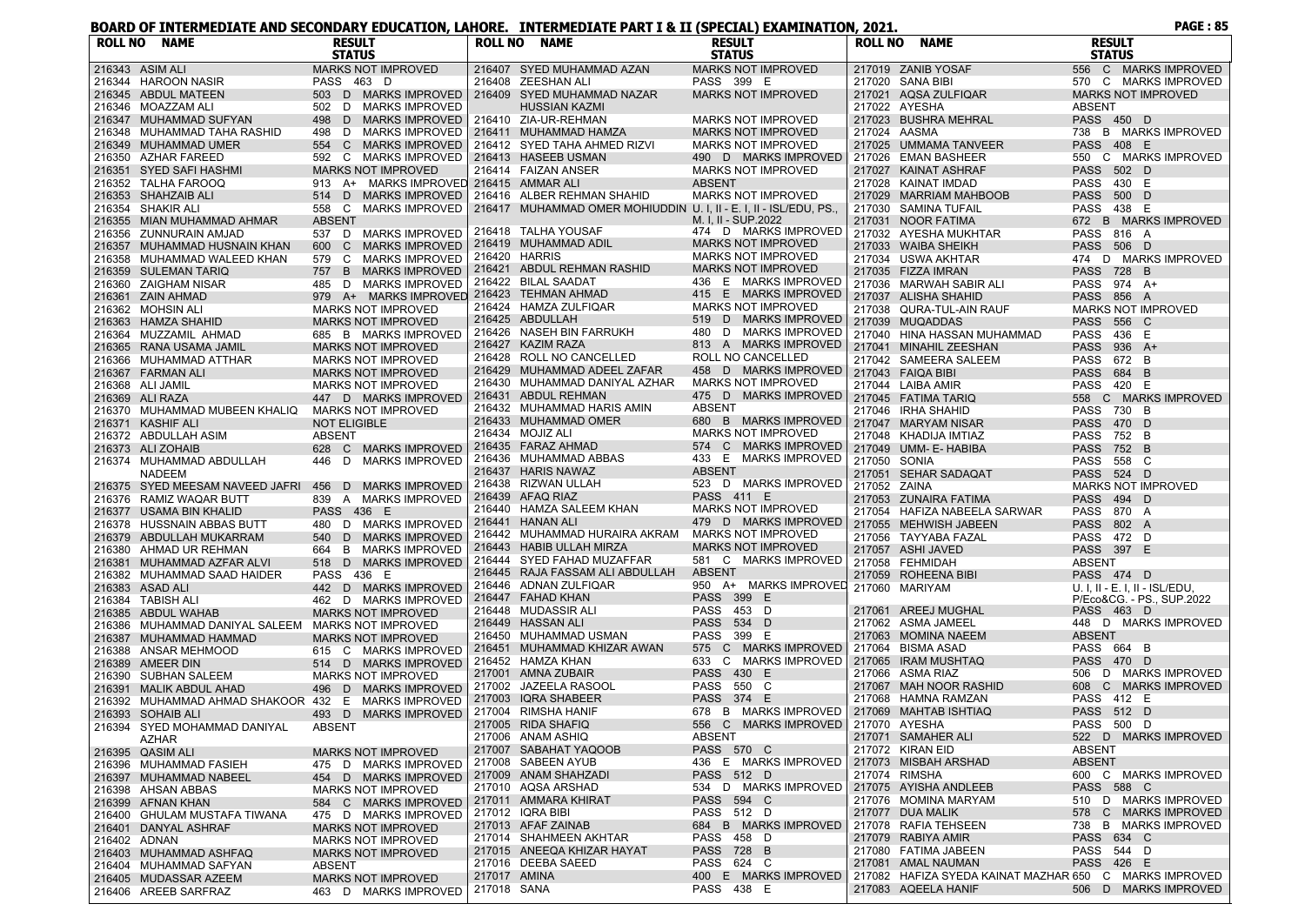| 217084 MADIHA RIAZ<br>502 D MARKS IMPROVED<br>217356 RAJA SHEHERYAR<br>PASS 416 E<br>217420 MUHAMMAD KHURRAM<br>PASS 442 D<br><b>ABSENT</b><br>492 D MARKS IMPROVED<br>217085 NADIA MEHMOOD<br>217357 MUHAMMAD AWAIS<br><b>JAMSHED</b><br>217358 SYED SAJJAD HUSSAIN SHAH<br>217421 IBRAR ALI<br><b>ABSENT</b><br>217086 MALAIKA SABIR<br>PASS 748 B<br><b>PASS 374 E</b><br>217087 ANEEQA RIAZ<br>PASS 812 A<br>217359 HAMZA MUSAWAR CHAUDHRY PASS 750 B<br>217422 MIAN GHAYUOR MUSTAFA<br>650 C MARKS IMPROVED<br>217360 MUHAMMAD TALHA<br><b>MARKS NOT IMPROVED</b><br>217423 ABDUL REHMAN<br><b>PASS 438 E</b><br>217088 TAYYBA AKRAM<br>PASS 470 D<br>217089 LAIBA AKHTAR<br>PASS 664 B<br>217361 MUBEEN ISHTIAQ<br><b>ABSENT</b><br>217424 HUZAIFA ATIF ALI BUTT<br><b>ABSENT</b><br><b>ABSENT</b><br>217090 NIMRA AZAM<br>217362 H.M.HUMZA MUSHTAQ<br>PASS 912 A+<br>217425 MUHAMMAD MOHSIN ALI<br><b>PASS 438 E</b><br>217091 TUBA RASHEED<br>PASS 448 D<br>217426 MUHAMMAD SARFRAZ<br>PASS 602 C<br>217363 RANA SHEHARYAR NASEEM<br>PASS 814 A<br><b>PASS 536 D</b><br>217364 MUHAMMAD AWAIS<br>464 D MARKS IMPROVED<br>217427 MUHAMMAD SHAHBAZ<br>492 D MARKS IMPROVED<br>217092 FATIMA TARIQ<br>217093 BABRA<br>742 B MARKS IMPROVED<br>217365 MUHAMMAD NAEEM IQBAL<br>450 D MARKS IMPROVED<br>217428 SYED ABDULLAH ALI<br>U. I, II - E. I, II - ISL/EDU, PS.,<br>P/AC. I, II - ANN.2023<br>217094 ZARINA ATTA<br>PASS 664 B<br>578 C MARKS IMPROVED<br>217366 MUHAMMAD SARMAD<br>217429 SAMER TANVEER<br><b>ABSENT</b><br>217301 AHTASHAM MAQBOOL WATTOO 676 B MARKS IMPROVED<br><b>MEHMOOD</b><br>217430 SHAHZAIB<br>PASS 698 B<br>217302 BILAWAL YASIN<br>394 E MARKS IMPROVED<br>217367 MUHAMMAD USMAN<br><b>NOT ELIGIBLE</b><br>217431 DANIYAL WASEEM<br><b>PASS 550 C</b><br>217303 BALAWAL ABBAS<br><b>MARKS NOT IMPROVED</b><br>217368 USMAN SARWAR<br>PASS 542 D<br>217432 AMAN ULLAH<br><b>PASS 720 B</b><br>217304 ARSLAN NASIR<br>608 C MARKS IMPROVED<br>217369 SYED HAROON GILLANI<br>PASS 462 D<br><b>PASS 420 E</b><br>217433 ASAR IQBAL ALVI<br>676 B MARKS IMPROVED<br>217305 AAMIR ALI<br>217370 SHEHERYAR ALI<br>490 D MARKS IMPROVED<br>PASS 624 C<br>217434 AMIR NOOR<br>217306 ABDUL RAUF<br>770 A MARKS IMPROVED<br>217371 FAIZAN<br>PASS 550 C<br>217435 NOOR ZADA<br><b>PASS 550 C</b><br>500 D MARKS IMPROVED<br><b>PASS 428 E</b><br>217307 JABAR ALI SABER<br>217372 RAMZAN AHMAD<br>217436 ZEESHAN HAIDER<br><b>PASS 378 E</b><br><b>PASS 492 D</b><br>217373 MUZAMIL ABBAS<br><b>ABSENT</b><br>217308 MUHAMMAD IRFAN<br>217437 MUHAMMAD ABDULLAH<br><b>MARKS NOT IMPROVED</b><br>217309 HUSNAIN RAZA<br>524 D MARKS IMPROVED<br>217374 MUHAMMAD HAMZA IMRAN<br>ABSENT<br><b>ABSENT</b><br>217438 MUHAMMAD ASAD KAMRAN<br>502 D MARKS IMPROVED<br>630 C MARKS IMPROVED<br>217310 GULSHAN SHEHZADA<br>217375 IMRAN ALI<br>217439 MUHAMMAD FARAN<br>PASS 470 D<br>217311 AFAQ ALI<br>470 D MARKS IMPROVED   217376 MAZHER IQBAL<br>PASS 612 C<br>217440 MUDASSAR ALI<br><b>PASS 512 D</b><br><b>PASS 710 B</b><br>217377 SHAHZAIB<br><b>PASS 500 D</b><br>217312 BASHARAT ALI<br>217441 SYED MUHAMMAD ALI SHAH<br>PASS 474 D<br>217313 YASIR ALI<br>516 D MARKS IMPROVED<br>217378 SHAHZAMAN KHAN<br><b>PASS 374 E</b><br>217442 SYED SAAD JAMAL<br>PASS 586 C<br>217314 HAFIZ AHMAD SHAUKAT<br>792 A MARKS IMPROVED<br>217379 EHTISHAM ALI<br><b>UMC CASE</b><br><b>PASS 464 D</b><br>217443 SAAD WASEEM BUTT<br><b>PASS 374 E</b><br>PASS 656 C<br>217315 MUHAMMAD ANAS GOHAR<br>217380 BILAL AHMAD<br>217444 SYED ZAHEER ABBAS BUKHARI 480 D MARKS IMPROVED<br>217316 ASAD RAJA<br>438 E MARKS IMPROVED<br>217381 MUHAMMAD SARFRAZ<br>474 D MARKS IMPROVED<br>217445 FARHAN NAZIR<br><b>PASS 394 E</b><br>678 B MARKS IMPROVED<br>792 A MARKS IMPROVED<br>217317 IMRAN ALI<br>217382 AHMED RAZA<br><b>PASS 578 C</b><br>217446 ZAIN JAWED<br>PASS 462 D<br>217383 ASIF<br>641 C MARKS IMPROVED<br>217318 HAMZA ISMAEEL<br>PASS 374 E<br>217447 HUSNAIN ALI<br>217319 ASSAM MAQSOOD<br><b>MARKS NOT IMPROVED</b><br>217384 FAISAL MAHMOOD<br><b>PASS 514 D</b><br>217448 ABDULLAH AHMED<br>U. I, II - E. I, II - ISL/EDU, PS.,<br>217320 MUHAMMAD RASHID<br>PASS 462 D<br>217385 SYED KUMAIL ABBAS<br>486 D MARKS IMPROVED<br>B/M&Stat - SUP.2022<br>217321 MUHAMMAD SALMAN KHAN<br>556 C MARKS IMPROVED<br>217386 DAIM<br>514 D MARKS IMPROVED<br>217449 MUHAMMAD AHSAN<br><b>PASS 374 E</b><br>217322 MUHAMMAD USMAN RAFIQ<br>636 C MARKS IMPROVED<br>217387 MOMIN AMJAD HANIF<br>558 C MARKS IMPROVED<br>217450 MUHAMMAD AJMAL<br><b>ABSENT</b><br>217323 HAFIZ SHARJEEL<br>586 C MARKS IMPROVED<br>217388 MUHAMMAD SAIF UR REHMAN PASS 548 D<br>620 C MARKS IMPROVED<br>217451 MUHAMMAD ARSLAN<br>217324 USAMA SALEEM<br>PASS 442 D<br>217389 MUHAMMAD SULIMAN HAIDER PASS 520 D<br>217452 MUHAMMAD JUNAID<br><b>PASS 706 B</b><br>217325 BASHIR HUSSAIN<br>PASS 442 D<br>217390 SHARIYAR<br>ABSENT<br>217453 SYED SAAD ULLAH SHAH<br>PASS 470 D<br>464 D MARKS IMPROVED<br>217391 ABDUL AZIZ TAHIR<br><b>PASS 400 E</b><br>217326 MOHSAN LATIF<br>217454 AHMED TAHIR<br>PASS 600 C<br>217327 WAQAR ALI<br>PASS 514 D<br>656 C MARKS IMPROVED<br>217392 ABDUL MOIZ KHAN<br>217455 AMEER MAVIA<br>600 C MARKS IMPROVED<br><b>PASS 512 D</b><br>217393 SHOAIB ISLAM<br><b>PASS 462 D</b><br>217328 MUHAMMAD HASHIR JAVED<br>217456 SAIF UR RAHMAN<br><b>PASS 374 E</b><br>217329 GHULAM MOHYUD DIN<br><b>ABSENT</b><br>217394 MUHAMMAD UMER ALTAF<br>514 D MARKS IMPROVED<br>217457 SABIR YOUNIS<br>PASS 442 D<br>217330 TOSEEF IQBAL<br>514 D MARKS IMPROVED<br>217395 NOMAN HUSSAIN QURESHI<br>438 E MARKS IMPROVED<br>217458 ZEESHAN ISHFAQ<br><b>NOT ELIGIBLE</b><br>686 B MARKS IMPROVED<br>217331 MUHAMMAD BILAL<br>217396 USMAN SIDDIQUE<br><b>PASS 438 E</b><br>217459 ABDUL TAWAB<br><b>PASS 420 E</b><br>PASS 462 D<br>217397 ABDUL QUDOOS<br><b>PASS 452 D</b><br>217332 MUHAMMAD SAYYAM<br>217460 AHMAD FARAZ<br>472 D MARKS IMPROVED<br>217333 FARAZ ALI<br>217398 MUHAMMAD ALI<br>ABSENT<br>PASS 630 C<br>217461 MUHAMMAD AQIB MUMTAZ<br><b>PASS 408 E</b><br>217334 YASIR HASSAN<br>217399 MUHAMMAD AWAIS<br>PASS 698 B<br>NOT ELIGIBLE<br>217462 MUHAMMAD AWAIS<br><b>PASS 458 D</b><br>217335 ALI RAZA DHILLON<br>698 B MARKS IMPROVED<br>PASS 566 C<br>217400 FAHAD WAQAR<br>500 D MARKS IMPROVED<br>217463 MUHAMMAD AZEEM<br>217336 TARIQ MEHMOOD<br>PASS 578 C<br>217401 SOHAIB GILLANI<br><b>ABSENT</b><br>217464 MUHAMMAD IMRAN<br><b>PASS 426 E</b><br>217337 MUHAMMAD AHMAD<br>710 B MARKS IMPROVED<br>217402 MUHAMMAD AFTAB<br>558 C MARKS IMPROVED<br>736 B MARKS IMPROVED<br>217465 MUHAMMAD JAMEEL<br>217338 MUHAMMAD ARSLAN<br><b>PASS 374 E</b><br>217403 MUHAMMAD SALEEM<br><b>PASS 578 C</b><br>217466 MUHAMMAD NOMAN SAJID<br>PASS 448 D<br>217339 MUHAMMAD SUFYAN<br><b>PASS 430 E</b><br>217404 FAHAD AHMAD<br>514 D MARKS IMPROVED<br>217467 BURHAN MUSHTAQ<br><b>PASS 758 B</b><br>217405 SUHAIB RIAZ<br>217340 FURQAN ALI<br>PASS 462 D<br>PASS 448 D<br>217468 HAFIZ MUHAMMAD ARHAM<br>470 D MARKS IMPROVED<br>217341 ALI HASSAN<br>706 B MARKS IMPROVED<br>217406 MUHAMMAD MURTAZA<br>PASS 464 D<br>217469 GHULAM ALI<br>636 C MARKS IMPROVED<br>535 D MARKS IMPROVED<br>217342 HUSSNAIN RAMZAN<br>394 E MARKS IMPROVED   217407 MUHAMMAD TAYYAB<br>217470 ARSLAN MUNIR<br>PASS 464 D<br>217343 AHMAD RIAZ<br>PASS 462 D<br>217408 IMRAN UMER<br><b>PASS 388 E</b><br>550 C MARKS IMPROVED<br>217471 TANVER AHMED<br>480 D MARKS IMPROVED<br>217344 RAHEEL ILYAS<br><b>PASS 374 E</b><br>217409 MUHAMMAD BILAL<br>217472 TAHA IBRAHIM<br>688 B MARKS IMPROVED<br>  217345 ALI HAMZA<br><b>MARKS NOT IMPROVED</b><br>217410 MOHAMMAD HAMMAS ALI<br>PASS 674 B<br>217473 MUHAMMAD AZEEM<br>U. I, $II - E$ . I, $II - ISL/EDU$ ,<br>217346 MUHAMMAD USMAN<br><b>PASS 470 D</b><br><b>PASS 502 D</b><br>217411 MUHAMMAD QAMAR RIAZ<br>217347 UMAR FAROOQ<br>462 D MARKS IMPROVED<br>578 C MARKS IMPROVED<br>217412 MUHAMMAD UMAR<br>- SUP.2022<br>217348 ZEESHAN UMAR<br>436 E MARKS IMPROVED<br>217413 MATEEN ARIF<br><b>ABSENT</b><br>217474 MUHAMMAD HAROON<br>752 B MARKS IMPROVED<br>217414 SAMEER IJAZ<br>PASS 388 E<br>  217349   MUHAMMAD HUSSNAIN<br><b>PASS 730 B</b><br><b>PASS 706 B</b><br>217475 MUHAMMAD ZOHAIB HASSAN<br>217350 ALI ADNAN<br>684 B MARKS IMPROVED<br>217415 YOUNAS SAFDAR<br>512 D MARKS IMPROVED<br>217476 FARAZ AHMAD<br>646 C MARKS IMPROVED<br>217351 MUHAMMAD AHMER HAFEEZ<br><b>PASS 700 B</b><br>217416 ABDULLAH SARWAR<br><b>NOT ELIGIBLE</b><br>217477 ASIF MASIH<br><b>ABSENT</b><br>217352 ZAIN ZAFAR<br><b>PASS 430 E</b><br>217417 HAMZA SALEEM<br>602 C MARKS IMPROVED<br>217478 AROON KHAWAR GILL<br>PASS 550 C<br>217353 ABDUL REHMAN<br>PASS 430 E<br>217418 MUHAMMAD HANZLA<br>PASS 410 E<br>217479 HAMZA IQBAL<br><b>MARKS NOT IMPROVED</b><br><b>MARKS NOT IMPROVED</b><br>217354 HAMZA RAFIQUE<br>PASS 464 D<br>217419 MUHAMMAD ISMAIL<br>217480 ALI RAZA<br>580 C MARKS IMPROVED<br>217355 REHMAN<br>PASS 502 D<br>217481 ALIZAIN<br>464 D MARKS IMPROVED | <b>ROLL NO NAME</b> | <b>RESULT</b><br><b>STATUS</b> | <b>NAME</b><br>ROLL NO | <b>RESULT</b><br><b>STATUS</b> | ROLL NO<br><b>NAME</b> | RESULT<br><b>STATUS</b>     |
|------------------------------------------------------------------------------------------------------------------------------------------------------------------------------------------------------------------------------------------------------------------------------------------------------------------------------------------------------------------------------------------------------------------------------------------------------------------------------------------------------------------------------------------------------------------------------------------------------------------------------------------------------------------------------------------------------------------------------------------------------------------------------------------------------------------------------------------------------------------------------------------------------------------------------------------------------------------------------------------------------------------------------------------------------------------------------------------------------------------------------------------------------------------------------------------------------------------------------------------------------------------------------------------------------------------------------------------------------------------------------------------------------------------------------------------------------------------------------------------------------------------------------------------------------------------------------------------------------------------------------------------------------------------------------------------------------------------------------------------------------------------------------------------------------------------------------------------------------------------------------------------------------------------------------------------------------------------------------------------------------------------------------------------------------------------------------------------------------------------------------------------------------------------------------------------------------------------------------------------------------------------------------------------------------------------------------------------------------------------------------------------------------------------------------------------------------------------------------------------------------------------------------------------------------------------------------------------------------------------------------------------------------------------------------------------------------------------------------------------------------------------------------------------------------------------------------------------------------------------------------------------------------------------------------------------------------------------------------------------------------------------------------------------------------------------------------------------------------------------------------------------------------------------------------------------------------------------------------------------------------------------------------------------------------------------------------------------------------------------------------------------------------------------------------------------------------------------------------------------------------------------------------------------------------------------------------------------------------------------------------------------------------------------------------------------------------------------------------------------------------------------------------------------------------------------------------------------------------------------------------------------------------------------------------------------------------------------------------------------------------------------------------------------------------------------------------------------------------------------------------------------------------------------------------------------------------------------------------------------------------------------------------------------------------------------------------------------------------------------------------------------------------------------------------------------------------------------------------------------------------------------------------------------------------------------------------------------------------------------------------------------------------------------------------------------------------------------------------------------------------------------------------------------------------------------------------------------------------------------------------------------------------------------------------------------------------------------------------------------------------------------------------------------------------------------------------------------------------------------------------------------------------------------------------------------------------------------------------------------------------------------------------------------------------------------------------------------------------------------------------------------------------------------------------------------------------------------------------------------------------------------------------------------------------------------------------------------------------------------------------------------------------------------------------------------------------------------------------------------------------------------------------------------------------------------------------------------------------------------------------------------------------------------------------------------------------------------------------------------------------------------------------------------------------------------------------------------------------------------------------------------------------------------------------------------------------------------------------------------------------------------------------------------------------------------------------------------------------------------------------------------------------------------------------------------------------------------------------------------------------------------------------------------------------------------------------------------------------------------------------------------------------------------------------------------------------------------------------------------------------------------------------------------------------------------------------------------------------------------------------------------------------------------------------------------------------------------------------------------------------------------------------------------------------------------------------------------------------------------------------------------------------------------------------------------------------------------------------------------------------------------------------------------------------------------------------------------------------------------------------------------------------------------------------------------------------------------------------------------------------------------------------------------------------------------------------------------------------------------------------------------------------------------------------------------------------------------------------------------------------------------------------------------------------------------------------------------------------------------------------------------------------------------------------------------------------------------------------------------------------------------------------------------------------------------------------------------------------------------------------------------------------------------------------------------------------------------------------------------------------------------------------------------------------------------------------------------------------------------------------------------------------------------------------------------------------------------------------------------------------------------------------------------------------------------------------------------------------------------------------------------------------------------------------------------------------------------------------------------------------------------------------------------------------------------------------------------------------------------------------------------------------------------------------------------------------------------------------------------------------------------------------------------------------------------------------------------------|---------------------|--------------------------------|------------------------|--------------------------------|------------------------|-----------------------------|
|                                                                                                                                                                                                                                                                                                                                                                                                                                                                                                                                                                                                                                                                                                                                                                                                                                                                                                                                                                                                                                                                                                                                                                                                                                                                                                                                                                                                                                                                                                                                                                                                                                                                                                                                                                                                                                                                                                                                                                                                                                                                                                                                                                                                                                                                                                                                                                                                                                                                                                                                                                                                                                                                                                                                                                                                                                                                                                                                                                                                                                                                                                                                                                                                                                                                                                                                                                                                                                                                                                                                                                                                                                                                                                                                                                                                                                                                                                                                                                                                                                                                                                                                                                                                                                                                                                                                                                                                                                                                                                                                                                                                                                                                                                                                                                                                                                                                                                                                                                                                                                                                                                                                                                                                                                                                                                                                                                                                                                                                                                                                                                                                                                                                                                                                                                                                                                                                                                                                                                                                                                                                                                                                                                                                                                                                                                                                                                                                                                                                                                                                                                                                                                                                                                                                                                                                                                                                                                                                                                                                                                                                                                                                                                                                                                                                                                                                                                                                                                                                                                                                                                                                                                                                                                                                                                                                                                                                                                                                                                                                                                                                                                                                                                                                                                                                                                                                                                                                                                                                                                                                                                                                                                                                                                                                                                                                                                                                                                                                                                                                                                                                                                |                     |                                |                        |                                |                        |                             |
|                                                                                                                                                                                                                                                                                                                                                                                                                                                                                                                                                                                                                                                                                                                                                                                                                                                                                                                                                                                                                                                                                                                                                                                                                                                                                                                                                                                                                                                                                                                                                                                                                                                                                                                                                                                                                                                                                                                                                                                                                                                                                                                                                                                                                                                                                                                                                                                                                                                                                                                                                                                                                                                                                                                                                                                                                                                                                                                                                                                                                                                                                                                                                                                                                                                                                                                                                                                                                                                                                                                                                                                                                                                                                                                                                                                                                                                                                                                                                                                                                                                                                                                                                                                                                                                                                                                                                                                                                                                                                                                                                                                                                                                                                                                                                                                                                                                                                                                                                                                                                                                                                                                                                                                                                                                                                                                                                                                                                                                                                                                                                                                                                                                                                                                                                                                                                                                                                                                                                                                                                                                                                                                                                                                                                                                                                                                                                                                                                                                                                                                                                                                                                                                                                                                                                                                                                                                                                                                                                                                                                                                                                                                                                                                                                                                                                                                                                                                                                                                                                                                                                                                                                                                                                                                                                                                                                                                                                                                                                                                                                                                                                                                                                                                                                                                                                                                                                                                                                                                                                                                                                                                                                                                                                                                                                                                                                                                                                                                                                                                                                                                                                                |                     |                                |                        |                                |                        |                             |
|                                                                                                                                                                                                                                                                                                                                                                                                                                                                                                                                                                                                                                                                                                                                                                                                                                                                                                                                                                                                                                                                                                                                                                                                                                                                                                                                                                                                                                                                                                                                                                                                                                                                                                                                                                                                                                                                                                                                                                                                                                                                                                                                                                                                                                                                                                                                                                                                                                                                                                                                                                                                                                                                                                                                                                                                                                                                                                                                                                                                                                                                                                                                                                                                                                                                                                                                                                                                                                                                                                                                                                                                                                                                                                                                                                                                                                                                                                                                                                                                                                                                                                                                                                                                                                                                                                                                                                                                                                                                                                                                                                                                                                                                                                                                                                                                                                                                                                                                                                                                                                                                                                                                                                                                                                                                                                                                                                                                                                                                                                                                                                                                                                                                                                                                                                                                                                                                                                                                                                                                                                                                                                                                                                                                                                                                                                                                                                                                                                                                                                                                                                                                                                                                                                                                                                                                                                                                                                                                                                                                                                                                                                                                                                                                                                                                                                                                                                                                                                                                                                                                                                                                                                                                                                                                                                                                                                                                                                                                                                                                                                                                                                                                                                                                                                                                                                                                                                                                                                                                                                                                                                                                                                                                                                                                                                                                                                                                                                                                                                                                                                                                                                |                     |                                |                        |                                |                        |                             |
|                                                                                                                                                                                                                                                                                                                                                                                                                                                                                                                                                                                                                                                                                                                                                                                                                                                                                                                                                                                                                                                                                                                                                                                                                                                                                                                                                                                                                                                                                                                                                                                                                                                                                                                                                                                                                                                                                                                                                                                                                                                                                                                                                                                                                                                                                                                                                                                                                                                                                                                                                                                                                                                                                                                                                                                                                                                                                                                                                                                                                                                                                                                                                                                                                                                                                                                                                                                                                                                                                                                                                                                                                                                                                                                                                                                                                                                                                                                                                                                                                                                                                                                                                                                                                                                                                                                                                                                                                                                                                                                                                                                                                                                                                                                                                                                                                                                                                                                                                                                                                                                                                                                                                                                                                                                                                                                                                                                                                                                                                                                                                                                                                                                                                                                                                                                                                                                                                                                                                                                                                                                                                                                                                                                                                                                                                                                                                                                                                                                                                                                                                                                                                                                                                                                                                                                                                                                                                                                                                                                                                                                                                                                                                                                                                                                                                                                                                                                                                                                                                                                                                                                                                                                                                                                                                                                                                                                                                                                                                                                                                                                                                                                                                                                                                                                                                                                                                                                                                                                                                                                                                                                                                                                                                                                                                                                                                                                                                                                                                                                                                                                                                                |                     |                                |                        |                                |                        |                             |
|                                                                                                                                                                                                                                                                                                                                                                                                                                                                                                                                                                                                                                                                                                                                                                                                                                                                                                                                                                                                                                                                                                                                                                                                                                                                                                                                                                                                                                                                                                                                                                                                                                                                                                                                                                                                                                                                                                                                                                                                                                                                                                                                                                                                                                                                                                                                                                                                                                                                                                                                                                                                                                                                                                                                                                                                                                                                                                                                                                                                                                                                                                                                                                                                                                                                                                                                                                                                                                                                                                                                                                                                                                                                                                                                                                                                                                                                                                                                                                                                                                                                                                                                                                                                                                                                                                                                                                                                                                                                                                                                                                                                                                                                                                                                                                                                                                                                                                                                                                                                                                                                                                                                                                                                                                                                                                                                                                                                                                                                                                                                                                                                                                                                                                                                                                                                                                                                                                                                                                                                                                                                                                                                                                                                                                                                                                                                                                                                                                                                                                                                                                                                                                                                                                                                                                                                                                                                                                                                                                                                                                                                                                                                                                                                                                                                                                                                                                                                                                                                                                                                                                                                                                                                                                                                                                                                                                                                                                                                                                                                                                                                                                                                                                                                                                                                                                                                                                                                                                                                                                                                                                                                                                                                                                                                                                                                                                                                                                                                                                                                                                                                                                |                     |                                |                        |                                |                        |                             |
|                                                                                                                                                                                                                                                                                                                                                                                                                                                                                                                                                                                                                                                                                                                                                                                                                                                                                                                                                                                                                                                                                                                                                                                                                                                                                                                                                                                                                                                                                                                                                                                                                                                                                                                                                                                                                                                                                                                                                                                                                                                                                                                                                                                                                                                                                                                                                                                                                                                                                                                                                                                                                                                                                                                                                                                                                                                                                                                                                                                                                                                                                                                                                                                                                                                                                                                                                                                                                                                                                                                                                                                                                                                                                                                                                                                                                                                                                                                                                                                                                                                                                                                                                                                                                                                                                                                                                                                                                                                                                                                                                                                                                                                                                                                                                                                                                                                                                                                                                                                                                                                                                                                                                                                                                                                                                                                                                                                                                                                                                                                                                                                                                                                                                                                                                                                                                                                                                                                                                                                                                                                                                                                                                                                                                                                                                                                                                                                                                                                                                                                                                                                                                                                                                                                                                                                                                                                                                                                                                                                                                                                                                                                                                                                                                                                                                                                                                                                                                                                                                                                                                                                                                                                                                                                                                                                                                                                                                                                                                                                                                                                                                                                                                                                                                                                                                                                                                                                                                                                                                                                                                                                                                                                                                                                                                                                                                                                                                                                                                                                                                                                                                                |                     |                                |                        |                                |                        |                             |
|                                                                                                                                                                                                                                                                                                                                                                                                                                                                                                                                                                                                                                                                                                                                                                                                                                                                                                                                                                                                                                                                                                                                                                                                                                                                                                                                                                                                                                                                                                                                                                                                                                                                                                                                                                                                                                                                                                                                                                                                                                                                                                                                                                                                                                                                                                                                                                                                                                                                                                                                                                                                                                                                                                                                                                                                                                                                                                                                                                                                                                                                                                                                                                                                                                                                                                                                                                                                                                                                                                                                                                                                                                                                                                                                                                                                                                                                                                                                                                                                                                                                                                                                                                                                                                                                                                                                                                                                                                                                                                                                                                                                                                                                                                                                                                                                                                                                                                                                                                                                                                                                                                                                                                                                                                                                                                                                                                                                                                                                                                                                                                                                                                                                                                                                                                                                                                                                                                                                                                                                                                                                                                                                                                                                                                                                                                                                                                                                                                                                                                                                                                                                                                                                                                                                                                                                                                                                                                                                                                                                                                                                                                                                                                                                                                                                                                                                                                                                                                                                                                                                                                                                                                                                                                                                                                                                                                                                                                                                                                                                                                                                                                                                                                                                                                                                                                                                                                                                                                                                                                                                                                                                                                                                                                                                                                                                                                                                                                                                                                                                                                                                                                |                     |                                |                        |                                |                        |                             |
|                                                                                                                                                                                                                                                                                                                                                                                                                                                                                                                                                                                                                                                                                                                                                                                                                                                                                                                                                                                                                                                                                                                                                                                                                                                                                                                                                                                                                                                                                                                                                                                                                                                                                                                                                                                                                                                                                                                                                                                                                                                                                                                                                                                                                                                                                                                                                                                                                                                                                                                                                                                                                                                                                                                                                                                                                                                                                                                                                                                                                                                                                                                                                                                                                                                                                                                                                                                                                                                                                                                                                                                                                                                                                                                                                                                                                                                                                                                                                                                                                                                                                                                                                                                                                                                                                                                                                                                                                                                                                                                                                                                                                                                                                                                                                                                                                                                                                                                                                                                                                                                                                                                                                                                                                                                                                                                                                                                                                                                                                                                                                                                                                                                                                                                                                                                                                                                                                                                                                                                                                                                                                                                                                                                                                                                                                                                                                                                                                                                                                                                                                                                                                                                                                                                                                                                                                                                                                                                                                                                                                                                                                                                                                                                                                                                                                                                                                                                                                                                                                                                                                                                                                                                                                                                                                                                                                                                                                                                                                                                                                                                                                                                                                                                                                                                                                                                                                                                                                                                                                                                                                                                                                                                                                                                                                                                                                                                                                                                                                                                                                                                                                                |                     |                                |                        |                                |                        |                             |
|                                                                                                                                                                                                                                                                                                                                                                                                                                                                                                                                                                                                                                                                                                                                                                                                                                                                                                                                                                                                                                                                                                                                                                                                                                                                                                                                                                                                                                                                                                                                                                                                                                                                                                                                                                                                                                                                                                                                                                                                                                                                                                                                                                                                                                                                                                                                                                                                                                                                                                                                                                                                                                                                                                                                                                                                                                                                                                                                                                                                                                                                                                                                                                                                                                                                                                                                                                                                                                                                                                                                                                                                                                                                                                                                                                                                                                                                                                                                                                                                                                                                                                                                                                                                                                                                                                                                                                                                                                                                                                                                                                                                                                                                                                                                                                                                                                                                                                                                                                                                                                                                                                                                                                                                                                                                                                                                                                                                                                                                                                                                                                                                                                                                                                                                                                                                                                                                                                                                                                                                                                                                                                                                                                                                                                                                                                                                                                                                                                                                                                                                                                                                                                                                                                                                                                                                                                                                                                                                                                                                                                                                                                                                                                                                                                                                                                                                                                                                                                                                                                                                                                                                                                                                                                                                                                                                                                                                                                                                                                                                                                                                                                                                                                                                                                                                                                                                                                                                                                                                                                                                                                                                                                                                                                                                                                                                                                                                                                                                                                                                                                                                                                |                     |                                |                        |                                |                        |                             |
|                                                                                                                                                                                                                                                                                                                                                                                                                                                                                                                                                                                                                                                                                                                                                                                                                                                                                                                                                                                                                                                                                                                                                                                                                                                                                                                                                                                                                                                                                                                                                                                                                                                                                                                                                                                                                                                                                                                                                                                                                                                                                                                                                                                                                                                                                                                                                                                                                                                                                                                                                                                                                                                                                                                                                                                                                                                                                                                                                                                                                                                                                                                                                                                                                                                                                                                                                                                                                                                                                                                                                                                                                                                                                                                                                                                                                                                                                                                                                                                                                                                                                                                                                                                                                                                                                                                                                                                                                                                                                                                                                                                                                                                                                                                                                                                                                                                                                                                                                                                                                                                                                                                                                                                                                                                                                                                                                                                                                                                                                                                                                                                                                                                                                                                                                                                                                                                                                                                                                                                                                                                                                                                                                                                                                                                                                                                                                                                                                                                                                                                                                                                                                                                                                                                                                                                                                                                                                                                                                                                                                                                                                                                                                                                                                                                                                                                                                                                                                                                                                                                                                                                                                                                                                                                                                                                                                                                                                                                                                                                                                                                                                                                                                                                                                                                                                                                                                                                                                                                                                                                                                                                                                                                                                                                                                                                                                                                                                                                                                                                                                                                                                                |                     |                                |                        |                                |                        |                             |
|                                                                                                                                                                                                                                                                                                                                                                                                                                                                                                                                                                                                                                                                                                                                                                                                                                                                                                                                                                                                                                                                                                                                                                                                                                                                                                                                                                                                                                                                                                                                                                                                                                                                                                                                                                                                                                                                                                                                                                                                                                                                                                                                                                                                                                                                                                                                                                                                                                                                                                                                                                                                                                                                                                                                                                                                                                                                                                                                                                                                                                                                                                                                                                                                                                                                                                                                                                                                                                                                                                                                                                                                                                                                                                                                                                                                                                                                                                                                                                                                                                                                                                                                                                                                                                                                                                                                                                                                                                                                                                                                                                                                                                                                                                                                                                                                                                                                                                                                                                                                                                                                                                                                                                                                                                                                                                                                                                                                                                                                                                                                                                                                                                                                                                                                                                                                                                                                                                                                                                                                                                                                                                                                                                                                                                                                                                                                                                                                                                                                                                                                                                                                                                                                                                                                                                                                                                                                                                                                                                                                                                                                                                                                                                                                                                                                                                                                                                                                                                                                                                                                                                                                                                                                                                                                                                                                                                                                                                                                                                                                                                                                                                                                                                                                                                                                                                                                                                                                                                                                                                                                                                                                                                                                                                                                                                                                                                                                                                                                                                                                                                                                                                |                     |                                |                        |                                |                        |                             |
|                                                                                                                                                                                                                                                                                                                                                                                                                                                                                                                                                                                                                                                                                                                                                                                                                                                                                                                                                                                                                                                                                                                                                                                                                                                                                                                                                                                                                                                                                                                                                                                                                                                                                                                                                                                                                                                                                                                                                                                                                                                                                                                                                                                                                                                                                                                                                                                                                                                                                                                                                                                                                                                                                                                                                                                                                                                                                                                                                                                                                                                                                                                                                                                                                                                                                                                                                                                                                                                                                                                                                                                                                                                                                                                                                                                                                                                                                                                                                                                                                                                                                                                                                                                                                                                                                                                                                                                                                                                                                                                                                                                                                                                                                                                                                                                                                                                                                                                                                                                                                                                                                                                                                                                                                                                                                                                                                                                                                                                                                                                                                                                                                                                                                                                                                                                                                                                                                                                                                                                                                                                                                                                                                                                                                                                                                                                                                                                                                                                                                                                                                                                                                                                                                                                                                                                                                                                                                                                                                                                                                                                                                                                                                                                                                                                                                                                                                                                                                                                                                                                                                                                                                                                                                                                                                                                                                                                                                                                                                                                                                                                                                                                                                                                                                                                                                                                                                                                                                                                                                                                                                                                                                                                                                                                                                                                                                                                                                                                                                                                                                                                                                                |                     |                                |                        |                                |                        |                             |
|                                                                                                                                                                                                                                                                                                                                                                                                                                                                                                                                                                                                                                                                                                                                                                                                                                                                                                                                                                                                                                                                                                                                                                                                                                                                                                                                                                                                                                                                                                                                                                                                                                                                                                                                                                                                                                                                                                                                                                                                                                                                                                                                                                                                                                                                                                                                                                                                                                                                                                                                                                                                                                                                                                                                                                                                                                                                                                                                                                                                                                                                                                                                                                                                                                                                                                                                                                                                                                                                                                                                                                                                                                                                                                                                                                                                                                                                                                                                                                                                                                                                                                                                                                                                                                                                                                                                                                                                                                                                                                                                                                                                                                                                                                                                                                                                                                                                                                                                                                                                                                                                                                                                                                                                                                                                                                                                                                                                                                                                                                                                                                                                                                                                                                                                                                                                                                                                                                                                                                                                                                                                                                                                                                                                                                                                                                                                                                                                                                                                                                                                                                                                                                                                                                                                                                                                                                                                                                                                                                                                                                                                                                                                                                                                                                                                                                                                                                                                                                                                                                                                                                                                                                                                                                                                                                                                                                                                                                                                                                                                                                                                                                                                                                                                                                                                                                                                                                                                                                                                                                                                                                                                                                                                                                                                                                                                                                                                                                                                                                                                                                                                                                |                     |                                |                        |                                |                        |                             |
|                                                                                                                                                                                                                                                                                                                                                                                                                                                                                                                                                                                                                                                                                                                                                                                                                                                                                                                                                                                                                                                                                                                                                                                                                                                                                                                                                                                                                                                                                                                                                                                                                                                                                                                                                                                                                                                                                                                                                                                                                                                                                                                                                                                                                                                                                                                                                                                                                                                                                                                                                                                                                                                                                                                                                                                                                                                                                                                                                                                                                                                                                                                                                                                                                                                                                                                                                                                                                                                                                                                                                                                                                                                                                                                                                                                                                                                                                                                                                                                                                                                                                                                                                                                                                                                                                                                                                                                                                                                                                                                                                                                                                                                                                                                                                                                                                                                                                                                                                                                                                                                                                                                                                                                                                                                                                                                                                                                                                                                                                                                                                                                                                                                                                                                                                                                                                                                                                                                                                                                                                                                                                                                                                                                                                                                                                                                                                                                                                                                                                                                                                                                                                                                                                                                                                                                                                                                                                                                                                                                                                                                                                                                                                                                                                                                                                                                                                                                                                                                                                                                                                                                                                                                                                                                                                                                                                                                                                                                                                                                                                                                                                                                                                                                                                                                                                                                                                                                                                                                                                                                                                                                                                                                                                                                                                                                                                                                                                                                                                                                                                                                                                                |                     |                                |                        |                                |                        |                             |
|                                                                                                                                                                                                                                                                                                                                                                                                                                                                                                                                                                                                                                                                                                                                                                                                                                                                                                                                                                                                                                                                                                                                                                                                                                                                                                                                                                                                                                                                                                                                                                                                                                                                                                                                                                                                                                                                                                                                                                                                                                                                                                                                                                                                                                                                                                                                                                                                                                                                                                                                                                                                                                                                                                                                                                                                                                                                                                                                                                                                                                                                                                                                                                                                                                                                                                                                                                                                                                                                                                                                                                                                                                                                                                                                                                                                                                                                                                                                                                                                                                                                                                                                                                                                                                                                                                                                                                                                                                                                                                                                                                                                                                                                                                                                                                                                                                                                                                                                                                                                                                                                                                                                                                                                                                                                                                                                                                                                                                                                                                                                                                                                                                                                                                                                                                                                                                                                                                                                                                                                                                                                                                                                                                                                                                                                                                                                                                                                                                                                                                                                                                                                                                                                                                                                                                                                                                                                                                                                                                                                                                                                                                                                                                                                                                                                                                                                                                                                                                                                                                                                                                                                                                                                                                                                                                                                                                                                                                                                                                                                                                                                                                                                                                                                                                                                                                                                                                                                                                                                                                                                                                                                                                                                                                                                                                                                                                                                                                                                                                                                                                                                                                |                     |                                |                        |                                |                        |                             |
|                                                                                                                                                                                                                                                                                                                                                                                                                                                                                                                                                                                                                                                                                                                                                                                                                                                                                                                                                                                                                                                                                                                                                                                                                                                                                                                                                                                                                                                                                                                                                                                                                                                                                                                                                                                                                                                                                                                                                                                                                                                                                                                                                                                                                                                                                                                                                                                                                                                                                                                                                                                                                                                                                                                                                                                                                                                                                                                                                                                                                                                                                                                                                                                                                                                                                                                                                                                                                                                                                                                                                                                                                                                                                                                                                                                                                                                                                                                                                                                                                                                                                                                                                                                                                                                                                                                                                                                                                                                                                                                                                                                                                                                                                                                                                                                                                                                                                                                                                                                                                                                                                                                                                                                                                                                                                                                                                                                                                                                                                                                                                                                                                                                                                                                                                                                                                                                                                                                                                                                                                                                                                                                                                                                                                                                                                                                                                                                                                                                                                                                                                                                                                                                                                                                                                                                                                                                                                                                                                                                                                                                                                                                                                                                                                                                                                                                                                                                                                                                                                                                                                                                                                                                                                                                                                                                                                                                                                                                                                                                                                                                                                                                                                                                                                                                                                                                                                                                                                                                                                                                                                                                                                                                                                                                                                                                                                                                                                                                                                                                                                                                                                                |                     |                                |                        |                                |                        |                             |
|                                                                                                                                                                                                                                                                                                                                                                                                                                                                                                                                                                                                                                                                                                                                                                                                                                                                                                                                                                                                                                                                                                                                                                                                                                                                                                                                                                                                                                                                                                                                                                                                                                                                                                                                                                                                                                                                                                                                                                                                                                                                                                                                                                                                                                                                                                                                                                                                                                                                                                                                                                                                                                                                                                                                                                                                                                                                                                                                                                                                                                                                                                                                                                                                                                                                                                                                                                                                                                                                                                                                                                                                                                                                                                                                                                                                                                                                                                                                                                                                                                                                                                                                                                                                                                                                                                                                                                                                                                                                                                                                                                                                                                                                                                                                                                                                                                                                                                                                                                                                                                                                                                                                                                                                                                                                                                                                                                                                                                                                                                                                                                                                                                                                                                                                                                                                                                                                                                                                                                                                                                                                                                                                                                                                                                                                                                                                                                                                                                                                                                                                                                                                                                                                                                                                                                                                                                                                                                                                                                                                                                                                                                                                                                                                                                                                                                                                                                                                                                                                                                                                                                                                                                                                                                                                                                                                                                                                                                                                                                                                                                                                                                                                                                                                                                                                                                                                                                                                                                                                                                                                                                                                                                                                                                                                                                                                                                                                                                                                                                                                                                                                                                |                     |                                |                        |                                |                        |                             |
|                                                                                                                                                                                                                                                                                                                                                                                                                                                                                                                                                                                                                                                                                                                                                                                                                                                                                                                                                                                                                                                                                                                                                                                                                                                                                                                                                                                                                                                                                                                                                                                                                                                                                                                                                                                                                                                                                                                                                                                                                                                                                                                                                                                                                                                                                                                                                                                                                                                                                                                                                                                                                                                                                                                                                                                                                                                                                                                                                                                                                                                                                                                                                                                                                                                                                                                                                                                                                                                                                                                                                                                                                                                                                                                                                                                                                                                                                                                                                                                                                                                                                                                                                                                                                                                                                                                                                                                                                                                                                                                                                                                                                                                                                                                                                                                                                                                                                                                                                                                                                                                                                                                                                                                                                                                                                                                                                                                                                                                                                                                                                                                                                                                                                                                                                                                                                                                                                                                                                                                                                                                                                                                                                                                                                                                                                                                                                                                                                                                                                                                                                                                                                                                                                                                                                                                                                                                                                                                                                                                                                                                                                                                                                                                                                                                                                                                                                                                                                                                                                                                                                                                                                                                                                                                                                                                                                                                                                                                                                                                                                                                                                                                                                                                                                                                                                                                                                                                                                                                                                                                                                                                                                                                                                                                                                                                                                                                                                                                                                                                                                                                                                                |                     |                                |                        |                                |                        |                             |
|                                                                                                                                                                                                                                                                                                                                                                                                                                                                                                                                                                                                                                                                                                                                                                                                                                                                                                                                                                                                                                                                                                                                                                                                                                                                                                                                                                                                                                                                                                                                                                                                                                                                                                                                                                                                                                                                                                                                                                                                                                                                                                                                                                                                                                                                                                                                                                                                                                                                                                                                                                                                                                                                                                                                                                                                                                                                                                                                                                                                                                                                                                                                                                                                                                                                                                                                                                                                                                                                                                                                                                                                                                                                                                                                                                                                                                                                                                                                                                                                                                                                                                                                                                                                                                                                                                                                                                                                                                                                                                                                                                                                                                                                                                                                                                                                                                                                                                                                                                                                                                                                                                                                                                                                                                                                                                                                                                                                                                                                                                                                                                                                                                                                                                                                                                                                                                                                                                                                                                                                                                                                                                                                                                                                                                                                                                                                                                                                                                                                                                                                                                                                                                                                                                                                                                                                                                                                                                                                                                                                                                                                                                                                                                                                                                                                                                                                                                                                                                                                                                                                                                                                                                                                                                                                                                                                                                                                                                                                                                                                                                                                                                                                                                                                                                                                                                                                                                                                                                                                                                                                                                                                                                                                                                                                                                                                                                                                                                                                                                                                                                                                                                |                     |                                |                        |                                |                        |                             |
|                                                                                                                                                                                                                                                                                                                                                                                                                                                                                                                                                                                                                                                                                                                                                                                                                                                                                                                                                                                                                                                                                                                                                                                                                                                                                                                                                                                                                                                                                                                                                                                                                                                                                                                                                                                                                                                                                                                                                                                                                                                                                                                                                                                                                                                                                                                                                                                                                                                                                                                                                                                                                                                                                                                                                                                                                                                                                                                                                                                                                                                                                                                                                                                                                                                                                                                                                                                                                                                                                                                                                                                                                                                                                                                                                                                                                                                                                                                                                                                                                                                                                                                                                                                                                                                                                                                                                                                                                                                                                                                                                                                                                                                                                                                                                                                                                                                                                                                                                                                                                                                                                                                                                                                                                                                                                                                                                                                                                                                                                                                                                                                                                                                                                                                                                                                                                                                                                                                                                                                                                                                                                                                                                                                                                                                                                                                                                                                                                                                                                                                                                                                                                                                                                                                                                                                                                                                                                                                                                                                                                                                                                                                                                                                                                                                                                                                                                                                                                                                                                                                                                                                                                                                                                                                                                                                                                                                                                                                                                                                                                                                                                                                                                                                                                                                                                                                                                                                                                                                                                                                                                                                                                                                                                                                                                                                                                                                                                                                                                                                                                                                                                                |                     |                                |                        |                                |                        |                             |
|                                                                                                                                                                                                                                                                                                                                                                                                                                                                                                                                                                                                                                                                                                                                                                                                                                                                                                                                                                                                                                                                                                                                                                                                                                                                                                                                                                                                                                                                                                                                                                                                                                                                                                                                                                                                                                                                                                                                                                                                                                                                                                                                                                                                                                                                                                                                                                                                                                                                                                                                                                                                                                                                                                                                                                                                                                                                                                                                                                                                                                                                                                                                                                                                                                                                                                                                                                                                                                                                                                                                                                                                                                                                                                                                                                                                                                                                                                                                                                                                                                                                                                                                                                                                                                                                                                                                                                                                                                                                                                                                                                                                                                                                                                                                                                                                                                                                                                                                                                                                                                                                                                                                                                                                                                                                                                                                                                                                                                                                                                                                                                                                                                                                                                                                                                                                                                                                                                                                                                                                                                                                                                                                                                                                                                                                                                                                                                                                                                                                                                                                                                                                                                                                                                                                                                                                                                                                                                                                                                                                                                                                                                                                                                                                                                                                                                                                                                                                                                                                                                                                                                                                                                                                                                                                                                                                                                                                                                                                                                                                                                                                                                                                                                                                                                                                                                                                                                                                                                                                                                                                                                                                                                                                                                                                                                                                                                                                                                                                                                                                                                                                                                |                     |                                |                        |                                |                        |                             |
|                                                                                                                                                                                                                                                                                                                                                                                                                                                                                                                                                                                                                                                                                                                                                                                                                                                                                                                                                                                                                                                                                                                                                                                                                                                                                                                                                                                                                                                                                                                                                                                                                                                                                                                                                                                                                                                                                                                                                                                                                                                                                                                                                                                                                                                                                                                                                                                                                                                                                                                                                                                                                                                                                                                                                                                                                                                                                                                                                                                                                                                                                                                                                                                                                                                                                                                                                                                                                                                                                                                                                                                                                                                                                                                                                                                                                                                                                                                                                                                                                                                                                                                                                                                                                                                                                                                                                                                                                                                                                                                                                                                                                                                                                                                                                                                                                                                                                                                                                                                                                                                                                                                                                                                                                                                                                                                                                                                                                                                                                                                                                                                                                                                                                                                                                                                                                                                                                                                                                                                                                                                                                                                                                                                                                                                                                                                                                                                                                                                                                                                                                                                                                                                                                                                                                                                                                                                                                                                                                                                                                                                                                                                                                                                                                                                                                                                                                                                                                                                                                                                                                                                                                                                                                                                                                                                                                                                                                                                                                                                                                                                                                                                                                                                                                                                                                                                                                                                                                                                                                                                                                                                                                                                                                                                                                                                                                                                                                                                                                                                                                                                                                                |                     |                                |                        |                                |                        |                             |
|                                                                                                                                                                                                                                                                                                                                                                                                                                                                                                                                                                                                                                                                                                                                                                                                                                                                                                                                                                                                                                                                                                                                                                                                                                                                                                                                                                                                                                                                                                                                                                                                                                                                                                                                                                                                                                                                                                                                                                                                                                                                                                                                                                                                                                                                                                                                                                                                                                                                                                                                                                                                                                                                                                                                                                                                                                                                                                                                                                                                                                                                                                                                                                                                                                                                                                                                                                                                                                                                                                                                                                                                                                                                                                                                                                                                                                                                                                                                                                                                                                                                                                                                                                                                                                                                                                                                                                                                                                                                                                                                                                                                                                                                                                                                                                                                                                                                                                                                                                                                                                                                                                                                                                                                                                                                                                                                                                                                                                                                                                                                                                                                                                                                                                                                                                                                                                                                                                                                                                                                                                                                                                                                                                                                                                                                                                                                                                                                                                                                                                                                                                                                                                                                                                                                                                                                                                                                                                                                                                                                                                                                                                                                                                                                                                                                                                                                                                                                                                                                                                                                                                                                                                                                                                                                                                                                                                                                                                                                                                                                                                                                                                                                                                                                                                                                                                                                                                                                                                                                                                                                                                                                                                                                                                                                                                                                                                                                                                                                                                                                                                                                                                |                     |                                |                        |                                |                        |                             |
|                                                                                                                                                                                                                                                                                                                                                                                                                                                                                                                                                                                                                                                                                                                                                                                                                                                                                                                                                                                                                                                                                                                                                                                                                                                                                                                                                                                                                                                                                                                                                                                                                                                                                                                                                                                                                                                                                                                                                                                                                                                                                                                                                                                                                                                                                                                                                                                                                                                                                                                                                                                                                                                                                                                                                                                                                                                                                                                                                                                                                                                                                                                                                                                                                                                                                                                                                                                                                                                                                                                                                                                                                                                                                                                                                                                                                                                                                                                                                                                                                                                                                                                                                                                                                                                                                                                                                                                                                                                                                                                                                                                                                                                                                                                                                                                                                                                                                                                                                                                                                                                                                                                                                                                                                                                                                                                                                                                                                                                                                                                                                                                                                                                                                                                                                                                                                                                                                                                                                                                                                                                                                                                                                                                                                                                                                                                                                                                                                                                                                                                                                                                                                                                                                                                                                                                                                                                                                                                                                                                                                                                                                                                                                                                                                                                                                                                                                                                                                                                                                                                                                                                                                                                                                                                                                                                                                                                                                                                                                                                                                                                                                                                                                                                                                                                                                                                                                                                                                                                                                                                                                                                                                                                                                                                                                                                                                                                                                                                                                                                                                                                                                                |                     |                                |                        |                                |                        |                             |
|                                                                                                                                                                                                                                                                                                                                                                                                                                                                                                                                                                                                                                                                                                                                                                                                                                                                                                                                                                                                                                                                                                                                                                                                                                                                                                                                                                                                                                                                                                                                                                                                                                                                                                                                                                                                                                                                                                                                                                                                                                                                                                                                                                                                                                                                                                                                                                                                                                                                                                                                                                                                                                                                                                                                                                                                                                                                                                                                                                                                                                                                                                                                                                                                                                                                                                                                                                                                                                                                                                                                                                                                                                                                                                                                                                                                                                                                                                                                                                                                                                                                                                                                                                                                                                                                                                                                                                                                                                                                                                                                                                                                                                                                                                                                                                                                                                                                                                                                                                                                                                                                                                                                                                                                                                                                                                                                                                                                                                                                                                                                                                                                                                                                                                                                                                                                                                                                                                                                                                                                                                                                                                                                                                                                                                                                                                                                                                                                                                                                                                                                                                                                                                                                                                                                                                                                                                                                                                                                                                                                                                                                                                                                                                                                                                                                                                                                                                                                                                                                                                                                                                                                                                                                                                                                                                                                                                                                                                                                                                                                                                                                                                                                                                                                                                                                                                                                                                                                                                                                                                                                                                                                                                                                                                                                                                                                                                                                                                                                                                                                                                                                                                |                     |                                |                        |                                |                        |                             |
|                                                                                                                                                                                                                                                                                                                                                                                                                                                                                                                                                                                                                                                                                                                                                                                                                                                                                                                                                                                                                                                                                                                                                                                                                                                                                                                                                                                                                                                                                                                                                                                                                                                                                                                                                                                                                                                                                                                                                                                                                                                                                                                                                                                                                                                                                                                                                                                                                                                                                                                                                                                                                                                                                                                                                                                                                                                                                                                                                                                                                                                                                                                                                                                                                                                                                                                                                                                                                                                                                                                                                                                                                                                                                                                                                                                                                                                                                                                                                                                                                                                                                                                                                                                                                                                                                                                                                                                                                                                                                                                                                                                                                                                                                                                                                                                                                                                                                                                                                                                                                                                                                                                                                                                                                                                                                                                                                                                                                                                                                                                                                                                                                                                                                                                                                                                                                                                                                                                                                                                                                                                                                                                                                                                                                                                                                                                                                                                                                                                                                                                                                                                                                                                                                                                                                                                                                                                                                                                                                                                                                                                                                                                                                                                                                                                                                                                                                                                                                                                                                                                                                                                                                                                                                                                                                                                                                                                                                                                                                                                                                                                                                                                                                                                                                                                                                                                                                                                                                                                                                                                                                                                                                                                                                                                                                                                                                                                                                                                                                                                                                                                                                                |                     |                                |                        |                                |                        |                             |
|                                                                                                                                                                                                                                                                                                                                                                                                                                                                                                                                                                                                                                                                                                                                                                                                                                                                                                                                                                                                                                                                                                                                                                                                                                                                                                                                                                                                                                                                                                                                                                                                                                                                                                                                                                                                                                                                                                                                                                                                                                                                                                                                                                                                                                                                                                                                                                                                                                                                                                                                                                                                                                                                                                                                                                                                                                                                                                                                                                                                                                                                                                                                                                                                                                                                                                                                                                                                                                                                                                                                                                                                                                                                                                                                                                                                                                                                                                                                                                                                                                                                                                                                                                                                                                                                                                                                                                                                                                                                                                                                                                                                                                                                                                                                                                                                                                                                                                                                                                                                                                                                                                                                                                                                                                                                                                                                                                                                                                                                                                                                                                                                                                                                                                                                                                                                                                                                                                                                                                                                                                                                                                                                                                                                                                                                                                                                                                                                                                                                                                                                                                                                                                                                                                                                                                                                                                                                                                                                                                                                                                                                                                                                                                                                                                                                                                                                                                                                                                                                                                                                                                                                                                                                                                                                                                                                                                                                                                                                                                                                                                                                                                                                                                                                                                                                                                                                                                                                                                                                                                                                                                                                                                                                                                                                                                                                                                                                                                                                                                                                                                                                                                |                     |                                |                        |                                |                        |                             |
|                                                                                                                                                                                                                                                                                                                                                                                                                                                                                                                                                                                                                                                                                                                                                                                                                                                                                                                                                                                                                                                                                                                                                                                                                                                                                                                                                                                                                                                                                                                                                                                                                                                                                                                                                                                                                                                                                                                                                                                                                                                                                                                                                                                                                                                                                                                                                                                                                                                                                                                                                                                                                                                                                                                                                                                                                                                                                                                                                                                                                                                                                                                                                                                                                                                                                                                                                                                                                                                                                                                                                                                                                                                                                                                                                                                                                                                                                                                                                                                                                                                                                                                                                                                                                                                                                                                                                                                                                                                                                                                                                                                                                                                                                                                                                                                                                                                                                                                                                                                                                                                                                                                                                                                                                                                                                                                                                                                                                                                                                                                                                                                                                                                                                                                                                                                                                                                                                                                                                                                                                                                                                                                                                                                                                                                                                                                                                                                                                                                                                                                                                                                                                                                                                                                                                                                                                                                                                                                                                                                                                                                                                                                                                                                                                                                                                                                                                                                                                                                                                                                                                                                                                                                                                                                                                                                                                                                                                                                                                                                                                                                                                                                                                                                                                                                                                                                                                                                                                                                                                                                                                                                                                                                                                                                                                                                                                                                                                                                                                                                                                                                                                                |                     |                                |                        |                                |                        |                             |
|                                                                                                                                                                                                                                                                                                                                                                                                                                                                                                                                                                                                                                                                                                                                                                                                                                                                                                                                                                                                                                                                                                                                                                                                                                                                                                                                                                                                                                                                                                                                                                                                                                                                                                                                                                                                                                                                                                                                                                                                                                                                                                                                                                                                                                                                                                                                                                                                                                                                                                                                                                                                                                                                                                                                                                                                                                                                                                                                                                                                                                                                                                                                                                                                                                                                                                                                                                                                                                                                                                                                                                                                                                                                                                                                                                                                                                                                                                                                                                                                                                                                                                                                                                                                                                                                                                                                                                                                                                                                                                                                                                                                                                                                                                                                                                                                                                                                                                                                                                                                                                                                                                                                                                                                                                                                                                                                                                                                                                                                                                                                                                                                                                                                                                                                                                                                                                                                                                                                                                                                                                                                                                                                                                                                                                                                                                                                                                                                                                                                                                                                                                                                                                                                                                                                                                                                                                                                                                                                                                                                                                                                                                                                                                                                                                                                                                                                                                                                                                                                                                                                                                                                                                                                                                                                                                                                                                                                                                                                                                                                                                                                                                                                                                                                                                                                                                                                                                                                                                                                                                                                                                                                                                                                                                                                                                                                                                                                                                                                                                                                                                                                                                |                     |                                |                        |                                |                        |                             |
|                                                                                                                                                                                                                                                                                                                                                                                                                                                                                                                                                                                                                                                                                                                                                                                                                                                                                                                                                                                                                                                                                                                                                                                                                                                                                                                                                                                                                                                                                                                                                                                                                                                                                                                                                                                                                                                                                                                                                                                                                                                                                                                                                                                                                                                                                                                                                                                                                                                                                                                                                                                                                                                                                                                                                                                                                                                                                                                                                                                                                                                                                                                                                                                                                                                                                                                                                                                                                                                                                                                                                                                                                                                                                                                                                                                                                                                                                                                                                                                                                                                                                                                                                                                                                                                                                                                                                                                                                                                                                                                                                                                                                                                                                                                                                                                                                                                                                                                                                                                                                                                                                                                                                                                                                                                                                                                                                                                                                                                                                                                                                                                                                                                                                                                                                                                                                                                                                                                                                                                                                                                                                                                                                                                                                                                                                                                                                                                                                                                                                                                                                                                                                                                                                                                                                                                                                                                                                                                                                                                                                                                                                                                                                                                                                                                                                                                                                                                                                                                                                                                                                                                                                                                                                                                                                                                                                                                                                                                                                                                                                                                                                                                                                                                                                                                                                                                                                                                                                                                                                                                                                                                                                                                                                                                                                                                                                                                                                                                                                                                                                                                                                                |                     |                                |                        |                                |                        |                             |
|                                                                                                                                                                                                                                                                                                                                                                                                                                                                                                                                                                                                                                                                                                                                                                                                                                                                                                                                                                                                                                                                                                                                                                                                                                                                                                                                                                                                                                                                                                                                                                                                                                                                                                                                                                                                                                                                                                                                                                                                                                                                                                                                                                                                                                                                                                                                                                                                                                                                                                                                                                                                                                                                                                                                                                                                                                                                                                                                                                                                                                                                                                                                                                                                                                                                                                                                                                                                                                                                                                                                                                                                                                                                                                                                                                                                                                                                                                                                                                                                                                                                                                                                                                                                                                                                                                                                                                                                                                                                                                                                                                                                                                                                                                                                                                                                                                                                                                                                                                                                                                                                                                                                                                                                                                                                                                                                                                                                                                                                                                                                                                                                                                                                                                                                                                                                                                                                                                                                                                                                                                                                                                                                                                                                                                                                                                                                                                                                                                                                                                                                                                                                                                                                                                                                                                                                                                                                                                                                                                                                                                                                                                                                                                                                                                                                                                                                                                                                                                                                                                                                                                                                                                                                                                                                                                                                                                                                                                                                                                                                                                                                                                                                                                                                                                                                                                                                                                                                                                                                                                                                                                                                                                                                                                                                                                                                                                                                                                                                                                                                                                                                                                |                     |                                |                        |                                |                        |                             |
|                                                                                                                                                                                                                                                                                                                                                                                                                                                                                                                                                                                                                                                                                                                                                                                                                                                                                                                                                                                                                                                                                                                                                                                                                                                                                                                                                                                                                                                                                                                                                                                                                                                                                                                                                                                                                                                                                                                                                                                                                                                                                                                                                                                                                                                                                                                                                                                                                                                                                                                                                                                                                                                                                                                                                                                                                                                                                                                                                                                                                                                                                                                                                                                                                                                                                                                                                                                                                                                                                                                                                                                                                                                                                                                                                                                                                                                                                                                                                                                                                                                                                                                                                                                                                                                                                                                                                                                                                                                                                                                                                                                                                                                                                                                                                                                                                                                                                                                                                                                                                                                                                                                                                                                                                                                                                                                                                                                                                                                                                                                                                                                                                                                                                                                                                                                                                                                                                                                                                                                                                                                                                                                                                                                                                                                                                                                                                                                                                                                                                                                                                                                                                                                                                                                                                                                                                                                                                                                                                                                                                                                                                                                                                                                                                                                                                                                                                                                                                                                                                                                                                                                                                                                                                                                                                                                                                                                                                                                                                                                                                                                                                                                                                                                                                                                                                                                                                                                                                                                                                                                                                                                                                                                                                                                                                                                                                                                                                                                                                                                                                                                                                                |                     |                                |                        |                                |                        |                             |
|                                                                                                                                                                                                                                                                                                                                                                                                                                                                                                                                                                                                                                                                                                                                                                                                                                                                                                                                                                                                                                                                                                                                                                                                                                                                                                                                                                                                                                                                                                                                                                                                                                                                                                                                                                                                                                                                                                                                                                                                                                                                                                                                                                                                                                                                                                                                                                                                                                                                                                                                                                                                                                                                                                                                                                                                                                                                                                                                                                                                                                                                                                                                                                                                                                                                                                                                                                                                                                                                                                                                                                                                                                                                                                                                                                                                                                                                                                                                                                                                                                                                                                                                                                                                                                                                                                                                                                                                                                                                                                                                                                                                                                                                                                                                                                                                                                                                                                                                                                                                                                                                                                                                                                                                                                                                                                                                                                                                                                                                                                                                                                                                                                                                                                                                                                                                                                                                                                                                                                                                                                                                                                                                                                                                                                                                                                                                                                                                                                                                                                                                                                                                                                                                                                                                                                                                                                                                                                                                                                                                                                                                                                                                                                                                                                                                                                                                                                                                                                                                                                                                                                                                                                                                                                                                                                                                                                                                                                                                                                                                                                                                                                                                                                                                                                                                                                                                                                                                                                                                                                                                                                                                                                                                                                                                                                                                                                                                                                                                                                                                                                                                                                |                     |                                |                        |                                |                        |                             |
|                                                                                                                                                                                                                                                                                                                                                                                                                                                                                                                                                                                                                                                                                                                                                                                                                                                                                                                                                                                                                                                                                                                                                                                                                                                                                                                                                                                                                                                                                                                                                                                                                                                                                                                                                                                                                                                                                                                                                                                                                                                                                                                                                                                                                                                                                                                                                                                                                                                                                                                                                                                                                                                                                                                                                                                                                                                                                                                                                                                                                                                                                                                                                                                                                                                                                                                                                                                                                                                                                                                                                                                                                                                                                                                                                                                                                                                                                                                                                                                                                                                                                                                                                                                                                                                                                                                                                                                                                                                                                                                                                                                                                                                                                                                                                                                                                                                                                                                                                                                                                                                                                                                                                                                                                                                                                                                                                                                                                                                                                                                                                                                                                                                                                                                                                                                                                                                                                                                                                                                                                                                                                                                                                                                                                                                                                                                                                                                                                                                                                                                                                                                                                                                                                                                                                                                                                                                                                                                                                                                                                                                                                                                                                                                                                                                                                                                                                                                                                                                                                                                                                                                                                                                                                                                                                                                                                                                                                                                                                                                                                                                                                                                                                                                                                                                                                                                                                                                                                                                                                                                                                                                                                                                                                                                                                                                                                                                                                                                                                                                                                                                                                                |                     |                                |                        |                                |                        |                             |
|                                                                                                                                                                                                                                                                                                                                                                                                                                                                                                                                                                                                                                                                                                                                                                                                                                                                                                                                                                                                                                                                                                                                                                                                                                                                                                                                                                                                                                                                                                                                                                                                                                                                                                                                                                                                                                                                                                                                                                                                                                                                                                                                                                                                                                                                                                                                                                                                                                                                                                                                                                                                                                                                                                                                                                                                                                                                                                                                                                                                                                                                                                                                                                                                                                                                                                                                                                                                                                                                                                                                                                                                                                                                                                                                                                                                                                                                                                                                                                                                                                                                                                                                                                                                                                                                                                                                                                                                                                                                                                                                                                                                                                                                                                                                                                                                                                                                                                                                                                                                                                                                                                                                                                                                                                                                                                                                                                                                                                                                                                                                                                                                                                                                                                                                                                                                                                                                                                                                                                                                                                                                                                                                                                                                                                                                                                                                                                                                                                                                                                                                                                                                                                                                                                                                                                                                                                                                                                                                                                                                                                                                                                                                                                                                                                                                                                                                                                                                                                                                                                                                                                                                                                                                                                                                                                                                                                                                                                                                                                                                                                                                                                                                                                                                                                                                                                                                                                                                                                                                                                                                                                                                                                                                                                                                                                                                                                                                                                                                                                                                                                                                                                |                     |                                |                        |                                |                        |                             |
|                                                                                                                                                                                                                                                                                                                                                                                                                                                                                                                                                                                                                                                                                                                                                                                                                                                                                                                                                                                                                                                                                                                                                                                                                                                                                                                                                                                                                                                                                                                                                                                                                                                                                                                                                                                                                                                                                                                                                                                                                                                                                                                                                                                                                                                                                                                                                                                                                                                                                                                                                                                                                                                                                                                                                                                                                                                                                                                                                                                                                                                                                                                                                                                                                                                                                                                                                                                                                                                                                                                                                                                                                                                                                                                                                                                                                                                                                                                                                                                                                                                                                                                                                                                                                                                                                                                                                                                                                                                                                                                                                                                                                                                                                                                                                                                                                                                                                                                                                                                                                                                                                                                                                                                                                                                                                                                                                                                                                                                                                                                                                                                                                                                                                                                                                                                                                                                                                                                                                                                                                                                                                                                                                                                                                                                                                                                                                                                                                                                                                                                                                                                                                                                                                                                                                                                                                                                                                                                                                                                                                                                                                                                                                                                                                                                                                                                                                                                                                                                                                                                                                                                                                                                                                                                                                                                                                                                                                                                                                                                                                                                                                                                                                                                                                                                                                                                                                                                                                                                                                                                                                                                                                                                                                                                                                                                                                                                                                                                                                                                                                                                                                                |                     |                                |                        |                                |                        |                             |
|                                                                                                                                                                                                                                                                                                                                                                                                                                                                                                                                                                                                                                                                                                                                                                                                                                                                                                                                                                                                                                                                                                                                                                                                                                                                                                                                                                                                                                                                                                                                                                                                                                                                                                                                                                                                                                                                                                                                                                                                                                                                                                                                                                                                                                                                                                                                                                                                                                                                                                                                                                                                                                                                                                                                                                                                                                                                                                                                                                                                                                                                                                                                                                                                                                                                                                                                                                                                                                                                                                                                                                                                                                                                                                                                                                                                                                                                                                                                                                                                                                                                                                                                                                                                                                                                                                                                                                                                                                                                                                                                                                                                                                                                                                                                                                                                                                                                                                                                                                                                                                                                                                                                                                                                                                                                                                                                                                                                                                                                                                                                                                                                                                                                                                                                                                                                                                                                                                                                                                                                                                                                                                                                                                                                                                                                                                                                                                                                                                                                                                                                                                                                                                                                                                                                                                                                                                                                                                                                                                                                                                                                                                                                                                                                                                                                                                                                                                                                                                                                                                                                                                                                                                                                                                                                                                                                                                                                                                                                                                                                                                                                                                                                                                                                                                                                                                                                                                                                                                                                                                                                                                                                                                                                                                                                                                                                                                                                                                                                                                                                                                                                                                |                     |                                |                        |                                |                        |                             |
|                                                                                                                                                                                                                                                                                                                                                                                                                                                                                                                                                                                                                                                                                                                                                                                                                                                                                                                                                                                                                                                                                                                                                                                                                                                                                                                                                                                                                                                                                                                                                                                                                                                                                                                                                                                                                                                                                                                                                                                                                                                                                                                                                                                                                                                                                                                                                                                                                                                                                                                                                                                                                                                                                                                                                                                                                                                                                                                                                                                                                                                                                                                                                                                                                                                                                                                                                                                                                                                                                                                                                                                                                                                                                                                                                                                                                                                                                                                                                                                                                                                                                                                                                                                                                                                                                                                                                                                                                                                                                                                                                                                                                                                                                                                                                                                                                                                                                                                                                                                                                                                                                                                                                                                                                                                                                                                                                                                                                                                                                                                                                                                                                                                                                                                                                                                                                                                                                                                                                                                                                                                                                                                                                                                                                                                                                                                                                                                                                                                                                                                                                                                                                                                                                                                                                                                                                                                                                                                                                                                                                                                                                                                                                                                                                                                                                                                                                                                                                                                                                                                                                                                                                                                                                                                                                                                                                                                                                                                                                                                                                                                                                                                                                                                                                                                                                                                                                                                                                                                                                                                                                                                                                                                                                                                                                                                                                                                                                                                                                                                                                                                                                                |                     |                                |                        |                                |                        |                             |
|                                                                                                                                                                                                                                                                                                                                                                                                                                                                                                                                                                                                                                                                                                                                                                                                                                                                                                                                                                                                                                                                                                                                                                                                                                                                                                                                                                                                                                                                                                                                                                                                                                                                                                                                                                                                                                                                                                                                                                                                                                                                                                                                                                                                                                                                                                                                                                                                                                                                                                                                                                                                                                                                                                                                                                                                                                                                                                                                                                                                                                                                                                                                                                                                                                                                                                                                                                                                                                                                                                                                                                                                                                                                                                                                                                                                                                                                                                                                                                                                                                                                                                                                                                                                                                                                                                                                                                                                                                                                                                                                                                                                                                                                                                                                                                                                                                                                                                                                                                                                                                                                                                                                                                                                                                                                                                                                                                                                                                                                                                                                                                                                                                                                                                                                                                                                                                                                                                                                                                                                                                                                                                                                                                                                                                                                                                                                                                                                                                                                                                                                                                                                                                                                                                                                                                                                                                                                                                                                                                                                                                                                                                                                                                                                                                                                                                                                                                                                                                                                                                                                                                                                                                                                                                                                                                                                                                                                                                                                                                                                                                                                                                                                                                                                                                                                                                                                                                                                                                                                                                                                                                                                                                                                                                                                                                                                                                                                                                                                                                                                                                                                                                |                     |                                |                        |                                |                        |                             |
|                                                                                                                                                                                                                                                                                                                                                                                                                                                                                                                                                                                                                                                                                                                                                                                                                                                                                                                                                                                                                                                                                                                                                                                                                                                                                                                                                                                                                                                                                                                                                                                                                                                                                                                                                                                                                                                                                                                                                                                                                                                                                                                                                                                                                                                                                                                                                                                                                                                                                                                                                                                                                                                                                                                                                                                                                                                                                                                                                                                                                                                                                                                                                                                                                                                                                                                                                                                                                                                                                                                                                                                                                                                                                                                                                                                                                                                                                                                                                                                                                                                                                                                                                                                                                                                                                                                                                                                                                                                                                                                                                                                                                                                                                                                                                                                                                                                                                                                                                                                                                                                                                                                                                                                                                                                                                                                                                                                                                                                                                                                                                                                                                                                                                                                                                                                                                                                                                                                                                                                                                                                                                                                                                                                                                                                                                                                                                                                                                                                                                                                                                                                                                                                                                                                                                                                                                                                                                                                                                                                                                                                                                                                                                                                                                                                                                                                                                                                                                                                                                                                                                                                                                                                                                                                                                                                                                                                                                                                                                                                                                                                                                                                                                                                                                                                                                                                                                                                                                                                                                                                                                                                                                                                                                                                                                                                                                                                                                                                                                                                                                                                                                                |                     |                                |                        |                                |                        |                             |
|                                                                                                                                                                                                                                                                                                                                                                                                                                                                                                                                                                                                                                                                                                                                                                                                                                                                                                                                                                                                                                                                                                                                                                                                                                                                                                                                                                                                                                                                                                                                                                                                                                                                                                                                                                                                                                                                                                                                                                                                                                                                                                                                                                                                                                                                                                                                                                                                                                                                                                                                                                                                                                                                                                                                                                                                                                                                                                                                                                                                                                                                                                                                                                                                                                                                                                                                                                                                                                                                                                                                                                                                                                                                                                                                                                                                                                                                                                                                                                                                                                                                                                                                                                                                                                                                                                                                                                                                                                                                                                                                                                                                                                                                                                                                                                                                                                                                                                                                                                                                                                                                                                                                                                                                                                                                                                                                                                                                                                                                                                                                                                                                                                                                                                                                                                                                                                                                                                                                                                                                                                                                                                                                                                                                                                                                                                                                                                                                                                                                                                                                                                                                                                                                                                                                                                                                                                                                                                                                                                                                                                                                                                                                                                                                                                                                                                                                                                                                                                                                                                                                                                                                                                                                                                                                                                                                                                                                                                                                                                                                                                                                                                                                                                                                                                                                                                                                                                                                                                                                                                                                                                                                                                                                                                                                                                                                                                                                                                                                                                                                                                                                                                |                     |                                |                        |                                |                        |                             |
|                                                                                                                                                                                                                                                                                                                                                                                                                                                                                                                                                                                                                                                                                                                                                                                                                                                                                                                                                                                                                                                                                                                                                                                                                                                                                                                                                                                                                                                                                                                                                                                                                                                                                                                                                                                                                                                                                                                                                                                                                                                                                                                                                                                                                                                                                                                                                                                                                                                                                                                                                                                                                                                                                                                                                                                                                                                                                                                                                                                                                                                                                                                                                                                                                                                                                                                                                                                                                                                                                                                                                                                                                                                                                                                                                                                                                                                                                                                                                                                                                                                                                                                                                                                                                                                                                                                                                                                                                                                                                                                                                                                                                                                                                                                                                                                                                                                                                                                                                                                                                                                                                                                                                                                                                                                                                                                                                                                                                                                                                                                                                                                                                                                                                                                                                                                                                                                                                                                                                                                                                                                                                                                                                                                                                                                                                                                                                                                                                                                                                                                                                                                                                                                                                                                                                                                                                                                                                                                                                                                                                                                                                                                                                                                                                                                                                                                                                                                                                                                                                                                                                                                                                                                                                                                                                                                                                                                                                                                                                                                                                                                                                                                                                                                                                                                                                                                                                                                                                                                                                                                                                                                                                                                                                                                                                                                                                                                                                                                                                                                                                                                                                                |                     |                                |                        |                                |                        |                             |
|                                                                                                                                                                                                                                                                                                                                                                                                                                                                                                                                                                                                                                                                                                                                                                                                                                                                                                                                                                                                                                                                                                                                                                                                                                                                                                                                                                                                                                                                                                                                                                                                                                                                                                                                                                                                                                                                                                                                                                                                                                                                                                                                                                                                                                                                                                                                                                                                                                                                                                                                                                                                                                                                                                                                                                                                                                                                                                                                                                                                                                                                                                                                                                                                                                                                                                                                                                                                                                                                                                                                                                                                                                                                                                                                                                                                                                                                                                                                                                                                                                                                                                                                                                                                                                                                                                                                                                                                                                                                                                                                                                                                                                                                                                                                                                                                                                                                                                                                                                                                                                                                                                                                                                                                                                                                                                                                                                                                                                                                                                                                                                                                                                                                                                                                                                                                                                                                                                                                                                                                                                                                                                                                                                                                                                                                                                                                                                                                                                                                                                                                                                                                                                                                                                                                                                                                                                                                                                                                                                                                                                                                                                                                                                                                                                                                                                                                                                                                                                                                                                                                                                                                                                                                                                                                                                                                                                                                                                                                                                                                                                                                                                                                                                                                                                                                                                                                                                                                                                                                                                                                                                                                                                                                                                                                                                                                                                                                                                                                                                                                                                                                                                |                     |                                |                        |                                |                        |                             |
|                                                                                                                                                                                                                                                                                                                                                                                                                                                                                                                                                                                                                                                                                                                                                                                                                                                                                                                                                                                                                                                                                                                                                                                                                                                                                                                                                                                                                                                                                                                                                                                                                                                                                                                                                                                                                                                                                                                                                                                                                                                                                                                                                                                                                                                                                                                                                                                                                                                                                                                                                                                                                                                                                                                                                                                                                                                                                                                                                                                                                                                                                                                                                                                                                                                                                                                                                                                                                                                                                                                                                                                                                                                                                                                                                                                                                                                                                                                                                                                                                                                                                                                                                                                                                                                                                                                                                                                                                                                                                                                                                                                                                                                                                                                                                                                                                                                                                                                                                                                                                                                                                                                                                                                                                                                                                                                                                                                                                                                                                                                                                                                                                                                                                                                                                                                                                                                                                                                                                                                                                                                                                                                                                                                                                                                                                                                                                                                                                                                                                                                                                                                                                                                                                                                                                                                                                                                                                                                                                                                                                                                                                                                                                                                                                                                                                                                                                                                                                                                                                                                                                                                                                                                                                                                                                                                                                                                                                                                                                                                                                                                                                                                                                                                                                                                                                                                                                                                                                                                                                                                                                                                                                                                                                                                                                                                                                                                                                                                                                                                                                                                                                                |                     |                                |                        |                                |                        |                             |
|                                                                                                                                                                                                                                                                                                                                                                                                                                                                                                                                                                                                                                                                                                                                                                                                                                                                                                                                                                                                                                                                                                                                                                                                                                                                                                                                                                                                                                                                                                                                                                                                                                                                                                                                                                                                                                                                                                                                                                                                                                                                                                                                                                                                                                                                                                                                                                                                                                                                                                                                                                                                                                                                                                                                                                                                                                                                                                                                                                                                                                                                                                                                                                                                                                                                                                                                                                                                                                                                                                                                                                                                                                                                                                                                                                                                                                                                                                                                                                                                                                                                                                                                                                                                                                                                                                                                                                                                                                                                                                                                                                                                                                                                                                                                                                                                                                                                                                                                                                                                                                                                                                                                                                                                                                                                                                                                                                                                                                                                                                                                                                                                                                                                                                                                                                                                                                                                                                                                                                                                                                                                                                                                                                                                                                                                                                                                                                                                                                                                                                                                                                                                                                                                                                                                                                                                                                                                                                                                                                                                                                                                                                                                                                                                                                                                                                                                                                                                                                                                                                                                                                                                                                                                                                                                                                                                                                                                                                                                                                                                                                                                                                                                                                                                                                                                                                                                                                                                                                                                                                                                                                                                                                                                                                                                                                                                                                                                                                                                                                                                                                                                                                |                     |                                |                        |                                |                        |                             |
|                                                                                                                                                                                                                                                                                                                                                                                                                                                                                                                                                                                                                                                                                                                                                                                                                                                                                                                                                                                                                                                                                                                                                                                                                                                                                                                                                                                                                                                                                                                                                                                                                                                                                                                                                                                                                                                                                                                                                                                                                                                                                                                                                                                                                                                                                                                                                                                                                                                                                                                                                                                                                                                                                                                                                                                                                                                                                                                                                                                                                                                                                                                                                                                                                                                                                                                                                                                                                                                                                                                                                                                                                                                                                                                                                                                                                                                                                                                                                                                                                                                                                                                                                                                                                                                                                                                                                                                                                                                                                                                                                                                                                                                                                                                                                                                                                                                                                                                                                                                                                                                                                                                                                                                                                                                                                                                                                                                                                                                                                                                                                                                                                                                                                                                                                                                                                                                                                                                                                                                                                                                                                                                                                                                                                                                                                                                                                                                                                                                                                                                                                                                                                                                                                                                                                                                                                                                                                                                                                                                                                                                                                                                                                                                                                                                                                                                                                                                                                                                                                                                                                                                                                                                                                                                                                                                                                                                                                                                                                                                                                                                                                                                                                                                                                                                                                                                                                                                                                                                                                                                                                                                                                                                                                                                                                                                                                                                                                                                                                                                                                                                                                                |                     |                                |                        |                                |                        |                             |
|                                                                                                                                                                                                                                                                                                                                                                                                                                                                                                                                                                                                                                                                                                                                                                                                                                                                                                                                                                                                                                                                                                                                                                                                                                                                                                                                                                                                                                                                                                                                                                                                                                                                                                                                                                                                                                                                                                                                                                                                                                                                                                                                                                                                                                                                                                                                                                                                                                                                                                                                                                                                                                                                                                                                                                                                                                                                                                                                                                                                                                                                                                                                                                                                                                                                                                                                                                                                                                                                                                                                                                                                                                                                                                                                                                                                                                                                                                                                                                                                                                                                                                                                                                                                                                                                                                                                                                                                                                                                                                                                                                                                                                                                                                                                                                                                                                                                                                                                                                                                                                                                                                                                                                                                                                                                                                                                                                                                                                                                                                                                                                                                                                                                                                                                                                                                                                                                                                                                                                                                                                                                                                                                                                                                                                                                                                                                                                                                                                                                                                                                                                                                                                                                                                                                                                                                                                                                                                                                                                                                                                                                                                                                                                                                                                                                                                                                                                                                                                                                                                                                                                                                                                                                                                                                                                                                                                                                                                                                                                                                                                                                                                                                                                                                                                                                                                                                                                                                                                                                                                                                                                                                                                                                                                                                                                                                                                                                                                                                                                                                                                                                                                |                     |                                |                        |                                |                        |                             |
|                                                                                                                                                                                                                                                                                                                                                                                                                                                                                                                                                                                                                                                                                                                                                                                                                                                                                                                                                                                                                                                                                                                                                                                                                                                                                                                                                                                                                                                                                                                                                                                                                                                                                                                                                                                                                                                                                                                                                                                                                                                                                                                                                                                                                                                                                                                                                                                                                                                                                                                                                                                                                                                                                                                                                                                                                                                                                                                                                                                                                                                                                                                                                                                                                                                                                                                                                                                                                                                                                                                                                                                                                                                                                                                                                                                                                                                                                                                                                                                                                                                                                                                                                                                                                                                                                                                                                                                                                                                                                                                                                                                                                                                                                                                                                                                                                                                                                                                                                                                                                                                                                                                                                                                                                                                                                                                                                                                                                                                                                                                                                                                                                                                                                                                                                                                                                                                                                                                                                                                                                                                                                                                                                                                                                                                                                                                                                                                                                                                                                                                                                                                                                                                                                                                                                                                                                                                                                                                                                                                                                                                                                                                                                                                                                                                                                                                                                                                                                                                                                                                                                                                                                                                                                                                                                                                                                                                                                                                                                                                                                                                                                                                                                                                                                                                                                                                                                                                                                                                                                                                                                                                                                                                                                                                                                                                                                                                                                                                                                                                                                                                                                                |                     |                                |                        |                                |                        |                             |
|                                                                                                                                                                                                                                                                                                                                                                                                                                                                                                                                                                                                                                                                                                                                                                                                                                                                                                                                                                                                                                                                                                                                                                                                                                                                                                                                                                                                                                                                                                                                                                                                                                                                                                                                                                                                                                                                                                                                                                                                                                                                                                                                                                                                                                                                                                                                                                                                                                                                                                                                                                                                                                                                                                                                                                                                                                                                                                                                                                                                                                                                                                                                                                                                                                                                                                                                                                                                                                                                                                                                                                                                                                                                                                                                                                                                                                                                                                                                                                                                                                                                                                                                                                                                                                                                                                                                                                                                                                                                                                                                                                                                                                                                                                                                                                                                                                                                                                                                                                                                                                                                                                                                                                                                                                                                                                                                                                                                                                                                                                                                                                                                                                                                                                                                                                                                                                                                                                                                                                                                                                                                                                                                                                                                                                                                                                                                                                                                                                                                                                                                                                                                                                                                                                                                                                                                                                                                                                                                                                                                                                                                                                                                                                                                                                                                                                                                                                                                                                                                                                                                                                                                                                                                                                                                                                                                                                                                                                                                                                                                                                                                                                                                                                                                                                                                                                                                                                                                                                                                                                                                                                                                                                                                                                                                                                                                                                                                                                                                                                                                                                                                                                |                     |                                |                        |                                |                        |                             |
|                                                                                                                                                                                                                                                                                                                                                                                                                                                                                                                                                                                                                                                                                                                                                                                                                                                                                                                                                                                                                                                                                                                                                                                                                                                                                                                                                                                                                                                                                                                                                                                                                                                                                                                                                                                                                                                                                                                                                                                                                                                                                                                                                                                                                                                                                                                                                                                                                                                                                                                                                                                                                                                                                                                                                                                                                                                                                                                                                                                                                                                                                                                                                                                                                                                                                                                                                                                                                                                                                                                                                                                                                                                                                                                                                                                                                                                                                                                                                                                                                                                                                                                                                                                                                                                                                                                                                                                                                                                                                                                                                                                                                                                                                                                                                                                                                                                                                                                                                                                                                                                                                                                                                                                                                                                                                                                                                                                                                                                                                                                                                                                                                                                                                                                                                                                                                                                                                                                                                                                                                                                                                                                                                                                                                                                                                                                                                                                                                                                                                                                                                                                                                                                                                                                                                                                                                                                                                                                                                                                                                                                                                                                                                                                                                                                                                                                                                                                                                                                                                                                                                                                                                                                                                                                                                                                                                                                                                                                                                                                                                                                                                                                                                                                                                                                                                                                                                                                                                                                                                                                                                                                                                                                                                                                                                                                                                                                                                                                                                                                                                                                                                                |                     |                                |                        |                                |                        |                             |
|                                                                                                                                                                                                                                                                                                                                                                                                                                                                                                                                                                                                                                                                                                                                                                                                                                                                                                                                                                                                                                                                                                                                                                                                                                                                                                                                                                                                                                                                                                                                                                                                                                                                                                                                                                                                                                                                                                                                                                                                                                                                                                                                                                                                                                                                                                                                                                                                                                                                                                                                                                                                                                                                                                                                                                                                                                                                                                                                                                                                                                                                                                                                                                                                                                                                                                                                                                                                                                                                                                                                                                                                                                                                                                                                                                                                                                                                                                                                                                                                                                                                                                                                                                                                                                                                                                                                                                                                                                                                                                                                                                                                                                                                                                                                                                                                                                                                                                                                                                                                                                                                                                                                                                                                                                                                                                                                                                                                                                                                                                                                                                                                                                                                                                                                                                                                                                                                                                                                                                                                                                                                                                                                                                                                                                                                                                                                                                                                                                                                                                                                                                                                                                                                                                                                                                                                                                                                                                                                                                                                                                                                                                                                                                                                                                                                                                                                                                                                                                                                                                                                                                                                                                                                                                                                                                                                                                                                                                                                                                                                                                                                                                                                                                                                                                                                                                                                                                                                                                                                                                                                                                                                                                                                                                                                                                                                                                                                                                                                                                                                                                                                                                |                     |                                |                        |                                |                        |                             |
|                                                                                                                                                                                                                                                                                                                                                                                                                                                                                                                                                                                                                                                                                                                                                                                                                                                                                                                                                                                                                                                                                                                                                                                                                                                                                                                                                                                                                                                                                                                                                                                                                                                                                                                                                                                                                                                                                                                                                                                                                                                                                                                                                                                                                                                                                                                                                                                                                                                                                                                                                                                                                                                                                                                                                                                                                                                                                                                                                                                                                                                                                                                                                                                                                                                                                                                                                                                                                                                                                                                                                                                                                                                                                                                                                                                                                                                                                                                                                                                                                                                                                                                                                                                                                                                                                                                                                                                                                                                                                                                                                                                                                                                                                                                                                                                                                                                                                                                                                                                                                                                                                                                                                                                                                                                                                                                                                                                                                                                                                                                                                                                                                                                                                                                                                                                                                                                                                                                                                                                                                                                                                                                                                                                                                                                                                                                                                                                                                                                                                                                                                                                                                                                                                                                                                                                                                                                                                                                                                                                                                                                                                                                                                                                                                                                                                                                                                                                                                                                                                                                                                                                                                                                                                                                                                                                                                                                                                                                                                                                                                                                                                                                                                                                                                                                                                                                                                                                                                                                                                                                                                                                                                                                                                                                                                                                                                                                                                                                                                                                                                                                                                                |                     |                                |                        |                                |                        |                             |
|                                                                                                                                                                                                                                                                                                                                                                                                                                                                                                                                                                                                                                                                                                                                                                                                                                                                                                                                                                                                                                                                                                                                                                                                                                                                                                                                                                                                                                                                                                                                                                                                                                                                                                                                                                                                                                                                                                                                                                                                                                                                                                                                                                                                                                                                                                                                                                                                                                                                                                                                                                                                                                                                                                                                                                                                                                                                                                                                                                                                                                                                                                                                                                                                                                                                                                                                                                                                                                                                                                                                                                                                                                                                                                                                                                                                                                                                                                                                                                                                                                                                                                                                                                                                                                                                                                                                                                                                                                                                                                                                                                                                                                                                                                                                                                                                                                                                                                                                                                                                                                                                                                                                                                                                                                                                                                                                                                                                                                                                                                                                                                                                                                                                                                                                                                                                                                                                                                                                                                                                                                                                                                                                                                                                                                                                                                                                                                                                                                                                                                                                                                                                                                                                                                                                                                                                                                                                                                                                                                                                                                                                                                                                                                                                                                                                                                                                                                                                                                                                                                                                                                                                                                                                                                                                                                                                                                                                                                                                                                                                                                                                                                                                                                                                                                                                                                                                                                                                                                                                                                                                                                                                                                                                                                                                                                                                                                                                                                                                                                                                                                                                                                |                     |                                |                        |                                |                        |                             |
|                                                                                                                                                                                                                                                                                                                                                                                                                                                                                                                                                                                                                                                                                                                                                                                                                                                                                                                                                                                                                                                                                                                                                                                                                                                                                                                                                                                                                                                                                                                                                                                                                                                                                                                                                                                                                                                                                                                                                                                                                                                                                                                                                                                                                                                                                                                                                                                                                                                                                                                                                                                                                                                                                                                                                                                                                                                                                                                                                                                                                                                                                                                                                                                                                                                                                                                                                                                                                                                                                                                                                                                                                                                                                                                                                                                                                                                                                                                                                                                                                                                                                                                                                                                                                                                                                                                                                                                                                                                                                                                                                                                                                                                                                                                                                                                                                                                                                                                                                                                                                                                                                                                                                                                                                                                                                                                                                                                                                                                                                                                                                                                                                                                                                                                                                                                                                                                                                                                                                                                                                                                                                                                                                                                                                                                                                                                                                                                                                                                                                                                                                                                                                                                                                                                                                                                                                                                                                                                                                                                                                                                                                                                                                                                                                                                                                                                                                                                                                                                                                                                                                                                                                                                                                                                                                                                                                                                                                                                                                                                                                                                                                                                                                                                                                                                                                                                                                                                                                                                                                                                                                                                                                                                                                                                                                                                                                                                                                                                                                                                                                                                                                                |                     |                                |                        |                                |                        | P/Eco&CG. - PS., P/Com&Bank |
|                                                                                                                                                                                                                                                                                                                                                                                                                                                                                                                                                                                                                                                                                                                                                                                                                                                                                                                                                                                                                                                                                                                                                                                                                                                                                                                                                                                                                                                                                                                                                                                                                                                                                                                                                                                                                                                                                                                                                                                                                                                                                                                                                                                                                                                                                                                                                                                                                                                                                                                                                                                                                                                                                                                                                                                                                                                                                                                                                                                                                                                                                                                                                                                                                                                                                                                                                                                                                                                                                                                                                                                                                                                                                                                                                                                                                                                                                                                                                                                                                                                                                                                                                                                                                                                                                                                                                                                                                                                                                                                                                                                                                                                                                                                                                                                                                                                                                                                                                                                                                                                                                                                                                                                                                                                                                                                                                                                                                                                                                                                                                                                                                                                                                                                                                                                                                                                                                                                                                                                                                                                                                                                                                                                                                                                                                                                                                                                                                                                                                                                                                                                                                                                                                                                                                                                                                                                                                                                                                                                                                                                                                                                                                                                                                                                                                                                                                                                                                                                                                                                                                                                                                                                                                                                                                                                                                                                                                                                                                                                                                                                                                                                                                                                                                                                                                                                                                                                                                                                                                                                                                                                                                                                                                                                                                                                                                                                                                                                                                                                                                                                                                                |                     |                                |                        |                                |                        |                             |
|                                                                                                                                                                                                                                                                                                                                                                                                                                                                                                                                                                                                                                                                                                                                                                                                                                                                                                                                                                                                                                                                                                                                                                                                                                                                                                                                                                                                                                                                                                                                                                                                                                                                                                                                                                                                                                                                                                                                                                                                                                                                                                                                                                                                                                                                                                                                                                                                                                                                                                                                                                                                                                                                                                                                                                                                                                                                                                                                                                                                                                                                                                                                                                                                                                                                                                                                                                                                                                                                                                                                                                                                                                                                                                                                                                                                                                                                                                                                                                                                                                                                                                                                                                                                                                                                                                                                                                                                                                                                                                                                                                                                                                                                                                                                                                                                                                                                                                                                                                                                                                                                                                                                                                                                                                                                                                                                                                                                                                                                                                                                                                                                                                                                                                                                                                                                                                                                                                                                                                                                                                                                                                                                                                                                                                                                                                                                                                                                                                                                                                                                                                                                                                                                                                                                                                                                                                                                                                                                                                                                                                                                                                                                                                                                                                                                                                                                                                                                                                                                                                                                                                                                                                                                                                                                                                                                                                                                                                                                                                                                                                                                                                                                                                                                                                                                                                                                                                                                                                                                                                                                                                                                                                                                                                                                                                                                                                                                                                                                                                                                                                                                                                |                     |                                |                        |                                |                        |                             |
|                                                                                                                                                                                                                                                                                                                                                                                                                                                                                                                                                                                                                                                                                                                                                                                                                                                                                                                                                                                                                                                                                                                                                                                                                                                                                                                                                                                                                                                                                                                                                                                                                                                                                                                                                                                                                                                                                                                                                                                                                                                                                                                                                                                                                                                                                                                                                                                                                                                                                                                                                                                                                                                                                                                                                                                                                                                                                                                                                                                                                                                                                                                                                                                                                                                                                                                                                                                                                                                                                                                                                                                                                                                                                                                                                                                                                                                                                                                                                                                                                                                                                                                                                                                                                                                                                                                                                                                                                                                                                                                                                                                                                                                                                                                                                                                                                                                                                                                                                                                                                                                                                                                                                                                                                                                                                                                                                                                                                                                                                                                                                                                                                                                                                                                                                                                                                                                                                                                                                                                                                                                                                                                                                                                                                                                                                                                                                                                                                                                                                                                                                                                                                                                                                                                                                                                                                                                                                                                                                                                                                                                                                                                                                                                                                                                                                                                                                                                                                                                                                                                                                                                                                                                                                                                                                                                                                                                                                                                                                                                                                                                                                                                                                                                                                                                                                                                                                                                                                                                                                                                                                                                                                                                                                                                                                                                                                                                                                                                                                                                                                                                                                                |                     |                                |                        |                                |                        |                             |
|                                                                                                                                                                                                                                                                                                                                                                                                                                                                                                                                                                                                                                                                                                                                                                                                                                                                                                                                                                                                                                                                                                                                                                                                                                                                                                                                                                                                                                                                                                                                                                                                                                                                                                                                                                                                                                                                                                                                                                                                                                                                                                                                                                                                                                                                                                                                                                                                                                                                                                                                                                                                                                                                                                                                                                                                                                                                                                                                                                                                                                                                                                                                                                                                                                                                                                                                                                                                                                                                                                                                                                                                                                                                                                                                                                                                                                                                                                                                                                                                                                                                                                                                                                                                                                                                                                                                                                                                                                                                                                                                                                                                                                                                                                                                                                                                                                                                                                                                                                                                                                                                                                                                                                                                                                                                                                                                                                                                                                                                                                                                                                                                                                                                                                                                                                                                                                                                                                                                                                                                                                                                                                                                                                                                                                                                                                                                                                                                                                                                                                                                                                                                                                                                                                                                                                                                                                                                                                                                                                                                                                                                                                                                                                                                                                                                                                                                                                                                                                                                                                                                                                                                                                                                                                                                                                                                                                                                                                                                                                                                                                                                                                                                                                                                                                                                                                                                                                                                                                                                                                                                                                                                                                                                                                                                                                                                                                                                                                                                                                                                                                                                                                |                     |                                |                        |                                |                        |                             |
|                                                                                                                                                                                                                                                                                                                                                                                                                                                                                                                                                                                                                                                                                                                                                                                                                                                                                                                                                                                                                                                                                                                                                                                                                                                                                                                                                                                                                                                                                                                                                                                                                                                                                                                                                                                                                                                                                                                                                                                                                                                                                                                                                                                                                                                                                                                                                                                                                                                                                                                                                                                                                                                                                                                                                                                                                                                                                                                                                                                                                                                                                                                                                                                                                                                                                                                                                                                                                                                                                                                                                                                                                                                                                                                                                                                                                                                                                                                                                                                                                                                                                                                                                                                                                                                                                                                                                                                                                                                                                                                                                                                                                                                                                                                                                                                                                                                                                                                                                                                                                                                                                                                                                                                                                                                                                                                                                                                                                                                                                                                                                                                                                                                                                                                                                                                                                                                                                                                                                                                                                                                                                                                                                                                                                                                                                                                                                                                                                                                                                                                                                                                                                                                                                                                                                                                                                                                                                                                                                                                                                                                                                                                                                                                                                                                                                                                                                                                                                                                                                                                                                                                                                                                                                                                                                                                                                                                                                                                                                                                                                                                                                                                                                                                                                                                                                                                                                                                                                                                                                                                                                                                                                                                                                                                                                                                                                                                                                                                                                                                                                                                                                                |                     |                                |                        |                                |                        |                             |
|                                                                                                                                                                                                                                                                                                                                                                                                                                                                                                                                                                                                                                                                                                                                                                                                                                                                                                                                                                                                                                                                                                                                                                                                                                                                                                                                                                                                                                                                                                                                                                                                                                                                                                                                                                                                                                                                                                                                                                                                                                                                                                                                                                                                                                                                                                                                                                                                                                                                                                                                                                                                                                                                                                                                                                                                                                                                                                                                                                                                                                                                                                                                                                                                                                                                                                                                                                                                                                                                                                                                                                                                                                                                                                                                                                                                                                                                                                                                                                                                                                                                                                                                                                                                                                                                                                                                                                                                                                                                                                                                                                                                                                                                                                                                                                                                                                                                                                                                                                                                                                                                                                                                                                                                                                                                                                                                                                                                                                                                                                                                                                                                                                                                                                                                                                                                                                                                                                                                                                                                                                                                                                                                                                                                                                                                                                                                                                                                                                                                                                                                                                                                                                                                                                                                                                                                                                                                                                                                                                                                                                                                                                                                                                                                                                                                                                                                                                                                                                                                                                                                                                                                                                                                                                                                                                                                                                                                                                                                                                                                                                                                                                                                                                                                                                                                                                                                                                                                                                                                                                                                                                                                                                                                                                                                                                                                                                                                                                                                                                                                                                                                                                |                     |                                |                        |                                |                        |                             |
|                                                                                                                                                                                                                                                                                                                                                                                                                                                                                                                                                                                                                                                                                                                                                                                                                                                                                                                                                                                                                                                                                                                                                                                                                                                                                                                                                                                                                                                                                                                                                                                                                                                                                                                                                                                                                                                                                                                                                                                                                                                                                                                                                                                                                                                                                                                                                                                                                                                                                                                                                                                                                                                                                                                                                                                                                                                                                                                                                                                                                                                                                                                                                                                                                                                                                                                                                                                                                                                                                                                                                                                                                                                                                                                                                                                                                                                                                                                                                                                                                                                                                                                                                                                                                                                                                                                                                                                                                                                                                                                                                                                                                                                                                                                                                                                                                                                                                                                                                                                                                                                                                                                                                                                                                                                                                                                                                                                                                                                                                                                                                                                                                                                                                                                                                                                                                                                                                                                                                                                                                                                                                                                                                                                                                                                                                                                                                                                                                                                                                                                                                                                                                                                                                                                                                                                                                                                                                                                                                                                                                                                                                                                                                                                                                                                                                                                                                                                                                                                                                                                                                                                                                                                                                                                                                                                                                                                                                                                                                                                                                                                                                                                                                                                                                                                                                                                                                                                                                                                                                                                                                                                                                                                                                                                                                                                                                                                                                                                                                                                                                                                                                                |                     |                                |                        |                                |                        |                             |
|                                                                                                                                                                                                                                                                                                                                                                                                                                                                                                                                                                                                                                                                                                                                                                                                                                                                                                                                                                                                                                                                                                                                                                                                                                                                                                                                                                                                                                                                                                                                                                                                                                                                                                                                                                                                                                                                                                                                                                                                                                                                                                                                                                                                                                                                                                                                                                                                                                                                                                                                                                                                                                                                                                                                                                                                                                                                                                                                                                                                                                                                                                                                                                                                                                                                                                                                                                                                                                                                                                                                                                                                                                                                                                                                                                                                                                                                                                                                                                                                                                                                                                                                                                                                                                                                                                                                                                                                                                                                                                                                                                                                                                                                                                                                                                                                                                                                                                                                                                                                                                                                                                                                                                                                                                                                                                                                                                                                                                                                                                                                                                                                                                                                                                                                                                                                                                                                                                                                                                                                                                                                                                                                                                                                                                                                                                                                                                                                                                                                                                                                                                                                                                                                                                                                                                                                                                                                                                                                                                                                                                                                                                                                                                                                                                                                                                                                                                                                                                                                                                                                                                                                                                                                                                                                                                                                                                                                                                                                                                                                                                                                                                                                                                                                                                                                                                                                                                                                                                                                                                                                                                                                                                                                                                                                                                                                                                                                                                                                                                                                                                                                                                |                     |                                |                        |                                |                        |                             |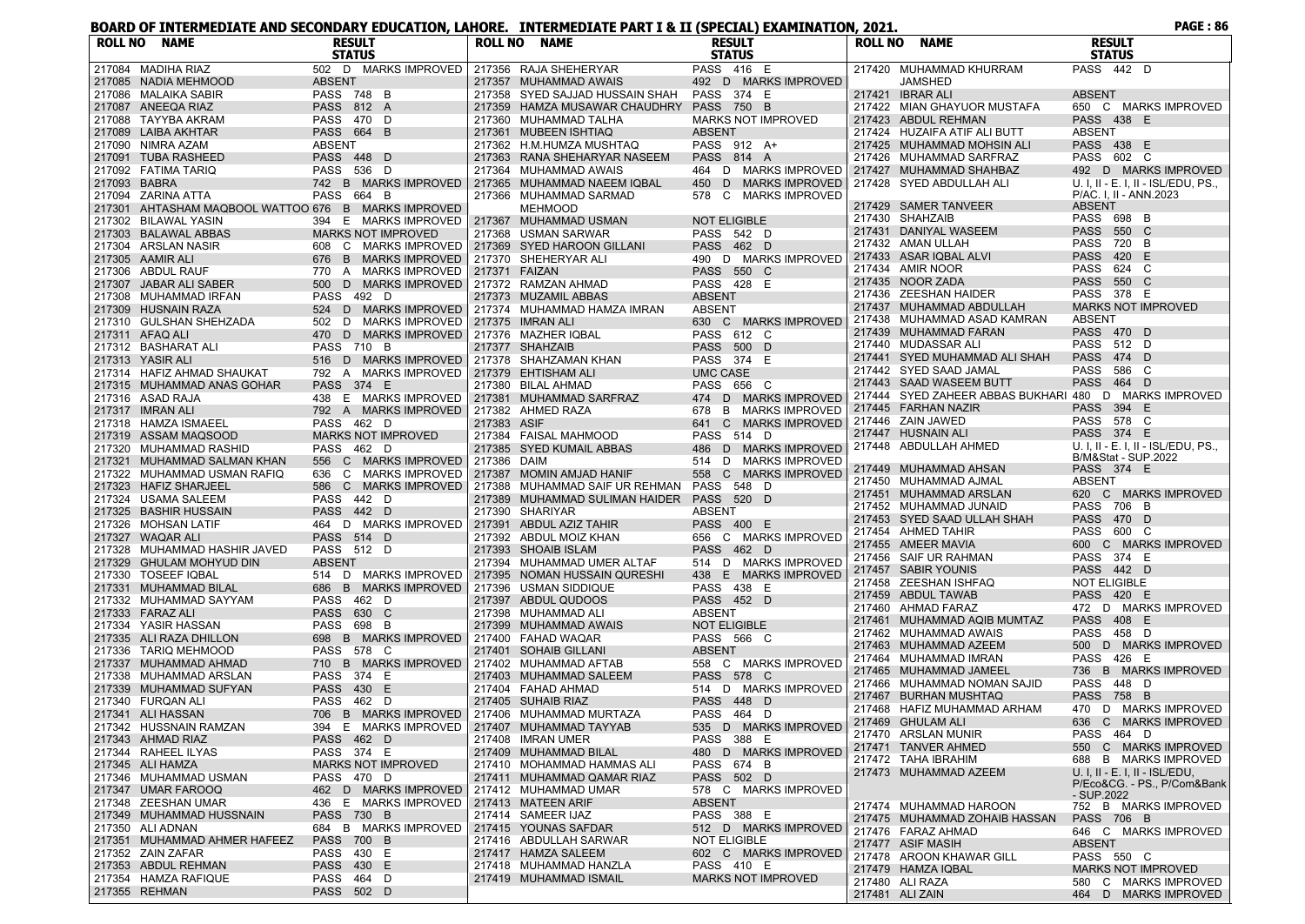| PAGE : 87 |
|-----------|
|-----------|

| <b>ROLL NO NAME</b>                                                        | <b>RESULT</b><br><b>STATUS</b>                   | <b>ROLL NO NAME</b>                                                |               | .<br><b>RESULT</b><br><b>STATUS</b>            |              | <b>ROLL NO NAME</b>                              | <b>RESULT</b><br><b>STATUS</b>                 |                                     |
|----------------------------------------------------------------------------|--------------------------------------------------|--------------------------------------------------------------------|---------------|------------------------------------------------|--------------|--------------------------------------------------|------------------------------------------------|-------------------------------------|
| 217482 AHMAD JAMAL                                                         | PASS 444 D                                       | 217546 SYED AHMAD ALIYAN SHAH                                      |               |                                                |              | 452 D MARKS IMPROVED   217608 MUHAMMAD TAHIR ZIA |                                                | 470 D MARKS IMPROVED                |
| 217483 ZURAIN MASOOD KHAN                                                  | 462 D MARKS IMPROVED                             | 217547 TALHA WAQAS                                                 |               |                                                |              | 500 D MARKS IMPROVED   217609 ASAD MAHMOOD BUTT  | PASS 416 E                                     |                                     |
| 217484 ARHAM MUJAHID                                                       | PASS 758 B                                       | 217548 AWAIS QAISAR                                                |               | <b>PASS 410 E</b>                              |              | 217610 HAFIZ AHMAD ALI                           | <b>MARKS NOT IMPROVED</b>                      |                                     |
| 217485 MUHAMMAD AFFAN KHAN                                                 | PASS 612 C                                       | 217549 HAMZA UMAIR                                                 | ABSENT        |                                                |              | 217611 UMER BASHIR                               | PASS 448 D                                     |                                     |
| 217486 MUHAMMAD ILTIJA                                                     | 578 C MARKS IMPROVED                             | 217550 RAJA MUHAMMAD SHAHZAIB                                      |               | <b>PASS 524 D</b>                              |              | 217612 ABDULLAH MEHMOOD                          |                                                | 566 C MARKS IMPROVED                |
| 217487 AHSAN AKHTAR                                                        | <b>PASS 506 D</b>                                | <b>KHAN</b>                                                        |               | 622 C MARKS IMPROVED 217614 SHAN RASHID        |              | 217613 MUHAMMAD FASIH SAEED                      | PASS 860 A                                     |                                     |
| 217488 NABEEL HASSAN<br>217489 SAFEER AHMED                                | <b>PASS 436 E</b><br><b>PASS 378 E</b>           | 217551 AHMAD HASEEB<br>217552 AHMAD HUSSAIN                        |               | PASS 462 D                                     |              | 217615 ABU HURAIRA                               | PASS 524 D<br><b>ABSENT</b>                    |                                     |
| 217490 SHAHZAD AKBAR                                                       | 448 D MARKS IMPROVED                             | 217553 JUNAID FASIL                                                |               | PASS 374 E                                     |              | 217616 JAWAD AFZAL                               |                                                | 452 D MARKS IMPROVED                |
| 217491 HAZIR MANZOOR                                                       | PASS 450 D                                       | 217554 MUHAMMAD ABDULLAH                                           |               | 898 A+ MARKS IMPROVED 217617 ADNAN ARIF        |              |                                                  | <b>PASS 430 E</b>                              |                                     |
| 217492 EHTISHAM HANIF                                                      | 630 C MARKS IMPROVED                             | 217555 MUHAMMAD HADEED SHAH                                        |               |                                                |              | 484 D MARKS IMPROVED   217618 MUHAMMAD SHAHROZ   | ABSENT                                         |                                     |
| 217493 ALI ADNAN                                                           | PASS 470 D                                       | 217556 MUHAMMAD MATEEN ASHFAQ 514 D MARKS IMPROVED   217619 ZUBAIR |               |                                                |              |                                                  | <b>PASS 426 E</b>                              |                                     |
| 217494 MUHAMMAD ABDULLAH                                                   | <b>PASS 374 E</b>                                | 217557 MUHAMMAD RAYAN SAEED                                        |               | 644 C MARKS IMPROVED                           |              | 217620 USMAN ALI                                 |                                                | 506 D MARKS IMPROVED                |
| 217495 MUHAMMAD HARAIRA MUNIR                                              | NOT ELIGIBLE                                     | <b>DOGER</b>                                                       |               |                                                |              | 217621 MUHAMMAD SHAAFI                           | <b>PASS 436 E</b>                              |                                     |
| 217496 SYED ALI ABBAS                                                      | <b>PASS 410 E</b>                                | 217558 MUHAMMAD UMAIR MOEN                                         |               | PASS 806 A                                     |              | 217622 MUHAMMAD ZABRAIN SOHAIL                   | PASS 464 D                                     |                                     |
| 217497 HAIDER ALI                                                          | PASS 392 E                                       | 217559 SYED HUSSAIN MUJTABA                                        |               | <b>PASS 418 E</b>                              |              | 217623 AFIYAT ALI                                | PASS 472 D                                     |                                     |
| 217498 HASEEB AFTAB                                                        | 644 C MARKS IMPROVED                             | 217560 SAUD IFRAN                                                  |               | 608 C MARKS IMPROVED   217624 CHAUDRY ASAD ALI |              |                                                  | UMC CASE                                       |                                     |
| 217499 WALEED AKBAR                                                        | <b>PASS 730 B</b>                                | 217561 SHAHZOOR                                                    |               | 500 D MARKS IMPROVED   217625 WAQAR ALI CH     |              |                                                  |                                                | 500 D MARKS IMPROVED                |
| 217500 RASHID ALI                                                          | PASS 630 C                                       | 217562 HAMMAD ANWAR-UL-MUSTAFA 522 D MARKS IMPROVED                |               |                                                |              | 217626 ZAIN-UL-ABIDIN                            | PASS 578 C                                     |                                     |
| 217501 WASIF AHMAD KHAN                                                    | <b>PASS 598 C</b>                                | 217563 MUHAMMAD ABDULLAH ANSAR PASS 792 A                          |               |                                                |              | 217627 MUHAMMAD HASSAN                           | <b>PASS 374 E</b>                              |                                     |
| 217502 AWAIS ALI                                                           | PASS 652 C                                       | 217564 MUHAMMAD ABDULLAH KHAN PASS 442 D                           |               |                                                |              | 218001 MUQDDAS LATIF                             |                                                | 566 C MARKS IMPROVED                |
| 217503 HAFIZ MUHAMMAD IRFAN                                                | PASS 395 E                                       | 217565 MUHAMMAD ADNAN                                              |               | PASS 462 D                                     |              | 218002 AQSA WAHEED                               |                                                | 550 C MARKS IMPROVED                |
| 217504 SHARIYAR AHMAD KHAN                                                 | 494 D MARKS IMPROVED                             | 217566 ROLL NO CANCELLED                                           |               | ROLL NO CANCELLED                              |              | 218003 SANA BIBI                                 | PASS 595 C                                     |                                     |
| 217505 SHARJEEL AHMAD                                                      | PASS 450 D                                       | 217567 MUHAMMAD ZAIN UL ABIDIN                                     |               | PASS 494 D                                     |              | 218004 ASMA MAQBOOL                              |                                                | 489 D MARKS IMPROVED                |
| 217506 AHMAD RAZA                                                          | 564 C MARKS IMPROVED   217568 KAZIM ALI          |                                                                    |               | PASS 636 C                                     |              | 218005 MADIHA                                    |                                                | 536 D MARKS IMPROVED                |
| 217507 JAWAD RAZA                                                          | 492 D MARKS IMPROVED   217569 ASHIR ALI          |                                                                    |               | <b>PASS 666 B</b>                              |              | 218006 NIDA SALEEM                               |                                                | U. I, II - E. I, II - ISL/EDU, PS., |
| 217508 FAHAD ULLAH RASOOL                                                  | 543 D MARKS IMPROVED                             | 217570 MOHAMMAD AFTAB                                              | UMC CASE      |                                                |              | 218007 AYESHA MEHMOOD                            | CIV. I, II - ANN.2023<br>PASS 586 C            |                                     |
| 217509 MUHAMMAD ABDULLAH                                                   | PASS 464 D                                       | 217571 MUHAMMAD ALI<br>217572 MUHAMMAD JAWAD                       |               | <b>PASS 438 E</b>                              | 218008 SAFIA |                                                  |                                                | 436 E MARKS IMPROVED                |
| 217510 MUHAMMAD LUQMAN<br><b>BASHARAT</b>                                  | <b>ABSENT</b>                                    | 217573 MUHAMMAD MUSA FAHEEM                                        |               | <b>PASS 764 B</b><br>684 B MARKS IMPROVED      |              | 218009 MISBAH MUMTAZ                             | <b>PASS 512 D</b>                              |                                     |
| 217511 MUHAMMAD UMAIR BILAL                                                | 516 D MARKS IMPROVED                             | 217574 ASAD ULLAH KHALID                                           |               | <b>PASS 406 E</b>                              |              | 218010 SHAHIDA                                   | PASS 522 D                                     |                                     |
| 217512 MUHAMMAD ZEESHAN                                                    | <b>ABSENT</b>                                    | 217575 MUBEEN                                                      |               | PASS 602 C                                     |              | 218011 SEHRISH FARZAND                           | <b>PASS 522 D</b>                              |                                     |
| 217513 NUMAN ASGHAR                                                        | <b>PASS 720 B</b>                                | 217576 AWAIS AHMED                                                 |               | 500 D MARKS IMPROVED                           |              | 218012 GULSHAN SARDAR                            |                                                | U. I, II - E. I, II - ISL/EDU, PS., |
| 217514 NOMAN AYUB                                                          | PASS 598 C                                       | 217577 AWAIS MAJEED                                                |               | PASS 484 D                                     |              |                                                  | SOCI. I, II - SUP.2022                         |                                     |
| 217515 SAAD AKHTAR                                                         | PASS 600 C                                       | 217578 FARMAN KHAN                                                 |               | PASS 534 D                                     |              | 218013 ALISHA TARIQ                              | <b>PASS 435 E</b>                              |                                     |
| 217516 ASAD ALI                                                            | PASS 462 D                                       | 217579 ZAIN MANZOOR                                                |               | PASS 420 E                                     |              | 218014 IQRA FAREED                               |                                                | 554 C MARKS IMPROVED                |
| 217517 SALMAN SHAHID                                                       | <b>PASS 420 E</b>                                | 217580 ABDULLAH                                                    |               | <b>MARKS NOT IMPROVED</b>                      |              | 218015 ROBINA KAUSAR                             |                                                | 978 A+ MARKS IMPROVED               |
| 217518 FAROOQ REHMAN                                                       | 450 D MARKS IMPROVED                             | 217581 MUHAMMAD ABDUL REHMAN 426 E MARKS IMPROVED                  |               |                                                |              | 218016 RIDA FATIMA                               |                                                | 598 C MARKS IMPROVED                |
| 217519 FARRUKH MALIK                                                       | <b>PASS 430 E</b>                                | 217582 NOMAN BASHIR                                                |               | 538 D MARKS IMPROVED                           |              | 218017 SADIA BANO                                | PASS 780 A                                     |                                     |
| 217520 AHMAD ALI                                                           | <b>MARKS NOT IMPROVED</b>                        | 217583 ADNAN JAFFAR                                                |               | <b>PASS 536 D</b>                              |              | 218018 FOZIA BIBI                                |                                                | 442 D MARKS IMPROVED                |
| 217521 AHMAD RAZA AFZAL                                                    | PASS 450 D                                       | 217584 SYED MOHSIN RAZA SHERAZI PASS 428 E                         |               |                                                |              | 218019 FARAH NAZZ                                | PASS 594 C<br>PASS 598 C                       |                                     |
| 217522 KHWAJA MUHAMMAD RAFAY PASS 898 A+                                   |                                                  | 217585 SYED SHER ALI KHAN                                          |               | <b>PASS 420 E</b>                              |              | 218020 MARIYA AMIN                               |                                                |                                     |
| 217523 MUHAMMAD ABDULLAH TASEER578 C MARKS IMPROVED   217586 ASADULLAH     |                                                  |                                                                    |               | 500 D MARKS IMPROVED                           |              | 218021 HAMNA ASIF<br>218022 AYESHA RASHID        | <b>MARKS NOT IMPROVED</b><br><b>PASS 420 E</b> |                                     |
| <b>MALIK</b>                                                               |                                                  | 217587 HASEEB GILLANI                                              | <b>ABSENT</b> |                                                | 218023 NIMRA |                                                  | PASS 587 C                                     |                                     |
| 217524 MUHAMMAD AMANULLAH                                                  | ABSENT                                           | 217588 SHEIKH TALHA AHMAD                                          |               | <b>PASS 374 E</b>                              |              | 218024 HINA ZAMAN                                | PASS 454 C (S.AAMA)                            |                                     |
| 217525 MUHAMMAD MOMIN SHABBIR 580 C MARKS IMPROVED   217589 FAISAL MAHMOOD |                                                  |                                                                    |               | <b>PASS 470 D</b>                              |              | 218025 MUQADES                                   |                                                | 430 E MARKS IMPROVED                |
| 217526 MUZAMMIL                                                            | PASS 780 A                                       | 217590 FAIZ BIN RAFIQ                                              |               | PASS 394 E                                     |              | 218026 AFSHAN SHEHZADI                           |                                                | 502 D MARKS IMPROVED                |
| 217527 AHMED HUSSAIN                                                       | <b>MARKS NOT IMPROVED</b>                        | 217591 ABU BAKER                                                   | <b>ABSENT</b> |                                                |              | 218027 SANIA RIASAT                              | PASS 687 B                                     |                                     |
| 217528 MUNEEB NIZAM<br>217529 HAFIZ HAROON SHAHBAZ                         | PASS 470 D<br>PASS 828 A                         | 217592 RAI SALMAN HASSAN                                           |               | PASS 438 E<br>PASS 622 C                       | 218028 ALINA |                                                  |                                                | 522 D MARKS IMPROVED                |
| 217530 GHULAM JILLANI                                                      | <b>PASS 414 E</b>                                | 217593 RANA ALI HAIDER KHAN<br>217594 FAHAD SHAKOOR                |               | 556 C MARKS IMPROVED                           |              | 218029 AYESHA LATIF                              | <b>PASS 416 E</b>                              |                                     |
| 217531 ABDUL WAHAB                                                         | 578 C MARKS IMPROVED   217595 MUHAMMAD NAJEEB UL |                                                                    |               | <b>PASS 406 E</b>                              |              | 218030 SADIA BIBI                                | <b>MARKS NOT IMPROVED</b>                      |                                     |
| 217532 ABDULLAH BARRY                                                      | 536 D MARKS IMPROVED                             | HASSAN                                                             |               |                                                |              | 218031 MEHWISH RANI                              | <b>MARKS NOT IMPROVED</b>                      |                                     |
| 217533 AZAZ AHMAD                                                          | <b>PASS 374 E</b>                                | 217596 MUHAMMAD SUBHAN                                             |               | 697 B MARKS IMPROVED                           |              | 218032 BISMA AROOJ ALTAF                         |                                                | 507 D MARKS IMPROVED                |
| 217534 ALI AKBAR                                                           | ABSENT                                           | 217597 MUHAMMAD TASHFEEN HAFEEZ608 C MARKS IMPROVED                |               |                                                |              | 218033 AYESHA SAEED                              | <b>PASS 398 E</b>                              |                                     |
| 217535 ALI HUSSNAIN                                                        | <b>MARKS NOT IMPROVED</b>                        | 217598 MUHAMMMAD ATIF                                              |               | PASS 536 D                                     | 218034 ANAM  |                                                  |                                                | 531 D MARKS IMPROVED                |
| 217536 MUHAMMAD AHMED                                                      | ABSENT                                           | 217599 ASAD IJAZ                                                   |               | PASS 480 D                                     | 218035 HAJRA |                                                  | <b>MARKS NOT IMPROVED</b>                      |                                     |
| 217537 MUHAMMAD AKARMA                                                     | 548 D MARKS IMPROVED                             | 217600 ZAID IRFAN                                                  | <b>ABSENT</b> |                                                |              | 218036 RIMSHA                                    | <b>MARKS NOT IMPROVED</b>                      |                                     |
| 217538 MUHAMMAD SOHAIB                                                     | PASS 470 D                                       | 217601 SYED MUHAMMAD WASIL                                         | <b>ABSENT</b> |                                                |              | 218037 ASMA AMEEN                                |                                                | 612 C MARKS IMPROVED                |
| 217539 MUHAMMAD USMAN                                                      | PASS 472 D                                       | ABDAL                                                              |               |                                                |              | 218038 FIZA SAMREEN                              |                                                | 536 D MARKS IMPROVED                |
| 217540 MUZAMMIL SAJJAD                                                     | <b>PASS 420 E</b>                                | 217602 ABDUL AZIZ                                                  |               | <b>MARKS NOT IMPROVED</b>                      |              | 218039 RUQIYA                                    |                                                | 649 C MARKS IMPROVED                |
| 217541 FAISAL HAYAT SAGAR                                                  | 630 C MARKS IMPROVED                             | 217603 AHMAD ZAMAN                                                 |               | 410 E MARKS IMPROVED                           |              | 218040 IQRA MUBEEN                               |                                                | 494 D MARKS IMPROVED                |
| 217542 MUHAMMAD AHMAD                                                      | PASS 486 D                                       | 217604 MUHAMMAD BURHAN KHAN                                        |               | <b>PASS 438 E</b>                              |              | 218041 SABBEYA ANJUM                             |                                                | 634 C MARKS IMPROVED                |
| 217543 MUHAMMAD KHEZAR AMIN                                                | <b>MARKS NOT IMPROVED</b>                        | 217605 MUHAMMAD ILYAS                                              |               | 580 C MARKS IMPROVED                           | 218043 SABA  | 218042 JAVERIA RAMZAN                            | <b>MARKS NOT IMPROVED</b>                      | 694 B MARKS IMPROVED                |
| 217544 MUHAMMAD QASIM LATIF                                                | PASS 442 D                                       | 217606 MUHAMMAD KABIR ASHFAQ                                       |               | 614 C MARKS IMPROVED                           |              | 218044 ADEENA NOOR                               |                                                | 433 E MARKS IMPROVED                |
| 217545 AITAZAZ AJAZ                                                        | <b>MARKS NOT IMPROVED</b>                        | 217607 MUHAMMAD RIAZ                                               |               | PASS 514 D                                     |              |                                                  |                                                |                                     |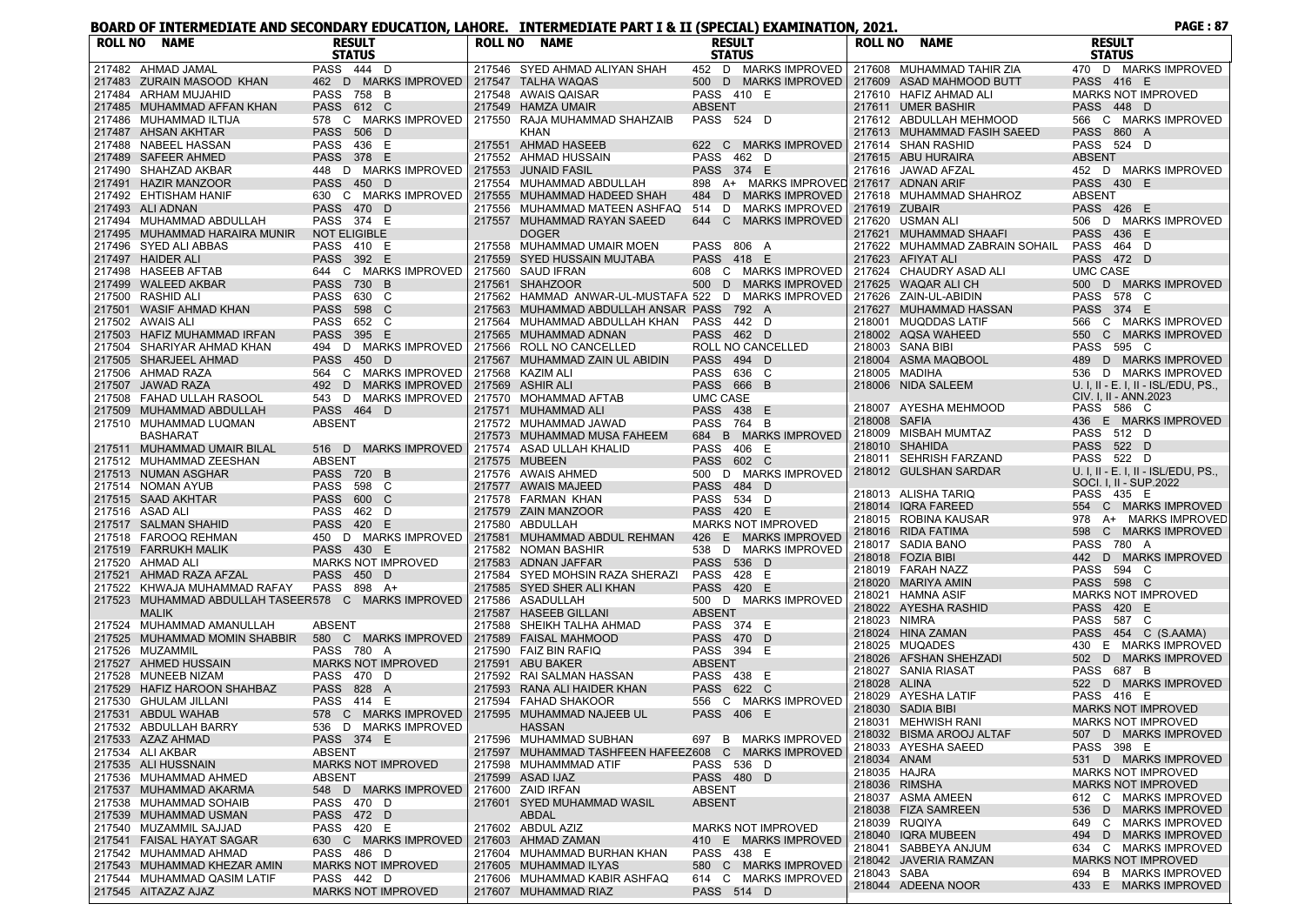| <b>PAGE: 88</b> |  |
|-----------------|--|
|-----------------|--|

| <b>ROLL NO NAME</b>            | RESULT<br><b>STATUS</b>                      | <b>ROLL NO NAME</b>                                                                                     | RESULT<br><b>STATUS</b>                                                                                                                          | <b>ROLL NO NAME</b>                                                                                                                                                                                              | <b>RESULT</b><br><b>STATUS</b>         |
|--------------------------------|----------------------------------------------|---------------------------------------------------------------------------------------------------------|--------------------------------------------------------------------------------------------------------------------------------------------------|------------------------------------------------------------------------------------------------------------------------------------------------------------------------------------------------------------------|----------------------------------------|
| 218045 BISMA                   | <b>Example 12 PASS 636 C</b>                 | 218110 NIMRA JAVED PASS 620 C                                                                           |                                                                                                                                                  | 218176 GULNAZ MARIA                                                                                                                                                                                              | 620 C MARKS IMPROVED                   |
| 218046 HAJRA ASGHAR            | 860 A MARKS IMPROVED 218111 RABIA BIBI       |                                                                                                         | ABSENT                                                                                                                                           | 218177 SHABANA                                                                                                                                                                                                   | 576 C MARKS IMPROVED                   |
| 218047 IQSA BIBI               | <b>Example 19 PASS 443 D</b>                 |                                                                                                         |                                                                                                                                                  | $218112$ HAFSA REHMAN 667 B MARKS IMPROVED 218178 MEHWISH ASLAM                                                                                                                                                  | <b>PASS 710 B</b>                      |
| 218048 ANAM                    | PASS 727 B<br>KAT PASS 936 A+                | 218113 ESHA TALIB                                                                                       | PASS 483 D                                                                                                                                       | 218179 FARAH AKHTAR                                                                                                                                                                                              | ABSENT                                 |
| 218049 SAMRA SHOUKAT           |                                              | 218114 HINA ZULIFQAR                                                                                    | <b>Example 20 PASS 660 B</b>                                                                                                                     | 218180 SOBIA                                                                                                                                                                                                     | 790 A MARKS IMPROVED                   |
| 218050 SHUMAILA NOOR           |                                              |                                                                                                         |                                                                                                                                                  | PASS 656 C 218115 MUBARA 616 C MARKSIMPROVED 218181 IRAM SHEHZADI<br>PASS 602 C 218116 ANEELA ABBAS PASS 556 C 218182 SAMRA<br>558 C MARKSIMPROVED 218117 HAFSA SAKHAWAT 738 B MARKSIMPROVED 218183 NAZIA MAJEED | PASS 922 A+                            |
| 218051 TAYYABA NAZEER          |                                              |                                                                                                         |                                                                                                                                                  |                                                                                                                                                                                                                  | PASS 568 C                             |
| 218052 SADIA BIBI              |                                              |                                                                                                         |                                                                                                                                                  |                                                                                                                                                                                                                  | PASS 561 C                             |
| 218053 ABEEDA AZAM             | <b>EXERCISE PASS 406 E</b>                   | 218118 EASHA ASHFAQ                                                                                     |                                                                                                                                                  | 548 D MARKS IMPROVED 218184 SEHRISH ARIF                                                                                                                                                                         | <b>PASS 716 B</b>                      |
| 218054 NADIA PARVEEN           |                                              |                                                                                                         |                                                                                                                                                  | 792 A MARKS IMPROVED   218119 NISHA MUNIR         672 B MARKS IMPROVED   218185 TANZILA HAIDER                                                                                                                   | 621 C MARKS IMPROVED                   |
| 218055 IQRA ARSHAD             | PASS 538 D                                   | 218120 FATIMA SAJJAD                                                                                    | PASS 481 D                                                                                                                                       | 218186 AIMAN                                                                                                                                                                                                     | <b>PASS 598 C</b>                      |
| 218056 AROOJ JAMIL             | 426 E MARKS IMPROVED   218121 AROOSHA MARIA  |                                                                                                         |                                                                                                                                                  | 668 B MARKS IMPROVED   218187 UFFAQ ASLAM                                                                                                                                                                        | PASS 406 E                             |
| 218057 MUQADDAS                | <b>Example 12 PASS 450 D</b>                 | PASS 450 D<br>694 B MARKS IMPROVED 218123 MADIHA RASHEED<br>600 A MARI(C HEROLIER 218123 MADIHA RASHEED | PASS 528 D                                                                                                                                       | 218188 SAMMAR SADIQ                                                                                                                                                                                              | PASS 566 C                             |
| 218058 SAYDA NIMRA GILLANI     |                                              |                                                                                                         | 481 D MARKS IMPROVED 218189 RIMSHA                                                                                                               |                                                                                                                                                                                                                  | <b>PASS 869 A</b>                      |
| 218059 AMARA                   |                                              | 800 A MARKS IMPROVED   218124 FAZEELAT RAMZAN                                                           |                                                                                                                                                  | 491 D MARKS IMPROVED 218190 AYESHA ZAHEER                                                                                                                                                                        | 558 C MARKS IMPROVED                   |
| 218060 RUQIYA BIBI             | <b>ABSENT</b>                                | 218125 NASIRA AMEEN                                                                                     | PASS 398 E                                                                                                                                       | 218191 ZARA SHAHID                                                                                                                                                                                               | 500 D MARKS IMPROVED                   |
| 218061 TASLEEM ZULFIQAR        | 629 C MARKS IMPROVED 218126 ANAM SHEHZADI    |                                                                                                         | PASS 534 D                                                                                                                                       | 218192 MEHDIA FAIZAN                                                                                                                                                                                             | ABSENT                                 |
| 218062 NAGEENA RAZZAQ          | 694 B MARKS IMPROVED   218127 HAFSA NASIR    |                                                                                                         | PASS 807 A                                                                                                                                       | 218193 IRAM SHAHZADI                                                                                                                                                                                             | 460 D MARKS IMPROVED                   |
| 218063 HAFSA BIBI              | PASS 622 C                                   | 218128 FAIZA YASEEN                                                                                     | <b>PASS 716 B</b>                                                                                                                                | 218194 NOOR FATIMA                                                                                                                                                                                               | 536 D MARKS IMPROVED                   |
| 218064 MUQADAS JAVAID          | 720 B MARKS IMPROVED 218129 AQSA IQBAL       |                                                                                                         |                                                                                                                                                  | 218195 MAIRA ARSHAD                                                                                                                                                                                              | <b>MARKS NOT IMPROVED</b>              |
| 218065 HAFIZA HUMAIRA ABDUL    | PASS 694 B                                   | 218130 LYBA ZAHID                                                                                       | ALL PASS 688 B<br>PASS 688 B<br>PASS 546 D<br>PASS 735 B<br>FARIQ 567 C MARKS IMPROVED 218198 MARYAM KALEEM<br>MARKS NOT IMPROVED 218199 MALAIKA |                                                                                                                                                                                                                  | PASS 920 A+                            |
| <b>SHAKOOR</b>                 |                                              | 218131 SANIAA                                                                                           |                                                                                                                                                  |                                                                                                                                                                                                                  | PASS 426 E                             |
| 218066 NIMRA KANWAL            | 688 B MARKS IMPROVED 218132 MARYAM TARIQ     |                                                                                                         |                                                                                                                                                  |                                                                                                                                                                                                                  | <b>MARKS NOT IMPROVED</b>              |
| 218067 HINA KHALID             | 516 D MARKS IMPROVED   218133 SABA           |                                                                                                         |                                                                                                                                                  |                                                                                                                                                                                                                  | 614 C MARKS IMPROVED                   |
| 218068 ANDLEEB FATIMA          |                                              | 642 C MARKS IMPROVED 218134 SUMAIRA AQDAS PASS 576 C                                                    |                                                                                                                                                  | 218200 MOMINA BATOOL                                                                                                                                                                                             | 513 D MARKS IMPROVED                   |
| 218069 ISHA KHAN               | 548 D MARKS IMPROVED                         | 218135 AIMAN EJAZ                                                                                       | ABSENT                                                                                                                                           | 218201 BATOOL AZRA                                                                                                                                                                                               | PASS 592 C                             |
| 218070 SHUNEZA KIRAN           | 548 D MARKS IMPROVED                         | 218136 ALMAS RIASAT                                                                                     | 421 E MARKS IMPROVED 218202 TEHREEM                                                                                                              |                                                                                                                                                                                                                  | <b>PASS 446 D</b>                      |
| 218071 SONIA                   | 588 C MARKS IMPROVED                         | 218137 TEHREEM SHAHZADI                                                                                 | ABSENT                                                                                                                                           | 218203 SABA BILAL                                                                                                                                                                                                | <b>PASS 426 E</b>                      |
| 218072 SHANZA ZAINAB           |                                              | 218138 ESHA                                                                                             | PASS 372 E                                                                                                                                       | 218204<br>218204 AYESHA ARSHAD<br>218205 AYESHA RAMZAN                                                                                                                                                           | PASS 464 D                             |
| 218073 SAFIA BIBI              |                                              | <b>Example 1999</b><br>218139 ULFAT SARWAR                                                              | PASS 658 C                                                                                                                                       | 218205 AYESHA RAMZAN                                                                                                                                                                                             | 512 D MARKS IMPROVED                   |
| 218074 SHAZIA,KASUR PASS 388 E |                                              | 218140 SAIMA                                                                                            | FAIL                                                                                                                                             | 218206 ELISHBA                                                                                                                                                                                                   | <b>PASS 514 D</b>                      |
| 218075 USMA PARVEEN            | 416 E MARKS IMPROVED                         | <b>ANDEEM</b><br>218141 AMBREEN NADEEM                                                                  | PASS 550 C                                                                                                                                       | 218207 MARYAM NAEEM                                                                                                                                                                                              | PASS 372 E                             |
| 218076 IQRA SHAKOOR            | 556 C MARKS IMPROVED                         | 218142 KHADIJA RAMZAN                                                                                   | PASS 738 B                                                                                                                                       | 218208 FAIZA DOGAR                                                                                                                                                                                               | <b>MARKS NOT IMPROVED</b>              |
| 218077 SAMRA JAVAID            | MARKS NOT IMPROVED                           | 218143 AMINA SHAHZADI                                                                                   | ABSENT                                                                                                                                           | 218209 TANZILA BIBI                                                                                                                                                                                              | <b>PASS 570 C</b>                      |
| 218078 NEHA                    | ROLL NO. SLIP NOT ISSUED                     | $218144$ ZENAB BIBI                                                                                     | PASS 606 C                                                                                                                                       | 218210 ASMA ABBASI                                                                                                                                                                                               | <b>PASS 508 D</b>                      |
| 218079 SUMBAL ZAFAR            | PASS 534 D                                   | 218145 FATIMA SAJJAD                                                                                    | PASS 399 E                                                                                                                                       | 218211 IQRA BIBI                                                                                                                                                                                                 | <b>PASS 720 B</b>                      |
| 218080 MAMOONA MUSHTAQ         | 533 D MARKS IMPROVED                         | 218146 KANTA UMER                                                                                       | <b>PASS 372 E</b>                                                                                                                                | 218212 MISBAH BASHIR                                                                                                                                                                                             | <b>PASS 420 E</b>                      |
|                                |                                              |                                                                                                         |                                                                                                                                                  | 218213 AREEJ NAWAZ                                                                                                                                                                                               | 474 D MARKS IMPROVED                   |
|                                |                                              |                                                                                                         |                                                                                                                                                  | 218214 ATIFA                                                                                                                                                                                                     | <b>PASS 388 E</b>                      |
|                                |                                              |                                                                                                         |                                                                                                                                                  | 218215 SHEHER BANO                                                                                                                                                                                               | PASS 524 D                             |
| 218084 HARDEEP KOUR            | 700 B MARKS IMPROVED                         | 218150 RUBINA ANAYAT                                                                                    |                                                                                                                                                  | 674 B MARKS IMPROVED 218216 MERWA KHAN                                                                                                                                                                           | 500 D MARKS IMPROVED                   |
| 218085 TEHMINA RAMZAN          | 480 D MARKS IMPROVED                         | 218151   IMAN FATIMA                                                                                    | <b>PASS 466 D</b>                                                                                                                                | 218217 KANWEL SHEHZADI                                                                                                                                                                                           | PASS 474 D                             |
| 218086 IRAM SHAOKAT            | 474 D MARKS IMPROVED                         | 218152 KIRAN                                                                                            | <b>PASS 726 B</b>                                                                                                                                | 218218 AFRA                                                                                                                                                                                                      | <b>PASS 522 D</b>                      |
| 218087 SIDRA RIAZ              | 486 D MARKS IMPROVED                         | 218153 TAYYABA BATOOL                                                                                   | PASS 718 B                                                                                                                                       | 218219 SARAH ROMAIL                                                                                                                                                                                              | PASS 545 D                             |
| 218088 AMARA ASIF              | PASS 634 C                                   | 218154 KAYENAT                                                                                          | PASS 516 D                                                                                                                                       | 218220 NIMRA JAVED                                                                                                                                                                                               | <b>PASS 474 D</b>                      |
| 218089 SHAMSHAD AKHTAR         | <b>PASS 500 D</b>                            | 218155 SAMINA SHAH MUHAMMAD PASS 230 C (ADD)                                                            |                                                                                                                                                  | 218221 NIMRA RIAZ                                                                                                                                                                                                | 522 D MARKS IMPROVED                   |
| 218090 AIMA ASIF               | 536 D MARKS IMPROVED 218156 AROOJ BUTT       |                                                                                                         |                                                                                                                                                  | 542 D MARKS IMPROVED 218222 ESHA ARSHAD                                                                                                                                                                          | <b>PASS 570 C</b>                      |
| 218091 FASIHA AMJAD            | 636 C MARKS IMPROVED                         | 218157 NIMRA BIBI                                                                                       | ABSENT                                                                                                                                           | 218223 AMNA BILAL NIAZI                                                                                                                                                                                          | PASS 980 A+                            |
| 218092 NIDA YOUNAS             | 498 D MARKS IMPROVED 218158 RIMSHA ARIF      |                                                                                                         | PASS 622 C                                                                                                                                       | 218224 RIBECA YOUNAS                                                                                                                                                                                             | PASS 614 C                             |
| 218093 RIMSHA                  | <b>PASS 876 A</b>                            | 218159 TAHIRA KOUSAR                                                                                    | PASS 710 B                                                                                                                                       | 218225 NAZIA SHOUKAT                                                                                                                                                                                             | <b>PASS 450 D</b>                      |
| 218094 ASBAH SAHIL             | 558 C MARKS IMPROVED   218160 HAMNA SARWAR   |                                                                                                         | ABSENT                                                                                                                                           | 218226 SHAMIM NAWAZ                                                                                                                                                                                              | <b>PASS 666 B</b>                      |
| 218095 MISBAH ZAFAR            | <b>Example 12 PASS 649 C</b>                 | 218161 HAMNA WAQAS                                                                                      | 566 C MARKS IMPROVED   218227 MEERAB FARAZ                                                                                                       |                                                                                                                                                                                                                  | 764 B MARKS IMPROVED                   |
| 218096 ANEELA ASAD             | MARKS NOT IMPROVED                           | 218162 SHAZIA PARVEEN                                                                                   | PASS 274 B (ADD)                                                                                                                                 | 218228 MUQADDAS SHAHBAZ                                                                                                                                                                                          | <b>PASS 726 B</b>                      |
| 218097 SHAMSA                  | 594 C MARKS IMPROVED   218163 AMINA SHAHZADI |                                                                                                         | PASS 480 D                                                                                                                                       | 218229 AFSHAN BIBI                                                                                                                                                                                               | <b>PASS 666 B</b>                      |
| 218098 LAIBA                   | <b>PASS 524 D</b>                            | 218164 HIRA AFZAL                                                                                       | PASS 436 E                                                                                                                                       | 218230 MAHNOOR                                                                                                                                                                                                   | PASS 436 E                             |
| 218099 IRUM BIBI               | 658 C MARKS IMPROVED                         | 218165 SHAKEELA YASMEEN                                                                                 | <b>PASS 576 C</b>                                                                                                                                | 218231 RUQIA BIBI                                                                                                                                                                                                | <b>PASS 408 E</b>                      |
| 218100 TEHMINA RAMZAN          | 506 D MARKS IMPROVED   218166 AKHTAR SARWAR  |                                                                                                         | PASS 676 B                                                                                                                                       | 218232 BISMA AMJAD                                                                                                                                                                                               | 487 D MARKS IMPROVED                   |
| 218101 RASIA ZAFAR             | 499 D MARKS IMPROVED                         | 218167   SHAMIM BI BI                                                                                   | 624 C MARKS IMPROVED   218233 FAIZA KASHIF                                                                                                       |                                                                                                                                                                                                                  | PASS 394 E                             |
| 218102 SEHRISH NAWAZ           | <b>PASS 518 D</b>                            | 218168 SAMREEN DIN                                                                                      | <b>NOT ELIGIBLE</b>                                                                                                                              | 218234 ABIDA SALEEM                                                                                                                                                                                              | 588 C MARKS IMPROVED                   |
| 218103 SHEHAR BANO             | PASS 442 D                                   | 218169 REMLA SARWAR                                                                                     | 726 B MARKS IMPROVED   218235 ABIDA SIDDIQUE                                                                                                     |                                                                                                                                                                                                                  | ABSENT                                 |
|                                |                                              |                                                                                                         |                                                                                                                                                  |                                                                                                                                                                                                                  | 748 B MARKS IMPROVED                   |
| 218104 AYESHA SALEEM           | 556 C MARKS IMPROVED   218170 NATALIA INAM   | 218171 FOZIA BIBI                                                                                       | 748 B MARKS IMPROVED   218236 NAZIA                                                                                                              |                                                                                                                                                                                                                  |                                        |
| 218105 AMINA SAKHAWAT          | PASS 638 C<br>PASS 632 C                     |                                                                                                         | 536 D MARKS IMPROVED   218237 ANAM RIAZ                                                                                                          |                                                                                                                                                                                                                  | PASS 592 C                             |
| 218106 SYEDA RIDA FATIMA       | 494 D MARKS IMPROVED                         | 218172 ROBINA ALI MUHAMMAD<br>218173 NAMRA                                                              | 558 C MARKS IMPROVED   218238 EMAN PERVAIZ<br>PASS 528 D                                                                                         |                                                                                                                                                                                                                  | <b>PASS 395 E</b><br><b>PASS 700 B</b> |
| 218107 MARYAM LIAQAT           | 421 E MARKS IMPROVED                         |                                                                                                         |                                                                                                                                                  | 218239 SAMREEN                                                                                                                                                                                                   |                                        |
| 218108 MAHNOOR                 | PASS 398 E                                   | 218174 HUDA NASIR                                                                                       | 652 C MARKS IMPROVED   218241 SONIA RAHMAN                                                                                                       | 776 A MARKS IMPROVED   218240 MEHWISH RAMZAN                                                                                                                                                                     | PASS 586 C                             |
| 218109 AYESHA YOUSAF           |                                              | 218175 SHABILA KOKAB                                                                                    |                                                                                                                                                  |                                                                                                                                                                                                                  | PASS 598 C                             |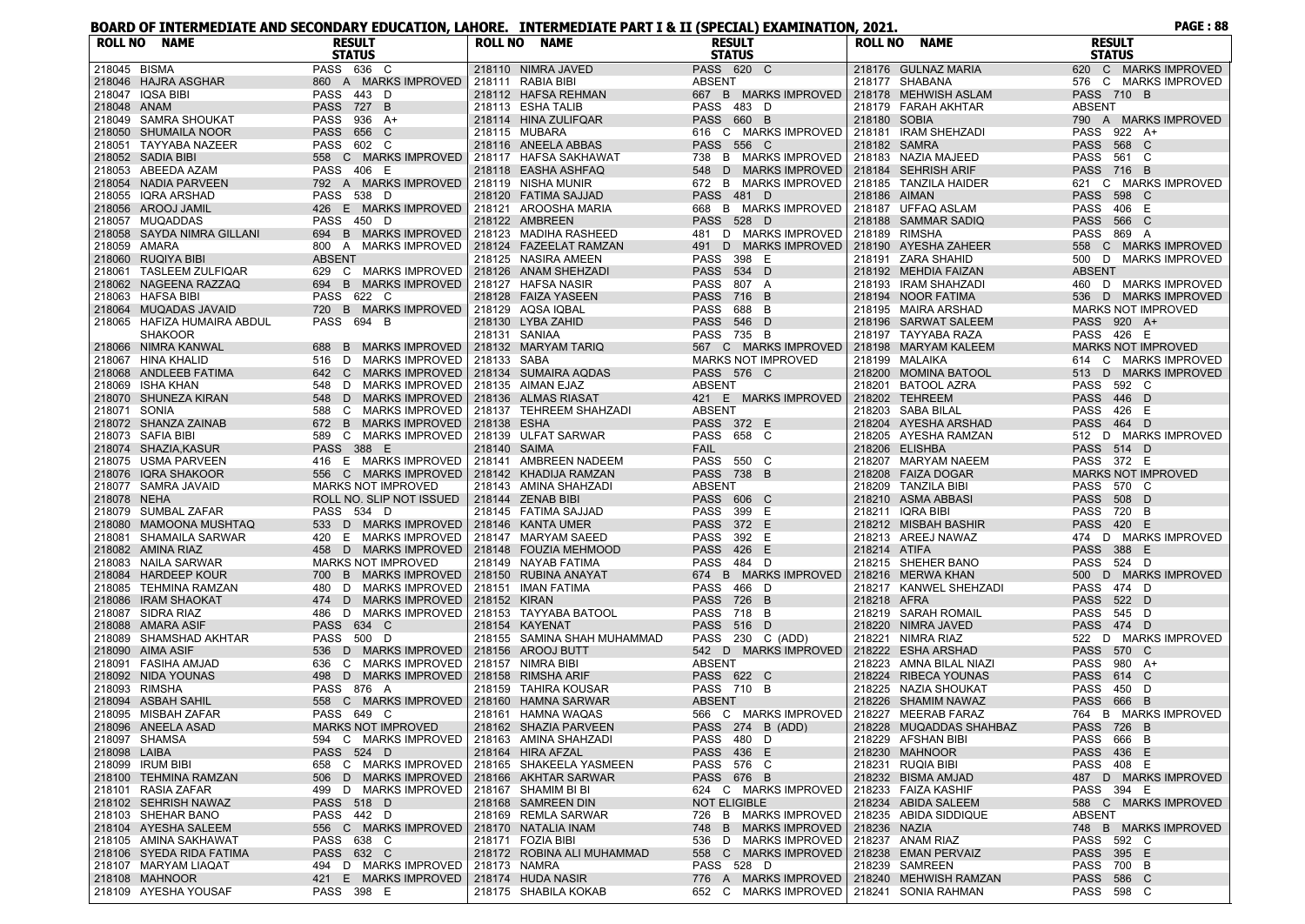|                | <b>ROLL NO NAME</b>                                       | Result<br><b>STATUS</b>                                               | vial vi milma indicite rate chomerati ne continuity material "milma indicite rate" (c) home) non informative n<br><b>ROLL NO NAME</b>                                                                                                                                                      | Result<br><b>STATUS</b>                  | <b>ROLL NO NAME</b>                                            | <b>RESULT</b><br><b>STATUS</b>  |
|----------------|-----------------------------------------------------------|-----------------------------------------------------------------------|--------------------------------------------------------------------------------------------------------------------------------------------------------------------------------------------------------------------------------------------------------------------------------------------|------------------------------------------|----------------------------------------------------------------|---------------------------------|
|                | 218242 SALIHA SHAHZAD PASS 580 C                          |                                                                       | 218307 SARA FAZEELAT BAJWA                                                                                                                                                                                                                                                                 | ABSENT                                   | 218372 MAHREEN ASHFAQ                                          | PASS 430 E                      |
|                | 218243 YUSMA IRFAN                                        | PASS 612 C                                                            | $\mathcal{L}(\mathcal{L})$ is a set of $\mathcal{L}(\mathcal{L})$<br>218308 HUMAIRA BIBI                                                                                                                                                                                                   | PASS 494 D                               | 218373 KIRAN BOOTA                                             | PASS 885 A+                     |
|                | 218244 MEHR-U-NISA IQBAL                                  | 516 D MARKS IMPROVED   218309 MARYAM AHMAD                            |                                                                                                                                                                                                                                                                                            | <b>Example 12 PASS 470 D</b>             | 218374 AROOJ SADAQAT                                           | NOT ELIGIBLE                    |
|                | 218245 SAIRA FATIMA KOMAL                                 |                                                                       | AL PASS 452 D 218310 FOUZIA AHMAD PASS 556 C<br>486 D MARKS IMPROVED 218311 GHAZIA AZHAR PASS 420 E                                                                                                                                                                                        | PASS 556 C                               | 218375 ASMA                                                    | 558 C MARKS IMPROVED            |
|                | 218246 NAYAB MANZAR                                       |                                                                       |                                                                                                                                                                                                                                                                                            |                                          | 218376 MAHAM SIDDIQUE                                          | <b>PASS 528 D</b>               |
| 218248 AMINA   | 218247 KOMAL SUHAIL                                       | <b>MARKS NOT IMPROVED</b>                                             | MARKS NOT IMPROVED 218312 AQSA RIAZ<br>512 D MARKS IMPROVED 218312 AQSA RIAZ 498 D MARK:                                                                                                                                                                                                   |                                          | 498 D MARKS IMPROVED 218377 SHAFIA AZHAR KHAN                  | 758 B MARKS IMPROVED            |
|                | 218249 MARYAM SULTANA                                     | <b>PASS 420 E</b>                                                     |                                                                                                                                                                                                                                                                                            |                                          | 218378 GULSHAN IMRAN PASS 602 A (S.AAMA)<br>218379 HIFSA RAFIQ | 471 D MARKS IMPROVED            |
|                | 218250 HUMA ALLAH DITTA                                   | NOT ELIGIBLE                                                          |                                                                                                                                                                                                                                                                                            |                                          | 218380 AZKA                                                    | 441 D MARKS IMPROVED            |
|                | 218251 NISHA ASHIQ                                        | <b>Example 19 PASS 706 B</b>                                          | 218316 NARMEEN WAHEED                                                                                                                                                                                                                                                                      | 657 C MARKS IMPROVED 218381 MAHA         |                                                                |                                 |
|                | 218252 NAGINA BUTT                                        | <b>ABSENT</b>                                                         | 218317 ALIA REHMAN                                                                                                                                                                                                                                                                         | MARKS NOT IMPROVED                       |                                                                |                                 |
|                | 218253 JAIN MERRY                                         | PASS 488 D                                                            | 218318 MAHNOOR AJAZ                                                                                                                                                                                                                                                                        | <b>PASS 512 D</b>                        |                                                                |                                 |
| 218254 IQRA    |                                                           | PASS 461 D                                                            | 218319 ALVEENA AHMED                                                                                                                                                                                                                                                                       | <b>PASS 416 E</b>                        | 218384 ABEEHA JAHANGIR                                         | 728 B MARKS IMPROVED            |
| 218255 FIZA    | <b>Example 19 PASS 748 B</b>                              |                                                                       | 218320 AYESHA SHAHID MALIK                                                                                                                                                                                                                                                                 | 522 D MARKS IMPROVED 218385 MUSKAN TARIQ |                                                                | <b>PASS 408 E</b>               |
|                |                                                           |                                                                       | 218321 AMNA TAHIR                                                                                                                                                                                                                                                                          | MARKS NOT IMPROVED                       | 218386 IQRA                                                    | <b>PASS 698 B</b>               |
|                |                                                           |                                                                       |                                                                                                                                                                                                                                                                                            | 580 C MARKS IMPROVED 218387 NIMRA        |                                                                | PASS 620 C                      |
|                | 218258 AMINA ASHRAF                                       |                                                                       | 550 C MARKS IMPROVED 218323 TANIA BASHIR 480 D MARKS IMPROVED<br>PASS 624 C (218324 KAINAT ABSENT MORE AREA                                                                                                                                                                                |                                          | 218388 BISMA RIAZ<br>218389 SYEDA NOOR FATIMA                  | <b>PASS 408 E</b>               |
|                | 218259 NADAB SHAHBAZ                                      |                                                                       |                                                                                                                                                                                                                                                                                            |                                          |                                                                | 571 C MARKS IMPROVED            |
|                | 218260 MAHNOOR WASEEM                                     |                                                                       | 464 D MARKS IMPROVED   218325 MOMNA KHAN         496 D MARKS IMPROVED                                                                                                                                                                                                                      |                                          | 218390 MINAHIL ASLAM                                           | <b>PASS 485 D</b>               |
| 218261 ALISHA  |                                                           | PASS 389 E                                                            | 218326 MEHWISH                                                                                                                                                                                                                                                                             | PASS 406 E                               | 218391 MALAIKA NAEEM                                           | ABSENT                          |
|                | 218262 AYESHA KHADIM                                      | PASS 826 A                                                            | 218327 RAFIA AWAN MARKS NOT IMPROVED                                                                                                                                                                                                                                                       |                                          | 218392 MOMNA                                                   | ABSENT                          |
|                | 218263 HIFZA HAROON                                       |                                                                       | 848 A MARKS IMPROVED 218328 MEHWISH SALEEM PASS 372 B (ADD)                                                                                                                                                                                                                                |                                          | 218393 KOMAL ILYAS                                             | PASS 598 C                      |
|                | 218264 NIMRA IQBAL                                        |                                                                       | 516 D MARKS IMPROVED 218329 SADIA SAEED PASS 630 C                                                                                                                                                                                                                                         |                                          | 218394 HIFZA MEHBOOB                                           | PASS 500 D                      |
|                | 218265 MAH NOOR                                           | <b>Example 1885</b> PASS 486 D                                        | 218330 HUMMARA AZAM                                                                                                                                                                                                                                                                        | PASS 438 E                               | 218395 NEELAM MUNSHA                                           | <b>PASS 528 D</b>               |
|                | 218266 IQRA NAZIR                                         | <b>Example 20 PASS 470 D</b>                                          | 218331 SAMAN HAMID                                                                                                                                                                                                                                                                         | 639 C MARKS IMPROVED 218396 UMAMA        |                                                                | ABSENT<br>PASS 684 B            |
|                | 218267 LAIBA ZULFIQAR PASS 462 D<br>218268 SAMEERA HASSAN | PASS 512 D                                                            | 218332 SHIZRA ABBAS<br>218333 TANIA<br><b>PASS 384 E</b>                                                                                                                                                                                                                                   | ABSENT                                   | 218397 ZAINAB<br>218398 AYESHA                                 | PASS 570 C                      |
|                | 218269 AYESHA ZAMAN                                       | ABSENT                                                                |                                                                                                                                                                                                                                                                                            |                                          |                                                                |                                 |
| 218270 AQSA    |                                                           |                                                                       | 218334 HAIDA NADEEM 22 D MARKS IMPROVED 218399 UME HABIBA 457 D MARKS IMPROVED 218335 KINZA AFTAB PASS 436 E<br>218335 KINZA AFTAB PASS 436 E 218400 RIDA SHAFIQ PASS 859 A<br>218336 AROOBA ZAINAB 511 D MARKS IMPROVED 218401 FARA<br>536 D MARKS IMPROVED 218335 KINZA AFTAB PASS 436 E |                                          |                                                                |                                 |
|                | 218271 MISHAL MUNAWAR PASS 372 E                          |                                                                       |                                                                                                                                                                                                                                                                                            |                                          |                                                                |                                 |
|                | 218272 SAHIL WAQAS KHAN                                   | PASS 402 B (ADD)                                                      | 218337 KOMAL KHAN 652 C MARKS IMPROVED 218402 MENAHIL NASIR<br>218388 TULLULUS - 2186 TIGS TIGS 2008 2009 2009 2009 2010                                                                                                                                                                   |                                          |                                                                | 494 D MARKS IMPROVED            |
|                | 218273 NOOR FATIMA                                        |                                                                       | 748 B MARKS IMPROVED 218338 ZAHRA NAWAB PASS 548 D                                                                                                                                                                                                                                         |                                          | 218403 SAIRA RAFIQUE PASS 644 C                                |                                 |
|                | 218274 RUMAISA SHAHNAWAZ                                  | PASS 675 B                                                            | 218339 DUR I FISHN RANA                                                                                                                                                                                                                                                                    | <b>PASS 442 D</b>                        | 218404 FARWA NAEEM 515 D MARKS IMPROVED                        |                                 |
|                | 218275 RIMSHA ASHIR                                       | ABSENT                                                                | 218340 HAFIZA IQRA IDREES                                                                                                                                                                                                                                                                  | PASS 784 A                               | 218405 AQSA AMEER                                              | PASS 470 D                      |
|                | 218276 SHABANA SHARIF                                     | PASS 550 C                                                            | 218341 HINA ANMOL 218341 HINA ANMOL<br>218342 FIZA ARSHAD 218342 D MARKS IMPROVED 218407 SHAMA ASHRAF<br>218343 RIDA MUDDSAR 637 C MARKS IMPROVED 218408 SAMMRA MANZOOR                                                                                                                    |                                          |                                                                | 679 B MARKS IMPROVED            |
|                | 218277 NADIA SHAHEEN                                      | PASS 408 E                                                            |                                                                                                                                                                                                                                                                                            |                                          |                                                                | PASS 592 C                      |
| 218278 MAHNOOR |                                                           | <b>PASS 584 C</b>                                                     |                                                                                                                                                                                                                                                                                            |                                          |                                                                | 688 B MARKS IMPROVED            |
| 218279 ALIZA   | <b>Example 12 PASS 622 C</b>                              |                                                                       | 218344 ANAM ALI                                                                                                                                                                                                                                                                            | <b>PASS 476 D</b>                        | 218409 AROOJ                                                   | PASS 470 D                      |
|                | 218280 SOFIA ASLAM PASS 554 C                             |                                                                       | 218345 AREEBA AFTAB MARKS NOT IMPROVED                                                                                                                                                                                                                                                     |                                          | 218410 LAIQAH NAEEM                                            | <b>PASS 688 B</b>               |
|                | 218281 BISMA IRSHAD                                       | NOT ELIGIBLE                                                          | 218346 KASHAF QAYYUM                                                                                                                                                                                                                                                                       | PASS 556 C                               | 218411 ISHA AKBAR                                              | <b>PASS 506 D</b>               |
|                | 218282 ZIRVA KHALID                                       | <b>PASS 372 E</b>                                                     | 218347 HOOR UL AIN AHMED                                                                                                                                                                                                                                                                   | 678 B MARKS IMPROVED                     | 218412 AROOJ ABDUL GHAFOOR                                     | <b>PASS 382 E</b>               |
|                | 218283 MUQADDAS BIBI                                      |                                                                       | 398 E MARKS IMPROVED   218348 SANA RASHID MAHMOOD                                                                                                                                                                                                                                          | PASS 630 C                               | 218413 RABIA ASHFAQ                                            | <b>PASS 738 B</b>               |
|                | 218284 KOMAL AROOJ                                        |                                                                       | PASS 520 D<br>D 508 D MARKS IMPROVED 218350 GHANA GHULAM MUHAMMAD PASS 416 E                                                                                                                                                                                                               |                                          | 218414 SANA AWAIS                                              | <b>ABSENT</b>                   |
|                | 218285 SHAZIA MAQSOOD<br>218286 IRUM SHAHZADI             | 428 E MARKS IMPROVED                                                  | KHAN                                                                                                                                                                                                                                                                                       |                                          | 218415 SANA SAEED ULLAH KHAN<br>218416 RIMSHA                  | <b>PASS 550 C</b><br>PASS 492 D |
| 218287 NAZIA   | <b>Example 12 PASS 574 C</b>                              |                                                                       | 218351 KAINAT SHAFIQ                                                                                                                                                                                                                                                                       | <b>PASS 794 A</b>                        | 218417 JAWARIA QAISAR                                          | <b>PASS 467 D</b>               |
| 218288 GLORIA  |                                                           |                                                                       | 438 E MARKS IMPROVED 218352 SHAZMINA KAUSAR                                                                                                                                                                                                                                                | <b>PASS 416 E</b>                        | 218418 MEHAK AJMAL                                             | PASS 563 C                      |
|                | 218289 MARIA JAHANZAIB                                    | <b>PASS 400 E</b>                                                     | 218353 AREEJ                                                                                                                                                                                                                                                                               | PASS 475 D                               | 218419 ABEERA IRFAN BUTT                                       | PASS 372 E                      |
|                | 218290 AROOJ ASLAM PASS 472 D                             |                                                                       | 218354 HAFIZA SAMINA KOSER                                                                                                                                                                                                                                                                 | <b>PASS 598 C</b>                        | 218420 ALMIRA MUZAFFAR                                         | PASS 372 E                      |
|                |                                                           | 218291 SAWERA SALEEM 491 D MARKS IMPROVED 218355 TOOBA YOUNAS         |                                                                                                                                                                                                                                                                                            | PASS 512 D                               | 218421 ZEENISH SABA                                            | PASS 656 C                      |
| 218292 AMNA    |                                                           | T34 B MARKS IMPROVED 218356 NAZISH ZULFIQAR                           |                                                                                                                                                                                                                                                                                            | <b>Example 28 PASS 428 E</b>             | 218422 SAIRA YASMEEN                                           | 844 A MARKS IMPROVED            |
|                | 218293 MUQADAS MAHFOOZ                                    | 513 D MARKS IMPROVED 218357 AMNA MASOOD                               |                                                                                                                                                                                                                                                                                            | PASS 442 D                               | 218423 IQRA SHABEER                                            | PASS 800 A                      |
|                | 218294 RIFFAT ZAFAR                                       | 656 C MARKS IMPROVED 218358 USWAH BATOOL                              |                                                                                                                                                                                                                                                                                            | PASS 628 C                               | 218424 SALIHA MALIK                                            | 501 D MARKS IMPROVED            |
|                | 218295 FATIMA TANVEER                                     | 663 B MARKS IMPROVED   218359 MAHAM ASHRAF                            |                                                                                                                                                                                                                                                                                            | ABSENT                                   | 218425 SHANZA                                                  | PASS 736 B                      |
|                | 218296 NOOR FATIMA                                        | PASS 614 C                                                            | 218360 SOBIA ABDUL MAJEED                                                                                                                                                                                                                                                                  | <b>PASS 416 E</b>                        | 218426 SHAMA SHAFIQUE                                          | PASS 442 D                      |
| 218297 FEONA   |                                                           | 500 D MARKS IMPROVED                                                  | 218361 SANIA WAHEED                                                                                                                                                                                                                                                                        | NOT ELIGIBLE                             | 218427 NIMRA YOUNAS                                            | PASS 186 D (ADD)                |
|                | 218298 MAHNOOR FATIMA                                     | PASS 617 C                                                            | 218362 AYEZA                                                                                                                                                                                                                                                                               | PASS 180 D (ADD)                         | 218428 HAFIZA AFIFA NAZ                                        | PASS 959 A+                     |
|                | 218299 AREEBA JAVED                                       | PASS 460 D                                                            | 218363 IZZAT FATIMA                                                                                                                                                                                                                                                                        | PASS 472 D                               | 218429 ANAM LIAQUAT                                            | PASS 624 C                      |
|                | 218300 HAFIZA HIRA REHMAT                                 | <b>PASS 582 C</b>                                                     | 218364 ZOYA                                                                                                                                                                                                                                                                                | <b>PASS 458 D</b>                        | 218430 AARZOO NAZ                                              | 752 B MARKS IMPROVED            |
|                | 218301 ATIA YOUSAF                                        | <b>PASS 558 C</b>                                                     | 218365 BARIRA IDREES                                                                                                                                                                                                                                                                       | NOT ELIGIBLE                             | 218431 MAHAM                                                   | <b>PASS 372 E</b>               |
|                | 218302 REHANA BASHIR                                      | U. I, II - E. I, II - ISL/EDU, PS.,                                   | 218366 GULNAZ                                                                                                                                                                                                                                                                              | PASS 642 C                               | 218432 EMAN ALAM                                               | <b>MARKS NOT IMPROVED</b>       |
|                | 218303 TEHMEENA HAROON                                    | ISL.ST. I, II - P. I, II - ANN.2023 218367 FAIZA YOUSAF<br>PASS 582 C |                                                                                                                                                                                                                                                                                            | <b>PASS 486 D</b>                        | 218433 AMINA BIBI                                              | <b>MARKS NOT IMPROVED</b>       |
|                | 218304 AQSA NADEEM                                        | 452 D MARKS IMPROVED                                                  | 218368 SHAIQA                                                                                                                                                                                                                                                                              | <b>ABSENT</b>                            | 218434 MAHNOOR                                                 | <b>MARKS NOT IMPROVED</b>       |
|                | 218305 SUMAIRA ABBAS                                      | <b>PASS 406 E</b>                                                     | 218369 SABA BATOOL<br>218370 SAEEDA SABIR                                                                                                                                                                                                                                                  | PASS 420 E<br>PASS 428 E                 | 218435 MAIRA YASEEN<br>218436 HAFSA CHAUDRY                    | <b>PASS 374 E</b><br>PASS 774 A |
|                | 218306 KHADIJA KHALID                                     | <b>MARKS NOT IMPROVED</b>                                             | 218371 SIDRA                                                                                                                                                                                                                                                                               | 441 D MARKS IMPROVED   218437 MUSKAN ALI |                                                                | PASS 644 C                      |
|                |                                                           |                                                                       |                                                                                                                                                                                                                                                                                            |                                          |                                                                |                                 |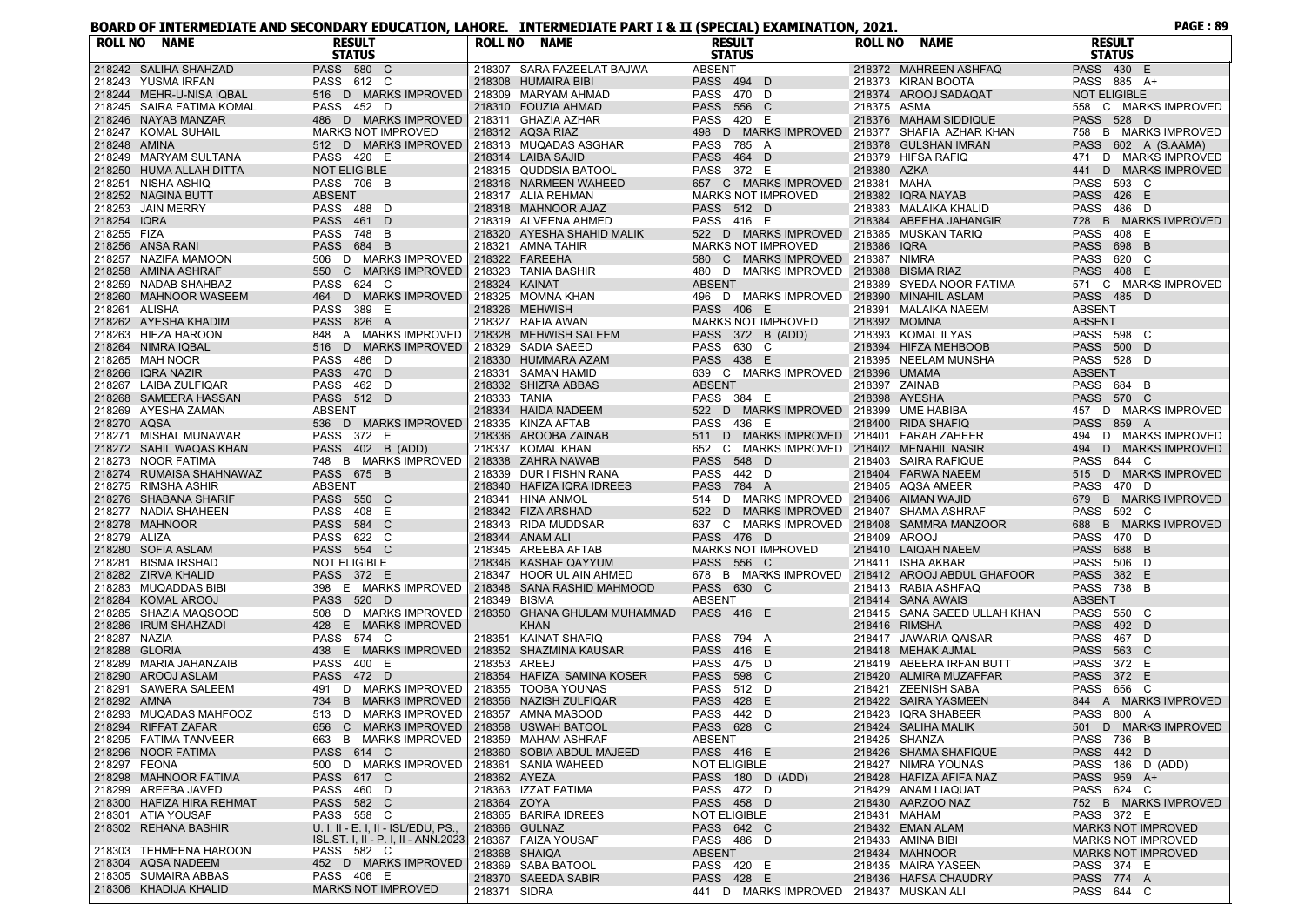|              | <b>ROLL NO NAME</b>                   | <b>RESULT</b><br><b>STATUS</b>               | <b>NAME</b><br>ROLL NO                                       | <b>RESULT</b><br><b>STATUS</b>                                | <b>ROLL NO</b><br><b>NAME</b>                       | <b>RESULT</b><br><b>STATUS</b>                    |
|--------------|---------------------------------------|----------------------------------------------|--------------------------------------------------------------|---------------------------------------------------------------|-----------------------------------------------------|---------------------------------------------------|
|              | 218438 FAIZA MAHMOOD                  | PASS 399 E                                   | 218503 SIDRA YOUNAS                                          | PASS 492 D                                                    | 218854 MUHAMMAD ABUBAKAR                            | 438 E MARKS IMPROVED                              |
|              | 218439 ZOHA QAISER                    | 529 D MARKS IMPROVED                         | 218504 ANIQA RAJPUT                                          | <b>PASS 570 C</b>                                             | 218855 AZHAR MEHMOOD                                | PASS 399 E                                        |
|              | 218440 MARIYAM                        | <b>PASS 428 E</b>                            | 218505 AQSA AROOJ                                            |                                                               | 585 C MARKS IMPROVED   218856 ARBAZ GHULAM RASOOL   | <b>PASS 429 E</b>                                 |
|              | 218441 BISMA                          | PASS 447 D                                   | 218506 AQSA                                                  | <b>MARKS NOT IMPROVED</b>                                     | 218857 HASHAM AHMAD                                 | 620 C MARKS IMPROVED                              |
|              | 218442 FIZA QAYYUM                    | 622 C MARKS IMPROVED                         | 218507 AMNA ARSHED                                           | PASS 514 D                                                    | 218858 HAFIZ MUHAMMAD ZAKRIA                        | 428 E MARKS IMPROVED                              |
|              | 218443 AREEBA MOHSIN                  | 612 C MARKS IMPROVED                         | 218508 AYESHA SULTANA                                        | <b>PASS 408 E</b>                                             | 218859 UMAR FAREED                                  | <b>MARKS NOT IMPROVED</b>                         |
|              | 218444 ISMA SAEED                     | <b>PASS 612 C</b>                            | 218509 SAMAVIA BATOOL                                        | 504 D MARKS IMPROVED                                          | 218860 ABU SUFYAN                                   | 570 C MARKS IMPROVED                              |
|              | 218445 MAHAM SHAHZAD                  | <b>PASS 438 E</b>                            | 218510 ESHA ASGHAR                                           | 480 D MARKS IMPROVED                                          | 218861 MUHAMMAD ZUBAIR                              | PASS 630 C                                        |
|              | 218446 NAZIA HAIDER                   | 512 D MARKS IMPROVED                         | 218511 KAINAT NAZAR                                          | 721 B MARKS IMPROVED                                          | 218862 KALEEM-UR-REHMAN                             | <b>PASS 576 C</b>                                 |
|              | 218447 FATIMA                         | <b>PASS 406 E</b>                            | 218512 ANEETA SHAHZADI                                       | PASS 652 C                                                    | 218863 SHEHZAD HAMEED                               | 580 C MARKS IMPROVED                              |
|              | 218448 KASHAF IQBAL                   | <b>PASS 472 D</b>                            | 218513 ZUNAIRA FAREED                                        | PASS 595 C                                                    | 218864 ALI SHAN                                     | 636 C MARKS IMPROVED                              |
|              | 218449 MARIA ASHRAF                   | <b>PASS 398 E</b>                            | 218514 MAHAM MANSOOR                                         | <b>MARKS NOT IMPROVED</b>                                     | 218865 MUHAMMAD AWAIS                               | 588 C MARKS IMPROVED                              |
|              | 218450 FATIMA NOMAN                   | 677 B MARKS IMPROVED                         | 218515 MAHNOOR ASIF                                          | 521 D MARKS IMPROVED                                          | 218866 FAHEEM IQBAL                                 | 608 C MARKS IMPROVED                              |
|              | 218451 EMAN YASIR                     | <b>MARKS NOT IMPROVED</b>                    | 218801 ABU SAFYAN                                            | 640 C MARKS IMPROVED   218867 SADA HUSSAIN                    |                                                     | 506 D MARKS IMPROVED                              |
|              | 218452 SADIA ANUM                     | <b>MARKS NOT IMPROVED</b>                    | 218802 MUHAMMAD IRFAN                                        | ABSENT                                                        | 218868 MUHAMMAD SHAHAD                              | 404 E MARKS IMPROVED                              |
|              | 218453 KHAIR UL WARAH                 | <b>MARKS NOT IMPROVED</b>                    | 218803 MUHAMMAD ISMAIL                                       | PASS 560 C                                                    | 218869 EHSAN RAZZAQUE                               | <b>PASS 474 D</b>                                 |
|              | 218454 MARYAM NOOR                    | <b>PASS 510 D</b>                            | 218804 SARDAR SAQLAIN ZAIB DOGAR MARKS NOT IMPROVED          |                                                               | 218870 GHULAM MUSTAFA                               | <b>MARKS NOT IMPROVED</b>                         |
|              | 218455 SHAZMA                         | <b>PASS 420 E</b>                            | 218805 NABEEL AHMAD                                          | 428 E MARKS IMPROVED                                          | 218871 AMIR NAZIR                                   | <b>MARKS NOT IMPROVED</b>                         |
| 218456 SABA  |                                       | PASS 642 C                                   | 218806 TUFEEQ UMAR                                           | 438 E MARKS IMPROVED                                          | 218872 ABDULLAH AKRAM                               | <b>PASS 438 E</b>                                 |
|              | 218457 IQRA KHAN                      | <b>PASS 398 E</b>                            | 218807 NAEEM ALI                                             |                                                               | 956 A+ MARKS IMPROVED 218873 TANVEER HUSSAIN        | 512 D MARKS IMPROVED                              |
|              | 218458 MINAHIL HAIDER                 | 794 A MARKS IMPROVED                         | 218808 SAJJAD AHMAD KHAN                                     | <b>PASS 388 E</b>                                             | 218874 ZAEEM AHMAD                                  | <b>MARKS NOT IMPROVED</b>                         |
|              | 218459 KINZA ANWAR                    | 462 D MARKS IMPROVED                         | 218809 AHMAD RAZA<br>218810 ASIM IQBAL                       | <b>MARKS NOT IMPROVED</b><br>420 E MARKS IMPROVED             | 218875 SHAN FAREED                                  | 856 A MARKS IMPROVED<br><b>MARKS NOT IMPROVED</b> |
| 218460 SANA  |                                       | PASS 566 C                                   |                                                              |                                                               | 218876 RAO FARMAN AZAM                              |                                                   |
|              | 218461 ZAINAB                         | 642 C MARKS IMPROVED                         | 218811 USAMA SHAMSHAD                                        | <b>MARKS NOT IMPROVED</b><br>625 C MARKS IMPROVED             | 218877 ALI HAMZA                                    | <b>PASS 388 E</b>                                 |
|              | 218462 HIBA RAO<br>218463 REEM FAROOQ | 598 C MARKS IMPROVED<br>585 C MARKS IMPROVED | 218812 MUHAMMAD SAQIB RAFQUE<br>218813 MUHAMMAD AAMIR SOHAIL | <b>MARKS NOT IMPROVED</b>                                     | 218878 MUHAMMAD IMRAN<br>218879 MUHAMMAD IRSHAD     | 720 B MARKS IMPROVED<br>ABSENT                    |
|              | 218464 AYESHA RASHEED                 | 505 D MARKS IMPROVED                         | 218814 MUHAMMAD ADEEL                                        | PASS 403 E                                                    | 218880 MUHAMMAD JAMSHAID                            | <b>MARKS NOT IMPROVED</b>                         |
|              | 218465 ANZA ABID                      | 492 D MARKS IMPROVED                         | 218815 MUHAMMAD JUNAID                                       | <b>MARKS NOT IMPROVED</b>                                     | 218881 MUHAMMAD RIZWAN                              | 596 C MARKS IMPROVED                              |
|              | 218466 ISHA SHAHID                    | 655 C MARKS IMPROVED                         | 218816 MUHAMMAD RIAZ                                         | 474 D MARKS IMPROVED                                          | 218882 MUHAMMAD SHOAIB                              | 856 A MARKS IMPROVED                              |
|              | 218467 NIMRA                          | <b>NOT ELIGIBLE</b>                          | 218817 SYED NOMAN IJAZ                                       | <b>ABSENT</b>                                                 | 218883 MUBASHAR UMER                                | ABSENT                                            |
|              | 218468 AYESHA SADDIQUA                | U. I, II - E. I, II - ISL/EDU, PS.,          | 218818 MOEEN ILYAS                                           | PASS 448 D                                                    | 218884 GHULAM NABI                                  | ABSENT                                            |
|              |                                       | EDU. I, II - ANN.2023                        | 218819 MALIK SHEHRYAR                                        | <b>MARKS NOT IMPROVED</b>                                     | 218885 SHERAZ ALI                                   | 492 D MARKS IMPROVED                              |
|              | 218469 AYESHA SHAUKAT                 | 620 C MARKS IMPROVED                         | 218820 ASHIQ ALI                                             | PASS 869 A                                                    | 218886 ABD-UR-REHMAN                                | 476 D MARKS IMPROVED                              |
|              | 218470 NIDA ABBAS                     | 543 D MARKS IMPROVED                         | 218821 MUHAMMAD HAMZA                                        | <b>MARKS NOT IMPROVED</b>                                     | 218887 SOHAIL ABDULLAH                              | <b>ABSENT</b>                                     |
|              | 218471 SIBGHA ASIF                    | 750 B MARKS IMPROVED                         | 218822 MUHAMMAD IMRAN                                        | <b>MARKS NOT IMPROVED</b>                                     | 218888 MUHAMMAD AHSAN                               | <b>PASS 435 E</b>                                 |
|              | 218472 MAHAM SABIR                    | 630 C MARKS IMPROVED                         | 218823 MUHAMMAD QAMAR KHAN                                   | 480 D MARKS IMPROVED                                          | 218889 NOMAN ALI                                    | PASS 542 D                                        |
|              | 218473 ZAINAB BI                      | 822 A MARKS IMPROVED                         | 218824 MUHAMMAD USMAN                                        | 448 D MARKS IMPROVED                                          | 218890 SARDAR ZAIN ZAIB DOGAR                       | 500 D MARKS IMPROVED                              |
|              | 218474 SYEDA AROOBA                   | 558 C MARKS IMPROVED                         | 218825 FARASAT SHAMOON                                       | 448 D MARKS IMPROVED                                          | 218891 KAMRAN ELAHI                                 | 827 A MARKS IMPROVED                              |
|              | 218475 AZRA NOOR                      | 686 B MARKS IMPROVED                         | 218826 MUHAMMAD ASIF                                         | 586 C MARKS IMPROVED                                          | 218892 MUAZAM ALI                                   | 516 D MARKS IMPROVED                              |
|              | 218476 AYESHA KHAN                    | 601 C MARKS IMPROVED                         | 218827 MUHAMMAD HAMZA                                        | 491 D MARKS IMPROVED   218893 ALI RAZA                        |                                                     | 406 E MARKS IMPROVED                              |
|              | 218477 MALEEKA RAZA                   | PASS 1000 A+                                 | 218828 SHAHID IQBAL                                          | <b>MARKS NOT IMPROVED</b>                                     | 218894 MUHAMMAD FAROOQ                              | <b>PASS 372 E</b>                                 |
|              | 218478 MUBRRA SHAHEEN                 | 650 C MARKS IMPROVED                         | 218829 MOAZZAM ALI                                           | <b>MARKS NOT IMPROVED</b>                                     | 218895 MUBARIK ALI                                  | 635 C MARKS IMPROVED                              |
|              | 218479 AYESHA PERVEEN                 | <b>MARKS NOT IMPROVED</b>                    | 218830 MUHAMMAD ABDULLAH                                     | 598 C MARKS IMPROVED                                          | 218896 SAQIB TABBASAM                               | PASS 530 D                                        |
|              | 218480 AQEELA BIBI                    | PASS 442 D                                   | 218831 MUHAMMAD ADNAN                                        | <b>ABSENT</b>                                                 | 218897 ABDUL FAISAL                                 | PASS 615 C                                        |
|              | 218481 MISHAL                         | PASS 470 D                                   | 218832 MUHAMMAD HAMMAD                                       | 530 D MARKS IMPROVED                                          | 218898 WAJAHAT ALI AWAN                             | MARKS NOT IMPROVED                                |
|              | 218482 ATIKA REHMAN                   | PASS 630 C                                   | 218833 NAEEM SHAIR ALI                                       | <b>ABSENT</b>                                                 | 218899 MUHAMMAD ABBAS                               | <b>PASS 488 D</b>                                 |
|              | 218483 EMAN HASSAN                    | 528 D MARKS IMPROVED                         | 218834 AMEER MUAVIA                                          | <b>MARKS NOT IMPROVED</b>                                     | 218900 MUHAMMAD AWAIS                               | 522 D MARKS IMPROVED                              |
|              | 218484 UROOJ TUFAIL                   | 642 C MARKS IMPROVED                         | 218835 YASIR NAWAZ                                           | 630 C MARKS IMPROVED                                          | 218901 ASIF MASIH                                   | <b>MARKS NOT IMPROVED</b>                         |
|              | 218485 SAMREEN YOUSAF                 | <b>PASS 678 B</b>                            | 218836 ALI RAZA                                              | <b>MARKS NOT IMPROVED</b>                                     | 218902 KASHIF ALI                                   | 490 D MARKS IMPROVED                              |
|              | 218486 ZUNAIRA REHMAT                 | <b>PASS 580 C</b>                            | 218837 MUHAMMAD AHSAN                                        | 581 C MARKS IMPROVED                                          | 218903 MUNIBUR REHMAN                               | <b>ABSENT</b>                                     |
|              | 218487 AMAN RAHEEM                    | 514 D MARKS IMPROVED                         | 218838 MUHAMMAD IQBAL                                        | 600 C MARKS IMPROVED                                          | 218904 HAFIZ FAISAL KAMRAN                          | ABSENT                                            |
|              | 218488 HUMA MUTTI                     | 378 E MARKS IMPROVED                         | 218839 ARSLAN NISAR                                          | 614 C MARKS IMPROVED   218905 SAJJAD AHMAD                    |                                                     | 600 C MARKS IMPROVED                              |
|              | 218489 ANZALA SHEHZADI                | <b>PASS 720 B</b>                            | 218840 IHTSHAM AKRAM                                         | PASS 464 D                                                    | 218906 AMIR ALI                                     | 580 C MARKS IMPROVED                              |
|              | 218490 SHANZAY IBRAHEEM               | <b>MARKS NOT IMPROVED</b>                    | 218841 MUHAMMAD ISLAM                                        | 498 D MARKS IMPROVED   218907 ZIA ALI                         |                                                     | 471 D MARKS IMPROVED                              |
|              | 218491 FARWAH MANSHA                  | PASS 498 D                                   | 218842 MUHAMMAD NADEEM                                       | <b>MARKS NOT IMPROVED</b>                                     | 218908 MUHAMMAD ASAD IDREES                         | <b>MARKS NOT IMPROVED</b>                         |
|              | 218492 ZAINAB SALAH UD DIN            | PASS 955 A+                                  | 218843 MUHAMMAD SOHAIL                                       | 486 D MARKS IMPROVED                                          | 218909 MUHAMMAD INTZAR                              | PASS 372 E                                        |
|              | 218493 EMAN NASIR                     | PASS 1012 A+                                 | 218844 ADNAN AHMAD                                           | PASS 492 D                                                    | 218910 MUHAMMAD SIDDIQ                              | 430 E MARKS IMPROVED                              |
|              | 218494 FALAK KHALID                   |                                              | 964 A+ MARKS IMPROVED 218845 SHAHZIDA MUHAMMAD AWAIS         |                                                               | 514 D MARKS IMPROVED   218911 MUHAMMAD YASIR ARSHAD | <b>MARKS NOT IMPROVED</b>                         |
|              | 218495 MAHJABEEN AGHA                 | ABSENT                                       | 218846 SAHIB DIN                                             | <b>PASS 480 D</b>                                             | 218912 IRFAN ALI                                    | 486 D MARKS IMPROVED                              |
|              | 218496 MAHEEN                         | PASS 809 A                                   | 218847 NASIR ALI AKRAM                                       | PASS 524 D                                                    | 218913 BABAR SIDDIQUE                               | <b>PASS 416 E</b>                                 |
|              | 218497 AMAL FATIMA                    | PASS 961 A+                                  | 218848 ABU SUFYAN                                            | 572 C MARKS IMPROVED   218914 ABID LIAQAT                     |                                                     | <b>MARKS NOT IMPROVED</b>                         |
|              |                                       | PASS 558 C                                   | 218849 MUHAMMAD IMRAN                                        | PASS 622 C                                                    | 218915 RAHEEL AHMAD                                 | PASS 86 D (ADD)                                   |
| 218498 HINA  |                                       | 512 D MARKS IMPROVED                         | 218850 ARFAN MEHMOOD                                         | 706 B MARKS IMPROVED   218916 NASIR AYYUB                     |                                                     | 516 D MARKS IMPROVED                              |
|              | 218499 KINZA SAJJAD                   |                                              |                                                              |                                                               |                                                     |                                                   |
|              | 218500 ASMAT BIBI                     | <b>NOT ELIGIBLE</b>                          | 218851 NAEEM HAYDER                                          | 538 D MARKS IMPROVED   218917 MEHRAN ALI                      |                                                     | 642 C MARKS IMPROVED                              |
| 218502 EISHA | 218501 NIMRA BIBI                     | <b>PASS 516 D</b><br>PASS 431 E              | 218852 SABIR AHMAD<br>218853 MATTI UR REHMAN                 | <b>PASS 372 E</b><br>973 A+ MARKS IMPROVED 218919 ABDUL QADIR | 218918 ABDUL GHANI                                  | FAIL<br><b>MARKS NOT IMPROVED</b>                 |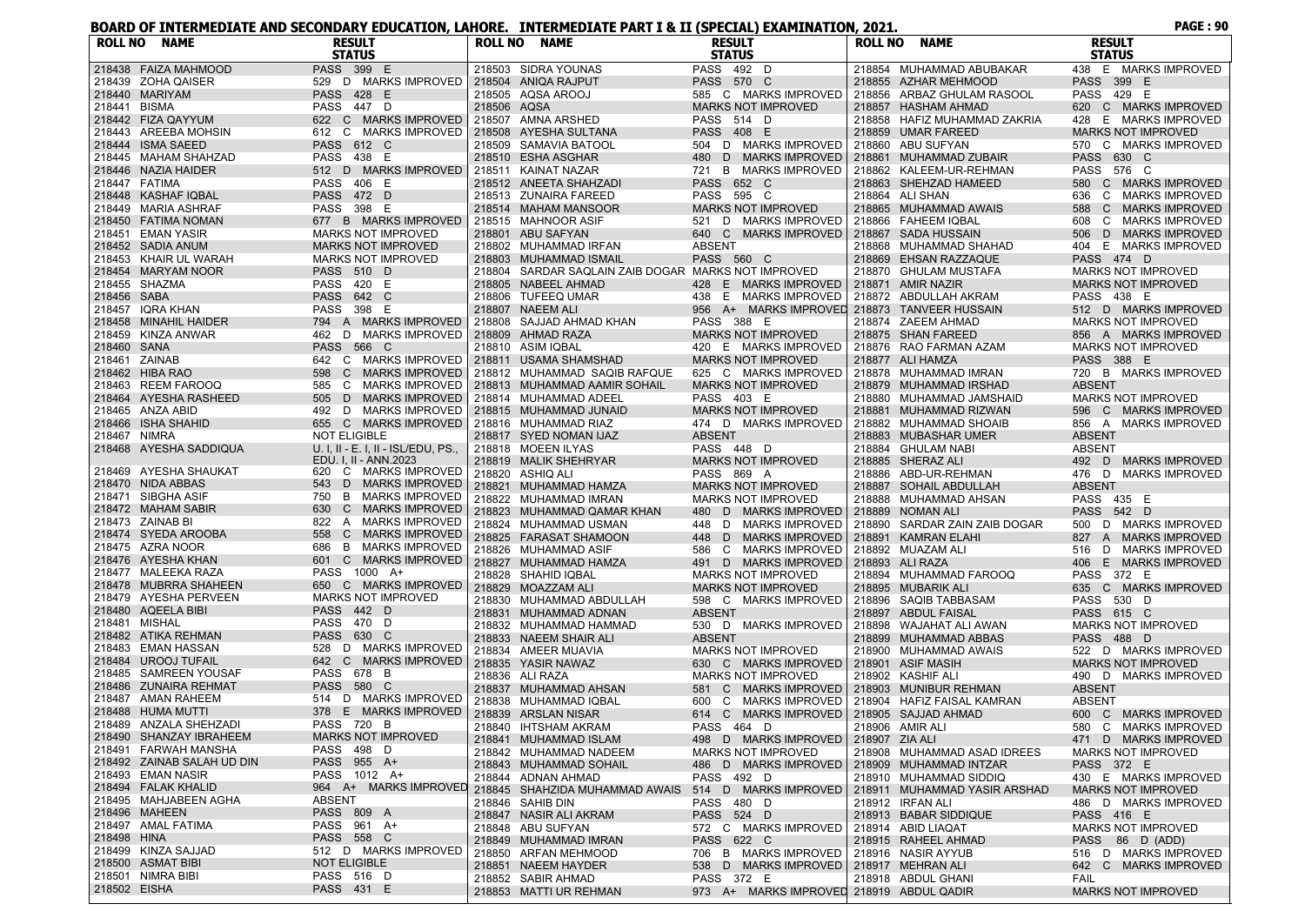|              | <b>ROLL NO NAME</b>                                | <b>RESULT</b><br><b>STATUS</b>               | <b>ROLL NO NAME</b>                                | <b>RESULT</b><br><b>STATUS</b>                    | <b>ROLL NO NAME</b>                                                                | <b>RESULT</b><br><b>STATUS</b>               |
|--------------|----------------------------------------------------|----------------------------------------------|----------------------------------------------------|---------------------------------------------------|------------------------------------------------------------------------------------|----------------------------------------------|
|              | 218920 MUHAMMAD ABU BAKAR                          | 470 D MARKS IMPROVED                         | 218986 HAIDER ALI                                  | <b>MARKS NOT IMPROVED</b>                         | 219051 ALI RAZA                                                                    | <b>MARKS NOT IMPROVED</b>                    |
|              | 218921 MUHAMMAD AZAM                               | 738 B MARKS IMPROVED                         | 218987 NAFEES AHMAD                                | <b>MARKS NOT IMPROVED</b>                         | 219052 MUHAMMAD AMMAD ASHRAF                                                       | 430 E MARKS IMPROVED                         |
|              | 218922 MUHAMMAD HAMID                              | PASS 484 D                                   | 218988 BURHAN                                      | <b>MARKS NOT IMPROVED</b>                         | 219053 MUHAMMAD ASIF                                                               | 474 D MARKS IMPROVED                         |
|              | 218923 MUHAMMAD REHAN                              | <b>PASS 384 E</b>                            | 218989 ZEESHAN SHOUKAT                             | <b>ABSENT</b>                                     | 219054 MUHAMMAD AWAIS                                                              | 630 C MARKS IMPROVED                         |
|              | 218924 MUHAMMAD SAEED                              | 564 C MARKS IMPROVED                         | 218990 MOHSIN RASHEED                              | <b>MARKS NOT IMPROVED</b>                         | 219055 MUHAMMAD HAMID                                                              | <b>PASS 372 E</b>                            |
|              | 218925 MUHAMMAD USAMA                              | 388 E MARKS IMPROVED                         | 218991 ALI HAIDER                                  | <b>ABSENT</b>                                     | 219056 MUHAMMAD TANVEER                                                            | <b>PASS 384 E</b>                            |
|              | 218926 MUHAMMAD ZULQARNAIN                         | PASS 528 D                                   | 218992 ALI NAWAZ SHAH                              | ABSENT                                            | 219057 MUHAMMAD USAMA                                                              | <b>MARKS NOT IMPROVED</b>                    |
|              | 218927 WAQAS ALI                                   | 487 D MARKS IMPROVED                         | 218993 MUHAMMAD ABDULLAH                           | PASS 372 E                                        | 219058 AHSAN RAZA AMEEN                                                            | 426 E MARKS IMPROVED                         |
|              | 218928 WAQAS YOUNAS                                | 480 D MARKS IMPROVED                         | 218994 MUHAMMAD BILAL RASHEED                      | ABSENT                                            | 219059 NUMAN USMAN                                                                 | <b>MARKS NOT IMPROVED</b>                    |
|              | 218929 MUBASHAR ALI<br>218930 SHAHZAIB             | PASS 486 D<br><b>PASS 382 E</b>              | 218995 MUHAMMAD NAWAZ<br>218996 MUHAMMAD SAJJAD    | <b>MARKS NOT IMPROVED</b><br>PASS 372 E           | 219060 MUBASHAR ALI ASGHAR<br>219061 SYED GHAYOOR ABBAS KAZMI 522 D MARKS IMPROVED | 462 D MARKS IMPROVED                         |
|              | 218931 TAYYAB NAWAZ                                | <b>MARKS NOT IMPROVED</b>                    | 218997 MUHAMMAD SHAHZAD                            | PASS 640 C                                        | 219062 AMEER HAMZA                                                                 | 513 D MARKS IMPROVED                         |
|              | 218932 ALI RAZA                                    | 516 D MARKS IMPROVED                         | 218998 MUHAMMAD SHEHROZ AHMAD 829 A MARKS IMPROVED |                                                   | 219063 AZAM ALI DOGAR                                                              | 596 C MARKS IMPROVED                         |
|              | 218933 MUHAMMAD HAMZA JABBAR                       | PASS 346 C (ADD)                             | 218999 IRFAN RAMZAN                                | PASS 372 E                                        | 219064 MIAN SAKANDAR NAWAZ                                                         | <b>MARKS NOT IMPROVED</b>                    |
|              | 218934 MUHAMMAD JAWAD ISLAM                        | PASS 534 D                                   | 219000 HAIDER ALI KHAN                             | 512 D MARKS IMPROVED                              | <b>BODLA</b>                                                                       |                                              |
|              | 218935 MUHAMMAD LATIF                              | PASS 492 D                                   | 219001 WASIF RASOOL                                | 578 C MARKS IMPROVED   219065 KHAWAR RAZA         |                                                                                    | <b>MARKS NOT IMPROVED</b>                    |
|              | 218936 MUHAMMAD MUNEEB                             | <b>MARKS NOT IMPROVED</b>                    | 219002 NASIR ALI                                   | 550 C MARKS IMPROVED                              | 219066 ALI RAZA                                                                    | 559 C MARKS IMPROVED                         |
|              | 218937 MUHAMMAD NAVEED UMAR                        | 620 C MARKS IMPROVED                         | 219003 SALMAN QAMAR KHAN                           | <b>MARKS NOT IMPROVED</b>                         | 219067 SHRAFAT ALI                                                                 | 525 D MARKS IMPROVED                         |
|              | 218938 AFZAN ASGHAR                                | <b>ABSENT</b>                                | 219004 GULSHAN                                     | 536 D MARKS IMPROVED                              | 219068 MUHAMMAD ABDULLAH ZAMAR MARKS NOT IMPROVED                                  |                                              |
| 218939 BABER |                                                    | PASS 510 D                                   | 219005 ZEESHAN RASHEED                             | PASS 384 E                                        | 219069 MUHAMMAD AMMAR                                                              | ABSENT                                       |
|              | 218940 SAGHEER ALI                                 | <b>MARKS NOT IMPROVED</b>                    | 219006 PERVAIZ AHMAD                               | <b>MARKS NOT IMPROVED</b>                         | 219070 MUHAMMAD ISLAM                                                              | 428 E MARKS IMPROVED                         |
|              | 218941 SAJID HUSSAIN                               | 398 E MARKS IMPROVED                         | 219007 ABU BAKR                                    | <b>MARKS NOT IMPROVED</b>                         | 219071 SAJAWAL HUSSAIN                                                             | <b>MARKS NOT IMPROVED</b>                    |
|              | 218942 HAFIZ MUHAMMAD ZEESHAN                      | 502 D MARKS IMPROVED                         | 219008 AHMAD ALI                                   | <b>MARKS NOT IMPROVED</b>                         | 219072 SHAH ZAIB                                                                   | <b>MARKS NOT IMPROVED</b>                    |
|              | 218943 SUFYAN HUSSAIN                              | <b>ABSENT</b>                                | 219009 MUHAMMAD AFZAL                              | 388 E MARKS IMPROVED                              | 219073 SHAHBAZ                                                                     | <b>MARKS NOT IMPROVED</b>                    |
|              | 218944 QAYYUM NOOR                                 | 470 D MARKS IMPROVED                         | 219010 MUHAMMAD ANAS                               | 514 D MARKS IMPROVED                              | 219074 HAMID ALI                                                                   | 598 C MARKS IMPROVED                         |
|              | 218945 HUMAIR HAMZA                                | 497 D MARKS IMPROVED                         | 219011 MUHAMMAD IKRAM                              | U. I, II - E. I, II - ISL/EDU, PS.,               | 219075 MAJID ALI                                                                   | <b>PASS 536 D</b>                            |
|              | 218946 BILAL AHMAD                                 | <b>MARKS NOT IMPROVED</b>                    | 219012 MUHAMMAD MOHSIN MURTAZA PASS 312 C (ADD)    | H/PAK. I, II - SUP.2022                           | 219076 ROOMAN JAVED                                                                | 497 D MARKS IMPROVED                         |
|              | 218947 MUHAMMAD ABDULLAH                           | 578 C MARKS IMPROVED                         | 219013 MUHAMMAD OSAMA ASLAM                        | <b>MARKS NOT IMPROVED</b>                         | 219077 KHURRAM MANZOOR                                                             | 586 C MARKS IMPROVED                         |
|              | 218948 MUHAMMAD AZAM<br>218949 MUHAMMAD KAMRAN     | 528 D MARKS IMPROVED<br>486 D MARKS IMPROVED | 219014 MUHAMMAD USAMA                              | PASS 608 C                                        | 219078 MUHAMMAD ABDULLAH<br>219079 MUHAMMAD ISHTIAQ                                | 534 D MARKS IMPROVED<br>580 C MARKS IMPROVED |
|              | 218950 MUHAMMAD TAIMOOR FAISAL PASS 342 C (ADD)    |                                              | 219015 MUHAMMAD USMAN                              | 613 C MARKS IMPROVED                              | 219080 MUHAMMAD MUNEEB UR                                                          | PASS 462 D                                   |
|              | 218951 MUHAMMAD UMAIR                              | <b>MARKS NOT IMPROVED</b>                    | 219016 ARSLAN                                      | 579 C MARKS IMPROVED                              | REHMAN                                                                             |                                              |
|              | 218952 MUHAMMAD ZOHAIB                             | PASS 684 B                                   | 219017 ZEESHAN ALI                                 | PASS 492 D                                        | 219081 MUHAMMAD NIAZ                                                               | <b>MARKS NOT IMPROVED</b>                    |
|              | 218953 NAVEED SHEHZAD KHAN                         | 512 D MARKS IMPROVED                         | 219018 ALI HASSAN                                  | 426 E MARKS IMPROVED                              | 219082 MUHAMMAD NOUMAN                                                             | ABSENT                                       |
|              | 218954 SANI AHMAD                                  | 652 C MARKS IMPROVED                         | 219019 AFTAB AHMAD                                 | 488 D MARKS IMPROVED                              | 219083 MUHAMMAD SUFIAN                                                             | 924 A+ MARKS IMPROVED                        |
|              | 218955 HAFIZ FAISAL SHAHZAD                        | 586 C MARKS IMPROVED                         | 219020 MUHAMMAD ADNAN                              | <b>MARKS NOT IMPROVED</b>                         | 219084 MUHAMMAD USMAN                                                              | PASS 534 D                                   |
|              | 218956 MANSAB ALI                                  | D MARKS IMPROVED<br>502                      | 219021 MUHAMMAD FAISAL                             | 578 C MARKS IMPROVED                              | 219085 EHSAN USMAN                                                                 | 514 D MARKS IMPROVED                         |
|              | 218957 QAISAR MUSHTAQ                              | 610 C MARKS IMPROVED                         | 219022 MUHAMMAD TAYYAB                             | ABSENT                                            | 219086 RUBEEL                                                                      | <b>MARKS NOT IMPROVED</b>                    |
|              | 218958 RIZWAN TAHIR                                | 622 C MARKS IMPROVED                         | 219023 MUHAMMAD WAQR                               | <b>MARKS NOT IMPROVED</b>                         | 219087 SHAHZAD HAIDER                                                              | 580 C MARKS IMPROVED                         |
|              | 218959 HAMZA ALI                                   | 738 B MARKS IMPROVED                         | 219024 MUBASHAR IQBAL                              | <b>MARKS NOT IMPROVED</b>                         | 219088 SHAHZAIB RASHEED                                                            | 496 D MARKS IMPROVED                         |
|              | 218960 ALI AHMAD                                   | PASS 461 D                                   | 219025 AZEEM UR REHMAN SHOKAT                      | 448 D MARKS IMPROVED                              | 219089 GHULAM HUSSAIN                                                              | <b>MARKS NOT IMPROVED</b>                    |
|              | 218961 MUHAMMAD AFTAB                              | 438 E MARKS IMPROVED                         | 219026 EHTESHAM TAHIR                              | ABSENT                                            | 219090 SULMAN SIKANDER KHAN                                                        | <b>MARKS NOT IMPROVED</b>                    |
|              | 218962 MUHAMMAD AZEEM CHAND                        | 581 C MARKS IMPROVED                         | 219027 HAFIZ MUHAMMAD ASIF                         | <b>PASS 378 E</b>                                 | 219091 RIASAT ALI                                                                  | PASS 548 D                                   |
|              | 218963 MUHAMMAD BILAL                              | 420 E MARKS IMPROVED                         | 219028 ALI SHAIR                                   | 548 D MARKS IMPROVED                              | 219092 ABU BAKAR                                                                   | 650 C MARKS IMPROVED                         |
|              | 218964 MUHAMMAD HUSSAIN                            | <b>MARKS NOT IMPROVED</b>                    | 219029 ALI SHAIR                                   | <b>MARKS NOT IMPROVED</b>                         | 219093 MUHAMMAD AHSAN                                                              | 388 E MARKS IMPROVED                         |
|              | 218965 MUHAMMAD TASEER                             | 548 D MARKS IMPROVED                         | 219030 MUBALIGH ALI JAAN<br>219031 MUHAMMAD ABID   | 556 C MARKS IMPROVED<br><b>MARKS NOT IMPROVED</b> | 219094 MUHAMMAD AHTSHAM UL HAQ 472 D MARKS IMPROVED                                |                                              |
|              | 218966 MUHAMMAD USMAN                              | <b>MARKS NOT IMPROVED</b>                    | 219032 MUHAMMAD MOHSIN BASHIR                      | 743 B MARKS IMPROVED                              | 219095 MUHAMMAD AWAIS MUBARAK PASS 564 C                                           |                                              |
|              | 218967 MUHAMMAD ZEESHAN                            | 505 D MARKS IMPROVED<br>486 D MARKS IMPROVED | 219033 MUHAMMAD TAJ                                | 506 D MARKS IMPROVED                              | 219096 MUHAMMAD AWAIS SHAHID<br>219097 MUHAMMAD FAIZ MAHMOOD                       | 458 D MARKS IMPROVED<br>PASS 672 B           |
|              | 218968 RASHID MEHMOOD<br>218969 SAJID WAHEED       | <b>UMC CASE</b>                              | 219034 FAHEEM MASIH                                | 556 C MARKS IMPROVED                              | 219098 MUHAMMAD FAIZAN NAEEM                                                       | 426 E MARKS IMPROVED                         |
|              | 218970 WARIS ALI                                   | 512 D MARKS IMPROVED                         | 219035 SHAHID HAMEED                               | PASS 528 D                                        | 219099 MUHAMMAD KHUBAIB                                                            | 420 E MARKS IMPROVED                         |
|              | 218971 DANISH ABDUL RAZZAQ                         | 472 D MARKS IMPROVED                         | 219036 DANISH MUSHTAQ                              | ABSENT                                            | 219100 MUHAMMAD SHAFIQUE                                                           | <b>PASS 394 E</b>                            |
|              | 218972 HAFIZ ABDUL KABEER ABBAS MARKS NOT IMPROVED |                                              | 219037 SHERAZ ALI                                  | <b>MARKS NOT IMPROVED</b>                         | 219101 MUHAMMAD SMAK                                                               | <b>ABSENT</b>                                |
|              | 218973 FAIQ ABDULLAH IMRAN                         | <b>NOT ELIGIBLE</b>                          | 219038 ZEESHAN SARWAR                              | 880 A+ MARKS IMPROVED                             | 219102 USMAN                                                                       | ABSENT                                       |
|              | 218974 ARBAB RAUF CHUDHARY                         | <b>PASS 588 C</b>                            | 219039 ALI NAWAZ                                   | <b>MARKS NOT IMPROVED</b>                         | 219103 NISAR AHMAD                                                                 | 492 D MARKS IMPROVED                         |
|              | 218975 JUNAID AHMAD                                | <b>MARKS NOT IMPROVED</b>                    | 219040 MUHAMMAD TANVEER                            | <b>PASS 386 E</b>                                 | 219104 ABRAR AHMAD                                                                 | 576 C MARKS IMPROVED                         |
|              | 218976 SOHAIL AHMAD SHAHID                         | <b>MARKS NOT IMPROVED</b>                    | 219041 MUHAMMAD TAUSIQ                             | PASS 372 E                                        | 219105 NAFAY AHMAD                                                                 | <b>ABSENT</b>                                |
|              | 218977 MUHAMMAD ASIF                               | <b>MARKS NOT IMPROVED</b>                    | 219042 MUHAMMAD ZAFAR IQBAL                        | PASS 492 D                                        | 219106 AMEER HAMZA SAEED                                                           | <b>NOT ELIGIBLE</b>                          |
|              | 218978 MUHAMMAD FIAZ                               | 486 D MARKS IMPROVED                         | 219043 BABAR ALI                                   | 600 C MARKS IMPROVED                              | 219107 ANEES                                                                       | <b>ABSENT</b>                                |
|              | 218979 MUHAMMAD MIRZA TAHIR                        | <b>B MARKS IMPROVED</b><br>666               | 219044 ZAFAR IQBAL                                 | PASS 492 D                                        | 219108 ZAHID IKRAM                                                                 | <b>PASS 372 E</b>                            |
|              | 218980 MUHAMMAD NUMAN                              | PASS 448 D                                   | 219045 WAQAS ALI                                   | PASS 656 C                                        | 219109 GHULAM HUSSNAIN                                                             | 878 A MARKS IMPROVED                         |
|              | 218981 MOHAMMAD SHOAIB AKHTAR                      | 706 B MARKS IMPROVED                         | 219046 AQIB LIAQAT                                 | 473 D MARKS IMPROVED                              | 219110 AMIR SOHAIL                                                                 | 596 C MARKS IMPROVED                         |
|              | 218982 MUHAMMAD UZAIR TARIQ                        | 488 D MARKS IMPROVED                         | 219047 MAHBOOB ALAM                                | <b>MARKS NOT IMPROVED</b>                         | 219111 ABDUL REHMAN                                                                | 464 D MARKS IMPROVED                         |
|              | 218983 WAQAS IQBAL                                 | 538 D MARKS IMPROVED                         | 219048 MALIK NAZIM MEHMOOD                         | <b>PASS 550 C</b>                                 | 219112 ALI RAZA                                                                    | 374 E MARKS IMPROVED                         |
|              | 218984 MUDASSAR IQBAL                              | <b>MARKS NOT IMPROVED</b>                    | 219049 MOHSAN YASEEN                               | 522 D MARKS IMPROVED                              | 219113 JAWAD AHMAD                                                                 | 516 D MARKS IMPROVED                         |
|              | 218985 ZAIB RAZZAQ                                 | 525 D MARKS IMPROVED                         | 219050 ALI HAMZA                                   | 584 C MARKS IMPROVED                              | 219114 MUHAMMAD AHMAD                                                              | PASS 562 C                                   |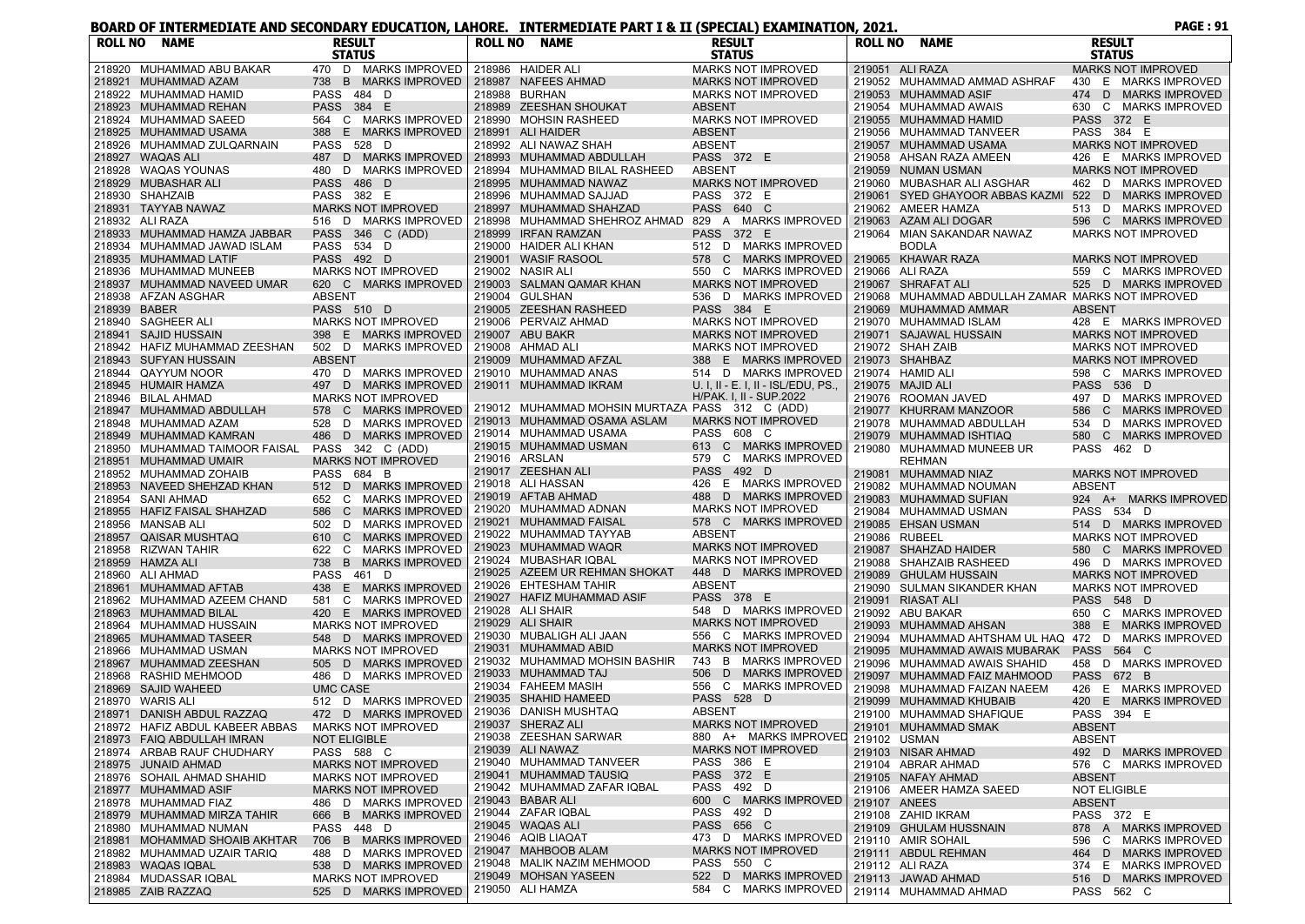|                                                        |                                                                 | BUAKU UF INTEKMEDIATE AND SECUNDAKT EDUCATIUN, LANUKE.   INTEKMEDIATE PAKT I & II (SPECIAL) EXAMINATIUN, ZUZI. |                                                   |                                                            | PAUL 34                        |
|--------------------------------------------------------|-----------------------------------------------------------------|----------------------------------------------------------------------------------------------------------------|---------------------------------------------------|------------------------------------------------------------|--------------------------------|
| <b>ROLL NO NAME</b>                                    | <b>RESULT</b><br><b>STATUS</b>                                  | <b>ROLL NO NAME</b>                                                                                            | <b>RESULT</b><br><b>STATUS</b>                    | <b>ROLL NO NAME</b>                                        | <b>RESULT</b><br><b>STATUS</b> |
| 219115 MUHAMMAD ASIF IQBAL                             | 412 E MARKS IMPROVED                                            | 219180 JUNAID ISLAM                                                                                            | 544 D MARKS IMPROVED                              | 219245 ANSAR ALI                                           | PASS 586 C                     |
| 219116 MUHAMMAD KASHIF                                 | 612 C MARKS IMPROVED                                            | 219181 MUHAMMAD ASIF                                                                                           | PASS 684 B                                        | 219246 HABIB ULLAH                                         | <b>MARKS NOT IMPROVED</b>      |
| 219117 MUHAMMAD USMAN                                  | PASS 604 C                                                      | 219182 MUHAMMAD WAQAS                                                                                          | PASS 636 C                                        | 219247 SHAHZAD AFZAL                                       | PASS 592 C                     |
| 219118 MUHAMMAD ZAMAN ASHRAF                           | <b>MARKS NOT IMPROVED</b>                                       | 219183 MUHAMMAD WAQAS                                                                                          | 598 C MARKS IMPROVED   219248 ALI RAZA            |                                                            | <b>PASS 450 D</b>              |
| 219119 JAHANZAIB FARMAN                                | 650 C MARKS IMPROVED                                            | 219184 WAQAS BASHEER                                                                                           |                                                   | 608 C MARKS IMPROVED   219249 MUHAMMAD YASEEN              | 506 D MARKS IMPROVED           |
| 219120 SHABAN ALI                                      | 602 C MARKS IMPROVED                                            | 219185 FARHAN                                                                                                  | 484 D MARKS IMPROVED                              | 219250 MUZAMMIL HAKIM ALI                                  | 597 C MARKS IMPROVED           |
| 219121 YASIR ALI                                       | <b>PASS 374 E</b>                                               | 219186 AWAIS WAZEER                                                                                            | 516 D MARKS IMPROVED   219251 SHAHID ALI          |                                                            | <b>ABSENT</b>                  |
| 219122 FARMAN ALI                                      | 556 C MARKS IMPROVED                                            | 219187 FAHAD NADEEM                                                                                            | <b>MARKS NOT IMPROVED</b>                         | 219252 TAHIR ALI                                           | <b>MARKS NOT IMPROVED</b>      |
| 219123 AMIR SHAHZAD                                    | <b>PASS 668 B</b>                                               | 219188 MUHAMMAD ASHRAF                                                                                         | 491 D MARKS IMPROVED                              | 219253 UMAIR ARSHAD                                        | 536 D MARKS IMPROVED           |
| 219124 BILAL AHMAD                                     | 528 D MARKS IMPROVED                                            | 219189 MUHAMMAD MUBEEN ARSHAD 694 B MARKS IMPROVED                                                             |                                                   | 219254 SAJJAD IQBAL                                        | 538 D MARKS IMPROVED           |
| 219125 MUHAMMAD HAMMAD                                 | 612 C MARKS IMPROVED                                            | 219190 BABAR NASEER                                                                                            | 549 D MARKS IMPROVED                              | 219255 MUHAMMAD RUMAZ                                      | <b>ABSENT</b>                  |
| 219126 SHAHARYAR ALI                                   | <b>PASS 374 E</b>                                               | 219191 MUAMMAD UMAR FAROOQ                                                                                     | 526 D MARKS IMPROVED                              | 219256 NADEEM ABBAS JON                                    | PASS 392 E                     |
| 219127 ROLL NO CANCELLED                               | ROLL NO CANCELLED                                               | 219192 AHMAD ALI                                                                                               | 506 D MARKS IMPROVED                              | 219257 TASKEEN ANJUM                                       | ABSENT                         |
| 219128 ZEESHAN SIDDIQUE                                | 586 C MARKS IMPROVED                                            | 219193 ABID HUSSAIN                                                                                            | <b>PASS 556 C</b>                                 | 219258 HUSNAIN NAWAZ                                       | <b>PASS 384 E</b>              |
| 219129 MUHAMMAD ATHAR                                  | <b>MARKS NOT IMPROVED</b>                                       | 219194 AATIF ALI                                                                                               | 621 C MARKS IMPROVED                              | 219259 HAROON SHABIR                                       | PASS 372 E                     |
| 219130 MUHAMMAD ISTIKHAR                               | 664 B MARKS IMPROVED                                            | 219195 SAJJAD ZULFQAR                                                                                          | <b>ABSENT</b>                                     | 219260 ABDUL REHMAN                                        | PASS 517 D                     |
| 219131 IRFAN ALI                                       | 464 D MARKS IMPROVED                                            | 219196 ALI ASAD                                                                                                | <b>MARKS NOT IMPROVED</b>                         | 219261 TAYYAB HUSSAIN                                      | <b>MARKS NOT IMPROVED</b>      |
| 219132 MUNEEB AHMAD                                    | 528 D MARKS IMPROVED                                            | 219197 ALI NAWAZ                                                                                               | 524 D MARKS IMPROVED                              | 219262 AAFAQ KHAN NIAZI                                    | <b>PASS 482 D</b>              |
| 219133 ARSLAN LIAQAT                                   | 537 D MARKS IMPROVED                                            | 219198 MUHAMMAD SHARJEEL HASHMI PASS 615 C                                                                     |                                                   | 219263 DILAWAR HUSSAIN                                     | <b>MARKS NOT IMPROVED</b>      |
| 219134 RAMAL RIASAT MASIH                              | 502 D MARKS IMPROVED                                            | 219199 MUHAMMAD USMAN                                                                                          | <b>PASS 726 B</b>                                 | 219264 SYED ASGHAR ALI                                     | 416 E MARKS IMPROVED           |
| 219135 MUHAMMAD ADEEL                                  | 576 C MARKS IMPROVED                                            | 219200 ZAHEER AHMAD                                                                                            | 548 D MARKS IMPROVED   219265 ATIF ALI            |                                                            | ABSENT                         |
| 219136 MUHAMMAD AMIR                                   | <b>MARKS NOT IMPROVED</b>                                       | 219201 RASHID ALI                                                                                              | <b>PASS 374 E</b>                                 | 219266 ALI AHMAD                                           | 550 C MARKS IMPROVED           |
| 219137 MUHAMMAD ARSLAN                                 | 694 B MARKS IMPROVED                                            | 219202 IMTIAZ ALI                                                                                              | 528 D MARKS IMPROVED                              | 219267 MUHAMMAD ALI                                        | <b>MARKS NOT IMPROVED</b>      |
| 219138 MUHAMMAD MUZAMMIL                               | 622 C MARKS IMPROVED                                            | 219203 HAFIZ OWAIS QARNI                                                                                       | 649 C MARKS IMPROVED                              | 219268 MUHAMMAD BILAL                                      | 431 E MARKS IMPROVED           |
| 219139 SHAHZAD AHMAD                                   | 580 C MARKS IMPROVED                                            | 219204 HASSAN NAWAZ                                                                                            | 502 D MARKS IMPROVED                              | 219269 JUMAN HAIDER                                        | <b>ABSENT</b>                  |
| 219140 SALLAHUDIN                                      | 524 D MARKS IMPROVED                                            | 219205 BILAL HUSSAIN                                                                                           | 566 C MARKS IMPROVED   219270 ARBAZ KHAN          |                                                            | <b>PASS 506 D</b>              |
| 219141 ALLAH RAKHA                                     | 630 C MARKS IMPROVED                                            | 219206 MUHAMMAD ABU BAKAR                                                                                      | 448 D MARKS IMPROVED                              | 219271 MUBEEN RIAZ                                         | 537 D MARKS IMPROVED           |
| 219142 MUHAMMAD AHMAD RIAZ                             | 624 C MARKS IMPROVED                                            | 219207 MUHAMMAD ASGHAR                                                                                         | 592 C MARKS IMPROVED                              | 219272 SHAH ZAMAN SHAH                                     | <b>PASS 482 D</b>              |
| 219143 MUHAMMAD TAQI                                   | 627 C MARKS IMPROVED                                            | 219208 MUHAMMAD UMAR                                                                                           | <b>MARKS NOT IMPROVED</b>                         | 219273 SHAHID IQBAL                                        | 420 E MARKS IMPROVED           |
| 219144 MUHAMMAD ZOHAIB                                 | PASS 406 E                                                      | 219209 MUHAMMAD YASIN                                                                                          | 752 B MARKS IMPROVED                              | 219274 MUHAMMAD AMIN                                       | <b>PASS 406 E</b>              |
| 219145 ALLAH DITTA                                     | 750 B MARKS IMPROVED                                            | 219210 GHUFRAN ARIF                                                                                            | U. I, II - E. I, II - ISL/EDU, PS.,               | 219275 MUZAMMIL HUSSAIN                                    | 578 C MARKS IMPROVED           |
| 219146 SUHAIL BASHIR                                   | 700 B MARKS IMPROVED                                            |                                                                                                                |                                                   | EDU. I, II - CIV. I, II - SUP.2022 219276 MUDASSAR HUSSAIN | <b>MARKS NOT IMPROVED</b>      |
| 219147 MUHAMMAD SHOAIB                                 | 801 A MARKS IMPROVED                                            | 219211 NASIR ALI                                                                                               | 512 D MARKS IMPROVED                              | 219277 MUDASSER WAHEED                                     | <b>MARKS NOT IMPROVED</b>      |
| 219148 NUMAN AHMAD                                     | 516 D MARKS IMPROVED                                            | 219212 HUSSNAIN MUKHTAR                                                                                        | 538 D MARKS IMPROVED                              | 219278 TAHIR SALEEM                                        | <b>MARKS NOT IMPROVED</b>      |
| 219149 SYED INAM UL HASSAN GARDZI 558 C MARKS IMPROVED |                                                                 | 219213 RANA ABU TALHA                                                                                          | <b>MARKS NOT IMPROVED</b>                         | 219279 GHULAM MURTAZA                                      | <b>PASS 384 E</b>              |
| 219150 WASEEM ARSHAD                                   | 524 D MARKS IMPROVED                                            | 219214 MUHAMMAD KHALIL ALTAF                                                                                   | ABSENT                                            | 219280 SALMAN HASSAN                                       | 562 C MARKS IMPROVED           |
| 219151 ATIF LATIF                                      | 586 C MARKS IMPROVED                                            | 219215 WALEED MUZAFFER                                                                                         | PASS 472 D                                        | 219281 UMAR DARAZ                                          | <b>MARKS NOT IMPROVED</b>      |
| 219152 GHULAM MUSTAFA                                  | 506 D MARKS IMPROVED                                            | 219216 ADEEL JAMSHAID                                                                                          | 585 C MARKS IMPROVED                              | 219282 QUDRATULLAH KHAN                                    | <b>MARKS NOT IMPROVED</b>      |
| 219153 UMAR HAYAT                                      | PASS 592 C                                                      | 219217 ATIF MEHMOOD                                                                                            | <b>MARKS NOT IMPROVED</b>                         | 219283 ALI HASSAN                                          | <b>MARKS NOT IMPROVED</b>      |
| 219154 JUNAID SAEED                                    | 598 C MARKS IMPROVED                                            | 219218 ABDUL REHMAN KHALIL<br>219219 MUHAMMAD AHSAN                                                            | <b>PASS 372 E</b>                                 | 219284 FAKHAR UL ISLAM                                     | 602 C MARKS IMPROVED           |
| 219155 MUHAMMAD USMAN                                  | <b>ABSENT</b>                                                   | 219220 MUHAMMAD IKRAM                                                                                          | 414 E MARKS IMPROVED<br><b>MARKS NOT IMPROVED</b> | 219285 AZAM ALI                                            | <b>PASS 519 D</b>              |
| 219156 MUHAMMAMD NOMAN HASSAN 462 D MARKS IMPROVED     |                                                                 | 219221 SYED AURANGZAIB SHAH                                                                                    | 559 C MARKS IMPROVED                              | 219286 GULRAIZ AHMAD                                       | <b>MARKS NOT IMPROVED</b>      |
| 219157 SHFAQAT ALI                                     | <b>MARKS NOT IMPROVED</b>                                       |                                                                                                                |                                                   | 219287 AHAD MEHMOOD                                        | <b>ABSENT</b>                  |
| 219158 BASHARAT ALI                                    | <b>MARKS NOT IMPROVED</b>                                       | 219222 SHAHID ESSA<br>219223 MUSHTAQ AHMAD                                                                     | 525 D MARKS IMPROVED<br>559 C MARKS IMPROVED      | 219288 SUFIAN RAFIQ                                        | <b>PASS 536 D</b>              |
| 219159 HAIDER ALI                                      | 480 D MARKS IMPROVED                                            | 219224 ABDUL QUDDOOS                                                                                           | 426 E MARKS IMPROVED                              | 219289 ZEESHAN ALI                                         | <b>MARKS NOT IMPROVED</b>      |
| 219160 MUBEEN                                          | PASS 666 B                                                      | 219225 ASAD RAZA                                                                                               | <b>MARKS NOT IMPROVED</b>                         | 219290 IRFAN                                               | <b>PASS 586 C</b>              |
| 219161 ANEES UR REHMAN                                 | <b>PASS 866 A</b>                                               | 219226 SHAHZAIB                                                                                                | PASS 664 B                                        | 219291 MUHAMMAD BAHZAD ALI                                 | 494 D MARKS IMPROVED           |
| 219162 NASIR ALI                                       | PASS 494 D                                                      | 219227 SHOAIB IQBAL                                                                                            | PASS 435 E                                        | 219292 ABDUL RAHMAN                                        | PASS 474 D                     |
| 219163 HAFIZ MUHAMMAD FAISAL                           | 622 C MARKS IMPROVED                                            | 219228 SOHAIL ASLAM                                                                                            | 608 C MARKS IMPROVED                              | 219293 MUHAMMAD AHMED KHAN                                 | ABSENT                         |
| <b>GHAFOOR</b>                                         |                                                                 | 219229 MUHAMMAD AWAIS ZAFAR                                                                                    | <b>ABSENT</b>                                     | 219294 MUHAMMAD UMAR FAROOQ                                | <b>PASS 438 E</b>              |
| 219164 ZAIN TAHIR                                      | <b>MARKS NOT IMPROVED</b>                                       | 219230 MUHAMMAD IMRAN SARWAR                                                                                   | <b>MARKS NOT IMPROVED</b>                         | 219295 USAMA MAQSOOD                                       | 476 D MARKS IMPROVED           |
| 219165 SAMRAN TAJ DEEN                                 | 436 E MARKS IMPROVED                                            | 219231 TOSEEF AMJAD                                                                                            | 543 D MARKS IMPROVED                              | 219296 MUHAMMAD AMIR                                       | 556 C MARKS IMPROVED           |
| 219166 HAMZA MUSHTAQ                                   | 500 D MARKS IMPROVED                                            | 219232 SHAFQAT ALI                                                                                             | <b>MARKS NOT IMPROVED</b>                         | 219297 SYED MUHAMMAD ZULFIQAR                              | MARKS NOT IMPROVED             |
| 219167 MUHAMMAD ASIF                                   | 516 D MARKS IMPROVED                                            | 219233 KHALID ALI                                                                                              | <b>PASS 372 E</b>                                 | <b>RAZA</b>                                                |                                |
| 219168 SHAHZAIB LIAQAT                                 | <b>PASS 436 E</b>                                               | 219234 MUHAMMAD AHSAAN UL HAQ                                                                                  | <b>MARKS NOT IMPROVED</b>                         | 219298 AWAIS ALI                                           | <b>NOT ELIGIBLE</b>            |
| 219169 SUFIYAN ALI                                     | 486 D MARKS IMPROVED                                            | 219235 MUHAMMAD RAMZAN                                                                                         | PASS 916 A+                                       | 219299 TUSEEF HAIDER                                       | <b>PASS 372 E</b>              |
| 219170 ZULQARNAIN                                      | 664 B MARKS IMPROVED                                            | 219236 MUHAMMAD UMAIR                                                                                          | PASS 482 D                                        | 219300 MUHAMMAD FAHID                                      | <b>PASS 429 E</b>              |
| 219171 MUHAMMAD AFTAB AKHTAR                           | 530 D MARKS IMPROVED                                            | 219237 ASAD ALI                                                                                                | <b>MARKS NOT IMPROVED</b>                         | 219301 AFAQ SAOOD UL HASSAN                                | 588 C MARKS IMPROVED           |
| 219172 MUHAMMAD NAEEM ASGHAR                           | 621 C MARKS IMPROVED                                            | 219238 NOUMAN ALI                                                                                              | <b>MARKS NOT IMPROVED</b>                         | 219302 MUHAMMAD NASEER ALI                                 | 443 D MARKS IMPROVED           |
| 219173   MUHAMMAD SHAHID IQBAL                         | 726 B MARKS IMPROVED                                            | 219239 QAISAR WAHEED                                                                                           | PASS 458 D                                        | 219303 IHTSHAM ALI                                         | 470 D MARKS IMPROVED           |
| 219174 MUHAMMAD WASEEM                                 | <b>MARKS NOT IMPROVED</b>                                       | 219240 FAIZ UL HASSAN                                                                                          | 527 D MARKS IMPROVED                              | 219304 ABDUL BASIT                                         | <b>PASS 399 E</b>              |
| 219175 ADIL MEHMOOD                                    | 602 C MARKS IMPROVED                                            | 219241 ALI HUSNAIN                                                                                             | <b>MARKS NOT IMPROVED</b>                         | 219305 RAQEEB RAZZAQ                                       | 525 D MARKS IMPROVED           |
| 219176 ZAIN IQBAL                                      | 592 C MARKS IMPROVED                                            | 219242 EJAZ HUSSAIN                                                                                            | 582 C MARKS IMPROVED                              | 219306 OSAF KHALID                                         | 466 D MARKS IMPROVED           |
| 219177    WARIS ALI                                    | 514 D MARKS IMPROVED<br>901 A+ MARKS IMPROVED 219243 ALI MURTZA |                                                                                                                | 492 D MARKS IMPROVED                              | 219307 ASNAD ALI                                           | PASS 548 D                     |
| 219178 HAFIZ YAHYA ZAKRIA QAZI<br>219179 ALI IJAZ      | 634 C MARKS IMPROVED                                            | 219244 MUHAMMAD FAHAD AYOUB                                                                                    | 792 A MARKS IMPROVED                              | 219308 MUHAMMAD ASAD<br>219309 MUHAMMAD WALEED             | 514 D MARKS IMPROVED           |
|                                                        |                                                                 |                                                                                                                |                                                   |                                                            | ABSENT                         |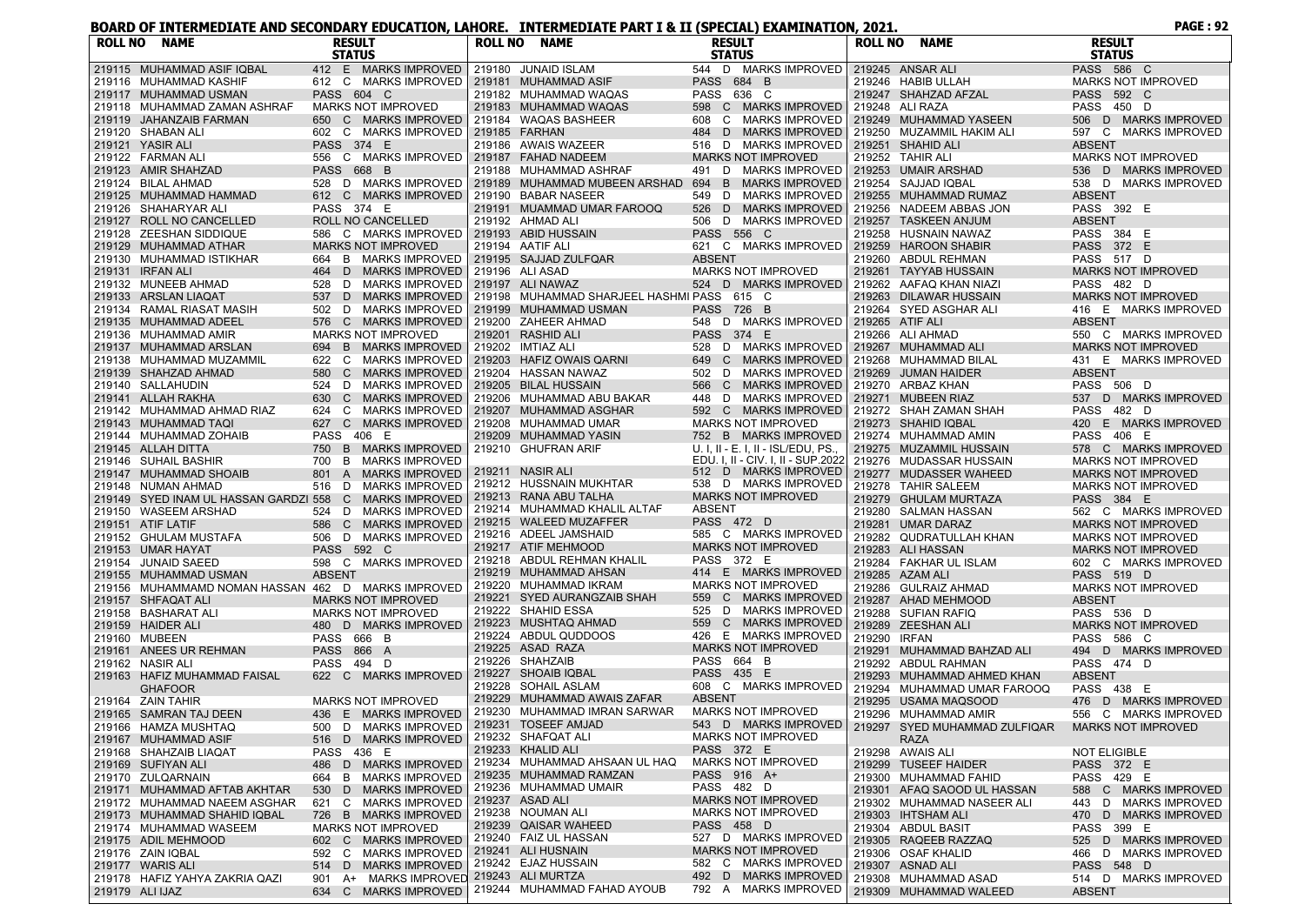|  | PAGE | ٠ | O3 |
|--|------|---|----|
|  |      |   |    |

| <b>ROLL NO NAME</b>                                   | <b>RESULT</b><br><b>STATUS</b>          | <b>ROLL NO NAME</b>                                 | <b>RESULT</b><br><b>STATUS</b>               | <b>ROLL NO NAME</b>                                | <b>RESULT</b><br><b>STATUS</b>               |
|-------------------------------------------------------|-----------------------------------------|-----------------------------------------------------|----------------------------------------------|----------------------------------------------------|----------------------------------------------|
| 219310 MUDDSAR MASEEH                                 | <b>ABSENT</b>                           | 219376 MUHAMMAD NADEEM                              | <b>PASS 526 D</b>                            | 219441 HAIDER NAWAZ SHAH                           | <b>PASS 564 C</b>                            |
| 219311 MUHAMMAD UMAIR                                 | PASS 426 E                              | 219377 MUHAMMAD USMAN                               | 700 B MARKS IMPROVED   219442 ZESHAN ALI     |                                                    | PASS 746 B                                   |
| 219312 ASIF SHAHBAZ                                   | PASS 626 C                              | 219378 MOIN U DIN                                   | <b>PASS 374 E</b>                            | 219443 SHAHZEB ALI                                 | <b>PASS 506 D</b>                            |
| 219313 UZAIR UL HASSAN                                | <b>NOT ELIGIBLE</b>                     | 219379 HASNAIN ALTAF                                | <b>MARKS NOT IMPROVED</b>                    | 219444 SAJID GHAFOOR                               | 538 D MARKS IMPROVED                         |
| 219314 MUHAMMAD SAFYAN                                | <b>MARKS NOT IMPROVED</b>               | 219380 ALI ABBAS                                    | 495 D MARKS IMPROVED   219445 GULZAR HUSSAIN |                                                    | <b>MARKS NOT IMPROVED</b>                    |
| 219315 MUHAMMAD BILAL                                 | 470 D MARKS IMPROVED                    | 219381 ZIA UL REHMAN                                | <b>UMC CASE</b>                              | 219446 BABAR HAMEED                                | <b>PASS 438 E</b>                            |
| 219316 MUHAMMAD KASHIF                                | <b>MARKS NOT IMPROVED</b>               | 219382 MUHAMMAD FAISAL                              | ABSENT                                       | 219447 AHAD ALI                                    | PASS 431 E                                   |
| 219317 MUHAMMAD ABDUL WAHAB                           | <b>ABSENT</b>                           | 219383 MUHAMMAD HAROON                              | 513 D MARKS IMPROVED                         | 219448 QAMIR ABBAS                                 | <b>PASS 812 A</b>                            |
| 219318 HASEEB NAWAZ                                   | 480 D MARKS IMPROVED                    | 219384 MUHAMMAD SULYMAN                             | 526 D MARKS IMPROVED                         | 219449 MUHAMMAD SHAHRYAR                           | 528 D MARKS IMPROVED                         |
| 219319 MANGTA MANZOOR                                 | <b>MARKS NOT IMPROVED</b>               | 219385 MUHAMMAD TOHEED ASLAM                        | <b>MARKS NOT IMPROVED</b>                    | 219450 ASAD MAQBOOL                                | <b>PASS 430 E</b>                            |
| 219320 SAYAD FAHAD ALI SHAH                           | PASS 442 D                              | 219386 AFFAN SHAFQAT BHUTTA                         | ECO. I, II - ANN.2022                        | 219451 SHAHZADA HASSAN RAZA                        | PASS 607 C                                   |
| 219321 WASIF AKHLAQ                                   | 587 C MARKS IMPROVED                    | 219387 SAEED UL HAQ                                 | <b>ABSENT</b>                                | 219452 HAFIZ MUHAMMAD ZAIN                         | 615 C MARKS IMPROVED                         |
| 219322 MUHAMMAD BILAL                                 | PASS 474 D                              | 219388 SHAHZAD HUSSAIN                              | 692 B MARKS IMPROVED                         | 219453 ADEEL                                       | <b>PASS 462 D</b>                            |
| 219323 MUHAMMAD WAQAS                                 | <b>MARKS NOT IMPROVED</b>               | 219389 HUSNAIN                                      | PASS 514 D                                   | 219454 ANFAL HUSSAIN                               | <b>MARKS NOT IMPROVED</b>                    |
| 219324 MUHAMMAD ADNAN                                 | PASS 644 C                              | 219390 MUAWYIA ZAFAR BHATTI                         | 496 D MARKS IMPROVED   219455 RASHID MASIH   |                                                    | 666 B MARKS IMPROVED                         |
| 219325 USMAN SAEEED MIRZA                             | PASS 684 B                              | 219391 AHMAD HASSAN CHOUDHARY PASS 570 C            |                                              | 219456 GHULAM JILANI                               | <b>MARKS NOT IMPROVED</b>                    |
| 219326 BILAL SAFDAR                                   | 716 B MARKS IMPROVED                    | 219392 MUHAMMAD NISAR                               | 688 B MARKS IMPROVED                         | 219457 MUHAMMAD AFZAL                              | 750 B MARKS IMPROVED                         |
| 219327 MUHAMMAD DANIAL                                | PASS 544 D                              | 219393 ALI HAIDER                                   | <b>PASS 378 E</b>                            | 219458 MUHAMMAD HAROON                             | <b>MARKS NOT IMPROVED</b>                    |
| 219328 MUHAMMAD HAMZA                                 | PASS 372 E                              | 219394 AHMAD ALI                                    | PASS 462 A (ADD)                             | 219459 HAFIZ MUHAMMAD SHAHZAD                      | <b>PASS 646 C</b>                            |
| 219329 RIZWAN FARAZ                                   | 400 E MARKS IMPROVED                    | 219395 SOHAIB ALI                                   | <b>ABSENT</b>                                | 219460 AZIZ-UR-REHMAN SHAHZAD                      | PASS 346 C (ADD)                             |
| 219330 MOHSAN ALI                                     | PASS 524 D                              | 219396 ASLAM                                        | <b>MARKS NOT IMPROVED</b>                    | 219461 MUHAMMAD AZHAR SAEED                        | 462 D MARKS IMPROVED                         |
| 219331 MUHAMMAD SULMAN                                | <b>PASS 386 E</b>                       | 219397 MUHAMMAD SAFYAN MAHBOOB 512 D MARKS IMPROVED |                                              | 219462 FARHAN ALI                                  | 470 D MARKS IMPROVED                         |
| 219332 WAQAS HAIDER                                   | <b>PASS 706 B</b>                       | 219398 MUHAMMAD TAYYAB                              | 550 C MARKS IMPROVED                         | 219463 HAMZA SHARIF                                | 591 C MARKS IMPROVED                         |
| 219333 SYED LUQMAN TAHIR                              | PASS 583 C                              | 219399 ROLL NO CANCELLED                            | <b>ROLL NO CANCELLED</b>                     | 219464 MUHAMMAD IKRAM                              | <b>NOT ELIGIBLE</b>                          |
| 219334 SHOAIB ANWAR                                   | PASS 484 D                              | 219400 USAMA REHMAN                                 | <b>PASS 594 C</b>                            | 219465 MUHAMMAD JUNAID JAVED                       | 642 C MARKS IMPROVED                         |
| 219335 ZAFAR AKRAM                                    | PASS 684 B                              | 219401 ABDULLAH AKRAM                               | <b>PASS 713 B</b>                            | 219466 SHERAZ ALI                                  | <b>MARKS NOT IMPROVED</b>                    |
| 219336 ALI HAIDER                                     | <b>PASS 548 D</b>                       | 219402 ALI HAMZA                                    | <b>NOT ELIGIBLE</b>                          | 219467 HAMZA SALEEM                                | <b>MARKS NOT IMPROVED</b>                    |
| 219337 ALI USMAN                                      | 602 C MARKS IMPROVED                    | 219403 MUHAMMAD AWAIS                               | <b>PASS 550 C</b>                            | 219468 MUHAMMAD ZOHAIB                             | 543 D MARKS IMPROVED                         |
| 219338 MUHAMMAD ASHRAF ASLAM                          | 514 D MARKS IMPROVED                    | 219404 MUHAMMAD USMAN                               | PASS 605 C                                   | 219469 MUNEEB AHMAD                                | <b>PASS 372 E</b>                            |
| 219339 USAMA IRSHAD                                   | 520 D MARKS IMPROVED                    | 219405 IBRAR HASSAN                                 | <b>MARKS NOT IMPROVED</b>                    | 219470 MUHAMMAD NAEEM                              | 759 B MARKS IMPROVED                         |
| 219340 KAMRAN HUSSAIN                                 | <b>PASS 408 E</b>                       | 219406 BASIT SAAD                                   | <b>MARKS NOT IMPROVED</b>                    | 219471 NISAR ALI                                   | 506 D MARKS IMPROVED                         |
| 219341 AWAIS MUSHTAQ                                  | 500 D MARKS IMPROVED                    | 219407 MUHAMMAD HAMZA                               | 506 D MARKS IMPROVED                         | 219472 JUNAID KARAMAT                              | <b>PASS 502 D</b>                            |
| 219342 ZAIN GHAZANFAR                                 | PASS 298 D (ADD)                        | 219408 AQIB ALI                                     | PASS 426 E                                   | 219473 MUHAMMAD FARHAN YAQOOB MARKS NOT IMPROVED   |                                              |
| 219343 ALI HUSSAIN                                    | 537 D MARKS IMPROVED                    | 219409 SHAHBAZ SHAHID                               | PASS 394 E                                   | 219474 MUHAMMAD UBAID ULLAH                        | 598 C MARKS IMPROVED                         |
| 219344 MUHAMMAD IBRAHIM VIRK                          | <b>MARKS NOT IMPROVED</b>               | 219410 KASHIF HUSSAIN                               | PASS 684 B                                   | 219475 BABAR ALI                                   | 544 D MARKS IMPROVED                         |
| 219345 MUHAMMAD JAWAD AHMAD                           | <b>NOT ELIGIBLE</b>                     | 219411 WASIM ABBAS                                  | <b>PASS 580 C</b>                            | 219476 GHULAM EISA                                 | PASS 332 C (ADD)                             |
| 219346 MUHAMMAD NAQEEB                                | UMC CASE                                | 219412 AZIZ UR REHMAN                               | 524 D MARKS IMPROVED                         | 219477 WAJAHAT ALI RANA                            | 484 D MARKS IMPROVED                         |
| 219347 MUHAMMAD USMAN                                 | PASS 198 E (ADD)                        | 219413 ALI RAZA                                     | <b>PASS 666 B</b>                            | 219478 UBAID PERVAIZ                               | ABSENT                                       |
| 219348 HASSAN TAUQEER                                 | ABSENT                                  | 219414 AHMAD MEHBOOB                                | 600 C MARKS IMPROVED                         | 219479 MUHAMMAD USAMA TARIQ                        | 468 D MARKS IMPROVED                         |
| 219349 GHAYYOUR ARSHAD JAVED                          | <b>ABSENT</b>                           | 219415 MUHAMMAD TALHA RASHEED                       | 430 E MARKS IMPROVED                         | 219480 DANISH ZAMIR                                | 398 E MARKS IMPROVED                         |
| 219350 GUL ZAIB                                       | PASS 568 C                              | 219416 MUHAMMAD UMAIR CHAND                         | ROLL NO. SLIP NOT ISSUED                     | 219481 HAMZA BAKIR                                 | <b>ABSENT</b>                                |
| 219351 ADEEL AHMAD                                    | <b>ABSENT</b>                           | 219417 SAAD ULLAH                                   | 500 D MARKS IMPROVED                         | 219482 MUHAMMAD IBRAR                              | <b>PASS 388 E</b>                            |
| 219352 ASIF ALI                                       | PASS 557 C                              | 219418 SHEERAZ GHAFOOR                              | U. I, II - E. I, II - ISL/EDU, PS.,          | 219483 MUHAMMAD TAQI ABBAS                         | <b>ABSENT</b>                                |
| 219353 SHAHMEER HUSSAIN                               | <b>ABSENT</b>                           |                                                     | EDU. I, II - ANN.2023                        | 219484 RASHID ALI                                  | <b>MARKS NOT IMPROVED</b>                    |
| 219354 SHAHZAMAN                                      | <b>PASS 584 C</b>                       | 219419 UMAR DRAZ                                    | 505 D MARKS IMPROVED                         | 219485 HAMZA BIN NADEEM                            | 442 D MARKS IMPROVED                         |
| 219355 NOAMAN FAROOQ                                  | <b>MARKS NOT IMPROVED</b>               | 219420 MUHAMMAD AQIB ZUBAIR                         | PASS 400 E                                   | 219486 MUHAMMAD NOMAN ANWAR                        | <b>PASS 492 D</b>                            |
| 219356 SHERAZ HUSSAIN                                 | PASS 684 B                              | 219421 MUHAMMAD ARSLAN                              | <b>PASS</b><br>790 A                         | 219487 ALI RAZA                                    | PASS 522 D                                   |
| 219357 ABDUL AZIZ                                     | 528 D MARKS IMPROVED                    | 219422 MUHAMMAD SAJID ZULFIQAR                      | PASS 448 D                                   | 219488 RANA IHTASHAM KHAN                          | <b>MARKS NOT IMPROVED</b>                    |
| 219358 MUHAMMAD ARSLAN                                | PASS 372 E                              | 219423 MUHAMMAD UMER DIN BUTT                       | PASS 602 C                                   | 219489 MUHAMMAD JABBAR                             | <b>ABSENT</b>                                |
| 219359 USMAN ALI                                      | 544 D MARKS IMPROVED                    | 219424 IZHARULLAH                                   | PASS 634 C                                   | 219490 KASHIF ALI                                  | 672 B MARKS IMPROVED                         |
| 219360 AMMAR NASEER                                   | <b>ABSENT</b>                           | 219425 ATIF ZULIFQAR                                | <b>MARKS NOT IMPROVED</b>                    | 219491 MIAN SHAHBAZ KOKAB                          | 566 C MARKS IMPROVED                         |
| 219361 SHAHERYAR RASHID                               | <b>ABSENT</b>                           | 219426 MALIK ADEEL ABBAS                            | <b>PASS 536 D</b>                            | 219492 MEHRAN ALI                                  | 470 D MARKS IMPROVED                         |
| 219362 SAQLAIN ABID                                   | PASS 492 D                              | 219427 USAMA ASHIQ                                  | PASS 462 D                                   | 219493 MUHAMMAD JUNAID                             | 470 D MARKS IMPROVED                         |
| 219363 HUSNAIN                                        | <b>ABSENT</b>                           | 219428 IJAZ ASHIQ                                   | <b>MARKS NOT IMPROVED</b>                    | 219494 SYED IHSAN HAIDER                           | <b>PASS 576 C</b>                            |
| 219364 FAIZAN AFZAL                                   | <b>PASS 440 D</b>                       | 219429 ALI HAMZA                                    | <b>PASS 538 D</b>                            | 219495 MUBEEN AHMAD                                | 516 D MARKS IMPROVED                         |
| 219365 MUHAMMAD QAVI                                  | 539 D MARKS IMPROVED                    | 219430 MUHAMMAD AURAIZ ALI ALVI                     | PASS 430 E                                   | 219496 RANA ALI SHER                               | 430 E MARKS IMPROVED                         |
| 219366 MUHAMMAD TALHA                                 | 639 C MARKS IMPROVED                    | 219431 MUHAMMAD NAVEED                              | <b>PASS 410 E</b>                            | 219497 RANA MUHAMMAD ALI JABBAR MARKS NOT IMPROVED |                                              |
| 219367 UMAIR AHMAD                                    | <b>MARKS NOT IMPROVED</b>               | 219432 MALIK ZEESHAN                                | PASS 469 D                                   |                                                    |                                              |
|                                                       |                                         | 219433 ZEESHAN GULZAR                               | <b>MARKS NOT IMPROVED</b>                    | 219498 MUHAMMAD BILAL                              | PASS 458 D                                   |
| 219368 ZAIN BADAR ASHFAQ AHMAD<br>219369 ABDUL REHMAN | <b>PASS 372 E</b><br>UMC CASE           | 219434 HUNZLA ABDUL SATTAR                          | 838 A MARKS IMPROVED                         | 219499 MUHAMMAD SHAZAIB KHAN<br>219500 ARSLAN ALI  | 595 C MARKS IMPROVED                         |
|                                                       |                                         | 219435 WAQAS ALI                                    | <b>PASS 702 B</b>                            | 219501 USMAAN ALI KHAN                             | 810 A MARKS IMPROVED<br>556 C MARKS IMPROVED |
| 219370 ALI SHER<br>219371 RAZA ABBAS                  | PASS 686 B<br><b>MARKS NOT IMPROVED</b> | 219436 HASSAN ALI                                   | <b>ABSENT</b>                                |                                                    | PASS 400 E                                   |
| 219372 RANA MUHAMMAD SHAZIB                           | <b>ABSENT</b>                           | 219437 SHOUKAT ALI                                  | <b>MARKS NOT IMPROVED</b>                    | 219502 ASAD AKRAM                                  | PASS 922 A+                                  |
| 219373 MUHAMMAD ABDULLAH                              | PASS 436 E                              | 219438 FAIZAN ALI                                   | 655 C MARKS IMPROVED                         | 219503 BASHARAT HUSSAIN<br>219504 USAMA SALEEM     | 414 E MARKS IMPROVED                         |
|                                                       |                                         | 219439 AQIB HUSSAIN                                 | PASS 480 D                                   | 219505 MUHAMMAD ZOHAIB IJAZ                        |                                              |
| 219374 MUHAMMAD AWAIS                                 | <b>MARKS NOT IMPROVED</b>               | 219440 ABAD UR REHMAN BHUTTA                        | PASS 546 D                                   |                                                    | <b>PASS 372 E</b>                            |
| 219375 MUHAMMAD ILYAS                                 | ABSENT                                  |                                                     |                                              | 219506 ALI RAFIQUE                                 | PASS 372 E                                   |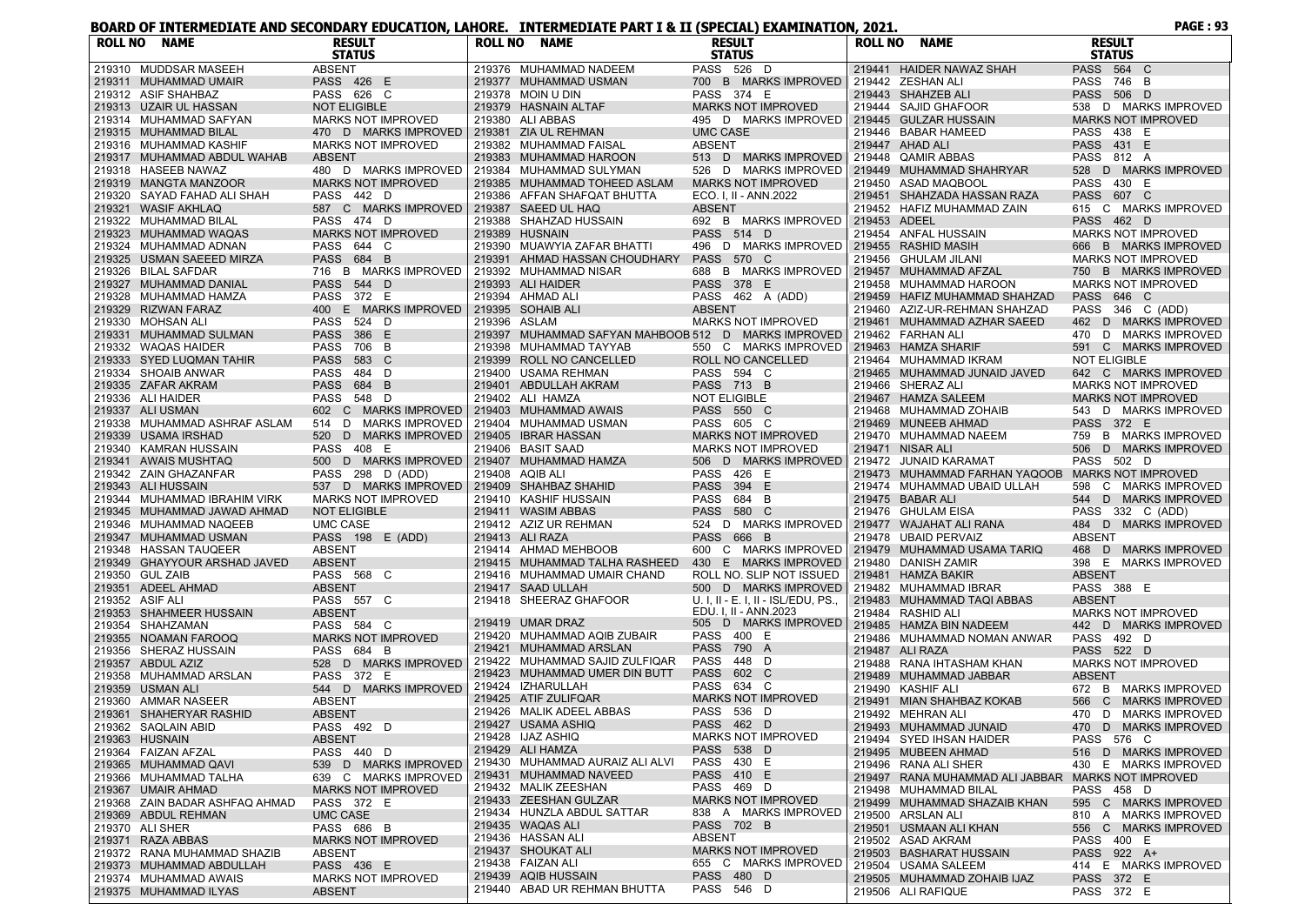| <b>ROLL NO NAME</b>                                  | <b>RESULT</b>                                          | PONNP OF INTENTIFARIE MID SECONDANT EDUCATION, EMICINE - INTENTIFARIE FANT I & II (SFECIAE) EMMTINIMISM, EVELI<br><b>ROLL NO NAME</b> | RESULT                              | ROLL NO NAME                                           | <b>RESULT</b>                                                              |
|------------------------------------------------------|--------------------------------------------------------|---------------------------------------------------------------------------------------------------------------------------------------|-------------------------------------|--------------------------------------------------------|----------------------------------------------------------------------------|
|                                                      | <b>STATUS</b>                                          |                                                                                                                                       | <b>STATUS</b>                       |                                                        | <b>STATUS</b>                                                              |
| 219507 SHAHID REHMAN                                 |                                                        | 778 A MARKS IMPROVED 219571 MUHAMMAD TAUQEER NASIR 556 C MARKS IMPROVED 219634 MUHAMMAD TOFAIL                                        |                                     |                                                        | <b>ABSENT</b>                                                              |
| 219508 MUHAMMAD ALI                                  | <b>MARKS NOT IMPROVED</b>                              | 219572 WAQAS TUFAIL                                                                                                                   |                                     | 444 D MARKS IMPROVED   219635 MUHAMMAD USMAN           | <b>ABSENT</b>                                                              |
| 219509 AHMAR EJAZ                                    | 725 B MARKS IMPROVED   219573 RAHAT ULLAH              |                                                                                                                                       | 486 D MARKS IMPROVED                | 219636 SAJAWAL MASIH                                   | PASS 624 C                                                                 |
| 219510 SAAD HASSAN                                   | <b>MARKS NOT IMPROVED</b>                              | 219574 SYED UMAR HUSSAIN SHAH 523 D MARKS IMPROVED                                                                                    |                                     | 219637 ANEES AHMAD                                     | <b>PASS 716 B</b>                                                          |
| 219511 SAMEED IRSHAD                                 | ABSENT                                                 | 219575 TALHA TARIQ                                                                                                                    | <b>MARKS NOT IMPROVED</b>           | 219638 MALIK MUHAMMAD UMAR                             | PASS 514 D                                                                 |
| 219512 MUHAMMAD KAIF NASIR                           | 500 D MARKS IMPROVED   219576 DANISH ALI               |                                                                                                                                       | 850 A MARKS IMPROVED                | <b>FAROOQ</b>                                          |                                                                            |
| 219513 MOAAZ MEHMOOD                                 | <b>PASS 741 B</b>                                      | 219577 HAFIZ MOHAMMAD SAIFULLAH PASS 426 E                                                                                            |                                     | 219639 UZAIR ULLAH KHAN                                | <b>NOT ELIGIBLE</b>                                                        |
| 219514 TANVEER ALI                                   | <b>PASS 382 E</b>                                      | ALAM                                                                                                                                  |                                     | 219640 HUSNAIN RAZA                                    | 550 C MARKS IMPROVED                                                       |
| 219515 MUHAMMAD MUNEEB                               |                                                        | 600 C MARKS IMPROVED   219578 ARSLAN TAHIR QURESHI                                                                                    | NOT ELIGIBLE                        | 219641 ASHRAF ALI                                      | <b>PASS 622 C</b>                                                          |
| 219516 NADIR HUSSAIN                                 | <b>PASS 414 E</b>                                      | 219579 ZEESHAN BAIG                                                                                                                   | U. I, II - E. I, II - ISL/EDU, PS., | 219642 ABDUL AHAD                                      | MARKS NOT IMPROVED                                                         |
| 219517 ALI ADIL                                      | <b>PASS 372 E</b>                                      |                                                                                                                                       | ISL.ST. I, II - SUP.2022            | 219643 ALI HAIDER                                      | 600 C MARKS IMPROVED                                                       |
| 219518 ALI KUMAIL                                    | PASS 900 A+                                            | 219580 M. TALHA QAZI                                                                                                                  | PASS 378 E                          | 219644 MUHAMMAD ADNAN                                  | PASS 578 C                                                                 |
| 219519 HAFIZ HAMMAD AHMAD                            | 806 A MARKS IMPROVED                                   | 219581 HAMZA NAVEED KAYANI                                                                                                            | 508 D MARKS IMPROVED                | 219645 MUHAMMAD HAMZA KHAN                             | 442 D MARKS IMPROVED                                                       |
| 219520 ABDUL REHMAN                                  | 512 D MARKS IMPROVED                                   | 219582 ALI HASSIN                                                                                                                     | <b>PASS 386 E</b>                   | 219646 MUHAMMAD SHAHEEN AMJAD FAIL                     |                                                                            |
| 219521 ALI ABBAS                                     | PASS 592 C                                             | 219583 ALI USMAN ASLAM                                                                                                                | 439 E MARKS IMPROVED                | 219647 MUHAMMAD TAYYAB                                 | <b>MARKS NOT IMPROVED</b>                                                  |
| 219522 MUSTAFA AIJAZ                                 | 556 C MARKS IMPROVED                                   | 219584 RANA SAYAF BIN ARIF                                                                                                            | 730 B MARKS IMPROVED                | 219648 NOMAN                                           | <b>PASS 422 E</b>                                                          |
| 219523 MAZAHIR HUSSAIN                               | 572 C MARKS IMPROVED                                   | 219585 JAWAD AJMAL                                                                                                                    | PASS 564 C                          | 219649 MUSAWIR HUSSAIN                                 | PASS 934 A+                                                                |
| 219524 MUHAMMAD USMAN ANTALL PASS 372 E              |                                                        | 219586 MUHAMMAD ABU BAKER KHAN PASS 452 D                                                                                             |                                     | 219650 MUNEEB AHMED KHAN                               | 502 D MARKS IMPROVED                                                       |
| 219525 MANSOOR TARIQ                                 | PASS 398 E                                             | 219587 MUHAMMAD AMIN                                                                                                                  | <b>ABSENT</b>                       | 219651 KALEEM ULLAH                                    | <b>MARKS NOT IMPROVED</b>                                                  |
| 219526 JUNAID ASIF                                   | 536 D MARKS IMPROVED                                   | 219588 MUHAMMAD AZEEM UR                                                                                                              | MARKS NOT IMPROVED                  | 219652 NADIR ALI PAHAT                                 | 512 D MARKS IMPROVED                                                       |
| 219527 MUHAMMAD IRFAN                                | <b>MARKS NOT IMPROVED</b>                              | REHMAN                                                                                                                                |                                     | 219653 USAMA FAROOQ                                    | 570 C MARKS IMPROVED                                                       |
| 219528 MUZAMMIL AHMED                                | ABSENT                                                 | 219589 MUHAMMAD FARMAN MALIK                                                                                                          | PASS 406 E                          | 219654 TAYYAB                                          | <b>PASS 374 E</b>                                                          |
| 219529 HAMZA MAJEED                                  | <b>PASS 506 D</b>                                      | 219590 MUHAMMAD SAAD SHAHID                                                                                                           | <b>MARKS NOT IMPROVED</b>           | 219655 ATA ALAHI                                       | PASS 386 B (ADD)                                                           |
| 219530 MUHAMMAD NAVEED                               | <b>PASS 382 E</b>                                      | 219591 MUHAMMAD WAQAS                                                                                                                 | <b>MARKS NOT IMPROVED</b>           | 219656 RANA BEHRAAM JAMIL KHAN                         | PASS 694 B                                                                 |
| 219531 AMRAT ABBAS                                   |                                                        | 450 D MARKS IMPROVED   219592 MUHAMMAD ZAIN IBRAHIM                                                                                   | <b>MARKS NOT IMPROVED</b>           | 219657 SOHAIL MEHBOOB                                  | ABSENT                                                                     |
| 219532 MUDDASAR HASSAN                               | <b>PASS 764 B</b>                                      | 219593 MUHAMMAD ZAIN TARIQ                                                                                                            | PASS 372 E                          | 219658 MUHAMMAD HARIS                                  | PASS 474 D                                                                 |
| 219533 IMTIAZ ALI                                    | PASS 1036 A+                                           | 219594 RAHAT KHAN                                                                                                                     | 676 B MARKS IMPROVED                | 219659 MUHAMMAD IBRAHIM                                | 512 D MARKS IMPROVED                                                       |
| 219534 SAMUEL GULZAR                                 | <b>MARKS NOT IMPROVED</b>                              | 219595 BILAWAL HUSSAIN                                                                                                                | <b>PASS 866 A</b>                   | 219660 MUHAMMAD RAHIL AFZAL                            | <b>MARKS NOT IMPROVED</b>                                                  |
| 219535 ABDUL REHEEM                                  | <b>MARKS NOT IMPROVED</b>                              | 219596 SYED HAMZA CHANGAIZ                                                                                                            | PASS 480 D                          | 219661 EHSAN ASIF                                      | <b>MARKS NOT IMPROVED</b>                                                  |
| 219536 MUHAMMAD QASIM MEHAR                          | MARKS NOT IMPROVED                                     | 219597 DAMEER FAHAD ANSARI                                                                                                            | PASS 738 B                          | 219662 AZHAR ALI                                       | 480 D MARKS IMPROVED                                                       |
| 219537 SHAN CHAUDHARY                                | 442 D MARKS IMPROVED                                   | 219598 ATIF IJAZ                                                                                                                      | PASS 426 E                          | 219663 SYED MUHAMMAD JAWAD ALI PASS 580 C              |                                                                            |
| 219538 MUAZZAM ALI                                   | 535 D MARKS IMPROVED                                   | 219599 SHAHERYAR ZAFAR                                                                                                                | 588 C MARKS IMPROVED                | 219664 ASHFAQ ALI                                      | 494 D MARKS IMPROVED                                                       |
| 219539 ALI SHAN AYYAZ                                | 465 D MARKS IMPROVED 219600 RASHID ALI                 |                                                                                                                                       | 472 D MARKS IMPROVED                | 219665 ARMGHAN SULTAN                                  | 870 A MARKS IMPROVED                                                       |
| 219540 SYED MUHAMMAD HUSSAIN PASS 514 D              |                                                        | 219601 KASHIF ALI                                                                                                                     | <b>MARKS NOT IMPROVED</b>           | 219666 HAFIZ MUHAMMAD MUAAZ                            | <b>PASS 410 E</b>                                                          |
| <b>RIZVI</b>                                         |                                                        | 219602 KASHIF ALI                                                                                                                     | 652 C MARKS IMPROVED                | <b>QURESHI</b>                                         |                                                                            |
| 219541 GHULAM MOHIUDDIN                              | 525 D MARKS IMPROVED                                   | 219603 ARIJ ARIF                                                                                                                      | <b>MARKS NOT IMPROVED</b>           | 219667 HUSNAIN TANVEER                                 | <b>PASS 508 D</b>                                                          |
| 219542 SYED DAIAM HAIDER NAQVI                       | MARKS NOT IMPROVED                                     | 219604 GHULAM HUSSAIN                                                                                                                 | PASS 188 D (ADD)                    | 219668 UMAR MAZHAR                                     | <b>PASS 524 D</b>                                                          |
| 219543 ADIL SALEEM                                   | 547 D MARKS IMPROVED                                   | 219605 GHULAM SIBTAIN                                                                                                                 | NOT ELIGIBLE                        | 219669 HUSSNAIN ALTAF                                  | ABSENT                                                                     |
| 219544 MUHAMMAD USMAN                                | 600 C MARKS IMPROVED                                   | 219606 NOUMAN PERVAIZ                                                                                                                 | PASS 372 E                          | 219670 MEHTAB ALI                                      | <b>PASS 386 E</b>                                                          |
| 219545 SIDDIQUE AKBAR                                | <b>ABSENT</b>                                          | 219607 SHERAZ ASLAM                                                                                                                   | <b>MARKS NOT IMPROVED</b>           | 219671 AHMAD REHMAN                                    | <b>NOT ELIGIBLE</b>                                                        |
| 219546 MUJTABA ABBAS                                 | 706 B MARKS IMPROVED                                   | 219608 HUSSAIN ABBAS                                                                                                                  | PASS 900 A+                         | 219672 MUHAMMAD HASSAN SALEEM PASS 372 E               |                                                                            |
| 219547 SYED SHAHSWAR HAIDER                          | <b>MARKS NOT IMPROVED</b>                              | 219609 ABU BAKAR                                                                                                                      | <b>MARKS NOT IMPROVED</b>           | 219673 AHMAR AHMAD                                     | PASS 630 C                                                                 |
|                                                      |                                                        | 219610 ALI HAIDER                                                                                                                     | 568 C MARKS IMPROVED                |                                                        |                                                                            |
| 219548 SABIR ALI<br>219549 MUHAMMAD ZUBAIR           | <b>MARKS NOT IMPROVED</b>                              | 219611 ALI HASSAN                                                                                                                     | <b>PASS 462 D</b>                   | 219674 AWAIS KHAN                                      | PASS 748 B                                                                 |
|                                                      | <b>MARKS NOT IMPROVED</b><br><b>MARKS NOT IMPROVED</b> | 219612 MOHAMMAD ADAN                                                                                                                  | 612 C MARKS IMPROVED                | 219675 DANIYAL ALI KHAN<br>219676 HAFIZ MUHAMMAD IRFAN | <b>ABSENT</b><br><b>NOT ELIGIBLE</b>                                       |
| 219550 HAMZA RASOOL                                  | 488 D MARKS IMPROVED                                   | 219613 MUHAMMAD HAMZA                                                                                                                 | 534 D MARKS IMPROVED                | 219677 FAISAL ABBAS                                    | 544 D MARKS IMPROVED                                                       |
| 219551 MUHAMMAD UMAIR<br>219552 MOBEEN YASEEN BHATTI | PASS 444 D                                             | 219614 MUHAMMAD JAWAD ASLAM                                                                                                           | 772 A MARKS IMPROVED                |                                                        |                                                                            |
|                                                      |                                                        | 219615 MUHAMMAD SHAHZADA                                                                                                              | 767 B MARKS IMPROVED                | 219678 ALI ABBAS                                       | PASS 902 A+                                                                |
| 219553 SHAMEEL YOUSAF                                | <b>MARKS NOT IMPROVED</b>                              | 219616 MUHAMMAD SIYAB                                                                                                                 | <b>ABSENT</b>                       | 219679 RAO QAISAR HAYAT                                | <b>MARKS NOT IMPROVED</b>                                                  |
| 219554 MUHAMMAD WAQAS                                | <b>MARKS NOT IMPROVED</b>                              | 219617 MUHAMMAD UMAR                                                                                                                  | PASS 546 D                          | 219680 FAHAD JAMIL                                     | <b>MARKS NOT IMPROVED</b>                                                  |
| 219555 HAMMAD HUSSAIN                                | ABSENT                                                 | 219618 MUHAMMAD WAQAS                                                                                                                 | MARKS NOT IMPROVED                  | 219681 MUHAMMAD ALI BIN FAISAL                         | 514 D MARKS IMPROVED                                                       |
| 219556 ALI ABBAS                                     | PASS 430 E                                             | 219619 MUHAMMAD WASEEM                                                                                                                | <b>ABSENT</b>                       | 219682 MUHAMMAD HAMZA                                  | U. I, II - E. I, II - ISL/EDU, PS.,<br>CIV. I, II - E/EL. I, II - ANN.2023 |
| 219557 MUTAHIR RASHID                                | UMC CASE                                               | 219620 MUHAMMAD ZEESHAN                                                                                                               | <b>PASS 397 E</b>                   | 219683 MUHAMMAD SHAWAIZ ASLAM 614 C MARKS IMPROVED     |                                                                            |
| 219558 MUHAMMAD NAVEED ANWAR  PASS 418 E             |                                                        | 219621 MUSAWAR KHAN                                                                                                                   | PASS 570 C                          | <b>VIRK</b>                                            |                                                                            |
| 219559   HASNAIN AHMAD BHATTI                        | MARKS NOT IMPROVED                                     | 219622 SYED REHAN SHAH                                                                                                                | PASS 762 B                          | 219684 MUHAMMAD SULTAN NAZEER MARKS NOT IMPROVED       |                                                                            |
| 219560 RANA GHULAM AHMAD                             | 630 C MARKS IMPROVED                                   |                                                                                                                                       |                                     | 219685 AHSAN ALI                                       |                                                                            |
| 219561 RAJA MAZHAR AZIZ                              |                                                        | 602 C MARKS IMPROVED   219623 SYED USMAN HAIDER                                                                                       | PASS 440 D<br>PASS 492 D            |                                                        | PASS 546 D                                                                 |
| 219562 TAHA MUHAMMAD                                 | PASS 614 C                                             | 219624 WASEEM YOUSAF                                                                                                                  |                                     | 219686 FARAZ AHMED BASIT                               | MARKS NOT IMPROVED                                                         |
| 219563 AHMAD RAZA                                    | PASS 486 D                                             | 219625 ROSHAN ALI                                                                                                                     | 516 D MARKS IMPROVED                | 219687 SAAD ALI RANA                                   | 605 C MARKS IMPROVED                                                       |
| 219564 MIRAG RASOOL                                  | 538 D MARKS IMPROVED                                   | 219626 UBAID ALAM                                                                                                                     | <b>NOT ELIGIBLE</b>                 | 219688 AHMED KHAN                                      | PASS 492 D                                                                 |
| 219565 BILAL AHMAD                                   | PASS 372 E                                             | 219627 HAFIZ MUHAMMAD HASEEB                                                                                                          | 561 C MARKS IMPROVED                | 219689 FAREED AHMAD                                    | 505 D MARKS IMPROVED                                                       |
| 219566 MUHAMMAD ABDULLAH JAVED ABSENT                |                                                        | 219628 LIAQAT ALI                                                                                                                     | 436 E MARKS IMPROVED                | 219690 AZEEM GILL                                      | <b>PASS 436 E</b>                                                          |
| 219567 MUHAMMAD ALI                                  | PASS 459 D                                             | 219629 SHAROON KHOKHAR                                                                                                                | PASS 470 D                          | 219691 SHAHWAR HUSSAIN QURASHI                         | U. I, II - E. I, II - ISL/EDU, PS.,                                        |
| 219568 MUHAMMAD AWAIS                                | PASS 384 E                                             | 219630 FAISAL NASIR                                                                                                                   | PASS 472 D                          |                                                        | PHIL. I, II - ANN.2023                                                     |
| 219569 MUHAMMAD NABEEL QAISER                        | U. I, II - E. I, II - ISL/EDU, PS.,                    | 219631 MANZAR SIDDIQUE                                                                                                                | <b>ABSENT</b>                       | 219692 SHAMOON NAWAZ                                   | <b>PASS 430 E</b>                                                          |
|                                                      | ISL.ST. I, II - SUP.2022                               | 219632 MUHAMMAD HURAIRA SALEEM 450 D MARKS IMPROVED                                                                                   |                                     | 219693 ALI SAJAD                                       | PASS 454 D                                                                 |
| 219570 MUHAMMAD TALHA                                |                                                        | 508 D MARKS IMPROVED   219633 MUHAMMAD SHEHARYAR                                                                                      | PASS 619 C                          | 219694 MUHAMMAD TAYYAB                                 | <b>PASS 720 B</b>                                                          |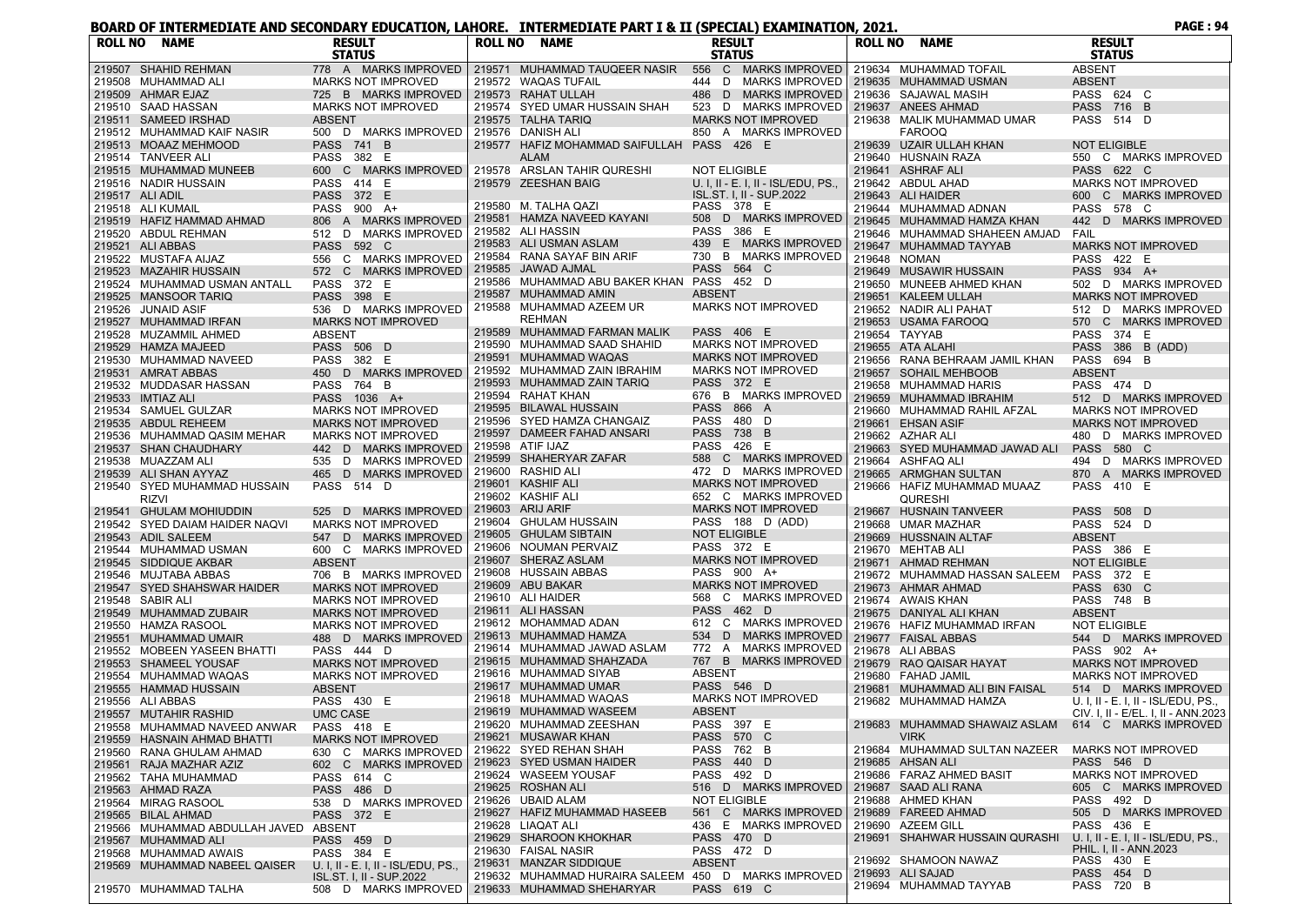| ROLL NO | <b>NAME</b>                     | <b>RESULT</b><br><b>STATUS</b>                                  | <b>ROLL NO NAME</b>                                  | <b>RESULT</b><br><b>STATUS</b>      | <b>NAME</b><br>ROLL NO                                | <b>RESULT</b><br><b>STATUS</b> |
|---------|---------------------------------|-----------------------------------------------------------------|------------------------------------------------------|-------------------------------------|-------------------------------------------------------|--------------------------------|
|         | 219695 WAQAR IQBAL              | 566 C MARKS IMPROVED                                            | 219759 HAROON AFZAL                                  | PASS 738 B                          | 219823 ABDUL RAUF                                     | <b>ABSENT</b>                  |
|         | 219696 ASAD RAZA                | PASS 530 D                                                      | 219760 AMIR ANAYAT                                   | 432 E MARKS IMPROVED                | 219824 FAIZYAB                                        | ABSENT                         |
|         | 219697 SAYED MUHAMMAD KHUNAIN   | <b>PASS 688 B</b>                                               | 219761 ABDUL HASEEB SIDDIQUE                         | PASS 76 E (ADD)                     | 219825 ALI SHAN BHATTI                                | 558 C MARKS IMPROVED           |
|         | 219698 TALHA ANWAR              | 462 D MARKS IMPROVED                                            | 219762 ABDULLAH                                      | 478 D MARKS IMPROVED                | 219826 AHMAD SUBHANI                                  | <b>PASS 566 C</b>              |
|         | 219699 HAFIZ AHMAD SHAHBAZ      | PASS 602 C                                                      | 219763 ALI HAIDER SHAIR                              | <b>PASS 535 D</b>                   | 219827 BILAL MUBARAK                                  | <b>ABSENT</b>                  |
|         | 219700 GHULAM TAHA              | <b>PASS 502 D</b>                                               | 219764 SOHAIL AHMAD                                  | <b>ABSENT</b>                       | 219828 MUHAMMAD ARSLAN                                | 473 D MARKS IMPROVED           |
|         | 219701 KAMRAN                   |                                                                 | 714 B MARKS IMPROVED   219765 MUHAMMAD BILAL AHMAD   | <b>ABSENT</b>                       | 219829 MUHAMMAD DANISH RAFIQ                          | 438 E MARKS IMPROVED           |
|         | 219702 HUSSAIN ABBAS            | PASS 880 A+                                                     | <b>KHAN</b>                                          |                                     | 219830 MUHAMMAD IRFAN                                 | PASS 902 A+                    |
|         | 219703 HASSAM MASOOD            |                                                                 | 654 C MARKS IMPROVED   219766 MUHAMMAD HASHAM ALI    | PASS 272 B (ADD)                    | 219831 MUHAMMAD MOHSIN                                | <b>PASS 511 D</b>              |
|         | 219704 ABDUL REHMAN             | <b>MARKS NOT IMPROVED</b>                                       | 219767 MUHAMMAD NABEEL                               | <b>MARKS NOT IMPROVED</b>           | 219832 MUHAMMAD MUAWIYA                               | <b>PASS 398 E</b>              |
|         | 219705 SHAWAIZ ABBAS            | PASS 484 D                                                      | 219768 MUHAMMAD NAZIM                                | 516 D MARKS IMPROVED                | 219833 MUHAMMAD NISAR                                 | <b>MARKS NOT IMPROVED</b>      |
|         | 219706 HAMZA ABRAR              | <b>PASS 450 D</b>                                               | 219769 MUHAMMAD SALMAN                               | <b>PASS 528 D</b>                   | 219834 MUHAMMAD OMAR KHAN                             | PASS 448 D                     |
|         | 219707 HAMZA ALI                | <b>PASS 497 D</b>                                               | 219770 MUHAMMAD SUMAIR QURASHI ABSENT                |                                     | 219835 MUHAMMAD RAZA                                  | PASS 942 A+                    |
|         | 219708 ALI AKBAR ABBAS          | <b>PASS 512 D</b>                                               | 219771 MUHAMMAD UMAR                                 | <b>MARKS NOT IMPROVED</b>           | 219836 MUHAMMAD SHABAN                                | PASS 586 C                     |
|         | 219709 ALI ZAIN                 | <b>ABSENT</b>                                                   | 219772 MUHAMMAD USAMA                                | 481 D MARKS IMPROVED                | 219837 MUHAMMAD SOHAIL                                | 671 B MARKS IMPROVED           |
|         | 219710 ARHAM EJAZ               | <b>ABSENT</b>                                                   | 219773 MUHAMMAD ZAID FARAZ                           | <b>MARKS NOT IMPROVED</b>           | 219838 MUHAMMAD USMAN                                 | 642 C MARKS IMPROVED           |
|         | 219711 MUHAMMAD ABDULLAH        | <b>MARKS NOT IMPROVED</b>                                       | 219774 USMAN ALI                                     | PASS 288 D (ADD)                    | 219839 RAHAT HUSSAIN RAZA                             | <b>ABSENT</b>                  |
|         | 219712 MUHAMMAD AHMAD NAEEM     | <b>PASS 598 C</b>                                               | 219775 AHSAN ULLAH                                   | <b>ABSENT</b>                       | 219840 ASAD ALI                                       | PASS 838 A                     |
|         | 219713 MUHAMMAD HASEEB          | 582 C MARKS IMPROVED                                            | 219776 BABAR ALI                                     | PASS 484 D                          | 219841 NABEEL NASIR ALI                               | <b>ABSENT</b>                  |
|         | 219714 IMRAN HAFEEZ             | <b>PASS 372 E</b>                                               | 219777 WAQAS AHMAD                                   | 467 D MARKS IMPROVED                | 219842 TALHA RAMZAN                                   | PASS 198 E (ADD)               |
|         | 219715 IRFAN ZAFAR              | 554 C MARKS IMPROVED   219778 MUDASAR SHAFIQ                    |                                                      | <b>NOT ELIGIBLE</b>                 | 219843 SHAHBAZ SHAKEEL                                | <b>MARKS NOT IMPROVED</b>      |
|         | 219716 TAWASL ABBAS             | PASS 924 A+                                                     | 219779 SYED WAQAR HUSSAIN SHAH PASS 571 C            |                                     | 219844 MALIK TAMSHEEL AWAN                            | <b>MARKS NOT IMPROVED</b>      |
|         | 219717 HAFIZ MUHAMMAD IMRAN     | PASS 544 D                                                      | 219780 SULEMAN SHAHID                                | 574 C MARKS IMPROVED                | 219845 HAFIZ MUHAMMAD AZAM                            | <b>NOT ELIGIBLE</b>            |
|         | 219718 GHULAM AHMAD QURESHI     | <b>ABSENT</b>                                                   | 219781 AHMER ALI                                     | <b>PASS 870 A</b>                   | 219846 HAFIZ MUHAMMAD UBAID LTIF 790 A MARKS IMPROVED |                                |
|         | 219719 HASSAN ALI               | <b>PASS 372 E</b>                                               | 219782 SAFFI ULLAH BIN SALEEM                        | <b>PASS 372 E</b>                   | 219847 SAJJAD ALI                                     | <b>PASS 656 C</b>              |
|         | 219720 ABDULLAH                 | <b>PASS 404 E</b>                                               | 219783 KASHIF ALI                                    | <b>ABSENT</b>                       | 219848 SHARJEEL MAHMOOD                               | 448 D MARKS IMPROVED           |
|         | 219721 RIZWAN LATIF             | 553 C MARKS IMPROVED                                            | 219784 FAHID HUSSAIN                                 | NOT ELIGIBLE                        | 219849 SHAROON YOUNAS                                 | PASS 624 C                     |
|         | 219722 MUHAMMAD AHSAN           | PASS 442 D                                                      | 219785 UBAID-UL-HASSAN                               | 580 C MARKS IMPROVED                | 219850 ABDUL REHMAN                                   | 558 C MARKS IMPROVED           |
|         | 219723 MUHAMMAD KASHIF IRSHAD   | 522 D MARKS IMPROVED                                            | 219786 TARIQ JAHANGIR                                | 556 C MARKS IMPROVED                | 219851 ABDULLAH RAFIQUE                               | <b>MARKS NOT IMPROVED</b>      |
|         | 219724 MUHAMMAD NOMAN           | 554 C MARKS IMPROVED                                            | 219787 AHTISHAM SHABBIR                              | 478 D MARKS IMPROVED                | 219852 TAYYAB USMAN                                   | 565 C MARKS IMPROVED           |
|         | 219725 MUHAMMAD SHAHZAD KHAN    | <b>PASS 556 C</b>                                               | 219788 GHULAM HAIDER                                 | <b>PASS 784 A</b>                   | 219853 FAIZAN TARIQ                                   | <b>PASS 644 C</b>              |
|         | 219726 AHSAN BASHIR             | 608 C MARKS IMPROVED                                            | 219789 ABDUL WAHID                                   | PASS 642 C                          | 219854 ALI MUMTAZ                                     | 406 E MARKS IMPROVED           |
|         | 219727 SYED MUJTABA HAIDER RAZA | 534 D MARKS IMPROVED                                            | 219790 AHMAD KHAN                                    | <b>PASS 410 E</b>                   | 219855 ZARAK MALIK                                    | <b>PASS 438 E</b>              |
|         | 219728 KHADIM HUSSAIN           | PASS 774 A                                                      | 219791 MUHAMMAD ABUBAKER                             | 458 D MARKS IMPROVED                | 219856 BILAL HASNAIN                                  | <b>PASS 526 D</b>              |
|         | 219729 SHAHID IQBAL             | 509 D MARKS IMPROVED                                            | 219792 MUHAMMAD BILAL                                | <b>PASS 372 E</b>                   | 219857 MUHAMMAD ADIL                                  | <b>ABSENT</b>                  |
|         | 219730 SHEHROZ AMIR             | 493 D MARKS IMPROVED                                            | 219793 MUHAMMAD IKRAM                                | 557 C MARKS IMPROVED                | 219858 MUHAMMAD ASAD                                  | 460 D MARKS IMPROVED           |
|         | 219731 SHEHROZ IRFAN            | <b>MARKS NOT IMPROVED</b>                                       | 219794 MUHAMMAD IQBAL                                | 502 D MARKS IMPROVED                | 219859 MUHAMMAD GULFAM                                | <b>PASS 415 E</b>              |
|         | 219732 HAMID SHAHZAD            | PASS 442 D                                                      | 219795 MUHAMMAD SHAHBAZ JAVAID PASS 522 D            |                                     | 219860 MUHAMMAD ISMAEEL KHAN                          | 522 D MARKS IMPROVED           |
|         | 219733 MALIK MUHAMMAD HABIB UR  | <b>PASS 428 E</b>                                               | 219796 MUHAMMAD SHAKAR                               | U. I, II - E. I, II - ISL/EDU, PS., | 219861 MUHAMMAD NAUMAN ASIM                           | PASS 448 D                     |
|         | <b>REHMAN AWAN</b>              |                                                                 |                                                      | CIV. I, II - PHIL. I, II - ANN.2023 | 219862 MUHAMMAD SHAHBAZ                               | 413 E MARKS IMPROVED           |
|         | 219734 AWAIS MAJEED             | <b>MARKS NOT IMPROVED</b>                                       | 219797 MUHAMMAD UMAIR                                | <b>MARKS NOT IMPROVED</b>           | 219863 AMMAR KHALID                                   | <b>ABSENT</b>                  |
|         | 219735 DANIYAL SHAHID           | 417 E MARKS IMPROVED                                            | 219798 MUZAMMAL RASHEED                              | ABSENT                              | 219864 ZAHEER ABBAS                                   | PASS 738 B                     |
|         | 219736 SHAKAR KHAN              | 1036 A+ MARKS                                                   | 219799 SADAQAT HUSSAIN                               | PASS 836 A                          | 219865 HAFIZ MUHAMMAD AQEEL                           | <b>PASS 720 B</b>              |
|         |                                 | <b>IMPROVED</b>                                                 | 219800 SYED MUHAMMAD BILAL SHAH 436 E MARKS IMPROVED |                                     | 219866 SHAKEEL HASSAN                                 | PASS 1008 A+                   |
|         | 219737 GHULAM ABBAS             | 683 B MARKS IMPROVED                                            | 219801 TALHA IJAZ                                    | 612 C MARKS IMPROVED                | 219867 USAMA                                          | 472 D MARKS IMPROVED           |
|         | 219738 INAM ULLAH ASHIQ         | <b>ABSENT</b>                                                   | 219802 TALHA MUJAHID                                 | <b>PASS 486 D</b>                   | 219868 UMER RAFAQAT                                   | <b>ABSENT</b>                  |
|         | 219739 UMAR FAROOQ              | PASS 448 D                                                      | 219803 ZAHID NAWAZ                                   | <b>MARKS NOT IMPROVED</b>           | 219869 SHARAFAT HUSSAIN                               | PASS 998 A+                    |
|         | 219740 ABDUL MUEED KHAN         | <b>MARKS NOT IMPROVED</b>                                       | 219804 WASIF LIAQAT SINDHU                           | 622 C MARKS IMPROVED                | 219870 MATTHEW SULEMAN                                | PASS 494 D                     |
|         | 219741 ABDUL REHMAN             | <b>MARKS NOT IMPROVED</b>                                       | 219805 AWAIS ALI                                     | <b>ABSENT</b>                       | 219871 ABDUL BASIT SANWAL                             | 706 B MARKS IMPROVED           |
|         | 219742 ABDUL REHMAN NADEEM      | <b>MARKS NOT IMPROVED</b>                                       | 219806 ABDUL HADEE ARSHAD                            | <b>MARKS NOT IMPROVED</b>           | 219872 HAMZA ALLAH DITTA                              | 486 D MARKS IMPROVED           |
|         | 219743 HAMZA SHAHBAZ            | <b>MARKS NOT IMPROVED</b>                                       | 219807 ABDUL REHMAN DAR                              | <b>PASS 382 E</b>                   | 219873 FARZEEN KHAN                                   | 474 D MARKS IMPROVED           |
|         | 219744 ALI HASSAN               | 604 C MARKS IMPROVED                                            | 219808 JUNAID KHAN                                   | 587 C MARKS IMPROVED                | 219874 MUHAMMAD AMIR RIAZ                             | <b>PASS 538 D</b>              |
|         | 219745 ALI ZAIN                 | <b>MARKS NOT IMPROVED</b>                                       | 219809 ZUBAIR RAZZAQ                                 | <b>PASS 436 E</b>                   | 219875 MUHAMMAD BURHAN ALAM                           | <b>PASS 420 E</b>              |
|         | 219746 MUHAMMAD AHMAD           | 544 D MARKS IMPROVED<br>602 C MARKS IMPROVED   219811 IRFAN ALI | 219810 MUHAMMAD AAMIR HAYAT                          | 458 D MARKS IMPROVED                | 219876 MUHAMMAD EHSAN                                 | 588 C MARKS IMPROVED           |
|         | 219747 MUHAMMAD AYYAN OMER      |                                                                 |                                                      | PASS 636 C                          | 219877 MUHAMMAD FAISAL                                | 514 D MARKS IMPROVED           |
|         | 219748 MUHAMMAD JAMIL           | PASS 506 D                                                      | 219812 AZHAR ALI                                     | <b>PASS 720 B</b>                   | 219878 MUHAMMAD YOUSAF HAMZA                          | 528 D MARKS IMPROVED           |
|         | 219749 MUHAMMAD NASIR           | PASS 472 D                                                      | 219813 DAUD SALEEM                                   | 461 D MARKS IMPROVED                | 219879 ADNAN NISAR                                    | <b>PASS 408 E</b>              |
|         | 219750 MUHAMMAD NOUMAN          | <b>MARKS NOT IMPROVED</b>                                       | 219814 SAYED JAWAD ALI SHAH                          | PASS 930 A+                         | 219880 YAWAR ABBAS                                    | PASS 408 E                     |
|         | 219751 MUHAMMAD SAQIB SARDAR    | 513 D MARKS IMPROVED                                            | 219815 SUBHAN IMRAN                                  | <b>PASS 410 E</b>                   | 219881 SALEEM AKHTAR                                  | <b>PASS 388 E</b>              |
|         | 219752 MUHAMMAD ZUBAIR HUSSAIN  | 481 D MARKS IMPROVED                                            | 219816 SHAHID IQBAL                                  | <b>PASS 514 D</b>                   | 219882 SHAH ZAIB ALI                                  | PASS 426 E                     |
|         | 219753 USMAN GANEE              | <b>ABSENT</b>                                                   | 219817 SHAHZAIB ABBAS                                | <b>PASS 528 D</b>                   | 219883 MUSHTAQ AHMAD                                  | PASS 592 C                     |
|         | 219754 SAAD AZIZ                | 676 B MARKS IMPROVED                                            | 219818 AWAIS AHMAD                                   | PASS 382 E                          | 219884 MIAN ABSAR ALAM                                | 426 E MARKS IMPROVED           |
|         | 219755 SYED MUHAMMAD HAROON     | 462 D MARKS IMPROVED                                            | 219819 MIAN SHAFI ULLAH                              | <b>PASS 515 D</b>                   | 219885 HANNAN HAIDER BUTT                             | <b>MARKS NOT IMPROVED</b>      |
|         | 219756 HAIDER ILYAS GHOURI      | 647 C MARKS IMPROVED                                            | 219820 FAISAL MAQSOOD                                | PASS 642 C                          | 219886 FAISAL KHAN                                    | <b>PASS 372 E</b>              |
|         | 219757 HAFIZ ZOHAIB AHMAD       | <b>PASS 528 D</b>                                               | 219821 DILSHAD ALI                                   | 530 D MARKS IMPROVED                | 219887 DILSHAD AHMAD                                  | <b>MARKS NOT IMPROVED</b>      |
|         | 219758 SHAKIR KHAN              | 481 D MARKS IMPROVED                                            | 219822 ABDUL RAHEEM BUTT                             | 570 C MARKS IMPROVED                | 219888 ALI HASSAN SIDDIQUE                            | <b>MARKS NOT IMPROVED</b>      |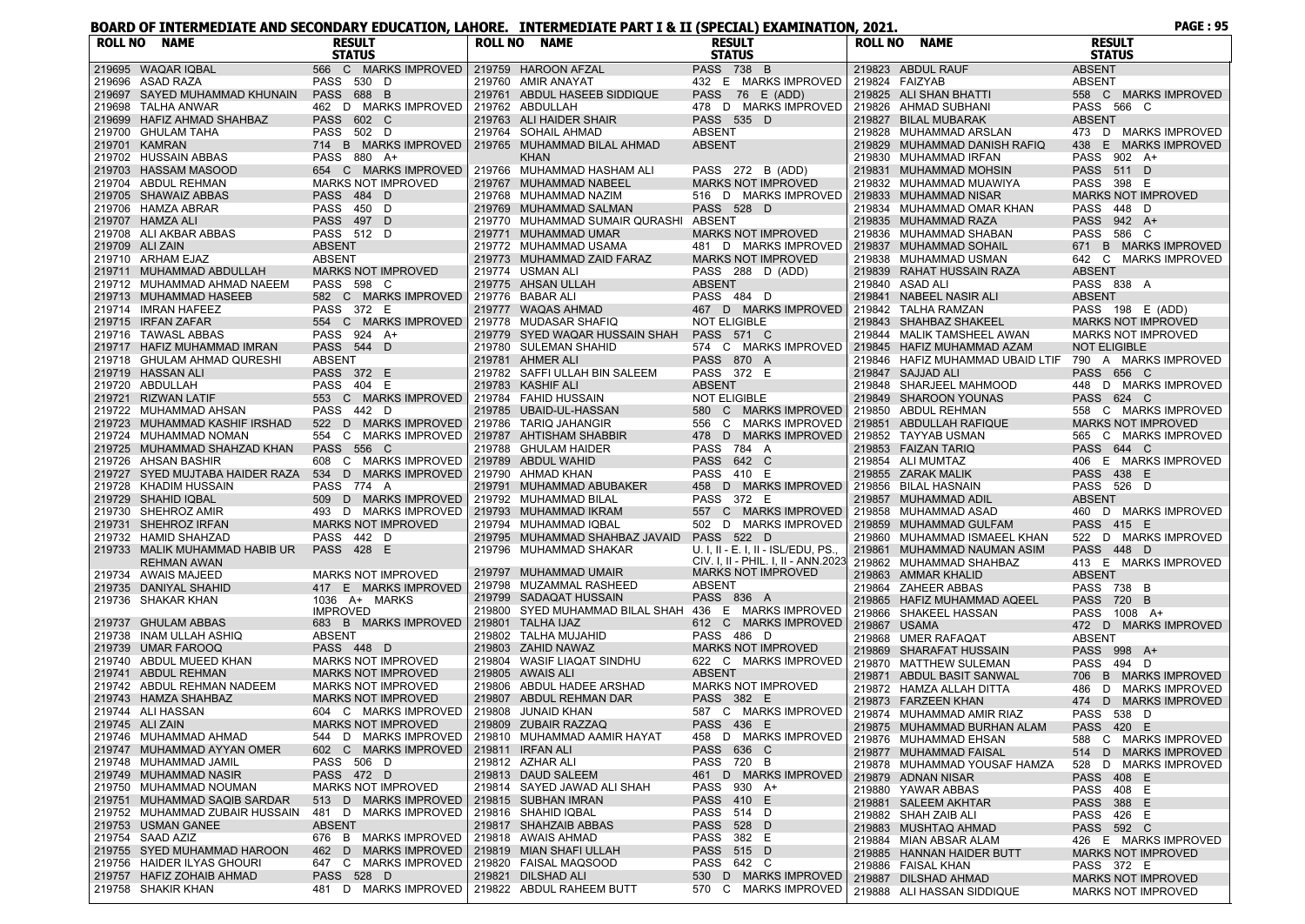| <b>ROLL NO NAME</b>                                     | <b>RESULT</b><br><b>STATUS</b>               | <b>ROLL NO NAME</b>                                                         | <b>RESULT</b><br><b>STATUS</b>               | <b>ROLL NO NAME</b>                                               | <b>RESULT</b><br><b>STATUS</b>                                  |
|---------------------------------------------------------|----------------------------------------------|-----------------------------------------------------------------------------|----------------------------------------------|-------------------------------------------------------------------|-----------------------------------------------------------------|
| 219889 ALI HUSSAIN                                      | PASS 856 A                                   | 219954 ASSEESS BIN SHAHID                                                   | 598 C MARKS IMPROVED                         | 220019 USAMA MAHBOOB                                              | PASS 372 E                                                      |
| 219890 MUHAMMAD FAISAL                                  | 566 C MARKS IMPROVED                         | 219955 SAJID HUSSAIN                                                        | <b>PASS 706 B</b>                            | 220020 UMAR DARAZ                                                 | 438 E MARKS IMPROVED                                            |
| 219891 MUHAMMAD RIZWAN                                  | <b>PASS 384 E</b>                            | 219956 MUNIR HUSSAIN                                                        | <b>PASS 416 E</b>                            | 220021 ABDUL REHMAN ABID                                          | <b>MARKS NOT IMPROVED</b>                                       |
| 219892 MUHAMMAD USMAN                                   | PASS 546 D                                   | 219957 UZAIR YOUNAS                                                         | PASS 374 E                                   | 220022 ABDULLAH                                                   | <b>PASS 384 E</b>                                               |
| 219893 MUHAMMMAD ASKRI RAZA                             | <b>PASS 850 A</b>                            | 219958 GHULAM ABBAS                                                         | PASS 988 A+                                  | 220023 ALI SHAHZAD                                                | <b>MARKS NOT IMPROVED</b>                                       |
| 219894 ABBAS ALI                                        | <b>PASS 736 B</b>                            | 219959 HASSAN AMJID                                                         | <b>PASS 516 D</b>                            | 220024 MUHAMMAD FAIZAN YOUSAF                                     | ABSENT                                                          |
| 219895 FARHAN SIDDIQI                                   | PASS 374 E                                   | 219960 ABDUL MOEED ALI                                                      | 504 D MARKS IMPROVED                         | 220025 MUHAMMAD NAEEM                                             | <b>PASS 372 E</b>                                               |
| 219896 ZAIN UL ABIDEEN<br>219897 ABDUL REHMAN           | PASS 372 E                                   | 908 A+ MARKS IMPROVED 219961 RAO SHEHROZ AZAD<br>219962 RANA MUHAMMAD USMAN | 700 B MARKS IMPROVED<br>PASS 536 D           | 220026 MUHAMMAD NOMAN                                             | <b>MARKS NOT IMPROVED</b>                                       |
| 219898 KHIZAR AHMAD                                     | PASS 484 D                                   | 219963 ZOHAIB                                                               | PASS 606 C                                   | 220027 MUHAMMAD REHMAN<br>220028 MUHAMMAD SAJAWAL                 | <b>PASS 592 C</b><br>PASS 448 D                                 |
| 219899 MUHAMMAD ASLAM DOGAR                             | 603 C MARKS IMPROVED                         | 219964 HURAIRA AHMAD                                                        | 512 D MARKS IMPROVED                         | SHAHZAD                                                           |                                                                 |
| 219900 MUHAMMAD GHOUS                                   | 428 E MARKS IMPROVED                         | 219965 MUHAMMAD ARSLAN SHAKEEL PASS 716 B                                   |                                              | 220029 MUHAMMAD TALHA                                             | 560 C MARKS IMPROVED                                            |
| 219901 MUHAMMAD HAFEEZ                                  | 586 C MARKS IMPROVED                         | 219966 MUHAMMAD RAJAB RAZA                                                  | 876 A MARKS IMPROVED                         | 220030 MUHAMMAD UMAR KHITAB TAJ MARKS NOT IMPROVED                |                                                                 |
| 219902 MUHAMMAD HAMZA NADEEM                            | <b>PASS 380 E</b>                            | 219967 MUHAMMAD SAQIB SAFDAR                                                | <b>MARKS NOT IMPROVED</b>                    | 220031 EHTASHAM KHAN                                              | 580 C MARKS IMPROVED                                            |
| 219903 MUHAMMAD SOHAIL                                  | PASS 586 C                                   | 219968 MUDASIR ABBAS                                                        | <b>PASS 860 A</b>                            | 220032 FAISAL REHMAN ASHRAF                                       | <b>PASS 428 E</b>                                               |
| 219904 MUHAMMAD SOHAIL                                  | <b>PASS 486 D</b>                            | 219969 ABUBAKAR TARIQ                                                       | PASS 592 C                                   | 220033 MOHSIN ALI                                                 | <b>PASS 372 E</b>                                               |
| 219905 MUHAMMAD USAMA                                   | PASS 372 E                                   | 219970 HAFIZ YAQUB                                                          | 484 D MARKS IMPROVED                         | 220034 ABDUL HASSAN                                               | PASS 716 B                                                      |
| 219906 AHSAN IJAZ                                       | <b>PASS 398 E</b>                            | 219971 GHULAM MUHAMMAD KHAN                                                 | PASS 752 B                                   | 220035 ABDULLAH                                                   | 522 D MARKS IMPROVED                                            |
| 219907 YAWAR AHMED KHARAL                               | PASS 474 D                                   | <b>NIAZI</b>                                                                |                                              | 220036 MOIZ AHMED KHAN                                            | <b>MARKS NOT IMPROVED</b>                                       |
| 219908 SYED RAJAB MANZOOR ZAIDY MARKS NOT IMPROVED      |                                              | 219972 SHAN ALI                                                             | <b>PASS 372 E</b>                            | 220037 RAMZAN ARSHAD                                              | PASS 474 D                                                      |
| 219909 MUEED TAHIR                                      | PASS 230 E (ADD)                             | 219973 HASNAIN ALI MIRZA                                                    | <b>PASS 435 E</b>                            | 220038 ALI RAZA                                                   | 502 D MARKS IMPROVED                                            |
| 219910 AHMER KHAN                                       | <b>PASS 381 E</b>                            | 219974 UMER FAROOQ DOGAR                                                    | PASS 320 C (ADD)                             | 220039 MUHAMMAD AHMAD KHAN                                        | 538 D MARKS IMPROVED                                            |
| 219911 ANEES UR REHMAN                                  | 794 A MARKS IMPROVED                         | 219975 MOHSIN ALI                                                           | <b>MARKS NOT IMPROVED</b>                    | 220040 MUHAMMAD REHAN CHISHTI                                     | 504 D MARKS IMPROVED                                            |
| 219912 MAQSOOD RAZA SHEERAZI                            | PASS 642 C                                   | 219976 MUZAMIL RAFIQUE                                                      | PASS 484 D                                   | 220041 MUHAMMAD RIZWAN                                            | 506 D MARKS IMPROVED                                            |
| 219913 ABDULLAH                                         | <b>PASS 388 E</b>                            | 219977 MUHAMMAD ABRAR                                                       | 462 D MARKS IMPROVED                         | 220042 MUHAMMAD RIZWAN                                            | 512 D MARKS IMPROVED                                            |
| 219914 ALI HAMZA ALVI<br>219915 RANA MUHAMMAD USMAN     | 558 C MARKS IMPROVED<br>464 D MARKS IMPROVED | 219978 MUHAMMAD ASHFAQ<br>219979 MUHAMMAD HASSAN EHSAN                      | 556 C MARKS IMPROVED<br>684 B MARKS IMPROVED | 220043 MUHAMMAD UMAIR<br>220044 SYED TURAB ALI AHMED ABDAL ABSENT | <b>PASS 372 E</b>                                               |
| 219916 SHOAIB ASLAM                                     | 402 E MARKS IMPROVED                         | 219980 MUHAMMAD NAVEED                                                      | <b>MARKS NOT IMPROVED</b>                    | 220045 HAIDAR SHAHZAD                                             | <b>PASS 372 E</b>                                               |
| 219917 MUHAMMAD ABDULLAH GHANI PASS 378 E               |                                              | 219981 MUHAMMAD SHAKEEL                                                     | PASS 694 B                                   | 220046 RAHEEL SAEED                                               | <b>PASS 400 E</b>                                               |
| 219918 MUHAMMAD AKHTAR                                  | 400 E MARKS IMPROVED                         | 219982 MUHAMMAD UMER                                                        | <b>PASS 554 C</b>                            | 220047 FAKHAR ZAMAN                                               | <b>MARKS NOT IMPROVED</b>                                       |
| 219919 MUHAMMAD GOHAR ALI                               | <b>ABSENT</b>                                | 219983 USMAN SADIQ                                                          | <b>NOT ELIGIBLE</b>                          | 220048 JAVID HUSSAIN                                              | <b>PASS 742 B</b>                                               |
| 219920 MUHAMMAD HUSNAIN KHAN                            | PASS 506 D                                   | 219984 BABAR ASGHAR                                                         | 570 C MARKS IMPROVED                         | 220049 DANISH ARIF                                                | <b>MARKS NOT IMPROVED</b>                                       |
| 219921 NUMAN ALI                                        | <b>ABSENT</b>                                | 219985 MUBASHER SULTAN HASHMI                                               | <b>PASS 372 E</b>                            | 220050 ARSLAN IQBAL                                               | 492 D MARKS IMPROVED                                            |
| 219922 BABAR ALI                                        | <b>PASS 502 D</b>                            | 219986 HAIDER ALI                                                           | ABSENT                                       | 220051 TAJMMAL HUSSAIN                                            | 848 A MARKS IMPROVED                                            |
| 219923 RAHAT ASHRAF                                     | <b>PASS 372 E</b>                            | 219987 NABEEL AHMAD                                                         | 538 D MARKS IMPROVED                         | 220052 AMIR HUSSAIN                                               | PASS 472 D                                                      |
| 219924 RAFAY NOOR                                       | <b>PASS 386 E</b>                            | 219988 TALHA ZUBAIR BUTT                                                    | PASS 442 D                                   | 220053 AKASH AKHTAR                                               | <b>PASS 398 E</b>                                               |
| 219925 SYED TASEER ABBAS                                | 500 D MARKS IMPROVED                         | 219989 HAFIZ MUHAMMAD RIAZ                                                  | PASS 464 D                                   | 220054 ABDULLAH ARIF                                              | 461 D MARKS IMPROVED                                            |
| 219926 ASIF ALI                                         | 472 D MARKS IMPROVED                         | 219990 UMER NAZIR                                                           | ABSENT                                       | 220055 EJAZ AHMAD KHAN                                            | <b>PASS 534 D</b>                                               |
| 219927 HAFIZ MUHAMMAD ASIF                              | PASS 862 A                                   | 219991 MAHROOZ ALI                                                          | 442 D MARKS IMPROVED                         | 220056 MUHAMMAD BASIT SUHARWRDI PASS 372 E                        |                                                                 |
| 219928 SHERAZ                                           | PASS 464 D                                   | 219992 SHOUKAT WARAAM                                                       | 470 D MARKS IMPROVED                         | 220057 MUHAMMAD IMRAN                                             | <b>PASS 398 E</b>                                               |
| 219929 ABDUL RAHEEM                                     | <b>PASS 372 E</b>                            | 219993 ALI ABBAS                                                            | <b>PASS 652 C</b>                            | 220058 MUHAMMAD TARIQ                                             | PASS 448 D                                                      |
| 219930 SARWAR KHAN                                      | <b>PASS 428 E</b>                            | 219994 RANA WALEED AKHTAR                                                   | 502 D MARKS IMPROVED                         | 220059 MUHAMMAD UMAIR JAVAID                                      | <b>MARKS NOT IMPROVED</b>                                       |
| 219931 HAMZA SHAHZAD                                    | 580 C MARKS IMPROVED<br><b>ABSENT</b>        | 219995 RANA WAQAS ALI<br>219996 MUHAMMAD AWAIS                              | <b>PASS 372 E</b><br><b>PASS 480 D</b>       | 220060 MUHAMMAD UMAIR SHAFIQ<br>220061 USMAN AHMAD                | <b>PASS 384 E</b><br>524 D MARKS IMPROVED                       |
| 219932 ALI SHABRAIZ ASIF<br>219933 RANA MUHAMMAD TAZEEM | 534 D MARKS IMPROVED                         | 219997 MUHAMMAD AYUB SAQIB                                                  | PASS 624 C                                   | 220062 IBRAR AHMED                                                | PASS 656 C                                                      |
| 219934 HUZAIFA NAFEES                                   | <b>PASS 506 D</b>                            | 219998 MUHAMMAD FAIZAN TAHIR                                                | ABSENT                                       | 220063 SYED IRFAN ALI SHAH                                        | PASS 644 C                                                      |
| 219935 MUHAMMAD SHAHERYAR                               | PASS 484 D                                   | 219999 MUHAMMAD HASHIM IQBAL                                                | PASS 608 C                                   | 220064 KHUDA YAR                                                  | <b>PASS 398 E</b>                                               |
| 219936 MUHAMMAD SUBHAN TABISH                           | PASS 448 D                                   | 220000 MUHAMMAD NABEEL                                                      | PASS 462 D                                   | 220065 HAIDER ALI                                                 | <b>MARKS NOT IMPROVED</b>                                       |
| <b>SHAHEEN</b>                                          |                                              | 220001 MUHAMMAD SALMAN                                                      | 416 E MARKS IMPROVED                         | 220066 AHMED ALI                                                  | 528 D MARKS IMPROVED                                            |
| 219937 MUHAMMAD UZAIR                                   | <b>PASS 438 E</b>                            | 220002 USMAN ASGHAR                                                         | <b>MARKS NOT IMPROVED</b>                    | 220067 AMEER HAMZA                                                | PASS 484 D                                                      |
| 219938 JAVED AKHTAR                                     | 484 D MARKS IMPROVED                         | 220003 AHSAN QAISER                                                         | <b>PASS 416 E</b>                            | 220068 SHEHROZ SHARIF                                             | <b>PASS 508 D</b>                                               |
| 219939 JAVID RIAZ                                       | <b>ABSENT</b>                                | 220004 ANWAR AHSAN                                                          | <b>PASS 562 C</b>                            | 220069 SAQIB AKRAM                                                | PASS 512 D                                                      |
| 219940 MALIK USAMA SHAHBAZ                              | <b>PASS 500 D</b>                            | 220005 SHAHID HUSSAIN                                                       | <b>PASS 480 D</b>                            | 220070 HAMID MOBEEN                                               | <b>PASS 372 E</b>                                               |
| 219941 UMAIR SHAHID                                     | <b>PASS 410 E</b>                            | 220006 WASIF MAHMOOD                                                        | PASS 464 D                                   | 220071 ZAIN UL ABIDEN                                             | PASS 450 D                                                      |
| 219942 SAQLAIN ASLAM BHATTI                             | 484 D MARKS IMPROVED                         | 220007 AHMAD MUSTAFA                                                        | <b>PASS 438 E</b>                            | 220072 ABDUL GHAFFAR                                              | 636 C MARKS IMPROVED                                            |
| 219943 USAMA ASHRAF                                     | <b>MARKS NOT IMPROVED</b>                    | 220008 KARAMAT ALI                                                          | 636 C MARKS IMPROVED                         | 220073 FAHAD WAHEED BASRA                                         | PASS 400 E                                                      |
| 219944 FAROOQ IQBAL                                     | PASS 482 D                                   | 220009 MUHAMMAD ABU BAKAR                                                   | <b>PASS 586 C</b>                            | 220074 BILAL IQBAL                                                | PASS 486 D                                                      |
| 219945 MUAZ UL RAHMAN                                   | 464 D MARKS IMPROVED                         | 220010 MUHAMMAD AQEEL                                                       | PASS 324 C (ADD)                             | 220075 MUHAMMAD NADEEM                                            | PASS 425 E                                                      |
| 219946 ZOHAIB YASIN                                     | PASS 436 A (ADD)                             | 220011 JABBAR KHAN                                                          | <b>PASS 372 E</b>                            | 220076 MUHAMMAD NOUMAN                                            | U. I, II - E. I, II - ISL/EDU, PS.,<br>ISL.ST. I, II - ANN.2023 |
| 219947 MUHAMMAD ALTAF<br>219948 MUHAMMAD ARSHAD NOOR    | <b>PASS 408 E</b>                            | 220012 ASAD ALI                                                             | PASS 468 D                                   | 220077 MUHAMMAD SHABAN                                            | <b>ABSENT</b>                                                   |
| 219949 MUHAMMAD KAMRAN                                  | 543 D MARKS IMPROVED<br>550 C MARKS IMPROVED | 220013 NAVEED<br>220014 SHAHID SARDAR                                       | 542 D MARKS IMPROVED<br>578 C MARKS IMPROVED | 220078 MUHAMMAD USAMA BAIG                                        | PASS 610 C                                                      |
| 219950 MUHAMMAD RAHEEL                                  | 592 C MARKS IMPROVED                         | 220015 KASHIF SAGEER                                                        | <b>MARKS NOT IMPROVED</b>                    | 220079 ABRAR ZAMEER                                               | PASS 152 E (ADD)                                                |
| 219951 MUHAMMAD SALMAN                                  | <b>ABSENT</b>                                | 220016 SHAHROZ AHMAD                                                        | <b>MARKS NOT IMPROVED</b>                    | 220080 MUBASHAR IMRAN                                             | <b>MARKS NOT IMPROVED</b>                                       |
| 219952 MUHAMMAD USAMA                                   | 464 D MARKS IMPROVED                         | 220017 SAJID IRSHAD                                                         | PASS 464 D                                   | 220081 AQEEL QAYYUM                                               | 564 C MARKS IMPROVED                                            |
| 219953 WAQAS ALI                                        | <b>PASS 378 E</b>                            | 220018 USAMA                                                                | PASS 480 D                                   | 220082 ASHIR                                                      | PASS 420 E                                                      |
|                                                         |                                              |                                                                             |                                              |                                                                   |                                                                 |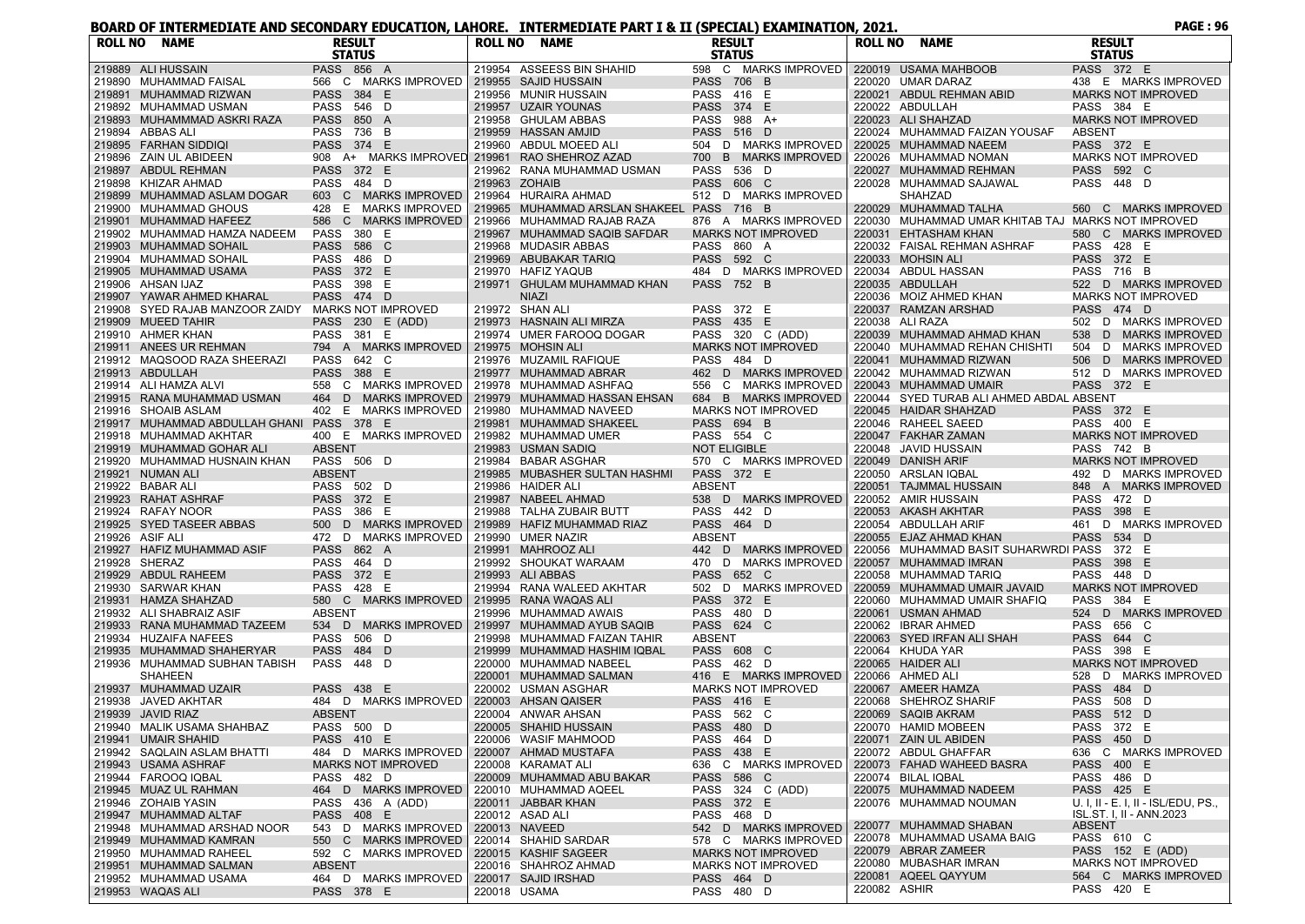|                                                     |                                      | DVAKU VE INTEKMEDIATE AND SECUNDAKT EDUCATIVN, LANUKE. "INTEKMEDIATE PAKT I & II (SPECIAL) EAAMINATIVN, ZUZI. |                                     |                                                | <b>FAVL</b> . <i>31</i>                   |
|-----------------------------------------------------|--------------------------------------|---------------------------------------------------------------------------------------------------------------|-------------------------------------|------------------------------------------------|-------------------------------------------|
| <b>ROLL NO NAME</b>                                 | <b>RESULT</b><br><b>STATUS</b>       | <b>ROLL NO NAME</b>                                                                                           | RESULT<br><b>STATUS</b>             | <b>ROLL NO NAME</b>                            | <b>RESULT</b><br><b>STATUS</b>            |
| 220083 TAHIR HUSSAIN                                | 540 D MARKS IMPROVED                 | 220145 BABAR ALI                                                                                              | <b>MARKS NOT IMPROVED</b>           | 220209 SHAHZAIB                                | PASS 620 C                                |
| 220084 WARIS MASIH                                  | 543 D MARKS IMPROVED                 | 220146 DAUD KHAN                                                                                              | <b>PASS 738 B</b>                   | 220210 SAJID ALI SHAFIQ                        | <b>NOT ELIGIBLE</b>                       |
| 220085 PHILLIPS YOUNAS                              | <b>PASS 398 E</b>                    | 220147 ABID MEHMOOD                                                                                           | <b>PASS 372 E</b>                   | 220211 GHULAM QADAR                            | 527 D MARKS IMPROVED                      |
| 220086 USAMA ZULFIQAR                               | <b>PASS 490 D</b>                    | 220148 SHEHAR YAR                                                                                             | <b>PASS 372 E</b>                   | 220212 HAROON RASHEED                          | <b>MARKS NOT IMPROVED</b>                 |
| 220087 ZEESHAN WAHEED                               | <b>MARKS NOT IMPROVED</b>            | 220149 SHAHID MEHMOOD                                                                                         | PASS 438 E                          | 220213 SHERAZ ASGHAR                           | PASS 794 A                                |
| 220088 RANA MUHAMMAD TAYYAB                         | 570 C MARKS IMPROVED                 | 220150 KASHIF MAHMOOD                                                                                         | <b>PASS 386 E</b>                   | 220214 ABDUL REHMAN                            | <b>MARKS NOT IMPROVED</b>                 |
| 220089 MUHAMMAD AFAQ JAMIL                          | 692 B MARKS IMPROVED                 | 220151 MOHSAN AHMAD                                                                                           | 630 C MARKS IMPROVED                | 220215 IJAZ AHMAD                              | <b>MARKS NOT IMPROVED</b>                 |
| 220090 MUHAMMAD AWAIS                               | 430 E MARKS IMPROVED                 | 220152 MUNTAZIR MEHDI                                                                                         | <b>PASS 452 D</b>                   | 220216 MUHAMMAD FAHAD                          | PASS 482 D                                |
| 220091 MUHAMMAD MOHTASHAM                           | <b>PASS 372 E</b>                    | 220153 ABDUL WAHEED                                                                                           | 816 A MARKS IMPROVED                | 220217 MUHAMMAD IRSALAN                        | 522 D MARKS IMPROVED                      |
| <b>KHALIQUE</b>                                     |                                      | 220154 HAMZA MALIK                                                                                            | 534 D MARKS IMPROVED                | 220218 MUHAMMAD TANVEER FAYYAZ PASS 502 D      |                                           |
| 220092 TASAWAR HUSSAIN                              | ABSENT                               | 220155 MUHAMMAD ABDULLAH                                                                                      | PASS 461 D                          | 220219 MOHAMMAD USAMA                          | 494 D MARKS IMPROVED                      |
| 220093 NADE ALI                                     | <b>MARKS NOT IMPROVED</b>            | 220156 MUHAMMAD ADNAN                                                                                         | <b>PASS 452 D</b>                   | 220220 MUZAMMIL                                | 430 E MARKS IMPROVED                      |
| 220094 TALHA ALI                                    | ABSENT                               | 220157 MUHAMMAD ARSLAN                                                                                        | PASS 430 E                          | 220221 USMAN KHAN                              | <b>ABSENT</b>                             |
| 220095 ARSHAD MEHMOOD                               | 634 C MARKS IMPROVED                 | 220158 MUHAMMAD ASHFAQ                                                                                        | 698 B MARKS IMPROVED                | 220222 AZMAT ALI                               | 438 E MARKS IMPROVED                      |
| 220096 GHULAM MURTAZA                               | PASS 460 D                           | 220159 MUHAMMAD BILAL                                                                                         | 512 D MARKS IMPROVED                | 220223 ABID ILYAS                              | 512 D MARKS IMPROVED                      |
| 220097 INAM-UL-HAQ                                  | PASS 486 D                           | 220160 MUHAMMAD FAISAL                                                                                        | U. I, II - E. I, II - ISL/EDU, PS., | 220224 HANEEFULLAH                             | PASS 664 B                                |
| 220098 MEHRAN AFRIDI                                | <b>PASS 486 D</b>                    |                                                                                                               | PUN. I, II - EDU. I, II -           | 220225 SHAHZAD SHARIF                          | <b>PASS 480 D</b>                         |
| 220099 SUFYAN ALI                                   | 394 E MARKS IMPROVED                 |                                                                                                               | SUP.2022                            | 220226 ZAHID SADDIQUE                          | PASS 428 E                                |
| 220100 ALI ABBAS                                    | 502 D MARKS IMPROVED                 | 220161 MUHAMMAD HAIDER ALI                                                                                    | PASS 591 C                          | 220227 HAFIZ MUHAMMAD SHAHID                   | PASS 614 C                                |
| 220101 GULAM HUSSAIN                                | <b>PASS 514 D</b>                    | 220162 MUHAMMAD RAHEEL KHAN                                                                                   | 588 C MARKS IMPROVED                | 220228 SALMAN AHMAD                            | 517 D MARKS IMPROVED                      |
| 220102 MUHAMMAD GHAZANFER RAZA 548 D MARKS IMPROVED |                                      | 220163 MUHAMMAD RASHID                                                                                        | 452 D MARKS IMPROVED                | 220229 ZAIN ALI                                | <b>PASS 624 C</b>                         |
| QADRI                                               |                                      | 220164 MUHAMMAD UMER                                                                                          | <b>PASS 372 E</b>                   | 220230 SHAN ALI WARIS                          | <b>PASS 428 E</b>                         |
| 220103 MUHAMMAD HARIS AQEEL                         | $U. I. II - E. I. II - ISL/EDU. PS.$ | 220165 MUHAMMAD USAMA                                                                                         | 614 C MARKS IMPROVED                | 220231 UMER SAEED                              | <b>PASS 426 E</b>                         |
|                                                     | PUN. I. II - SUP.2022                | 220166 ZAFAR ALI                                                                                              | PASS 452 D                          | 220232 YOUSAF AYUB                             | PASS 474 D                                |
| 220104 MUHAMMAD NAEEM RAFIQ                         | ABSENT                               | 220167 FARHAN UL HASSAN                                                                                       | <b>PASS 492 D</b>                   | 220233 RANA MUJASSIM ALI                       | <b>FAIL</b>                               |
| 220105 MUHAMMAD SHERAZ                              | <b>PASS 488 D</b>                    | 220168 MATHEW AKBAR                                                                                           | <b>PASS 388 E</b>                   | 220234 MUHAMMAD HARIS                          | 578 C MARKS IMPROVED                      |
| 220106 MUHAMMAD TARIQ                               | 684 B MARKS IMPROVED                 | 220169 SHUJAAT ALI                                                                                            | <b>PASS 550 C</b>                   | 220235 MUHAMMAD TARIQ JAVED                    | 564 C MARKS IMPROVED                      |
| 220107 MUHAMMAD UMER KHALID                         | <b>PASS 386 E</b>                    | 220170 TASNEEM ABBAS                                                                                          | PASS 576 C                          | 220236 MUHAMMAD UMAR                           | <b>PASS 548 D</b>                         |
| 220108 WAQAR AHMAD                                  | <b>PASS 468 D</b>                    | 220171 FEROZ HUSSAINI                                                                                         | 636 C MARKS IMPROVED                | 220237 USMAN ALI GULL                          | <b>PASS 452 D</b>                         |
| 220109 AZKAR HUSSAIN                                | <b>PASS 850 A</b>                    | 220172 M.ARSLAN                                                                                               | PASS 512 D                          | 220238 SYED UZAIR AHMAD ZADY                   | <b>PASS 584 C</b>                         |
| 220110 KASHIF REHMAN                                | PASS 386 E                           | 220173 ALI IMRAN                                                                                              | 534 D MARKS IMPROVED                | 220239 SHAHBAZ HANEEF                          | <b>ABSENT</b>                             |
| 220111 USAMA BILAL                                  | <b>PASS 428 E</b>                    | 220174 AMMAD UD DIN KHAN                                                                                      | 558 C MARKS IMPROVED                | 220240 SHAHZAIB AHMAD                          | <b>PASS 498 D</b>                         |
| 220112 ZAIN UL HASSAN                               | PASS 374 E                           | 220175 MUHAMMAD ADIL                                                                                          | PASS 986 A+                         | 220241 QUTIB ALI                               | 492 D MARKS IMPROVED                      |
| 220113 ABDULLAH HUSSAIN                             | <b>ABSENT</b>                        | 220176 MUHAMMAD AFAQ                                                                                          | 556 C MARKS IMPROVED                | 220242 HAFIZ MUHAMMAD MOHSIN                   | <b>PASS 564 C</b>                         |
| 220114 RIZWAN MASIH                                 | 544 D MARKS IMPROVED                 | 220177 MUHAMMAD ALI ADEEL                                                                                     | 564 C MARKS IMPROVED                | 220243 ARSLAN ALI                              | 388 E MARKS IMPROVED                      |
| 220115 HAMZA SARWAR                                 | PASS 524 D                           | 220178 MUHAMMAD AMEER HAMZA                                                                                   | PASS 614 C                          | 220244 ZAIN ALI RANA                           | ABSENT                                    |
| 220116 ALI AHMAD USMANI                             | PASS 462 D                           | 220179 MUHAMMAD HASHIM YOUSAF 538 D MARKS IMPROVED                                                            |                                     | 220245 NOOR ALI                                | 508 D MARKS IMPROVED                      |
| 220117 ALI HASSAN                                   | <b>PASS 372 E</b>                    | 220180 MUDDASSAR ALI                                                                                          | 610 C MARKS IMPROVED                | 220246 HASSAN ABBAS                            | <b>PASS 428 E</b>                         |
| 220118 ALI HASSAN SHABBIR                           | <b>MARKS NOT IMPROVED</b>            | 220181 SHAH ZAMAN                                                                                             | <b>PASS 720 B</b>                   | 220247 FAIZAN IKRAM                            | <b>ABSENT</b>                             |
| 220119 MUHAMMAD DIN                                 | PASS 972 A+                          | 220182 ROOH-ULLAH-JAN                                                                                         | PASS 942 A+                         | 220248 MUHAMMAD ASAD SABRI                     | MARKS NOT IMPROVED                        |
| 220120 MUHAMMAD FARHAN AKRAM                        | ABSENT                               | 220183 TALHA AHSAN                                                                                            | 484 D MARKS IMPROVED                | 220249 MUHAMMAD FAISAL HAYAT                   | <b>PASS 452 D</b>                         |
| 220121 MUHAMMAD SULEMAN SAJID                       | 559 C MARKS IMPROVED                 | 220184 MALIK SHAN HUSSAIN                                                                                     | 930 A+ MARKS IMPROVED               | 220250 BABAR ALI                               | <b>PASS 426 E</b>                         |
| <b>QURESHI</b>                                      |                                      | 220185 UMER SHAHZAD                                                                                           | <b>PASS 378 E</b>                   | 220251 SAAD BIN FARID ADIL                     | 496 D MARKS IMPROVED                      |
| 220122 HAFIZ MOEED ALI                              | ABSENT                               | 220186 ZEESHAN IQBAL                                                                                          | <b>PASS 372 E</b>                   | 220252 AHMED ALI                               | PASS 738 B                                |
| 220123 OSAMA BIN ASIF                               | <b>MARKS NOT IMPROVED</b>            | 220187 HAMZA ALI                                                                                              | <b>PASS 410 E</b>                   | 220253 UMAIR KHADIM                            | 608 C MARKS IMPROVED                      |
| 220124 MOHSAN KHAN                                  | <b>PASS 372 E</b>                    | 220188 DIL MUHAMMAD                                                                                           | PASS 494 D                          | 220254 GHULAM SHABBAR                          | <b>PASS 828 A</b>                         |
| 220125 ZEESHAN ALI                                  | <b>MARKS NOT IMPROVED</b>            | 220189 MUHAMMAD TAHA PIRZADA                                                                                  | 544 D MARKS IMPROVED                | 220255 ZAIN ALI ARSHAD                         | <b>MARKS NOT IMPROVED</b>                 |
| 220126 HAMZA AMJAD                                  | <b>PASS 372 E</b>                    | 220190 MUHAMMAD AHMAD                                                                                         | PASS 298 D (ADD)                    | 220256 SEHRAM                                  | <b>PASS 372 E</b>                         |
| 220127 MUZZAMIL HUSSAIN                             | 634 C MARKS IMPROVED                 | 220191 MUHAMMAD AMMAR KHALID                                                                                  | 524 D MARKS IMPROVED                | 220257 HAMZA TARIQ                             | 522 D MARKS IMPROVED                      |
| 220128 RANA AZHAR MEHMOOD                           | ABSENT                               | 220192 MUHAMMAD AYAN                                                                                          | <b>MARKS NOT IMPROVED</b>           | 220258 BILAL MAMOOR                            | <b>PASS 452 D</b>                         |
| 220129 MUHAMMAD FAIZAN TARIQ                        | PASS 134 B (ADD)                     | 220193 MUHAMMAD RASIB HASHMI                                                                                  | <b>PASS 372 E</b>                   | 220259 MUHAMMAD IMRAN                          | <b>PASS 464 D</b>                         |
| 220130 MUHAMMAD MUBEEN                              | 442 D MARKS IMPROVED                 | 220194 MUHAMMAD ZAID TAHIR                                                                                    | 548 D MARKS IMPROVED                | 220260 MUHAMMAD IRFAN                          | <b>PASS 436 E</b>                         |
| 220131 IKRAMULLAH KHAN                              | NOT ELIGIBLE                         | 220195 ABBAS ALI                                                                                              | PASS 664 B                          | 220261 MUHAMMAD USMAN                          | 548 D MARKS IMPROVED                      |
| 220132 ASAD ASHRAF                                  | <b>MARKS NOT IMPROVED</b>            | 220196 ASADULLAH BASHIR                                                                                       | ABSENT                              | 220262 MUHAMMAD WASEEM                         | 528 D MARKS IMPROVED                      |
| 220133 NAVEED AHMAD                                 | <b>PASS 370 E</b>                    | 220197 SAIF ULLAH                                                                                             | <b>NOT ELIGIBLE</b>                 | 220263 MUHAMMAD YOUNIS                         | <b>PASS 452 D</b>                         |
| 220134 SAMEER KHAN                                  | 494 D MARKS IMPROVED                 | 220198 SHUMAIL RAZA                                                                                           | <b>MARKS NOT IMPROVED</b>           | 220264 USMAN                                   | 420 E MARKS IMPROVED                      |
| 220135 ZAMIR HUSSAIN                                | <b>ABSENT</b>                        | 220199 AFAQ JAMSHED                                                                                           | <b>PASS 416 E</b>                   | 220265 IMRAN ALI                               | PASS 1014 A+                              |
| 220136 HAFIZ ZAIN UL ABEDEEN                        | 438 E MARKS IMPROVED                 | 220200 HASSAN MAHMOOD                                                                                         | 482 D MARKS IMPROVED                | 220266 AYYAN HUSSAIN                           | 620 C MARKS IMPROVED                      |
| 220137 ADIL MALIK                                   | 590 C MARKS IMPROVED                 | 220201 KHAWAJA WALEED AHMAD                                                                                   | <b>ABSENT</b>                       |                                                | ABSENT                                    |
| 220138 HAMMAD NADEEM                                | <b>PASS 416 E</b>                    | 220202 WAHAJ AHMED                                                                                            | <b>PASS 406 E</b>                   | 220267 QAMAR ABBAS<br>220268 IBRAR HUSSAIN     |                                           |
| 220139 ZAIN                                         | <b>PASS 528 D</b>                    | 220203 MUHAMMAD AMJEED                                                                                        | PASS 372 E                          |                                                | PASS 116 C (ADD)<br>PASS 396 E            |
| 220140 ZAIN ZAMEER                                  | 594 C MARKS IMPROVED                 | 220204 MUHAMMAD MUJTABA NAVEED PASS 78 E (ADD)                                                                |                                     | 220269 SADDAM HUSSAIN                          |                                           |
| 220141 HUSSAIN AHMED RAZA                           | PASS 544 D                           | 220205 MUHAMMAD TOUFEEQ                                                                                       | 598 C MARKS IMPROVED                | 220270 MUBEEN ARSHAD                           | PASS 86 D (ADD)                           |
| 220142 MUHAMMAD ALI                                 | <b>PASS 514 D</b>                    | 220206 SYED HAIDER ABBAS NAQVI                                                                                | PASS 742 B                          | 220271 ADEEL ALTAF                             | 454 D MARKS IMPROVED                      |
| 220143 MUHAMMAD AWAIS SABRI                         |                                      | 506 D MARKS IMPROVED   220207 SYED HASEEB ALI SHAH                                                            | 762 B MARKS IMPROVED                | 220272 SULEMAN ALI                             | 730 B MARKS IMPROVED                      |
| 220144 MUHAMMAD BILAL KHAN                          | UMC CASE                             | 220208 RAHEEL ARSHAD                                                                                          | PASS 372 E                          | 220273 SAIF ALI GUJJAR<br>220274 TAI HA ASI AM | 492 D MARKS IMPROVED<br><b>PASS 492 D</b> |
|                                                     |                                      |                                                                                                               |                                     |                                                |                                           |

TALHA ASLAM PASS 492 D